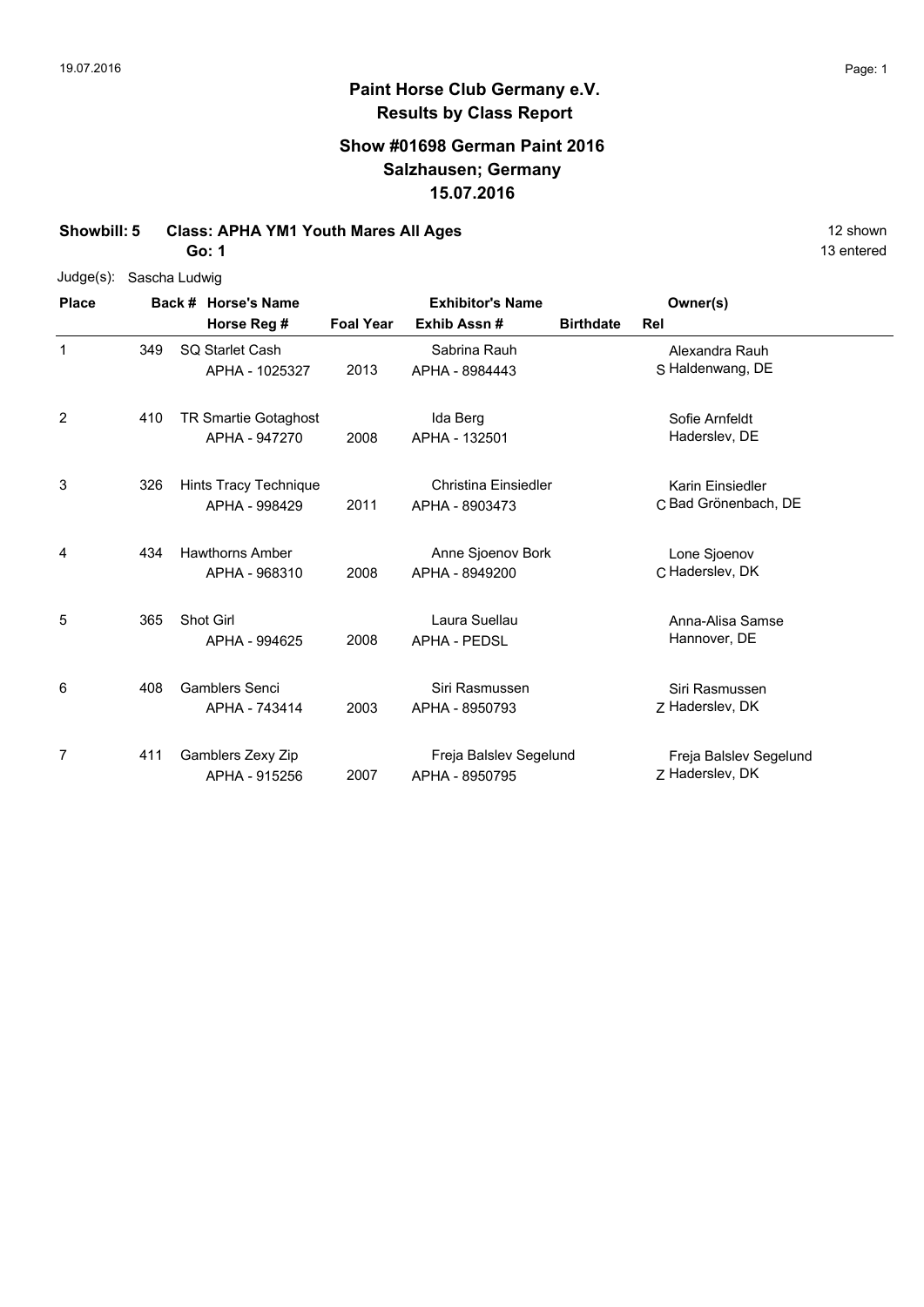## **Show #01699 German Paint 2016 Salzhausen; Germany 15.07.2016**

### **Showbill: 5 Class: APHA YM1 Youth Mares All Ages 12 Shown 20 Shown 12 shown**

**Go: 1**

| Judge(s): Francoise Raimondo |
|------------------------------|
|                              |

| <b>Place</b>   |     | Back # Horse's Name                          |                  | <b>Exhibitor's Name</b>                  | Owner(s)         |                                           |
|----------------|-----|----------------------------------------------|------------------|------------------------------------------|------------------|-------------------------------------------|
|                |     | Horse Reg #                                  | <b>Foal Year</b> | Exhib Assn #                             | <b>Birthdate</b> | <b>Rel</b>                                |
| 1              | 428 | Huslers Elegance<br>APHA - 988022            | 2010             | Sanne Schipper<br>APHA - 9140005         |                  | Diana Proll<br>Laar, DE                   |
| $\overline{2}$ | 434 | <b>Hawthorns Amber</b><br>APHA - 968310      | 2008             | Anne Sjoenov Bork<br>APHA - 8949200      |                  | Lone Sjoenov<br>C Haderslev, DK           |
| 3              | 365 | Shot Girl<br>APHA - 994625                   | 2008             | Laura Suellau<br><b>APHA - PEDSL</b>     |                  | Anna-Alisa Samse<br>Hannover, DE          |
| 4              | 349 | SQ Starlet Cash<br>APHA - 1025327            | 2013             | Sabrina Rauh<br>APHA - 8984443           |                  | Alexandra Rauh<br>S Haldenwang, DE        |
| 5              | 410 | <b>TR Smartie Gotaghost</b><br>APHA - 947270 | 2008             | Ida Berg<br>APHA - 132501                |                  | Sofie Arnfeldt<br>Haderslev, DE           |
| 6              | 411 | Gamblers Zexy Zip<br>APHA - 915256           | 2007             | Freja Balslev Segelund<br>APHA - 8950795 |                  | Freja Balslev Segelund<br>Z Haderslev, DK |
| 7              | 408 | <b>Gamblers Senci</b><br>APHA - 743414       | 2003             | Siri Rasmussen<br>APHA - 8950793         |                  | Siri Rasmussen<br>Z Haderslev, DK         |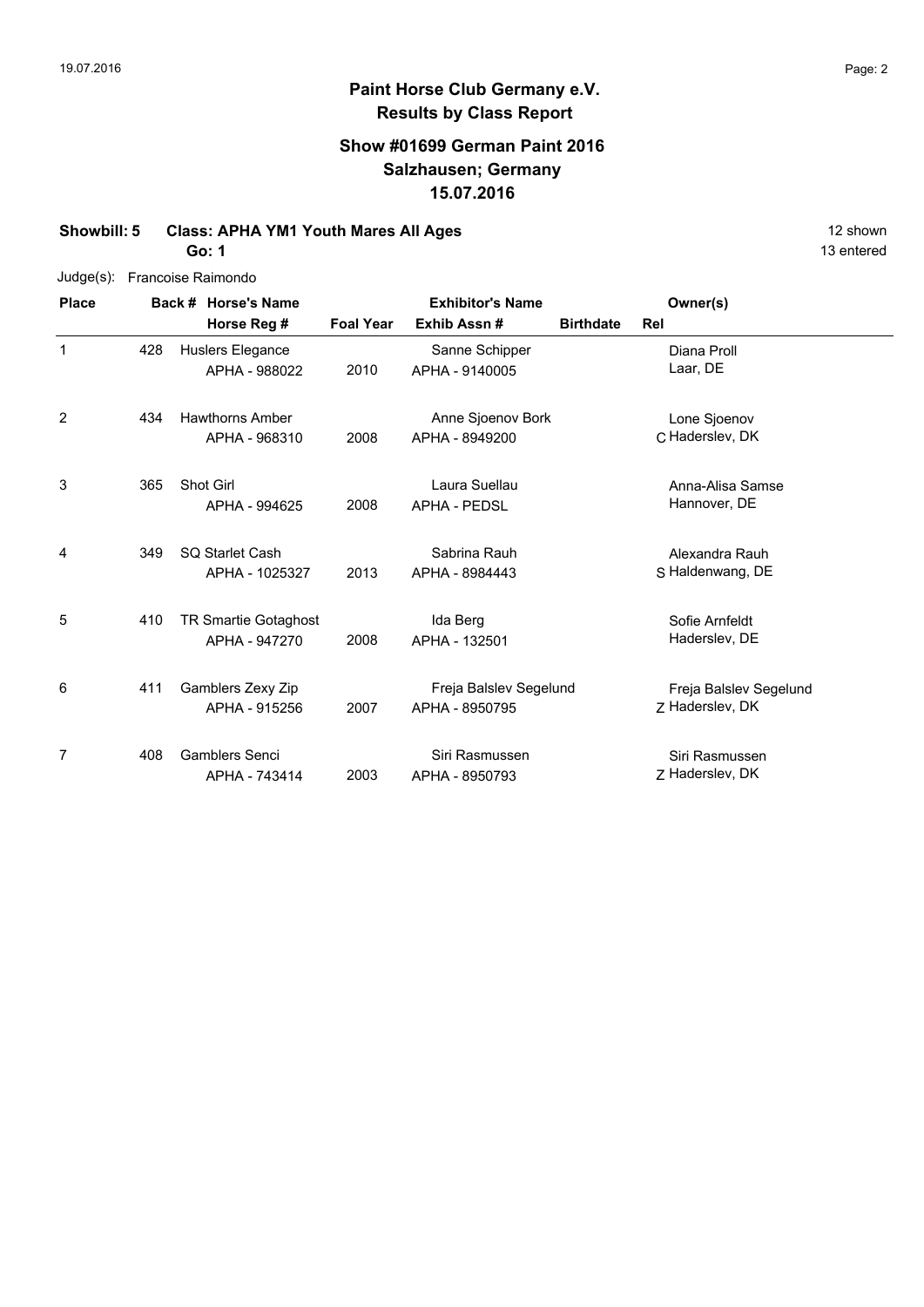## **Paint Horse Club Germany e.V. Results by Class Report**

## **Show #03270 German Paint 2016 Salzhausen; Germany 15.07.2016**

**Showbill: 5 Class: APHA YM1 Youth Mares All Ages 12 Shown 20 shown 12 shown** 

**Go: 1**

Judge(s): Pierre Ouellet

| <b>Place</b>   |     | Back # Horse's Name                          |                  | <b>Exhibitor's Name</b>                | Owner(s)         |                                              |
|----------------|-----|----------------------------------------------|------------------|----------------------------------------|------------------|----------------------------------------------|
|                |     | Horse Reg #                                  | <b>Foal Year</b> | Exhib Assn#                            | <b>Birthdate</b> | Rel                                          |
| 1              | 365 | Shot Girl<br>APHA - 994625                   | 2008             | Laura Suellau<br><b>APHA - PEDSL</b>   |                  | Anna-Alisa Samse<br>Hannover, DE             |
| $\overline{2}$ | 326 | Hints Tracy Technique<br>APHA - 998429       | 2011             | Christina Einsiedler<br>APHA - 8903473 |                  | Karin Einsiedler<br>C Bad Grönenbach, DE     |
| 3              | 410 | <b>TR Smartie Gotaghost</b><br>APHA - 947270 | 2008             | Ida Berg<br>APHA - 132501              |                  | Sofie Arnfeldt<br>Haderslev, DE              |
| 4              | 395 | <b>Hawthorns Adele</b><br>APHA - 1025417     | 2012             | Signe Olsen<br>APHA - 0117081          |                  | Karsten & A Nielsen Olsen<br>Y Haderslev, DK |
| 5              | 434 | <b>Hawthorns Amber</b><br>APHA - 968310      | 2008             | Anne Sjoenov Bork<br>APHA - 8949200    |                  | Lone Sjoenov<br>C Haderslev, DK              |
| 6              | 428 | Huslers Elegance<br>APHA - 988022            | 2010             | Sanne Schipper<br>APHA - 9140005       |                  | Diana Proll<br>Laar, DE                      |
| 7              | 331 | <b>Titans Rain Girl</b><br>APHA - 756161     | 2003             | Anna-Sophie Stein<br>APHA - 129571     |                  | Michael Stein<br>C Silbitz, DE               |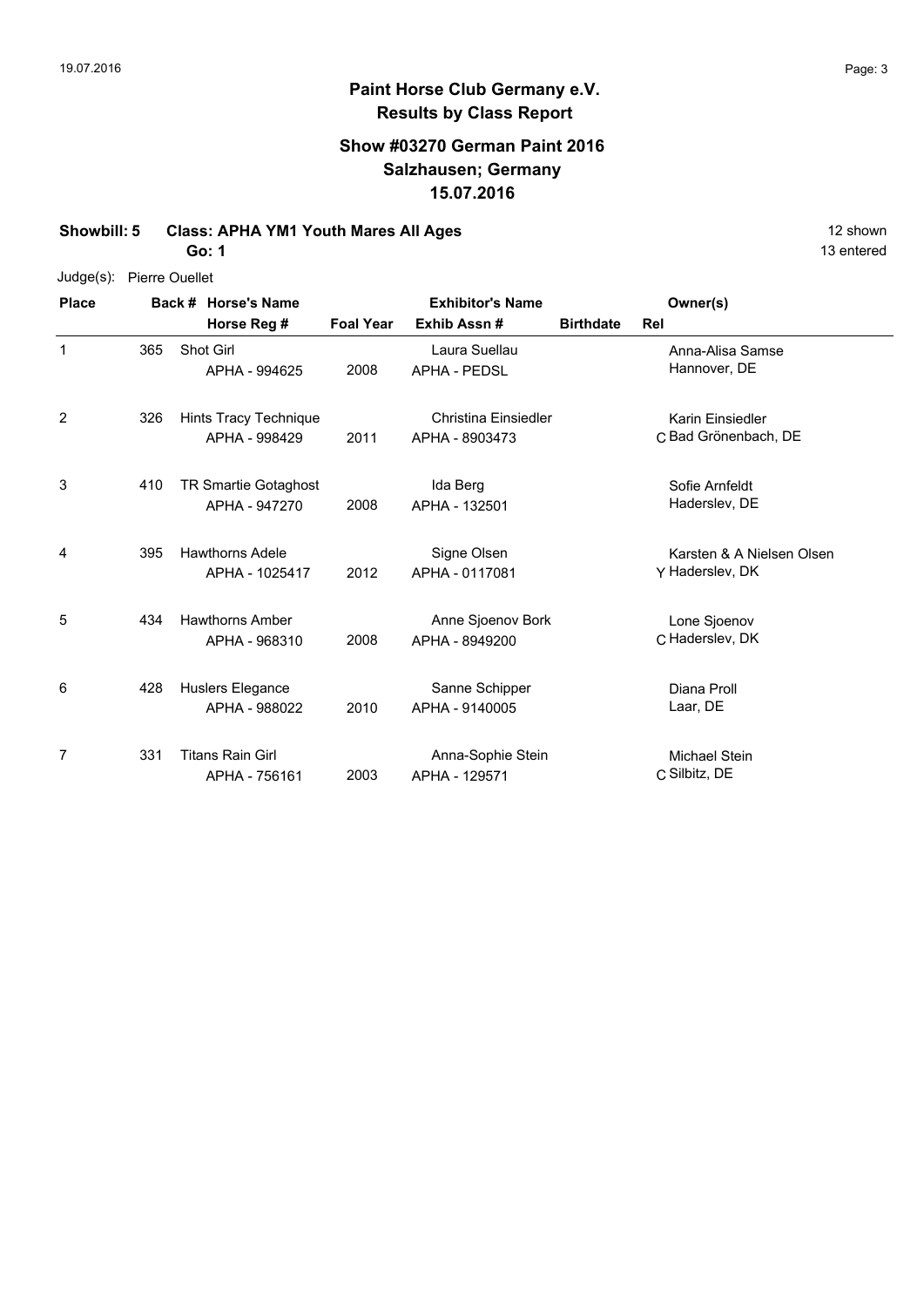## **Paint Horse Club Germany e.V. Results by Class Report**

## **Show #03271 German Paint 2016 Salzhausen; Germany 15.07.2016**

**Showbill: 5 Class: APHA YM1 Youth Mares All Ages 12 Shown 20 shown 12 shown** 

**Go: 1**

Judge(s): Simone Reiss

| <b>Place</b> | Back # Horse's Name |                                          |                  | <b>Exhibitor's Name</b>                | Owner(s)         |                                              |
|--------------|---------------------|------------------------------------------|------------------|----------------------------------------|------------------|----------------------------------------------|
|              |                     | Horse Reg #                              | <b>Foal Year</b> | Exhib Assn#                            | <b>Birthdate</b> | Rel                                          |
| 1            | 395                 | <b>Hawthorns Adele</b><br>APHA - 1025417 | 2012             | Signe Olsen<br>APHA - 0117081          |                  | Karsten & A Nielsen Olsen<br>Y Haderslev, DK |
| 2            | 428                 | Huslers Elegance<br>APHA - 988022        | 2010             | Sanne Schipper<br>APHA - 9140005       |                  | Diana Proll<br>Laar, DE                      |
| 3            | 349                 | SQ Starlet Cash<br>APHA - 1025327        | 2013             | Sabrina Rauh<br>APHA - 8984443         |                  | Alexandra Rauh<br>S Haldenwang, DE           |
| 4            | 410                 | TR Smartie Gotaghost<br>APHA - 947270    | 2008             | Ida Berg<br>APHA - 132501              |                  | Sofie Arnfeldt<br>Haderslev, DE              |
| 5            | 365                 | Shot Girl<br>APHA - 994625               | 2008             | Laura Suellau<br><b>APHA - PEDSL</b>   |                  | Anna-Alisa Samse<br>Hannover, DE             |
| 6            | 434                 | <b>Hawthorns Amber</b><br>APHA - 968310  | 2008             | Anne Sjoenov Bork<br>APHA - 8949200    |                  | Lone Sjoenov<br>C Haderslev, DK              |
| 7            | 326                 | Hints Tracy Technique<br>APHA - 998429   | 2011             | Christina Einsiedler<br>APHA - 8903473 |                  | Karin Einsiedler<br>C Bad Grönenbach, DE     |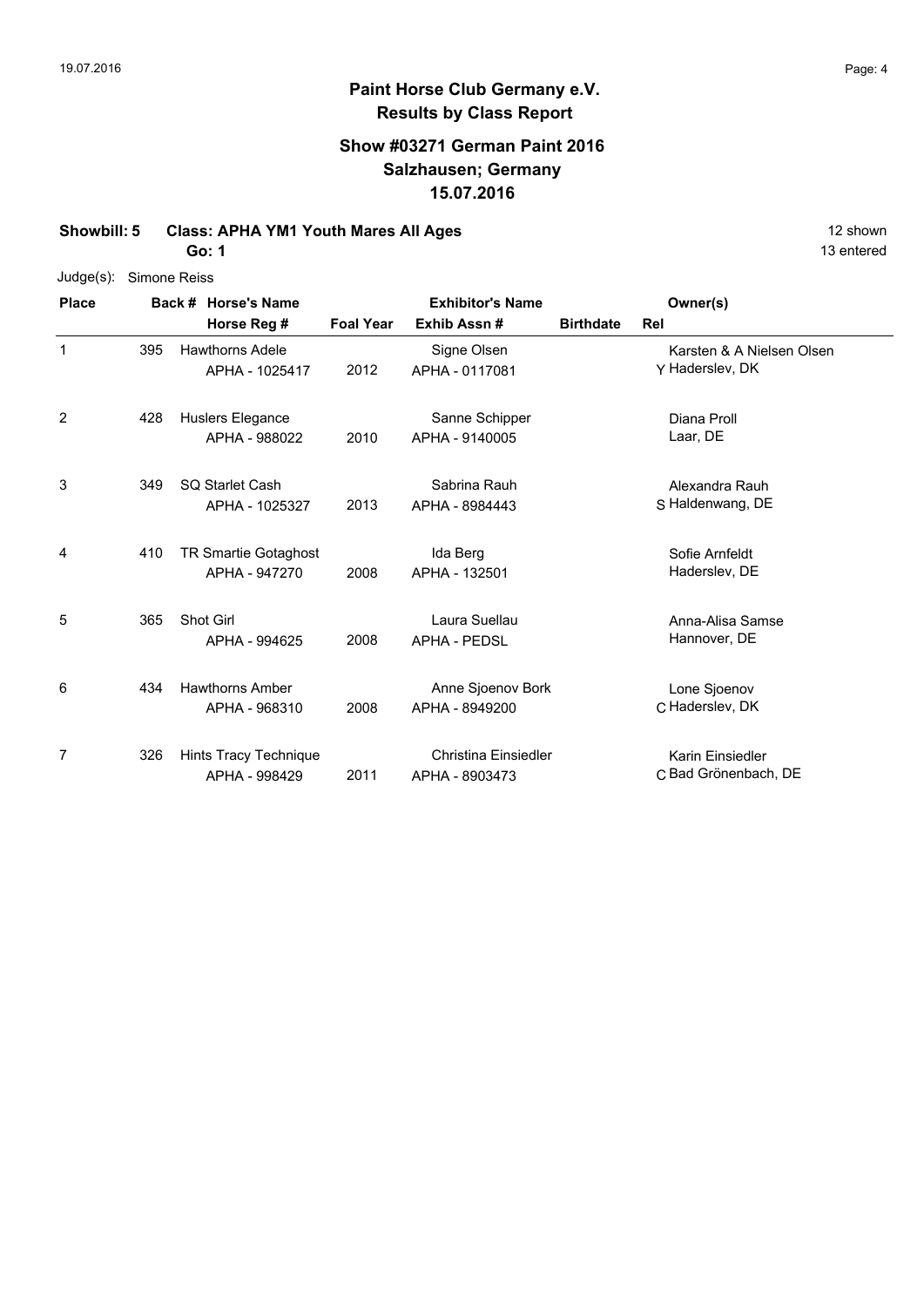## **Paint Horse Club Germany e.V. Results by Class Report**

## **Show #01698 German Paint 2016 Salzhausen; Germany 15.07.2016**

**Showbill: 6 Class: APHA AMH4 Amateur Mares All Ages** 16 Shown 16 shown

**Go: 1**

| $Judge(s)$ :   |     | Sascha Ludwig                                |                  |                                    |                                           |
|----------------|-----|----------------------------------------------|------------------|------------------------------------|-------------------------------------------|
| <b>Place</b>   |     | Back # Horse's Name                          |                  | <b>Exhibitor's Name</b>            | Owner(s)                                  |
|                |     | Horse Reg #                                  | <b>Foal Year</b> | Exhib Assn#                        | Rel                                       |
| 1              | 384 | PP Prozakprescription<br>APHA - 986611       | 2010             | Lenka Snablova<br>APHA - 8622599   | Hynek Lepka<br>F Bakov Nad Jizerou, CZ    |
| $\overline{2}$ | 362 | <b>RK Ultimate Suprise</b><br>APHA - 1020808 | 2011             | Mike Schuppener<br>APHA - 8214654  | Friedhelm Schuppener<br>C Bad Laasphe, DE |
| 3              | 382 | SQ Cash N Clover<br>APHA - 979535            | 2010             | Jette Dawson<br>APHA - 8526079     | Jette Dawson<br>Z Lintrup, DK             |
| 4              | 365 | Shot Girl<br>APHA - 994625                   | 2008             | Anna-Alisa Samse<br>APHA - 8982739 | Anna-Alisa Samse<br>Z Hannover, DE        |
| 5              | 348 | TL Cherokees Beauty<br>APHA - 714702         | 2002             | Lena Hagen<br>APHA - 8818312       | Monika Hagen<br>C Haldenwang, DE          |
| 6              | 332 | Maybebugsjillaroo CC<br>APHA - 970919        | 2009             | Katharina Tamke<br>APHA - 8782481  | Katharina Tamke<br>Z Neu Wulmstorf, DE    |
| 7              | 554 | JH Supreme Hot Sugar<br>APHA - 1015227       | 2012             | Mintje Bohnee<br>APHA - 8986828    | Mintje Bohnee<br>Z Hamburg, DE            |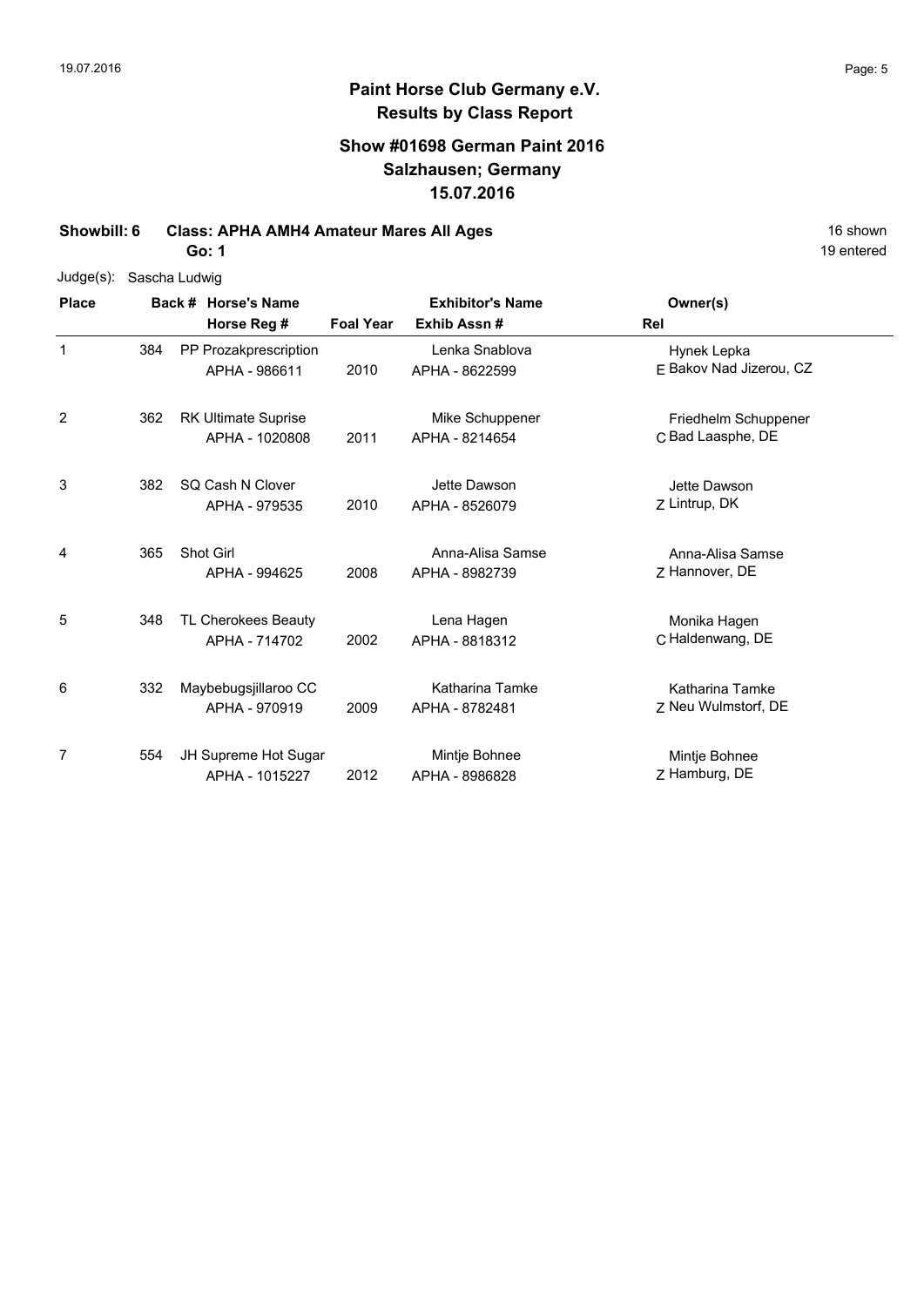### **Show #01699 German Paint 2016 Salzhausen; Germany 15.07.2016**

**Showbill: 6 Class: APHA AMH4 Amateur Mares All Ages** 16 Shown 16 shown

**Go: 1**

| Judge(s):      |     |                     | Francoise Raimondo         |                  |                         |                         |
|----------------|-----|---------------------|----------------------------|------------------|-------------------------|-------------------------|
| <b>Place</b>   |     | Back # Horse's Name |                            |                  | <b>Exhibitor's Name</b> | Owner(s)                |
|                |     |                     | Horse Reg #                | <b>Foal Year</b> | Exhib Assn#             | Rel                     |
| $\mathbf{1}$   | 384 |                     | PP Prozakprescription      |                  | Lenka Snablova          | Hynek Lepka             |
|                |     |                     | APHA - 986611              | 2010             | APHA - 8622599          | E Bakov Nad Jizerou, CZ |
| $\overline{2}$ | 362 |                     | <b>RK Ultimate Suprise</b> |                  | Mike Schuppener         | Friedhelm Schuppener    |
|                |     |                     | APHA - 1020808             | 2011             | APHA - 8214654          | C Bad Laasphe, DE       |
| 3              | 365 |                     | Shot Girl                  |                  | Anna-Alisa Samse        | Anna-Alisa Samse        |
|                |     |                     | APHA - 994625              | 2008             | APHA - 8982739          | Z Hannover, DE          |
| 4              | 432 |                     | CBS Deery Lou              |                  | Anders Berndtsson       | Anders Berndtsson       |
|                |     |                     | APHA - 1036988             | 2012             | APHA - 8648812          | Z Atvidaberg, SE        |
| 5              | 382 |                     | SQ Cash N Clover           |                  | Jette Dawson            | Jette Dawson            |
|                |     |                     | APHA - 979535              | 2010             | APHA - 8526079          | Z Lintrup, DK           |
| 6              | 403 |                     | <b>JP Halifax</b>          |                  | Susi Habermann          | Susi Habermann          |
|                |     |                     | APHA - 1000684             | 2011             | APHA - 8851258          | Z Ribbesbuettel, DE     |
| 7              | 348 |                     | TL Cherokees Beauty        |                  | Lena Hagen              | Monika Hagen            |
|                |     |                     | APHA - 714702              | 2002             | APHA - 8818312          | C Haldenwang, DE        |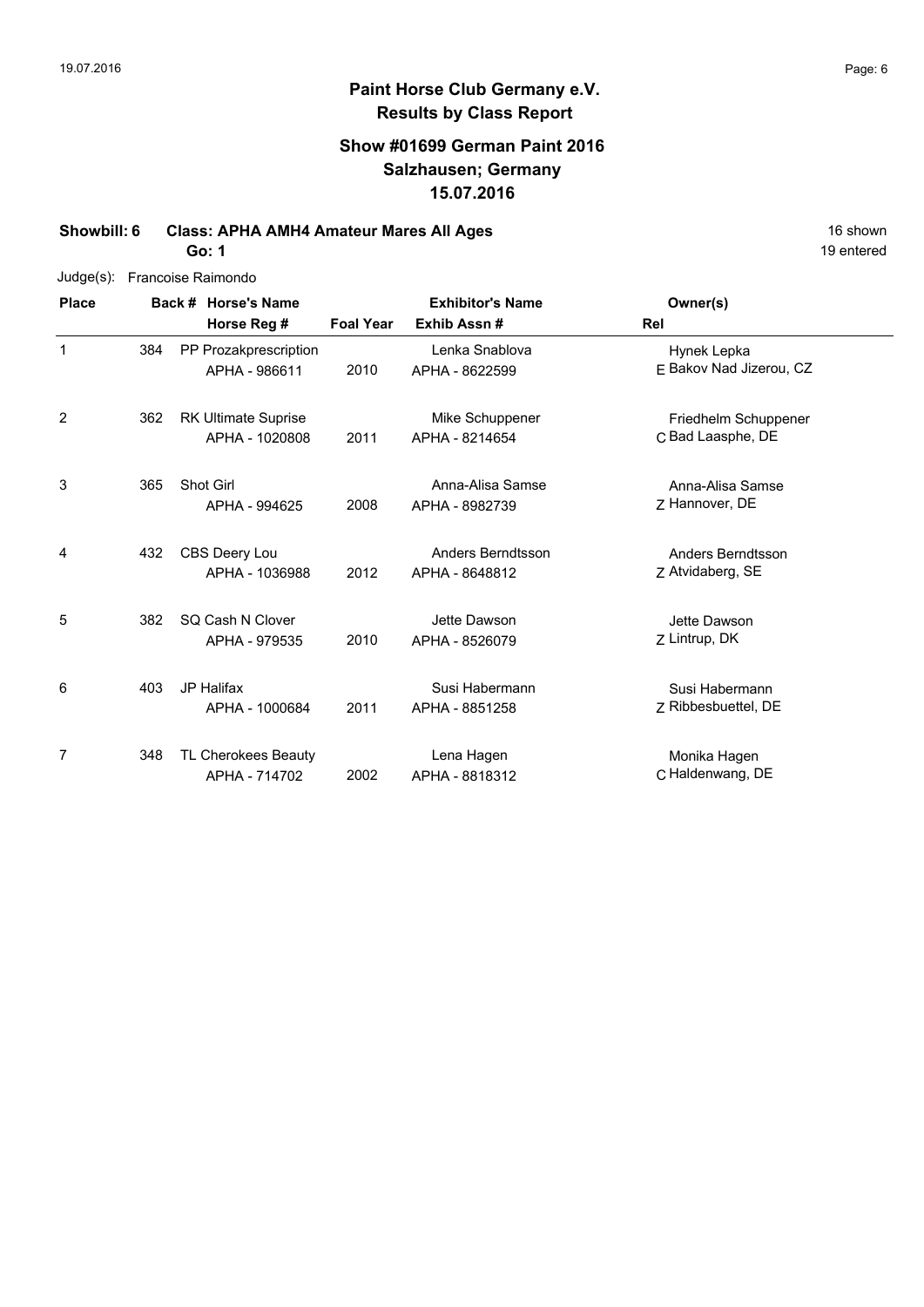### **Paint Horse Club Germany e.V. Results by Class Report**

#### **Show #03270 German Paint 2016 Salzhausen; Germany 15.07.2016**

**Showbill: 6 Class: APHA AMH4 Amateur Mares All Ages** 16 shown

**Go: 1**

Judge(s): Pierre Ouellet

**Back # Horse's Name Place Owner(s) Horse Reg # Exhib Assn # Foal Year Rel Exhibitor's Name** 1 Z 2014 Bargteheide, DE Sabine Bolbach She A Heartbreaker APHA - 1043550 Sabine Bolbach APHA - 8448953 439 2 7 Hannover, DE Anna-Alisa Samse 2008 Hannover, DE APHA - 8982739 Shot Girl APHA - 994625 Anna-Alisa Samse 365 3 2011 APHA - 8214654 C Bad Laasphe, DE Friedhelm Schuppener 362 RK Ultimate Suprise APHA - 1020808 Mike Schuppener APHA - 8214654 4 7 Lintrup, DK Jette Dawson 2010 Lintrup, DK APHA - 8526079 SQ Cash N Clover 382 APHA - 979535 Jette Dawson 5 2010 APHA - 8622599 E Bakov Nad Jizerou, CZ Hynek Lepka PP Prozakprescription APHA - 986611 Lenka Snablova APHA - 8622599 384 6 7 Hage, DE Ilka Dirks 2008 APHA - 8659610 Z Hage, DE Zips Spirit Of LLChip APHA - 933468 Ilka Dirks 335 7 2011 APHA - 8851258 Z Ribbesbuettel, DE Susi Habermann JP Halifax 403APHA - 1000684 Susi Habermann APHA - 8851258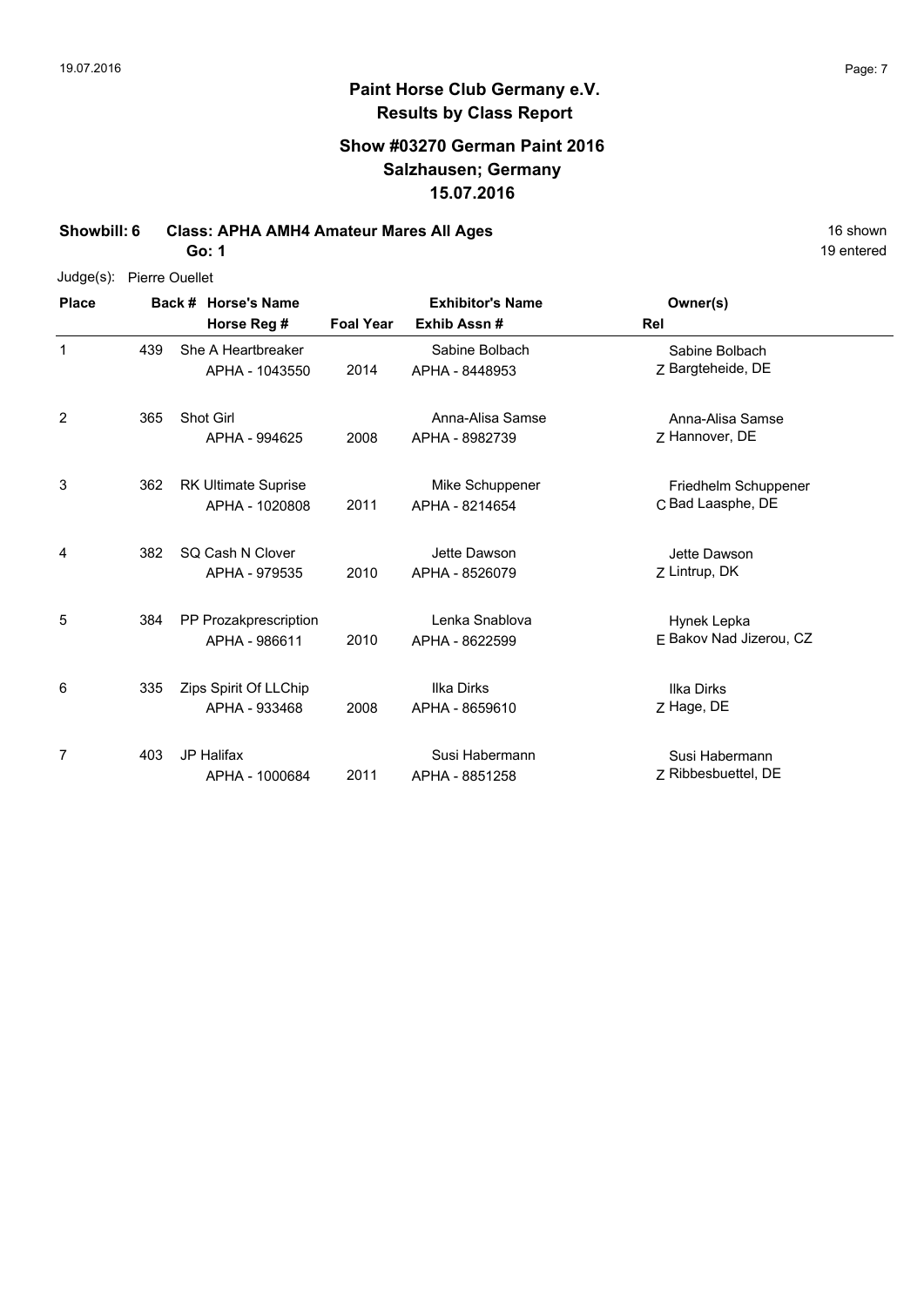# **Paint Horse Club Germany e.V. Results by Class Report**

## **Show #03271 German Paint 2016 Salzhausen; Germany 15.07.2016**

**Showbill: 6 Class: APHA AMH4 Amateur Mares All Ages** 16 Shown 16 shown

**Go: 1**

| $Judge(s)$ : | Simone Reiss |                                              |                  |                                        |                                        |
|--------------|--------------|----------------------------------------------|------------------|----------------------------------------|----------------------------------------|
| <b>Place</b> |              | Back # Horse's Name<br>Horse Reg #           | <b>Foal Year</b> | <b>Exhibitor's Name</b><br>Exhib Assn# | Owner(s)<br><b>Rel</b>                 |
| 1            | 403          | <b>JP Halifax</b><br>APHA - 1000684          | 2011             | Susi Habermann<br>APHA - 8851258       | Susi Habermann<br>7 Ribbesbuettel, DE  |
| 2            | 384          | PP Prozakprescription<br>APHA - 986611       | 2010             | Lenka Snablova<br>APHA - 8622599       | Hynek Lepka<br>E Bakov Nad Jizerou, CZ |
| 3            | 365          | <b>Shot Girl</b><br>APHA - 994625            | 2008             | Anna-Alisa Samse<br>APHA - 8982739     | Anna-Alisa Samse<br>Z Hannover, DE     |
| 4            | 559          | Coosa Chic<br>APHA - 971088                  | 2009             | Nadine Chamier<br>APHA - 8981034       | Nadine Chamier<br>7 Leezen, DE         |
| 5            | 554          | JH Supreme Hot Sugar<br>APHA - 1015227       | 2012             | Mintje Bohnee<br>APHA - 8986828        | Mintje Bohnee<br>Z Hamburg, DE         |
| 6            | 439          | She A Heartbreaker<br>APHA - 1043550         | 2014             | Sabine Bolbach<br>APHA - 8448953       | Sabine Bolbach<br>Z Bargteheide, DE    |
| 7            | 377          | <b>Shes Just Brilliant</b><br>APHA - 1055343 | 2015             | Jorgen Sandholm<br>APHA - 8221474      | Jorgen Sandholm<br>Z Brande, DK        |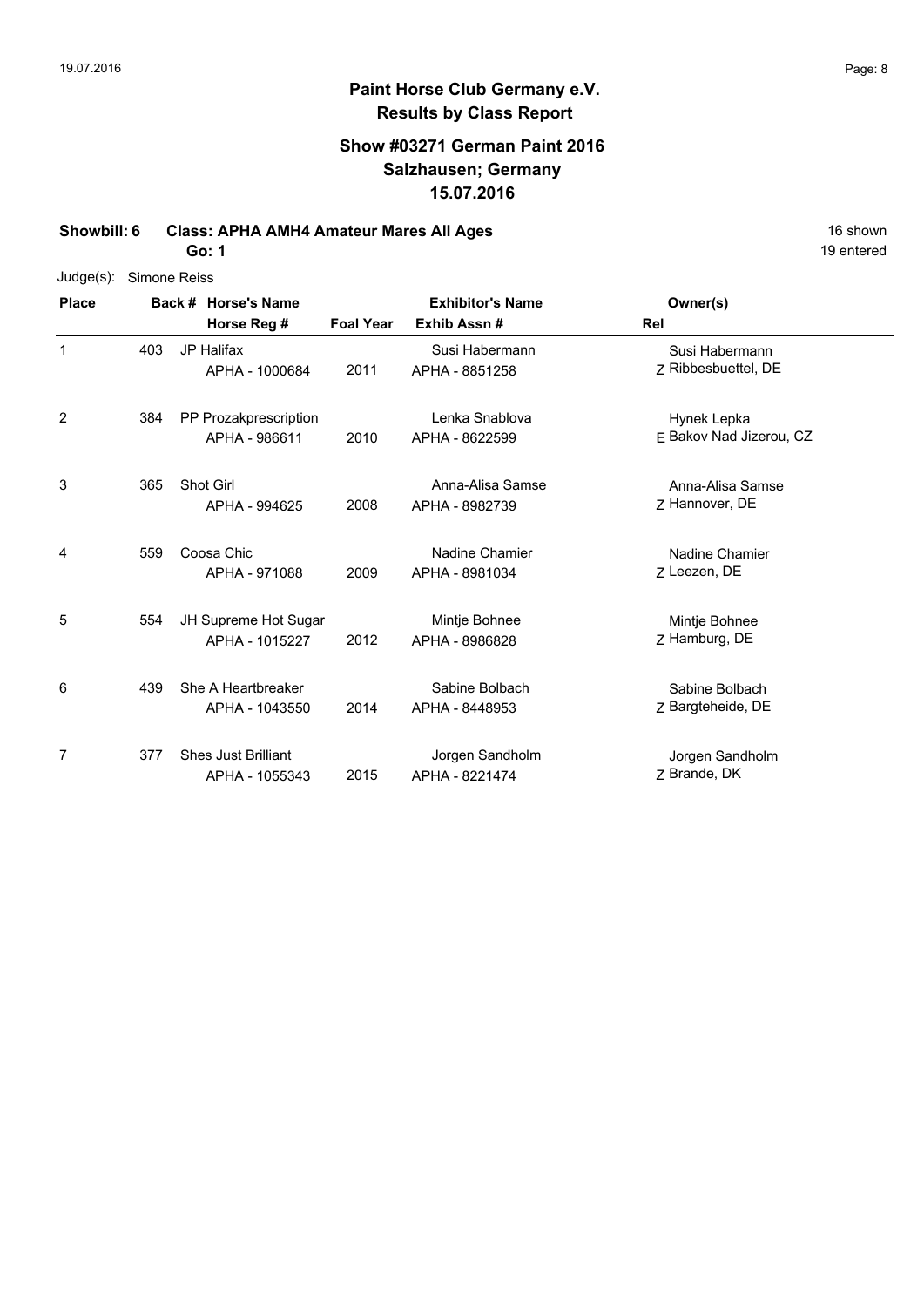## **Show #01698 German Paint 2016 Salzhausen; Germany 15.07.2016**

#### **Showbill: 7 Class: APHA AGCM Amateur Grand Champion Mare** 1 **Shown** 1 shown

**Go: 1**

1 entered

Judge(s): Sascha Ludwig

| <b>Place</b> |     | Back # Horse's Name                    |                  | <b>Exhibitor's Name</b>          | Owner(s)                               |
|--------------|-----|----------------------------------------|------------------|----------------------------------|----------------------------------------|
|              |     | Horse Reg #                            | <b>Foal Year</b> | Exhib Assn #                     | Rel                                    |
|              | 384 | PP Prozakprescription<br>APHA - 986611 | 2010             | Lenka Snablova<br>APHA - 8622599 | Hynek Lepka<br>F Bakov Nad Jizerou, CZ |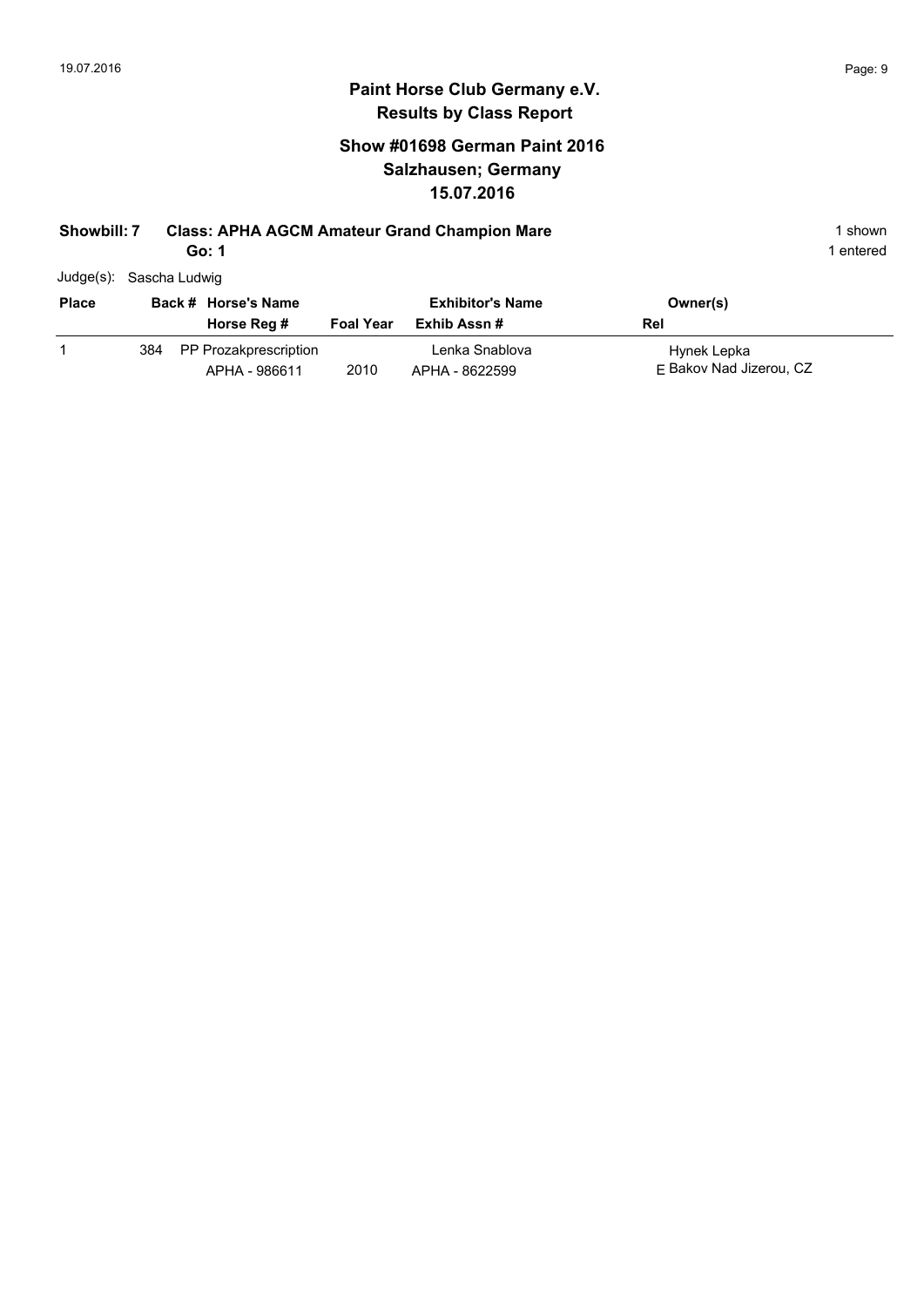## **Show #01699 German Paint 2016 Salzhausen; Germany 15.07.2016**

#### **Showbill: 7 Class: APHA AGCM Amateur Grand Champion Mare** 1 Shown 1 shown

**Go: 1**

|              | Judge(s): Francoise Raimondo |                  |                         |          |  |  |  |  |
|--------------|------------------------------|------------------|-------------------------|----------|--|--|--|--|
| <b>Place</b> | Back # Horse's Name          |                  | <b>Exhibitor's Name</b> | Owner(s) |  |  |  |  |
|              | Horse Reg #                  | <b>Foal Year</b> | Exhib Assn #            | Rel      |  |  |  |  |

|  |  | 384 PP Prozakprescription |      | Lenka Snablova | Hynek Lepka             |
|--|--|---------------------------|------|----------------|-------------------------|
|  |  | APHA - 986611             | 2010 | APHA - 8622599 | F Bakov Nad Jizerou, CZ |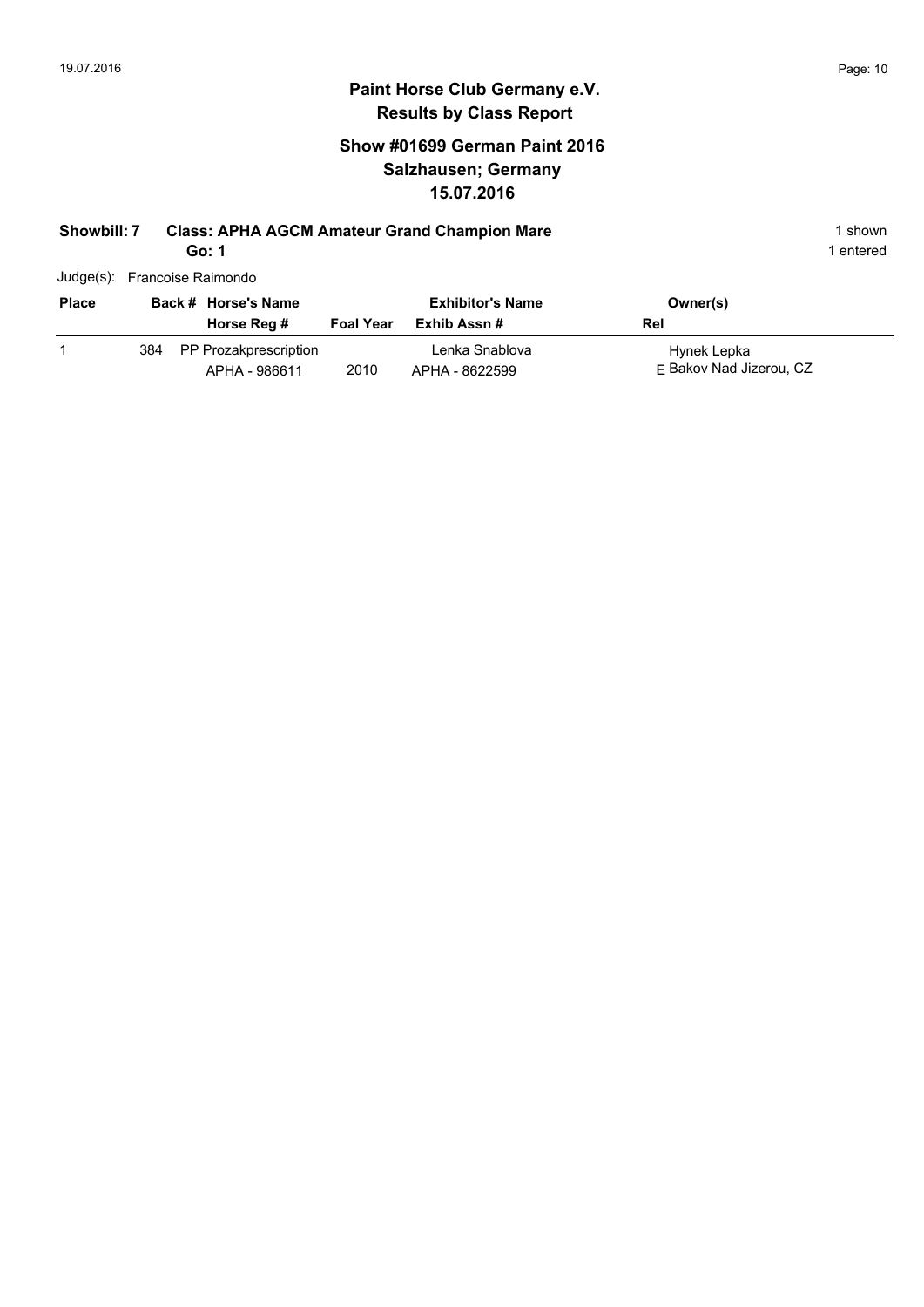## **Show #03270 German Paint 2016 Salzhausen; Germany 15.07.2016**

#### **Showbill: 7 Class: APHA AGCM Amateur Grand Champion Mare** 1 **Shown** 1 shown

**Go: 1**

1 entered

Judge(s): Pierre Ouellet

| <b>Place</b> |     | Back # Horse's Name                  |                  | <b>Exhibitor's Name</b>          | Owner(s)                            |
|--------------|-----|--------------------------------------|------------------|----------------------------------|-------------------------------------|
|              |     | Horse Reg #                          | <b>Foal Year</b> | Exhib Assn #                     | Rel                                 |
|              | 439 | She A Heartbreaker<br>APHA - 1043550 | 2014             | Sabine Bolbach<br>APHA - 8448953 | Sabine Bolbach<br>Z Bargteheide, DE |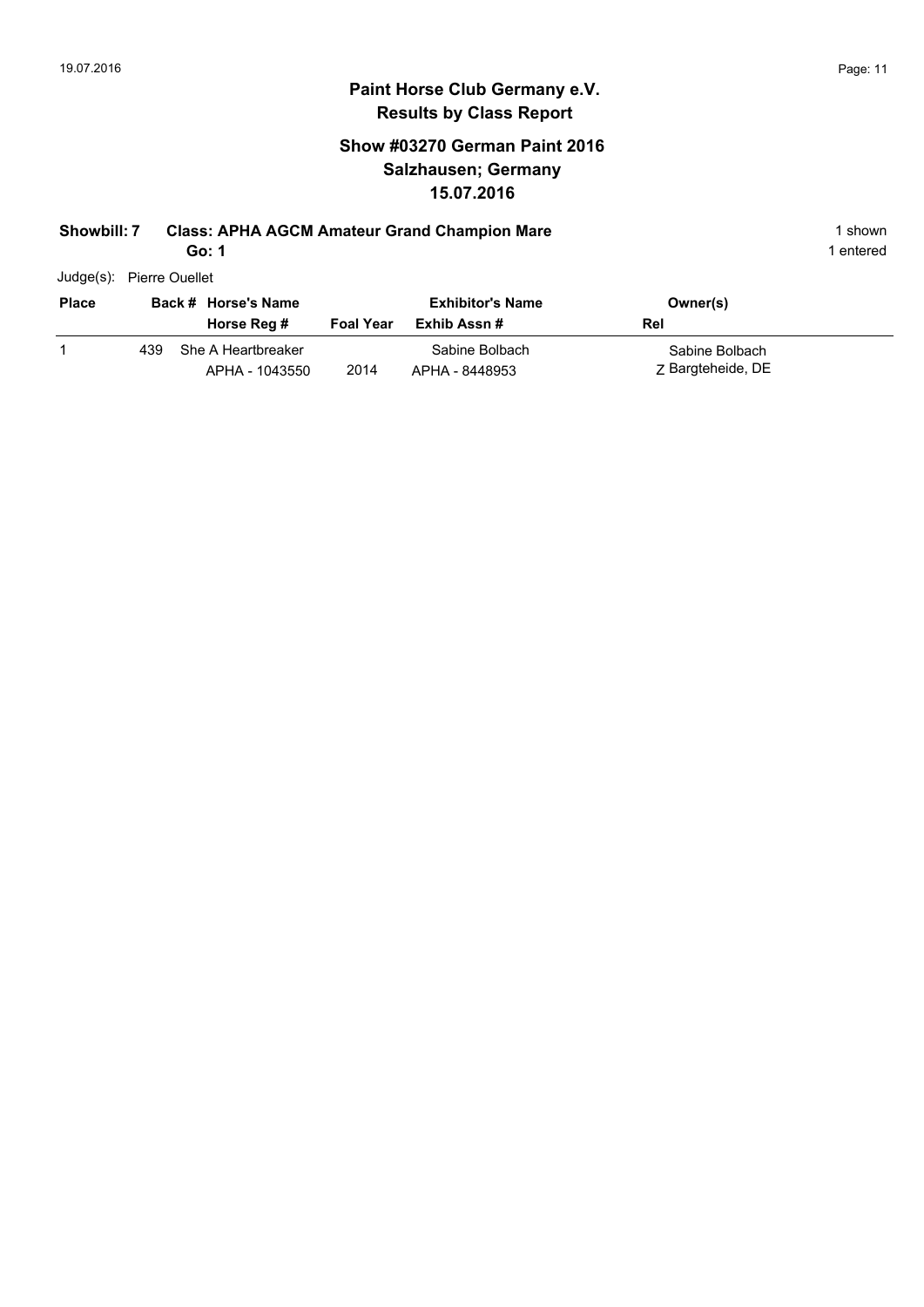## **Show #03271 German Paint 2016 Salzhausen; Germany 15.07.2016**

## **Showbill: 7 Class: APHA AGCM Amateur Grand Champion Mare** 1 Shown 1 shown

**Go: 1**

| Judge(s): Simone Reiss |
|------------------------|
|                        |

|      |             |                                                     | <b>Exhibitor's Name</b> | Owner(s)       |                     |
|------|-------------|-----------------------------------------------------|-------------------------|----------------|---------------------|
|      | Horse Reg # | <b>Foal Year</b>                                    | Exhib Assn #            | Rel            |                     |
| 403. |             |                                                     | Susi Habermann          | Susi Habermann |                     |
|      |             | Back # Horse's Name<br>JP Halifax<br>APHA - 1000684 | 2011                    | APHA - 8851258 | 7 Ribbesbuettel, DE |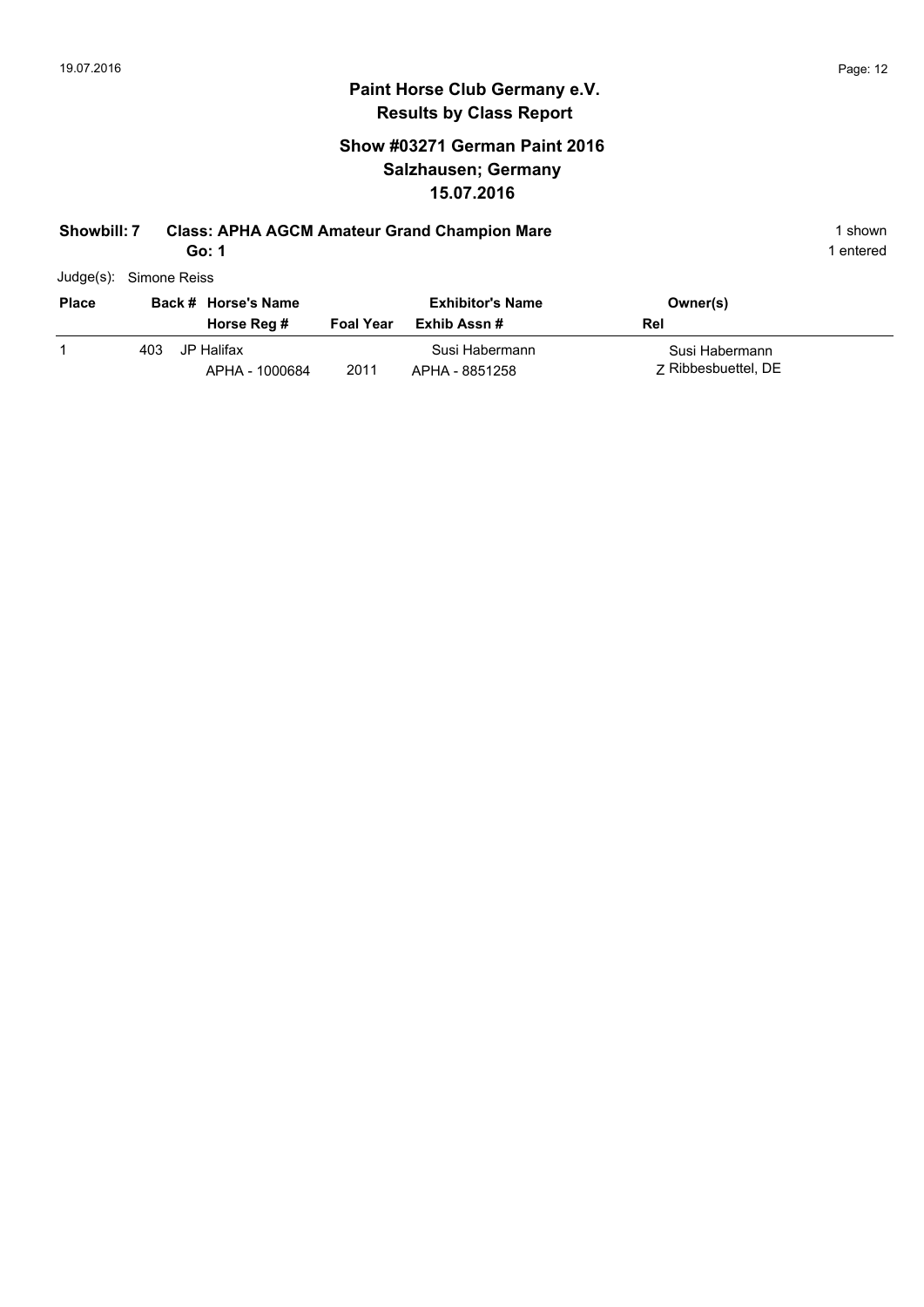## **Show #01698 German Paint 2016 Salzhausen; Germany 15.07.2016**

#### **Showbill: 8 Class: APHA ARCM Amateur Reserve Champion Mare** 2 shown 2 shown

**Go: 1**

|  | Judge(s): Sascha Ludwig |  |
|--|-------------------------|--|
|--|-------------------------|--|

| <b>Place</b> |     | Back # Horse's Name                          | <b>Exhibitor's Name</b> |                                   | Owner(s)                                  |
|--------------|-----|----------------------------------------------|-------------------------|-----------------------------------|-------------------------------------------|
|              |     | Horse Reg #                                  | <b>Foal Year</b>        | Exhib Assn #                      | Rel                                       |
|              | 362 | <b>RK Ultimate Suprise</b><br>APHA - 1020808 | 2011                    | Mike Schuppener<br>APHA - 8214654 | Friedhelm Schuppener<br>C Bad Laasphe, DE |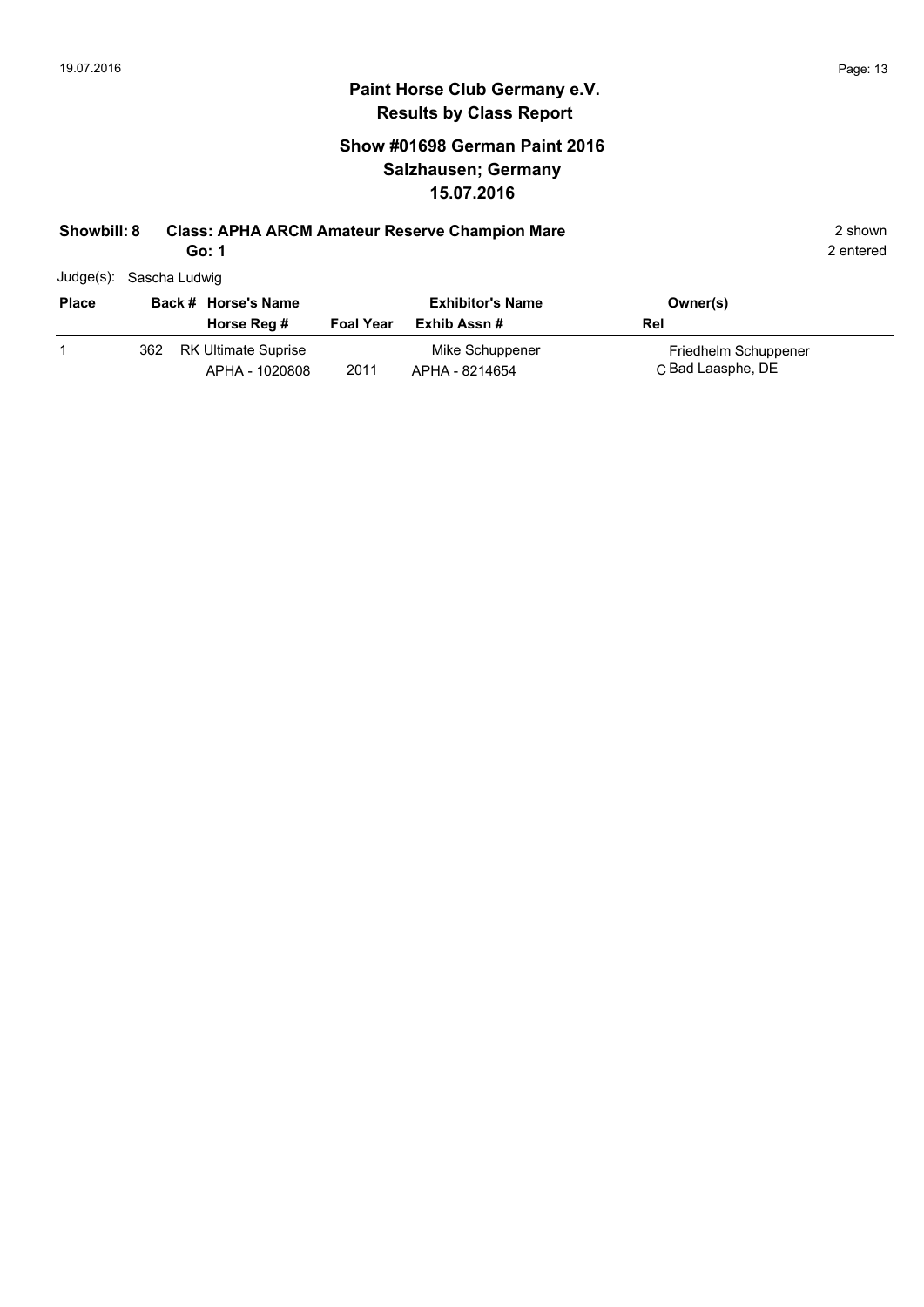### **Show #01699 German Paint 2016 Salzhausen; Germany 15.07.2016**

#### **Showbill: 8 Class: APHA ARCM Amateur Reserve Champion Mare** 2 shown 2 shown

**Go: 1**

|              |     | Judge(s): Francoise Raimondo |                  |                         |                      |
|--------------|-----|------------------------------|------------------|-------------------------|----------------------|
| <b>Place</b> |     | Back # Horse's Name          |                  | <b>Exhibitor's Name</b> | Owner(s)             |
|              |     | Horse Reg #                  | <b>Foal Year</b> | Exhib Assn#             | Rel                  |
|              | 362 | <b>RK Ultimate Suprise</b>   |                  | Mike Schuppener         | Friedhelm Schuppener |
|              |     | APHA - 1020808               | 2011             | APHA - 8214654          | C Bad Laasphe, DE    |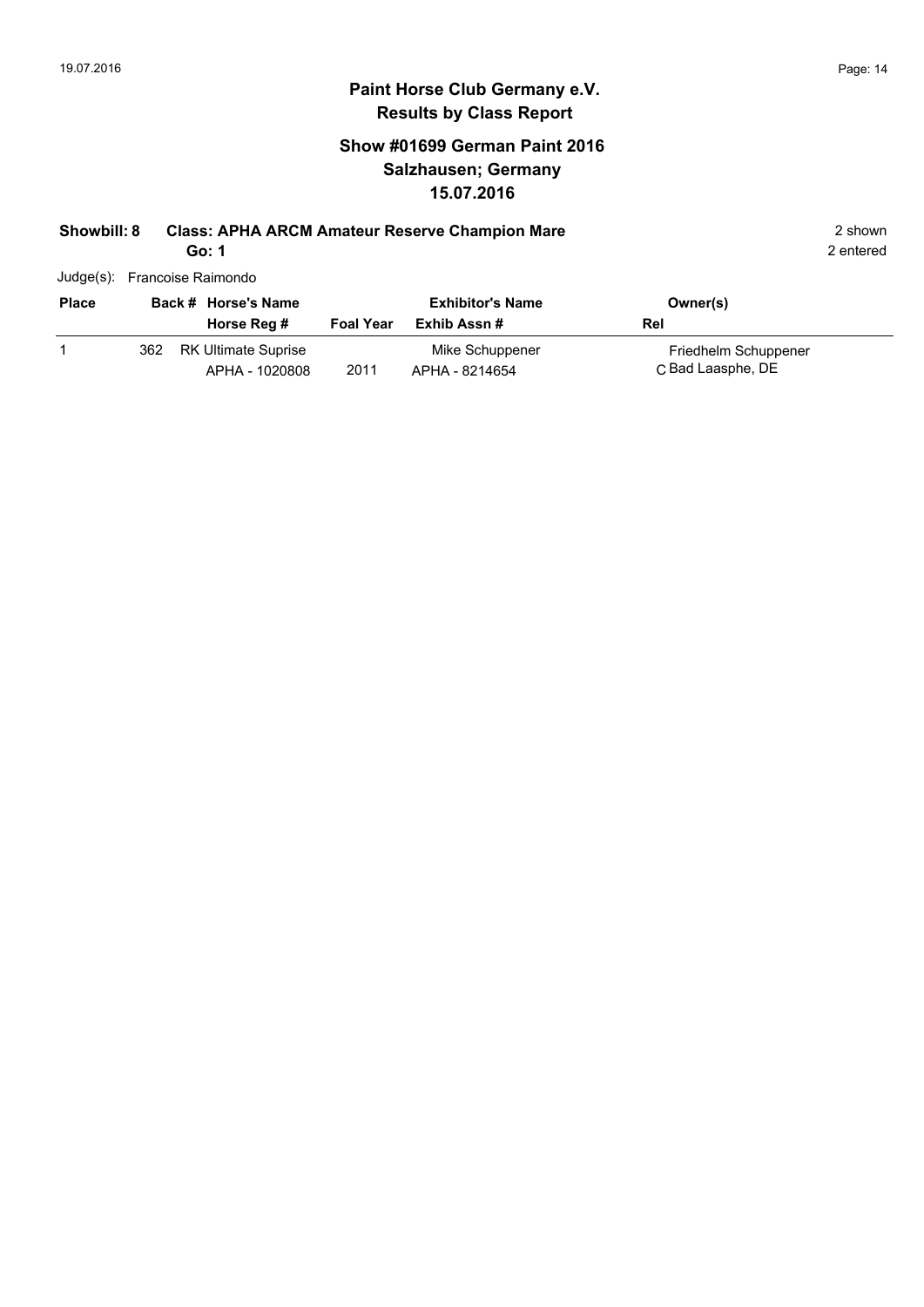## **Show #03270 German Paint 2016 Salzhausen; Germany 15.07.2016**

#### **Showbill: 8 Class: APHA ARCM Amateur Reserve Champion Mare** 2 shown 2 shown

**Go: 1**

2 entered

Judge(s): Pierre Ouellet

| <b>Place</b> |     | Back # Horse's Name               |                  | <b>Exhibitor's Name</b>            | Owner(s)                           |
|--------------|-----|-----------------------------------|------------------|------------------------------------|------------------------------------|
|              |     | Horse Reg #                       | <b>Foal Year</b> | Exhib Assn #                       | Rel                                |
|              | 365 | <b>Shot Girl</b><br>APHA - 994625 | 2008             | Anna-Alisa Samse<br>APHA - 8982739 | Anna-Alisa Samse<br>7 Hannover, DE |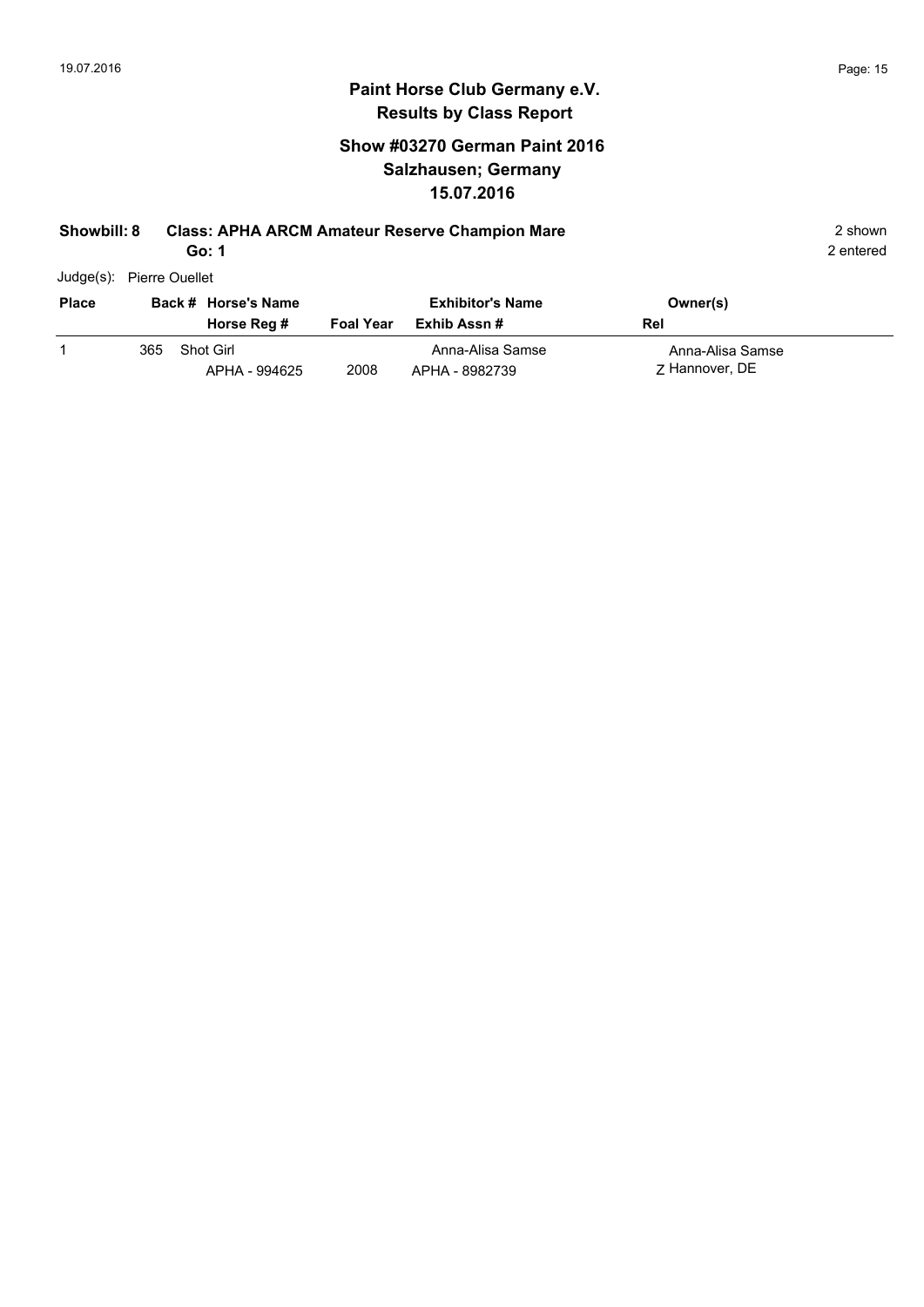## **Show #03271 German Paint 2016 Salzhausen; Germany 15.07.2016**

#### **Showbill: 8 Class: APHA ARCM Amateur Reserve Champion Mare** 2 shown 2 shown

**Go: 1**

| Judge(s): Simone Reiss |  |
|------------------------|--|
|------------------------|--|

| <b>Place</b> |     | Back # Horse's Name                    | <b>Exhibitor's Name</b> |                                  | Owner(s)                               |
|--------------|-----|----------------------------------------|-------------------------|----------------------------------|----------------------------------------|
|              |     | Horse Reg #                            | <b>Foal Year</b>        | Exhib Assn #                     | Rel                                    |
|              | 384 | PP Prozakprescription<br>APHA - 986611 | 2010                    | Lenka Snablova<br>APHA - 8622599 | Hynek Lepka<br>F Bakov Nad Jizerou, CZ |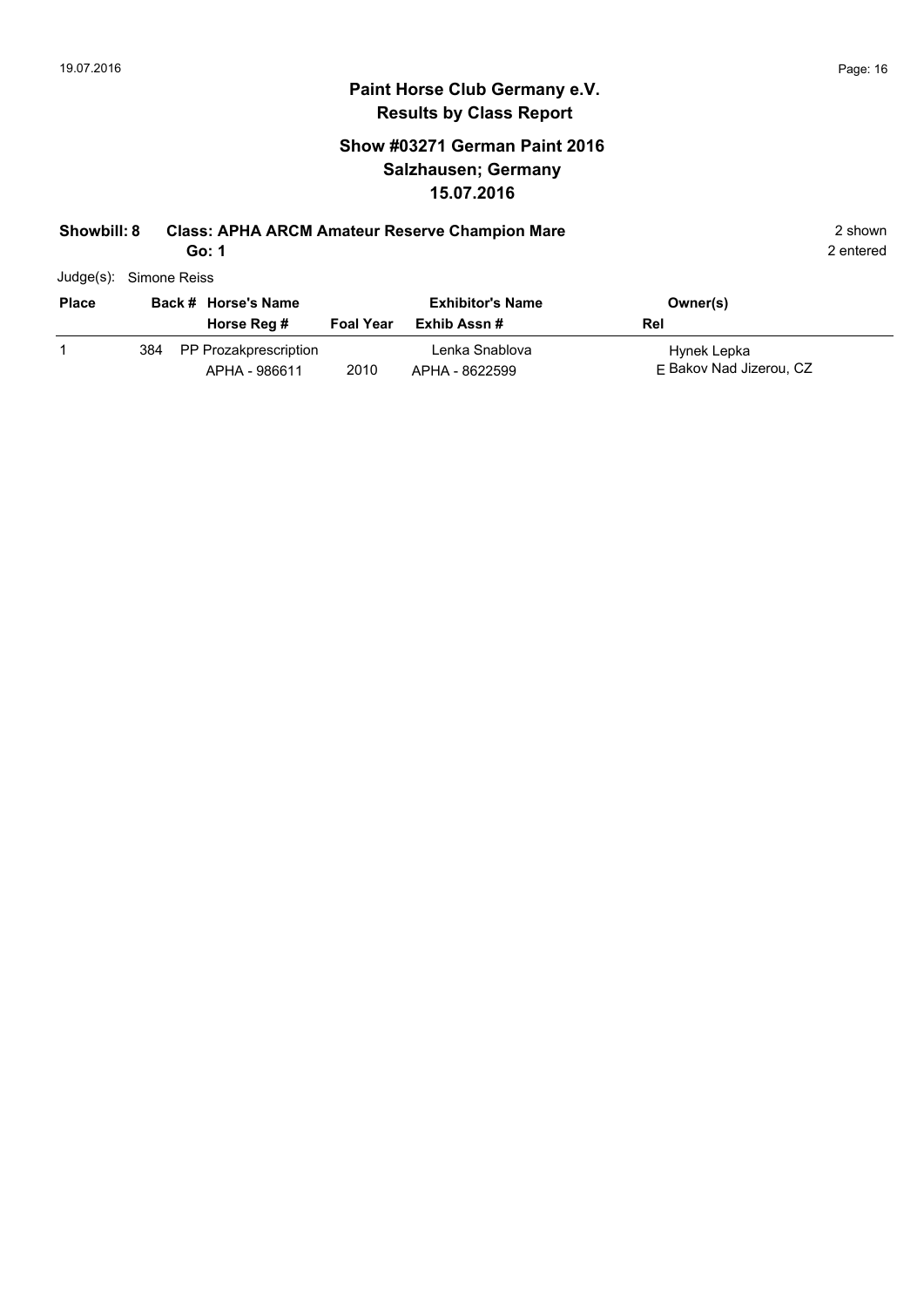### **Paint Horse Club Germany e.V. Results by Class Report**

#### **Show #01698 German Paint 2016 Salzhausen; Germany 15.07.2016**

**Showbill: 9 Class: APHA HM6 Yearling & 2 Yr Old Mares** 7 Shown 7 shown

**Go: 1**

Judge(s): Sascha Ludwig

**Back # Horse's Name Place Owner(s) Horse Reg # Exhib Assn # Foal Year Rel Exhibitor's Name** 1 7 Decin, CZ Lenka Snablova 2014 APHA - 8622599 Z Decin, CZ Certain To Be Perfect APHA - 1038020 Lenka Snablova 386 2 Z Bargteheide, DE Sabine Bolbach 2014 Bargteheide, DE APHA - 8448953 She A Heartbreaker APHA - 1043550 Sabine Bolbach 439 3 2014 APHA - 8648424 C Haldenwang, DE Monika Hagen SQ Hot Shiny Princess 347 APHA - 1043809 Verena Hagen APHA - 8648424 4 7 Gerstetten, DE Anna Hahn 2014 Gerstetten, DE APHA - 8922071 Krymsun Talks Vivien APHA - 1039969 Anna Hahn 356 5 2015 APHA - 8931743 Z Rothenburg OD Tauber, DE Patricia Hornung Be My Lollipop APHA - 1051784 Patricia Hornung APHA - 8931743 337 6 7 Brande, DK Jorgen Sandholm 2015 APHA - 8221474 Z Brande, DK 377 Shes Just Brilliant APHA - 1055343 Jorgen Sandholm 7 Z Walsrode, DE Denise Henss 2014 Walsrode, DE APHA - 8664415 420 Zip My Assets DH APHA - 1040323 Denise Henss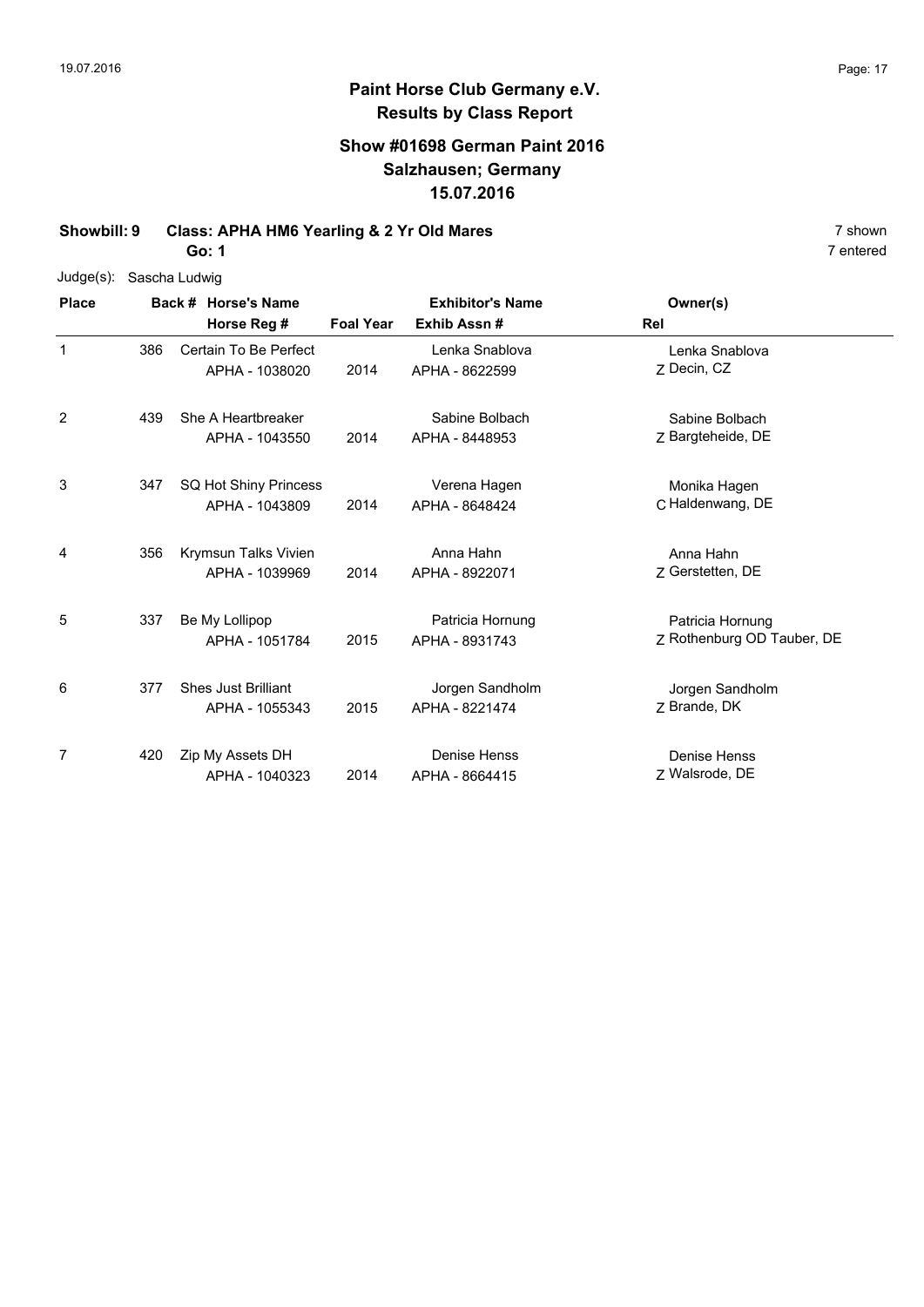## **Paint Horse Club Germany e.V. Results by Class Report**

### **Show #01699 German Paint 2016 Salzhausen; Germany 15.07.2016**

**Showbill: 9 Class: APHA HM6 Yearling & 2 Yr Old Mares** 7 shown 7 shown

**Go: 1**

Judge(s): Francoise Raimondo

| <b>Place</b>   |     | Back # Horse's Name                          |                  | <b>Exhibitor's Name</b>            | Owner(s)                                       |
|----------------|-----|----------------------------------------------|------------------|------------------------------------|------------------------------------------------|
|                |     | Horse Reg #                                  | <b>Foal Year</b> | Exhib Assn #                       | Rel                                            |
| 1              | 347 | SQ Hot Shiny Princess<br>APHA - 1043809      | 2014             | Verena Hagen<br>APHA - 8648424     | Monika Hagen<br>C Haldenwang, DE               |
| $\overline{2}$ | 439 | She A Heartbreaker<br>APHA - 1043550         | 2014             | Sabine Bolbach<br>APHA - 8448953   | Sabine Bolbach<br>Z Bargteheide, DE            |
| 3              | 386 | Certain To Be Perfect<br>APHA - 1038020      | 2014             | Lenka Snablova<br>APHA - 8622599   | Lenka Snablova<br>Z Decin, CZ                  |
| 4              | 356 | Krymsun Talks Vivien<br>APHA - 1039969       | 2014             | Anna Hahn<br>APHA - 8922071        | Anna Hahn<br>Z Gerstetten, DE                  |
| 5              | 337 | Be My Lollipop<br>APHA - 1051784             | 2015             | Patricia Hornung<br>APHA - 8931743 | Patricia Hornung<br>Z Rothenburg OD Tauber, DE |
| 6              | 420 | Zip My Assets DH<br>APHA - 1040323           | 2014             | Denise Henss<br>APHA - 8664415     | Denise Henss<br>Z Walsrode, DE                 |
| 7              | 377 | <b>Shes Just Brilliant</b><br>APHA - 1055343 | 2015             | Jorgen Sandholm<br>APHA - 8221474  | Jorgen Sandholm<br>Z Brande, DK                |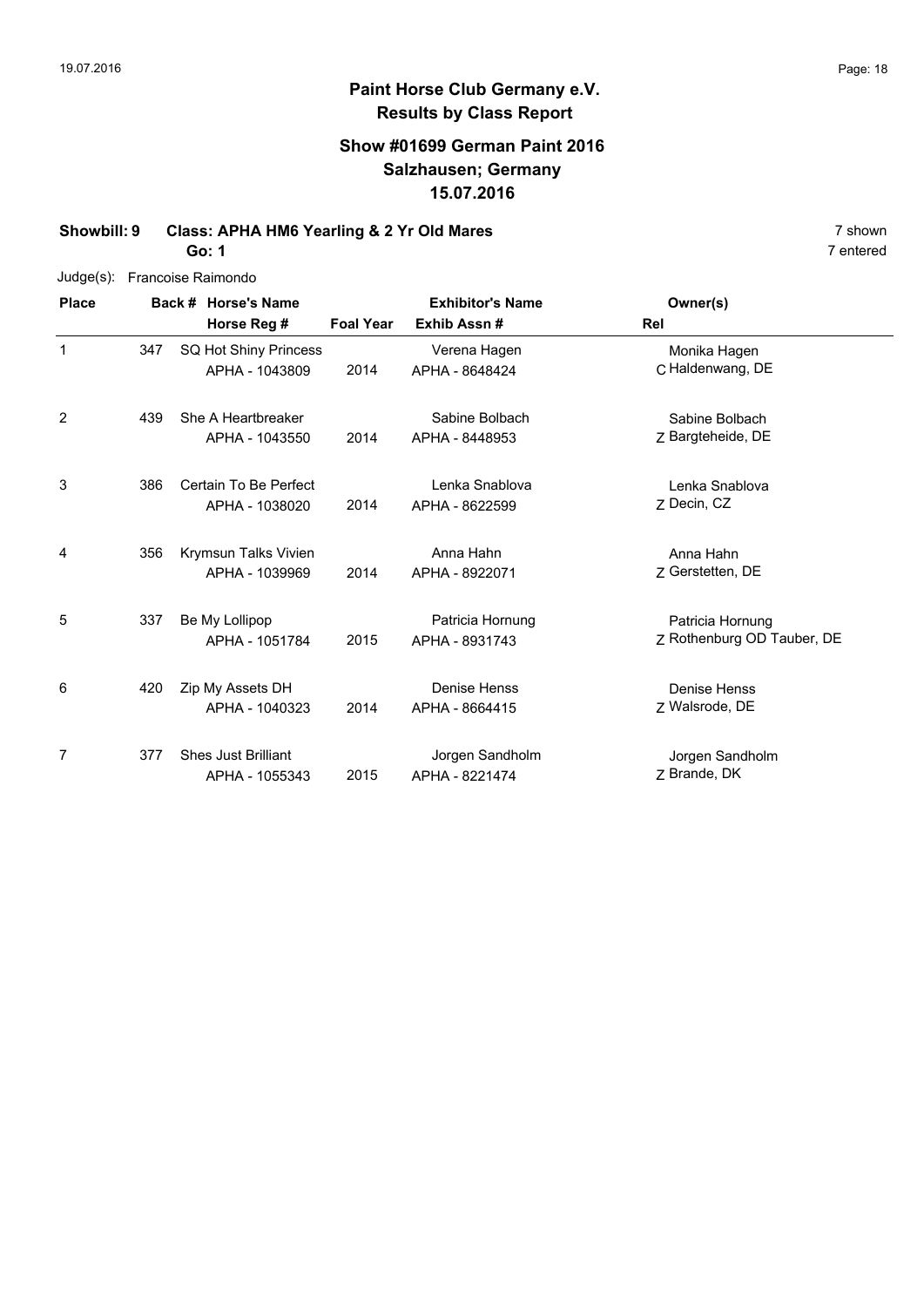## **Paint Horse Club Germany e.V. Results by Class Report**

## **Show #03270 German Paint 2016 Salzhausen; Germany 15.07.2016**

**Showbill: 9 Class: APHA HM6 Yearling & 2 Yr Old Mares** 7 shown 7 shown

**Go: 1**

Judge(s): Pierre Ouellet

| <b>Place</b> |     | Back # Horse's Name        | <b>Exhibitor's Name</b> |                  | Owner(s)                   |
|--------------|-----|----------------------------|-------------------------|------------------|----------------------------|
|              |     | Horse Reg #                | <b>Foal Year</b>        | Exhib Assn#      | <b>Rel</b>                 |
| 1            | 439 | She A Heartbreaker         |                         | Sabine Bolbach   | Sabine Bolbach             |
|              |     | APHA - 1043550             | 2014                    | APHA - 8448953   | Z Bargteheide, DE          |
| 2            | 386 | Certain To Be Perfect      |                         | Lenka Snablova   | Lenka Snablova             |
|              |     | APHA - 1038020             | 2014                    | APHA - 8622599   | Z Decin, CZ                |
| 3            | 356 | Krymsun Talks Vivien       |                         | Anna Hahn        | Anna Hahn                  |
|              |     | APHA - 1039969             | 2014                    | APHA - 8922071   | Z Gerstetten, DE           |
| 4            | 347 | SQ Hot Shiny Princess      |                         | Verena Hagen     | Monika Hagen               |
|              |     | APHA - 1043809             | 2014                    | APHA - 8648424   | C Haldenwang, DE           |
| 5            | 337 | Be My Lollipop             |                         | Patricia Hornung | Patricia Hornung           |
|              |     | APHA - 1051784             | 2015                    | APHA - 8931743   | Z Rothenburg OD Tauber, DE |
| 6            | 377 | <b>Shes Just Brilliant</b> |                         | Jorgen Sandholm  | Jorgen Sandholm            |
|              |     | APHA - 1055343             | 2015                    | APHA - 8221474   | Z Brande, DK               |
| 7            | 420 | Zip My Assets DH           |                         | Denise Henss     | Denise Henss               |
|              |     | APHA - 1040323             | 2014                    | APHA - 8664415   | Z Walsrode, DE             |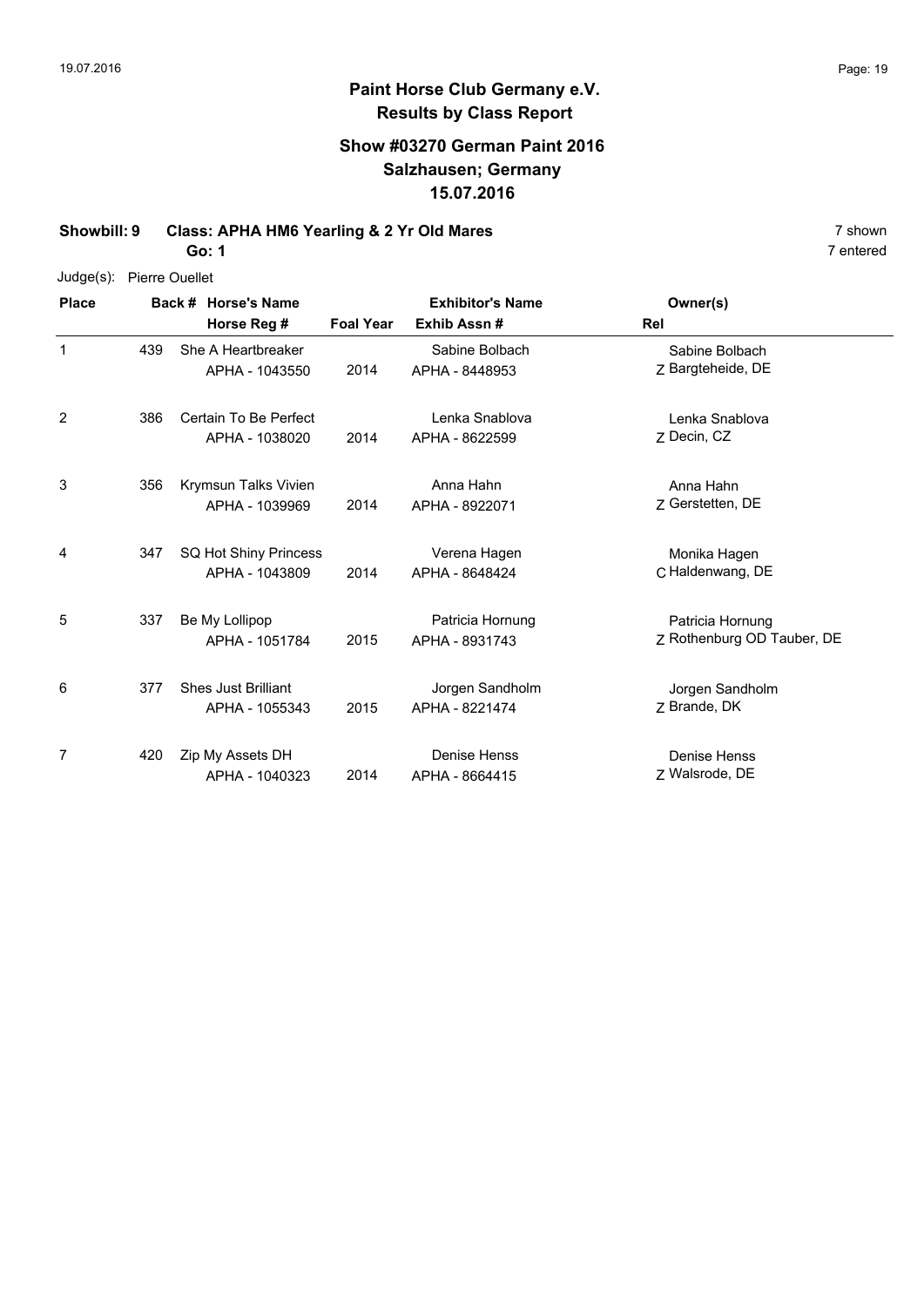#### **Paint Horse Club Germany e.V. Results by Class Report**

#### **Show #03271 German Paint 2016 Salzhausen; Germany 15.07.2016**

**Showbill: 9 Class: APHA HM6 Yearling & 2 Yr Old Mares** 7 Shown 7 shown

**Go: 1**

Judge(s): Simone Reiss

**Back # Horse's Name Place Owner(s) Horse Reg # Exhib Assn # Foal Year Rel Exhibitor's Name** 1 7 Decin, CZ Lenka Snablova 2014 APHA - 8622599 Z Decin, CZ Certain To Be Perfect APHA - 1038020 Lenka Snablova 386 2 2014 APHA - 8648424 C Haldenwang, DE Monika Hagen SQ Hot Shiny Princess 347 APHA - 1043809 Verena Hagen APHA - 8648424 3 Z 2014 Bargteheide, DE Sabine Bolbach 439 She A Heartbreaker APHA - 1043550 Sabine Bolbach APHA - 8448953 4 7 Brande, DK Jorgen Sandholm 2015 APHA - 8221474 Z Brande, DK 377 Shes Just Brilliant APHA - 1055343 Jorgen Sandholm 5 7 Walsrode, DE Denise Henss 2014 Walsrode, DE APHA - 8664415 420 Zip My Assets DH APHA - 1040323 Denise Henss 6 2015 APHA - 8931743 Z Rothenburg OD Tauber, DE Patricia Hornung Be My Lollipop APHA - 1051784 Patricia Hornung APHA - 8931743 337 7 Z Gerstetten, DE Anna Hahn 2014 Gerstetten, DE APHA - 8922071 Krymsun Talks Vivien APHA - 1039969 Anna Hahn 356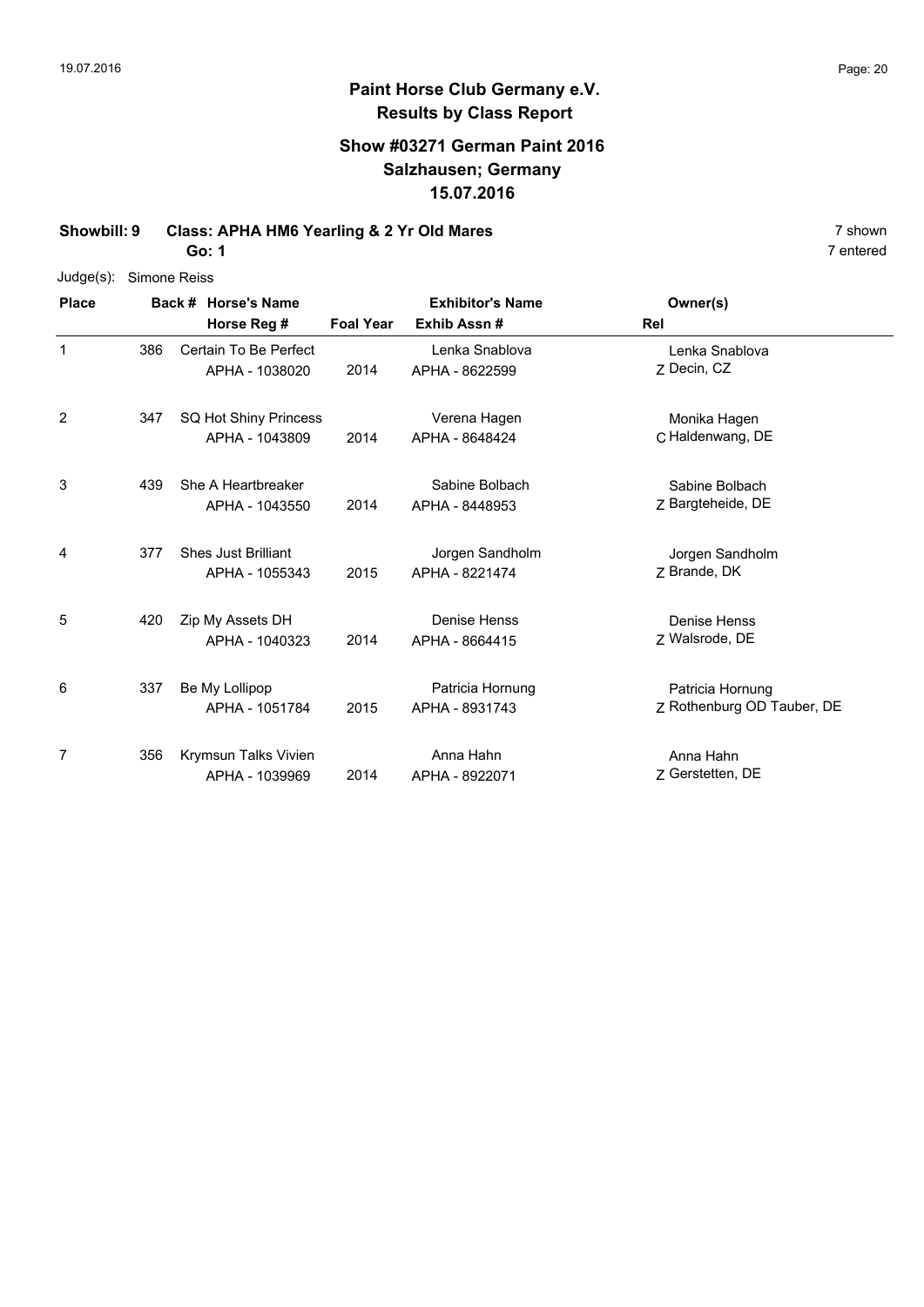### **Show #01698 German Paint 2016 Salzhausen; Germany 15.07.2016**

#### **Showbill: 10 Class: APHA HM4 3 Yr Old Mares** 3 Shown

**Go: 1**

Judge(s): Sascha Ludwig

| υuuyu( <i>ə).</i> Odoona Luuwiy |     |                                         |                         |                                  |                                                     |
|---------------------------------|-----|-----------------------------------------|-------------------------|----------------------------------|-----------------------------------------------------|
| <b>Place</b>                    |     | Back # Horse's Name                     | <b>Exhibitor's Name</b> |                                  | Owner(s)                                            |
|                                 |     | Horse Reg #                             | <b>Foal Year</b>        | Exhib Assn#                      | Rel                                                 |
| 1                               | 349 | SQ Starlet Cash<br>APHA - 1025327       | 2013                    | Alexandra Rauh<br>APHA - 8989815 | Alexandra Rauh<br>Z Haldenwang, DE                  |
| $\overline{2}$                  | 370 | Jowas Zamila Sunshine<br>APHA - 1032387 | 2013                    | Nadine Eilers<br>APHA - 135581   | Nadine & Miller; Waldemar Eilers<br>7 Eversmeer, DE |
| 3                               | 419 | Noble Asset DH<br>APHA - 1028549        | 2013                    | Denise Henss<br>APHA - 8664415   | Denise Henss<br>7 Walsrode, DE                      |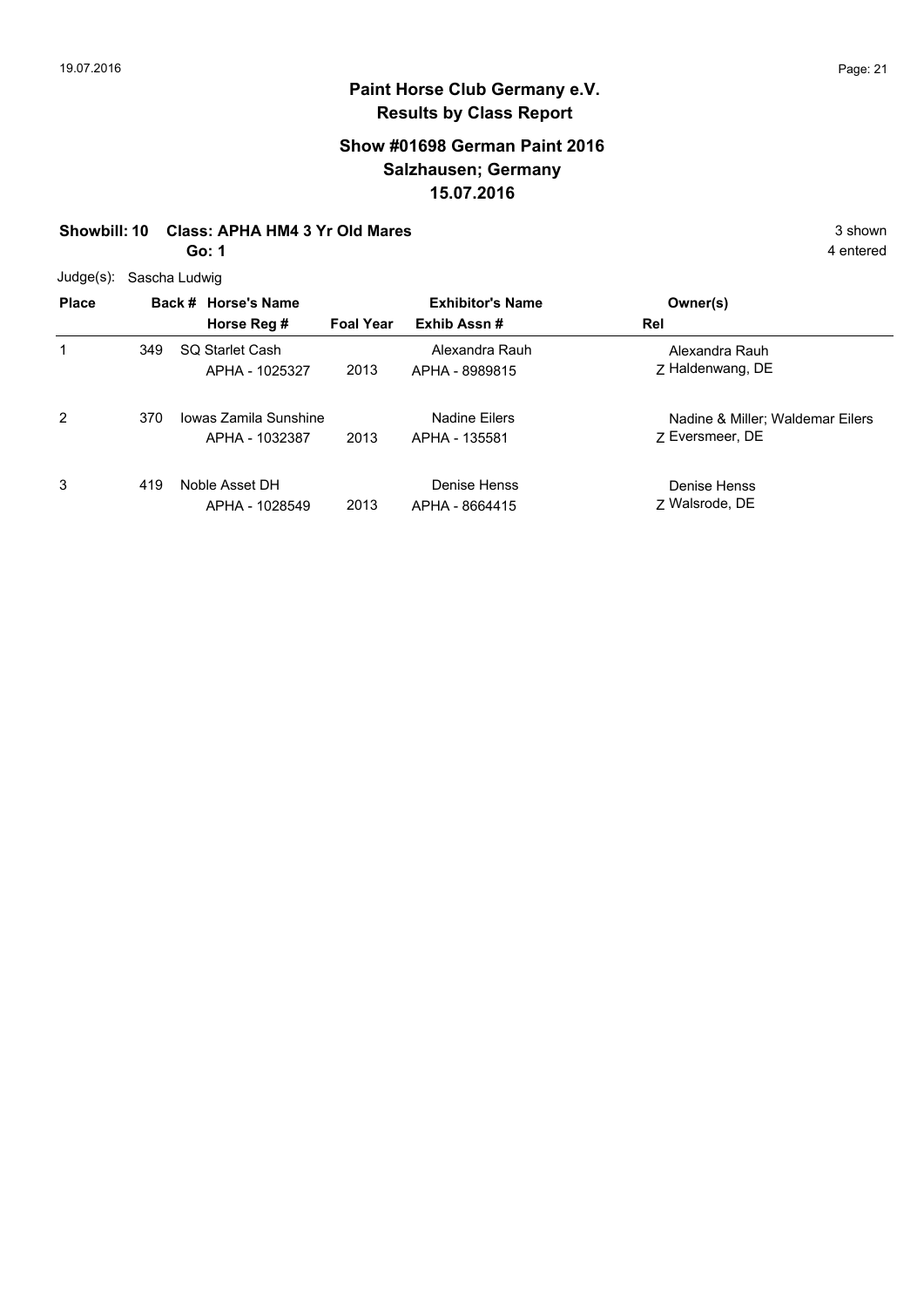### **Show #01699 German Paint 2016 Salzhausen; Germany 15.07.2016**

#### **Showbill: 10 Class: APHA HM4 3 Yr Old Mares** 3 shown

**Go: 1**

4 entered

Judge(s): Francoise Raimondo

| <b>Place</b> |     | Back # Horse's Name<br>Horse Reg #      | <b>Foal Year</b> | <b>Exhibitor's Name</b><br>Exhib Assn# | Owner(s)<br>Rel                                     |
|--------------|-----|-----------------------------------------|------------------|----------------------------------------|-----------------------------------------------------|
| 1            | 349 | SO Starlet Cash<br>APHA - 1025327       | 2013             | Alexandra Rauh<br>APHA - 8989815       | Alexandra Rauh<br>Z Haldenwang, DE                  |
| 2            | 419 | Noble Asset DH<br>APHA - 1028549        | 2013             | Denise Henss<br>APHA - 8664415         | Denise Henss<br>7 Walsrode, DE                      |
| 3            | 370 | Jowas Zamila Sunshine<br>APHA - 1032387 | 2013             | Nadine Eilers<br>APHA - 135581         | Nadine & Miller; Waldemar Eilers<br>7 Eversmeer, DE |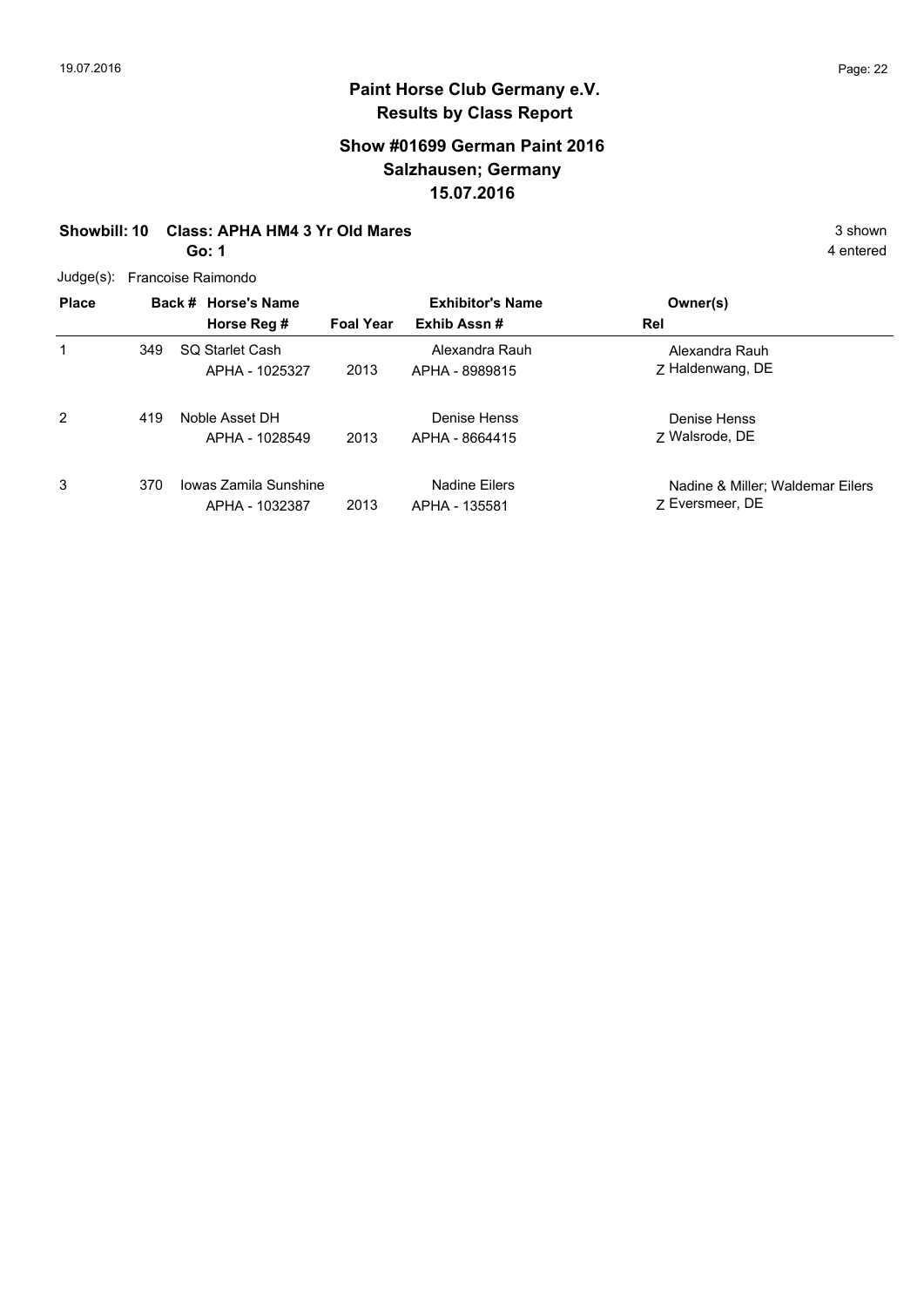### **Show #03270 German Paint 2016 Salzhausen; Germany 15.07.2016**

#### **Showbill: 10 Class: APHA HM4 3 Yr Old Mares** 3 Shown

**Go: 1**

Judge(s): Pierre Ouellet

| <b>Place</b> | Back # Horse's Name |                       | <b>Exhibitor's Name</b> |                | Owner(s)                         |
|--------------|---------------------|-----------------------|-------------------------|----------------|----------------------------------|
|              |                     | Horse Reg #           | <b>Foal Year</b>        | Exhib Assn#    | Rel                              |
| 1            | 370                 | Iowas Zamila Sunshine |                         | Nadine Eilers  | Nadine & Miller; Waldemar Eilers |
|              |                     | APHA - 1032387        | 2013                    | APHA - 135581  | 7 Eversmeer, DE                  |
| 2            | 349                 | SQ Starlet Cash       |                         | Alexandra Rauh | Alexandra Rauh                   |
|              |                     | APHA - 1025327        | 2013                    | APHA - 8989815 | 7 Haldenwang, DE                 |
| 3            | 419                 | Noble Asset DH        |                         | Denise Henss   | Denise Henss                     |
|              |                     | APHA - 1028549        | 2013                    | APHA - 8664415 | 7 Walsrode, DE                   |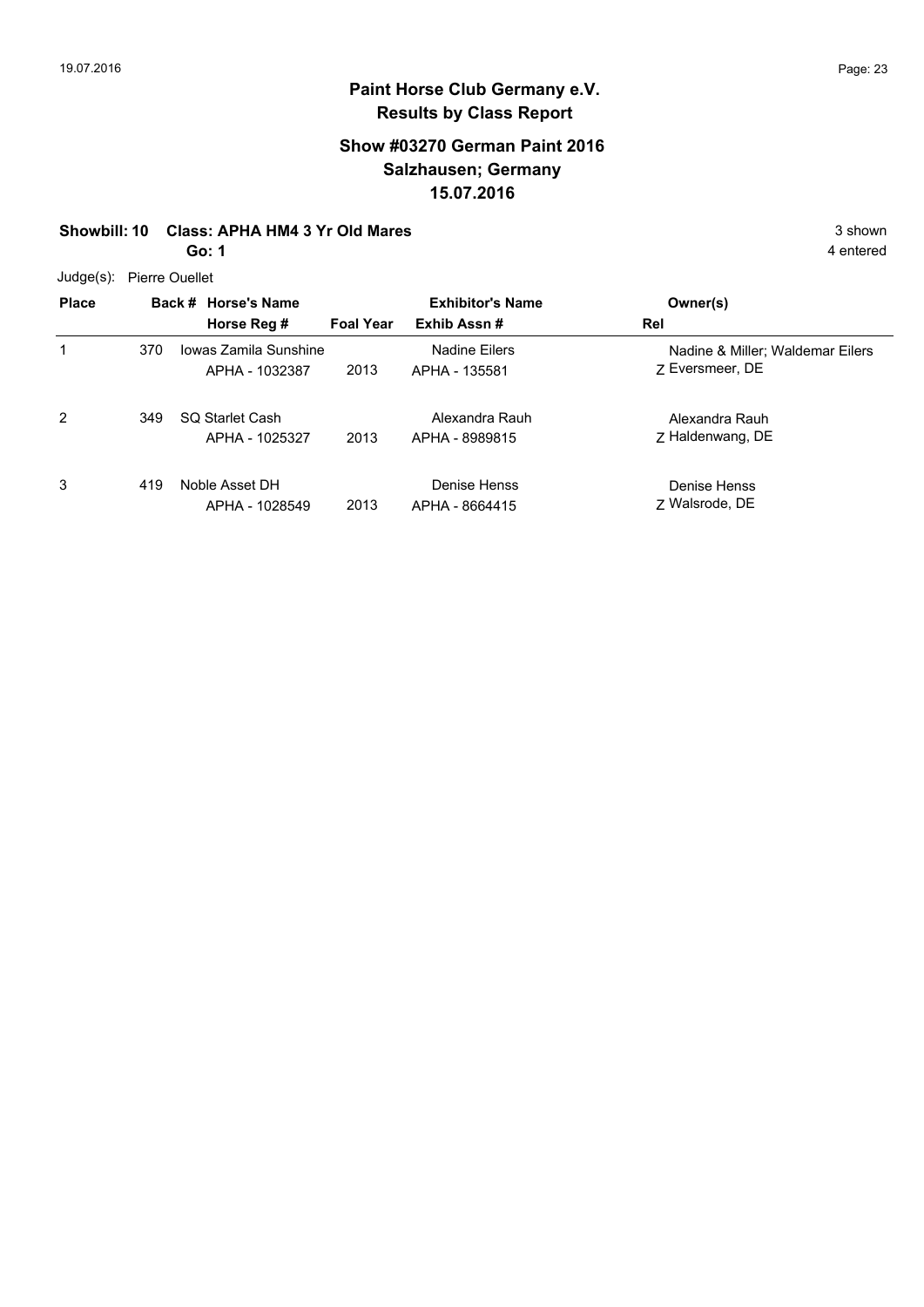### **Show #03271 German Paint 2016 Salzhausen; Germany 15.07.2016**

#### **Showbill: 10 Class: APHA HM4 3 Yr Old Mares** 3 Shown

**Go: 1**

Judge(s): Simone Reiss

| $\frac{1}{2}$ |     |                       |                  |                         |                                  |
|---------------|-----|-----------------------|------------------|-------------------------|----------------------------------|
| <b>Place</b>  |     | Back # Horse's Name   |                  | <b>Exhibitor's Name</b> | Owner(s)                         |
|               |     | Horse Reg #           | <b>Foal Year</b> | Exhib Assn#             | Rel                              |
| 1             | 349 | SO Starlet Cash       |                  | Alexandra Rauh          | Alexandra Rauh                   |
|               |     | APHA - 1025327        | 2013             | APHA - 8989815          | 7 Haldenwang, DE                 |
| 2             | 370 | Iowas Zamila Sunshine |                  | Nadine Eilers           | Nadine & Miller; Waldemar Eilers |
|               |     | APHA - 1032387        | 2013             | APHA - 135581           | 7 Eversmeer, DE                  |
| 3             | 419 | Noble Asset DH        |                  | Denise Henss            | Denise Henss                     |
|               |     | APHA - 1028549        | 2013             | APHA - 8664415          | Z Walsrode, DE                   |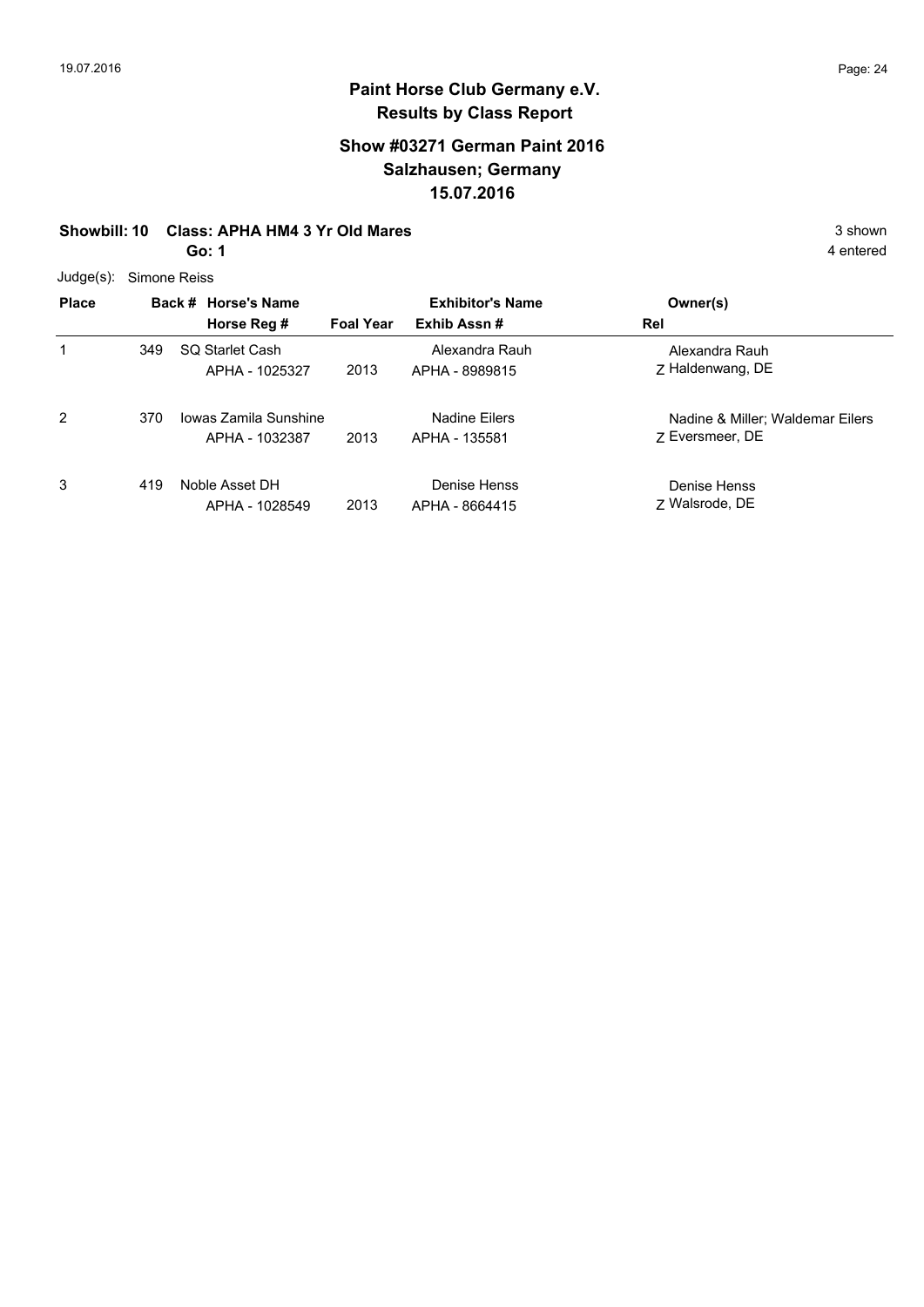#### **Show #01698 German Paint 2016 Salzhausen; Germany 15.07.2016**

## **Showbill: 11 Class: APHA HM5 Aged Mares** 11 shown

**Go: 1**

Judge(s): Sascha Ludwig

| <b>Place</b> |     | Back # Horse's Name<br>Horse Reg #           | <b>Foal Year</b> | <b>Exhibitor's Name</b><br>Exhib Assn# | Owner(s)<br><b>Rel</b>                    |
|--------------|-----|----------------------------------------------|------------------|----------------------------------------|-------------------------------------------|
| 1            | 384 | PP Prozakprescription<br>APHA - 986611       | 2010             | Lenka Snablova<br>APHA - 8622599       | Hynek Lepka<br>E Bakov Nad Jizerou, CZ    |
| 2            | 362 | <b>RK Ultimate Suprise</b><br>APHA - 1020808 | 2011             | Mike Schuppener<br>APHA - 8214654      | Friedhelm Schuppener<br>C Bad Laasphe, DE |
| 3            | 326 | Hints Tracy Technique<br>APHA - 998429       | 2011             | Christina Einsiedler<br>APHA - 8903473 | Karin Einsiedler<br>C Bad Grönenbach, DE  |
| 4            | 365 | Shot Girl<br>APHA - 994625                   | 2008             | Anna-Alisa Samse<br>APHA - 8982739     | Anna-Alisa Samse<br>7 Hannover, DE        |
| 5            | 382 | SQ Cash N Clover<br>APHA - 979535            | 2010             | Jette Dawson<br>APHA - 8526079         | Jette Dawson<br>Z Lintrup, DK             |
| 6            | 434 | <b>Hawthorns Amber</b><br>APHA - 968310      | 2008             | Anne Sjoenov Bork<br>APHA - 8949200    | Lone Sjoenov<br>C Haderslev, DK           |
| 7            | 554 | JH Supreme Hot Sugar<br>APHA - 1015227       | 2012             | Mintje Bohnee<br>APHA - 8986828        | Mintje Bohnee<br>Z Hamburg, DE            |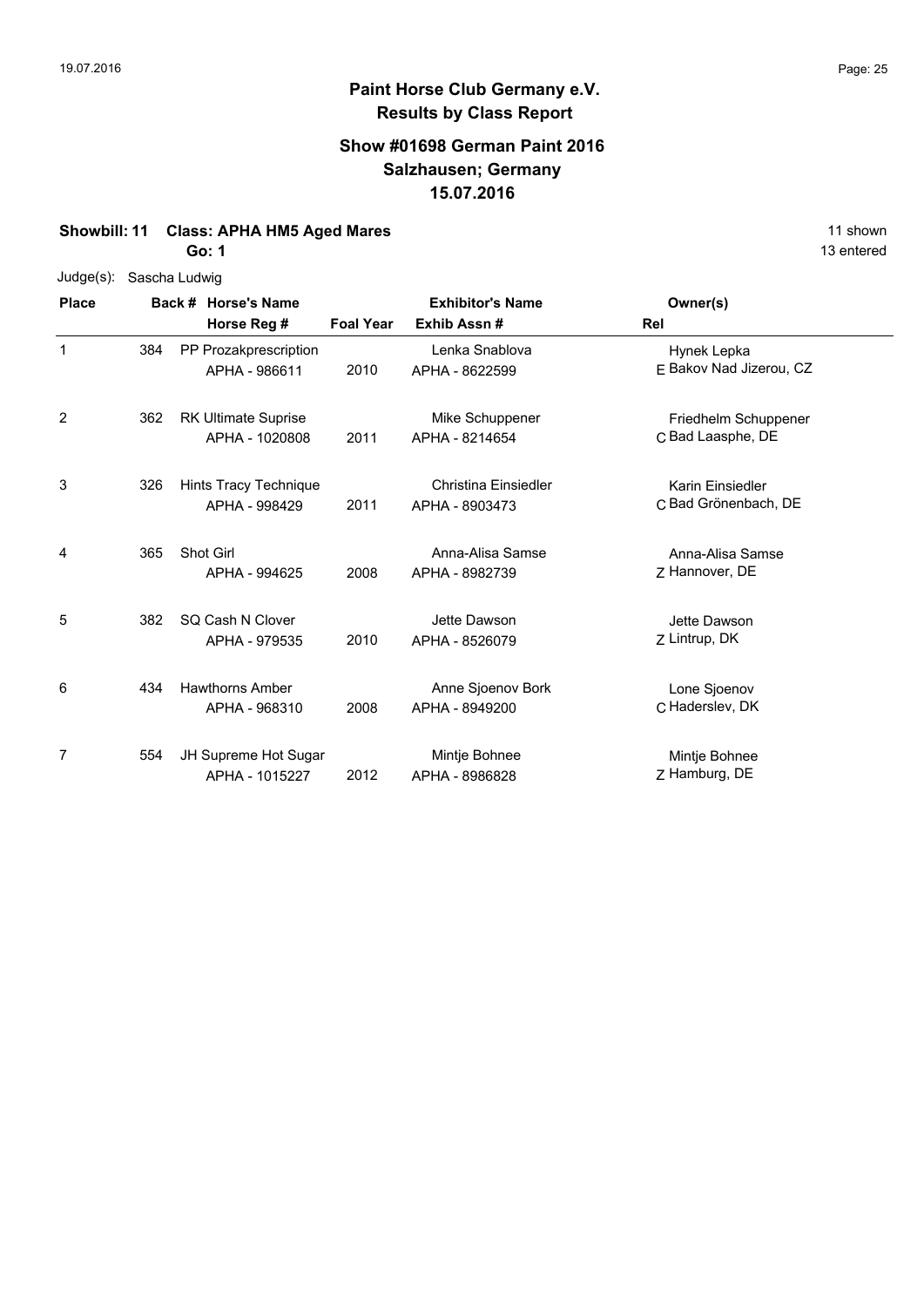#### **Show #01699 German Paint 2016 Salzhausen; Germany 15.07.2016**

#### **Showbill: 11 Class: APHA HM5 Aged Mares** 11 shown

**Go: 1**

| Judge(s): Francoise Raimondo |
|------------------------------|
|                              |

| <b>Place</b> |     | Back # Horse's Name                          |                  | <b>Exhibitor's Name</b>                | Owner(s)                                  |
|--------------|-----|----------------------------------------------|------------------|----------------------------------------|-------------------------------------------|
|              |     | Horse Reg #                                  | <b>Foal Year</b> | Exhib Assn#                            | <b>Rel</b>                                |
| 1            | 384 | PP Prozakprescription<br>APHA - 986611       | 2010             | Lenka Snablova<br>APHA - 8622599       | Hynek Lepka<br>E Bakov Nad Jizerou, CZ    |
| 2            | 362 | <b>RK Ultimate Suprise</b><br>APHA - 1020808 | 2011             | Mike Schuppener<br>APHA - 8214654      | Friedhelm Schuppener<br>C Bad Laasphe, DE |
| 3            | 365 | <b>Shot Girl</b><br>APHA - 994625            | 2008             | Anna-Alisa Samse<br>APHA - 8982739     | Anna-Alisa Samse<br>Z Hannover, DE        |
| 4            | 562 | LDR Twenty One Guns<br>APHA - 1013629        | 2012             | Dr. Kerstin Gilsbach<br>APHA - 8590844 | Dr. Kerstin Gilsbach<br>Z Börde Hakel, DE |
| 5            | 428 | Huslers Elegance<br>APHA - 988022            | 2010             | Sanne Schipper<br>APHA - 9140005       | Diana Proll<br>Laar, DE                   |
| 6            | 434 | <b>Hawthorns Amber</b><br>APHA - 968310      | 2008             | Anne Sjoenov Bork<br>APHA - 8949200    | Lone Sjoenov<br>C Haderslev, DK           |
| 7            | 432 | CBS Deery Lou<br>APHA - 1036988              | 2012             | Pernilla Berndtsson<br>APHA - 8615992  | Anders Berndtsson<br>P Atvidaberg, SE     |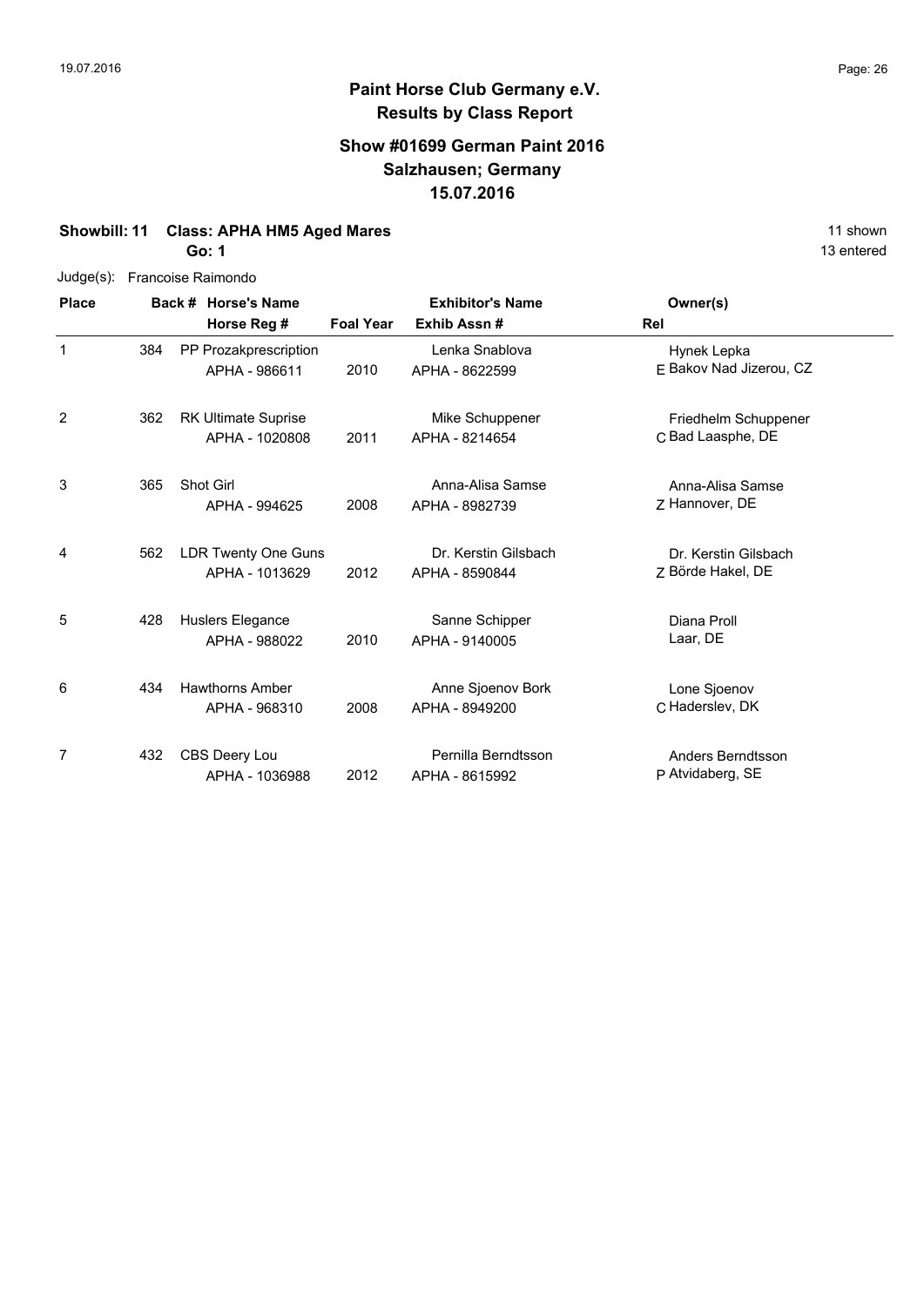### **Show #03270 German Paint 2016 Salzhausen; Germany 15.07.2016**

#### **Showbill: 11 Class: APHA HM5 Aged Mares** 11 shown

**Go: 1**

#### Judge(s): Pierre Ouellet

| <b>Place</b> | Back # Horse's Name |                                              | <b>Exhibitor's Name</b> |                                               | Owner(s)                                  |
|--------------|---------------------|----------------------------------------------|-------------------------|-----------------------------------------------|-------------------------------------------|
|              |                     | Horse Reg #                                  | <b>Foal Year</b>        | Exhib Assn#                                   | Rel                                       |
| 1            | 365                 | <b>Shot Girl</b><br>APHA - 994625            | 2008                    | Anna-Alisa Samse<br>APHA - 8982739            | Anna-Alisa Samse<br>Z Hannover, DE        |
| 2            | 382                 | SQ Cash N Clover<br>APHA - 979535            | 2010                    | Jette Dawson<br>APHA - 8526079                | Jette Dawson<br>Z Lintrup, DK             |
| 3            | 384                 | PP Prozakprescription<br>APHA - 986611       | 2010                    | Lenka Snablova<br>APHA - 8622599              | Hynek Lepka<br>F Bakov Nad Jizerou, CZ    |
| 4            | 434                 | <b>Hawthorns Amber</b><br>APHA - 968310      | 2008                    | Anne Sjoenov Bork<br>APHA - 8949200           | Lone Sjoenov<br>C Haderslev, DK           |
| 5            | 362                 | <b>RK Ultimate Suprise</b><br>APHA - 1020808 | 2011                    | Mike Schuppener<br>APHA - 8214654             | Friedhelm Schuppener<br>C Bad Laasphe, DE |
| 6            | 326                 | Hints Tracy Technique<br>APHA - 998429       | 2011                    | <b>Christina Einsiedler</b><br>APHA - 8903473 | Karin Einsiedler<br>C Bad Grönenbach, DE  |
| 7            | 403                 | <b>JP Halifax</b><br>APHA - 1000684          | 2011                    | Susi Habermann<br>APHA - 8851258              | Susi Habermann<br>Z Ribbesbuettel, DE     |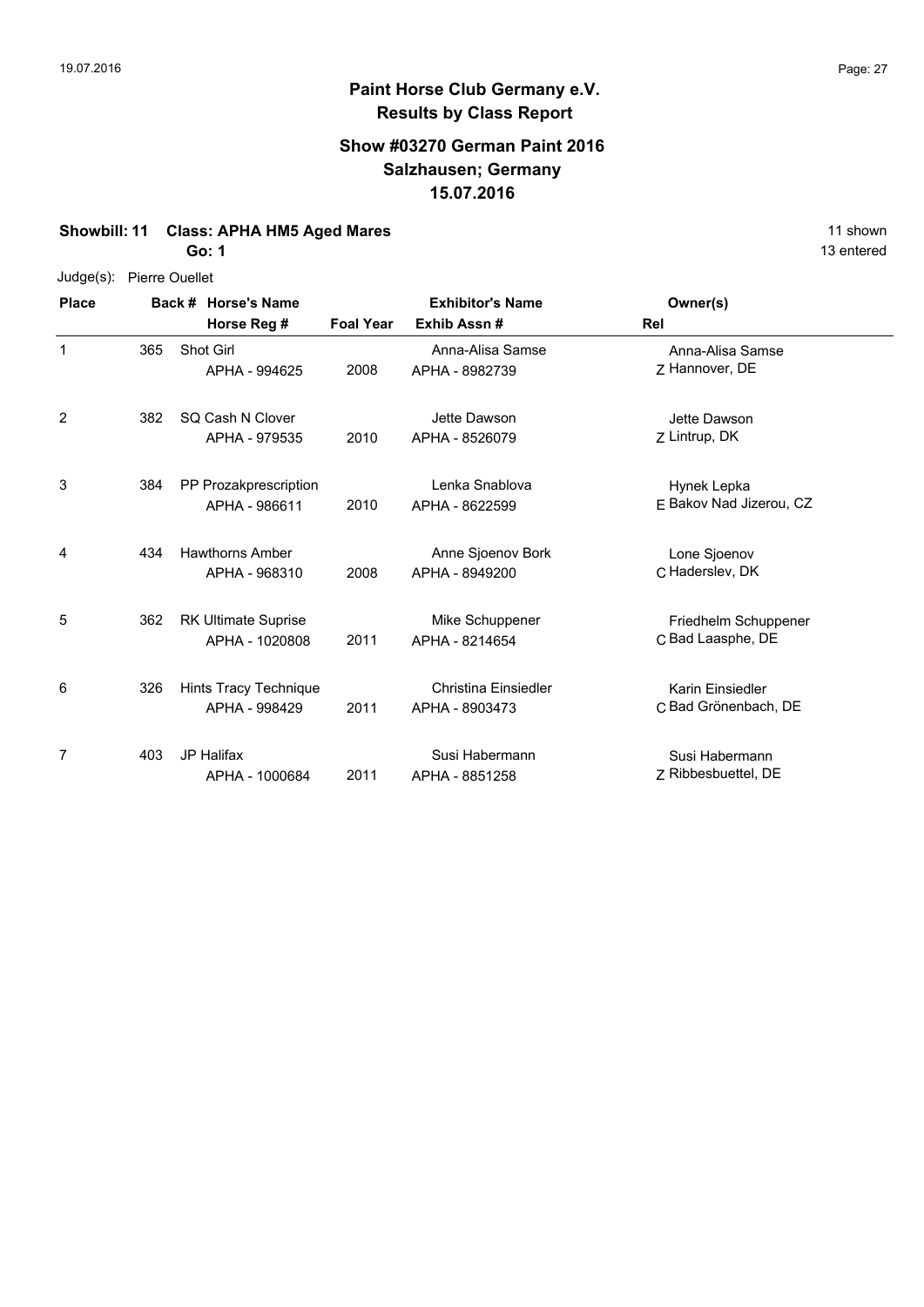#### **Show #03271 German Paint 2016 Salzhausen; Germany 15.07.2016**

#### **Showbill: 11 Class: APHA HM5 Aged Mares** 11 shown

**Go: 1**

| <b>Place</b> |     | Back # Horse's Name                     |                  | <b>Exhibitor's Name</b>                | Owner(s)                                 |
|--------------|-----|-----------------------------------------|------------------|----------------------------------------|------------------------------------------|
|              |     | Horse Reg #                             | <b>Foal Year</b> | Exhib Assn#                            | Rel                                      |
| 1            | 403 | <b>JP Halifax</b><br>APHA - 1000684     | 2011             | Susi Habermann<br>APHA - 8851258       | Susi Habermann<br>Z Ribbesbuettel, DE    |
| 2            | 384 | PP Prozakprescription<br>APHA - 986611  | 2010             | Lenka Snablova<br>APHA - 8622599       | Hynek Lepka<br>F Bakov Nad Jizerou, CZ   |
| 3            | 365 | Shot Girl<br>APHA - 994625              | 2008             | Anna-Alisa Samse<br>APHA - 8982739     | Anna-Alisa Samse<br>Z Hannover, DE       |
| 4            | 434 | <b>Hawthorns Amber</b><br>APHA - 968310 | 2008             | Anne Sjoenov Bork<br>APHA - 8949200    | Lone Sjoenov<br>C Haderslev, DK          |
| 5            | 428 | Huslers Elegance<br>APHA - 988022       | 2010             | Sanne Schipper<br>APHA - 9140005       | Diana Proll<br>Laar, DE                  |
| 6            | 326 | Hints Tracy Technique<br>APHA - 998429  | 2011             | Christina Einsiedler<br>APHA - 8903473 | Karin Einsiedler<br>C Bad Grönenbach, DE |
| 7            | 554 | JH Supreme Hot Sugar<br>APHA - 1015227  | 2012             | Mintje Bohnee<br>APHA - 8986828        | Mintje Bohnee<br>Z Hamburg, DE           |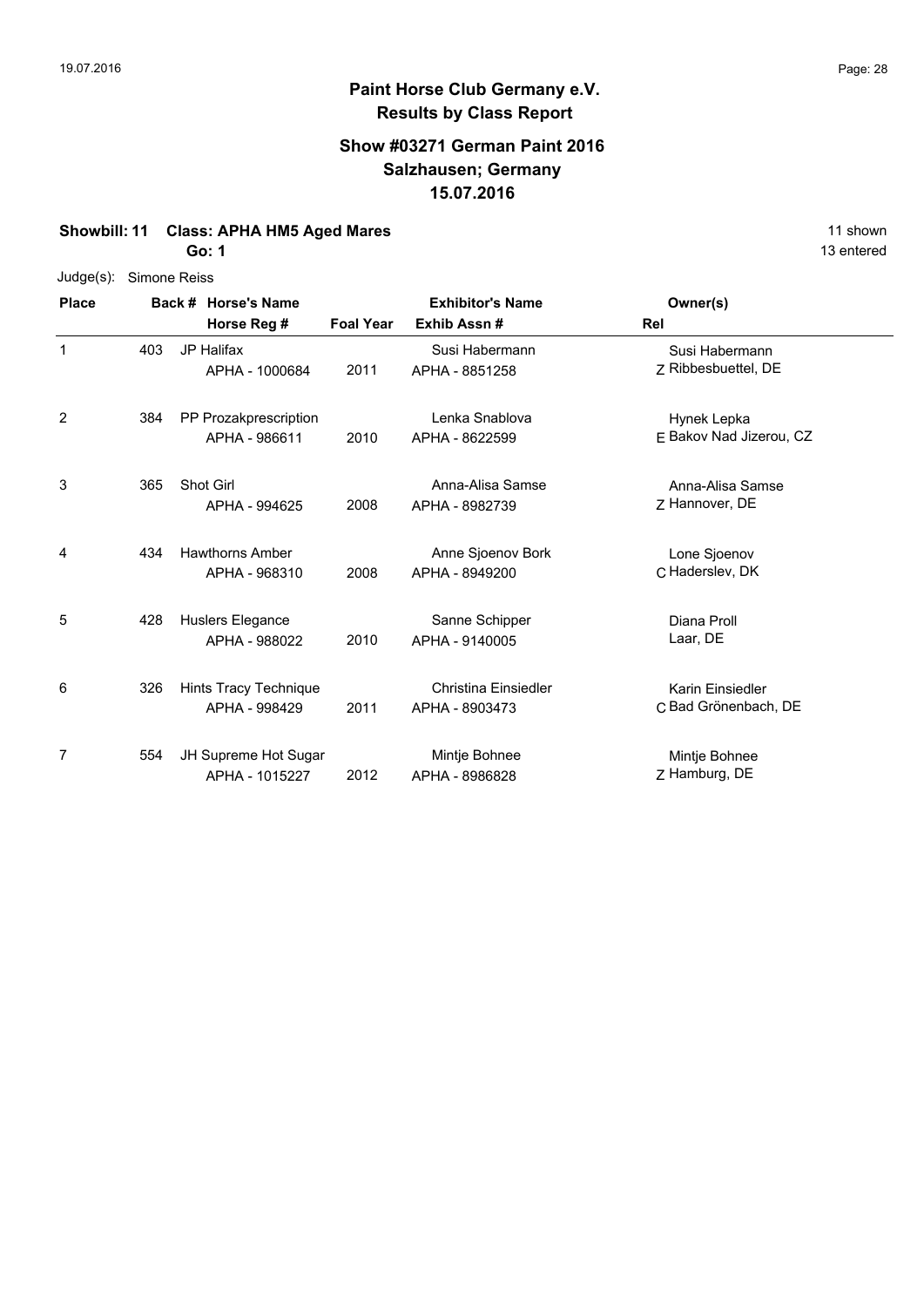## **Show #01698 German Paint 2016 Salzhausen; Germany 15.07.2016**

#### **Showbill: 12 Class: APHA AGC2 Grand Champion Mare 18 and 19 and 19 and 19 and 19 and 19 and 19 and 19 and 19 and 19 and 19 and 19 and 19 and 19 and 19 and 19 and 19 and 19 and 19 and 19 and 19 and 19 and 19 and 19 and 1**

**Go: 1**

| Judge(s): Sascha Ludwig |  |
|-------------------------|--|
|                         |  |

| <b>Place</b> | Back # Horse's Name |                                            | <b>Exhibitor's Name</b> |                                  | Owner(s)                               |
|--------------|---------------------|--------------------------------------------|-------------------------|----------------------------------|----------------------------------------|
|              |                     | Horse Reg #                                | <b>Foal Year</b>        | Exhib Assn #                     | Rel                                    |
|              |                     | 384 PP Prozakprescription<br>APHA - 986611 | 2010                    | Lenka Snablova<br>APHA - 8622599 | Hynek Lepka<br>F Bakov Nad Jizerou, CZ |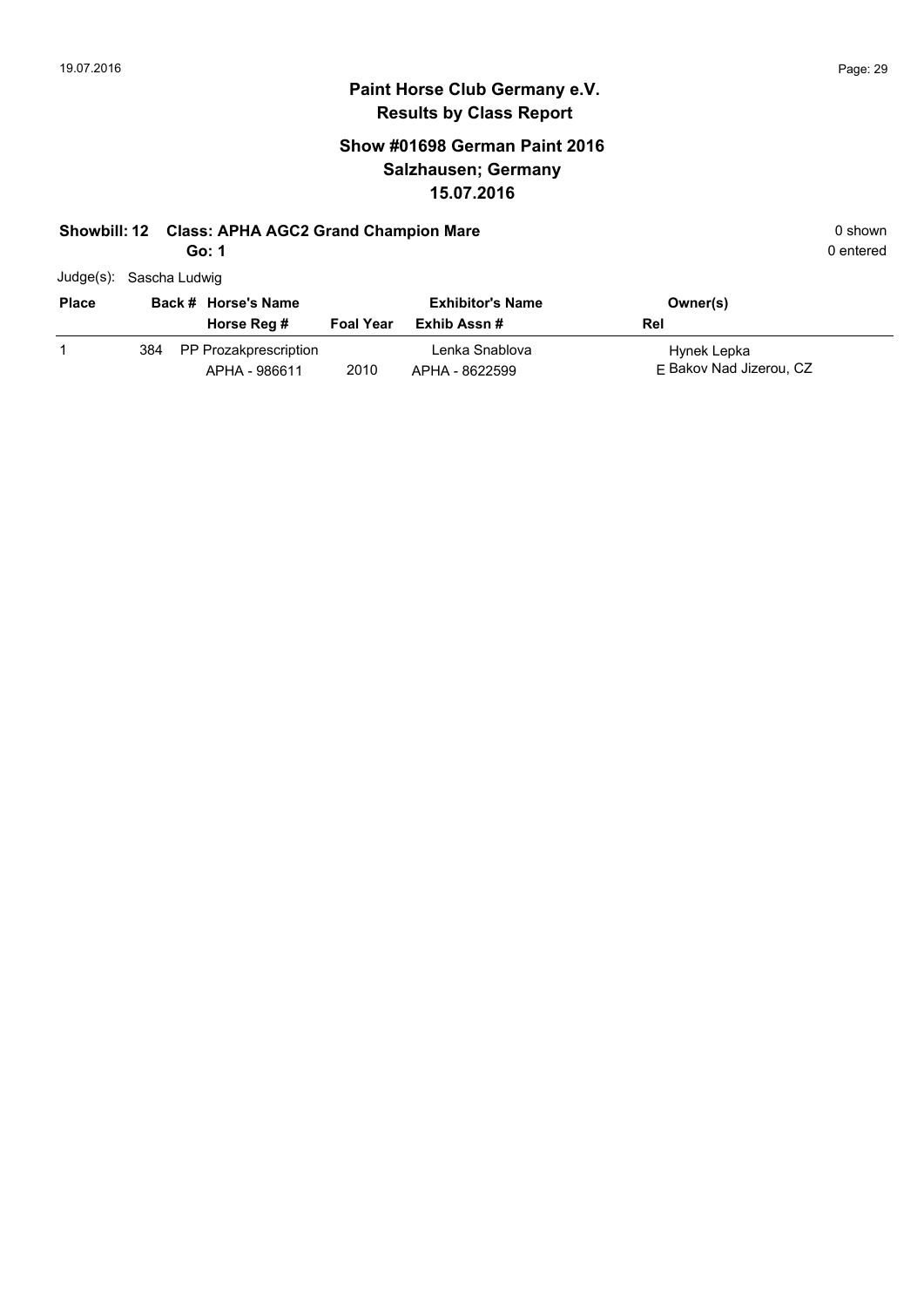### **Show #01699 German Paint 2016 Salzhausen; Germany 15.07.2016**

# **Showbill: 12 Class: APHA AGC2 Grand Champion Mare 1988 120 Shown** 0 shown

**Go: 1**

| 0 shown   |
|-----------|
| 0 entered |
|           |

| Judge(s): Francoise Raimondo |
|------------------------------|
|                              |

| <b>Place</b> |     | Back # Horse's Name<br>Horse Reg #     | <b>Foal Year</b> | <b>Exhibitor's Name</b><br>Exhib Assn # | Owner(s)<br>Rel                        |
|--------------|-----|----------------------------------------|------------------|-----------------------------------------|----------------------------------------|
|              | 384 | PP Prozakprescription<br>APHA - 986611 | 2010             | Lenka Snablova<br>APHA - 8622599        | Hynek Lepka<br>F Bakov Nad Jizerou, CZ |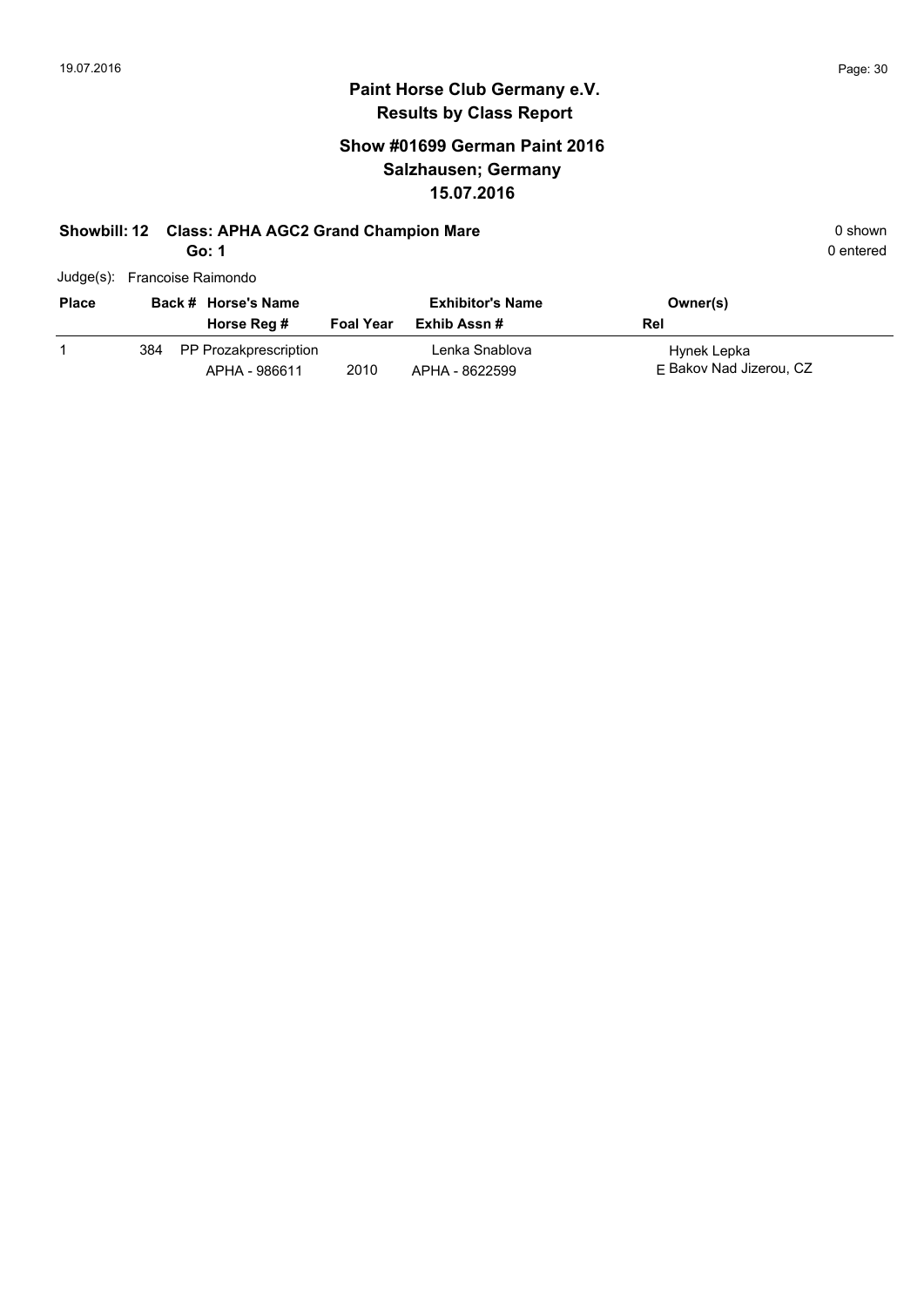#### **Paint Horse Club Germany e.V. Results by Class Report**

## **Show #03270 German Paint 2016 Salzhausen; Germany 15.07.2016**

#### **Showbill: 12 Class: APHA AGC2 Grand Champion Mare 18 and 19 and 19 and 19 and 19 and 19 and 19 and 19 and 19 and 19 and 19 and 19 and 19 and 19 and 19 and 19 and 19 and 19 and 19 and 19 and 19 and 19 and 19 and 19 and 1**

**Go: 1**

Judge(s): Pierre Ouellet

| <b>Place</b> |     | Back # Horse's Name<br>Horse Reg # | <b>Foal Year</b> | <b>Exhibitor's Name</b><br>Exhib Assn # | Owner(s)<br>Rel                    |
|--------------|-----|------------------------------------|------------------|-----------------------------------------|------------------------------------|
|              | 365 | Shot Girl<br>APHA - 994625         | 2008             | Anna-Alisa Samse<br>APHA - 8982739      | Anna-Alisa Samse<br>7 Hannover, DE |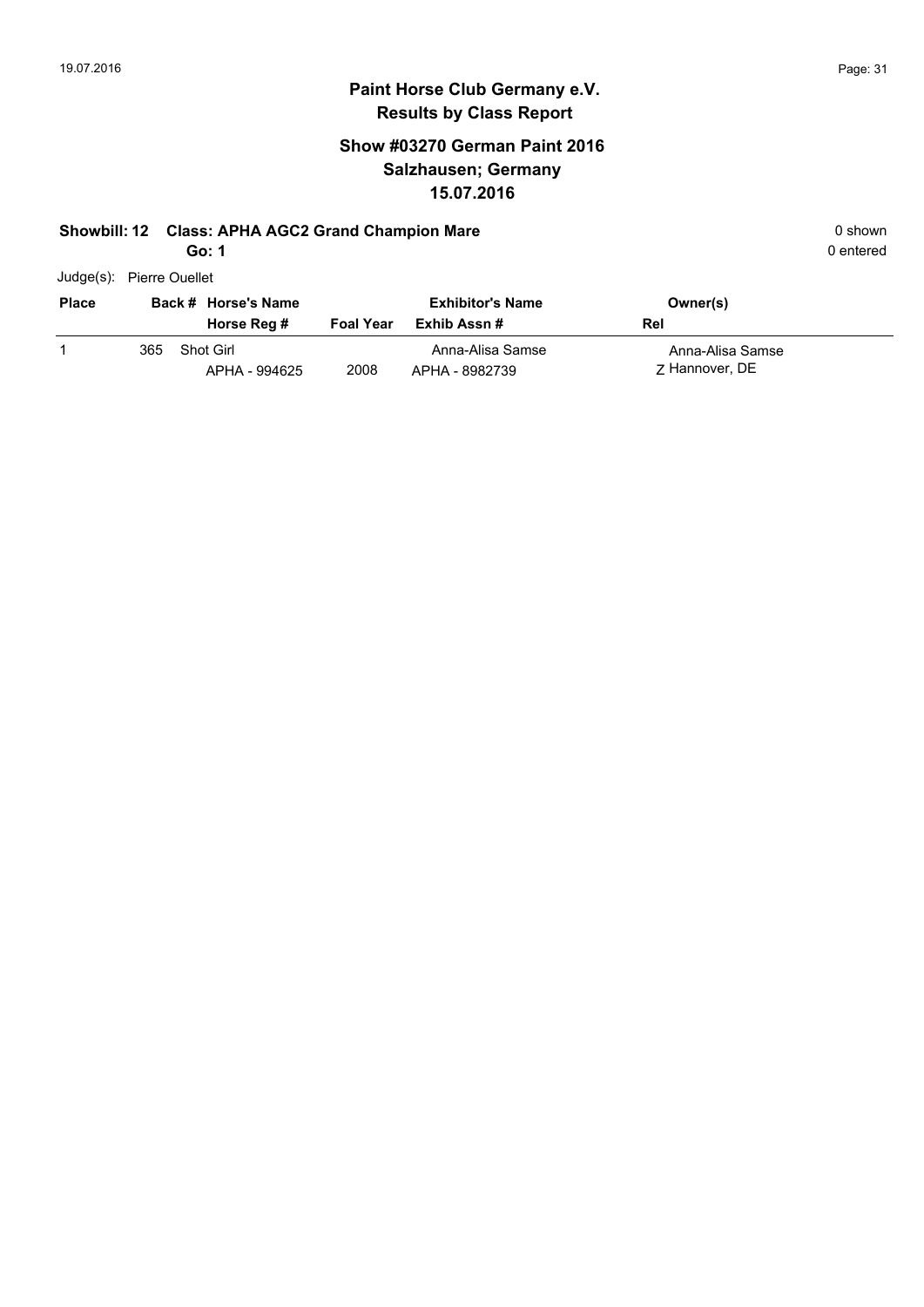## **Show #03271 German Paint 2016 Salzhausen; Germany 15.07.2016**

#### **Showbill: 12 Class: APHA AGC2 Grand Champion Mare 18 and 19 and 19 and 19 and 19 and 19 and 19 and 19 and 19 and 19 and 19 and 19 and 19 and 19 and 19 and 19 and 19 and 19 and 19 and 19 and 19 and 19 and 19 and 19 and 1**

**Go: 1**

| Judge(s): Simone Reiss |
|------------------------|
|                        |

| <b>Place</b> |     | Back # Horse's Name               |                  | <b>Exhibitor's Name</b>          | Owner(s)                           |
|--------------|-----|-----------------------------------|------------------|----------------------------------|------------------------------------|
|              |     | Horse Reg #                       | <b>Foal Year</b> | Exhib Assn #                     | Rel                                |
|              | 349 | SQ Starlet Cash<br>APHA - 1025327 | 2013             | Alexandra Rauh<br>APHA - 8989815 | Alexandra Rauh<br>Z Haldenwang, DE |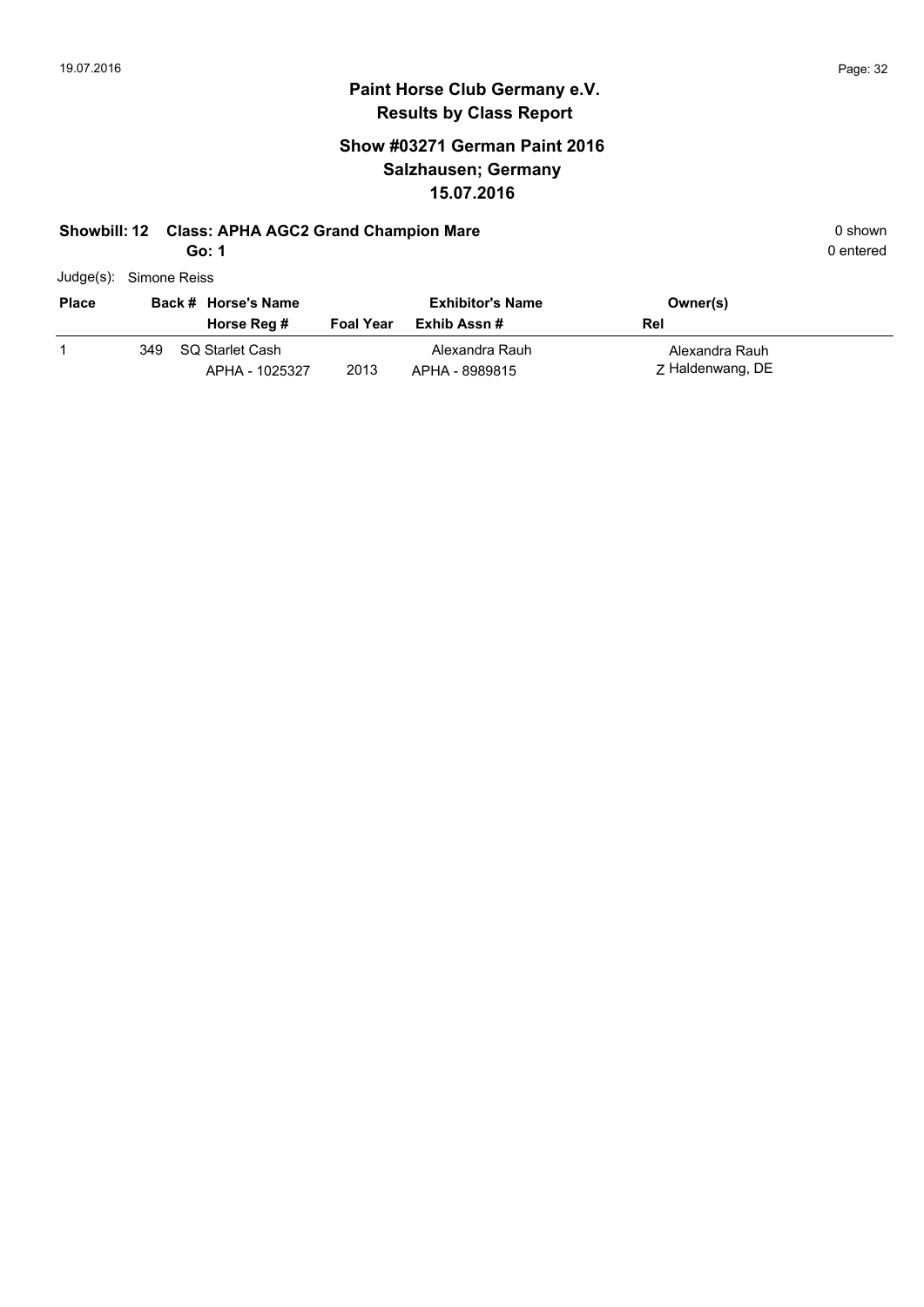## **Show #01698 German Paint 2016 Salzhausen; Germany 15.07.2016**

#### **Showbill: 13 Class: APHA ARC2 Reserve Champion Mare 18 Class Construction Mare** 0 shown

**Go: 1**

| Judge(s): Sascha Ludwig |
|-------------------------|
|                         |

| <b>Place</b> |     | Back # Horse's Name               |                  | <b>Exhibitor's Name</b>          | Owner(s)                           |
|--------------|-----|-----------------------------------|------------------|----------------------------------|------------------------------------|
|              |     | Horse Reg #                       | <b>Foal Year</b> | Exhib Assn #                     | Rel                                |
|              | 349 | SQ Starlet Cash<br>APHA - 1025327 | 2013             | Alexandra Rauh<br>APHA - 8989815 | Alexandra Rauh<br>Z Haldenwang, DE |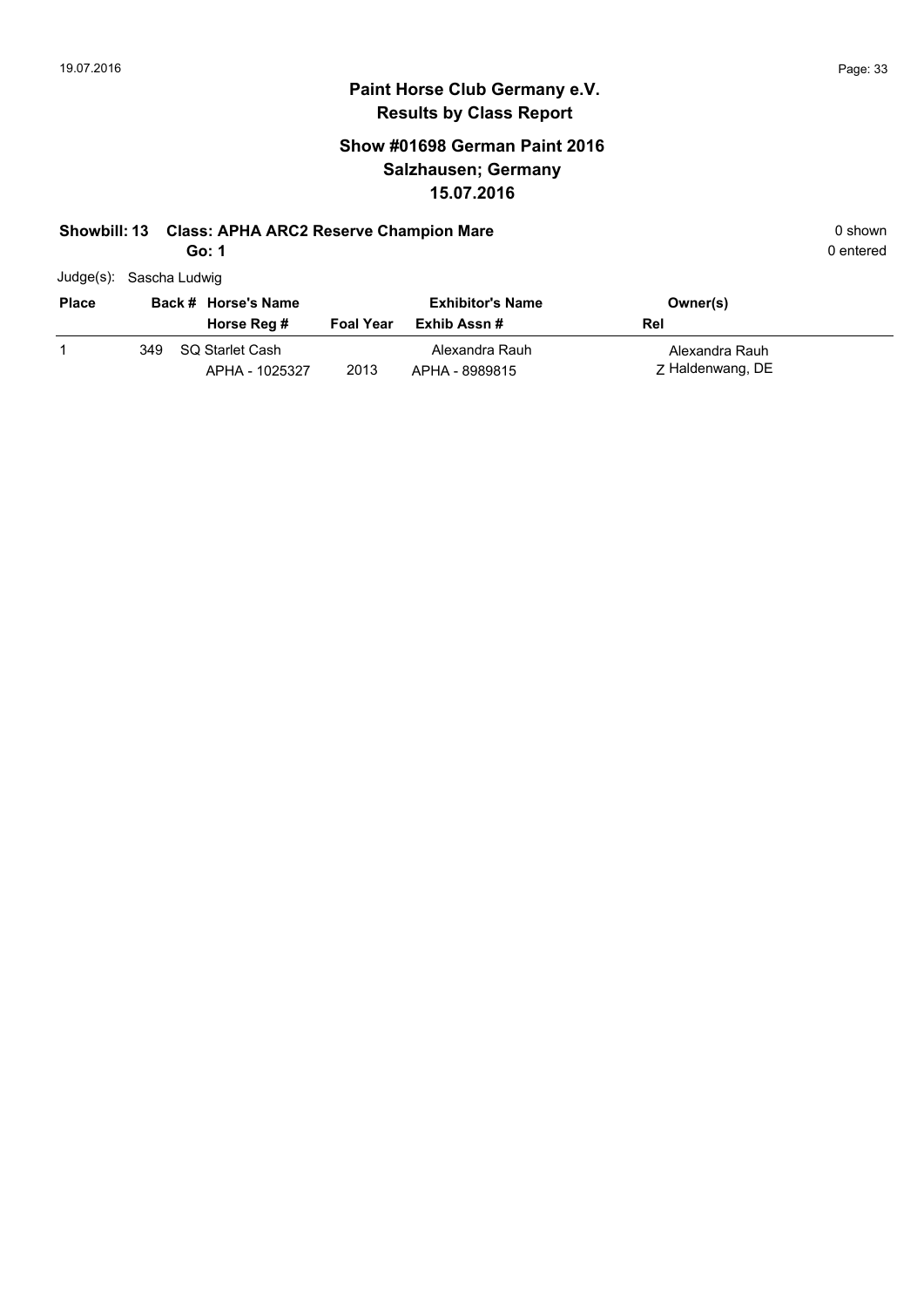### **Show #01699 German Paint 2016 Salzhausen; Germany 15.07.2016**

# **Showbill: 13 Class: APHA ARC2 Reserve Champion Mare 18 Class Construction Mare** 0 shown

**Go: 1**

| Judge(s): Francoise Raimondo |  |
|------------------------------|--|
|                              |  |

| <b>Place</b> |     | Back # Horse's Name                   |                  | <b>Exhibitor's Name</b>           | Owner(s)                                  |
|--------------|-----|---------------------------------------|------------------|-----------------------------------|-------------------------------------------|
|              |     | Horse Reg #                           | <b>Foal Year</b> | Exhib Assn #                      | Rel                                       |
|              | 362 | RK Ultimate Suprise<br>APHA - 1020808 | 2011             | Mike Schuppener<br>APHA - 8214654 | Friedhelm Schuppener<br>C Bad Laasphe, DE |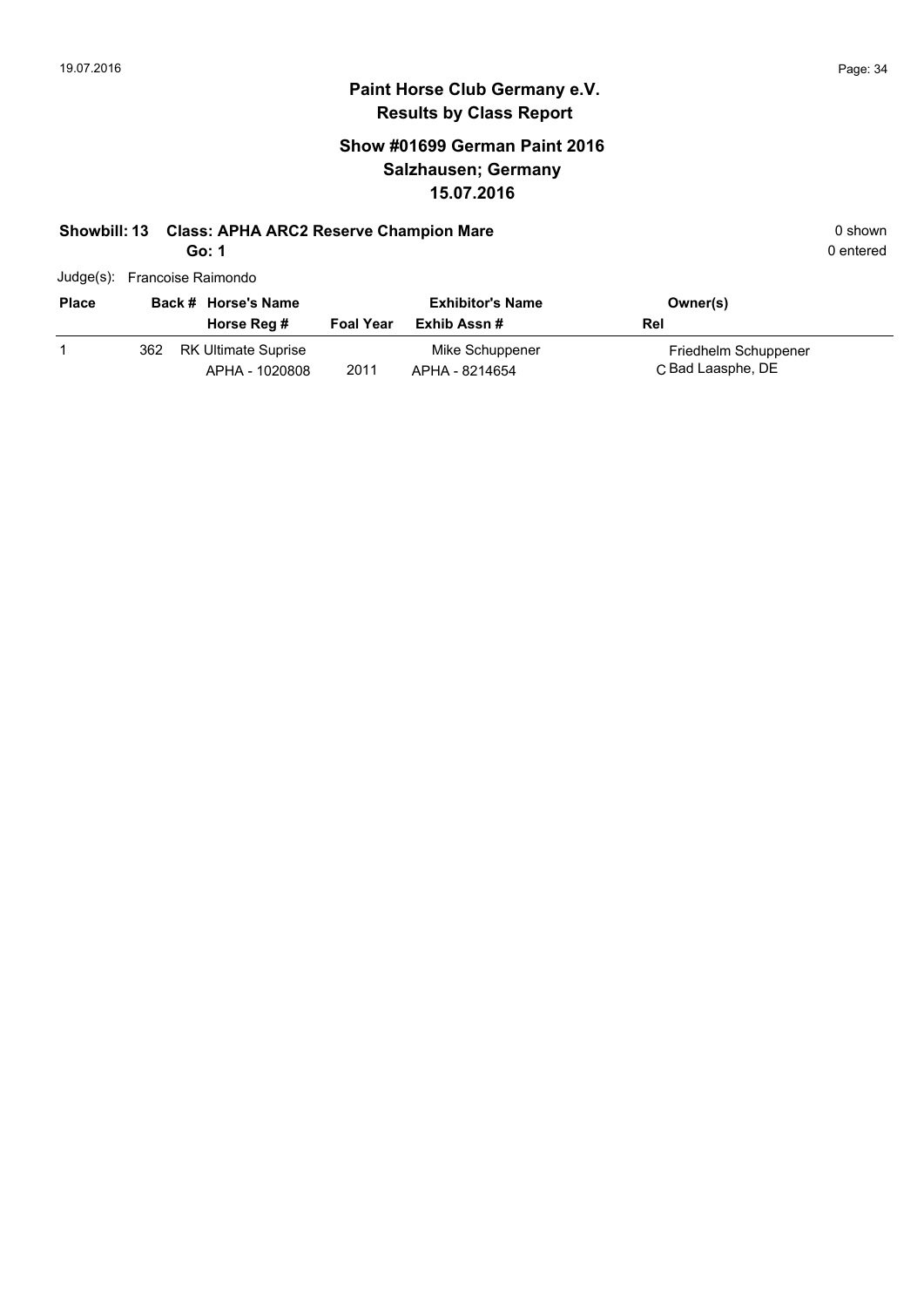## **Show #03270 German Paint 2016 Salzhausen; Germany 15.07.2016**

#### **Showbill: 13 Class: APHA ARC2 Reserve Champion Mare 18 Class Construction Mare** 0 shown

**Go: 1**

0 entered

Judge(s): Pierre Ouellet

| <b>Place</b> |     | Back # Horse's Name                  |                  | <b>Exhibitor's Name</b>          | Owner(s)                            |
|--------------|-----|--------------------------------------|------------------|----------------------------------|-------------------------------------|
|              |     | Horse Reg #                          | <b>Foal Year</b> | Exhib Assn #                     | Rel                                 |
|              | 439 | She A Heartbreaker<br>APHA - 1043550 | 2014             | Sabine Bolbach<br>APHA - 8448953 | Sabine Bolbach<br>Z Bargteheide, DE |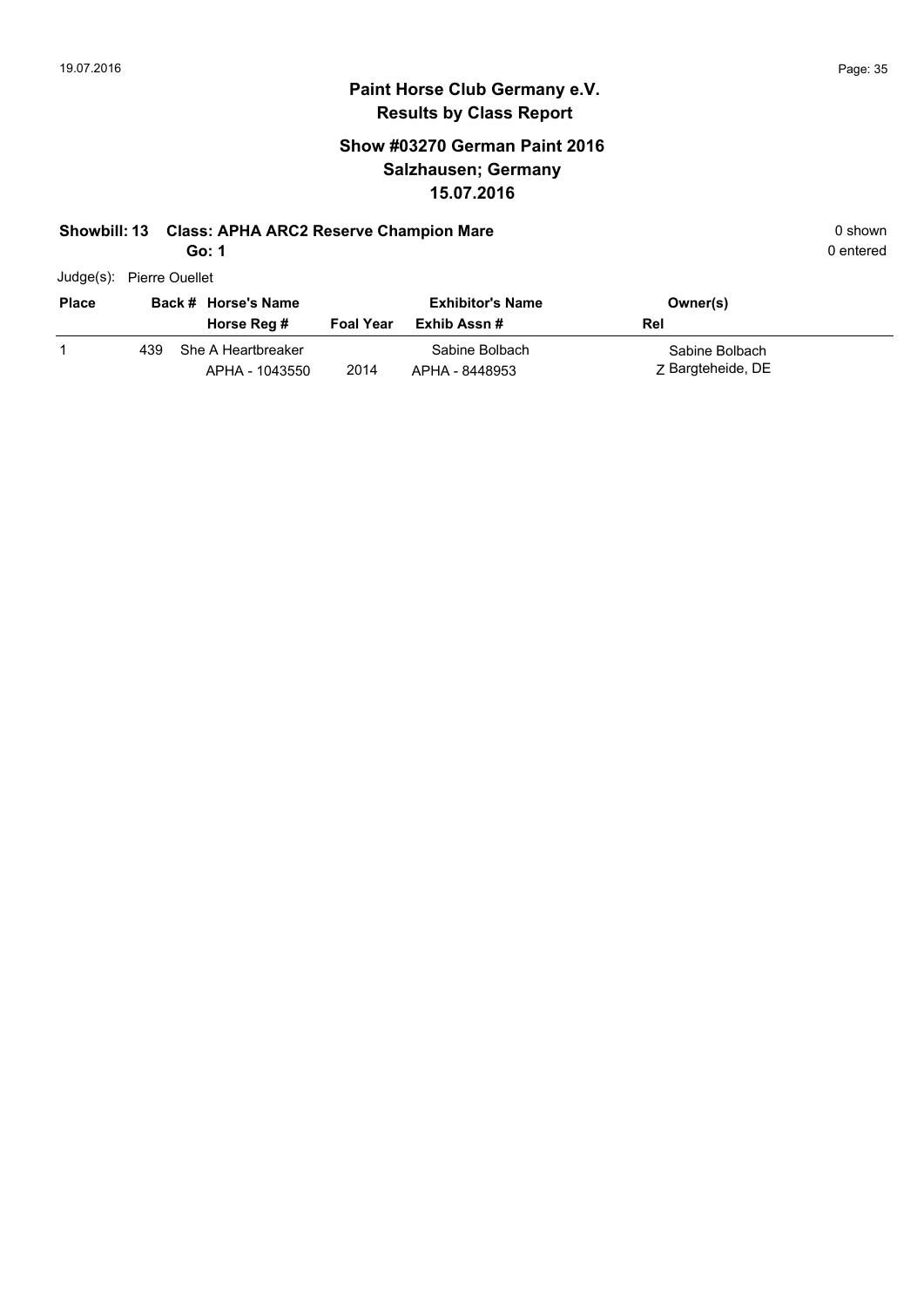## **Show #03271 German Paint 2016 Salzhausen; Germany 15.07.2016**

#### **Showbill: 13 Class: APHA ARC2 Reserve Champion Mare 18 Class Class APHA ARC2 Reserve Champion Mare** 1 **Class Class APHA ARC2 Reserve Champion Mare** 1 **Class Class Class Class Class Class Class Class Class Class Class Cl**

**Go: 1**

| Judge(s): Simone Reiss |
|------------------------|
|                        |

| <b>Place</b> |     | Back # Horse's Name                     |                  | <b>Exhibitor's Name</b>          | Owner(s)                      |
|--------------|-----|-----------------------------------------|------------------|----------------------------------|-------------------------------|
|              |     | Horse Reg #                             | <b>Foal Year</b> | Exhib Assn #                     | Rel                           |
|              | 386 | Certain To Be Perfect<br>APHA - 1038020 | 2014             | Lenka Snablova<br>APHA - 8622599 | Lenka Snablova<br>7 Decin, CZ |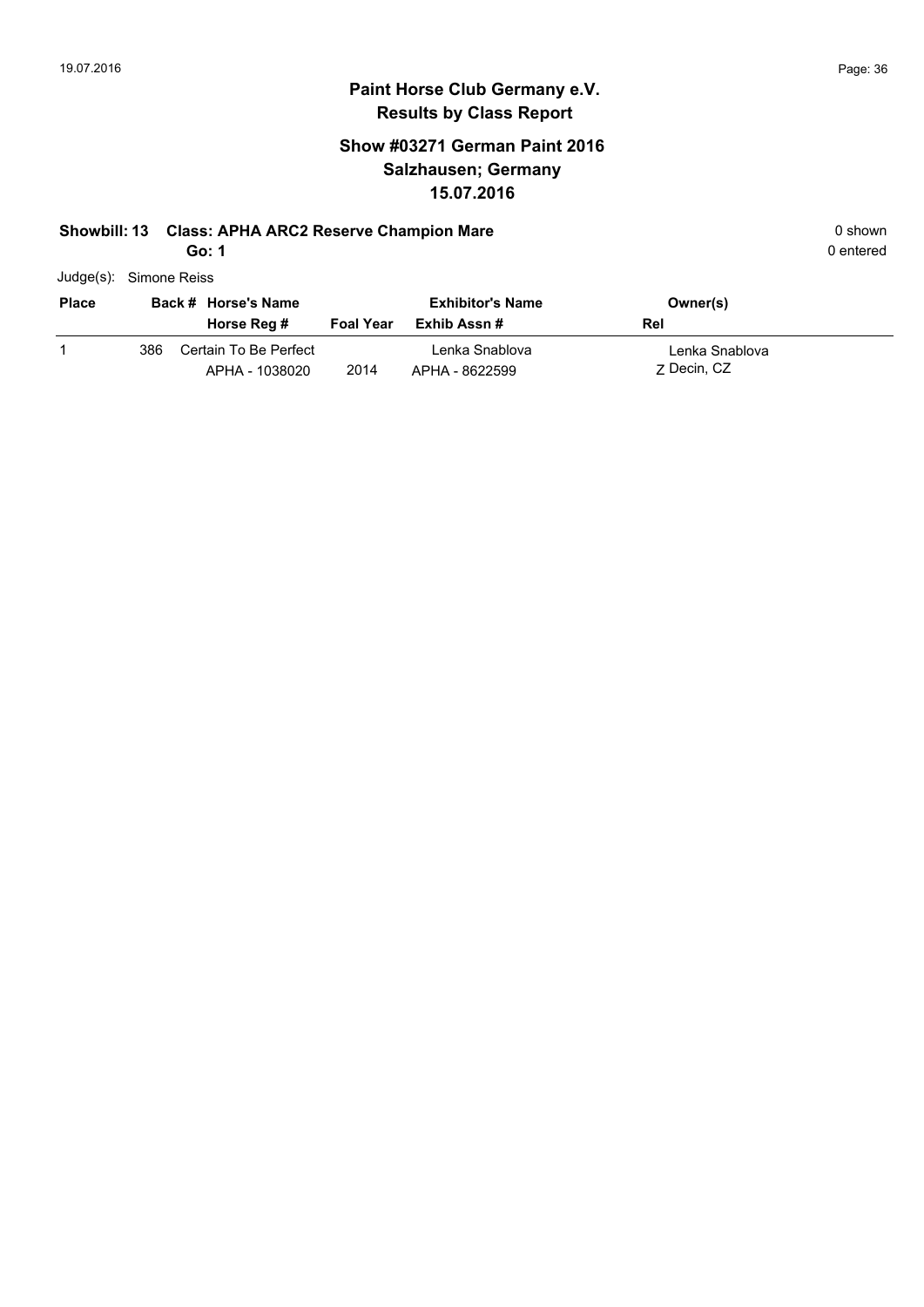#### **Show #01698 German Paint 2016 Salzhausen; Germany 15.07.2016**

## **Showbill: 14 Class: APHA XM1 Youth SPB Mares All Ages** 2 shown

**Go: 1**

2 entered

Judge(s): Sascha Ludwig

| <b>Place</b> | Back # Horse's Name |                                               | <b>Exhibitor's Name</b> |                                  | Owner(s)         |                                |
|--------------|---------------------|-----------------------------------------------|-------------------------|----------------------------------|------------------|--------------------------------|
|              |                     | Horse Reg #                                   | <b>Foal Year</b>        | Exhib Assn#                      | <b>Birthdate</b> | Rel                            |
| 1            | 394                 | <b>Colonels Shining Star</b><br>APHA - 947323 | 2008                    | Carolin Rauch<br>APHA - 9141687  |                  | Gunther Heldmann<br>Neuhof, DE |
| 2            | 396                 | Hofmanns Sinclair One<br>APHA - 913551        | 2006                    | Emma T Thomsen<br>APHA - 8991204 |                  | Emma T Thomsen<br>Z Vojens, DK |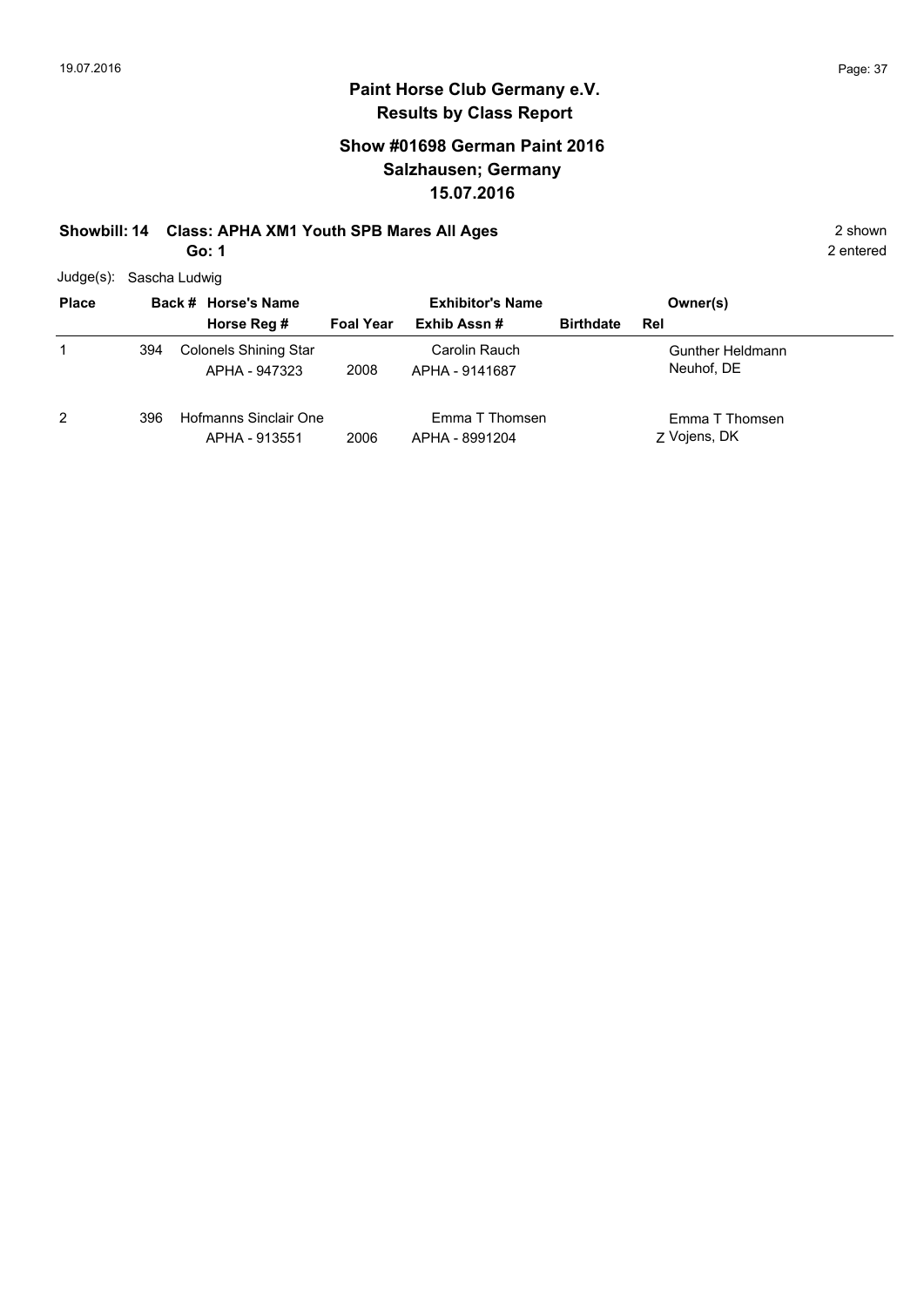#### **Show #01699 German Paint 2016 Salzhausen; Germany 15.07.2016**

#### **Showbill: 14 Class: APHA XM1 Youth SPB Mares All Ages** 2 shown **Go: 1**

Judge(s): Francoise Raimondo

| <b>Place</b>   |     | Back # Horse's Name                           |                  | <b>Exhibitor's Name</b>          |                         | Owner(s)                       |
|----------------|-----|-----------------------------------------------|------------------|----------------------------------|-------------------------|--------------------------------|
|                |     | Horse Reg #                                   | <b>Foal Year</b> | Exhib Assn#                      | <b>Birthdate</b><br>Rel |                                |
|                | 396 | Hofmanns Sinclair One<br>APHA - 913551        | 2006             | Emma T Thomsen<br>APHA - 8991204 |                         | Emma T Thomsen<br>Z Vojens, DK |
| $\overline{2}$ | 394 | <b>Colonels Shining Star</b><br>APHA - 947323 | 2008             | Carolin Rauch<br>APHA - 9141687  |                         | Gunther Heldmann<br>Neuhof, DE |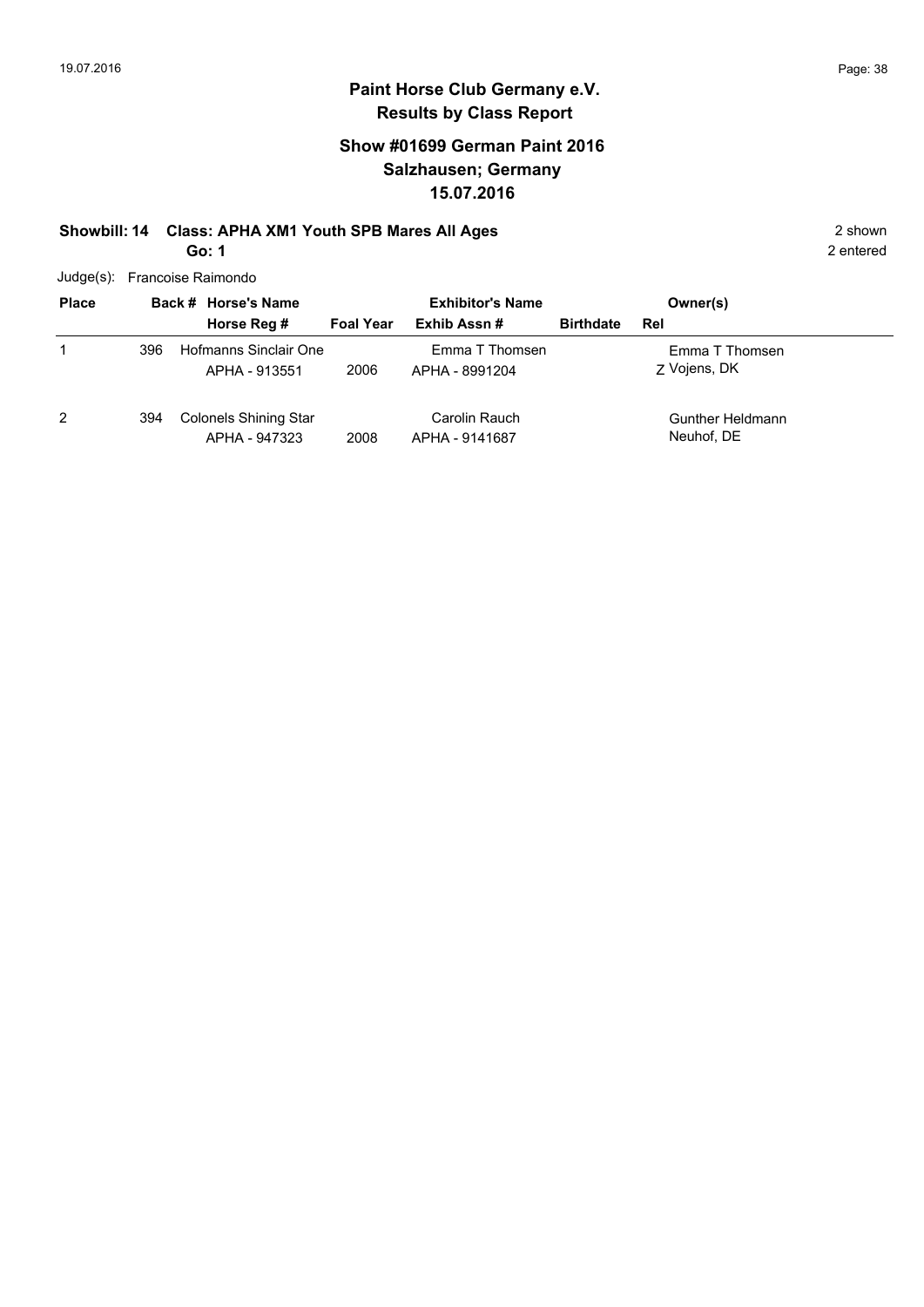2 entered

#### **Paint Horse Club Germany e.V. Results by Class Report**

#### **Show #03270 German Paint 2016 Salzhausen; Germany 15.07.2016**

## **Showbill: 14 Class: APHA XM1 Youth SPB Mares All Ages** 2 shown

**Go: 1**

Judge(s): Pierre Ouellet

| <b>Place</b> |     | Back # Horse's Name                    |                  | <b>Exhibitor's Name</b>          |                  | Owner(s)                       |
|--------------|-----|----------------------------------------|------------------|----------------------------------|------------------|--------------------------------|
|              |     | Horse Reg #                            | <b>Foal Year</b> | Exhib Assn#                      | <b>Birthdate</b> | Rel                            |
|              | 394 | Colonels Shining Star<br>APHA - 947323 | 2008             | Carolin Rauch<br>APHA - 9141687  |                  | Gunther Heldmann<br>Neuhof, DE |
| 2            | 396 | Hofmanns Sinclair One<br>APHA - 913551 | 2006             | Emma T Thomsen<br>APHA - 8991204 |                  | Emma T Thomsen<br>Z Vojens, DK |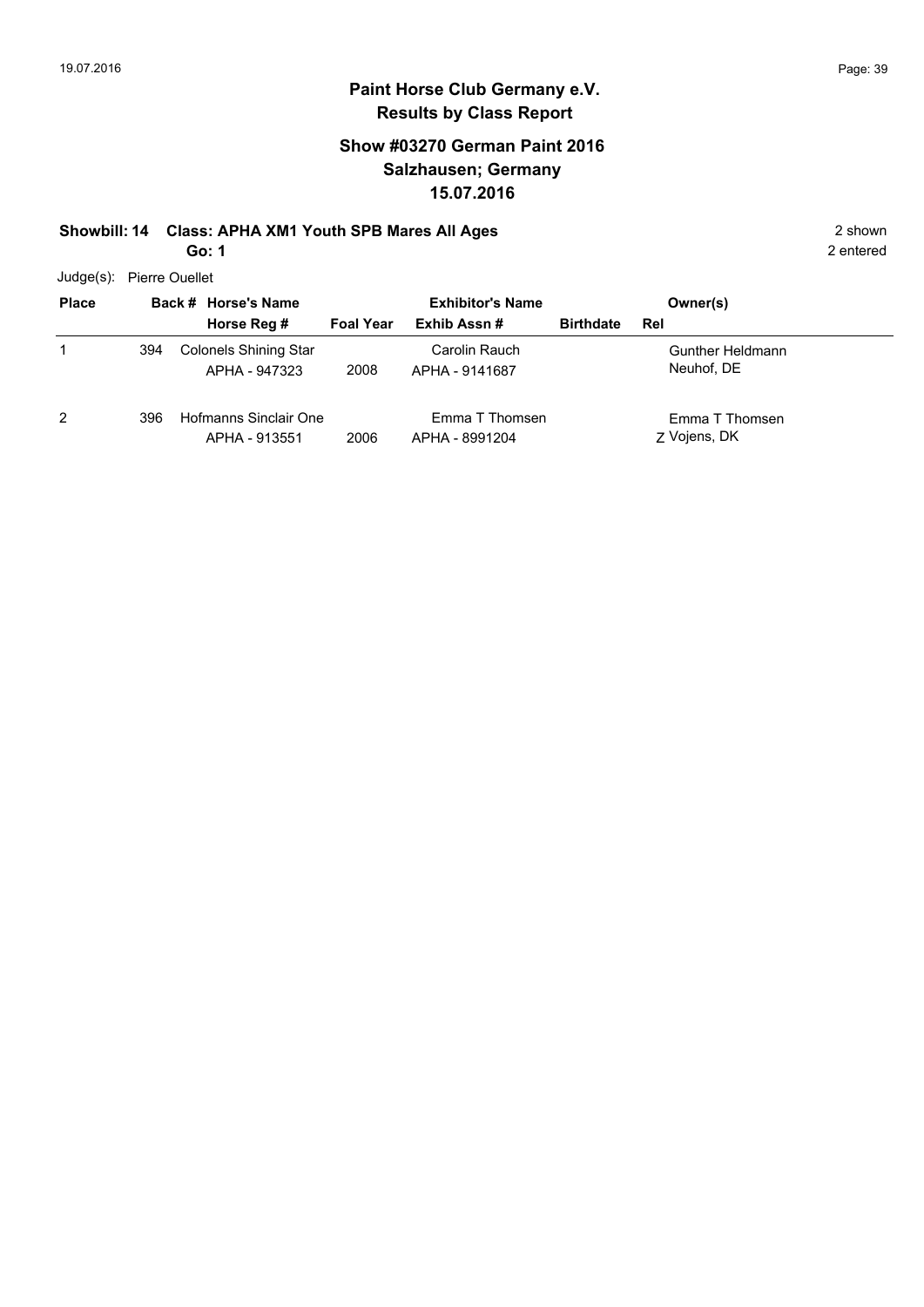#### **Show #03271 German Paint 2016 Salzhausen; Germany 15.07.2016**

## **Showbill: 14 Class: APHA XM1 Youth SPB Mares All Ages** 2 shown

**Go: 1**

Judge(s): Simone Reiss

| <b>Place</b> |     | Back # Horse's Name                           |                  | <b>Exhibitor's Name</b>          |                  | Owner(s)                       |  |
|--------------|-----|-----------------------------------------------|------------------|----------------------------------|------------------|--------------------------------|--|
|              |     | Horse Reg #                                   | <b>Foal Year</b> | Exhib Assn#                      | <b>Birthdate</b> | Rel                            |  |
|              | 396 | Hofmanns Sinclair One<br>APHA - 913551        | 2006             | Emma T Thomsen<br>APHA - 8991204 |                  | Emma T Thomsen<br>Z Vojens, DK |  |
| 2            | 394 | <b>Colonels Shining Star</b><br>APHA - 947323 | 2008             | Carolin Rauch<br>APHA - 9141687  |                  | Gunther Heldmann<br>Neuhof, DE |  |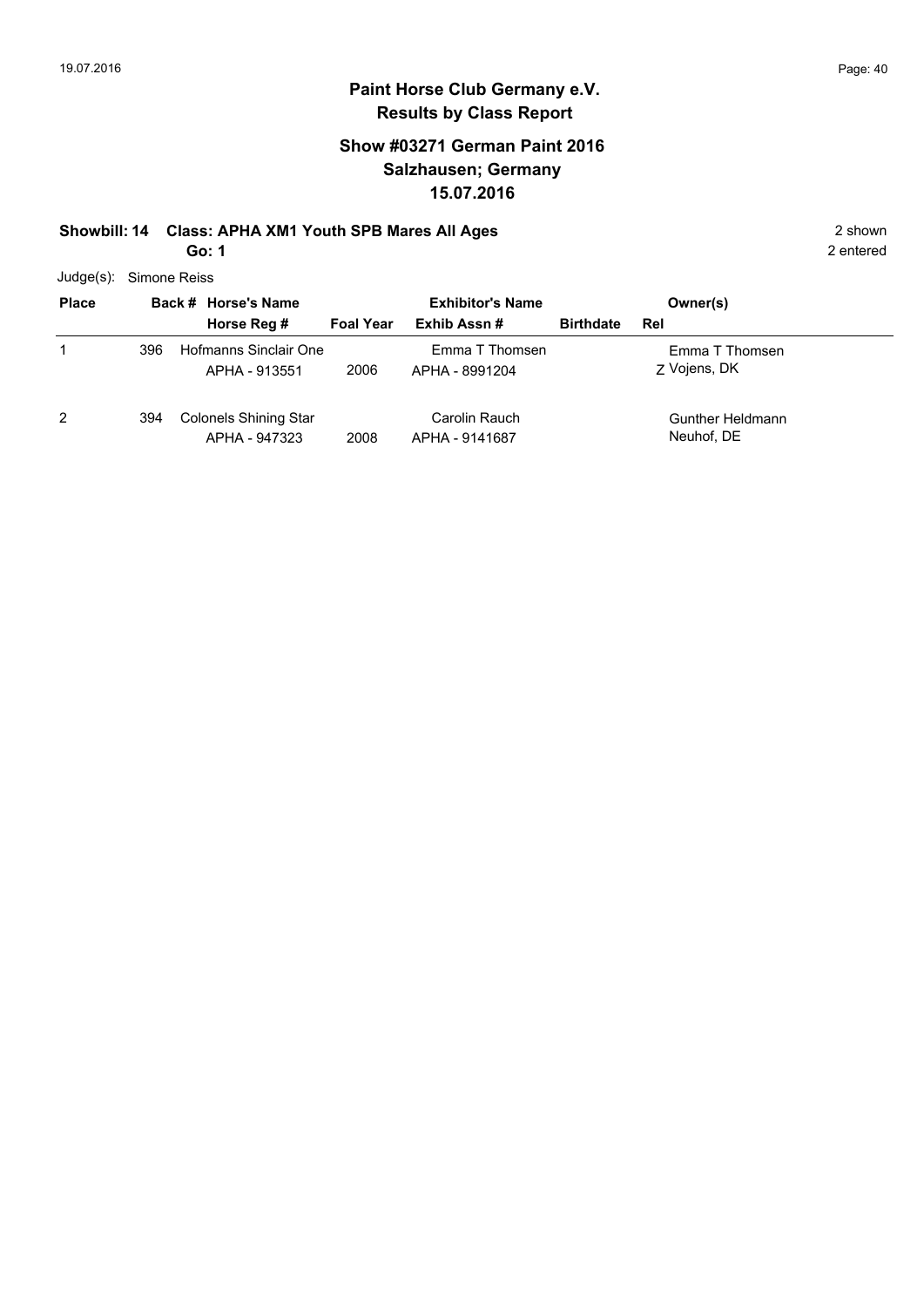#### **Show #01698 German Paint 2016 Salzhausen; Germany 15.07.2016**

# **Showbill: 15 Class: APHA ABS4 Amt SPB Mares All Ages** 3 shown

**Go: 1**

| <b>Place</b> |     | Back # Horse's Name<br>Horse Reg #   | <b>Foal Year</b> | <b>Exhibitor's Name</b><br>Exhib Assn#     | Owner(s)<br>Rel                            |
|--------------|-----|--------------------------------------|------------------|--------------------------------------------|--------------------------------------------|
|              | 336 | Unzippin The Assets<br>APHA - 984654 | 2010             | Dominik Schuster<br>APHA - 8883342         | Jasmin Schuster<br>P Schrozberg, DE        |
| 2            | 380 | Peponitas Likeness<br>APHA - 1014622 | 2012             | <b>Matthias Bruenjes</b><br>APHA - 8812624 | <b>Matthias Bruenjes</b><br>Z Loxstedt, DE |
| 3            | 405 | BB Lazy Lady<br>APHA - 1050506       | 2015             | Fabienne Klowski<br>APHA - 8863327         | Fabienne Klowski<br>7 Elsdorf, DE          |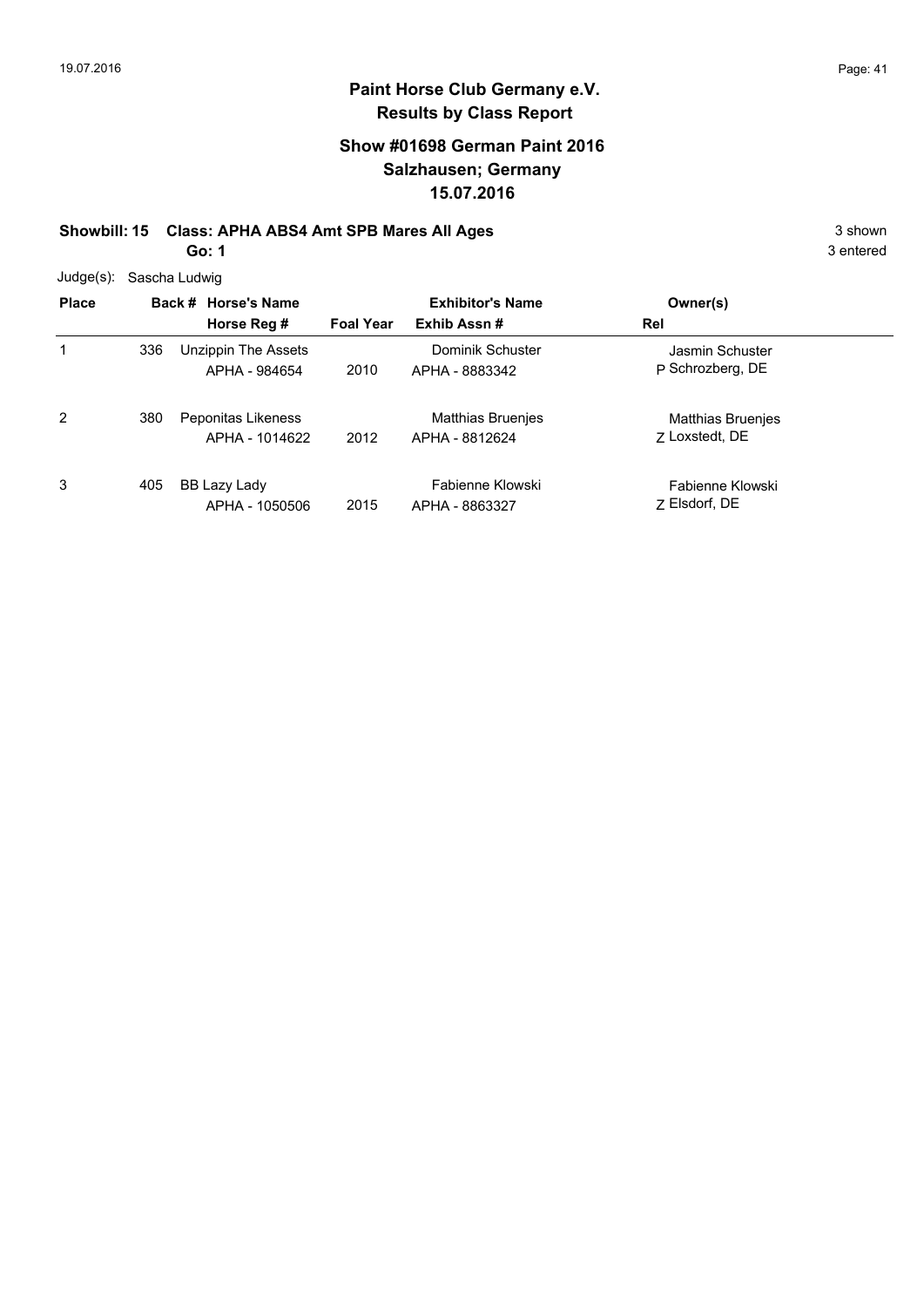#### **Show #01699 German Paint 2016 Salzhausen; Germany 15.07.2016**

#### **Showbill: 15 Class: APHA ABS4 Amt SPB Mares All Ages** 3 shown **Go: 1**

| Judge(s): Francoise Raimondo |  |
|------------------------------|--|
|------------------------------|--|

| <b>Place</b> |     | Back # Horse's Name<br>Horse Reg #   | <b>Foal Year</b> | <b>Exhibitor's Name</b><br>Exhib Assn#     | Owner(s)<br>Rel                            |
|--------------|-----|--------------------------------------|------------------|--------------------------------------------|--------------------------------------------|
| 1            | 336 | Unzippin The Assets<br>APHA - 984654 | 2010             | Dominik Schuster<br>APHA - 8883342         | Jasmin Schuster<br>P Schrozberg, DE        |
| 2            | 380 | Peponitas Likeness<br>APHA - 1014622 | 2012             | <b>Matthias Bruenjes</b><br>APHA - 8812624 | <b>Matthias Bruenjes</b><br>Z Loxstedt, DE |
| 3            | 405 | BB Lazy Lady<br>APHA - 1050506       | 2015             | Fabienne Klowski<br>APHA - 8863327         | Fabienne Klowski<br>7 Elsdorf, DE          |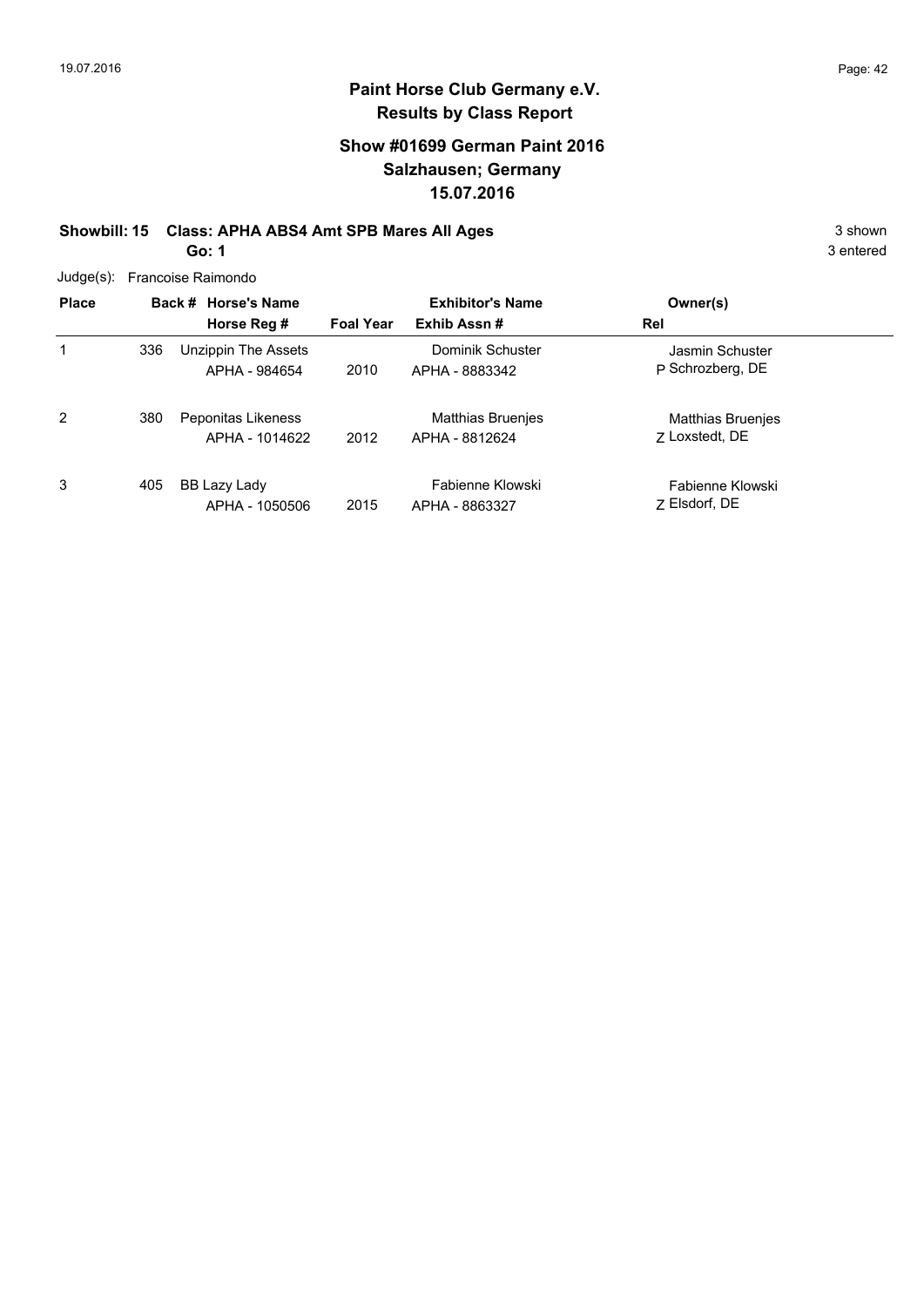3 entered

### **Paint Horse Club Germany e.V. Results by Class Report**

#### **Show #03270 German Paint 2016 Salzhausen; Germany 15.07.2016**

#### **Showbill: 15 Class: APHA ABS4 Amt SPB Mares All Ages** 3 shown **Go: 1**

Judge(s): Pierre Ouellet

|              | $0.499(0)$ . Tion of Outlies |                     |                  |                          |                          |  |  |  |
|--------------|------------------------------|---------------------|------------------|--------------------------|--------------------------|--|--|--|
| <b>Place</b> |                              | Back # Horse's Name |                  | <b>Exhibitor's Name</b>  | Owner(s)                 |  |  |  |
|              |                              | Horse Reg #         | <b>Foal Year</b> | Exhib Assn#              | Rel                      |  |  |  |
| 1            | 336                          | Unzippin The Assets |                  | Dominik Schuster         | Jasmin Schuster          |  |  |  |
|              |                              | APHA - 984654       | 2010             | APHA - 8883342           | P Schrozberg, DE         |  |  |  |
| 2            | 380                          | Peponitas Likeness  |                  | <b>Matthias Bruenjes</b> | <b>Matthias Bruenjes</b> |  |  |  |
|              |                              | APHA - 1014622      | 2012             | APHA - 8812624           | 7 Loxstedt, DE           |  |  |  |
| 3            | 405                          | BB Lazy Lady        |                  | Fabienne Klowski         | Fabienne Klowski         |  |  |  |
|              |                              | APHA - 1050506      | 2015             | APHA - 8863327           | 7 Elsdorf, DE            |  |  |  |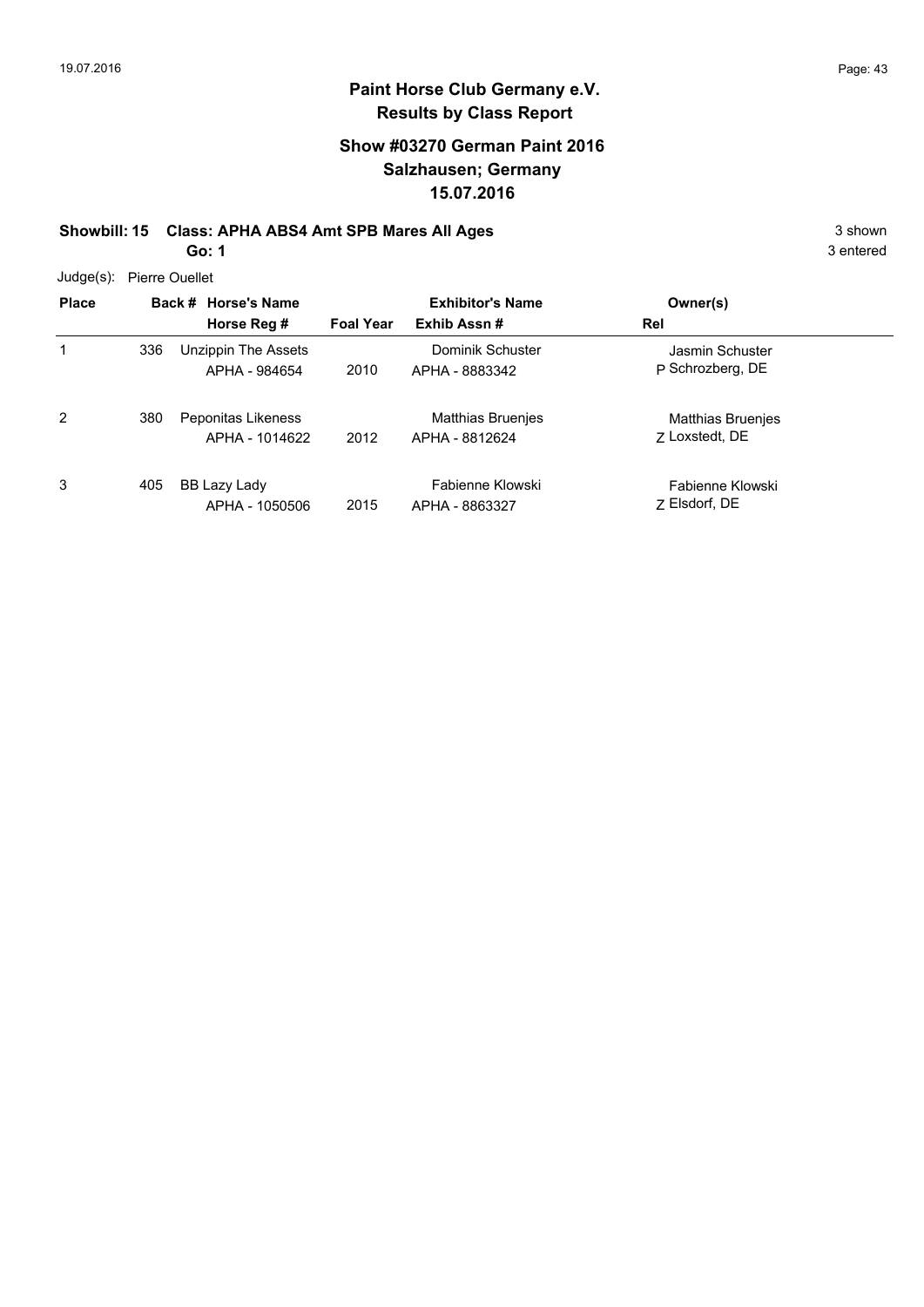#### **Show #03271 German Paint 2016 Salzhausen; Germany 15.07.2016**

#### **Showbill: 15 Class: APHA ABS4 Amt SPB Mares All Ages** 3 shown **Go: 1**

| Judge(s): | Simone Reiss |
|-----------|--------------|
|-----------|--------------|

| <b>Place</b> |     | Back # Horse's Name                  |                  | <b>Exhibitor's Name</b>                    | Owner(s)                                   |
|--------------|-----|--------------------------------------|------------------|--------------------------------------------|--------------------------------------------|
|              |     | Horse Reg #                          | <b>Foal Year</b> | Exhib Assn#                                | Rel                                        |
| 1            | 336 | Unzippin The Assets<br>APHA - 984654 | 2010             | Dominik Schuster<br>APHA - 8883342         | Jasmin Schuster<br>P Schrozberg, DE        |
| 2            | 380 | Peponitas Likeness<br>APHA - 1014622 | 2012             | <b>Matthias Bruenjes</b><br>APHA - 8812624 | <b>Matthias Bruenjes</b><br>7 Loxstedt, DE |
| 3            | 405 | BB Lazy Lady<br>APHA - 1050506       | 2015             | Fabienne Klowski<br>APHA - 8863327         | Fabienne Klowski<br>7 Elsdorf, DE          |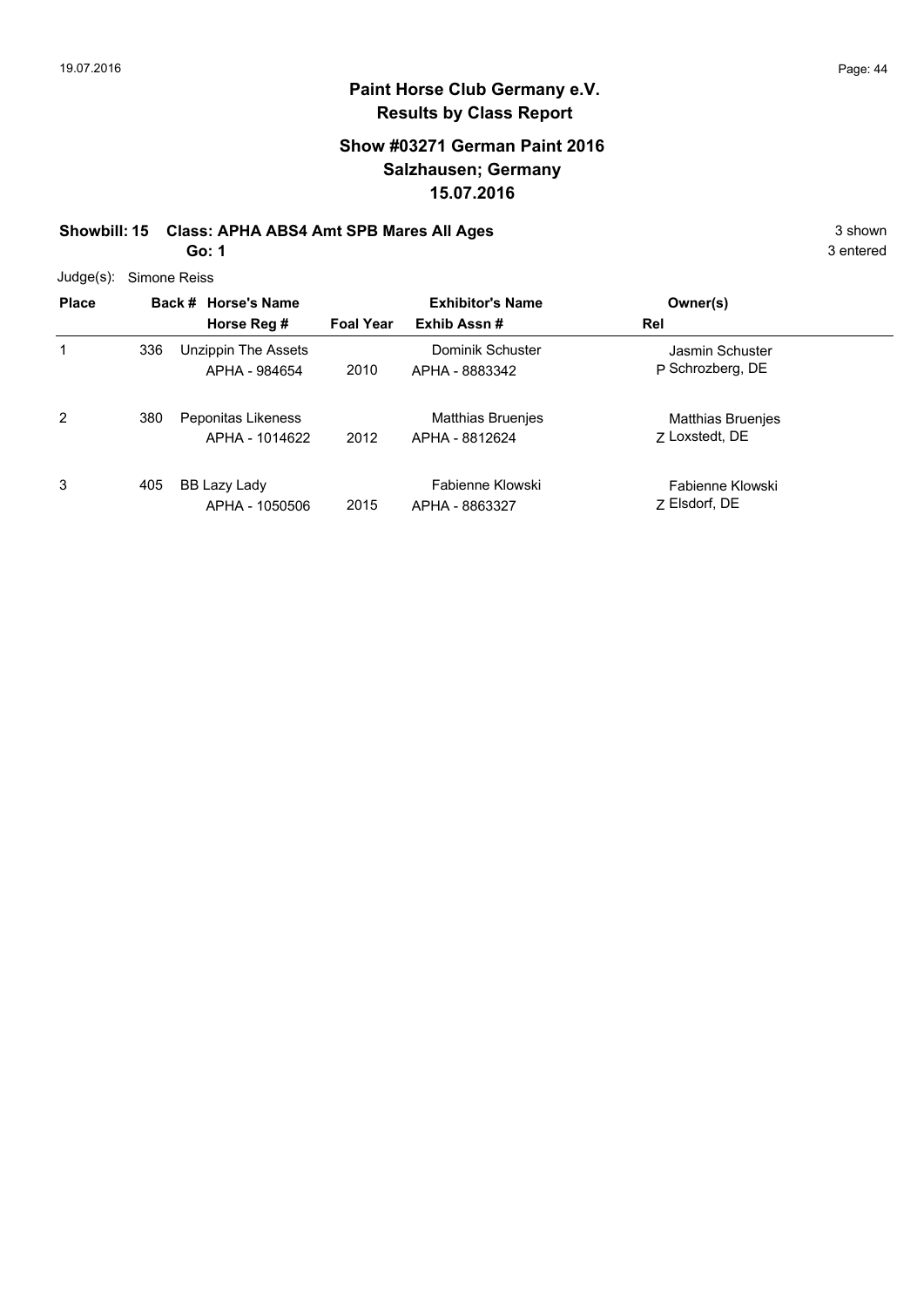#### **Show #01698 German Paint 2016 Salzhausen; Germany 15.07.2016**

#### **Showbill: 16 Class: APHA ABGM Amt SPB Grand Champion Mare** 0 **Shown** 0 shown

**Go: 1**

| Judge(s): | Sascha Ludwig |
|-----------|---------------|
|-----------|---------------|

| <b>Place</b> |     | Back # Horse's Name                  |                  | <b>Exhibitor's Name</b>            | Owner(s)                            |
|--------------|-----|--------------------------------------|------------------|------------------------------------|-------------------------------------|
|              |     | Horse Reg #                          | <b>Foal Year</b> | Exhib Assn #                       | Rel                                 |
|              | 336 | Unzippin The Assets<br>APHA - 984654 | 2010             | Dominik Schuster<br>APHA - 8883342 | Jasmin Schuster<br>P Schrozberg, DE |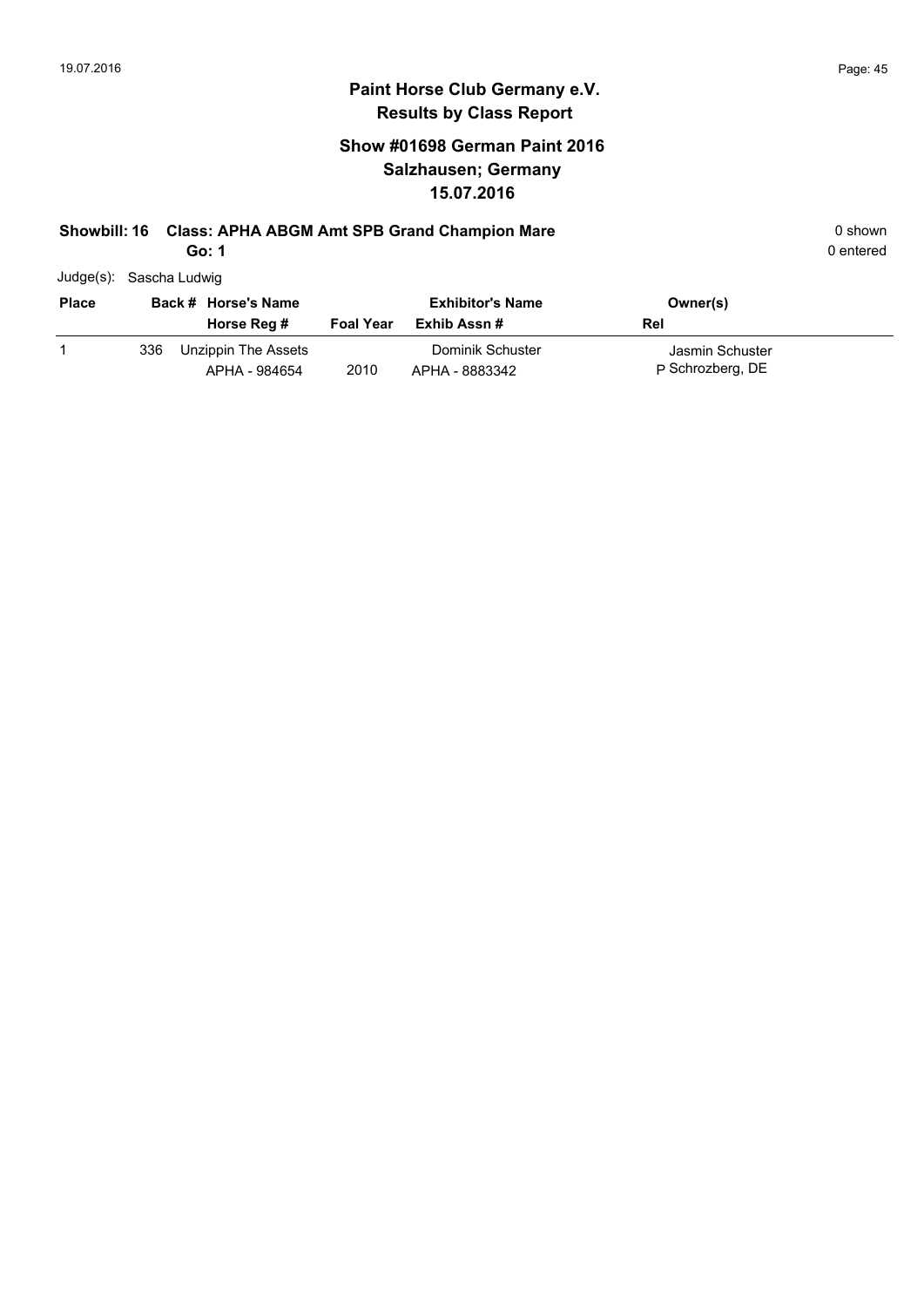#### **Show #01699 German Paint 2016 Salzhausen; Germany 15.07.2016**

## **Showbill: 16 Class: APHA ABGM Amt SPB Grand Champion Mare** 0 **Shown** 0 shown

**Go: 1**

| Judge(s): Francoise Raimondo |  |
|------------------------------|--|
|                              |  |

| <b>Place</b> |     | Back # Horse's Name                  |                  | <b>Exhibitor's Name</b>            | Owner(s)                            |
|--------------|-----|--------------------------------------|------------------|------------------------------------|-------------------------------------|
|              |     | Horse Reg #                          | <b>Foal Year</b> | Exhib Assn #                       | Rel                                 |
|              | 336 | Unzippin The Assets<br>APHA - 984654 | 2010             | Dominik Schuster<br>APHA - 8883342 | Jasmin Schuster<br>P Schrozberg, DE |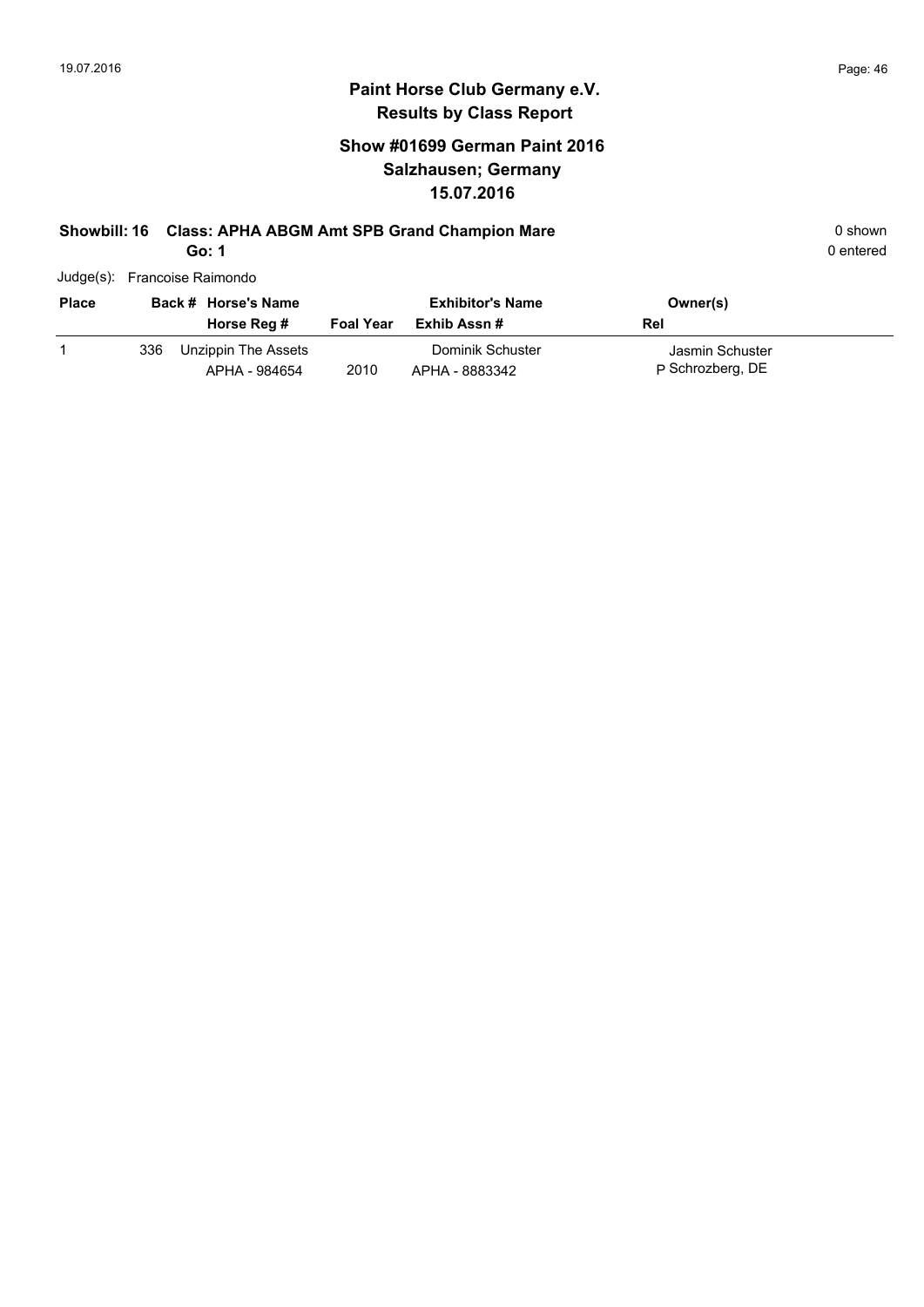0 entered

#### **Paint Horse Club Germany e.V. Results by Class Report**

#### **Show #03270 German Paint 2016 Salzhausen; Germany 15.07.2016**

#### **Showbill: 16 Class: APHA ABGM Amt SPB Grand Champion Mare** 0 **Shown** 0 shown

**Go: 1**

Judge(s): Pierre Ouellet

| <b>Place</b> |     | Back # Horse's Name<br>Horse Reg #   | <b>Foal Year</b> | <b>Exhibitor's Name</b><br>Exhib Assn # | Owner(s)<br>Rel                     |
|--------------|-----|--------------------------------------|------------------|-----------------------------------------|-------------------------------------|
|              | 336 | Unzippin The Assets<br>APHA - 984654 | 2010             | Dominik Schuster<br>APHA - 8883342      | Jasmin Schuster<br>P Schrozberg, DE |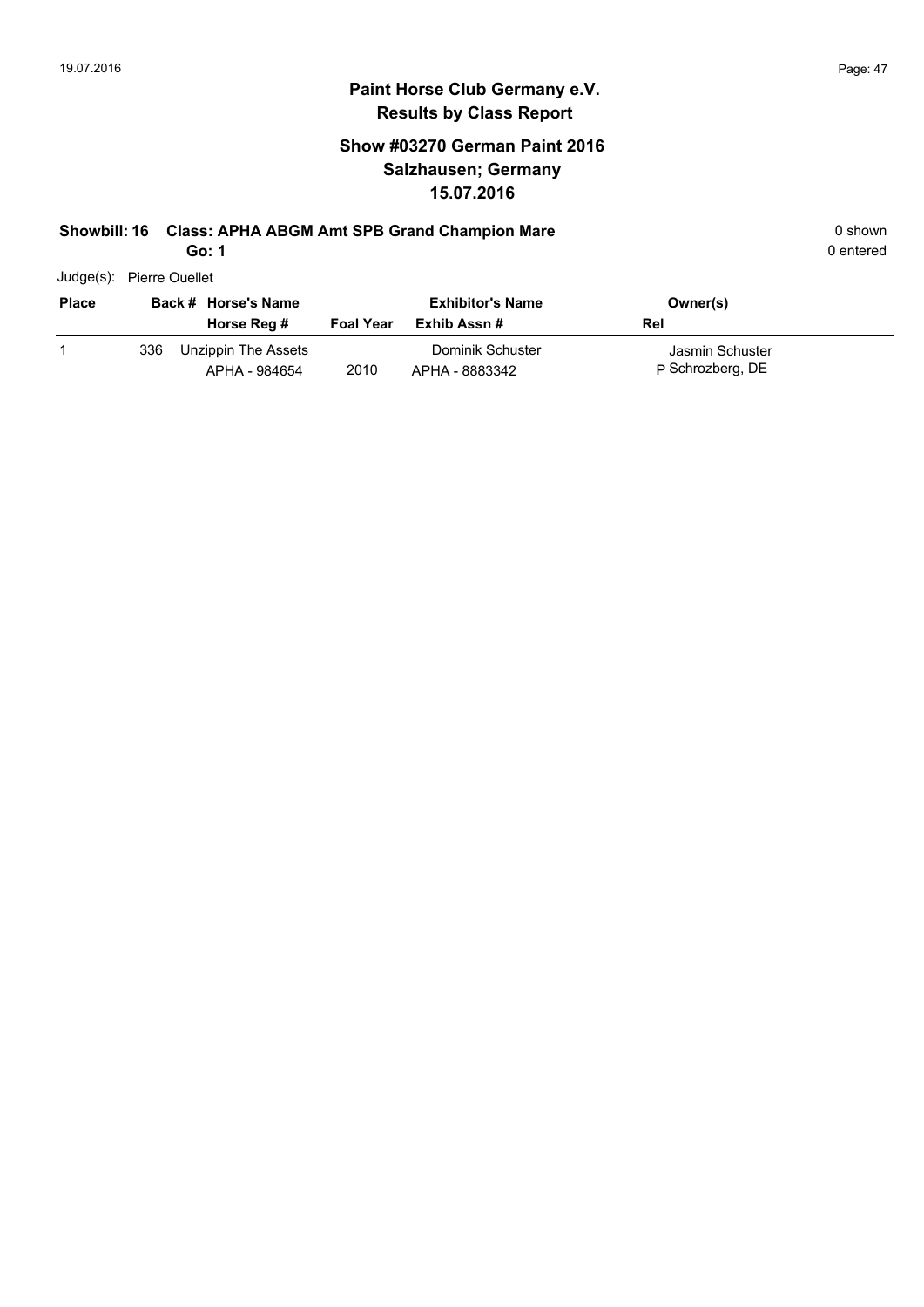#### **Show #03271 German Paint 2016 Salzhausen; Germany 15.07.2016**

#### **Showbill: 16 Class: APHA ABGM Amt SPB Grand Champion Mare** 0 **Shown** 0 shown

**Go: 1**

| Judge(s): Simone Reiss |  |
|------------------------|--|
|                        |  |

| <b>Place</b> |     | Back # Horse's Name                  |                  | <b>Exhibitor's Name</b>            | Owner(s)                            |
|--------------|-----|--------------------------------------|------------------|------------------------------------|-------------------------------------|
|              |     | Horse Reg #                          | <b>Foal Year</b> | Exhib Assn #                       | Rel                                 |
|              | 336 | Unzippin The Assets<br>APHA - 984654 | 2010             | Dominik Schuster<br>APHA - 8883342 | Jasmin Schuster<br>P Schrozberg, DE |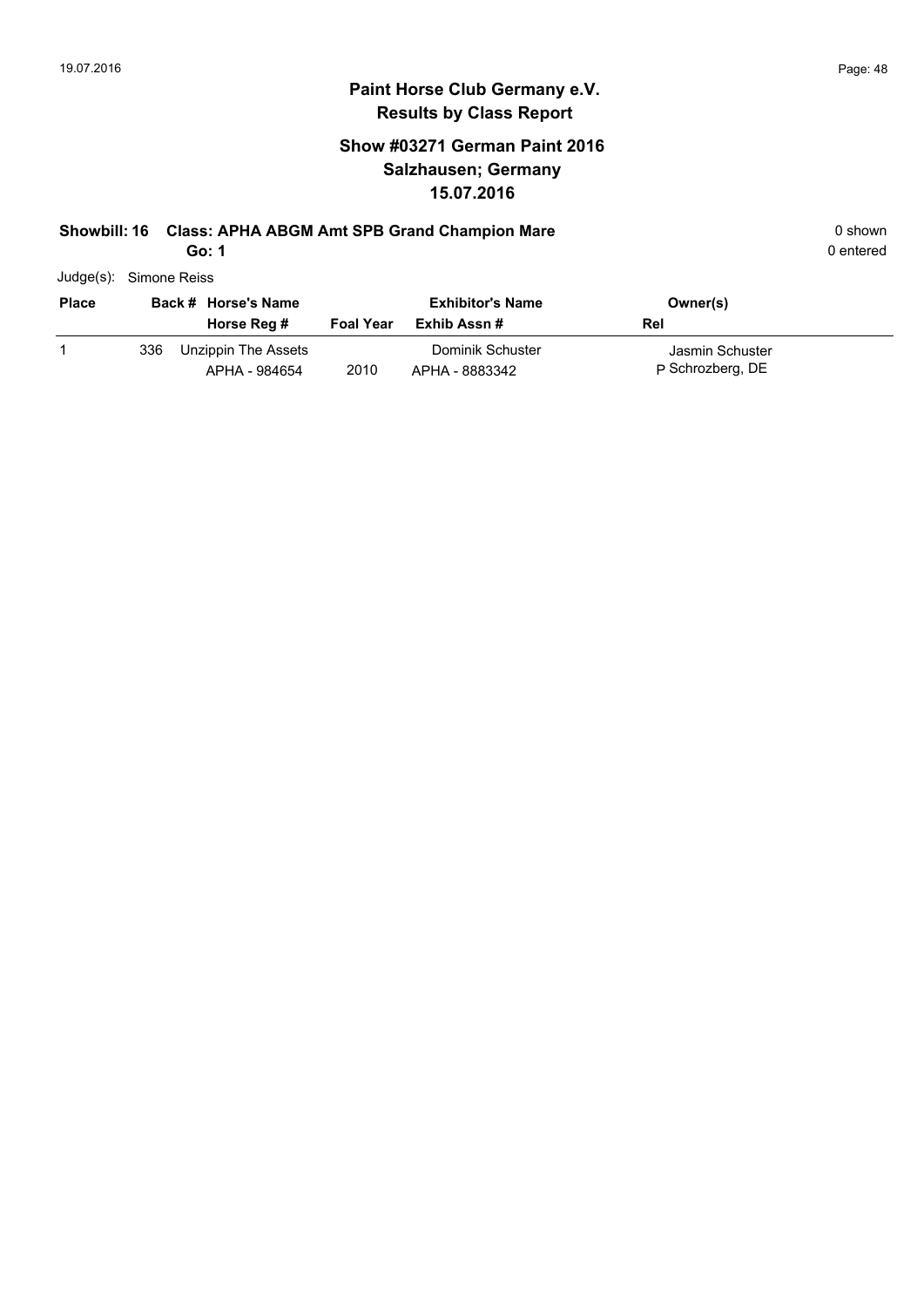#### **Show #01698 German Paint 2016 Salzhausen; Germany 15.07.2016**

#### **Showbill: 17 Class: APHA ABRM Amt SPB Reserve Champion Mare** 0 **Shown** 0 shown

**Go: 1**

0 entered

Judge(s): Sascha Ludwig

| <b>Place</b> |     | Back # Horse's Name                  |                  | <b>Exhibitor's Name</b>             | Owner(s)                            |
|--------------|-----|--------------------------------------|------------------|-------------------------------------|-------------------------------------|
|              |     | Horse Reg #                          | <b>Foal Year</b> | Exhib Assn #                        | Rel                                 |
|              | 380 | Peponitas Likeness<br>APHA - 1014622 | 2012             | Matthias Bruenjes<br>APHA - 8812624 | Matthias Bruenjes<br>7 Loxstedt, DE |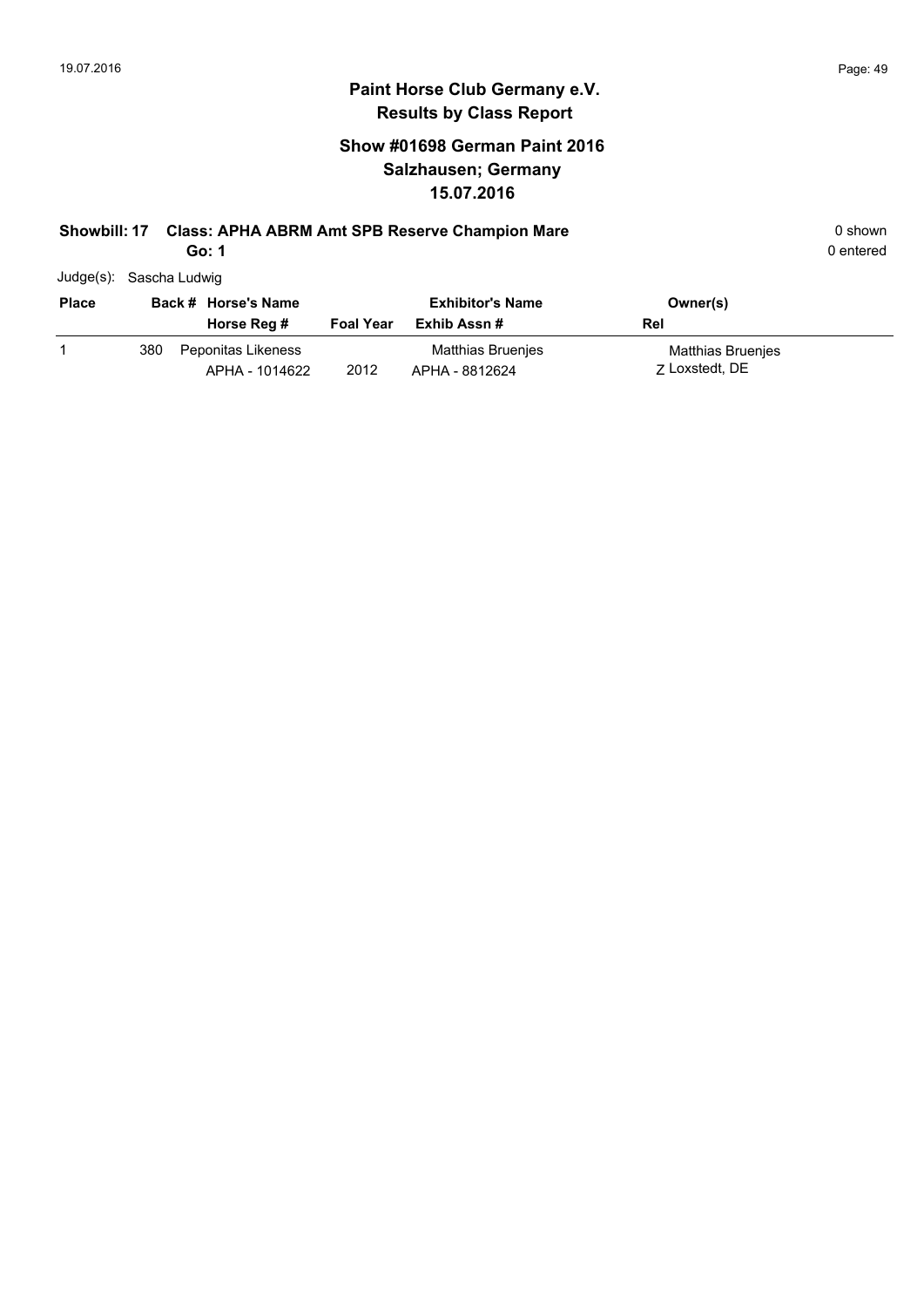#### **Show #01699 German Paint 2016 Salzhausen; Germany 15.07.2016**

### **Showbill: 17 Class: APHA ABRM Amt SPB Reserve Champion Mare** 0 shown

**Go: 1**

| Judge(s): Francoise Raimondo |
|------------------------------|

| <b>Place</b> |     | Back # Horse's Name                  |                  | <b>Exhibitor's Name</b>             | Owner(s)                            |
|--------------|-----|--------------------------------------|------------------|-------------------------------------|-------------------------------------|
|              |     | Horse Reg #                          | <b>Foal Year</b> | Exhib Assn #                        | Rel                                 |
|              | 380 | Peponitas Likeness<br>APHA - 1014622 | 2012             | Matthias Bruenjes<br>APHA - 8812624 | Matthias Bruenjes<br>7 Loxstedt, DE |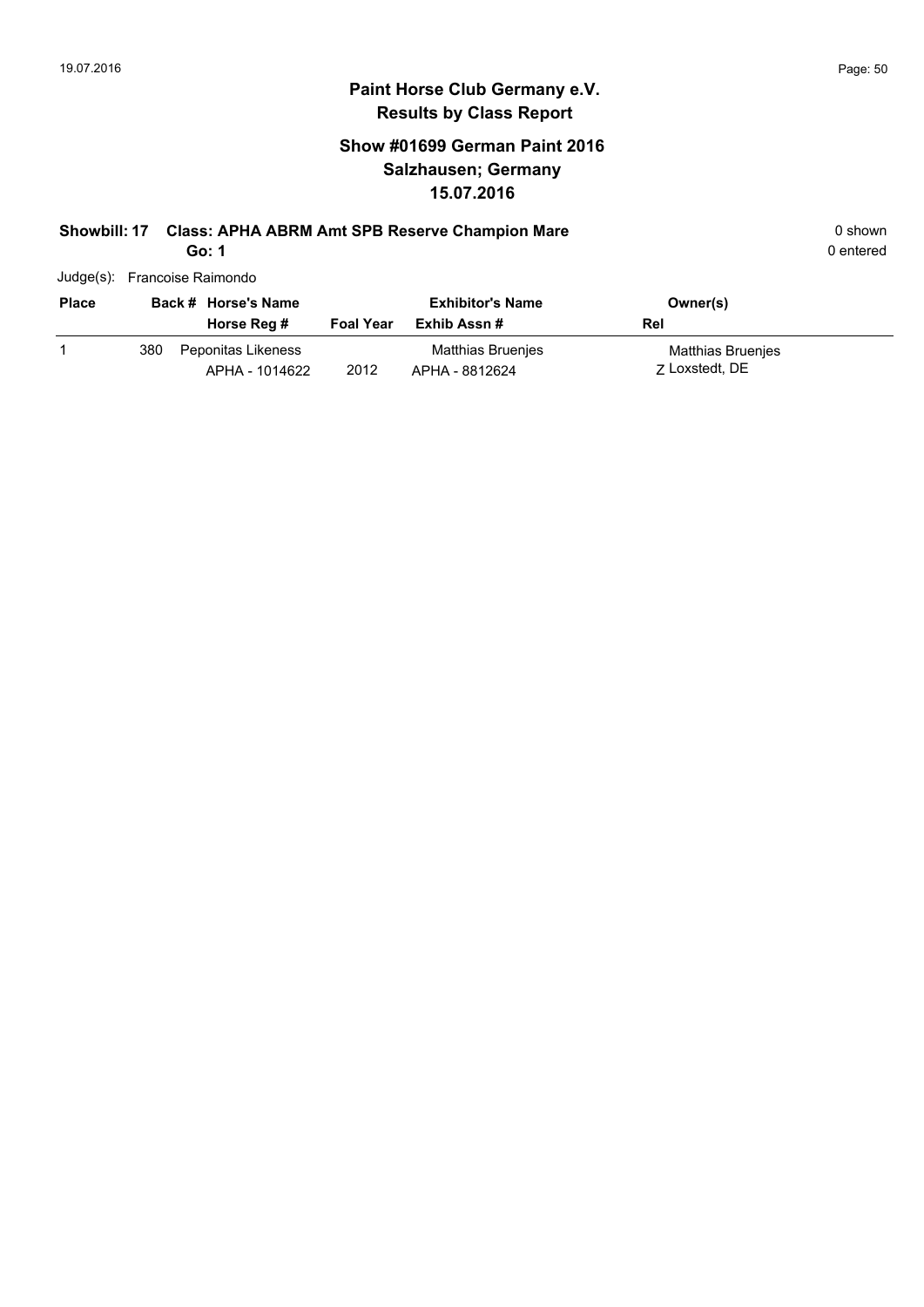#### **Show #03270 German Paint 2016 Salzhausen; Germany 15.07.2016**

#### **Showbill: 17 Class: APHA ABRM Amt SPB Reserve Champion Mare** 0 **Shown** 0 shown

**Go: 1**

0 entered

Judge(s): Pierre Ouellet

| <b>Place</b> |     | Back # Horse's Name                  |                  | <b>Exhibitor's Name</b>             | Owner(s)                            |
|--------------|-----|--------------------------------------|------------------|-------------------------------------|-------------------------------------|
|              |     | Horse Reg #                          | <b>Foal Year</b> | Exhib Assn #                        | Rel                                 |
|              | 380 | Peponitas Likeness<br>APHA - 1014622 | 2012             | Matthias Bruenies<br>APHA - 8812624 | Matthias Bruenjes<br>7 Loxstedt, DE |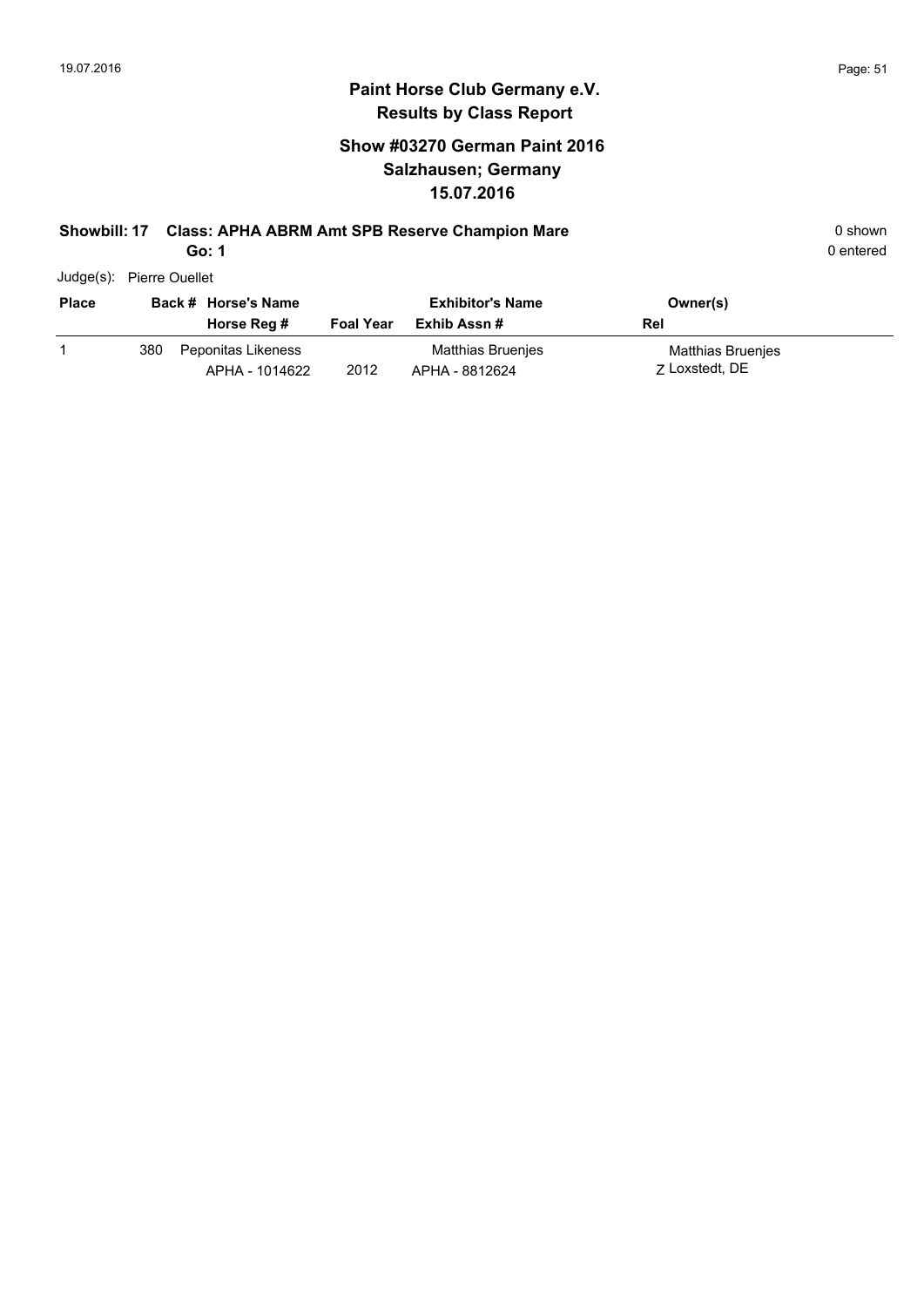#### **Show #03271 German Paint 2016 Salzhausen; Germany 15.07.2016**

#### **Showbill: 17 Class: APHA ABRM Amt SPB Reserve Champion Mare** 0 shown

**Go: 1**

| Judge(s): Simone Reiss |
|------------------------|
|                        |

| <b>Place</b> |     | Back # Horse's Name                  |                  | <b>Exhibitor's Name</b>             | Owner(s)                                   |
|--------------|-----|--------------------------------------|------------------|-------------------------------------|--------------------------------------------|
|              |     | Horse Reg #                          | <b>Foal Year</b> | Exhib Assn #                        | Rel                                        |
|              | 380 | Peponitas Likeness<br>APHA - 1014622 | 2012             | Matthias Bruenjes<br>APHA - 8812624 | <b>Matthias Bruenies</b><br>7 Loxstedt, DE |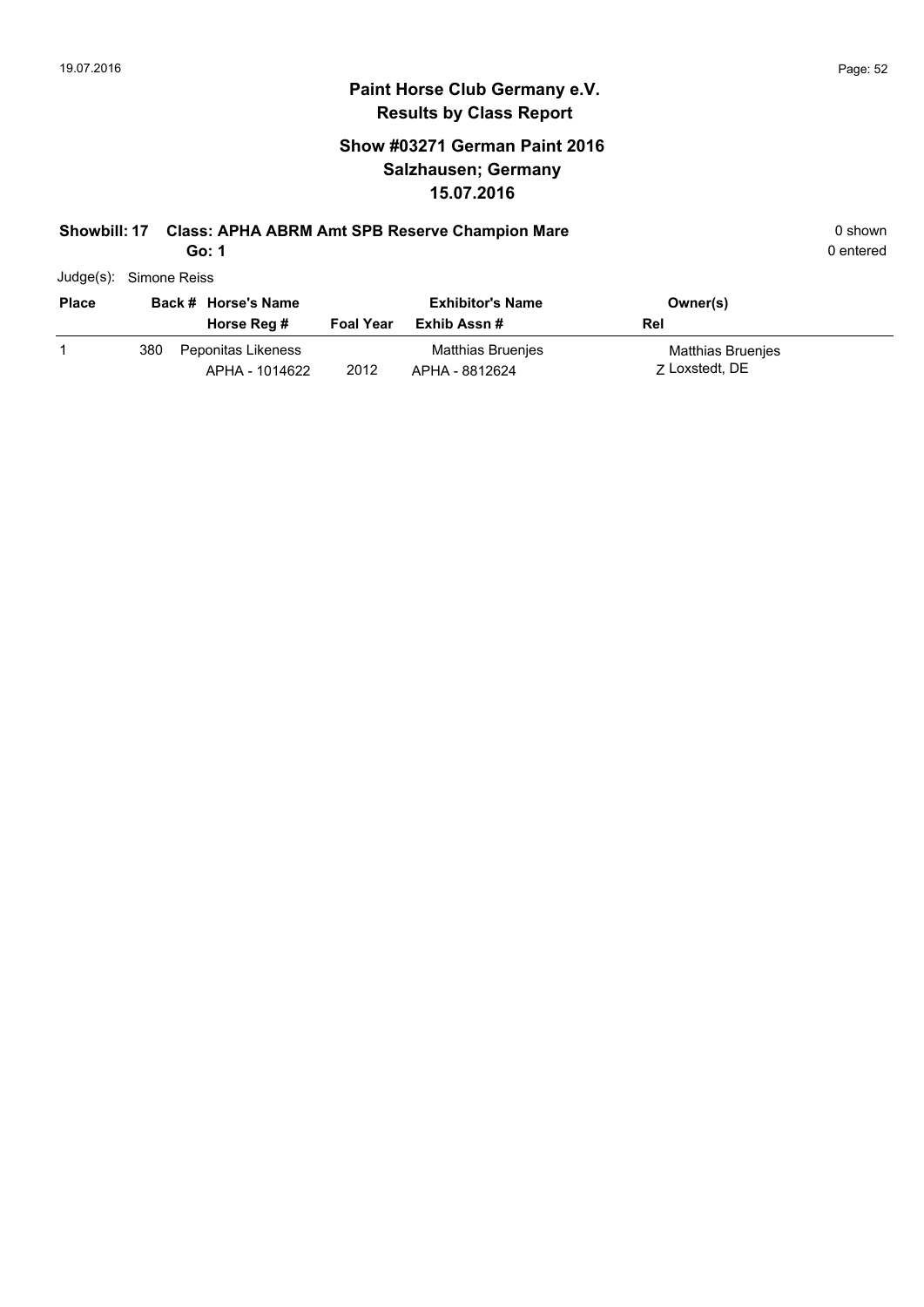#### **Show #01698 German Paint 2016 Salzhausen; Germany 15.07.2016**

#### **Showbill: 18 Class: APHA BHM1 SPB Mares** 4 shown

**Go: 1**

Judge(s): Sascha Ludwig

| <b>Place</b> |     | Back # Horse's Name<br>Horse Reg #             | <b>Foal Year</b> | <b>Exhibitor's Name</b><br>Exhib Assn#     | Owner(s)<br>Rel                            |
|--------------|-----|------------------------------------------------|------------------|--------------------------------------------|--------------------------------------------|
| 1            | 336 | Unzippin The Assets<br>APHA - 984654           | 2010             | Jasmin Schuster<br>APHA - 8341024          | Jasmin Schuster<br>Z Schrozberg, DE        |
| 2            | 563 | NM Betty Skiline<br>APHA - 1015300             | 2012             | Kim Blockus<br>APHA - 8576510              | Jana Hoge<br>Hamburg, DE                   |
| 3            | 390 | <b>Magics Traveling Girl</b><br>APHA - 1050925 | 2015             | Katja Eisfelder<br>APHA - 8933012          | Katja Eisfelder<br>Z Herzogenaurach, DE    |
| 4            | 380 | Peponitas Likeness<br>APHA - 1014622           | 2012             | <b>Matthias Bruenjes</b><br>APHA - 8812624 | <b>Matthias Bruenjes</b><br>7 Loxstedt, DE |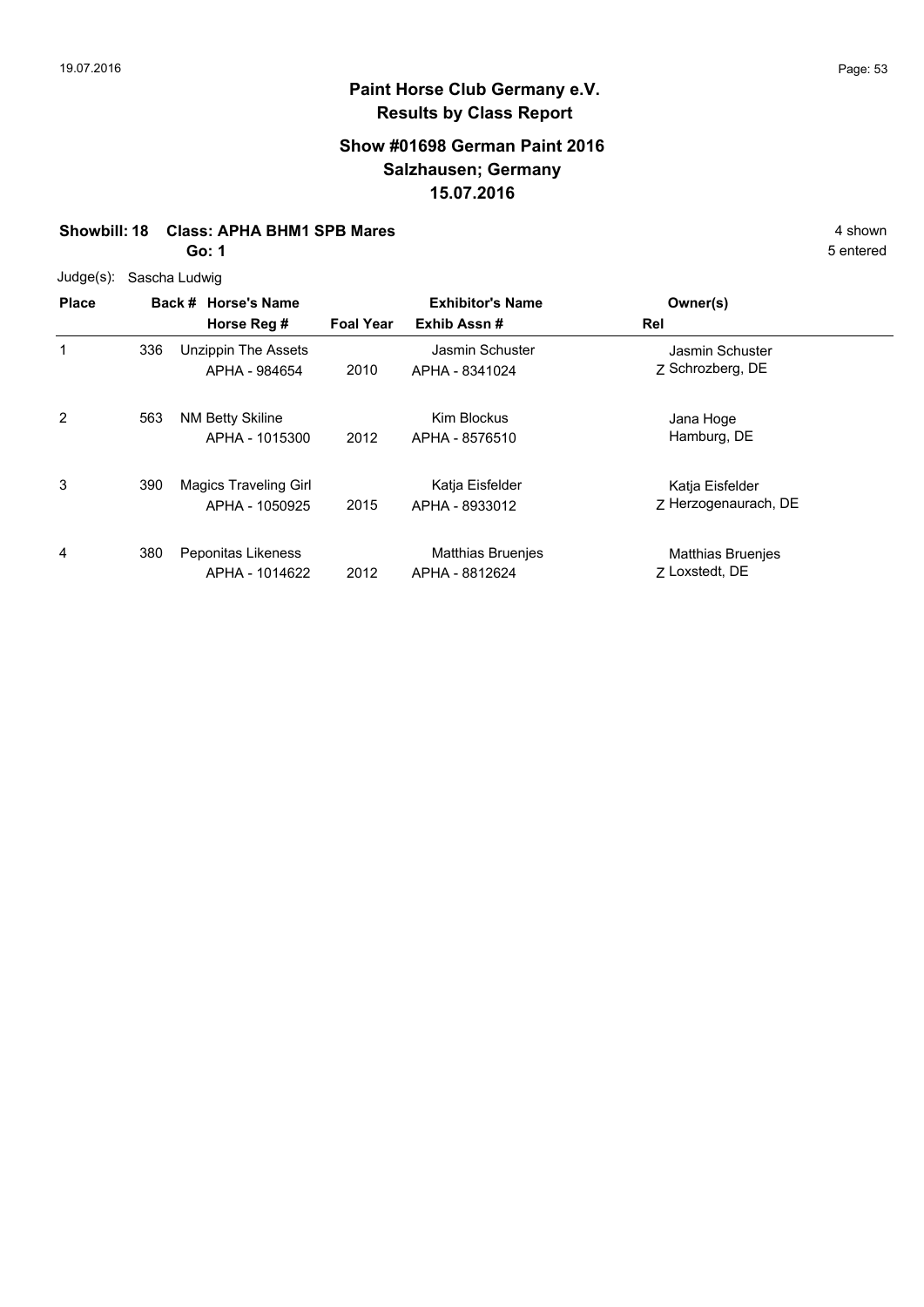#### **Show #01699 German Paint 2016 Salzhausen; Germany 15.07.2016**

#### **Showbill: 18 Class: APHA BHM1 SPB Mares** 4 shown

**Go: 1**

| Judge(s): Francoise Raimondo |  |
|------------------------------|--|
|                              |  |

| <b>Place</b> |     | Back # Horse's Name                            |                  | <b>Exhibitor's Name</b>                    | Owner(s)                                   |
|--------------|-----|------------------------------------------------|------------------|--------------------------------------------|--------------------------------------------|
|              |     | Horse Reg #                                    | <b>Foal Year</b> | Exhib Assn#                                | Rel                                        |
| 1            | 336 | Unzippin The Assets<br>APHA - 984654           | 2010             | Jasmin Schuster<br>APHA - 8341024          | Jasmin Schuster<br>Z Schrozberg, DE        |
| 2            | 563 | NM Betty Skiline<br>APHA - 1015300             | 2012             | <b>Kim Blockus</b><br>APHA - 8576510       | Jana Hoge<br>Hamburg, DE                   |
| 3            | 380 | Peponitas Likeness<br>APHA - 1014622           | 2012             | <b>Matthias Bruenies</b><br>APHA - 8812624 | <b>Matthias Bruenjes</b><br>7 Loxstedt, DE |
| 4            | 390 | <b>Magics Traveling Girl</b><br>APHA - 1050925 | 2015             | Katja Eisfelder<br>APHA - 8933012          | Katja Eisfelder<br>7 Herzogenaurach, DE    |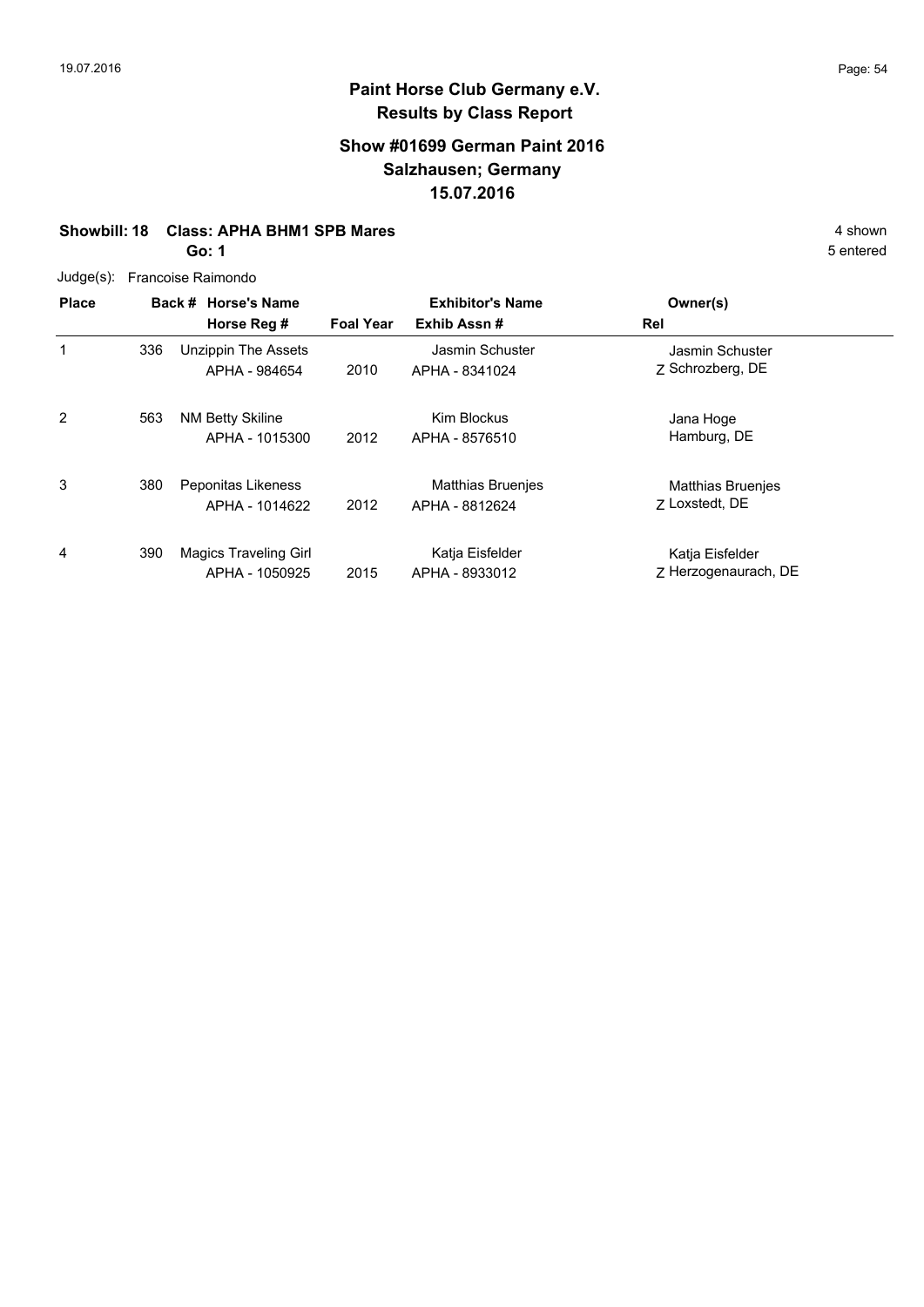#### **Show #03270 German Paint 2016 Salzhausen; Germany 15.07.2016**

#### **Showbill: 18 Class: APHA BHM1 SPB Mares** 4 shown

**Go: 1**

Judge(s): Pierre Ouellet

| <b>Place</b> |     | Back # Horse's Name<br>Horse Reg #             | <b>Foal Year</b> | <b>Exhibitor's Name</b><br>Exhib Assn#     | Owner(s)<br>Rel                            |
|--------------|-----|------------------------------------------------|------------------|--------------------------------------------|--------------------------------------------|
| 1            | 336 | Unzippin The Assets<br>APHA - 984654           | 2010             | Jasmin Schuster<br>APHA - 8341024          | Jasmin Schuster<br>Z Schrozberg, DE        |
| 2            | 563 | <b>NM Betty Skiline</b><br>APHA - 1015300      | 2012             | Kim Blockus<br>APHA - 8576510              | Jana Hoge<br>Hamburg, DE                   |
| 3            | 390 | <b>Magics Traveling Girl</b><br>APHA - 1050925 | 2015             | Katja Eisfelder<br>APHA - 8933012          | Katja Eisfelder<br>Z Herzogenaurach, DE    |
| 4            | 380 | Peponitas Likeness<br>APHA - 1014622           | 2012             | <b>Matthias Bruenjes</b><br>APHA - 8812624 | <b>Matthias Bruenjes</b><br>7 Loxstedt, DE |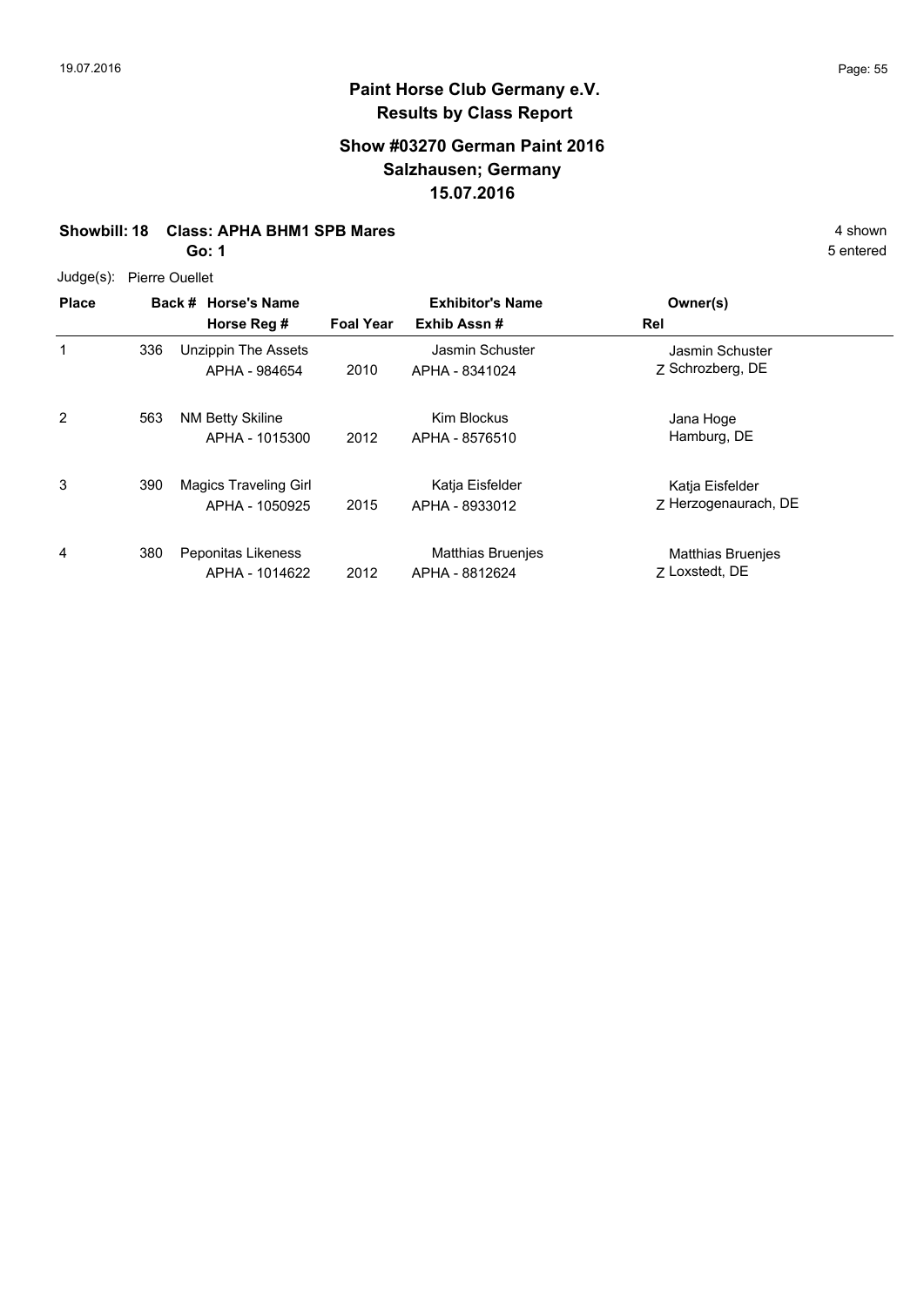#### **Show #03271 German Paint 2016 Salzhausen; Germany 15.07.2016**

#### **Showbill: 18 Class: APHA BHM1 SPB Mares** 4 shown

**Go: 1**

Judge(s): Simone Reiss

| <b>Place</b> |     | Back # Horse's Name<br>Horse Reg #             | <b>Foal Year</b> | <b>Exhibitor's Name</b><br>Exhib Assn#     | Owner(s)<br>Rel                            |
|--------------|-----|------------------------------------------------|------------------|--------------------------------------------|--------------------------------------------|
| 1            | 336 | Unzippin The Assets<br>APHA - 984654           | 2010             | Jasmin Schuster<br>APHA - 8341024          | Jasmin Schuster<br>Z Schrozberg, DE        |
| 2            | 563 | NM Betty Skiline<br>APHA - 1015300             | 2012             | Kim Blockus<br>APHA - 8576510              | Jana Hoge<br>Hamburg, DE                   |
| 3            | 390 | <b>Magics Traveling Girl</b><br>APHA - 1050925 | 2015             | Katja Eisfelder<br>APHA - 8933012          | Katja Eisfelder<br>7 Herzogenaurach, DE    |
| 4            | 380 | Peponitas Likeness<br>APHA - 1014622           | 2012             | <b>Matthias Bruenjes</b><br>APHA - 8812624 | <b>Matthias Bruenjes</b><br>7 Loxstedt, DE |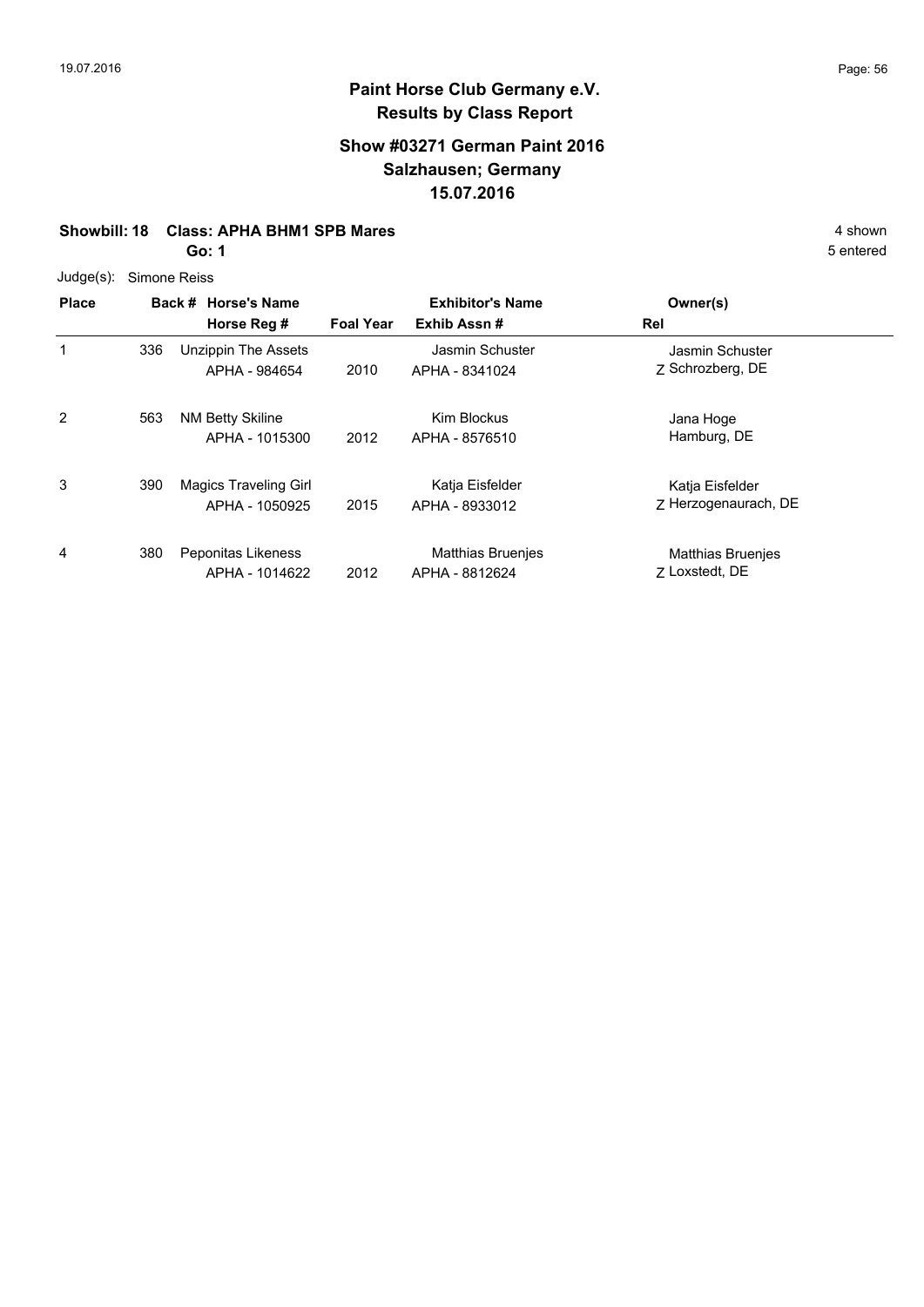#### **Show #01698 German Paint 2016 Salzhausen; Germany 15.07.2016**

### **Showbill: 19 Class: APHA BGC2 SPB Grand Champion Mare 19 Class: 0 shown** 0 shown

**Go: 1**

| Judge(s): Sascha Ludwig |
|-------------------------|
|                         |

| <b>Place</b> |     | Back # Horse's Name                  |                  | <b>Exhibitor's Name</b>           | Owner(s)                            |
|--------------|-----|--------------------------------------|------------------|-----------------------------------|-------------------------------------|
|              |     | Horse Reg #                          | <b>Foal Year</b> | Exhib Assn #                      | Rel                                 |
|              | 336 | Unzippin The Assets<br>APHA - 984654 | 2010             | Jasmin Schuster<br>APHA - 8341024 | Jasmin Schuster<br>Z Schrozberg, DE |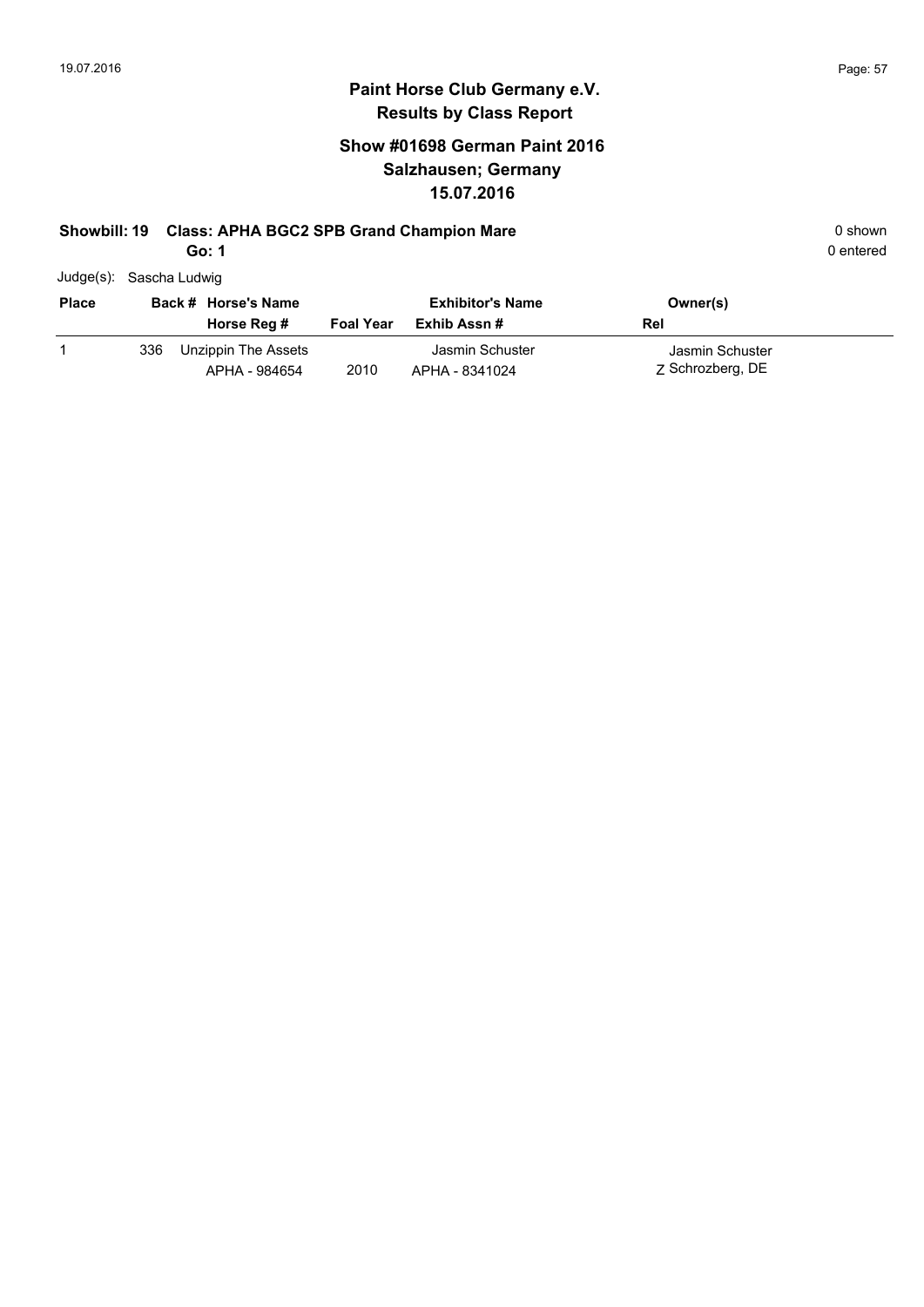0 entered

### **Paint Horse Club Germany e.V. Results by Class Report**

#### **Show #01699 German Paint 2016 Salzhausen; Germany 15.07.2016**

# **Showbill: 19 Class: APHA BGC2 SPB Grand Champion Mare 19 Class: 0 shown** 0 shown

**Go: 1**

Judge(s): Francoise Raimondo

|     |                                      |                     | <b>Exhibitor's Name</b>           | Owner(s)                            |  |
|-----|--------------------------------------|---------------------|-----------------------------------|-------------------------------------|--|
|     | Horse Reg #                          | <b>Foal Year</b>    | Exhib Assn #                      | Rel                                 |  |
| 336 | Unzippin The Assets<br>APHA - 984654 | 2010                | Jasmin Schuster<br>APHA - 8341024 | Jasmin Schuster<br>Z Schrozberg, DE |  |
|     |                                      | Back # Horse's Name |                                   |                                     |  |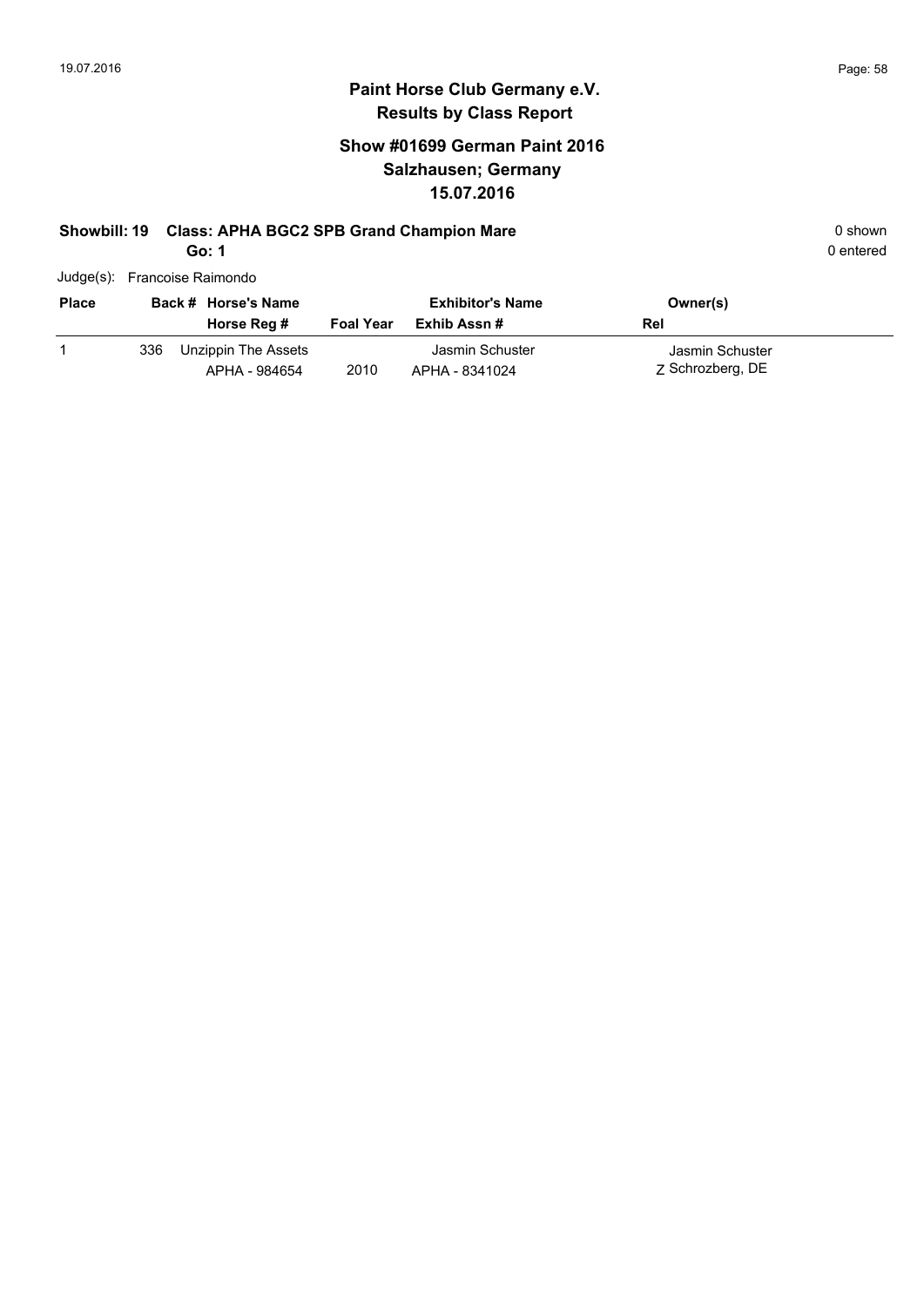#### **Show #03270 German Paint 2016 Salzhausen; Germany 15.07.2016**

#### **Showbill: 19 Class: APHA BGC2 SPB Grand Champion Mare 19 Class: 0 shown** 0 shown

**Go: 1**

0 entered

Judge(s): Pierre Ouellet

| <b>Place</b> |     | Back # Horse's Name<br>Horse Reg #   | <b>Foal Year</b> | <b>Exhibitor's Name</b><br>Exhib Assn # | Owner(s)<br>Rel                     |
|--------------|-----|--------------------------------------|------------------|-----------------------------------------|-------------------------------------|
|              | 336 | Unzippin The Assets<br>APHA - 984654 | 2010             | Jasmin Schuster<br>APHA - 8341024       | Jasmin Schuster<br>Z Schrozberg, DE |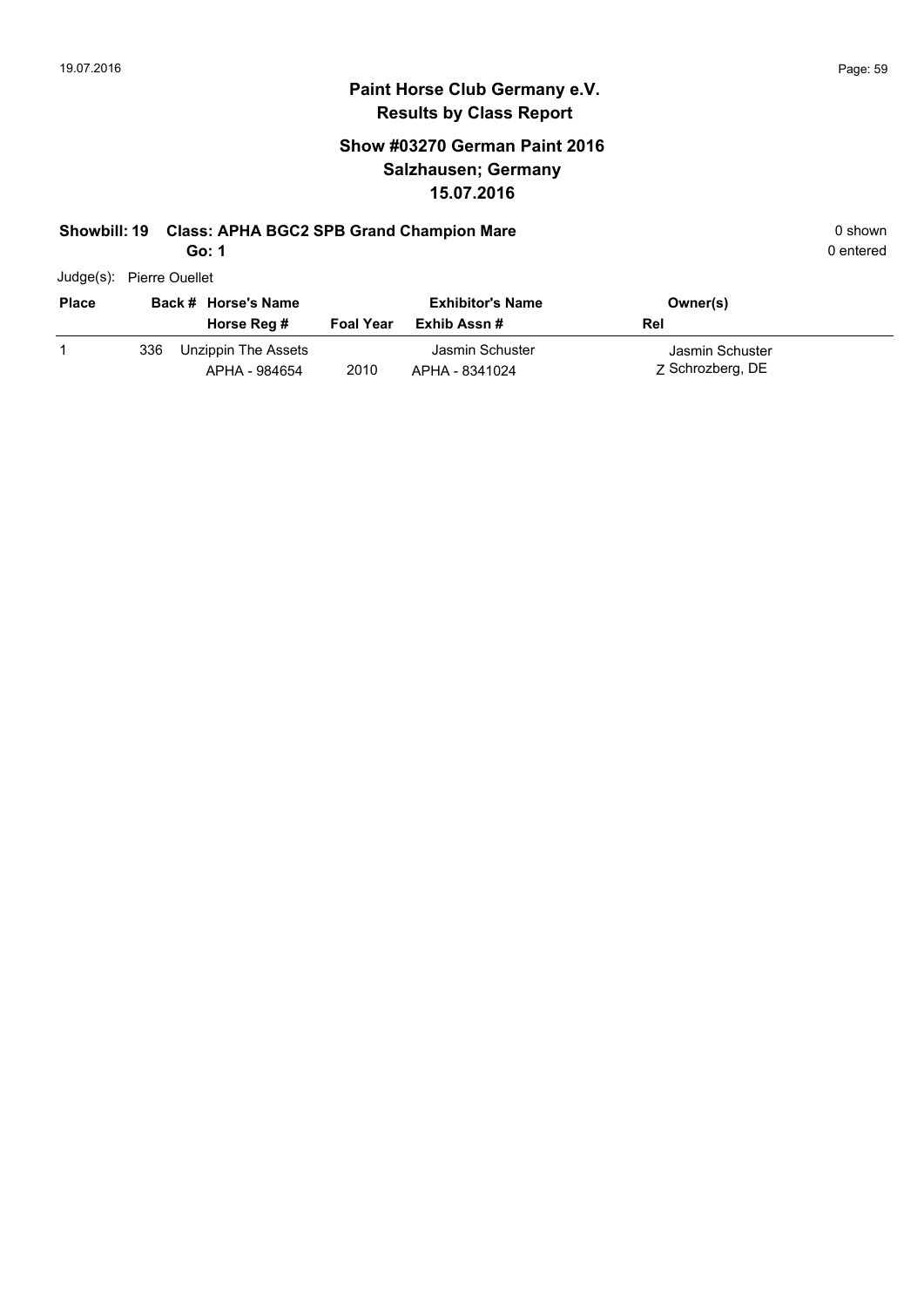#### **Show #03271 German Paint 2016 Salzhausen; Germany 15.07.2016**

#### **Showbill: 19 Class: APHA BGC2 SPB Grand Champion Mare 19 Class: 0 shown** 0 shown

**Go: 1**

| Judge(s): Simone Reiss |
|------------------------|
|                        |

| <b>Place</b> |     | Back # Horse's Name<br>Horse Reg #   | <b>Foal Year</b> | <b>Exhibitor's Name</b><br>Exhib Assn # | Owner(s)<br>Rel                     |
|--------------|-----|--------------------------------------|------------------|-----------------------------------------|-------------------------------------|
|              | 336 | Unzippin The Assets<br>APHA - 984654 | 2010             | Jasmin Schuster<br>APHA - 8341024       | Jasmin Schuster<br>Z Schrozberg, DE |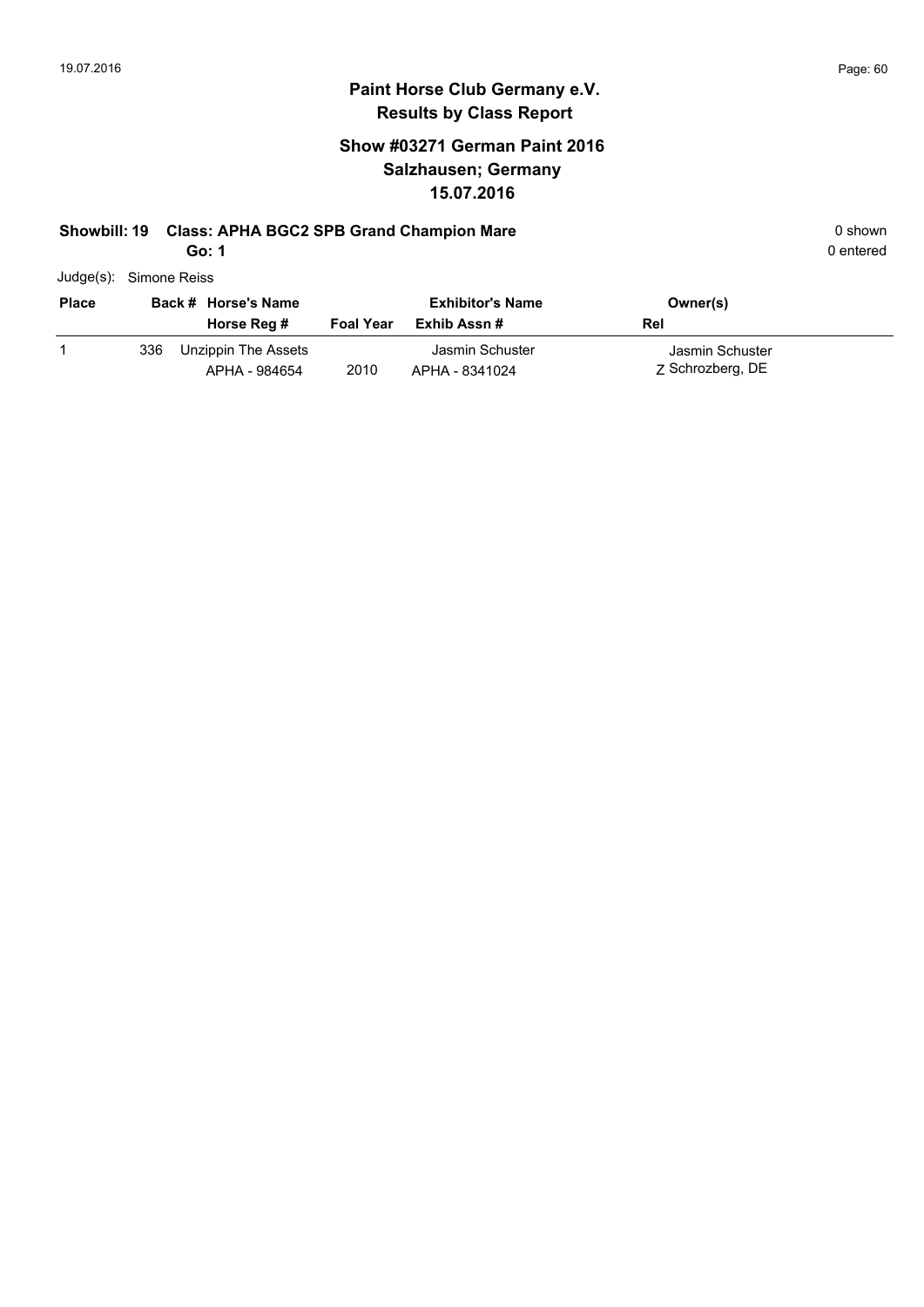#### **Show #01698 German Paint 2016 Salzhausen; Germany 15.07.2016**

#### **Showbill: 20 Class: APHA BRC2 SPB Reserve Champion Mare 1988 1988 1988 1988 1988 1988 1988 1988 1988 1988 1988 1988 1988 1988 1988 1988 1988 1988 1988 1988 1988 1988 1988 19**

**Go: 1**

| Judge(s): Sascha Ludwig |
|-------------------------|

| <b>Place</b> | Back # Horse's Name |                                    | <b>Exhibitor's Name</b> |                               | Owner(s)                 |
|--------------|---------------------|------------------------------------|-------------------------|-------------------------------|--------------------------|
|              |                     | Horse Reg #                        | <b>Foal Year</b>        | Exhib Assn #                  | Rel                      |
|              | 563                 | NM Betty Skiline<br>APHA - 1015300 | 2012                    | Kim Blockus<br>APHA - 8576510 | Jana Hoge<br>Hamburg, DE |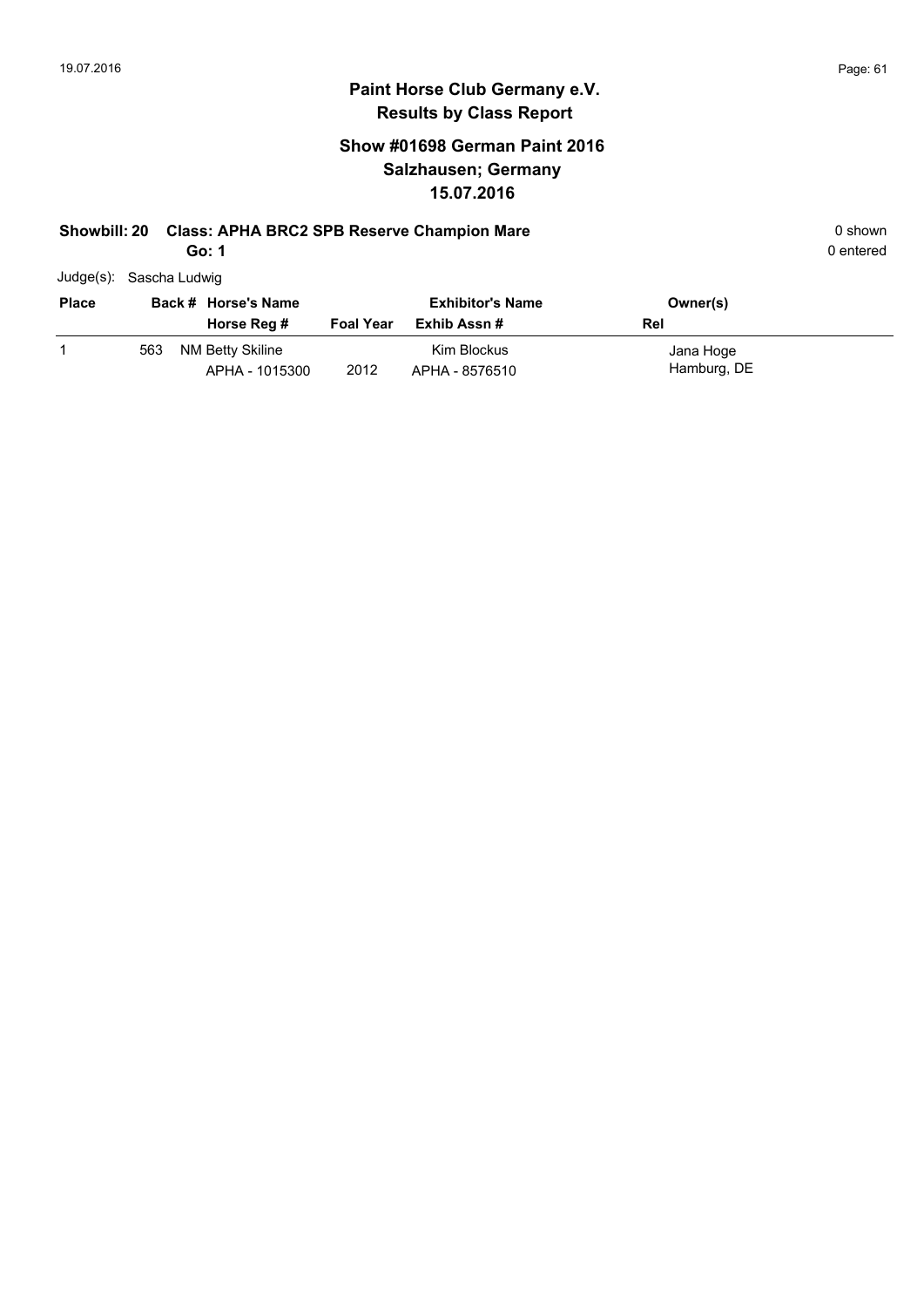#### **Show #01699 German Paint 2016 Salzhausen; Germany 15.07.2016**

#### **Showbill: 20 Class: APHA BRC2 SPB Reserve Champion Mare 1988 120 Class: APHA BRC2 SPB Reserve Champion Mare** 1988 120 Class 10 shown

**Go: 1**

| Judge(s): Francoise Raimondo |  |
|------------------------------|--|

| <b>Place</b> | Back # Horse's Name |                                    | <b>Exhibitor's Name</b> |                               | Owner(s)                 |
|--------------|---------------------|------------------------------------|-------------------------|-------------------------------|--------------------------|
|              |                     | Horse Reg #                        | <b>Foal Year</b>        | Exhib Assn #                  | Rel                      |
|              | 563                 | NM Betty Skiline<br>APHA - 1015300 | 2012                    | Kim Blockus<br>APHA - 8576510 | Jana Hoge<br>Hamburg, DE |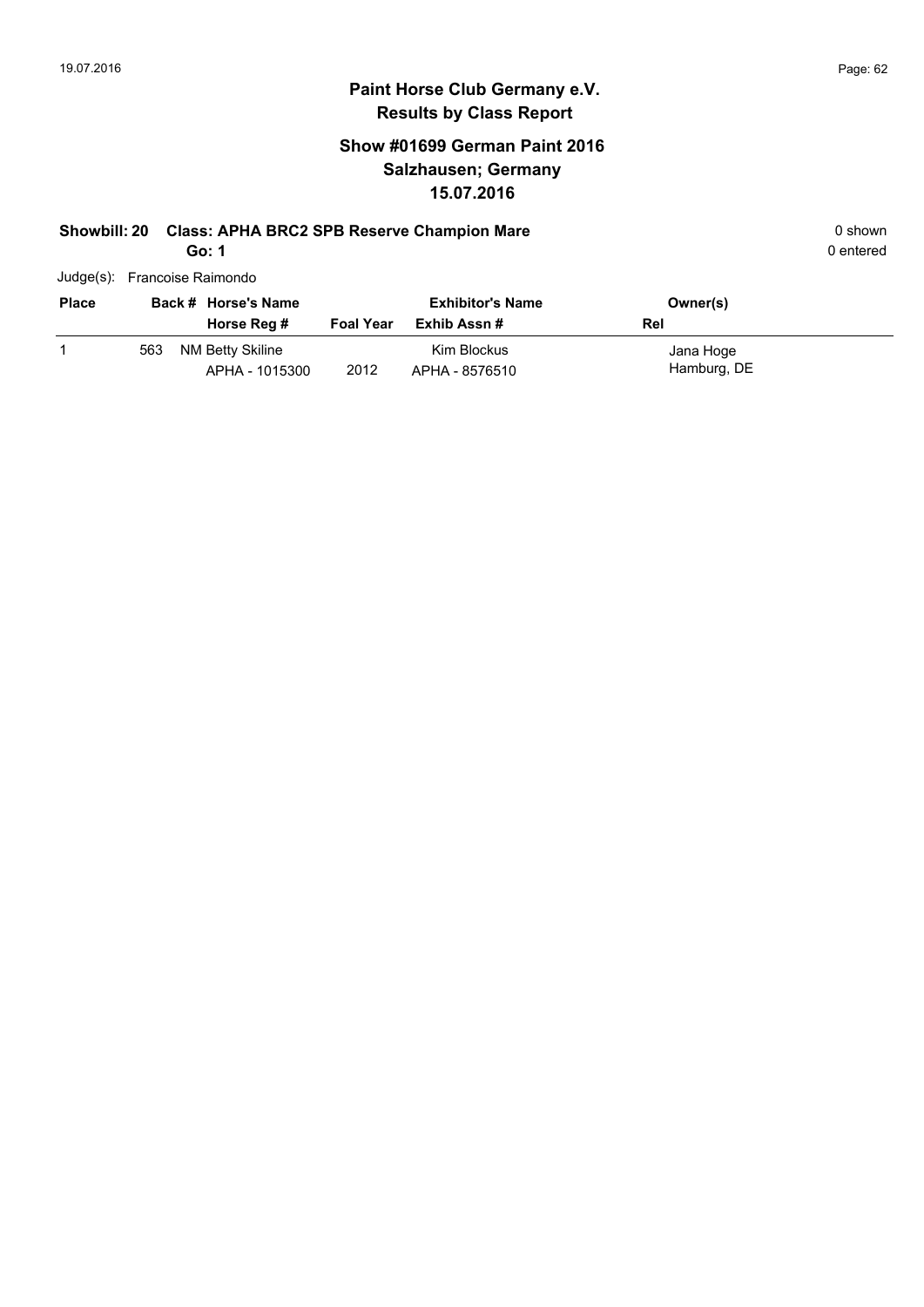#### **Show #03270 German Paint 2016 Salzhausen; Germany 15.07.2016**

#### **Showbill: 20 Class: APHA BRC2 SPB Reserve Champion Mare 1988 120 Class: APHA BRC2 SPB Reserve Champion Mare** 1988 120 Class 10 shown

**Go: 1**

| Judge(s): | <b>Pierre Ouellet</b> |
|-----------|-----------------------|
|           |                       |

| <b>Place</b> | Back # Horse's Name |                                    |                  | <b>Exhibitor's Name</b>       | Owner(s)                 |
|--------------|---------------------|------------------------------------|------------------|-------------------------------|--------------------------|
|              |                     | Horse Reg #                        | <b>Foal Year</b> | Exhib Assn #                  | Rel                      |
|              | 563                 | NM Betty Skiline<br>APHA - 1015300 | 2012             | Kim Blockus<br>APHA - 8576510 | Jana Hoge<br>Hamburg, DE |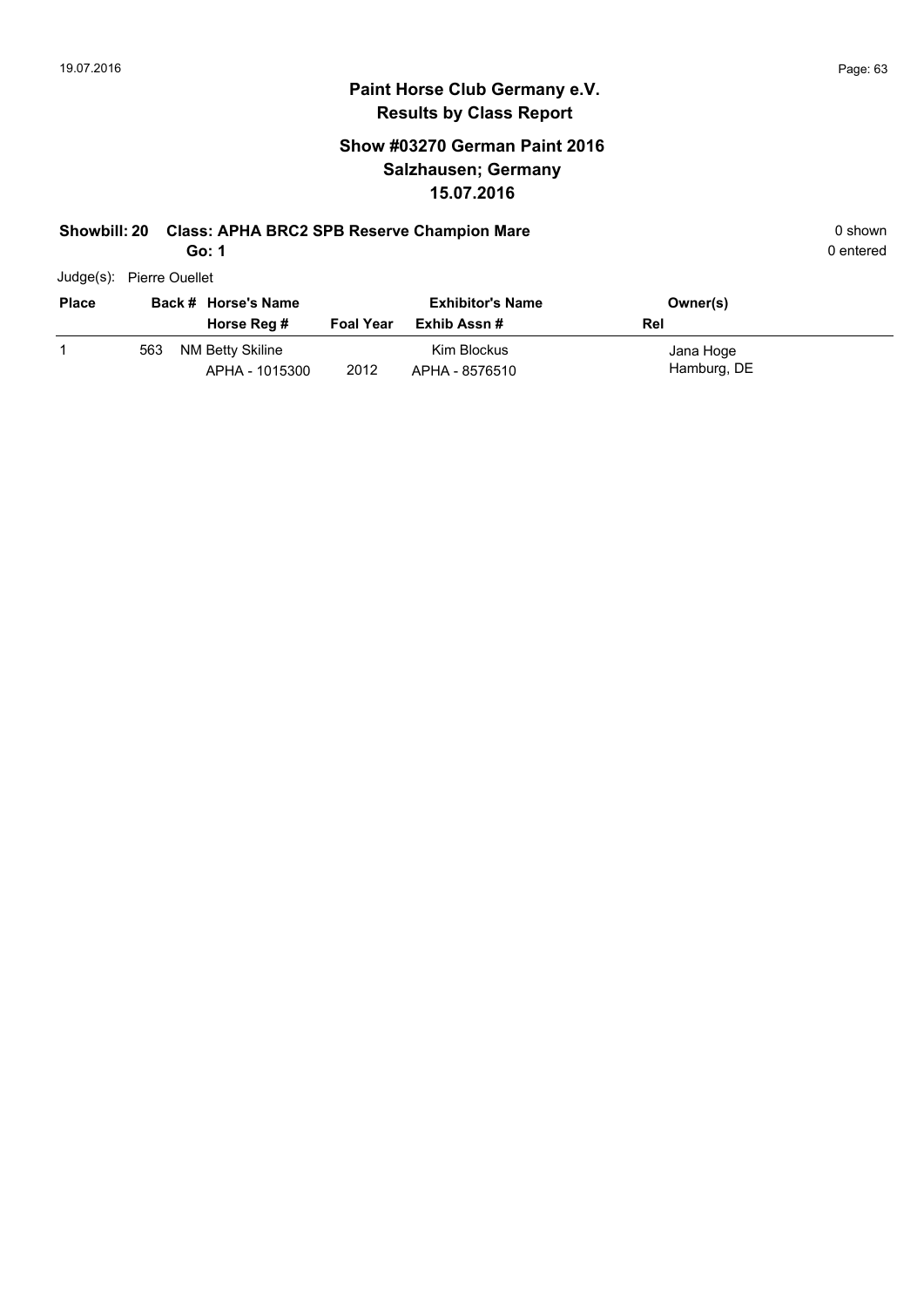#### **Show #03271 German Paint 2016 Salzhausen; Germany 15.07.2016**

#### **Showbill: 20 Class: APHA BRC2 SPB Reserve Champion Mare 1988 120 Class: APHA BRC2 SPB Reserve Champion Mare 1988**

**Go: 1**

| Judge(s): Simone Reiss |
|------------------------|
|                        |

| <b>Place</b> | Back # Horse's Name |                                    |                  | <b>Exhibitor's Name</b>       | Owner(s)                 |
|--------------|---------------------|------------------------------------|------------------|-------------------------------|--------------------------|
|              |                     | Horse Reg #                        | <b>Foal Year</b> | Exhib Assn #                  | Rel                      |
|              | 563                 | NM Betty Skiline<br>APHA - 1015300 | 2012             | Kim Blockus<br>APHA - 8576510 | Jana Hoge<br>Hamburg, DE |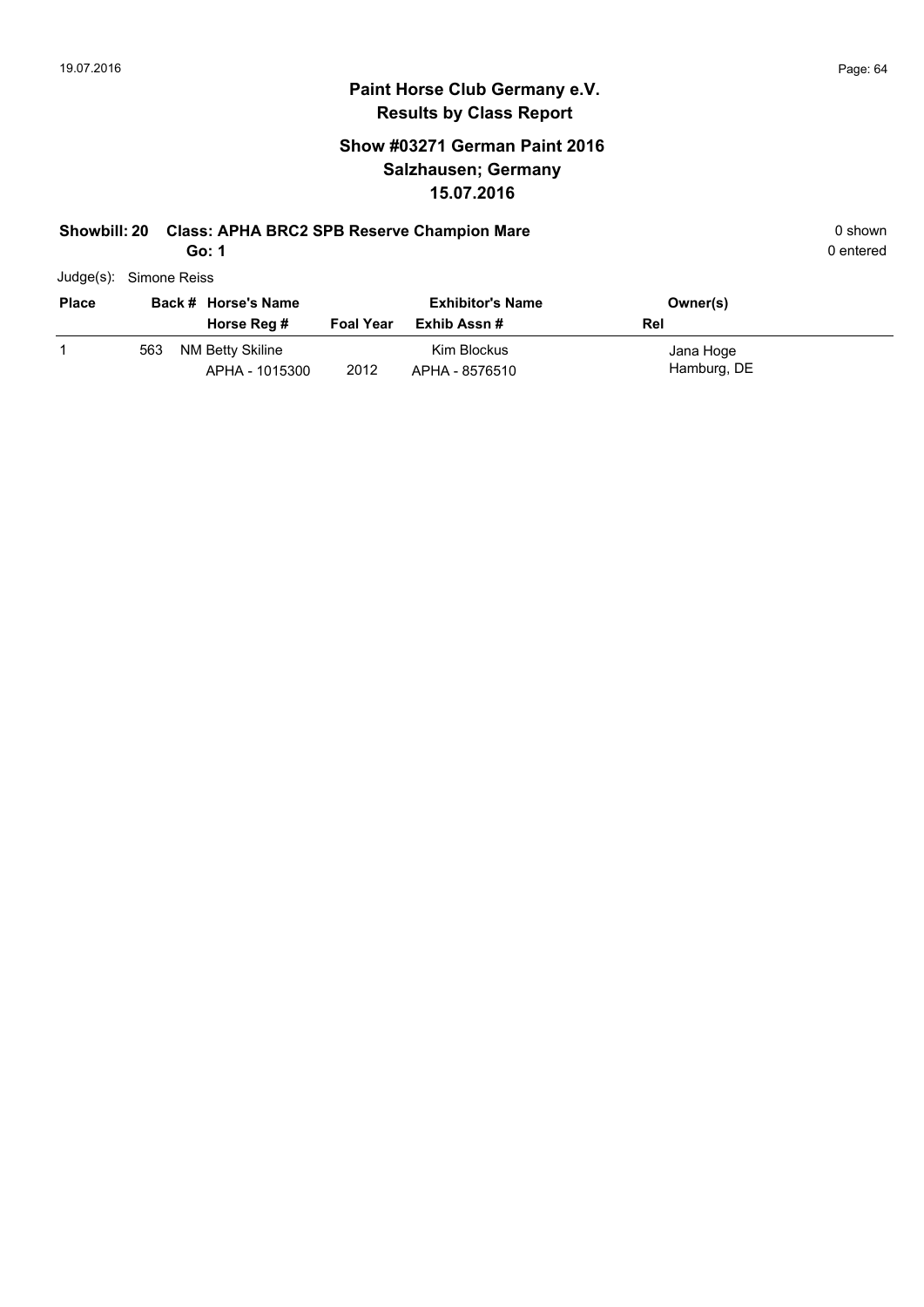#### **Show #01698 German Paint 2016 Salzhausen; Germany 15.07.2016**

**Showbill: 21 Class: APHA YG1 Youth Geldings All Ages** 7 shown

**Go: 1**

| Judge(s): Sascha Ludwig |
|-------------------------|
|                         |

| <b>Place</b> |     | Back # Horse's Name<br>Horse Reg #            | <b>Foal Year</b> | <b>Exhibitor's Name</b><br>Exhib Assn#  | <b>Birthdate</b> | Owner(s)<br>Rel                            |
|--------------|-----|-----------------------------------------------|------------------|-----------------------------------------|------------------|--------------------------------------------|
| 1            | 385 | Mato Paha<br>APHA - 722286                    | 2001             | Signe Aagaard<br>APHA - 8953459         |                  | Signe Aagaard<br>Z Skanderborg, DK         |
| 2            | 398 | <b>Hawthorns Pleasantzip</b><br>APHA - 958250 | 2008             | Michele Schoenwald<br>APHA - 8978268    |                  | Karsten & A Nielsen Olsen<br>Haderslev, DK |
| 3            | 338 | U R My Dream Boy<br>APHA - 1059610            | 2005             | Leonie Debora Schnell<br>APHA - 9142336 |                  | Leonie Debora Schnell<br>Z Kuperzell, DE   |
| 4            | 401 | Missle Rockin Review<br>APHA - 815505         | 2003             | Maike Krause<br>APHA - 8885332          |                  | Nicole Krause<br>C Spardorf, DE            |
| 5            | 327 | Pro Secco<br>APHA - 584443                    | 2000             | Sarah Baake<br>APHA - 134674            |                  | Anja Ernst<br>Luenen, DE                   |
| 6            | 440 | <b>BMS Chief White Moon</b><br>APHA - 902608  | 2007             | Gina Opitz                              |                  | Tanja Stumpler<br>Lingen, DE               |
| 7            | 359 | AM Monty Phyton<br>APHA - 996446              | 2011             | Franziska Rothhaas<br>APHA - 8956634    |                  | Franziska Rothhaas<br>Z Nerenstetten, DE   |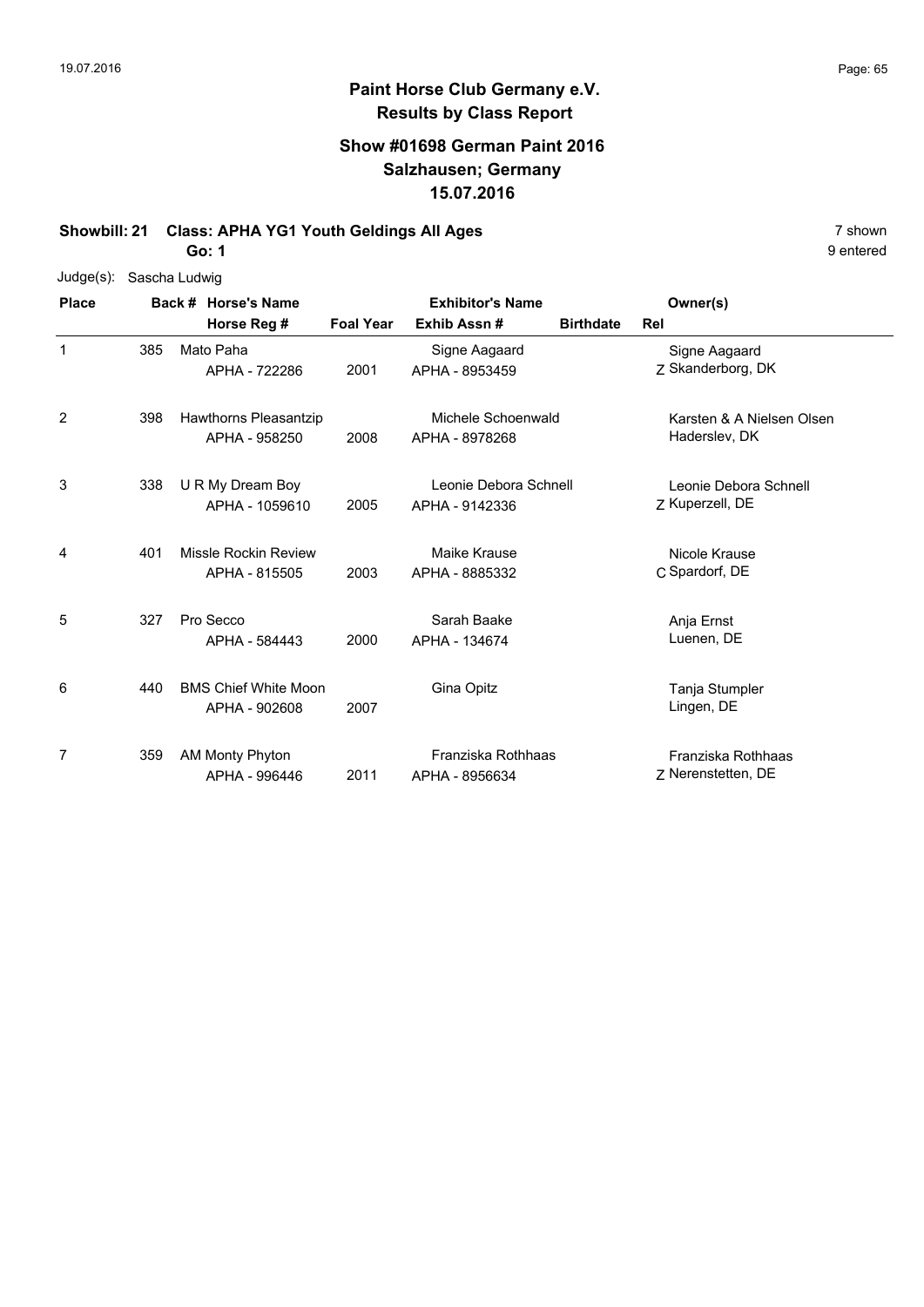#### **Show #01699 German Paint 2016 Salzhausen; Germany 15.07.2016**

# **Showbill: 21 Class: APHA YG1 Youth Geldings All Ages** 7 shown

**Go: 1**

| $Judge(s)$ :   |     | Francoise Raimondo          |                  |                         |                  |                           |
|----------------|-----|-----------------------------|------------------|-------------------------|------------------|---------------------------|
| <b>Place</b>   |     | Back # Horse's Name         |                  | <b>Exhibitor's Name</b> |                  | Owner(s)                  |
|                |     | Horse Reg #                 | <b>Foal Year</b> | Exhib Assn#             | <b>Birthdate</b> | Rel                       |
| $\mathbf{1}$   | 401 | Missle Rockin Review        |                  | Maike Krause            |                  | Nicole Krause             |
|                |     | APHA - 815505               | 2003             | APHA - 8885332          |                  | C Spardorf, DE            |
| $\overline{2}$ | 385 | Mato Paha                   |                  | Signe Aagaard           |                  | Signe Aagaard             |
|                |     | APHA - 722286               | 2001             | APHA - 8953459          |                  | Z Skanderborg, DK         |
| 3              | 338 | U R My Dream Boy            |                  | Leonie Debora Schnell   |                  | Leonie Debora Schnell     |
|                |     | APHA - 1059610              | 2005             | APHA - 9142336          |                  | Z Kuperzell, DE           |
| 4              | 398 | Hawthorns Pleasantzip       |                  | Michele Schoenwald      |                  | Karsten & A Nielsen Olsen |
|                |     | APHA - 958250               | 2008             | APHA - 8978268          |                  | Haderslev, DK             |
| 5              | 359 | <b>AM Monty Phyton</b>      |                  | Franziska Rothhaas      |                  | Franziska Rothhaas        |
|                |     | APHA - 996446               | 2011             | APHA - 8956634          |                  | Z Nerenstetten, DE        |
| 6              | 440 | <b>BMS Chief White Moon</b> |                  | Gina Opitz              |                  | Tanja Stumpler            |
|                |     | APHA - 902608               | 2007             |                         |                  | Lingen, DE                |
| 7              | 327 | Pro Secco                   |                  | Sarah Baake             |                  | Anja Ernst                |
|                |     | APHA - 584443               | 2000             | APHA - 134674           |                  | Luenen, DE                |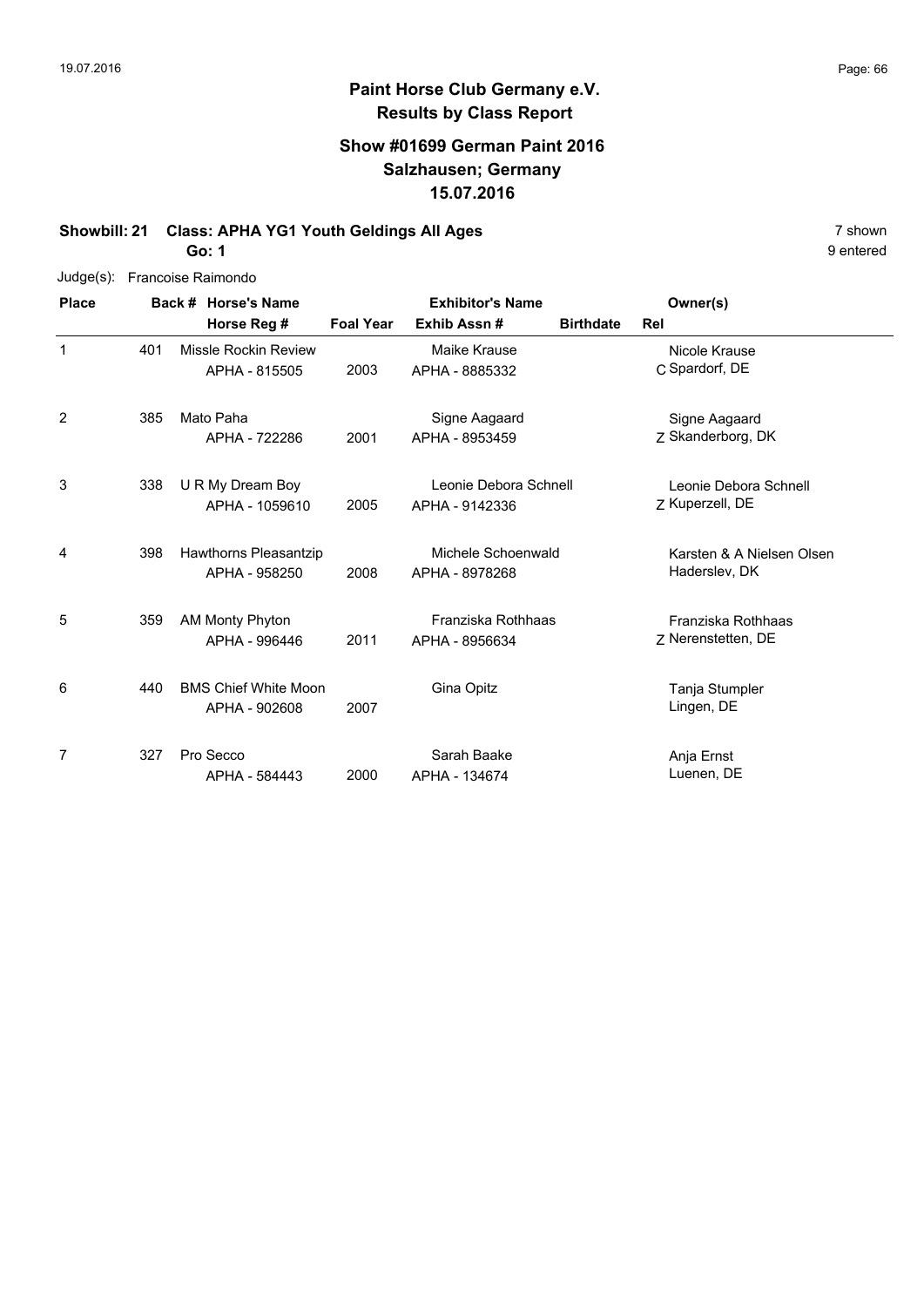9 entered

#### **Paint Horse Club Germany e.V. Results by Class Report**

#### **Show #03270 German Paint 2016 Salzhausen; Germany 15.07.2016**

**Showbill: 21 Class: APHA YG1 Youth Geldings All Ages** 7 shown

**Go: 1**

Judge(s): Pierre Ouellet

| <b>Place</b> |     | Back # Horse's Name                           |                  | <b>Exhibitor's Name</b>                 | Owner(s)         |                                            |
|--------------|-----|-----------------------------------------------|------------------|-----------------------------------------|------------------|--------------------------------------------|
|              |     | Horse Reg #                                   | <b>Foal Year</b> | Exhib Assn#                             | <b>Birthdate</b> | Rel                                        |
| 1            | 385 | Mato Paha<br>APHA - 722286                    | 2001             | Signe Aagaard<br>APHA - 8953459         |                  | Signe Aagaard<br>Z Skanderborg, DK         |
| 2            | 398 | <b>Hawthorns Pleasantzip</b><br>APHA - 958250 | 2008             | Michele Schoenwald<br>APHA - 8978268    |                  | Karsten & A Nielsen Olsen<br>Haderslev, DK |
| 3            | 440 | <b>BMS Chief White Moon</b><br>APHA - 902608  | 2007             | Gina Opitz                              |                  | Tanja Stumpler<br>Lingen, DE               |
| 4            | 401 | Missle Rockin Review<br>APHA - 815505         | 2003             | Maike Krause<br>APHA - 8885332          |                  | Nicole Krause<br>C Spardorf, DE            |
| 5            | 338 | U R My Dream Boy<br>APHA - 1059610            | 2005             | Leonie Debora Schnell<br>APHA - 9142336 |                  | Leonie Debora Schnell<br>Z Kuperzell, DE   |
| 6            | 359 | AM Monty Phyton<br>APHA - 996446              | 2011             | Franziska Rothhaas<br>APHA - 8956634    |                  | Franziska Rothhaas<br>7 Nerenstetten, DE   |
| 7            | 327 | Pro Secco<br>APHA - 584443                    | 2000             | Sarah Baake<br>APHA - 134674            |                  | Anja Ernst<br>Luenen, DE                   |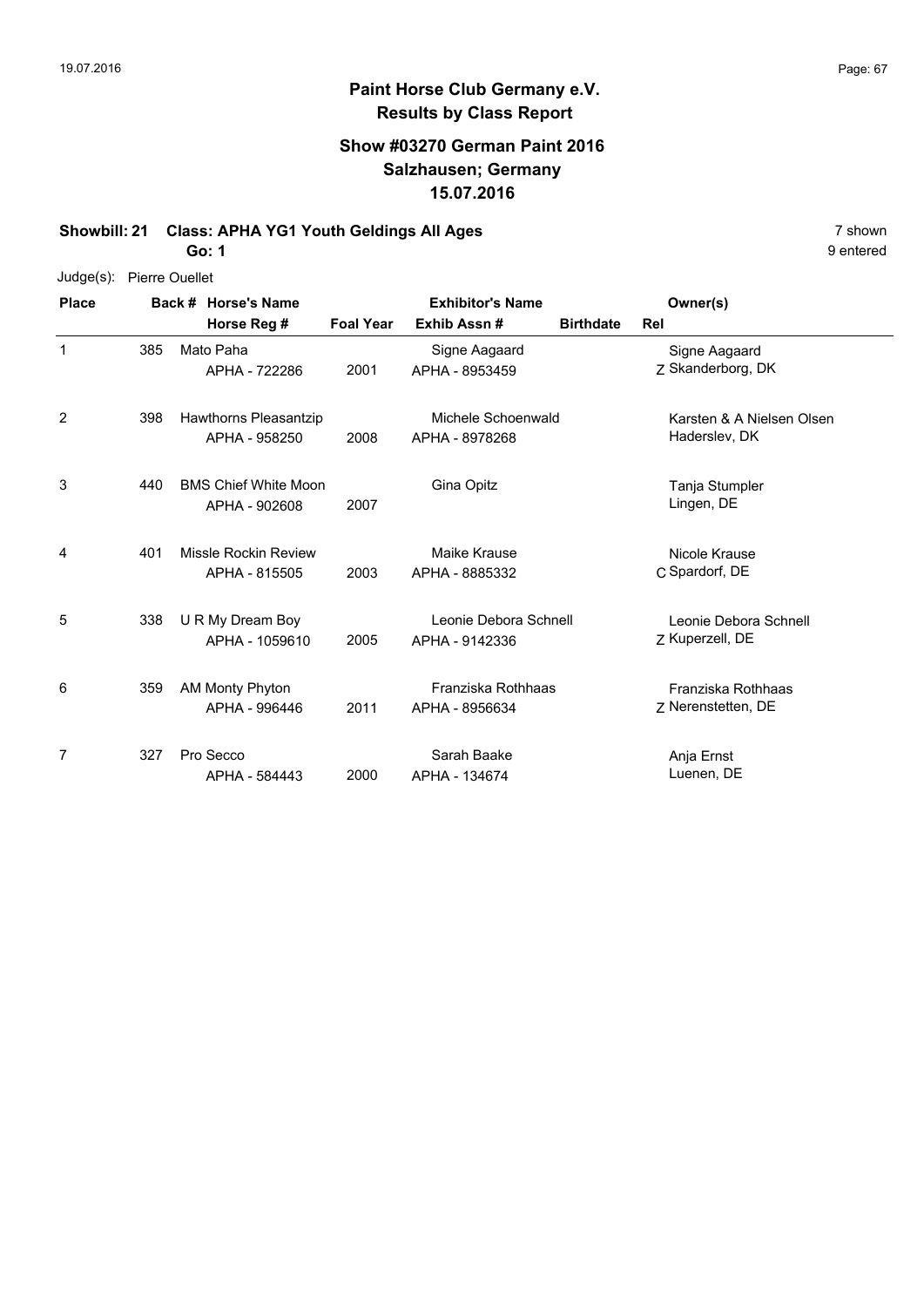#### **Show #03271 German Paint 2016 Salzhausen; Germany 15.07.2016**

**Showbill: 21 Class: APHA YG1 Youth Geldings All Ages** 7 shown

**Go: 1**

| $Judge(s)$ : | Simone Reiss |                             |                  |                         |                  |                           |
|--------------|--------------|-----------------------------|------------------|-------------------------|------------------|---------------------------|
| <b>Place</b> |              | Back # Horse's Name         |                  | <b>Exhibitor's Name</b> |                  | Owner(s)                  |
|              |              | Horse Reg #                 | <b>Foal Year</b> | Exhib Assn #            | <b>Birthdate</b> | Rel                       |
| $\mathbf{1}$ | 385          | Mato Paha                   |                  | Signe Aagaard           |                  | Signe Aagaard             |
|              |              | APHA - 722286               | 2001             | APHA - 8953459          |                  | Z Skanderborg, DK         |
| 2            | 401          | Missle Rockin Review        |                  | Maike Krause            |                  | Nicole Krause             |
|              |              | APHA - 815505               | 2003             | APHA - 8885332          |                  | C Spardorf, DE            |
| 3            | 398          | Hawthorns Pleasantzip       |                  | Michele Schoenwald      |                  | Karsten & A Nielsen Olsen |
|              |              | APHA - 958250               | 2008             | APHA - 8978268          |                  | Haderslev, DK             |
| 4            | 327          | Pro Secco                   |                  | Sarah Baake             |                  | Anja Ernst                |
|              |              | APHA - 584443               | 2000             | APHA - 134674           |                  | Luenen, DE                |
| 5            | 338          | U R My Dream Boy            |                  | Leonie Debora Schnell   |                  | Leonie Debora Schnell     |
|              |              | APHA - 1059610              | 2005             | APHA - 9142336          |                  | Z Kuperzell, DE           |
| 6            | 359          | <b>AM Monty Phyton</b>      |                  | Franziska Rothhaas      |                  | Franziska Rothhaas        |
|              |              | APHA - 996446               | 2011             | APHA - 8956634          |                  | Z Nerenstetten, DE        |
| 7            | 440          | <b>BMS Chief White Moon</b> |                  | Gina Opitz              |                  | Tanja Stumpler            |
|              |              | APHA - 902608               | 2007             |                         |                  | Lingen, DE                |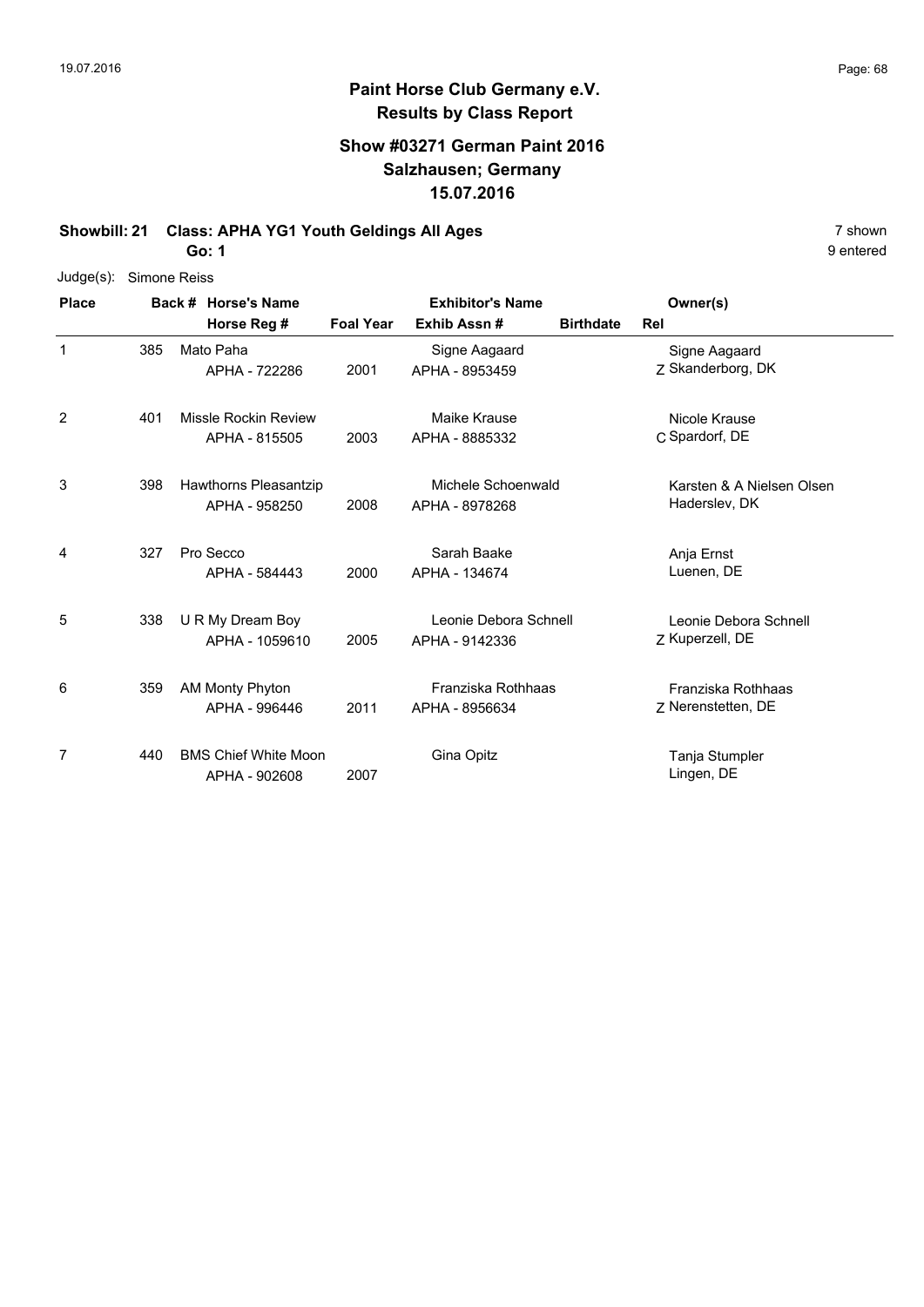#### **Show #01698 German Paint 2016 Salzhausen; Germany 15.07.2016**

**Showbill: 22 Class: APHA AMH7 Amateur Geldings All Ages** 11 shown

**Go: 1**

| $Judge(s)$ : | Sascha Ludwig |                                          |                  |                                       |                                            |  |  |  |  |
|--------------|---------------|------------------------------------------|------------------|---------------------------------------|--------------------------------------------|--|--|--|--|
| <b>Place</b> |               | Back # Horse's Name                      |                  | <b>Exhibitor's Name</b>               | Owner(s)                                   |  |  |  |  |
|              |               | Horse Reg #                              | <b>Foal Year</b> | Exhib Assn#                           | Rel                                        |  |  |  |  |
| 1            | 423           | <b>Brave Forever</b><br>APHA - 987793    | 2010             | Mia Brave<br>APHA - 8463688           | Mia Brave<br>Z Billesholm, SE              |  |  |  |  |
| 2            | 341           | IF Full Moon Rising<br>APHA - 869812     | 2006             | Kendra Koehnen<br>APHA - 8952593      | Kendra Koehnen<br>Z Walsrode, DE           |  |  |  |  |
| 3            | 355           | Hes A Lucky Delight<br>APHA - 1007309    | 2010             | Annette Mortensen<br>APHA - 8268098   | Viggo & Annette Mortensen<br>Z Tistrup, DK |  |  |  |  |
| 4            | 366           | Mr Harlekin Cinnamon<br>APHA - 868734    | 2006             | <b>Frank Lasner</b><br>APHA - 8848996 | Heike Rudolph-Lasner<br>P Norderstedt, DE  |  |  |  |  |
| 5            | 350           | HC Well Done Tejano<br>APHA - 731838     | 2003             | Meike Von Schroeder<br>APHA - 114387  | Ursula Von Schroeder<br>N Muenster, DE     |  |  |  |  |
| 6            | 424           | <b>CBS Mr Snowflake</b><br>APHA - 982548 | 2008             | Jessica Hallonquist<br>APHA - 8998558 | Jessica Hallonquist<br>Z Linghem, SE       |  |  |  |  |
| 7            | 435           | Meckie The Knife<br>APHA - 845839        | 2004             | Katharina Beuster<br>APHA - 8845554   | Katharina Beuster<br>Z Bargteheide, DE     |  |  |  |  |
|              | DQ.<br>427    | Whata Perfect Design<br>APHA - 837621    | 2005             | Anette I Martensson<br>APHA - 8669590 | Anette I Martensson<br>Z Staffanstorp, SE  |  |  |  |  |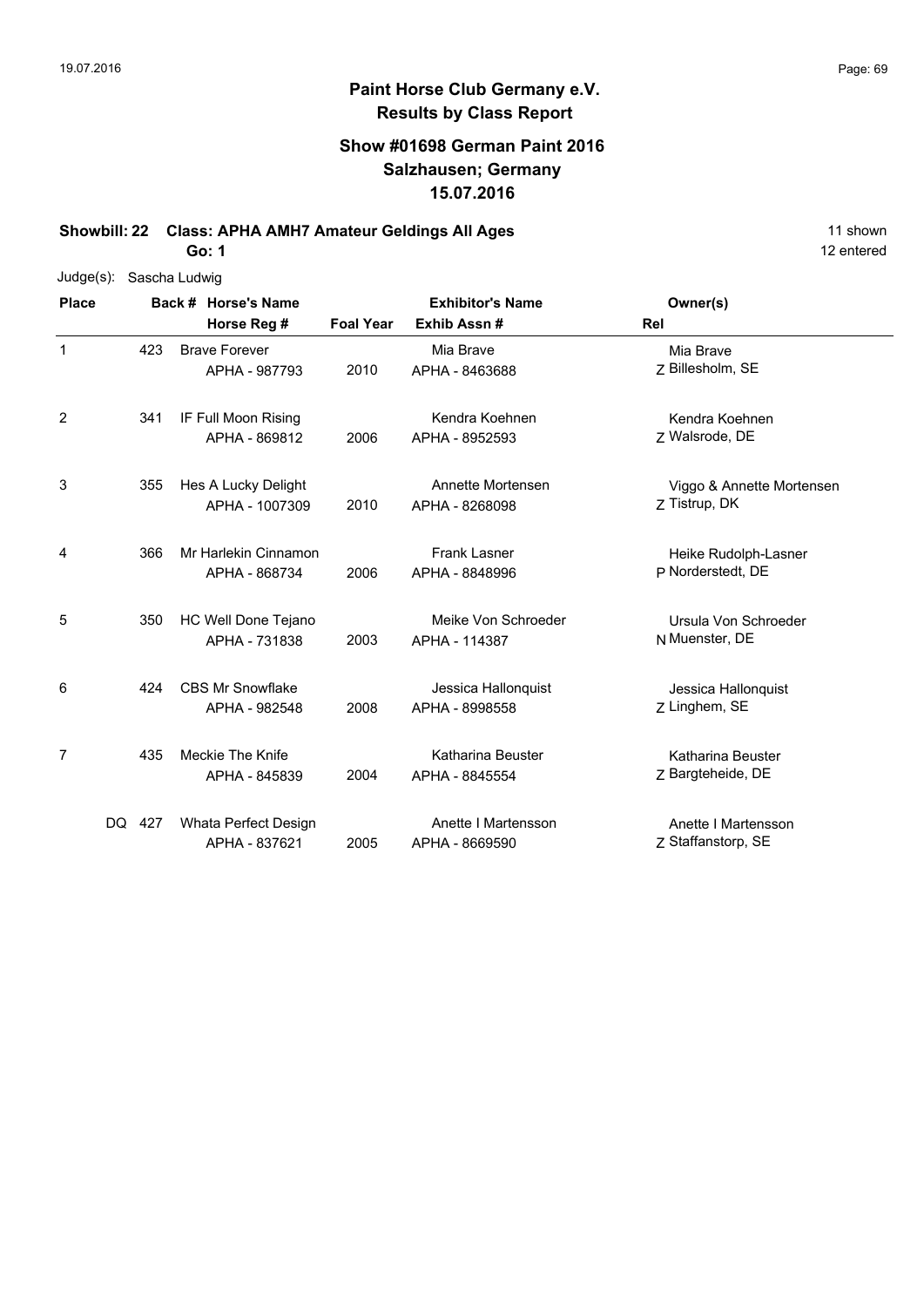#### **Show #01699 German Paint 2016 Salzhausen; Germany 15.07.2016**

**Showbill: 22 Class: APHA AMH7 Amateur Geldings All Ages** 11 shown

**Go: 1**

| Judge(s):      | Francoise Raimondo |  |                      |                  |                         |                           |  |  |  |
|----------------|--------------------|--|----------------------|------------------|-------------------------|---------------------------|--|--|--|
| <b>Place</b>   |                    |  | Back # Horse's Name  |                  | <b>Exhibitor's Name</b> | Owner(s)                  |  |  |  |
|                |                    |  | Horse Reg #          | <b>Foal Year</b> | Exhib Assn#             | Rel                       |  |  |  |
| $\mathbf{1}$   | 355                |  | Hes A Lucky Delight  |                  | Annette Mortensen       | Viggo & Annette Mortensen |  |  |  |
|                |                    |  | APHA - 1007309       | 2010             | APHA - 8268098          | 7 Tistrup, DK             |  |  |  |
| $\overline{2}$ | 366                |  | Mr Harlekin Cinnamon |                  | <b>Frank Lasner</b>     | Heike Rudolph-Lasner      |  |  |  |
|                |                    |  | APHA - 868734        | 2006             | APHA - 8848996          | P Norderstedt, DE         |  |  |  |
| 3              | 423                |  | <b>Brave Forever</b> |                  | Mia Brave               | Mia Brave                 |  |  |  |
|                |                    |  | APHA - 987793        | 2010             | APHA - 8463688          | Z Billesholm, SE          |  |  |  |
| 4              | 435                |  | Meckie The Knife     |                  | Katharina Beuster       | Katharina Beuster         |  |  |  |
|                |                    |  | APHA - 845839        | 2004             | APHA - 8845554          | Z Bargteheide, DE         |  |  |  |
| 5              | 350                |  | HC Well Done Tejano  |                  | Meike Von Schroeder     | Ursula Von Schroeder      |  |  |  |
|                |                    |  | APHA - 731838        | 2003             | APHA - 114387           | N Muenster, DE            |  |  |  |
| 6              | 341                |  | IF Full Moon Rising  |                  | Kendra Koehnen          | Kendra Koehnen            |  |  |  |
|                |                    |  | APHA - 869812        | 2006             | APHA - 8952593          | Z Walsrode, DE            |  |  |  |
| 7              | 345                |  | <b>SR Refundosox</b> |                  | Angela Stein            | Angela Stein              |  |  |  |
|                |                    |  | APHA - 598263        | 2000             | APHA - 8659572          | Z Rosengarten, DE         |  |  |  |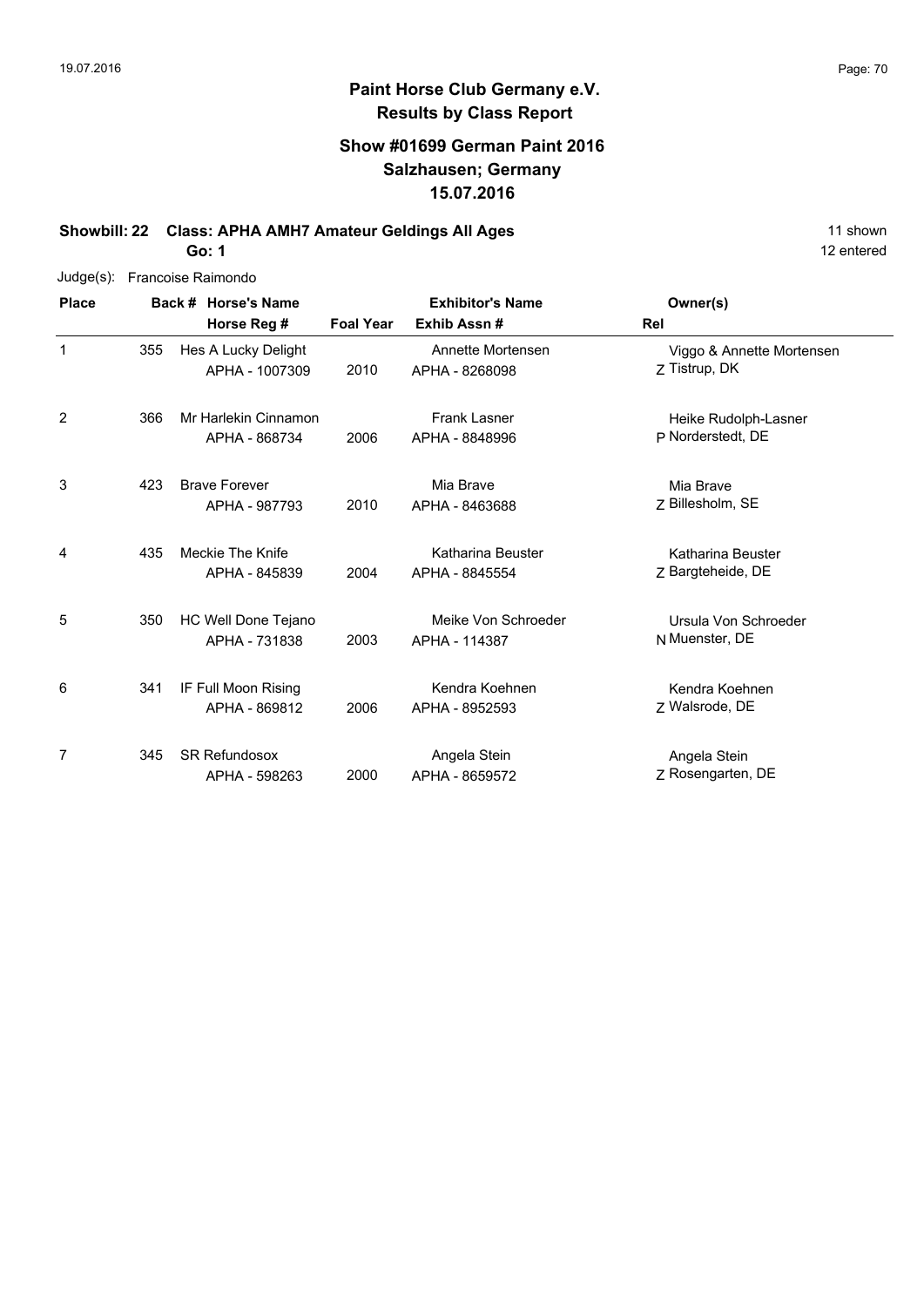#### **Show #03270 German Paint 2016 Salzhausen; Germany 15.07.2016**

**Showbill: 22 Class: APHA AMH7 Amateur Geldings All Ages** 11 shown

**Go: 1**

| Judge(s):    | <b>Pierre Ouellet</b> |  |                                                |                  |                                                                               |                                                               |  |  |  |
|--------------|-----------------------|--|------------------------------------------------|------------------|-------------------------------------------------------------------------------|---------------------------------------------------------------|--|--|--|
| <b>Place</b> |                       |  | Back # Horse's Name<br>Horse Reg #             | <b>Foal Year</b> | <b>Exhibitor's Name</b><br>Exhib Assn#<br>Annette Mortensen<br>APHA - 8268098 | Owner(s)<br>Rel<br>Viggo & Annette Mortensen<br>Z Tistrup, DK |  |  |  |
| 1            | 355                   |  | Hes A Lucky Delight<br>APHA - 1007309          | 2010             |                                                                               |                                                               |  |  |  |
| 2            | 423                   |  | <b>Brave Forever</b><br>APHA - 987793          | 2010             | Mia Brave<br>APHA - 8463688                                                   | Mia Brave<br>Z Billesholm, SE                                 |  |  |  |
| 3            | 350                   |  | HC Well Done Tejano<br>APHA - 731838           | 2003             | Meike Von Schroeder<br>APHA - 114387                                          | Ursula Von Schroeder<br>N Muenster, DE                        |  |  |  |
| 4            | 366                   |  | Mr Harlekin Cinnamon<br>APHA - 868734          | 2006             | <b>Frank Lasner</b><br>APHA - 8848996                                         | Heike Rudolph-Lasner<br>P Norderstedt, DE                     |  |  |  |
| 5            | 424                   |  | <b>CBS Mr Snowflake</b><br>APHA - 982548       | 2008             | Jessica Hallonquist<br>APHA - 8998558                                         | Jessica Hallonquist<br>Z Linghem, SE                          |  |  |  |
| 6            | 333                   |  | <b>Classic Painted Alibi</b><br>APHA - 1037448 | 2014             | Dominique Altmann<br>APHA - 8947735                                           | Dominique Altmann<br>Z Bokholt-Hanredder, DE                  |  |  |  |
| 7            | 341                   |  | IF Full Moon Rising<br>APHA - 869812           | 2006             | Kendra Koehnen<br>APHA - 8952593                                              | Kendra Koehnen<br>Z Walsrode, DE                              |  |  |  |
|              | 427<br>DQ.            |  | Whata Perfect Design<br>APHA - 837621          | 2005             | Anette I Martensson<br>APHA - 8669590                                         | Anette I Martensson<br>Z Staffanstorp, SE                     |  |  |  |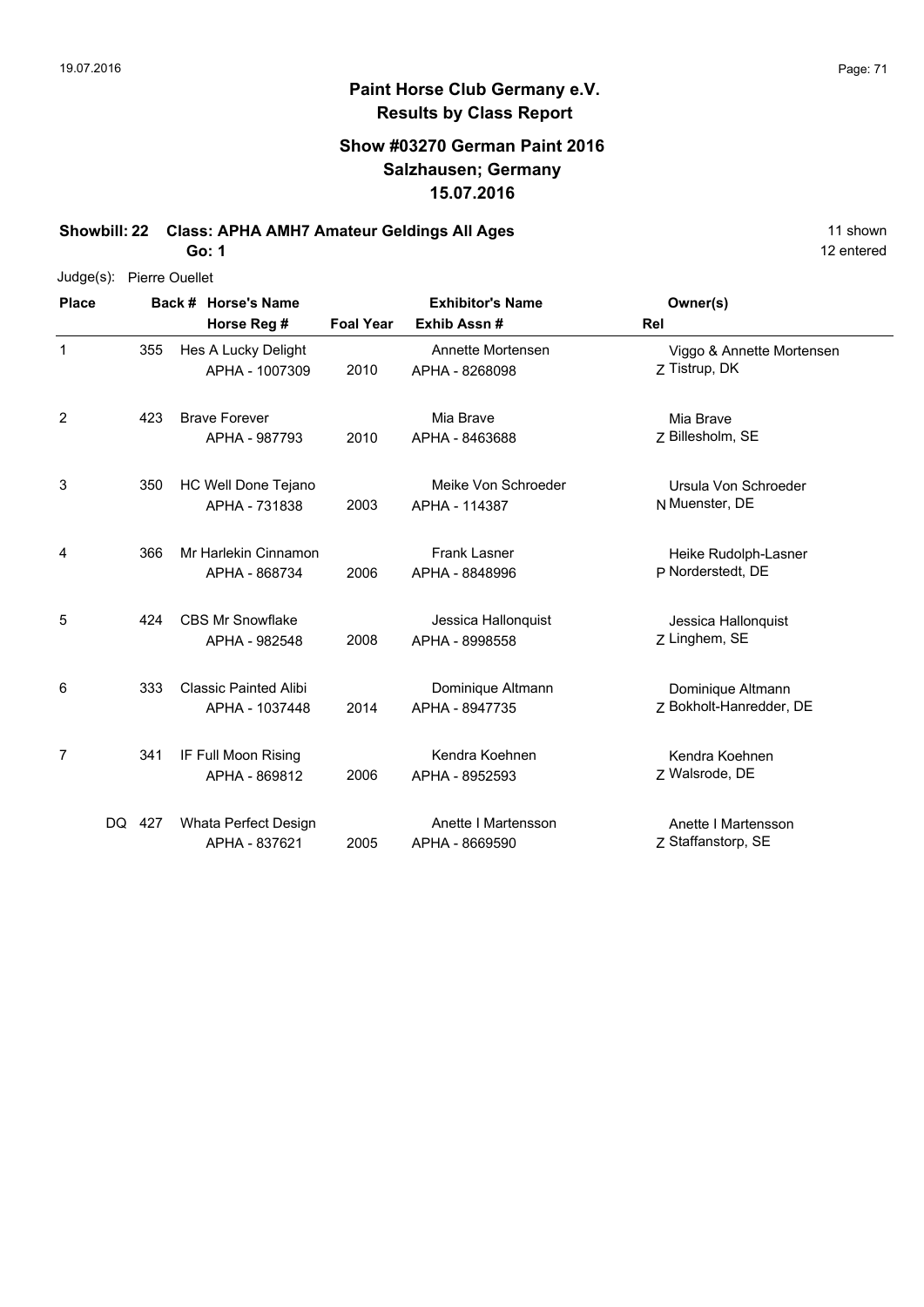12 entered

### **Paint Horse Club Germany e.V. Results by Class Report**

#### **Show #03271 German Paint 2016 Salzhausen; Germany 15.07.2016**

**Showbill: 22 Class: APHA AMH7 Amateur Geldings All Ages** 11 shown

**Go: 1**

| Judge(s):      | <b>Simone Reiss</b> |  |                                              |                  |                                        |                                            |  |  |  |
|----------------|---------------------|--|----------------------------------------------|------------------|----------------------------------------|--------------------------------------------|--|--|--|
| <b>Place</b>   |                     |  | Back # Horse's Name                          |                  | <b>Exhibitor's Name</b><br>Exhib Assn# | Owner(s)                                   |  |  |  |
|                |                     |  | Horse Reg #                                  | <b>Foal Year</b> |                                        | Rel                                        |  |  |  |
| 1              | 355                 |  | Hes A Lucky Delight<br>APHA - 1007309        | 2010             | Annette Mortensen<br>APHA - 8268098    | Viggo & Annette Mortensen<br>Z Tistrup, DK |  |  |  |
| $\overline{c}$ | 350                 |  | HC Well Done Tejano<br>APHA - 731838         | 2003             | Meike Von Schroeder<br>APHA - 114387   | Ursula Von Schroeder<br>N Muenster, DE     |  |  |  |
| 3              | 423                 |  | <b>Brave Forever</b><br>APHA - 987793        | 2010             | Mia Brave<br>APHA - 8463688            | Mia Brave<br>Z Billesholm, SE              |  |  |  |
| 4              | 424                 |  | <b>CBS Mr Snowflake</b><br>APHA - 982548     | 2008             | Jessica Hallonquist<br>APHA - 8998558  | Jessica Hallonquist<br>Z Linghem, SE       |  |  |  |
| 5              | 341                 |  | IF Full Moon Rising<br>APHA - 869812         | 2006             | Kendra Koehnen<br>APHA - 8952593       | Kendra Koehnen<br>Z Walsrode, DE           |  |  |  |
| 6              | 440                 |  | <b>BMS Chief White Moon</b><br>APHA - 902608 | 2007             | Tanja Stumpler<br>APHA - 8900239       | Tanja Stumpler<br>Z Lingen, DE             |  |  |  |
| 7              | 366                 |  | Mr Harlekin Cinnamon<br>APHA - 868734        | 2006             | <b>Frank Lasner</b><br>APHA - 8848996  | Heike Rudolph-Lasner<br>P Norderstedt, DE  |  |  |  |
| DQ.            | 427                 |  | Whata Perfect Design<br>APHA - 837621        | 2005             | Anette I Martensson<br>APHA - 8669590  | Anette I Martensson<br>Z Staffanstorp, SE  |  |  |  |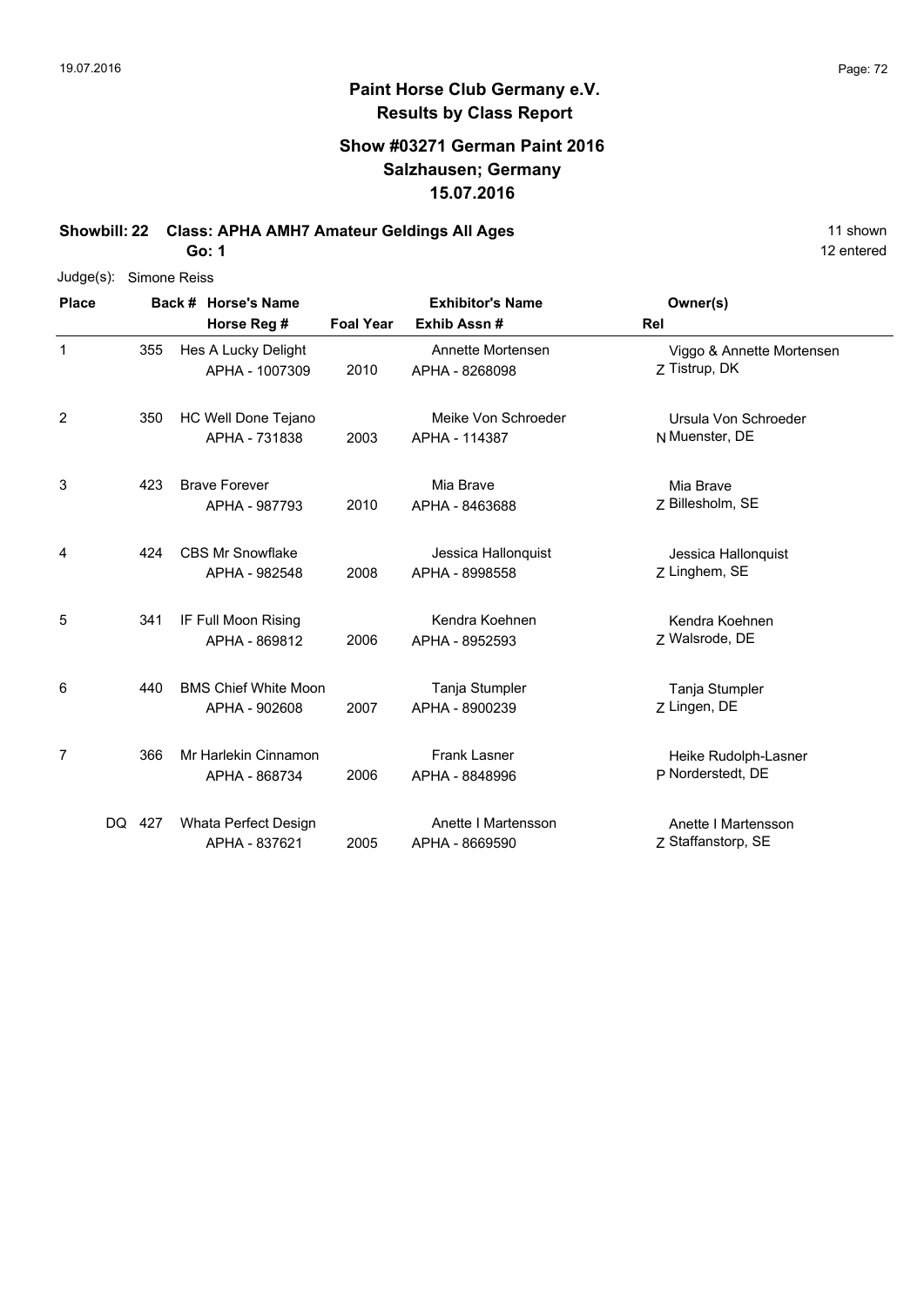### **Show #01698 German Paint 2016 Salzhausen; Germany 15.07.2016**

# **Showbill: 23 Class: APHA AGCG Amateur Grand Champion Gelding Canadiate and Shown** 0 shown

**Go: 1**

| Judge(s): Sascha Ludwig |
|-------------------------|

| <b>Place</b> | Back # Horse's Name |                                       |                  | <b>Exhibitor's Name</b>     | Owner(s)                      |
|--------------|---------------------|---------------------------------------|------------------|-----------------------------|-------------------------------|
|              |                     | Horse Reg #                           | <b>Foal Year</b> | Exhib Assn #                | Rel                           |
|              | 423.                | <b>Brave Forever</b><br>APHA - 987793 | 2010             | Mia Brave<br>APHA - 8463688 | Mia Brave<br>7 Billesholm, SE |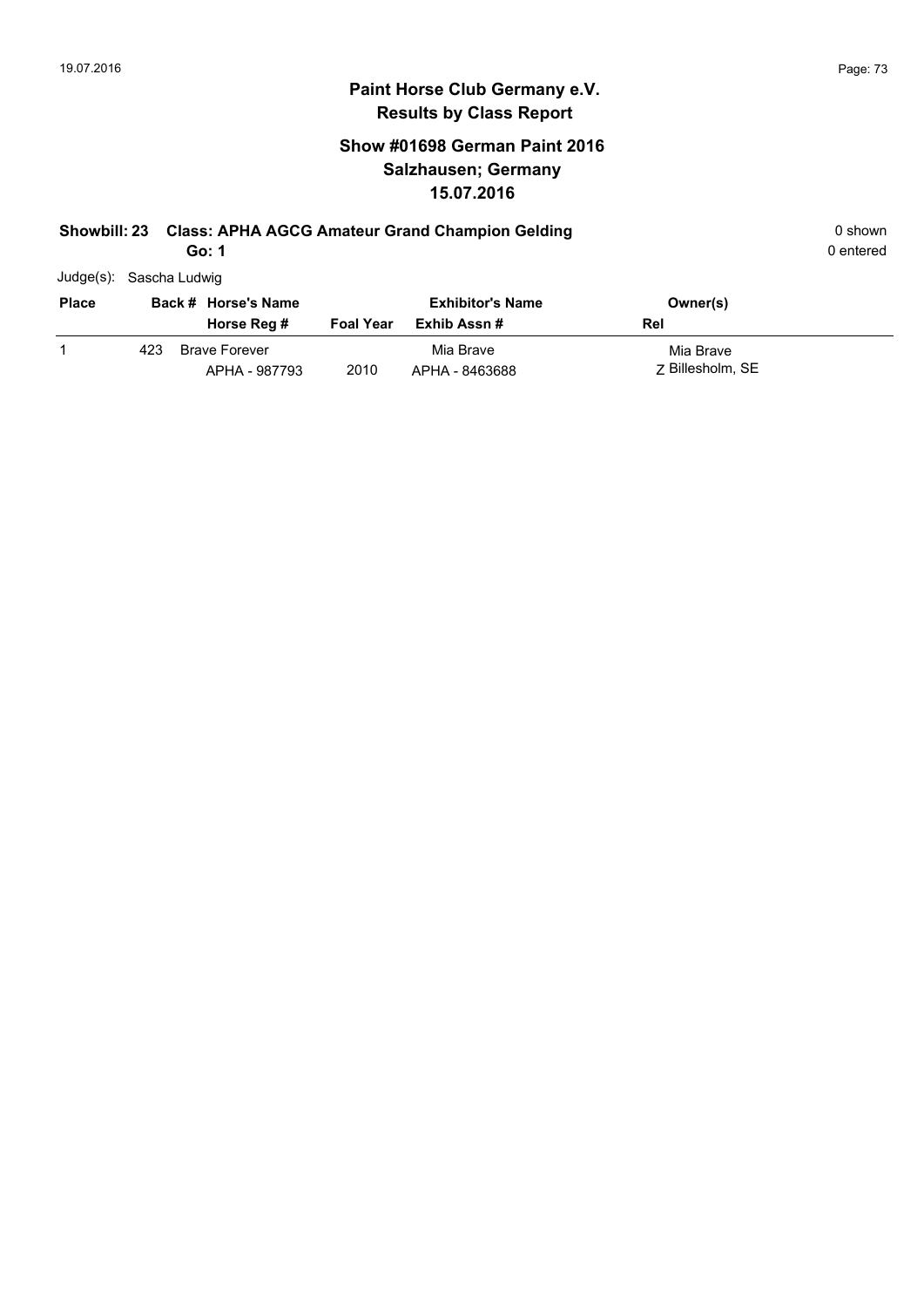## **Show #01699 German Paint 2016 Salzhausen; Germany 15.07.2016**

# **Showbill: 23 Class: APHA AGCG Amateur Grand Champion Gelding 6 6 and 5 and 5 and 5 and 6 and 6 and 6 and 6 and 6 and 6 and 6 and 6 and 6 and 6 and 6 and 6 and 6 and 6 and 6 and 6 and 6 and 6 and 6 and 6 and 6 and 6 and 6**

APHA - 1007309

**Go: 1**

0 entered

|              | Judge(s): Francoise Raimondo |                  |                         |                           |
|--------------|------------------------------|------------------|-------------------------|---------------------------|
| <b>Place</b> | Back # Horse's Name          |                  | <b>Exhibitor's Name</b> | Owner(s)                  |
|              | Horse Reg #                  | <b>Foal Year</b> | Exhib Assn #            | Rel                       |
|              | 355 Hes A Lucky Delight      |                  | Annette Mortensen       | Viggo & Annette Mortensen |

Z Tistrup, DK 2010 APHA - 8268098 Z Tistrup, DK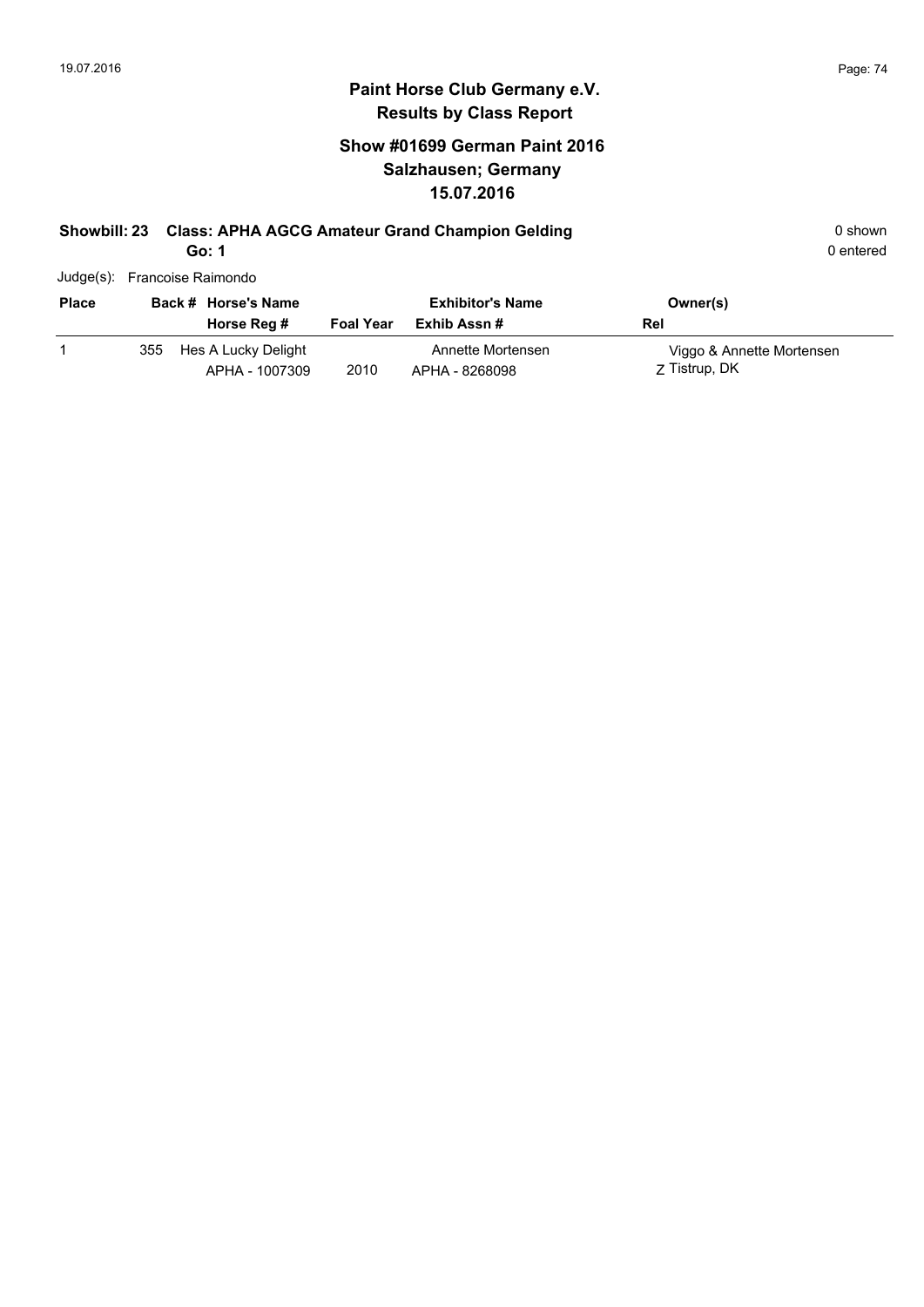## **Show #03270 German Paint 2016 Salzhausen; Germany 15.07.2016**

# **Showbill: 23 Class: APHA AGCG Amateur Grand Champion Gelding Canadiate and Shown** 0 shown

**Go: 1**

| Judge(s): | <b>Pierre Ouellet</b> |
|-----------|-----------------------|
|           |                       |

| <b>Place</b> |     | Back # Horse's Name<br>Horse Reg #    | <b>Foal Year</b> | <b>Exhibitor's Name</b><br>Exhib Assn # | Owner(s)<br>Rel                            |
|--------------|-----|---------------------------------------|------------------|-----------------------------------------|--------------------------------------------|
|              | 355 | Hes A Lucky Delight<br>APHA - 1007309 | 2010             | Annette Mortensen<br>APHA - 8268098     | Viggo & Annette Mortensen<br>Z Tistrup, DK |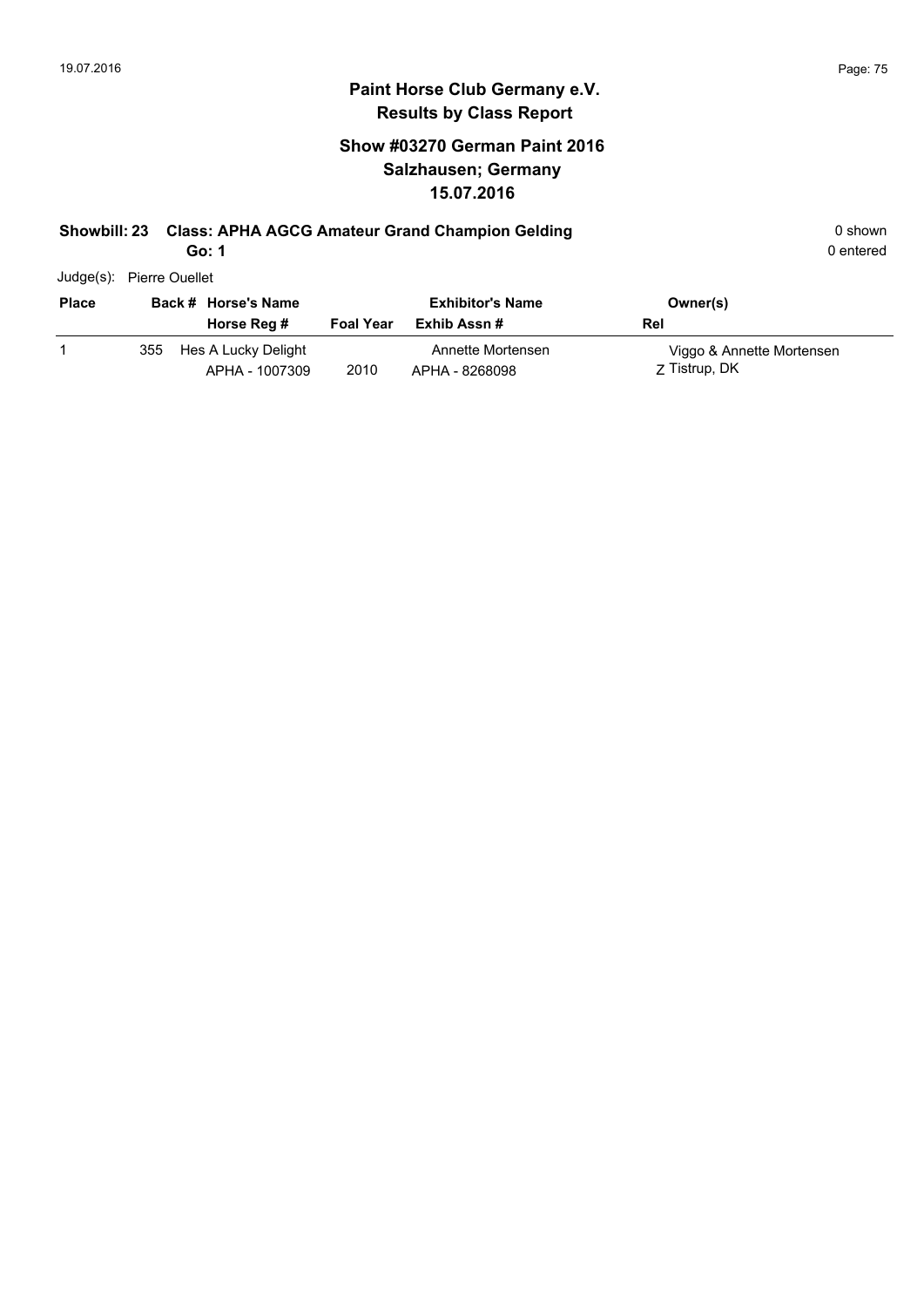## **Show #03271 German Paint 2016 Salzhausen; Germany 15.07.2016**

# **Showbill: 23 Class: APHA AGCG Amateur Grand Champion Gelding Canadiate and Shown** 0 shown

**Go: 1**

| Judge(s): Simone Reiss |  |
|------------------------|--|
|                        |  |

| <b>Place</b> | Back # Horse's Name |                                       | <b>Exhibitor's Name</b> |                                     | Owner(s)                                   |
|--------------|---------------------|---------------------------------------|-------------------------|-------------------------------------|--------------------------------------------|
|              |                     | Horse Reg #                           | <b>Foal Year</b>        | Exhib Assn #                        | Rel                                        |
|              | 355                 | Hes A Lucky Delight<br>APHA - 1007309 | 2010                    | Annette Mortensen<br>APHA - 8268098 | Viggo & Annette Mortensen<br>Z Tistrup, DK |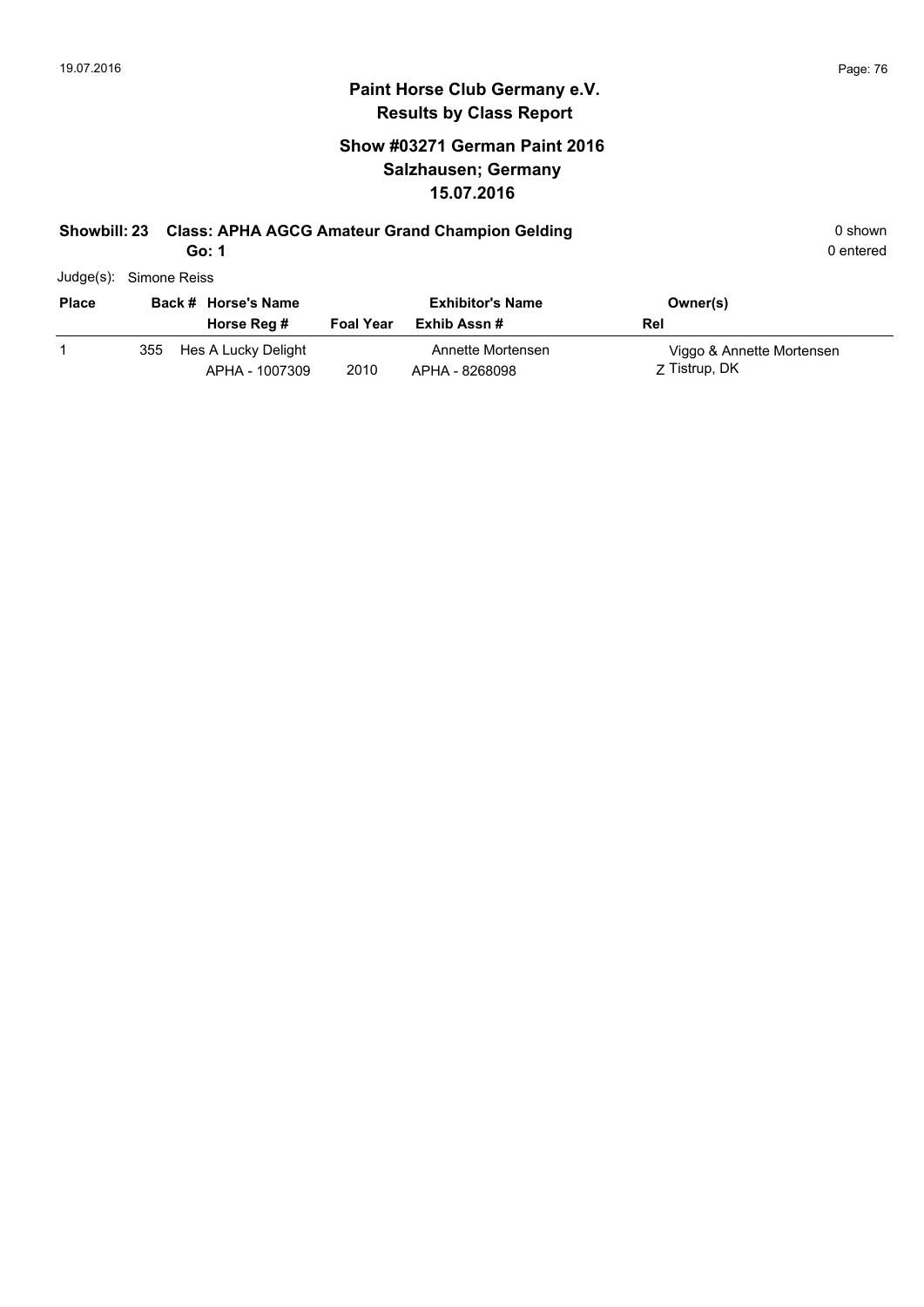### **Show #01698 German Paint 2016 Salzhausen; Germany 15.07.2016**

# **Showbill: 24 Class: APHA ARCG Amateur Reserve Champion Gelding Community Community Community Community Community**

**Go: 1**

| Judge(s): Sascha Ludwig |
|-------------------------|
|                         |

| <b>Place</b> | Back # Horse's Name |                                      | <b>Exhibitor's Name</b> |                                  | Owner(s)                         |
|--------------|---------------------|--------------------------------------|-------------------------|----------------------------------|----------------------------------|
|              |                     | Horse Reg #                          | <b>Foal Year</b>        | Exhib Assn #                     | Rel                              |
|              | 341                 | IF Full Moon Rising<br>APHA - 869812 | 2006                    | Kendra Koehnen<br>APHA - 8952593 | Kendra Koehnen<br>7 Walsrode, DE |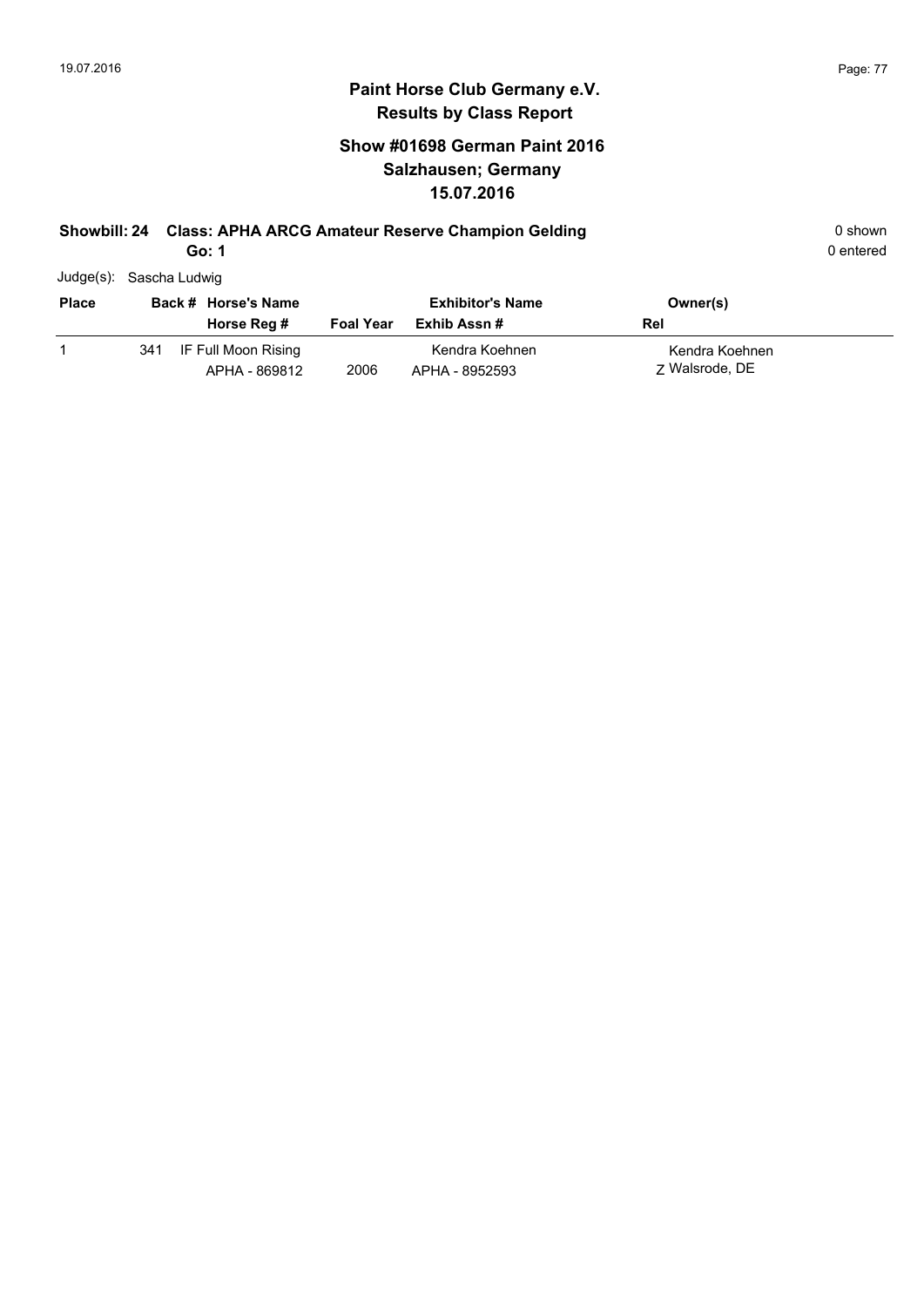### **Show #01699 German Paint 2016 Salzhausen; Germany 15.07.2016**

# **Showbill: 24 Class: APHA ARCG Amateur Reserve Champion Gelding Cass Constrainers** 0 shown

**Go: 1**

|              |     | Judge(s): Francoise Raimondo          |                  |                                       |                                           |
|--------------|-----|---------------------------------------|------------------|---------------------------------------|-------------------------------------------|
| <b>Place</b> |     | Back # Horse's Name                   |                  | <b>Exhibitor's Name</b>               | Owner(s)                                  |
|              |     | Horse Reg #                           | <b>Foal Year</b> | Exhib Assn #                          | Rel                                       |
|              | 366 | Mr Harlekin Cinnamon<br>APHA - 868734 | 2006             | <b>Frank Lasner</b><br>APHA - 8848996 | Heike Rudolph-Lasner<br>P Norderstedt, DE |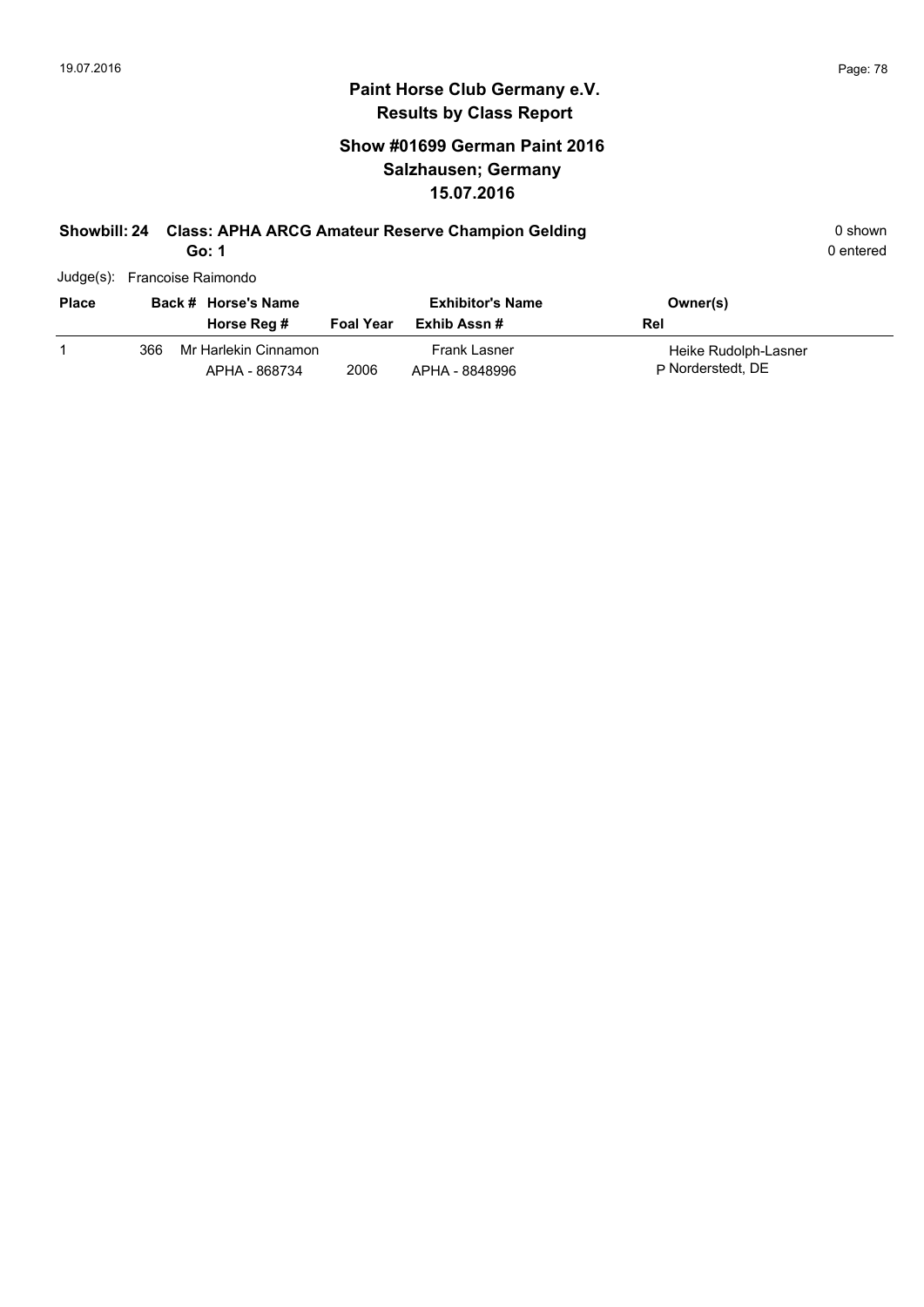### **Show #03270 German Paint 2016 Salzhausen; Germany 15.07.2016**

# **Showbill: 24 Class: APHA ARCG Amateur Reserve Champion Gelding Community Community Community Community Community**

**Go: 1**

| <b>Place</b> |     | Back # Horse's Name<br>Horse Reg #    | <b>Foal Year</b> | <b>Exhibitor's Name</b><br>Exhib Assn # | Owner(s)<br>Rel               |
|--------------|-----|---------------------------------------|------------------|-----------------------------------------|-------------------------------|
|              | 423 | <b>Brave Forever</b><br>APHA - 987793 | 2010             | Mia Brave<br>APHA - 8463688             | Mia Brave<br>7 Billesholm, SE |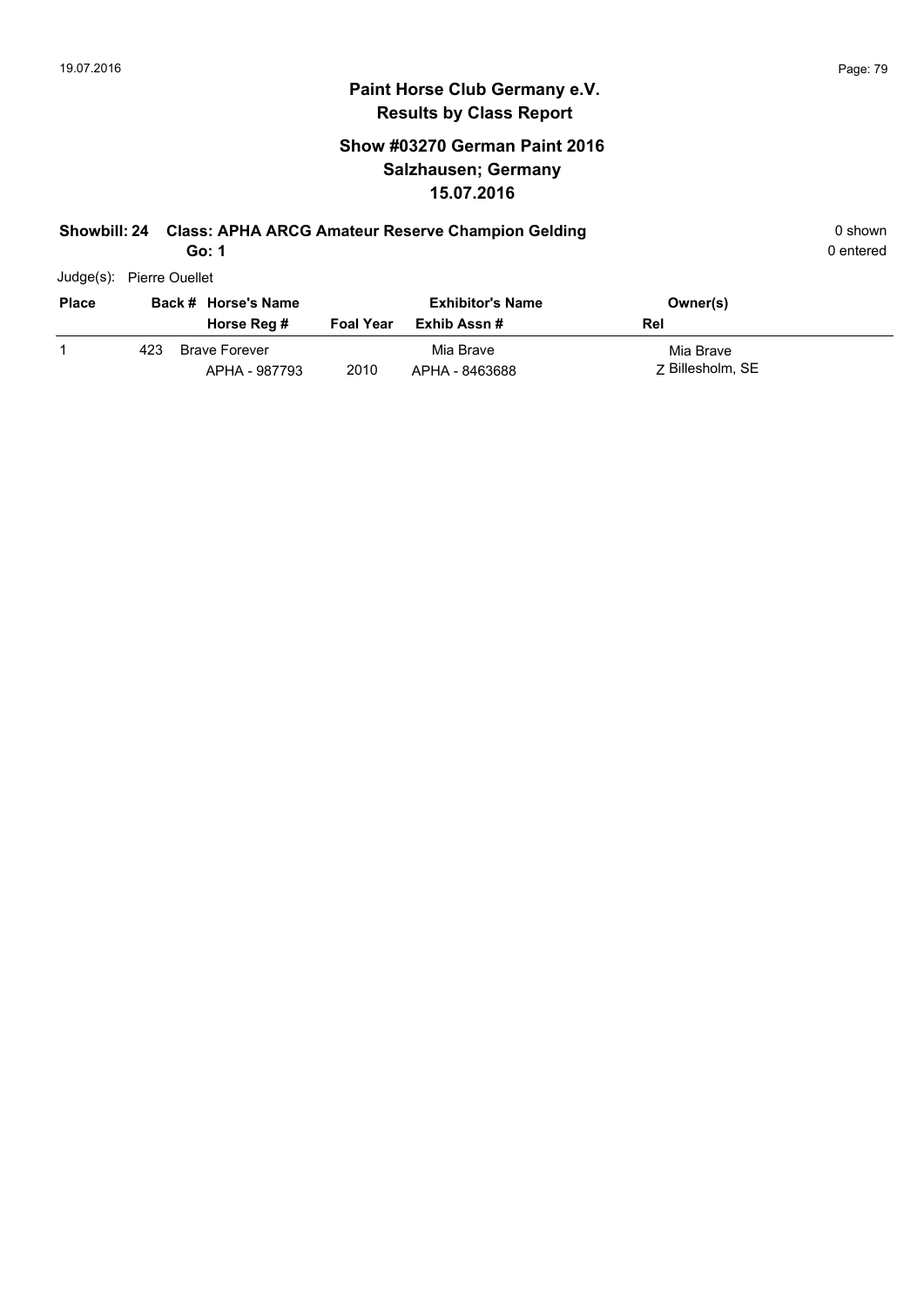### **Show #03271 German Paint 2016 Salzhausen; Germany 15.07.2016**

# **Showbill: 24 Class: APHA ARCG Amateur Reserve Champion Gelding Cases Constructed Business Construction Construction Construction Construction Construction Construction Construction Construction Construction Construction C**

**Go: 1**

|              | Judge(s): Simone Reiss |                                      |                  |                                        |                                        |  |  |  |  |
|--------------|------------------------|--------------------------------------|------------------|----------------------------------------|----------------------------------------|--|--|--|--|
| <b>Place</b> |                        | Back # Horse's Name<br>Horse Reg #   | <b>Foal Year</b> | <b>Exhibitor's Name</b><br>Exhib Assn# | Owner(s)<br>Rel                        |  |  |  |  |
|              | 350                    | HC Well Done Tejano<br>APHA - 731838 | 2003             | Meike Von Schroeder<br>APHA - 114387   | Ursula Von Schroeder<br>N Muenster, DE |  |  |  |  |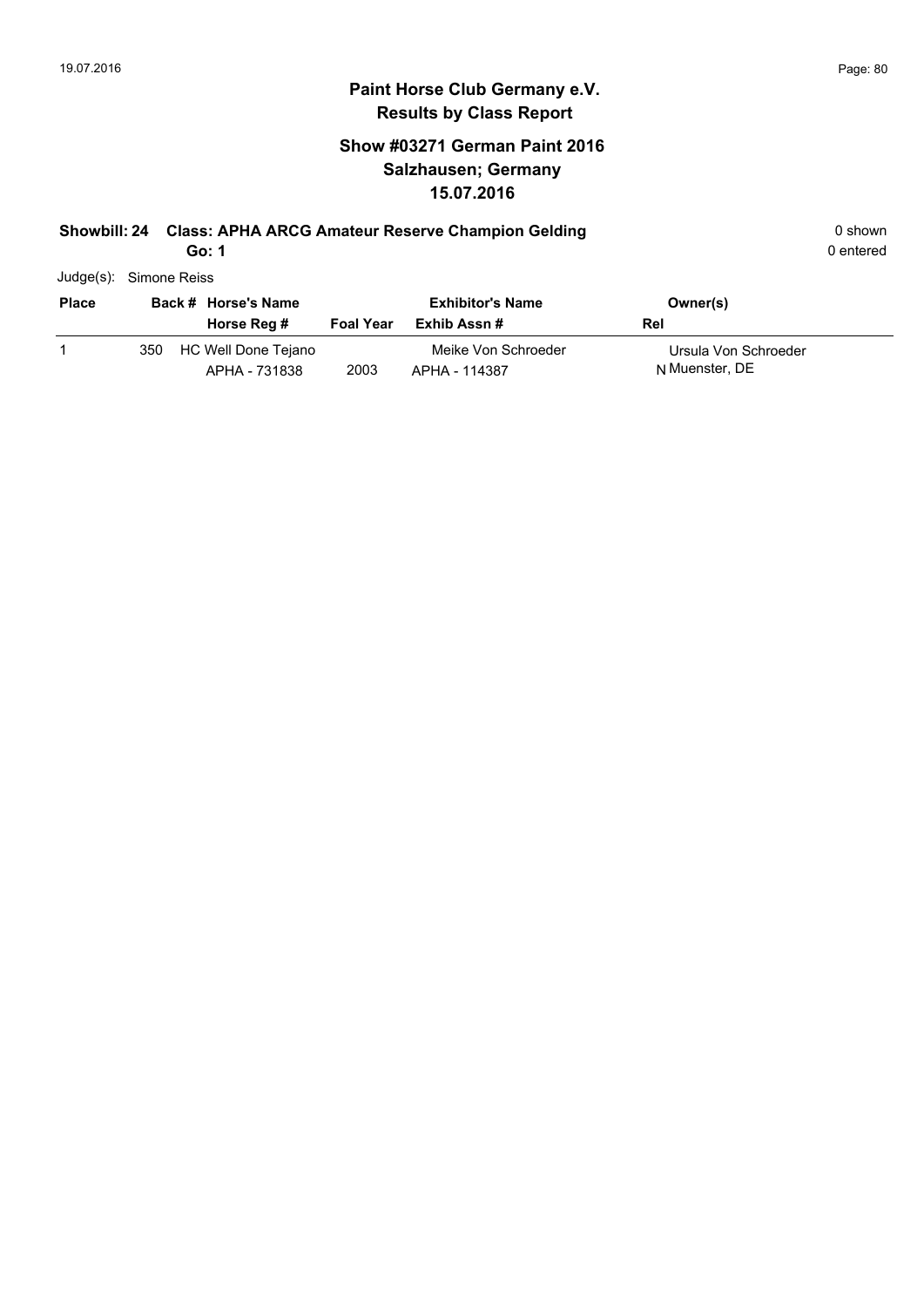#### **Paint Horse Club Germany e.V. Results by Class Report**

### **Show #01698 German Paint 2016 Salzhausen; Germany 15.07.2016**

#### **Showbill: 25 Class: APHA HG6 Yearling & 2 Yr Old Geldings** 2 Shown 2 shown **Go: 1**

Judge(s): Sascha Ludwig

| . <u>.</u>   |                     |                                                |                         |                                     |                                              |  |  |
|--------------|---------------------|------------------------------------------------|-------------------------|-------------------------------------|----------------------------------------------|--|--|
| <b>Place</b> | Back # Horse's Name |                                                | <b>Exhibitor's Name</b> |                                     | Owner(s)                                     |  |  |
|              |                     | Horse Reg #                                    | <b>Foal Year</b>        | Exhib Assn#                         | Rel                                          |  |  |
|              | 404                 | Classic Prince Of May<br>APHA - 1038292        | 2014                    | Fabienne Klowski<br>APHA - 8863327  | Fabienne Klowski<br>7 Elsdorf, DE            |  |  |
| 2            | 333                 | <b>Classic Painted Alibi</b><br>APHA - 1037448 | 2014                    | Dominique Altmann<br>APHA - 8947735 | Dominique Altmann<br>7 Bokholt-Hanredder, DE |  |  |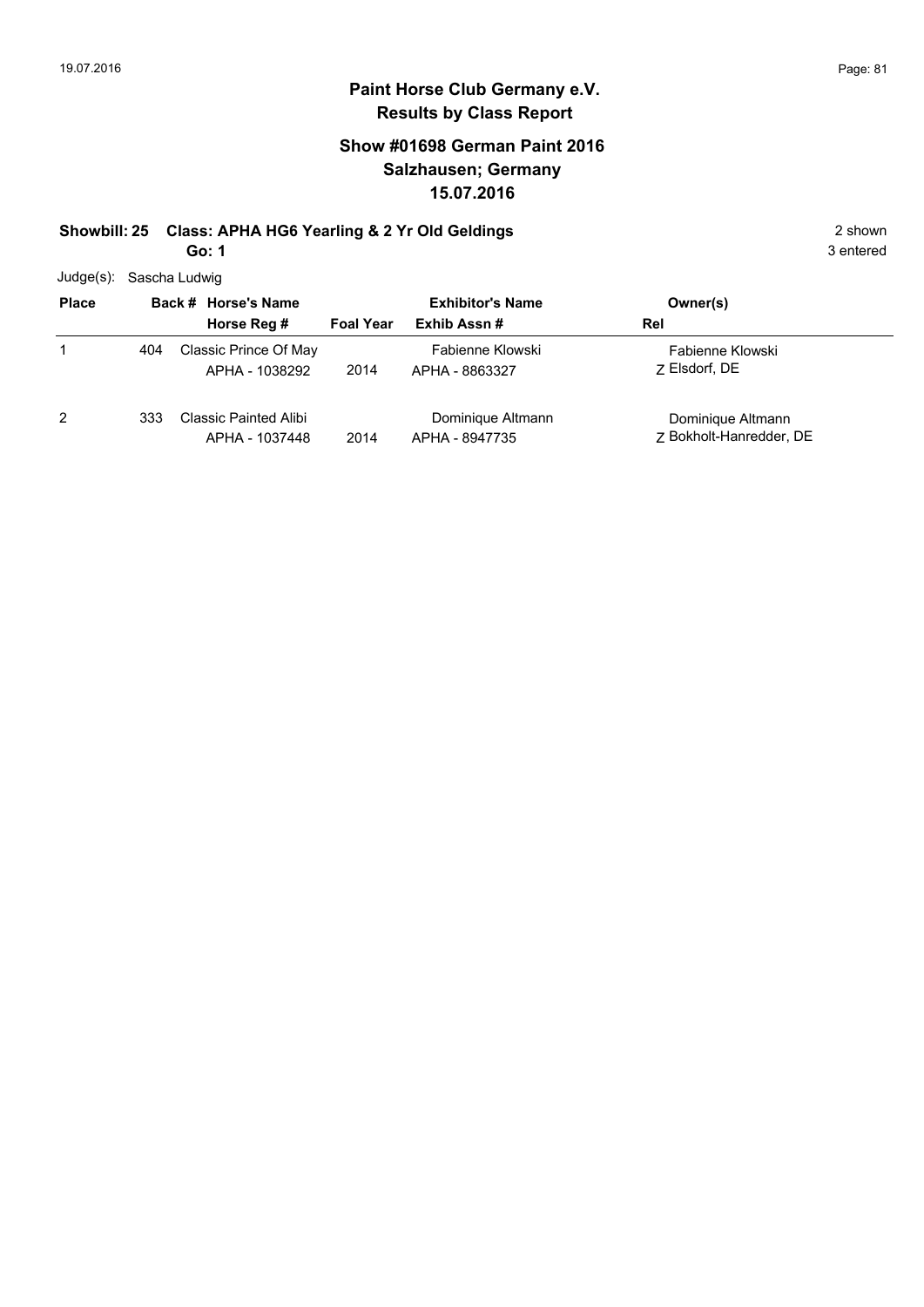## **Paint Horse Club Germany e.V. Results by Class Report**

#### **Show #01699 German Paint 2016 Salzhausen; Germany 15.07.2016**

#### **Showbill: 25 Class: APHA HG6 Yearling & 2 Yr Old Geldings** 2 Shown 2 shown **Go: 1**

Judge(s): Francoise Raimondo

| <b>Place</b> |     | 38.9<br>Back # Horse's Name                    | <b>Exhibitor's Name</b> |                                     | Owner(s)                                     |
|--------------|-----|------------------------------------------------|-------------------------|-------------------------------------|----------------------------------------------|
|              |     | Horse Reg #                                    | <b>Foal Year</b>        | Exhib Assn#                         | Rel                                          |
|              | 404 | Classic Prince Of May<br>APHA - 1038292        | 2014                    | Fabienne Klowski<br>APHA - 8863327  | Fabienne Klowski<br>7 Elsdorf, DE            |
| 2            | 333 | <b>Classic Painted Alibi</b><br>APHA - 1037448 | 2014                    | Dominique Altmann<br>APHA - 8947735 | Dominique Altmann<br>Z Bokholt-Hanredder, DE |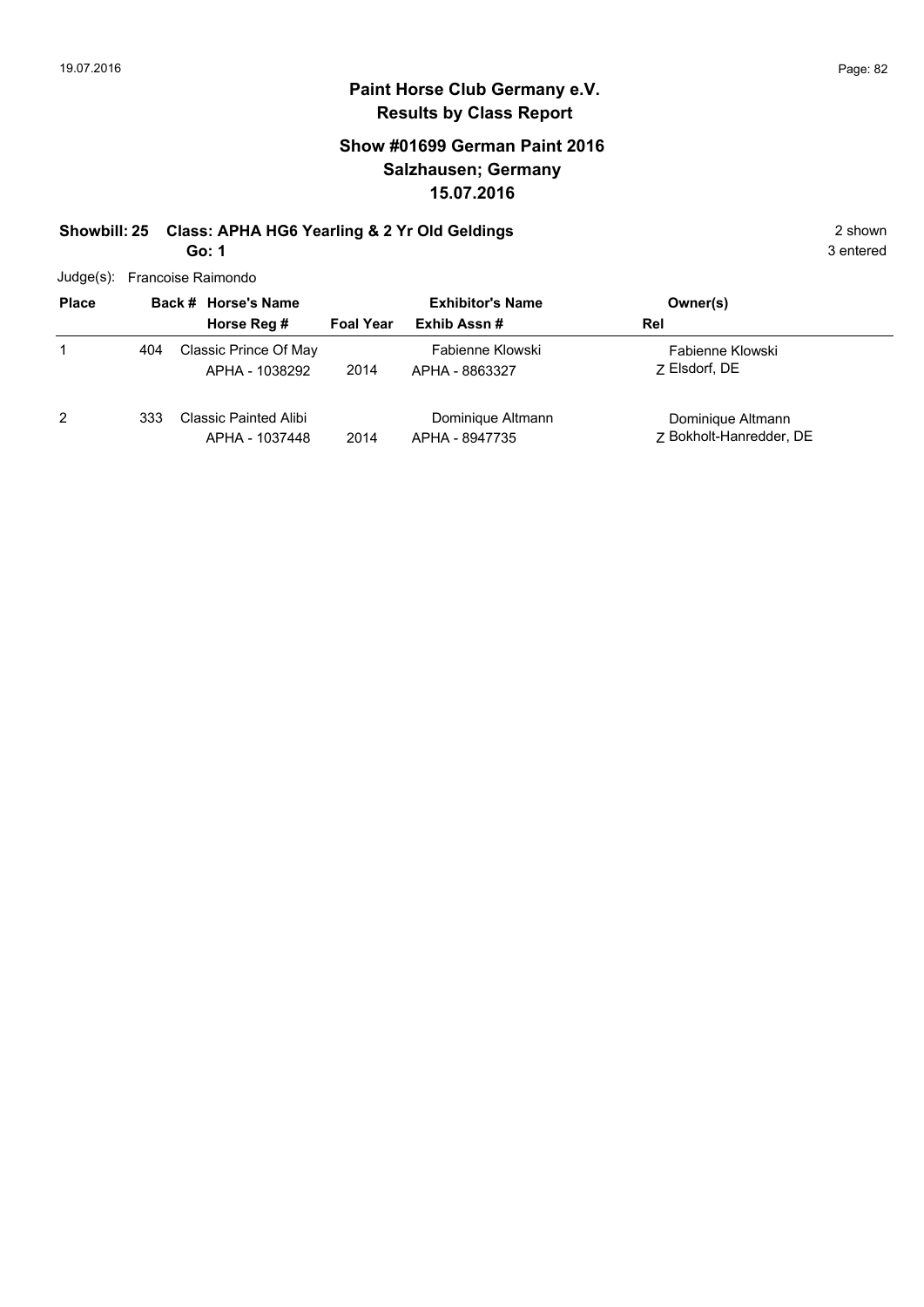#### **Paint Horse Club Germany e.V. Results by Class Report**

#### **Show #03270 German Paint 2016 Salzhausen; Germany 15.07.2016**

#### **Showbill: 25 Class: APHA HG6 Yearling & 2 Yr Old Geldings** 2 Shown 2 shown **Go: 1**

Judge(s): Pierre Ouellet

| Judge(S): Pierre Ouellet |     |                                                |                  |                                     |                                              |
|--------------------------|-----|------------------------------------------------|------------------|-------------------------------------|----------------------------------------------|
| <b>Place</b>             |     | Back # Horse's Name                            |                  | <b>Exhibitor's Name</b>             | Owner(s)                                     |
|                          |     | Horse Reg #                                    | <b>Foal Year</b> | Exhib Assn#                         | Rel                                          |
|                          | 404 | Classic Prince Of May<br>APHA - 1038292        | 2014             | Fabienne Klowski<br>APHA - 8863327  | Fabienne Klowski<br>7 Elsdorf, DE            |
| 2                        | 333 | <b>Classic Painted Alibi</b><br>APHA - 1037448 | 2014             | Dominique Altmann<br>APHA - 8947735 | Dominique Altmann<br>7 Bokholt-Hanredder, DE |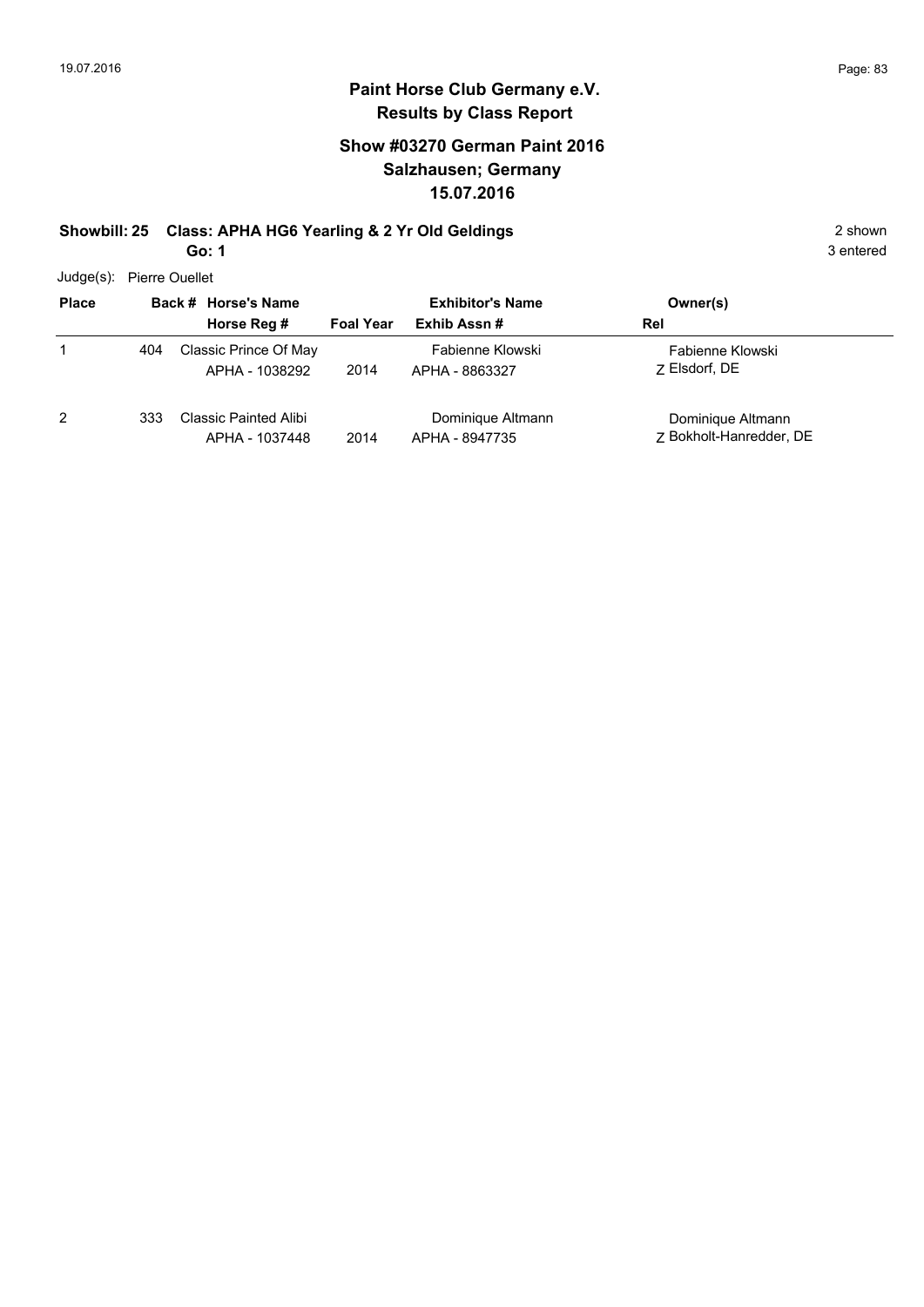#### **Paint Horse Club Germany e.V. Results by Class Report**

#### **Show #03271 German Paint 2016 Salzhausen; Germany 15.07.2016**

#### **Showbill: 25 Class: APHA HG6 Yearling & 2 Yr Old Geldings** 2 Shown 2 shown **Go: 1**

Judge(s): Simone Reiss

| 5.55         |     |                                                |                         |                                     |                                              |
|--------------|-----|------------------------------------------------|-------------------------|-------------------------------------|----------------------------------------------|
| <b>Place</b> |     | Back # Horse's Name                            | <b>Exhibitor's Name</b> |                                     | Owner(s)                                     |
|              |     | Horse Reg #                                    | <b>Foal Year</b>        | Exhib Assn#                         | Rel                                          |
|              | 404 | Classic Prince Of May<br>APHA - 1038292        | 2014                    | Fabienne Klowski<br>APHA - 8863327  | Fabienne Klowski<br>7 Elsdorf, DE            |
| 2            | 333 | <b>Classic Painted Alibi</b><br>APHA - 1037448 | 2014                    | Dominique Altmann<br>APHA - 8947735 | Dominique Altmann<br>7 Bokholt-Hanredder, DE |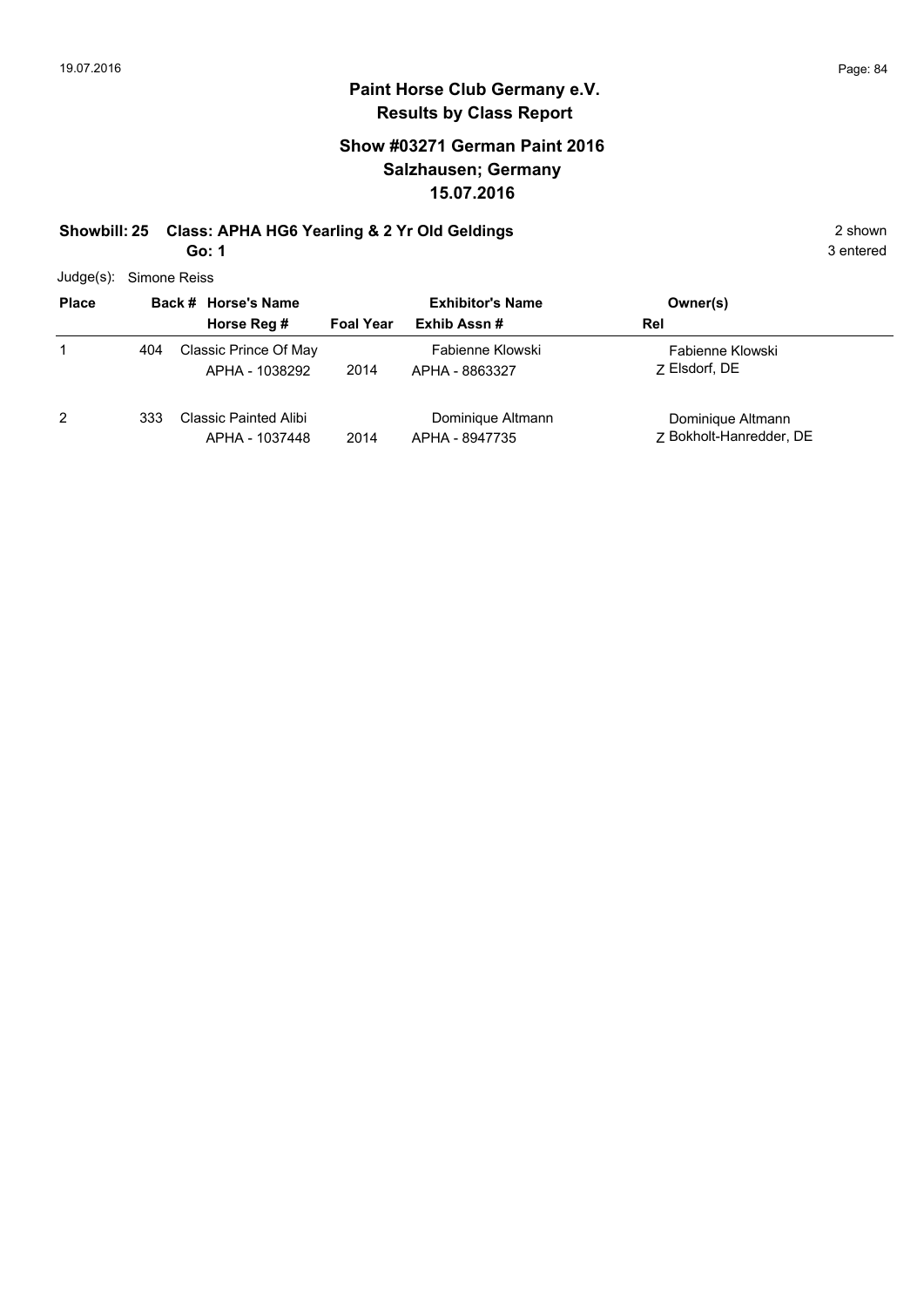### **Show #01698 German Paint 2016 Salzhausen; Germany 15.07.2016**

**Showbill: 26 Class: APHA HG9 3 Yr Old & Aged Geldings** 10 Shown 10 shown

**Go: 1**

| $Judge(s)$ : | Sascha Ludwig |                         |                  |                         |                           |  |  |  |  |
|--------------|---------------|-------------------------|------------------|-------------------------|---------------------------|--|--|--|--|
| <b>Place</b> |               | Back # Horse's Name     |                  | <b>Exhibitor's Name</b> | Owner(s)                  |  |  |  |  |
|              |               | Horse Reg #             | <b>Foal Year</b> | Exhib Assn#             | Rel                       |  |  |  |  |
| 1            | 423           | <b>Brave Forever</b>    |                  | Mia Brave               | Mia Brave                 |  |  |  |  |
|              |               | APHA - 987793           | 2010             | APHA - 8463688          | Z Billesholm, SE          |  |  |  |  |
| 2            | 385           | Mato Paha               |                  | Signe Aagaard           | Signe Aagaard             |  |  |  |  |
|              |               | APHA - 722286           | 2001             | APHA - 8953459          | Z Skanderborg, DK         |  |  |  |  |
| 3            | 355           | Hes A Lucky Delight     |                  | Annette Mortensen       | Viggo & Annette Mortensen |  |  |  |  |
|              |               | APHA - 1007309          | 2010             | APHA - 8268098          | Z Tistrup, DK             |  |  |  |  |
| 4            | 569           | Huslin Two Boot         |                  | Carmen Noordman         | Carmen Noordman           |  |  |  |  |
|              |               | APHA - 930419           | 2008             | APHA - 8836515          | Z Musselkanaal, NL        |  |  |  |  |
| 5            | 427           | Whata Perfect Design    |                  | Anette I Martensson     | Anette I Martensson       |  |  |  |  |
|              |               | APHA - 837621           | 2005             | APHA - 8669590          | Z Staffanstorp, SE        |  |  |  |  |
| 6            | 567           | Hankas Magic Bay        |                  | Katja Eisfelder         | Katja Eisfelder           |  |  |  |  |
|              |               | APHA - 1029370          | 2010             | APHA - 8933012          | Z Herzogenaurach, DE      |  |  |  |  |
| 7            | 424           | <b>CBS Mr Snowflake</b> |                  | Jessica Hallonquist     | Jessica Hallonquist       |  |  |  |  |
|              |               | APHA - 982548           | 2008             | APHA - 8998558          | Z Linghem, SE             |  |  |  |  |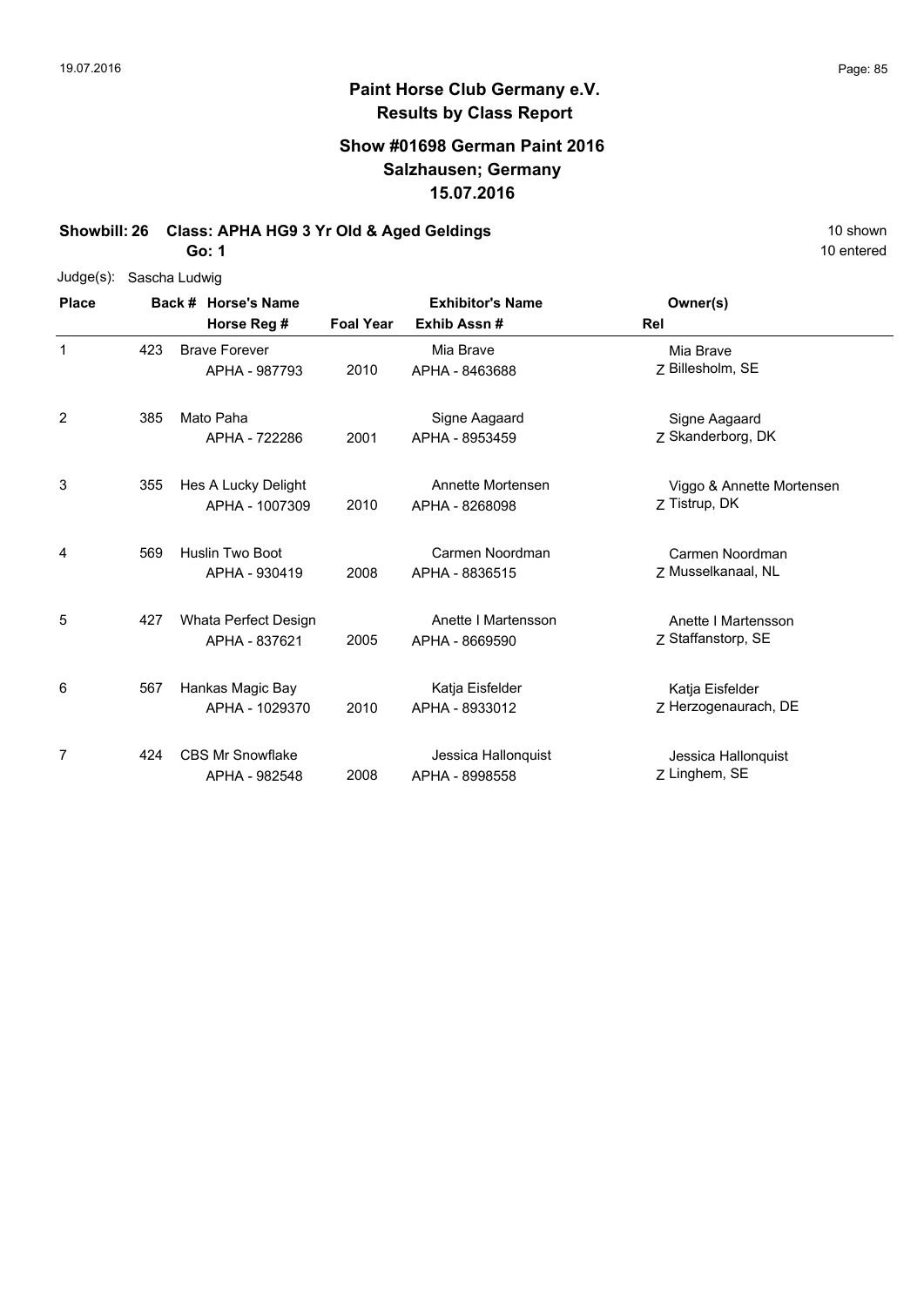### **Show #01699 German Paint 2016 Salzhausen; Germany 15.07.2016**

**Showbill: 26 Class: APHA HG9 3 Yr Old & Aged Geldings** 10 Shown 10 shown

**Go: 1**

| $Judge(s)$ : |     | Francoise Raimondo                    |                  |                                       |                                            |
|--------------|-----|---------------------------------------|------------------|---------------------------------------|--------------------------------------------|
| <b>Place</b> |     | Back # Horse's Name                   |                  | <b>Exhibitor's Name</b>               | Owner(s)                                   |
|              |     | Horse Reg #                           | <b>Foal Year</b> | Exhib Assn#                           | Rel                                        |
| $\mathbf{1}$ | 427 | Whata Perfect Design<br>APHA - 837621 | 2005             | Anette I Martensson<br>APHA - 8669590 | Anette I Martensson<br>Z Staffanstorp, SE  |
| 2            | 355 | Hes A Lucky Delight<br>APHA - 1007309 | 2010             | Annette Mortensen<br>APHA - 8268098   | Viggo & Annette Mortensen<br>Z Tistrup, DK |
| 3            | 423 | <b>Brave Forever</b><br>APHA - 987793 | 2010             | Mia Brave<br>APHA - 8463688           | Mia Brave<br>Z Billesholm, SE              |
| 4            | 569 | Huslin Two Boot<br>APHA - 930419      | 2008             | Carmen Noordman<br>APHA - 8836515     | Carmen Noordman<br>Z Musselkanaal, NL      |
| 5            | 401 | Missle Rockin Review<br>APHA - 815505 | 2003             | Maike Krause<br>APHA - 8885332        | Nicole Krause<br>C Spardorf, DE            |
| 6            | 567 | Hankas Magic Bay<br>APHA - 1029370    | 2010             | Katja Eisfelder<br>APHA - 8933012     | Katja Eisfelder<br>Z Herzogenaurach, DE    |
| 7            | 385 | Mato Paha<br>APHA - 722286            | 2001             | Signe Aagaard<br>APHA - 8953459       | Signe Aagaard<br>Z Skanderborg, DK         |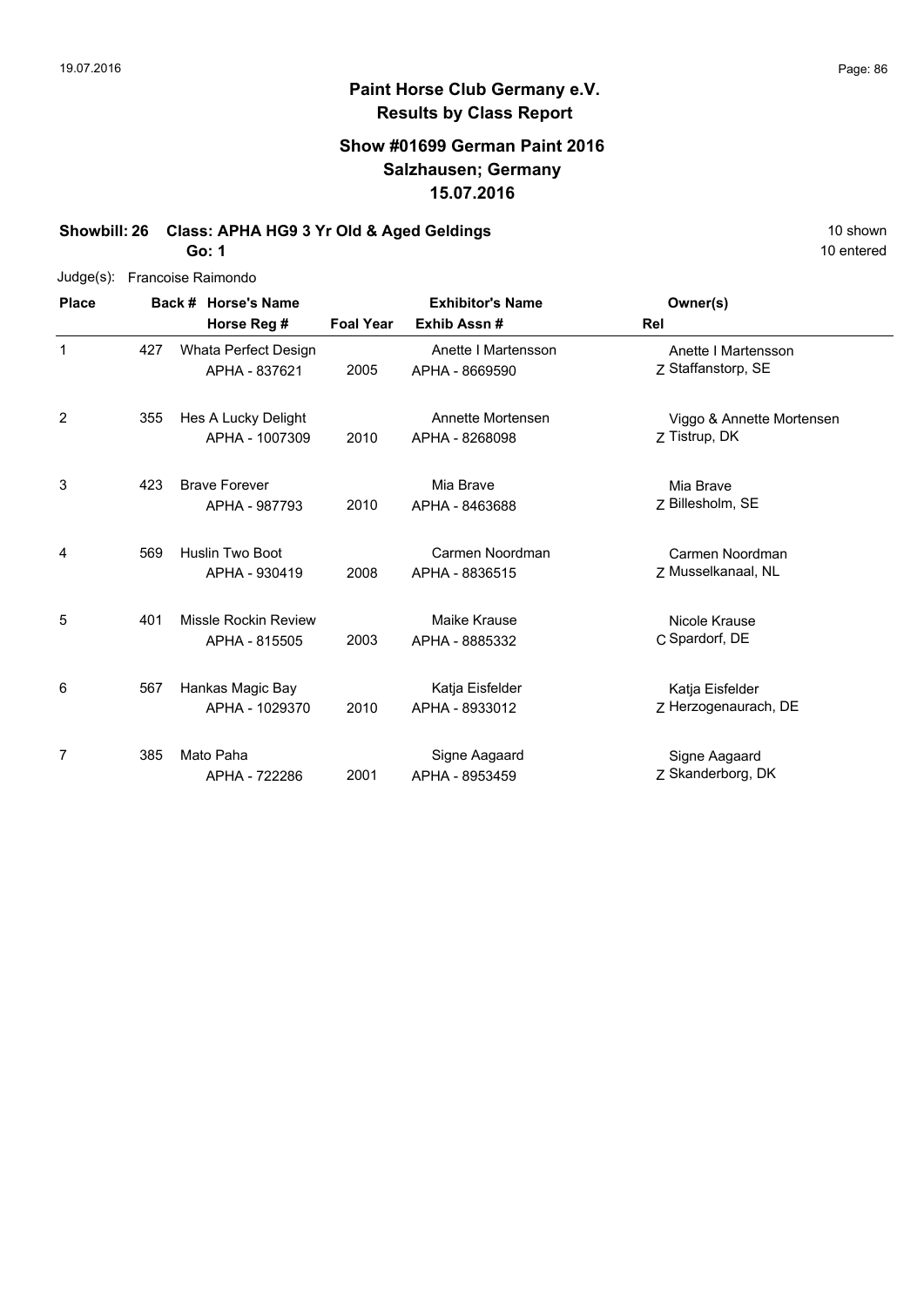#### **Paint Horse Club Germany e.V. Results by Class Report**

### **Show #03270 German Paint 2016 Salzhausen; Germany 15.07.2016**

**Showbill: 26 Class: APHA HG9 3 Yr Old & Aged Geldings** 10 Shown 10 shown

**Go: 1**

|  | Judge(s): Pierre Ouellet |
|--|--------------------------|
|--|--------------------------|

| <b>Place</b>   |     | Back # Horse's Name                      |                                 | <b>Exhibitor's Name</b>               | Owner(s)                                   |
|----------------|-----|------------------------------------------|---------------------------------|---------------------------------------|--------------------------------------------|
|                |     | Horse Reg #                              | Exhib Assn#<br><b>Foal Year</b> |                                       | Rel                                        |
| 1              | 355 | Hes A Lucky Delight<br>APHA - 1007309    | 2010                            | Annette Mortensen<br>APHA - 8268098   | Viggo & Annette Mortensen<br>Z Tistrup, DK |
| $\overline{2}$ | 427 | Whata Perfect Design<br>APHA - 837621    | 2005                            | Anette I Martensson<br>APHA - 8669590 | Anette I Martensson<br>Z Staffanstorp, SE  |
| 3              | 423 | <b>Brave Forever</b><br>APHA - 987793    | 2010                            | Mia Brave<br>APHA - 8463688           | Mia Brave<br>Z Billesholm, SE              |
| 4              | 385 | Mato Paha<br>APHA - 722286               | 2001                            | Signe Aagaard<br>APHA - 8953459       | Signe Aagaard<br>Z Skanderborg, DK         |
| 5              | 567 | Hankas Magic Bay<br>APHA - 1029370       | 2010                            | Katja Eisfelder<br>APHA - 8933012     | Katja Eisfelder<br>Z Herzogenaurach, DE    |
| 6              | 424 | <b>CBS Mr Snowflake</b><br>APHA - 982548 | 2008                            | Jessica Hallonguist<br>APHA - 8998558 | Jessica Hallonquist<br>Z Linghem, SE       |
| 7              | 569 | Huslin Two Boot<br>APHA - 930419         | 2008                            | Carmen Noordman<br>APHA - 8836515     | Carmen Noordman<br>Z Musselkanaal, NL      |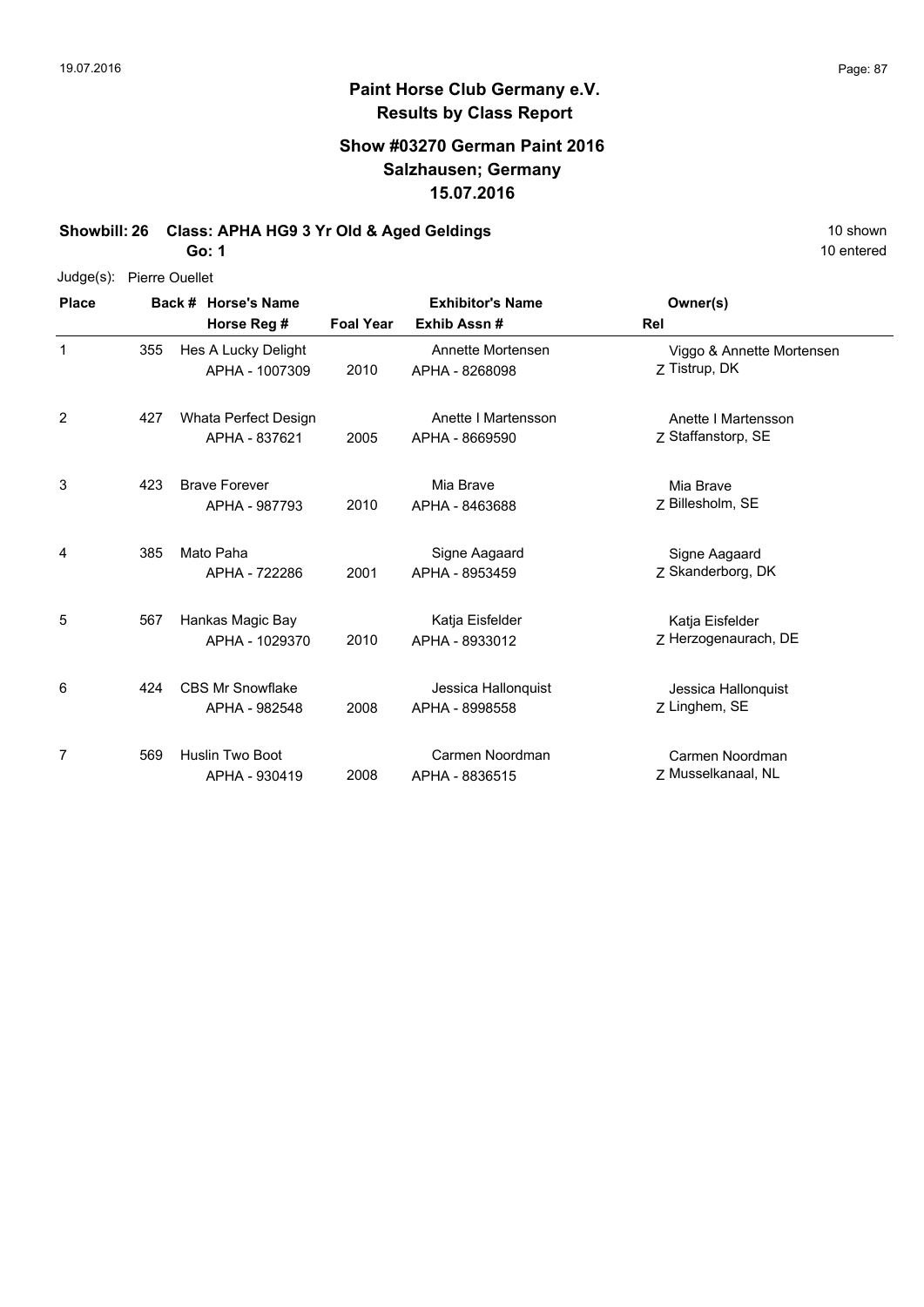### **Show #03271 German Paint 2016 Salzhausen; Germany 15.07.2016**

**Showbill: 26 Class: APHA HG9 3 Yr Old & Aged Geldings** 10 Shown 10 shown

**Go: 1**

| $Judge(s)$ : |     | Simone Reiss            |                  |                         |                           |
|--------------|-----|-------------------------|------------------|-------------------------|---------------------------|
| <b>Place</b> |     | Back # Horse's Name     |                  | <b>Exhibitor's Name</b> | Owner(s)                  |
|              |     | Horse Reg #             | <b>Foal Year</b> | Exhib Assn#             | Rel                       |
| 1            | 355 | Hes A Lucky Delight     |                  | Annette Mortensen       | Viggo & Annette Mortensen |
|              |     | APHA - 1007309          | 2010             | APHA - 8268098          | Z Tistrup, DK             |
| 2            | 427 | Whata Perfect Design    |                  | Anette I Martensson     | Anette I Martensson       |
|              |     | APHA - 837621           | 2005             | APHA - 8669590          | Z Staffanstorp, SE        |
| 3            | 569 | Huslin Two Boot         |                  | Carmen Noordman         | Carmen Noordman           |
|              |     | APHA - 930419           | 2008             | APHA - 8836515          | Z Musselkanaal, NL        |
| 4            | 423 | <b>Brave Forever</b>    |                  | Mia Brave               | Mia Brave                 |
|              |     | APHA - 987793           | 2010             | APHA - 8463688          | Z Billesholm, SE          |
| 5            | 424 | <b>CBS Mr Snowflake</b> |                  | Jessica Hallonquist     | Jessica Hallonquist       |
|              |     | APHA - 982548           | 2008             | APHA - 8998558          | Z Linghem, SE             |
| 6            | 385 | Mato Paha               |                  | Signe Aagaard           | Signe Aagaard             |
|              |     | APHA - 722286           | 2001             | APHA - 8953459          | Z Skanderborg, DK         |
| 7            | 401 | Missle Rockin Review    |                  | Maike Krause            | Nicole Krause             |
|              |     | APHA - 815505           | 2003             | APHA - 8885332          | C Spardorf, DE            |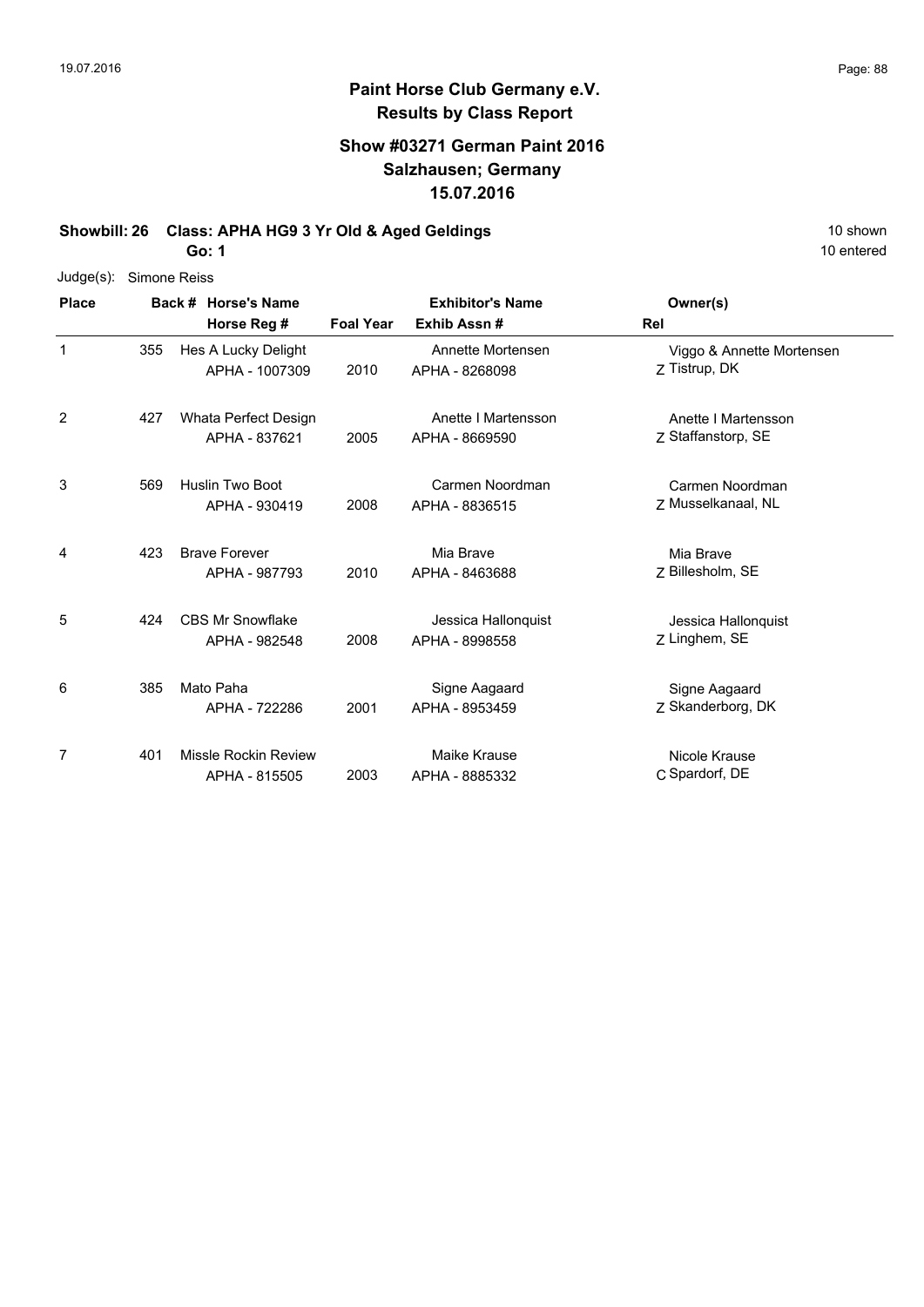### **Show #01698 German Paint 2016 Salzhausen; Germany 15.07.2016**

### **Showbill: 27 Class: APHA AGC3 Grand Champion Gelding Cases and Champion Selding Construction Construction Construction Construction Construction Construction Construction Construction Construction Construction Constructio**

**Go: 1**

|              | Judge(s): Sascha Ludwig |                     |                  |                         |          |
|--------------|-------------------------|---------------------|------------------|-------------------------|----------|
| <b>Place</b> |                         | Back # Horse's Name |                  | <b>Exhibitor's Name</b> | Owner(s) |
|              |                         | Horse Reg #         | <b>Foal Year</b> | Exhib Assn #            | Rel      |
|              |                         |                     |                  |                         |          |

|      | Horse Req $\#$ |      | Foal rear Exnip ASSN # | кег              |
|------|----------------|------|------------------------|------------------|
| 423. | Brave Forever  |      | Mia Brave              | Mia Brave        |
|      | APHA - 987793  | 2010 | APHA - 8463688         | 7 Billesholm, SE |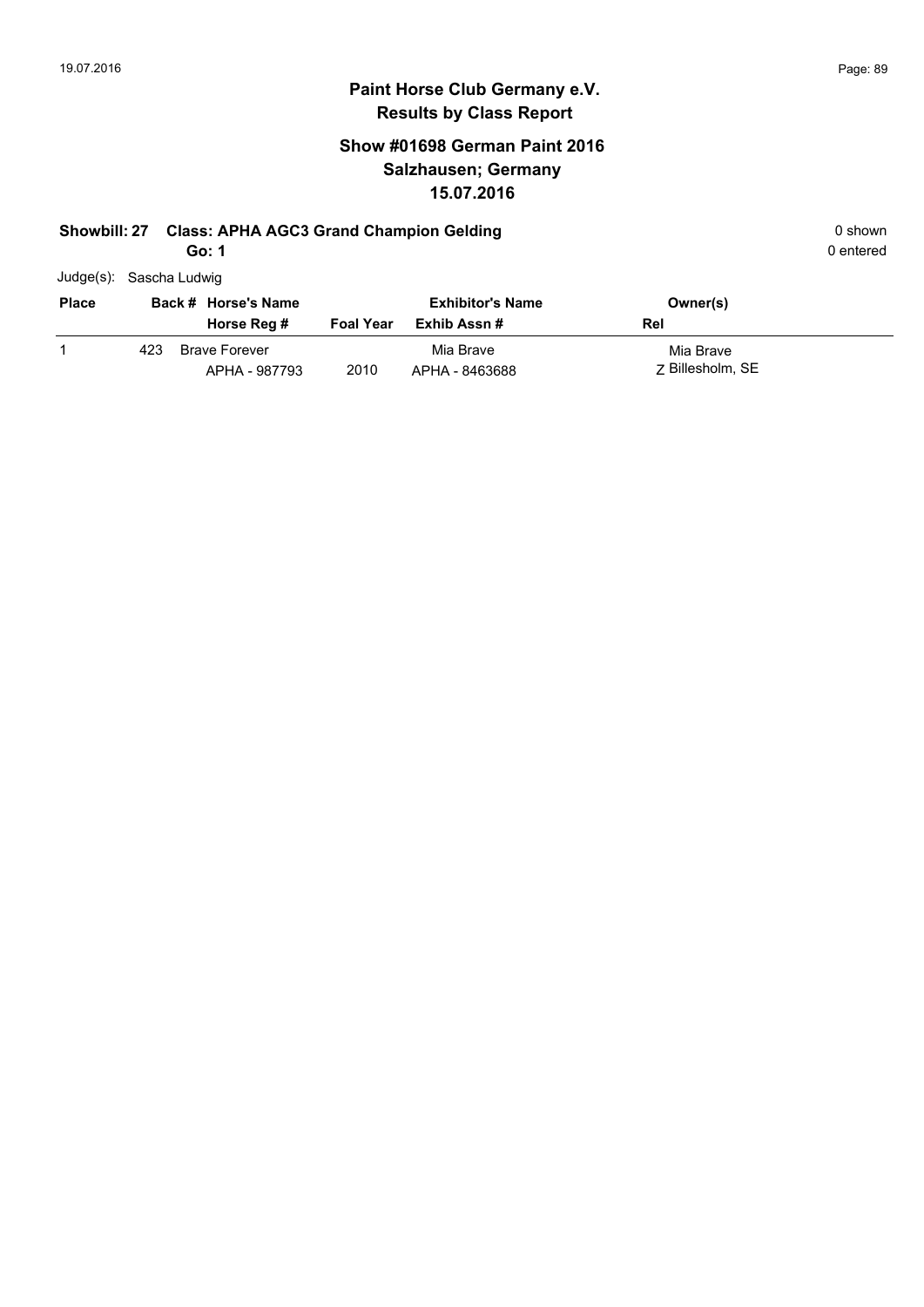### **Show #01699 German Paint 2016 Salzhausen; Germany 15.07.2016**

# **Showbill: 27 Class: APHA AGC3 Grand Champion Gelding 6 and 20 shown 0 shown 0 shown**

**Go: 1**

|              |     | Judge(s): Francoise Raimondo          |                  |                                         |                                           |  |
|--------------|-----|---------------------------------------|------------------|-----------------------------------------|-------------------------------------------|--|
| <b>Place</b> |     | Back # Horse's Name<br>Horse Reg #    | <b>Foal Year</b> | <b>Exhibitor's Name</b><br>Exhib Assn # | Owner(s)<br>Rel                           |  |
|              | 427 | Whata Perfect Design<br>APHA - 837621 | 2005             | Anette I Martensson<br>APHA - 8669590   | Anette I Martensson<br>Z Staffanstorp, SE |  |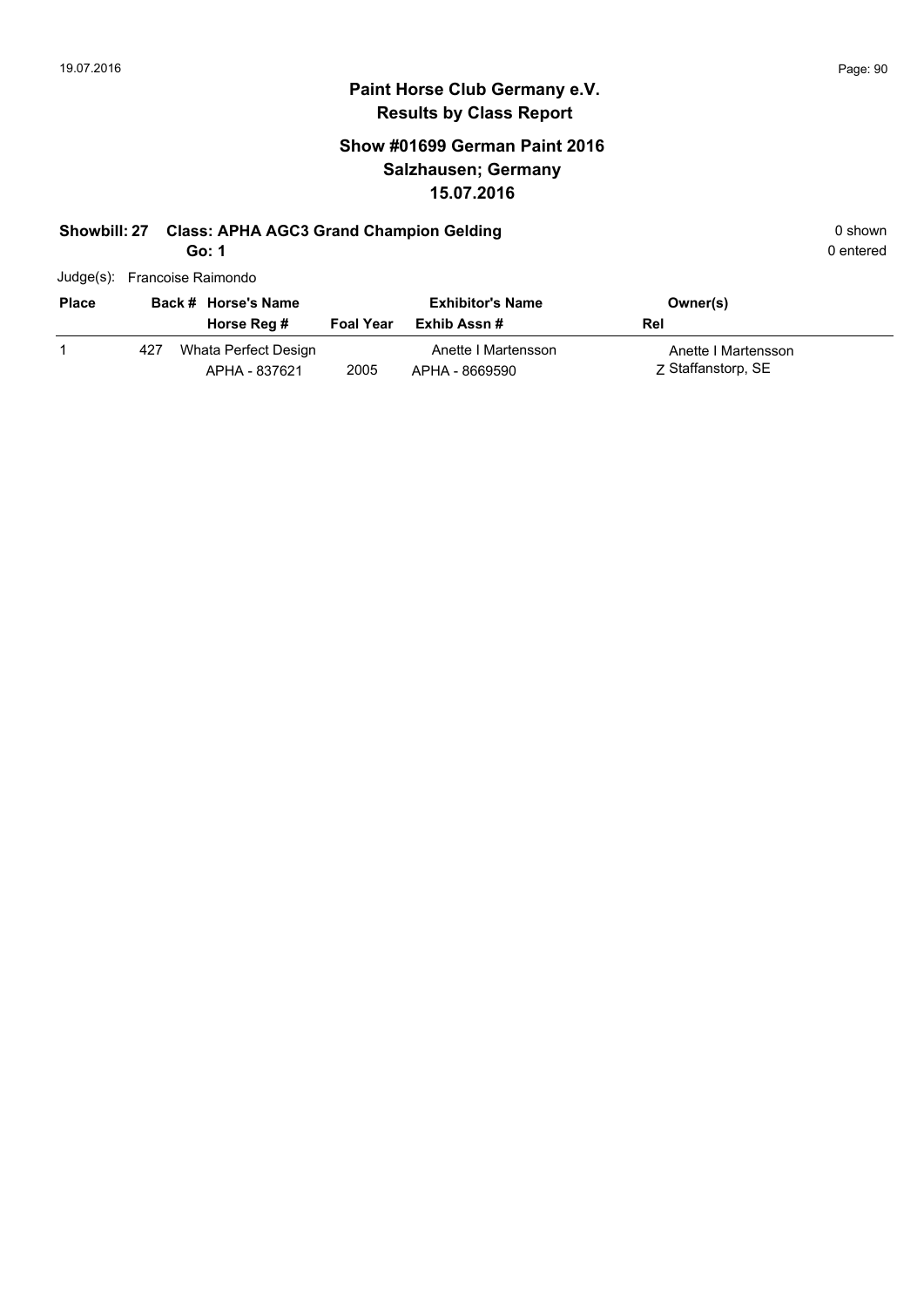### **Show #03270 German Paint 2016 Salzhausen; Germany 15.07.2016**

#### **Showbill: 27 Class: APHA AGC3 Grand Champion Gelding Cases and Champion Selding Construction Construction Construction Construction Construction Construction Construction Construction Construction Construction Constructio**

**Go: 1**

| Judge(s): | <b>Pierre Ouellet</b> |
|-----------|-----------------------|
|           |                       |

| <b>Place</b> |     | Back # Horse's Name                   |                  | <b>Exhibitor's Name</b>             | Owner(s)                                   |
|--------------|-----|---------------------------------------|------------------|-------------------------------------|--------------------------------------------|
|              |     | Horse Reg #                           | <b>Foal Year</b> | Exhib Assn #                        | Rel                                        |
|              | 355 | Hes A Lucky Delight<br>APHA - 1007309 | 2010             | Annette Mortensen<br>APHA - 8268098 | Viggo & Annette Mortensen<br>Z Tistrup, DK |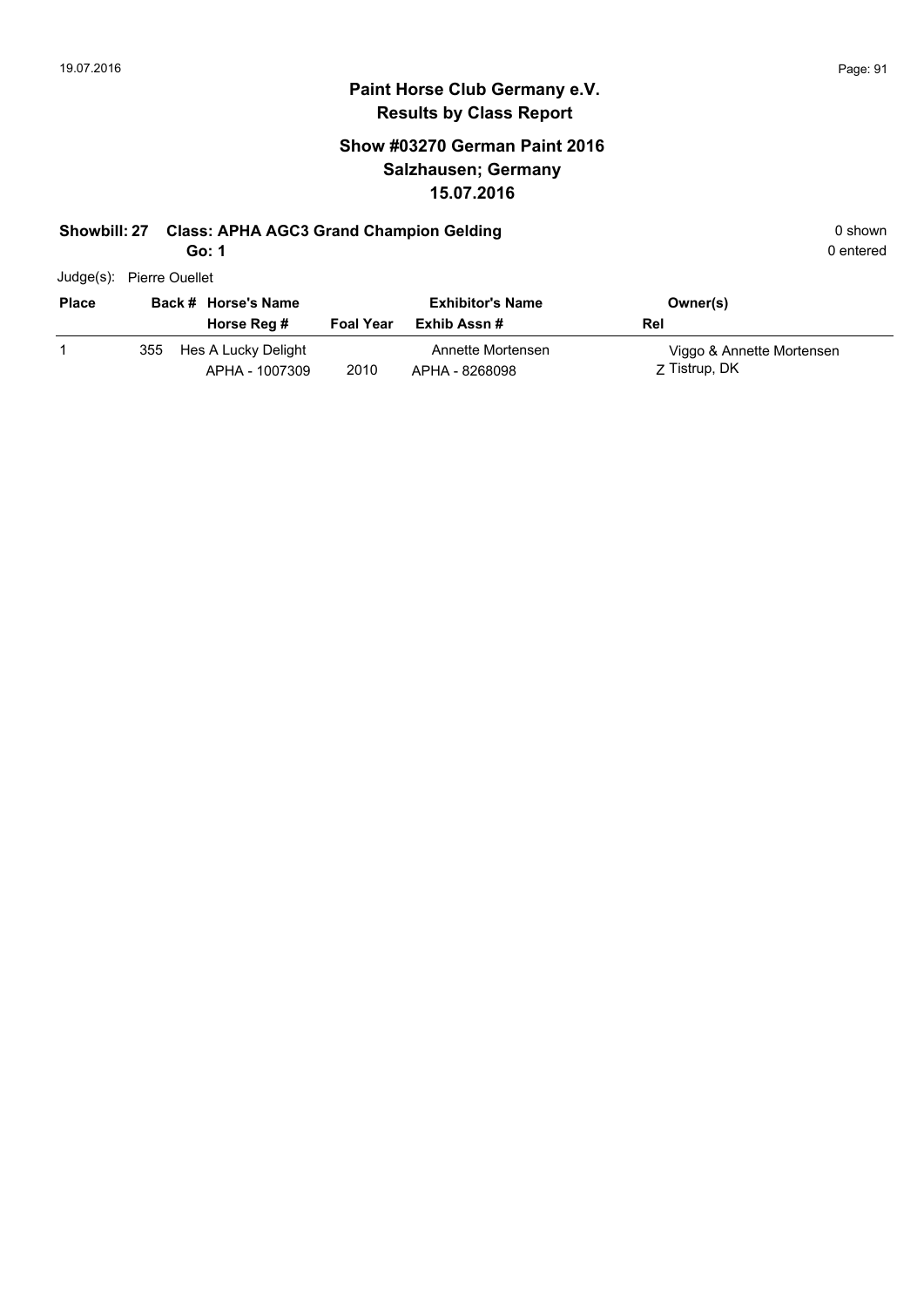### **Show #03271 German Paint 2016 Salzhausen; Germany 15.07.2016**

## **Showbill: 27 Class: APHA AGC3 Grand Champion Gelding 6 and 20 shown 0 shown 0 shown**

**Go: 1**

| Judge(s):    | Simone Reiss |                                       |                  |                                     |                                            |
|--------------|--------------|---------------------------------------|------------------|-------------------------------------|--------------------------------------------|
| <b>Place</b> |              | Back # Horse's Name                   |                  | <b>Exhibitor's Name</b>             | Owner(s)                                   |
|              |              | Horse Reg #                           | <b>Foal Year</b> | Exhib Assn #                        | Rel                                        |
|              | 355          | Hes A Lucky Delight<br>APHA - 1007309 | 2010             | Annette Mortensen<br>APHA - 8268098 | Viggo & Annette Mortensen<br>Z Tistrup, DK |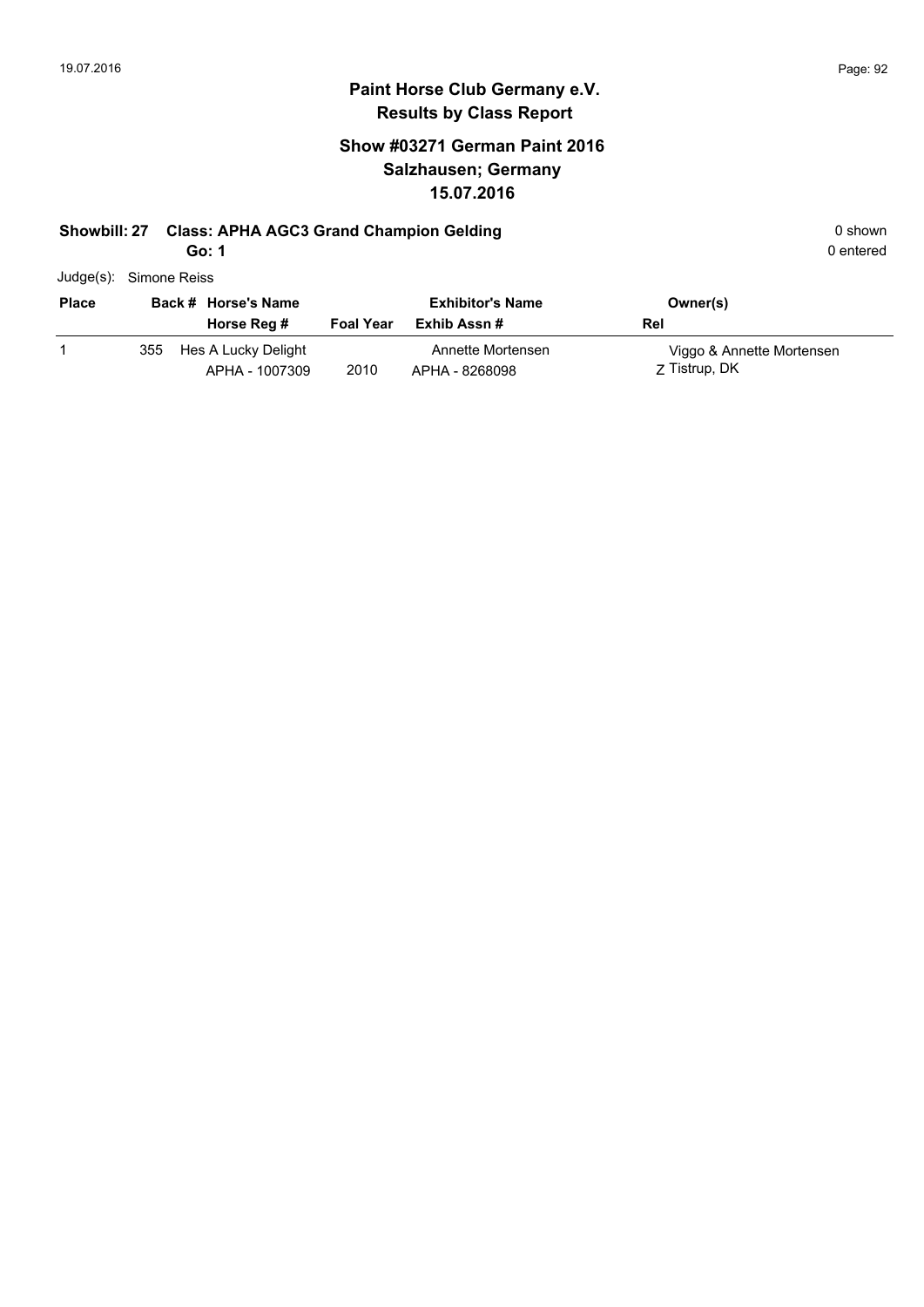#### **Paint Horse Club Germany e.V. Results by Class Report**

## **Show #01698 German Paint 2016 Salzhausen; Germany 15.07.2016**

#### **Showbill: 28 Class: APHA ARC3 Reserve Champion Gelding Cases and Cases APHA ARC3 Reserve Champion Gelding** 0 shown

**Go: 1**

| Judge(s): Sascha Ludwig |  |
|-------------------------|--|
|                         |  |

| <b>Place</b> |     | Back # Horse's Name        |                  | <b>Exhibitor's Name</b>         |                  | Owner(s)                           |
|--------------|-----|----------------------------|------------------|---------------------------------|------------------|------------------------------------|
|              |     | Horse Reg #                | <b>Foal Year</b> | Exhib Assn #                    | <b>Birthdate</b> | Rel                                |
|              | 385 | Mato Paha<br>APHA - 722286 | 2001             | Signe Aagaard<br>APHA - 8953459 |                  | Signe Aagaard<br>Z Skanderborg, DK |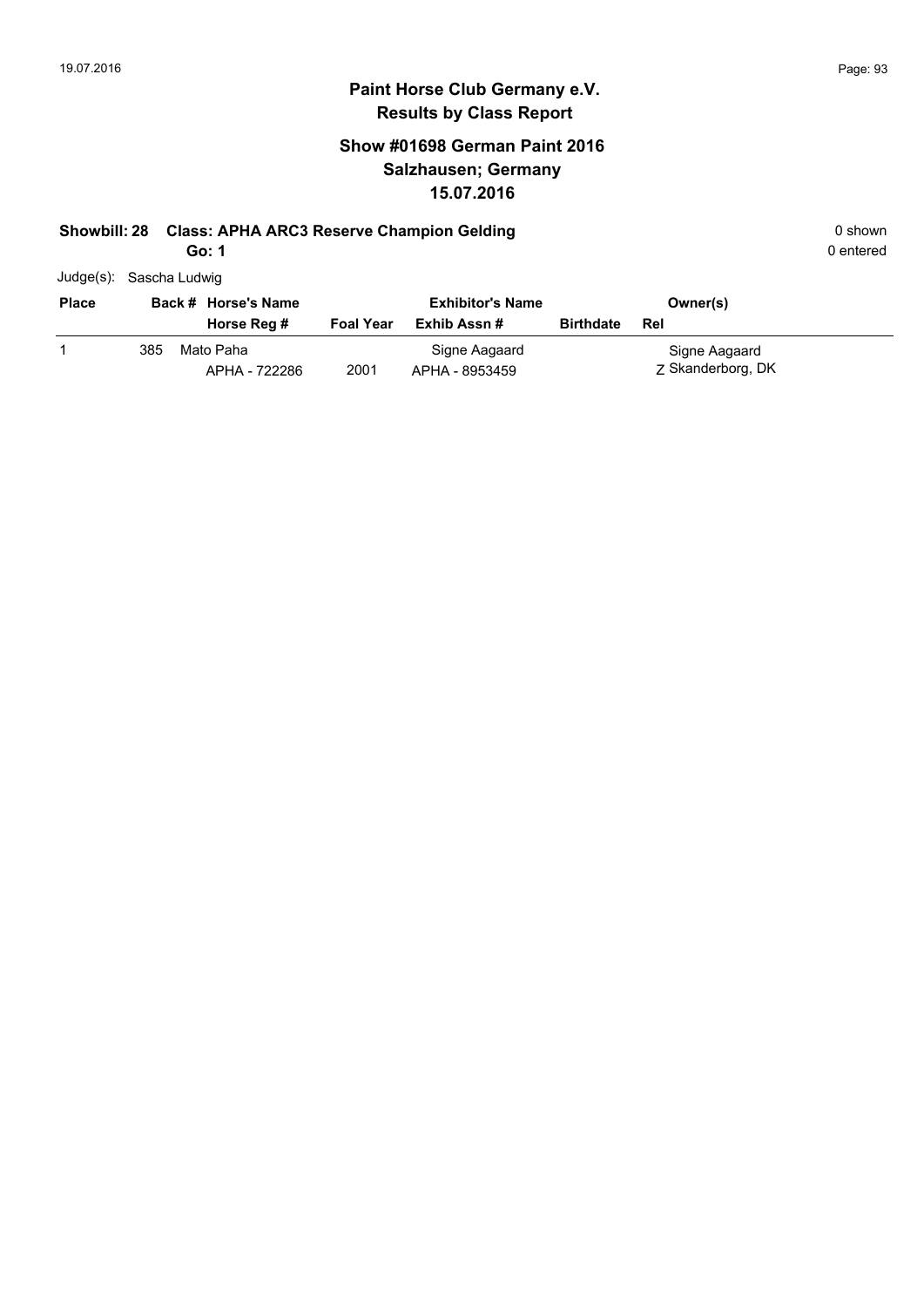## **Show #01699 German Paint 2016 Salzhausen; Germany 15.07.2016**

# **Showbill: 28 Class: APHA ARC3 Reserve Champion Gelding Cases and Cases APHA ARC3 Reserve Champion Gelding** 0 shown

**Go: 1**

| Judge(s): Francoise Raimondo |  |
|------------------------------|--|
|------------------------------|--|

| <b>Place</b> |     | Back # Horse's Name                   |                  | <b>Exhibitor's Name</b>             | Owner(s)                                   |
|--------------|-----|---------------------------------------|------------------|-------------------------------------|--------------------------------------------|
|              |     | Horse Reg #                           | <b>Foal Year</b> | Exhib Assn #                        | Rel                                        |
|              | 355 | Hes A Lucky Delight<br>APHA - 1007309 | 2010             | Annette Mortensen<br>APHA - 8268098 | Viggo & Annette Mortensen<br>Z Tistrup, DK |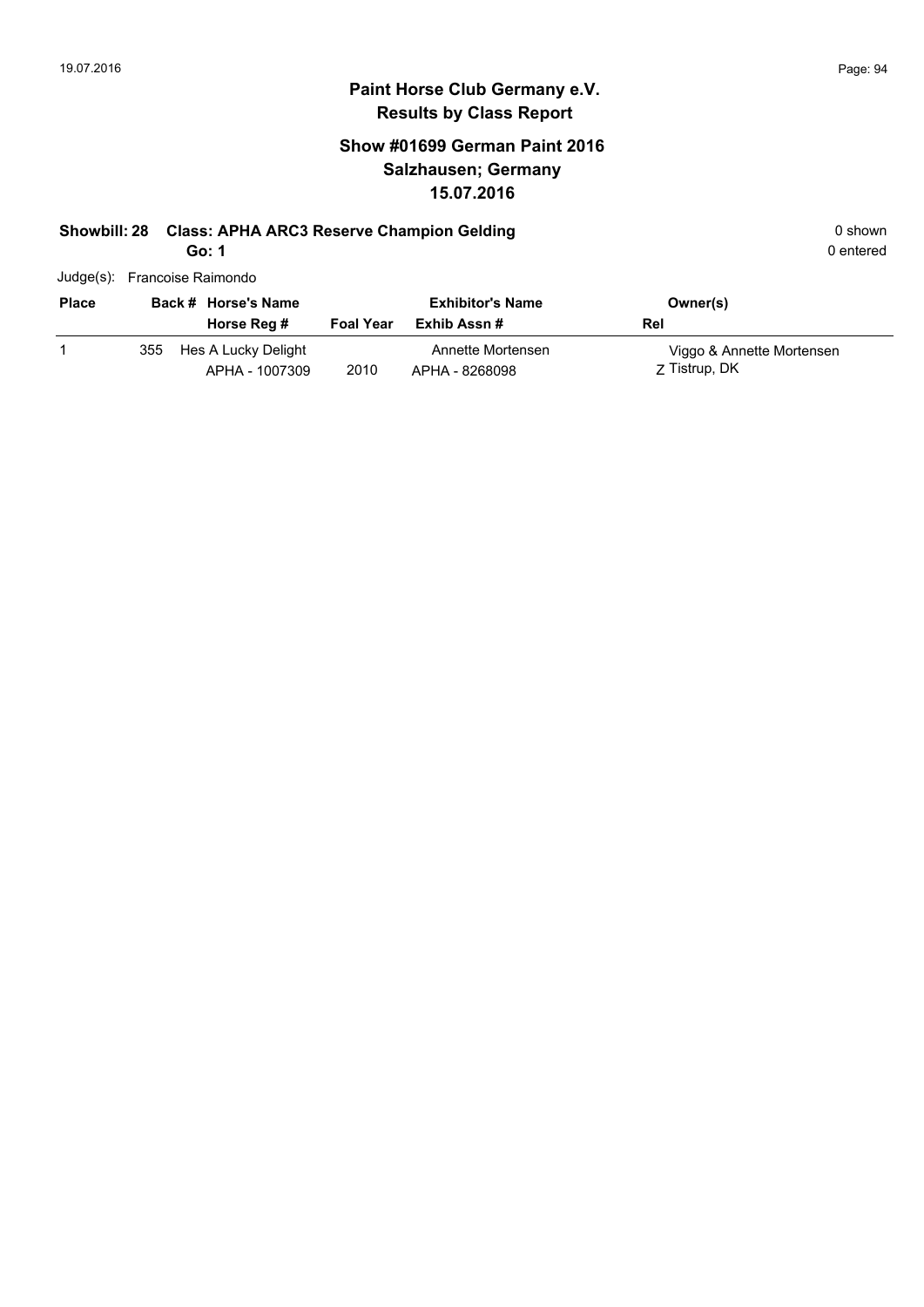### **Show #03270 German Paint 2016 Salzhausen; Germany 15.07.2016**

#### **Showbill: 28 Class: APHA ARC3 Reserve Champion Gelding Cases and Cases APHA ARC3 Reserve Champion Gelding** 0 shown

**Go: 1**

| Judge(s): | <b>Pierre Ouellet</b> |
|-----------|-----------------------|
|           |                       |

| <b>Place</b> |     | Back # Horse's Name                   |                  | <b>Exhibitor's Name</b>               | Owner(s)                                  |
|--------------|-----|---------------------------------------|------------------|---------------------------------------|-------------------------------------------|
|              |     | Horse Reg #                           | <b>Foal Year</b> | Exhib Assn #                          | Rel                                       |
|              | 427 | Whata Perfect Design<br>APHA - 837621 | 2005             | Anette I Martensson<br>APHA - 8669590 | Anette I Martensson<br>Z Staffanstorp, SE |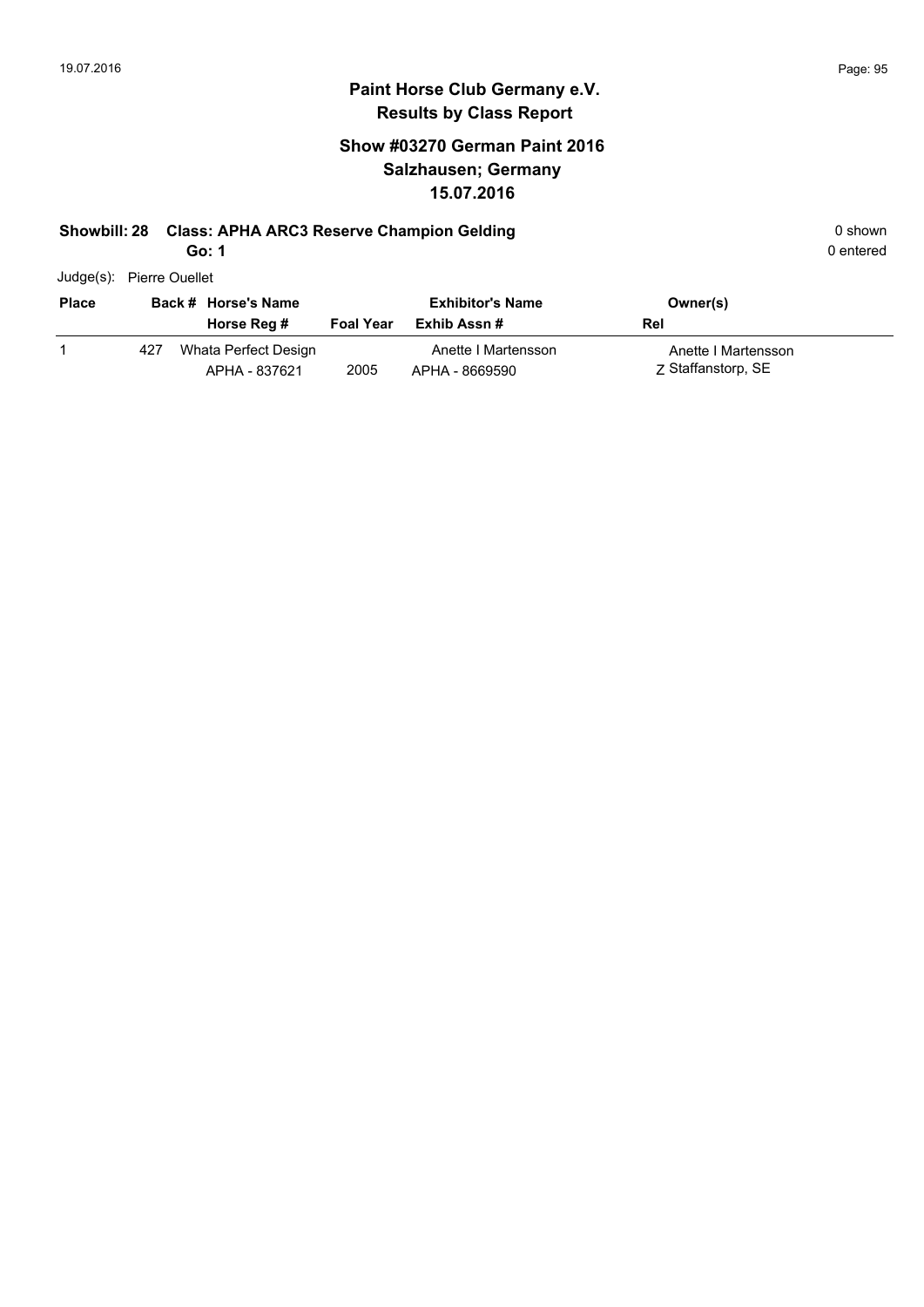### **Show #03271 German Paint 2016 Salzhausen; Germany 15.07.2016**

#### **Showbill: 28 Class: APHA ARC3 Reserve Champion Gelding Cases and Cases APHA ARC3 Reserve Champion Gelding** 0 shown

**Go: 1**

| <b>Diaco</b> | Rack # Horee's Name    |  |
|--------------|------------------------|--|
|              | Judge(s): Simone Reiss |  |

| <b>Place</b> |     | Back # Horse's Name                   |                  | <b>Exhibitor's Name</b>               | Owner(s)                                  |
|--------------|-----|---------------------------------------|------------------|---------------------------------------|-------------------------------------------|
|              |     | Horse Reg #                           | <b>Foal Year</b> | Exhib Assn #                          | Rel                                       |
|              | 427 | Whata Perfect Design<br>APHA - 837621 | 2005             | Anette I Martensson<br>APHA - 8669590 | Anette I Martensson<br>Z Staffanstorp, SE |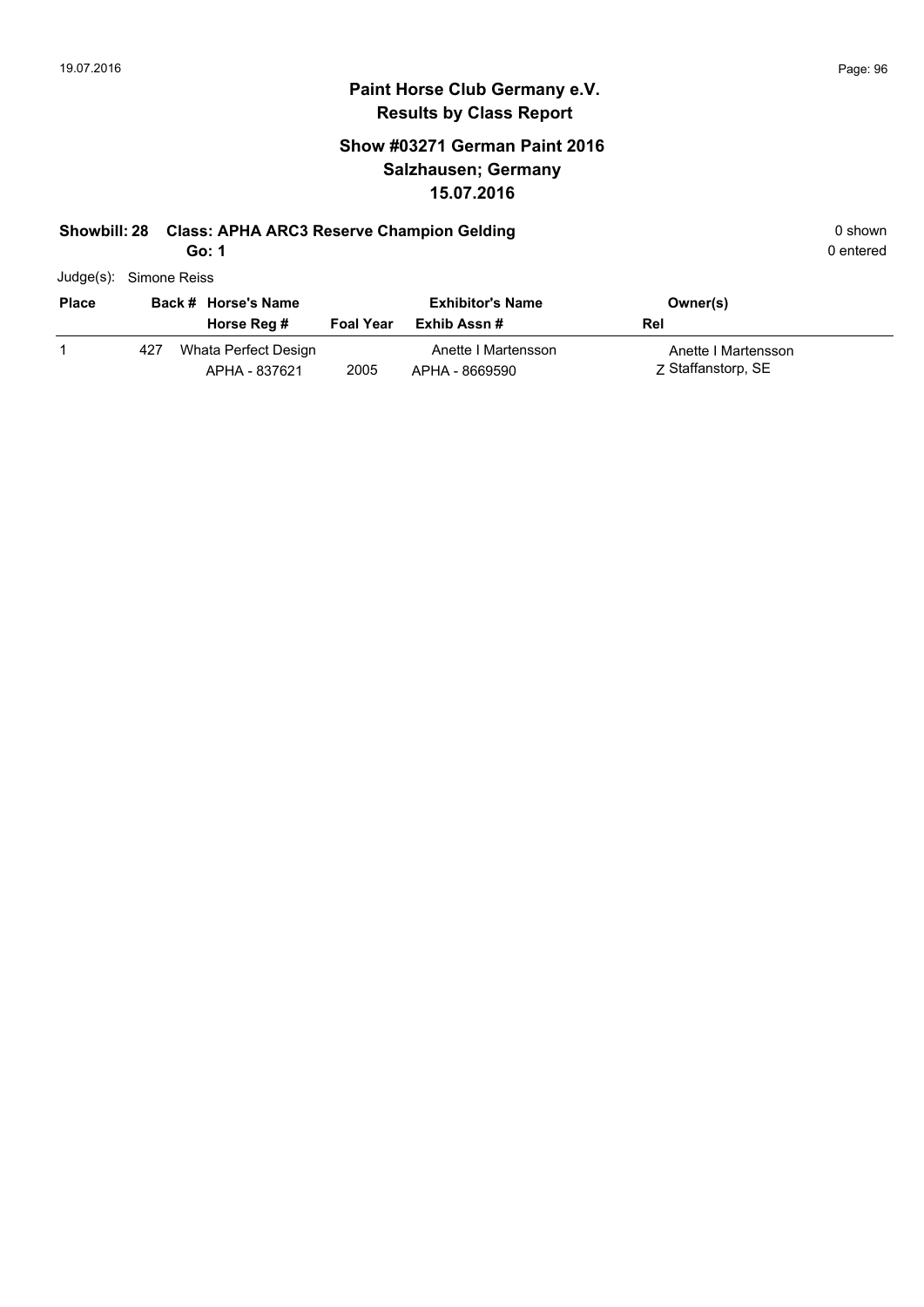### **Show #01698 German Paint 2016 Salzhausen; Germany 15.07.2016**

#### **Showbill: 29 Class: APHA XG1 Youth SPB Geldings All Ages** 2 shown **Go: 1**

2 entered

Judge(s): Sascha Ludwig

| <b>Place</b> |     | Back # Horse's Name                  | <b>Exhibitor's Name</b> |                                | Owner(s)         |                                 |  |
|--------------|-----|--------------------------------------|-------------------------|--------------------------------|------------------|---------------------------------|--|
|              |     | Horse Reg #                          | <b>Foal Year</b>        | Exhib Assn#                    | <b>Birthdate</b> | Rel                             |  |
| 1            | 353 | Rods Chocolate Chip<br>APHA - 999101 | 2011                    | Lara Berger<br>APHA - 8991303  |                  | Dorina Berger<br>MEllwangen, DE |  |
| 2            | 402 | Cute Magic Jack<br>APHA - 1037920    | 2013                    | Maike Krause<br>APHA - 8885332 |                  | Maike Krause<br>Z Spardorf, DE  |  |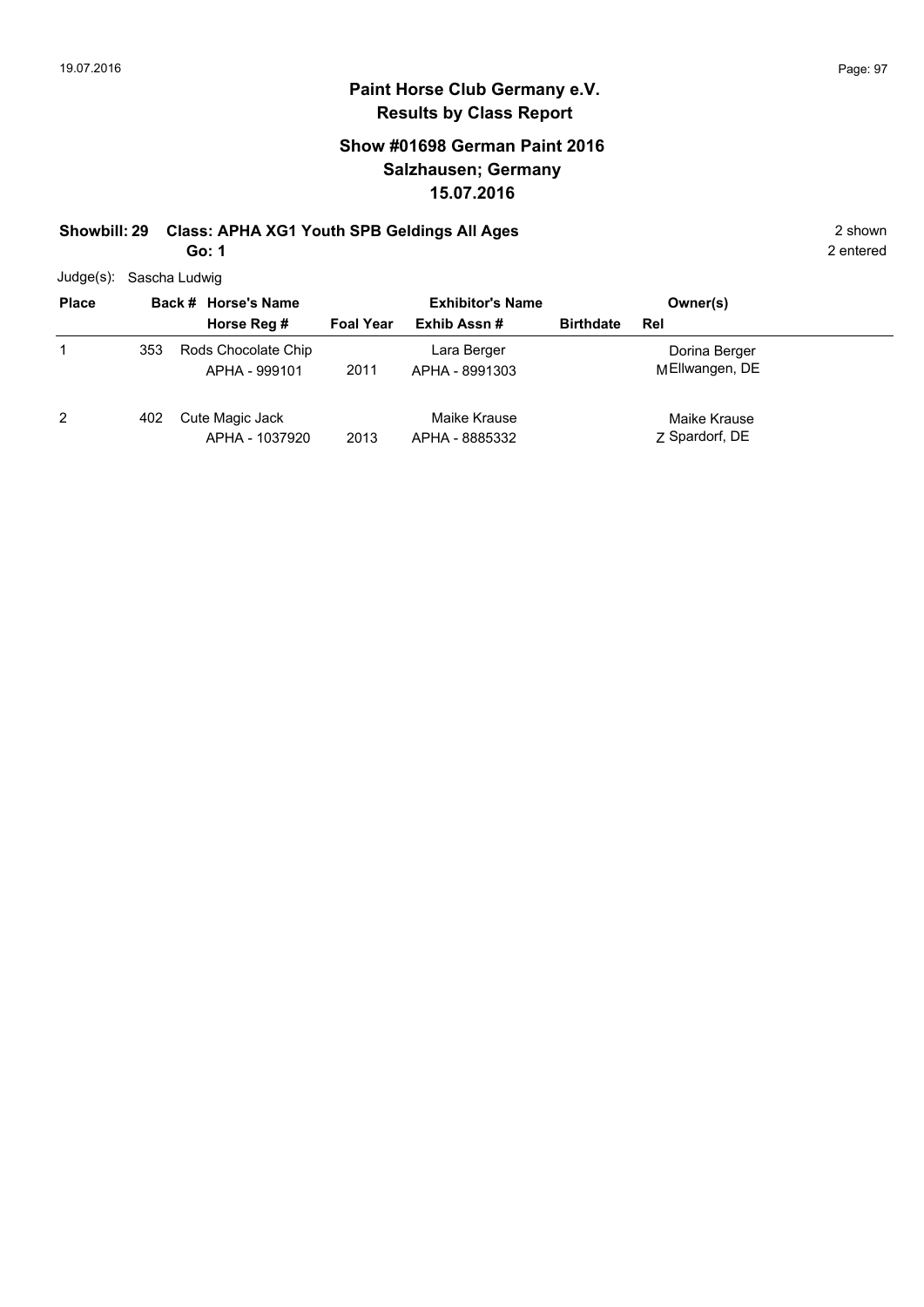### **Show #01699 German Paint 2016 Salzhausen; Germany 15.07.2016**

#### **Showbill: 29 Class: APHA XG1 Youth SPB Geldings All Ages** 2 shown **Go: 1**

2 entered

Judge(s): Francoise Raimondo

| <b>Place</b>   | Back # Horse's Name |                                      | <b>Exhibitor's Name</b> |                                |                  | Owner(s)                        |
|----------------|---------------------|--------------------------------------|-------------------------|--------------------------------|------------------|---------------------------------|
|                |                     | Horse Reg #                          | <b>Foal Year</b>        | Exhib Assn#                    | <b>Birthdate</b> | Rel                             |
|                | 353                 | Rods Chocolate Chip<br>APHA - 999101 | 2011                    | Lara Berger<br>APHA - 8991303  |                  | Dorina Berger<br>MEllwangen, DE |
| $\overline{2}$ | 402                 | Cute Magic Jack<br>APHA - 1037920    | 2013                    | Maike Krause<br>APHA - 8885332 |                  | Maike Krause<br>Z Spardorf, DE  |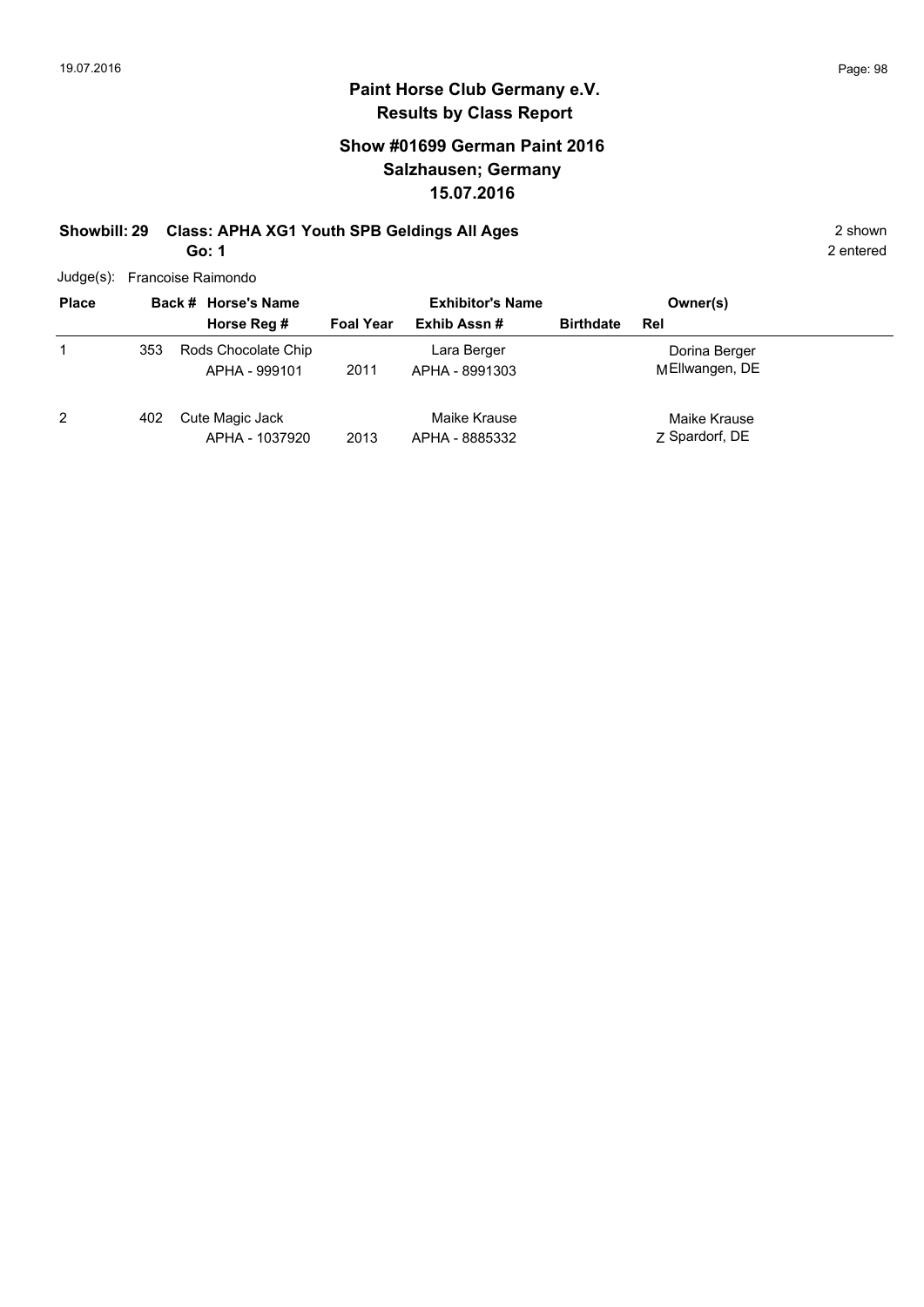#### **Paint Horse Club Germany e.V. Results by Class Report**

### **Show #03270 German Paint 2016 Salzhausen; Germany 15.07.2016**

#### **Showbill: 29 Class: APHA XG1 Youth SPB Geldings All Ages** 2 shown **Go: 1**

Judge(s): Pierre Ouellet

| <b>Place</b> |     | Back # Horse's Name                  |                  | <b>Exhibitor's Name</b>        |                  | Owner(s)                        |
|--------------|-----|--------------------------------------|------------------|--------------------------------|------------------|---------------------------------|
|              |     | Horse Reg #                          | <b>Foal Year</b> | Exhib Assn#                    | <b>Birthdate</b> | Rel                             |
|              | 353 | Rods Chocolate Chip<br>APHA - 999101 | 2011             | Lara Berger<br>APHA - 8991303  |                  | Dorina Berger<br>MEllwangen, DE |
| 2            | 402 | Cute Magic Jack<br>APHA - 1037920    | 2013             | Maike Krause<br>APHA - 8885332 |                  | Maike Krause<br>Z Spardorf, DE  |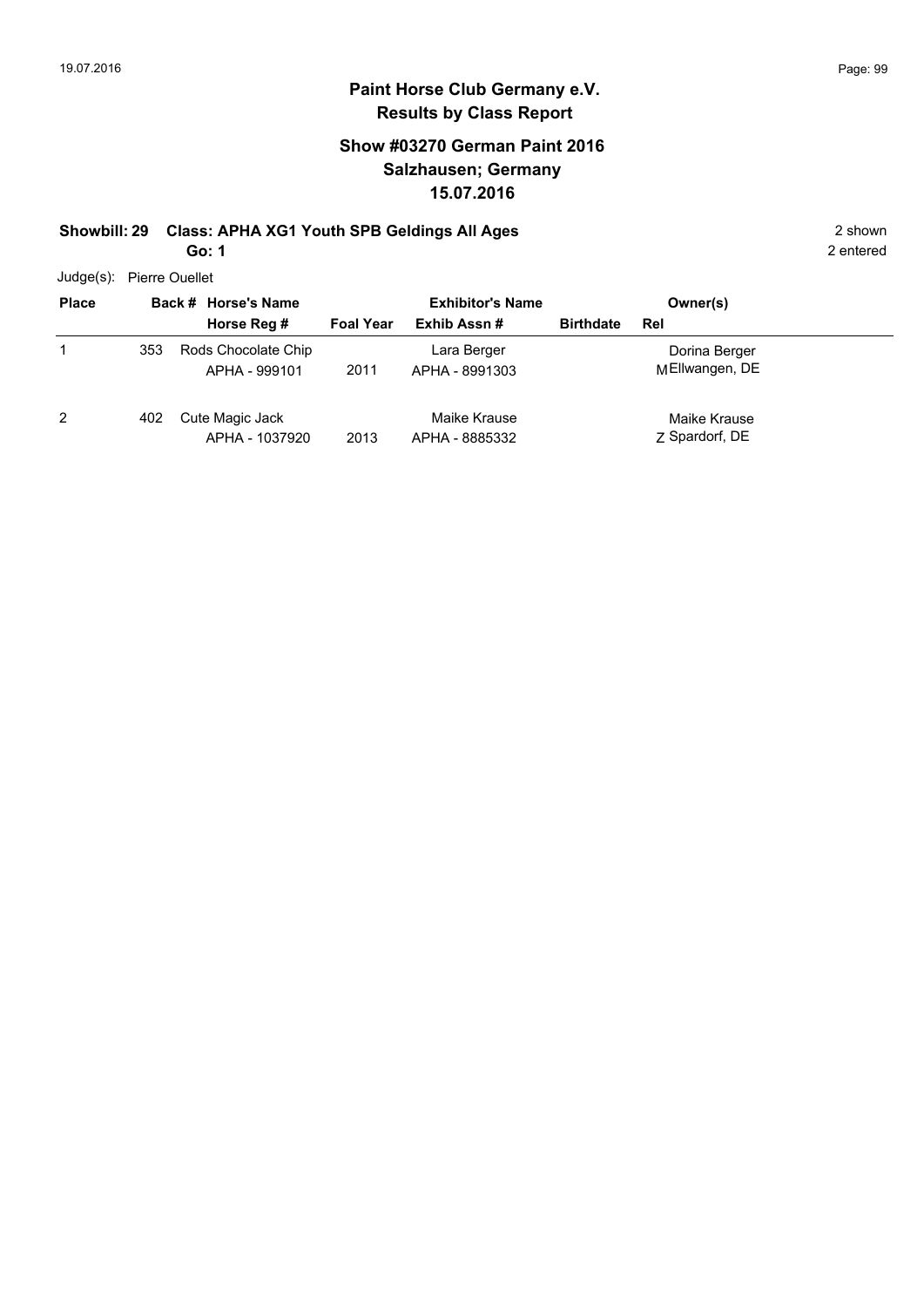#### **Show #03271 German Paint 2016 Salzhausen; Germany 15.07.2016**

#### **Showbill: 29 Class: APHA XG1 Youth SPB Geldings All Ages** 2 shown **Go: 1**

| $Judge(s)$ : |     | Simone Reiss                         |                  |                                        |                  |                                 |  |  |  |
|--------------|-----|--------------------------------------|------------------|----------------------------------------|------------------|---------------------------------|--|--|--|
| <b>Place</b> |     | Back # Horse's Name<br>Horse Reg #   | <b>Foal Year</b> | <b>Exhibitor's Name</b><br>Exhib Assn# | <b>Birthdate</b> | Owner(s)<br>Rel                 |  |  |  |
|              | 353 | Rods Chocolate Chip<br>APHA - 999101 | 2011             | Lara Berger<br>APHA - 8991303          |                  | Dorina Berger<br>MEllwangen, DE |  |  |  |
| 2            | 402 | Cute Magic Jack<br>APHA - 1037920    | 2013             | Maike Krause<br>APHA - 8885332         |                  | Maike Krause<br>Z Spardorf, DE  |  |  |  |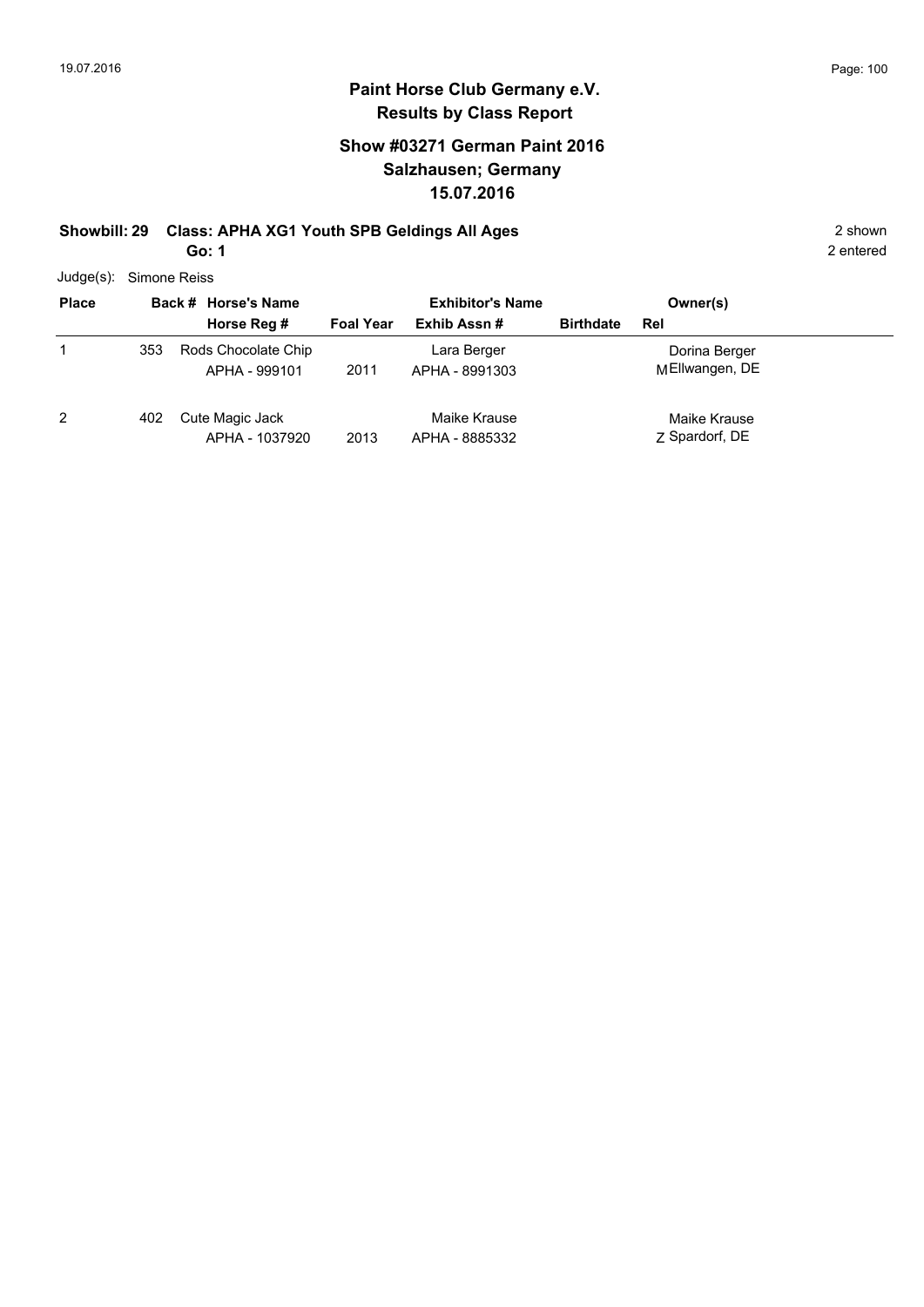### **Show #01698 German Paint 2016 Salzhausen; Germany 15.07.2016**

**Showbill: 30 Class: APHA ABS7 Amt SPB Geldings All Ages** 5 Shown

**Go: 1**

| Judge(s):      | Sascha Ludwig |                                                |                  |                                        |                                       |
|----------------|---------------|------------------------------------------------|------------------|----------------------------------------|---------------------------------------|
| <b>Place</b>   |               | Back # Horse's Name<br>Horse Reg #             | <b>Foal Year</b> | <b>Exhibitor's Name</b><br>Exhib Assn# | Owner(s)<br>Rel                       |
| 1              | 353           | Rods Chocolate Chip<br>APHA - 999101           | 2011             | Dorina Berger<br>APHA - 8660875        | Dorina Berger<br>Z Ellwangen, DE      |
| $\overline{2}$ | 378           | <b>Pretty Little Gambler</b><br>APHA - 1055344 | 2015             | Jorgen Sandholm<br>APHA - 8221474      | Jorgen Sandholm<br>Z Brande, DK       |
| 3              | 328           | Zipsinvitationtogold<br>APHA - 1020429         | 2012             | <b>Astrid Gunley</b><br>APHA - 8982997 | Laila Gunlev<br>MGislev, DE           |
| 4              | 379           | Ratatouille<br>APHA - 1029317                  | 2013             | Katrin Ebert<br>APHA - 8932122         | Katrin Ebert<br>7 Gebsattel, DE       |
| 5              | 558           | Docs Connected Dream<br>APHA - 416885          | 1997             | Emma Lucie Harbort<br>APHA - PEDHE     | Emma Lucie Harbort<br>7 Barnstedt, DE |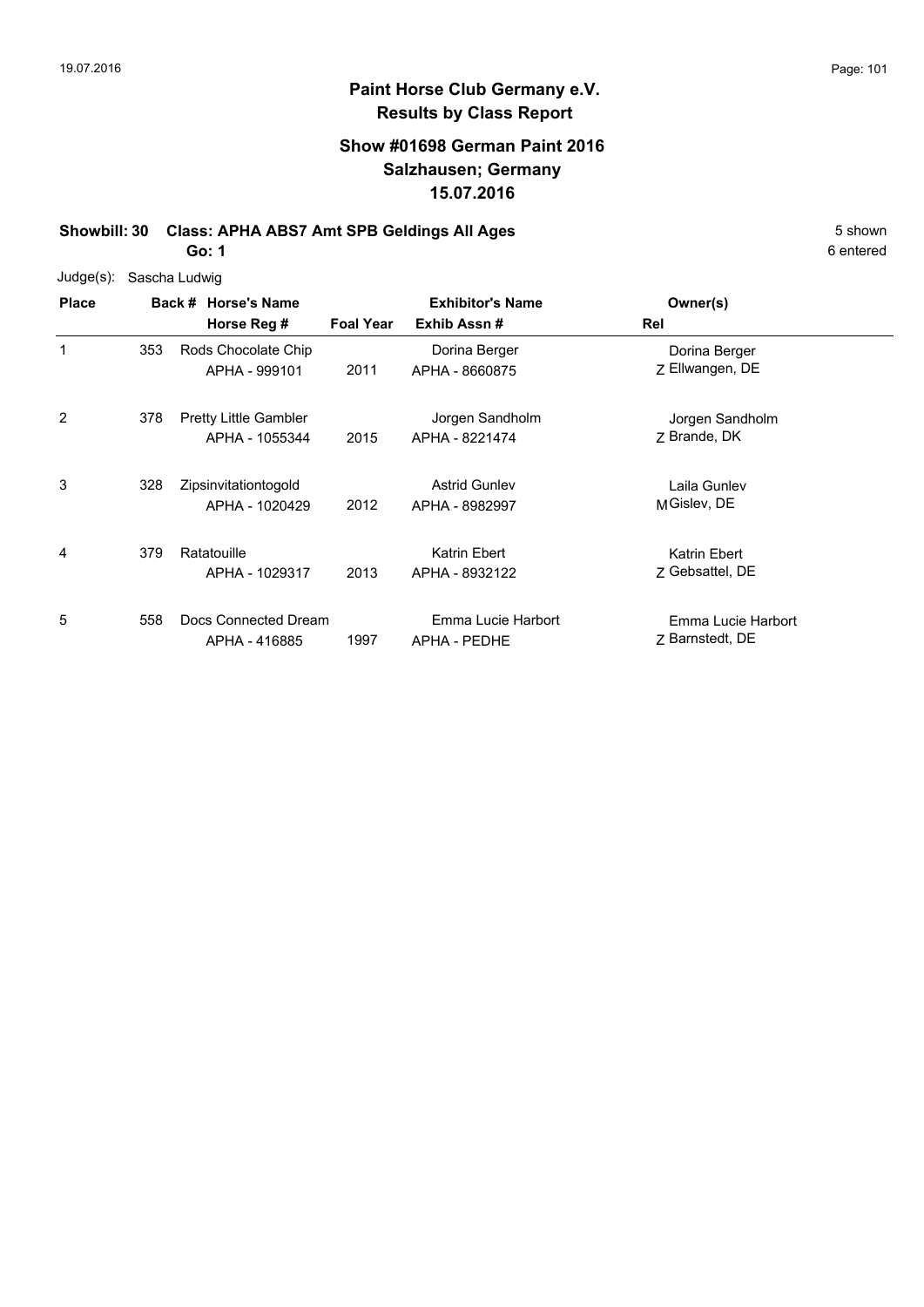#### **Show #01699 German Paint 2016 Salzhausen; Germany 15.07.2016**

**Showbill: 30 Class: APHA ABS7 Amt SPB Geldings All Ages** 5 Shown **Go: 1**

6 entered

Judge(s): Francoise Raimondo

| <b>Place</b> |     | Back # Horse's Name<br>Horse Reg #             | <b>Foal Year</b> | <b>Exhibitor's Name</b><br>Exhib Assn# | Owner(s)<br>Rel                       |
|--------------|-----|------------------------------------------------|------------------|----------------------------------------|---------------------------------------|
| 1            | 353 | Rods Chocolate Chip<br>APHA - 999101           | 2011             | Dorina Berger<br>APHA - 8660875        | Dorina Berger<br>Z Ellwangen, DE      |
| 2            | 328 | Zipsinvitationtogold<br>APHA - 1020429         | 2012             | <b>Astrid Gunley</b><br>APHA - 8982997 | Laila Gunley<br>MGislev, DE           |
| 3            | 378 | <b>Pretty Little Gambler</b><br>APHA - 1055344 | 2015             | Jorgen Sandholm<br>APHA - 8221474      | Jorgen Sandholm<br>7 Brande, DK       |
| 4            | 558 | Docs Connected Dream<br>APHA - 416885          | 1997             | Emma Lucie Harbort<br>APHA - PEDHE     | Emma Lucie Harbort<br>Z Barnstedt, DE |
| 5            | 379 | Ratatouille<br>APHA - 1029317                  | 2013             | Katrin Ebert<br>APHA - 8932122         | Katrin Ebert<br>Z Gebsattel, DE       |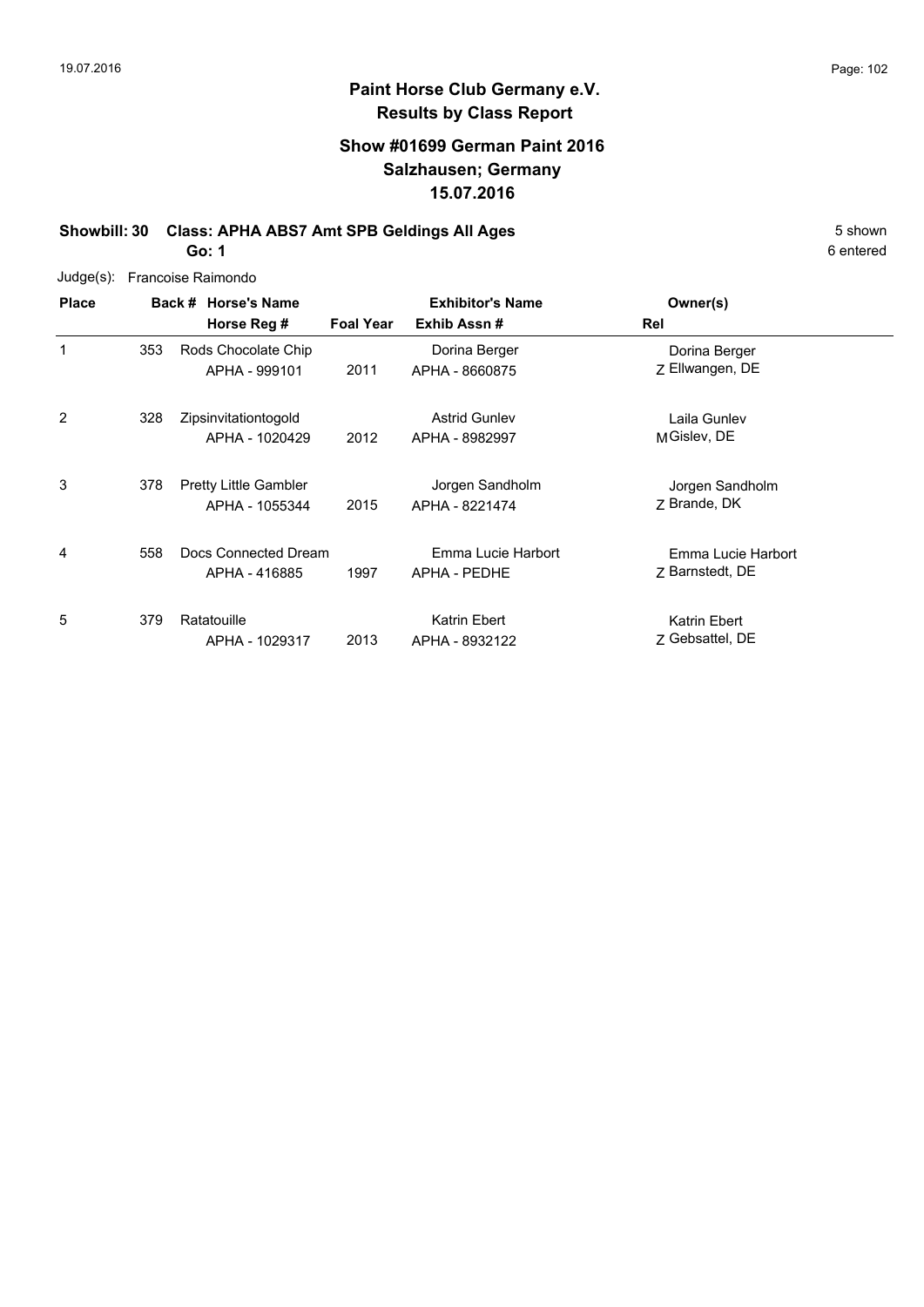#### **Paint Horse Club Germany e.V. Results by Class Report**

#### **Show #03270 German Paint 2016 Salzhausen; Germany 15.07.2016**

**Showbill: 30 Class: APHA ABS7 Amt SPB Geldings All Ages** 5 Shown **Go: 1**

Judge(s): Pierre Ouellet

| <b>Place</b>   |     | Back # Horse's Name<br>Horse Reg #             | <b>Foal Year</b> | <b>Exhibitor's Name</b><br>Exhib Assn# | Owner(s)<br>Rel                       |
|----------------|-----|------------------------------------------------|------------------|----------------------------------------|---------------------------------------|
| $\mathbf{1}$   | 353 | Rods Chocolate Chip<br>APHA - 999101           | 2011             | Dorina Berger<br>APHA - 8660875        | Dorina Berger<br>Z Ellwangen, DE      |
| $\overline{2}$ | 378 | <b>Pretty Little Gambler</b><br>APHA - 1055344 | 2015             | Jorgen Sandholm<br>APHA - 8221474      | Jorgen Sandholm<br>7 Brande, DK       |
| 3              | 328 | Zipsinvitationtogold<br>APHA - 1020429         | 2012             | <b>Astrid Gunley</b><br>APHA - 8982997 | Laila Gunlev<br>MGislev, DE           |
| 4              | 558 | Docs Connected Dream<br>APHA - 416885          | 1997             | Emma Lucie Harbort<br>APHA - PEDHE     | Emma Lucie Harbort<br>Z Barnstedt, DE |
| 5              | 379 | Ratatouille<br>APHA - 1029317                  | 2013             | Katrin Ebert<br>APHA - 8932122         | Katrin Ebert<br>7 Gebsattel, DE       |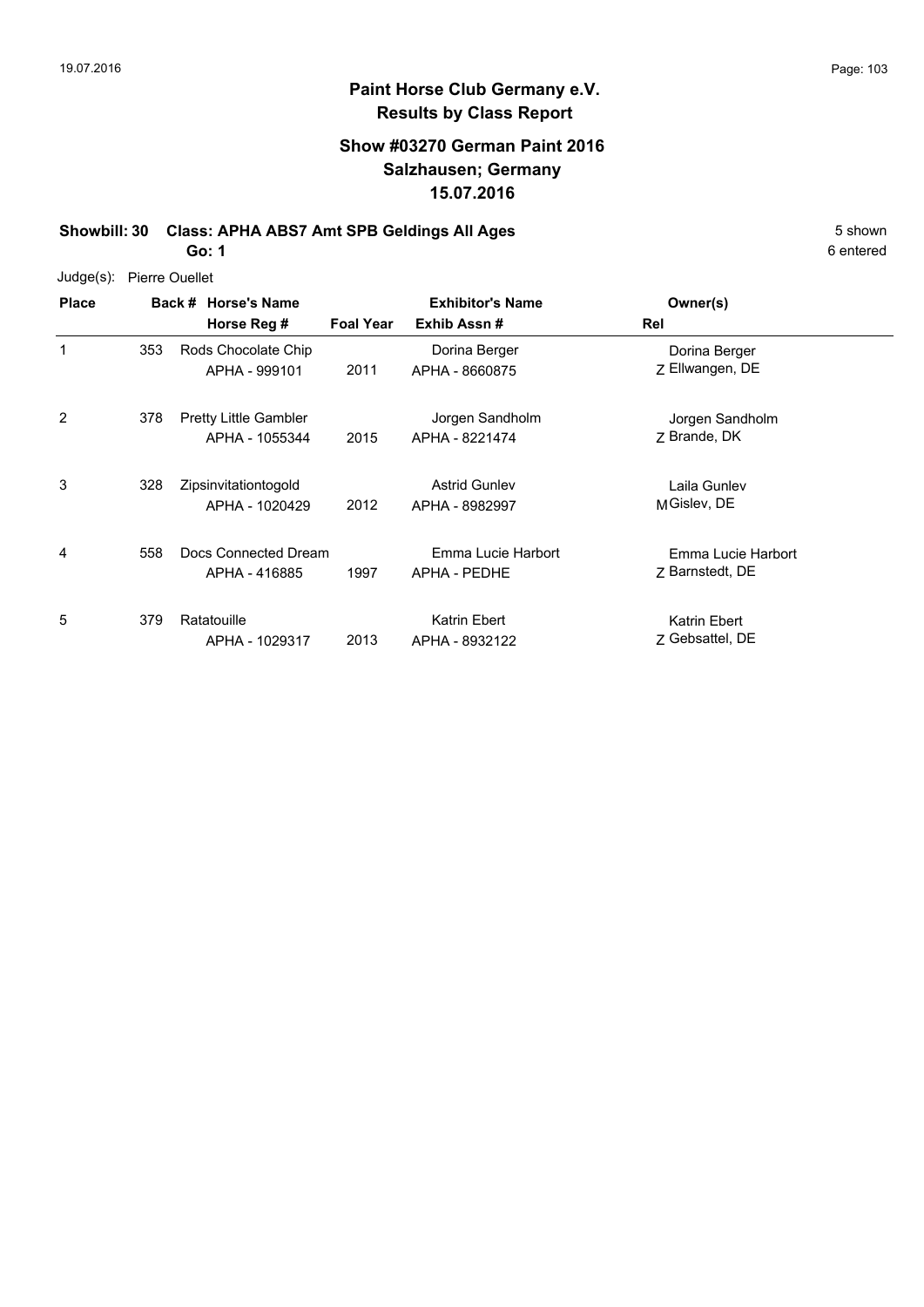#### **Show #03271 German Paint 2016 Salzhausen; Germany 15.07.2016**

**Showbill: 30 Class: APHA ABS7 Amt SPB Geldings All Ages** 5 Shown

**Go: 1**

|  | Judge(s): Simone Reiss |
|--|------------------------|
|--|------------------------|

| <b>Place</b> |     | Back # Horse's Name          |                  | <b>Exhibitor's Name</b> | Owner(s)           |
|--------------|-----|------------------------------|------------------|-------------------------|--------------------|
|              |     | Horse Reg #                  | <b>Foal Year</b> | Exhib Assn#             | Rel                |
| 1            | 328 | Zipsinvitationtogold         |                  | <b>Astrid Gunley</b>    | Laila Gunlev       |
|              |     | APHA - 1020429               | 2012             | APHA - 8982997          | MGislev, DE        |
| 2            | 353 | Rods Chocolate Chip          |                  | Dorina Berger           | Dorina Berger      |
|              |     | APHA - 999101                | 2011             | APHA - 8660875          | Z Ellwangen, DE    |
| 3            | 379 | Ratatouille                  |                  | Katrin Ebert            | Katrin Ebert       |
|              |     | APHA - 1029317               | 2013             | APHA - 8932122          | Z Gebsattel, DE    |
| 4            | 378 | <b>Pretty Little Gambler</b> |                  | Jorgen Sandholm         | Jorgen Sandholm    |
|              |     | APHA - 1055344               | 2015             | APHA - 8221474          | 7 Brande, DK       |
| 5            | 558 | Docs Connected Dream         |                  | Emma Lucie Harbort      | Emma Lucie Harbort |
|              |     | APHA - 416885                | 1997             | APHA - PEDHE            | 7 Barnstedt, DE    |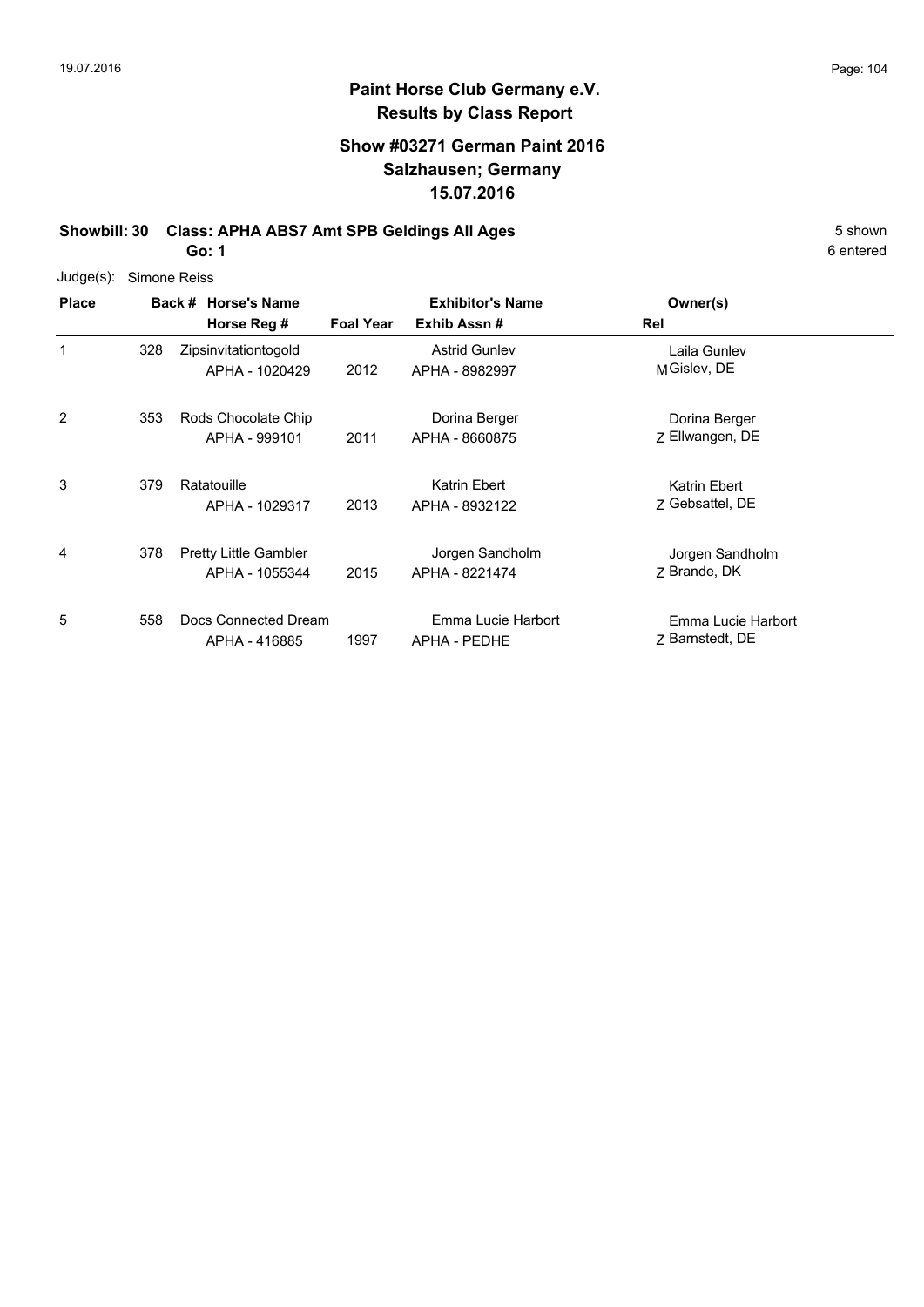### **Show #01698 German Paint 2016 Salzhausen; Germany 15.07.2016**

# **Showbill: 31 Class: APHA ABGG Amt SPB Grand Champion Gelding 0 Shown 0 shown**

**Go: 1**

|  | Judge(s): | Sascha Ludwig |  |
|--|-----------|---------------|--|
|--|-----------|---------------|--|

| <b>Place</b> |     | Back # Horse's Name                  |                  | <b>Exhibitor's Name</b>         | Owner(s)                         |
|--------------|-----|--------------------------------------|------------------|---------------------------------|----------------------------------|
|              |     | Horse Reg #                          | <b>Foal Year</b> | Exhib Assn #                    | Rel                              |
|              | 353 | Rods Chocolate Chip<br>APHA - 999101 | 2011             | Dorina Berger<br>APHA - 8660875 | Dorina Berger<br>Z Ellwangen, DE |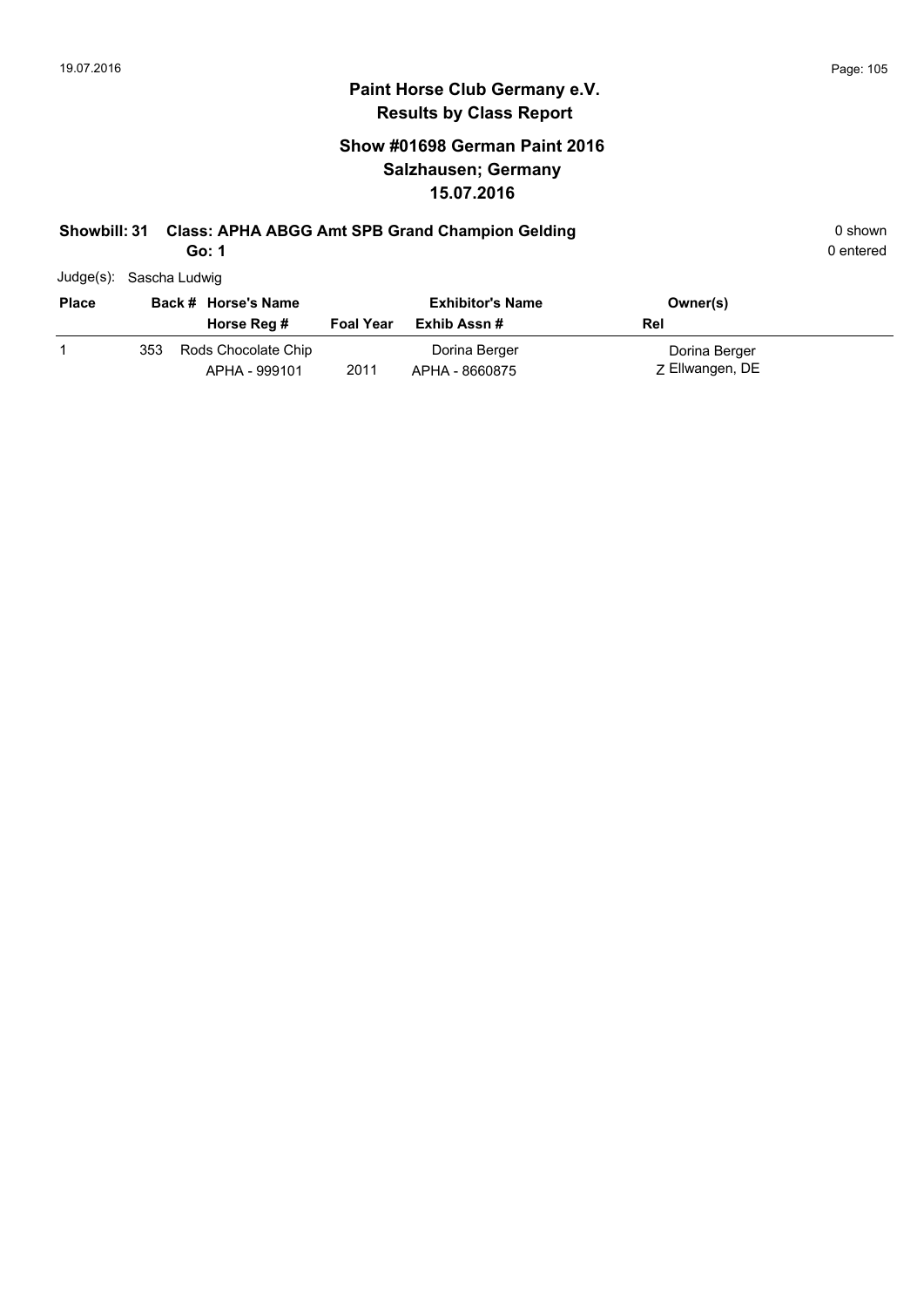### **Show #01699 German Paint 2016 Salzhausen; Germany 15.07.2016**

# **Showbill: 31 Class: APHA ABGG Amt SPB Grand Champion Gelding 0 Shown 0 shown**

**Go: 1**

| Judge(s): Francoise Raimondo |  |
|------------------------------|--|

| <b>Place</b> | Back # Horse's Name |                                      | <b>Exhibitor's Name</b> |                                 | Owner(s)                         |
|--------------|---------------------|--------------------------------------|-------------------------|---------------------------------|----------------------------------|
|              |                     | Horse Reg #                          | <b>Foal Year</b>        | Exhib Assn #                    | Rel                              |
|              | 353                 | Rods Chocolate Chip<br>APHA - 999101 | 2011                    | Dorina Berger<br>APHA - 8660875 | Dorina Berger<br>Z Ellwangen, DE |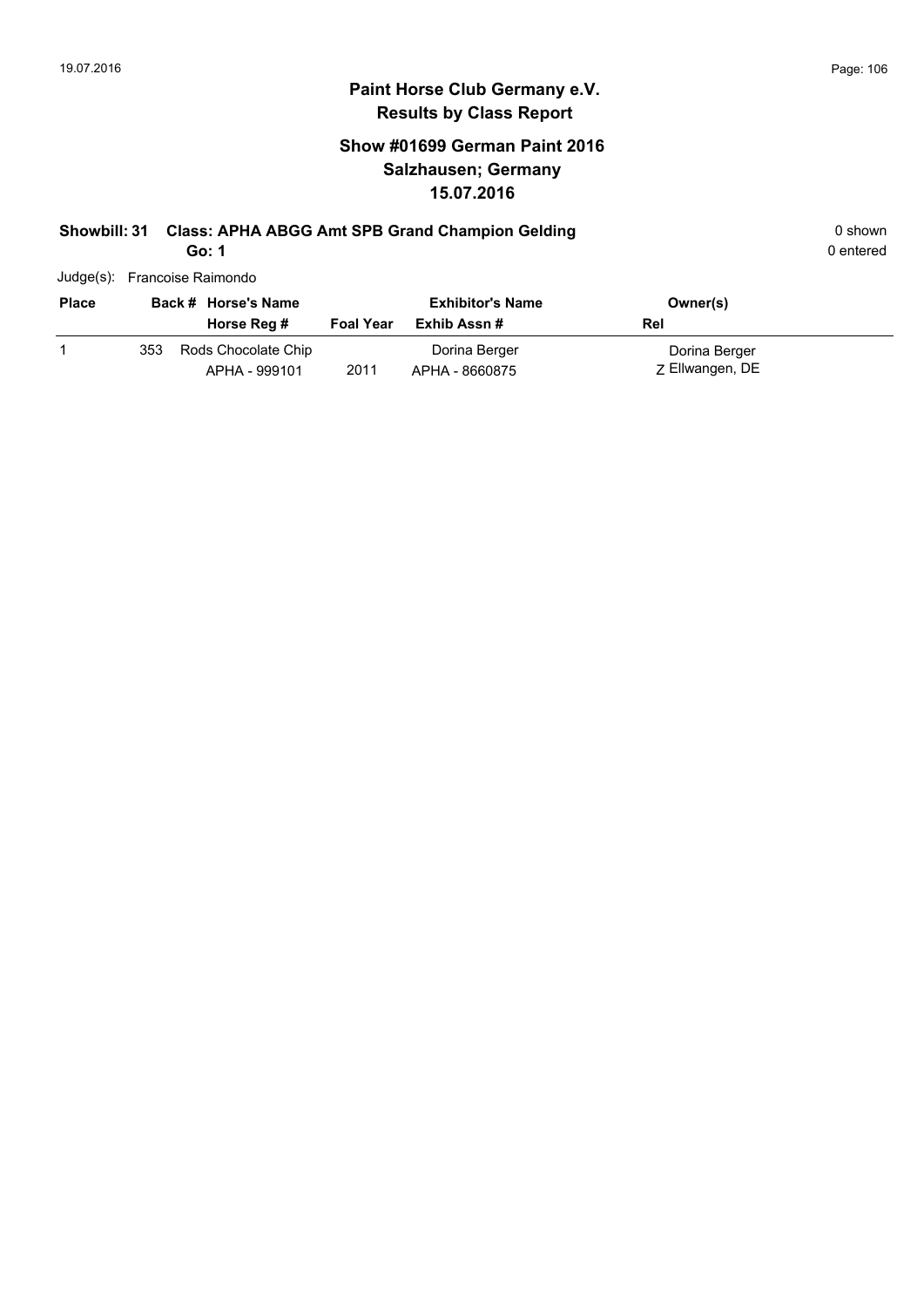### **Show #03270 German Paint 2016 Salzhausen; Germany 15.07.2016**

#### **Showbill: 31 Class: APHA ABGG Amt SPB Grand Champion Gelding 0 Shown 0 shown**

**Go: 1**

0 entered

Judge(s): Pierre Ouellet

| <b>Place</b> | Back # Horse's Name |                                      | <b>Exhibitor's Name</b> |                                 | Owner(s)                         |
|--------------|---------------------|--------------------------------------|-------------------------|---------------------------------|----------------------------------|
|              |                     | Horse Reg #                          | <b>Foal Year</b>        | Exhib Assn #                    | Rel                              |
|              | 353                 | Rods Chocolate Chip<br>APHA - 999101 | 2011                    | Dorina Berger<br>APHA - 8660875 | Dorina Berger<br>Z Ellwangen, DE |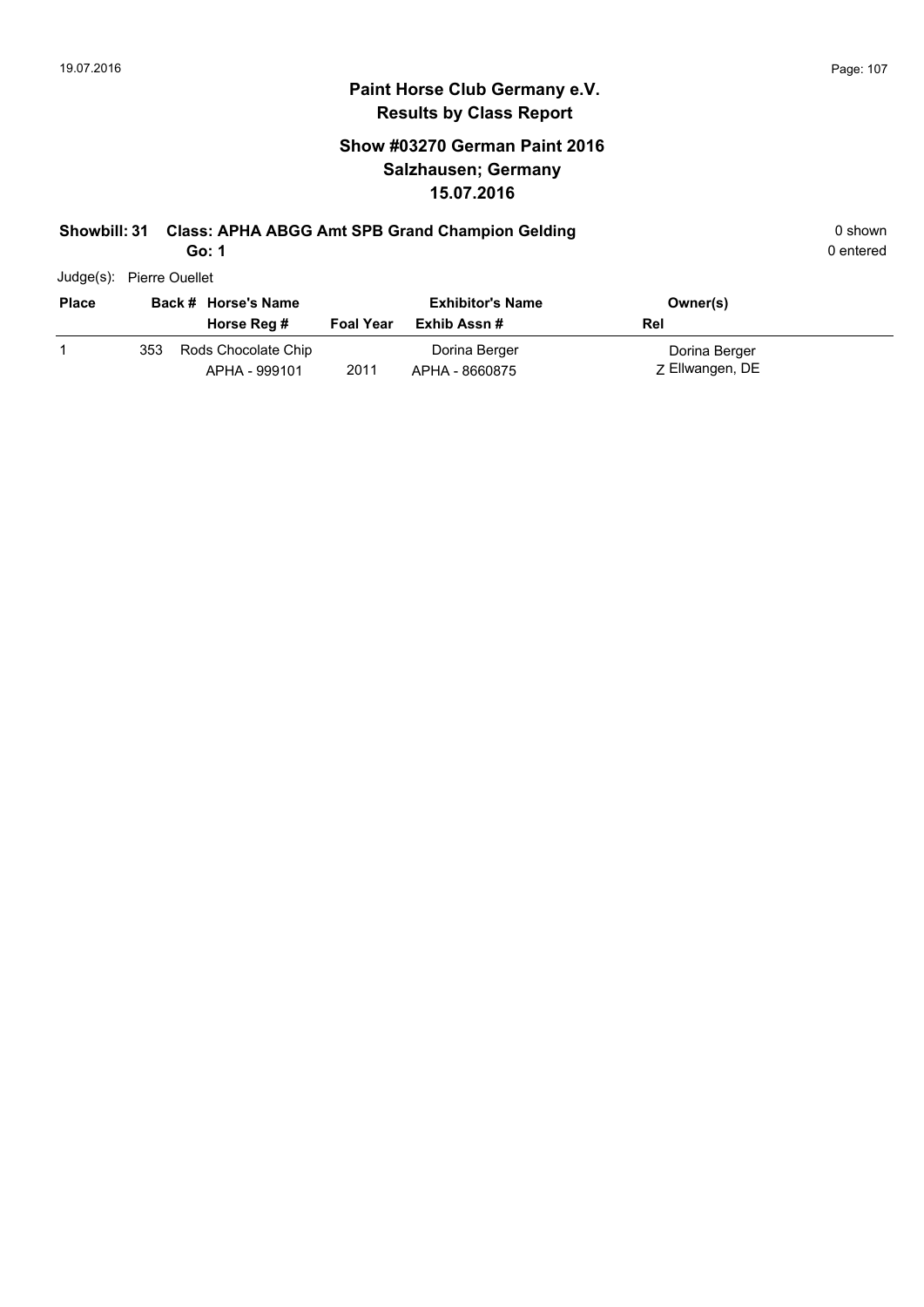### **Show #03271 German Paint 2016 Salzhausen; Germany 15.07.2016**

## **Showbill: 31 Class: APHA ABGG Amt SPB Grand Champion Gelding 0 Shown 0 shown**

**Go: 1**

| Judge(s): Simone Reiss |  |
|------------------------|--|
|                        |  |

| <b>Place</b> |     | Back # Horse's Name                    | <b>Exhibitor's Name</b> |                                        | Owner(s)                    |
|--------------|-----|----------------------------------------|-------------------------|----------------------------------------|-----------------------------|
|              |     | Horse Reg #                            | <b>Foal Year</b>        | Exhib Assn #                           | Rel                         |
|              | 328 | Zipsinvitationtogold<br>APHA - 1020429 | 2012                    | <b>Astrid Gunley</b><br>APHA - 8982997 | Laila Gunlev<br>MGislev, DE |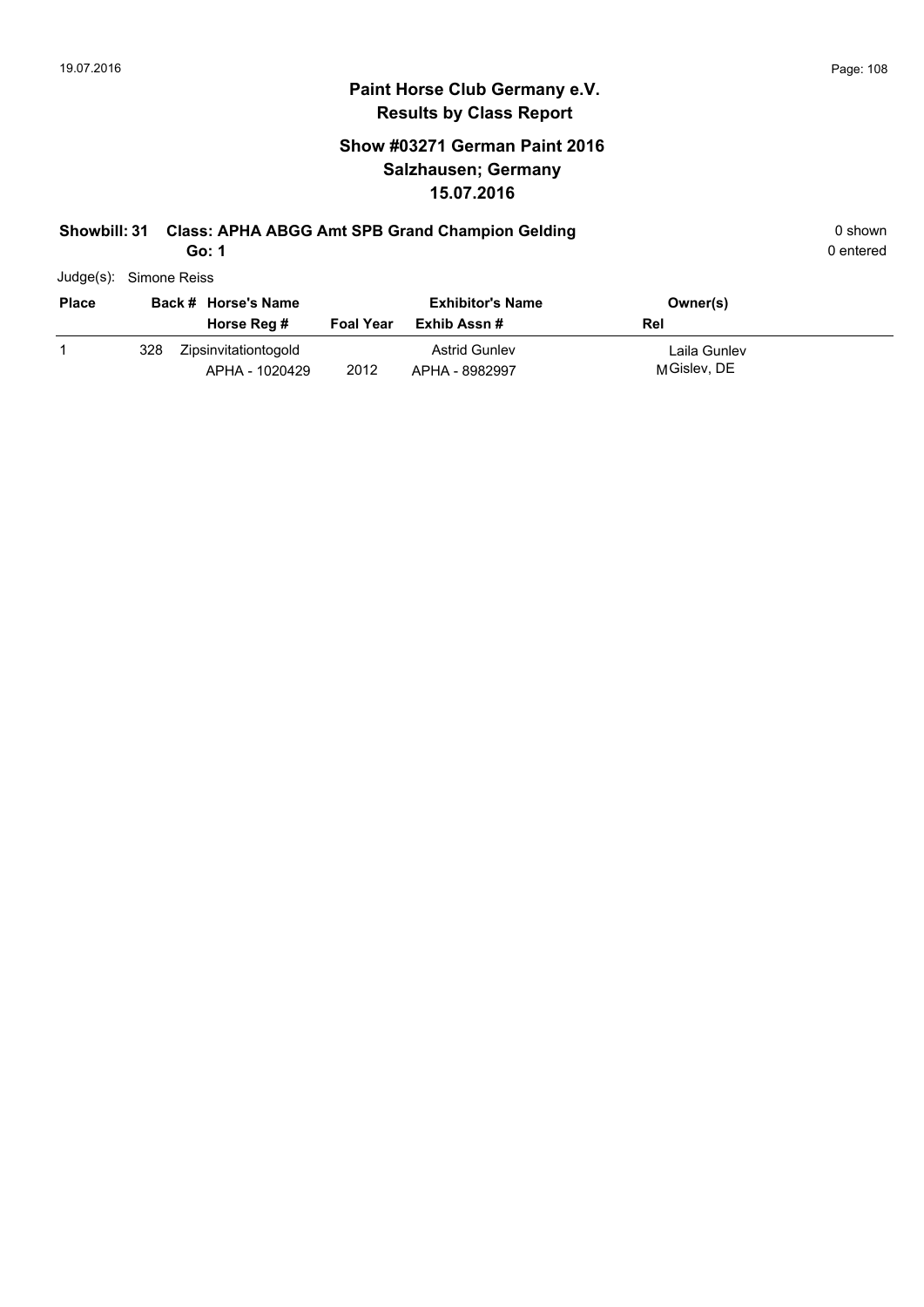### **Show #01698 German Paint 2016 Salzhausen; Germany 15.07.2016**

### **Showbill: 32 Class: APHA ABRX Amt SPB Reserve Champion Gelding** 0 shown

**Go: 1**

| Judge(s): Sascha Ludwig |  |
|-------------------------|--|
|                         |  |

| <b>Place</b> |     | Back # Horse's Name                            |                  | <b>Exhibitor's Name</b>           | Owner(s)                        |
|--------------|-----|------------------------------------------------|------------------|-----------------------------------|---------------------------------|
|              |     | Horse Reg #                                    | <b>Foal Year</b> | Exhib Assn #                      | Rel                             |
|              | 378 | <b>Pretty Little Gambler</b><br>APHA - 1055344 | 2015             | Jorgen Sandholm<br>APHA - 8221474 | Jorgen Sandholm<br>7 Brande, DK |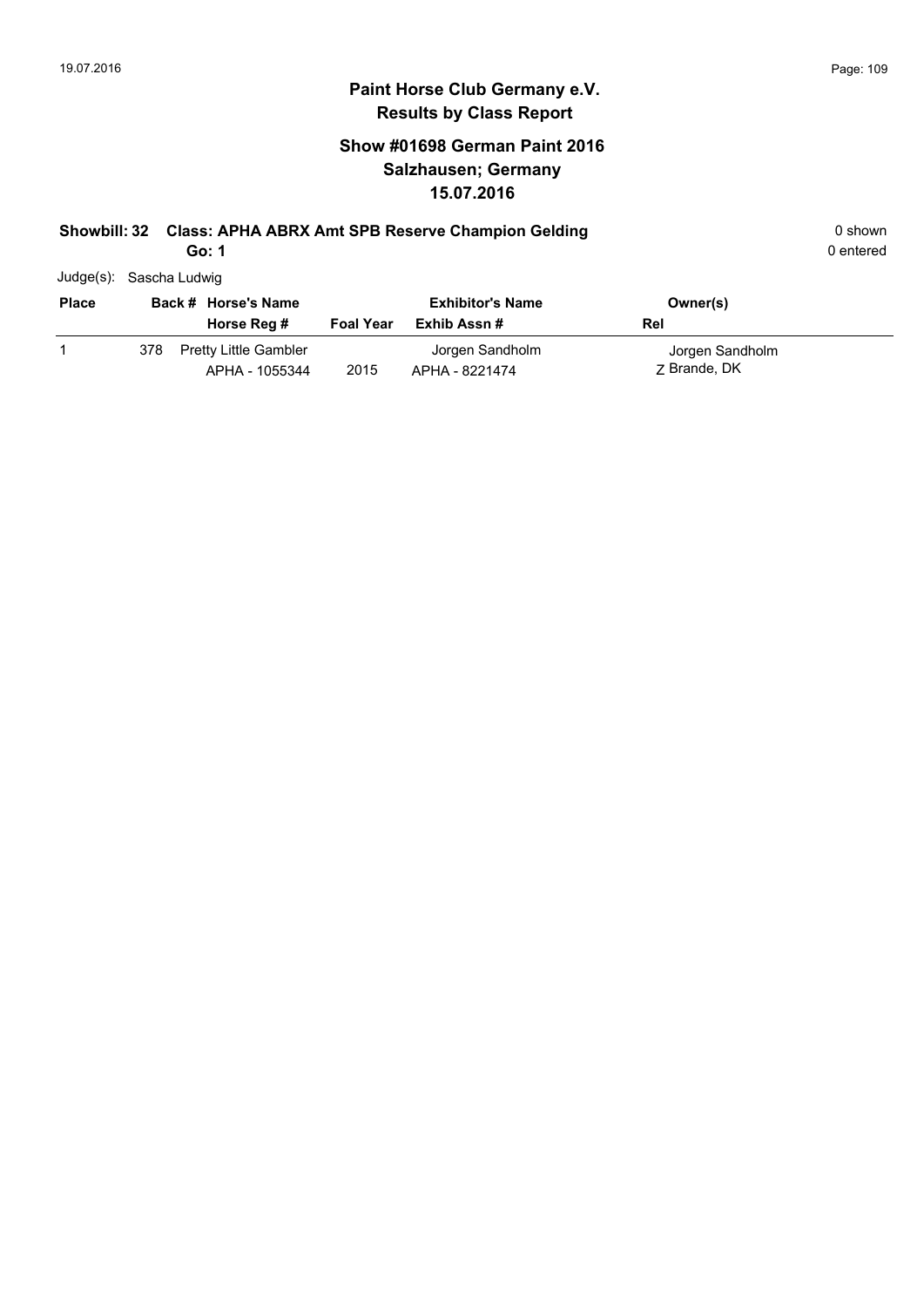### **Show #01699 German Paint 2016 Salzhausen; Germany 15.07.2016**

### **Showbill: 32 Class: APHA ABRX Amt SPB Reserve Champion Gelding** 0 shown 0 shown

**Go: 1**

| Judge(s): Francoise Raimondo |  |
|------------------------------|--|
|                              |  |

| <b>Place</b> |     | Back # Horse's Name                    |                  | <b>Exhibitor's Name</b>                | Owner(s)                    |
|--------------|-----|----------------------------------------|------------------|----------------------------------------|-----------------------------|
|              |     | Horse Reg #                            | <b>Foal Year</b> | Exhib Assn #                           | Rel                         |
|              | 328 | Zipsinvitationtogold<br>APHA - 1020429 | 2012             | <b>Astrid Gunley</b><br>APHA - 8982997 | Laila Gunlev<br>MGislev, DE |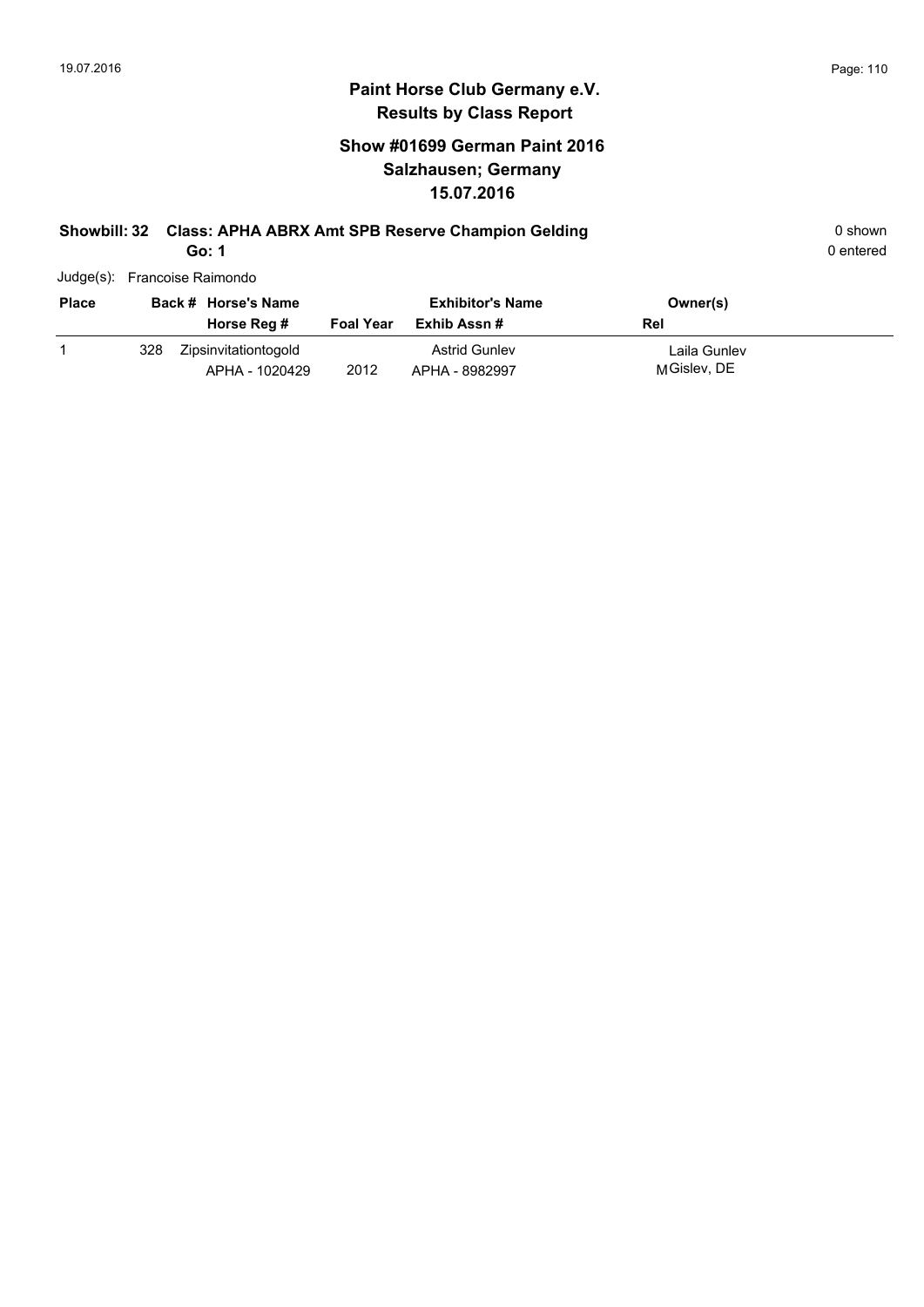### **Show #03270 German Paint 2016 Salzhausen; Germany 15.07.2016**

### **Showbill: 32 Class: APHA ABRX Amt SPB Reserve Champion Gelding Canadiative Strutter Champion Selding** 0 shown

**Go: 1**

0 entered

Judge(s): Pierre Ouellet

| <b>Place</b> |     | Back # Horse's Name<br>Horse Reg #             | <b>Foal Year</b> | <b>Exhibitor's Name</b><br>Exhib Assn # | Owner(s)<br>Rel                 |
|--------------|-----|------------------------------------------------|------------------|-----------------------------------------|---------------------------------|
|              | 378 | <b>Pretty Little Gambler</b><br>APHA - 1055344 | 2015             | Jorgen Sandholm<br>APHA - 8221474       | Jorgen Sandholm<br>7 Brande, DK |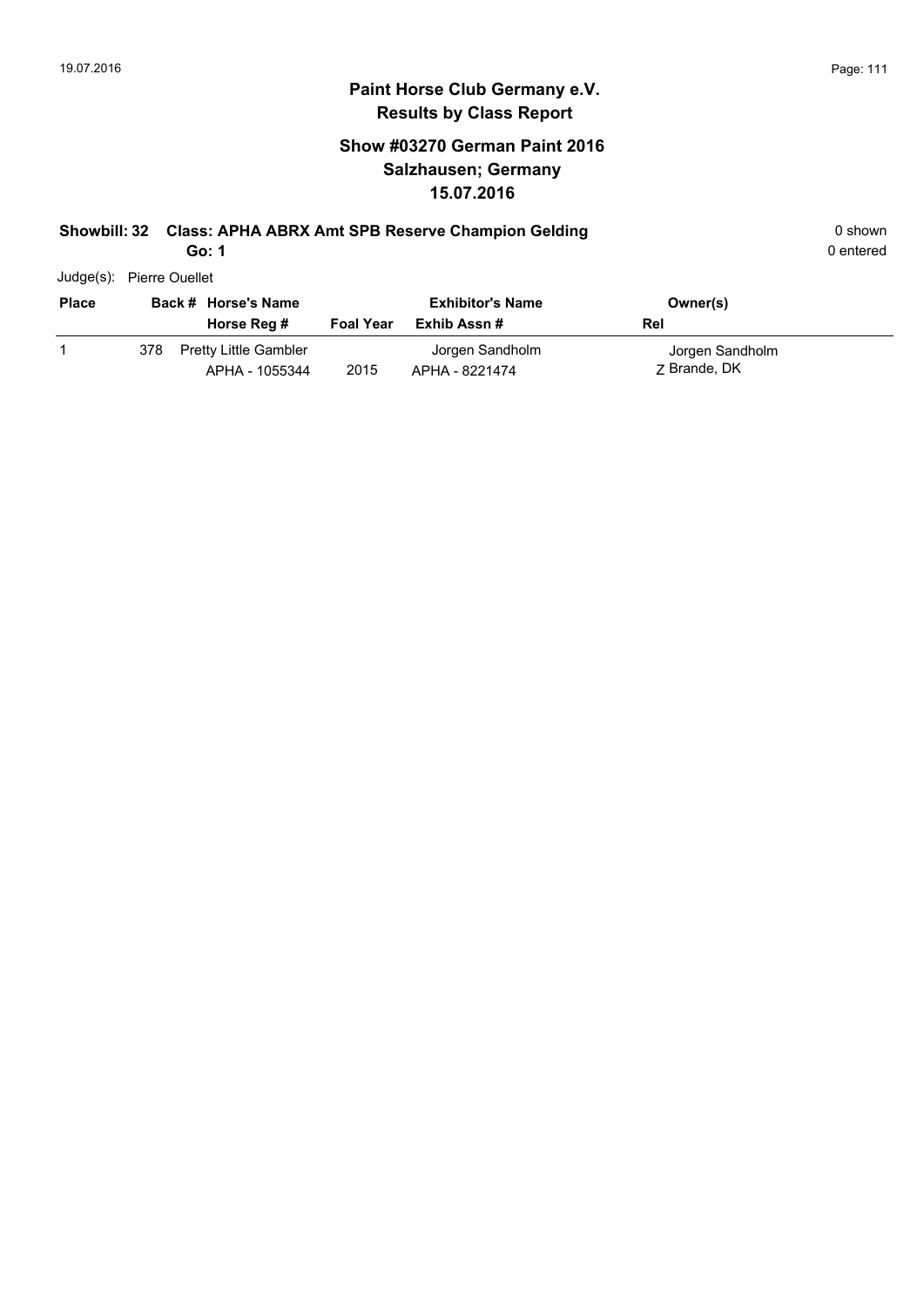### **Show #03271 German Paint 2016 Salzhausen; Germany 15.07.2016**

### **Showbill: 32 Class: APHA ABRX Amt SPB Reserve Champion Gelding** 0 shown 0 shown

**Go: 1**

| Judge(s): | Simone Reiss |  |
|-----------|--------------|--|
|           |              |  |

| <b>Place</b> |     | Back # Horse's Name                  |                  | <b>Exhibitor's Name</b>         | Owner(s)                         |
|--------------|-----|--------------------------------------|------------------|---------------------------------|----------------------------------|
|              |     | Horse Reg #                          | <b>Foal Year</b> | Exhib Assn #                    | Rel                              |
|              | 353 | Rods Chocolate Chip<br>APHA - 999101 | 2011             | Dorina Berger<br>APHA - 8660875 | Dorina Berger<br>Z Ellwangen, DE |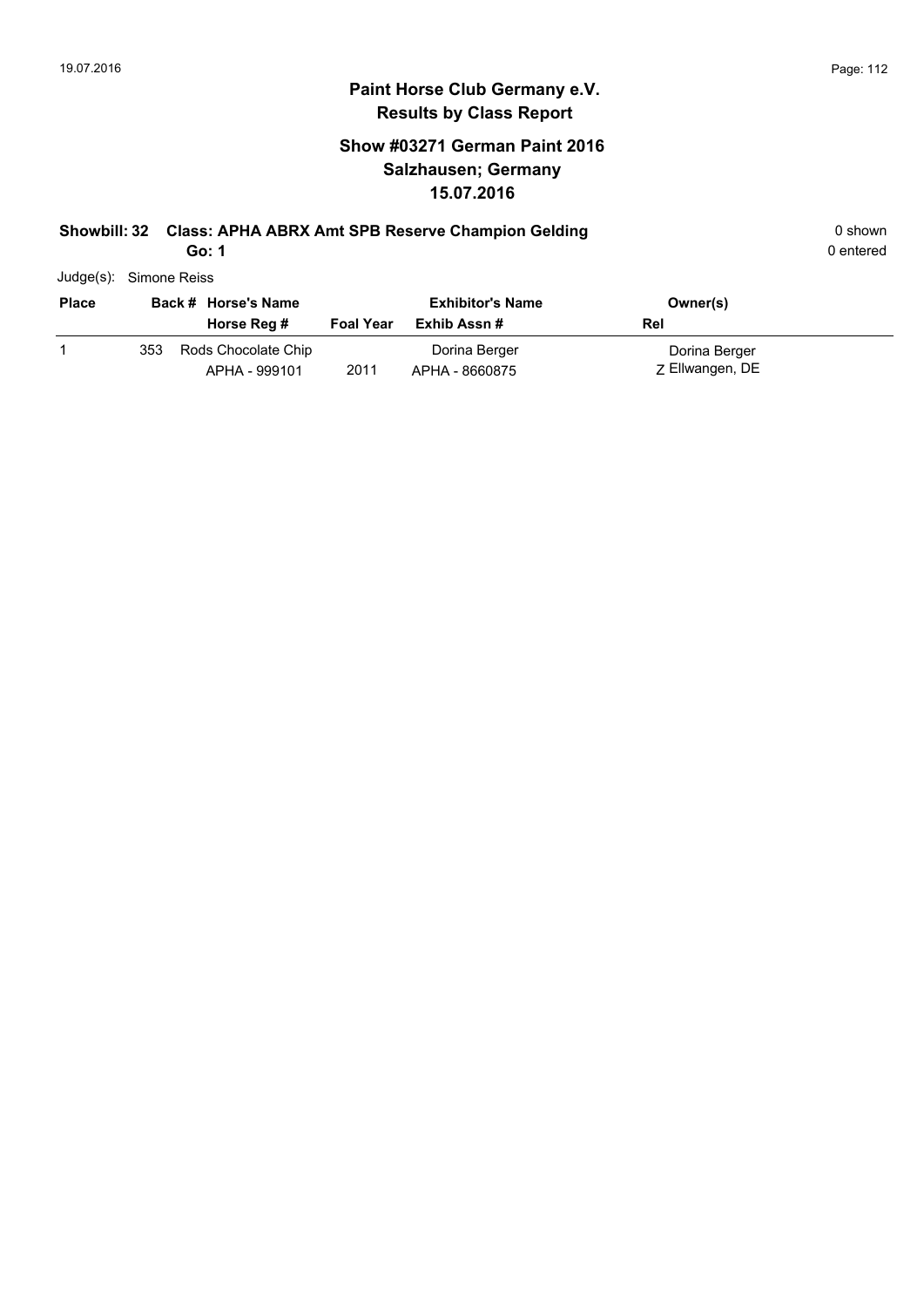### **Show #01698 German Paint 2016 Salzhausen; Germany 15.07.2016**

#### **Showbill: 33 Class: APHA BHG1 SPB Geldings** 4 shown

**Go: 1**

Judge(s): Sascha Ludwig

|              | $\frac{1}{2}$ |                                                |                  |                                        |                                  |  |  |
|--------------|---------------|------------------------------------------------|------------------|----------------------------------------|----------------------------------|--|--|
| <b>Place</b> |               | Back # Horse's Name<br>Horse Reg #             | <b>Foal Year</b> | <b>Exhibitor's Name</b><br>Exhib Assn# | Owner(s)<br>Rel                  |  |  |
| 1            | 353           | Rods Chocolate Chip<br>APHA - 999101           | 2011             | Dorina Berger<br>APHA - 8660875        | Dorina Berger<br>Z Ellwangen, DE |  |  |
| 2            | 402           | Cute Magic Jack<br>APHA - 1037920              | 2013             | Maike Krause<br>APHA - 8885332         | Maike Krause<br>Z Spardorf, DE   |  |  |
| 3            | 378           | <b>Pretty Little Gambler</b><br>APHA - 1055344 | 2015             | Jorgen Sandholm<br>APHA - 8221474      | Jorgen Sandholm<br>7 Brande, DK  |  |  |
| 4            | 328           | Zipsinvitationtogold<br>APHA - 1020429         | 2012             | <b>Astrid Gunley</b><br>APHA - 8982997 | Laila Gunlev<br>MGislev, DE      |  |  |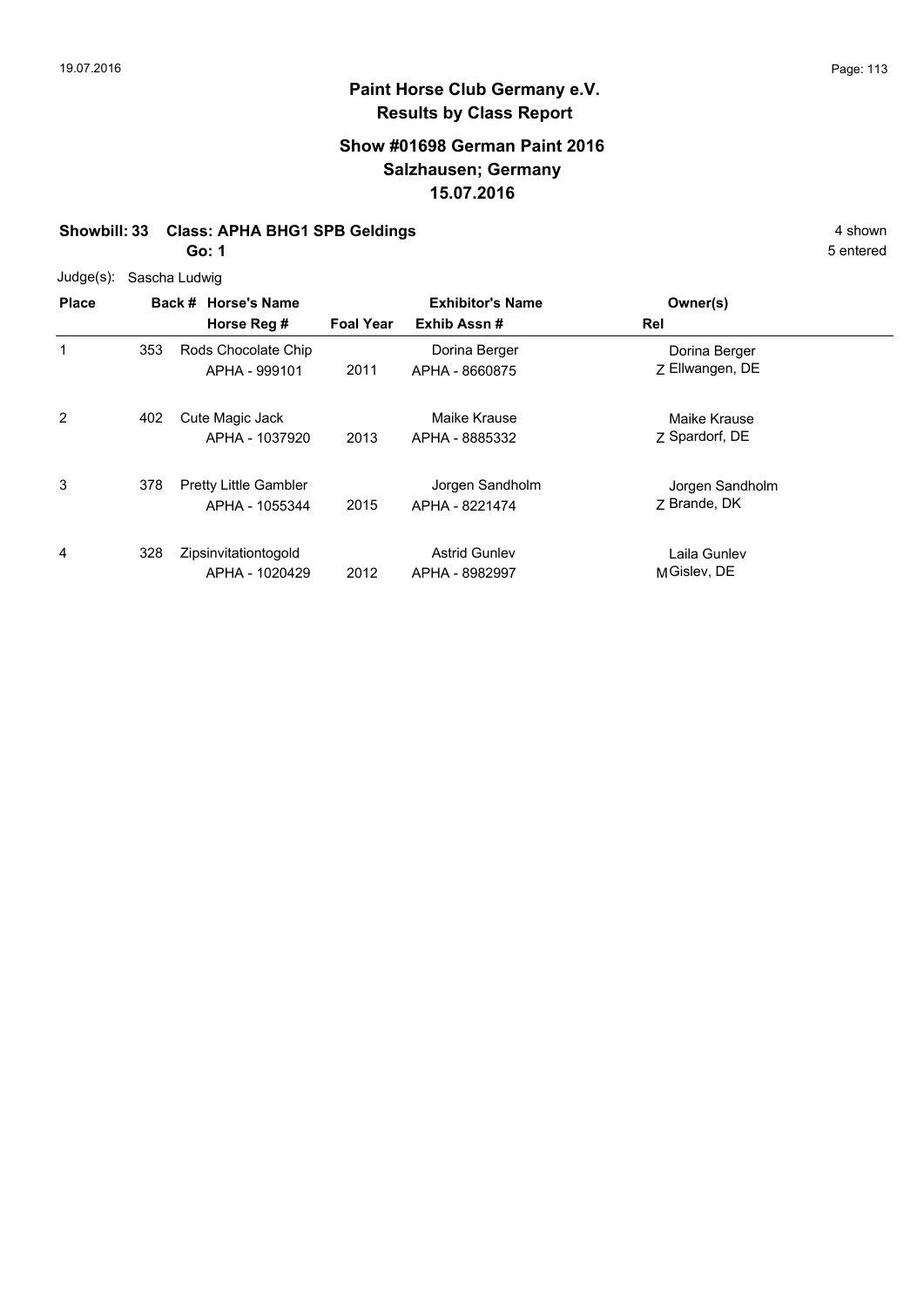### **Show #01699 German Paint 2016 Salzhausen; Germany 15.07.2016**

#### **Showbill: 33 Class: APHA BHG1 SPB Geldings** 4 shown

**Go: 1**

| Judge(s): Francoise Raimondo |
|------------------------------|
|                              |

| <b>Place</b> |     | Back # Horse's Name                            |                  | <b>Exhibitor's Name</b>                | Owner(s)                         |  |
|--------------|-----|------------------------------------------------|------------------|----------------------------------------|----------------------------------|--|
|              |     | Horse Reg #                                    | <b>Foal Year</b> | Exhib Assn#                            | Rel                              |  |
| 1            | 353 | Rods Chocolate Chip<br>APHA - 999101           | 2011             | Dorina Berger<br>APHA - 8660875        | Dorina Berger<br>Z Ellwangen, DE |  |
| 2            | 402 | Cute Magic Jack<br>APHA - 1037920              | 2013             | Maike Krause<br>APHA - 8885332         | Maike Krause<br>Z Spardorf, DE   |  |
| 3            | 328 | Zipsinvitationtogold<br>APHA - 1020429         | 2012             | <b>Astrid Gunley</b><br>APHA - 8982997 | Laila Gunlev<br>MGislev, DE      |  |
| 4            | 378 | <b>Pretty Little Gambler</b><br>APHA - 1055344 | 2015             | Jorgen Sandholm<br>APHA - 8221474      | Jorgen Sandholm<br>7 Brande, DK  |  |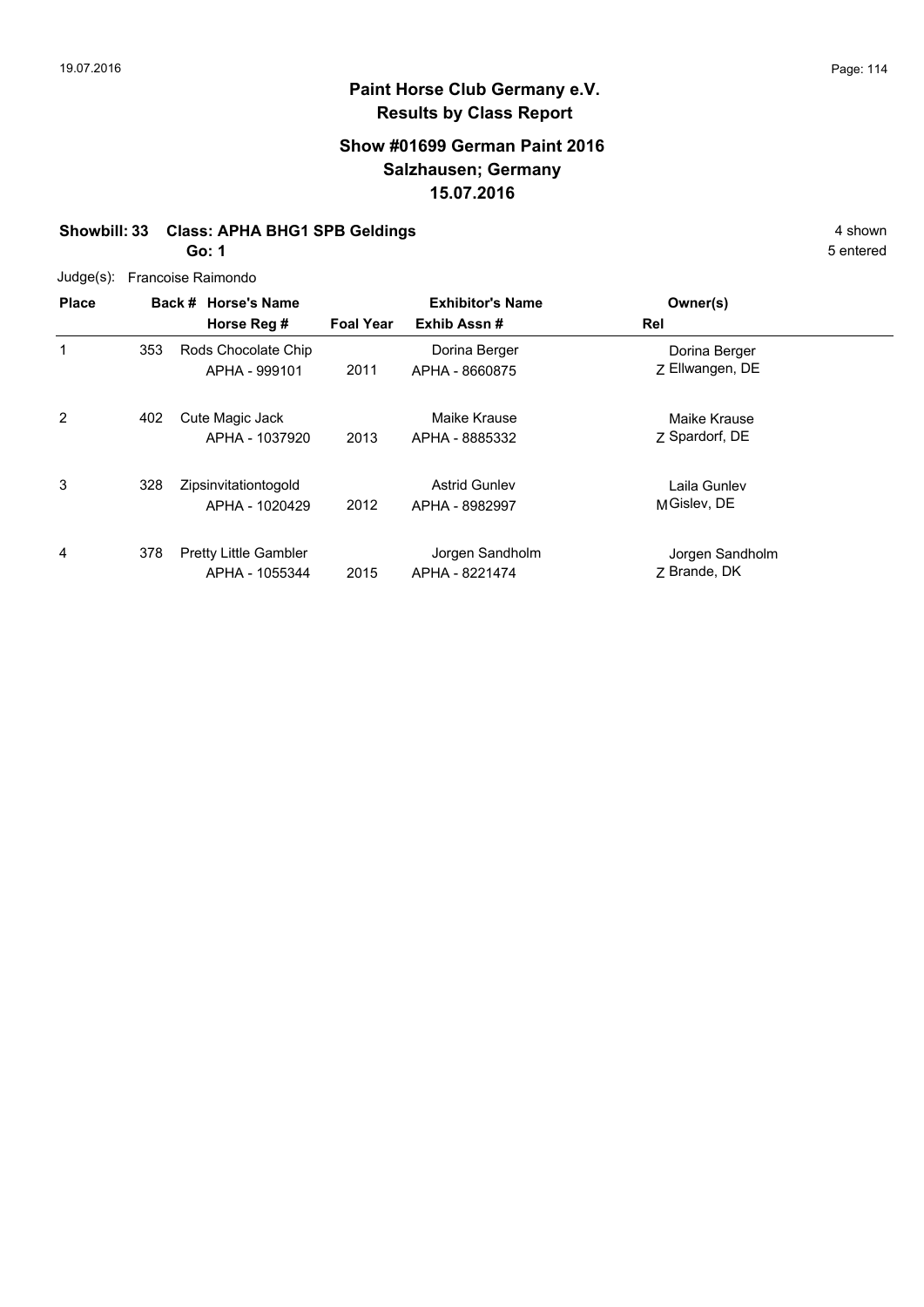### **Show #03270 German Paint 2016 Salzhausen; Germany 15.07.2016**

#### **Showbill: 33 Class: APHA BHG1 SPB Geldings** 4 shown

**Go: 1**

Judge(s): Pierre Ouellet

| <b>Place</b> |     | Back # Horse's Name<br>Horse Reg #             | <b>Foal Year</b> | <b>Exhibitor's Name</b><br>Exhib Assn# | Owner(s)<br>Rel                  |
|--------------|-----|------------------------------------------------|------------------|----------------------------------------|----------------------------------|
| 1            | 353 | Rods Chocolate Chip<br>APHA - 999101           | 2011             | Dorina Berger<br>APHA - 8660875        | Dorina Berger<br>Z Ellwangen, DE |
| 2            | 378 | <b>Pretty Little Gambler</b><br>APHA - 1055344 | 2015             | Jorgen Sandholm<br>APHA - 8221474      | Jorgen Sandholm<br>7 Brande, DK  |
| 3            | 402 | Cute Magic Jack<br>APHA - 1037920              | 2013             | Maike Krause<br>APHA - 8885332         | Maike Krause<br>Z Spardorf, DE   |
| 4            | 328 | Zipsinvitationtogold<br>APHA - 1020429         | 2012             | <b>Astrid Gunley</b><br>APHA - 8982997 | Laila Gunlev<br>MGislev, DE      |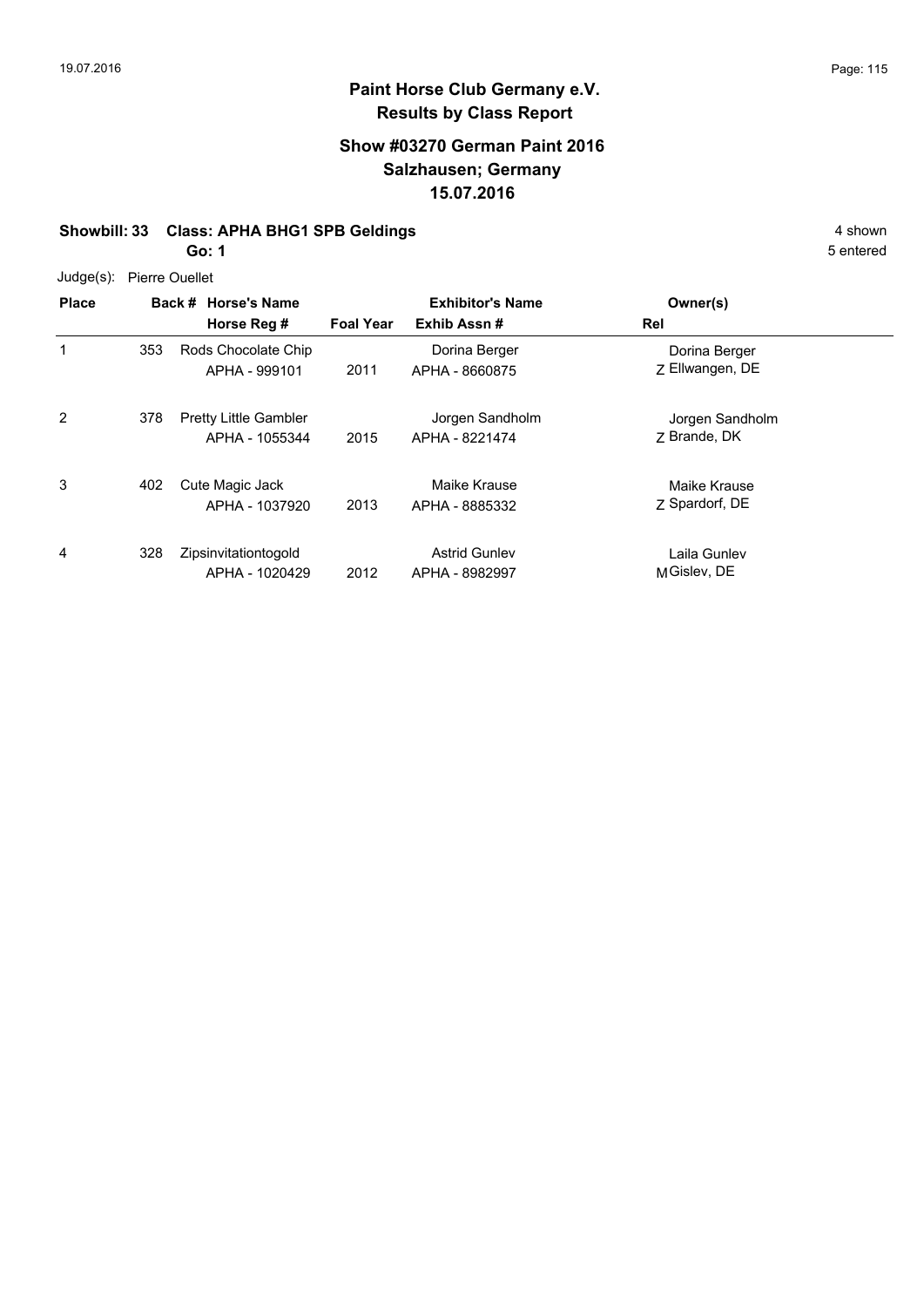### **Show #03271 German Paint 2016 Salzhausen; Germany 15.07.2016**

#### **Showbill: 33 Class: APHA BHG1 SPB Geldings** 4 shown

**Go: 1**

Judge(s): Simone Reiss

| $5 - 9 - 1$<br><b>Place</b> |     | Back # Horse's Name                            |                  | <b>Exhibitor's Name</b>                | Owner(s)                         |
|-----------------------------|-----|------------------------------------------------|------------------|----------------------------------------|----------------------------------|
|                             |     | Horse Reg #                                    | <b>Foal Year</b> | Exhib Assn#                            | Rel                              |
| 1                           | 328 | Zipsinvitationtogold<br>APHA - 1020429         | 2012             | <b>Astrid Gunley</b><br>APHA - 8982997 | Laila Gunlev<br>MGislev, DE      |
| 2                           | 353 | Rods Chocolate Chip<br>APHA - 999101           | 2011             | Dorina Berger<br>APHA - 8660875        | Dorina Berger<br>Z Ellwangen, DE |
| 3                           | 378 | <b>Pretty Little Gambler</b><br>APHA - 1055344 | 2015             | Jorgen Sandholm<br>APHA - 8221474      | Jorgen Sandholm<br>7 Brande, DK  |
| 4                           | 402 | Cute Magic Jack<br>APHA - 1037920              | 2013             | Maike Krause<br>APHA - 8885332         | Maike Krause<br>Z Spardorf, DE   |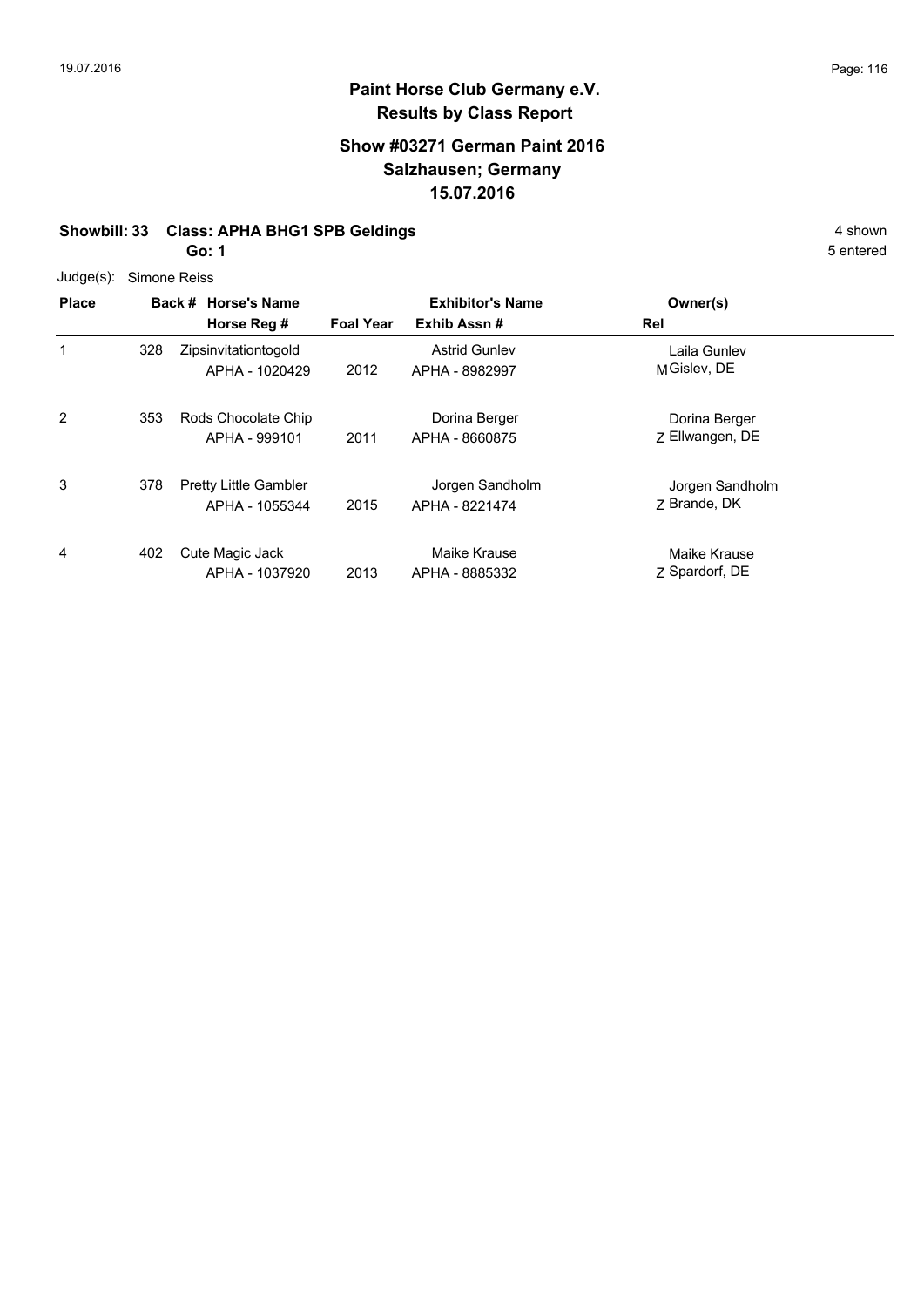### **Show #01698 German Paint 2016 Salzhausen; Germany 15.07.2016**

### **Showbill: 34 Class: APHA BGC3 SPB Grand Champion Gelding Cases Constructed by Shown Construction Construction Construction Construction Construction Construction Construction Construction Construction Construction Constru**

**Go: 1**

| Judge(s): Sascha Ludwig |
|-------------------------|
|                         |

| <b>Place</b> |     | Back # Horse's Name                  |                  | <b>Exhibitor's Name</b>         | Owner(s)                         |  |
|--------------|-----|--------------------------------------|------------------|---------------------------------|----------------------------------|--|
|              |     | Horse Reg #                          | <b>Foal Year</b> | Exhib Assn #                    | Rel                              |  |
|              | 353 | Rods Chocolate Chip<br>APHA - 999101 | 2011             | Dorina Berger<br>APHA - 8660875 | Dorina Berger<br>Z Ellwangen, DE |  |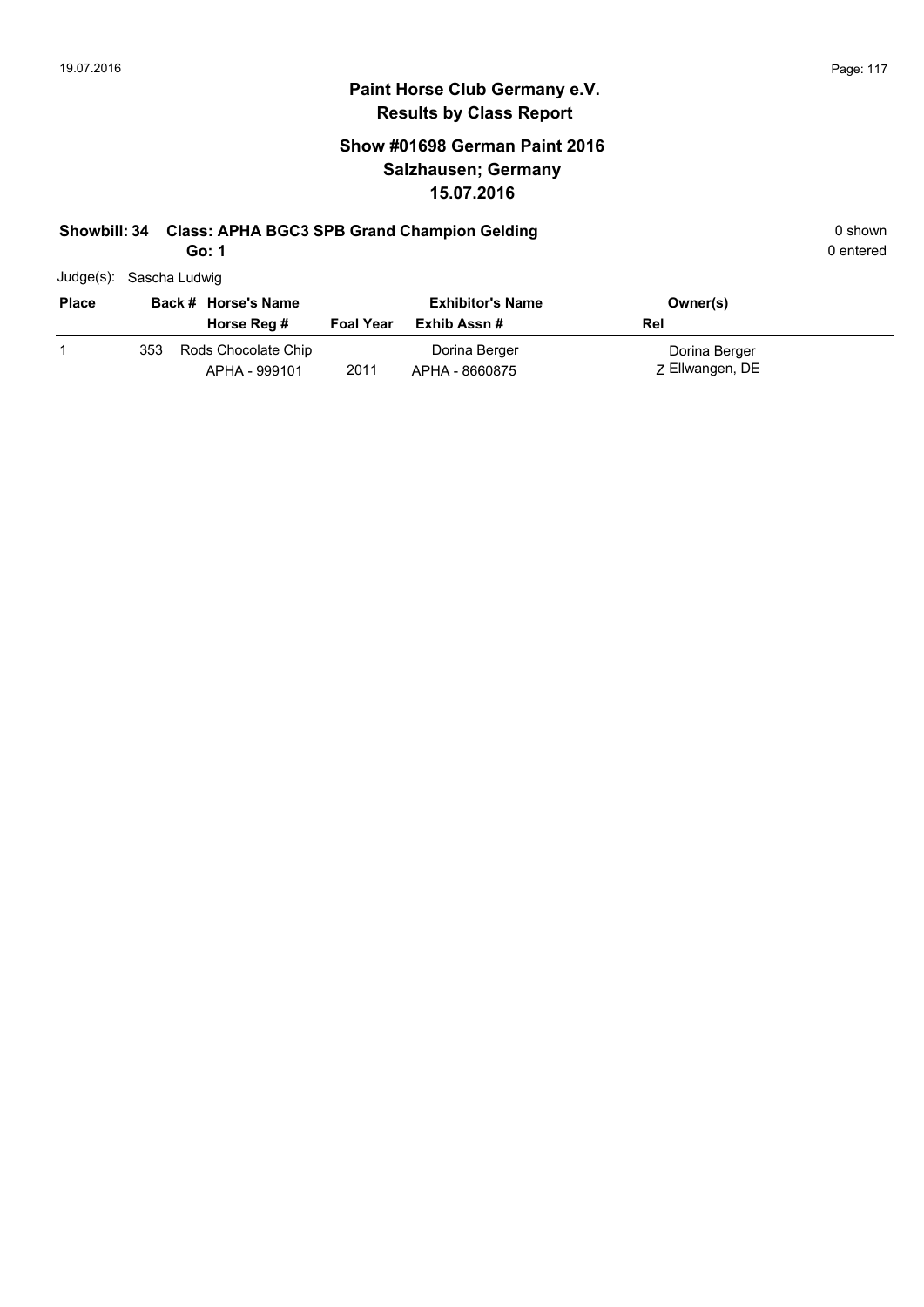0 entered

#### **Paint Horse Club Germany e.V. Results by Class Report**

### **Show #01699 German Paint 2016 Salzhausen; Germany 15.07.2016**

# **Showbill: 34 Class: APHA BGC3 SPB Grand Champion Gelding Cases Constructed by Shown 0 shown**

**Go: 1**

Judge(s): Francoise Raimondo

| <b>Place</b> |     | Back # Horse's Name                  |                  | <b>Exhibitor's Name</b>         | Owner(s)                         |
|--------------|-----|--------------------------------------|------------------|---------------------------------|----------------------------------|
|              |     | Horse Reg #                          | <b>Foal Year</b> | Exhib Assn #                    | Rel                              |
|              | 353 | Rods Chocolate Chip<br>APHA - 999101 | 2011             | Dorina Berger<br>APHA - 8660875 | Dorina Berger<br>Z Ellwangen, DE |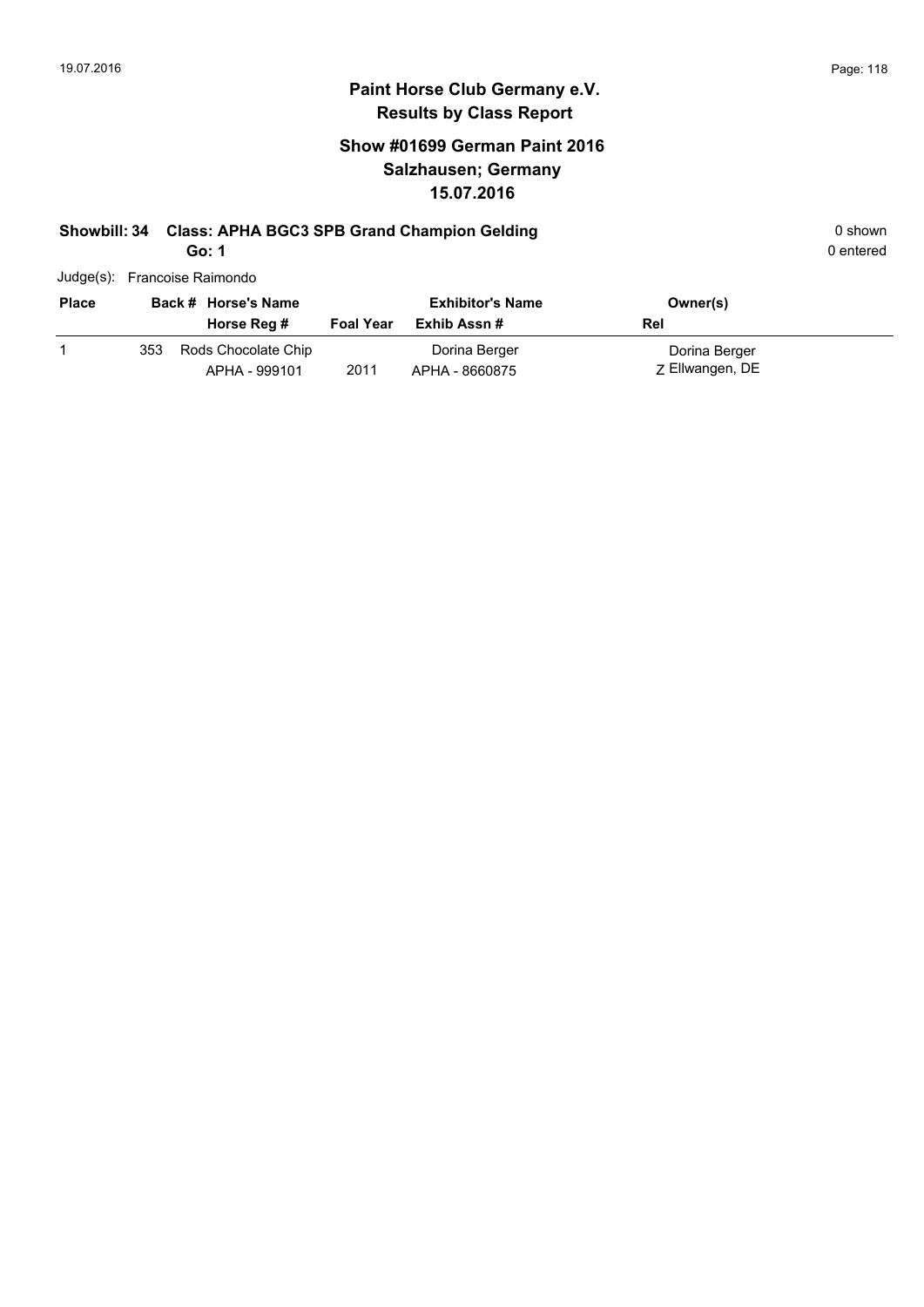### **Show #03270 German Paint 2016 Salzhausen; Germany 15.07.2016**

## **Showbill: 34 Class: APHA BGC3 SPB Grand Champion Gelding Cases Constructed Business Community Community Community**

**Go: 1**

| Judge(s): Pierre Ouellet |
|--------------------------|
|                          |

| <b>Place</b> |     | Back # Horse's Name                  |                  | <b>Exhibitor's Name</b>         | Owner(s)                         |
|--------------|-----|--------------------------------------|------------------|---------------------------------|----------------------------------|
|              |     | Horse Reg #                          | <b>Foal Year</b> | Exhib Assn #                    | Rel                              |
|              | 353 | Rods Chocolate Chip<br>APHA - 999101 | 2011             | Dorina Berger<br>APHA - 8660875 | Dorina Berger<br>Z Ellwangen, DE |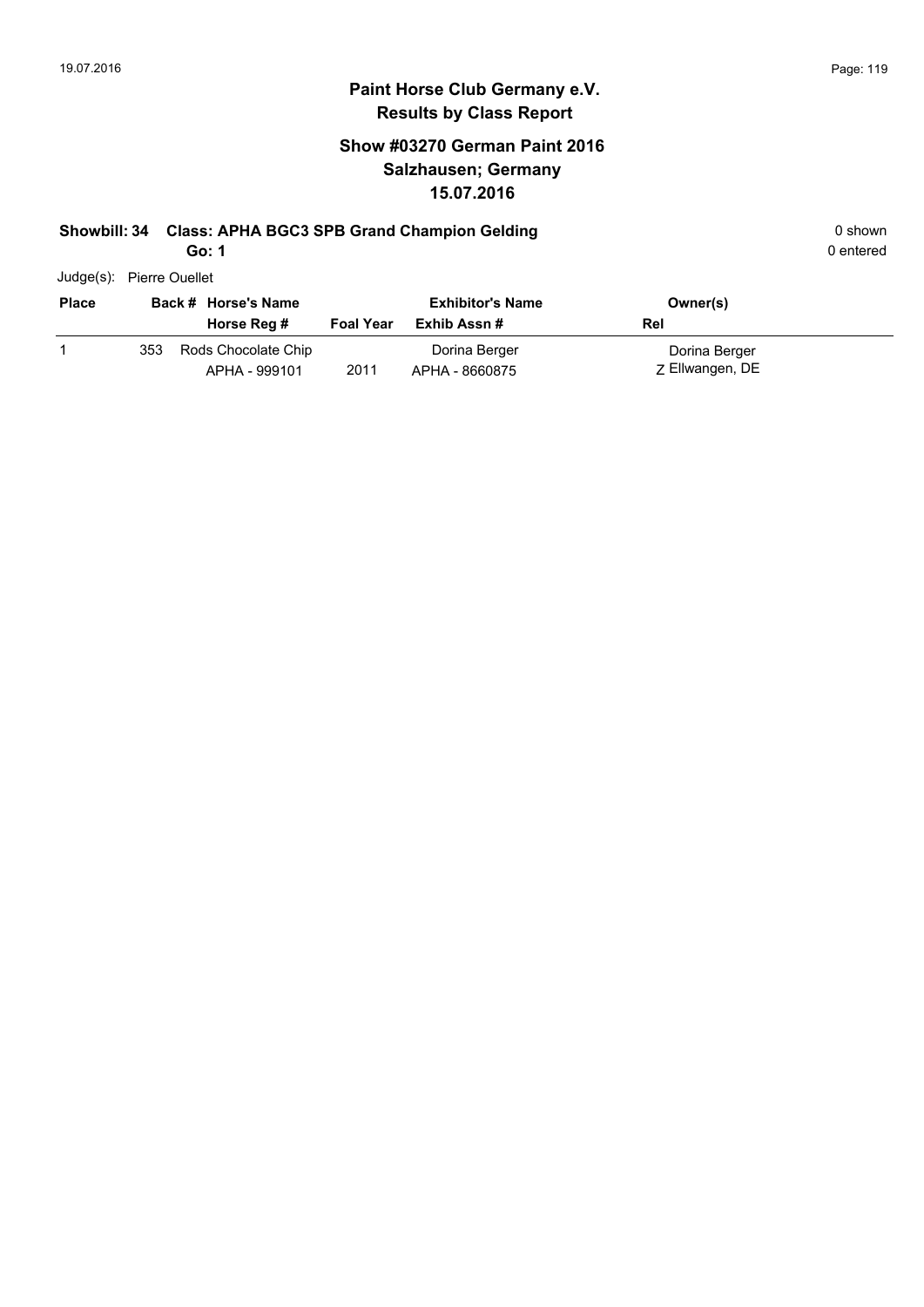### **Show #03271 German Paint 2016 Salzhausen; Germany 15.07.2016**

## **Showbill: 34 Class: APHA BGC3 SPB Grand Champion Gelding Cases Constructed by Shown Construction Construction Construction Construction Construction Construction Construction Construction Construction Construction Constru**

**Go: 1**

| Judge(s): Simone Reiss |
|------------------------|

| <b>Place</b> |     | Back # Horse's Name                    |                  | <b>Exhibitor's Name</b>                | Owner(s)                    |
|--------------|-----|----------------------------------------|------------------|----------------------------------------|-----------------------------|
|              |     | Horse Reg #                            | <b>Foal Year</b> | Exhib Assn #                           | Rel                         |
|              | 328 | Zipsinvitationtogold<br>APHA - 1020429 | 2012             | <b>Astrid Gunley</b><br>APHA - 8982997 | Laila Gunlev<br>MGislev, DE |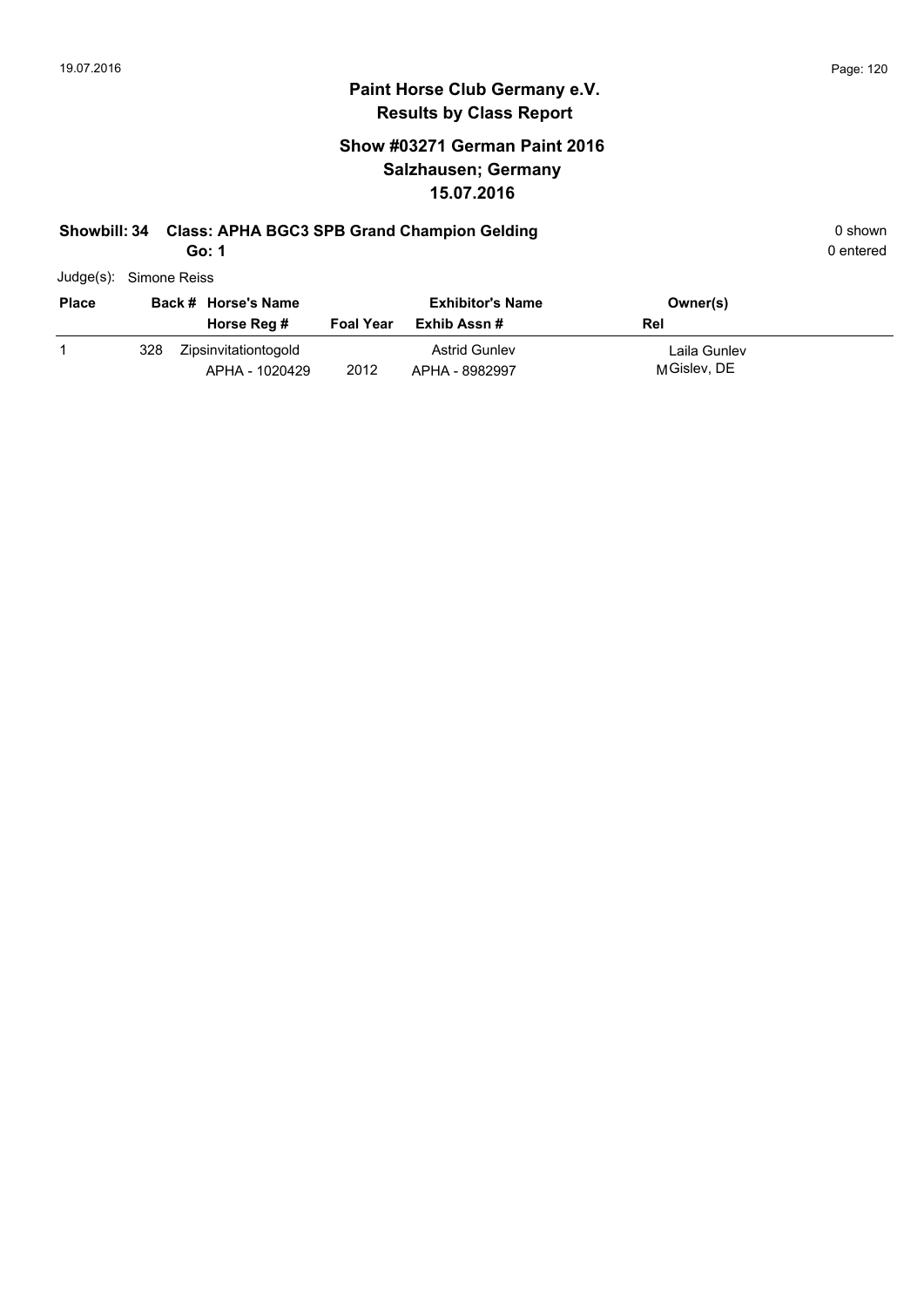### **Show #01698 German Paint 2016 Salzhausen; Germany 15.07.2016**

#### **Showbill: 35 Class: APHA BRC3 SPB Reserve Champion Gelding Construction Constrainers** 0 shown

**Go: 1**

|       | Judge(s): Sascha Ludwig |  |
|-------|-------------------------|--|
| Place | Back # Horse's Name     |  |

| <b>Place</b> |     | Back # Horse's Name               |                  | <b>Exhibitor's Name</b>        |                  | Owner(s)                       |  |
|--------------|-----|-----------------------------------|------------------|--------------------------------|------------------|--------------------------------|--|
|              |     | Horse Reg #                       | <b>Foal Year</b> | Exhib Assn #                   | <b>Birthdate</b> | Rel                            |  |
|              | 402 | Cute Magic Jack<br>APHA - 1037920 | 2013             | Maike Krause<br>APHA - 8885332 |                  | Maike Krause<br>7 Spardorf, DE |  |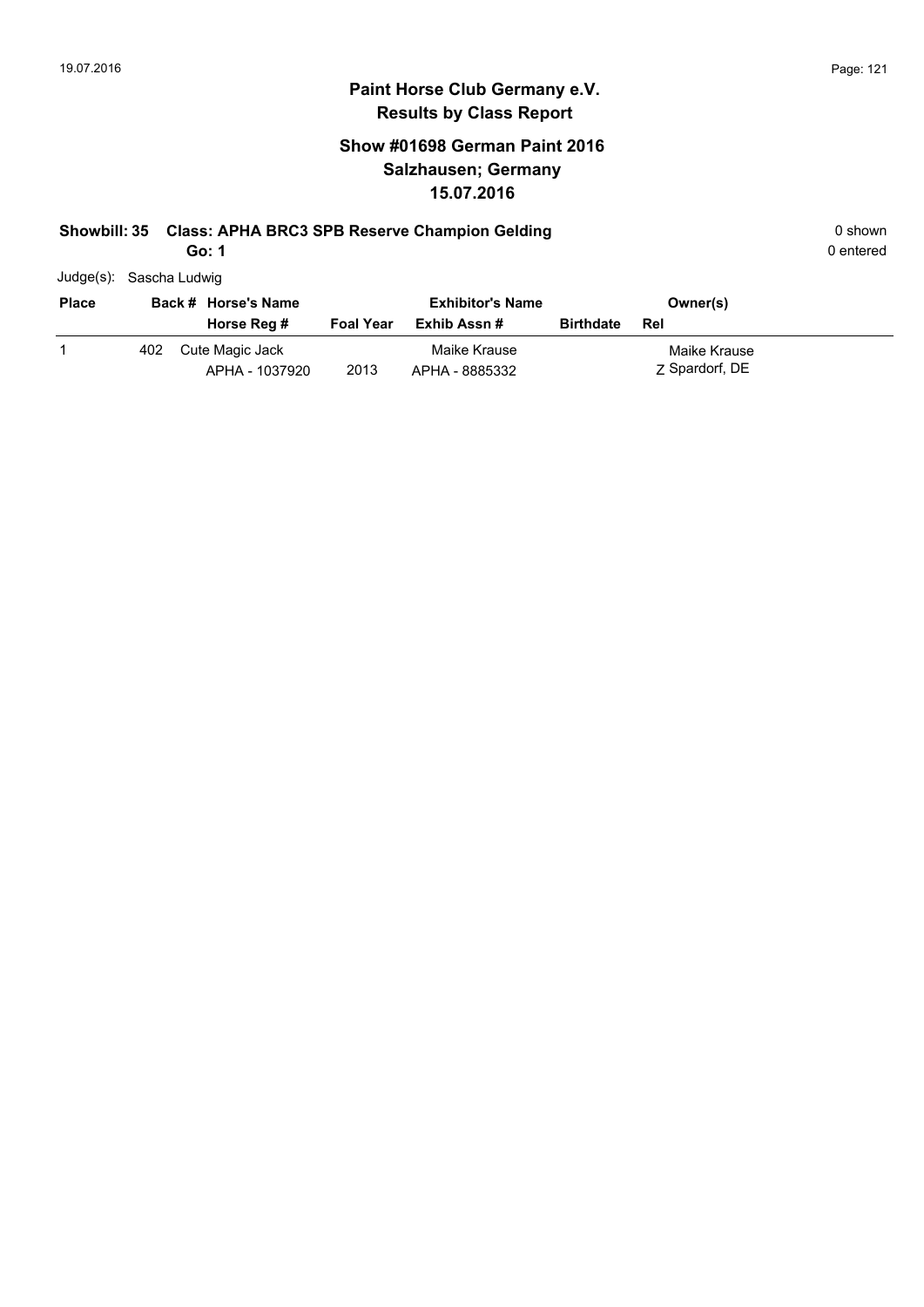### **Show #01699 German Paint 2016 Salzhausen; Germany 15.07.2016**

## **Showbill: 35 Class: APHA BRC3 SPB Reserve Champion Gelding Construction Constrainers** 0 shown

**Go: 1**

| Judge(s): Francoise Raimondo |  |
|------------------------------|--|
|                              |  |

| <b>Place</b> |     | Back # Horse's Name               |                  | <b>Exhibitor's Name</b>        |                  | Owner(s)                       |
|--------------|-----|-----------------------------------|------------------|--------------------------------|------------------|--------------------------------|
|              |     | Horse Reg #                       | <b>Foal Year</b> | Exhib Assn #                   | <b>Birthdate</b> | Rel                            |
|              | 402 | Cute Magic Jack<br>APHA - 1037920 | 2013             | Maike Krause<br>APHA - 8885332 |                  | Maike Krause<br>Z Spardorf, DE |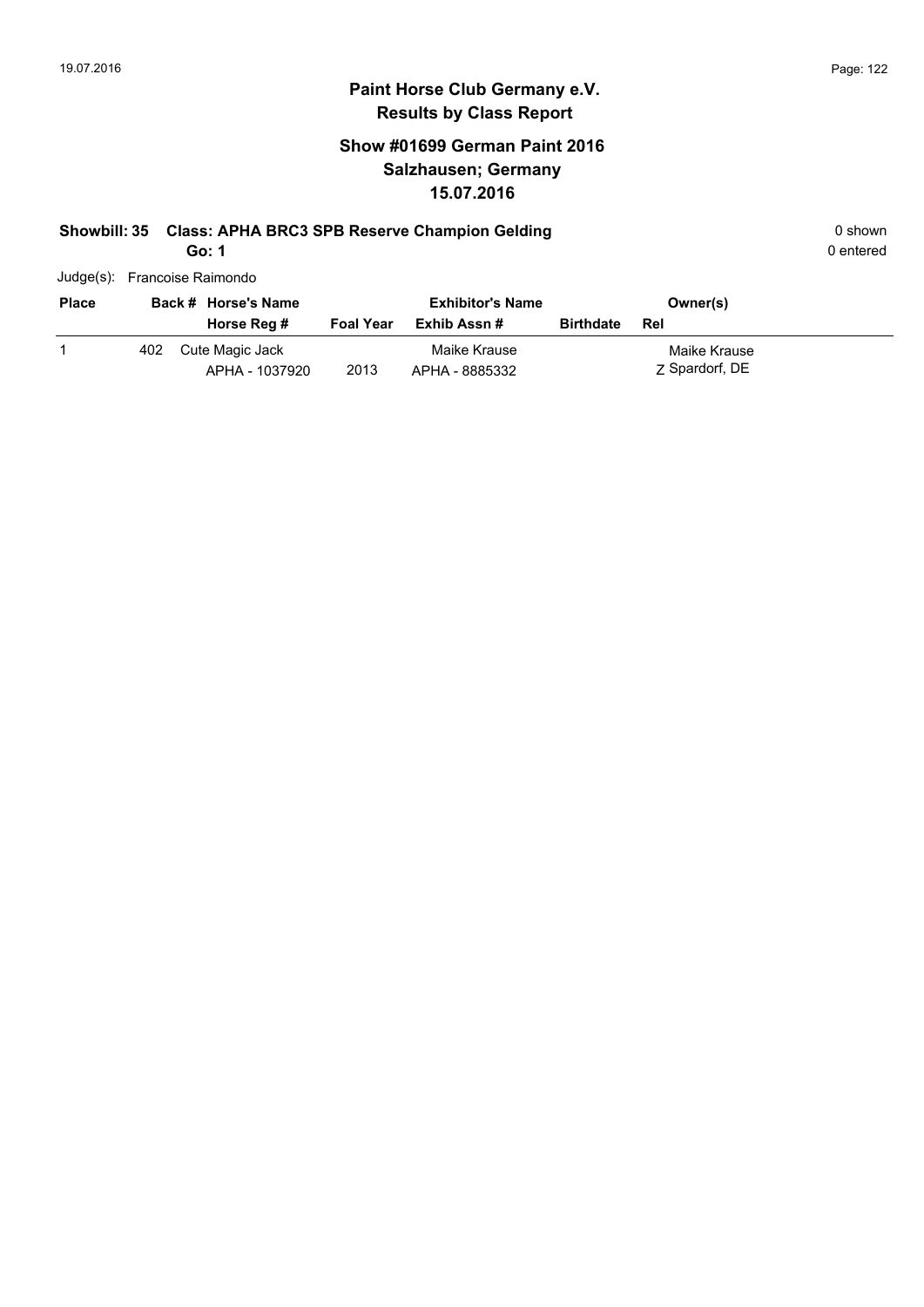### **Show #03270 German Paint 2016 Salzhausen; Germany 15.07.2016**

## **Showbill: 35 Class: APHA BRC3 SPB Reserve Champion Gelding Construction Constrainers** 0 shown

**Go: 1**

| Judge(s): | <b>Pierre Ouellet</b> |
|-----------|-----------------------|
|           |                       |

| <b>Place</b> |     | Back # Horse's Name<br>Horse Reg #             | <b>Foal Year</b> | <b>Exhibitor's Name</b><br>Exhib Assn # | Owner(s)<br>Rel                 |
|--------------|-----|------------------------------------------------|------------------|-----------------------------------------|---------------------------------|
|              | 378 | <b>Pretty Little Gambler</b><br>APHA - 1055344 | 2015             | Jorgen Sandholm<br>APHA - 8221474       | Jorgen Sandholm<br>7 Brande, DK |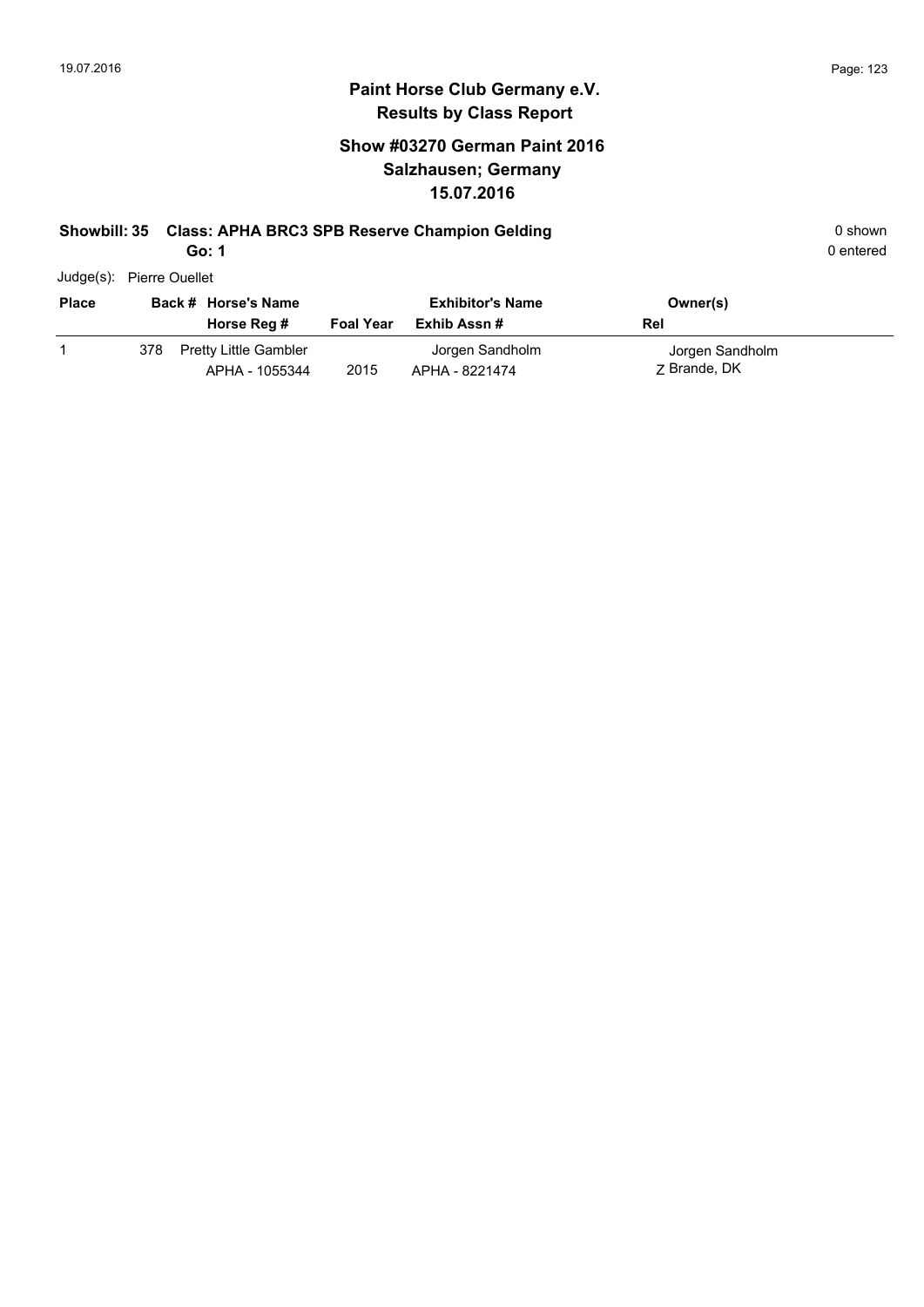### **Show #03271 German Paint 2016 Salzhausen; Germany 15.07.2016**

### **Showbill: 35 Class: APHA BRC3 SPB Reserve Champion Gelding Construction Constrainers** 0 shown

**Go: 1**

| Judge(s): Simone Reiss |
|------------------------|
|                        |

| <b>Place</b> | Back # Horse's Name |                                      | <b>Exhibitor's Name</b> |                                 | Owner(s)                         |
|--------------|---------------------|--------------------------------------|-------------------------|---------------------------------|----------------------------------|
|              |                     | Horse Reg #                          | <b>Foal Year</b>        | Exhib Assn #                    | Rel                              |
|              | 353                 | Rods Chocolate Chip<br>APHA - 999101 | 2011                    | Dorina Berger<br>APHA - 8660875 | Dorina Berger<br>Z Ellwangen, DE |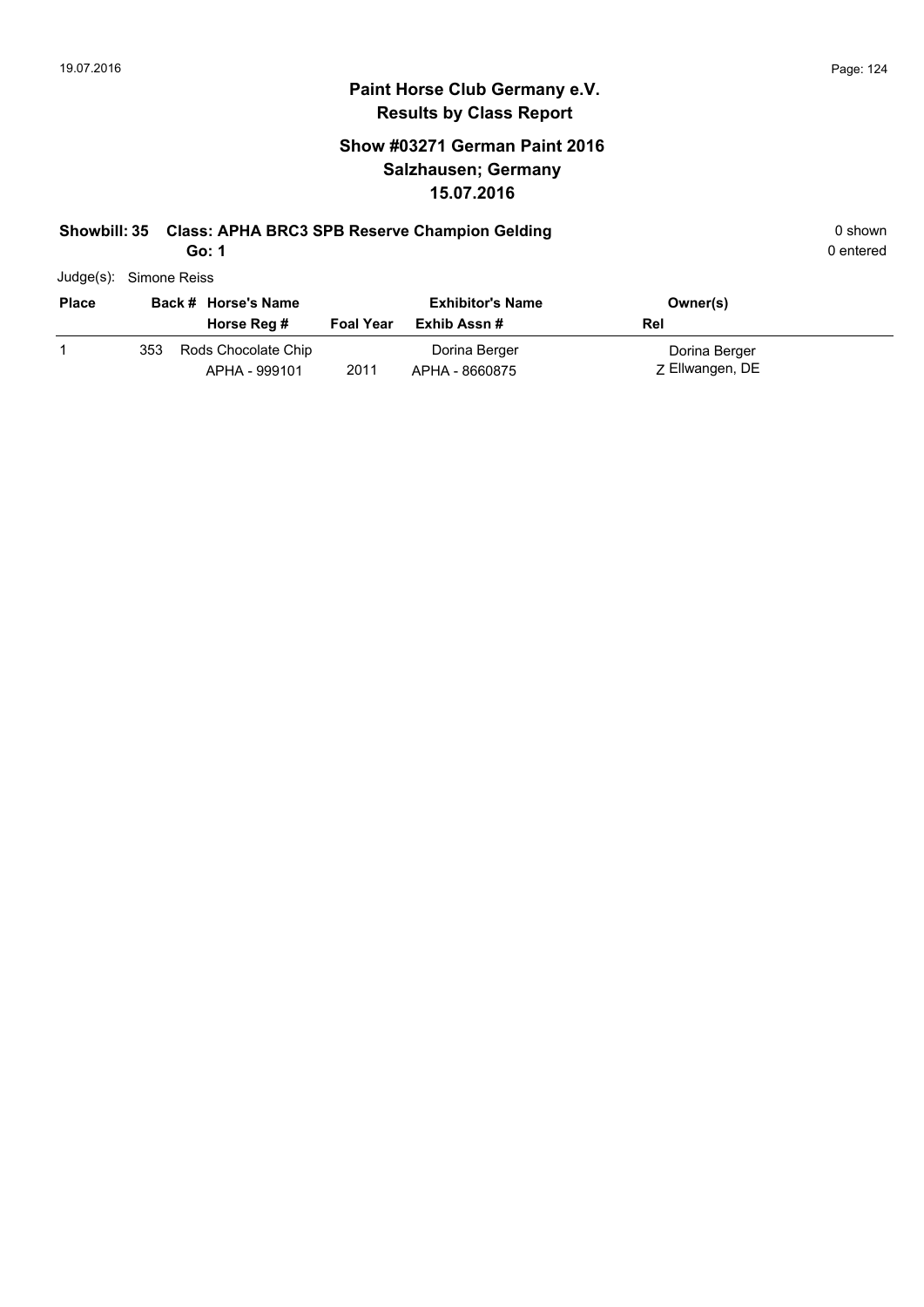### **Show #01698 German Paint 2016 Salzhausen; Germany 15.07.2016**

**Showbill: 36 Class: APHA AMH1 Amateur Stallions All Ages** 5 Shown

**Go: 1**

| $Judge(s)$ : |     | Sascha Ludwig                                |                  |                                        |                                           |  |
|--------------|-----|----------------------------------------------|------------------|----------------------------------------|-------------------------------------------|--|
| <b>Place</b> |     | Back # Horse's Name<br>Horse Reg #           | <b>Foal Year</b> | <b>Exhibitor's Name</b><br>Exhib Assn# | Owner(s)<br>Rel                           |  |
| 1            | 374 | <b>Tardys Best Review</b><br>APHA - 886053   | 2006             | Nadine Neumann<br>APHA - 8680052       | <b>Brigitte Munkert</b><br>E Spardorf, DE |  |
| 2            | 431 | <b>CBS Little Larry</b><br>APHA - 1057044    | 2014             | Anders Berndtsson<br>APHA - 8648812    | Pernilla Berndtsson<br>P Atvidaberg, SE   |  |
| 3            | 354 | <b>EMH Drus Top Liwanu</b><br>APHA - 1041029 | 2014             | Alexandra Promitzer<br>APHA - 116511   | Alexandra Promitzer<br>Z Waldstein, AT    |  |
| 4            | 363 | <b>FM Ultimate Tribute</b><br>APHA - 1041809 | 2014             | Mike Schuppener<br>APHA - 8214654      | Mike Schuppener<br>C Bad Laasphe, DE      |  |
| 5            | 560 | MR Shades Of Gray<br>APHA - 1058811          | 2015             | Katrin Saggel<br>APHA - 8915389        | Katrin Saggel<br>7 Derental, DE           |  |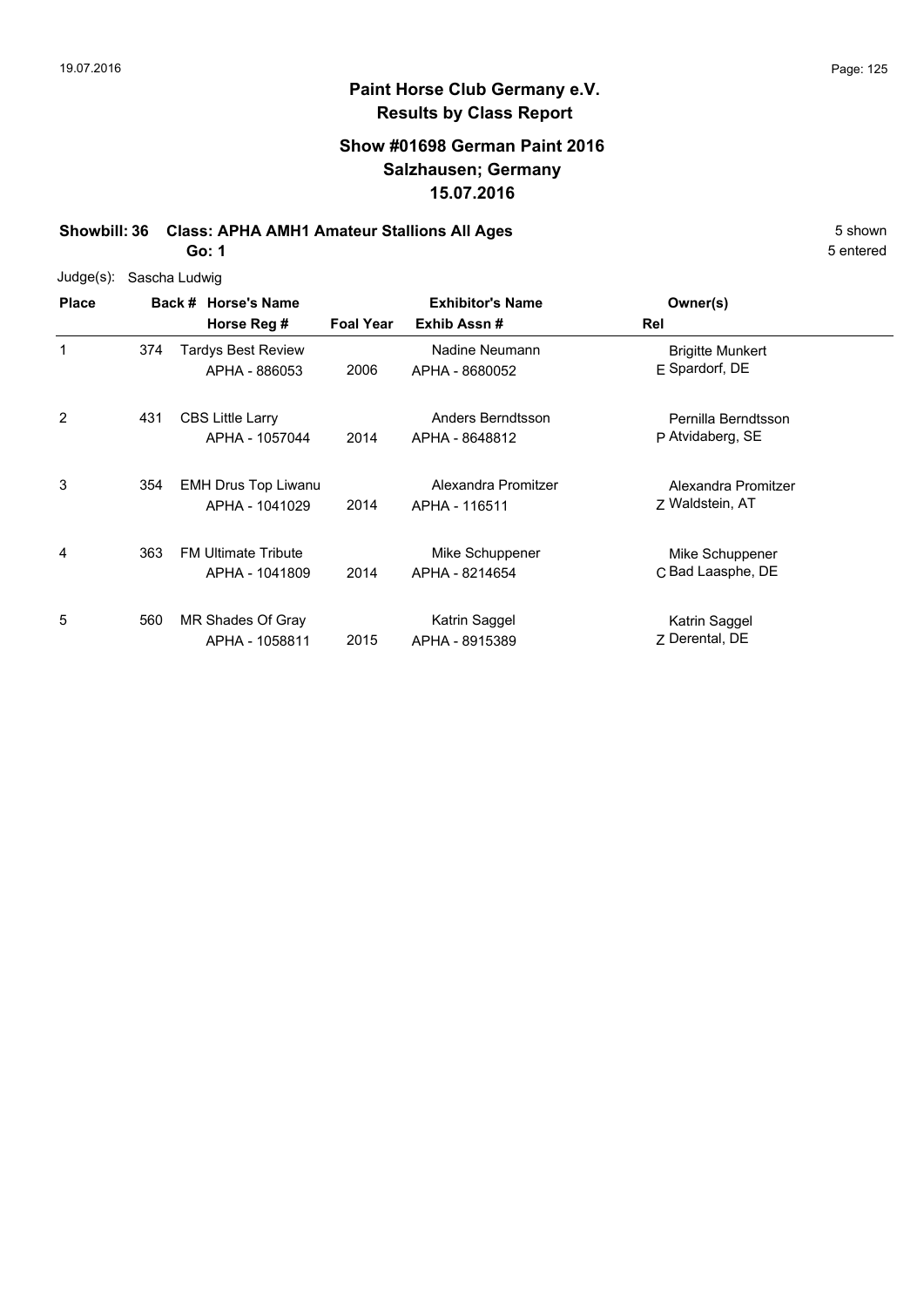### **Show #01699 German Paint 2016 Salzhausen; Germany 15.07.2016**

**Showbill: 36 Class: APHA AMH1 Amateur Stallions All Ages** 5 Shown **Go: 1**

| Judge(s):    |     | Francoise Raimondo                           |                  |                                        |                                           |
|--------------|-----|----------------------------------------------|------------------|----------------------------------------|-------------------------------------------|
| <b>Place</b> |     | Back # Horse's Name<br>Horse Reg #           | <b>Foal Year</b> | <b>Exhibitor's Name</b><br>Exhib Assn# | Owner(s)<br>Rel                           |
| 1            | 374 | <b>Tardys Best Review</b><br>APHA - 886053   | 2006             | Nadine Neumann<br>APHA - 8680052       | <b>Brigitte Munkert</b><br>E Spardorf, DE |
| 2            | 363 | <b>FM Ultimate Tribute</b><br>APHA - 1041809 | 2014             | Mike Schuppener<br>APHA - 8214654      | Mike Schuppener<br>C Bad Laasphe, DE      |
| 3            | 431 | <b>CBS Little Larry</b><br>APHA - 1057044    | 2014             | Anders Berndtsson<br>APHA - 8648812    | Pernilla Berndtsson<br>P Atvidaberg, SE   |
| 4            | 354 | <b>EMH Drus Top Liwanu</b><br>APHA - 1041029 | 2014             | Alexandra Promitzer<br>APHA - 116511   | Alexandra Promitzer<br>Z Waldstein, AT    |
| 5            | 560 | MR Shades Of Gray<br>APHA - 1058811          | 2015             | Katrin Saggel<br>APHA - 8915389        | Katrin Saggel<br>7 Derental, DE           |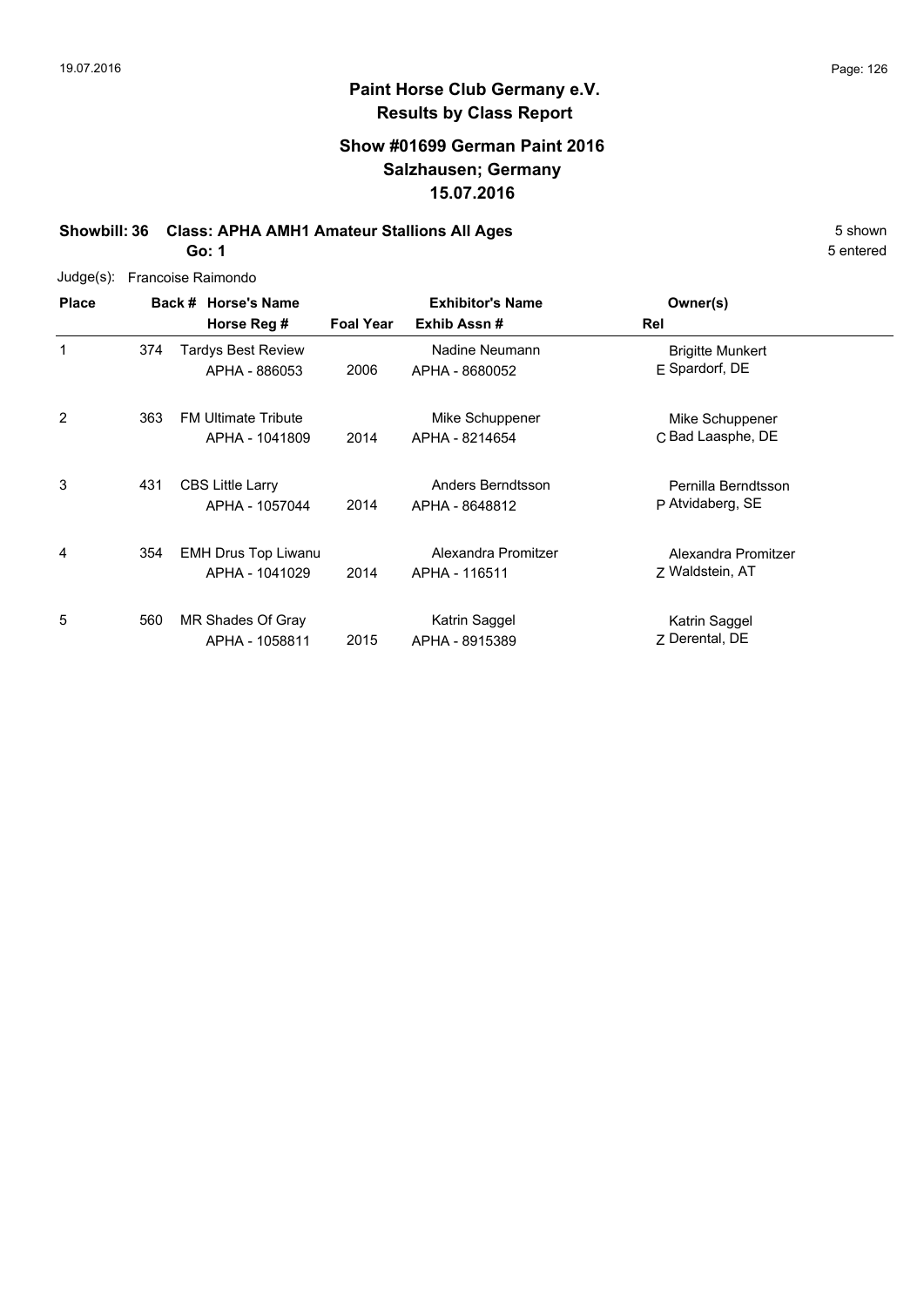### **Show #03270 German Paint 2016 Salzhausen; Germany 15.07.2016**

**Showbill: 36 Class: APHA AMH1 Amateur Stallions All Ages** 5 Shown **Go: 1**

Judge(s): Pierre Ouellet

**Back # Horse's Name Place Owner(s) Horse Reg # Exhib Assn # Foal Year Rel Exhibitor's Name** 1 P Atvidaberg, SE Pernilla Berndtsson 2014 APHA - 8648812 P Atvidaberg, SE CBS Little Larry APHA - 1057044 Anders Berndtsson 431 2 2014 APHA - 8214654 C Bad Laasphe, DE Mike Schuppener FM Ultimate Tribute 363 APHA - 1041809 Mike Schuppener APHA - 8214654 3 E Spardorf, DE Brigitte Munkert 2006 APHA - 8680052 E Spardorf, DE 374 Tardys Best Review APHA - 886053 Nadine Neumann 4 7 Waldstein, AT Alexandra Promitzer 2014 Waldstein, AT APHA - 116511 EMH Drus Top Liwanu APHA - 1041029 Alexandra Promitzer 354 5 **Z** Derental, DE Katrin Saggel 2015 APHA - 8915389 Z Derental, DE 560 MR Shades Of Gray APHA - 1058811 Katrin Saggel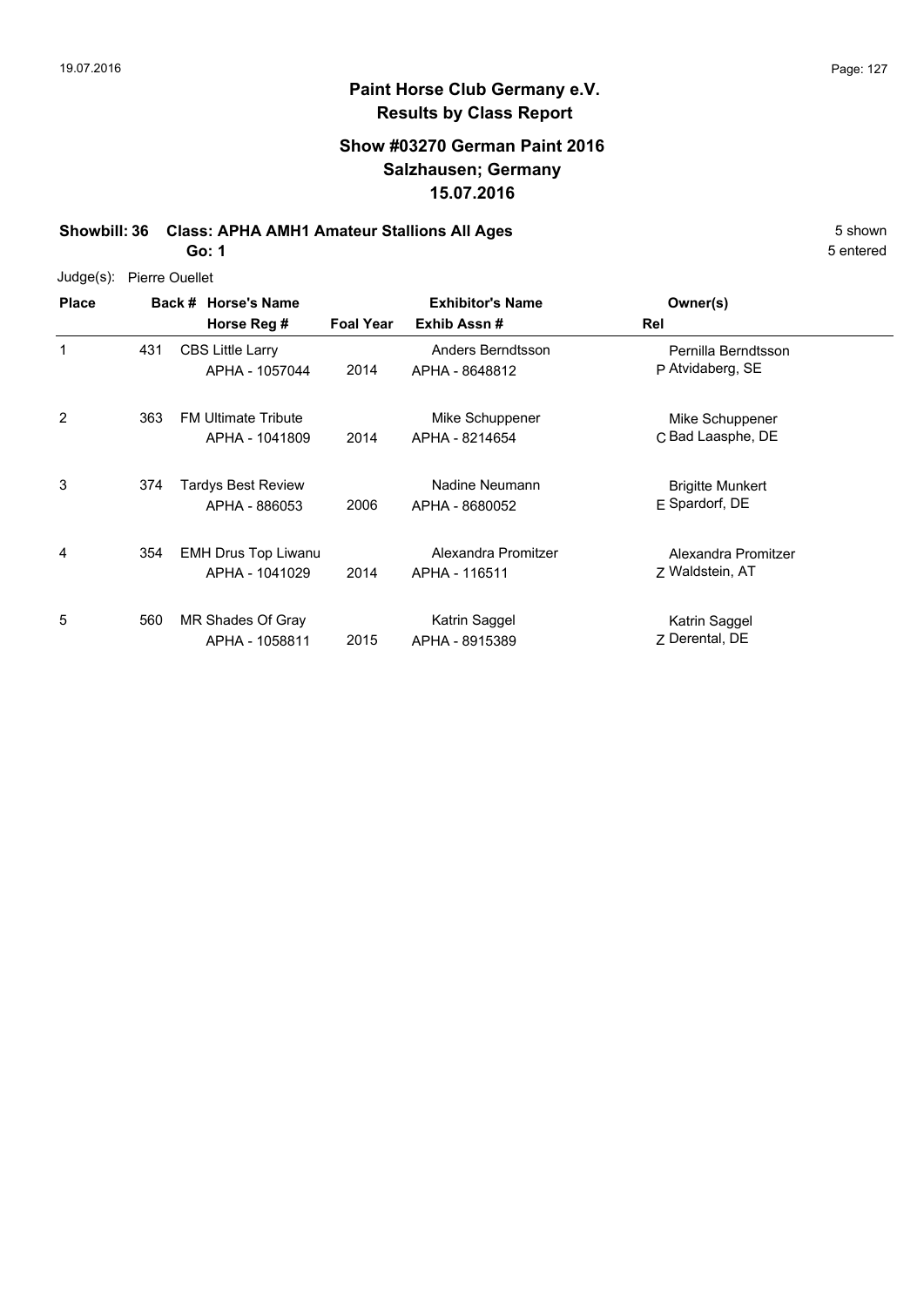5 entered

#### **Paint Horse Club Germany e.V. Results by Class Report**

### **Show #03271 German Paint 2016 Salzhausen; Germany 15.07.2016**

**Showbill: 36 Class: APHA AMH1 Amateur Stallions All Ages** 5 Shown **Go: 1**

Judge(s): Simone Reiss

**Back # Horse's Name Place Owner(s) Horse Reg # Exhib Assn # Foal Year Rel Exhibitor's Name** 1 P Atvidaberg, SE Pernilla Berndtsson 2014 APHA - 8648812 P Atvidaberg, SE CBS Little Larry APHA - 1057044 Anders Berndtsson 431 2 2014 APHA - 8214654 C Bad Laasphe, DE Mike Schuppener FM Ultimate Tribute 363 APHA - 1041809 Mike Schuppener APHA - 8214654 3 Z Waldstein, AT Alexandra Promitzer 2014 Waldstein, AT APHA - 116511 EMH Drus Top Liwanu 354 APHA - 1041029 Alexandra Promitzer 4 E Spardorf, DE Brigitte Munkert 2006 APHA - 8680052 E Spardorf, DE 374 Tardys Best Review APHA - 886053 Nadine Neumann 5 **Z** Derental, DE Katrin Saggel 2015 APHA - 8915389 Z Derental, DE 560 MR Shades Of Gray APHA - 1058811 Katrin Saggel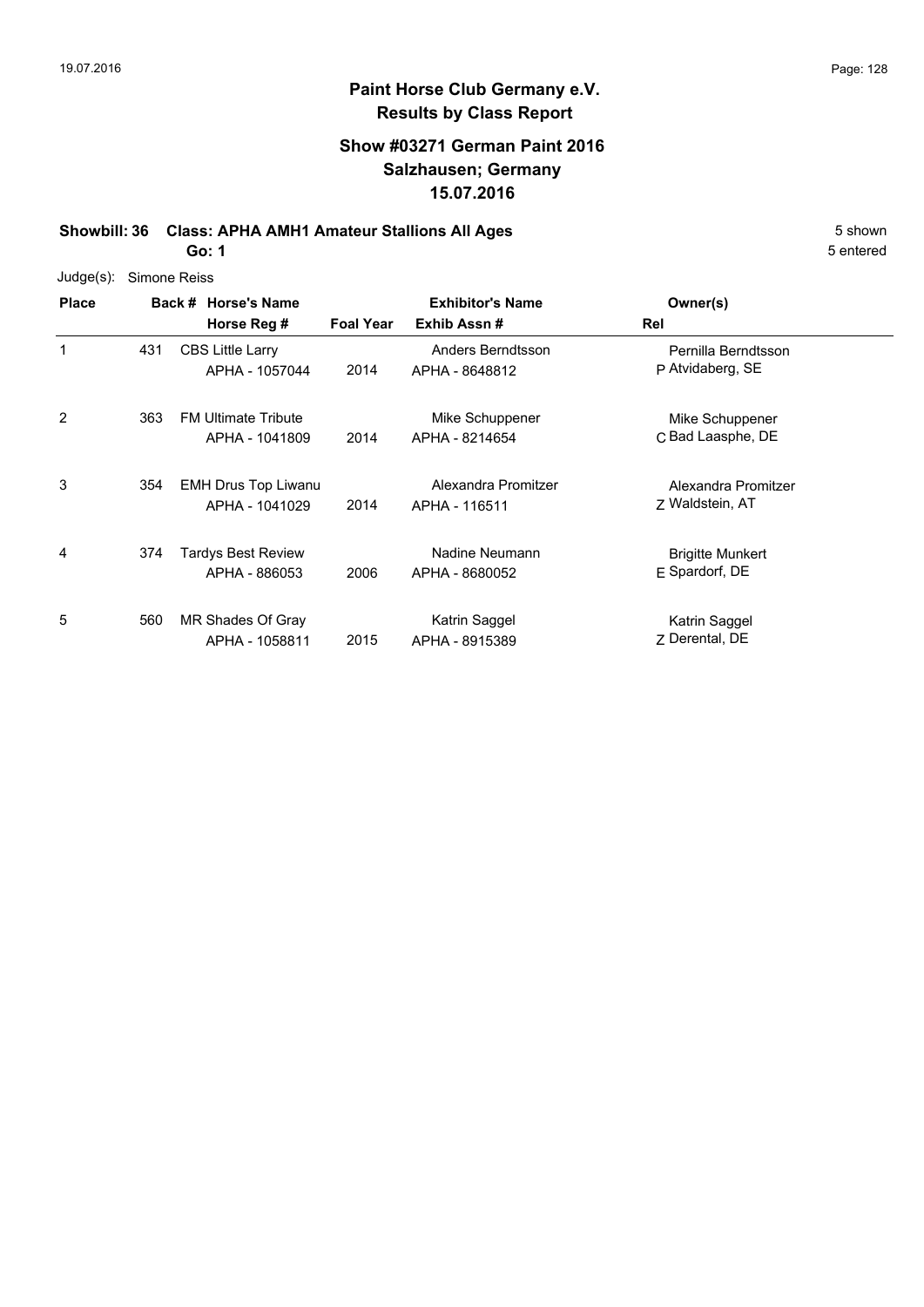### **Show #01698 German Paint 2016 Salzhausen; Germany 15.07.2016**

## **Showbill: 37 Class: APHA AGCS Amateur Grand Champion Stallion Canadiated Arrow Communist Class APHA AGCS Amateur Grand Champion Stallion Canadiated Arrow Communist Communist Communist Communist Communist Communist Com**

**Go: 1**

| Judge(s): Sascha Ludwig |
|-------------------------|
|-------------------------|

| <b>Place</b> | Back # Horse's Name |                                            | <b>Exhibitor's Name</b> |                                  | Owner(s)                                  |
|--------------|---------------------|--------------------------------------------|-------------------------|----------------------------------|-------------------------------------------|
|              |                     | Horse Reg #                                | <b>Foal Year</b>        | Exhib Assn #                     | Rel                                       |
|              | 374                 | <b>Tardys Best Review</b><br>APHA - 886053 | 2006                    | Nadine Neumann<br>APHA - 8680052 | <b>Brigitte Munkert</b><br>E Spardorf, DE |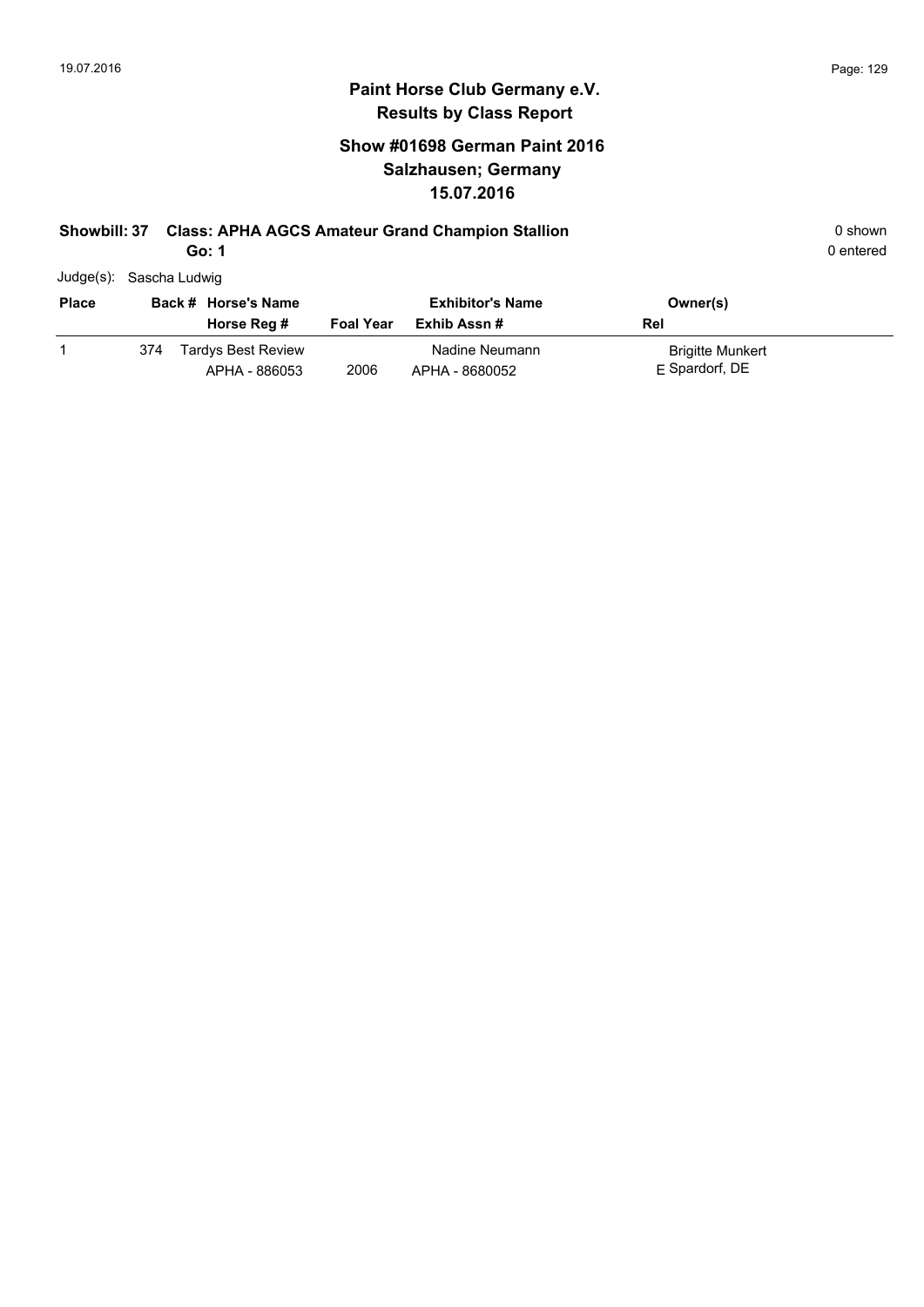### **Show #01699 German Paint 2016 Salzhausen; Germany 15.07.2016**

# **Showbill: 37 Class: APHA AGCS Amateur Grand Champion Stallion Canadiated Arrow Communist Class: APHA AGCS Amateur Grand Champion Stallion Canadiated Arrow Communist Communist Communist Communist Communist Communist Co**

**Go: 1**

|              |     | Judge(s): Francoise Raimondo               |                  |                                        |                                           |
|--------------|-----|--------------------------------------------|------------------|----------------------------------------|-------------------------------------------|
| <b>Place</b> |     | Back # Horse's Name<br>Horse Reg #         | <b>Foal Year</b> | <b>Exhibitor's Name</b><br>Exhib Assn# | Owner(s)<br>Rel                           |
|              | 374 | <b>Tardys Best Review</b><br>APHA - 886053 | 2006             | Nadine Neumann<br>APHA - 8680052       | <b>Brigitte Munkert</b><br>E Spardorf, DE |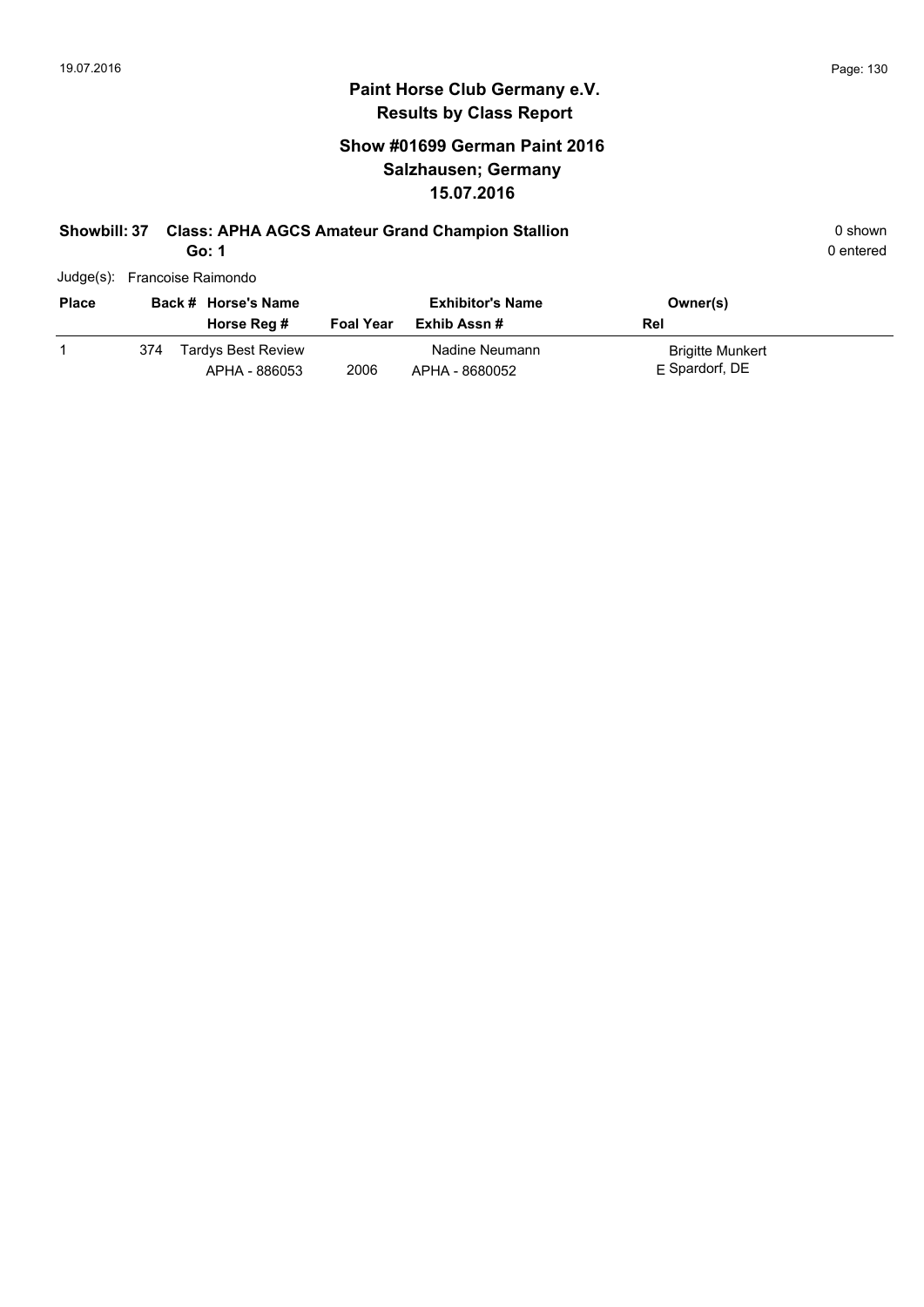### **Show #03270 German Paint 2016 Salzhausen; Germany 15.07.2016**

### **Showbill: 37 Class: APHA AGCS Amateur Grand Champion Stallion** 0 shown

**Go: 1**

| Judge(s): | <b>Pierre Ouellet</b> |
|-----------|-----------------------|
|           |                       |

| <b>Place</b> |     | Back # Horse's Name                       |                  | <b>Exhibitor's Name</b>             | Owner(s)                                |
|--------------|-----|-------------------------------------------|------------------|-------------------------------------|-----------------------------------------|
|              |     | Horse Reg #                               | <b>Foal Year</b> | Exhib Assn #                        | Rel                                     |
|              | 431 | <b>CBS Little Larry</b><br>APHA - 1057044 | 2014             | Anders Berndtsson<br>APHA - 8648812 | Pernilla Berndtsson<br>P Atvidaberg, SE |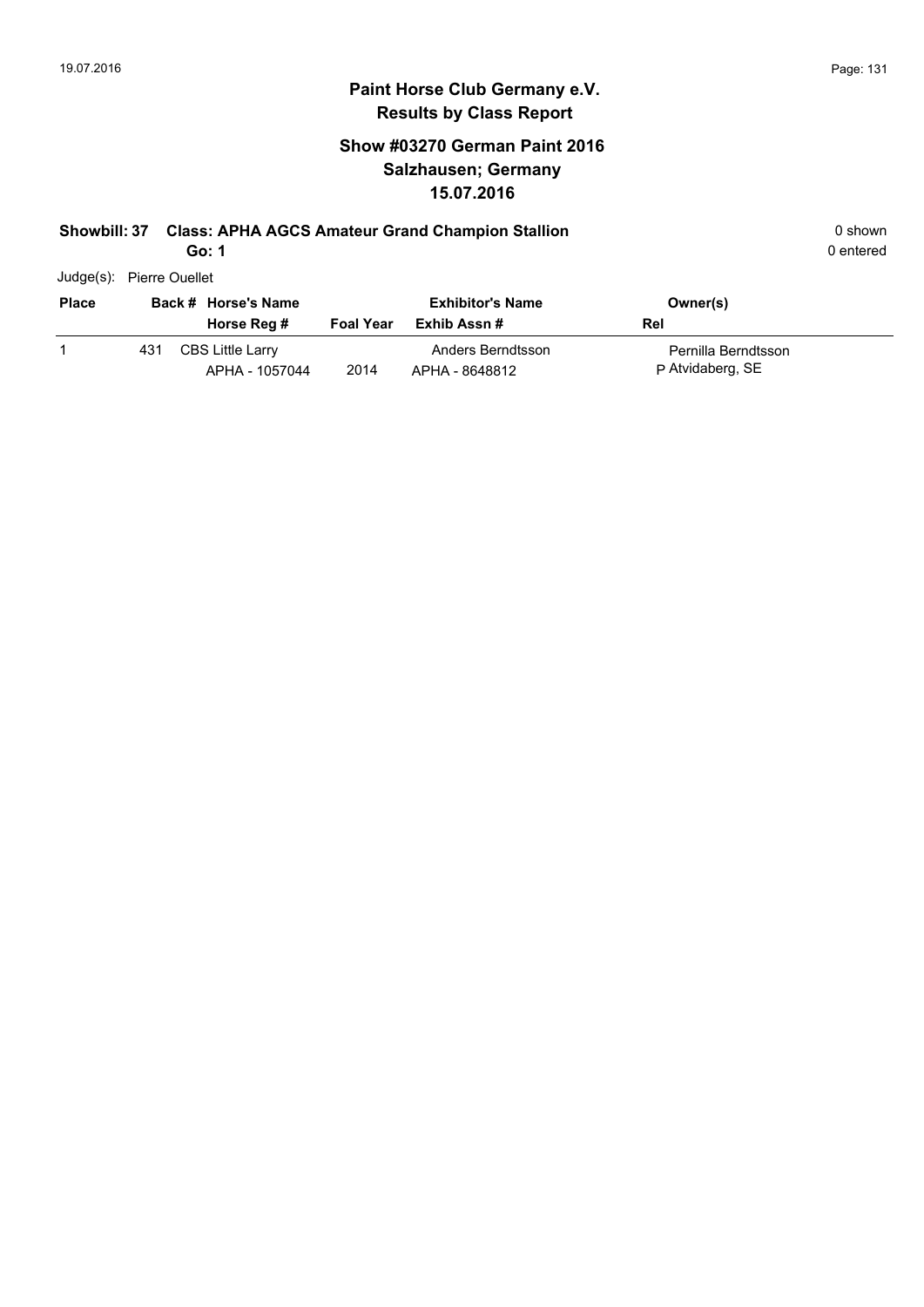### **Show #03271 German Paint 2016 Salzhausen; Germany 15.07.2016**

### **Showbill: 37 Class: APHA AGCS Amateur Grand Champion Stallion Canadiated Arrow Communist Class APHA AGCS Amateur Grand Champion Stallion Canadiated Arrow Communist Communist Communist Communist Communist Communist Com**

**Go: 1**

| Judge(s): Simone Reiss |
|------------------------|
|                        |

| <b>Place</b> | Back # Horse's Name |                                           | <b>Exhibitor's Name</b> |                                     | Owner(s)                                |  |  |
|--------------|---------------------|-------------------------------------------|-------------------------|-------------------------------------|-----------------------------------------|--|--|
|              |                     | Horse Reg #                               | <b>Foal Year</b>        | Exhib Assn #                        | Rel                                     |  |  |
|              | 431                 | <b>CBS Little Larry</b><br>APHA - 1057044 | 2014                    | Anders Berndtsson<br>APHA - 8648812 | Pernilla Berndtsson<br>P Atvidaberg, SE |  |  |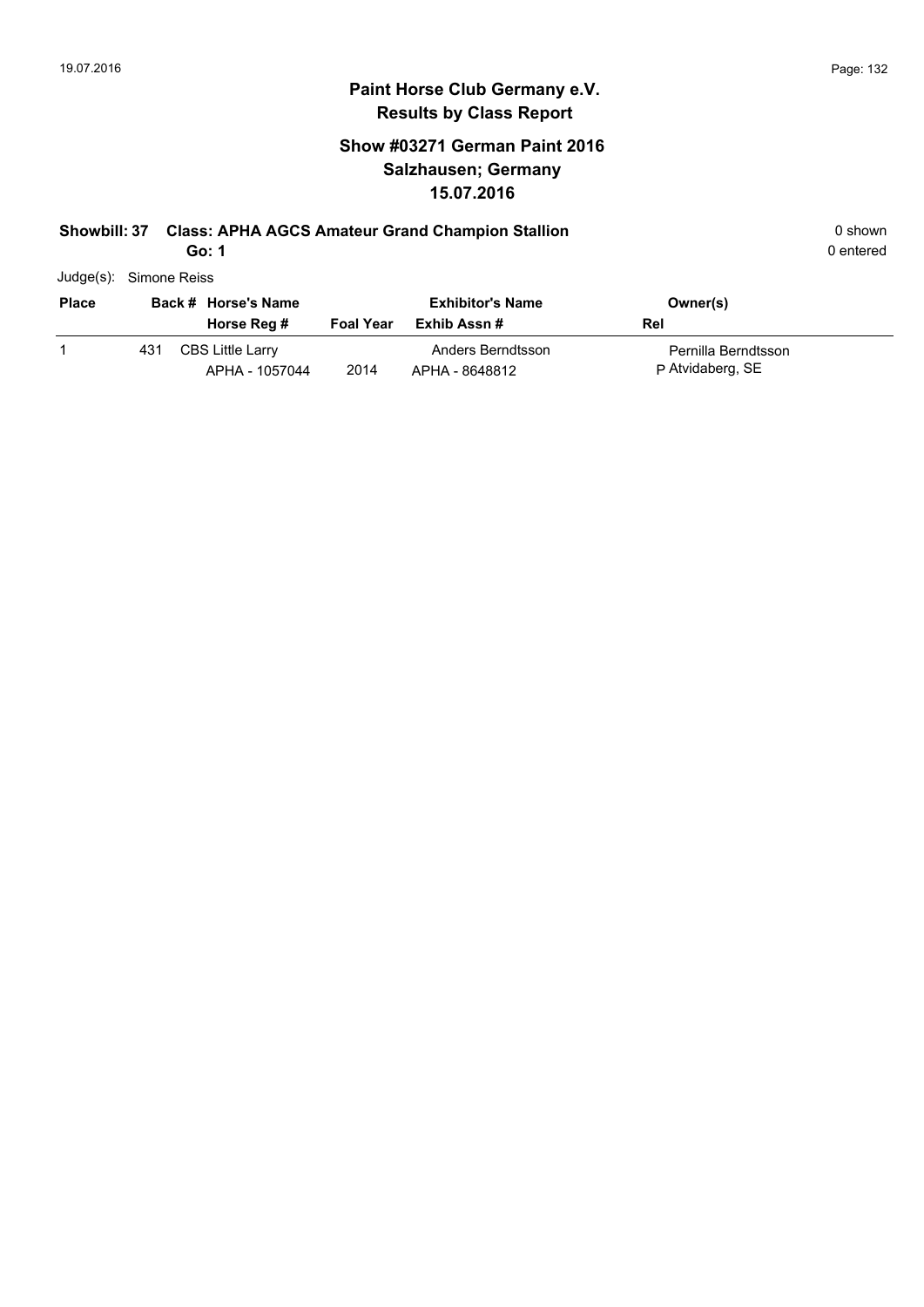### **Show #01698 German Paint 2016 Salzhausen; Germany 15.07.2016**

### **Showbill: 38 Class: APHA ARCS Amateur Reserve Champion Stallion Canadiation** 0 shown

**Go: 1**

| Judge(s): Sascha Ludwig |
|-------------------------|

| <b>Place</b> | Back # Horse's Name |                                    |                  | <b>Exhibitor's Name</b>             | Owner(s)                                |
|--------------|---------------------|------------------------------------|------------------|-------------------------------------|-----------------------------------------|
|              |                     | Horse Reg #                        | <b>Foal Year</b> | Exhib Assn #                        | Rel                                     |
|              | 431                 | CBS Little Larry<br>APHA - 1057044 | 2014             | Anders Berndtsson<br>APHA - 8648812 | Pernilla Berndtsson<br>P Atvidaberg, SE |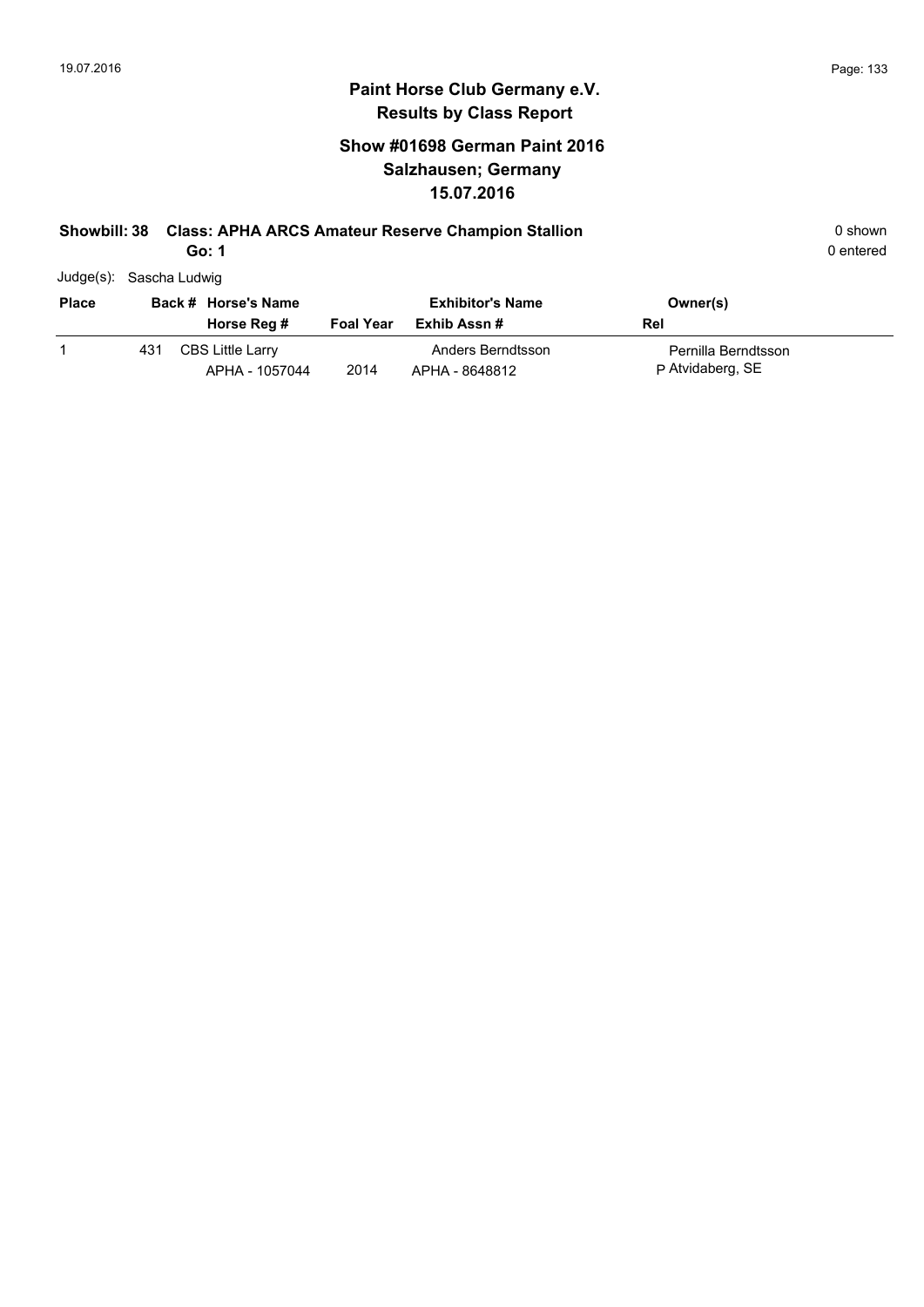### **Show #01699 German Paint 2016 Salzhausen; Germany 15.07.2016**

### **Showbill: 38 Class: APHA ARCS Amateur Reserve Champion Stallion Canadiation** 0 shown

**Go: 1**

0 entered

|              | Judge(s): Francoise Raimondo      |                  |                         |             |
|--------------|-----------------------------------|------------------|-------------------------|-------------|
| <b>Place</b> | Back # Horse's Name               |                  | <b>Exhibitor's Name</b> | Owner(s)    |
|              | Horse Reg #                       | <b>Foal Year</b> | Exhib Assn #            | Rel         |
|              | <b>FM Ultimate Tribute</b><br>363 |                  | Mike Schuppener         | Mike Schupp |

C Bad Laasphe, DE Mike Schuppener 2014 Bad Laasphe, DE APHA - 1041809 APHA - 8214654 FM Ultimate Tribute 363Mike Schuppener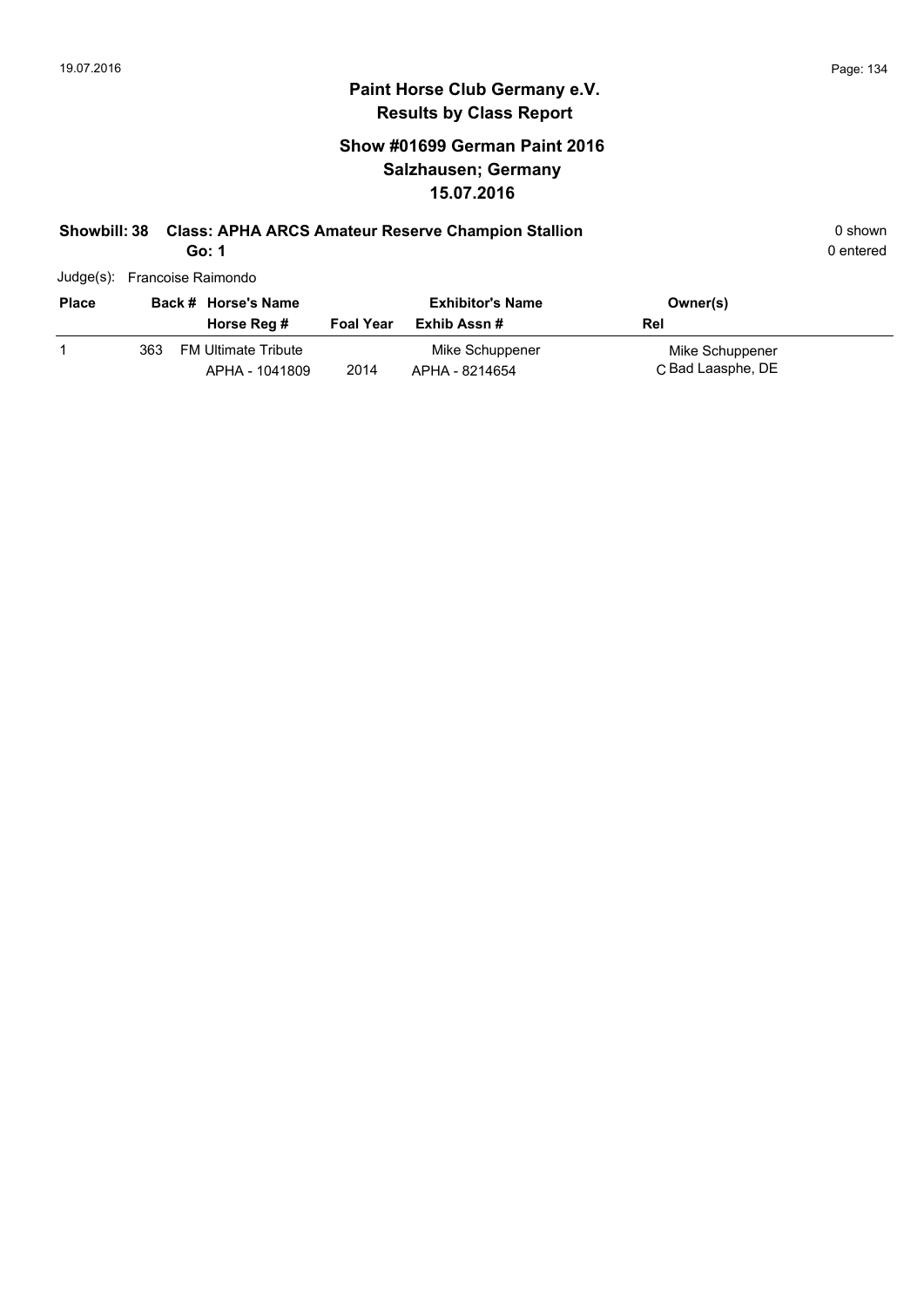### **Show #03270 German Paint 2016 Salzhausen; Germany 15.07.2016**

### **Showbill: 38 Class: APHA ARCS Amateur Reserve Champion Stallion Canadiation** 0 shown

**Go: 1**

0 entered

Judge(s): Pierre Ouellet

| <b>Place</b> |     | Back # Horse's Name<br>Horse Reg #           | <b>Foal Year</b> | <b>Exhibitor's Name</b><br>Exhib Assn # | Owner(s)<br>Rel                      |
|--------------|-----|----------------------------------------------|------------------|-----------------------------------------|--------------------------------------|
|              | 363 | <b>FM Ultimate Tribute</b><br>APHA - 1041809 | 2014             | Mike Schuppener<br>APHA - 8214654       | Mike Schuppener<br>C Bad Laasphe, DE |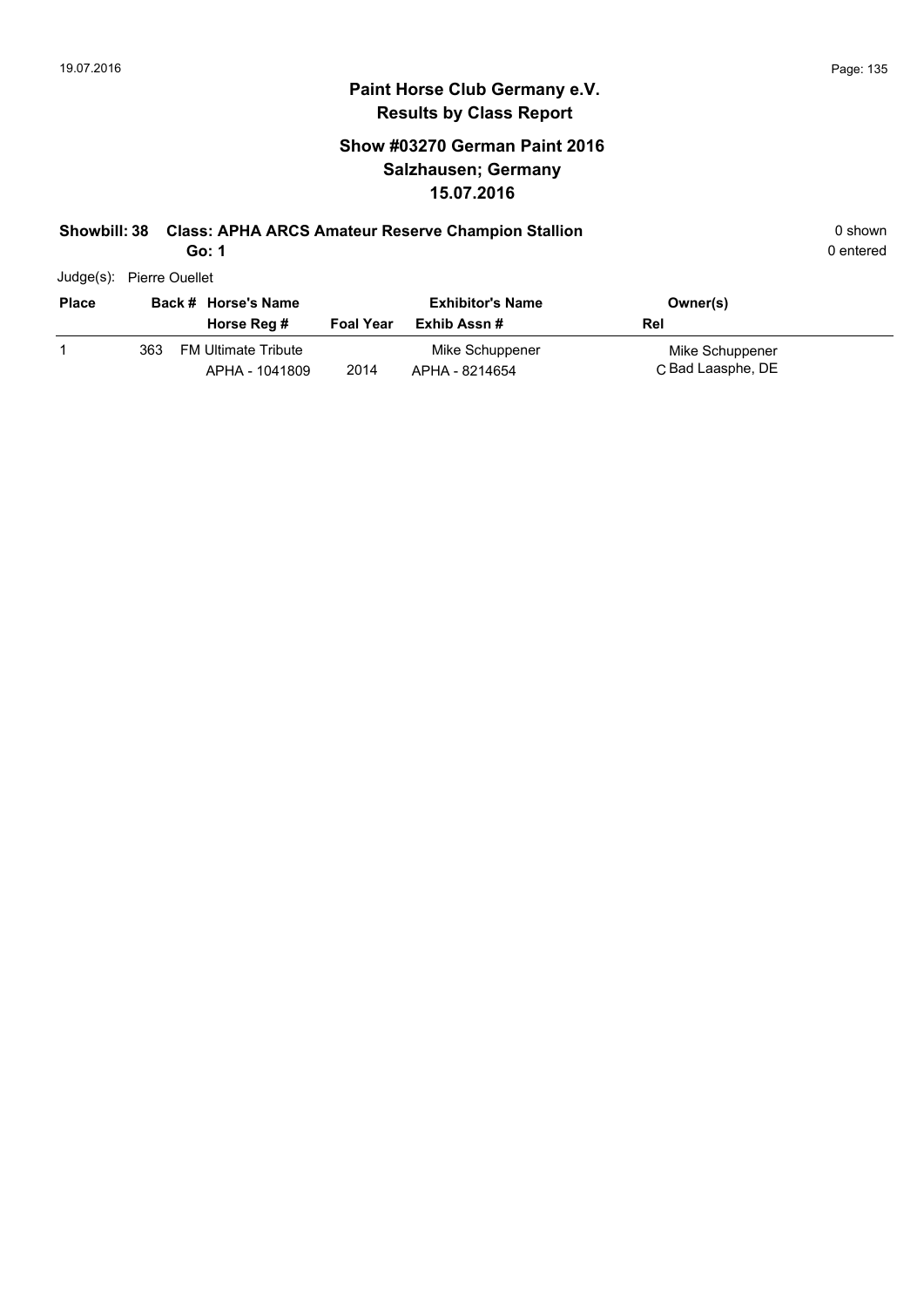### **Show #03271 German Paint 2016 Salzhausen; Germany 15.07.2016**

### **Showbill: 38 Class: APHA ARCS Amateur Reserve Champion Stallion Canadiation** 0 shown

**Go: 1**

| Judge(s): Simone Reiss |
|------------------------|
|                        |

| <b>Place</b> |     | Back # Horse's Name                   |                  | <b>Exhibitor's Name</b>           | Owner(s)                             |
|--------------|-----|---------------------------------------|------------------|-----------------------------------|--------------------------------------|
|              |     | Horse Reg #                           | <b>Foal Year</b> | Exhib Assn #                      | Rel                                  |
|              | 363 | FM Ultimate Tribute<br>APHA - 1041809 | 2014             | Mike Schuppener<br>APHA - 8214654 | Mike Schuppener<br>C Bad Laasphe, DE |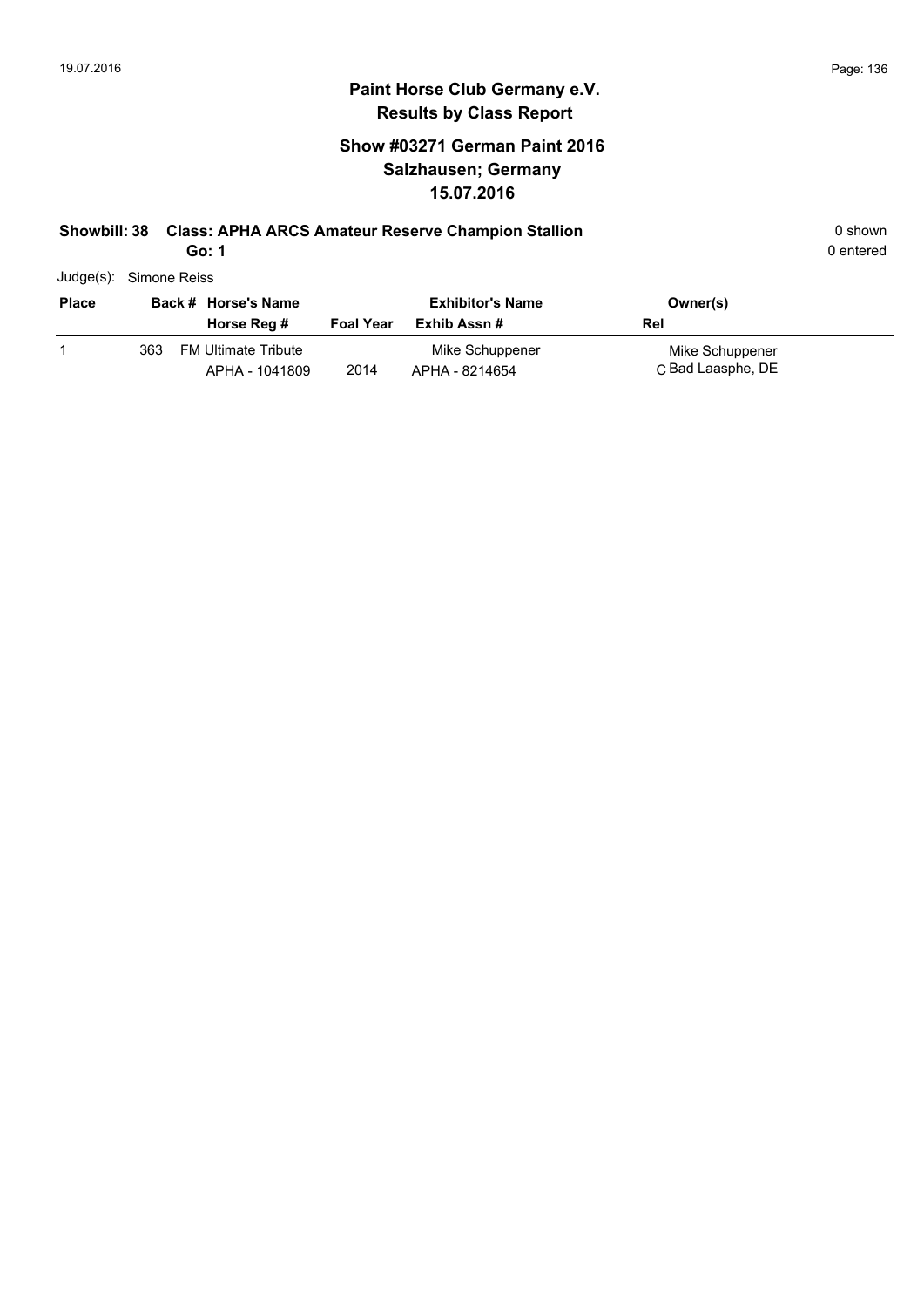### **Show #01698 German Paint 2016 Salzhausen; Germany 15.07.2016**

#### **Showbill: 39 Class: APHA HS2 Yearling Stallions** 3 shown

**Go: 1**

| <b>Place</b> |     | Back # Horse's Name<br>Horse Reg #      | <b>Foal Year</b> | <b>Exhibitor's Name</b><br>Exhib Assn# | Owner(s)<br>Rel               |
|--------------|-----|-----------------------------------------|------------------|----------------------------------------|-------------------------------|
| 1            | 400 | Living A Large Time<br>APHA - 1057112   | 2015             | Heiko Keuchel<br>APHA - 7145686        | Heiko Keuchel<br>7 Soltau, DE |
| 2            | 357 | Krymsuns Great Gatsby<br>APHA - 1051124 | 2015             | Moritz Rehm<br>APHA - 134934           | Anna Hahn<br>Gerstetten, DE   |
| 3            | 560 | MR Shades Of Gray<br>APHA - 1058811     | 2015             | Sophie Schaefer<br>APHA - 9145490      | Katrin Saggel<br>Derental, DE |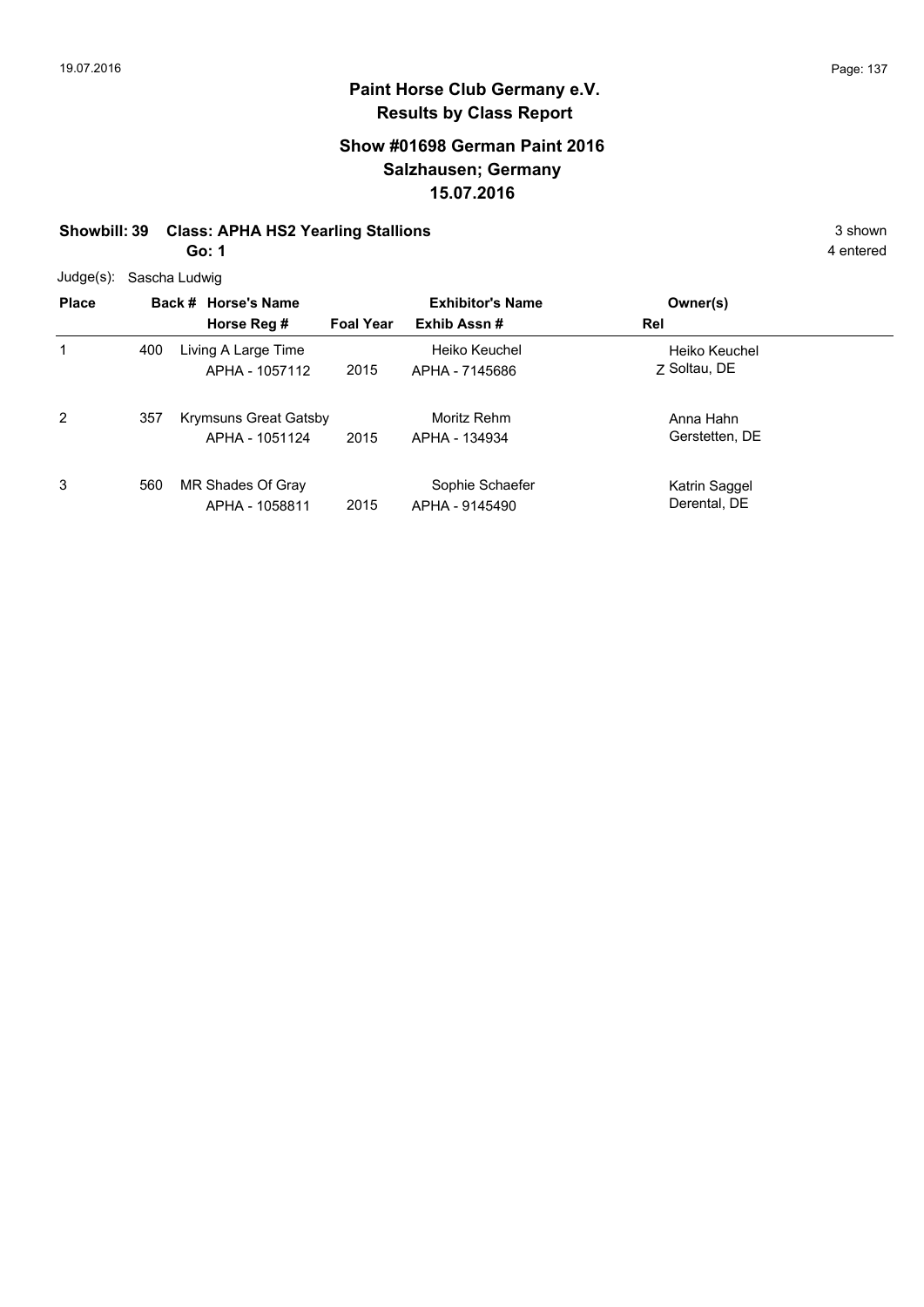### **Show #01699 German Paint 2016 Salzhausen; Germany 15.07.2016**

### **Showbill: 39 Class: APHA HS2 Yearling Stallions** 3 shown

**Go: 1**

|  | Judge(s): Francoise Raimondo |  |
|--|------------------------------|--|
|--|------------------------------|--|

| <b>Place</b> |     | Back # Horse's Name<br>Horse Reg #      | <b>Foal Year</b> | <b>Exhibitor's Name</b><br>Exhib Assn# | Owner(s)<br>Rel               |
|--------------|-----|-----------------------------------------|------------------|----------------------------------------|-------------------------------|
| 1            | 400 | Living A Large Time<br>APHA - 1057112   | 2015             | Heiko Keuchel<br>APHA - 7145686        | Heiko Keuchel<br>7 Soltau, DE |
| 2            | 357 | Krymsuns Great Gatsby<br>APHA - 1051124 | 2015             | Moritz Rehm<br>APHA - 134934           | Anna Hahn<br>Gerstetten, DE   |
| 3            | 560 | MR Shades Of Gray<br>APHA - 1058811     | 2015             | Sophie Schaefer<br>APHA - 9145490      | Katrin Saggel<br>Derental, DE |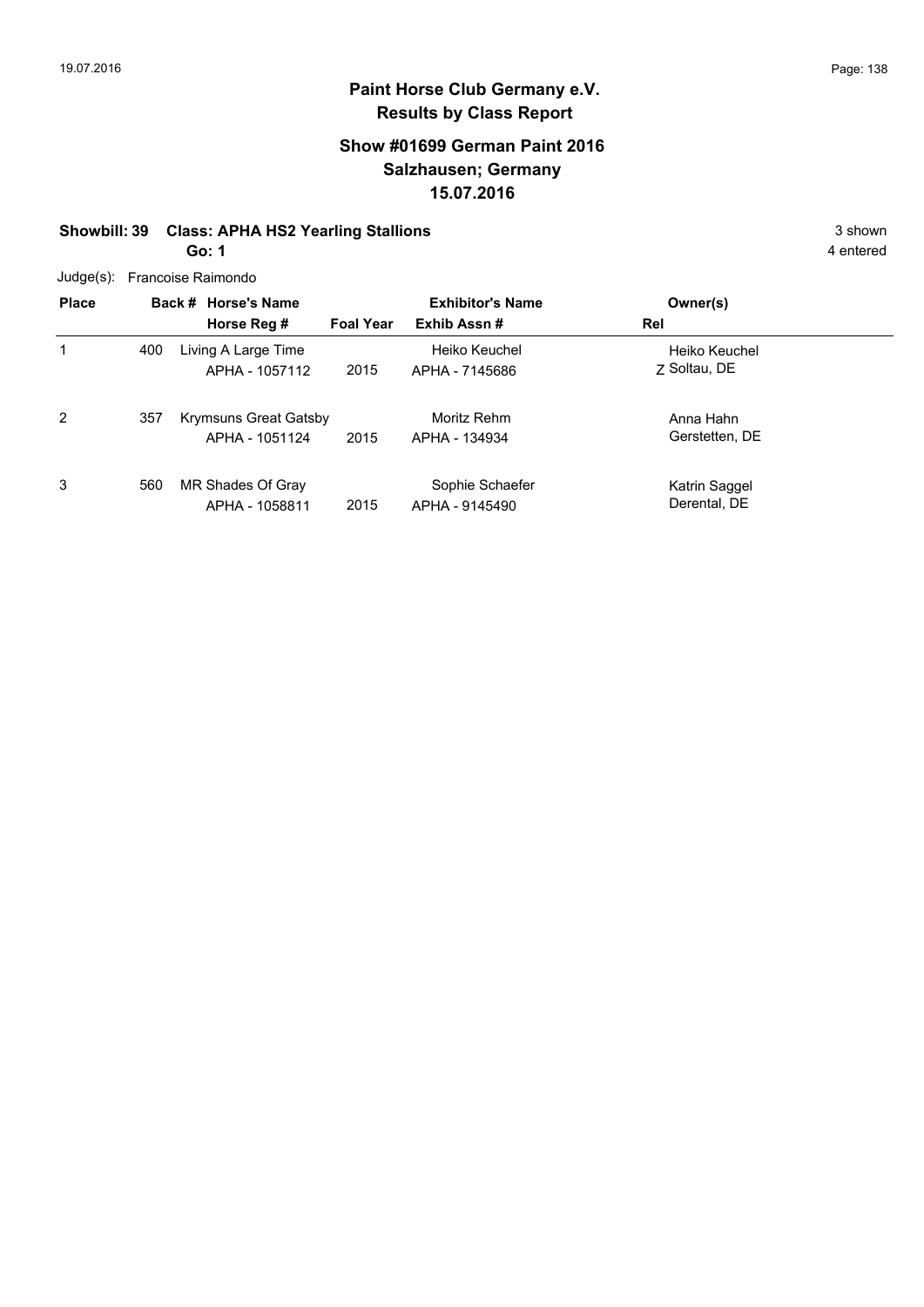### **Show #03270 German Paint 2016 Salzhausen; Germany 15.07.2016**

### **Showbill: 39 Class: APHA HS2 Yearling Stallions** 3 shown

**Go: 1**

Judge(s): Pierre Ouellet

|              | $0.490(0)$ . Then $0.000(0)$ |                                                |                  |                                   |                               |  |  |  |
|--------------|------------------------------|------------------------------------------------|------------------|-----------------------------------|-------------------------------|--|--|--|
| <b>Place</b> |                              | Back # Horse's Name                            |                  | <b>Exhibitor's Name</b>           | Owner(s)                      |  |  |  |
|              |                              | Horse Reg #                                    | <b>Foal Year</b> | Exhib Assn#                       | Rel                           |  |  |  |
| 1            | 400                          | Living A Large Time<br>APHA - 1057112          | 2015             | Heiko Keuchel<br>APHA - 7145686   | Heiko Keuchel<br>7 Soltau, DE |  |  |  |
| 2            | 357                          | <b>Krymsuns Great Gatsby</b><br>APHA - 1051124 | 2015             | Moritz Rehm<br>APHA - 134934      | Anna Hahn<br>Gerstetten, DE   |  |  |  |
| 3            | 560                          | MR Shades Of Gray<br>APHA - 1058811            | 2015             | Sophie Schaefer<br>APHA - 9145490 | Katrin Saggel<br>Derental, DE |  |  |  |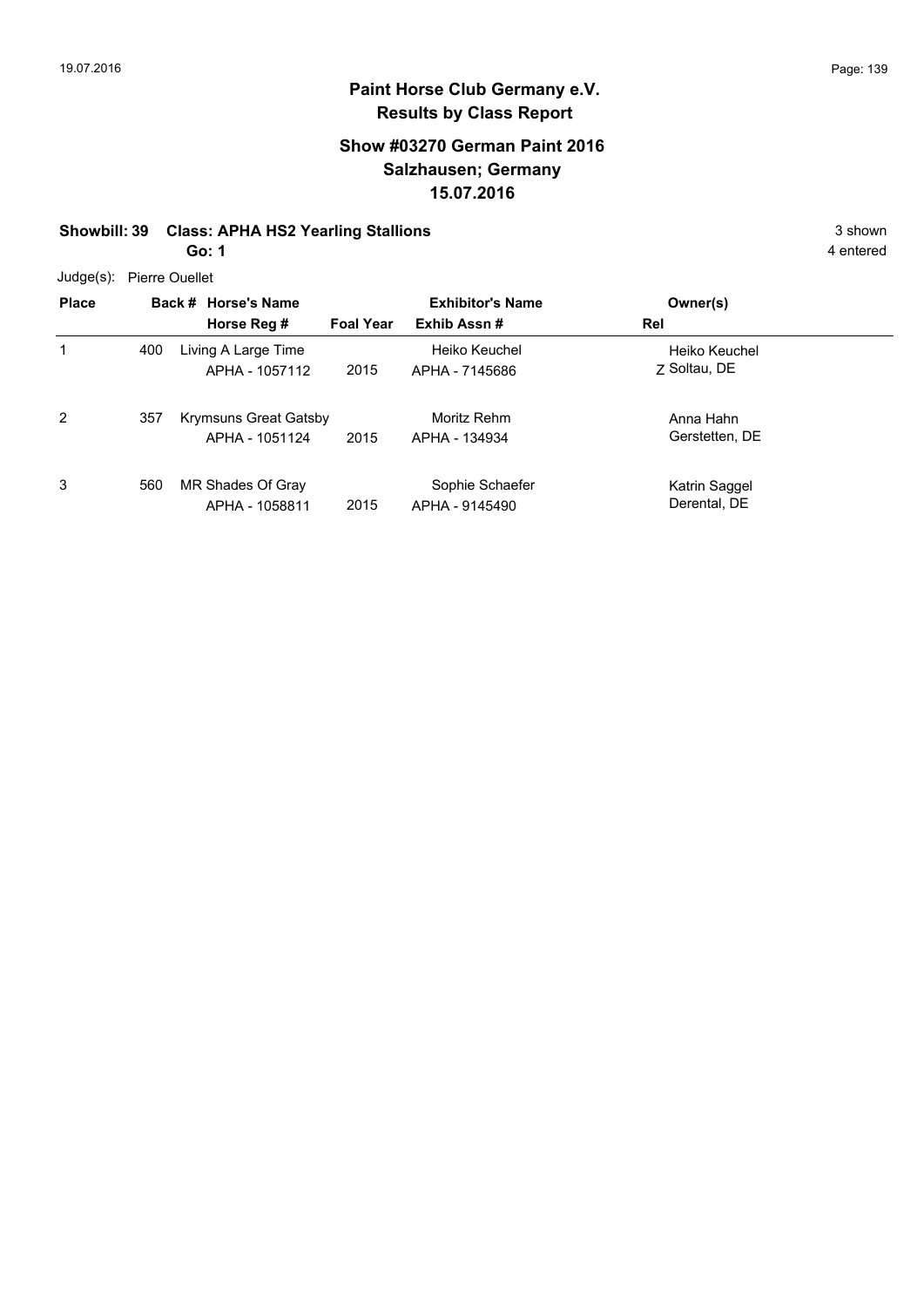### **Show #03271 German Paint 2016 Salzhausen; Germany 15.07.2016**

#### **Showbill: 39 Class: APHA HS2 Yearling Stallions** 3 shown

**Go: 1**

| <b>Place</b> |     | Back # Horse's Name<br>Horse Reg #             | <b>Foal Year</b> | <b>Exhibitor's Name</b><br>Exhib Assn# | Owner(s)<br>Rel               |
|--------------|-----|------------------------------------------------|------------------|----------------------------------------|-------------------------------|
| 1            | 357 | <b>Krymsuns Great Gatsby</b><br>APHA - 1051124 | 2015             | Moritz Rehm<br>APHA - 134934           | Anna Hahn<br>Gerstetten, DE   |
| 2            | 400 | Living A Large Time<br>APHA - 1057112          | 2015             | Heiko Keuchel<br>APHA - 7145686        | Heiko Keuchel<br>7 Soltau, DE |
| 3            | 560 | MR Shades Of Gray<br>APHA - 1058811            | 2015             | Sophie Schaefer<br>APHA - 9145490      | Katrin Saggel<br>Derental, DE |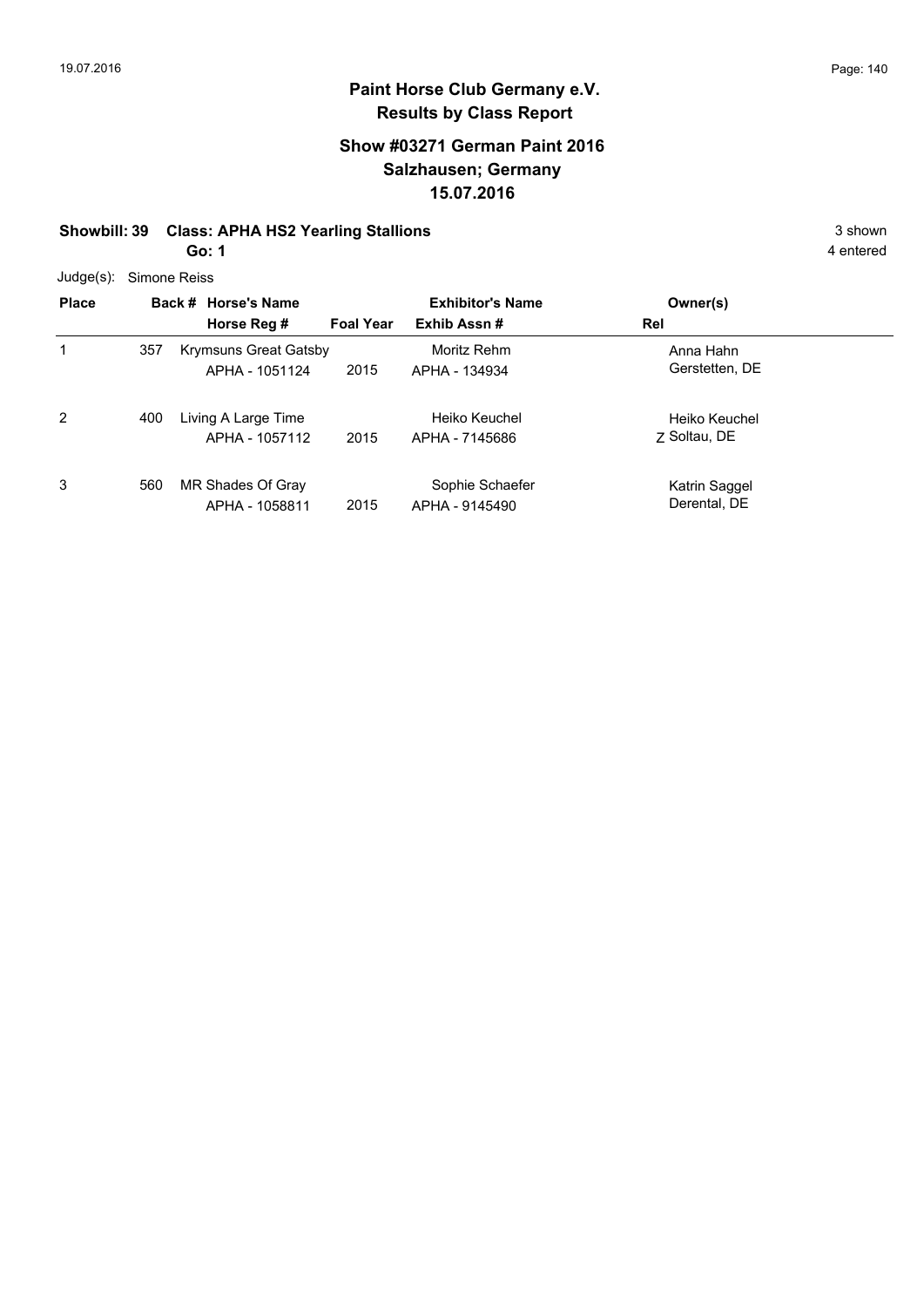### **Show #01698 German Paint 2016 Salzhausen; Germany 15.07.2016**

#### **Showbill: 40 Class: APHA HS3 2 Yr Old Stallions** 5 Shown 5 Shown

**Go: 1**

#### Judge(s): Sascha Ludwig

| <b>Place</b> |     | Back # Horse's Name<br>Horse Reg #           | <b>Foal Year</b> | <b>Exhibitor's Name</b><br>Exhib Assn# | Owner(s)<br>Rel                            |
|--------------|-----|----------------------------------------------|------------------|----------------------------------------|--------------------------------------------|
| 1            | 431 | <b>CBS Little Larry</b><br>APHA - 1057044    | 2014             | Anders Berndtsson<br>APHA - 8648812    | Pernilla Berndtsson<br>P Atvidaberg, SE    |
| 2            | 354 | <b>EMH Drus Top Liwanu</b><br>APHA - 1041029 | 2014             | Johanna Grabner<br>APHA - 8570983      | Alexandra Promitzer<br>Waldstein, AT       |
| 3            | 363 | <b>FM Ultimate Tribute</b><br>APHA - 1041809 | 2014             | Mike Schuppener<br>APHA - 8214654      | Mike Schuppener<br>C Bad Laasphe, DE       |
| 4            | 397 | LDR Smoking Lil Step<br>APHA - 1039699       | 2014             | Jessica Ziegler<br>APHA - 8981161      | Jessica Ziegler<br>Z Magdeburg, DE         |
| 5            | 358 | AM Zipmochics Smokey<br>APHA - 1038056       | 2014             | Jessica Roeder<br>APHA - 8985346       | Jessica Roeder<br>Z Langenau-Göttingen, DE |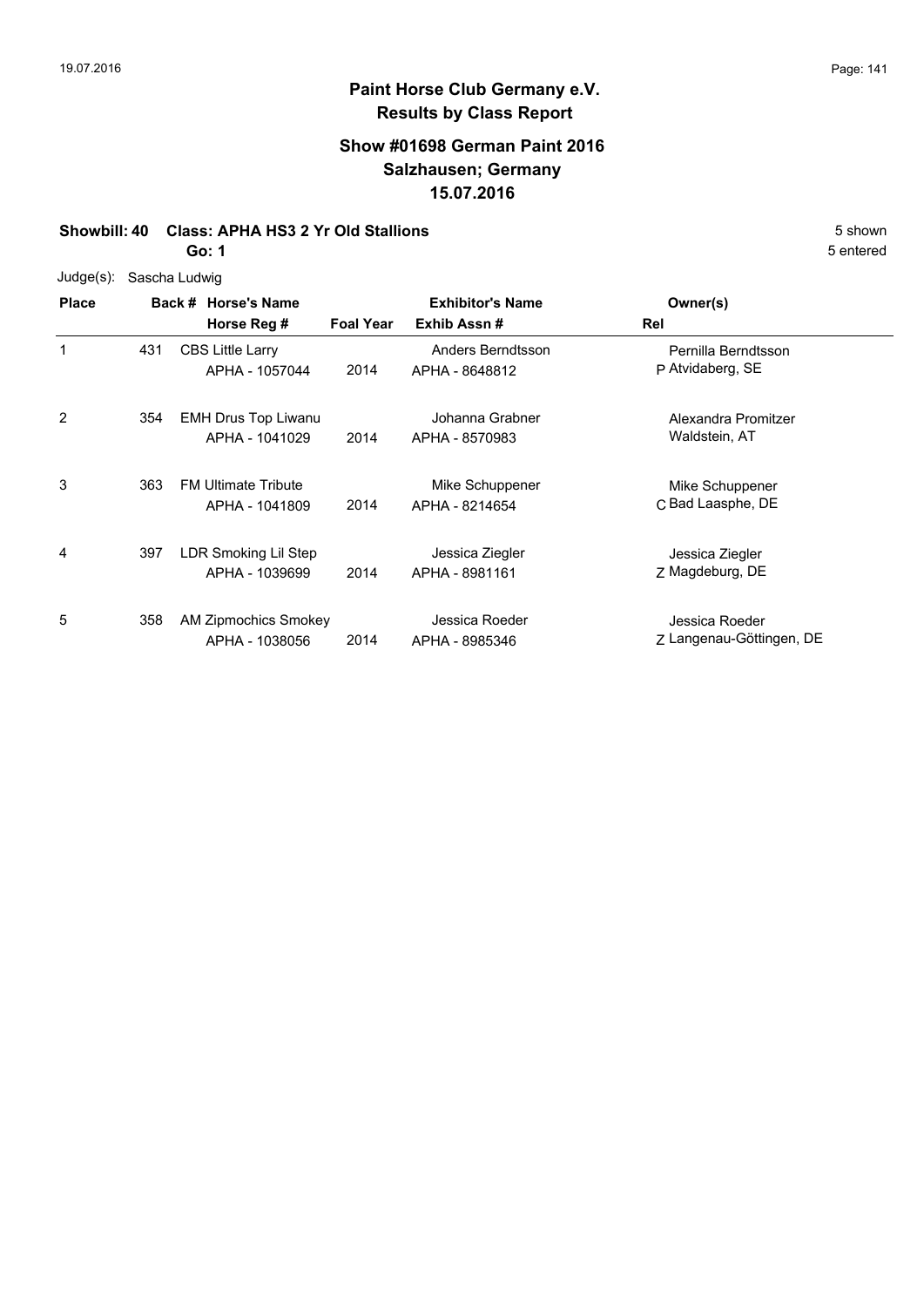### **Show #01699 German Paint 2016 Salzhausen; Germany 15.07.2016**

#### **Showbill: 40 Class: APHA HS3 2 Yr Old Stallions** 5 Shown 5 Shown

**Go: 1**

| $Judge(s)$ : |     | Francoise Raimondo          |                  |                         |                          |  |  |  |
|--------------|-----|-----------------------------|------------------|-------------------------|--------------------------|--|--|--|
| <b>Place</b> |     | Back # Horse's Name         |                  | <b>Exhibitor's Name</b> | Owner(s)                 |  |  |  |
|              |     | Horse Reg #                 | <b>Foal Year</b> | Exhib Assn#             | Rel                      |  |  |  |
| 1            | 363 | <b>FM Ultimate Tribute</b>  |                  | Mike Schuppener         | Mike Schuppener          |  |  |  |
|              |     | APHA - 1041809              | 2014             | APHA - 8214654          | C Bad Laasphe, DE        |  |  |  |
|              |     |                             |                  |                         |                          |  |  |  |
| 2            | 431 | <b>CBS Little Larry</b>     |                  | Anders Berndtsson       | Pernilla Berndtsson      |  |  |  |
|              |     | APHA - 1057044              | 2014             | APHA - 8648812          | P Atvidaberg, SE         |  |  |  |
| 3            | 397 | LDR Smoking Lil Step        |                  | Jessica Ziegler         | Jessica Ziegler          |  |  |  |
|              |     | APHA - 1039699              | 2014             | APHA - 8981161          | Z Magdeburg, DE          |  |  |  |
|              |     |                             |                  |                         |                          |  |  |  |
| 4            | 354 | <b>EMH Drus Top Liwanu</b>  |                  | Johanna Grabner         | Alexandra Promitzer      |  |  |  |
|              |     | APHA - 1041029              | 2014             | APHA - 8570983          | Waldstein, AT            |  |  |  |
| 5            | 358 | <b>AM Zipmochics Smokey</b> |                  | Jessica Roeder          | Jessica Roeder           |  |  |  |
|              |     | APHA - 1038056              | 2014             | APHA - 8985346          | Z Langenau-Göttingen, DE |  |  |  |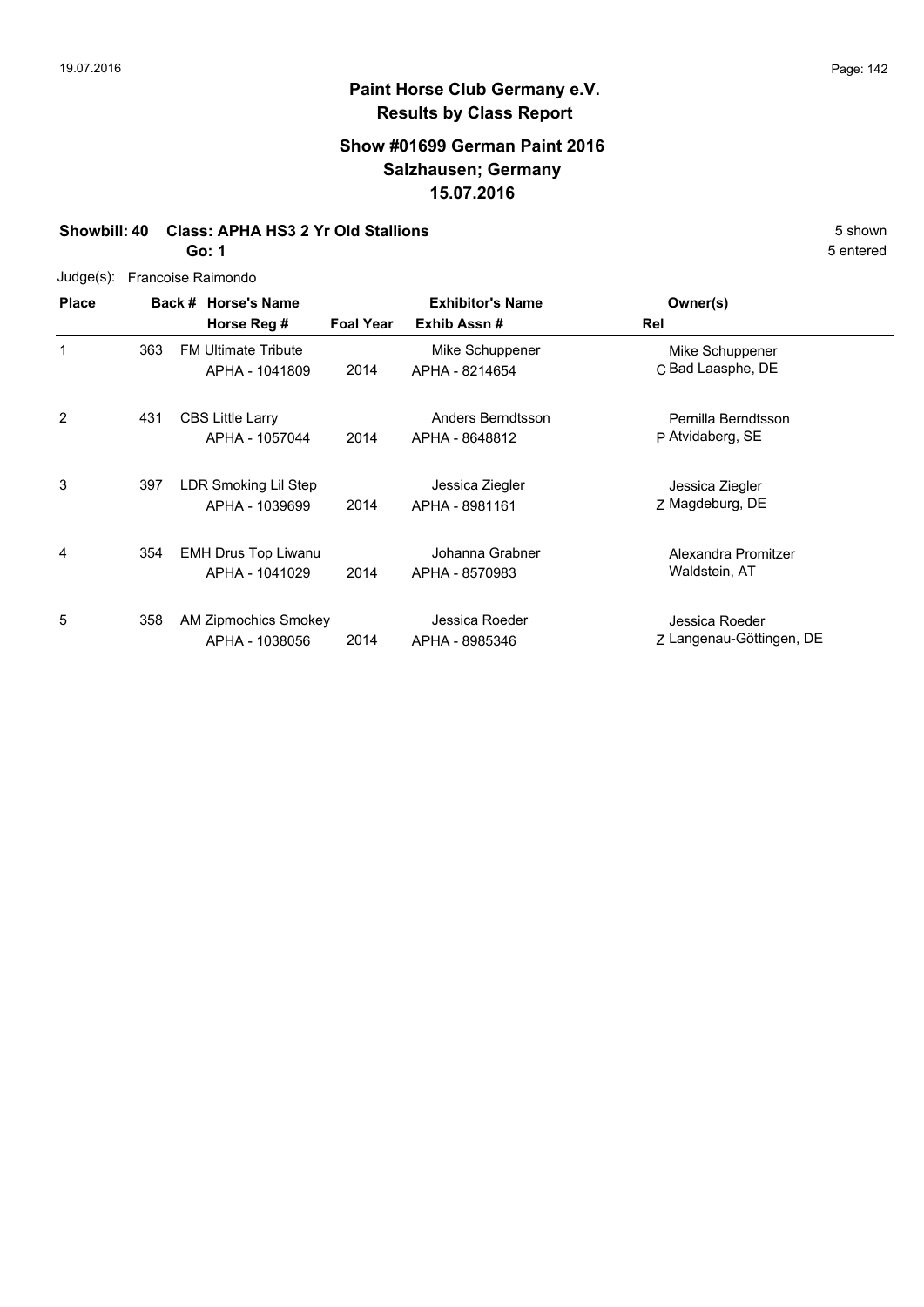### **Show #03270 German Paint 2016 Salzhausen; Germany 15.07.2016**

#### **Showbill: 40 Class: APHA HS3 2 Yr Old Stallions** 5 Shown 5 Shown

**Go: 1**

#### Judge(s): Pierre Ouellet

| <b>Place</b> |     | <b>Horse's Name</b><br>Back #<br>Horse Reg # | <b>Foal Year</b> | <b>Exhibitor's Name</b><br>Exhib Assn# | Owner(s)<br>Rel                            |
|--------------|-----|----------------------------------------------|------------------|----------------------------------------|--------------------------------------------|
| 1            | 431 | <b>CBS Little Larry</b><br>APHA - 1057044    | 2014             | Anders Berndtsson<br>APHA - 8648812    | Pernilla Berndtsson<br>P Atvidaberg, SE    |
| 2            | 354 | <b>EMH Drus Top Liwanu</b><br>APHA - 1041029 | 2014             | Johanna Grabner<br>APHA - 8570983      | Alexandra Promitzer<br>Waldstein, AT       |
| 3            | 363 | <b>FM Ultimate Tribute</b><br>APHA - 1041809 | 2014             | Mike Schuppener<br>APHA - 8214654      | Mike Schuppener<br>C Bad Laasphe, DE       |
| 4            | 397 | LDR Smoking Lil Step<br>APHA - 1039699       | 2014             | Jessica Ziegler<br>APHA - 8981161      | Jessica Ziegler<br>Z Magdeburg, DE         |
| 5            | 358 | AM Zipmochics Smokey<br>APHA - 1038056       | 2014             | Jessica Roeder<br>APHA - 8985346       | Jessica Roeder<br>Z Langenau-Göttingen, DE |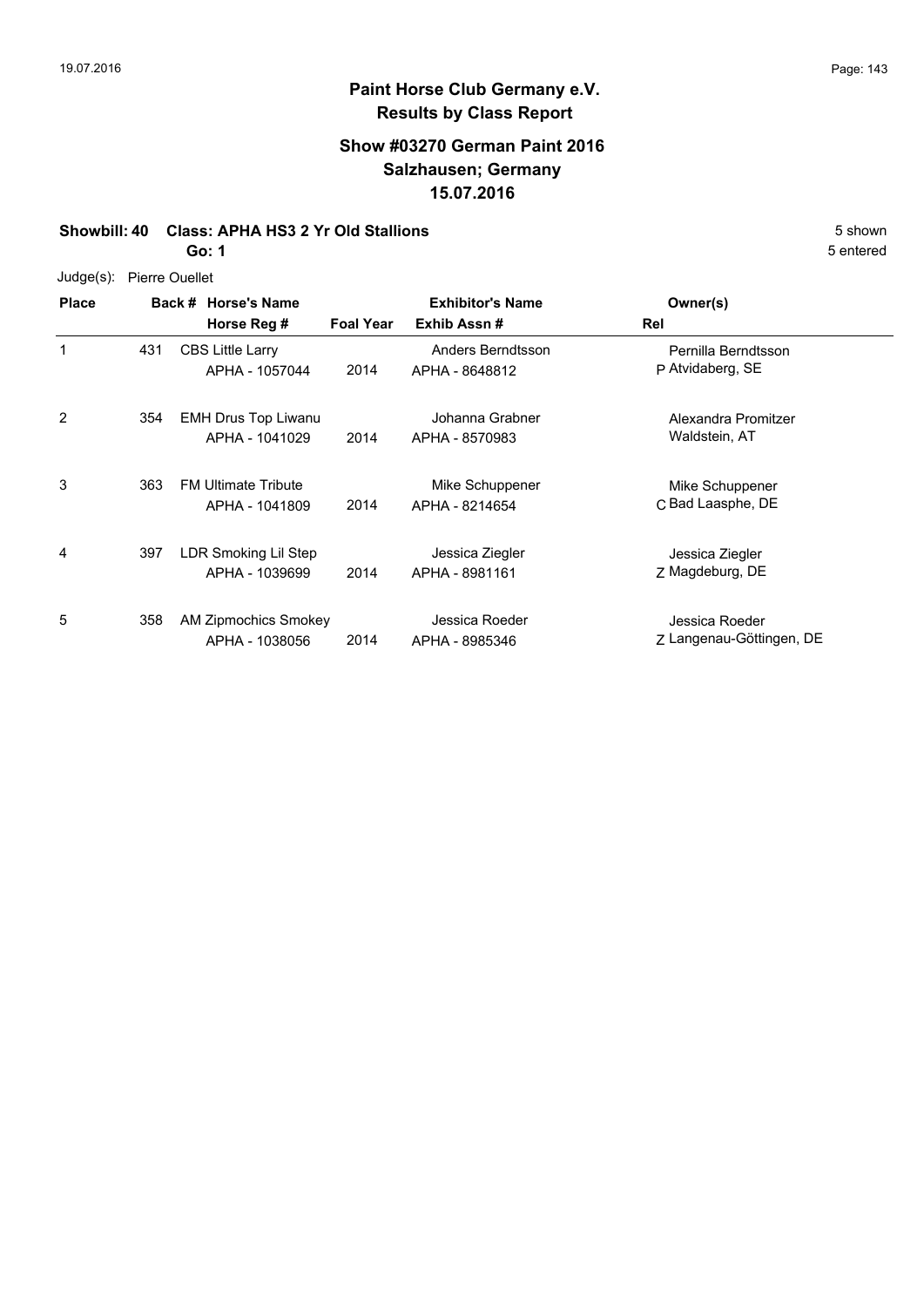### **Show #03271 German Paint 2016 Salzhausen; Germany 15.07.2016**

#### **Showbill: 40 Class: APHA HS3 2 Yr Old Stallions** 5 Shown 5 shown

**Go: 1**

| <b>Place</b> |     | Back # Horse's Name<br>Horse Reg #           | <b>Foal Year</b> | <b>Exhibitor's Name</b><br>Exhib Assn# | Owner(s)<br>Rel                            |
|--------------|-----|----------------------------------------------|------------------|----------------------------------------|--------------------------------------------|
| 1            | 431 | <b>CBS Little Larry</b><br>APHA - 1057044    | 2014             | Anders Berndtsson<br>APHA - 8648812    | Pernilla Berndtsson<br>P Atvidaberg, SE    |
| 2            | 363 | <b>FM Ultimate Tribute</b><br>APHA - 1041809 | 2014             | Mike Schuppener<br>APHA - 8214654      | Mike Schuppener<br>C Bad Laasphe, DE       |
| 3            | 354 | <b>EMH Drus Top Liwanu</b><br>APHA - 1041029 | 2014             | Johanna Grabner<br>APHA - 8570983      | Alexandra Promitzer<br>Waldstein, AT       |
| 4            | 397 | LDR Smoking Lil Step<br>APHA - 1039699       | 2014             | Jessica Ziegler<br>APHA - 8981161      | Jessica Ziegler<br>Z Magdeburg, DE         |
| 5            | 358 | AM Zipmochics Smokey<br>APHA - 1038056       | 2014             | Jessica Roeder<br>APHA - 8985346       | Jessica Roeder<br>Z Langenau-Göttingen, DE |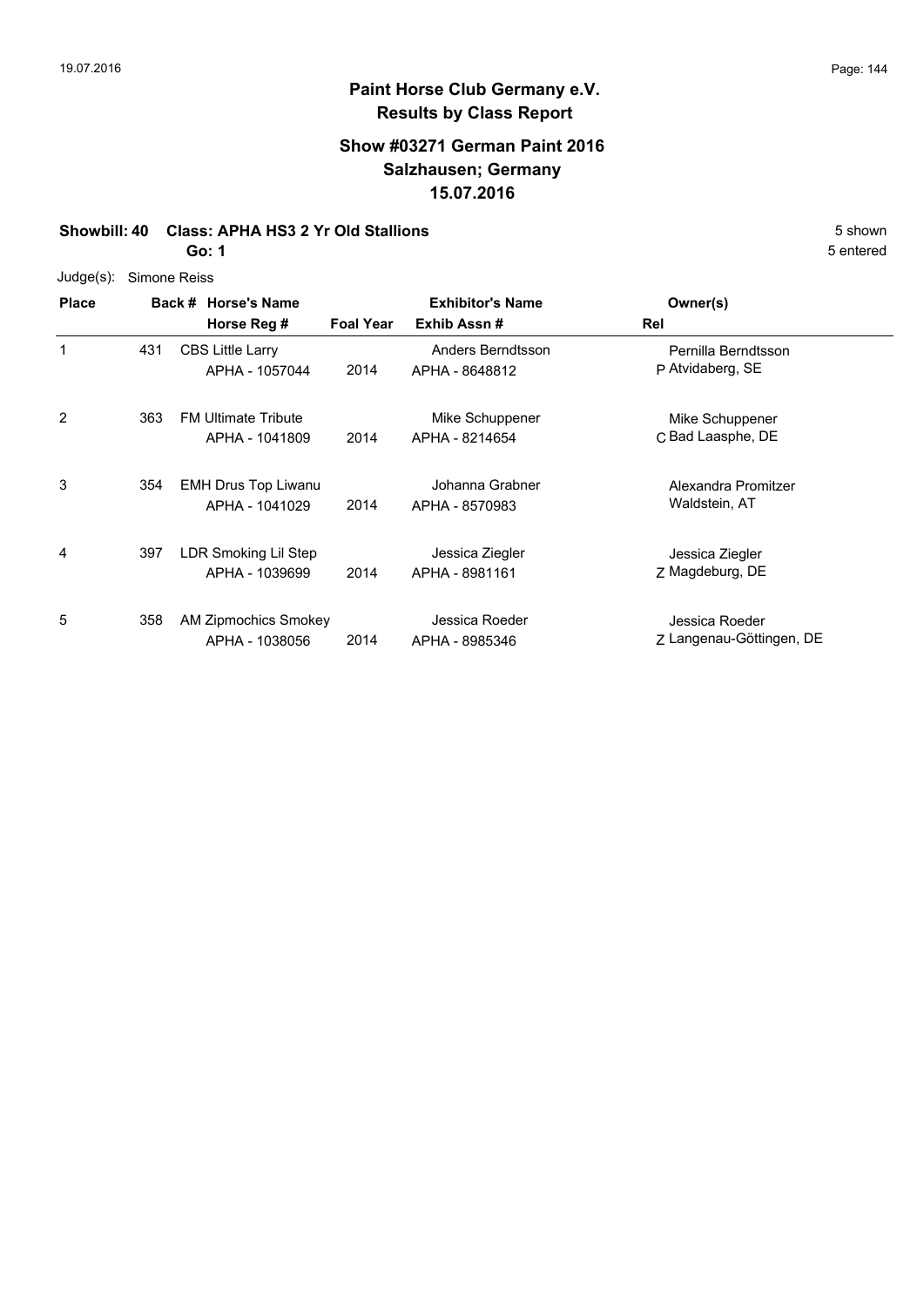# **Show #01698 German Paint 2016 Salzhausen; Germany 15.07.2016**

# **Showbill: 41 Class: APHA HS9 3 Yr Old & Aged Stallions** 4 shown

**Go: 1**

| $Judge(s)$ : |     | Sascha Ludwig                              |                  |                                        |                                           |
|--------------|-----|--------------------------------------------|------------------|----------------------------------------|-------------------------------------------|
| <b>Place</b> |     | Back # Horse's Name<br>Horse Reg #         | <b>Foal Year</b> | <b>Exhibitor's Name</b><br>Exhib Assn# | Owner(s)<br>Rel                           |
| 1            | 374 | <b>Tardys Best Review</b><br>APHA - 886053 | 2006             | Nadine Neumann<br>APHA - 8680052       | <b>Brigitte Munkert</b><br>E Spardorf, DE |
| 2            | 399 | A Painted Gay Color<br>APHA - 934718       | 2008             | Heiko Keuchel<br>APHA - 7145686        | Heiko Keuchel<br>7 Soltau, DE             |
| 3            | 346 | Zips BlazNHot To Trot<br>APHA - 953453     | 2008             | Verena Hagen<br>APHA - 8648424         | Monika Hagen<br>C Haldenwang, DE          |
| 4            | 414 | JP Color Me In<br>APHA - 1015915           | 2012             | Susi Habermann<br>APHA - 8851258       | Joerg Strutz<br>Winsen/Aller, DE          |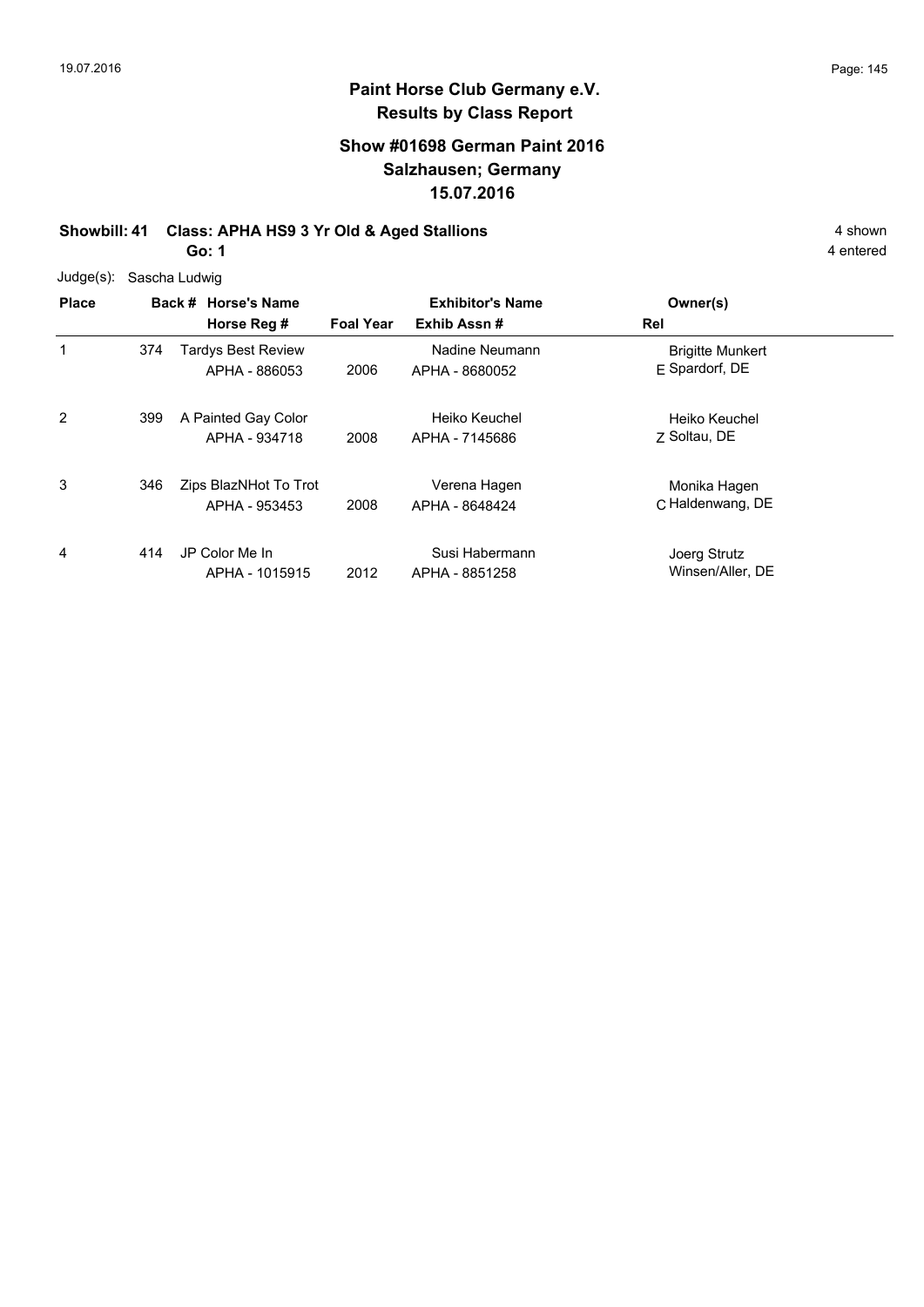# **Show #01699 German Paint 2016 Salzhausen; Germany 15.07.2016**

#### **Showbill: 41 Class: APHA HS9 3 Yr Old & Aged Stallions** 4 shown **Go: 1**

|  | Judge(s): Francoise Raimondo |  |
|--|------------------------------|--|
|--|------------------------------|--|

| <b>Place</b> |     | Back # Horse's Name                    | <b>Exhibitor's Name</b> |                                  | Owner(s)                                    |  |
|--------------|-----|----------------------------------------|-------------------------|----------------------------------|---------------------------------------------|--|
|              |     | Horse Reg #                            | <b>Foal Year</b>        | Exhib Assn#                      | Rel                                         |  |
| 1            | 374 | Tardys Best Review<br>APHA - 886053    | 2006                    | Nadine Neumann<br>APHA - 8680052 | <b>Brigitte Munkert</b><br>$E$ Spardorf, DE |  |
| 2            | 346 | Zips BlazNHot To Trot<br>APHA - 953453 | 2008                    | Verena Hagen<br>APHA - 8648424   | Monika Hagen<br>C Haldenwang, DE            |  |
| 3            | 399 | A Painted Gay Color<br>APHA - 934718   | 2008                    | Heiko Keuchel<br>APHA - 7145686  | Heiko Keuchel<br>7 Soltau, DE               |  |
| 4            | 414 | JP Color Me In<br>APHA - 1015915       | 2012                    | Susi Habermann<br>APHA - 8851258 | Joerg Strutz<br>Winsen/Aller, DE            |  |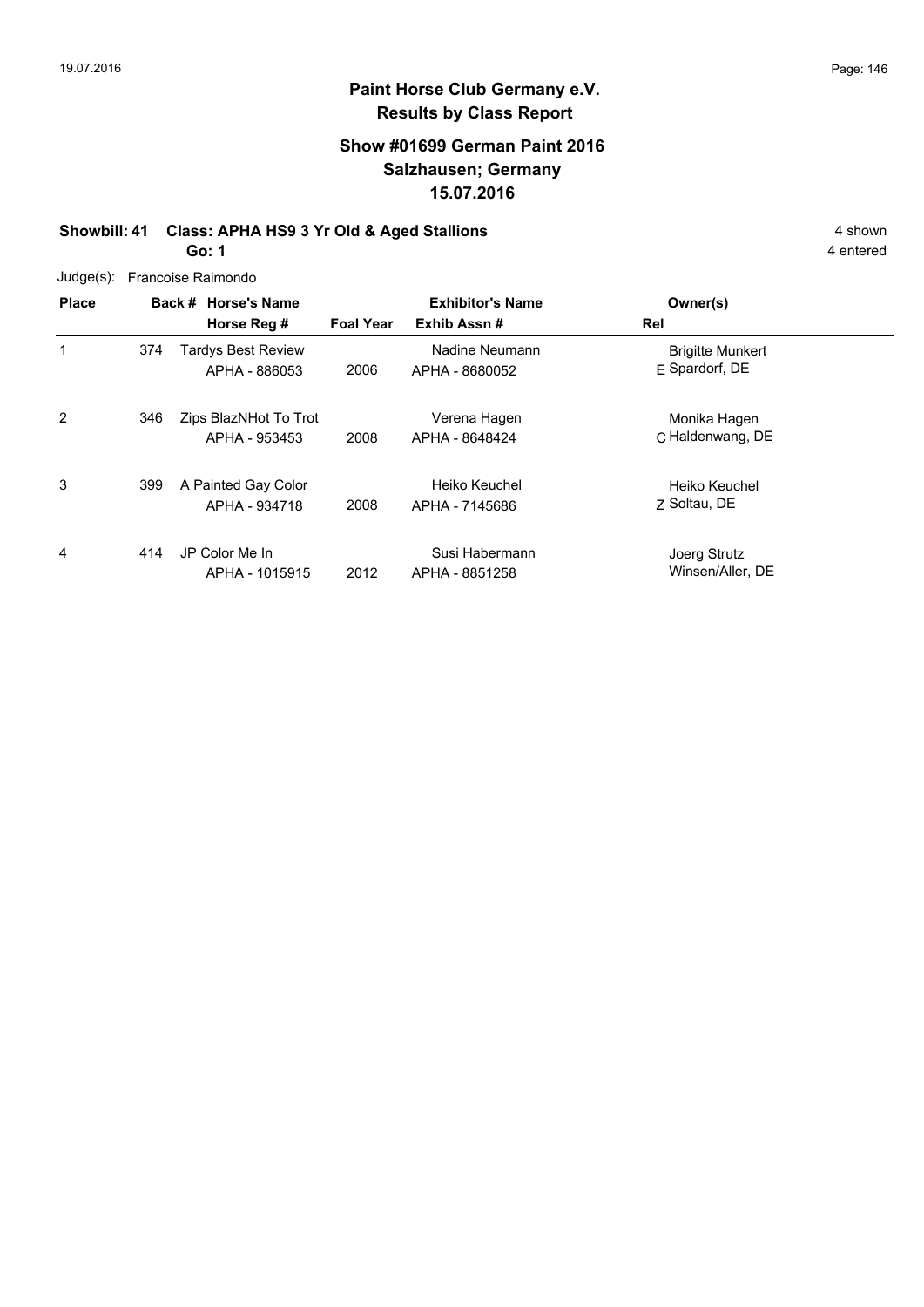# **Paint Horse Club Germany e.V. Results by Class Report**

# **Show #03270 German Paint 2016 Salzhausen; Germany 15.07.2016**

# **Showbill: 41 Class: APHA HS9 3 Yr Old & Aged Stallions** 4 shown 4 shown

**Go: 1**

Judge(s): Pierre Ouellet

| <b>Place</b> |     | Back # Horse's Name<br>Horse Reg #         | <b>Foal Year</b> | <b>Exhibitor's Name</b><br>Exhib Assn# | Owner(s)<br>Rel                           |
|--------------|-----|--------------------------------------------|------------------|----------------------------------------|-------------------------------------------|
|              | 374 | <b>Tardys Best Review</b><br>APHA - 886053 | 2006             | Nadine Neumann<br>APHA - 8680052       | <b>Brigitte Munkert</b><br>E Spardorf, DE |
| 2            | 346 | Zips BlazNHot To Trot<br>APHA - 953453     | 2008             | Verena Hagen<br>APHA - 8648424         | Monika Hagen<br>C Haldenwang, DE          |
| 3            | 399 | A Painted Gay Color<br>APHA - 934718       | 2008             | Heiko Keuchel<br>APHA - 7145686        | Heiko Keuchel<br>7 Soltau, DE             |
| 4            | 414 | JP Color Me In<br>APHA - 1015915           | 2012             | Susi Habermann<br>APHA - 8851258       | Joerg Strutz<br>Winsen/Aller, DE          |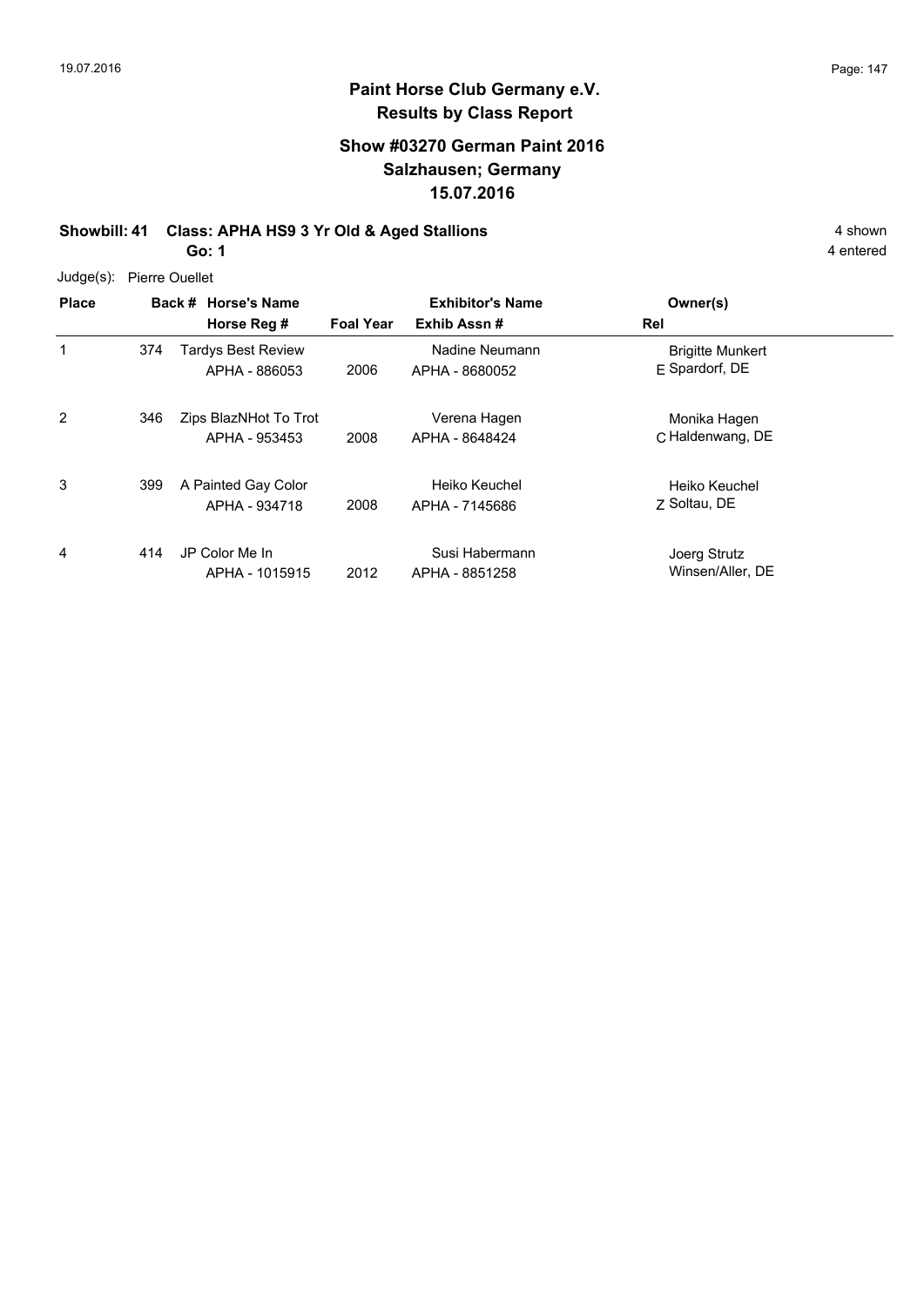# **Show #03271 German Paint 2016 Salzhausen; Germany 15.07.2016**

#### **Showbill: 41 Class: APHA HS9 3 Yr Old & Aged Stallions** 4 shown 4 shown **Go: 1**

| Judge(s): Simone Reiss |
|------------------------|
|                        |

| <b>Place</b> |     | Back # Horse's Name<br>Horse Reg #         | <b>Foal Year</b> | <b>Exhibitor's Name</b><br>Exhib Assn# | Owner(s)<br>Rel                             |  |
|--------------|-----|--------------------------------------------|------------------|----------------------------------------|---------------------------------------------|--|
| 1            | 374 | <b>Tardys Best Review</b><br>APHA - 886053 | 2006             | Nadine Neumann<br>APHA - 8680052       | <b>Brigitte Munkert</b><br>$E$ Spardorf, DE |  |
| 2            | 346 | Zips BlazNHot To Trot<br>APHA - 953453     | 2008             | Verena Hagen<br>APHA - 8648424         | Monika Hagen<br>C Haldenwang, DE            |  |
| 3            | 399 | A Painted Gay Color<br>APHA - 934718       | 2008             | Heiko Keuchel<br>APHA - 7145686        | Heiko Keuchel<br>7 Soltau, DE               |  |
| 4            | 414 | JP Color Me In<br>APHA - 1015915           | 2012             | Susi Habermann<br>APHA - 8851258       | Joerg Strutz<br>Winsen/Aller, DE            |  |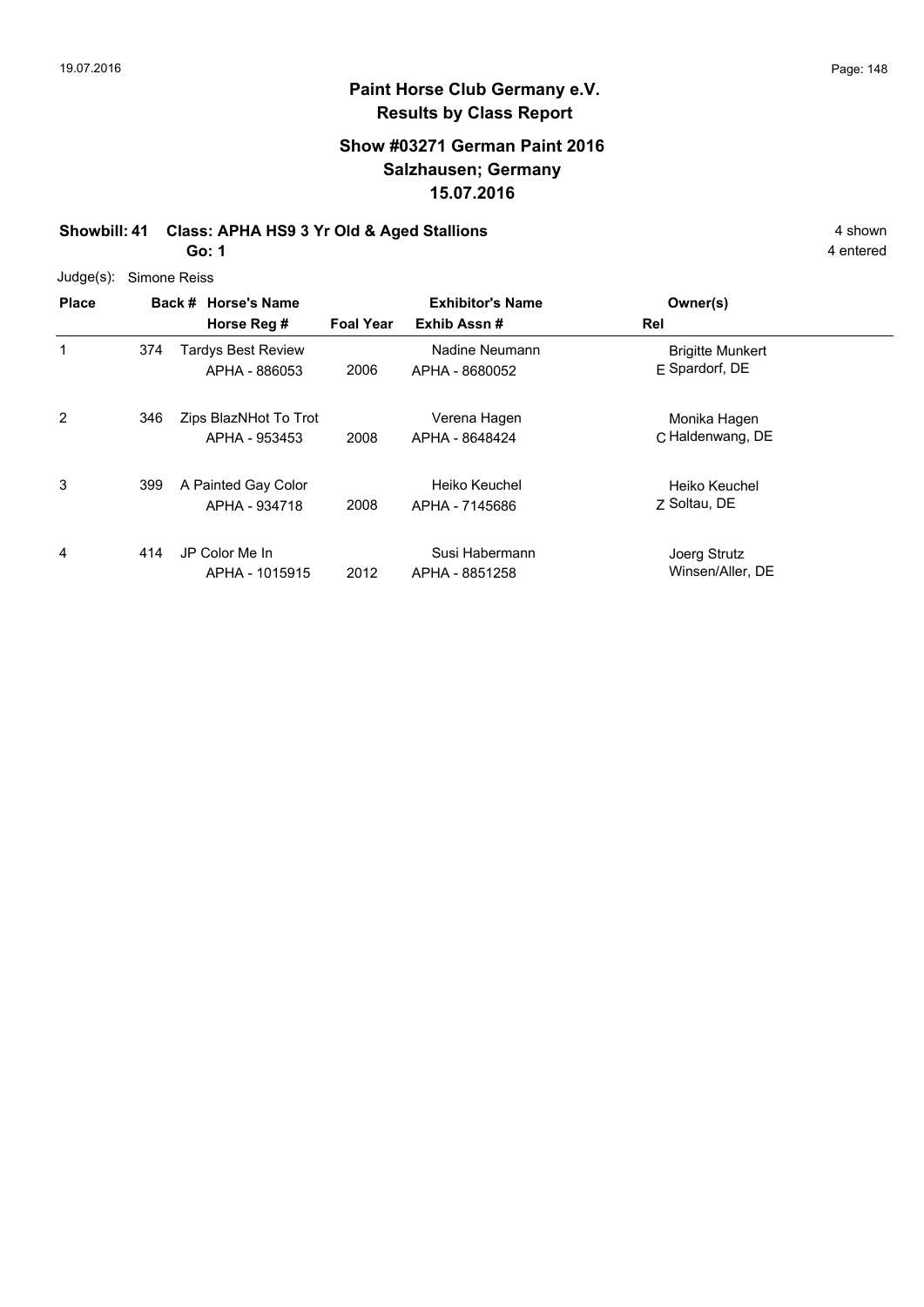# **Show #01698 German Paint 2016 Salzhausen; Germany 15.07.2016**

## **Showbill: 42 Class: APHA AGC1 Grand Champion Stallion Campion Stallion** 0 shown

**Go: 1**

| Judge(s): Sascha Ludwig |  |
|-------------------------|--|
|                         |  |

| <b>Place</b> |     | Back # Horse's Name                        |                  | <b>Exhibitor's Name</b>          | Owner(s)                                  |
|--------------|-----|--------------------------------------------|------------------|----------------------------------|-------------------------------------------|
|              |     | Horse Reg #                                | <b>Foal Year</b> | Exhib Assn #                     | Rel                                       |
|              | 374 | <b>Tardys Best Review</b><br>APHA - 886053 | 2006             | Nadine Neumann<br>APHA - 8680052 | <b>Brigitte Munkert</b><br>E Spardorf, DE |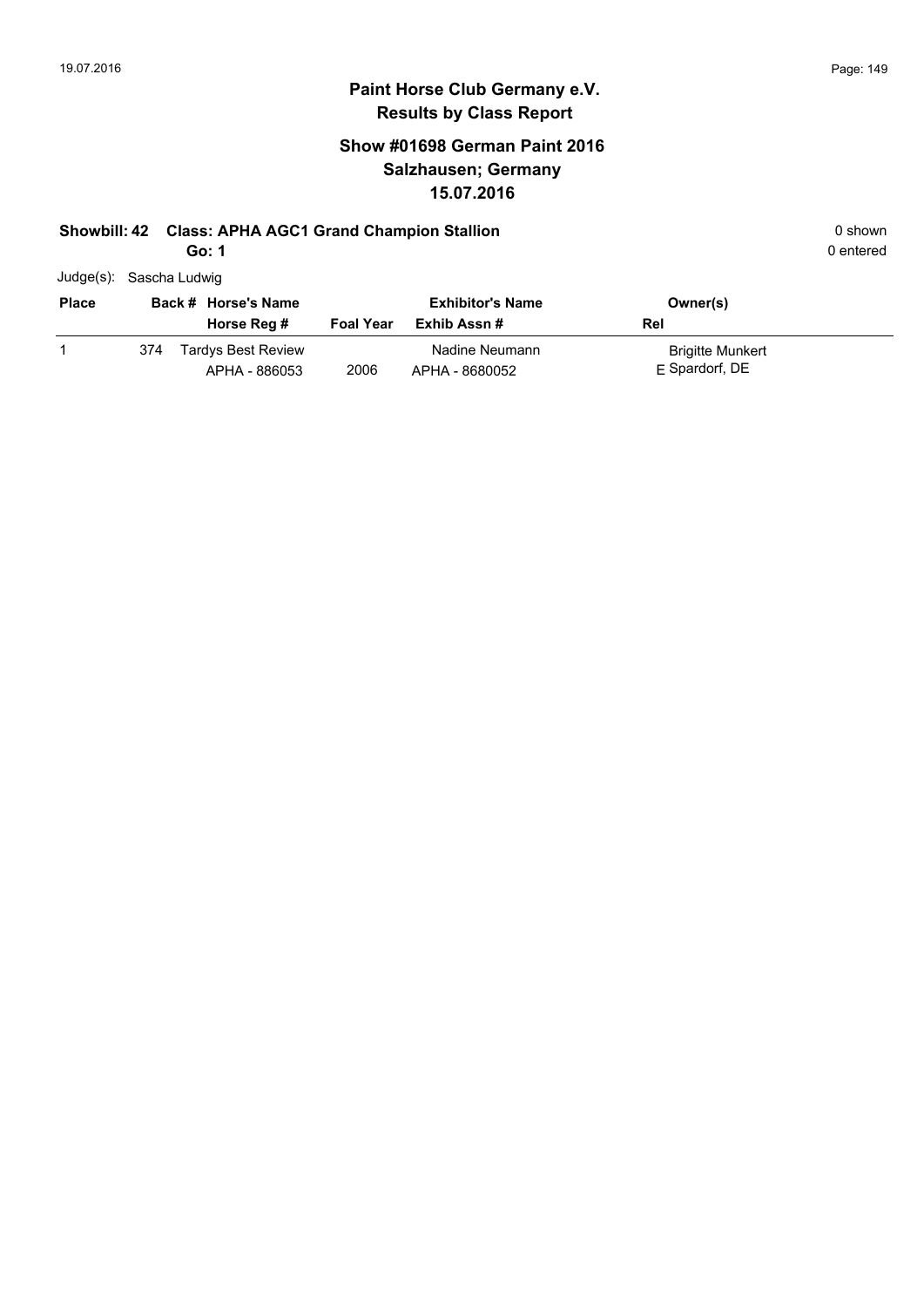# **Paint Horse Club Germany e.V. Results by Class Report**

# **Show #01699 German Paint 2016 Salzhausen; Germany 15.07.2016**

# **Showbill: 42 Class: APHA AGC1 Grand Champion Stallion Campion Stallion** 0 shown

**Go: 1**

Judge(s): Francoise Raimondo

| <b>Place</b> |     | Back # Horse's Name<br>Horse Reg #  | <b>Foal Year</b> | <b>Exhibitor's Name</b><br>Exhib Assn # | Owner(s)<br>Rel                           |
|--------------|-----|-------------------------------------|------------------|-----------------------------------------|-------------------------------------------|
|              | 374 | Tardys Best Review<br>APHA - 886053 | 2006             | Nadine Neumann<br>APHA - 8680052        | <b>Brigitte Munkert</b><br>E Spardorf, DE |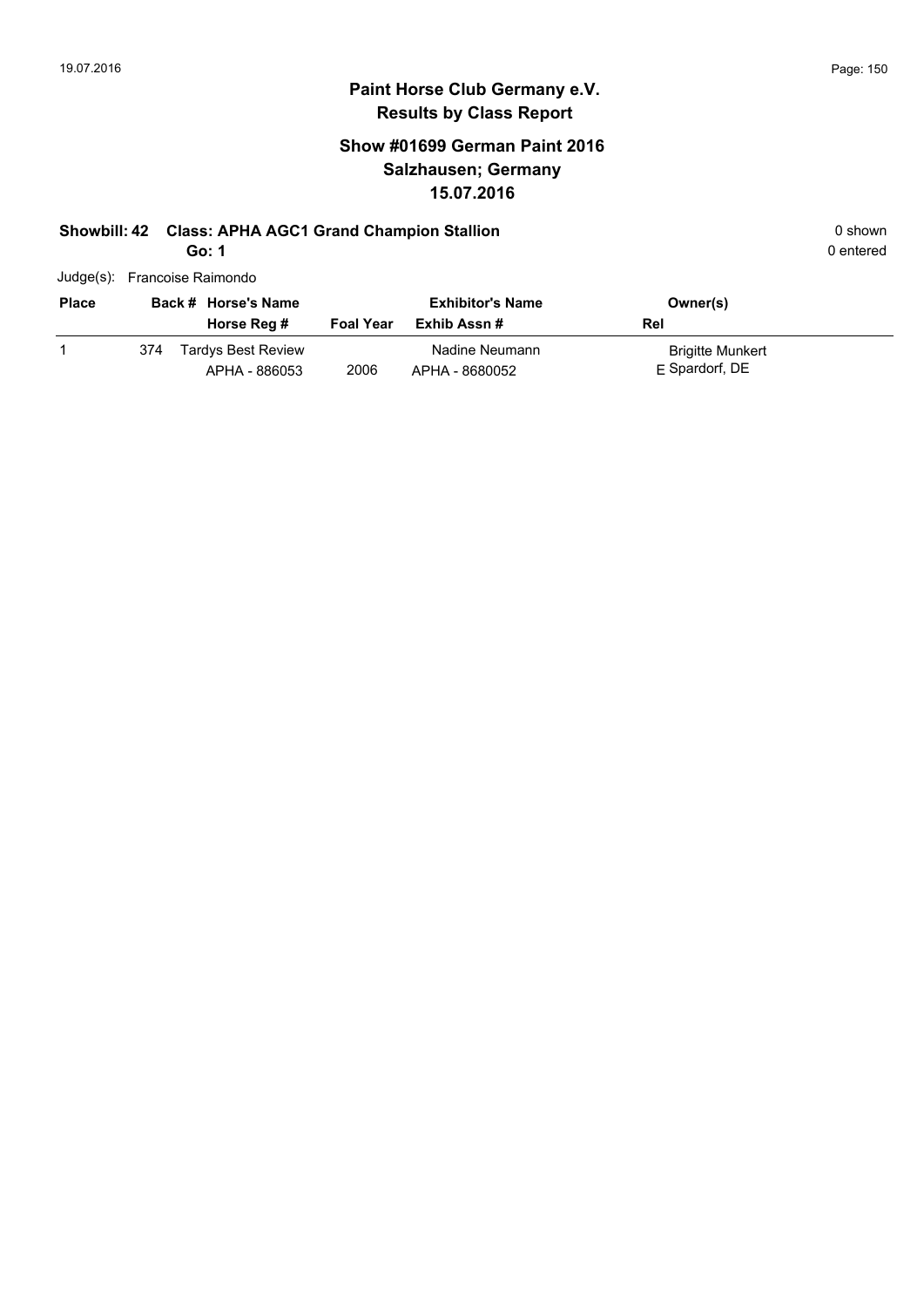# **Paint Horse Club Germany e.V. Results by Class Report**

# **Show #03270 German Paint 2016 Salzhausen; Germany 15.07.2016**

### **Showbill: 42 Class: APHA AGC1 Grand Champion Stallion Campion Stallion** 0 shown

| Judge(s): Pierre Ouellet |
|--------------------------|
|                          |

| <b>Place</b> |     | Back # Horse's Name<br>Horse Reg # | <b>Foal Year</b> | <b>Exhibitor's Name</b><br>Exhib Assn # | Owner(s)<br>Rel                         |
|--------------|-----|------------------------------------|------------------|-----------------------------------------|-----------------------------------------|
|              | 431 | CBS Little Larry<br>APHA - 1057044 | 2014             | Anders Berndtsson<br>APHA - 8648812     | Pernilla Berndtsson<br>P Atvidaberg, SE |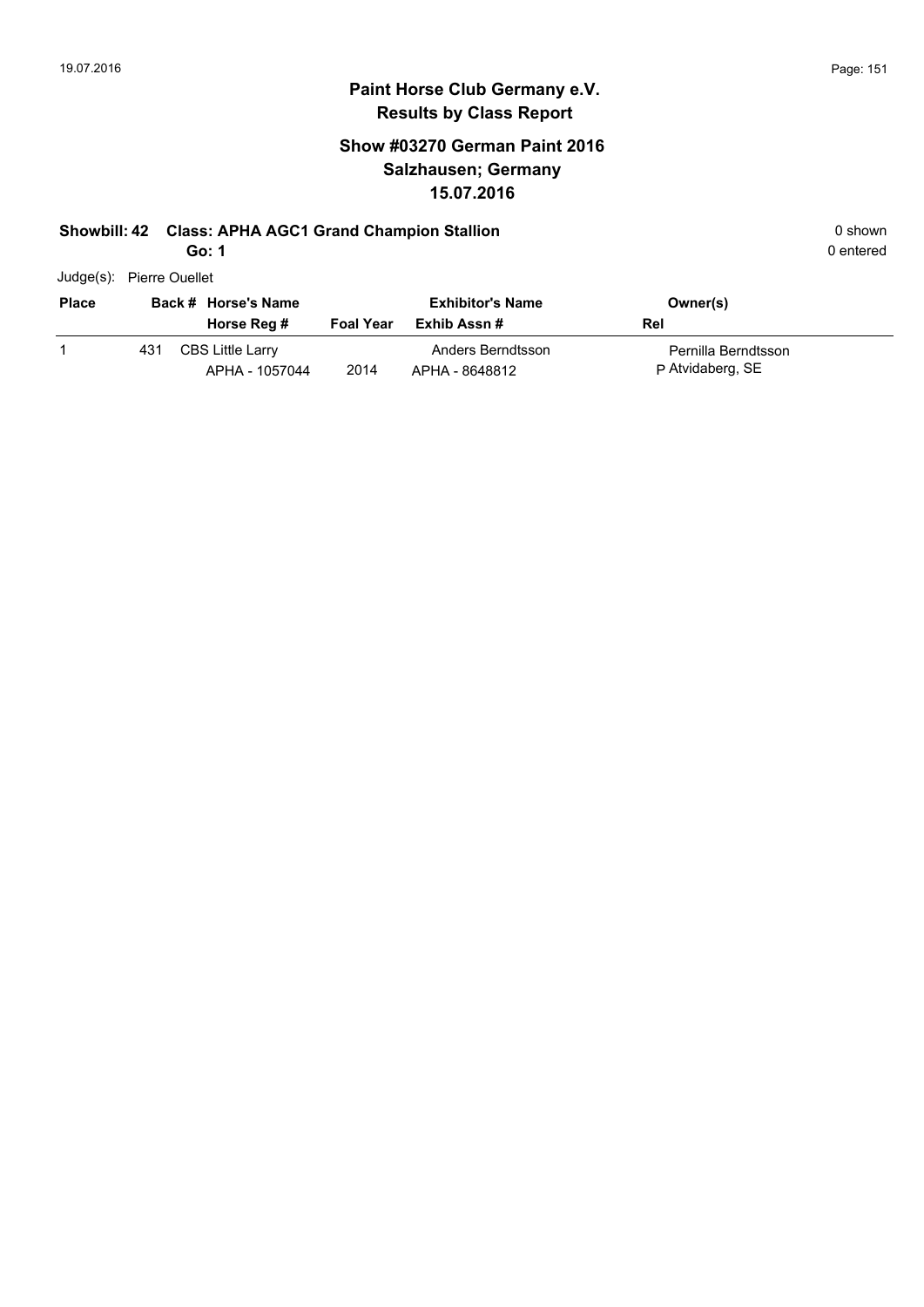# **Paint Horse Club Germany e.V. Results by Class Report**

# **Show #03271 German Paint 2016 Salzhausen; Germany 15.07.2016**

### **Showbill: 42 Class: APHA AGC1 Grand Champion Stallion Canadian Class Construction** 0 shown

| <b>Place</b> |     | Back # Horse's Name                |                  | <b>Exhibitor's Name</b>             | Owner(s)                                |  |
|--------------|-----|------------------------------------|------------------|-------------------------------------|-----------------------------------------|--|
|              |     | Horse Reg #                        | <b>Foal Year</b> | Exhib Assn #                        | Rel                                     |  |
|              | 431 | CBS Little Larry<br>APHA - 1057044 | 2014             | Anders Berndtsson<br>APHA - 8648812 | Pernilla Berndtsson<br>P Atvidaberg, SE |  |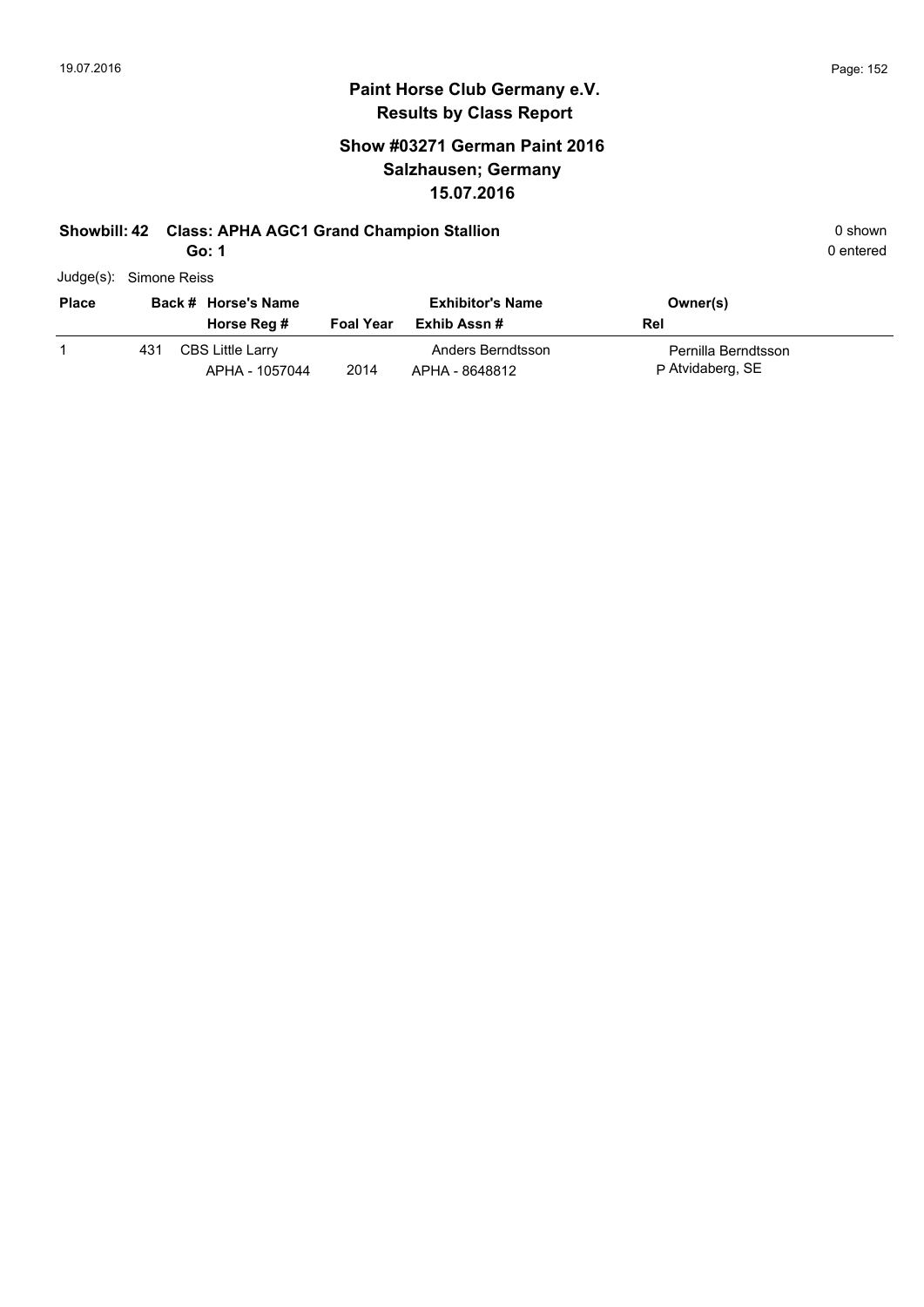# **Paint Horse Club Germany e.V. Results by Class Report**

# **Show #01698 German Paint 2016 Salzhausen; Germany 15.07.2016**

## **Showbill: 43 Class: APHA ARC1 Reserve Champion Stallion Canadian Class Class APHA ARC1 Reserve Champion Stallion**

**Go: 1**

| -------- |  |  |
|----------|--|--|
|          |  |  |
|          |  |  |
|          |  |  |
|          |  |  |
|          |  |  |

Judge(s): Sascha Ludwig

| <b>Place</b> |     | Back # Horse's Name                       |                  | <b>Exhibitor's Name</b>             | Owner(s)                                |
|--------------|-----|-------------------------------------------|------------------|-------------------------------------|-----------------------------------------|
|              |     | Horse Reg #                               | <b>Foal Year</b> | Exhib Assn #                        | Rel                                     |
|              | 431 | <b>CBS Little Larry</b><br>APHA - 1057044 | 2014             | Anders Berndtsson<br>APHA - 8648812 | Pernilla Berndtsson<br>P Atvidaberg, SE |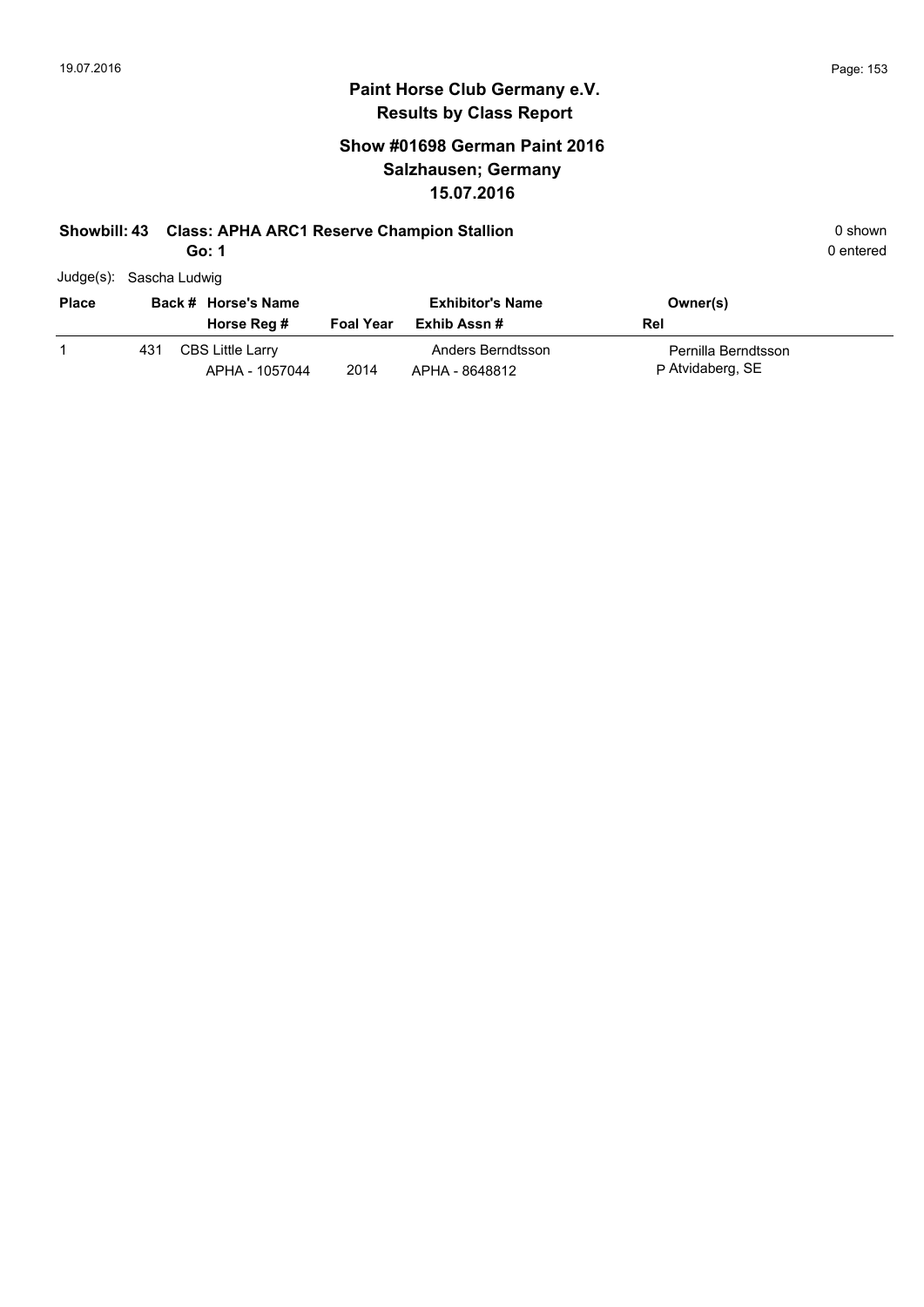# **Paint Horse Club Germany e.V. Results by Class Report**

# **Show #01699 German Paint 2016 Salzhausen; Germany 15.07.2016**

# **Showbill: 43 Class: APHA ARC1 Reserve Champion Stallion Canadian Class APHA ARC1 Reserve Champion Stallion 0 shown**

**Go: 1**

Judge(s): Francoise Raimondo

| <b>Place</b> |     | Back # Horse's Name<br>Horse Reg #           | <b>Foal Year</b> | <b>Exhibitor's Name</b><br>Exhib Assn # | Owner(s)<br>Rel                      |
|--------------|-----|----------------------------------------------|------------------|-----------------------------------------|--------------------------------------|
|              | 363 | <b>FM Ultimate Tribute</b><br>APHA - 1041809 | 2014             | Mike Schuppener<br>APHA - 8214654       | Mike Schuppener<br>C Bad Laasphe, DE |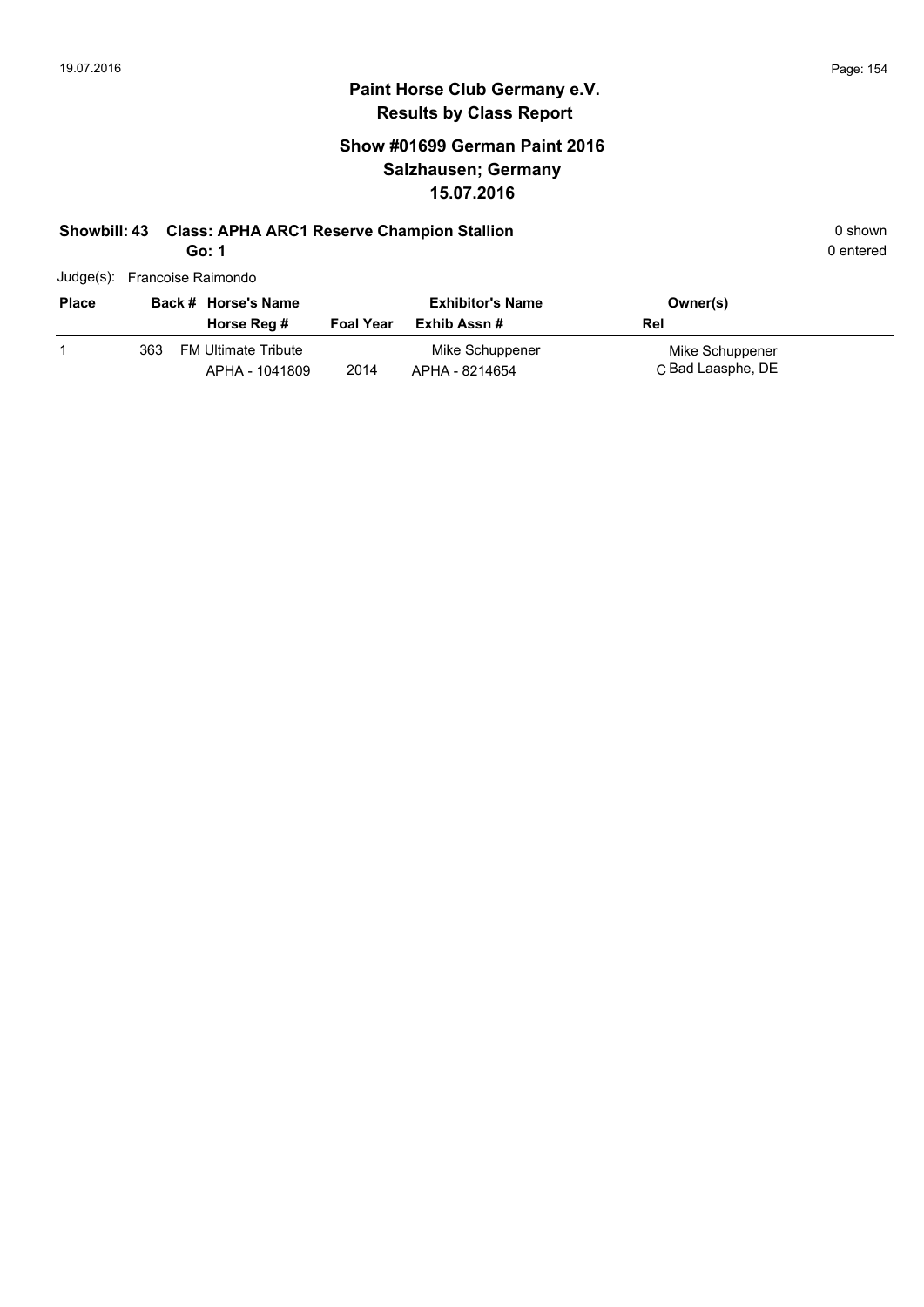# **Paint Horse Club Germany e.V. Results by Class Report**

# **Show #03270 German Paint 2016 Salzhausen; Germany 15.07.2016**

## **Showbill: 43 Class: APHA ARC1 Reserve Champion Stallion Canadian Class APHA ARC1 Reserve Champion Stallion 0 shown**

| Judge(s): Pierre Ouellet |  |
|--------------------------|--|
|                          |  |

| <b>Place</b> |     | Back # Horse's Name<br>Horse Reg #         | <b>Foal Year</b> | <b>Exhibitor's Name</b><br>Exhib Assn # | Owner(s)<br>Rel                           |
|--------------|-----|--------------------------------------------|------------------|-----------------------------------------|-------------------------------------------|
|              | 374 | <b>Tardys Best Review</b><br>APHA - 886053 | 2006             | Nadine Neumann<br>APHA - 8680052        | <b>Brigitte Munkert</b><br>E Spardorf, DE |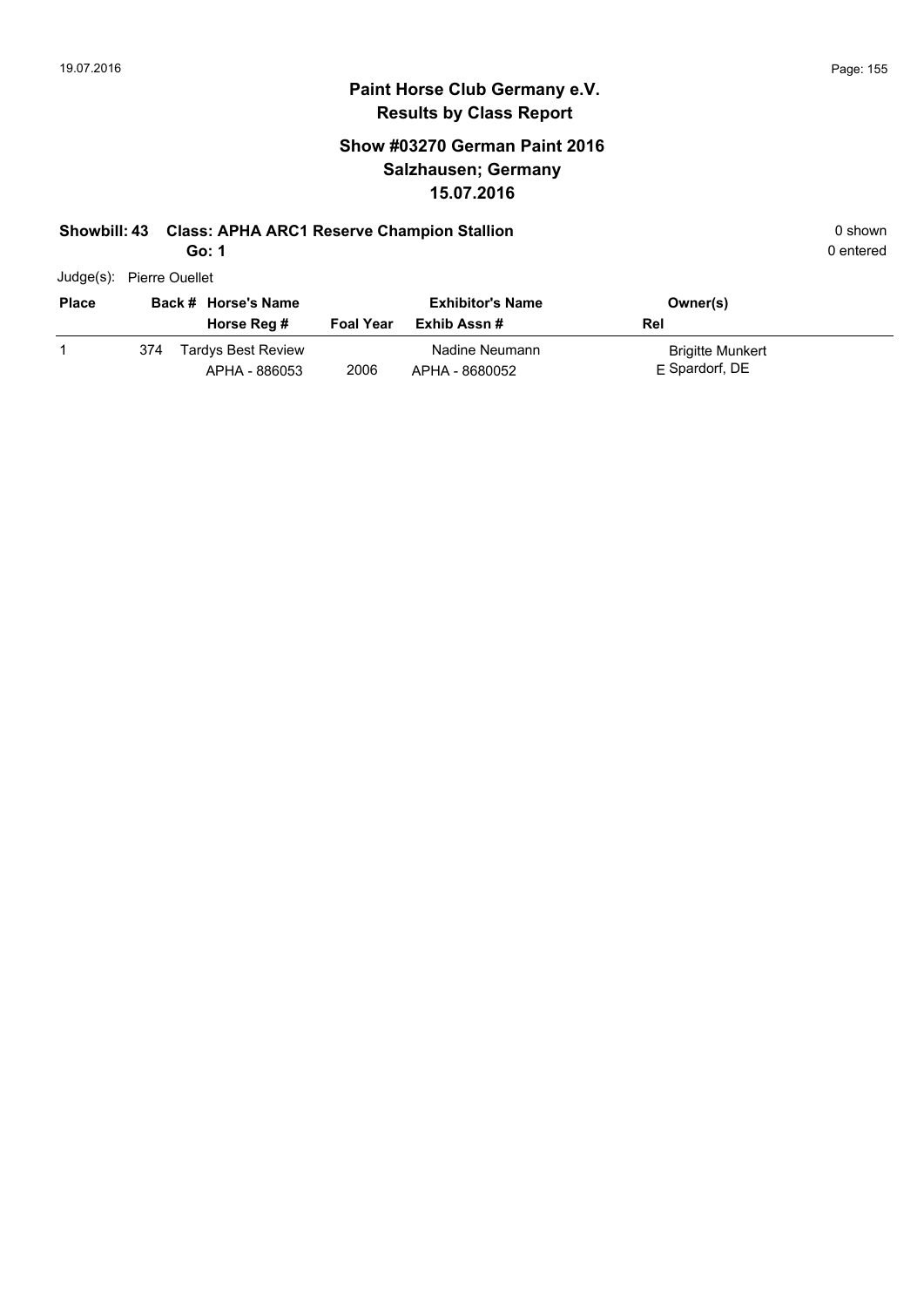# **Paint Horse Club Germany e.V. Results by Class Report**

# **Show #03271 German Paint 2016 Salzhausen; Germany 15.07.2016**

## **Showbill: 43 Class: APHA ARC1 Reserve Champion Stallion Canadian Class APHA ARC1 Reserve Champion Stallion 0 shown**

| Judge(s): Simone Reiss |     |                                            |                  |                                        |                                             |  |
|------------------------|-----|--------------------------------------------|------------------|----------------------------------------|---------------------------------------------|--|
| <b>Place</b>           |     | Back # Horse's Name<br>Horse Reg #         | <b>Foal Year</b> | <b>Exhibitor's Name</b><br>Exhib Assn# | Owner(s)<br>Rel                             |  |
|                        | 374 | <b>Tardys Best Review</b><br>APHA - 886053 | 2006             | Nadine Neumann<br>APHA - 8680052       | <b>Brigitte Munkert</b><br>$E$ Spardorf, DE |  |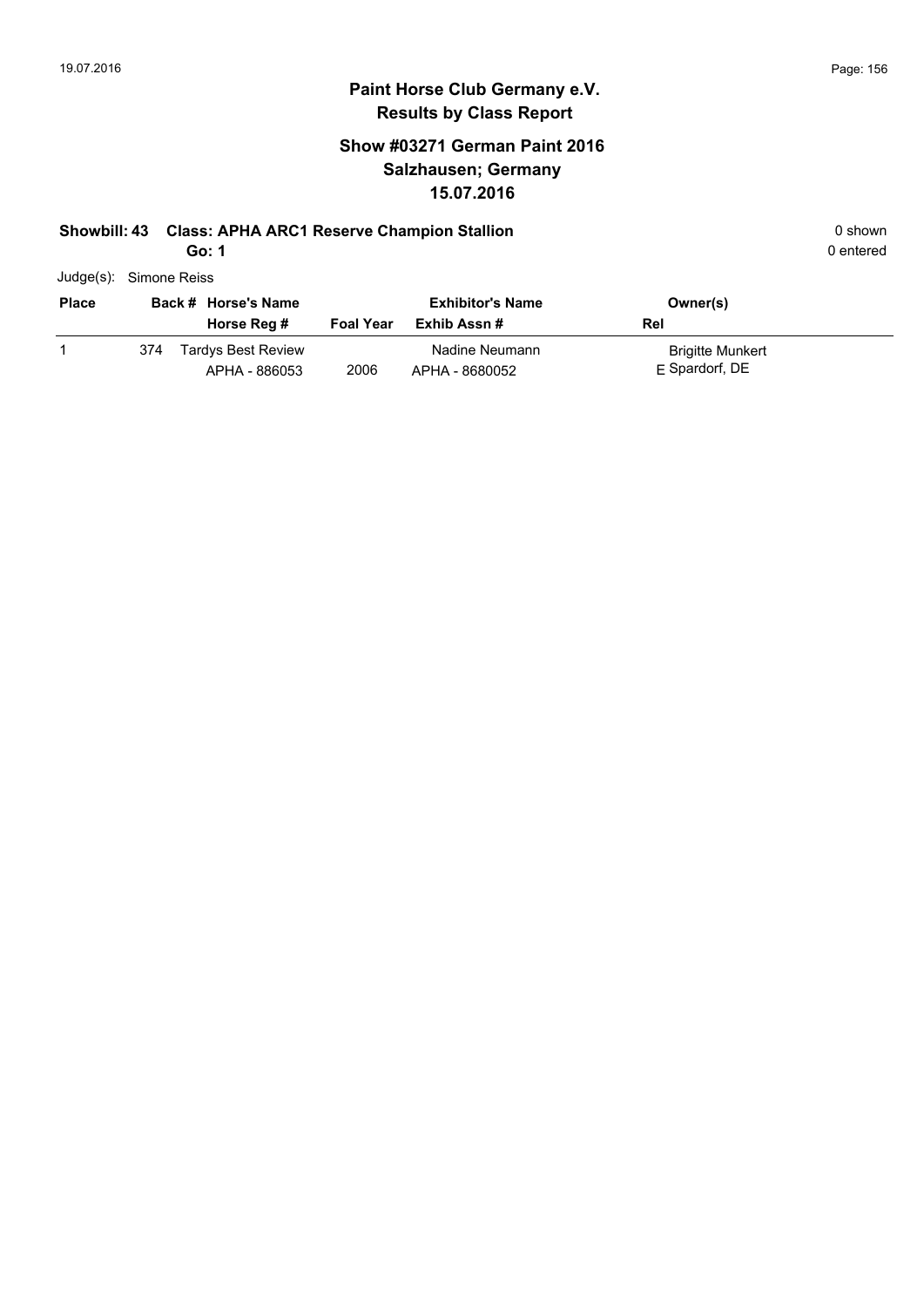# **Show #01698 German Paint 2016 Salzhausen; Germany 15.07.2016**

# **Showbill: 44 Class: APHA ABS1 Amt SPB Stallions All Ages** 1 shown

**Go: 1**

| Judge(s): Sascha Ludwig |
|-------------------------|
|                         |

| <b>Place</b> |     | Back # Horse's Name                    |                  | <b>Exhibitor's Name</b>        | Owner(s)                          |
|--------------|-----|----------------------------------------|------------------|--------------------------------|-----------------------------------|
|              |     | Horse Reg #                            | <b>Foal Year</b> | Exhib Assn #                   | Rel                               |
|              | 407 | Classic Golden Smoke<br>APHA - 1039898 | 2014             | Petra Tyrasa<br>APHA - 9142766 | Petra Tyrasa<br>7 Lauenfoerde, DE |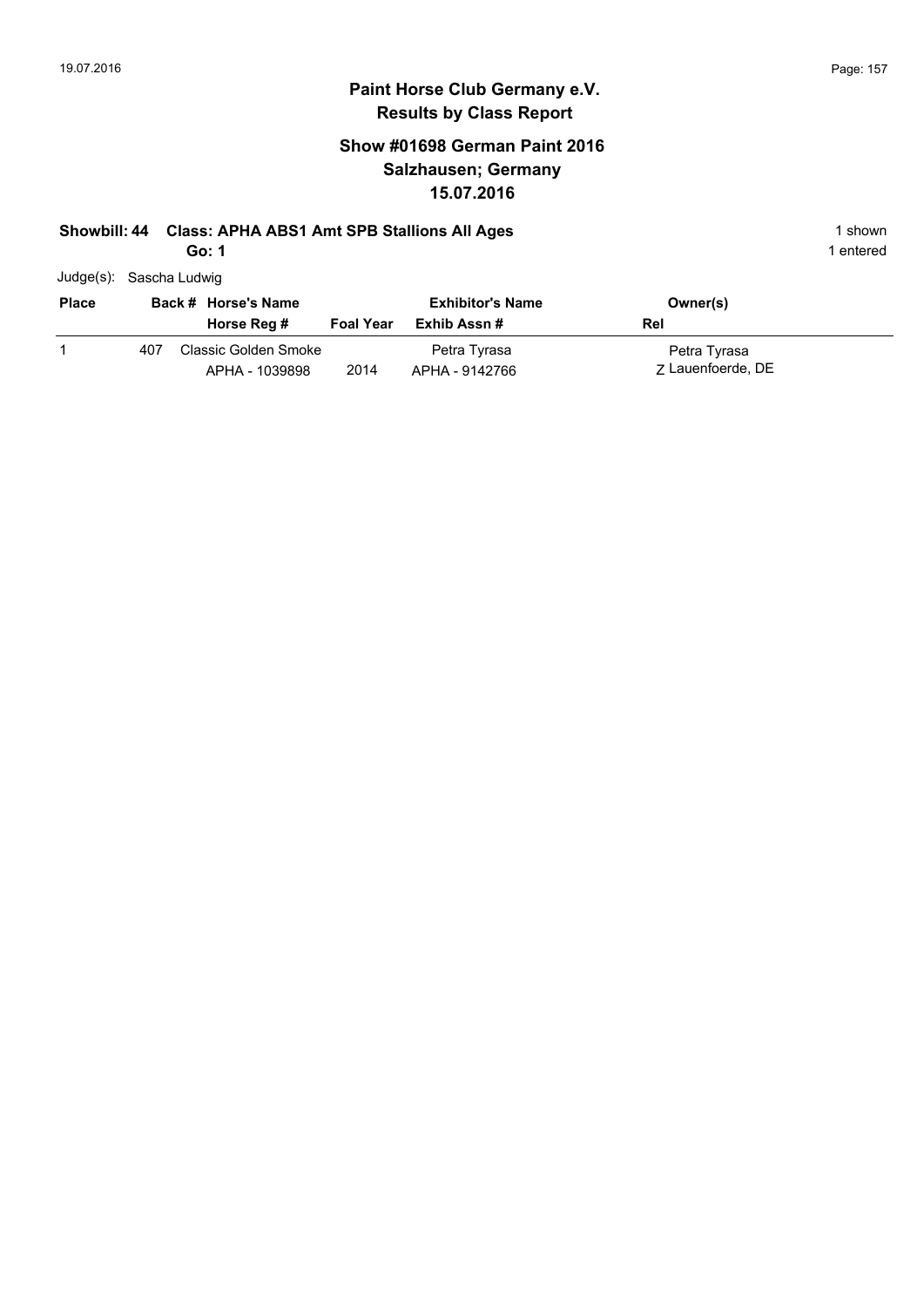# **Show #01699 German Paint 2016 Salzhausen; Germany 15.07.2016**

# **Showbill: 44 Class: APHA ABS1 Amt SPB Stallions All Ages** 1 shown

**Go: 1**

| Judge(s): Francoise Raimondo |  |
|------------------------------|--|
|                              |  |

| <b>Place</b> |     | Back # Horse's Name<br>Horse Reg #     | <b>Foal Year</b> | <b>Exhibitor's Name</b><br>Exhib Assn # | Owner(s)<br>Rel                   |
|--------------|-----|----------------------------------------|------------------|-----------------------------------------|-----------------------------------|
|              | 407 | Classic Golden Smoke<br>APHA - 1039898 | 2014             | Petra Tyrasa<br>APHA - 9142766          | Petra Tyrasa<br>7 Lauenfoerde, DE |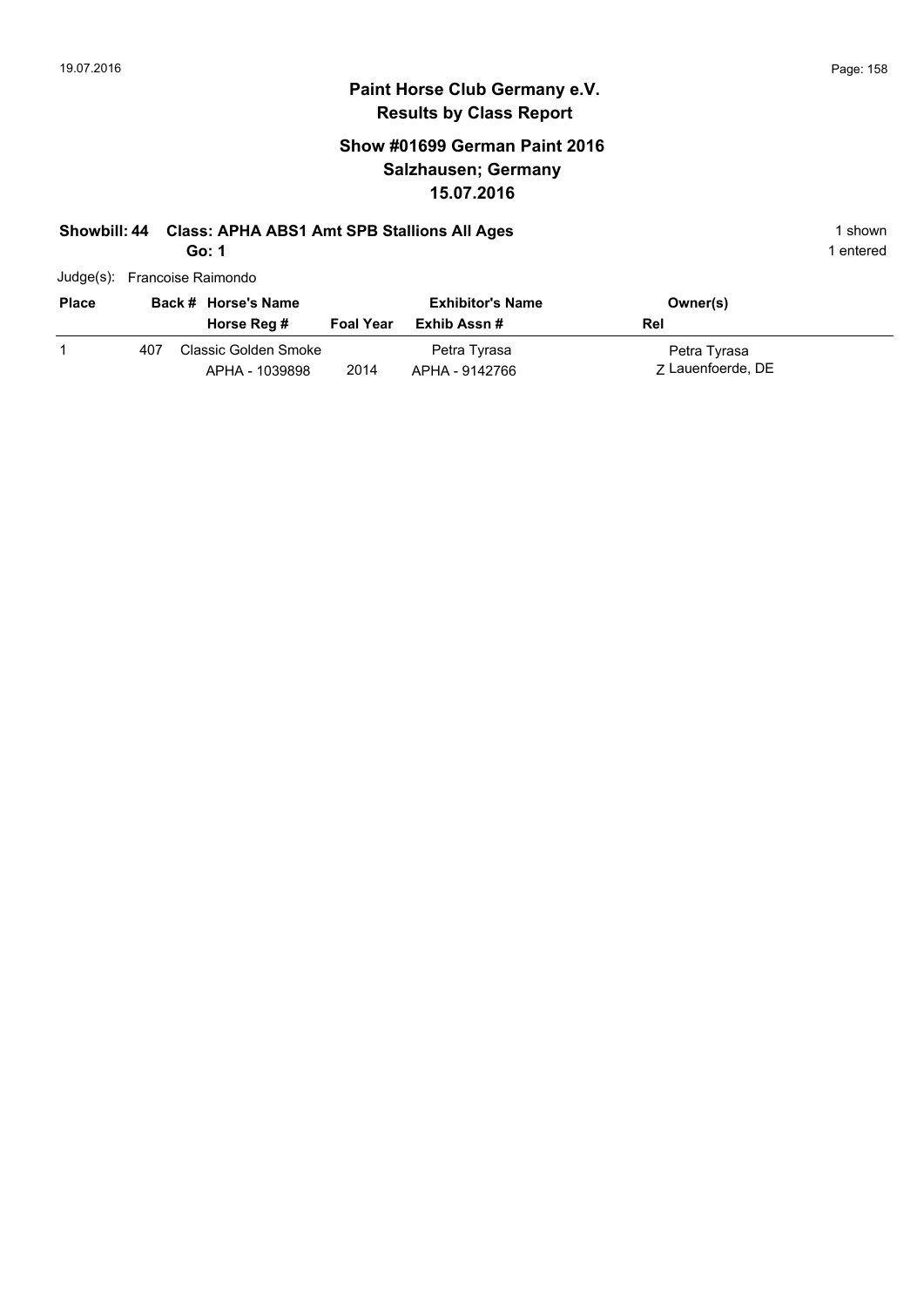## **Paint Horse Club Germany e.V. Results by Class Report**

# **Show #03270 German Paint 2016 Salzhausen; Germany 15.07.2016**

# **Showbill: 44 Class: APHA ABS1 Amt SPB Stallions All Ages** 1 shown

**Go: 1**

Judge(s): Pierre Ouellet

| <b>Place</b> |     | Back # Horse's Name<br>Horse Reg #     | <b>Foal Year</b> | <b>Exhibitor's Name</b><br>Exhib Assn # | Owner(s)<br>Rel                   |
|--------------|-----|----------------------------------------|------------------|-----------------------------------------|-----------------------------------|
|              | 407 | Classic Golden Smoke<br>APHA - 1039898 | 2014             | Petra Tyrasa<br>APHA - 9142766          | Petra Tyrasa<br>7 Lauenfoerde, DE |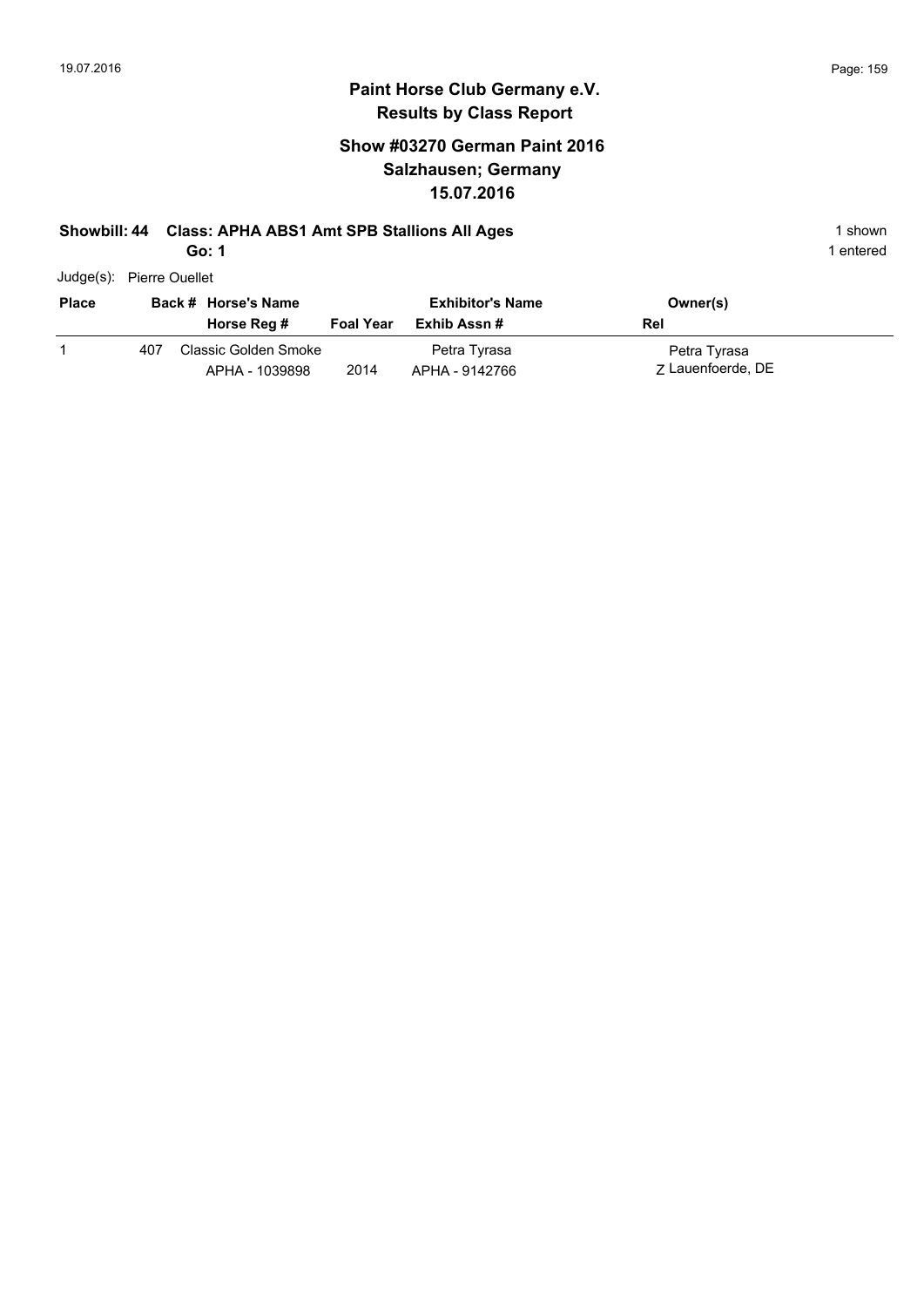# **Show #03271 German Paint 2016 Salzhausen; Germany 15.07.2016**

# **Showbill: 44 Class: APHA ABS1 Amt SPB Stallions All Ages** 1 shown

**Go: 1**

| Judge(s): Simone Reiss |
|------------------------|

| <b>Place</b> |     | Back # Horse's Name<br>Horse Reg #     | <b>Foal Year</b> | <b>Exhibitor's Name</b><br>Exhib Assn # | Owner(s)<br>Rel                   |
|--------------|-----|----------------------------------------|------------------|-----------------------------------------|-----------------------------------|
|              | 407 | Classic Golden Smoke<br>APHA - 1039898 | 2014             | Petra Tyrasa<br>APHA - 9142766          | Petra Tyrasa<br>7 Lauenfoerde, DE |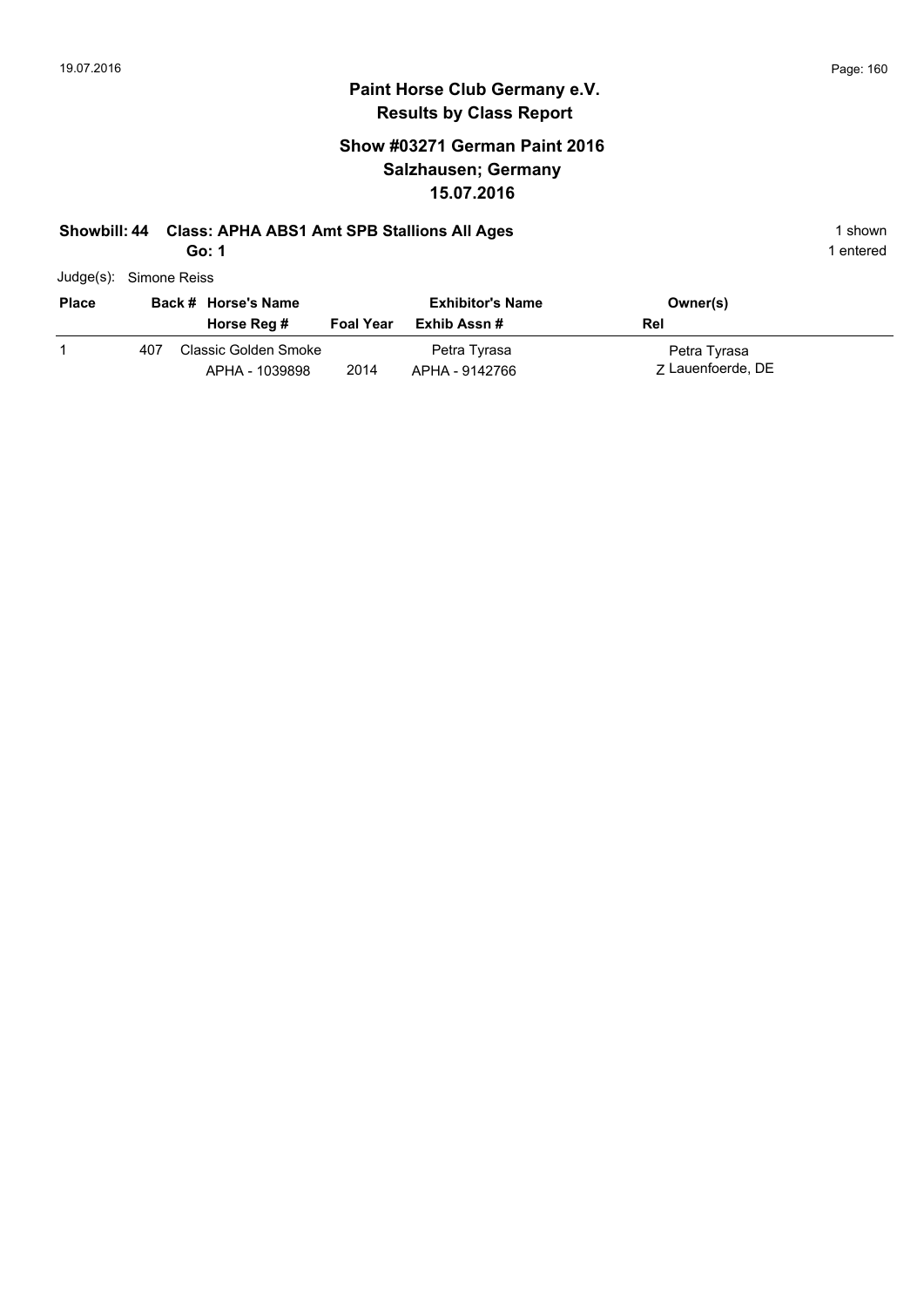# **Show #01698 German Paint 2016 Salzhausen; Germany 15.07.2016**

## **Showbill: 45 Class: APHA ABGS Amt SPB Grand Champion Stallion** 0 shown 0 shown

**Go: 1**

| Judge(s): Sascha Ludwig |  |
|-------------------------|--|
|                         |  |

| <b>Place</b> |     | Back # Horse's Name<br>Horse Reg #     | <b>Foal Year</b> | <b>Exhibitor's Name</b><br>Exhib Assn # | Owner(s)<br>Rel                   |
|--------------|-----|----------------------------------------|------------------|-----------------------------------------|-----------------------------------|
|              | 407 | Classic Golden Smoke<br>APHA - 1039898 | 2014             | Petra Tyrasa<br>APHA - 9142766          | Petra Tyrasa<br>7 Lauenfoerde, DE |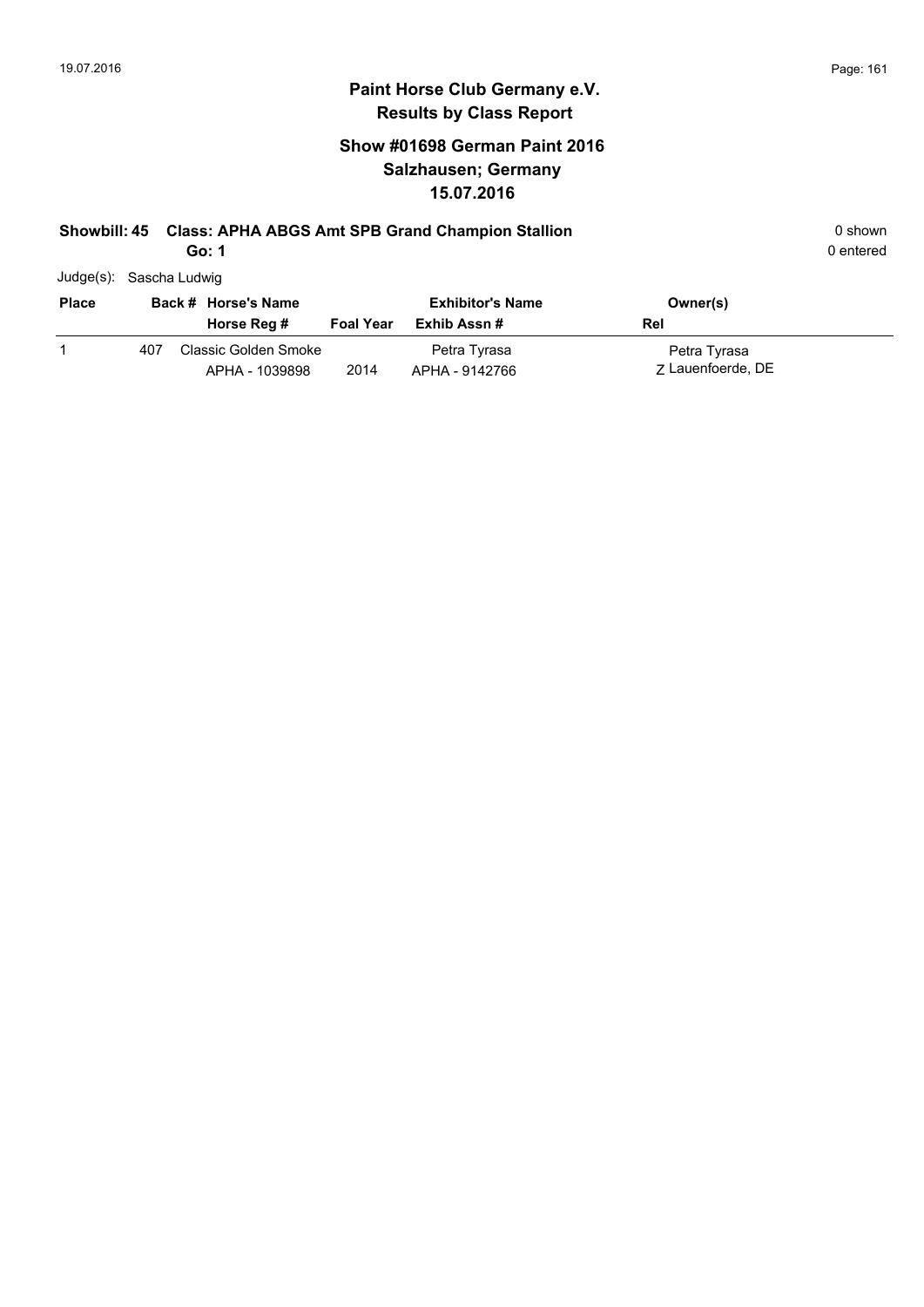# **Show #01699 German Paint 2016 Salzhausen; Germany 15.07.2016**

# **Showbill: 45 Class: APHA ABGS Amt SPB Grand Champion Stallion** 0 shown

**Go: 1**

| Judge(s): Francoise Raimondo |  |
|------------------------------|--|
|                              |  |

| <b>Place</b> |     | Back # Horse's Name                    |                  | <b>Exhibitor's Name</b>        | Owner(s)                          |
|--------------|-----|----------------------------------------|------------------|--------------------------------|-----------------------------------|
|              |     | Horse Reg #                            | <b>Foal Year</b> | Exhib Assn #                   | Rel                               |
|              | 407 | Classic Golden Smoke<br>APHA - 1039898 | 2014             | Petra Tyrasa<br>APHA - 9142766 | Petra Tyrasa<br>7 Lauenfoerde, DE |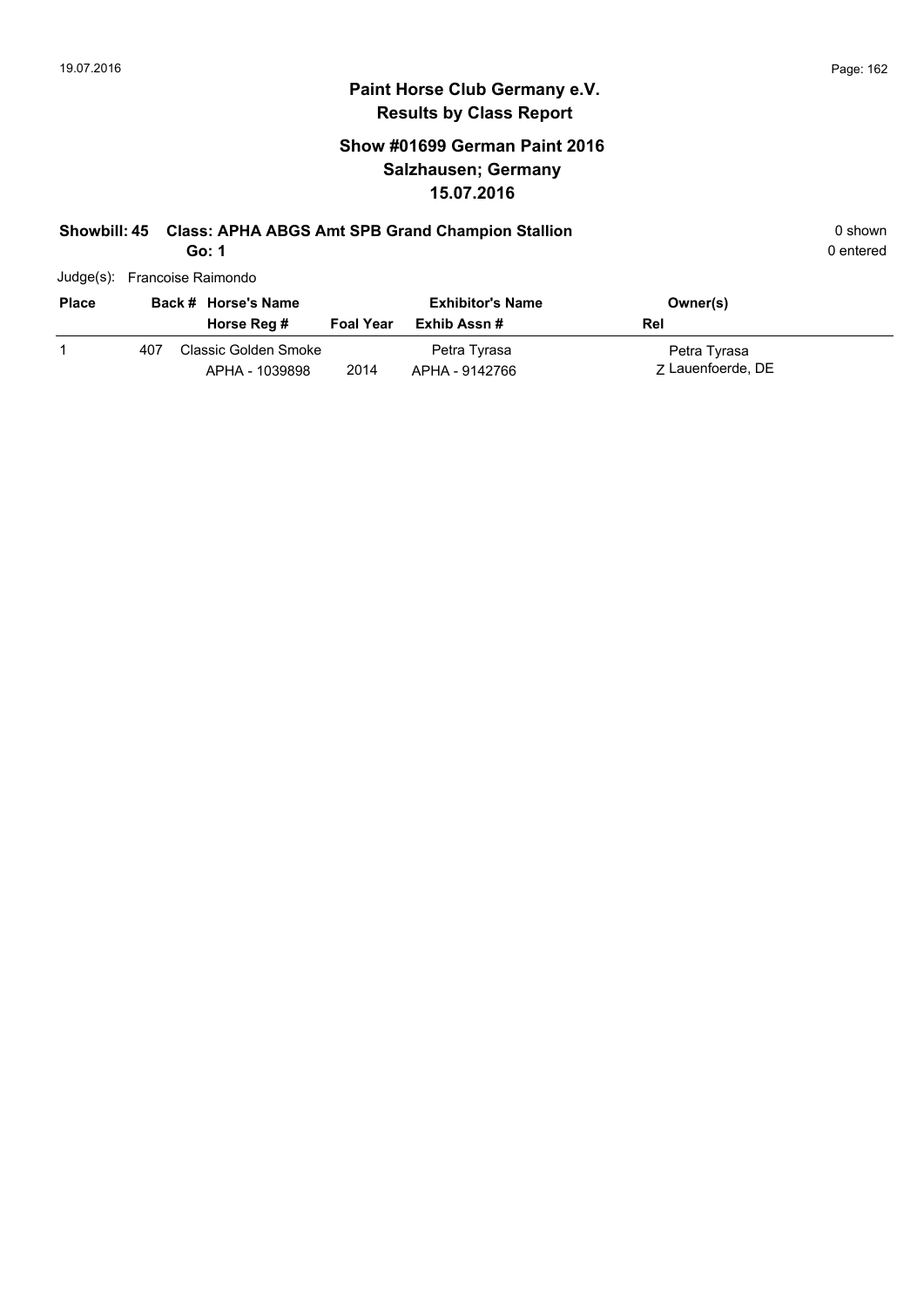# **Show #03270 German Paint 2016 Salzhausen; Germany 15.07.2016**

## **Showbill: 45 Class: APHA ABGS Amt SPB Grand Champion Stallion** 0 shown 0 shown

**Go: 1**

0 entered

Judge(s): Pierre Ouellet

| <b>Place</b> |     | Back # Horse's Name<br>Horse Reg #     | <b>Foal Year</b> | <b>Exhibitor's Name</b><br>Exhib Assn # | Owner(s)<br>Rel                   |
|--------------|-----|----------------------------------------|------------------|-----------------------------------------|-----------------------------------|
|              | 407 | Classic Golden Smoke<br>APHA - 1039898 | 2014             | Petra Tyrasa<br>APHA - 9142766          | Petra Tyrasa<br>7 Lauenfoerde, DE |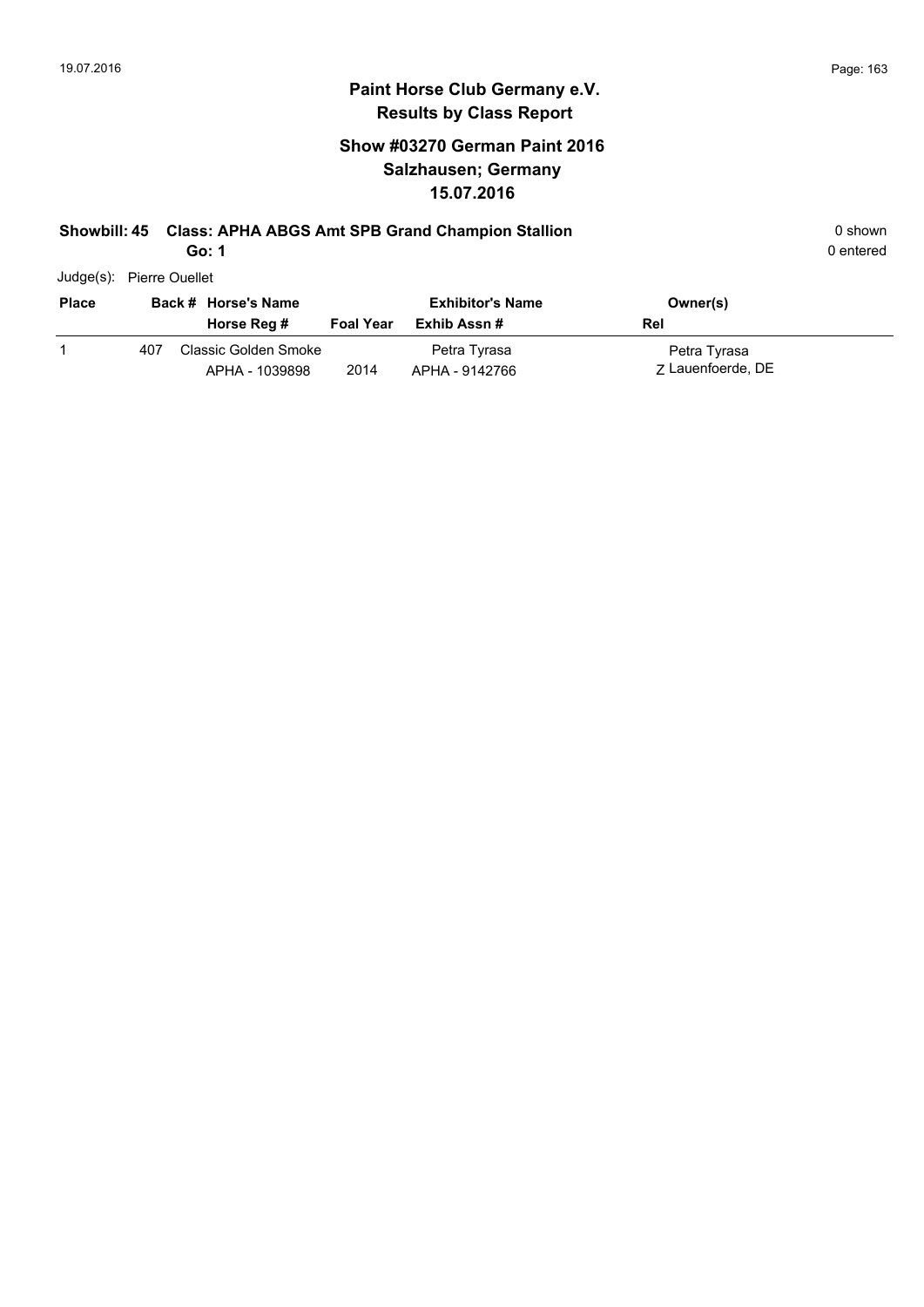# **Show #03271 German Paint 2016 Salzhausen; Germany 15.07.2016**

## **Showbill: 45 Class: APHA ABGS Amt SPB Grand Champion Stallion** 0 shown

**Go: 1**

| Judge(s): Simone Reiss |
|------------------------|
|                        |

| <b>Place</b> |     | Back # Horse's Name                    |                  | <b>Exhibitor's Name</b>        | Owner(s)                          |
|--------------|-----|----------------------------------------|------------------|--------------------------------|-----------------------------------|
|              |     | Horse Reg #                            | <b>Foal Year</b> | Exhib Assn #                   | Rel                               |
|              | 407 | Classic Golden Smoke<br>APHA - 1039898 | 2014             | Petra Tyrasa<br>APHA - 9142766 | Petra Tyrasa<br>7 Lauenfoerde, DE |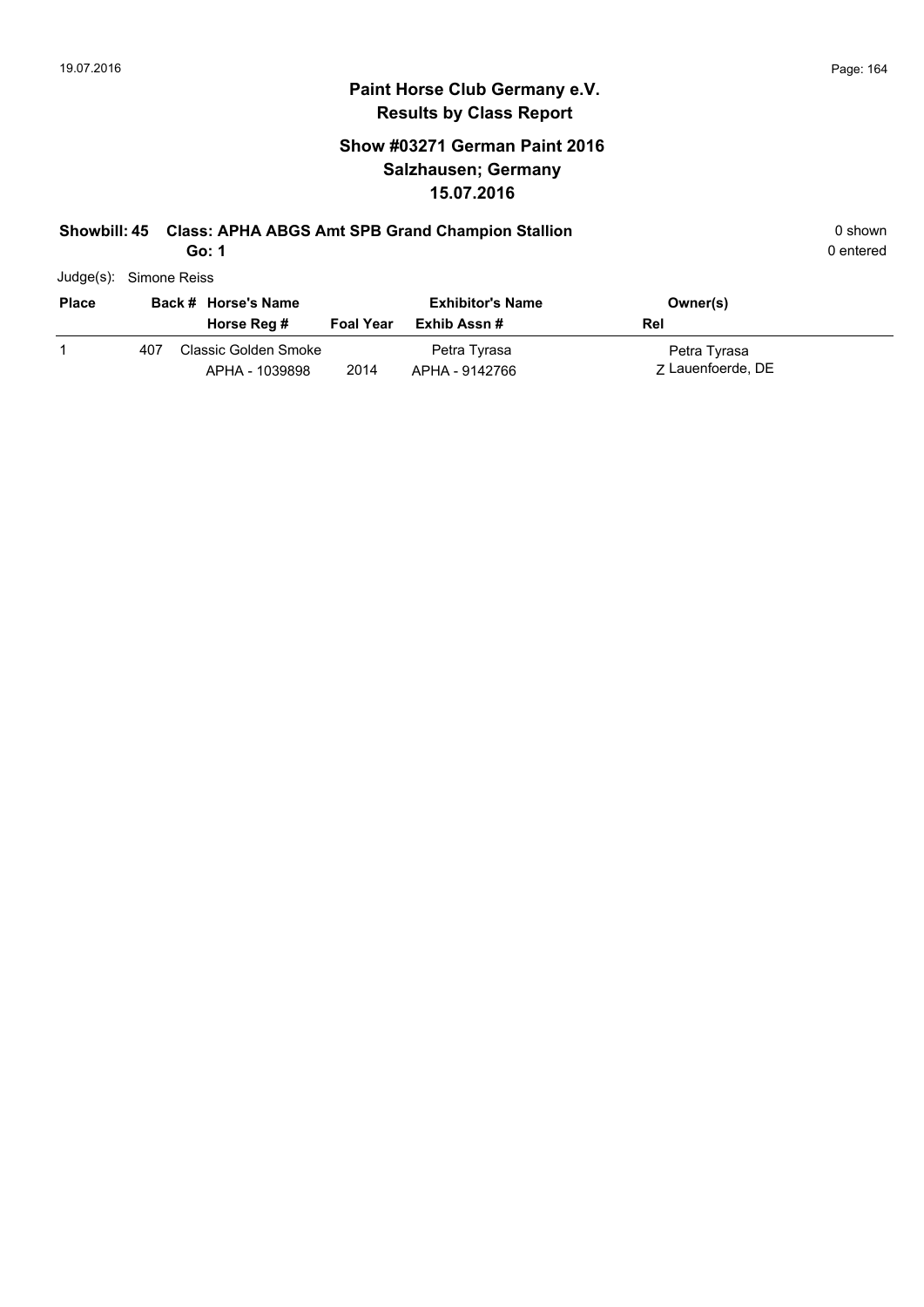15 entered

# **Paint Horse Club Germany e.V. Results by Class Report**

# **Show #01698 German Paint 2016 Salzhausen; Germany 15.07.2016**

Showbill: 50 Class: APHA OCC Overo Color, One Year & Older & All Sexes 11 shown

| Judge(s): Sascha Ludwig |     |                       |                  |                         |                  |                    |
|-------------------------|-----|-----------------------|------------------|-------------------------|------------------|--------------------|
| <b>Place</b>            |     | Back # Horse's Name   |                  | <b>Exhibitor's Name</b> |                  | Owner(s)           |
|                         |     | Horse Reg #           | <b>Foal Year</b> | Exhib Assn#             | <b>Birthdate</b> | Rel                |
| 1                       | 385 | Mato Paha             |                  | Signe Aagaard           |                  | Signe Aagaard      |
|                         |     | APHA - 722286         | 2001             | APHA - 8953459          |                  | Z Skanderborg, DK  |
| 2                       | 346 | Zips BlazNHot To Trot |                  | Verena Hagen            |                  | Monika Hagen       |
|                         |     | APHA - 953453         | 2008             | APHA - 8648424          |                  | C Haldenwang, DE   |
| 3                       | 569 | Huslin Two Boot       |                  | Carmen Noordman         |                  | Carmen Noordman    |
|                         |     | APHA - 930419         | 2008             | APHA - 8836515          |                  | Z Musselkanaal, NL |
| 4                       | 559 | Coosa Chic            |                  | Nadine Chamier          |                  | Nadine Chamier     |
|                         |     | APHA - 971088         | 2009             | APHA - 8981034          |                  | Z Leezen, DE       |
| 5                       | 428 | Huslers Elegance      |                  | Sanne Schipper          |                  | Diana Proll        |
|                         |     | APHA - 988022         | 2010             | APHA - 9140005          |                  | Laar, DE           |
| 6                       | 400 | Living A Large Time   |                  | Heiko Keuchel           |                  | Heiko Keuchel      |
|                         |     | APHA - 1057112        | 2015             | APHA - 7145686          |                  | Z Soltau, DE       |
| 7                       | 372 | DD More Than A Memory |                  | <b>Isabel Roth</b>      |                  | <b>Isabel Roth</b> |
|                         |     | APHA - 1005033        | 2011             | APHA - 8956539          |                  | Z Lottengrün, DE   |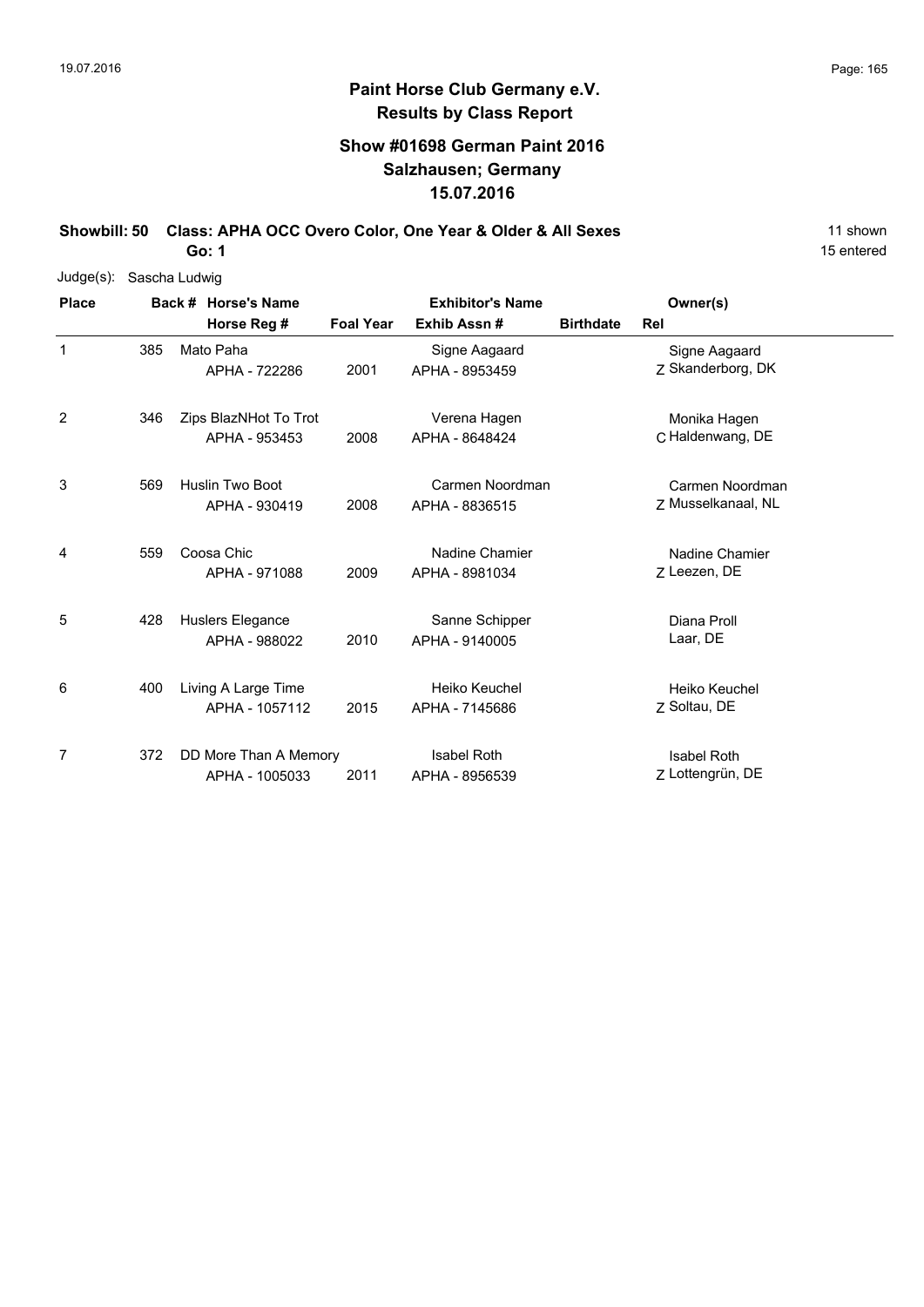# **Paint Horse Club Germany e.V. Results by Class Report**

# **Show #01699 German Paint 2016 Salzhausen; Germany 15.07.2016**

Showbill: 50 Class: APHA OCC Overo Color, One Year & Older & All Sexes 11 shown

| Judge(s):      |     | Francoise Raimondo |                                        |                  |                                  |                                        |  |  |  |  |
|----------------|-----|--------------------|----------------------------------------|------------------|----------------------------------|----------------------------------------|--|--|--|--|
| <b>Place</b>   |     |                    | Back # Horse's Name                    |                  | <b>Exhibitor's Name</b>          | Owner(s)                               |  |  |  |  |
|                |     |                    | Horse Reg #                            | <b>Foal Year</b> | Exhib Assn#                      | Rel                                    |  |  |  |  |
| 1              | 384 |                    | PP Prozakprescription<br>APHA - 986611 | 2010             | Lenka Snablova<br>APHA - 8622599 | Hynek Lepka<br>E Bakov Nad Jizerou, CZ |  |  |  |  |
|                |     |                    |                                        |                  |                                  |                                        |  |  |  |  |
| 2              | 346 |                    | Zips BlazNHot To Trot                  |                  | Verena Hagen                     | Monika Hagen                           |  |  |  |  |
|                |     |                    | APHA - 953453                          | 2008             | APHA - 8648424                   | C Haldenwang, DE                       |  |  |  |  |
| 3              | 385 |                    | Mato Paha                              |                  | Signe Aagaard                    | Signe Aagaard                          |  |  |  |  |
|                |     |                    | APHA - 722286                          | 2001             | APHA - 8953459                   | Z Skanderborg, DK                      |  |  |  |  |
| 4              | 400 |                    | Living A Large Time                    |                  | Heiko Keuchel                    | Heiko Keuchel                          |  |  |  |  |
|                |     |                    | APHA - 1057112                         | 2015             | APHA - 7145686                   | Z Soltau, DE                           |  |  |  |  |
| 5              | 428 |                    | Huslers Elegance                       |                  | Sanne Schipper                   | Diana Proll                            |  |  |  |  |
|                |     |                    | APHA - 988022                          | 2010             | APHA - 9140005                   | Laar, DE                               |  |  |  |  |
| 6              | 372 |                    | DD More Than A Memory                  |                  | <b>Isabel Roth</b>               | <b>Isabel Roth</b>                     |  |  |  |  |
|                |     |                    | APHA - 1005033                         | 2011             | APHA - 8956539                   | Z Lottengrün, DE                       |  |  |  |  |
| $\overline{7}$ | 569 |                    | <b>Huslin Two Boot</b>                 |                  | Carmen Noordman                  | Carmen Noordman                        |  |  |  |  |
|                |     |                    | APHA - 930419                          | 2008             | APHA - 8836515                   | Z Musselkanaal, NL                     |  |  |  |  |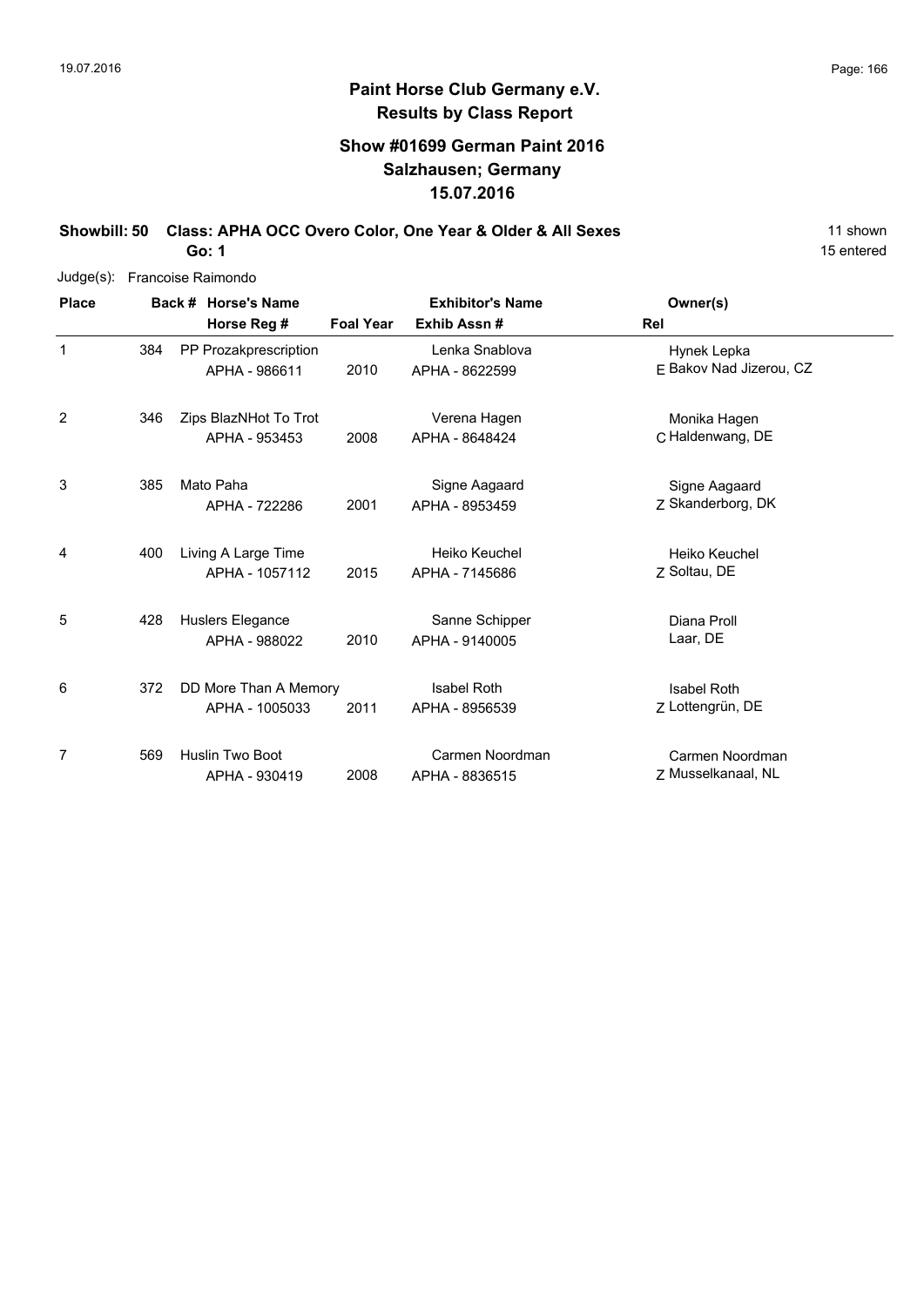# **Show #03270 German Paint 2016 Salzhausen; Germany 15.07.2016**

Showbill: 50 Class: APHA OCC Overo Color, One Year & Older & All Sexes 11 shown **Go: 1**

15 entered

Judge(s): Pierre Ouellet

| <b>Place</b> |     | Back # Horse's Name                            | <b>Exhibitor's Name</b> |                                     | Owner(s)                                     |
|--------------|-----|------------------------------------------------|-------------------------|-------------------------------------|----------------------------------------------|
|              |     | Horse Reg #                                    | <b>Foal Year</b>        | Exhib Assn#                         | Rel                                          |
| $\mathbf{1}$ | 569 | <b>Huslin Two Boot</b><br>APHA - 930419        | 2008                    | Carmen Noordman<br>APHA - 8836515   | Carmen Noordman<br>Z Musselkanaal, NL        |
| 2            | 384 | PP Prozakprescription<br>APHA - 986611         | 2010                    | Lenka Snablova<br>APHA - 8622599    | Hynek Lepka<br>F Bakov Nad Jizerou, CZ       |
| 3            | 333 | <b>Classic Painted Alibi</b><br>APHA - 1037448 | 2014                    | Dominique Altmann<br>APHA - 8947735 | Dominique Altmann<br>Z Bokholt-Hanredder, DE |
| 4            | 362 | <b>RK Ultimate Suprise</b><br>APHA - 1020808   | 2011                    | Mike Schuppener<br>APHA - 8214654   | Friedhelm Schuppener<br>C Bad Laasphe, DE    |
| 5            | 385 | Mato Paha<br>APHA - 722286                     | 2001                    | Signe Aagaard<br>APHA - 8953459     | Signe Aagaard<br>Z Skanderborg, DK           |
| 6            | 400 | Living A Large Time<br>APHA - 1057112          | 2015                    | Heiko Keuchel<br>APHA - 7145686     | Heiko Keuchel<br>Z Soltau, DE                |
| 7            | 346 | Zips BlazNHot To Trot<br>APHA - 953453         | 2008                    | Verena Hagen<br>APHA - 8648424      | Monika Hagen<br>C Haldenwang, DE             |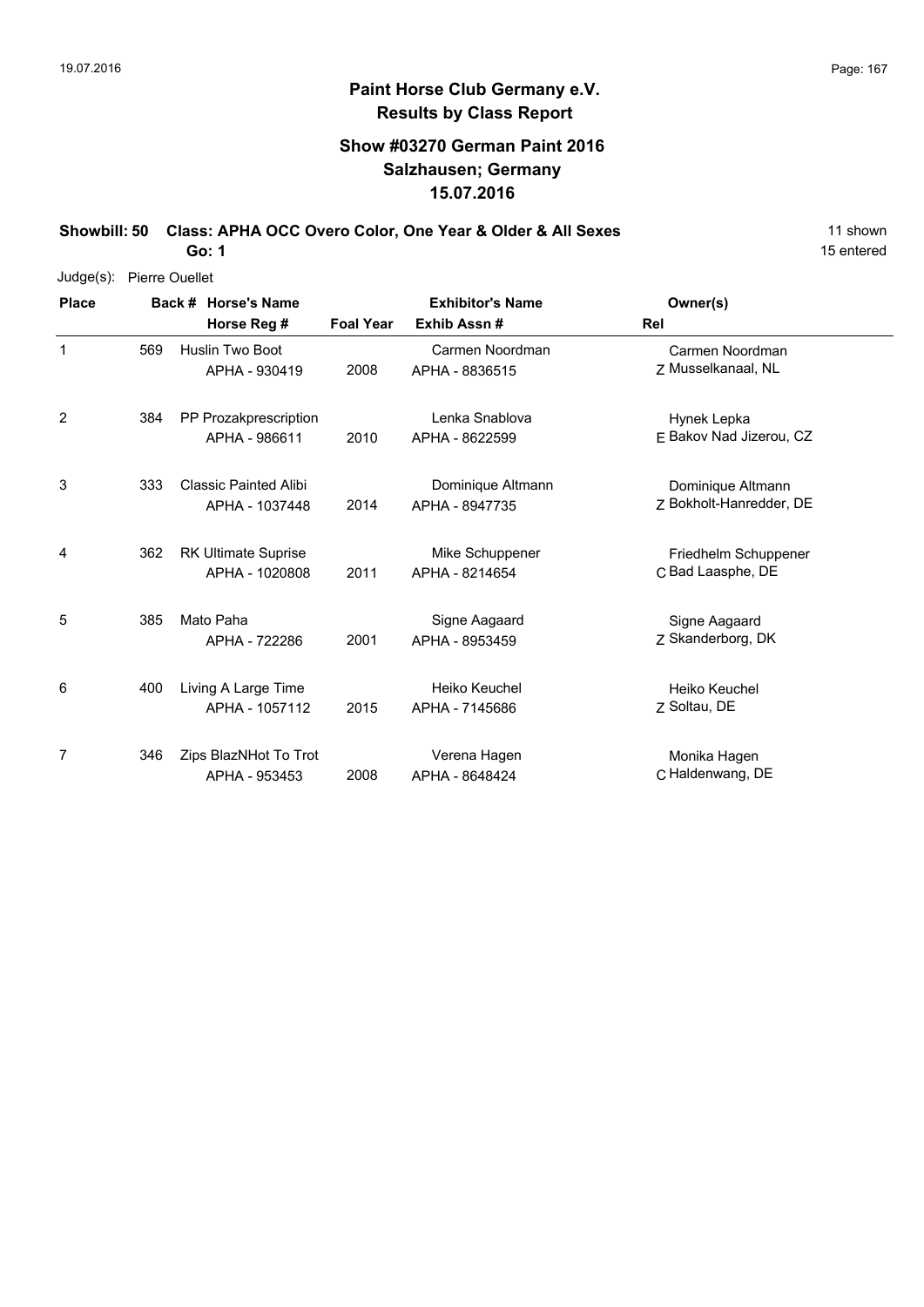# **Paint Horse Club Germany e.V. Results by Class Report**

# **Show #03271 German Paint 2016 Salzhausen; Germany 15.07.2016**

Showbill: 50 Class: APHA OCC Overo Color, One Year & Older & All Sexes 11 shown

| Judge(s):      |     | Simone Reiss |                            |                  |                         |                  |                         |  |  |  |  |
|----------------|-----|--------------|----------------------------|------------------|-------------------------|------------------|-------------------------|--|--|--|--|
| <b>Place</b>   |     |              | Back # Horse's Name        |                  | <b>Exhibitor's Name</b> |                  | Owner(s)                |  |  |  |  |
|                |     |              | Horse Reg #                | <b>Foal Year</b> | Exhib Assn#             | <b>Birthdate</b> | Rel                     |  |  |  |  |
| 1              | 428 |              | Huslers Elegance           |                  | Sanne Schipper          |                  | Diana Proll             |  |  |  |  |
|                |     |              | APHA - 988022              | 2010             | APHA - 9140005          |                  | Laar, DE                |  |  |  |  |
| $\overline{2}$ | 346 |              | Zips BlazNHot To Trot      |                  | Verena Hagen            |                  | Monika Hagen            |  |  |  |  |
|                |     |              | APHA - 953453              | 2008             | APHA - 8648424          |                  | C Haldenwang, DE        |  |  |  |  |
| 3              | 384 |              | PP Prozakprescription      |                  | Lenka Snablova          |                  | Hynek Lepka             |  |  |  |  |
|                |     |              | APHA - 986611              | 2010             | APHA - 8622599          |                  | E Bakov Nad Jizerou, CZ |  |  |  |  |
| 4              | 559 |              | Coosa Chic                 |                  | Nadine Chamier          |                  | Nadine Chamier          |  |  |  |  |
|                |     |              | APHA - 971088              | 2009             | APHA - 8981034          |                  | Z Leezen, DE            |  |  |  |  |
| 5              | 569 |              | <b>Huslin Two Boot</b>     |                  | Carmen Noordman         |                  | Carmen Noordman         |  |  |  |  |
|                |     |              | APHA - 930419              | 2008             | APHA - 8836515          |                  | Z Musselkanaal, NL      |  |  |  |  |
| 6              | 400 |              | Living A Large Time        |                  | Heiko Keuchel           |                  | Heiko Keuchel           |  |  |  |  |
|                |     |              | APHA - 1057112             | 2015             | APHA - 7145686          |                  | Z Soltau, DE            |  |  |  |  |
| 7              | 362 |              | <b>RK Ultimate Suprise</b> |                  | Mike Schuppener         |                  | Friedhelm Schuppener    |  |  |  |  |
|                |     |              | APHA - 1020808             | 2011             | APHA - 8214654          |                  | C Bad Laasphe, DE       |  |  |  |  |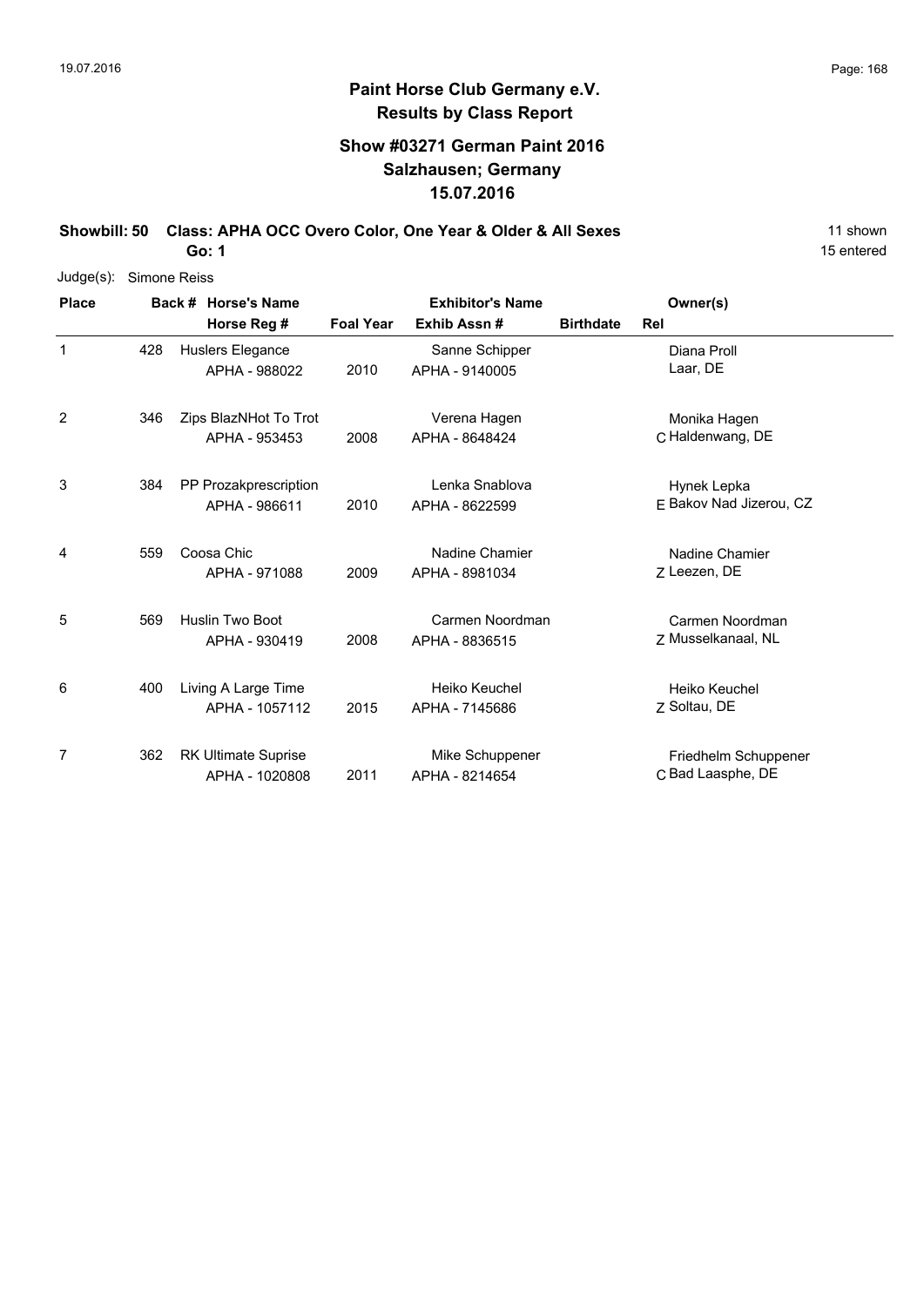# **Paint Horse Club Germany e.V. Results by Class Report**

## **Show #01698 German Paint 2016 Salzhausen; Germany 15.07.2016**

Showbill: 51 Class: APHA TCC Tobiano Color, One Year & Older & All Sexes 11 shown

| $Judge(s)$ : |     | Sascha Ludwig                           |                  |                                        |                                                     |
|--------------|-----|-----------------------------------------|------------------|----------------------------------------|-----------------------------------------------------|
| <b>Place</b> |     | Back # Horse's Name                     |                  | <b>Exhibitor's Name</b>                | Owner(s)                                            |
|              |     | Horse Reg #                             | <b>Foal Year</b> | Exhib Assn#                            | Rel                                                 |
| $\mathbf{1}$ | 370 | Jowas Zamila Sunshine<br>APHA - 1032387 | 2013             | <b>Nadine Eilers</b><br>APHA - 135581  | Nadine & Miller; Waldemar Eilers<br>Z Eversmeer, DE |
| 2            | 414 | JP Color Me In<br>APHA - 1015915        | 2012             | Susi Habermann<br>APHA - 8851258       | Joerg Strutz<br>Winsen/Aller, DE                    |
| 3            | 426 | FSF The Zipmotist<br>APHA - 981344      | 2010             | Silke Hann<br>APHA - 132419            | Silke Hann<br>Z Elchingen, DE                       |
| 4            | 419 | Noble Asset DH<br>APHA - 1028549        | 2013             | Denise Henss<br>APHA - 8664415         | Denise Henss<br>Z Walsrode, DE                      |
| 5            | 368 | Mr Black Jack Olena<br>APHA - 988450    | 2010             | Heike Rudolph-Lasner<br>APHA - 8301191 | Heike Rudolph-Lasner<br>7 Norderstedt, DE           |
| 6            | 345 | <b>SR Refundosox</b><br>APHA - 598263   | 2000             | Angela Stein<br>APHA - 8659572         | Angela Stein<br>Z Rosengarten, DE                   |
| 7            | 357 | Krymsuns Great Gatsby<br>APHA - 1051124 | 2015             | Moritz Rehm<br>APHA - 134934           | Anna Hahn<br>Gerstetten, DE                         |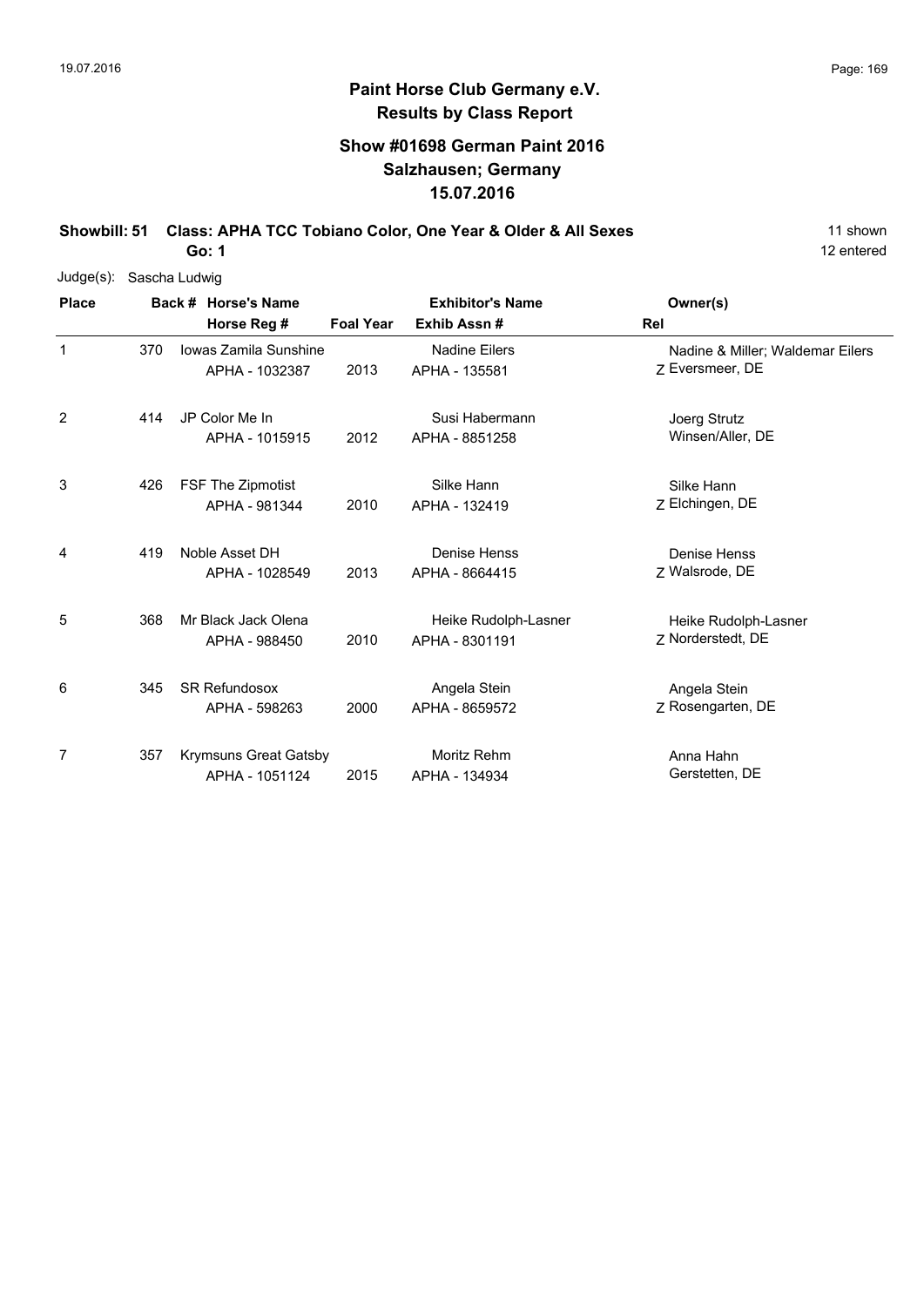## **Show #01699 German Paint 2016 Salzhausen; Germany 15.07.2016**

Showbill: 51 Class: APHA TCC Tobiano Color, One Year & Older & All Sexes 11 shown

12 entered

|              |     | Judge(s): Francoise Raimondo |                             |                  |                         |                          |  |  |  |  |
|--------------|-----|------------------------------|-----------------------------|------------------|-------------------------|--------------------------|--|--|--|--|
| <b>Place</b> |     |                              | Back # Horse's Name         |                  | <b>Exhibitor's Name</b> | Owner(s)                 |  |  |  |  |
|              |     |                              | Horse Reg #                 | <b>Foal Year</b> | Exhib Assn#             | Rel                      |  |  |  |  |
| 1            | 357 |                              | Krymsuns Great Gatsby       |                  | Moritz Rehm             | Anna Hahn                |  |  |  |  |
|              |     |                              | APHA - 1051124              | 2015             | APHA - 134934           | Gerstetten, DE           |  |  |  |  |
| 2            | 426 |                              | FSF The Zipmotist           |                  | Silke Hann              | Silke Hann               |  |  |  |  |
|              |     |                              | APHA - 981344               | 2010             | APHA - 132419           | Z Elchingen, DE          |  |  |  |  |
| 3            | 419 |                              | Noble Asset DH              |                  | Denise Henss            | Denise Henss             |  |  |  |  |
|              |     |                              | APHA - 1028549              | 2013             | APHA - 8664415          | 7 Walsrode, DE           |  |  |  |  |
| 4            | 414 |                              | JP Color Me In              |                  | Susi Habermann          | Joerg Strutz             |  |  |  |  |
|              |     |                              | APHA - 1015915              | 2012             | APHA - 8851258          | Winsen/Aller, DE         |  |  |  |  |
| 5            | 368 |                              | Mr Black Jack Olena         |                  | Heike Rudolph-Lasner    | Heike Rudolph-Lasner     |  |  |  |  |
|              |     |                              | APHA - 988450               | 2010             | APHA - 8301191          | 7 Norderstedt, DE        |  |  |  |  |
| 6            | 358 |                              | <b>AM Zipmochics Smokey</b> |                  | Jessica Roeder          | Jessica Roeder           |  |  |  |  |
|              |     |                              | APHA - 1038056              | 2014             | APHA - 8985346          | Z Langenau-Göttingen, DE |  |  |  |  |
| 7            | 345 |                              | <b>SR Refundosox</b>        |                  | Angela Stein            | Angela Stein             |  |  |  |  |
|              |     |                              | APHA - 598263               | 2000             | APHA - 8659572          | Z Rosengarten, DE        |  |  |  |  |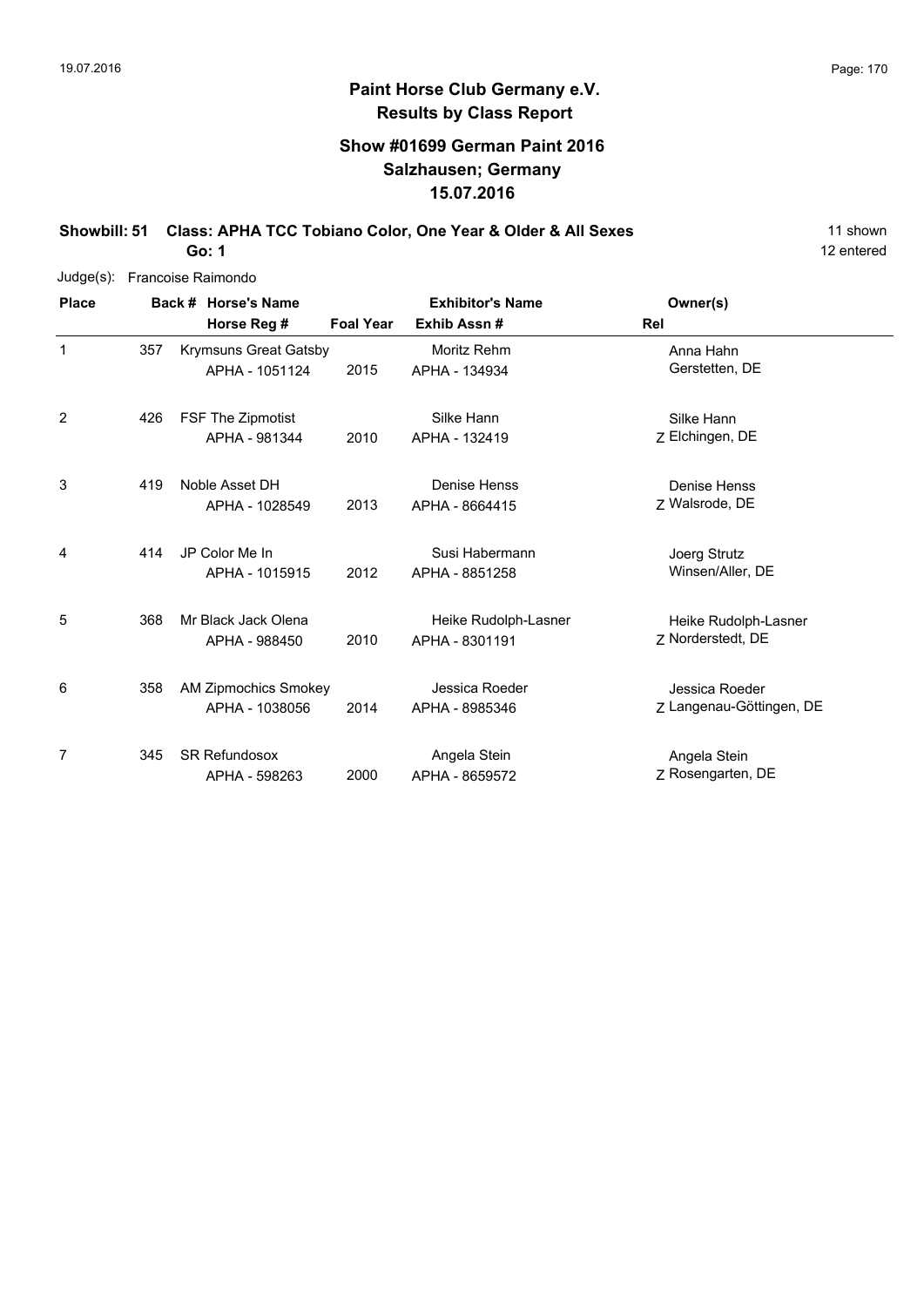# **Paint Horse Club Germany e.V. Results by Class Report**

## **Show #03270 German Paint 2016 Salzhausen; Germany 15.07.2016**

Showbill: 51 Class: APHA TCC Tobiano Color, One Year & Older & All Sexes 11 shown

| Judge(s):    | <b>Pierre Ouellet</b> |  |                                               |                  |                                       |                                                     |  |  |  |  |
|--------------|-----------------------|--|-----------------------------------------------|------------------|---------------------------------------|-----------------------------------------------------|--|--|--|--|
| <b>Place</b> |                       |  | Back # Horse's Name                           |                  | <b>Exhibitor's Name</b>               | Owner(s)                                            |  |  |  |  |
|              |                       |  | Horse Reg #                                   | <b>Foal Year</b> | Exhib Assn#                           | Rel                                                 |  |  |  |  |
| 1            | 370                   |  | Iowas Zamila Sunshine<br>APHA - 1032387       | 2013             | Nadine Eilers<br>APHA - 135581        | Nadine & Miller; Waldemar Eilers<br>Z Eversmeer, DE |  |  |  |  |
| 2            | 392                   |  | CH Flash A Smile<br>APHA - 1049886            | 2015             | <b>Melanie Hars</b><br>APHA - 8689991 | <b>Melanie Hars</b><br>Z Rätzlingen, DE             |  |  |  |  |
| 3            | 345                   |  | <b>SR Refundosox</b><br>APHA - 598263         | 2000             | Angela Stein<br>APHA - 8659572        | Angela Stein<br>Z Rosengarten, DE                   |  |  |  |  |
| 4            | 426                   |  | FSF The Zipmotist<br>APHA - 981344            | 2010             | Silke Hann<br>APHA - 132419           | Silke Hann<br>Z Elchingen, DE                       |  |  |  |  |
| 5            | 358                   |  | <b>AM Zipmochics Smokey</b><br>APHA - 1038056 | 2014             | Jessica Roeder<br>APHA - 8985346      | Jessica Roeder<br>Z Langenau-Göttingen, DE          |  |  |  |  |
| 6            | 414                   |  | JP Color Me In<br>APHA - 1015915              | 2012             | Susi Habermann<br>APHA - 8851258      | Joerg Strutz<br>Winsen/Aller, DE                    |  |  |  |  |
| 7            | 419                   |  | Noble Asset DH<br>APHA - 1028549              | 2013             | Denise Henss<br>APHA - 8664415        | <b>Denise Henss</b><br>Z Walsrode, DE               |  |  |  |  |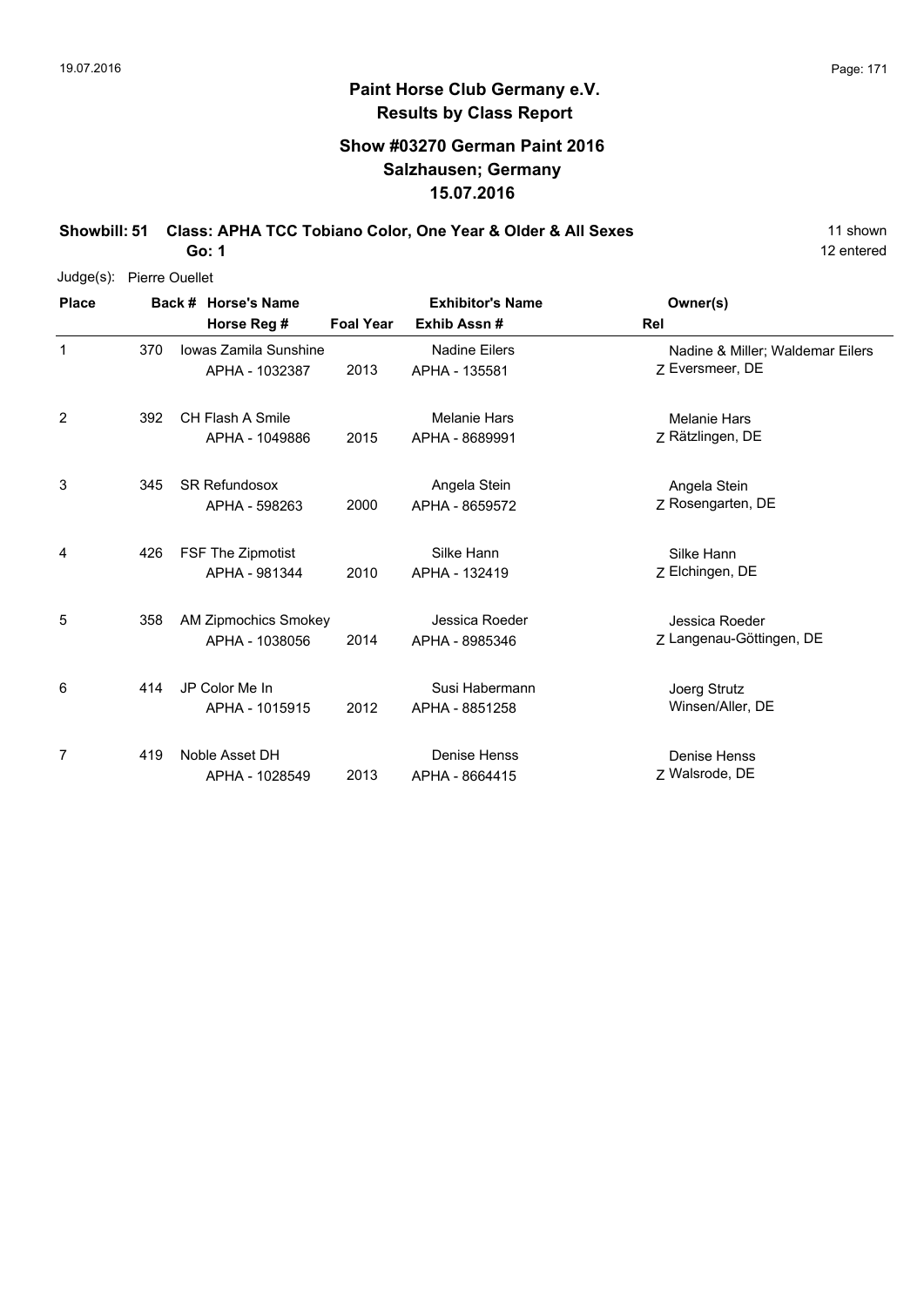# **Show #03271 German Paint 2016 Salzhausen; Germany 15.07.2016**

**Showbill: 51 Class: APHA TCC Tobiano Color, One Year & Older & All Sexes** 11 shown

**Go: 1**

| Judge(s):    | Simone Reiss |  |                             |                         |                      |                          |  |  |  |
|--------------|--------------|--|-----------------------------|-------------------------|----------------------|--------------------------|--|--|--|
| <b>Place</b> |              |  | Back # Horse's Name         | <b>Exhibitor's Name</b> |                      | Owner(s)                 |  |  |  |
|              |              |  | Horse Reg #                 | <b>Foal Year</b>        | Exhib Assn #         | Rel                      |  |  |  |
| 1            | 426          |  | FSF The Zipmotist           |                         | Silke Hann           | Silke Hann               |  |  |  |
|              |              |  | APHA - 981344               | 2010                    | APHA - 132419        | Z Elchingen, DE          |  |  |  |
| 2            | 357          |  | Krymsuns Great Gatsby       |                         | Moritz Rehm          | Anna Hahn                |  |  |  |
|              |              |  | APHA - 1051124              | 2015                    | APHA - 134934        | Gerstetten, DE           |  |  |  |
| 3            | 419          |  | Noble Asset DH              |                         | Denise Henss         | Denise Henss             |  |  |  |
|              |              |  | APHA - 1028549              | 2013                    | APHA - 8664415       | Z Walsrode, DE           |  |  |  |
| 4            | 414          |  | JP Color Me In              |                         | Susi Habermann       | Joerg Strutz             |  |  |  |
|              |              |  | APHA - 1015915              | 2012                    | APHA - 8851258       | Winsen/Aller, DE         |  |  |  |
| 5            | 345          |  | <b>SR Refundosox</b>        |                         | Angela Stein         | Angela Stein             |  |  |  |
|              |              |  | APHA - 598263               | 2000                    | APHA - 8659572       | Z Rosengarten, DE        |  |  |  |
| 6            | 368          |  | Mr Black Jack Olena         |                         | Heike Rudolph-Lasner | Heike Rudolph-Lasner     |  |  |  |
|              |              |  | APHA - 988450               | 2010                    | APHA - 8301191       | Z Norderstedt, DE        |  |  |  |
| 7            | 358          |  | <b>AM Zipmochics Smokey</b> |                         | Jessica Roeder       | Jessica Roeder           |  |  |  |
|              |              |  | APHA - 1038056              | 2014                    | APHA - 8985346       | Z Langenau-Göttingen, DE |  |  |  |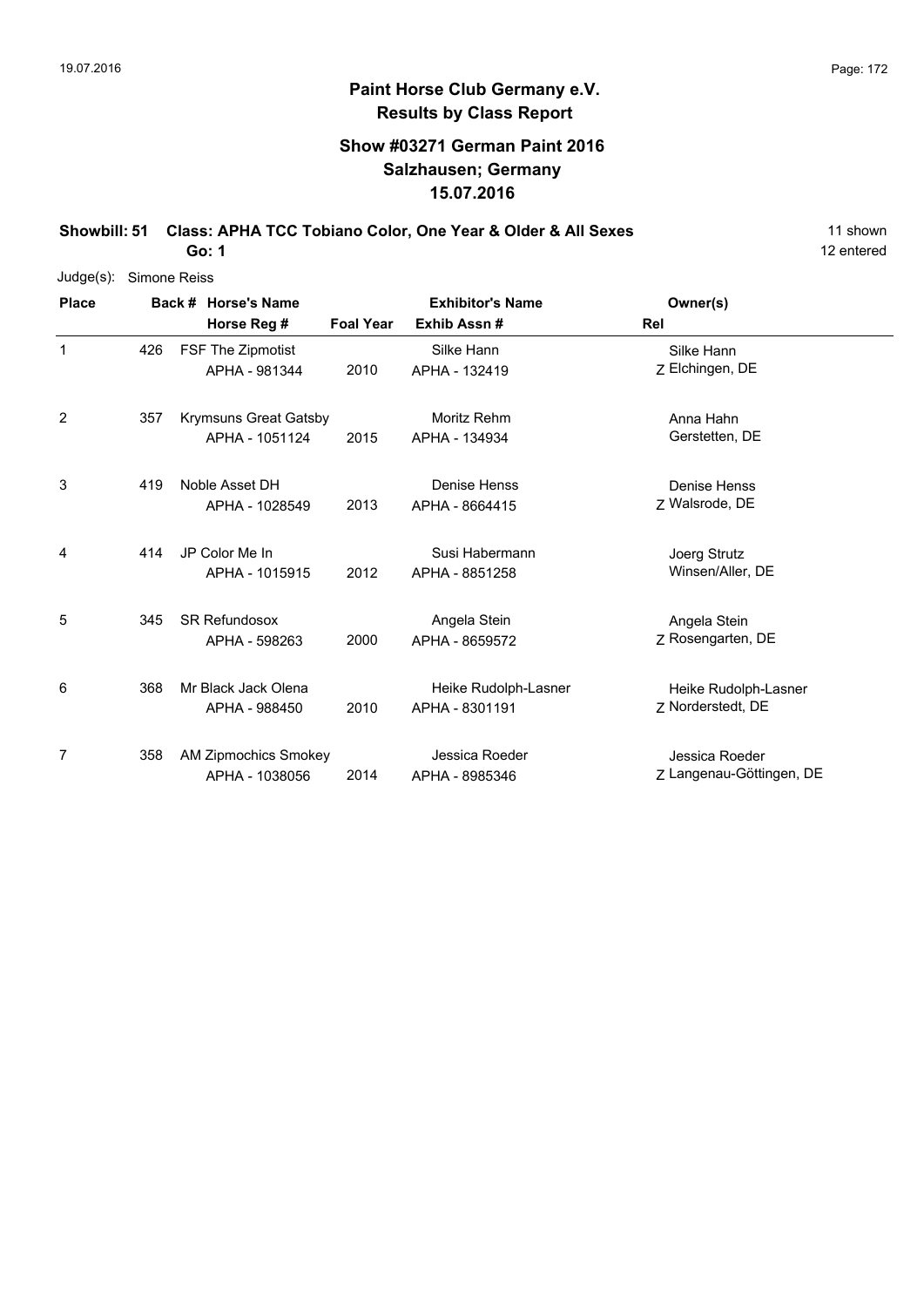# **Show #01698 German Paint 2016 Salzhausen; Germany 15.07.2016**

**Showbill: 52 Class: APHA ALL1 Amt Yearling & 2YO Longe Line (Zone 12 only)** 6 Shown

6 entered

| Judge(s):    | Sascha Ludwig |                            |                         |                     |                            |  |  |  |  |  |
|--------------|---------------|----------------------------|-------------------------|---------------------|----------------------------|--|--|--|--|--|
| <b>Place</b> |               | Back # Horse's Name        | <b>Exhibitor's Name</b> |                     | Owner(s)                   |  |  |  |  |  |
|              |               | Horse Reg #                | <b>Foal Year</b>        | Exhib Assn#         | Rel                        |  |  |  |  |  |
| 1            | 386           | Certain To Be Perfect      |                         | Lenka Snablova      | Lenka Snablova             |  |  |  |  |  |
|              |               | APHA - 1038020             | 2014                    | APHA - 8622599      | Z Decin, CZ                |  |  |  |  |  |
| 2            | 354           | <b>EMH Drus Top Liwanu</b> |                         | Alexandra Promitzer | Alexandra Promitzer        |  |  |  |  |  |
|              |               | APHA - 1041029             | 2014                    | APHA - 116511       | Z Waldstein, AT            |  |  |  |  |  |
| 3            | 431           | <b>CBS Little Larry</b>    |                         | Anders Berndtsson   | Pernilla Berndtsson        |  |  |  |  |  |
|              |               | APHA - 1057044             | 2014                    | APHA - 8648812      | P Atvidaberg, SE           |  |  |  |  |  |
| 4            | 337           | Be My Lollipop             |                         | Patricia Hornung    | Patricia Hornung           |  |  |  |  |  |
|              |               | APHA - 1051784             | 2015                    | APHA - 8931743      | Z Rothenburg OD Tauber, DE |  |  |  |  |  |
| 5            | 383           | Dots Magic Sense           |                         | Susanne Vestergaard | Susanne Vestergaard        |  |  |  |  |  |
|              |               | APHA - 1053524             | 2015                    | APHA - 8853057      | Z Brorup, DK               |  |  |  |  |  |
| 6            | 438           | Selfie Sensation           |                         | Laura Schultz       | Jorn Schultz               |  |  |  |  |  |
|              |               | APHA - 1050020             | 2014                    | APHA - 8665966      | C Ulfborg, DK              |  |  |  |  |  |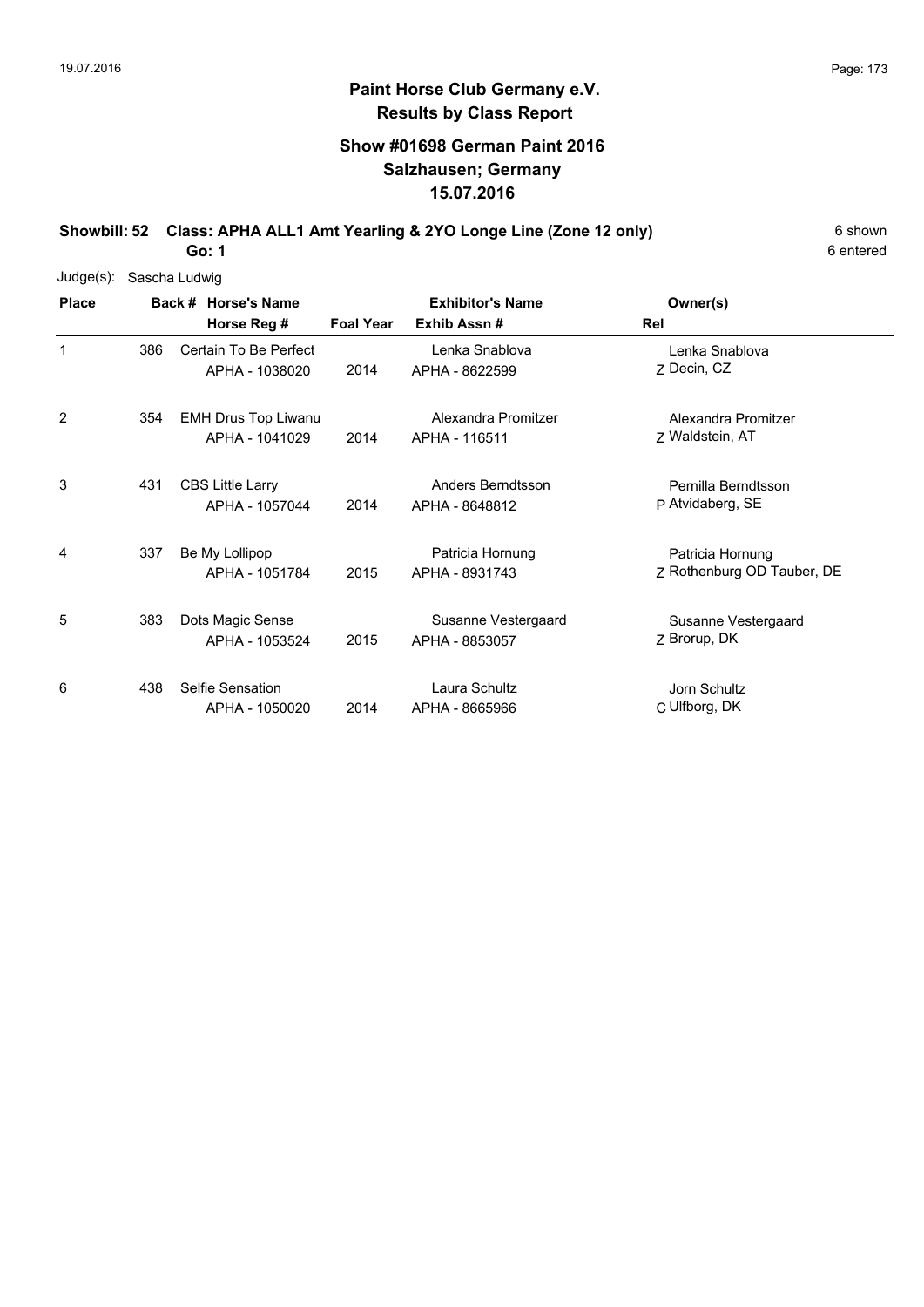# **Show #01699 German Paint 2016 Salzhausen; Germany 15.07.2016**

**Showbill: 52 Class: APHA ALL1 Amt Yearling & 2YO Longe Line (Zone 12 only)** 6 Shown

6 entered

| Judge(s):    |     | Francoise Raimondo                           |                  |                                       |                                                |
|--------------|-----|----------------------------------------------|------------------|---------------------------------------|------------------------------------------------|
| <b>Place</b> |     | Back # Horse's Name                          |                  | <b>Exhibitor's Name</b>               | Owner(s)                                       |
|              |     | Horse Reg #                                  | <b>Foal Year</b> | Exhib Assn#                           | Rel                                            |
| 1            | 337 | Be My Lollipop<br>APHA - 1051784             | 2015             | Patricia Hornung<br>APHA - 8931743    | Patricia Hornung<br>Z Rothenburg OD Tauber, DE |
| 2            | 386 | Certain To Be Perfect<br>APHA - 1038020      | 2014             | Lenka Snablova<br>APHA - 8622599      | Lenka Snablova<br>Z Decin, CZ                  |
| 3            | 354 | <b>EMH Drus Top Liwanu</b><br>APHA - 1041029 | 2014             | Alexandra Promitzer<br>APHA - 116511  | Alexandra Promitzer<br>Z Waldstein, AT         |
| 4            | 431 | <b>CBS Little Larry</b><br>APHA - 1057044    | 2014             | Anders Berndtsson<br>APHA - 8648812   | Pernilla Berndtsson<br>P Atvidaberg, SE        |
| 5            | 383 | Dots Magic Sense<br>APHA - 1053524           | 2015             | Susanne Vestergaard<br>APHA - 8853057 | Susanne Vestergaard<br>Z Brorup, DK            |
| 6            | 438 | Selfie Sensation<br>APHA - 1050020           | 2014             | Laura Schultz<br>APHA - 8665966       | Jorn Schultz<br>C Ulfborg, DK                  |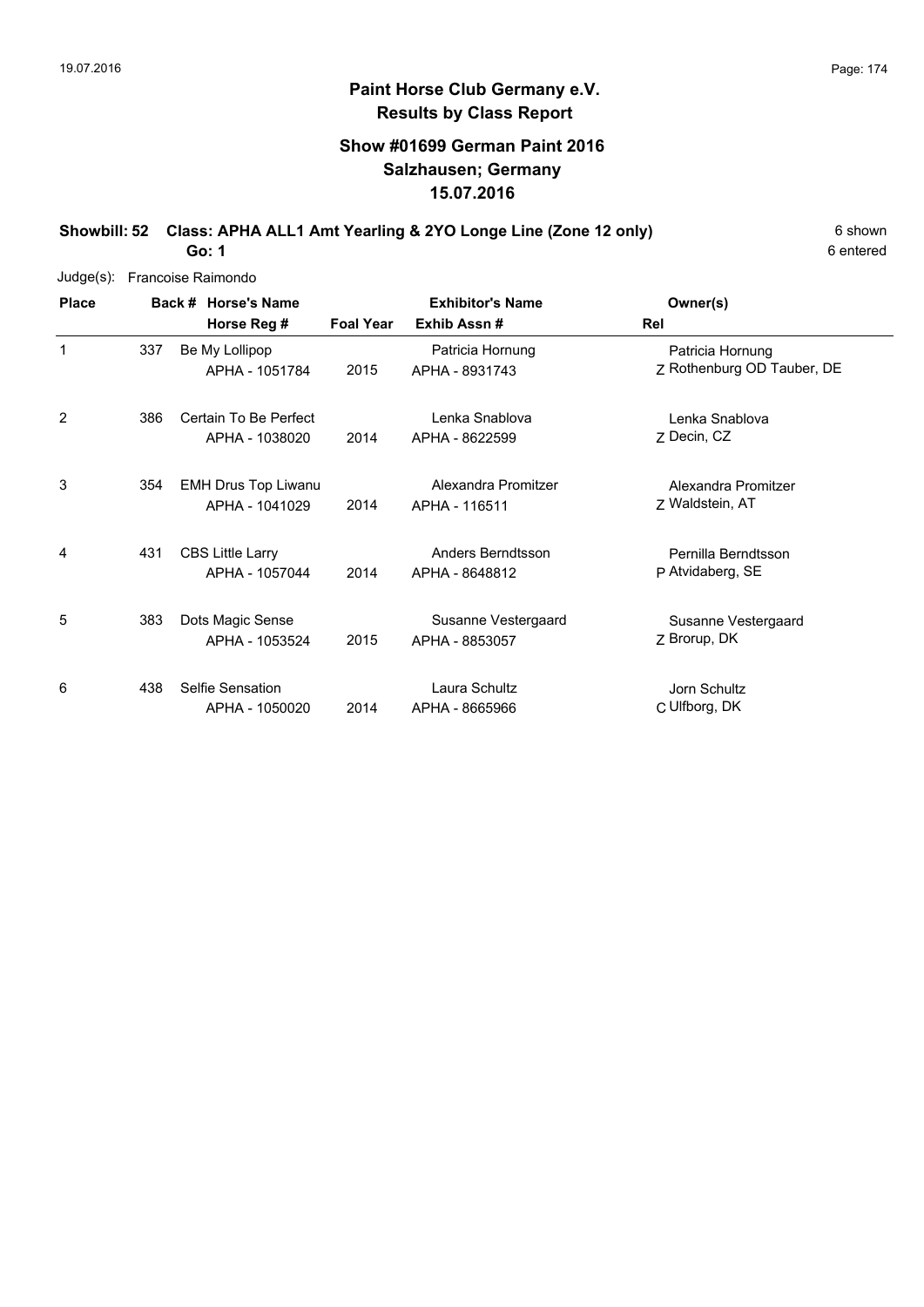# **Show #03270 German Paint 2016 Salzhausen; Germany 15.07.2016**

**Showbill: 52 Class: APHA ALL1 Amt Yearling & 2YO Longe Line (Zone 12 only)** 6 Shown

6 entered

Judge(s): Pierre Ouellet

| <b>Place</b> |     | Back # Horse's Name<br>Horse Reg #        | <b>Foal Year</b> | <b>Exhibitor's Name</b><br>Exhib Assn# | Owner(s)<br>Rel                                |
|--------------|-----|-------------------------------------------|------------------|----------------------------------------|------------------------------------------------|
| 1            | 386 | Certain To Be Perfect<br>APHA - 1038020   | 2014             | Lenka Snablova<br>APHA - 8622599       | Lenka Snablova<br>Z Decin, CZ                  |
| 2            | 354 | EMH Drus Top Liwanu<br>APHA - 1041029     | 2014             | Alexandra Promitzer<br>APHA - 116511   | Alexandra Promitzer<br>Z Waldstein, AT         |
| 3            | 431 | <b>CBS Little Larry</b><br>APHA - 1057044 | 2014             | Anders Berndtsson<br>APHA - 8648812    | Pernilla Berndtsson<br>P Atvidaberg, SE        |
| 4            | 337 | Be My Lollipop<br>APHA - 1051784          | 2015             | Patricia Hornung<br>APHA - 8931743     | Patricia Hornung<br>Z Rothenburg OD Tauber, DE |
| 5            | 438 | Selfie Sensation<br>APHA - 1050020        | 2014             | Laura Schultz<br>APHA - 8665966        | Jorn Schultz<br>C Ulfborg, DK                  |
| 6            | 383 | Dots Magic Sense<br>APHA - 1053524        | 2015             | Susanne Vestergaard<br>APHA - 8853057  | Susanne Vestergaard<br>Z Brorup, DK            |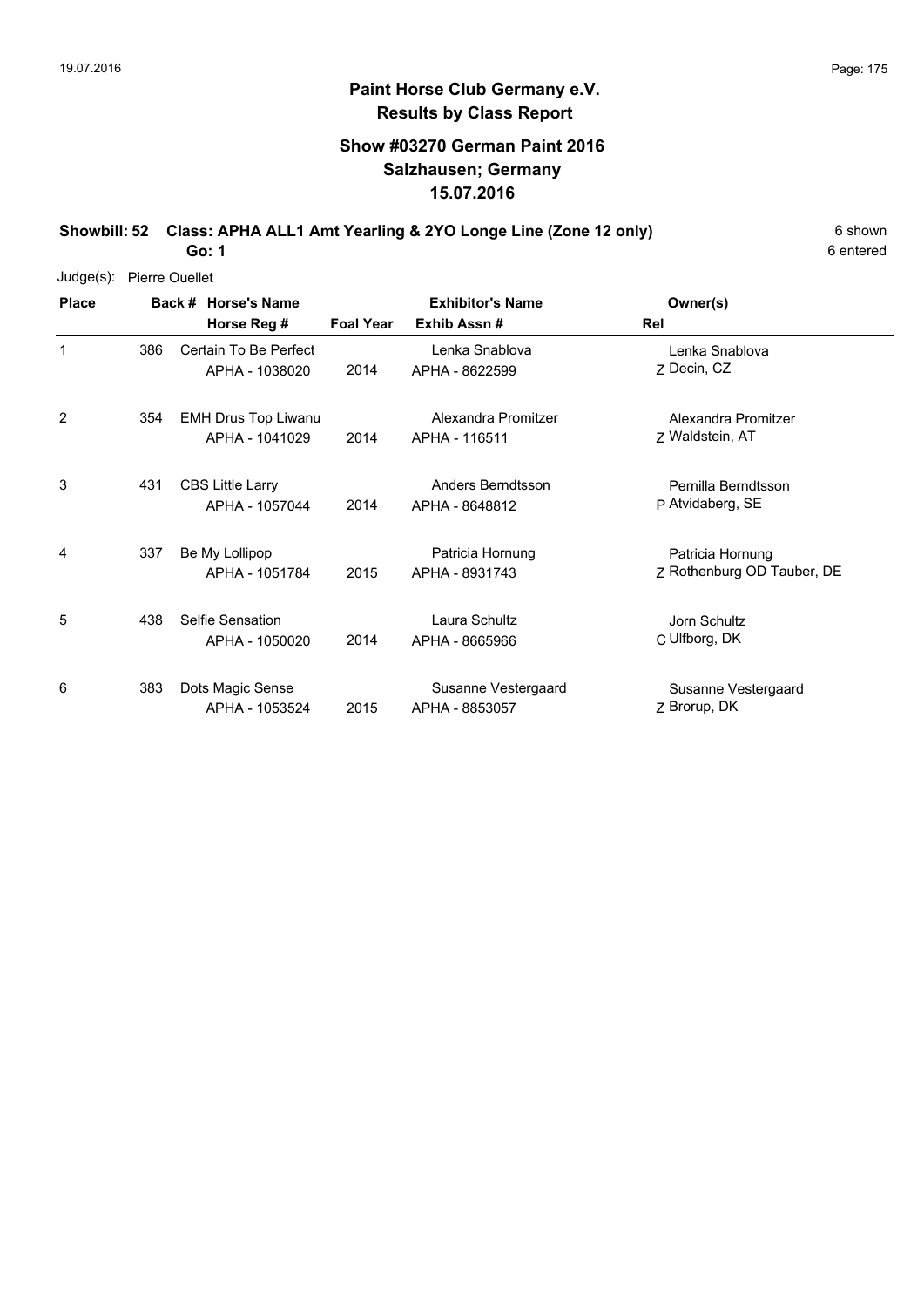# **Show #03271 German Paint 2016 Salzhausen; Germany 15.07.2016**

**Showbill: 52 Class: APHA ALL1 Amt Yearling & 2YO Longe Line (Zone 12 only)** 6 Shown

6 entered

| $Judge(s)$ :   | Simone Reiss |                                    |                  |                                        |                            |
|----------------|--------------|------------------------------------|------------------|----------------------------------------|----------------------------|
| <b>Place</b>   |              | Back # Horse's Name<br>Horse Reg # | <b>Foal Year</b> | <b>Exhibitor's Name</b><br>Exhib Assn# | Owner(s)<br>Rel            |
|                |              |                                    |                  |                                        |                            |
| 1              | 386          | Certain To Be Perfect              |                  | Lenka Snablova                         | Lenka Snablova             |
|                |              | APHA - 1038020                     | 2014             | APHA - 8622599                         | Z Decin, CZ                |
| $\overline{2}$ | 383          | Dots Magic Sense                   |                  | Susanne Vestergaard                    | Susanne Vestergaard        |
|                |              | APHA - 1053524                     | 2015             | APHA - 8853057                         | Z Brorup, DK               |
| 3              | 438          | Selfie Sensation                   |                  | Laura Schultz                          | Jorn Schultz               |
|                |              | APHA - 1050020                     | 2014             | APHA - 8665966                         | C Ulfborg, DK              |
| 4              | 431          | <b>CBS Little Larry</b>            |                  | Anders Berndtsson                      | Pernilla Berndtsson        |
|                |              | APHA - 1057044                     | 2014             | APHA - 8648812                         | P Atvidaberg, SE           |
| 5              | 337          | Be My Lollipop                     |                  | Patricia Hornung                       | Patricia Hornung           |
|                |              | APHA - 1051784                     | 2015             | APHA - 8931743                         | Z Rothenburg OD Tauber, DE |
| 6              | 354          | EMH Drus Top Liwanu                |                  | Alexandra Promitzer                    | Alexandra Promitzer        |
|                |              | APHA - 1041029                     | 2014             | APHA - 116511                          | Z Waldstein, AT            |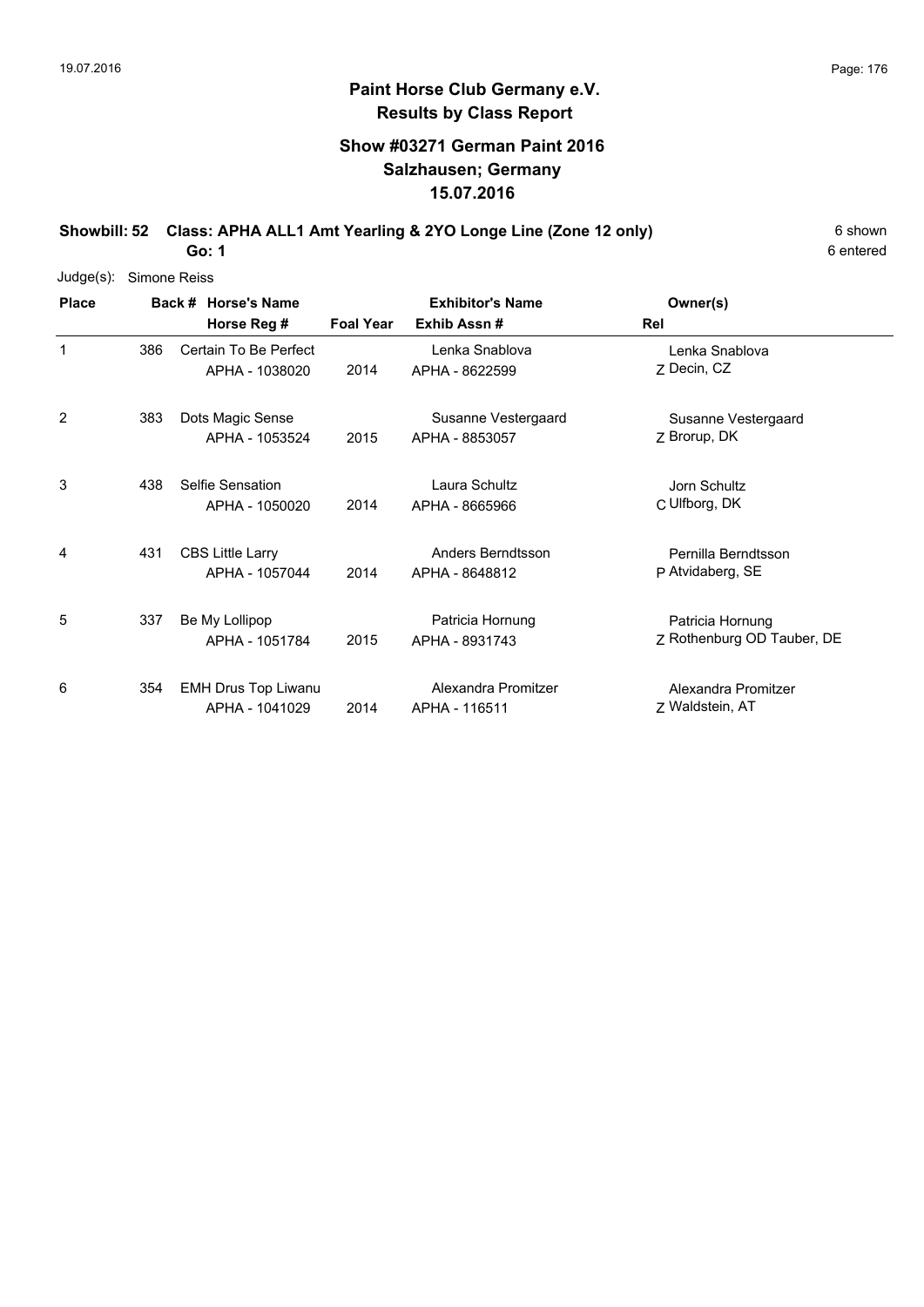## **Show #01698 German Paint 2016 Salzhausen; Germany 15.07.2016**

**Showbill: 53 Class: APHA LLN3 Yring & 2-Yr-Old Longe Line (Zn 12, 13, 14 only)** 9 Shown

10 entered

| $Judge(s)$ : | Sascha Ludwig |                            |                  |                         |                          |  |  |  |  |  |
|--------------|---------------|----------------------------|------------------|-------------------------|--------------------------|--|--|--|--|--|
| <b>Place</b> |               | Back # Horse's Name        |                  | <b>Exhibitor's Name</b> | Owner(s)                 |  |  |  |  |  |
|              |               | Horse Reg #                | <b>Foal Year</b> | Exhib Assn#             | Rel                      |  |  |  |  |  |
| 1            | 386           | Certain To Be Perfect      |                  | Lenka Snablova          | Lenka Snablova           |  |  |  |  |  |
|              |               | APHA - 1038020             | 2014             | APHA - 8622599          | Z Decin, CZ              |  |  |  |  |  |
| 2            | 347           | SQ Hot Shiny Princess      |                  | Verena Hagen            | Monika Hagen             |  |  |  |  |  |
|              |               | APHA - 1043809             | 2014             | APHA - 8648424          | C Haldenwang, DE         |  |  |  |  |  |
| 3            | 354           | <b>EMH Drus Top Liwanu</b> |                  | Johanna Grabner         | Alexandra Promitzer      |  |  |  |  |  |
|              |               | APHA - 1041029             | 2014             | APHA - 8570983          | Waldstein, AT            |  |  |  |  |  |
| 4            | 438           | Selfie Sensation           |                  | Laura Schultz           | Jorn Schultz             |  |  |  |  |  |
|              |               | APHA - 1050020             | 2014             | APHA - 8665966          | C Ulfborg, DK            |  |  |  |  |  |
| 5            | 420           | Zip My Assets DH           |                  | Denise Henss            | Denise Henss             |  |  |  |  |  |
|              |               | APHA - 1040323             | 2014             | APHA - 8664415          | Z Walsrode, DE           |  |  |  |  |  |
| 6            | 337           | Be My Lollipop             |                  | Jasmin Schuster         | Patricia Hornung         |  |  |  |  |  |
|              |               | APHA - 1051784             | 2015             | APHA - 8341024          | Rothenburg OD Tauber, DE |  |  |  |  |  |
| 7            | 431           | <b>CBS Little Larry</b>    |                  | Anders Berndtsson       | Pernilla Berndtsson      |  |  |  |  |  |
|              |               | APHA - 1057044             | 2014             | APHA - 8648812          | P Atvidaberg, SE         |  |  |  |  |  |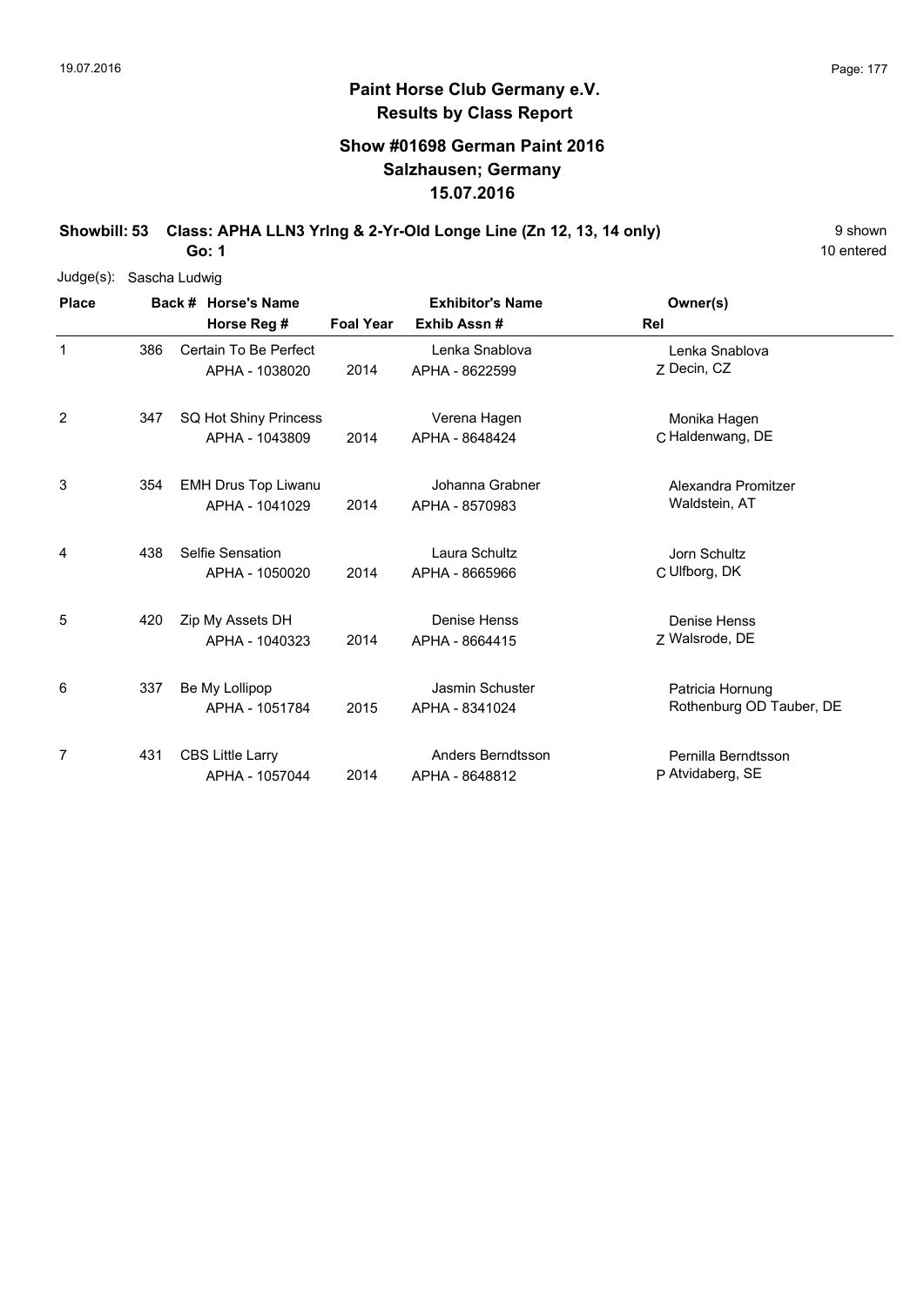## **Show #01699 German Paint 2016 Salzhausen; Germany 15.07.2016**

**Showbill: 53 Class: APHA LLN3 Yring & 2-Yr-Old Longe Line (Zn 12, 13, 14 only)** 9 Shown

10 entered

|              |     | Judge(s): Francoise Raimondo |                             |                  |                         |                          |  |  |  |  |
|--------------|-----|------------------------------|-----------------------------|------------------|-------------------------|--------------------------|--|--|--|--|
| <b>Place</b> |     |                              | Back # Horse's Name         |                  | <b>Exhibitor's Name</b> | Owner(s)                 |  |  |  |  |
|              |     |                              | Horse Reg #                 | <b>Foal Year</b> | Exhib Assn#             | Rel                      |  |  |  |  |
| $\mathbf{1}$ | 420 |                              | Zip My Assets DH            |                  | Denise Henss            | Denise Henss             |  |  |  |  |
|              |     |                              | APHA - 1040323              | 2014             | APHA - 8664415          | Z Walsrode, DE           |  |  |  |  |
| 2            | 354 |                              | EMH Drus Top Liwanu         |                  | Johanna Grabner         | Alexandra Promitzer      |  |  |  |  |
|              |     |                              | APHA - 1041029              | 2014             | APHA - 8570983          | Waldstein, AT            |  |  |  |  |
| 3            | 337 |                              | Be My Lollipop              |                  | Jasmin Schuster         | Patricia Hornung         |  |  |  |  |
|              |     |                              | APHA - 1051784              | 2015             | APHA - 8341024          | Rothenburg OD Tauber, DE |  |  |  |  |
| 4            | 347 |                              | SQ Hot Shiny Princess       |                  | Verena Hagen            | Monika Hagen             |  |  |  |  |
|              |     |                              | APHA - 1043809              | 2014             | APHA - 8648424          | C Haldenwang, DE         |  |  |  |  |
| 5            | 358 |                              | <b>AM Zipmochics Smokey</b> |                  | Jessica Roeder          | Jessica Roeder           |  |  |  |  |
|              |     |                              | APHA - 1038056              | 2014             | APHA - 8985346          | Z Langenau-Göttingen, DE |  |  |  |  |
| 6            | 386 |                              | Certain To Be Perfect       |                  | Lenka Snablova          | Lenka Snablova           |  |  |  |  |
|              |     |                              | APHA - 1038020              | 2014             | APHA - 8622599          | Z Decin, CZ              |  |  |  |  |
| 7            | 438 |                              | Selfie Sensation            |                  | Laura Schultz           | Jorn Schultz             |  |  |  |  |
|              |     |                              | APHA - 1050020              | 2014             | APHA - 8665966          | C Ulfborg, DK            |  |  |  |  |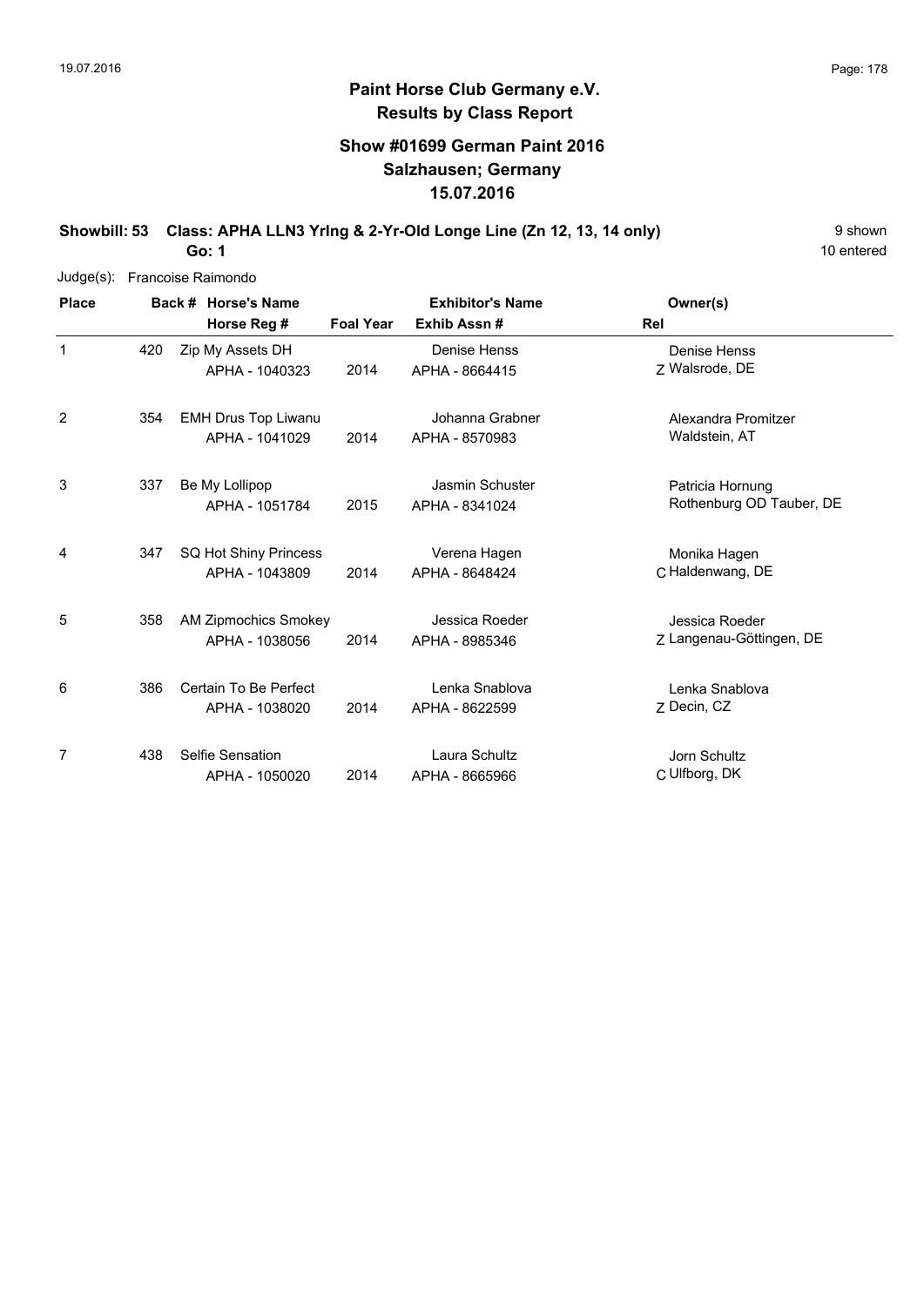## **Show #03270 German Paint 2016 Salzhausen; Germany 15.07.2016**

**Showbill: 53 Class: APHA LLN3 Yring & 2-Yr-Old Longe Line (Zn 12, 13, 14 only)** 9 Shown

10 entered

| Judge(s):    | <b>Pierre Ouellet</b> |                             |                  |                         |                          |
|--------------|-----------------------|-----------------------------|------------------|-------------------------|--------------------------|
| <b>Place</b> |                       | Back # Horse's Name         |                  | <b>Exhibitor's Name</b> | Owner(s)                 |
|              |                       | Horse Reg #                 | <b>Foal Year</b> | Exhib Assn#             | Rel                      |
| $\mathbf{1}$ | 337                   | Be My Lollipop              |                  | Jasmin Schuster         | Patricia Hornung         |
|              |                       | APHA - 1051784              | 2015             | APHA - 8341024          | Rothenburg OD Tauber, DE |
| 2            | 420                   | Zip My Assets DH            |                  | Denise Henss            | Denise Henss             |
|              |                       | APHA - 1040323              | 2014             | APHA - 8664415          | Z Walsrode, DE           |
| 3            | 354                   | <b>EMH Drus Top Liwanu</b>  |                  | Johanna Grabner         | Alexandra Promitzer      |
|              |                       | APHA - 1041029              | 2014             | APHA - 8570983          | Waldstein, AT            |
| 4            | 438                   | Selfie Sensation            |                  | Laura Schultz           | Jorn Schultz             |
|              |                       | APHA - 1050020              | 2014             | APHA - 8665966          | C Ulfborg, DK            |
| 5            | 347                   | SQ Hot Shiny Princess       |                  | Verena Hagen            | Monika Hagen             |
|              |                       | APHA - 1043809              | 2014             | APHA - 8648424          | C Haldenwang, DE         |
| 6            | 358                   | <b>AM Zipmochics Smokey</b> |                  | Jessica Roeder          | Jessica Roeder           |
|              |                       | APHA - 1038056              | 2014             | APHA - 8985346          | Z Langenau-Göttingen, DE |
| 7            | 386                   | Certain To Be Perfect       |                  | Lenka Snablova          | Lenka Snablova           |
|              |                       | APHA - 1038020              | 2014             | APHA - 8622599          | Z Decin, CZ              |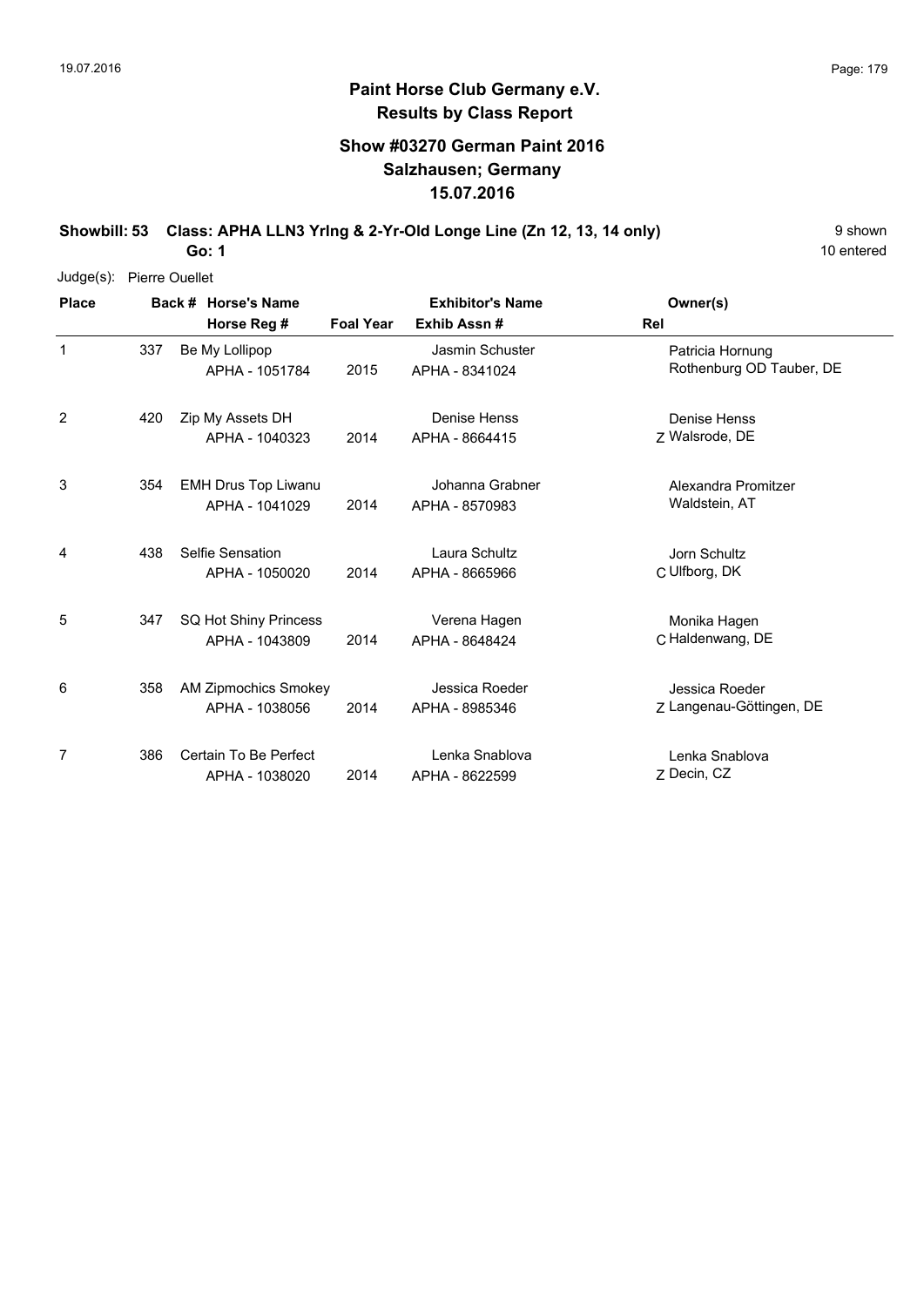## **Show #03271 German Paint 2016 Salzhausen; Germany 15.07.2016**

**Showbill: 53 Class: APHA LLN3 Yring & 2-Yr-Old Longe Line (Zn 12, 13, 14 only)** 9 Shown

10 entered

| $Judge(s)$ :   | Simone Reiss |                |                            |                  |                         |                          |
|----------------|--------------|----------------|----------------------------|------------------|-------------------------|--------------------------|
| <b>Place</b>   |              |                | Back # Horse's Name        |                  | <b>Exhibitor's Name</b> | Owner(s)                 |
|                |              |                | Horse Reg #                | <b>Foal Year</b> | Exhib Assn#             | Rel                      |
| $\mathbf 1$    | 386          |                | Certain To Be Perfect      |                  | Lenka Snablova          | Lenka Snablova           |
|                |              |                | APHA - 1038020             | 2014             | APHA - 8622599          | Z Decin, CZ              |
| $\overline{2}$ | 420          |                | Zip My Assets DH           |                  | Denise Henss            | Denise Henss             |
|                |              |                | APHA - 1040323             | 2014             | APHA - 8664415          | Z Walsrode, DE           |
| 3              | 347          |                | SQ Hot Shiny Princess      |                  | Verena Hagen            | Monika Hagen             |
|                |              |                | APHA - 1043809             | 2014             | APHA - 8648424          | C Haldenwang, DE         |
| 4              | 337          | Be My Lollipop |                            |                  | Jasmin Schuster         | Patricia Hornung         |
|                |              |                | APHA - 1051784             | 2015             | APHA - 8341024          | Rothenburg OD Tauber, DE |
| 5              | 354          |                | <b>EMH Drus Top Liwanu</b> |                  | Johanna Grabner         | Alexandra Promitzer      |
|                |              |                | APHA - 1041029             | 2014             | APHA - 8570983          | Waldstein, AT            |
| 6              | 438          |                | Selfie Sensation           |                  | Laura Schultz           | Jorn Schultz             |
|                |              |                | APHA - 1050020             | 2014             | APHA - 8665966          | C Ulfborg, DK            |
| 7              | 431          |                | <b>CBS Little Larry</b>    |                  | Anders Berndtsson       | Pernilla Berndtsson      |
|                |              |                | APHA - 1057044             | 2014             | APHA - 8648812          | P Atvidaberg, SE         |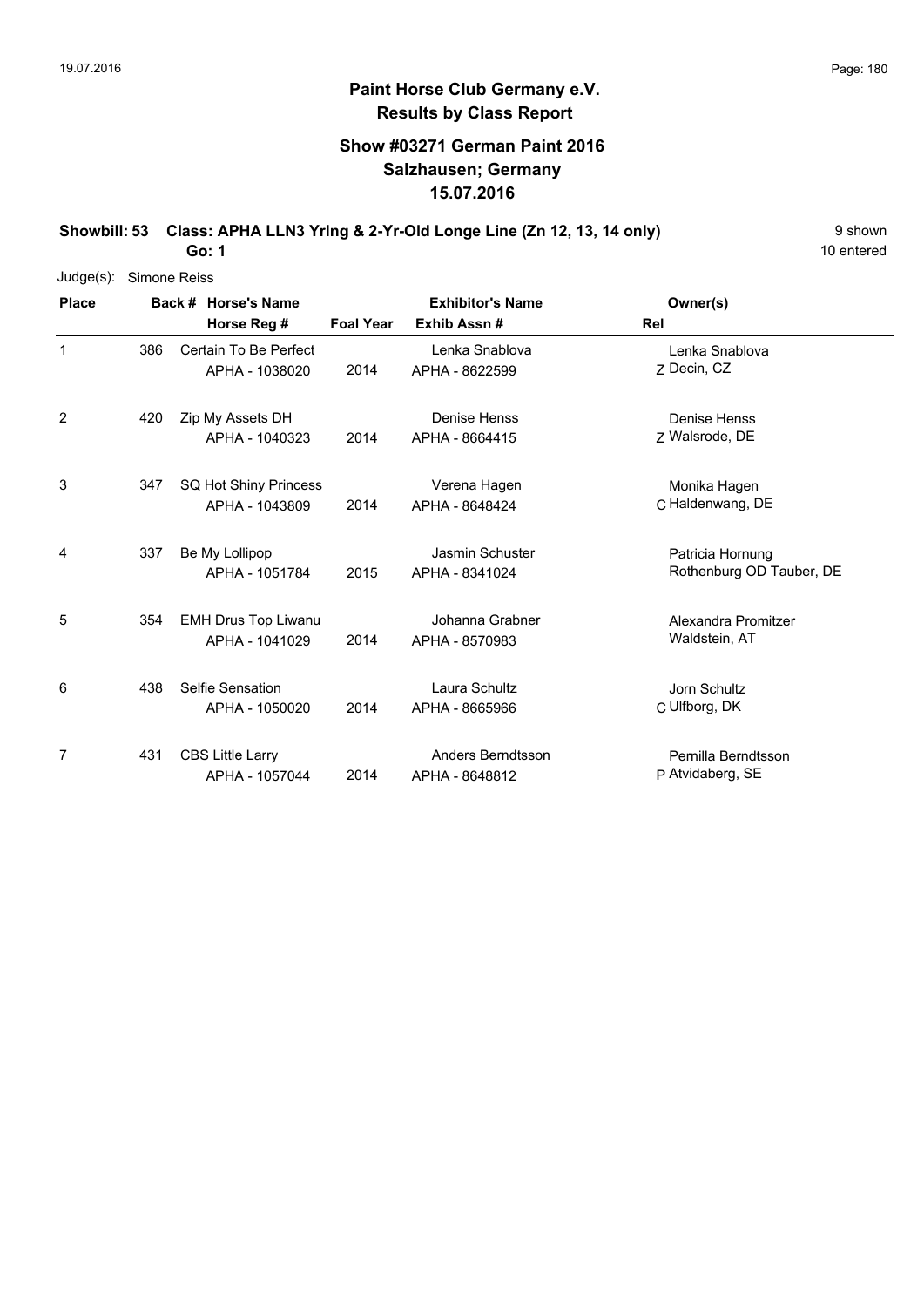### **Show #01698 German Paint 2016 Salzhausen; Germany 15.07.2016**

#### **Showbill: 54 Class: APHA ABL2 Amt SPB Yearling & 2YO Longe Line (Zone 12 only)** 1 shown **Go: 1**

1 entered

Judge(s): Sascha Ludwig

| <b>Place</b> |     | Back # Horse's Name                    |                  | <b>Exhibitor's Name</b>        | Owner(s)                          |
|--------------|-----|----------------------------------------|------------------|--------------------------------|-----------------------------------|
|              |     | Horse Reg #                            | <b>Foal Year</b> | Exhib Assn #                   | Rel                               |
|              | 407 | Classic Golden Smoke<br>APHA - 1039898 | 2014             | Petra Tyrasa<br>APHA - 9142766 | Petra Tyrasa<br>7 Lauenfoerde, DE |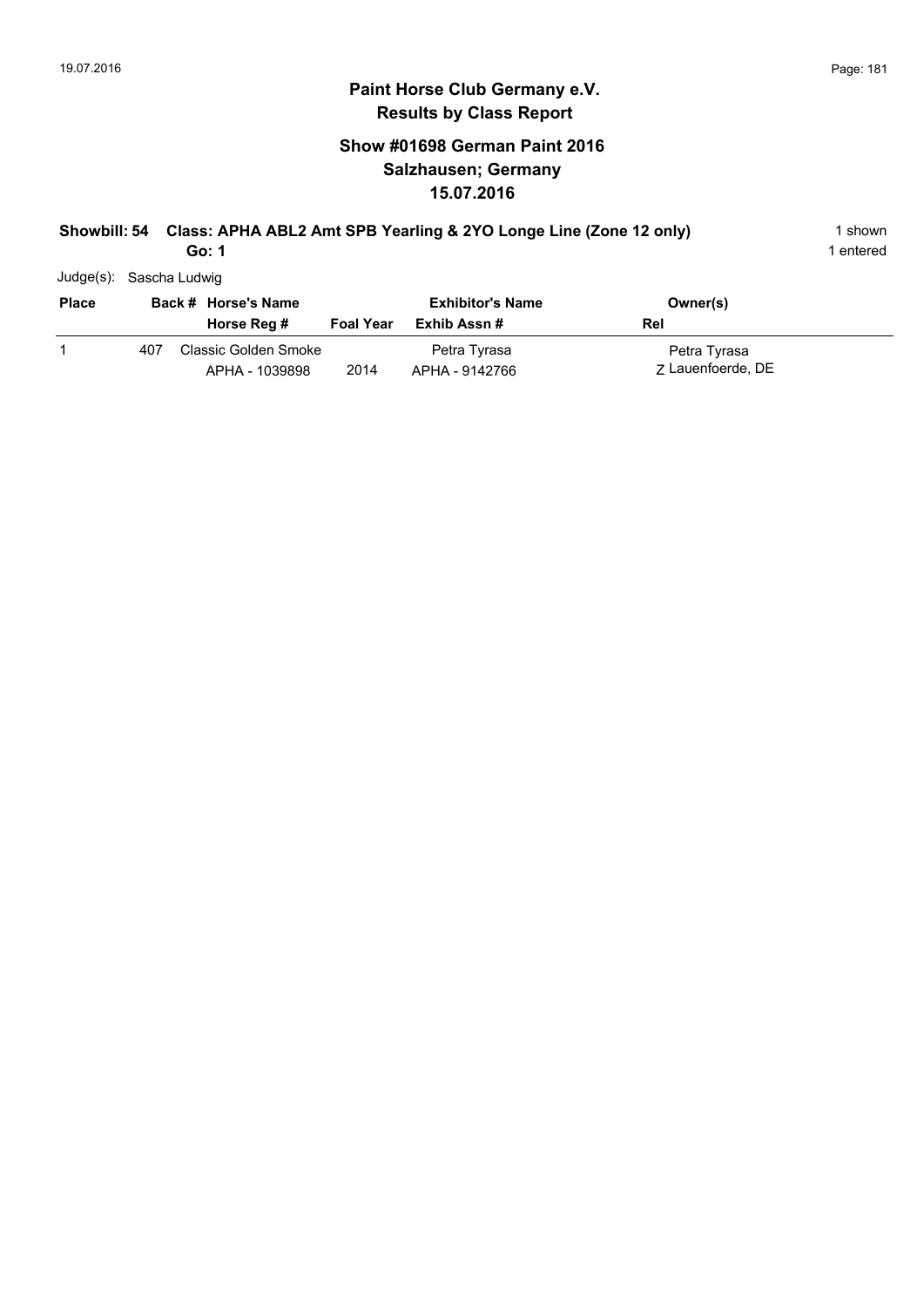### **Show #01699 German Paint 2016 Salzhausen; Germany 15.07.2016**

# **Showbill: 54 Class: APHA ABL2 Amt SPB Yearling & 2YO Longe Line (Zone 12 only)** 1 shown

**Go: 1**

| Judge(s): Francoise Raimondo |  |
|------------------------------|--|

| <b>Place</b> | Back # Horse's Name |                                        | <b>Exhibitor's Name</b> |                                | Owner(s)                          |
|--------------|---------------------|----------------------------------------|-------------------------|--------------------------------|-----------------------------------|
|              |                     | Horse Reg #                            | <b>Foal Year</b>        | Exhib Assn #                   | Rel                               |
|              | 407                 | Classic Golden Smoke<br>APHA - 1039898 | 2014                    | Petra Tyrasa<br>APHA - 9142766 | Petra Tyrasa<br>7 Lauenfoerde, DE |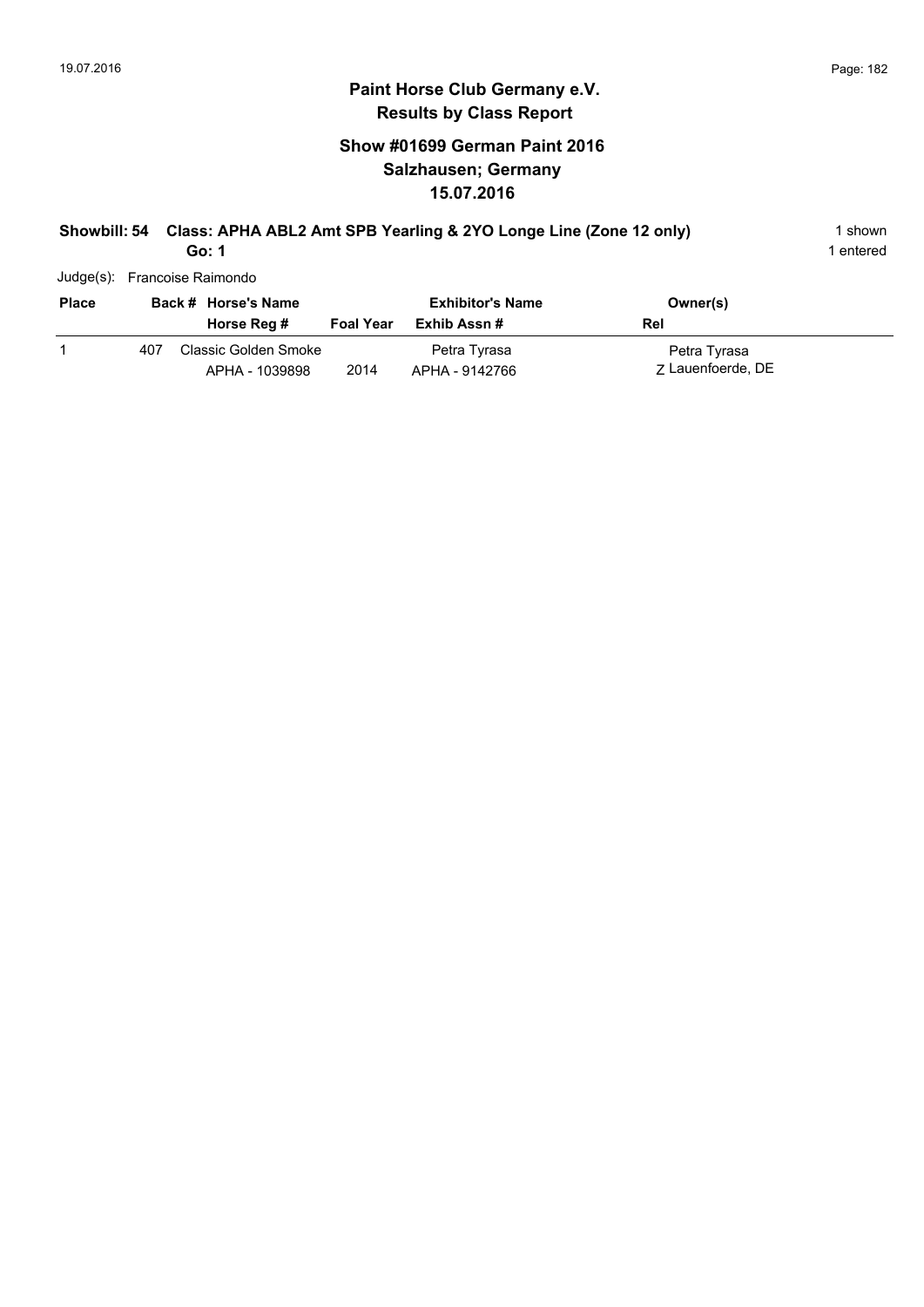### **Show #03270 German Paint 2016 Salzhausen; Germany 15.07.2016**

#### **Showbill: 54 Class: APHA ABL2 Amt SPB Yearling & 2YO Longe Line (Zone 12 only)** 1 shown **Go: 1**

1 entered

Judge(s): Pierre Ouellet

| <b>Place</b> |     | Back # Horse's Name<br>Horse Reg #     | <b>Foal Year</b> | <b>Exhibitor's Name</b><br>Exhib Assn # | Owner(s)<br>Rel                   |
|--------------|-----|----------------------------------------|------------------|-----------------------------------------|-----------------------------------|
|              | 407 | Classic Golden Smoke<br>APHA - 1039898 | 2014             | Petra Tyrasa<br>APHA - 9142766          | Petra Tyrasa<br>7 Lauenfoerde, DE |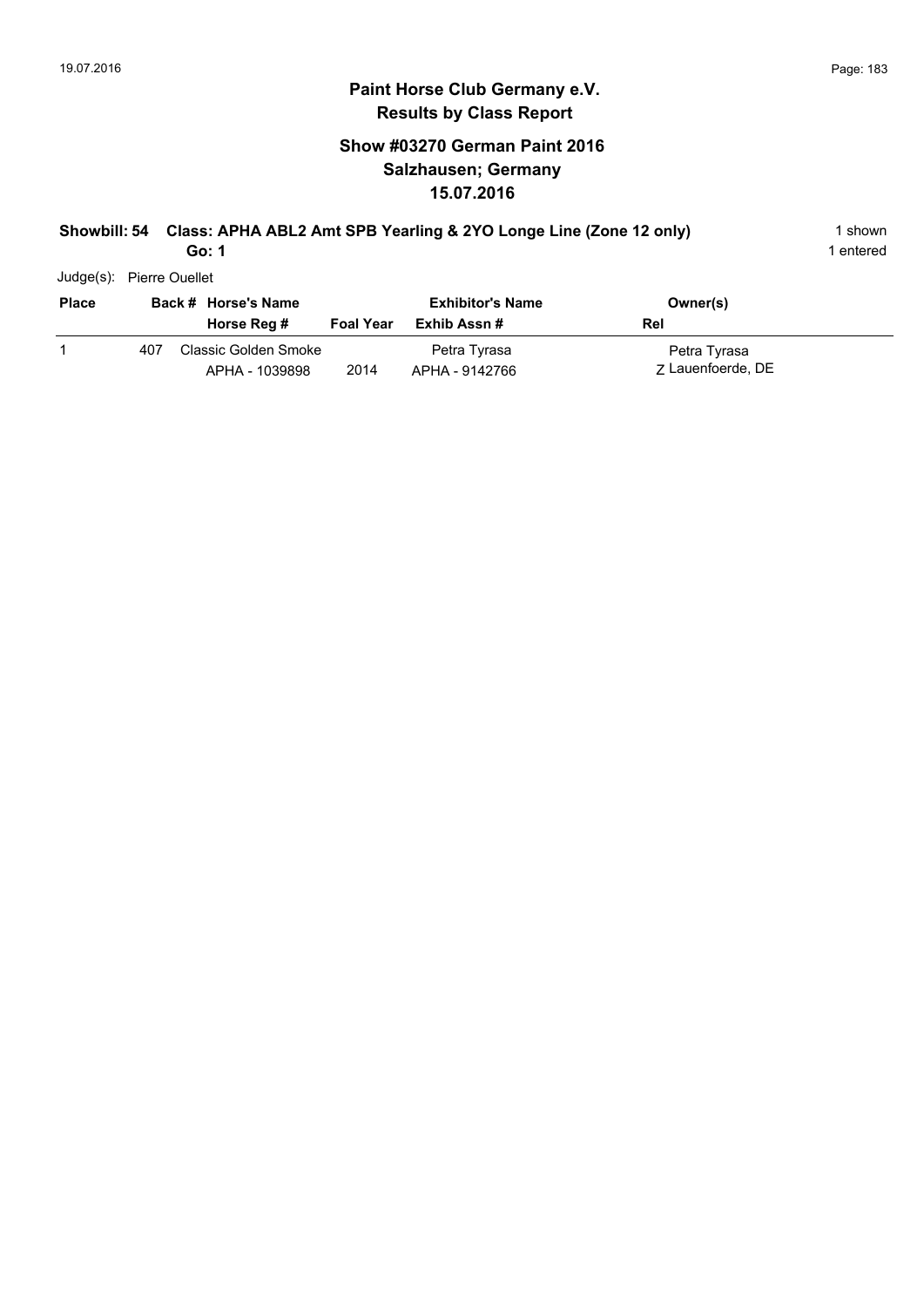### **Show #03271 German Paint 2016 Salzhausen; Germany 15.07.2016**

#### **Showbill: 54 Class: APHA ABL2 Amt SPB Yearling & 2YO Longe Line (Zone 12 only)** 1 shown **Go: 1**

1 entered

Judge(s): Simone Reiss

| <b>Place</b> |     | Back # Horse's Name<br>Horse Reg #     | <b>Foal Year</b> | <b>Exhibitor's Name</b><br>Exhib Assn # | Owner(s)<br>Rel                   |
|--------------|-----|----------------------------------------|------------------|-----------------------------------------|-----------------------------------|
|              | 407 | Classic Golden Smoke<br>APHA - 1039898 | 2014             | Petra Tyrasa<br>APHA - 9142766          | Petra Tyrasa<br>7 Lauenfoerde, DE |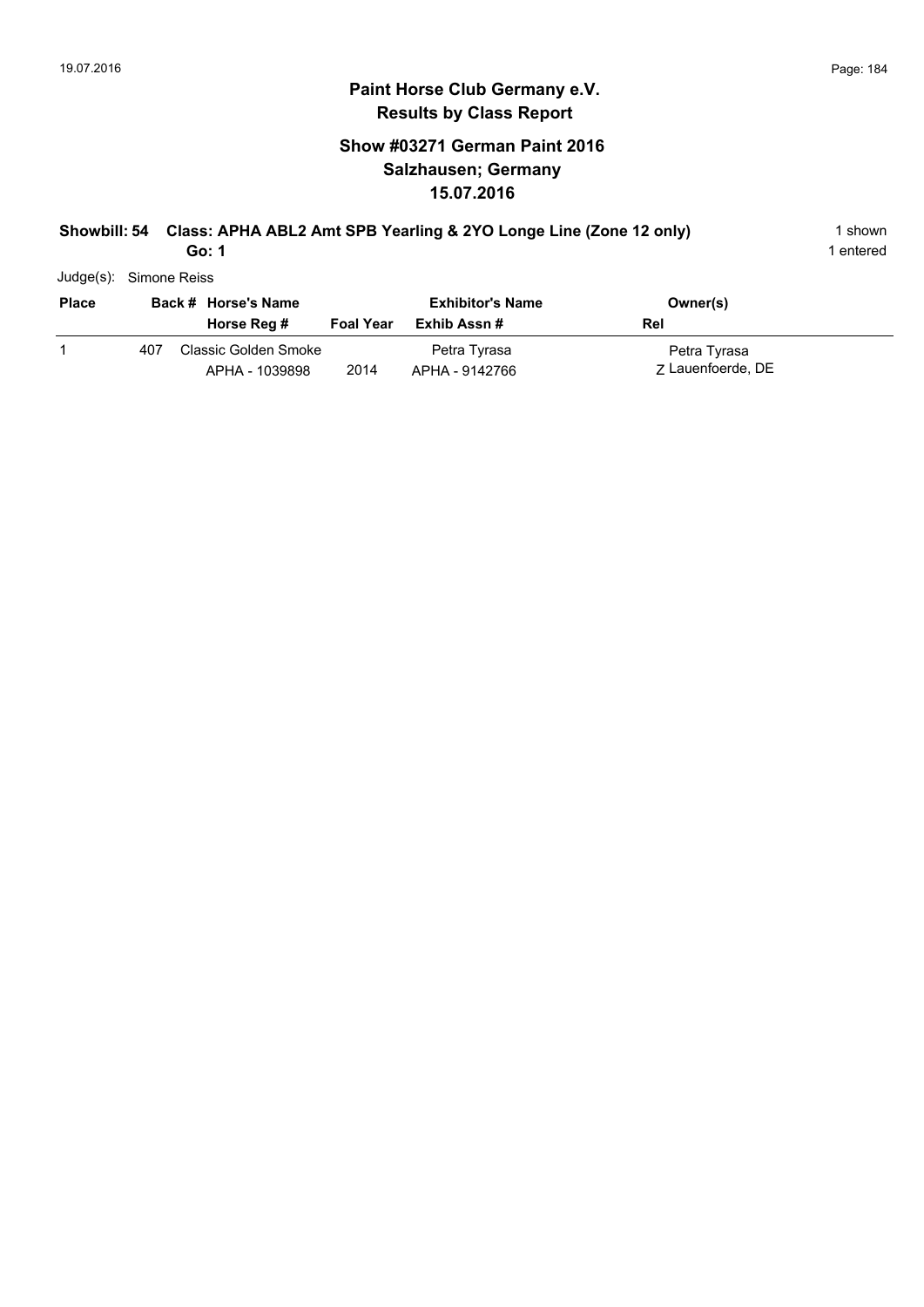### **Paint Horse Club Germany e.V. Results by Class Report**

### **Show #01698 German Paint 2016 Salzhausen; Germany 15.07.2016**

# **Showbill: 55 Class: APHA BLL3 SPB Yring & 2-Yr-Old LL (Zn 12, 13, 14 only)** 1 shown

**Go: 1**

Judge(s): Sascha Ludwig

| <b>Place</b> |     | Back # Horse's Name<br>Horse Reg #      | <b>Foal Year</b> | <b>Exhibitor's Name</b><br>Exhib Assn # | Owner(s)<br>Rel                         |
|--------------|-----|-----------------------------------------|------------------|-----------------------------------------|-----------------------------------------|
|              | 390 | Magics Traveling Girl<br>APHA - 1050925 | 2015             | Katia Eisfelder<br>APHA - 8933012       | Katja Eisfelder<br>Z Herzogenaurach, DE |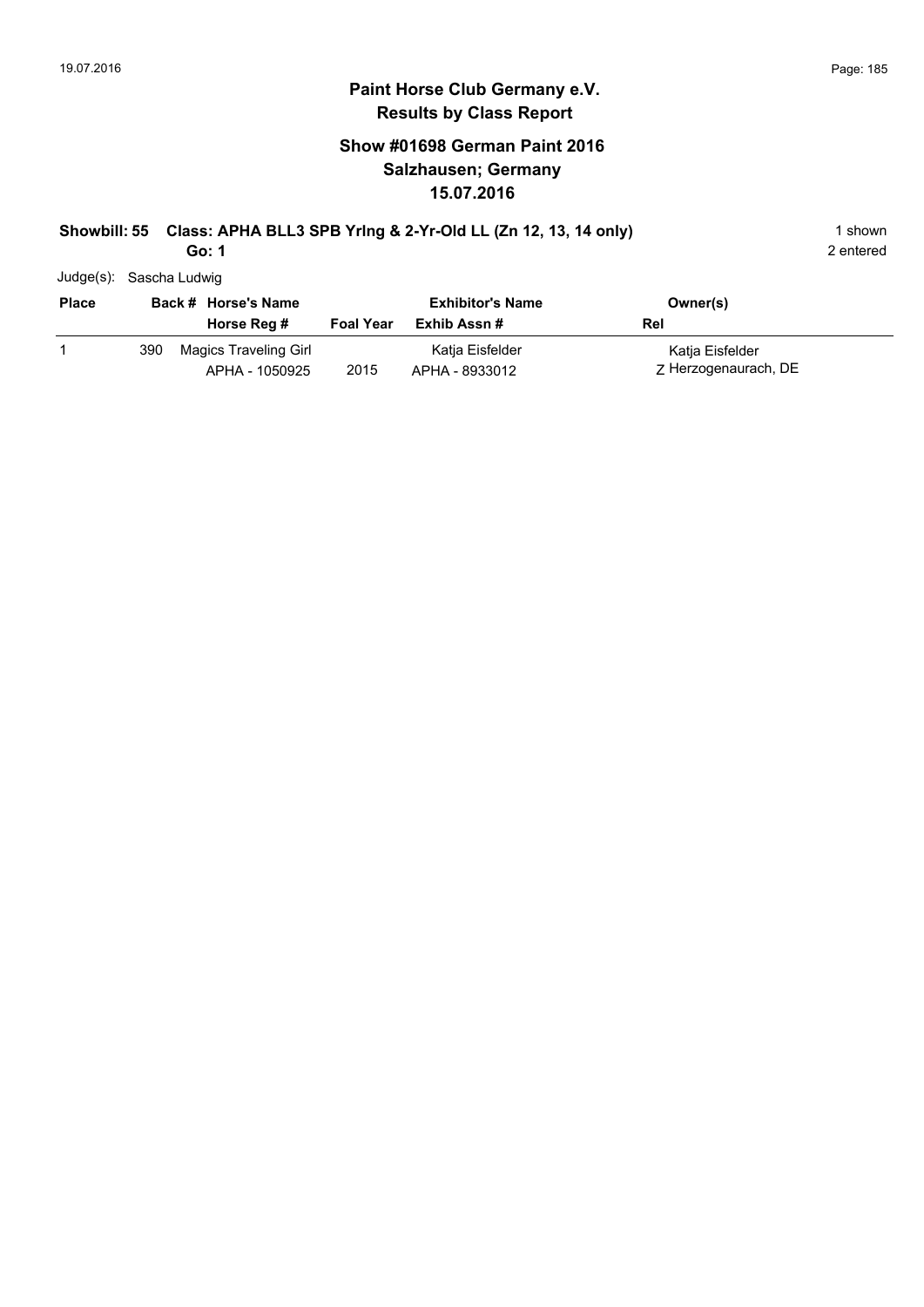### **Paint Horse Club Germany e.V. Results by Class Report**

### **Show #01699 German Paint 2016 Salzhausen; Germany 15.07.2016**

# **Showbill: 55 Class: APHA BLL3 SPB Yring & 2-Yr-Old LL (Zn 12, 13, 14 only)** 1 shown

**Go: 1**

Judge(s): Francoise Raimondo

| <b>Place</b> |     | Back # Horse's Name<br>Horse Reg #      | <b>Foal Year</b> | <b>Exhibitor's Name</b><br>Exhib Assn # | Owner(s)<br>Rel                         |
|--------------|-----|-----------------------------------------|------------------|-----------------------------------------|-----------------------------------------|
|              | 390 | Magics Traveling Girl<br>APHA - 1050925 | 2015             | Katja Eisfelder<br>APHA - 8933012       | Katja Eisfelder<br>Z Herzogenaurach, DE |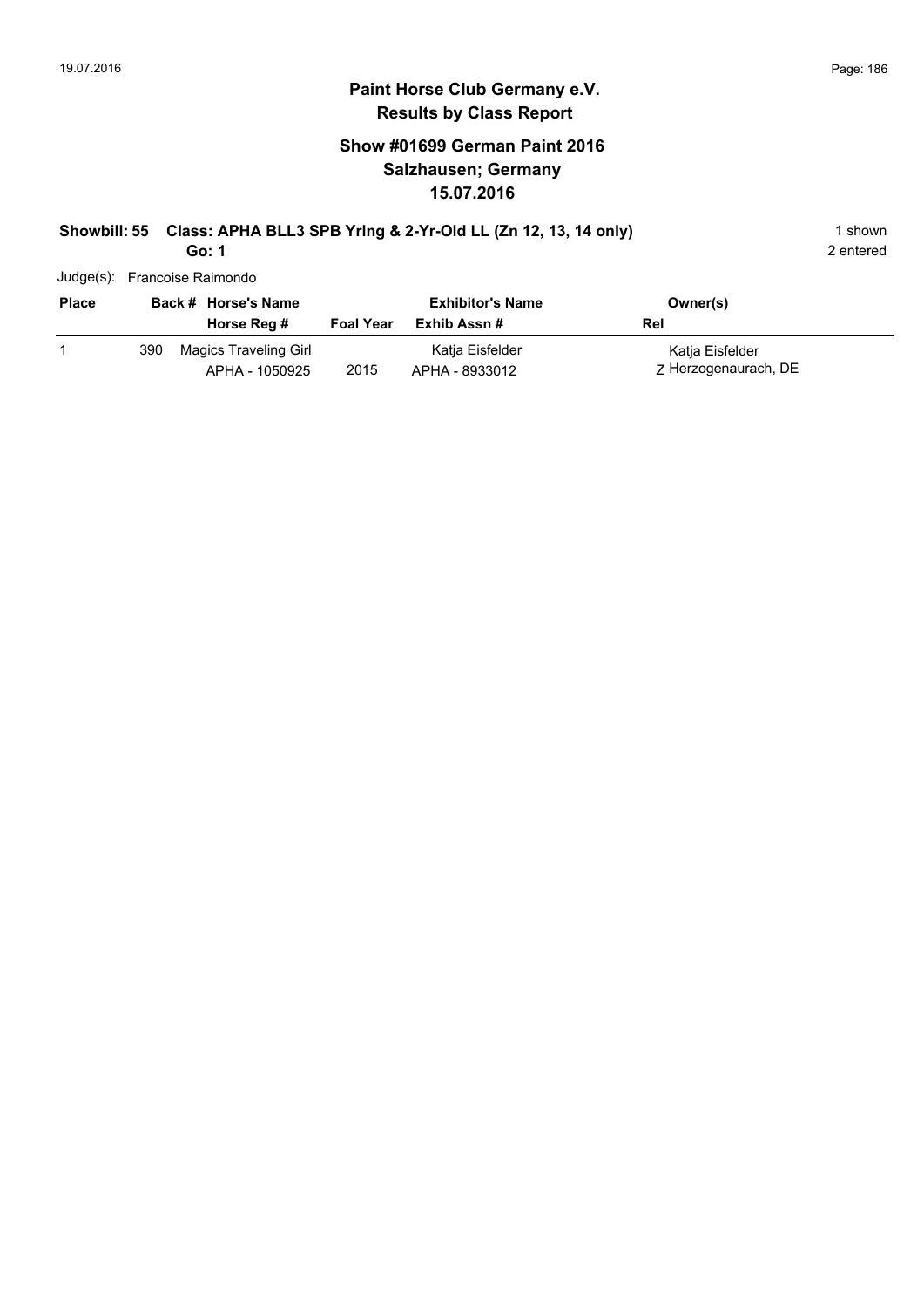### **Paint Horse Club Germany e.V. Results by Class Report**

### **Show #03270 German Paint 2016 Salzhausen; Germany 15.07.2016**

# **Showbill: 55 Class: APHA BLL3 SPB Yring & 2-Yr-Old LL (Zn 12, 13, 14 only)** 1 shown

**Go: 1**

Judge(s): Pierre Ouellet

| <b>Place</b> |     | Back # Horse's Name<br>Horse Reg #      | <b>Foal Year</b> | <b>Exhibitor's Name</b><br>Exhib Assn # | Owner(s)<br>Rel                         |
|--------------|-----|-----------------------------------------|------------------|-----------------------------------------|-----------------------------------------|
|              | 390 | Magics Traveling Girl<br>APHA - 1050925 | 2015             | Katia Eisfelder<br>APHA - 8933012       | Katia Eisfelder<br>Z Herzogenaurach, DE |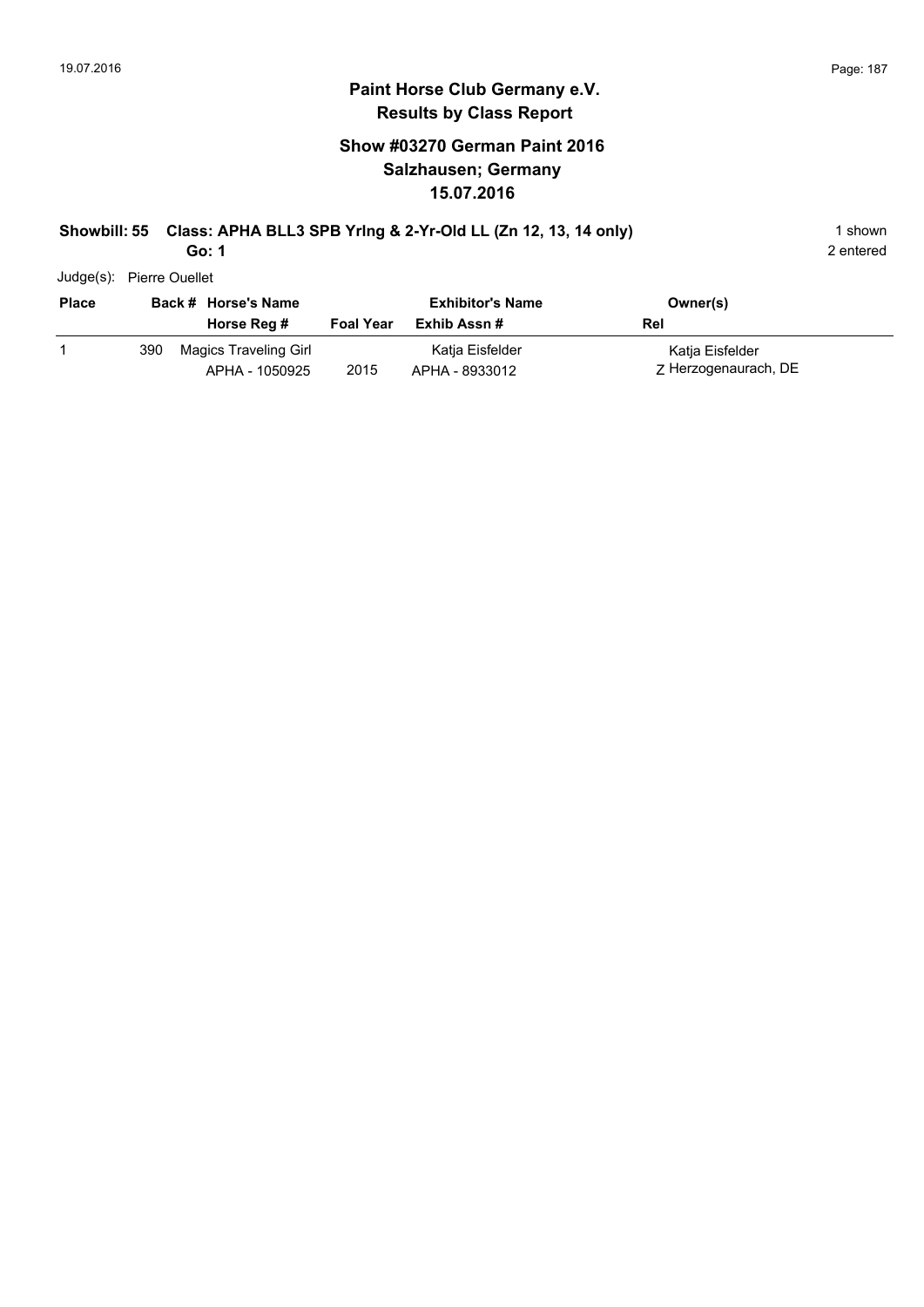### **Paint Horse Club Germany e.V. Results by Class Report**

### **Show #03271 German Paint 2016 Salzhausen; Germany 15.07.2016**

# **Showbill: 55 Class: APHA BLL3 SPB Yring & 2-Yr-Old LL (Zn 12, 13, 14 only)** 1 shown

**Go: 1**

Judge(s): Simone Reiss

| <b>Place</b> |     | Back # Horse's Name<br>Horse Reg #      | <b>Foal Year</b> | <b>Exhibitor's Name</b><br>Exhib Assn # | Owner(s)<br>Rel                         |
|--------------|-----|-----------------------------------------|------------------|-----------------------------------------|-----------------------------------------|
|              | 390 | Magics Traveling Girl<br>APHA - 1050925 | 2015             | Katia Eisfelder<br>APHA - 8933012       | Katja Eisfelder<br>Z Herzogenaurach, DE |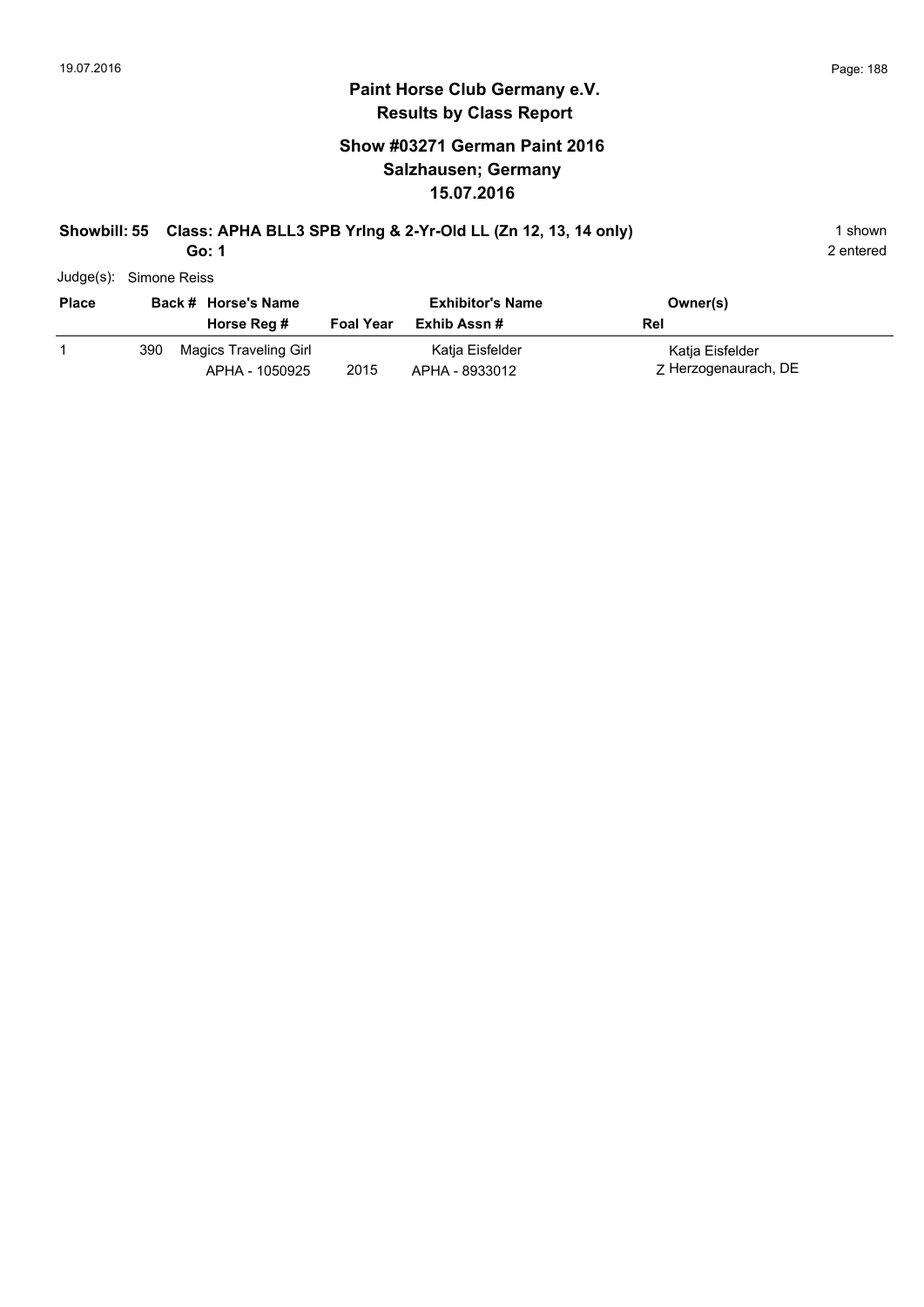### **Show #01698 German Paint 2016 Salzhausen; Germany 15.07.2016**

**Showbill: 56 Class: APHA YSH1 Youth Showmanship 18 & Under** 19 **Shown** 19 shown

**Go: 1**

| $Judge(s)$ : | Sascha Ludwig |                                        |                         |                                          |                  |                                           |  |
|--------------|---------------|----------------------------------------|-------------------------|------------------------------------------|------------------|-------------------------------------------|--|
| <b>Place</b> |               | Back # Horse's Name                    | <b>Exhibitor's Name</b> |                                          | Owner(s)         |                                           |  |
|              |               | Horse Reg #                            | <b>Foal Year</b>        | Exhib Assn#                              | <b>Birthdate</b> | Rel                                       |  |
| 1            | 433           | My Zippin Delight<br>APHA - 737594     | 2003                    | Katrine Aagaard<br>APHA - 8954098        |                  | Katrine Aagaard<br>Z Skanderborg, DK      |  |
| 2            | 411           | Gamblers Zexy Zip<br>APHA - 915256     | 2007                    | Freja Balslev Segelund<br>APHA - 8950795 |                  | Freja Balslev Segelund<br>Z Haderslev, DK |  |
| 3            | 428           | Huslers Elegance<br>APHA - 988022      | 2010                    | Sanne Schipper<br>APHA - 9140005         |                  | Diana Proll<br>Laar, DE                   |  |
| 4            | 365           | Shot Girl<br>APHA - 994625             | 2008                    | Merrit Neben<br><b>APHA - PEDM</b>       |                  | Anna-Alisa Samse<br>Hannover, DE          |  |
| 5            | 349           | SQ Starlet Cash<br>APHA - 1025327      | 2013                    | Sabrina Rauh<br>APHA - 8984443           |                  | Alexandra Rauh<br>S Haldenwang, DE        |  |
| 6            | 326           | Hints Tracy Technique<br>APHA - 998429 | 2011                    | Christina Einsiedler<br>APHA - 8903473   |                  | Karin Einsiedler<br>C Bad Grönenbach, DE  |  |
| 7            | 338           | U R My Dream Boy<br>APHA - 1059610     | 2005                    | Leonie Debora Schnell<br>APHA - 9142336  |                  | Leonie Debora Schnell<br>Z Kuperzell, DE  |  |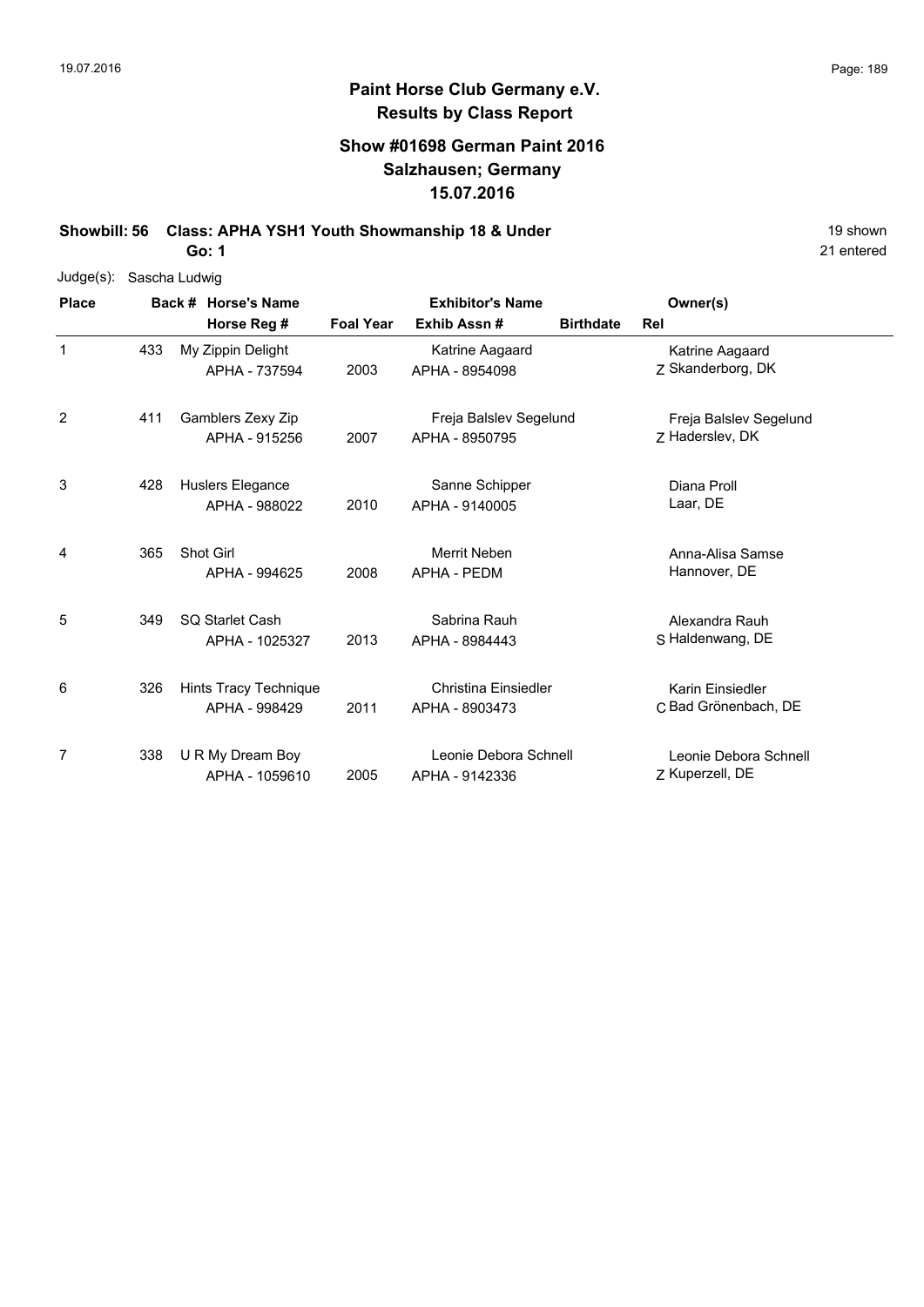### **Show #01699 German Paint 2016 Salzhausen; Germany 15.07.2016**

**Showbill: 56 Class: APHA YSH1 Youth Showmanship 18 & Under** 19 **Shown** 19 shown

21 entered

| Judge(s):    | Francoise Raimondo |  |                       |                  |                             |                  |                           |  |  |  |  |
|--------------|--------------------|--|-----------------------|------------------|-----------------------------|------------------|---------------------------|--|--|--|--|
| <b>Place</b> |                    |  | Back # Horse's Name   |                  | <b>Exhibitor's Name</b>     | Owner(s)         |                           |  |  |  |  |
|              |                    |  | Horse Reg #           | <b>Foal Year</b> | Exhib Assn#                 | <b>Birthdate</b> | Rel                       |  |  |  |  |
| 1            | 433                |  | My Zippin Delight     |                  | Katrine Aagaard             |                  | Katrine Aagaard           |  |  |  |  |
|              |                    |  | APHA - 737594         | 2003             | APHA - 8954098              |                  | Z Skanderborg, DK         |  |  |  |  |
| 2            | 411                |  | Gamblers Zexy Zip     |                  | Freja Balslev Segelund      |                  | Freja Balslev Segelund    |  |  |  |  |
|              |                    |  | APHA - 915256         | 2007             | APHA - 8950795              |                  | Z Haderslev, DK           |  |  |  |  |
| 3            | 398                |  | Hawthorns Pleasantzip |                  | Michele Schoenwald          |                  | Karsten & A Nielsen Olsen |  |  |  |  |
|              |                    |  | APHA - 958250         | 2008             | APHA - 8978268              |                  | Haderslev, DK             |  |  |  |  |
| 4            | 428                |  | Huslers Elegance      |                  | Sanne Schipper              |                  | Diana Proll               |  |  |  |  |
|              |                    |  | APHA - 988022         | 2010             | APHA - 9140005              |                  | Laar, DE                  |  |  |  |  |
| 5            | 326                |  | Hints Tracy Technique |                  | <b>Christina Einsiedler</b> |                  | Karin Einsiedler          |  |  |  |  |
|              |                    |  | APHA - 998429         | 2011             | APHA - 8903473              |                  | C Bad Grönenbach, DE      |  |  |  |  |
| 6            | 349                |  | SQ Starlet Cash       |                  | Sabrina Rauh                |                  | Alexandra Rauh            |  |  |  |  |
|              |                    |  | APHA - 1025327        | 2013             | APHA - 8984443              |                  | S Haldenwang, DE          |  |  |  |  |
| 7            | 408                |  | <b>Gamblers Senci</b> |                  | Siri Rasmussen              |                  | Siri Rasmussen            |  |  |  |  |
|              |                    |  | APHA - 743414         | 2003             | APHA - 8950793              |                  | Z Haderslev, DK           |  |  |  |  |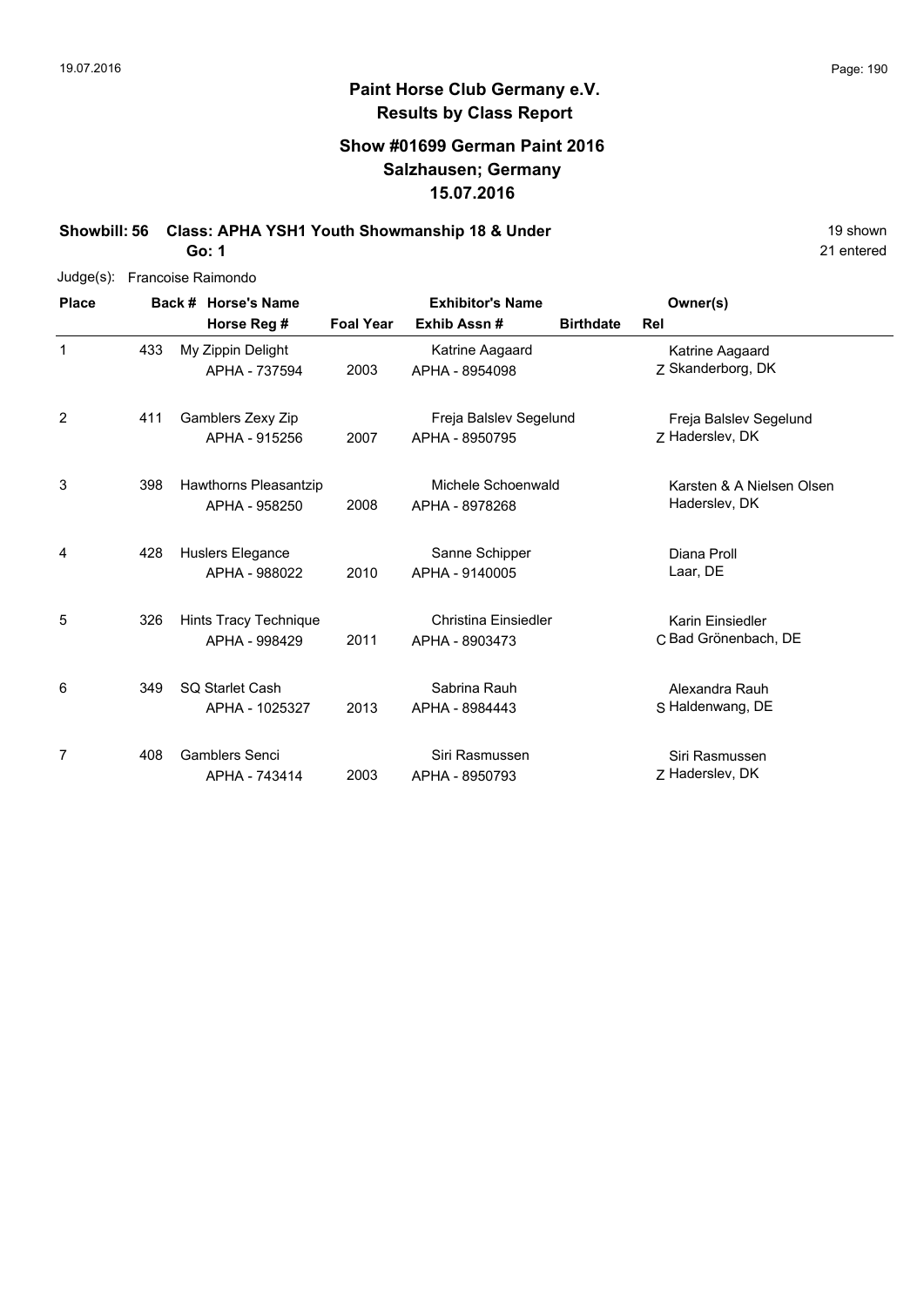### **Show #03270 German Paint 2016 Salzhausen; Germany 15.07.2016**

**Showbill: 56 Class: APHA YSH1 Youth Showmanship 18 & Under** 19 Shown 19 shown

**Go: 1**

| $Judge(s)$ : | <b>Pierre Ouellet</b> |                       |                  |                         |                  |                        |  |
|--------------|-----------------------|-----------------------|------------------|-------------------------|------------------|------------------------|--|
| <b>Place</b> |                       | Back # Horse's Name   |                  | <b>Exhibitor's Name</b> |                  | Owner(s)               |  |
|              |                       | Horse Reg #           | <b>Foal Year</b> | Exhib Assn#             | <b>Birthdate</b> | Rel                    |  |
| 1            | 433                   | My Zippin Delight     |                  | Katrine Aagaard         |                  | Katrine Aagaard        |  |
|              |                       | APHA - 737594         | 2003             | APHA - 8954098          |                  | Z Skanderborg, DK      |  |
| 2            | 428                   | Huslers Elegance      |                  | Sanne Schipper          |                  | Diana Proll            |  |
|              |                       | APHA - 988022         | 2010             | APHA - 9140005          |                  | Laar, DE               |  |
| 3            | 349                   | SQ Starlet Cash       |                  | Sabrina Rauh            |                  | Alexandra Rauh         |  |
|              |                       | APHA - 1025327        | 2013             | APHA - 8984443          |                  | S Haldenwang, DE       |  |
| 4            | 411                   | Gamblers Zexy Zip     |                  | Freja Balslev Segelund  |                  | Freja Balslev Segelund |  |
|              |                       | APHA - 915256         | 2007             | APHA - 8950795          |                  | 7 Haderslev, DK        |  |
| 5            | 338                   | U R My Dream Boy      |                  | Leonie Debora Schnell   |                  | Leonie Debora Schnell  |  |
|              |                       | APHA - 1059610        | 2005             | APHA - 9142336          |                  | Z Kuperzell, DE        |  |
| 6            | 365                   | Shot Girl             |                  | Merrit Neben            |                  | Anna-Alisa Samse       |  |
|              |                       | APHA - 994625         | 2008             | <b>APHA - PEDM</b>      |                  | Hannover, DE           |  |
| 7            | 326                   | Hints Tracy Technique |                  | Christina Einsiedler    |                  | Karin Einsiedler       |  |
|              |                       | APHA - 998429         | 2011             | APHA - 8903473          |                  | C Bad Grönenbach, DE   |  |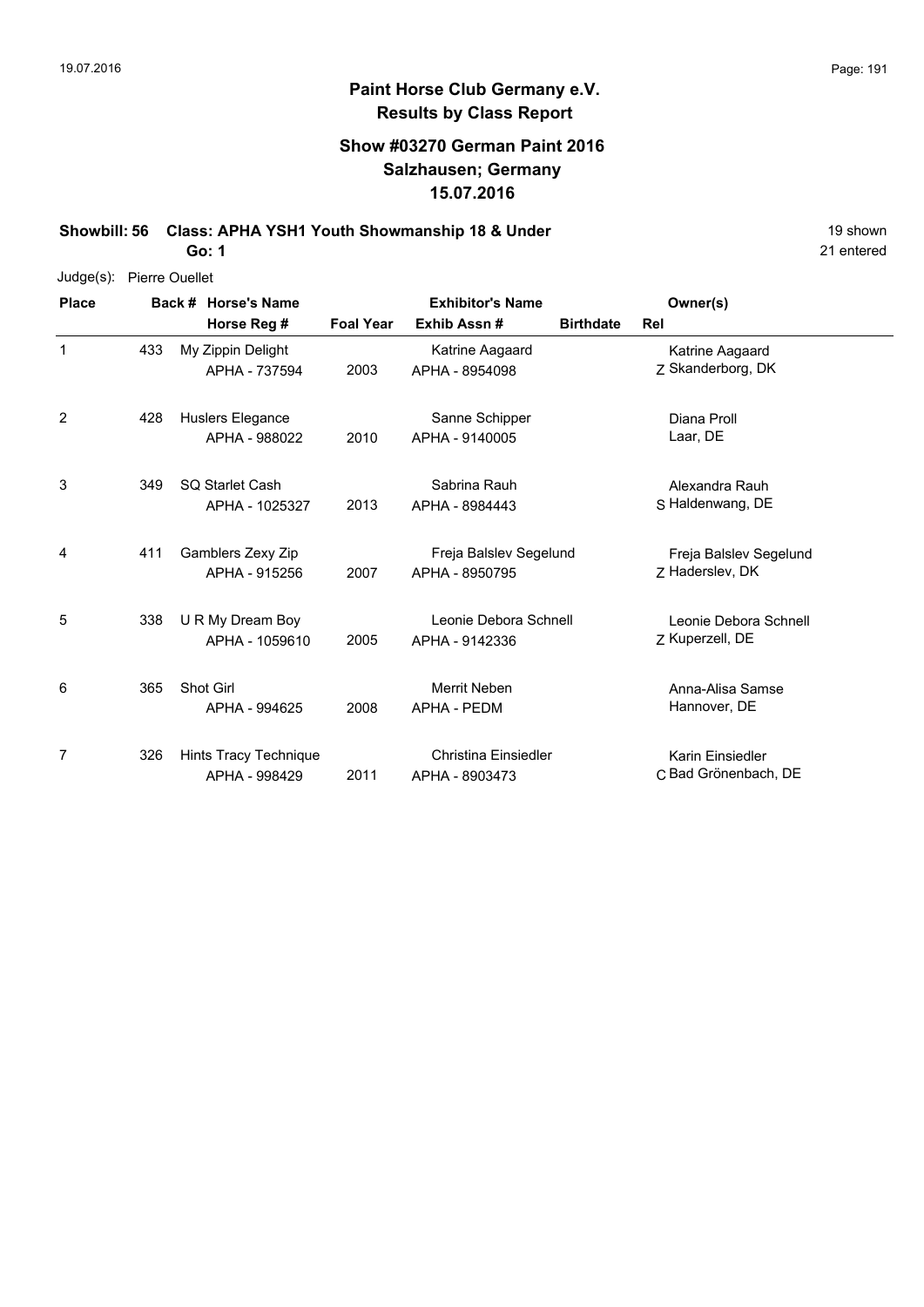## **Paint Horse Club Germany e.V. Results by Class Report**

### **Show #03271 German Paint 2016 Salzhausen; Germany 15.07.2016**

**Showbill: 56 Class: APHA YSH1 Youth Showmanship 18 & Under** 19 Shown 19 shown

**Go: 1**

| $Judge(s)$ : | Simone Reiss |                       |                  |                         |                  |                           |  |
|--------------|--------------|-----------------------|------------------|-------------------------|------------------|---------------------------|--|
| <b>Place</b> |              | Back # Horse's Name   |                  | <b>Exhibitor's Name</b> |                  | Owner(s)                  |  |
|              |              | Horse Reg #           | <b>Foal Year</b> | Exhib Assn#             | <b>Birthdate</b> | Rel                       |  |
| 1            | 428          | Huslers Elegance      |                  | Sanne Schipper          |                  | Diana Proll               |  |
|              |              | APHA - 988022         | 2010             | APHA - 9140005          |                  | Laar, DE                  |  |
| 2            | 411          | Gamblers Zexy Zip     |                  | Freja Balslev Segelund  |                  | Freja Balslev Segelund    |  |
|              |              | APHA - 915256         | 2007             | APHA - 8950795          |                  | Z Haderslev, DK           |  |
| 3            | 349          | SQ Starlet Cash       |                  | Sabrina Rauh            |                  | Alexandra Rauh            |  |
|              |              | APHA - 1025327        | 2013             | APHA - 8984443          |                  | S Haldenwang, DE          |  |
| 4            | 433          | My Zippin Delight     |                  | Katrine Aagaard         |                  | Katrine Aagaard           |  |
|              |              | APHA - 737594         | 2003             | APHA - 8954098          |                  | Z Skanderborg, DK         |  |
| 5            | 365          | Shot Girl             |                  | Merrit Neben            |                  | Anna-Alisa Samse          |  |
|              |              | APHA - 994625         | 2008             | <b>APHA - PEDM</b>      |                  | Hannover, DE              |  |
| 6            | 326          | Hints Tracy Technique |                  | Christina Einsiedler    |                  | Karin Einsiedler          |  |
|              |              | APHA - 998429         | 2011             | APHA - 8903473          |                  | C Bad Grönenbach, DE      |  |
| 7            | 398          | Hawthorns Pleasantzip |                  | Michele Schoenwald      |                  | Karsten & A Nielsen Olsen |  |
|              |              | APHA - 958250         | 2008             | APHA - 8978268          |                  | Haderslev, DK             |  |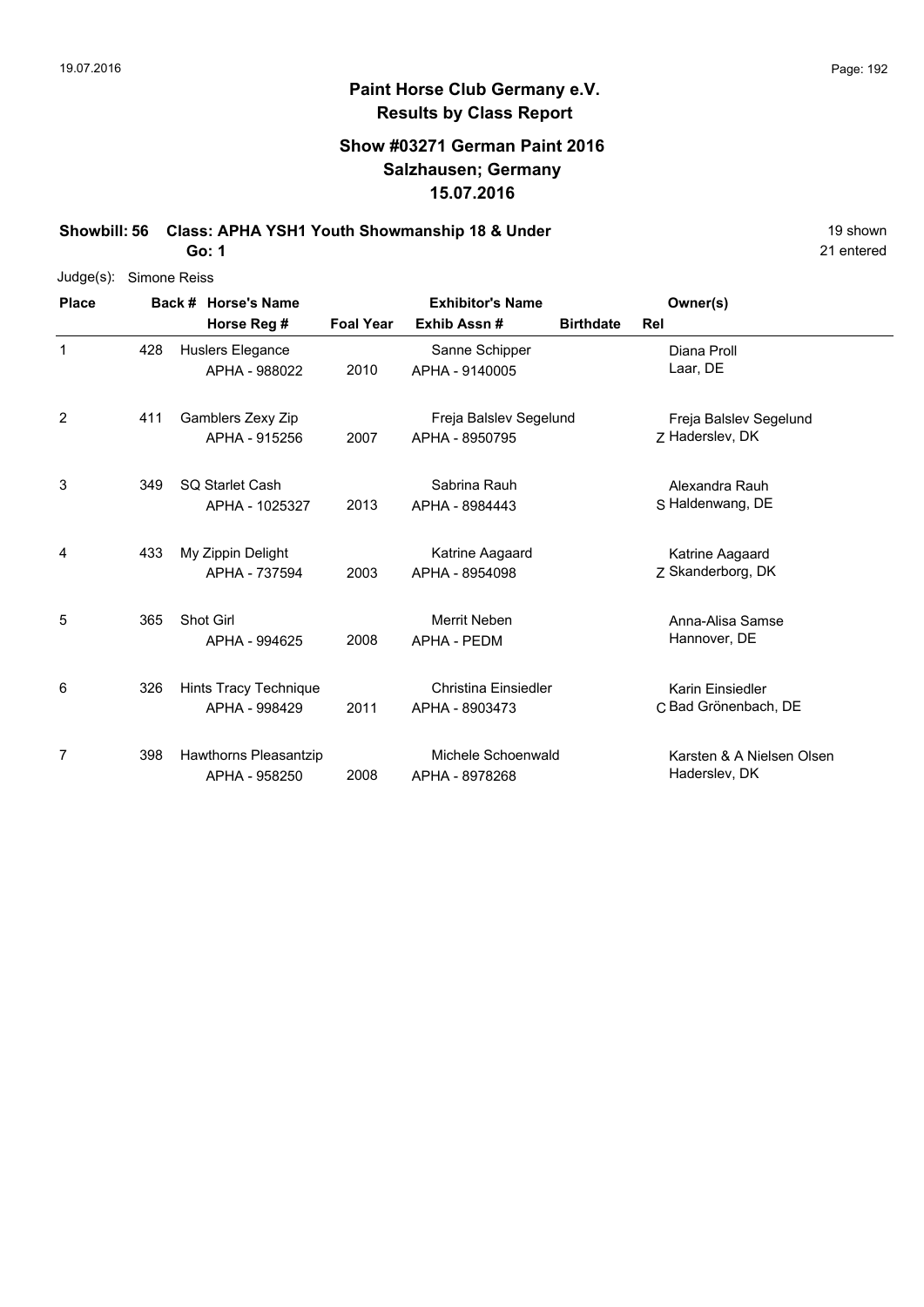### **Show #01698 German Paint 2016 Salzhausen; Germany 15.07.2016**

**Showbill: 57 Class: APHA XSH1 Youth SPB Showmanship 18 & Under** 3 shown 3 shown **Go: 1**

| Judge(s): Sascha Ludwig |
|-------------------------|
|                         |

| <b>Place</b> |     | Back # Horse's Name                    |                  | <b>Exhibitor's Name</b>          |                  | Owner(s)                        |
|--------------|-----|----------------------------------------|------------------|----------------------------------|------------------|---------------------------------|
|              |     | Horse Reg #                            | <b>Foal Year</b> | Exhib Assn#                      | <b>Birthdate</b> | Rel                             |
| 1            | 396 | Hofmanns Sinclair One<br>APHA - 913551 | 2006             | Emma T Thomsen<br>APHA - 8991204 |                  | Emma T Thomsen<br>Z Vojens, DK  |
| 2            | 402 | Cute Magic Jack<br>APHA - 1037920      | 2013             | Maike Krause<br>APHA - 8885332   |                  | Maike Krause<br>Z Spardorf, DE  |
| 3            | 353 | Rods Chocolate Chip<br>APHA - 999101   | 2011             | Lara Berger<br>APHA - 8991303    |                  | Dorina Berger<br>MEllwangen, DE |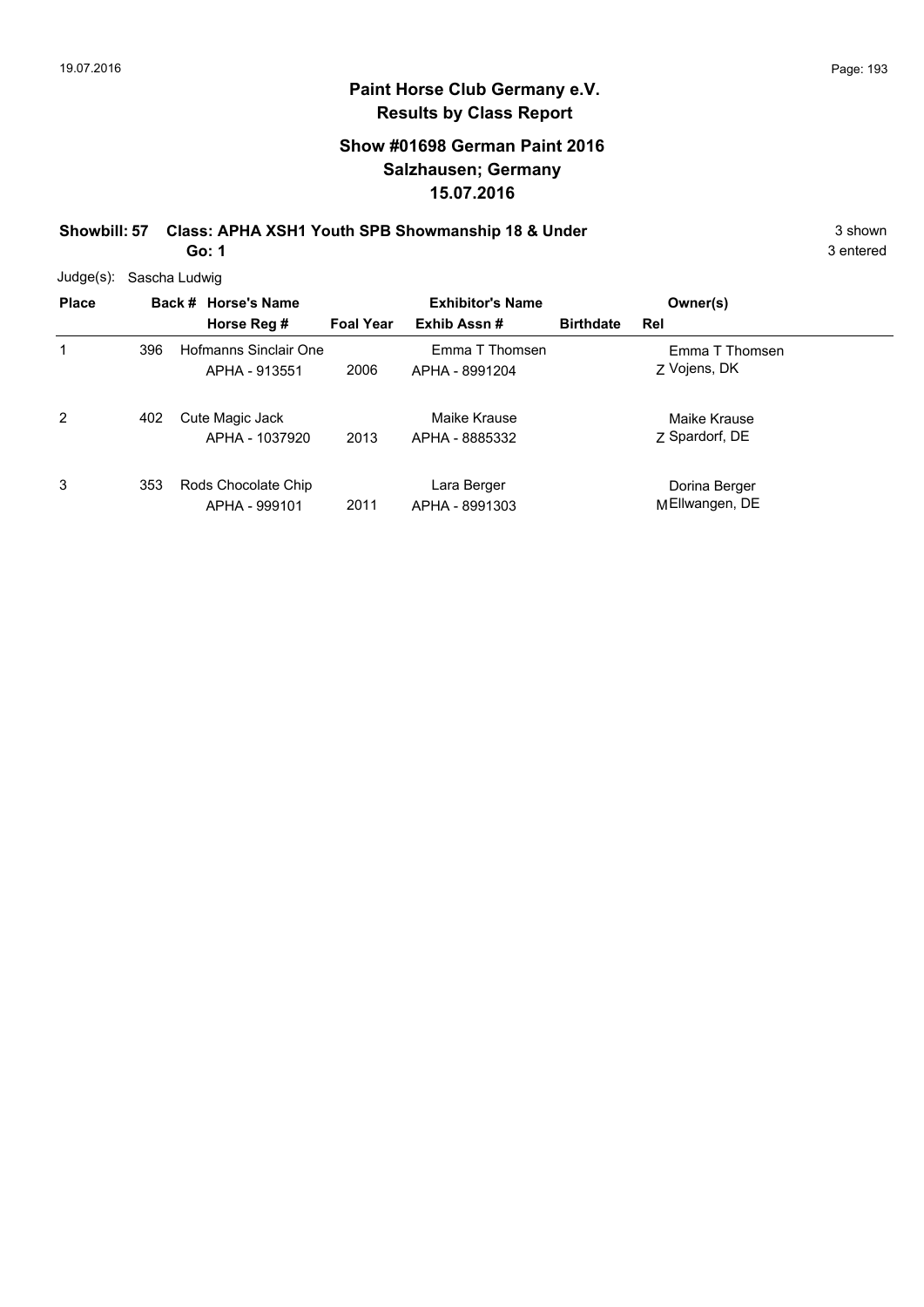### **Show #01699 German Paint 2016 Salzhausen; Germany 15.07.2016**

**Showbill: 57 Class: APHA XSH1 Youth SPB Showmanship 18 & Under** 3 Shown 3 shown **Go: 1**

3 entered

Judge(s): Francoise Raimondo

| <b>Place</b> |     | Back # Horse's Name<br>Horse Reg #     | <b>Foal Year</b> | <b>Exhibitor's Name</b><br>Exhib Assn# | Owner(s)<br><b>Birthdate</b><br>Rel |
|--------------|-----|----------------------------------------|------------------|----------------------------------------|-------------------------------------|
| 1            | 402 | Cute Magic Jack<br>APHA - 1037920      | 2013             | Maike Krause<br>APHA - 8885332         | Maike Krause<br>Z Spardorf, DE      |
| 2            | 396 | Hofmanns Sinclair One<br>APHA - 913551 | 2006             | Emma T Thomsen<br>APHA - 8991204       | Emma T Thomsen<br>Z Vojens, DK      |
| 3            | 353 | Rods Chocolate Chip<br>APHA - 999101   | 2011             | Lara Berger<br>APHA - 8991303          | Dorina Berger<br>MEllwangen, DE     |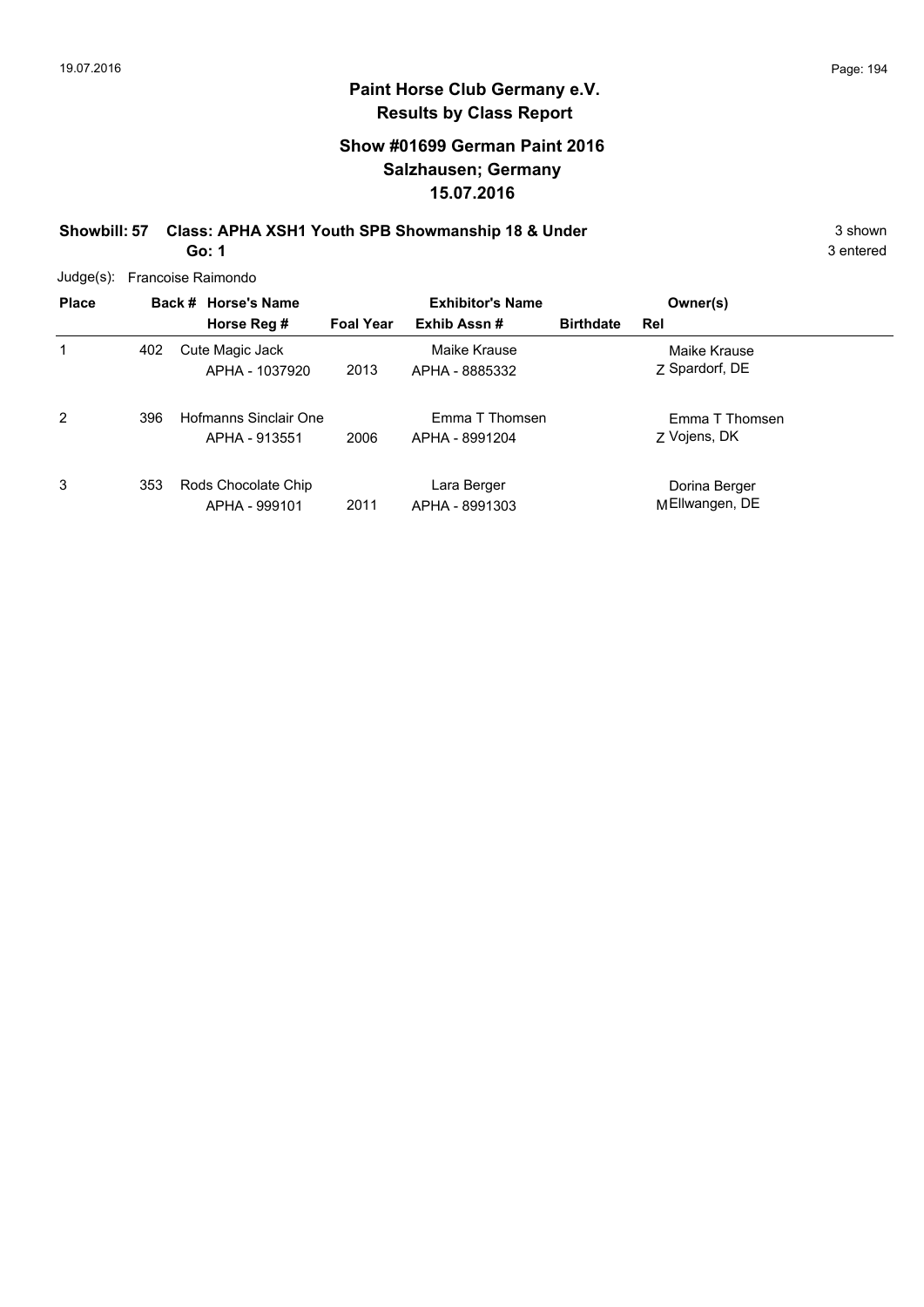### **Paint Horse Club Germany e.V. Results by Class Report**

### **Show #03270 German Paint 2016 Salzhausen; Germany 15.07.2016**

**Showbill: 57 Class: APHA XSH1 Youth SPB Showmanship 18 & Under** 3 Shown 3 shown **Go: 1**

Judge(s): Pierre Ouellet

| <b>Place</b> |     | Back # Horse's Name<br>Horse Reg #     | <b>Foal Year</b> | <b>Exhibitor's Name</b><br>Exhib Assn# | <b>Birthdate</b> | Owner(s)<br>Rel                 |  |
|--------------|-----|----------------------------------------|------------------|----------------------------------------|------------------|---------------------------------|--|
| 1            | 396 | Hofmanns Sinclair One<br>APHA - 913551 | 2006             | Emma T Thomsen<br>APHA - 8991204       |                  | Emma T Thomsen<br>Z Vojens, DK  |  |
| 2            | 353 | Rods Chocolate Chip<br>APHA - 999101   | 2011             | Lara Berger<br>APHA - 8991303          |                  | Dorina Berger<br>MEllwangen, DE |  |
| 3            | 402 | Cute Magic Jack<br>APHA - 1037920      | 2013             | Maike Krause<br>APHA - 8885332         |                  | Maike Krause<br>7 Spardorf, DE  |  |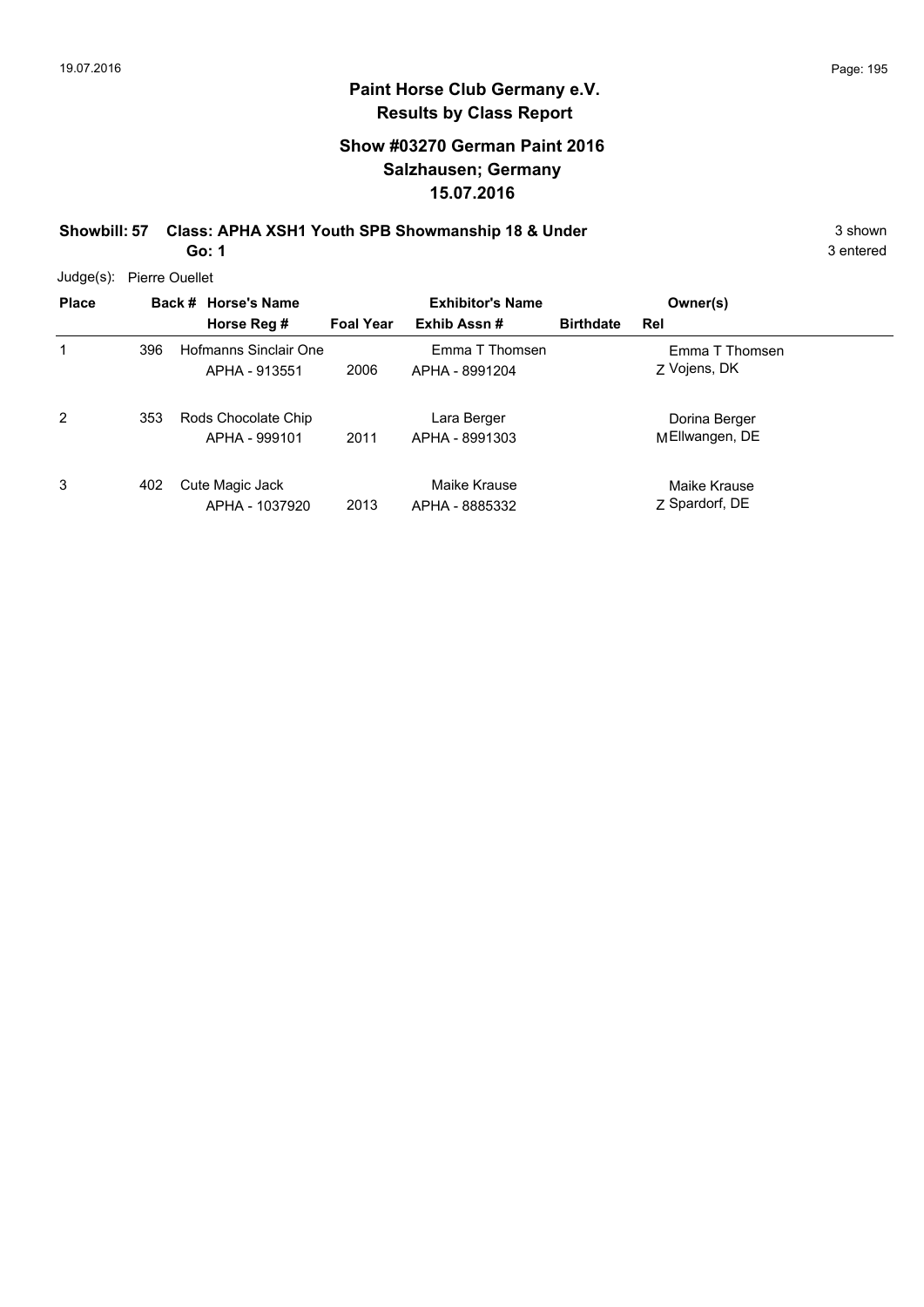### **Show #03271 German Paint 2016 Salzhausen; Germany 15.07.2016**

**Showbill: 57 Class: APHA XSH1 Youth SPB Showmanship 18 & Under** 3 Shown 3 shown **Go: 1**

3 entered

Judge(s): Simone Reiss

| <b>Place</b> |     | Back # Horse's Name<br>Horse Reg #     | <b>Foal Year</b> | <b>Exhibitor's Name</b><br>Exhib Assn# | <b>Birthdate</b> | Owner(s)<br>Rel                 |
|--------------|-----|----------------------------------------|------------------|----------------------------------------|------------------|---------------------------------|
| 1            | 353 | Rods Chocolate Chip<br>APHA - 999101   | 2011             | Lara Berger<br>APHA - 8991303          |                  | Dorina Berger<br>MEllwangen, DE |
| 2            | 396 | Hofmanns Sinclair One<br>APHA - 913551 | 2006             | Emma T Thomsen<br>APHA - 8991204       |                  | Emma T Thomsen<br>Z Vojens, DK  |
| 3            | 402 | Cute Magic Jack<br>APHA - 1037920      | 2013             | Maike Krause<br>APHA - 8885332         |                  | Maike Krause<br>Z Spardorf, DE  |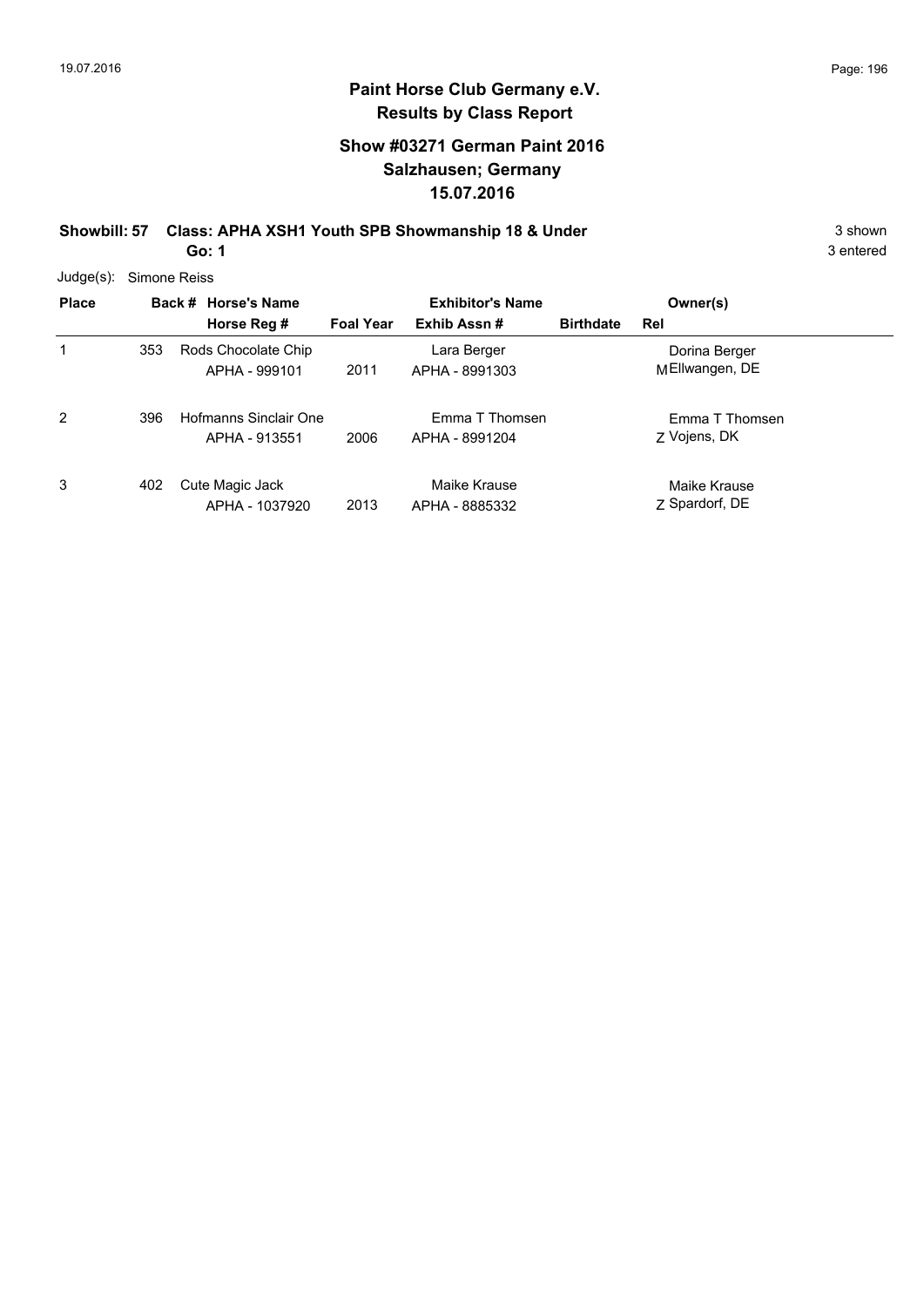### **Show #01698 German Paint 2016 Salzhausen; Germany 15.07.2016**

**Showbill: 58 Class: APHA ABSH Amt SPB Showmanship All Ages** 7 shown

**Go: 1**

| $Judge(s)$ : |        |                     | Sascha Ludwig                               |                  |                                           |                                       |
|--------------|--------|---------------------|---------------------------------------------|------------------|-------------------------------------------|---------------------------------------|
| <b>Place</b> |        | Back # Horse's Name |                                             |                  | <b>Exhibitor's Name</b>                   | Owner(s)                              |
|              |        |                     | Horse Reg #                                 | <b>Foal Year</b> | Exhib Assn#                               | Rel                                   |
| 1            |        | 336                 | <b>Unzippin The Assets</b><br>APHA - 984654 | 2010             | Dominik Schuster<br>APHA - 8883342        | Jasmin Schuster<br>P Schrozberg, DE   |
| 2            |        | 389                 | Kay Jay Black Chief<br>APHA - 926717        | 2004             | Yvette Ekiz-Koegel<br>APHA - 8992285      | Yvette Ekiz-Koegel<br>7 Lauf, DE      |
| 3            |        | 329                 | Hot Intent<br>APHA - 1029606                | 2013             | Alena Helmcke<br>APHA - 8635014           | Alena Helmcke<br>Z Appel, DE          |
| 4            |        | 353                 | Rods Chocolate Chip<br>APHA - 999101        | 2011             | Dorina Berger<br>APHA - 8660875           | Dorina Berger<br>Z Ellwangen, DE      |
| 5            |        | 328                 | Zipsinvitationtogold<br>APHA - 1020429      | 2012             | <b>Astrid Gunlev</b><br>APHA - 8982997    | Laila Gunlev<br>MGislev, DE           |
| 6            |        | 558                 | Docs Connected Dream<br>APHA - 416885       | 1997             | Emma Lucie Harbort<br><b>APHA - PEDHE</b> | Emma Lucie Harbort<br>Z Barnstedt, DE |
|              | DQ 379 |                     | Ratatouille<br>APHA - 1029317               | 2013             | <b>Katrin Ebert</b><br>APHA - 8932122     | Katrin Ebert<br>Z Gebsattel, DE       |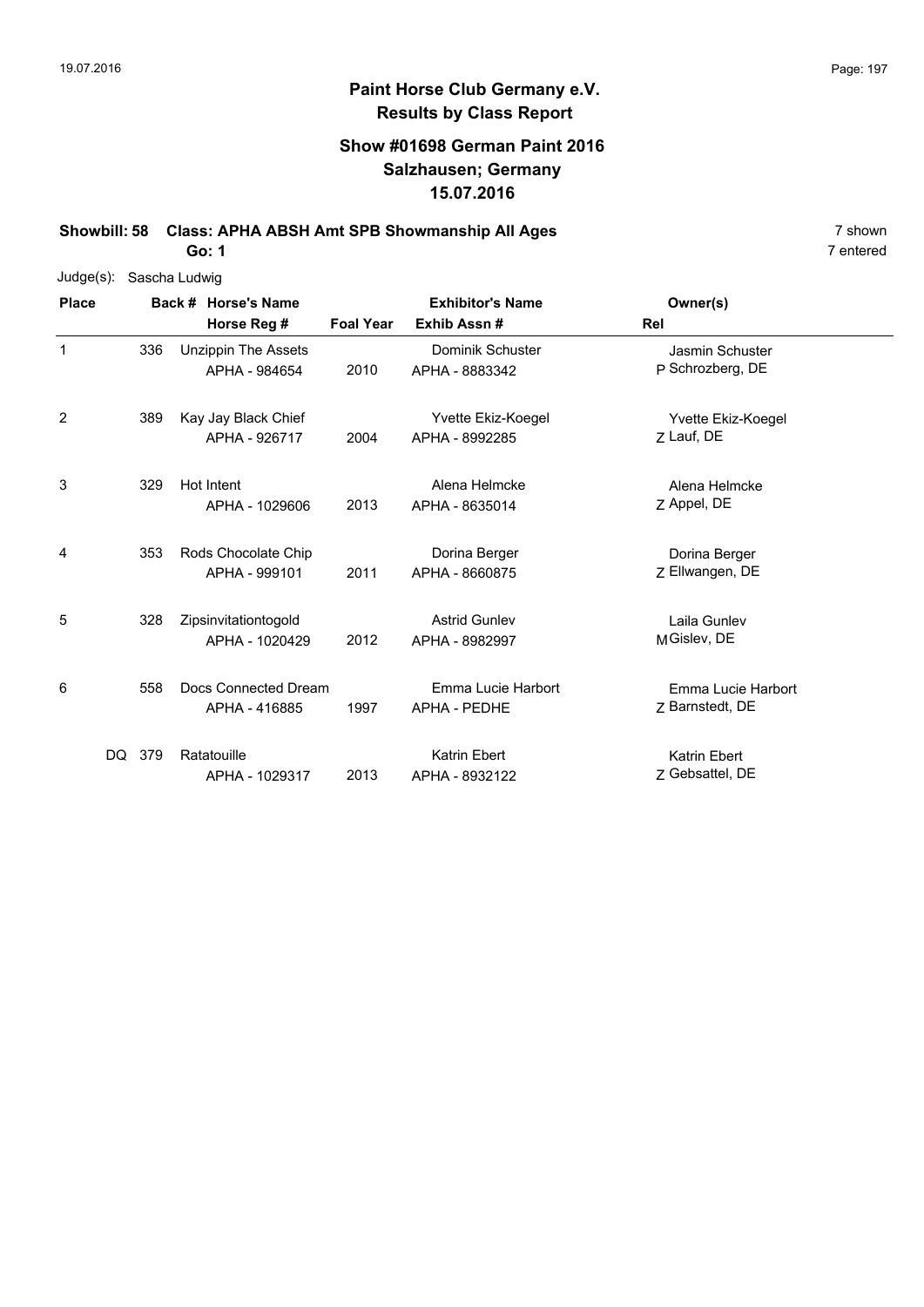### **Show #01699 German Paint 2016 Salzhausen; Germany 15.07.2016**

**Showbill: 58 Class: APHA ABSH Amt SPB Showmanship All Ages** 7 shown

**Go: 1**

| Judge(s):    |     |                     | Francoise Raimondo         |                  |                         |                     |
|--------------|-----|---------------------|----------------------------|------------------|-------------------------|---------------------|
| <b>Place</b> |     | Back # Horse's Name |                            |                  | <b>Exhibitor's Name</b> | Owner(s)            |
|              |     |                     | Horse Reg #                | <b>Foal Year</b> | Exhib Assn#             | Rel                 |
| $\mathbf{1}$ | 336 |                     | <b>Unzippin The Assets</b> |                  | Dominik Schuster        | Jasmin Schuster     |
|              |     |                     | APHA - 984654              | 2010             | APHA - 8883342          | P Schrozberg, DE    |
| 2            | 389 |                     | Kay Jay Black Chief        |                  | Yvette Ekiz-Koegel      | Yvette Ekiz-Koegel  |
|              |     |                     | APHA - 926717              | 2004             | APHA - 8992285          | Z Lauf, DE          |
| 3            | 329 |                     | Hot Intent                 |                  | Alena Helmcke           | Alena Helmcke       |
|              |     |                     | APHA - 1029606             | 2013             | APHA - 8635014          | Z Appel, DE         |
| 4            | 353 |                     | Rods Chocolate Chip        |                  | Dorina Berger           | Dorina Berger       |
|              |     |                     | APHA - 999101              | 2011             | APHA - 8660875          | Z Ellwangen, DE     |
| 5            | 558 |                     | Docs Connected Dream       |                  | Emma Lucie Harbort      | Emma Lucie Harbort  |
|              |     |                     | APHA - 416885              | 1997             | APHA - PEDHE            | Z Barnstedt, DE     |
| DQ.          | 328 |                     | Zipsinvitationtogold       |                  | <b>Astrid Gunlev</b>    | Laila Gunlev        |
|              |     |                     | APHA - 1020429             | 2012             | APHA - 8982997          | MGislev, DE         |
| DQ.          | 379 |                     | Ratatouille                |                  | Katrin Ebert            | <b>Katrin Ebert</b> |
|              |     |                     | APHA - 1029317             | 2013             | APHA - 8932122          | Z Gebsattel, DE     |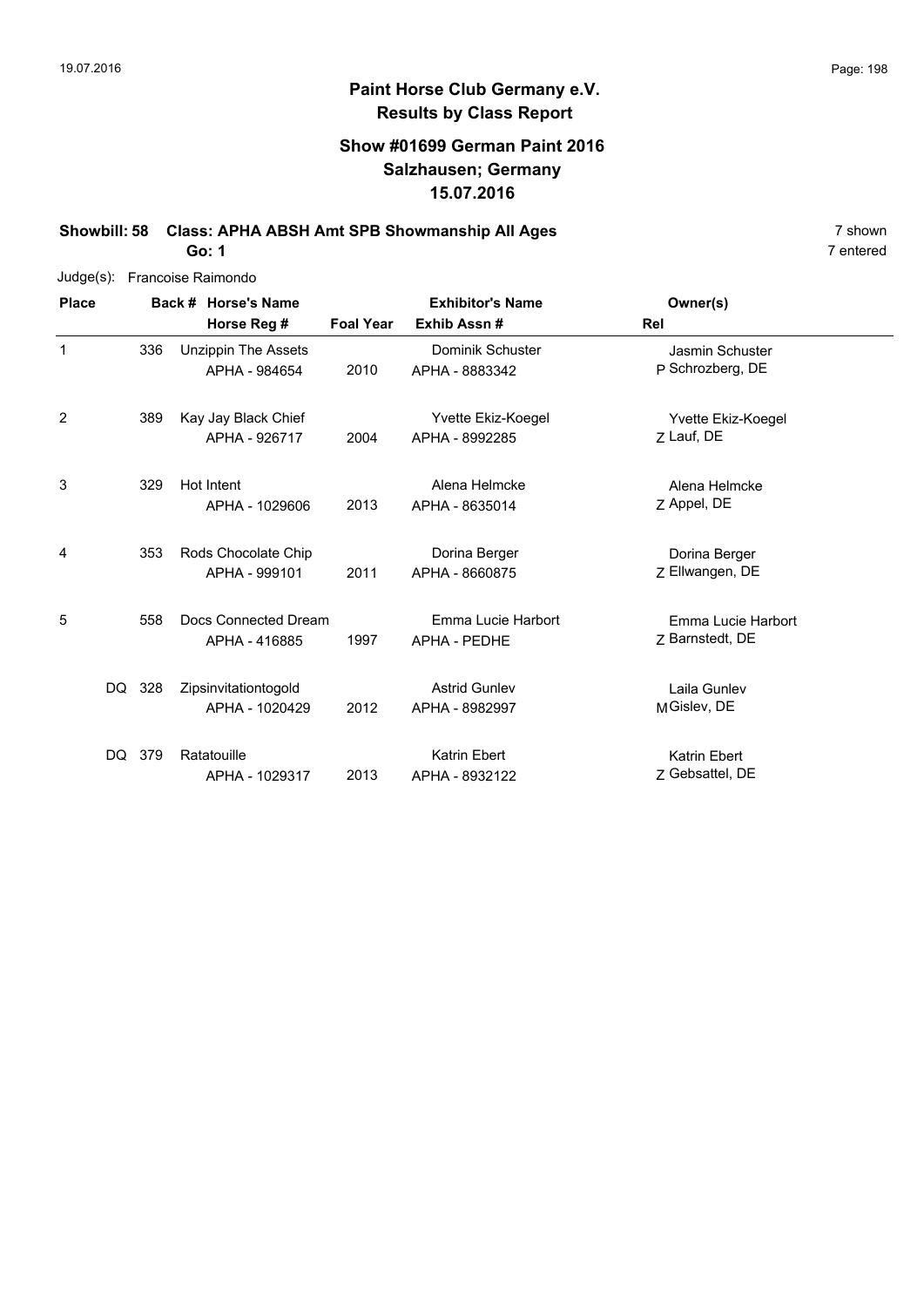### **Show #03270 German Paint 2016 Salzhausen; Germany 15.07.2016**

**Showbill: 58 Class: APHA ABSH Amt SPB Showmanship All Ages** 7 shown

**Go: 1**

| Judge(s): | <b>Pierre Ouellet</b> |
|-----------|-----------------------|
|           |                       |

| <b>Place</b> |            | Back # Horse's Name                         | <b>Exhibitor's Name</b> |                                        | Owner(s)                              |
|--------------|------------|---------------------------------------------|-------------------------|----------------------------------------|---------------------------------------|
|              |            | Horse Reg #                                 | <b>Foal Year</b>        | Exhib Assn#                            | Rel                                   |
| 1            | 329        | Hot Intent<br>APHA - 1029606                | 2013                    | Alena Helmcke<br>APHA - 8635014        | Alena Helmcke<br>Z Appel, DE          |
| 2            | 353        | Rods Chocolate Chip<br>APHA - 999101        | 2011                    | Dorina Berger<br>APHA - 8660875        | Dorina Berger<br>Z Ellwangen, DE      |
| 3            | 389        | Kay Jay Black Chief<br>APHA - 926717        | 2004                    | Yvette Ekiz-Koegel<br>APHA - 8992285   | Yvette Ekiz-Koegel<br>Z Lauf, DE      |
| 4            | 336        | <b>Unzippin The Assets</b><br>APHA - 984654 | 2010                    | Dominik Schuster<br>APHA - 8883342     | Jasmin Schuster<br>P Schrozberg, DE   |
| 5            | 328        | Zipsinvitationtogold<br>APHA - 1020429      | 2012                    | <b>Astrid Gunlev</b><br>APHA - 8982997 | Laila Gunlev<br>MGislev, DE           |
| 6            | 558        | Docs Connected Dream<br>APHA - 416885       | 1997                    | Emma Lucie Harbort<br>APHA - PEDHE     | Emma Lucie Harbort<br>Z Barnstedt, DE |
|              | DQ.<br>379 | Ratatouille<br>APHA - 1029317               | 2013                    | Katrin Ebert<br>APHA - 8932122         | Katrin Ebert<br>Z Gebsattel, DE       |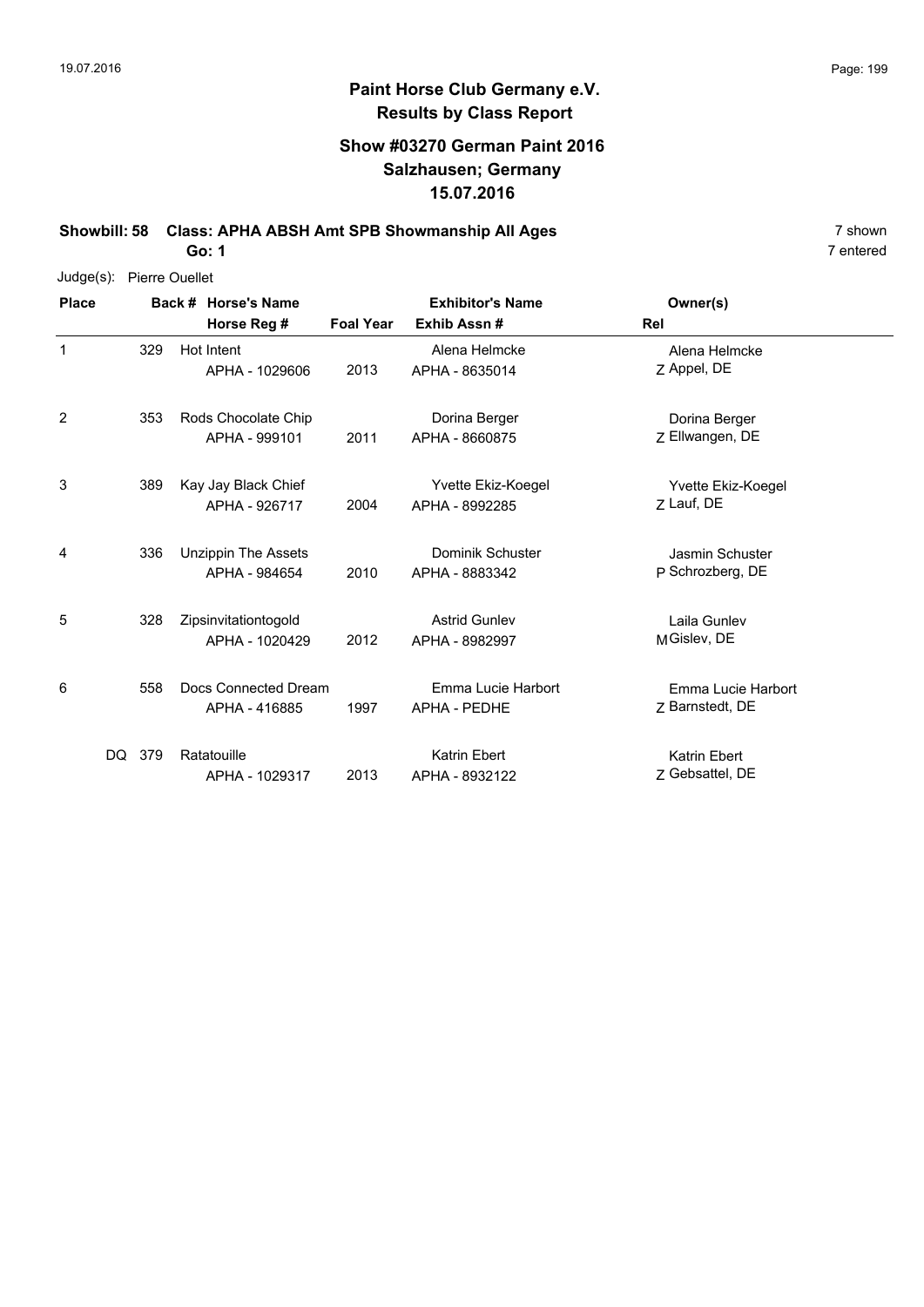### **Show #03271 German Paint 2016 Salzhausen; Germany 15.07.2016**

**Showbill: 58 Class: APHA ABSH Amt SPB Showmanship All Ages** 7 shown

**Go: 1**

| Judge(s):    | Simone Reiss |                            |                  |                         |                     |
|--------------|--------------|----------------------------|------------------|-------------------------|---------------------|
| <b>Place</b> |              | Back # Horse's Name        |                  | <b>Exhibitor's Name</b> | Owner(s)            |
|              |              | Horse Reg #                | <b>Foal Year</b> | Exhib Assn#             | Rel                 |
| $\mathbf{1}$ | 389          | Kay Jay Black Chief        |                  | Yvette Ekiz-Koegel      | Yvette Ekiz-Koegel  |
|              |              | APHA - 926717              | 2004             | APHA - 8992285          | 7 Lauf, DE          |
| 2            | 336          | <b>Unzippin The Assets</b> |                  | Dominik Schuster        | Jasmin Schuster     |
|              |              | APHA - 984654              | 2010             | APHA - 8883342          | P Schrozberg, DE    |
| 3            | 329          | Hot Intent                 |                  | Alena Helmcke           | Alena Helmcke       |
|              |              | APHA - 1029606             | 2013             | APHA - 8635014          | Z Appel, DE         |
| 4            | 353          | Rods Chocolate Chip        |                  | Dorina Berger           | Dorina Berger       |
|              |              | APHA - 999101              | 2011             | APHA - 8660875          | Z Ellwangen, DE     |
| 5            | 558          | Docs Connected Dream       |                  | Emma Lucie Harbort      | Emma Lucie Harbort  |
|              |              | APHA - 416885              | 1997             | APHA - PEDHE            | Z Barnstedt, DE     |
| 6            | 328          | Zipsinvitationtogold       |                  | <b>Astrid Gunlev</b>    | Laila Gunlev        |
|              |              | APHA - 1020429             | 2012             | APHA - 8982997          | MGislev, DE         |
| DQ.          | 379          | Ratatouille                |                  | Katrin Ebert            | <b>Katrin Ebert</b> |
|              |              | APHA - 1029317             | 2013             | APHA - 8932122          | Z Gebsattel, DE     |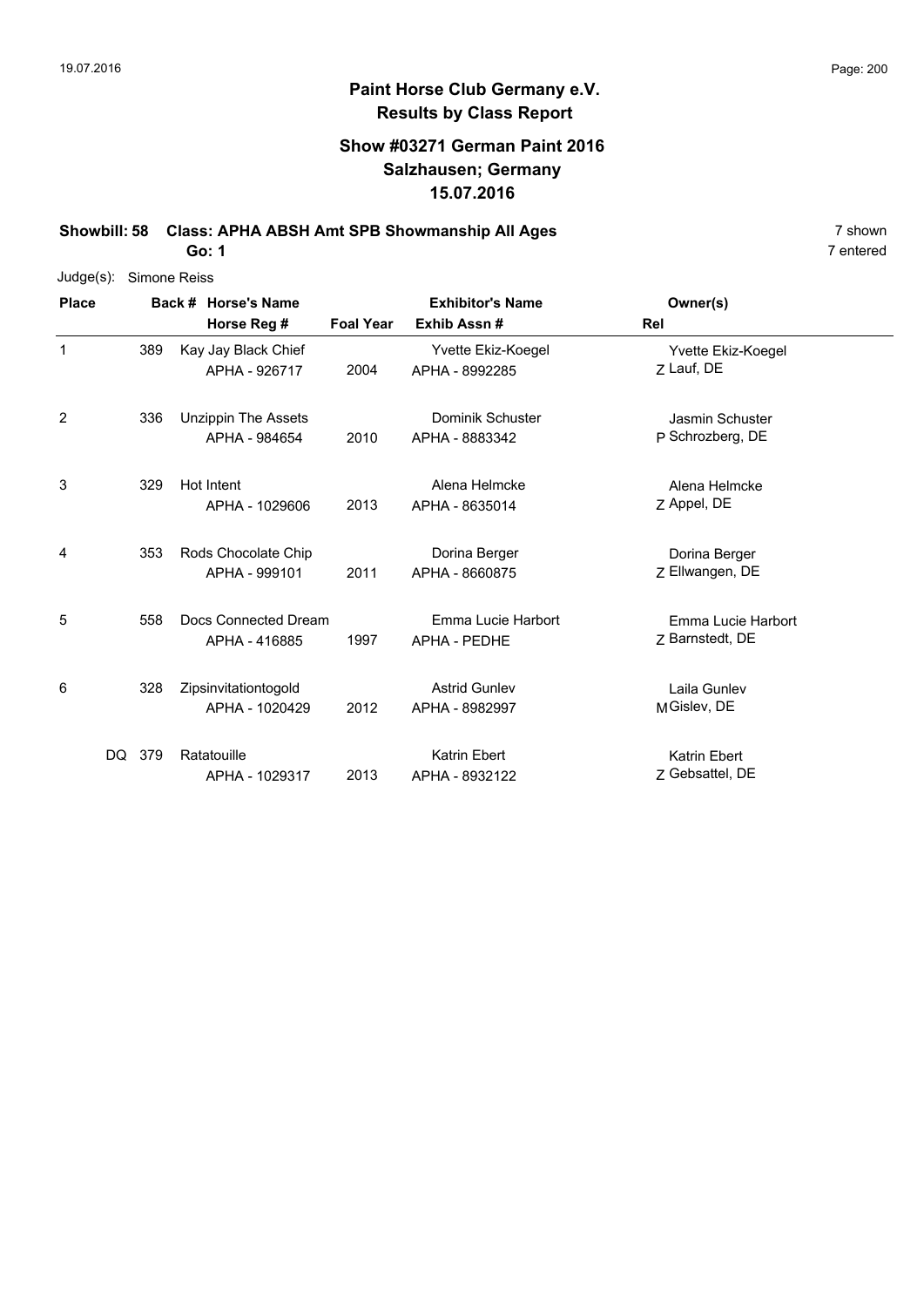### **Show #01698 German Paint 2016 Salzhausen; Germany 15.07.2016**

**Showbill: 59 Class: APHA NSH1 Novice Amateur Showmanship** 10 shown

**Go: 1**

| Judge(s):    | Sascha Ludwig |  |                            |                  |                         |                            |
|--------------|---------------|--|----------------------------|------------------|-------------------------|----------------------------|
| <b>Place</b> |               |  | Back # Horse's Name        |                  | <b>Exhibitor's Name</b> | Owner(s)                   |
|              |               |  | Horse Reg #                | <b>Foal Year</b> | Exhib Assn#             | Rel                        |
| $\mathbf{1}$ | 387           |  | Hesa Classic Blue          |                  | <b>Felicitas Knauer</b> | <b>Felicitas Knauer</b>    |
|              |               |  | APHA - 801981              | 2004             | APHA - 8943584          | Z Eggenthal, DE            |
| 2            | 559           |  | Coosa Chic                 |                  | Nadine Chamier          | Nadine Chamier             |
|              |               |  | APHA - 971088              | 2009             | APHA - 8981034          | Z Leezen, DE               |
| 3            | 350           |  | HC Well Done Tejano        |                  | Meike Von Schroeder     | Ursula Von Schroeder       |
|              |               |  | APHA - 731838              | 2003             | APHA - 114387           | N Muenster, DE             |
| 4            | 332           |  | Maybebugsjillaroo CC       |                  | Katharina Tamke         | Katharina Tamke            |
|              |               |  | APHA - 970919              | 2009             | APHA - 8782481          | Z Neu Wulmstorf, DE        |
| 5            | 342           |  | <b>HH Docs Creamy Lena</b> |                  | Judith Korthauer        | Judith Korthauer           |
|              |               |  | APHA - 963831              | 2006             | APHA - 8903404          | Z Emsdetten, DE            |
| 6            | 341           |  | IF Full Moon Rising        |                  | Kendra Koehnen          | Kendra Koehnen             |
|              |               |  | APHA - 869812              | 2006             | APHA - 8952593          | Z Walsrode, DE             |
| 7            | 337           |  | Be My Lollipop             |                  | Patricia Hornung        | Patricia Hornung           |
|              |               |  | APHA - 1051784             | 2015             | APHA - 8931743          | Z Rothenburg OD Tauber, DE |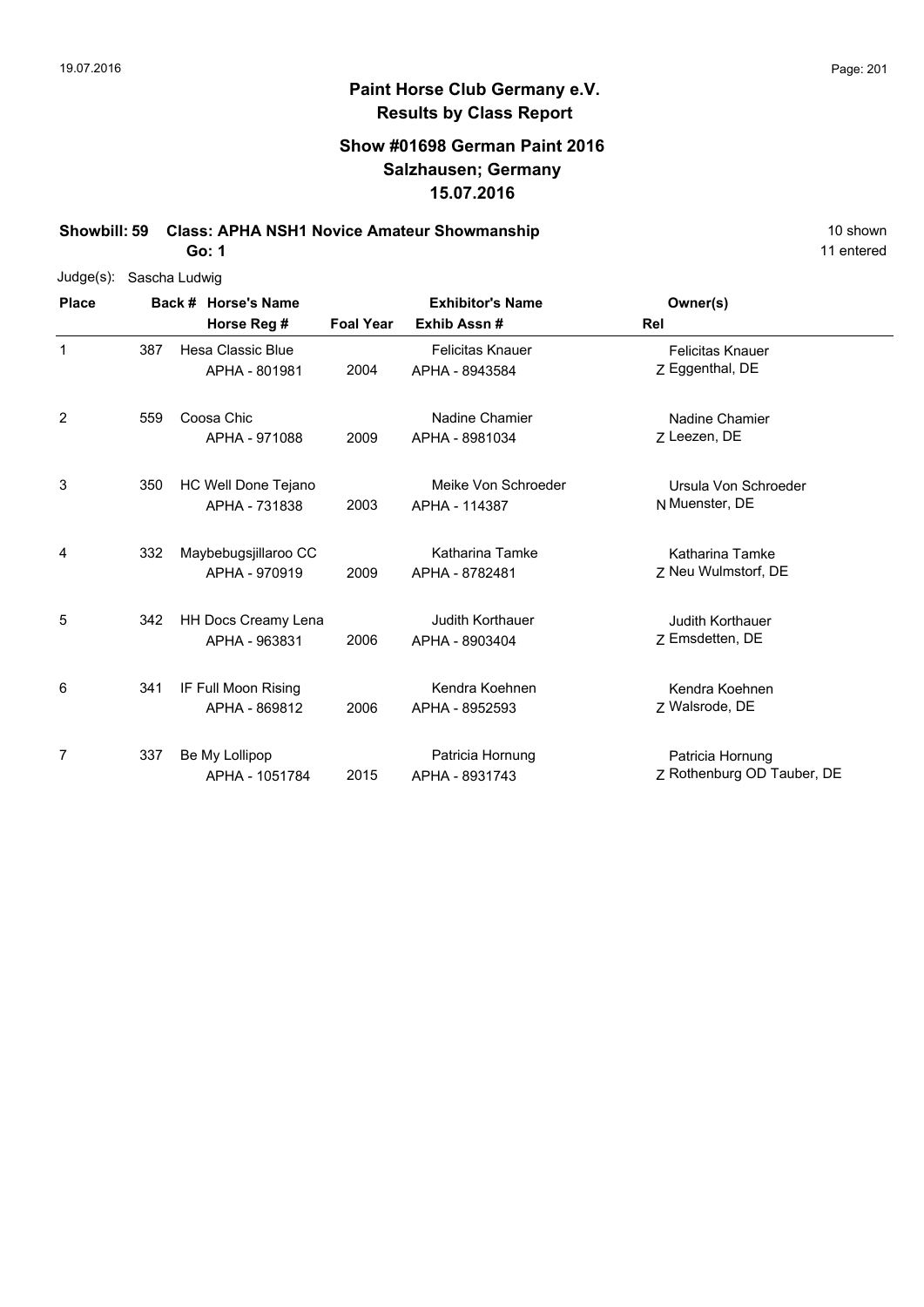### **Show #01699 German Paint 2016 Salzhausen; Germany 15.07.2016**

**Showbill: 59 Class: APHA NSH1 Novice Amateur Showmanship** 10 Shown 10 shown

**Go: 1**

| $Judge(s)$ : |     | Francoise Raimondo                      |                  |                                           |                                                     |  |
|--------------|-----|-----------------------------------------|------------------|-------------------------------------------|-----------------------------------------------------|--|
| <b>Place</b> |     | Back # Horse's Name<br>Horse Reg #      | <b>Foal Year</b> | <b>Exhibitor's Name</b><br>Exhib Assn#    | Owner(s)<br>Rel                                     |  |
| $\mathbf{1}$ | 387 | Hesa Classic Blue<br>APHA - 801981      | 2004             | <b>Felicitas Knauer</b><br>APHA - 8943584 | <b>Felicitas Knauer</b><br>Z Eggenthal, DE          |  |
| 2            | 350 | HC Well Done Tejano<br>APHA - 731838    | 2003             | Meike Von Schroeder<br>APHA - 114387      | Ursula Von Schroeder<br>N Muenster, DE              |  |
| 3            | 559 | Coosa Chic<br>APHA - 971088             | 2009             | Nadine Chamier<br>APHA - 8981034          | Nadine Chamier<br>Z Leezen, DE                      |  |
| 4            | 341 | IF Full Moon Rising<br>APHA - 869812    | 2006             | Kendra Koehnen<br>APHA - 8952593          | Kendra Koehnen<br>Z Walsrode, DE                    |  |
| 5            | 332 | Maybebugsjillaroo CC<br>APHA - 970919   | 2009             | Katharina Tamke<br>APHA - 8782481         | Katharina Tamke<br>Z Neu Wulmstorf, DE              |  |
| 6            | 342 | HH Docs Creamy Lena<br>APHA - 963831    | 2006             | Judith Korthauer<br>APHA - 8903404        | Judith Korthauer<br>Z Emsdetten, DE                 |  |
| 7            | 370 | Iowas Zamila Sunshine<br>APHA - 1032387 | 2013             | <b>Nadine Eilers</b><br>APHA - 135581     | Nadine & Miller; Waldemar Eilers<br>Z Eversmeer, DE |  |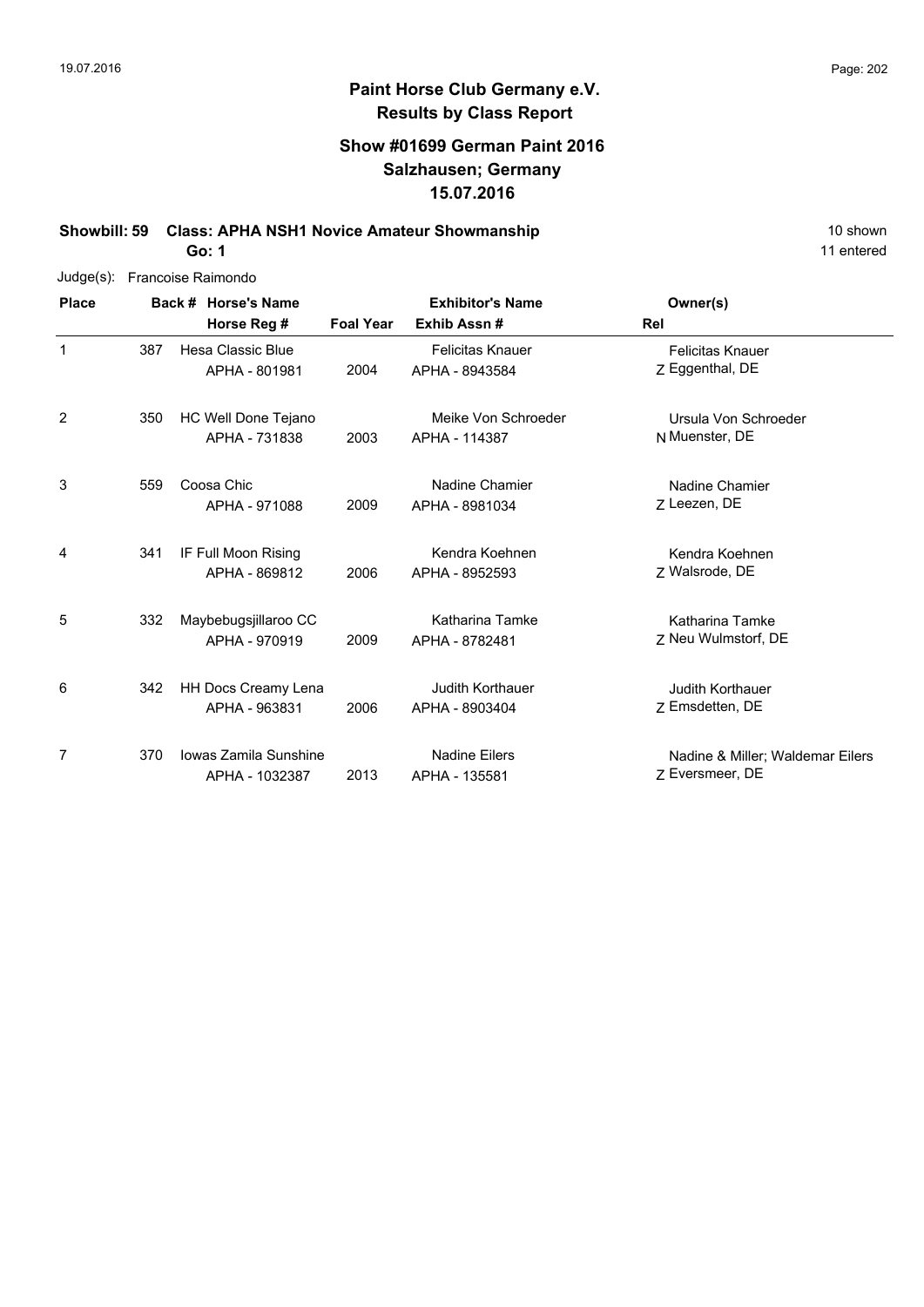### **Show #03270 German Paint 2016 Salzhausen; Germany 15.07.2016**

**Showbill: 59 Class: APHA NSH1 Novice Amateur Showmanship** 10 Shown 10 shown

**Go: 1**

| $Judge(s)$ : |     | <b>Pierre Ouellet</b>      |                  |                         |                         |
|--------------|-----|----------------------------|------------------|-------------------------|-------------------------|
| <b>Place</b> |     | Back # Horse's Name        |                  | <b>Exhibitor's Name</b> | Owner(s)                |
|              |     | Horse Reg #                | <b>Foal Year</b> | Exhib Assn#             | Rel                     |
| 1            | 387 | Hesa Classic Blue          |                  | <b>Felicitas Knauer</b> | <b>Felicitas Knauer</b> |
|              |     | APHA - 801981              | 2004             | APHA - 8943584          | Z Eggenthal, DE         |
| 2            | 350 | HC Well Done Tejano        |                  | Meike Von Schroeder     | Ursula Von Schroeder    |
|              |     | APHA - 731838              | 2003             | APHA - 114387           | N Muenster, DE          |
| 3            | 559 | Coosa Chic                 |                  | Nadine Chamier          | Nadine Chamier          |
|              |     | APHA - 971088              | 2009             | APHA - 8981034          | Z Leezen, DE            |
| 4            | 332 | Maybebugsjillaroo CC       |                  | Katharina Tamke         | Katharina Tamke         |
|              |     | APHA - 970919              | 2009             | APHA - 8782481          | Z Neu Wulmstorf, DE     |
| 5            | 342 | <b>HH Docs Creamy Lena</b> |                  | <b>Judith Korthauer</b> | Judith Korthauer        |
|              |     | APHA - 963831              | 2006             | APHA - 8903404          | Z Emsdetten, DE         |
| 6            | 341 | IF Full Moon Rising        |                  | Kendra Koehnen          | Kendra Koehnen          |
|              |     | APHA - 869812              | 2006             | APHA - 8952593          | Z Walsrode, DE          |
| 7            | 364 | Impressive Iowa Cloud      |                  | Corinna C. Poeszus      | Corinna C. Poeszus      |
|              |     | APHA - 982582              | 2010             | APHA - 8909812          | Z Rhinow OT Kietz, DE   |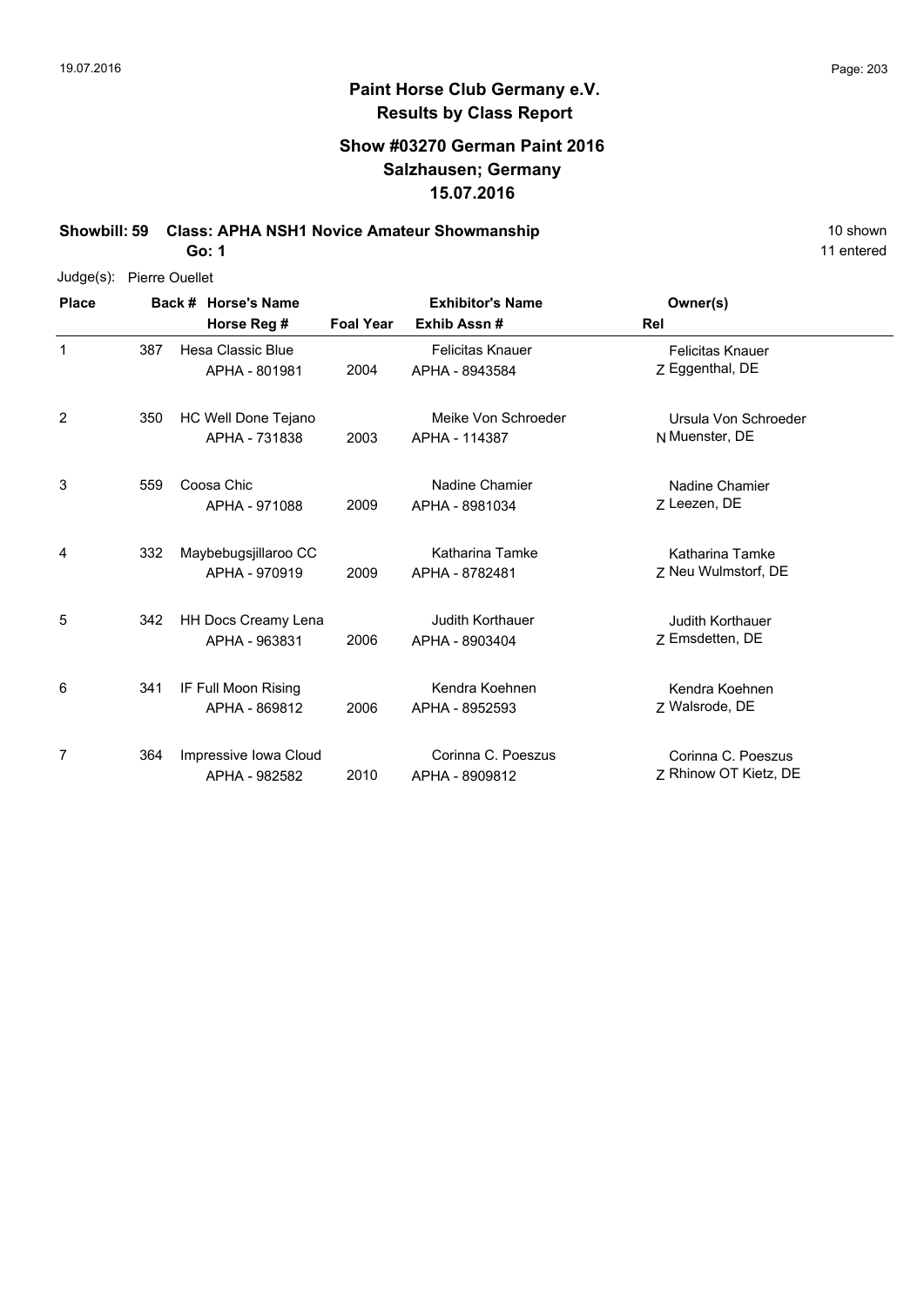### **Show #03271 German Paint 2016 Salzhausen; Germany 15.07.2016**

**Showbill: 59 Class: APHA NSH1 Novice Amateur Showmanship** 10 Shown 10 shown

**Go: 1**

| $Judge(s)$ : | Simone Reiss |                      |                  |                         |                            |  |  |  |  |
|--------------|--------------|----------------------|------------------|-------------------------|----------------------------|--|--|--|--|
| <b>Place</b> |              | Back # Horse's Name  |                  | <b>Exhibitor's Name</b> | Owner(s)                   |  |  |  |  |
|              |              | Horse Reg #          | <b>Foal Year</b> | Exhib Assn#             | Rel                        |  |  |  |  |
| 1            | 387          | Hesa Classic Blue    |                  | <b>Felicitas Knauer</b> | <b>Felicitas Knauer</b>    |  |  |  |  |
|              |              | APHA - 801981        | 2004             | APHA - 8943584          | Z Eggenthal, DE            |  |  |  |  |
| 2            | 559          | Coosa Chic           |                  | Nadine Chamier          | Nadine Chamier             |  |  |  |  |
|              |              | APHA - 971088        | 2009             | APHA - 8981034          | Z Leezen, DE               |  |  |  |  |
| 3            | 350          | HC Well Done Tejano  |                  | Meike Von Schroeder     | Ursula Von Schroeder       |  |  |  |  |
|              |              | APHA - 731838        | 2003             | APHA - 114387           | N Muenster, DE             |  |  |  |  |
| 4            | 332          | Maybebugsjillaroo CC |                  | Katharina Tamke         | Katharina Tamke            |  |  |  |  |
|              |              | APHA - 970919        | 2009             | APHA - 8782481          | 7 Neu Wulmstorf, DE        |  |  |  |  |
| 5            | 341          | IF Full Moon Rising  |                  | Kendra Koehnen          | Kendra Koehnen             |  |  |  |  |
|              |              | APHA - 869812        | 2006             | APHA - 8952593          | Z Walsrode, DE             |  |  |  |  |
| 6            | 342          | HH Docs Creamy Lena  |                  | Judith Korthauer        | Judith Korthauer           |  |  |  |  |
|              |              | APHA - 963831        | 2006             | APHA - 8903404          | Z Emsdetten, DE            |  |  |  |  |
| 7            | 337          | Be My Lollipop       |                  | Patricia Hornung        | Patricia Hornung           |  |  |  |  |
|              |              | APHA - 1051784       | 2015             | APHA - 8931743          | Z Rothenburg OD Tauber, DE |  |  |  |  |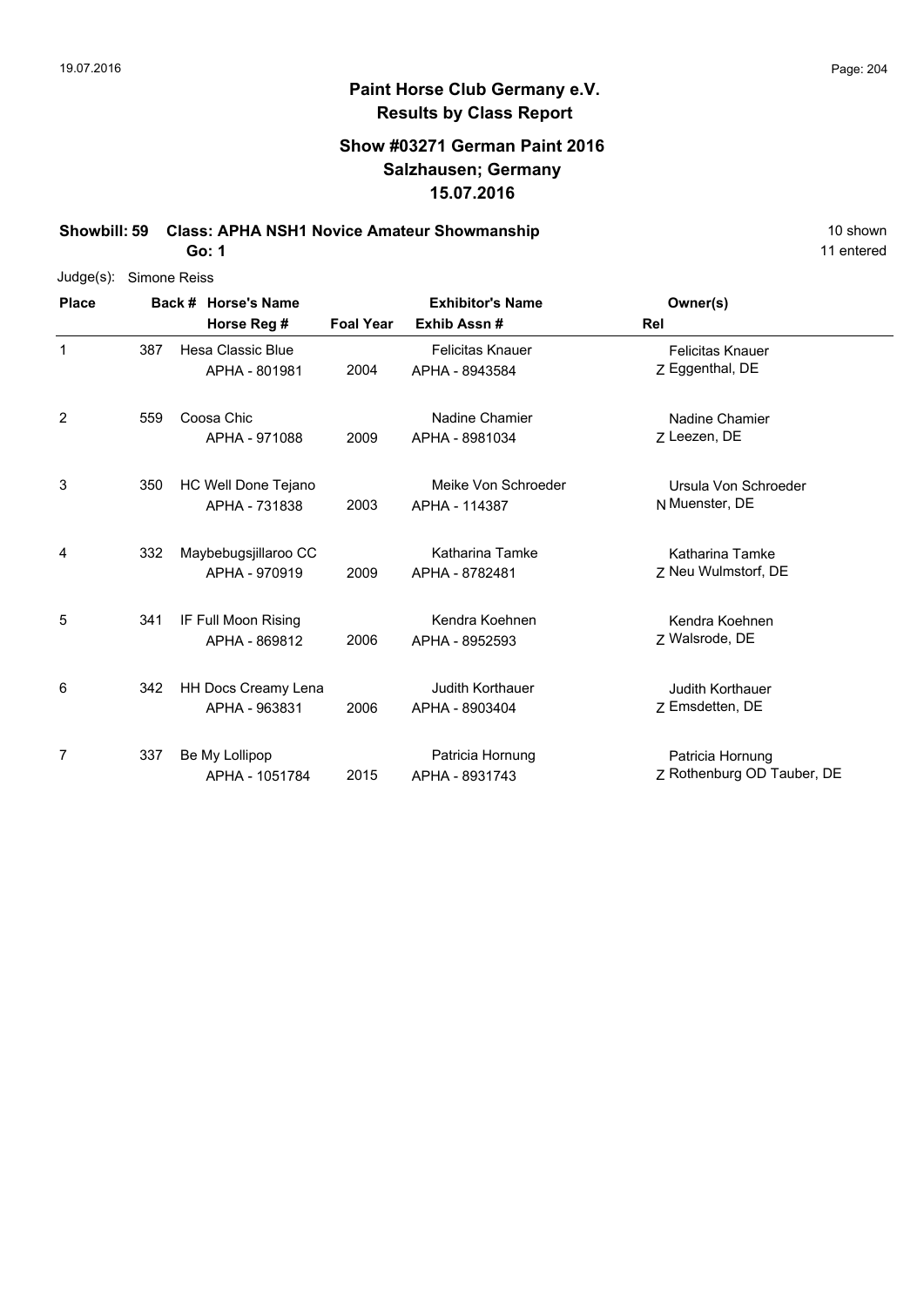### **Show #01698 German Paint 2016 Salzhausen; Germany 15.07.2016**

**Showbill: 60 Class: APHA ASH1 Amateur Showmanship All Ages** 11 shown

**Go: 1**

| Judge(s): Sascha Ludwig |        |     |                                        |                  |                                      |                                        |
|-------------------------|--------|-----|----------------------------------------|------------------|--------------------------------------|----------------------------------------|
| <b>Place</b>            |        |     | Back # Horse's Name                    |                  | <b>Exhibitor's Name</b>              | Owner(s)                               |
|                         |        |     | Horse Reg #                            | <b>Foal Year</b> | Exhib Assn#                          | Rel                                    |
| $\mathbf{1}$            |        | 348 | TL Cherokees Beauty<br>APHA - 714702   | 2002             | Lena Hagen<br>APHA - 8818312         | Monika Hagen<br>C Haldenwang, DE       |
| 2                       |        | 330 | Large And In Charge<br>APHA - 1034764  | 2013             | Alena Helmcke<br>APHA - 8635014      | Alena Helmcke<br>Z Appel, DE           |
| 3                       |        | 335 | Zips Spirit Of LLChip<br>APHA - 933468 | 2008             | Ilka Dirks<br>APHA - 8659610         | <b>Ilka Dirks</b><br>Z Hage, DE        |
| 4                       |        | 365 | Shot Girl<br>APHA - 994625             | 2008             | Anna-Alisa Samse<br>APHA - 8982739   | Anna-Alisa Samse<br>Z Hannover, DE     |
| 5                       |        | 423 | <b>Brave Forever</b><br>APHA - 987793  | 2010             | Mia Brave<br>APHA - 8463688          | Mia Brave<br>Z Billesholm, SE          |
| 6                       |        | 559 | Coosa Chic<br>APHA - 971088            | 2009             | Nadine Chamier<br>APHA - 8981034     | Nadine Chamier<br>Z Leezen, DE         |
| $\overline{7}$          |        | 332 | Maybebugsjillaroo CC<br>APHA - 970919  | 2009             | Katharina Tamke<br>APHA - 8782481    | Katharina Tamke<br>Z Neu Wulmstorf, DE |
|                         | DQ 341 |     | IF Full Moon Rising<br>APHA - 869812   | 2006             | Kendra Koehnen<br>APHA - 8952593     | Kendra Koehnen<br>Z Walsrode, DE       |
|                         | DQ 350 |     | HC Well Done Tejano<br>APHA - 731838   | 2003             | Meike Von Schroeder<br>APHA - 114387 | Ursula Von Schroeder<br>N Muenster, DE |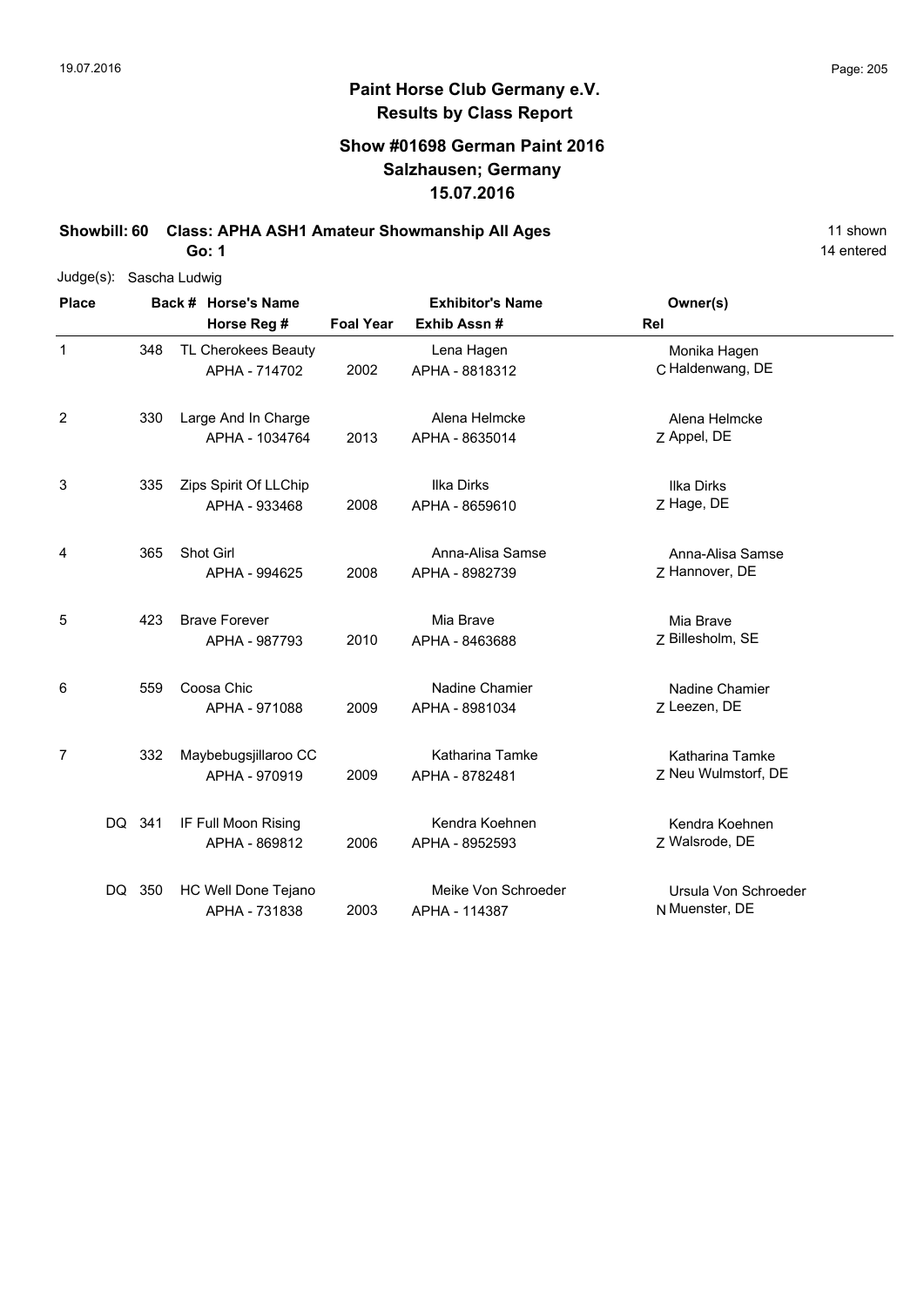### **Show #01699 German Paint 2016 Salzhausen; Germany 15.07.2016**

**Showbill: 60 Class: APHA ASH1 Amateur Showmanship All Ages** 11 shown

**Go: 1**

| $Judge(s)$ : |        | Francoise Raimondo |                                            |                  |                                      |                                           |  |  |  |  |  |
|--------------|--------|--------------------|--------------------------------------------|------------------|--------------------------------------|-------------------------------------------|--|--|--|--|--|
| <b>Place</b> |        |                    | Back # Horse's Name                        |                  | <b>Exhibitor's Name</b>              | Owner(s)                                  |  |  |  |  |  |
|              |        |                    | Horse Reg #                                | <b>Foal Year</b> | Exhib Assn#                          | Rel                                       |  |  |  |  |  |
| $\mathbf 1$  |        | 348                | TL Cherokees Beauty<br>APHA - 714702       | 2002             | Lena Hagen<br>APHA - 8818312         | Monika Hagen<br>C Haldenwang, DE          |  |  |  |  |  |
| 2            |        | 330                | Large And In Charge<br>APHA - 1034764      | 2013             | Alena Helmcke<br>APHA - 8635014      | Alena Helmcke<br>Z Appel, DE              |  |  |  |  |  |
| 3            |        | 335                | Zips Spirit Of LLChip<br>APHA - 933468     | 2008             | <b>Ilka Dirks</b><br>APHA - 8659610  | <b>Ilka Dirks</b><br>Z Hage, DE           |  |  |  |  |  |
| 4            |        | 374                | <b>Tardys Best Review</b><br>APHA - 886053 | 2006             | Nadine Neumann<br>APHA - 8680052     | <b>Brigitte Munkert</b><br>E Spardorf, DE |  |  |  |  |  |
| 5            |        | 423                | <b>Brave Forever</b><br>APHA - 987793      | 2010             | Mia Brave<br>APHA - 8463688          | Mia Brave<br>Z Billesholm, SE             |  |  |  |  |  |
| 6            |        | 365                | Shot Girl<br>APHA - 994625                 | 2008             | Anna-Alisa Samse<br>APHA - 8982739   | Anna-Alisa Samse<br>Z Hannover, DE        |  |  |  |  |  |
| 7            |        | 559                | Coosa Chic<br>APHA - 971088                | 2009             | Nadine Chamier<br>APHA - 8981034     | Nadine Chamier<br>Z Leezen, DE            |  |  |  |  |  |
|              | DQ 341 |                    | IF Full Moon Rising<br>APHA - 869812       | 2006             | Kendra Koehnen<br>APHA - 8952593     | Kendra Koehnen<br>Z Walsrode, DE          |  |  |  |  |  |
|              |        | DQ 350             | HC Well Done Tejano<br>APHA - 731838       | 2003             | Meike Von Schroeder<br>APHA - 114387 | Ursula Von Schroeder<br>N Muenster, DE    |  |  |  |  |  |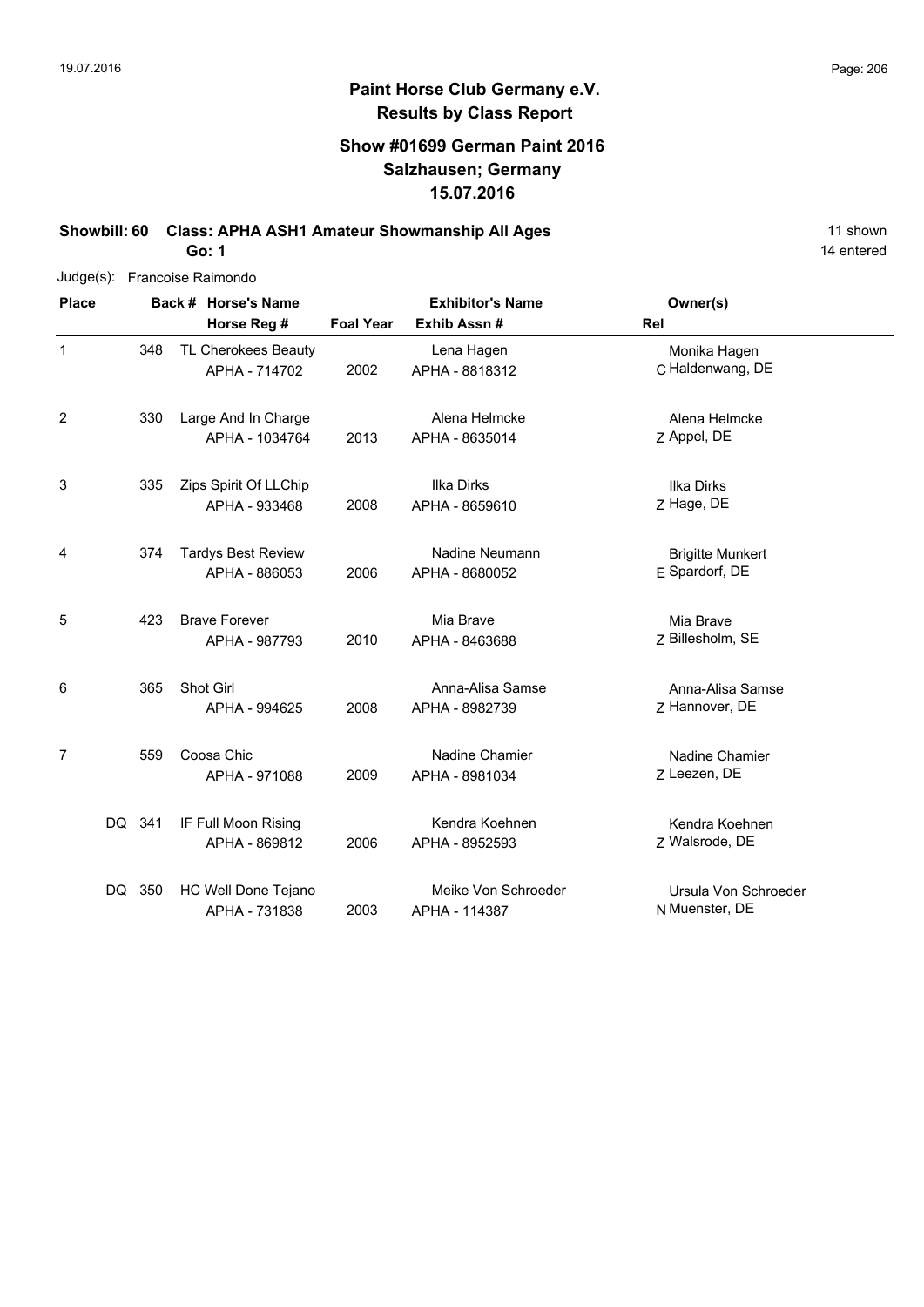### **Show #03270 German Paint 2016 Salzhausen; Germany 15.07.2016**

**Showbill: 60 Class: APHA ASH1 Amateur Showmanship All Ages** 11 shown

**Go: 1**

| $Judge(s)$ :   |        | <b>Pierre Ouellet</b> |                                           |                  |                                      |                                               |  |  |  |  |
|----------------|--------|-----------------------|-------------------------------------------|------------------|--------------------------------------|-----------------------------------------------|--|--|--|--|
| <b>Place</b>   |        |                       | Back # Horse's Name                       |                  | <b>Exhibitor's Name</b>              | Owner(s)                                      |  |  |  |  |
|                |        |                       | Horse Reg #                               | <b>Foal Year</b> | Exhib Assn#                          | Rel                                           |  |  |  |  |
| 1              | 330    |                       | Large And In Charge<br>APHA - 1034764     | 2013             | Alena Helmcke<br>APHA - 8635014      | Alena Helmcke<br>Z Appel, DE                  |  |  |  |  |
| 2              | 348    |                       | TL Cherokees Beauty<br>APHA - 714702      | 2002             | Lena Hagen<br>APHA - 8818312         | Monika Hagen<br>C Haldenwang, DE              |  |  |  |  |
| 3              | 423    |                       | <b>Brave Forever</b><br>APHA - 987793     | 2010             | Mia Brave<br>APHA - 8463688          | Mia Brave<br>Z Billesholm, SE                 |  |  |  |  |
| 4              | 559    |                       | Coosa Chic<br>APHA - 971088               | 2009             | Nadine Chamier<br>APHA - 8981034     | Nadine Chamier<br>Z Leezen, DE                |  |  |  |  |
| 5              | 365    |                       | Shot Girl<br>APHA - 994625                | 2008             | Anna-Alisa Samse<br>APHA - 8982739   | Anna-Alisa Samse<br>Z Hannover, DE            |  |  |  |  |
| 6              | 340    |                       | <b>Cashin The Assets</b><br>APHA - 624351 | 2001             | Evelyn Petrasch<br>APHA - 8938200    | Evelyn Petrasch<br>Z Schermbeck, DE           |  |  |  |  |
| $\overline{7}$ | 332    |                       | Maybebugsjillaroo CC<br>APHA - 970919     | 2009             | Katharina Tamke<br>APHA - 8782481    | <b>Katharina Tamke</b><br>Z Neu Wulmstorf, DE |  |  |  |  |
|                | DQ 341 |                       | IF Full Moon Rising<br>APHA - 869812      | 2006             | Kendra Koehnen<br>APHA - 8952593     | Kendra Koehnen<br>Z Walsrode, DE              |  |  |  |  |
|                | DQ 350 |                       | HC Well Done Tejano<br>APHA - 731838      | 2003             | Meike Von Schroeder<br>APHA - 114387 | Ursula Von Schroeder<br>N Muenster, DE        |  |  |  |  |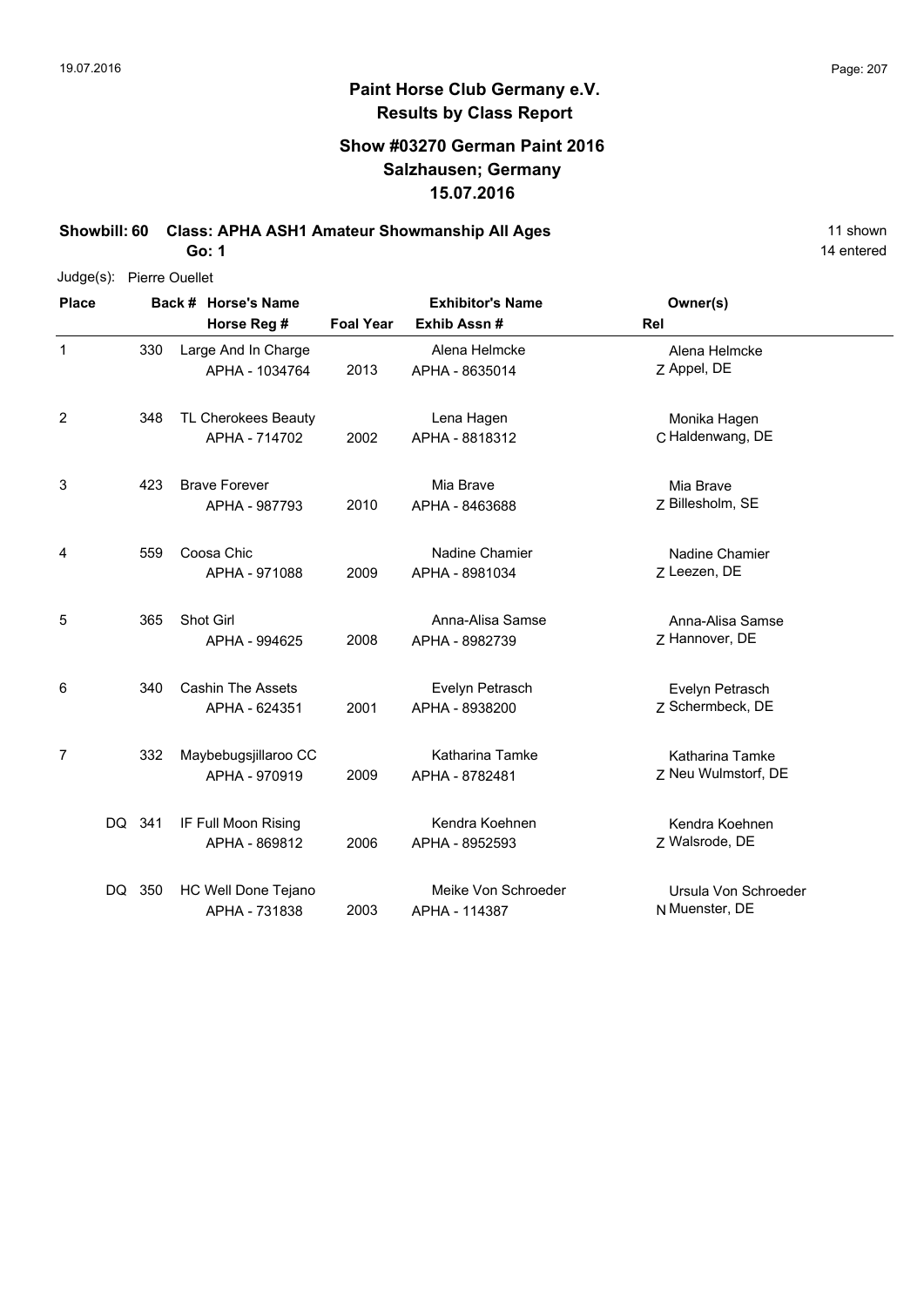### **Show #03271 German Paint 2016 Salzhausen; Germany 15.07.2016**

**Showbill: 60 Class: APHA ASH1 Amateur Showmanship All Ages** 11 shown

**Go: 1**

| Judge(s):      |        | Simone Reiss |                                        |                  |                                        |                                        |  |  |  |  |
|----------------|--------|--------------|----------------------------------------|------------------|----------------------------------------|----------------------------------------|--|--|--|--|
| <b>Place</b>   |        |              | Back # Horse's Name<br>Horse Reg #     | <b>Foal Year</b> | <b>Exhibitor's Name</b><br>Exhib Assn# | Owner(s)<br>Rel                        |  |  |  |  |
| 1              | 330    |              | Large And In Charge<br>APHA - 1034764  | 2013             | Alena Helmcke<br>APHA - 8635014        | Alena Helmcke<br>Z Appel, DE           |  |  |  |  |
| $\overline{2}$ | 348    |              | TL Cherokees Beauty<br>APHA - 714702   | 2002             | Lena Hagen<br>APHA - 8818312           | Monika Hagen<br>C Haldenwang, DE       |  |  |  |  |
| 3              | 559    |              | Coosa Chic<br>APHA - 971088            | 2009             | Nadine Chamier<br>APHA - 8981034       | Nadine Chamier<br>Z Leezen, DE         |  |  |  |  |
| 4              | 365    |              | Shot Girl<br>APHA - 994625             | 2008             | Anna-Alisa Samse<br>APHA - 8982739     | Anna-Alisa Samse<br>Z Hannover, DE     |  |  |  |  |
| 5              | 423    |              | <b>Brave Forever</b><br>APHA - 987793  | 2010             | Mia Brave<br>APHA - 8463688            | Mia Brave<br>Z Billesholm, SE          |  |  |  |  |
| 6              | 335    |              | Zips Spirit Of LLChip<br>APHA - 933468 | 2008             | Ilka Dirks<br>APHA - 8659610           | Ilka Dirks<br>Z Hage, DE               |  |  |  |  |
| 7              | 332    |              | Maybebugsjillaroo CC<br>APHA - 970919  | 2009             | Katharina Tamke<br>APHA - 8782481      | Katharina Tamke<br>Z Neu Wulmstorf, DE |  |  |  |  |
|                | DQ 341 |              | IF Full Moon Rising<br>APHA - 869812   | 2006             | Kendra Koehnen<br>APHA - 8952593       | Kendra Koehnen<br>Z Walsrode, DE       |  |  |  |  |
|                | DQ 350 |              | HC Well Done Tejano<br>APHA - 731838   | 2003             | Meike Von Schroeder<br>APHA - 114387   | Ursula Von Schroeder<br>N Muenster, DE |  |  |  |  |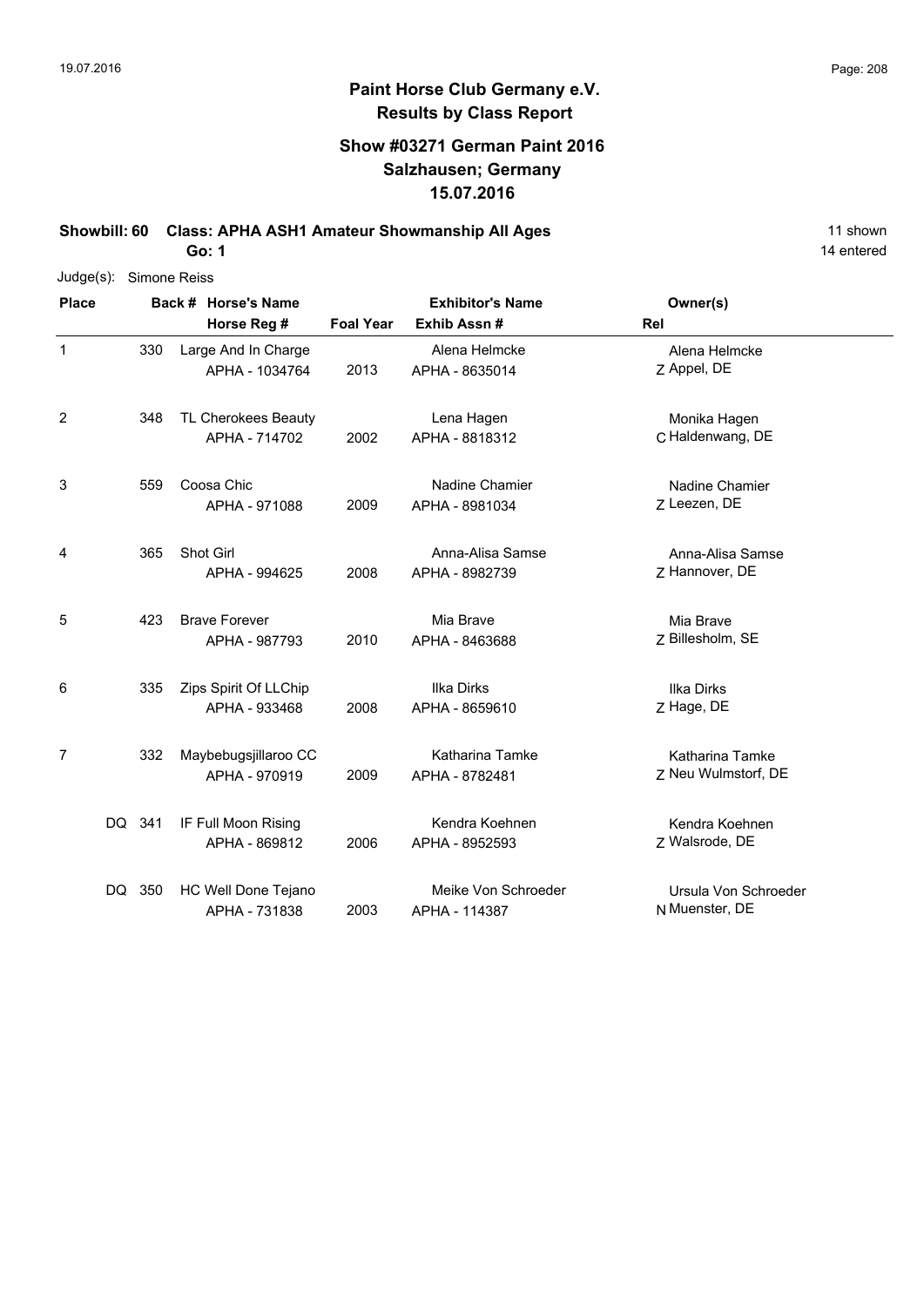### **Show #01698 German Paint 2016 Salzhausen; Germany 15.07.2016**

#### **Showbill: 61 Class: APHA GTR Green Trail All Ages** 18 Shown 18 shown

**Go: 1**

| $Judge(s)$ : |     | Sascha Ludwig             |                  |                             |                         |
|--------------|-----|---------------------------|------------------|-----------------------------|-------------------------|
| <b>Place</b> |     | Back # Horse's Name       |                  | <b>Exhibitor's Name</b>     | Owner(s)                |
|              |     | Horse Reg #               | <b>Foal Year</b> | Exhib Assn#                 | Rel                     |
| 1            | 376 | What A Brilliant Son      |                  | Dora Gocze                  | Jorgen Sandholm         |
|              |     | APHA - 992990             | 2010             | APHA - 8969179              | Brande, DK              |
| 2            | 557 | Dees Mr White             |                  | Janni Fjeldbo               | Janni Fjeldbo           |
|              |     | APHA - 998596             | 2011             | APHA - 8824766              | Z Hovedgaard, DK        |
| 3            | 568 | CT Big Step Taniayaaq     |                  | Claudia Hilger              | Claudia Hilger          |
|              |     | APHA - 906133             | 2007             | APHA - 8823290              | 7 Wilnsdorf, DE         |
| 4            | 368 | Mr Black Jack Olena       |                  | Heike Rudolph-Lasner        | Heike Rudolph-Lasner    |
|              |     | APHA - 988450             | 2010             | APHA - 8301191              | Z Norderstedt, DE       |
| 5            | 374 | <b>Tardys Best Review</b> |                  | Nadine Neumann              | <b>Brigitte Munkert</b> |
|              |     | APHA - 886053             | 2006             | APHA - 8680052              | E Spardorf, DE          |
| 6            | 326 | Hints Tracy Technique     |                  | <b>Christina Einsiedler</b> | Karin Einsiedler        |
|              |     | APHA - 998429             | 2011             | APHA - 8903473              | C Bad Grönenbach, DE    |
| 7            | 342 | HH Docs Creamy Lena       |                  | <b>Judith Korthauer</b>     | <b>Judith Korthauer</b> |
|              |     | APHA - 963831             | 2006             | APHA - 8903404              | Z Emsdetten, DE         |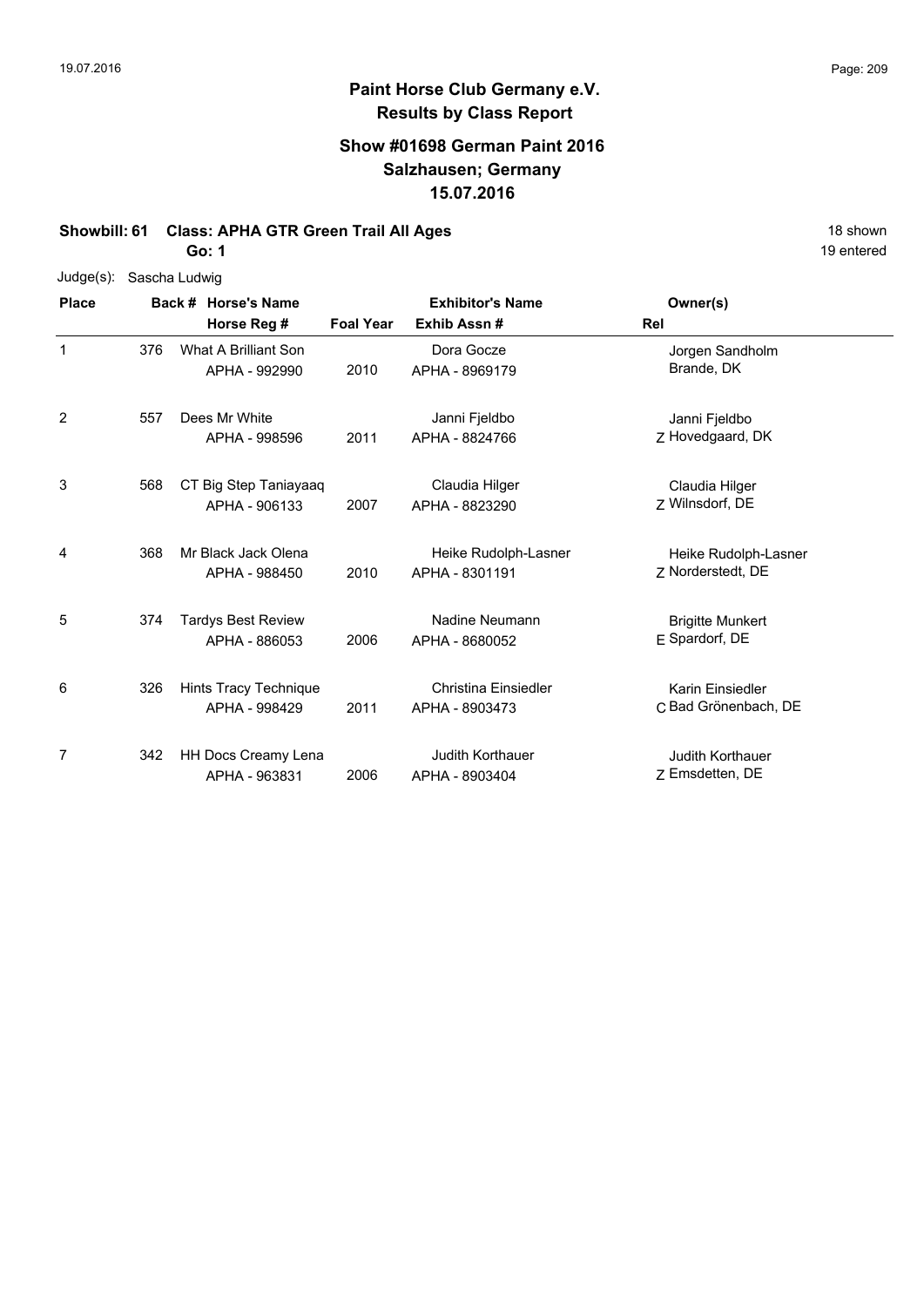# **Paint Horse Club Germany e.V. Results by Class Report**

### **Show #01699 German Paint 2016 Salzhausen; Germany 15.07.2016**

#### **Showbill: 61 Class: APHA GTR Green Trail All Ages** 18 Shown 18 shown

|  | Judge(s): Francoise Raimondo |  |
|--|------------------------------|--|
|--|------------------------------|--|

| <b>Place</b> |     | Back # Horse's Name                    |                  | <b>Exhibitor's Name</b>                       | Owner(s)                                   |
|--------------|-----|----------------------------------------|------------------|-----------------------------------------------|--------------------------------------------|
|              |     | Horse Reg #                            | <b>Foal Year</b> | Exhib Assn#                                   | Rel                                        |
| 1            | 568 | CT Big Step Taniayaaq<br>APHA - 906133 | 2007             | Claudia Hilger<br>APHA - 8823290              | Claudia Hilger<br>Z Wilnsdorf, DE          |
| 2            | 376 | What A Brilliant Son<br>APHA - 992990  | 2010             | Dora Gocze<br>APHA - 8969179                  | Jorgen Sandholm<br>Brande, DK              |
| 3            | 368 | Mr Black Jack Olena<br>APHA - 988450   | 2010             | Heike Rudolph-Lasner<br>APHA - 8301191        | Heike Rudolph-Lasner<br>Z Norderstedt, DE  |
| 4            | 557 | Dees Mr White<br>APHA - 998596         | 2011             | Janni Fjeldbo<br>APHA - 8824766               | Janni Fjeldbo<br>Z Hovedgaard, DK          |
| 5            | 342 | HH Docs Creamy Lena<br>APHA - 963831   | 2006             | Judith Korthauer<br>APHA - 8903404            | <b>Judith Korthauer</b><br>Z Emsdetten, DE |
| 6            | 326 | Hints Tracy Technique<br>APHA - 998429 | 2011             | <b>Christina Einsiedler</b><br>APHA - 8903473 | Karin Einsiedler<br>C Bad Grönenbach, DE   |
| 7            | 384 | PP Prozakprescription<br>APHA - 986611 | 2010             | Lenka Snablova<br>APHA - 8622599              | Hynek Lepka<br>E Bakov Nad Jizerou, CZ     |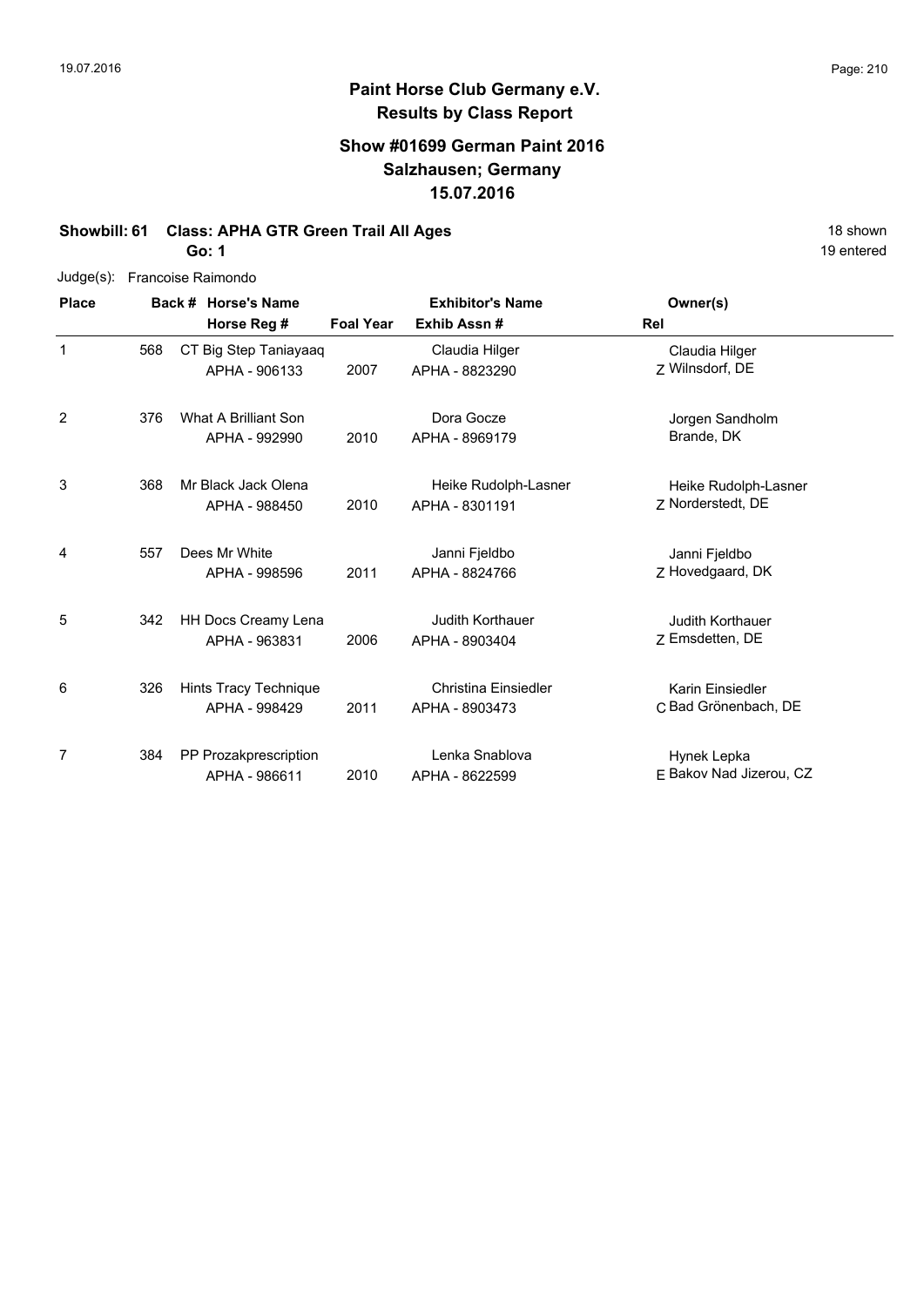# **Paint Horse Club Germany e.V. Results by Class Report**

### **Show #03270 German Paint 2016 Salzhausen; Germany 15.07.2016**

#### **Showbill: 61 Class: APHA GTR Green Trail All Ages** 18 Shown 18 shown

| <b>Place</b> |     | Back # Horse's Name                    |                  | <b>Exhibitor's Name</b>                       | Owner(s)                                   |
|--------------|-----|----------------------------------------|------------------|-----------------------------------------------|--------------------------------------------|
|              |     | Horse Reg #                            | <b>Foal Year</b> | Exhib Assn#                                   | Rel                                        |
| 1            | 376 | What A Brilliant Son<br>APHA - 992990  | 2010             | Dora Gocze<br>APHA - 8969179                  | Jorgen Sandholm<br>Brande, DK              |
| 2            | 568 | CT Big Step Taniayaaq<br>APHA - 906133 | 2007             | Claudia Hilger<br>APHA - 8823290              | Claudia Hilger<br>Z Wilnsdorf, DE          |
| 3            | 368 | Mr Black Jack Olena<br>APHA - 988450   | 2010             | Heike Rudolph-Lasner<br>APHA - 8301191        | Heike Rudolph-Lasner<br>Z Norderstedt, DE  |
| 4            | 384 | PP Prozakprescription<br>APHA - 986611 | 2010             | Lenka Snablova<br>APHA - 8622599              | Hynek Lepka<br>E Bakov Nad Jizerou, CZ     |
| 5            | 326 | Hints Tracy Technique<br>APHA - 998429 | 2011             | <b>Christina Einsiedler</b><br>APHA - 8903473 | Karin Einsiedler<br>C Bad Grönenbach, DE   |
| 6            | 557 | Dees Mr White<br>APHA - 998596         | 2011             | Janni Fjeldbo<br>APHA - 8824766               | Janni Fjeldbo<br>Z Hovedgaard, DK          |
| 7            | 342 | HH Docs Creamy Lena<br>APHA - 963831   | 2006             | <b>Judith Korthauer</b><br>APHA - 8903404     | <b>Judith Korthauer</b><br>Z Emsdetten, DE |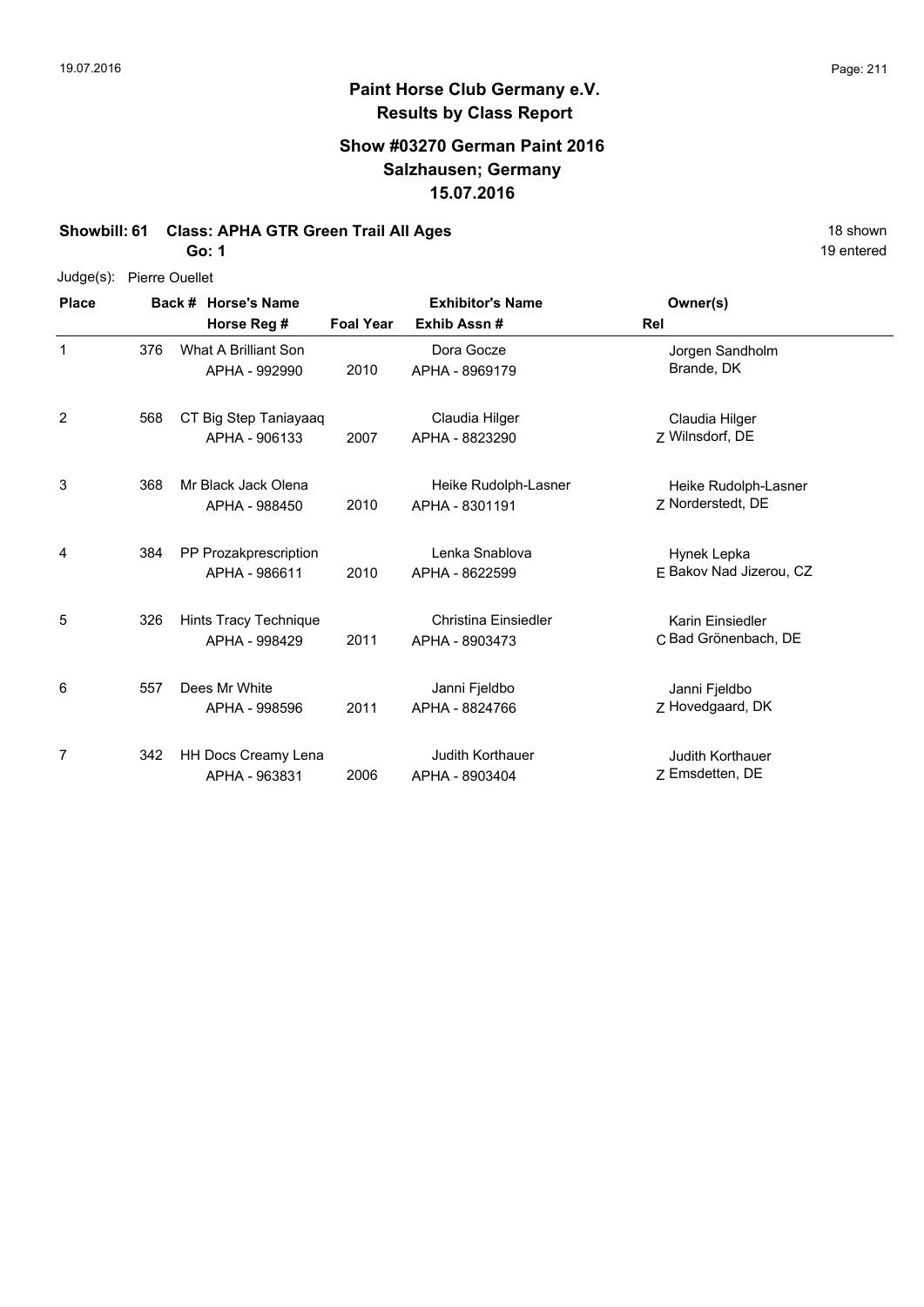### **Show #03271 German Paint 2016 Salzhausen; Germany 15.07.2016**

#### **Showbill: 61 Class: APHA GTR Green Trail All Ages** 18 Shown 18 shown

**Go: 1**

| $Judge(s)$ : |     | Simone Reiss              |                  |                         |                         |  |  |  |  |  |
|--------------|-----|---------------------------|------------------|-------------------------|-------------------------|--|--|--|--|--|
| <b>Place</b> |     | Back # Horse's Name       |                  | <b>Exhibitor's Name</b> | Owner(s)                |  |  |  |  |  |
|              |     | Horse Reg #               | <b>Foal Year</b> | Exhib Assn#             | Rel                     |  |  |  |  |  |
| $\mathbf{1}$ | 376 | What A Brilliant Son      |                  | Dora Gocze              | Jorgen Sandholm         |  |  |  |  |  |
|              |     | APHA - 992990             | 2010             | APHA - 8969179          | Brande, DK              |  |  |  |  |  |
| 2            | 568 | CT Big Step Taniayaaq     |                  | Claudia Hilger          | Claudia Hilger          |  |  |  |  |  |
|              |     | APHA - 906133             | 2007             | APHA - 8823290          | Z Wilnsdorf, DE         |  |  |  |  |  |
| 3            | 557 | Dees Mr White             |                  | Janni Fjeldbo           | Janni Fjeldbo           |  |  |  |  |  |
|              |     | APHA - 998596             | 2011             | APHA - 8824766          | Z Hovedgaard, DK        |  |  |  |  |  |
| 4            | 368 | Mr Black Jack Olena       |                  | Heike Rudolph-Lasner    | Heike Rudolph-Lasner    |  |  |  |  |  |
|              |     | APHA - 988450             | 2010             | APHA - 8301191          | Z Norderstedt, DE       |  |  |  |  |  |
| 5            | 374 | <b>Tardys Best Review</b> |                  | Nadine Neumann          | <b>Brigitte Munkert</b> |  |  |  |  |  |
|              |     | APHA - 886053             | 2006             | APHA - 8680052          | E Spardorf, DE          |  |  |  |  |  |
| 6            | 384 | PP Prozakprescription     |                  | Lenka Snablova          | Hynek Lepka             |  |  |  |  |  |
|              |     | APHA - 986611             | 2010             | APHA - 8622599          | E Bakov Nad Jizerou, CZ |  |  |  |  |  |
| 7            | 372 | DD More Than A Memory     |                  | <b>Isabel Roth</b>      | <b>Isabel Roth</b>      |  |  |  |  |  |
|              |     | APHA - 1005033            | 2011             | APHA - 8956539          | Z Lottengrün, DE        |  |  |  |  |  |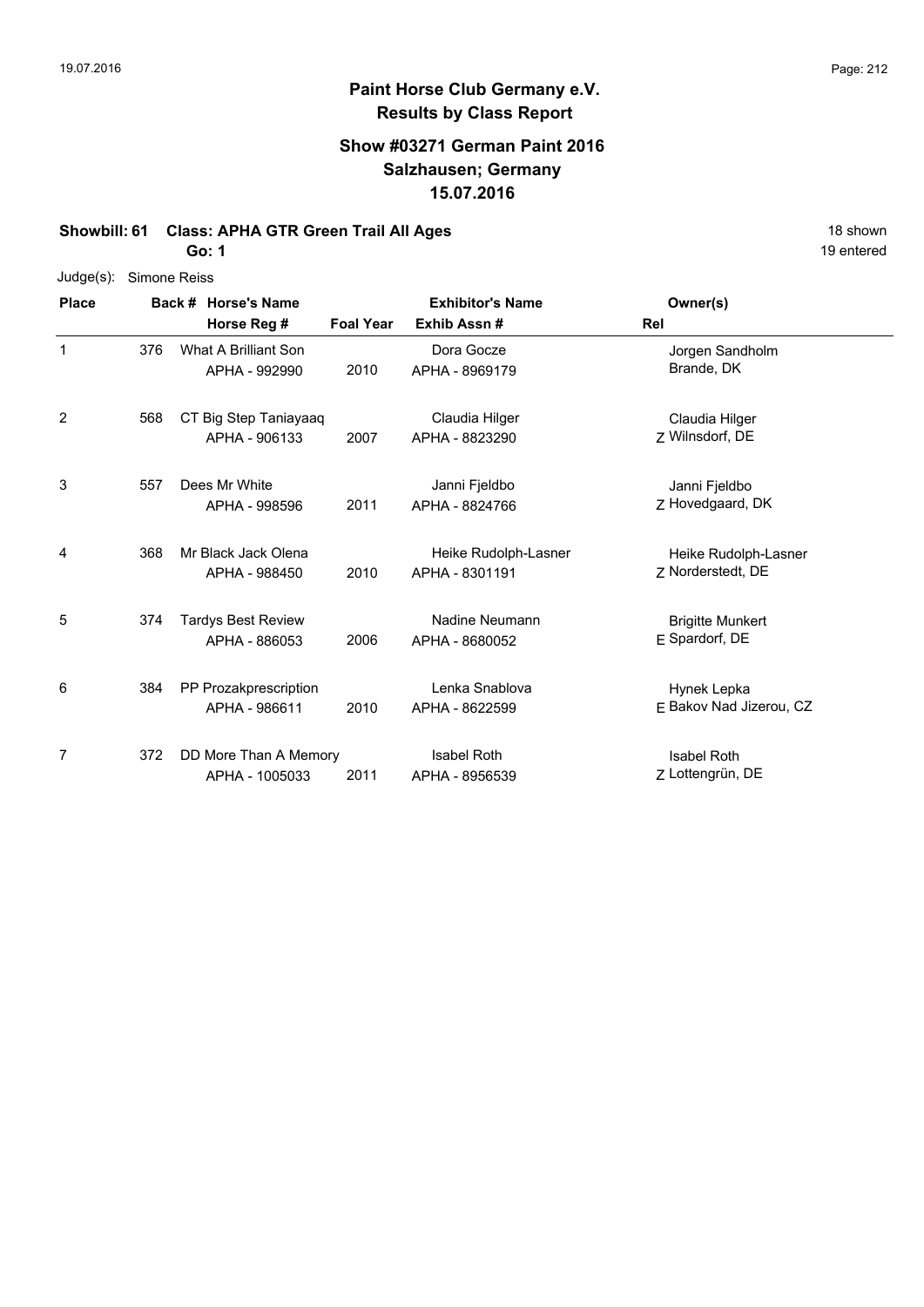### **Show #01698 German Paint 2016 Salzhausen; Germany 15.07.2016**

**Showbill: 62 Class: APHA AIH3 Amateur Yearling and Two Year Old In-Hand Trail** 12 shown

12 entered

|              | Judge(s): Sascha Ludwig |  |                            |                  |                         |                     |  |  |  |
|--------------|-------------------------|--|----------------------------|------------------|-------------------------|---------------------|--|--|--|
| <b>Place</b> |                         |  | Back # Horse's Name        |                  | <b>Exhibitor's Name</b> | Owner(s)            |  |  |  |
|              |                         |  | Horse Reg #                | <b>Foal Year</b> | Exhib Assn#             | Rel                 |  |  |  |
| 1            | 438                     |  | Selfie Sensation           |                  | Laura Schultz           | Jorn Schultz        |  |  |  |
|              |                         |  | APHA - 1050020             | 2014             | APHA - 8665966          | C Ulfborg, DK       |  |  |  |
| 2            | 377                     |  | <b>Shes Just Brilliant</b> |                  | Jorgen Sandholm         | Jorgen Sandholm     |  |  |  |
|              |                         |  | APHA - 1055343             | 2015             | APHA - 8221474          | 7 Brande, DK        |  |  |  |
| 3            | 357                     |  | Krymsuns Great Gatsby      |                  | Anna Hahn               | Anna Hahn           |  |  |  |
|              |                         |  | APHA - 1051124             | 2015             | APHA - 8922071          | Z Gerstetten, DE    |  |  |  |
| 4            | 560                     |  | MR Shades Of Gray          |                  | Katrin Saggel           | Katrin Saggel       |  |  |  |
|              |                         |  | APHA - 1058811             | 2015             | APHA - 8915389          | 7 Derental, DE      |  |  |  |
| 5            | 383                     |  | Dots Magic Sense           |                  | Susanne Vestergaard     | Susanne Vestergaard |  |  |  |
|              |                         |  | APHA - 1053524             | 2015             | APHA - 8853057          | Z Brorup, DK        |  |  |  |
| 6            | 439                     |  | She A Heartbreaker         |                  | Sabine Bolbach          | Sabine Bolbach      |  |  |  |
|              |                         |  | APHA - 1043550             | 2014             | APHA - 8448953          | Z Bargteheide, DE   |  |  |  |
| 7            | 404                     |  | Classic Prince Of May      |                  | Fabienne Klowski        | Fabienne Klowski    |  |  |  |
|              |                         |  | APHA - 1038292             | 2014             | APHA - 8863327          | Z Elsdorf, DE       |  |  |  |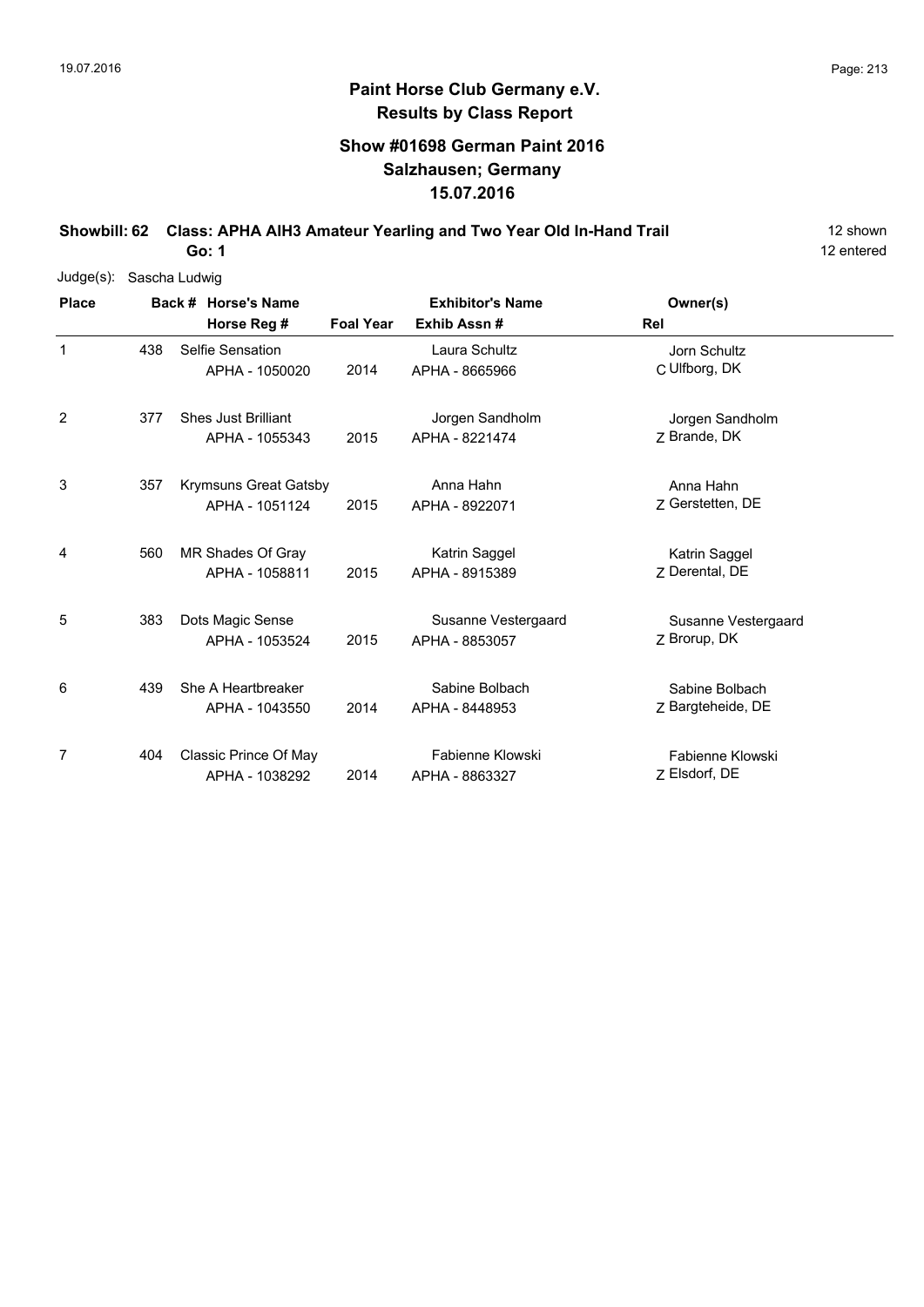### **Show #01699 German Paint 2016 Salzhausen; Germany 15.07.2016**

#### **Showbill: 62 Class: APHA AIH3 Amateur Yearling and Two Year Old In-Hand Trail** 12 shown

12 entered

| $Judge(s)$ : | Francoise Raimondo |                                                |                  |                                       |                                         |  |  |  |  |
|--------------|--------------------|------------------------------------------------|------------------|---------------------------------------|-----------------------------------------|--|--|--|--|
| <b>Place</b> |                    | Back # Horse's Name                            |                  | <b>Exhibitor's Name</b>               | Owner(s)                                |  |  |  |  |
|              |                    | Horse Reg #                                    | <b>Foal Year</b> | Exhib Assn#                           | Rel                                     |  |  |  |  |
| 1            | 438                | Selfie Sensation<br>APHA - 1050020             | 2014             | Laura Schultz<br>APHA - 8665966       | Jorn Schultz<br>C Ulfborg, DK           |  |  |  |  |
| 2            | 377                | <b>Shes Just Brilliant</b><br>APHA - 1055343   | 2015             | Jorgen Sandholm<br>APHA - 8221474     | Jorgen Sandholm<br>Z Brande, DK         |  |  |  |  |
| 3            | 357                | <b>Krymsuns Great Gatsby</b><br>APHA - 1051124 | 2015             | Anna Hahn<br>APHA - 8922071           | Anna Hahn<br>Z Gerstetten, DE           |  |  |  |  |
| 4            | 439                | She A Heartbreaker<br>APHA - 1043550           | 2014             | Sabine Bolbach<br>APHA - 8448953      | Sabine Bolbach<br>Z Bargteheide, DE     |  |  |  |  |
| 5            | 560                | MR Shades Of Gray<br>APHA - 1058811            | 2015             | Katrin Saggel<br>APHA - 8915389       | Katrin Saggel<br>7 Derental, DE         |  |  |  |  |
| 6            | 397                | LDR Smoking Lil Step<br>APHA - 1039699         | 2014             | Jessica Ziegler<br>APHA - 8981161     | Jessica Ziegler<br>Z Magdeburg, DE      |  |  |  |  |
| 7            | 392                | <b>CH Flash A Smile</b><br>APHA - 1049886      | 2015             | <b>Melanie Hars</b><br>APHA - 8689991 | <b>Melanie Hars</b><br>Z Rätzlingen, DE |  |  |  |  |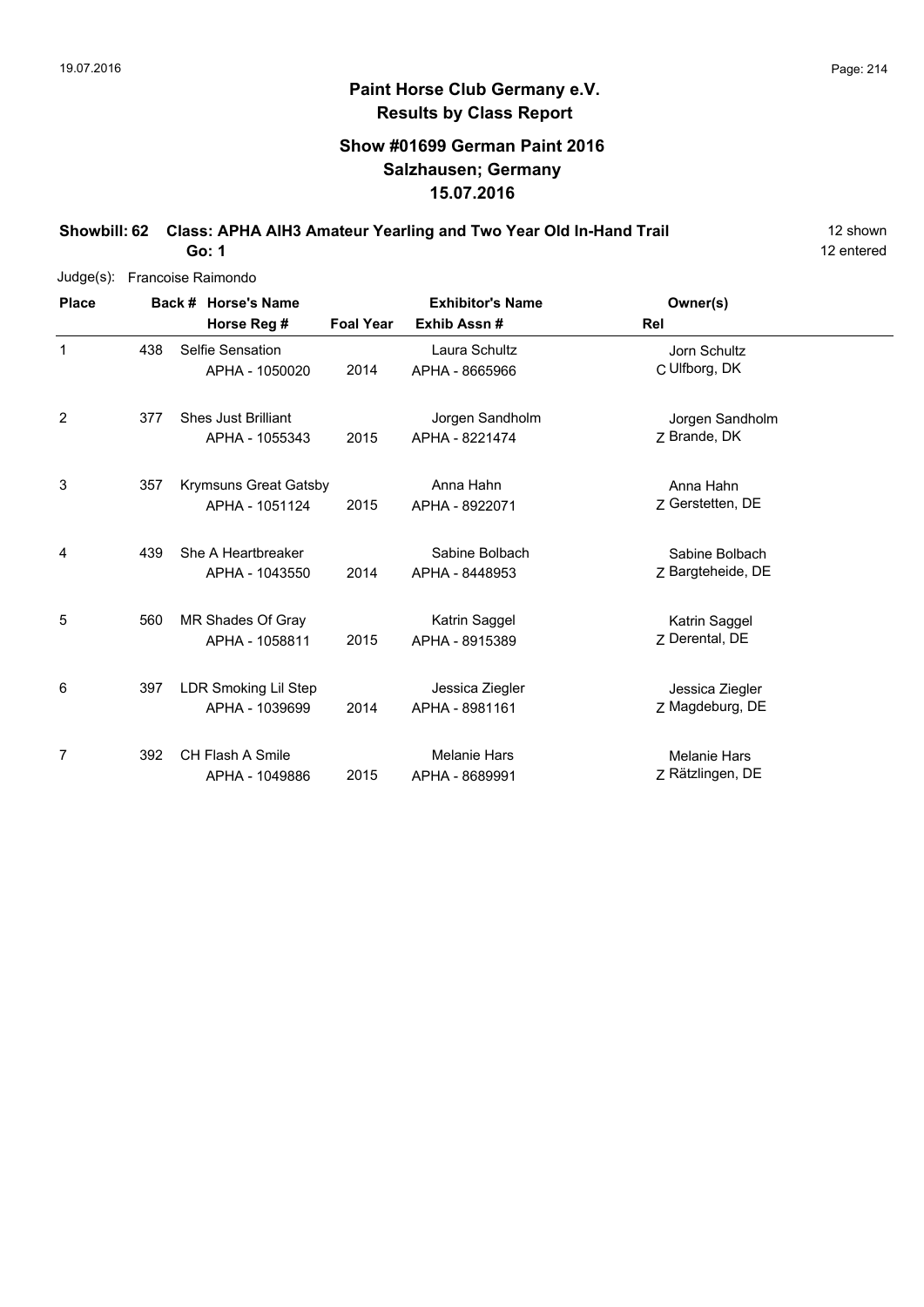### **Show #03270 German Paint 2016 Salzhausen; Germany 15.07.2016**

**Showbill: 62 Class: APHA AIH3 Amateur Yearling and Two Year Old In-Hand Trail** 12 shown

12 entered

| Judge(s):    |            | Pierre Ouellet      |                                                |                  |                                       |                                              |  |  |  |  |
|--------------|------------|---------------------|------------------------------------------------|------------------|---------------------------------------|----------------------------------------------|--|--|--|--|
| <b>Place</b> |            | Back # Horse's Name |                                                |                  | <b>Exhibitor's Name</b>               | Owner(s)                                     |  |  |  |  |
|              |            |                     | Horse Reg #                                    | <b>Foal Year</b> | Exhib Assn#                           | Rel                                          |  |  |  |  |
| 1            | 438        |                     | Selfie Sensation<br>APHA - 1050020             | 2014             | Laura Schultz<br>APHA - 8665966       | Jorn Schultz<br>C Ulfborg, DK                |  |  |  |  |
| 2            | 357        |                     | <b>Krymsuns Great Gatsby</b><br>APHA - 1051124 | 2015             | Anna Hahn<br>APHA - 8922071           | Anna Hahn<br>Z Gerstetten, DE                |  |  |  |  |
| 3            | 392        |                     | <b>CH Flash A Smile</b><br>APHA - 1049886      | 2015             | <b>Melanie Hars</b><br>APHA - 8689991 | <b>Melanie Hars</b><br>Z Rätzlingen, DE      |  |  |  |  |
| 4            | 377        |                     | <b>Shes Just Brilliant</b><br>APHA - 1055343   | 2015             | Jorgen Sandholm<br>APHA - 8221474     | Jorgen Sandholm<br>Z Brande, DK              |  |  |  |  |
| 5            | 560        |                     | MR Shades Of Gray<br>APHA - 1058811            | 2015             | Katrin Saggel<br>APHA - 8915389       | Katrin Saggel<br>Z Derental, DE              |  |  |  |  |
| 6            | 439        |                     | She A Heartbreaker<br>APHA - 1043550           | 2014             | Sabine Bolbach<br>APHA - 8448953      | Sabine Bolbach<br>Z Bargteheide, DE          |  |  |  |  |
| 7            | 383        |                     | Dots Magic Sense<br>APHA - 1053524             | 2015             | Susanne Vestergaard<br>APHA - 8853057 | Susanne Vestergaard<br>Z Brorup, DK          |  |  |  |  |
|              | 333<br>DQ. |                     | <b>Classic Painted Alibi</b><br>APHA - 1037448 | 2014             | Dominique Altmann<br>APHA - 8947735   | Dominique Altmann<br>Z Bokholt-Hanredder, DE |  |  |  |  |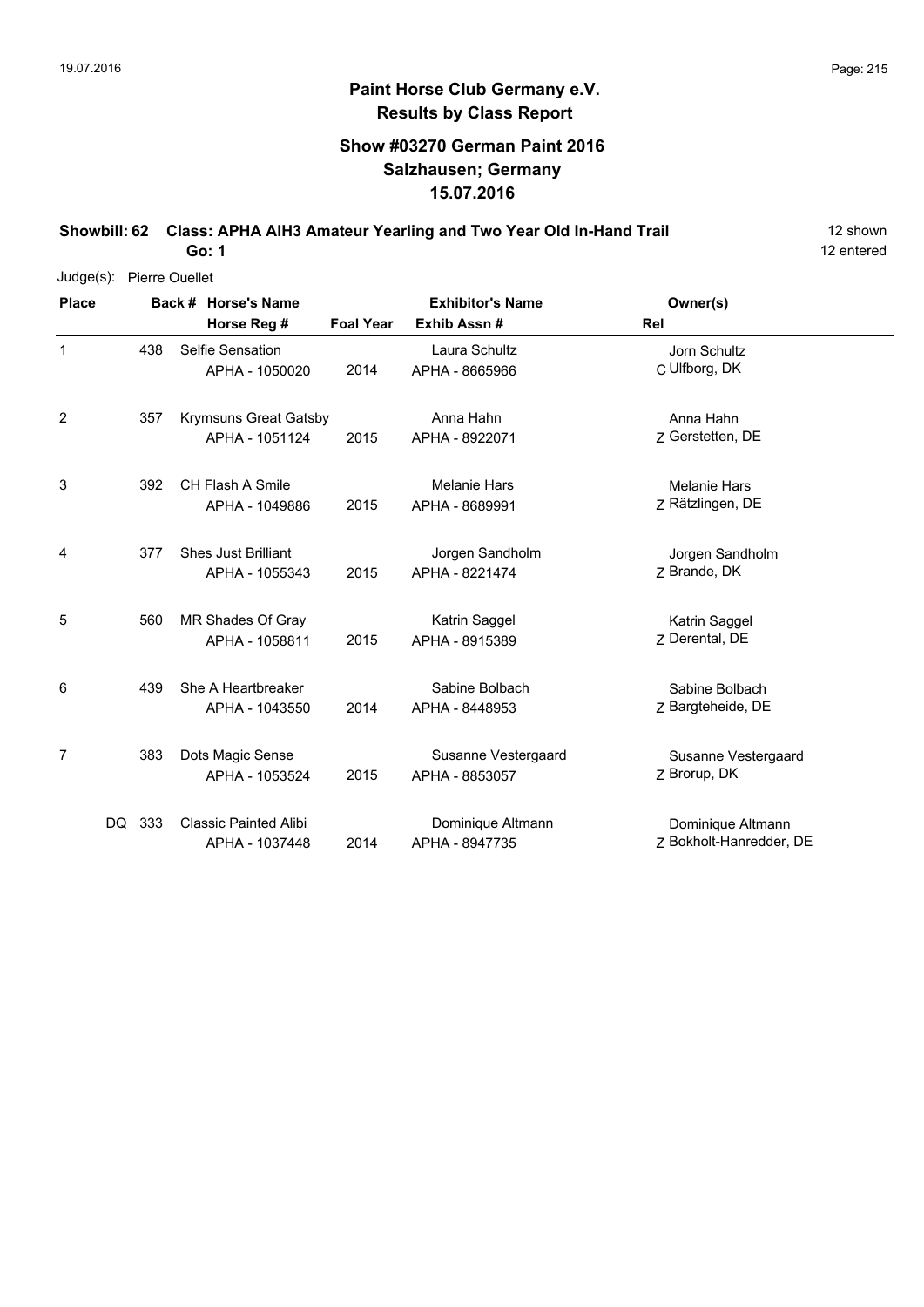### **Show #03271 German Paint 2016 Salzhausen; Germany 15.07.2016**

**Showbill: 62 Class: APHA AIH3 Amateur Yearling and Two Year Old In-Hand Trail** 12 shown

12 entered

| $Judge(s)$ : | Simone Reiss |  |                            |                  |                         |                     |  |  |  |
|--------------|--------------|--|----------------------------|------------------|-------------------------|---------------------|--|--|--|
| <b>Place</b> |              |  | Back # Horse's Name        |                  | <b>Exhibitor's Name</b> | Owner(s)            |  |  |  |
|              |              |  | Horse Reg #                | <b>Foal Year</b> | Exhib Assn#             | Rel                 |  |  |  |
| 1            | 438          |  | Selfie Sensation           |                  | Laura Schultz           | Jorn Schultz        |  |  |  |
|              |              |  | APHA - 1050020             | 2014             | APHA - 8665966          | C Ulfborg, DK       |  |  |  |
| 2            | 377          |  | <b>Shes Just Brilliant</b> |                  | Jorgen Sandholm         | Jorgen Sandholm     |  |  |  |
|              |              |  | APHA - 1055343             | 2015             | APHA - 8221474          | Z Brande, DK        |  |  |  |
| 3            | 357          |  | Krymsuns Great Gatsby      |                  | Anna Hahn               | Anna Hahn           |  |  |  |
|              |              |  | APHA - 1051124             | 2015             | APHA - 8922071          | Z Gerstetten, DE    |  |  |  |
| 4            | 560          |  | MR Shades Of Gray          |                  | Katrin Saggel           | Katrin Saggel       |  |  |  |
|              |              |  | APHA - 1058811             | 2015             | APHA - 8915389          | 7 Derental, DE      |  |  |  |
| 5            | 383          |  | Dots Magic Sense           |                  | Susanne Vestergaard     | Susanne Vestergaard |  |  |  |
|              |              |  | APHA - 1053524             | 2015             | APHA - 8853057          | Z Brorup, DK        |  |  |  |
| 6            | 404          |  | Classic Prince Of May      |                  | Fabienne Klowski        | Fabienne Klowski    |  |  |  |
|              |              |  | APHA - 1038292             | 2014             | APHA - 8863327          | Z Elsdorf, DE       |  |  |  |
| 7            | 397          |  | LDR Smoking Lil Step       |                  | Jessica Ziegler         | Jessica Ziegler     |  |  |  |
|              |              |  | APHA - 1039699             | 2014             | APHA - 8981161          | Z Magdeburg, DE     |  |  |  |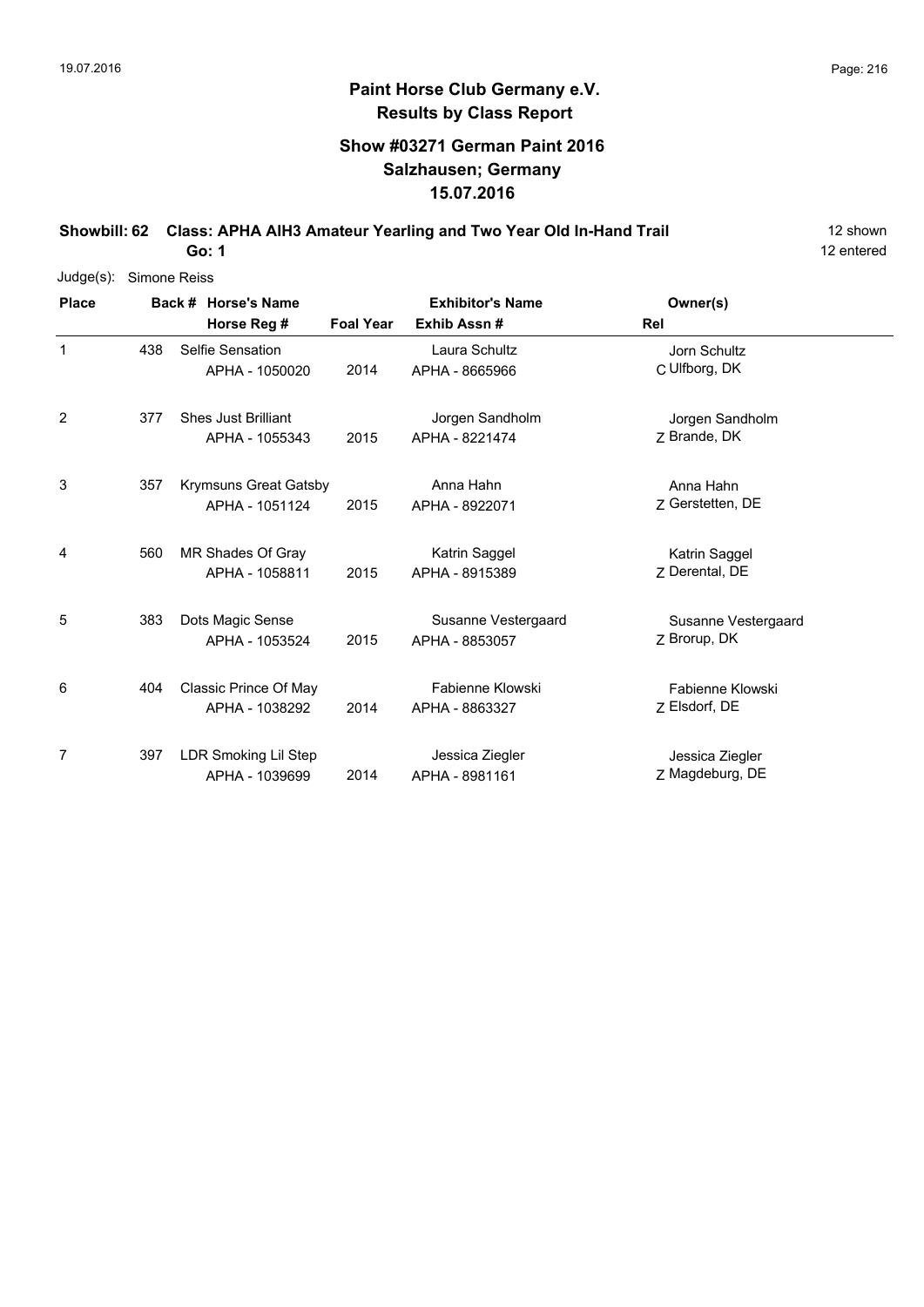### **Show #01698 German Paint 2016 Salzhausen; Germany 15.07.2016**

**Showbill: 63 Class: APHA IHT3 Yearling & 2-Yr-Old IH Trail (Zn 12, 13, 14 only)** 15 Shown

**Go: 1**

| Judge(s):    | Sascha Ludwig |                             |                  |                         |                          |
|--------------|---------------|-----------------------------|------------------|-------------------------|--------------------------|
| <b>Place</b> |               | Back # Horse's Name         |                  | <b>Exhibitor's Name</b> | Owner(s)                 |
|              |               | Horse Reg #                 | <b>Foal Year</b> | Exhib Assn#             | <b>Rel</b>               |
| $\mathbf{1}$ | 438           | Selfie Sensation            |                  | Laura Schultz           | Jorn Schultz             |
|              |               | APHA - 1050020              | 2014             | APHA - 8665966          | C Ulfborg, DK            |
| 2            | 386           | Certain To Be Perfect       |                  | Lenka Snablova          | Lenka Snablova           |
|              |               | APHA - 1038020              | 2014             | APHA - 8622599          | Z Decin, CZ              |
| 3            | 377           | <b>Shes Just Brilliant</b>  |                  | Dora Gocze              | Jorgen Sandholm          |
|              |               | APHA - 1055343              | 2015             | APHA - 8969179          | Brande, DK               |
| 4            | 358           | <b>AM Zipmochics Smokey</b> |                  | Jessica Roeder          | Jessica Roeder           |
|              |               | APHA - 1038056              | 2014             | APHA - 8985346          | Z Langenau-Göttingen, DE |
| 5            | 404           | Classic Prince Of May       |                  | Wolfgang Klowski        | Fabienne Klowski         |
|              |               | APHA - 1038292              | 2014             | APHA - 8863185          | P Elsdorf, DE            |
| 6            | 347           | SQ Hot Shiny Princess       |                  | Verena Hagen            | Monika Hagen             |
|              |               | APHA - 1043809              | 2014             | APHA - 8648424          | C Haldenwang, DE         |
| 7            | 439           | She A Heartbreaker          |                  | Sabine Bolbach          | Sabine Bolbach           |
|              |               | APHA - 1043550              | 2014             | APHA - 8448953          | Z Bargteheide, DE        |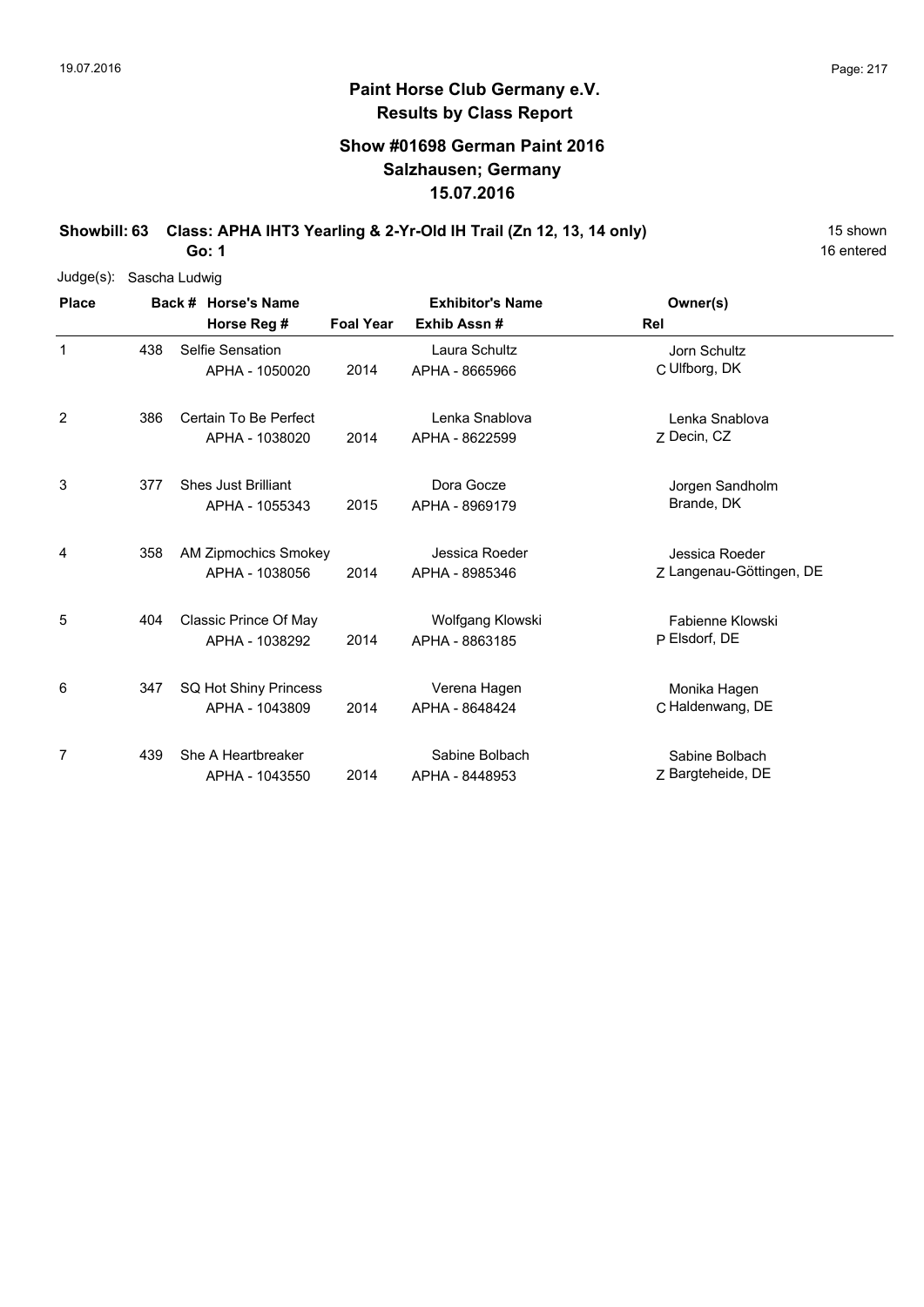### **Show #01699 German Paint 2016 Salzhausen; Germany 15.07.2016**

**Showbill: 63 Class: APHA IHT3 Yearling & 2-Yr-Old IH Trail (Zn 12, 13, 14 only)** 15 Shown

16 entered

**Go: 1**

| $Judge(s)$ : |     | Francoise Raimondo          |                  |                         |                          |
|--------------|-----|-----------------------------|------------------|-------------------------|--------------------------|
| <b>Place</b> |     | Back # Horse's Name         |                  | <b>Exhibitor's Name</b> | Owner(s)                 |
|              |     | Horse Reg #                 | <b>Foal Year</b> | Exhib Assn#             | Rel                      |
| $\mathbf{1}$ | 386 | Certain To Be Perfect       |                  | Lenka Snablova          | Lenka Snablova           |
|              |     | APHA - 1038020              | 2014             | APHA - 8622599          | 7 Decin, CZ              |
| 2            | 438 | Selfie Sensation            |                  | Laura Schultz           | Jorn Schultz             |
|              |     | APHA - 1050020              | 2014             | APHA - 8665966          | C Ulfborg, DK            |
| 3            | 404 | Classic Prince Of May       |                  | Wolfgang Klowski        | Fabienne Klowski         |
|              |     | APHA - 1038292              | 2014             | APHA - 8863185          | P Elsdorf, DE            |
| 4            | 377 | <b>Shes Just Brilliant</b>  |                  | Dora Gocze              | Jorgen Sandholm          |
|              |     | APHA - 1055343              | 2015             | APHA - 8969179          | Brande, DK               |
| 5            | 358 | <b>AM Zipmochics Smokey</b> |                  | Jessica Roeder          | Jessica Roeder           |
|              |     | APHA - 1038056              | 2014             | APHA - 8985346          | Z Langenau-Göttingen, DE |
| 6            | 383 | Dots Magic Sense            |                  | Susanne Vestergaard     | Susanne Vestergaard      |
|              |     | APHA - 1053524              | 2015             | APHA - 8853057          | Z Brorup, DK             |
| 7            | 347 | SQ Hot Shiny Princess       |                  | Verena Hagen            | Monika Hagen             |
|              |     | APHA - 1043809              | 2014             | APHA - 8648424          | C Haldenwang, DE         |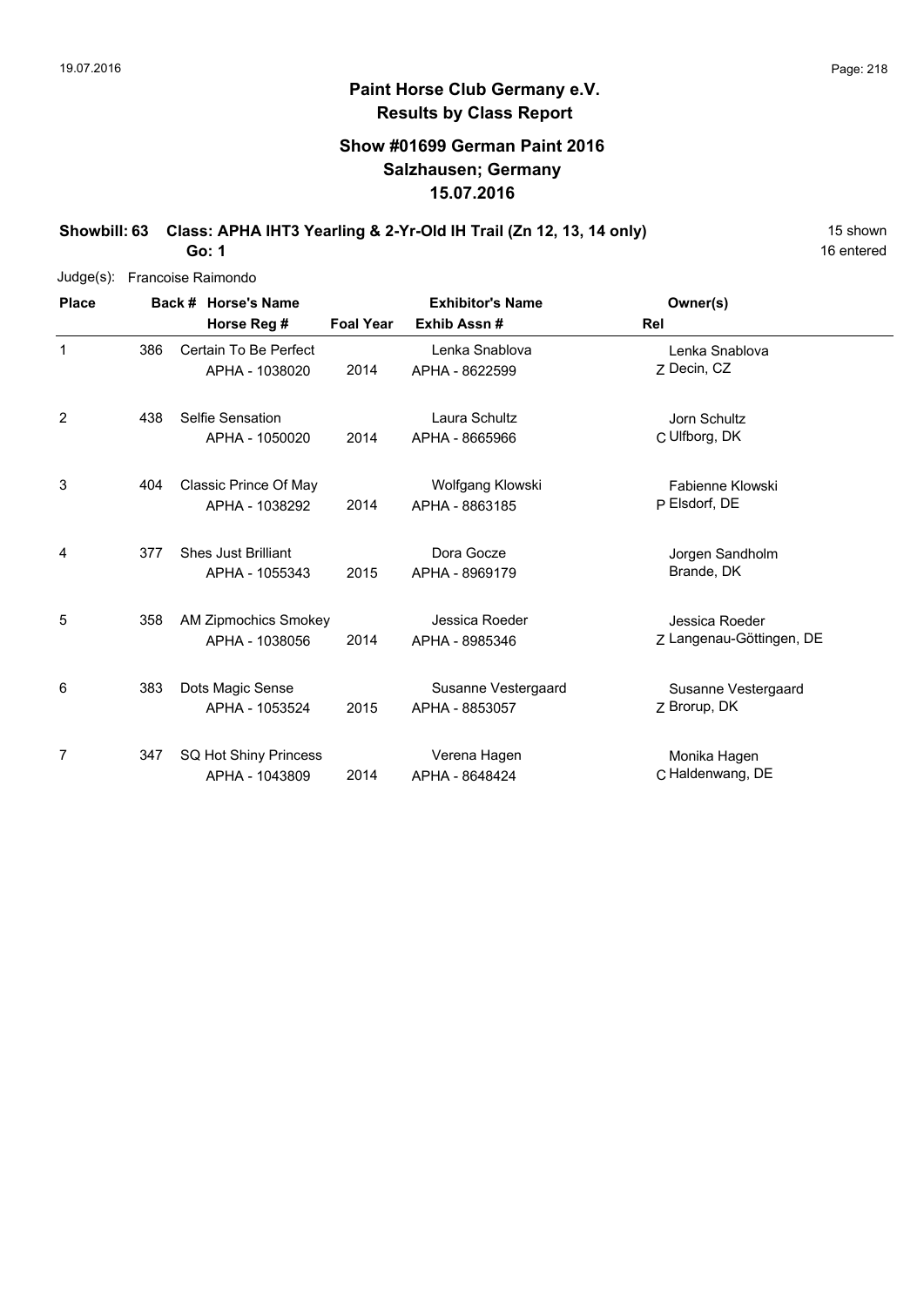### **Show #03270 German Paint 2016 Salzhausen; Germany 15.07.2016**

**Showbill: 63 Class: APHA IHT3 Yearling & 2-Yr-Old IH Trail (Zn 12, 13, 14 only)** 15 Shown

**Go: 1**

| Judge(s): Pierre Ouellet |
|--------------------------|
|                          |

| <b>Place</b> |        |     | Back # Horse's Name         |                  | <b>Exhibitor's Name</b> | Owner(s)                 |
|--------------|--------|-----|-----------------------------|------------------|-------------------------|--------------------------|
|              |        |     | Horse Reg #                 | <b>Foal Year</b> | Exhib Assn#             | Rel                      |
| $\mathbf 1$  |        | 438 | Selfie Sensation            |                  | Laura Schultz           | Jorn Schultz             |
|              |        |     | APHA - 1050020              | 2014             | APHA - 8665966          | C Ulfborg, DK            |
| 2            |        | 386 | Certain To Be Perfect       |                  | Lenka Snablova          | Lenka Snablova           |
|              |        |     | APHA - 1038020              | 2014             | APHA - 8622599          | Z Decin, CZ              |
| 3            |        | 377 | <b>Shes Just Brilliant</b>  |                  | Dora Gocze              | Jorgen Sandholm          |
|              |        |     | APHA - 1055343              | 2015             | APHA - 8969179          | Brande, DK               |
| 4            |        | 404 | Classic Prince Of May       |                  | Wolfgang Klowski        | Fabienne Klowski         |
|              |        |     | APHA - 1038292              | 2014             | APHA - 8863185          | P Elsdorf, DE            |
| 5            |        | 439 | She A Heartbreaker          |                  | Sabine Bolbach          | Sabine Bolbach           |
|              |        |     | APHA - 1043550              | 2014             | APHA - 8448953          | Z Bargteheide, DE        |
| 6            |        | 358 | <b>AM Zipmochics Smokey</b> |                  | Jessica Roeder          | Jessica Roeder           |
|              |        |     | APHA - 1038056              | 2014             | APHA - 8985346          | Z Langenau-Göttingen, DE |
| 7            |        | 347 | SQ Hot Shiny Princess       |                  | Verena Hagen            | Monika Hagen             |
|              |        |     | APHA - 1043809              | 2014             | APHA - 8648424          | C Haldenwang, DE         |
|              | DQ 560 |     | MR Shades Of Gray           |                  | Sophie Schaefer         | Katrin Saggel            |
|              |        |     | APHA - 1058811              | 2015             | APHA - 9145490          | Derental, DE             |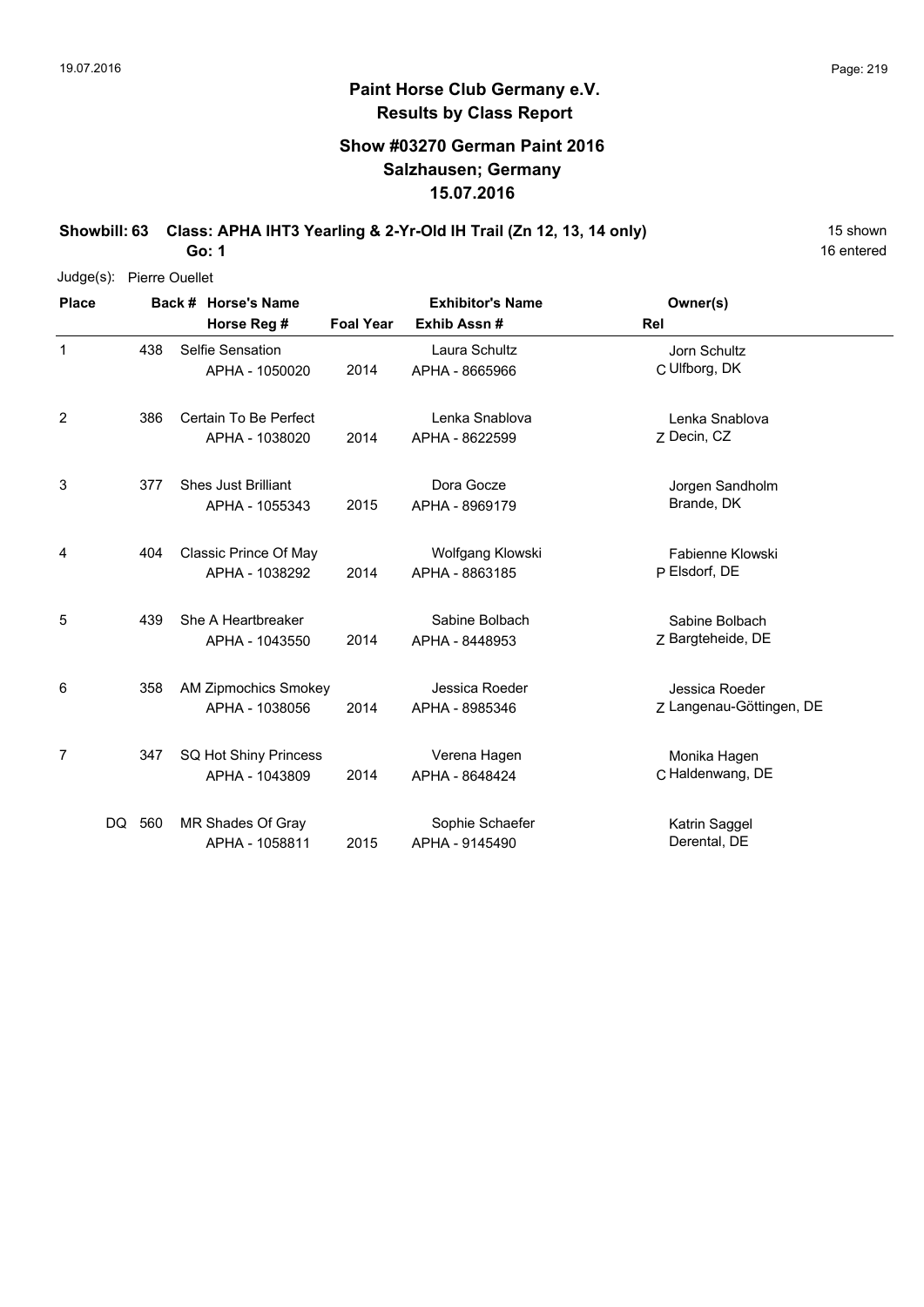## **Show #03271 German Paint 2016 Salzhausen; Germany 15.07.2016**

Showbill: 63 Class: APHA IHT3 Yearling & 2-Yr-Old IH Trail (Zn 12, 13, 14 only) 15 shown

**Go: 1**

| $Judge(s)$ : | Simone Reiss |                             |                  |                         |                          |
|--------------|--------------|-----------------------------|------------------|-------------------------|--------------------------|
| <b>Place</b> |              | Back # Horse's Name         |                  | <b>Exhibitor's Name</b> | Owner(s)                 |
|              |              | Horse Reg #                 | <b>Foal Year</b> | Exhib Assn#             | Rel                      |
|              | 438          | Selfie Sensation            |                  | Laura Schultz           | Jorn Schultz             |
|              |              | APHA - 1050020              | 2014             | APHA - 8665966          | C Ulfborg, DK            |
| 2            | 386          | Certain To Be Perfect       |                  | Lenka Snablova          | Lenka Snablova           |
|              |              | APHA - 1038020              | 2014             | APHA - 8622599          | Z Decin, CZ              |
| 3            | 404          | Classic Prince Of May       |                  | Wolfgang Klowski        | Fabienne Klowski         |
|              |              | APHA - 1038292              | 2014             | APHA - 8863185          | P Elsdorf, DE            |
| 4            | 377          | <b>Shes Just Brilliant</b>  |                  | Dora Gocze              | Jorgen Sandholm          |
|              |              | APHA - 1055343              | 2015             | APHA - 8969179          | Brande, DK               |
| 5            | 439          | She A Heartbreaker          |                  | Sabine Bolbach          | Sabine Bolbach           |
|              |              | APHA - 1043550              | 2014             | APHA - 8448953          | Z Bargteheide, DE        |
| 6            | 358          | <b>AM Zipmochics Smokey</b> |                  | Jessica Roeder          | Jessica Roeder           |
|              |              | APHA - 1038056              | 2014             | APHA - 8985346          | 7 Langenau-Göttingen, DE |
| 7            | 337          | Be My Lollipop              |                  | Jasmin Schuster         | Patricia Hornung         |
|              |              | APHA - 1051784              | 2015             | APHA - 8341024          | Rothenburg OD Tauber, DE |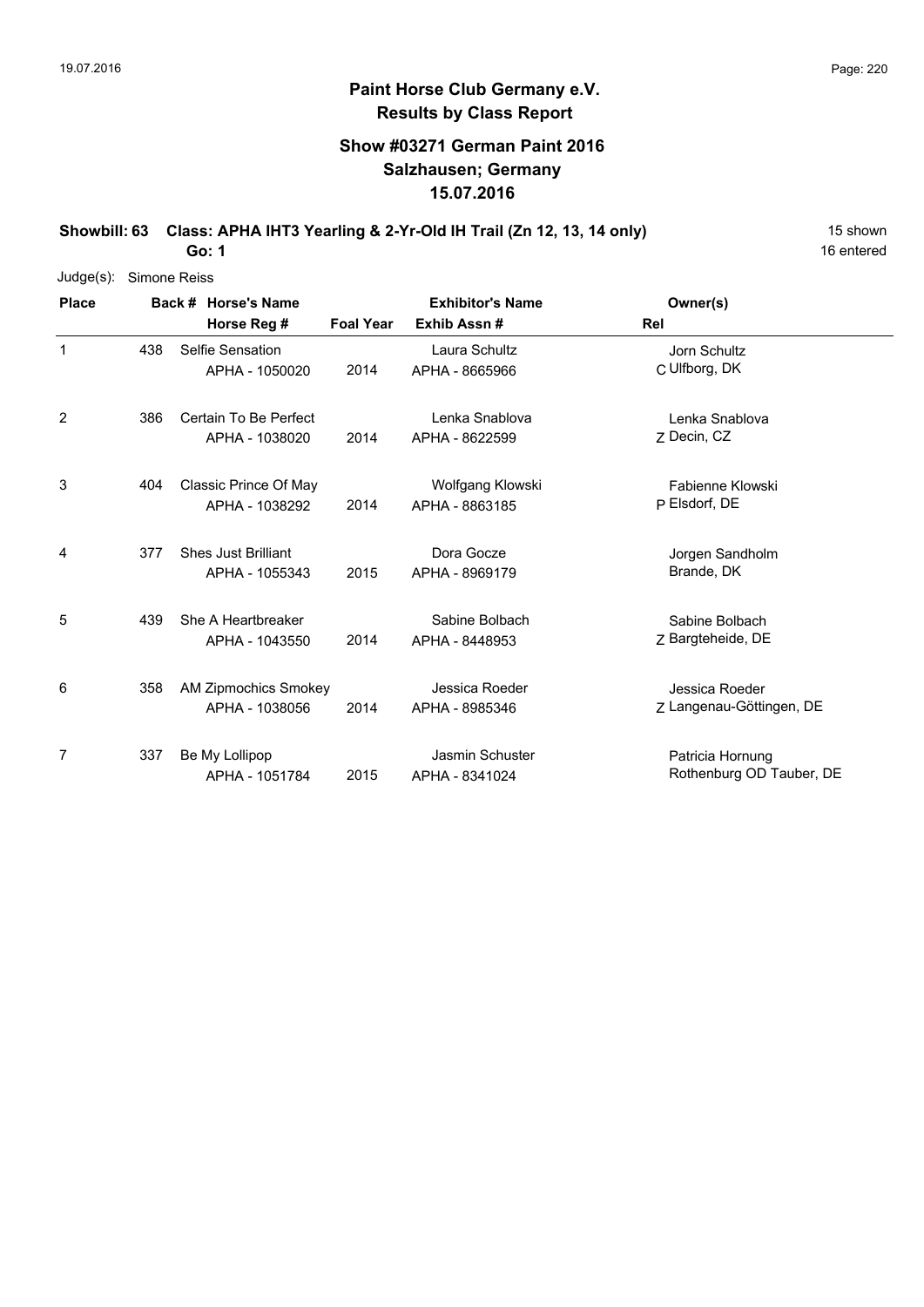# **Show #01698 German Paint 2016 Salzhausen; Germany 15.07.2016**

**Showbill: 64 Class: APHA ABI3 Amt SPB Yearling and Two Year Old In-Hand Trail** 3 shown **Go: 1**

3 entered

Judge(s): Sascha Ludwig

| <b>Place</b> |     | Back # Horse's Name<br>Horse Reg #             | <b>Foal Year</b> | <b>Exhibitor's Name</b><br>Exhib Assn# | Owner(s)<br>Rel                   |
|--------------|-----|------------------------------------------------|------------------|----------------------------------------|-----------------------------------|
| 1            | 405 | BB Lazy Lady<br>APHA - 1050506                 | 2015             | Fabienne Klowski<br>APHA - 8863327     | Fabienne Klowski<br>7 Elsdorf, DE |
| 2            | 378 | <b>Pretty Little Gambler</b><br>APHA - 1055344 | 2015             | Jorgen Sandholm<br>APHA - 8221474      | Jorgen Sandholm<br>7 Brande, DK   |
| 3            | 407 | Classic Golden Smoke<br>APHA - 1039898         | 2014             | Petra Tyrasa<br>APHA - 9142766         | Petra Tyrasa<br>7 Lauenfoerde, DE |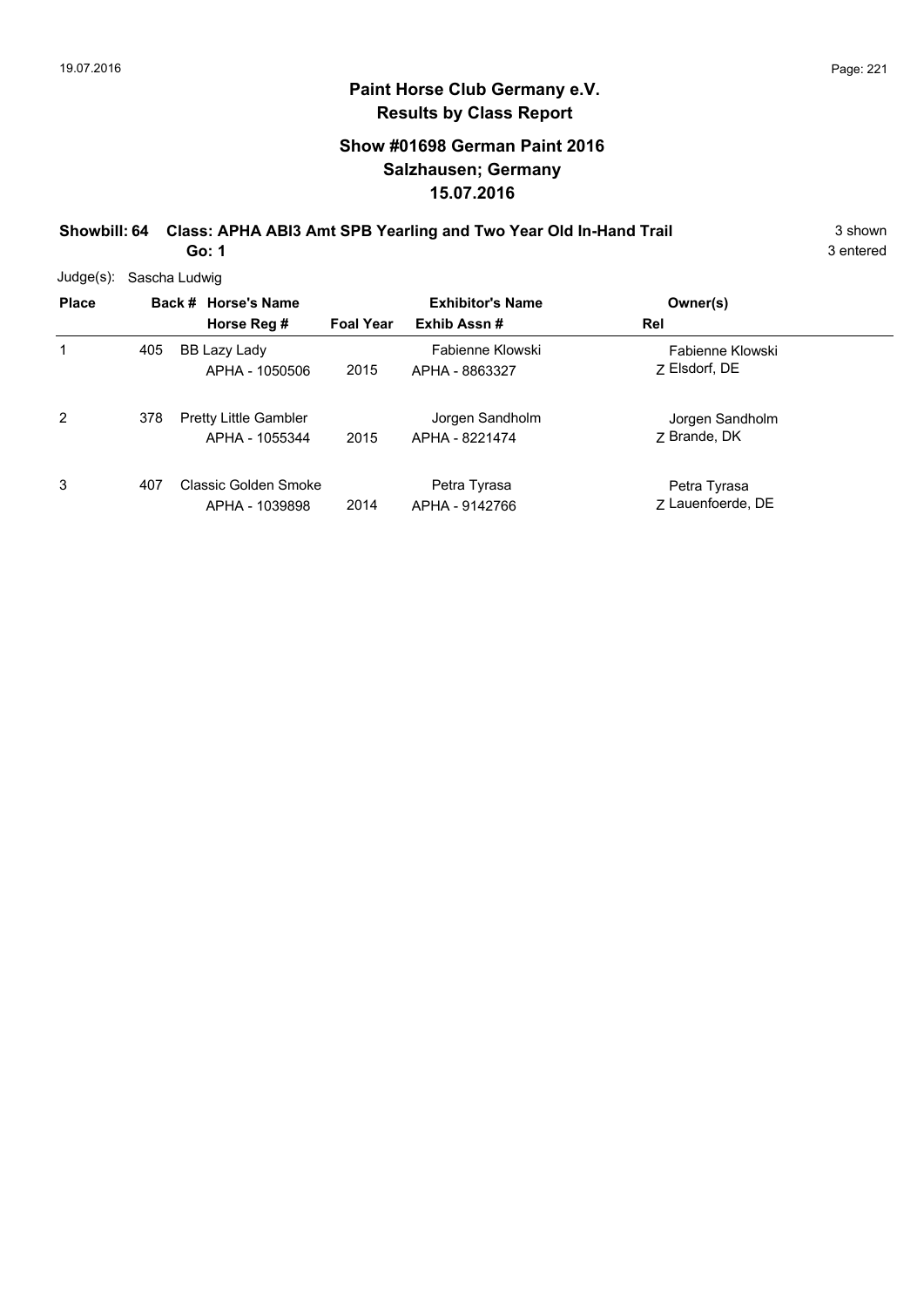# **Show #01699 German Paint 2016 Salzhausen; Germany 15.07.2016**

**Showbill: 64 Class: APHA ABI3 Amt SPB Yearling and Two Year Old In-Hand Trail** 3 shown **Go: 1**

3 entered

Judge(s): Francoise Raimondo

| Juuy <del>c</del> (5). |     | <b>FIGHCOISE RAILIUNO</b>                      |                  |                                    |                                   |  |
|------------------------|-----|------------------------------------------------|------------------|------------------------------------|-----------------------------------|--|
| <b>Place</b>           |     | Back # Horse's Name                            |                  | <b>Exhibitor's Name</b>            | Owner(s)                          |  |
|                        |     | Horse Reg #                                    | <b>Foal Year</b> | Exhib Assn#                        | Rel                               |  |
|                        | 405 | BB Lazy Lady<br>APHA - 1050506                 | 2015             | Fabienne Klowski<br>APHA - 8863327 | Fabienne Klowski<br>7 Elsdorf, DE |  |
| 2                      | 378 | <b>Pretty Little Gambler</b><br>APHA - 1055344 | 2015             | Jorgen Sandholm<br>APHA - 8221474  | Jorgen Sandholm<br>7 Brande, DK   |  |
| 3                      | 407 | Classic Golden Smoke<br>APHA - 1039898         | 2014             | Petra Tyrasa<br>APHA - 9142766     | Petra Tyrasa<br>7 Lauenfoerde, DE |  |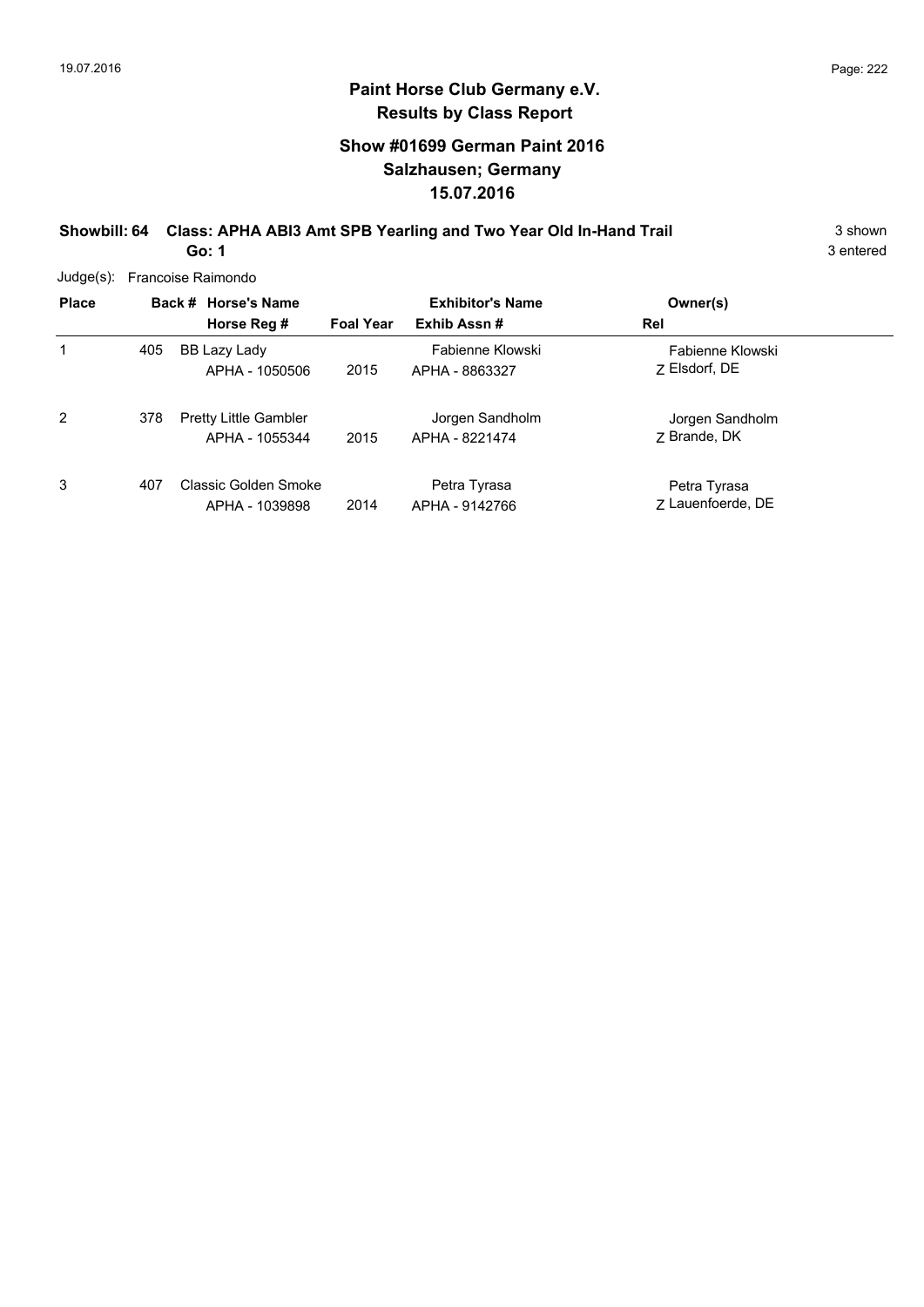# **Show #03270 German Paint 2016 Salzhausen; Germany 15.07.2016**

**Showbill: 64 Class: APHA ABI3 Amt SPB Yearling and Two Year Old In-Hand Trail** 3 shown **Go: 1**

3 entered

Judge(s): Pierre Ouellet

| <b>Place</b> |     | Back # Horse's Name<br>Horse Reg #             | <b>Foal Year</b> | <b>Exhibitor's Name</b><br>Exhib Assn# | Owner(s)<br>Rel                   |
|--------------|-----|------------------------------------------------|------------------|----------------------------------------|-----------------------------------|
| 1            | 405 | BB Lazy Lady<br>APHA - 1050506                 | 2015             | Fabienne Klowski<br>APHA - 8863327     | Fabienne Klowski<br>7 Elsdorf, DE |
| 2            | 378 | <b>Pretty Little Gambler</b><br>APHA - 1055344 | 2015             | Jorgen Sandholm<br>APHA - 8221474      | Jorgen Sandholm<br>7 Brande, DK   |
| 3            | 407 | Classic Golden Smoke<br>APHA - 1039898         | 2014             | Petra Tyrasa<br>APHA - 9142766         | Petra Tyrasa<br>7 Lauenfoerde, DE |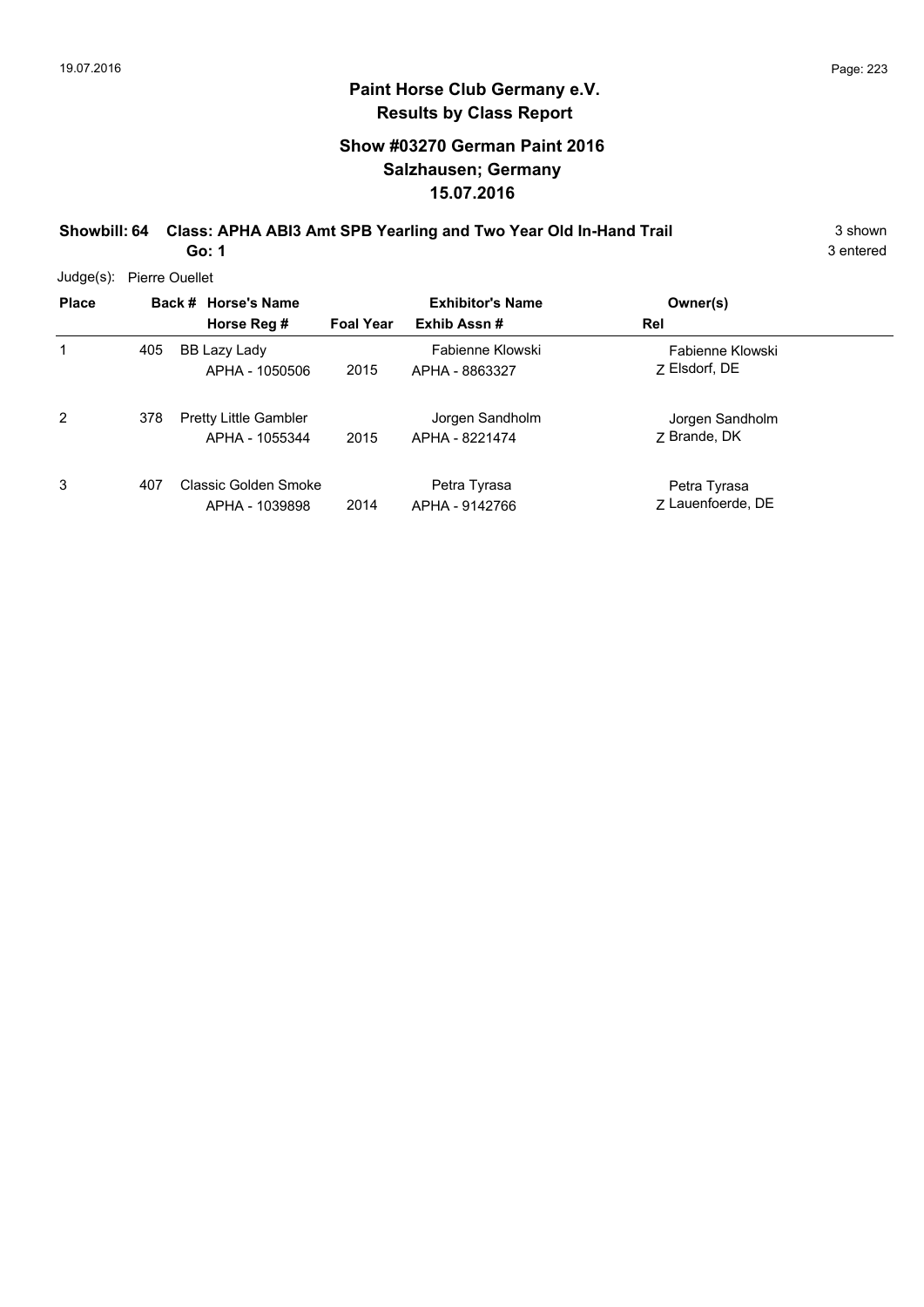# **Show #03271 German Paint 2016 Salzhausen; Germany 15.07.2016**

**Showbill: 64 Class: APHA ABI3 Amt SPB Yearling and Two Year Old In-Hand Trail** 3 shown **Go: 1**

3 entered

Judge(s): Simone Reiss

| <b>Place</b> |     | Back # Horse's Name<br>Horse Reg #             | <b>Foal Year</b> | <b>Exhibitor's Name</b><br>Exhib Assn# | Owner(s)<br>Rel                   |
|--------------|-----|------------------------------------------------|------------------|----------------------------------------|-----------------------------------|
|              | 405 | BB Lazy Lady<br>APHA - 1050506                 | 2015             | Fabienne Klowski<br>APHA - 8863327     | Fabienne Klowski<br>7 Elsdorf, DE |
| 2            | 378 | <b>Pretty Little Gambler</b><br>APHA - 1055344 | 2015             | Jorgen Sandholm<br>APHA - 8221474      | Jorgen Sandholm<br>7 Brande, DK   |
| 3            | 407 | Classic Golden Smoke<br>APHA - 1039898         | 2014             | Petra Tyrasa<br>APHA - 9142766         | Petra Tyrasa<br>7 Lauenfoerde, DE |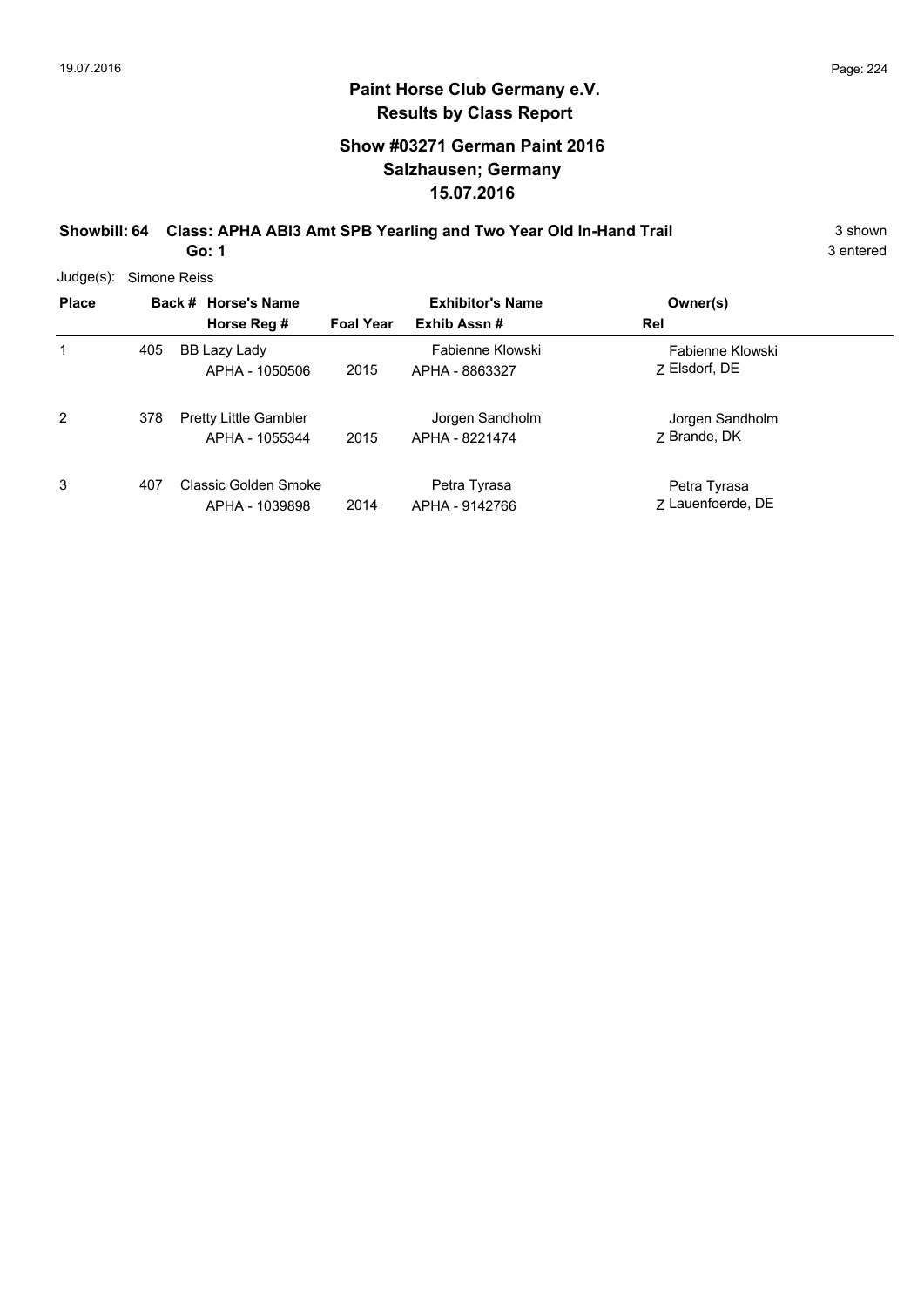# **Paint Horse Club Germany e.V. Results by Class Report**

# **Show #01698 German Paint 2016 Salzhausen; Germany 15.07.2016**

#### **Showbill: 65 Class: APHA BIH3 SPB Yrlng & 2-Yr-Old IH Trl (Zn 12, 13, 14 only)** 2 shown **Go: 1**

Judge(s): Sascha Ludwig

| <b>Place</b> |     | Back # Horse's Name                            | <b>Exhibitor's Name</b> |                                   | Owner(s)                                |
|--------------|-----|------------------------------------------------|-------------------------|-----------------------------------|-----------------------------------------|
|              |     | Horse Reg #                                    | <b>Foal Year</b>        | Exhib Assn#                       | Rel                                     |
|              | 378 | <b>Pretty Little Gambler</b><br>APHA - 1055344 | 2015                    | Dora Gocze<br>APHA - 8969179      | Jorgen Sandholm<br>Brande, DK           |
| 2            | 390 | <b>Magics Traveling Girl</b><br>APHA - 1050925 | 2015                    | Katja Eisfelder<br>APHA - 8933012 | Katja Eisfelder<br>Z Herzogenaurach, DE |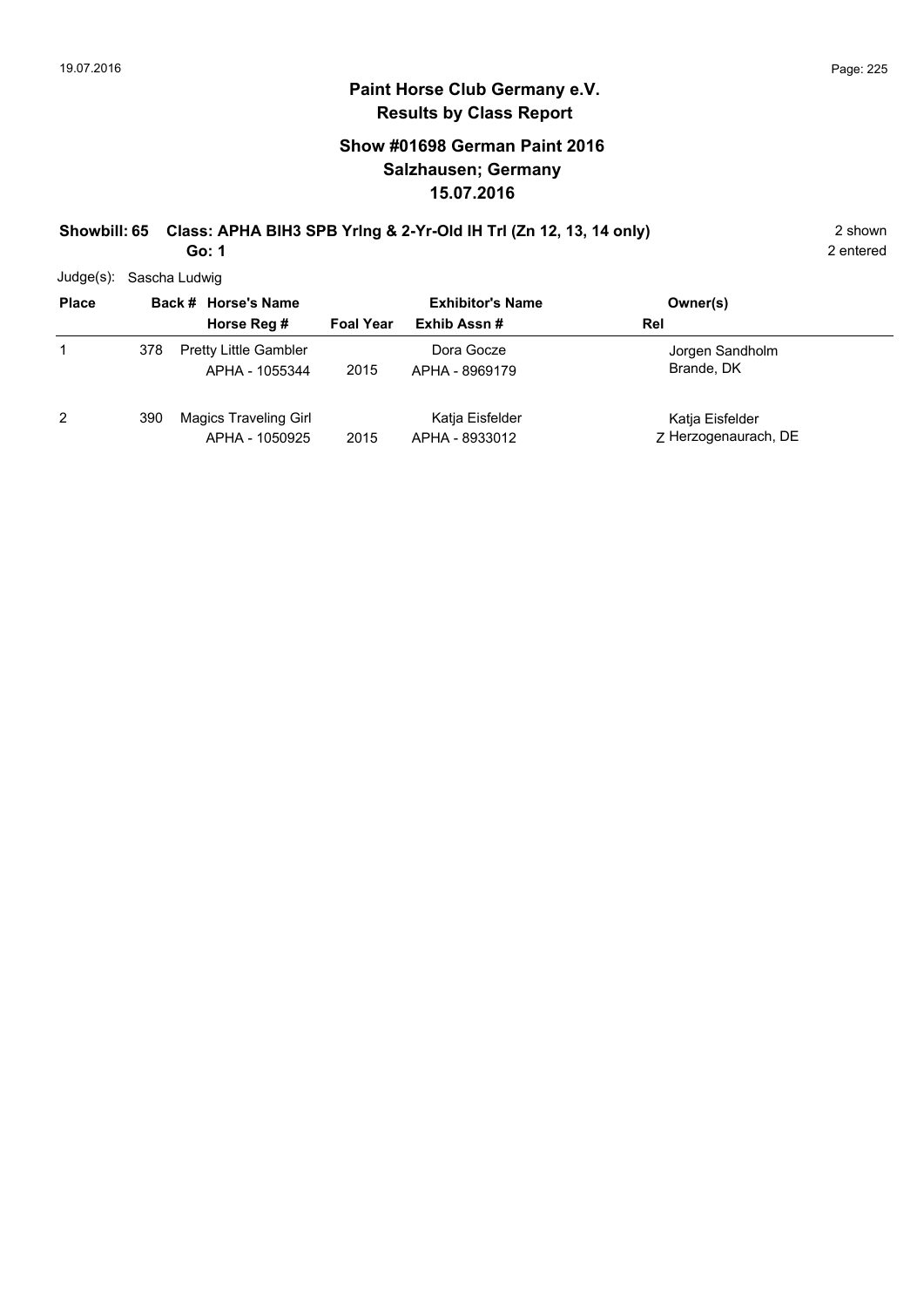# **Show #01699 German Paint 2016 Salzhausen; Germany 15.07.2016**

#### **Showbill: 65 Class: APHA BIH3 SPB Yrlng & 2-Yr-Old IH Trl (Zn 12, 13, 14 only)** 2 shown **Go: 1**

2 entered

Judge(s): Francoise Raimondo

| <b>Place</b> |     | Back # Horse's Name                            | <b>Exhibitor's Name</b> |                                   | Owner(s)                                |
|--------------|-----|------------------------------------------------|-------------------------|-----------------------------------|-----------------------------------------|
|              |     | Horse Reg #                                    | <b>Foal Year</b>        | Exhib Assn#                       | Rel                                     |
| 1            | 378 | <b>Pretty Little Gambler</b><br>APHA - 1055344 | 2015                    | Dora Gocze<br>APHA - 8969179      | Jorgen Sandholm<br>Brande, DK           |
| 2            | 390 | <b>Magics Traveling Girl</b><br>APHA - 1050925 | 2015                    | Katia Eisfelder<br>APHA - 8933012 | Katja Eisfelder<br>Z Herzogenaurach, DE |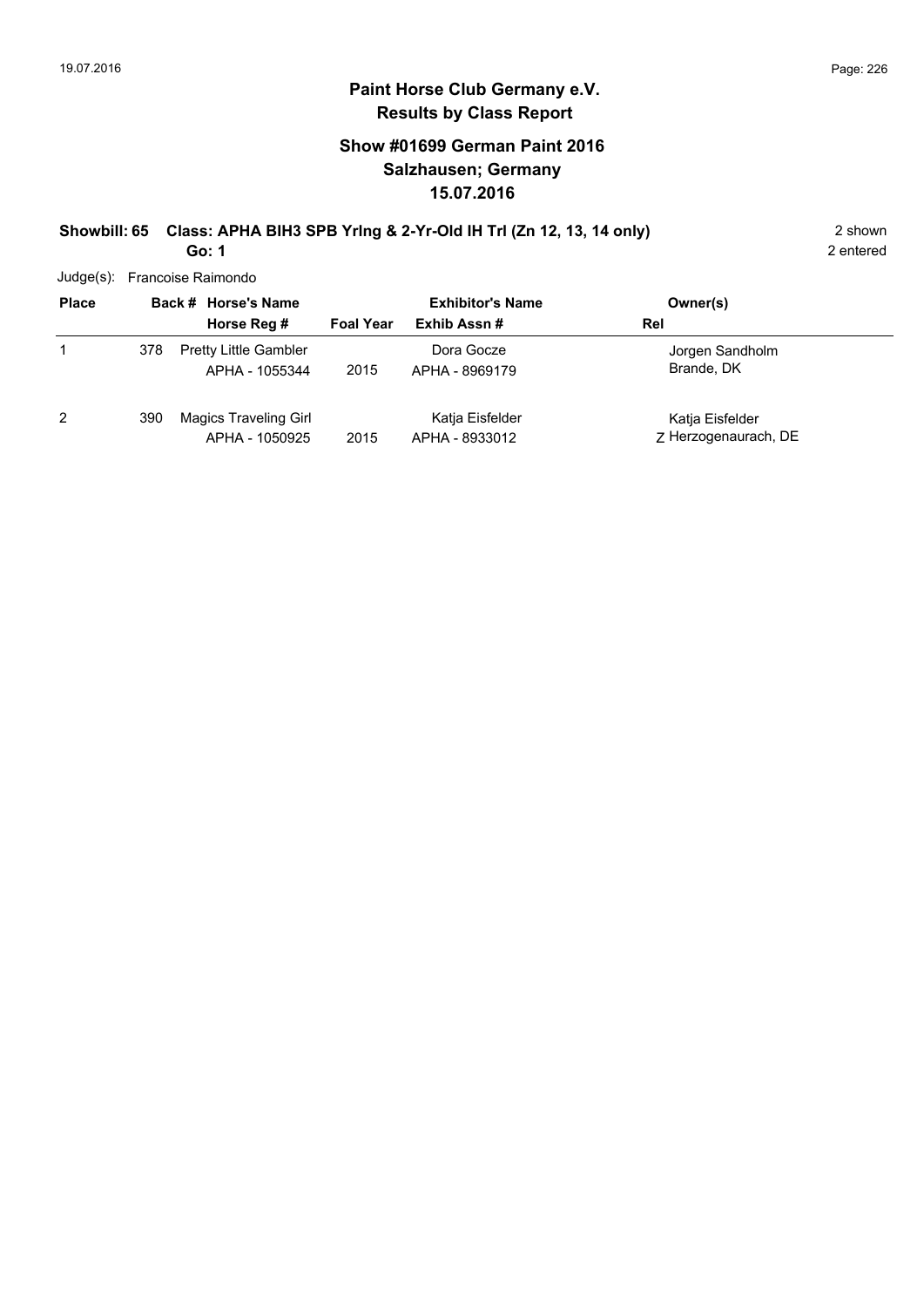### **Paint Horse Club Germany e.V. Results by Class Report**

# **Show #03270 German Paint 2016 Salzhausen; Germany 15.07.2016**

#### **Showbill: 65 Class: APHA BIH3 SPB Yrlng & 2-Yr-Old IH Trl (Zn 12, 13, 14 only)** 2 shown **Go: 1**

Judge(s): Pierre Ouellet

| <b>Place</b> |     | Back # Horse's Name<br>Horse Reg #             | <b>Foal Year</b> | <b>Exhibitor's Name</b><br>Exhib Assn# | Owner(s)<br>Rel                         |
|--------------|-----|------------------------------------------------|------------------|----------------------------------------|-----------------------------------------|
|              | 378 | <b>Pretty Little Gambler</b><br>APHA - 1055344 | 2015             | Dora Gocze<br>APHA - 8969179           | Jorgen Sandholm<br>Brande, DK           |
| 2            | 390 | Magics Traveling Girl<br>APHA - 1050925        | 2015             | Katja Eisfelder<br>APHA - 8933012      | Katja Eisfelder<br>7 Herzogenaurach, DE |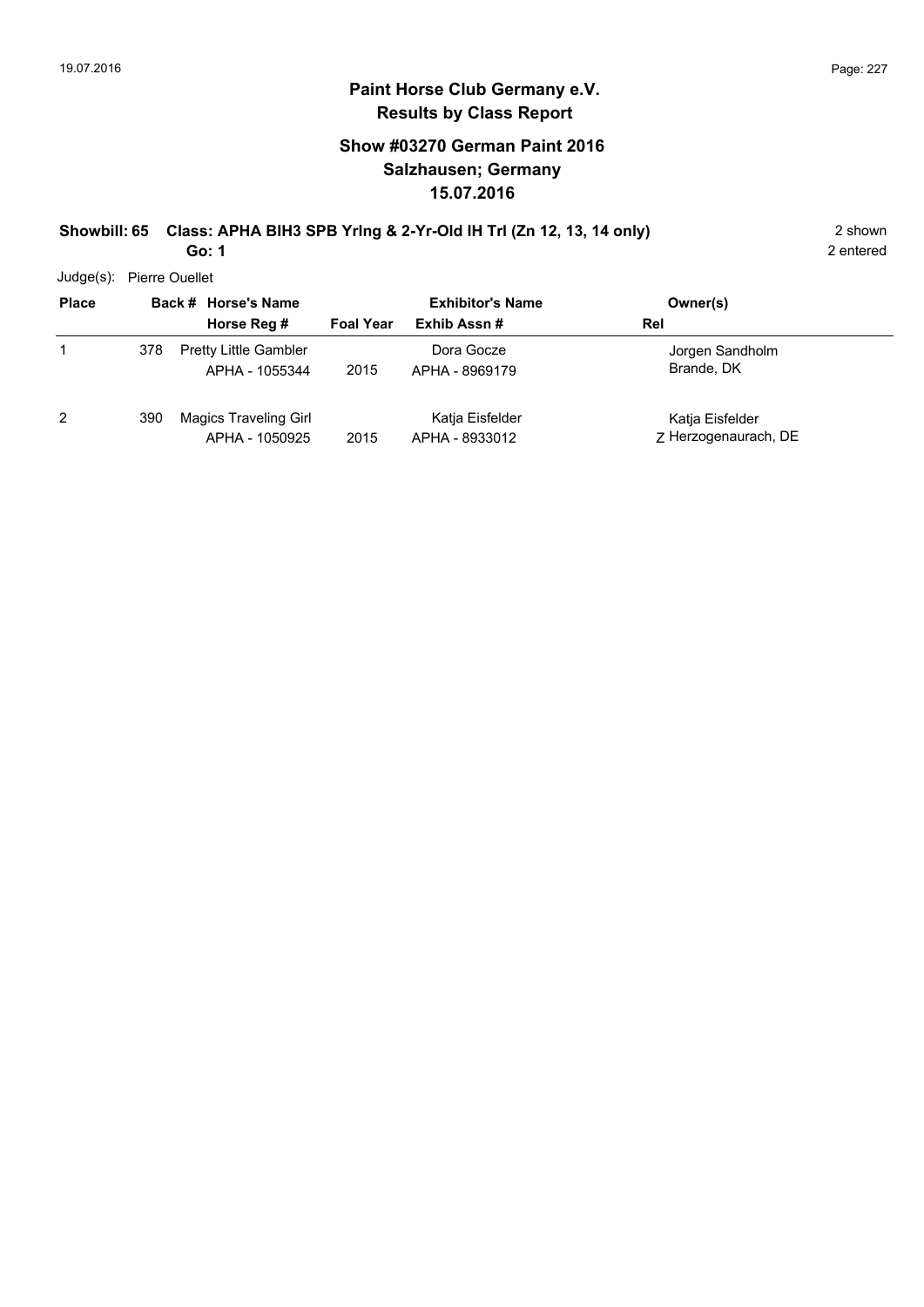### **Paint Horse Club Germany e.V. Results by Class Report**

# **Show #03271 German Paint 2016 Salzhausen; Germany 15.07.2016**

#### **Showbill: 65 Class: APHA BIH3 SPB Yrlng & 2-Yr-Old IH Trl (Zn 12, 13, 14 only)** 2 shown **Go: 1**

Judge(s): Simone Reiss

| <b>Place</b> |     | Back # Horse's Name                            |                  | <b>Exhibitor's Name</b>           | Owner(s)                                |
|--------------|-----|------------------------------------------------|------------------|-----------------------------------|-----------------------------------------|
|              |     | Horse Reg #                                    | <b>Foal Year</b> | Exhib Assn#                       | Rel                                     |
|              | 378 | <b>Pretty Little Gambler</b><br>APHA - 1055344 | 2015             | Dora Gocze<br>APHA - 8969179      | Jorgen Sandholm<br>Brande, DK           |
| 2            | 390 | Magics Traveling Girl<br>APHA - 1050925        | 2015             | Katja Eisfelder<br>APHA - 8933012 | Katja Eisfelder<br>Z Herzogenaurach, DE |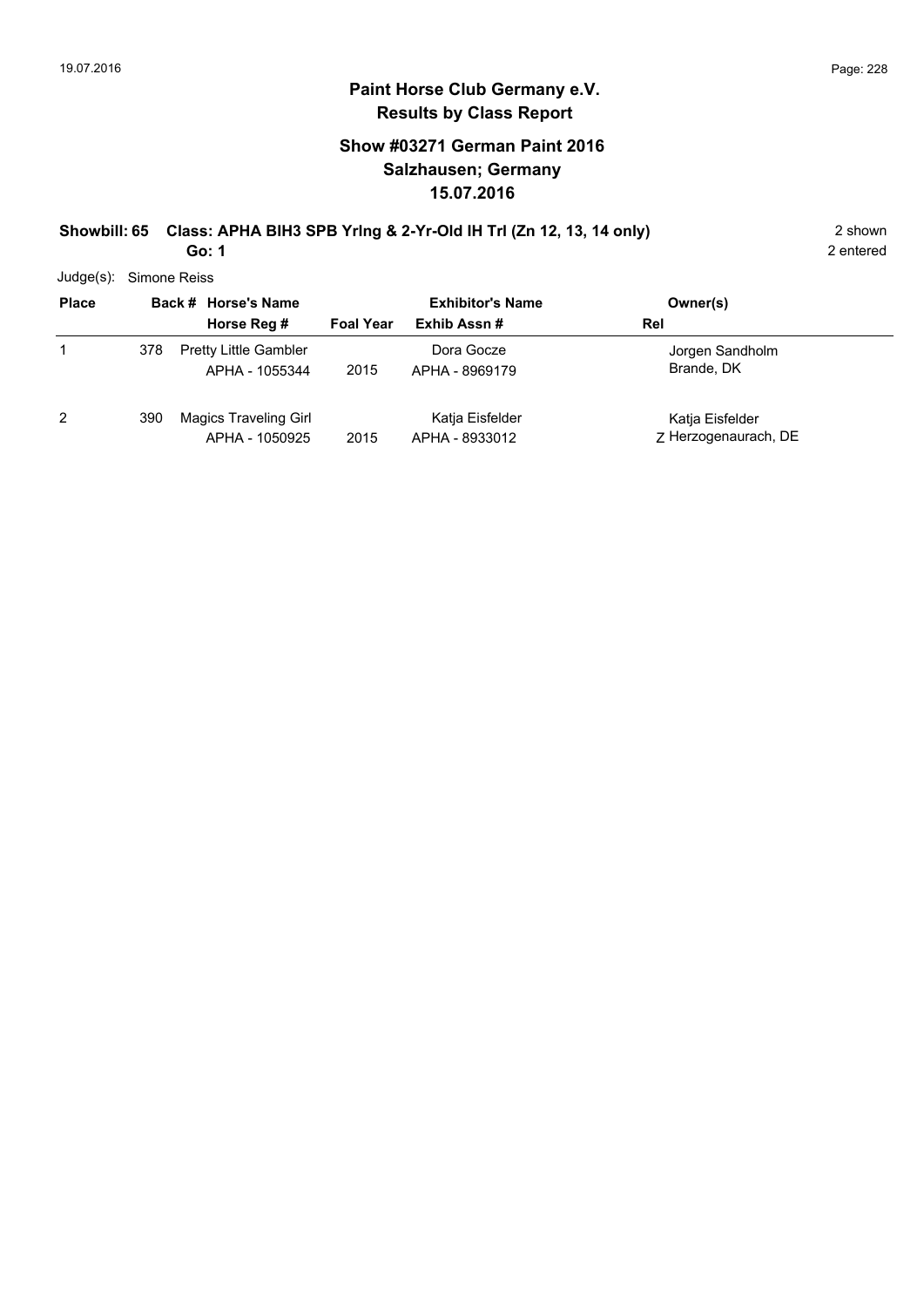# **Paint Horse Club Germany e.V. Results by Class Report**

# **Show #01698 German Paint 2016 Salzhausen; Germany 15.07.2016**

#### **Showbill: 66 Class: APHA BGTR SPB Green Trail 1 Shown 2018 1 shown 3 Shown 3 Shown 3 Shown 3 Shown 3 Shown 3 Shown**

**Go: 1**

|  | Judge(s): Sascha Ludwig |  |
|--|-------------------------|--|
|--|-------------------------|--|

| <b>Place</b> |     | Back # Horse's Name                     |                  | <b>Exhibitor's Name</b>           | Owner(s)                                 |
|--------------|-----|-----------------------------------------|------------------|-----------------------------------|------------------------------------------|
|              |     | Horse Reg #                             | <b>Foal Year</b> | Exhib Assn #                      | Rel                                      |
|              | 422 | JH Supreme Invitation<br>APHA - 1000521 | 2011             | Saskia Moeskops<br>APHA - 8620313 | Ivana Pallister<br>MBerg En Terblijt, NL |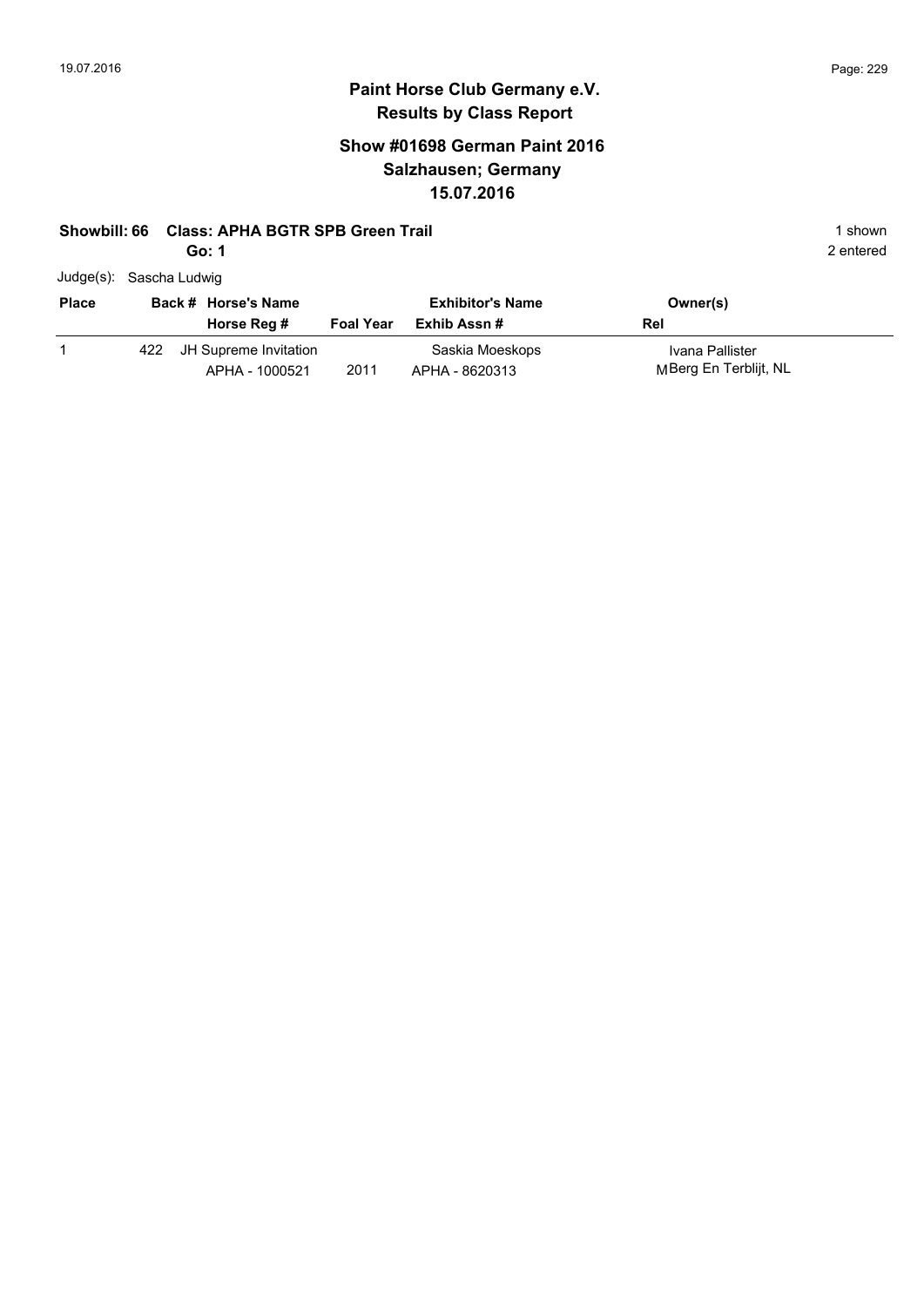# **Show #01699 German Paint 2016 Salzhausen; Germany 15.07.2016**

#### **Showbill: 66 Class: APHA BGTR SPB Green Trail 1 Shown 2018 1 shown 3 Shown 3 Shown 3 Shown 3 Shown 3 Shown 3 Shown**

**Go: 1**

| Judge(s): Francoise Raimondo |  |
|------------------------------|--|
|                              |  |

| <b>Place</b> | Back # Horse's Name                         |                  | <b>Exhibitor's Name</b>           | Owner(s)                                 |
|--------------|---------------------------------------------|------------------|-----------------------------------|------------------------------------------|
|              | Horse Reg #                                 | <b>Foal Year</b> | Exhib Assn #                      | Rel                                      |
|              | 422 JH Supreme Invitation<br>APHA - 1000521 | 2011             | Saskia Moeskops<br>APHA - 8620313 | Ivana Pallister<br>MBerg En Terblijt, NL |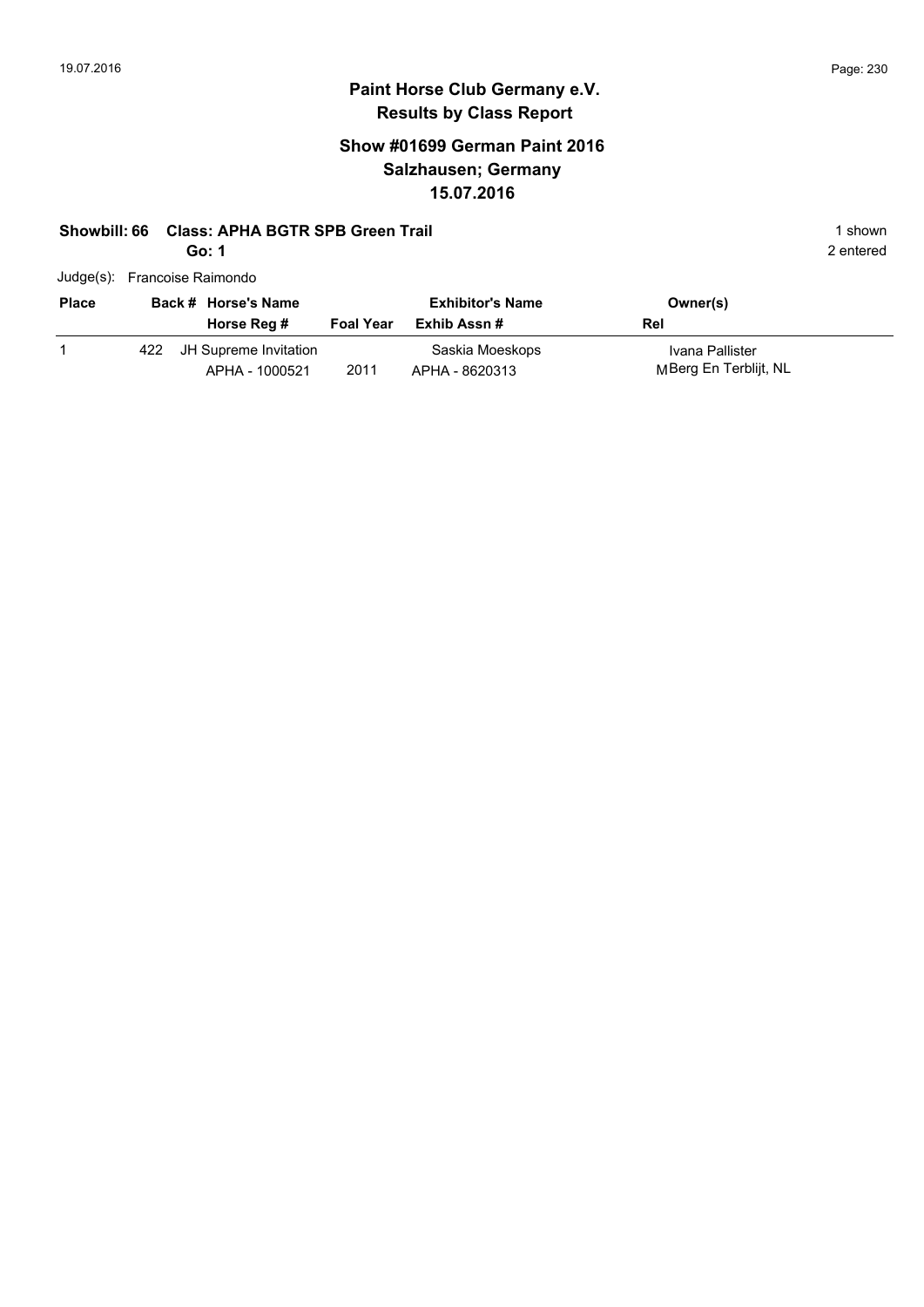# **Paint Horse Club Germany e.V. Results by Class Report**

# **Show #03270 German Paint 2016 Salzhausen; Germany 15.07.2016**

#### **Showbill: 66 Class: APHA BGTR SPB Green Trail 1 shown 1 shown 1 shown**

**Go: 1**

| <b>Place</b> |     | Back # Horse's Name<br>Horse Reg #      | <b>Foal Year</b> | <b>Exhibitor's Name</b><br>Exhib Assn # | Owner(s)<br>Rel                          |
|--------------|-----|-----------------------------------------|------------------|-----------------------------------------|------------------------------------------|
|              | 422 | JH Supreme Invitation<br>APHA - 1000521 | 2011             | Saskia Moeskops<br>APHA - 8620313       | Ivana Pallister<br>MBerg En Terblijt, NL |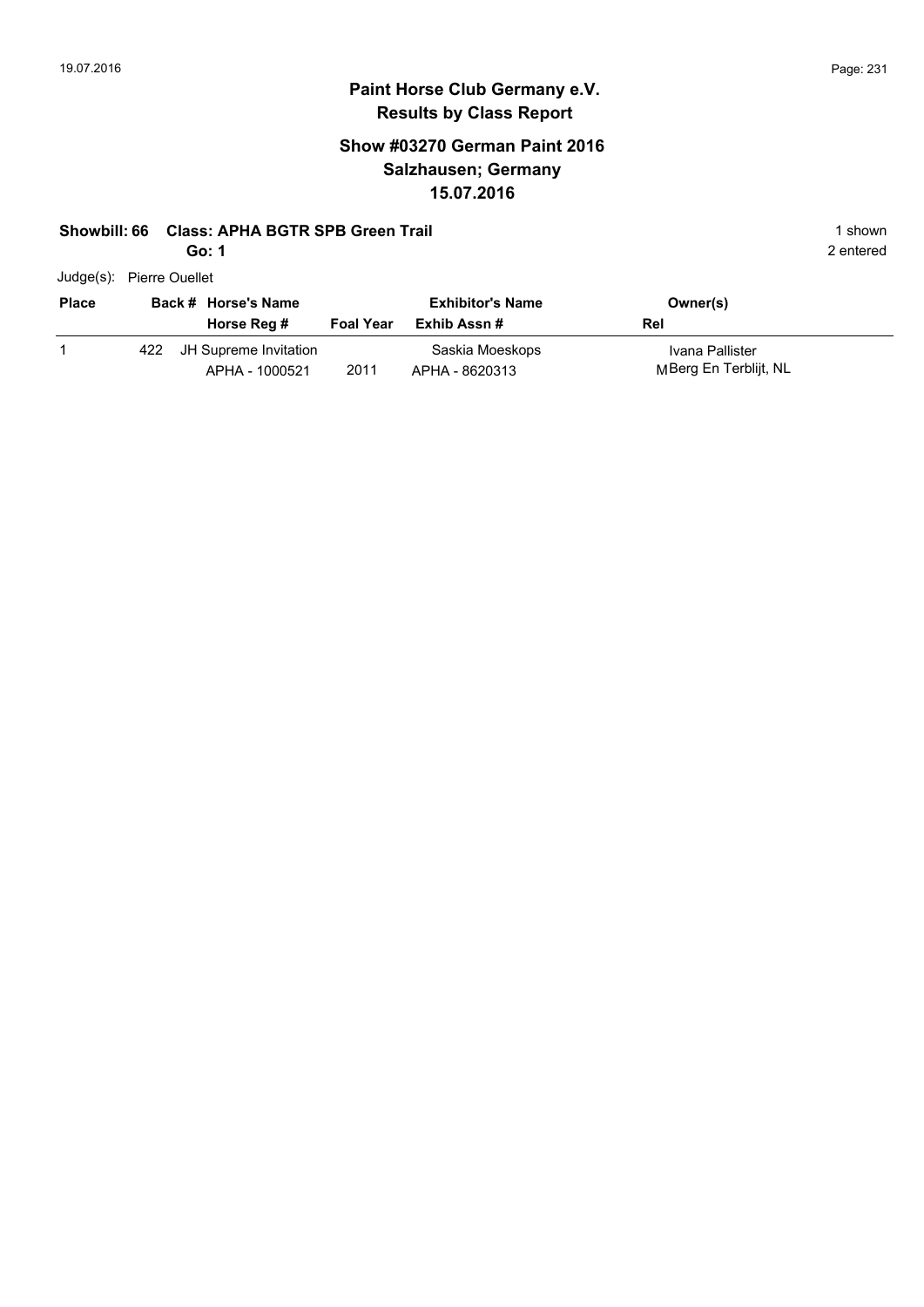# **Paint Horse Club Germany e.V. Results by Class Report**

# **Show #03271 German Paint 2016 Salzhausen; Germany 15.07.2016**

#### **Showbill: 66 Class: APHA BGTR SPB Green Trail 1 shown 1 shown 1 shown**

**Go: 1**

|  | Judge(s): Simone Reiss |
|--|------------------------|
|--|------------------------|

| <b>Place</b> |     | Back # Horse's Name<br>Horse Reg #      | <b>Foal Year</b> | <b>Exhibitor's Name</b><br>Exhib Assn # | Owner(s)<br>Rel                          |
|--------------|-----|-----------------------------------------|------------------|-----------------------------------------|------------------------------------------|
|              | 422 | JH Supreme Invitation<br>APHA - 1000521 | 2011             | Saskia Moeskops<br>APHA - 8620313       | Ivana Pallister<br>MBerg En Terblijt, NL |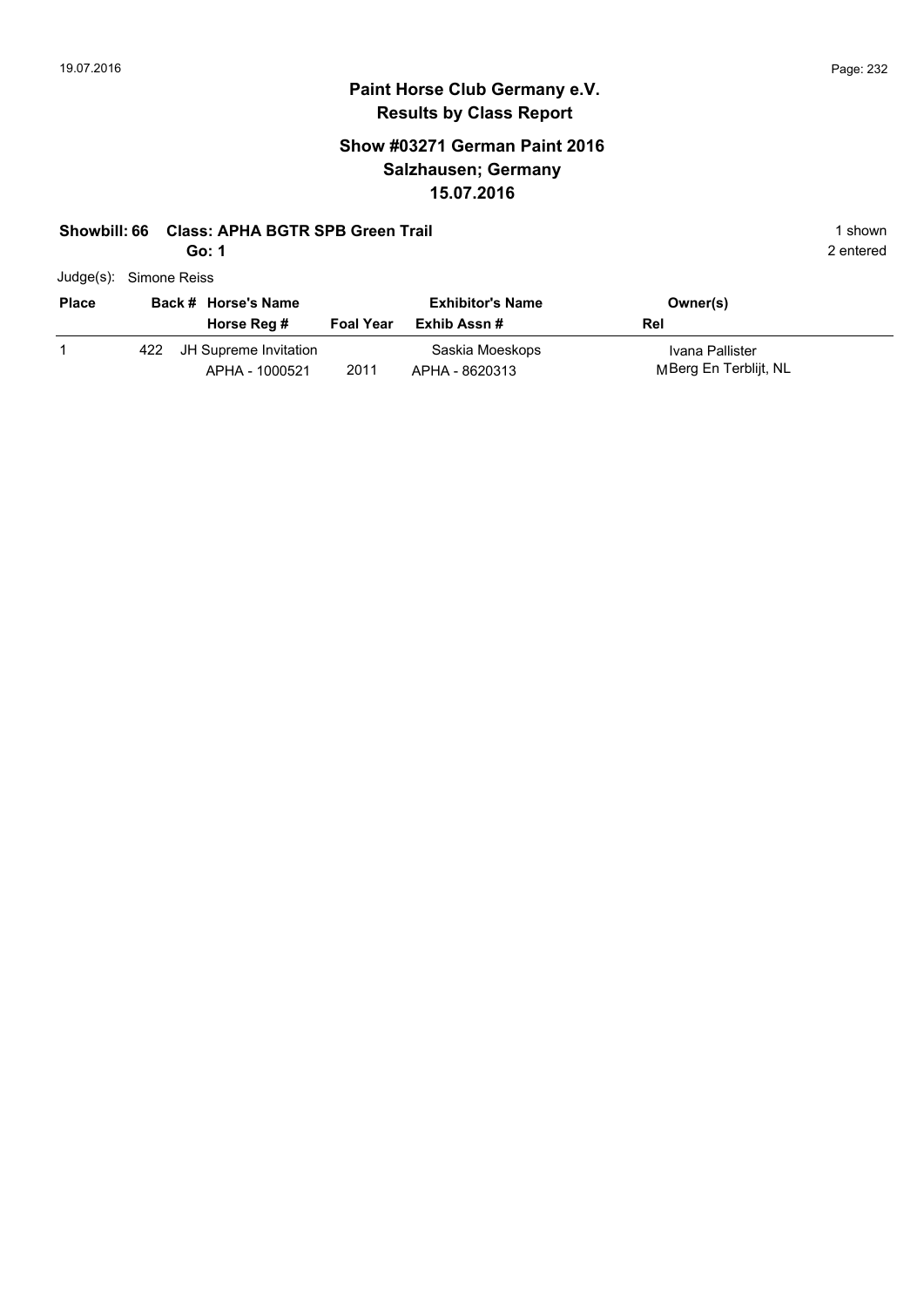# **Show #01698 German Paint 2016 Salzhausen; Germany 15.07.2016**

# **Showbill: 68 Class: APHA NR1 Novice Amateur Reining 4 shown 4 shown**

**Go: 1**

| Judge(s): Sascha Ludwig |  |
|-------------------------|--|
|                         |  |

| <b>Place</b>   |     | Back # Horse's Name                          |                  | <b>Exhibitor's Name</b>             | Owner(s)                        |  |
|----------------|-----|----------------------------------------------|------------------|-------------------------------------|---------------------------------|--|
|                |     | Horse Reg #                                  | <b>Foal Year</b> | Exhib Assn#                         | Rel                             |  |
| 1              | 553 | Sleepwalker Nasty<br>APHA - 956059           | 2008             | Leon Letzner<br>APHA - 8920196      | Leon Letzner<br>7 Burscheid, DE |  |
| $\overline{2}$ | 371 | Shine N Fiona<br>APHA - 1047928              | 2004             | Isabelle Lange<br>APHA - 8916338    | Isabelle Lange<br>7 Essen, DE   |  |
| 3              | 440 | <b>BMS Chief White Moon</b><br>APHA - 902608 | 2007             | Fabienne Pienemann<br>APHA - 135702 | Tanja Stumpler<br>Lingen, DE    |  |
| 4              | 426 | <b>FSF The Zipmotist</b><br>APHA - 981344    | 2010             | Silke Hann<br>APHA - 132419         | Silke Hann<br>Z Elchingen, DE   |  |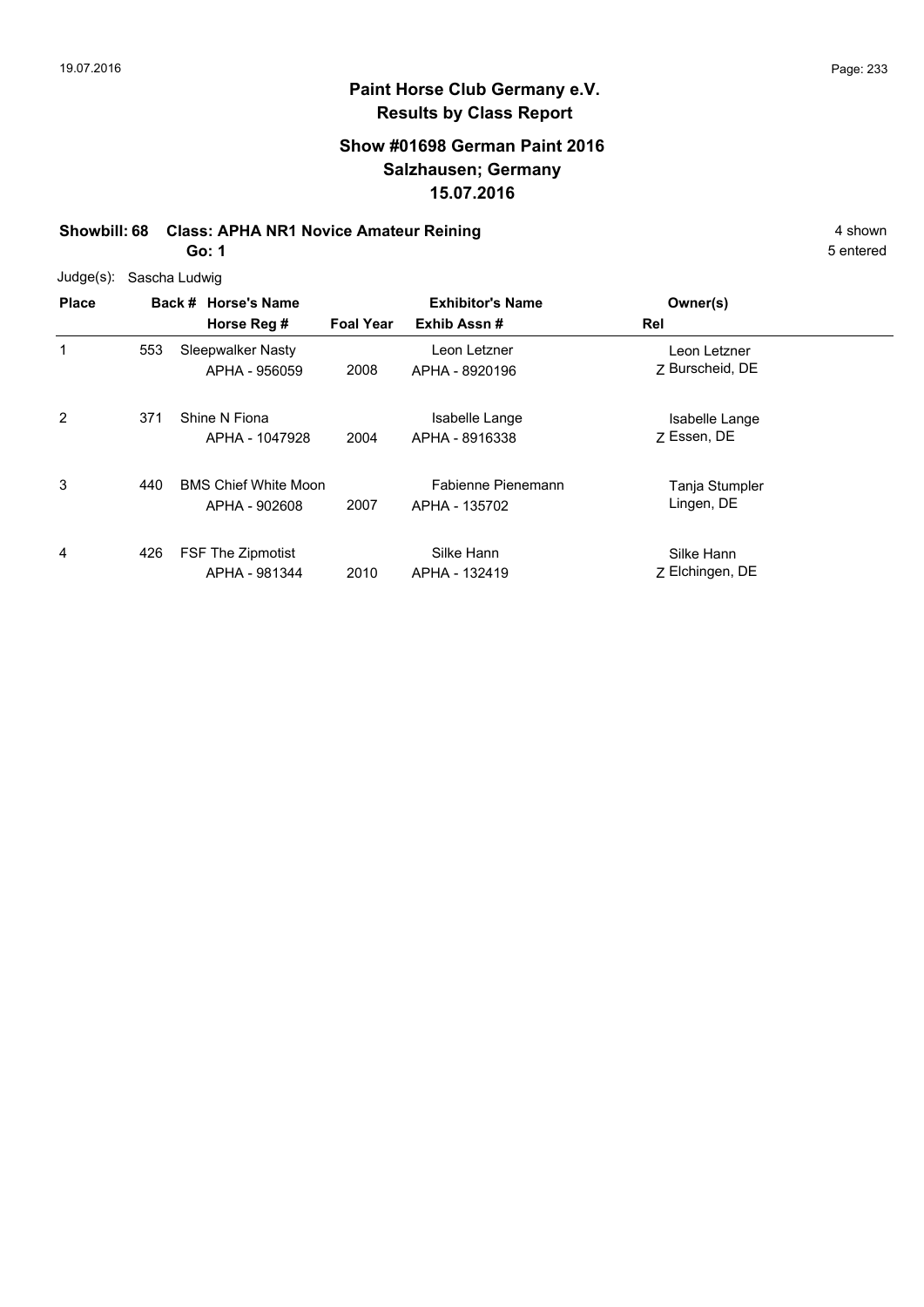# **Show #01699 German Paint 2016 Salzhausen; Germany 15.07.2016**

# **Showbill: 68 Class: APHA NR1 Novice Amateur Reining 4 shown 4 shown**

**Go: 1**

| <b>Place</b> |     | Back # Horse's Name         | <b>Exhibitor's Name</b> |                    | Owner(s)                        |  |
|--------------|-----|-----------------------------|-------------------------|--------------------|---------------------------------|--|
|              |     | Horse Reg #                 | <b>Foal Year</b>        | Exhib Assn#        | Rel                             |  |
| 1            | 553 | Sleepwalker Nasty           |                         | Leon Letzner       | Leon Letzner<br>7 Burscheid, DE |  |
|              |     | APHA - 956059               | 2008                    | APHA - 8920196     |                                 |  |
| 2            | 371 | Shine N Fiona               |                         | Isabelle Lange     | Isabelle Lange                  |  |
|              |     | APHA - 1047928              | 2004                    | APHA - 8916338     | 7 Essen, DE                     |  |
| 3            | 440 | <b>BMS Chief White Moon</b> |                         | Fabienne Pienemann | Tanja Stumpler                  |  |
|              |     | APHA - 902608               | 2007                    | APHA - 135702      | Lingen, DE                      |  |
| 4            | 426 | <b>FSF The Zipmotist</b>    |                         | Silke Hann         | Silke Hann                      |  |
|              |     | APHA - 981344               | 2010                    | APHA - 132419      | Z Elchingen, DE                 |  |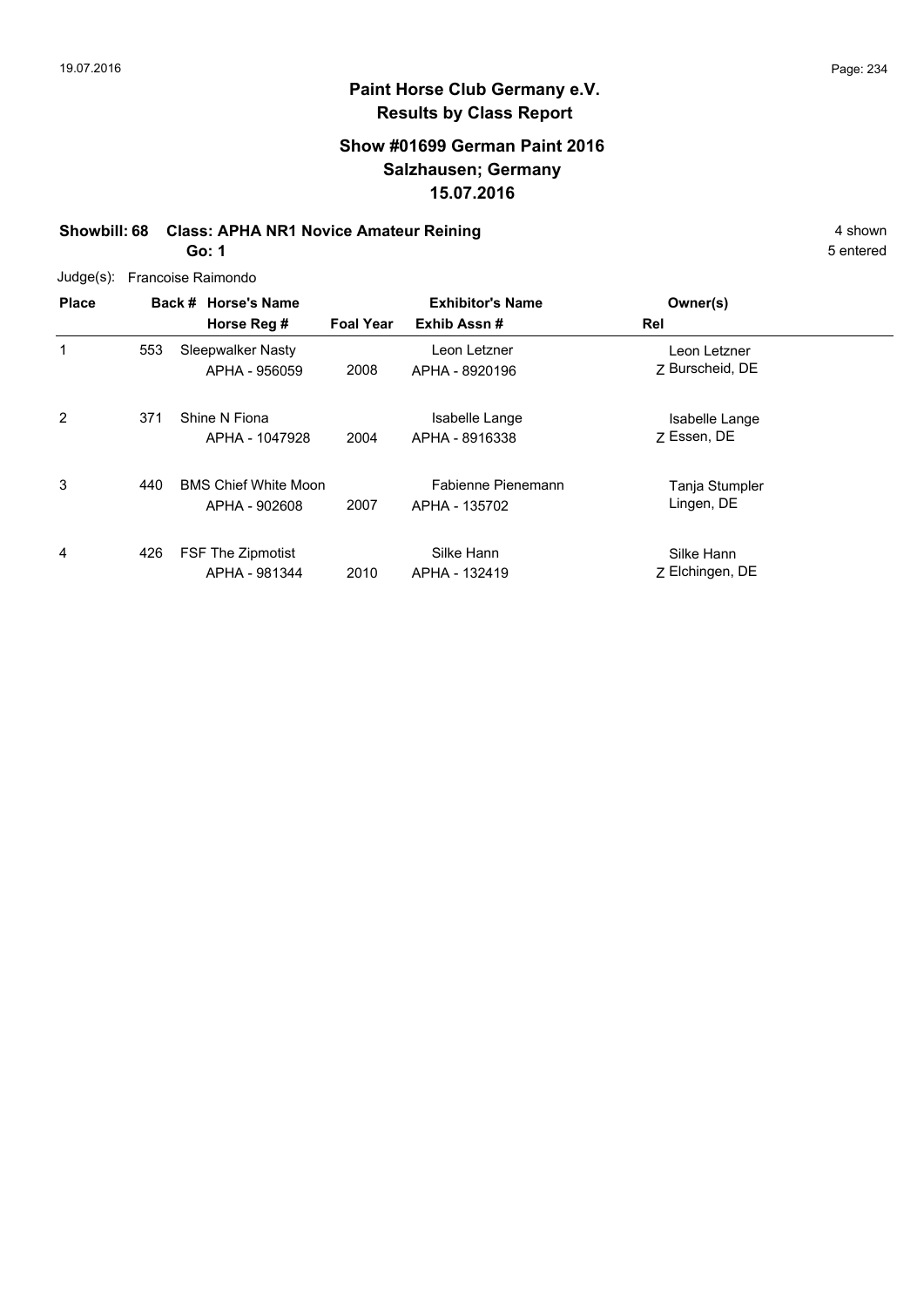# **Show #03270 German Paint 2016 Salzhausen; Germany 15.07.2016**

# **Showbill: 68 Class: APHA NR1 Novice Amateur Reining 4 shown 4 shown**

**Go: 1**

| Judge(s): | <b>Pierre Ouellet</b> |
|-----------|-----------------------|
|           |                       |

| <b>Place</b>   |     | Back # Horse's Name                          |                  | <b>Exhibitor's Name</b>             | Owner(s)                        |  |
|----------------|-----|----------------------------------------------|------------------|-------------------------------------|---------------------------------|--|
|                |     | Horse Reg #                                  | <b>Foal Year</b> | Exhib Assn#                         | Rel                             |  |
| 1              | 553 | Sleepwalker Nasty<br>APHA - 956059           | 2008             | Leon Letzner<br>APHA - 8920196      | Leon Letzner<br>Z Burscheid, DE |  |
| $\overline{2}$ | 371 | Shine N Fiona<br>APHA - 1047928              | 2004             | Isabelle Lange<br>APHA - 8916338    | Isabelle Lange<br>7 Essen, DE   |  |
| 3              | 426 | <b>FSF The Zipmotist</b><br>APHA - 981344    | 2010             | Silke Hann<br>APHA - 132419         | Silke Hann<br>Z Elchingen, DE   |  |
| 4              | 440 | <b>BMS Chief White Moon</b><br>APHA - 902608 | 2007             | Fabienne Pienemann<br>APHA - 135702 | Tanja Stumpler<br>Lingen, DE    |  |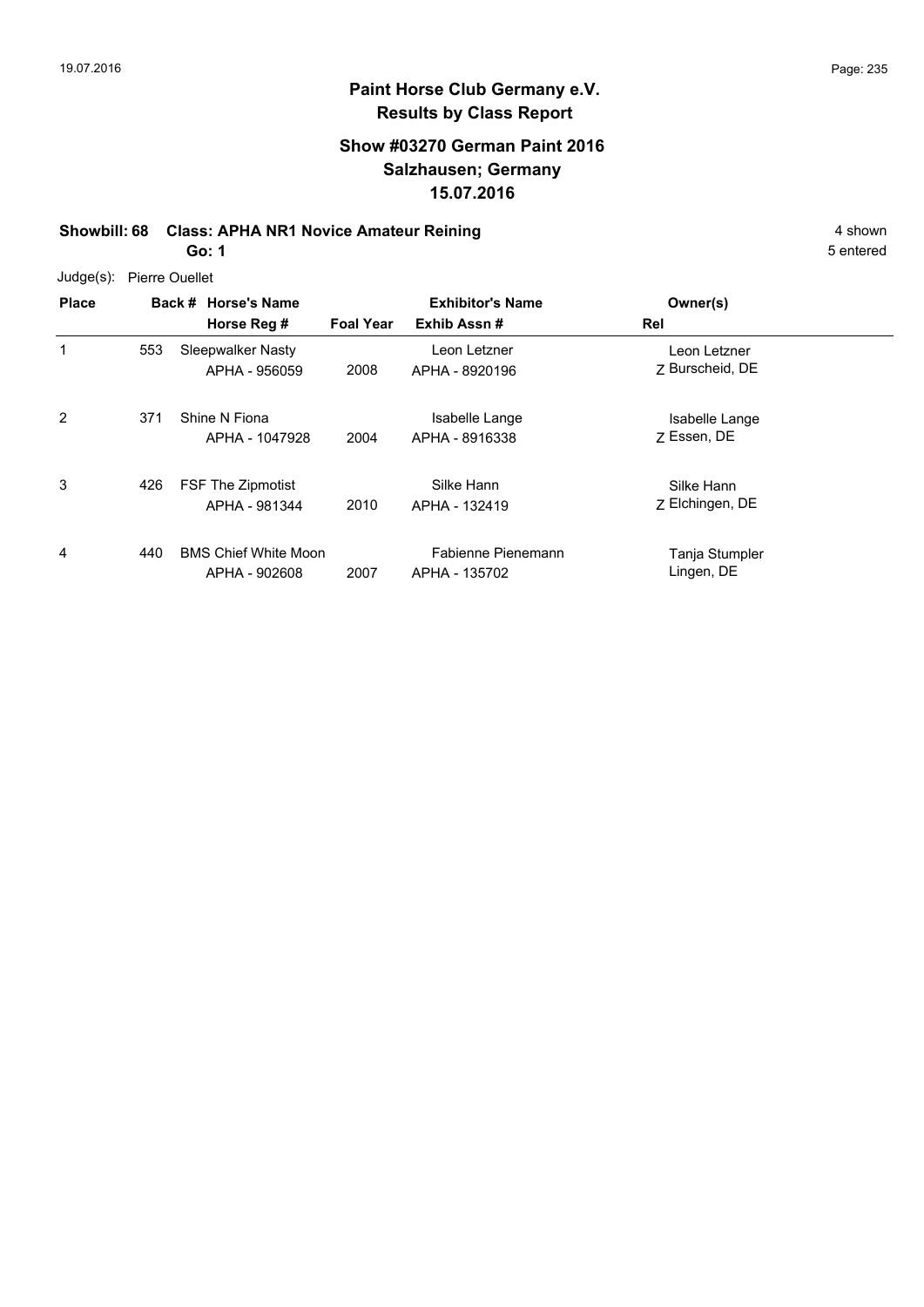# **Show #03271 German Paint 2016 Salzhausen; Germany 15.07.2016**

# **Showbill: 68 Class: APHA NR1 Novice Amateur Reining 4 shown 4 shown**

**Go: 1**

| Judge(s): Simone Reiss |
|------------------------|
|                        |

| <b>Place</b> |     | Back # Horse's Name                          | <b>Exhibitor's Name</b> |                                     | Owner(s)                        |  |
|--------------|-----|----------------------------------------------|-------------------------|-------------------------------------|---------------------------------|--|
|              |     | Horse Reg #                                  | <b>Foal Year</b>        | Exhib Assn#                         | Rel                             |  |
| 1            | 553 | Sleepwalker Nasty<br>APHA - 956059           | 2008                    | Leon Letzner<br>APHA - 8920196      | Leon Letzner<br>7 Burscheid, DE |  |
| 2            | 440 | <b>BMS Chief White Moon</b><br>APHA - 902608 | 2007                    | Fabienne Pienemann<br>APHA - 135702 | Tanja Stumpler<br>Lingen, DE    |  |
| 3            | 371 | Shine N Fiona<br>APHA - 1047928              | 2004                    | Isabelle Lange<br>APHA - 8916338    | Isabelle Lange<br>7 Essen, DE   |  |
| 4            | 426 | <b>FSF The Zipmotist</b><br>APHA - 981344    | 2010                    | Silke Hann<br>APHA - 132419         | Silke Hann<br>Z Elchingen, DE   |  |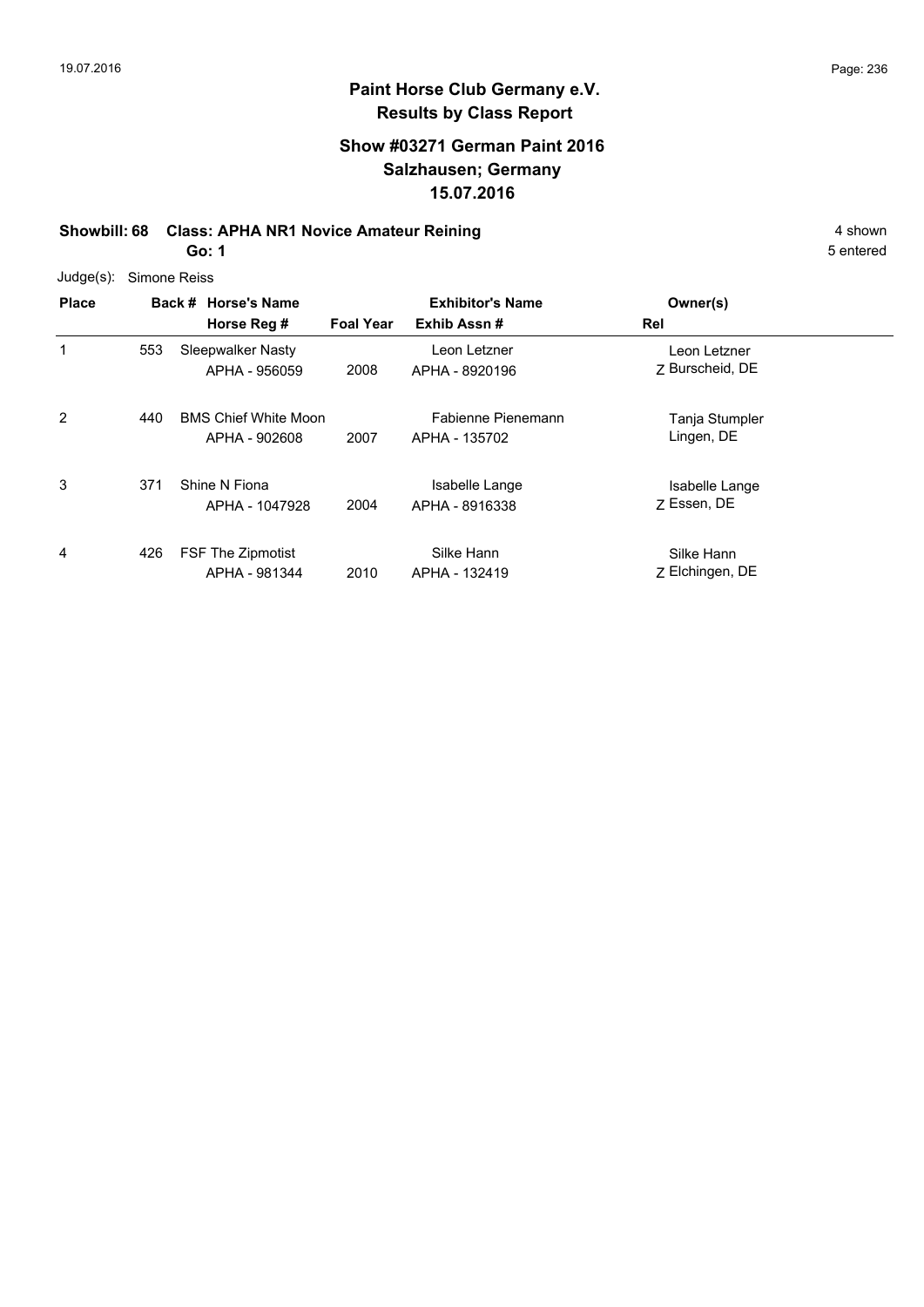# **Show #01698 German Paint 2016 Salzhausen; Germany 16.07.2016**

#### **Showbill: 70 Class: APHA YR1 Youth Reining 18 & Under** 4 shown **Go: 1**

| $Judge(s)$ : | Sascha Ludwig |                                              |                  |                                        |                  |                                          |  |
|--------------|---------------|----------------------------------------------|------------------|----------------------------------------|------------------|------------------------------------------|--|
| <b>Place</b> |               | Back # Horse's Name<br>Horse Reg #           | <b>Foal Year</b> | <b>Exhibitor's Name</b><br>Exhib Assn# | <b>Birthdate</b> | Owner(s)<br>Rel                          |  |
| 1            | 369           | Sun Peppy Train<br>APHA - 819136             | 2003             | Anna Middelberg<br>APHA - 9144667      |                  | Anna Middelberg<br>7 Lotte, DE           |  |
| 2            | 440           | <b>BMS Chief White Moon</b><br>APHA - 902608 | 2007             | Gina Opitz                             |                  | Tanja Stumpler<br>Lingen, DE             |  |
| 3            | 442           | <b>QP Boon O Matic Cat</b><br>APHA - 1040198 | 2013             | Gina Opitz                             |                  | Rene Opitz<br>Gr. Berssen, DE            |  |
| DQ           | 359           | AM Monty Phyton<br>APHA - 996446             | 2011             | Franziska Rothhaas<br>APHA - 8956634   |                  | Franziska Rothhaas<br>7 Nerenstetten, DE |  |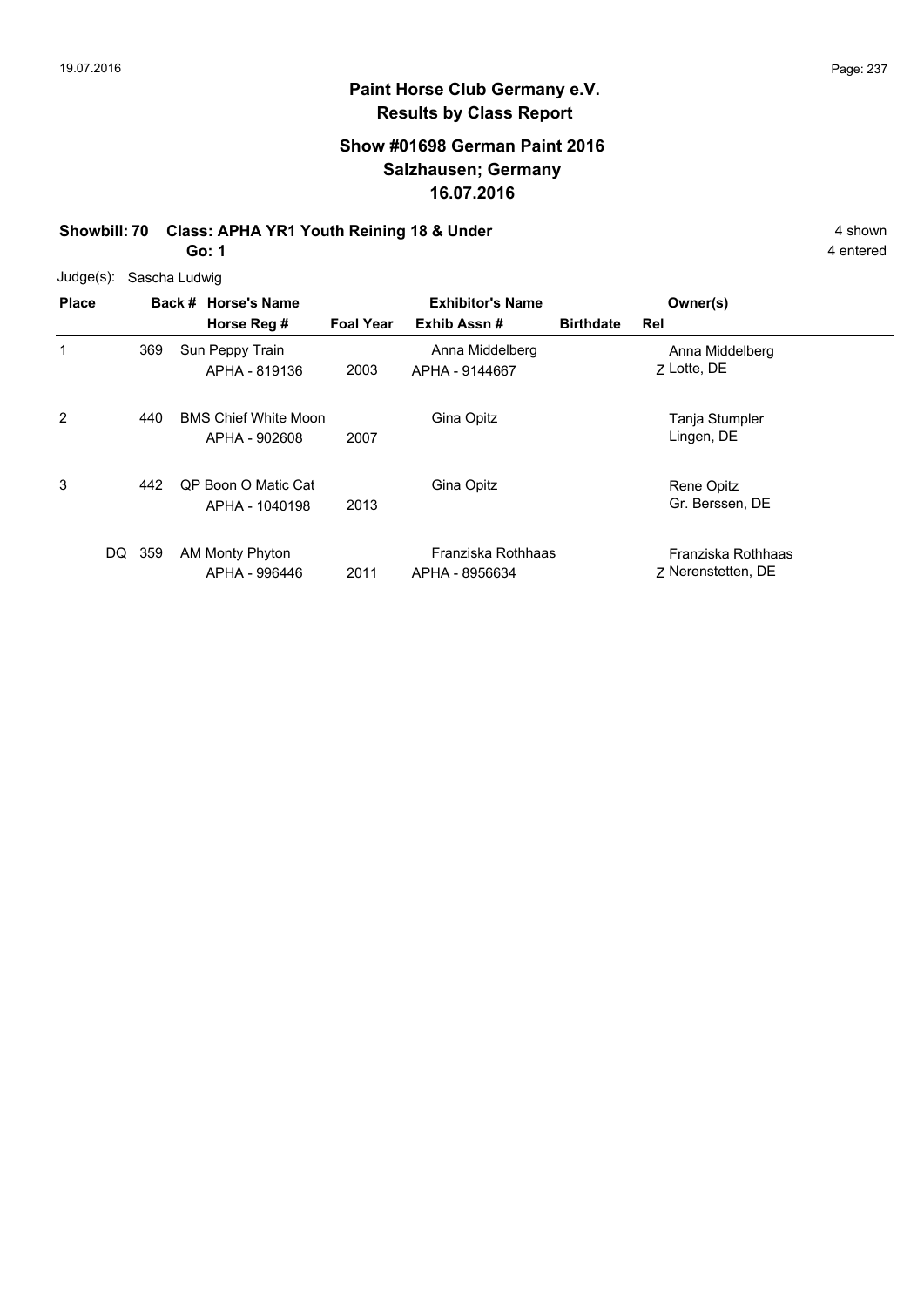# **Show #01699 German Paint 2016 Salzhausen; Germany 16.07.2016**

#### **Showbill: 70 Class: APHA YR1 Youth Reining 18 & Under** 4 shown **Go: 1**

4 entered

Judge(s): Francoise Raimondo

| <b>Place</b> |     | Back # Horse's Name<br>Horse Reg #           | <b>Foal Year</b> | <b>Exhibitor's Name</b><br>Exhib Assn# | <b>Birthdate</b> | Owner(s)<br>Rel                          |
|--------------|-----|----------------------------------------------|------------------|----------------------------------------|------------------|------------------------------------------|
| 1            | 369 | Sun Peppy Train<br>APHA - 819136             | 2003             | Anna Middelberg<br>APHA - 9144667      |                  | Anna Middelberg<br>7 Lotte, DE           |
| 2            | 442 | OP Boon O Matic Cat<br>APHA - 1040198        | 2013             | Gina Opitz                             |                  | Rene Opitz<br>Gr. Berssen, DE            |
| 3            | 440 | <b>BMS Chief White Moon</b><br>APHA - 902608 | 2007             | Gina Opitz                             |                  | Tanja Stumpler<br>Lingen, DE             |
| DQ           | 359 | AM Monty Phyton<br>APHA - 996446             | 2011             | Franziska Rothhaas<br>APHA - 8956634   |                  | Franziska Rothhaas<br>7 Nerenstetten, DE |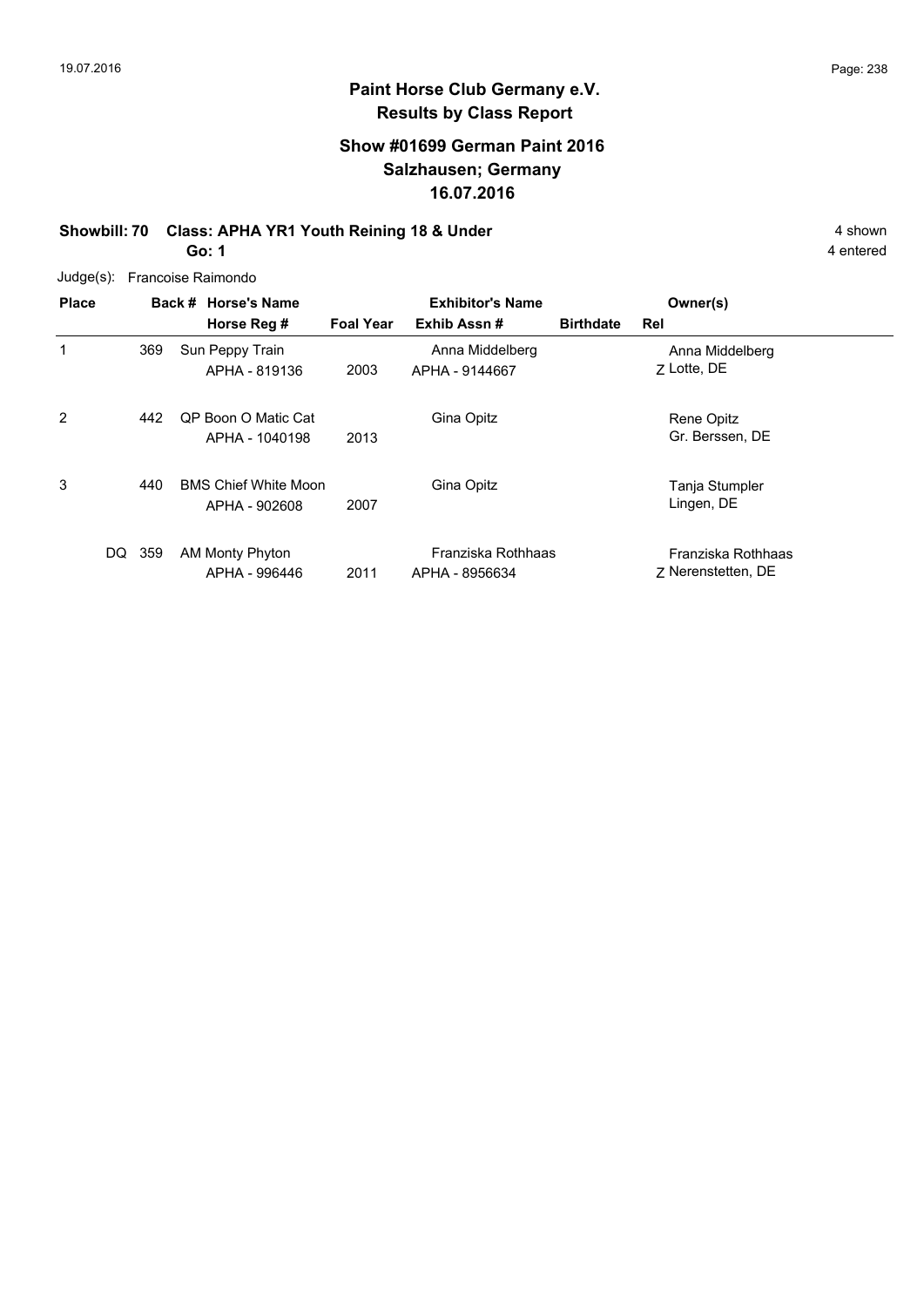# **Show #03270 German Paint 2016 Salzhausen; Germany 16.07.2016**

#### **Showbill: 70 Class: APHA YR1 Youth Reining 18 & Under** 4 shown 4 shown **Go: 1**

| Judge(s): | <b>Pierre Ouellet</b> |
|-----------|-----------------------|
|           |                       |

| <b>Place</b> |           | Back # Horse's Name                          | <b>Exhibitor's Name</b> |                                      | Owner(s)         |                                          |  |
|--------------|-----------|----------------------------------------------|-------------------------|--------------------------------------|------------------|------------------------------------------|--|
|              |           | Horse Reg #                                  | <b>Foal Year</b>        | Exhib Assn#                          | <b>Birthdate</b> | Rel                                      |  |
| 1            | 369       | Sun Peppy Train<br>APHA - 819136             | 2003                    | Anna Middelberg<br>APHA - 9144667    |                  | Anna Middelberg<br>7 Lotte, DE           |  |
| 2            | 440       | <b>BMS Chief White Moon</b><br>APHA - 902608 | 2007                    | Gina Opitz                           |                  | Tanja Stumpler<br>Lingen, DE             |  |
| 3            | 442       | <b>QP Boon O Matic Cat</b><br>APHA - 1040198 | 2013                    | Gina Opitz                           |                  | Rene Opitz<br>Gr. Berssen, DE            |  |
|              | DQ<br>359 | AM Monty Phyton<br>APHA - 996446             | 2011                    | Franziska Rothhaas<br>APHA - 8956634 |                  | Franziska Rothhaas<br>7 Nerenstetten, DE |  |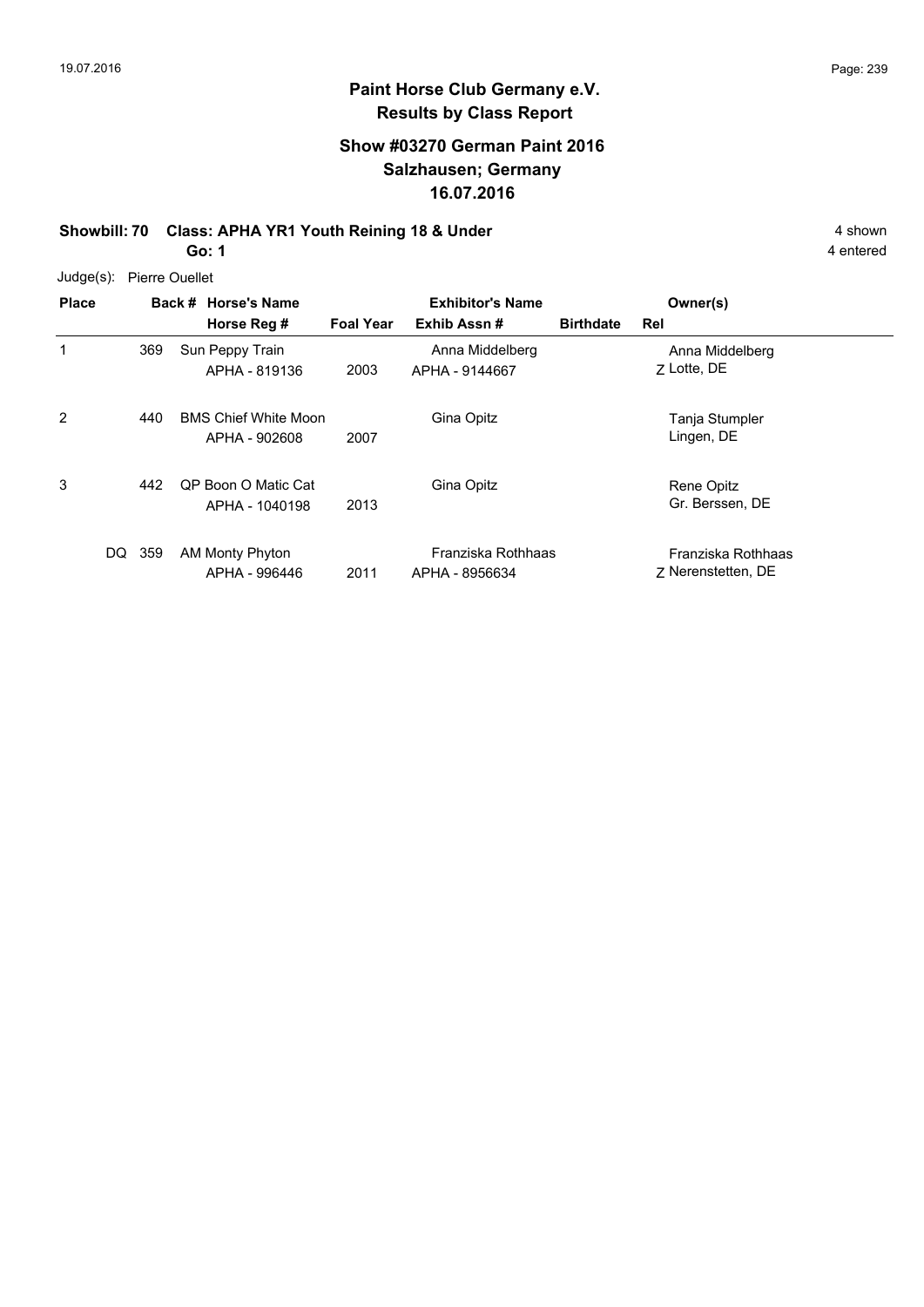# **Show #03271 German Paint 2016 Salzhausen; Germany 16.07.2016**

#### **Showbill: 70 Class: APHA YR1 Youth Reining 18 & Under** 4 shown 4 shown **Go: 1**

| $Judge(s)$ : | Simone Reiss |                                              |                  |                                        |                  |                                          |  |  |
|--------------|--------------|----------------------------------------------|------------------|----------------------------------------|------------------|------------------------------------------|--|--|
| <b>Place</b> |              | Back # Horse's Name<br>Horse Reg #           | <b>Foal Year</b> | <b>Exhibitor's Name</b><br>Exhib Assn# | <b>Birthdate</b> | Owner(s)<br>Rel                          |  |  |
| 1            | 369          | Sun Peppy Train<br>APHA - 819136             | 2003             | Anna Middelberg<br>APHA - 9144667      |                  | Anna Middelberg<br>7 Lotte, DE           |  |  |
| 2            | 442          | <b>QP Boon O Matic Cat</b><br>APHA - 1040198 | 2013             | Gina Opitz                             |                  | Rene Opitz<br>Gr. Berssen, DE            |  |  |
| 3            | 440          | <b>BMS Chief White Moon</b><br>APHA - 902608 | 2007             | Gina Opitz                             |                  | Tanja Stumpler<br>Lingen, DE             |  |  |
| DQ           | 359          | AM Monty Phyton<br>APHA - 996446             | 2011             | Franziska Rothhaas<br>APHA - 8956634   |                  | Franziska Rothhaas<br>7 Nerenstetten, DE |  |  |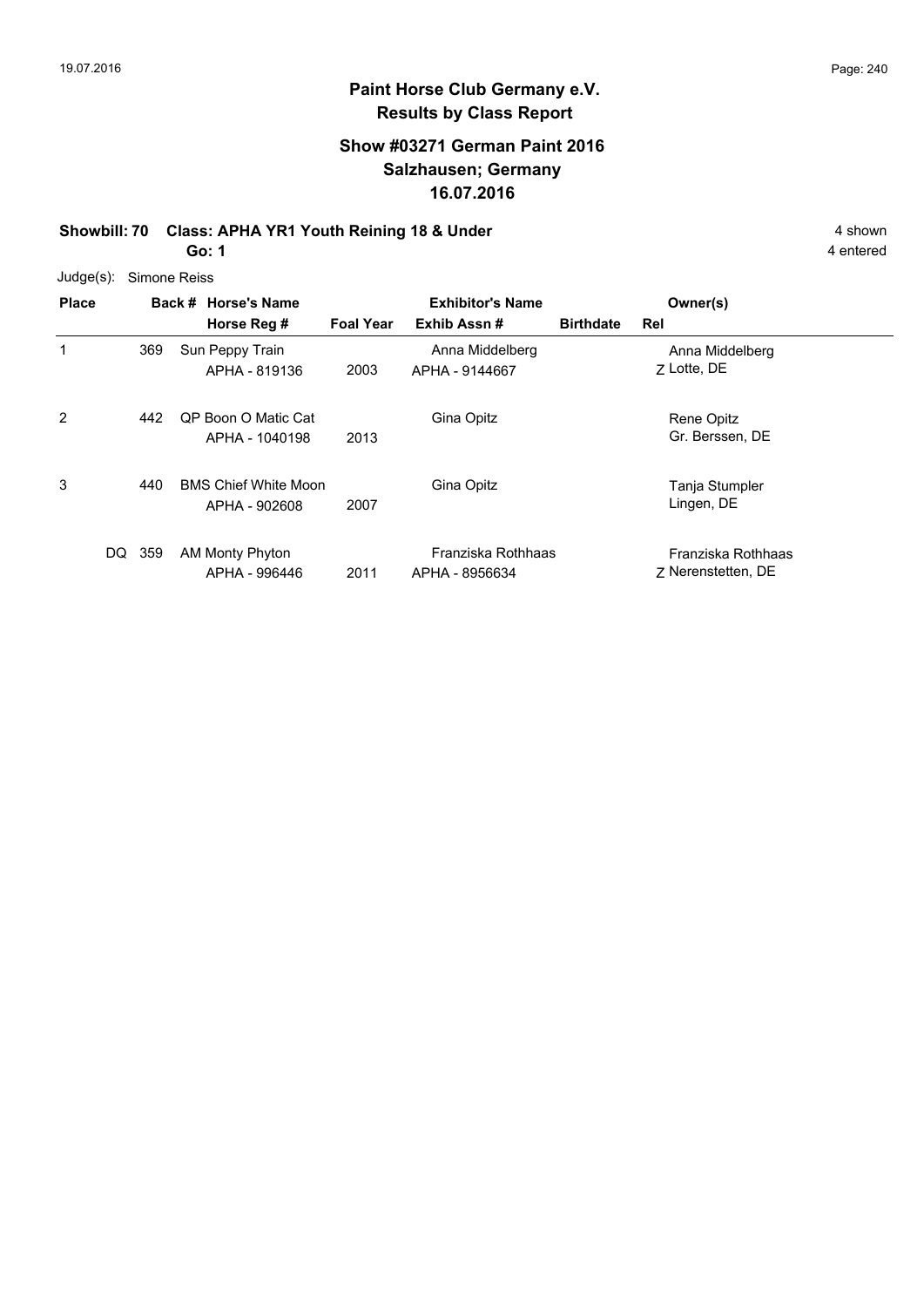# **Show #01698 German Paint 2016 Salzhausen; Germany 16.07.2016**

# **Showbill: 71 Class: APHA ABRG Amt SPB Reining All Ages** 1 shown

**Go: 1**

| Judge(s): Sascha Ludwig |  |
|-------------------------|--|
|                         |  |

| <b>Place</b> |     | Back # Horse's Name<br>Horse Reg # | <b>Foal Year</b> | <b>Exhibitor's Name</b><br>Exhib Assn # | Owner(s)<br>Rel                      |
|--------------|-----|------------------------------------|------------------|-----------------------------------------|--------------------------------------|
| DQ.          | 430 | Smart Redneck<br>APHA - 943137     | 2006             | Miriam Pleiss<br>APHA - 8899349         | Miriam Pleiss<br>7 Gelsenkirchen, DE |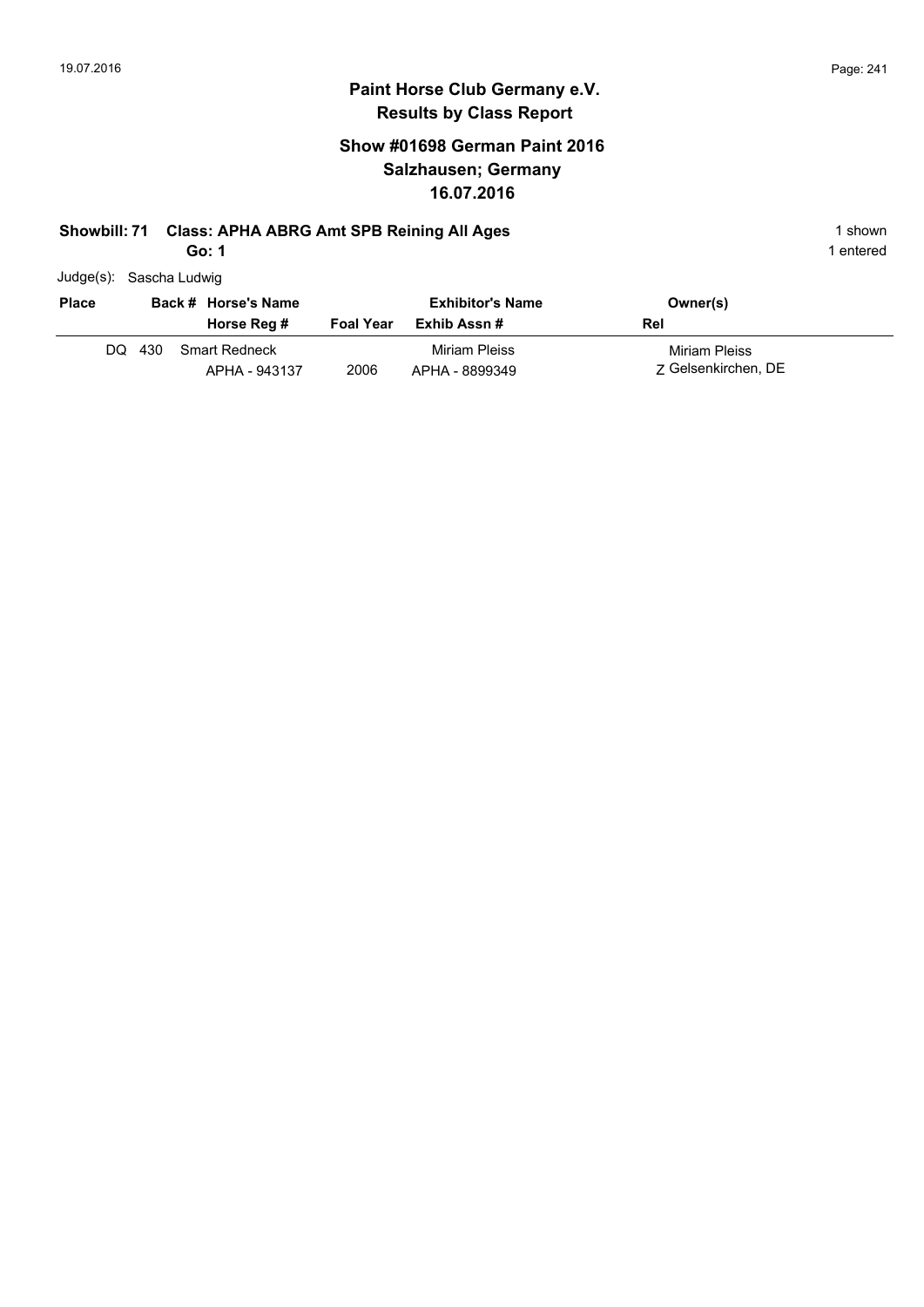# **Show #01699 German Paint 2016 Salzhausen; Germany 16.07.2016**

# **Showbill: 71 Class: APHA ABRG Amt SPB Reining All Ages** 1 shown

**Go: 1**

1 entered

Judge(s): Francoise Raimondo

| <b>Place</b> |     | Back # Horse's Name<br>Horse Reg #    | <b>Foal Year</b> | <b>Exhibitor's Name</b><br>Exhib Assn # | Owner(s)<br>Rel                      |
|--------------|-----|---------------------------------------|------------------|-----------------------------------------|--------------------------------------|
|              | 430 | <b>Smart Redneck</b><br>APHA - 943137 | 2006             | Miriam Pleiss<br>APHA - 8899349         | Miriam Pleiss<br>7 Gelsenkirchen, DE |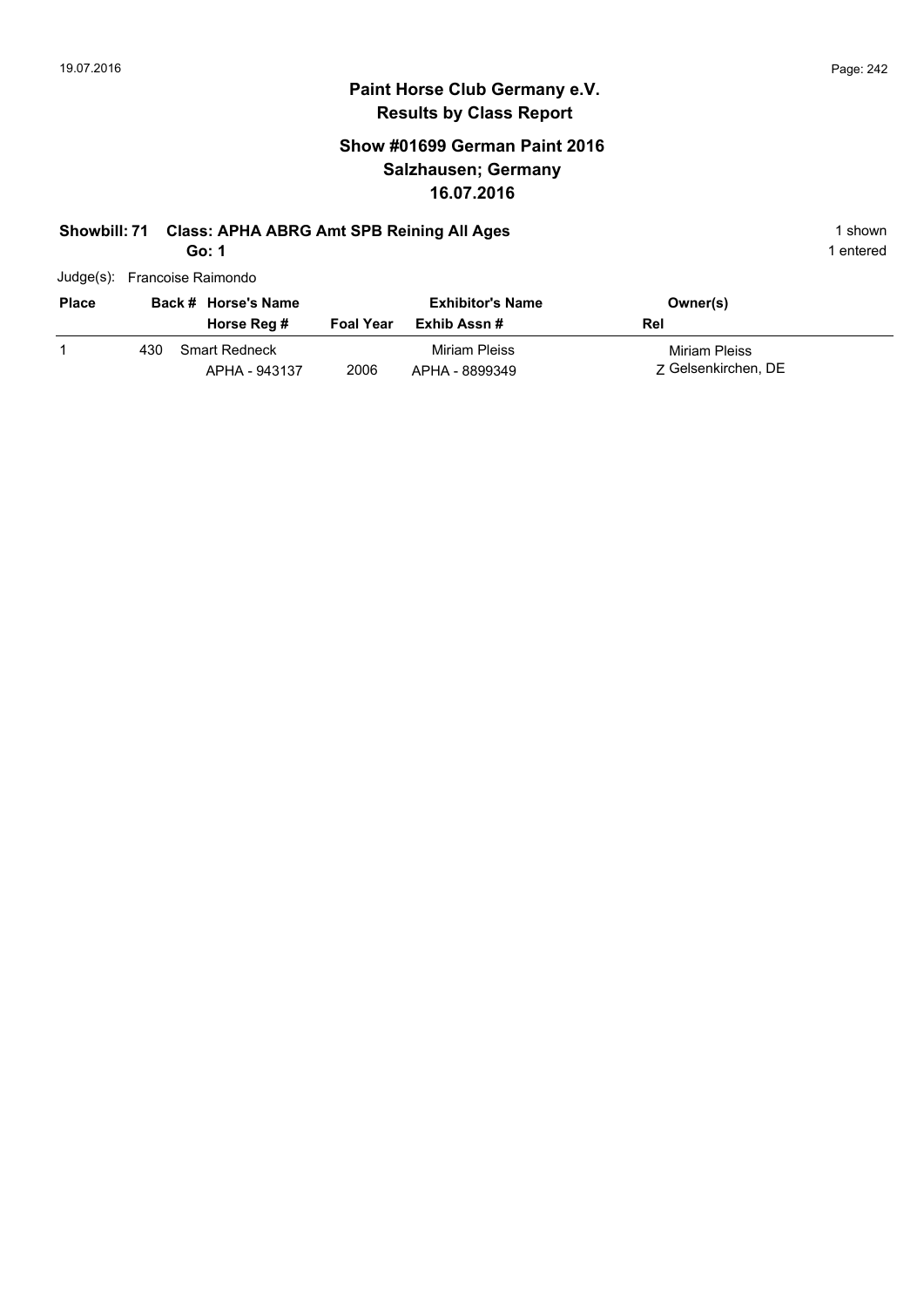### **Paint Horse Club Germany e.V. Results by Class Report**

# **Show #03270 German Paint 2016 Salzhausen; Germany 16.07.2016**

# **Showbill: 71 Class: APHA ABRG Amt SPB Reining All Ages** 1 shown

**Go: 1**

Judge(s): Pierre Ouellet

| <b>Place</b> |        | Back # Horse's Name<br>Horse Reg #    | <b>Foal Year</b> | <b>Exhibitor's Name</b><br>Exhib Assn # | Owner(s)<br>Rel                      |
|--------------|--------|---------------------------------------|------------------|-----------------------------------------|--------------------------------------|
|              | DQ 430 | <b>Smart Redneck</b><br>APHA - 943137 | 2006             | Miriam Pleiss<br>APHA - 8899349         | Miriam Pleiss<br>7 Gelsenkirchen, DE |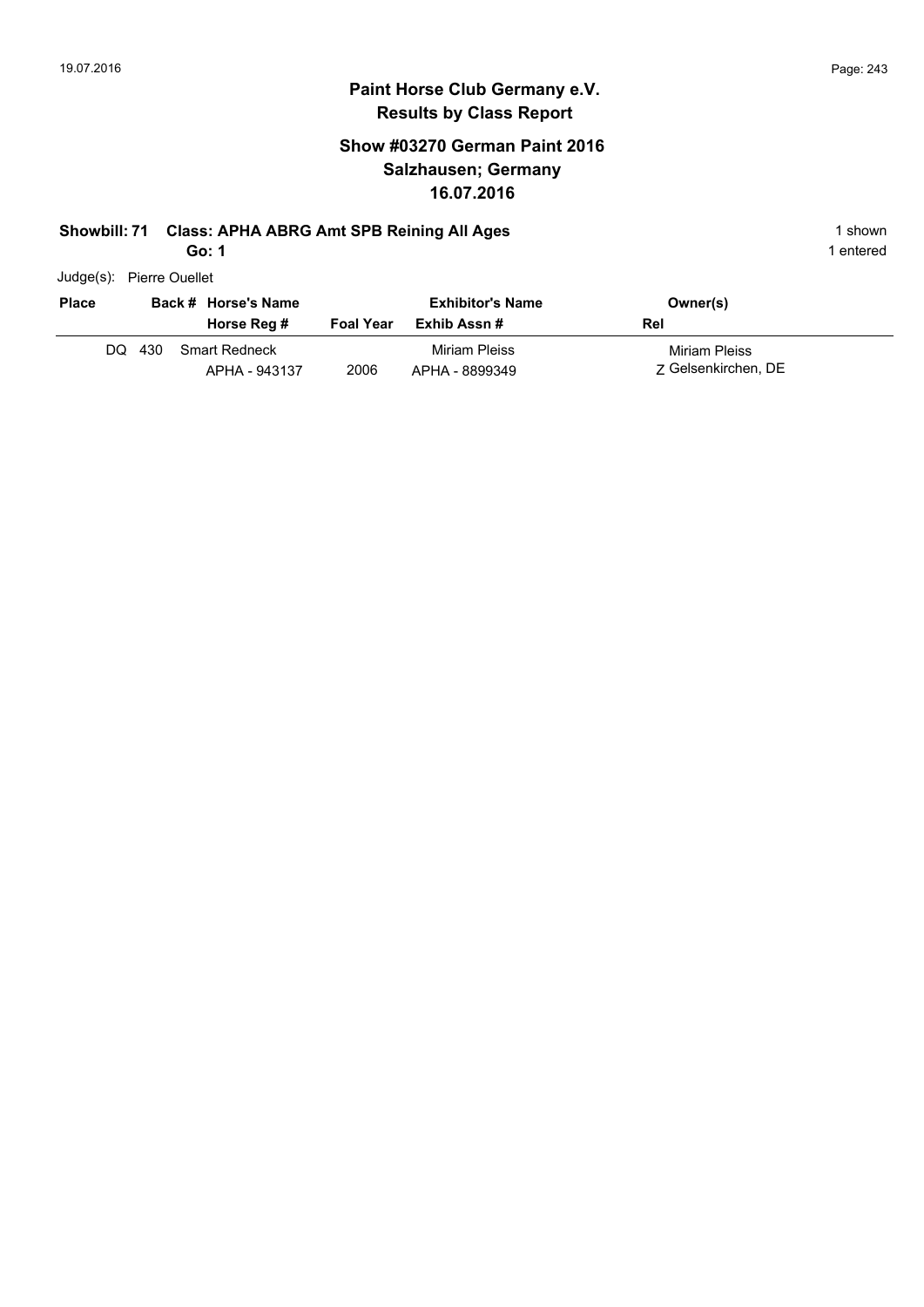# **Paint Horse Club Germany e.V. Results by Class Report**

# **Show #03271 German Paint 2016 Salzhausen; Germany 16.07.2016**

# **Showbill: 71 Class: APHA ABRG Amt SPB Reining All Ages** 1 shown

**Go: 1**

| Judge(s): | Simone Reiss |  |
|-----------|--------------|--|
|           |              |  |

| <b>Place</b> |     | Back # Horse's Name<br>Horse Reg #    | <b>Foal Year</b> | <b>Exhibitor's Name</b><br>Exhib Assn # | Owner(s)<br>Rel                      |
|--------------|-----|---------------------------------------|------------------|-----------------------------------------|--------------------------------------|
| DQ.          | 430 | <b>Smart Redneck</b><br>APHA - 943137 | 2006             | Miriam Pleiss<br>APHA - 8899349         | Miriam Pleiss<br>7 Gelsenkirchen, DE |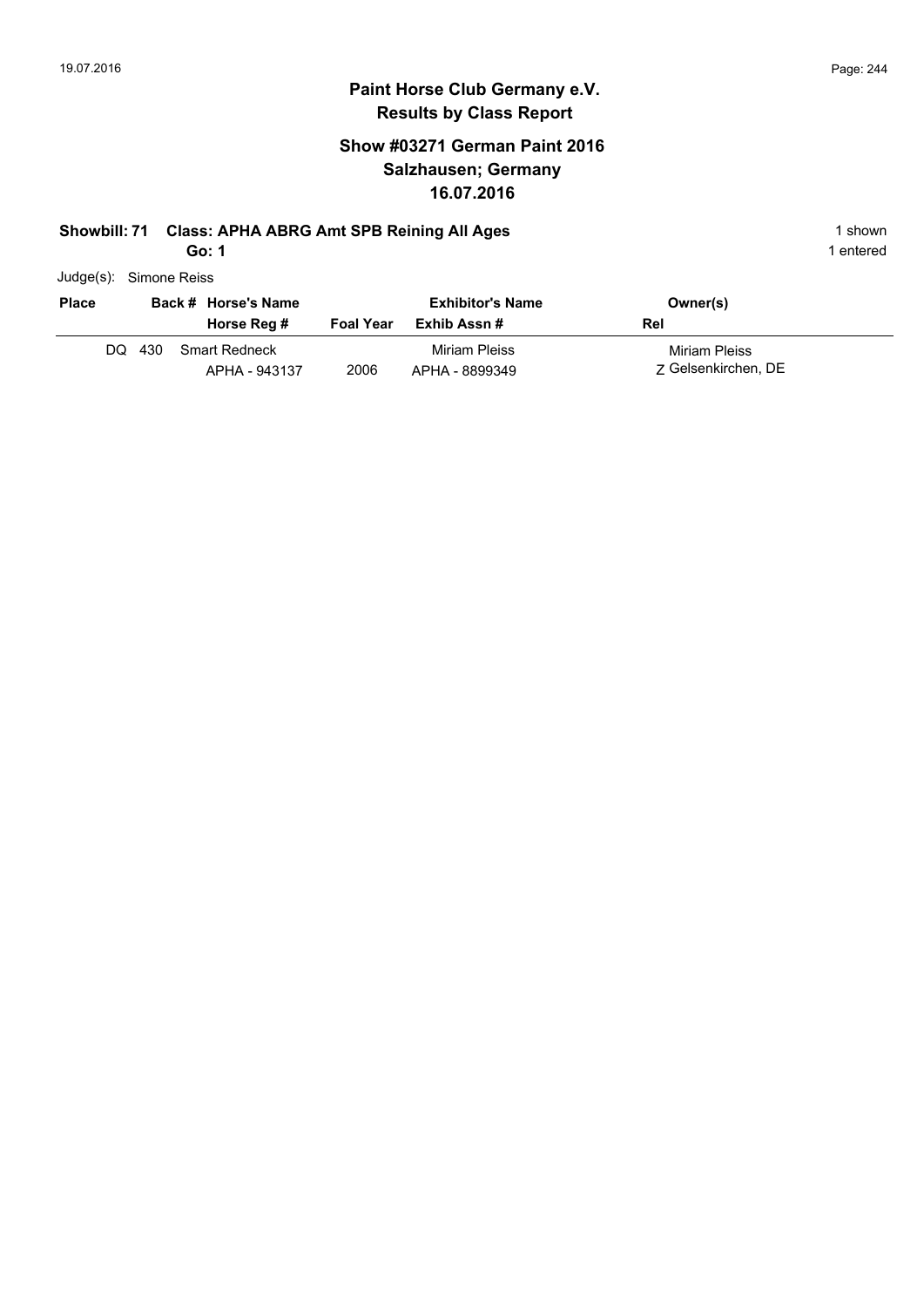# **Show #01698 German Paint 2016 Salzhausen; Germany 16.07.2016**

#### **Showbill: 72 Class: APHA AR1 Amateur Reining All Ages** 2 shown **Go: 1**

Judge(s): Sascha Ludwig

| $5 - 9 - 1$  |     |                                      |                  |                                             |                                               |  |
|--------------|-----|--------------------------------------|------------------|---------------------------------------------|-----------------------------------------------|--|
| <b>Place</b> |     | Back # Horse's Name                  |                  | <b>Exhibitor's Name</b>                     | Owner(s)                                      |  |
|              |     | Horse Reg #                          | <b>Foal Year</b> | Exhib Assn#                                 | Rel                                           |  |
| 1            | 561 | Sun White Jac Flash<br>APHA - 972126 | 2009             | Christine Ursula Willinski<br>APHA - PENDCW | <b>Painted Star Partners</b><br>7 Windeck, DE |  |
| 2            | 553 | Sleepwalker Nasty<br>APHA - 956059   | 2008             | Leon Letzner<br>APHA - 8920196              | Leon Letzner<br>7 Burscheid, DE               |  |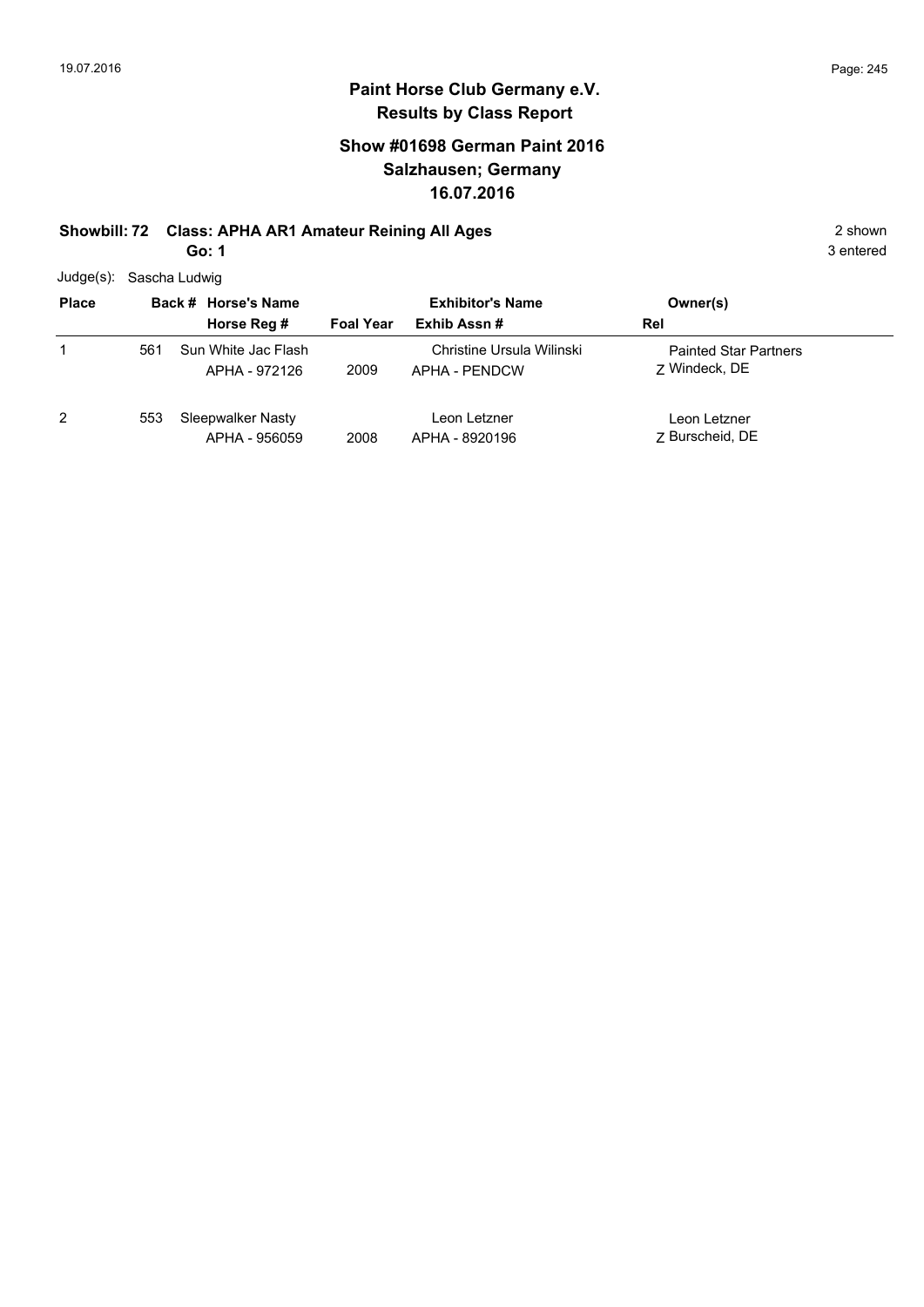# **Paint Horse Club Germany e.V. Results by Class Report**

# **Show #01699 German Paint 2016 Salzhausen; Germany 16.07.2016**

#### **Showbill: 72 Class: APHA AR1 Amateur Reining All Ages** 2 shown **Go: 1**

Judge(s): Francoise Raimondo

| <b>Place</b> |     | Back # Horse's Name                  | <b>Exhibitor's Name</b> |                                            | Owner(s)                                      |  |
|--------------|-----|--------------------------------------|-------------------------|--------------------------------------------|-----------------------------------------------|--|
|              |     | Horse Reg #                          | <b>Foal Year</b>        | Exhib Assn#                                | Rel                                           |  |
|              | 561 | Sun White Jac Flash<br>APHA - 972126 | 2009                    | Christine Ursula Wilinski<br>APHA - PENDCW | <b>Painted Star Partners</b><br>7 Windeck, DE |  |
| 2            | 553 | Sleepwalker Nasty<br>APHA - 956059   | 2008                    | Leon Letzner<br>APHA - 8920196             | Leon Letzner<br>7 Burscheid, DE               |  |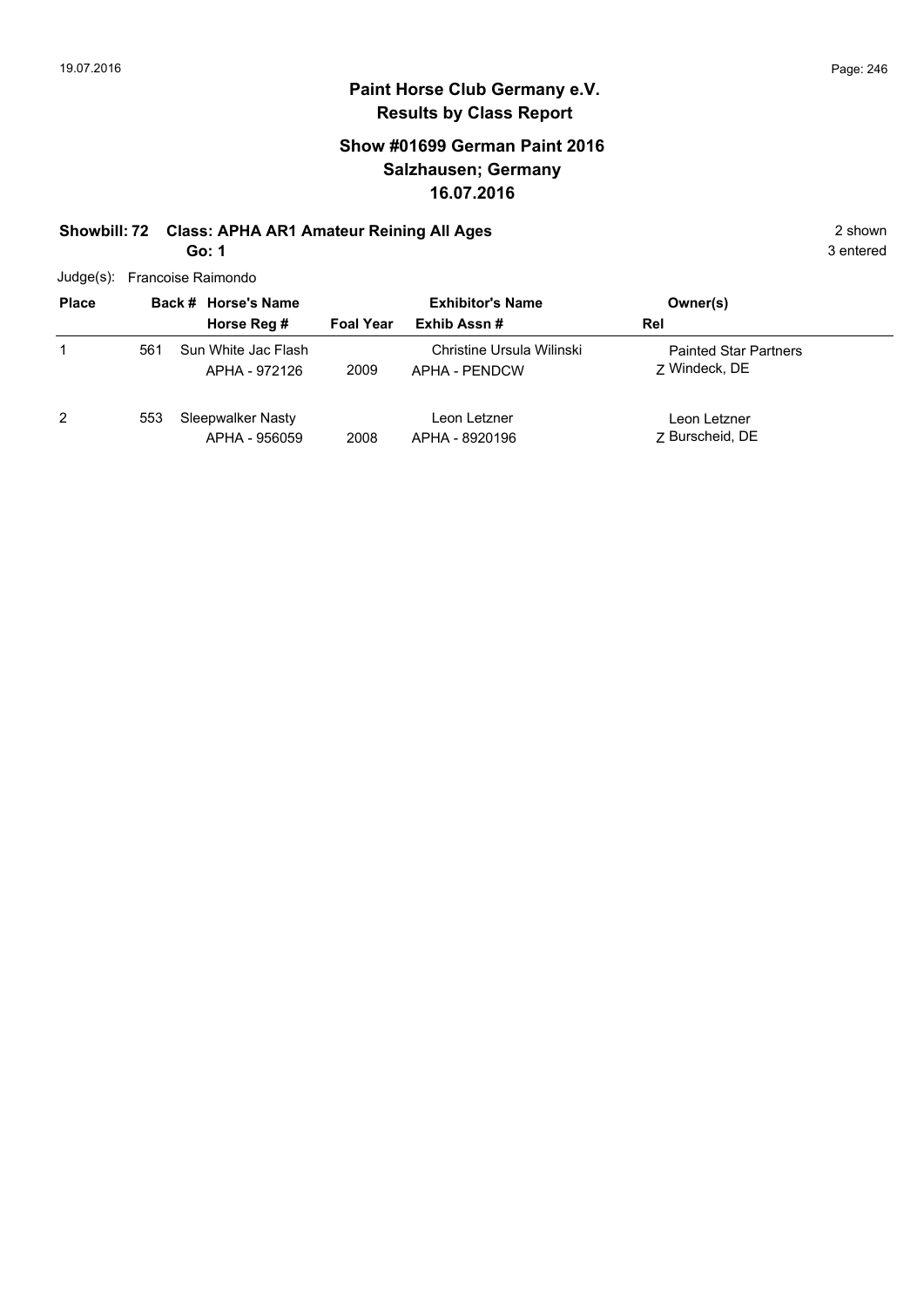# **Show #03270 German Paint 2016 Salzhausen; Germany 16.07.2016**

#### **Showbill: 72 Class: APHA AR1 Amateur Reining All Ages** 2 shown **Go: 1**

Judge(s): Pierre Ouellet

| <b>Place</b> |     | Back # Horse's Name                  |                  | <b>Exhibitor's Name</b>                    | Owner(s)                                      |
|--------------|-----|--------------------------------------|------------------|--------------------------------------------|-----------------------------------------------|
|              |     | Horse Reg #                          | <b>Foal Year</b> | Exhib Assn#                                | Rel                                           |
|              | 561 | Sun White Jac Flash<br>APHA - 972126 | 2009             | Christine Ursula Wilinski<br>APHA - PENDCW | <b>Painted Star Partners</b><br>7 Windeck, DE |
| 2            | 553 | Sleepwalker Nasty<br>APHA - 956059   | 2008             | Leon Letzner<br>APHA - 8920196             | Leon Letzner<br>7 Burscheid, DE               |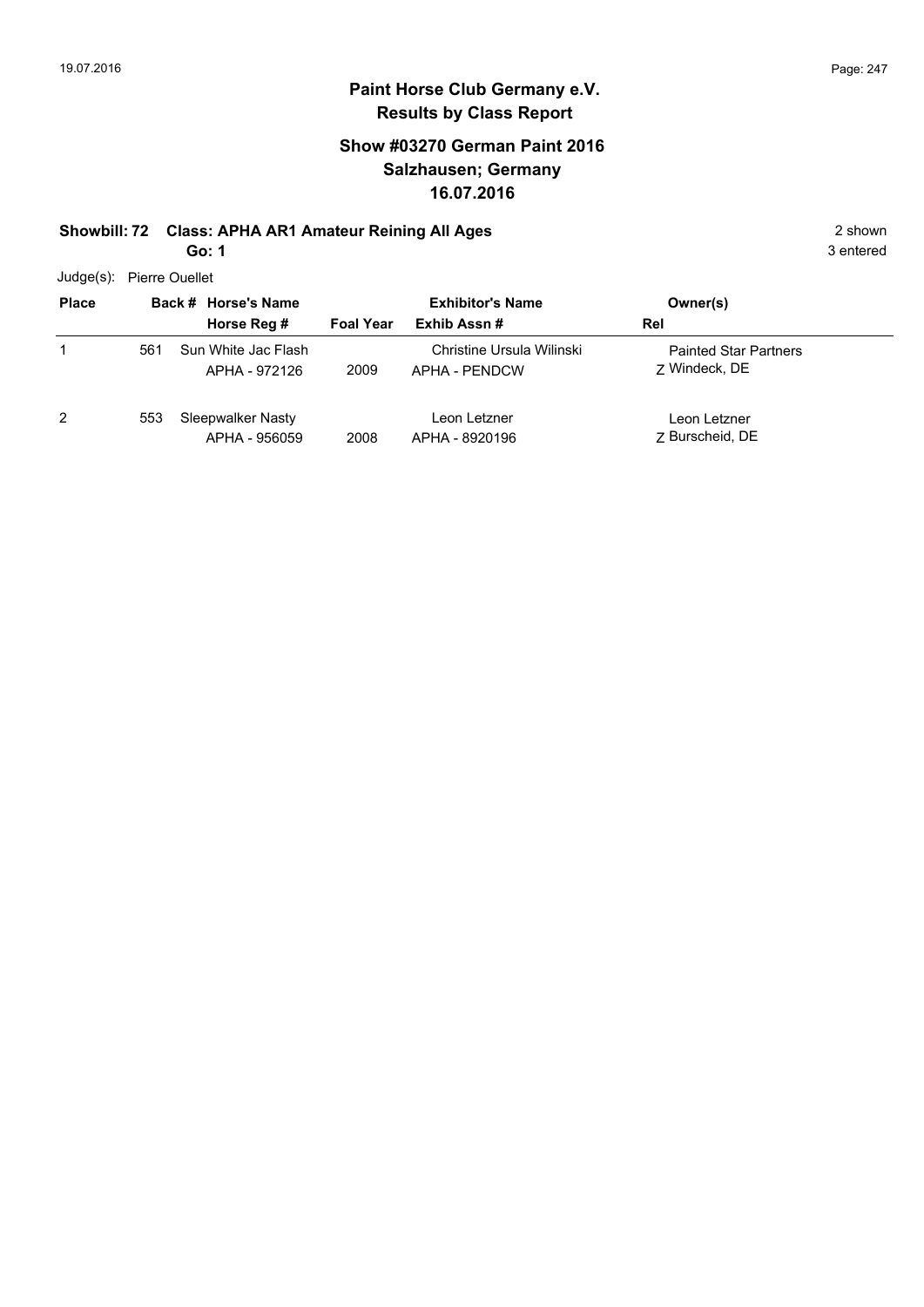# **Show #03271 German Paint 2016 Salzhausen; Germany 16.07.2016**

#### **Showbill: 72 Class: APHA AR1 Amateur Reining All Ages** 2 shown **Go: 1**

Judge(s): Simone Reiss

| <b>Place</b> |     | Back # Horse's Name                  |                  | <b>Exhibitor's Name</b>                    | Owner(s)                                      |  |
|--------------|-----|--------------------------------------|------------------|--------------------------------------------|-----------------------------------------------|--|
|              |     | Horse Reg #                          | <b>Foal Year</b> | Exhib Assn#                                | Rel                                           |  |
|              | 561 | Sun White Jac Flash<br>APHA - 972126 | 2009             | Christine Ursula Wilinski<br>APHA - PENDCW | <b>Painted Star Partners</b><br>7 Windeck, DE |  |
| 2            | 553 | Sleepwalker Nasty<br>APHA - 956059   | 2008             | Leon Letzner<br>APHA - 8920196             | Leon Letzner<br>7 Burscheid, DE               |  |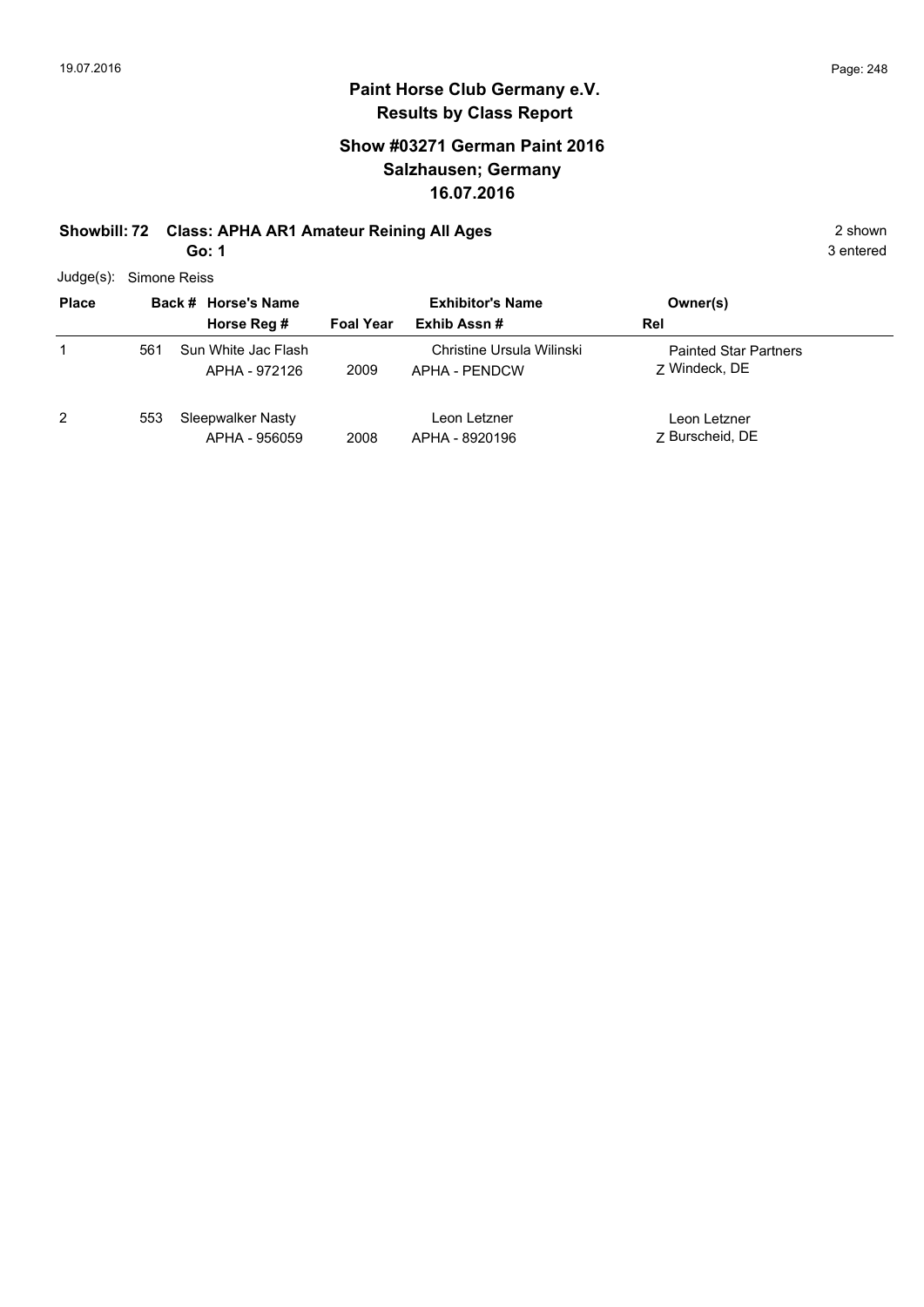# **Show #01698 German Paint 2016 Salzhausen; Germany 16.07.2016**

**Showbill: 73 Class: APHA ARP1 Amateur Ranch Riding All Ages** 9 shown

**Go: 1**

| $Judge(s)$ : |     | Sascha Ludwig            |                  |                         |                         |  |
|--------------|-----|--------------------------|------------------|-------------------------|-------------------------|--|
| <b>Place</b> |     | Back # Horse's Name      |                  | <b>Exhibitor's Name</b> | Owner(s)                |  |
|              |     | Horse Reg #              | <b>Foal Year</b> | Exhib Assn#             | Rel                     |  |
| 1            | 365 | <b>Shot Girl</b>         |                  | Anna-Alisa Samse        | Anna-Alisa Samse        |  |
|              |     | APHA - 994625            | 2008             | APHA - 8982739          | Z Hannover, DE          |  |
| 2            | 348 | TL Cherokees Beauty      |                  | Lena Hagen              | Monika Hagen            |  |
|              |     | APHA - 714702            | 2002             | APHA - 8818312          | C Haldenwang, DE        |  |
| 3            | 327 | Pro Secco                |                  | Anja Ernst              | Anja Ernst              |  |
|              |     | APHA - 584443            | 2000             | APHA - 8900934          | Z Luenen, DE            |  |
| 4            | 553 | Sleepwalker Nasty        |                  | Leon Letzner            | Leon Letzner            |  |
|              |     | APHA - 956059            | 2008             | APHA - 8920196          | Z Burscheid, DE         |  |
| 5            | 335 | Zips Spirit Of LLChip    |                  | Ilka Dirks              | <b>Ilka Dirks</b>       |  |
|              |     | APHA - 933468            | 2008             | APHA - 8659610          | Z Hage, DE              |  |
| 6            | 387 | <b>Hesa Classic Blue</b> |                  | <b>Felicitas Knauer</b> | <b>Felicitas Knauer</b> |  |
|              |     | APHA - 801981            | 2004             | APHA - 8943584          | Z Eggenthal, DE         |  |
| 7            | 339 | LDR Docs Moon Lena       |                  | Dr. Kerstin Gilsbach    | Peter Gilsbach          |  |
|              |     | APHA - 831490            | 2005             | APHA - 8590844          | P Börde Hakel, DE       |  |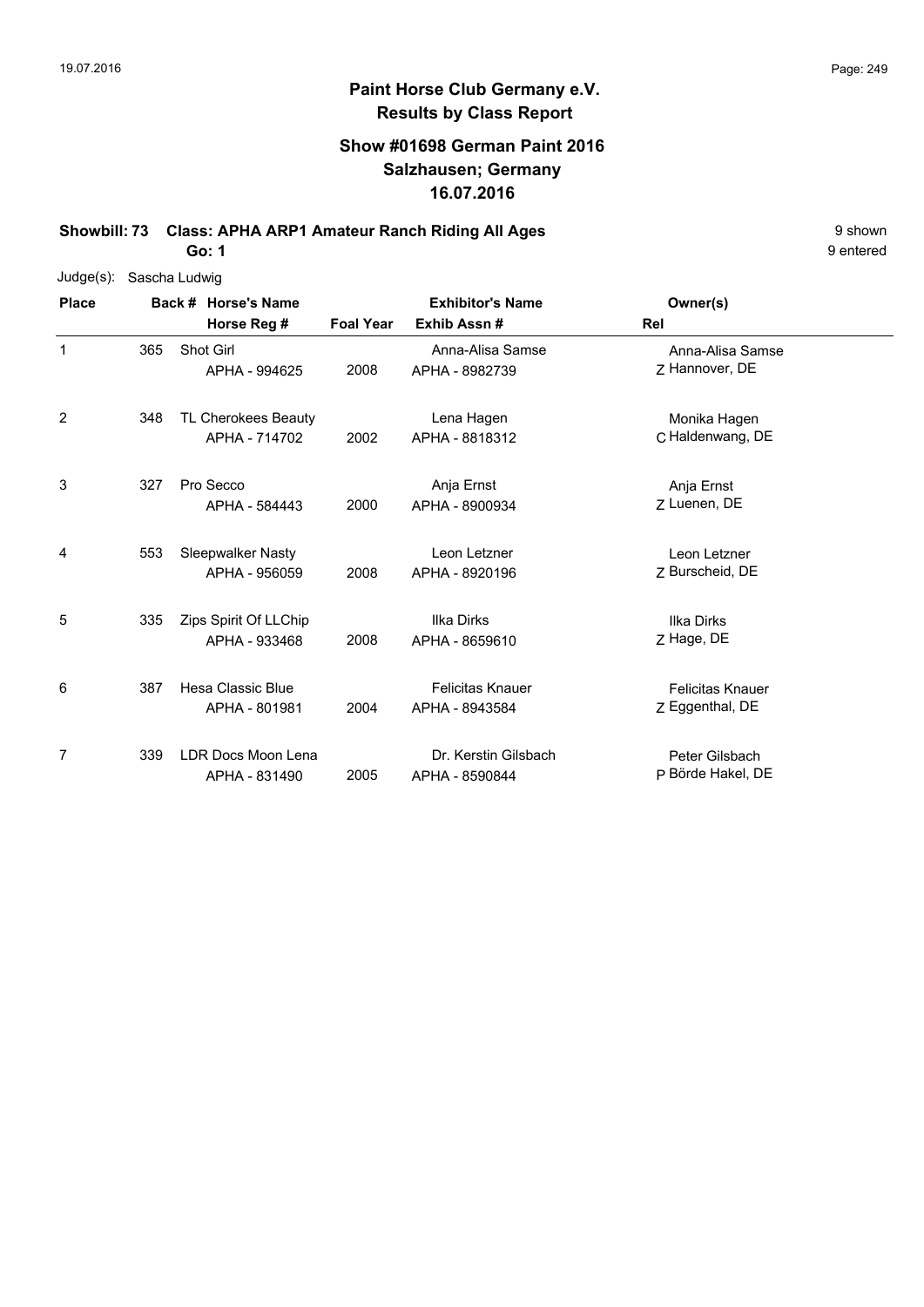# **Show #01699 German Paint 2016 Salzhausen; Germany 16.07.2016**

**Showbill: 73 Class: APHA ARP1 Amateur Ranch Riding All Ages** 9 shown

9 entered

**Go: 1**

| $Judge(s)$ : |     | Francoise Raimondo    |                  |                         |                         |  |
|--------------|-----|-----------------------|------------------|-------------------------|-------------------------|--|
| <b>Place</b> |     | Back # Horse's Name   |                  | <b>Exhibitor's Name</b> | Owner(s)                |  |
|              |     | Horse Reg #           | <b>Foal Year</b> | Exhib Assn#             | Rel                     |  |
| 1            | 365 | Shot Girl             |                  | Anna-Alisa Samse        | Anna-Alisa Samse        |  |
|              |     | APHA - 994625         | 2008             | APHA - 8982739          | Z Hannover, DE          |  |
| 2            | 335 | Zips Spirit Of LLChip |                  | Ilka Dirks              | Ilka Dirks              |  |
|              |     | APHA - 933468         | 2008             | APHA - 8659610          | Z Hage, DE              |  |
| 3            | 553 | Sleepwalker Nasty     |                  | Leon Letzner            | Leon Letzner            |  |
|              |     | APHA - 956059         | 2008             | APHA - 8920196          | Z Burscheid, DE         |  |
| 4            | 339 | LDR Docs Moon Lena    |                  | Dr. Kerstin Gilsbach    | Peter Gilsbach          |  |
|              |     | APHA - 831490         | 2005             | APHA - 8590844          | P Börde Hakel, DE       |  |
| 5            | 327 | Pro Secco             |                  | Anja Ernst              | Anja Ernst              |  |
|              |     | APHA - 584443         | 2000             | APHA - 8900934          | Z Luenen, DE            |  |
| 6            | 348 | TL Cherokees Beauty   |                  | Lena Hagen              | Monika Hagen            |  |
|              |     | APHA - 714702         | 2002             | APHA - 8818312          | C Haldenwang, DE        |  |
| 7            | 387 | Hesa Classic Blue     |                  | <b>Felicitas Knauer</b> | <b>Felicitas Knauer</b> |  |
|              |     | APHA - 801981         | 2004             | APHA - 8943584          | Z Eggenthal, DE         |  |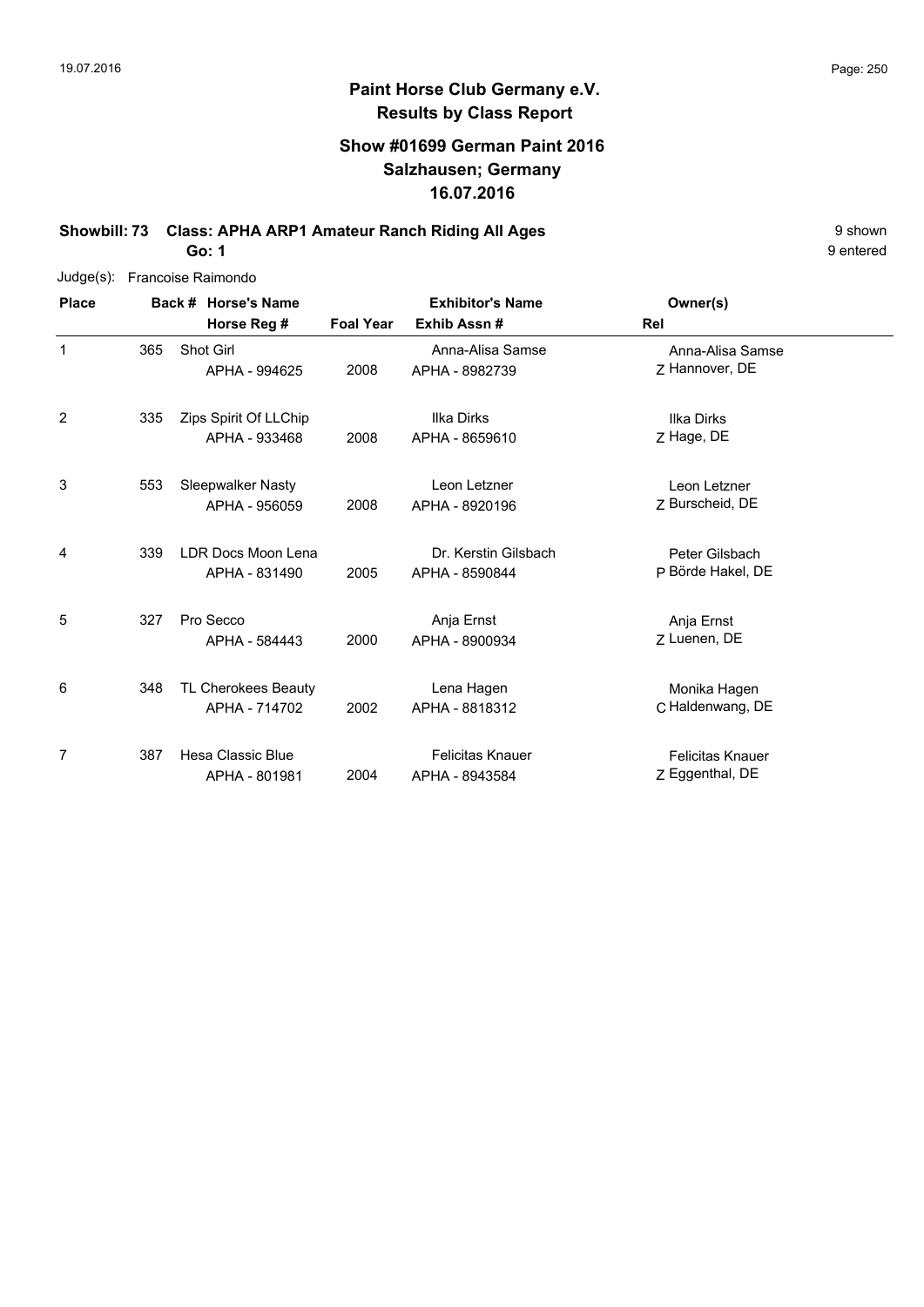# **Show #03270 German Paint 2016 Salzhausen; Germany 16.07.2016**

**Showbill: 73 Class: APHA ARP1 Amateur Ranch Riding All Ages** 9 shown

**Go: 1**

Judge(s): Pierre Ouellet

| <b>Place</b> |     | Back # Horse's Name<br>Horse Reg #     | <b>Foal Year</b> | <b>Exhibitor's Name</b><br>Exhib Assn#    | Owner(s)<br>Rel                            |  |
|--------------|-----|----------------------------------------|------------------|-------------------------------------------|--------------------------------------------|--|
| 1            | 365 | Shot Girl<br>APHA - 994625             | 2008             | Anna-Alisa Samse<br>APHA - 8982739        | Anna-Alisa Samse<br>7 Hannover, DE         |  |
| 2            | 327 | Pro Secco<br>APHA - 584443             | 2000             | Anja Ernst<br>APHA - 8900934              | Anja Ernst<br>Z Luenen, DE                 |  |
| 3            | 568 | CT Big Step Taniayaaq<br>APHA - 906133 | 2007             | Claudia Hilger<br>APHA - 8823290          | Claudia Hilger<br>Z Wilnsdorf, DE          |  |
| 4            | 387 | Hesa Classic Blue<br>APHA - 801981     | 2004             | <b>Felicitas Knauer</b><br>APHA - 8943584 | <b>Felicitas Knauer</b><br>Z Eggenthal, DE |  |
| 5            | 339 | LDR Docs Moon Lena<br>APHA - 831490    | 2005             | Dr. Kerstin Gilsbach<br>APHA - 8590844    | Peter Gilsbach<br>P Börde Hakel, DE        |  |
| 6            | 335 | Zips Spirit Of LLChip<br>APHA - 933468 | 2008             | <b>Ilka Dirks</b><br>APHA - 8659610       | <b>Ilka Dirks</b><br>Z Hage, DE            |  |
| 7            | 553 | Sleepwalker Nasty<br>APHA - 956059     | 2008             | Leon Letzner<br>APHA - 8920196            | Leon Letzner<br>Z Burscheid, DE            |  |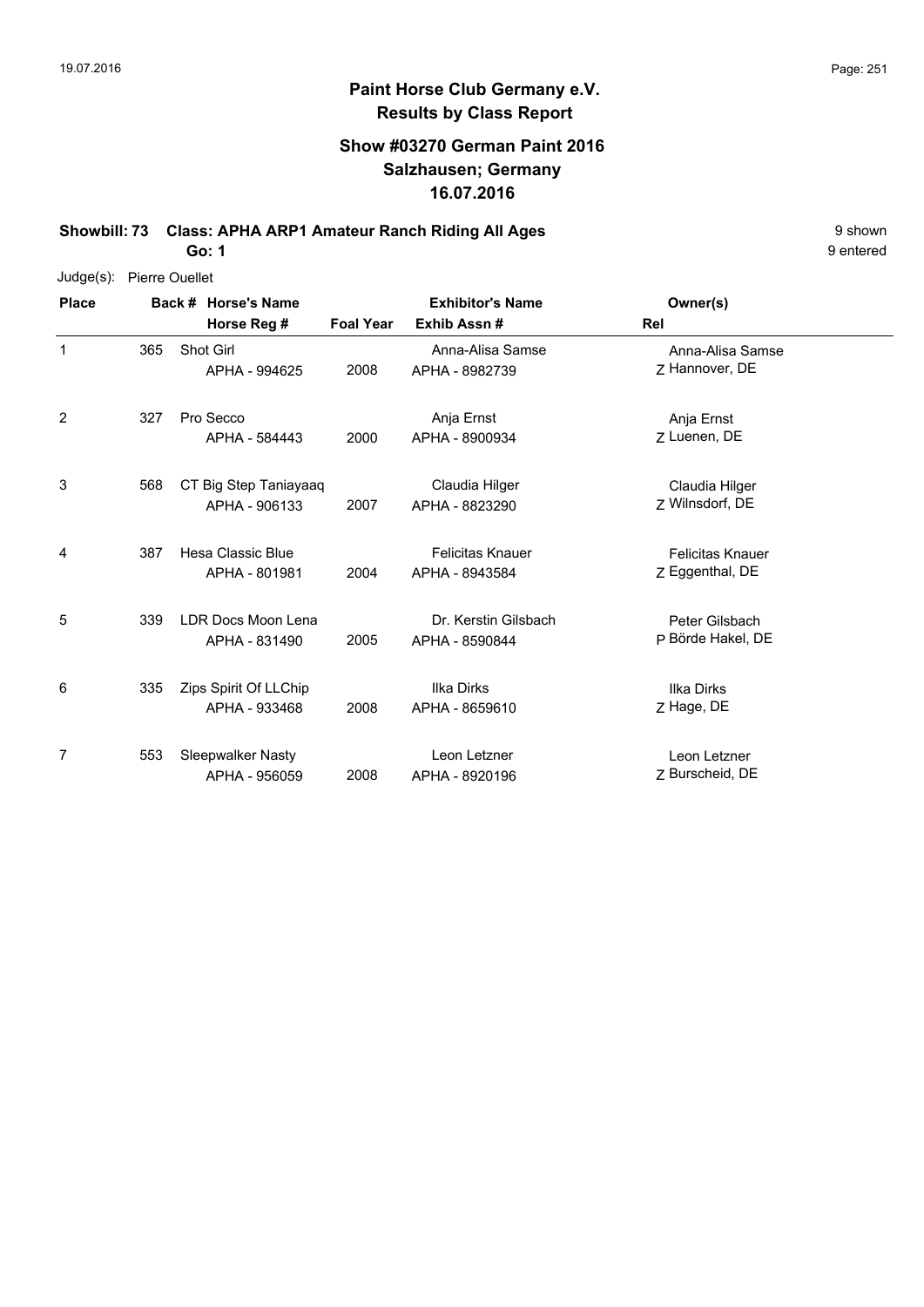# **Show #03271 German Paint 2016 Salzhausen; Germany 16.07.2016**

**Showbill: 73 Class: APHA ARP1 Amateur Ranch Riding All Ages** 9 shown

**Go: 1**

| $Judge(s)$ : | Simone Reiss |                     |                            |                  |                         |                         |  |
|--------------|--------------|---------------------|----------------------------|------------------|-------------------------|-------------------------|--|
| <b>Place</b> |              | Back # Horse's Name |                            |                  | <b>Exhibitor's Name</b> | Owner(s)                |  |
|              |              |                     | Horse Reg #                | <b>Foal Year</b> | Exhib Assn#             | Rel                     |  |
| 1            | 365          |                     | Shot Girl                  |                  | Anna-Alisa Samse        | Anna-Alisa Samse        |  |
|              |              |                     | APHA - 994625              | 2008             | APHA - 8982739          | Z Hannover, DE          |  |
| 2            | 553          |                     | Sleepwalker Nasty          |                  | Leon Letzner            | Leon Letzner            |  |
|              |              |                     | APHA - 956059              | 2008             | APHA - 8920196          | Z Burscheid, DE         |  |
| 3            | 387          |                     | Hesa Classic Blue          |                  | <b>Felicitas Knauer</b> | <b>Felicitas Knauer</b> |  |
|              |              |                     | APHA - 801981              | 2004             | APHA - 8943584          | Z Eggenthal, DE         |  |
| 4            | 327          |                     | Pro Secco                  |                  | Anja Ernst              | Anja Ernst              |  |
|              |              |                     | APHA - 584443              | 2000             | APHA - 8900934          | 7 Luenen, DE            |  |
| 5            | 339          |                     | LDR Docs Moon Lena         |                  | Dr. Kerstin Gilsbach    | Peter Gilsbach          |  |
|              |              |                     | APHA - 831490              | 2005             | APHA - 8590844          | P Börde Hakel, DE       |  |
| 6            | 335          |                     | Zips Spirit Of LLChip      |                  | <b>Ilka Dirks</b>       | <b>Ilka Dirks</b>       |  |
|              |              |                     | APHA - 933468              | 2008             | APHA - 8659610          | Z Hage, DE              |  |
| 7            | 348          |                     | <b>TL Cherokees Beauty</b> |                  | Lena Hagen              | Monika Hagen            |  |
|              |              |                     | APHA - 714702              | 2002             | APHA - 8818312          | C Haldenwang, DE        |  |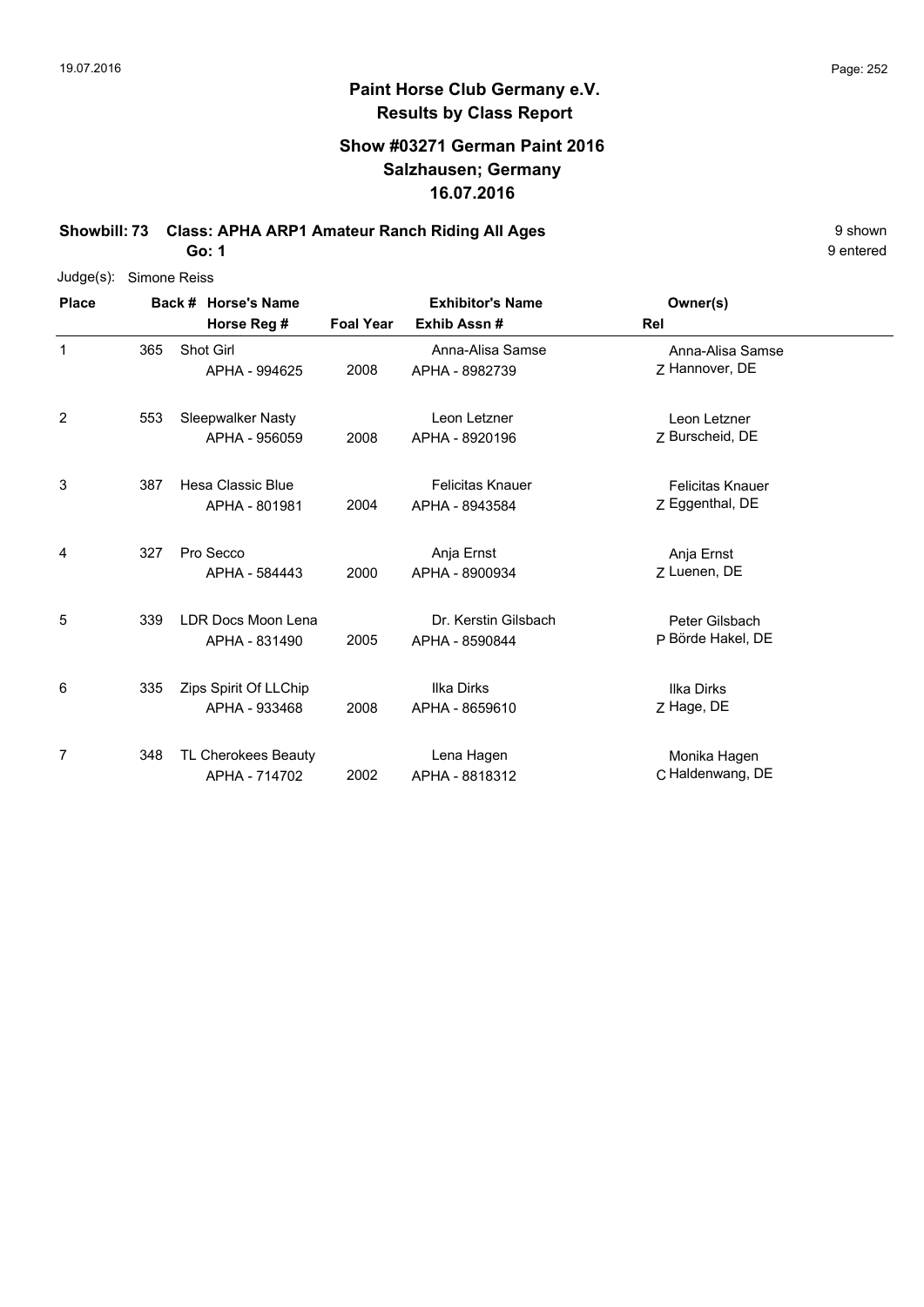### **Show #01698 German Paint 2016 Salzhausen; Germany 16.07.2016**

**Showbill: 74 Class: APHA GWP Green Western Pleasure All Ages** 13 Shown

**Go: 1**

|              | Judge(s): Sascha Ludwig |               |                           |                  |                         |                         |  |  |  |
|--------------|-------------------------|---------------|---------------------------|------------------|-------------------------|-------------------------|--|--|--|
| <b>Place</b> |                         |               | Back # Horse's Name       |                  | <b>Exhibitor's Name</b> | Owner(s)                |  |  |  |
|              |                         |               | Horse Reg #               | <b>Foal Year</b> | Exhib Assn#             | Rel                     |  |  |  |
| 1            | 349                     |               | SQ Starlet Cash           |                  | Verena Hagen            | Alexandra Rauh          |  |  |  |
|              |                         |               | APHA - 1025327            | 2013             | APHA - 8648424          | Haldenwang, DE          |  |  |  |
| 2            | 403                     |               | <b>JP Halifax</b>         |                  | Philipp Lehmann         | Susi Habermann          |  |  |  |
|              |                         |               | APHA - 1000684            | 2011             | APHA - 132613           | Ribbesbuettel, DE       |  |  |  |
| 3            | 384                     |               | PP Prozakprescription     |                  | Lenka Snablova          | Hynek Lepka             |  |  |  |
|              |                         | APHA - 986611 | 2010                      | APHA - 8622599   | F Bakov Nad Jizerou, CZ |                         |  |  |  |
| 4            | 376                     |               | What A Brilliant Son      |                  | Dora Gocze              | Jorgen Sandholm         |  |  |  |
|              |                         |               | APHA - 992990             | 2010             | APHA - 8969179          | Brande, DK              |  |  |  |
| 5            | 554                     |               | JH Supreme Hot Sugar      |                  | Phillipp Dammann        | Mintje Bohnee           |  |  |  |
|              |                         |               | APHA - 1015227            | 2012             | APHA - 8905554          | Hamburg, DE             |  |  |  |
| 6            | 368                     |               | Mr Black Jack Olena       |                  | Heike Rudolph-Lasner    | Heike Rudolph-Lasner    |  |  |  |
|              |                         |               | APHA - 988450             | 2010             | APHA - 8301191          | Z Norderstedt, DE       |  |  |  |
| 7            | 374                     |               | <b>Tardys Best Review</b> |                  | Nadine Neumann          | <b>Brigitte Munkert</b> |  |  |  |
|              |                         |               | APHA - 886053             | 2006             | APHA - 8680052          | E Spardorf, DE          |  |  |  |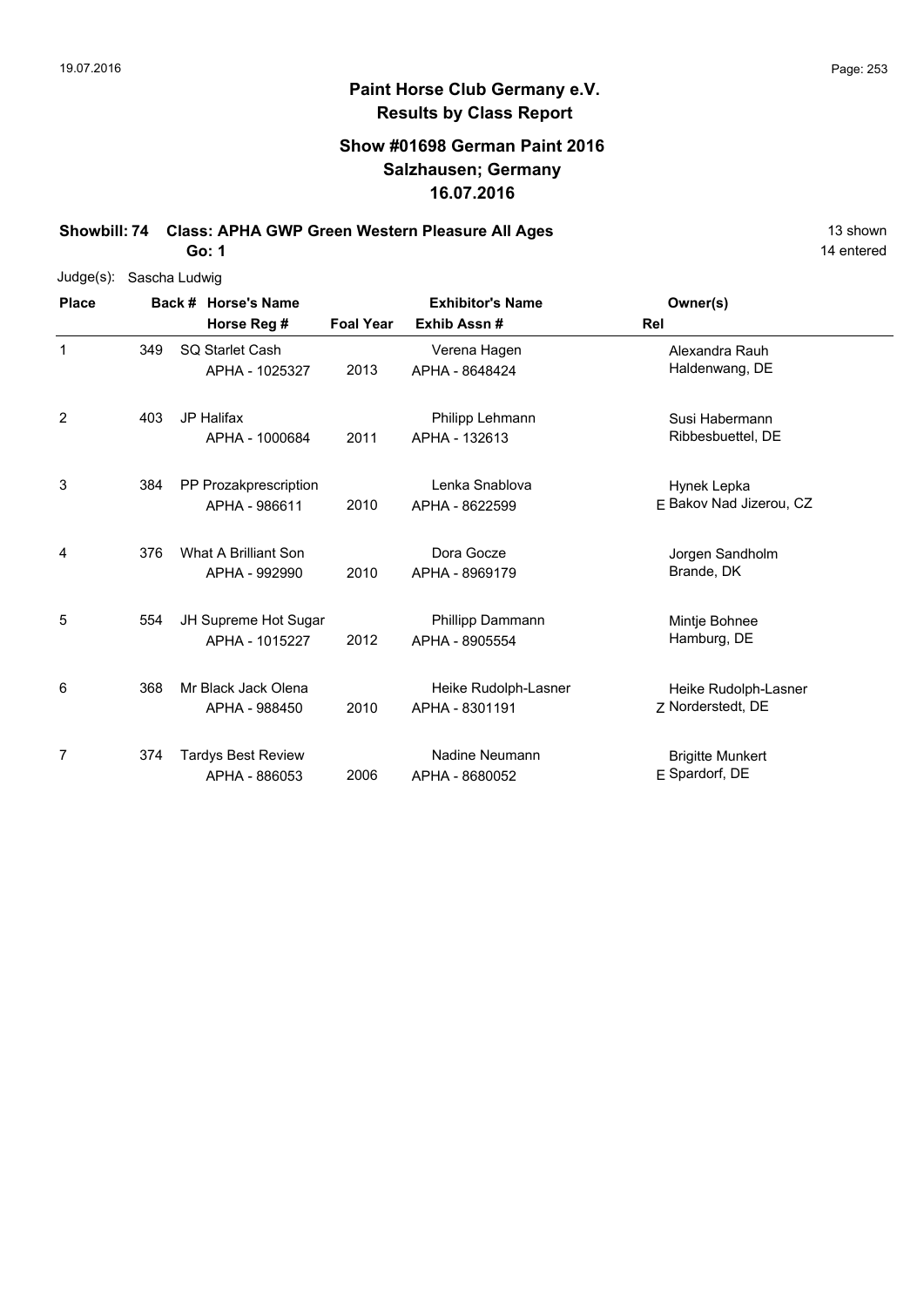### **Show #01699 German Paint 2016 Salzhausen; Germany 16.07.2016**

**Showbill: 74 Class: APHA GWP Green Western Pleasure All Ages** 13 Shown

**Go: 1**

| $Judge(s)$ : | Francoise Raimondo |                       |                  |                         |                         |  |  |  |  |
|--------------|--------------------|-----------------------|------------------|-------------------------|-------------------------|--|--|--|--|
| <b>Place</b> |                    | Back # Horse's Name   |                  | <b>Exhibitor's Name</b> | Owner(s)                |  |  |  |  |
|              |                    | Horse Reg #           | <b>Foal Year</b> | Exhib Assn#             | Rel                     |  |  |  |  |
| 1            | 349                | SQ Starlet Cash       |                  | Verena Hagen            | Alexandra Rauh          |  |  |  |  |
|              |                    | APHA - 1025327        | 2013             | APHA - 8648424          | Haldenwang, DE          |  |  |  |  |
| 2            | 384                | PP Prozakprescription |                  | Lenka Snablova          | Hynek Lepka             |  |  |  |  |
|              |                    | APHA - 986611         | 2010             | APHA - 8622599          | E Bakov Nad Jizerou, CZ |  |  |  |  |
| 3            | 368                | Mr Black Jack Olena   |                  | Heike Rudolph-Lasner    | Heike Rudolph-Lasner    |  |  |  |  |
|              |                    | APHA - 988450         | 2010             | APHA - 8301191          | Z Norderstedt, DE       |  |  |  |  |
| 4            | 376                | What A Brilliant Son  |                  | Dora Gocze              | Jorgen Sandholm         |  |  |  |  |
|              |                    | APHA - 992990         | 2010             | APHA - 8969179          | Brande, DK              |  |  |  |  |
| 5            | 372                | DD More Than A Memory |                  | <b>Isabel Roth</b>      | <b>Isabel Roth</b>      |  |  |  |  |
|              |                    | APHA - 1005033        | 2011             | APHA - 8956539          | Z Lottengrün, DE        |  |  |  |  |
| 6            | 554                | JH Supreme Hot Sugar  |                  | Phillipp Dammann        | Mintje Bohnee           |  |  |  |  |
|              |                    | APHA - 1015227        | 2012             | APHA - 8905554          | Hamburg, DE             |  |  |  |  |
| 7            | 419                | Noble Asset DH        |                  | Denise Henss            | Denise Henss            |  |  |  |  |
|              |                    | APHA - 1028549        | 2013             | APHA - 8664415          | Z Walsrode, DE          |  |  |  |  |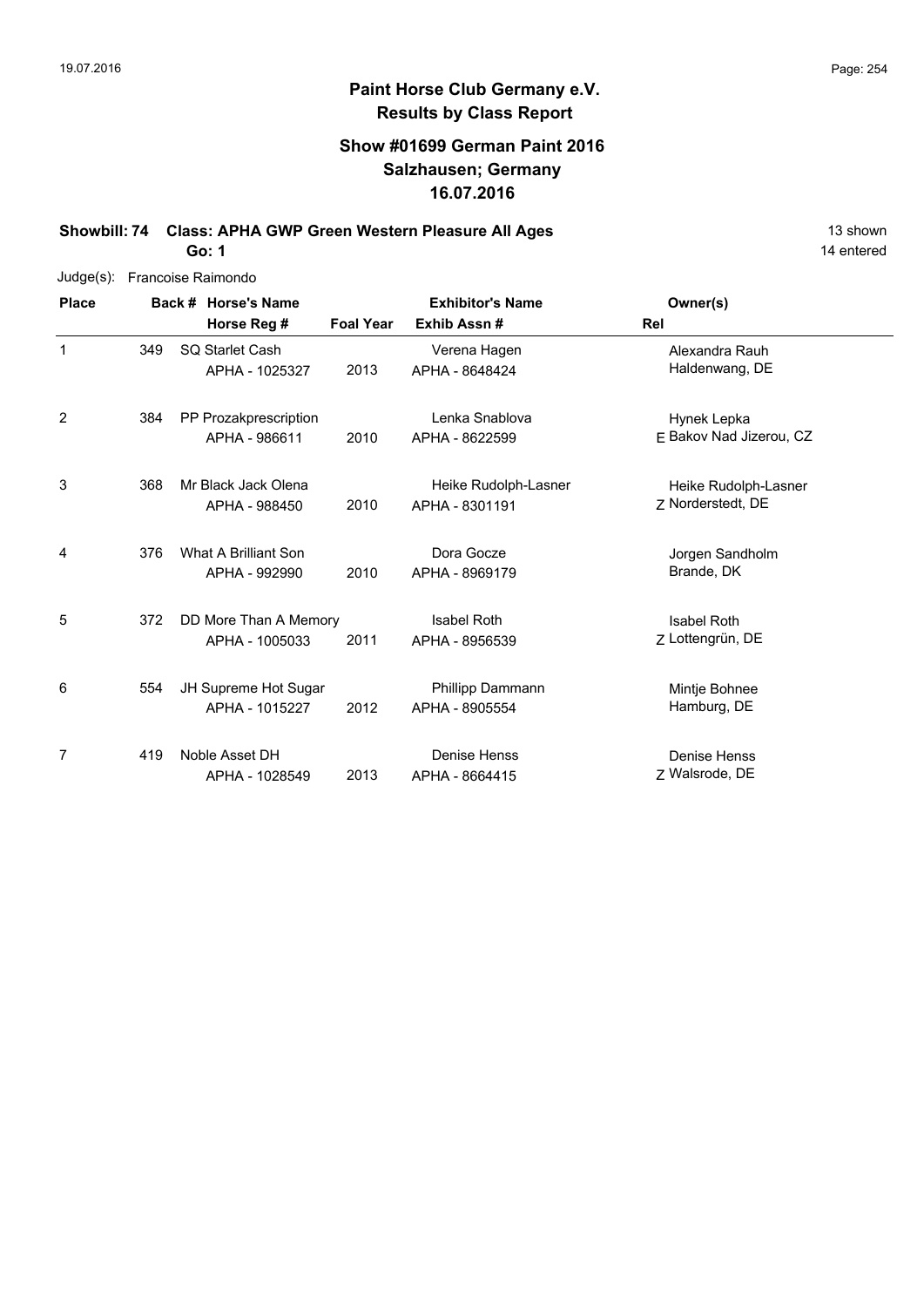### **Show #03270 German Paint 2016 Salzhausen; Germany 16.07.2016**

**Showbill: 74 Class: APHA GWP Green Western Pleasure All Ages** 13 Shown

**Go: 1**

| Judge(s):    | Pierre Ouellet |                     |                             |                         |                     |                           |  |  |  |
|--------------|----------------|---------------------|-----------------------------|-------------------------|---------------------|---------------------------|--|--|--|
| <b>Place</b> |                | Back # Horse's Name |                             | <b>Exhibitor's Name</b> | Owner(s)            |                           |  |  |  |
|              |                |                     | Horse Reg #                 | <b>Foal Year</b>        | Exhib Assn#         | <b>Rel</b>                |  |  |  |
| $\mathbf{1}$ | 384            |                     | PP Prozakprescription       |                         | Lenka Snablova      | Hynek Lepka               |  |  |  |
|              |                |                     | APHA - 986611               | 2010                    | APHA - 8622599      | E Bakov Nad Jizerou, CZ   |  |  |  |
| 2            | 403            |                     | JP Halifax                  |                         | Philipp Lehmann     | Susi Habermann            |  |  |  |
|              |                |                     | APHA - 1000684              | 2011                    | APHA - 132613       | Ribbesbuettel, DE         |  |  |  |
| 3            | 412            |                     | <b>Coups Wishes Granded</b> |                         | Kirstine K Jensen   | Kirstine And Niels Jensen |  |  |  |
|              |                |                     | APHA - 974955               | 2008                    | APHA - 8826048      | Z Grindsted, DK           |  |  |  |
| 4            | 376            |                     | What A Brilliant Son        |                         | Dora Gocze          | Jorgen Sandholm           |  |  |  |
|              |                |                     | APHA - 992990               | 2010                    | APHA - 8969179      | Brande, DK                |  |  |  |
| 5            | 349            |                     | SQ Starlet Cash             |                         | Verena Hagen        | Alexandra Rauh            |  |  |  |
|              |                |                     | APHA - 1025327              | 2013                    | APHA - 8648424      | Haldenwang, DE            |  |  |  |
| 6            | 414            |                     | JP Color Me In              |                         | Lia-Danee Leiffer   | Joerg Strutz              |  |  |  |
|              |                |                     | APHA - 1015915              | 2012                    | <b>APHA - PEDLL</b> | C Winsen/Aller, DE        |  |  |  |
| 7            | 401            |                     | Missle Rockin Review        |                         | Maike Krause        | Nicole Krause             |  |  |  |
|              |                |                     | APHA - 815505               | 2003                    | APHA - 8885332      | C Spardorf, DE            |  |  |  |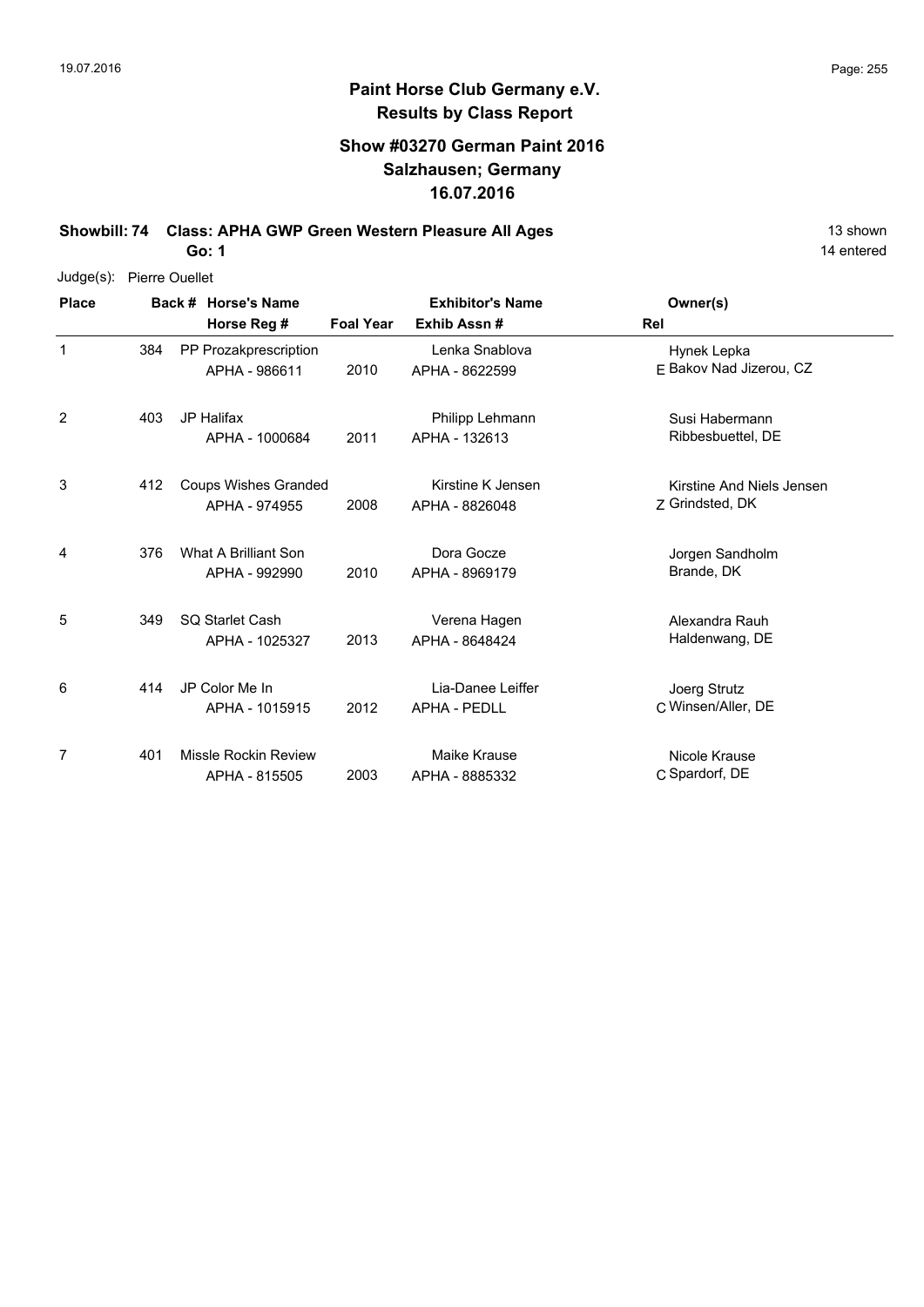### **Show #03271 German Paint 2016 Salzhausen; Germany 16.07.2016**

**Showbill: 74 Class: APHA GWP Green Western Pleasure All Ages** 13 Shown

**Go: 1**

| $Judge(s)$ : | Simone Reiss |                                         |                  |                                          |                                           |
|--------------|--------------|-----------------------------------------|------------------|------------------------------------------|-------------------------------------------|
| <b>Place</b> |              | Back # Horse's Name                     |                  | <b>Exhibitor's Name</b>                  | Owner(s)                                  |
|              |              | Horse Reg #                             | <b>Foal Year</b> | Exhib Assn#                              | <b>Rel</b>                                |
| $\mathbf{1}$ | 403          | <b>JP Halifax</b><br>APHA - 1000684     | 2011             | Philipp Lehmann<br>APHA - 132613         | Susi Habermann<br>Ribbesbuettel, DE       |
| 2            | 349          | SQ Starlet Cash<br>APHA - 1025327       | 2013             | Verena Hagen<br>APHA - 8648424           | Alexandra Rauh<br>Haldenwang, DE          |
| 3            | 554          | JH Supreme Hot Sugar<br>APHA - 1015227  | 2012             | Phillipp Dammann<br>APHA - 8905554       | Mintje Bohnee<br>Hamburg, DE              |
| 4            | 419          | Noble Asset DH<br>APHA - 1028549        | 2013             | Denise Henss<br>APHA - 8664415           | Denise Henss<br>Z Walsrode, DE            |
| 5            | 414          | JP Color Me In<br>APHA - 1015915        | 2012             | Lia-Danee Leiffer<br><b>APHA - PEDLL</b> | Joerg Strutz<br>C Winsen/Aller, DE        |
| 6            | 368          | Mr Black Jack Olena<br>APHA - 988450    | 2010             | Heike Rudolph-Lasner<br>APHA - 8301191   | Heike Rudolph-Lasner<br>7 Norderstedt, DE |
| 7            | 372          | DD More Than A Memory<br>APHA - 1005033 | 2011             | <b>Isabel Roth</b><br>APHA - 8956539     | <b>Isabel Roth</b><br>Z Lottengrün, DE    |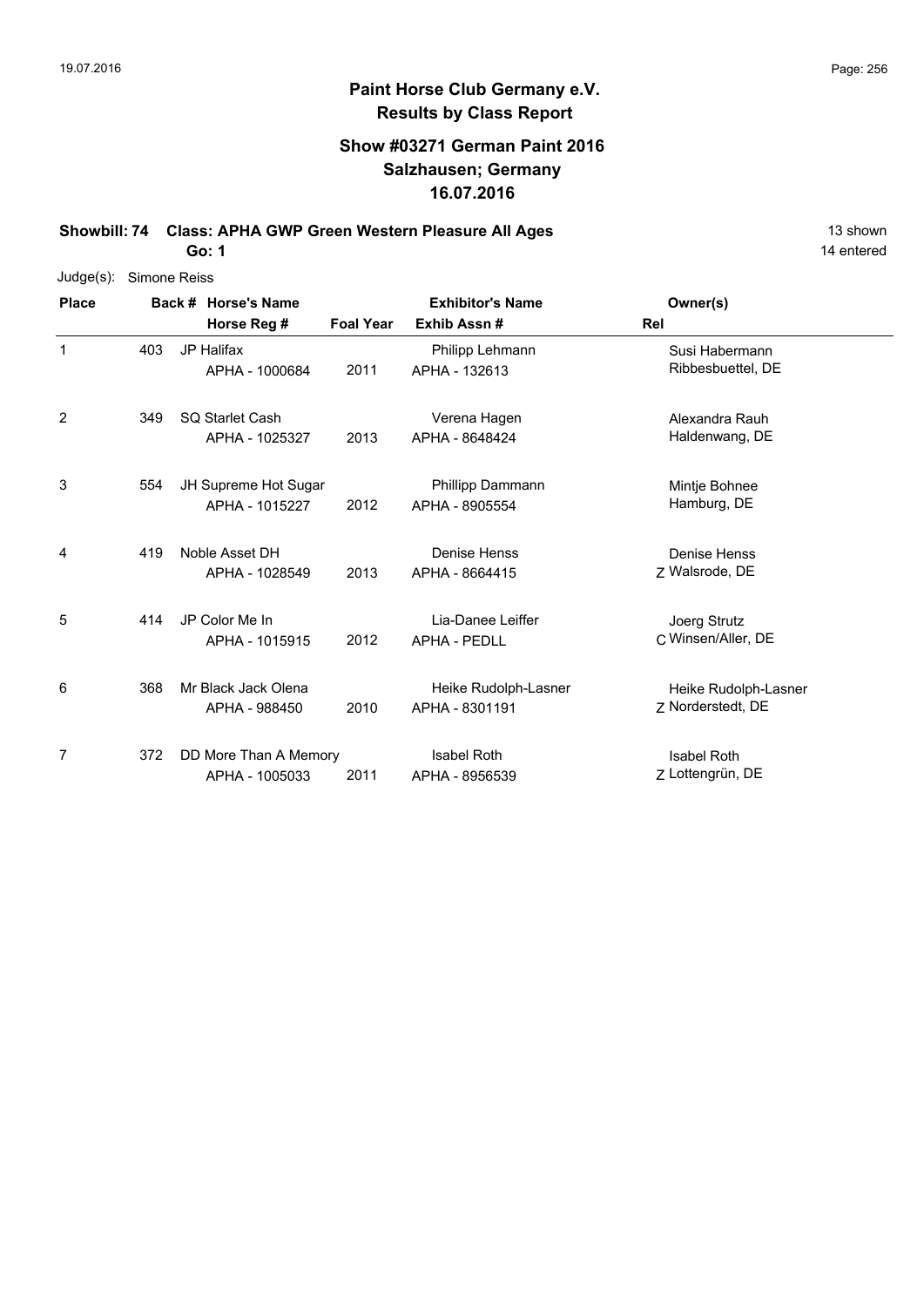### **Show #01698 German Paint 2016 Salzhausen; Germany 16.07.2016**

**Showbill: 75 Class: APHA BGWP SPB Green Western Pleasure** 3 Shown 3 shown

**Go: 1**

| <b>Place</b>   |     | Back # Horse's Name<br>Horse Reg #      | <b>Foal Year</b> | <b>Exhibitor's Name</b><br>Exhib Assn# | Owner(s)<br>Rel                           |
|----------------|-----|-----------------------------------------|------------------|----------------------------------------|-------------------------------------------|
| 1              | 328 | Zipsinvitationtogold<br>APHA - 1020429  | 2012             | Keith Long<br><b>APHA - PENDKL</b>     | Laila Gunlev<br>Gislev, DE                |
| $\overline{2}$ | 329 | Hot Intent<br>APHA - 1029606            | 2013             | Alena Helmcke<br>APHA - 8635014        | Alena Helmcke<br>Z Appel, DE              |
| 3              | 422 | JH Supreme Invitation<br>APHA - 1000521 | 2011             | Ivana Pallister<br>APHA - 8956841      | Ivana Pallister<br>Z Berg En Terblijt, NL |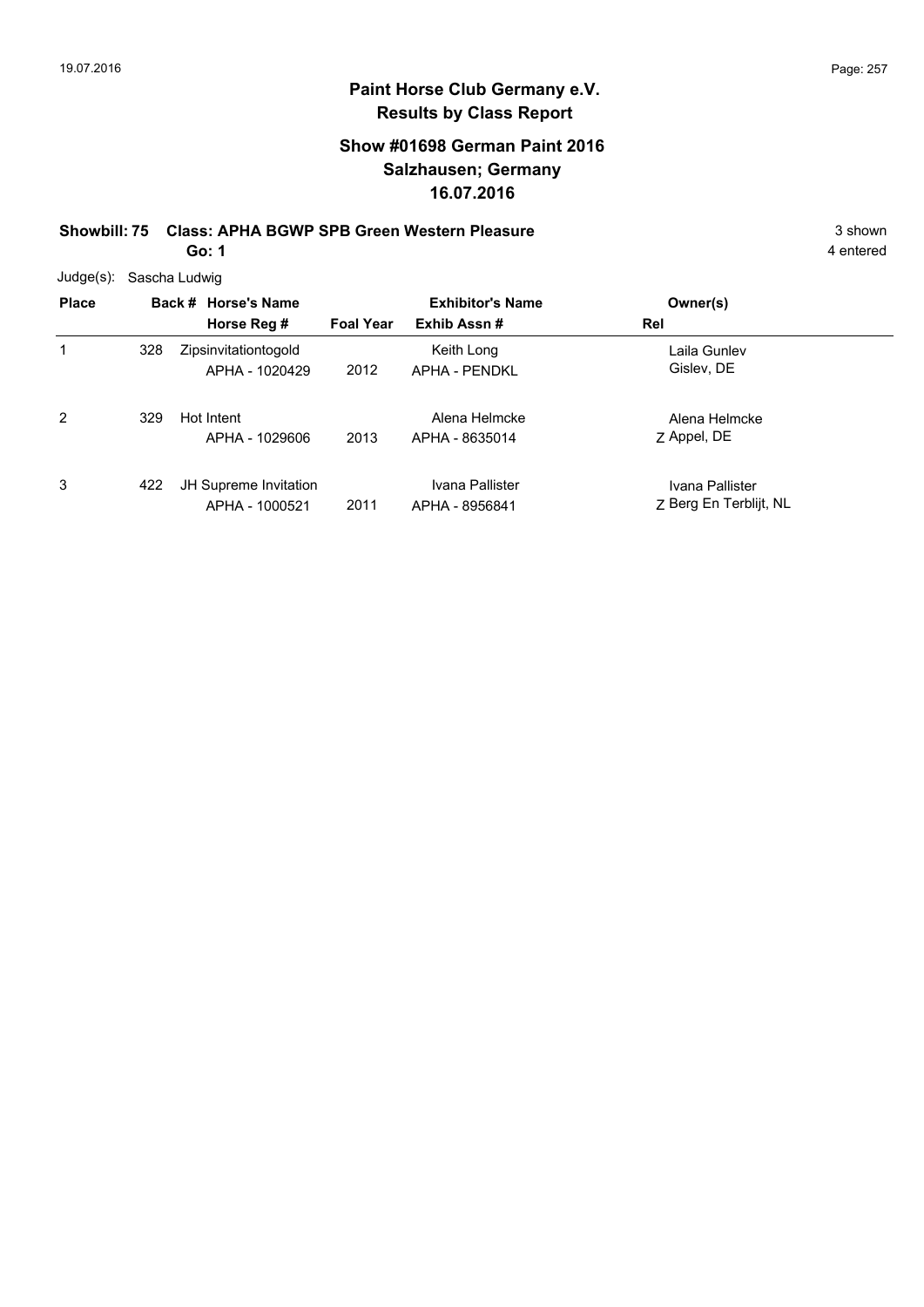### **Show #01699 German Paint 2016 Salzhausen; Germany 16.07.2016**

**Showbill: 75 Class: APHA BGWP SPB Green Western Pleasure** 3 Shown 3 shown

**Go: 1**

| Judge(s): Francoise Raimondo |
|------------------------------|
|                              |

| <b>Place</b> | Back # Horse's Name<br>Horse Reg # |                                         | <b>Foal Year</b> | <b>Exhibitor's Name</b><br>Exhib Assn# | Owner(s)<br>Rel                           |
|--------------|------------------------------------|-----------------------------------------|------------------|----------------------------------------|-------------------------------------------|
| 1            | 328                                | Zipsinvitationtogold<br>APHA - 1020429  | 2012             | Keith Long<br>APHA - PFNDKI            | Laila Gunlev<br>Gislev, DE                |
| 2            | 422                                | JH Supreme Invitation<br>APHA - 1000521 | 2011             | Ivana Pallister<br>APHA - 8956841      | Ivana Pallister<br>Z Berg En Terblijt, NL |
| 3            | 329                                | Hot Intent<br>APHA - 1029606            | 2013             | Alena Helmcke<br>APHA - 8635014        | Alena Helmcke<br>Z Appel, DE              |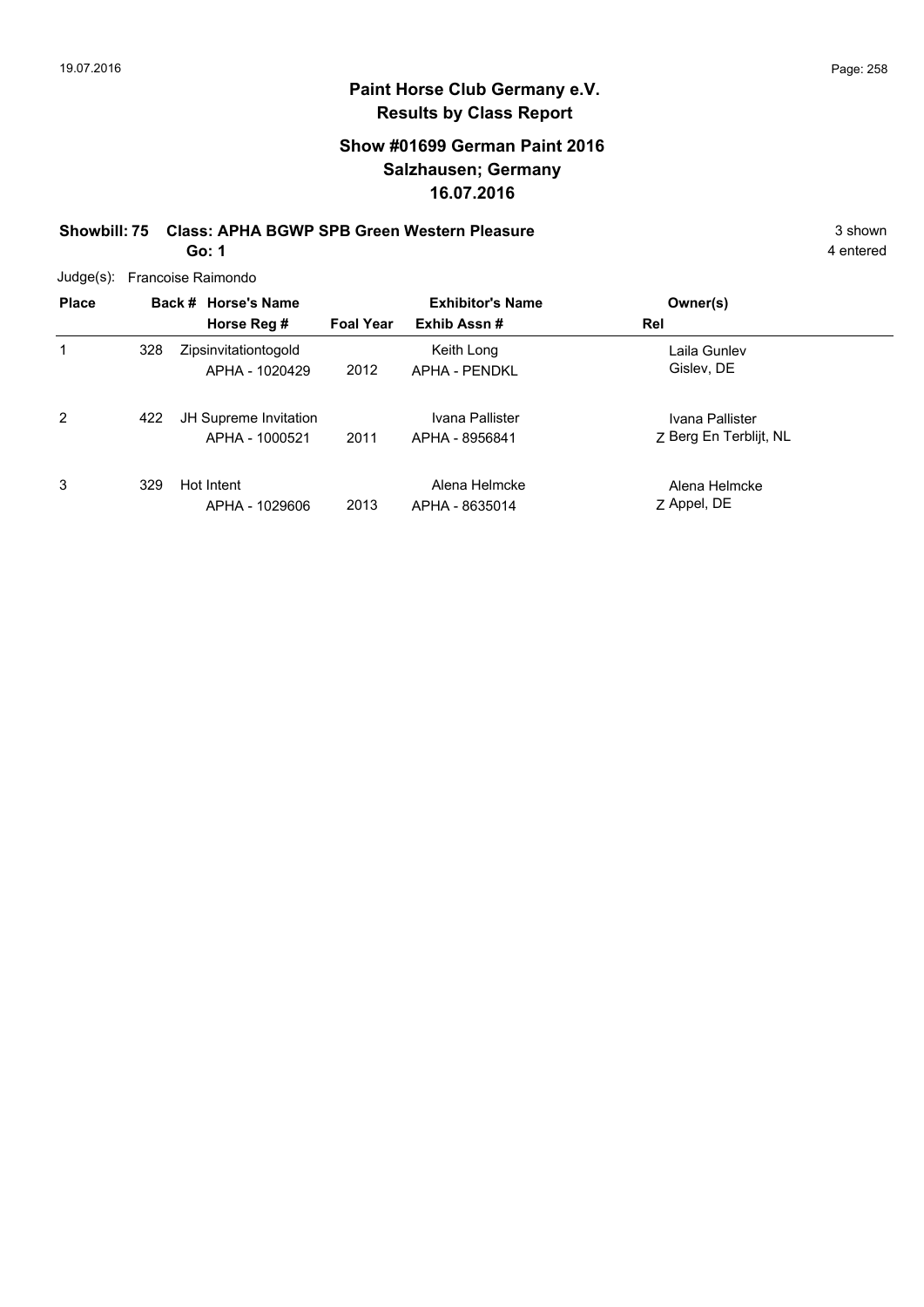### **Show #03270 German Paint 2016 Salzhausen; Germany 16.07.2016**

**Showbill: 75 Class: APHA BGWP SPB Green Western Pleasure** 3 shown 3 shown

**Go: 1**

4 entered

Judge(s): Pierre Ouellet

| <b>Place</b> |     | Back # Horse's Name<br>Horse Reg #      | <b>Foal Year</b> | <b>Exhibitor's Name</b><br>Exhib Assn# | Owner(s)<br>Rel                           |
|--------------|-----|-----------------------------------------|------------------|----------------------------------------|-------------------------------------------|
| 1            | 328 | Zipsinvitationtogold<br>APHA - 1020429  | 2012             | Keith Long<br>APHA - PENDKL            | Laila Gunlev<br>Gislev, DE                |
| 2            | 422 | JH Supreme Invitation<br>APHA - 1000521 | 2011             | Ivana Pallister<br>APHA - 8956841      | Ivana Pallister<br>Z Berg En Terblijt, NL |
| 3            | 329 | Hot Intent<br>APHA - 1029606            | 2013             | Alena Helmcke<br>APHA - 8635014        | Alena Helmcke<br>Z Appel, DE              |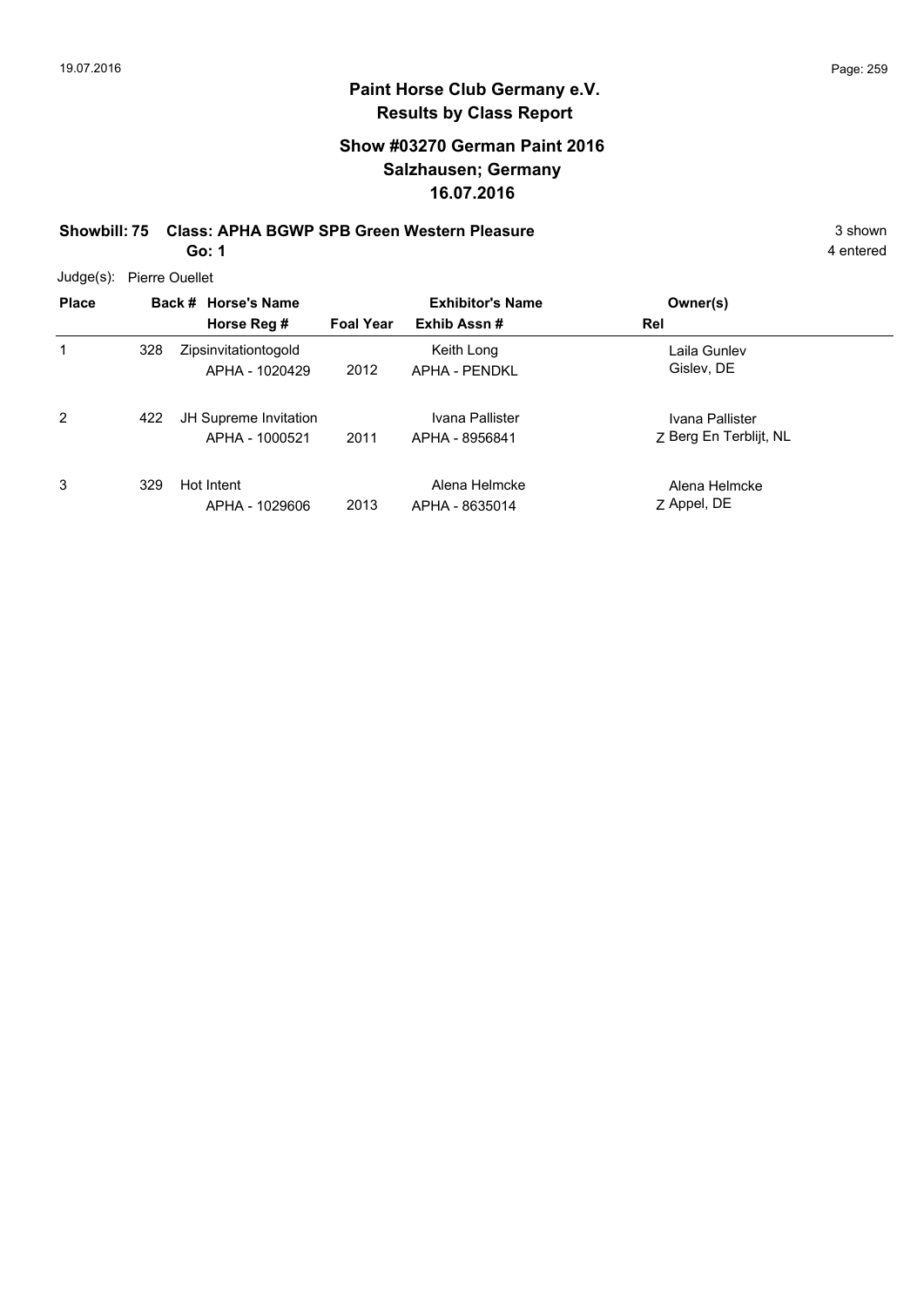### **Show #03271 German Paint 2016 Salzhausen; Germany 16.07.2016**

**Showbill: 75 Class: APHA BGWP SPB Green Western Pleasure** 3 Shown 3 shown

**Go: 1**

|  | Judge(s): Simone Reiss |
|--|------------------------|
|--|------------------------|

| <b>Place</b>   |     | Back # Horse's Name<br>Horse Reg #      | <b>Foal Year</b> | <b>Exhibitor's Name</b><br>Exhib Assn# | Owner(s)<br>Rel                           |
|----------------|-----|-----------------------------------------|------------------|----------------------------------------|-------------------------------------------|
| 1              | 328 | Zipsinvitationtogold<br>APHA - 1020429  | 2012             | Keith Long<br>APHA - PFNDKI            | Laila Gunlev<br>Gislev, DE                |
| $\overline{2}$ | 329 | Hot Intent<br>APHA - 1029606            | 2013             | Alena Helmcke<br>APHA - 8635014        | Alena Helmcke<br>Z Appel, DE              |
| 3              | 422 | JH Supreme Invitation<br>APHA - 1000521 | 2011             | Ivana Pallister<br>APHA - 8956841      | Ivana Pallister<br>Z Berg En Terblijt, NL |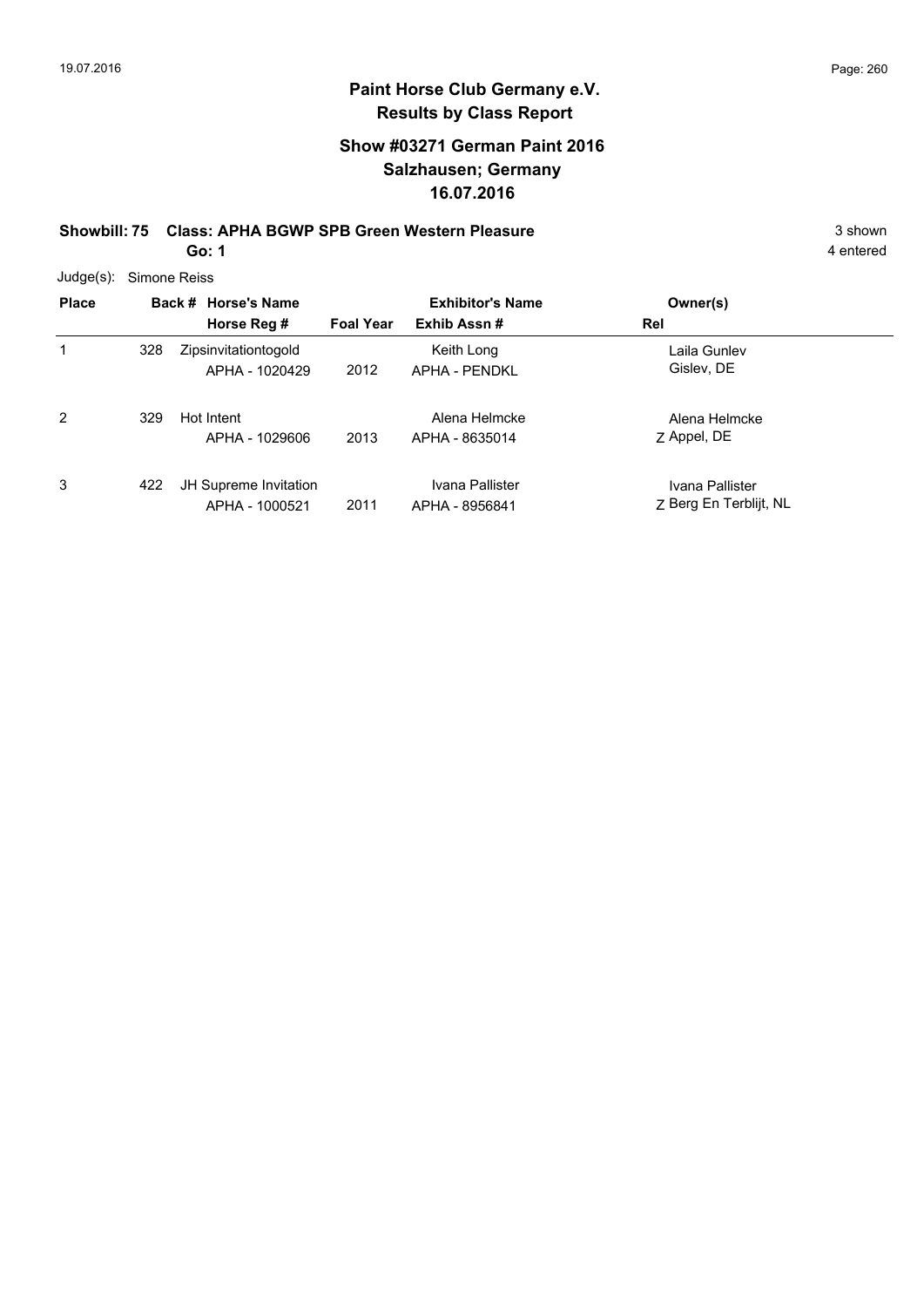### **Show #01698 German Paint 2016 Salzhausen; Germany 16.07.2016**

**Showbill: 76 Class: APHA NWP1 Novice Amateur Western Pleasure** 14 Shown

**Go: 1**

| $Judge(s)$ : | Sascha Ludwig |  |                             |                  |                         |                           |  |  |  |
|--------------|---------------|--|-----------------------------|------------------|-------------------------|---------------------------|--|--|--|
| <b>Place</b> |               |  | Back # Horse's Name         |                  | <b>Exhibitor's Name</b> | Owner(s)                  |  |  |  |
|              |               |  | Horse Reg #                 | <b>Foal Year</b> | Exhib Assn#             | Rel                       |  |  |  |
| 1            | 557           |  | Dees Mr White               |                  | Janni Fjeldbo           | Janni Fjeldbo             |  |  |  |
|              |               |  | APHA - 998596               | 2011             | APHA - 8824766          | Z Hovedgaard, DK          |  |  |  |
| 2            | 352           |  | SQ Chexy Sail N Cash        |                  | Anna Wasiewicz          | Anna Wasiewicz            |  |  |  |
|              |               |  | APHA - 1012823              | 2012             | APHA - 8963212          | Z Wroclaw, PL             |  |  |  |
| 3            | 412           |  | <b>Coups Wishes Granded</b> |                  | Kirstine K Jensen       | Kirstine And Niels Jensen |  |  |  |
|              |               |  | APHA - 974955               | 2008             | APHA - 8826048          | Z Grindsted, DK           |  |  |  |
| 4            | 350           |  | HC Well Done Tejano         |                  | Meike Von Schroeder     | Ursula Von Schroeder      |  |  |  |
|              |               |  | APHA - 731838               | 2003             | APHA - 114387           | N Muenster, DE            |  |  |  |
| 5            | 340           |  | <b>Cashin The Assets</b>    |                  | Evelyn Petrasch         | Evelyn Petrasch           |  |  |  |
|              |               |  | APHA - 624351               | 2001             | APHA - 8938200          | Z Schermbeck, DE          |  |  |  |
| 6            | 343           |  | Docs J Pretty Delta         |                  | Claudia Wuenschenmeyer  | Claudia Wuenschenmeyer    |  |  |  |
|              |               |  | APHA - 819094               | 2004             | APHA - 8854585          | 7 Celle, DE               |  |  |  |
| 7            | 554           |  | JH Supreme Hot Sugar        |                  | Mintje Bohnee           | Mintje Bohnee             |  |  |  |
|              |               |  | APHA - 1015227              | 2012             | APHA - 8986828          | Z Hamburg, DE             |  |  |  |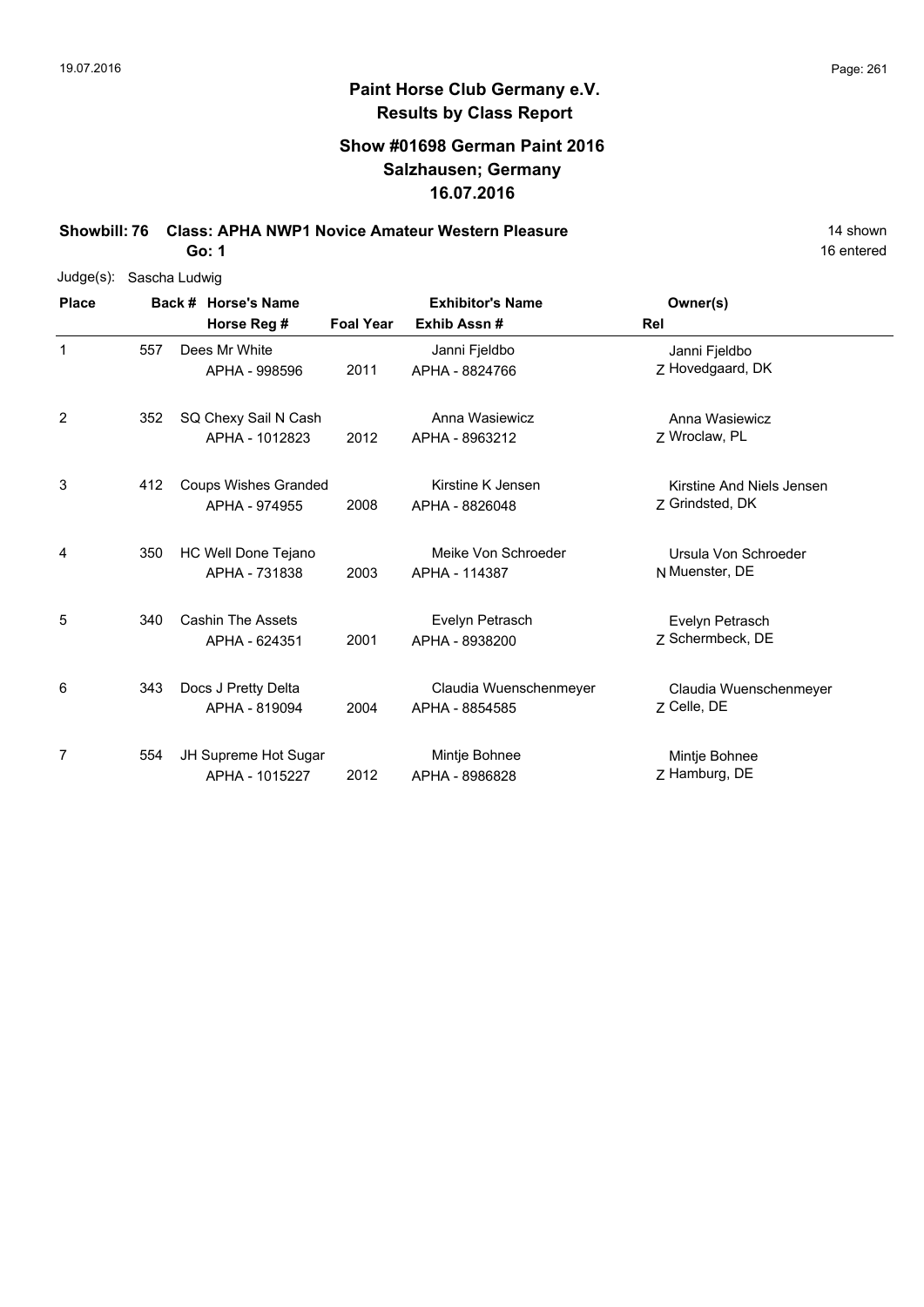### **Show #01699 German Paint 2016 Salzhausen; Germany 16.07.2016**

**Showbill: 76 Class: APHA NWP1 Novice Amateur Western Pleasure** 14 Shown 14 shown

**Go: 1**

| $Judge(s)$ : |     | Francoise Raimondo |                             |                         |                        |                           |  |  |  |  |  |
|--------------|-----|--------------------|-----------------------------|-------------------------|------------------------|---------------------------|--|--|--|--|--|
| <b>Place</b> |     |                    | Back # Horse's Name         | <b>Exhibitor's Name</b> |                        | Owner(s)                  |  |  |  |  |  |
|              |     |                    | Horse Reg #                 | <b>Foal Year</b>        | Exhib Assn#            | Rel                       |  |  |  |  |  |
| 1            | 557 |                    | Dees Mr White               |                         | Janni Fjeldbo          | Janni Fjeldbo             |  |  |  |  |  |
|              |     |                    | APHA - 998596               | 2011                    | APHA - 8824766         | Z Hovedgaard, DK          |  |  |  |  |  |
| 2            | 427 |                    | Whata Perfect Design        |                         | Anette I Martensson    | Anette I Martensson       |  |  |  |  |  |
|              |     |                    | APHA - 837621               | 2005                    | APHA - 8669590         | Z Staffanstorp, SE        |  |  |  |  |  |
| 3            | 350 |                    | HC Well Done Tejano         |                         | Meike Von Schroeder    | Ursula Von Schroeder      |  |  |  |  |  |
|              |     |                    | APHA - 731838               | 2003                    | APHA - 114387          | N Muenster, DE            |  |  |  |  |  |
| 4            | 343 |                    | Docs J Pretty Delta         |                         | Claudia Wuenschenmeyer | Claudia Wuenschenmeyer    |  |  |  |  |  |
|              |     |                    | APHA - 819094               | 2004                    | APHA - 8854585         | Z Celle, DE               |  |  |  |  |  |
| 5            | 352 |                    | SQ Chexy Sail N Cash        |                         | Anna Wasiewicz         | Anna Wasiewicz            |  |  |  |  |  |
|              |     |                    | APHA - 1012823              | 2012                    | APHA - 8963212         | Z Wroclaw, PL             |  |  |  |  |  |
| 6            | 412 |                    | <b>Coups Wishes Granded</b> |                         | Kirstine K Jensen      | Kirstine And Niels Jensen |  |  |  |  |  |
|              |     |                    | APHA - 974955               | 2008                    | APHA - 8826048         | Z Grindsted, DK           |  |  |  |  |  |
| 7            | 332 |                    | Maybebugsjillaroo CC        |                         | Katharina Tamke        | Katharina Tamke           |  |  |  |  |  |
|              |     |                    | APHA - 970919               | 2009                    | APHA - 8782481         | Z Neu Wulmstorf, DE       |  |  |  |  |  |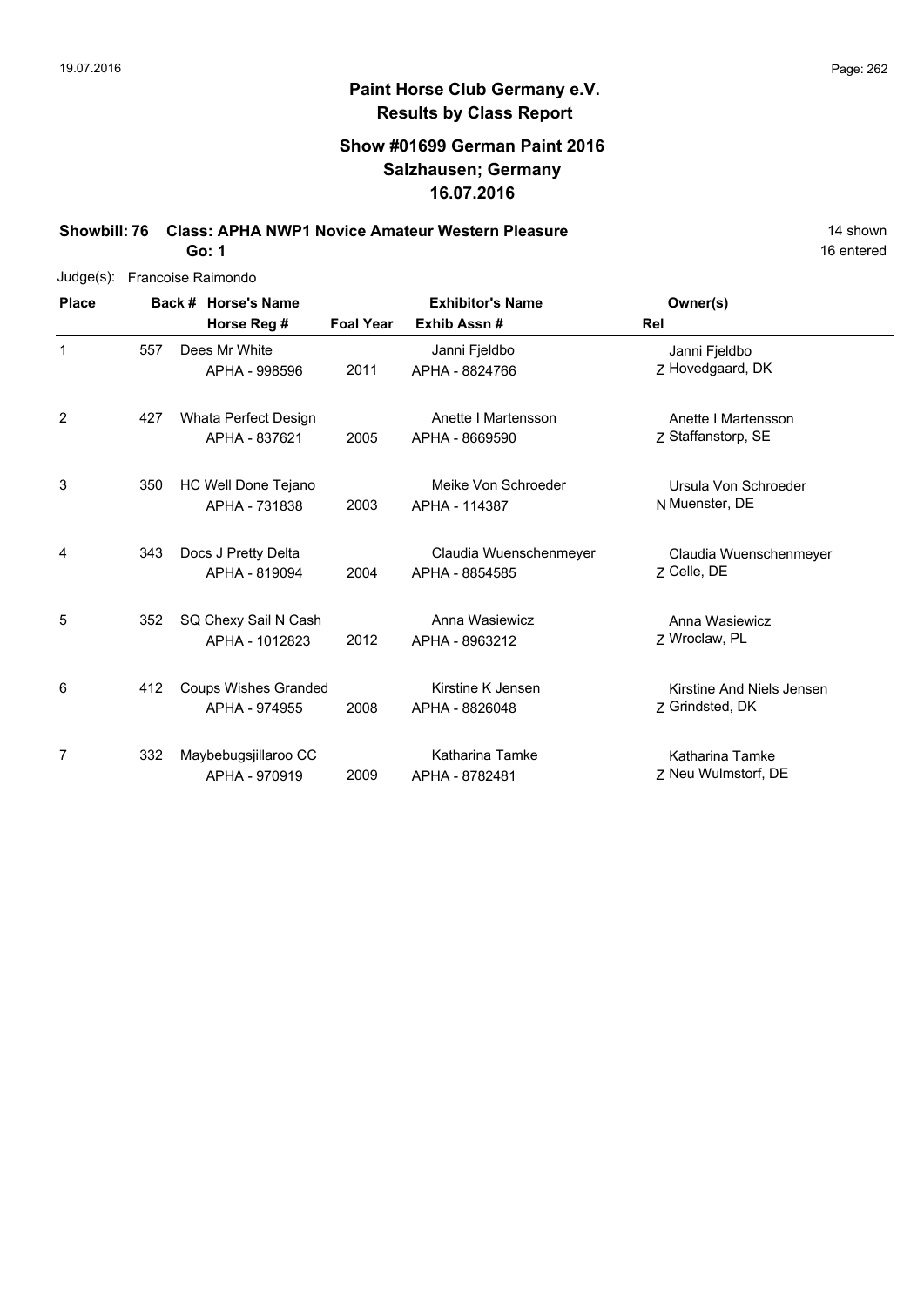### **Show #03270 German Paint 2016 Salzhausen; Germany 16.07.2016**

**Showbill: 76 Class: APHA NWP1 Novice Amateur Western Pleasure** 14 Shown 14 shown

**Go: 1**

| $Judge(s)$ : |     | Pierre Ouellet                               |                  |                                          |                                              |
|--------------|-----|----------------------------------------------|------------------|------------------------------------------|----------------------------------------------|
| <b>Place</b> |     | Back # Horse's Name<br>Horse Reg #           | <b>Foal Year</b> | <b>Exhibitor's Name</b><br>Exhib Assn#   | Owner(s)<br>Rel                              |
| 1            | 557 | Dees Mr White<br>APHA - 998596               | 2011             | Janni Fjeldbo<br>APHA - 8824766          | Janni Fjeldbo<br>Z Hovedgaard, DK            |
| 2            | 343 | Docs J Pretty Delta<br>APHA - 819094         | 2004             | Claudia Wuenschenmeyer<br>APHA - 8854585 | Claudia Wuenschenmeyer<br>Z Celle, DE        |
| 3            | 332 | Maybebugsjillaroo CC<br>APHA - 970919        | 2009             | Katharina Tamke<br>APHA - 8782481        | Katharina Tamke<br>Z Neu Wulmstorf, DE       |
| 4            | 427 | Whata Perfect Design<br>APHA - 837621        | 2005             | Anette I Martensson<br>APHA - 8669590    | Anette I Martensson<br>Z Staffanstorp, SE    |
| 5            | 412 | <b>Coups Wishes Granded</b><br>APHA - 974955 | 2008             | Kirstine K Jensen<br>APHA - 8826048      | Kirstine And Niels Jensen<br>Z Grindsted, DK |
| 6            | 350 | HC Well Done Tejano<br>APHA - 731838         | 2003             | Meike Von Schroeder<br>APHA - 114387     | Ursula Von Schroeder<br>N Muenster, DE       |
| 7            | 554 | JH Supreme Hot Sugar<br>APHA - 1015227       | 2012             | Mintje Bohnee<br>APHA - 8986828          | Mintje Bohnee<br>Z Hamburg, DE               |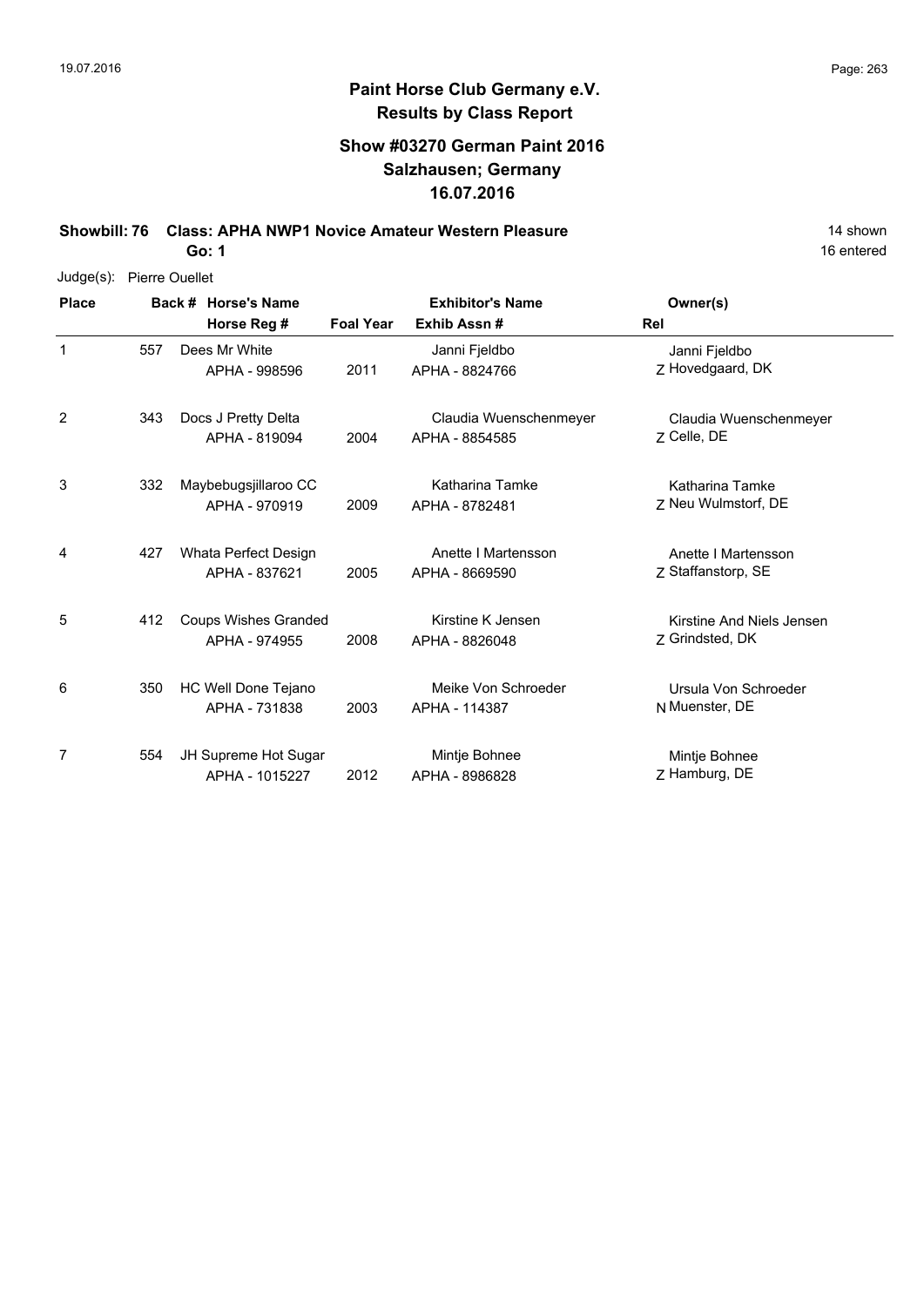### **Show #03271 German Paint 2016 Salzhausen; Germany 16.07.2016**

**Showbill: 76 Class: APHA NWP1 Novice Amateur Western Pleasure** 14 Shown

**Go: 1**

| $Judge(s)$ : |     | Simone Reiss                |                  |                         |                           |
|--------------|-----|-----------------------------|------------------|-------------------------|---------------------------|
| <b>Place</b> |     | Back # Horse's Name         |                  | <b>Exhibitor's Name</b> | Owner(s)                  |
|              |     | Horse Reg #                 | <b>Foal Year</b> | Exhib Assn#             | Rel                       |
| 1            | 557 | Dees Mr White               |                  | Janni Fjeldbo           | Janni Fjeldbo             |
|              |     | APHA - 998596               | 2011             | APHA - 8824766          | Z Hovedgaard, DK          |
| 2            | 352 | SQ Chexy Sail N Cash        |                  | Anna Wasiewicz          | Anna Wasiewicz            |
|              |     | APHA - 1012823              | 2012             | APHA - 8963212          | Z Wroclaw, PL             |
| 3            | 350 | HC Well Done Tejano         |                  | Meike Von Schroeder     | Ursula Von Schroeder      |
|              |     | APHA - 731838               | 2003             | APHA - 114387           | N Muenster, DE            |
| 4            | 340 | <b>Cashin The Assets</b>    |                  | Evelyn Petrasch         | Evelyn Petrasch           |
|              |     | APHA - 624351               | 2001             | APHA - 8938200          | 7 Schermbeck, DE          |
| 5            | 412 | <b>Coups Wishes Granded</b> |                  | Kirstine K Jensen       | Kirstine And Niels Jensen |
|              |     | APHA - 974955               | 2008             | APHA - 8826048          | Z Grindsted, DK           |
| 6            | 559 | Coosa Chic                  |                  | Nadine Chamier          | Nadine Chamier            |
|              |     | APHA - 971088               | 2009             | APHA - 8981034          | Z Leezen, DE              |
| 7            | 343 | Docs J Pretty Delta         |                  | Claudia Wuenschenmeyer  | Claudia Wuenschenmeyer    |
|              |     | APHA - 819094               | 2004             | APHA - 8854585          | Z Celle, DE               |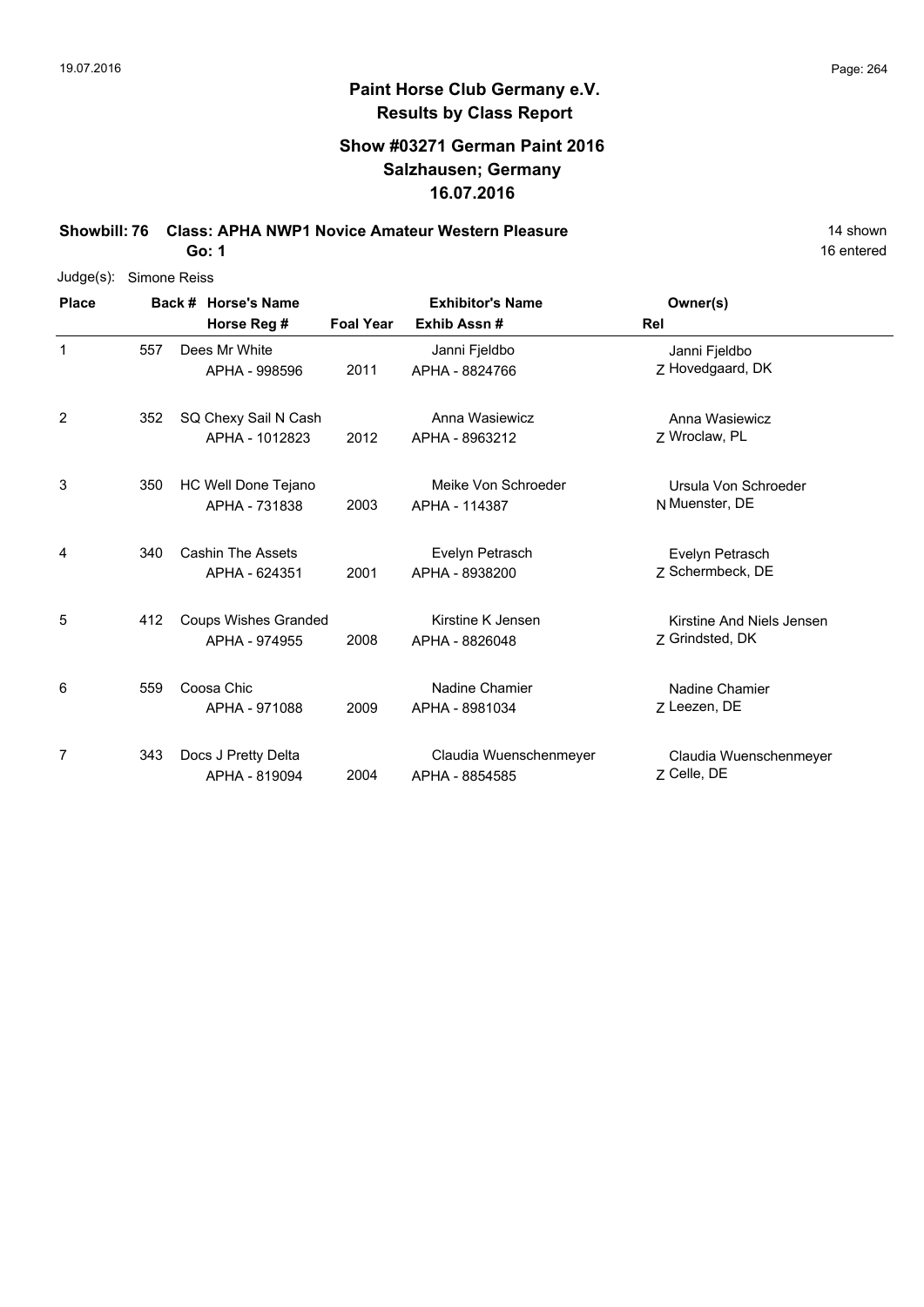### **Show #01698 German Paint 2016 Salzhausen; Germany 16.07.2016**

**Showbill: 77 Class: APHA YWP1 Youth Western Pleasure 18 & Under** 18 **8 17 Shown Go: 1**

17 entered

Judge(s): Sascha Ludwig

| <b>Place</b> |     | Back # Horse's Name                      | <b>Exhibitor's Name</b> |                                          | Owner(s)                                     |
|--------------|-----|------------------------------------------|-------------------------|------------------------------------------|----------------------------------------------|
|              |     | Horse Reg #                              | <b>Foal Year</b>        | Exhib Assn#                              | <b>Birthdate</b><br>Rel                      |
| $\mathbf 1$  | 433 | My Zippin Delight<br>APHA - 737594       | 2003                    | Katrine Aagaard<br>APHA - 8954098        | Katrine Aagaard<br>Z Skanderborg, DK         |
| 2            | 393 | Lark A Movie Star<br>APHA - 948863       | 2008                    | Carolin Rauch<br>APHA - 9141687          | Carolin Rauch<br>Z Guxhagen, DE              |
| 3            | 326 | Hints Tracy Technique<br>APHA - 998429   | 2011                    | Christina Einsiedler<br>APHA - 8903473   | Karin Einsiedler<br>C Bad Grönenbach, DE     |
| 4            | 411 | Gamblers Zexy Zip<br>APHA - 915256       | 2007                    | Freja Balslev Segelund<br>APHA - 8950795 | Freja Balslev Segelund<br>Z Haderslev, DK    |
| 5            | 338 | U R My Dream Boy<br>APHA - 1059610       | 2005                    | Leonie Debora Schnell<br>APHA - 9142336  | Leonie Debora Schnell<br>Z Kuperzell, DE     |
| 6            | 395 | <b>Hawthorns Adele</b><br>APHA - 1025417 | 2012                    | Signe Olsen<br>APHA - 0117081            | Karsten & A Nielsen Olsen<br>Y Haderslev, DK |
| 7            | 369 | Sun Peppy Train<br>APHA - 819136         | 2003                    | Anna Middelberg<br>APHA - 9144667        | Anna Middelberg<br>Z Lotte, DE               |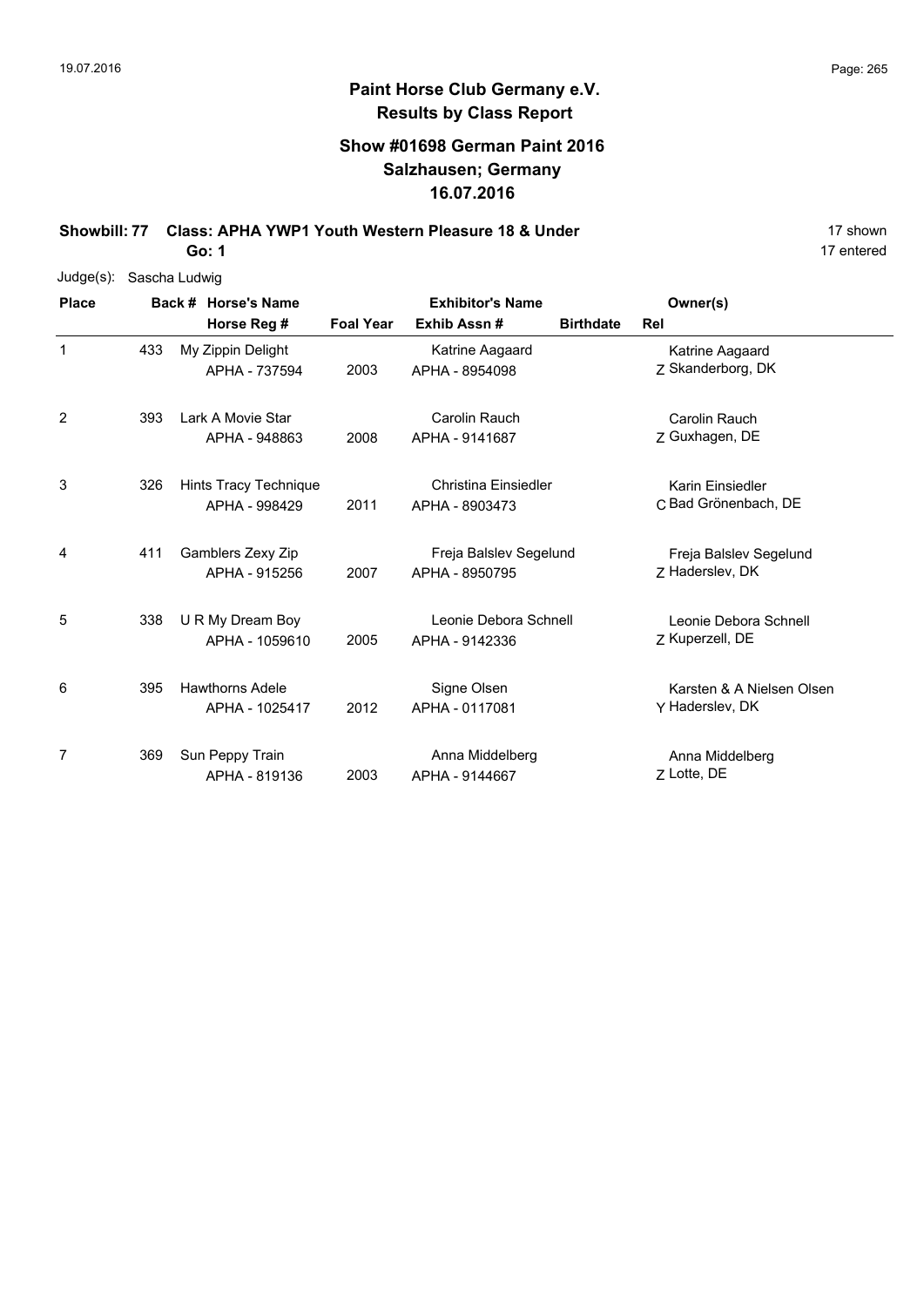### **Show #01699 German Paint 2016 Salzhausen; Germany 16.07.2016**

**Showbill: 77 Class: APHA YWP1 Youth Western Pleasure 18 & Under** 18 **8 17 Shown Go: 1**

| $Judge(s)$ :   |        | Francoise Raimondo                       |                  |                                          |                  |                                              |
|----------------|--------|------------------------------------------|------------------|------------------------------------------|------------------|----------------------------------------------|
| <b>Place</b>   |        | Back # Horse's Name                      |                  | <b>Exhibitor's Name</b>                  |                  | Owner(s)                                     |
|                |        | Horse Reg #                              | <b>Foal Year</b> | Exhib Assn#                              | <b>Birthdate</b> | Rel                                          |
| 1              | 433    | My Zippin Delight<br>APHA - 737594       | 2003             | Katrine Aagaard<br>APHA - 8954098        |                  | Katrine Aagaard<br>Z Skanderborg, DK         |
| $\overline{2}$ | 326    | Hints Tracy Technique<br>APHA - 998429   | 2011             | Christina Einsiedler<br>APHA - 8903473   |                  | Karin Einsiedler<br>C Bad Grönenbach, DE     |
| 3              | 393    | Lark A Movie Star<br>APHA - 948863       | 2008             | Carolin Rauch<br>APHA - 9141687          |                  | Carolin Rauch<br>Z Guxhagen, DE              |
| 4              | 401    | Missle Rockin Review<br>APHA - 815505    | 2003             | Maike Krause<br>APHA - 8885332           |                  | Nicole Krause<br>C Spardorf, DE              |
| 5              | 338    | U R My Dream Boy<br>APHA - 1059610       | 2005             | Leonie Debora Schnell<br>APHA - 9142336  |                  | Leonie Debora Schnell<br>Z Kuperzell, DE     |
| 6              | 411    | Gamblers Zexy Zip<br>APHA - 915256       | 2007             | Freja Balslev Segelund<br>APHA - 8950795 |                  | Freja Balslev Segelund<br>Z Haderslev, DK    |
| 7              | 395    | <b>Hawthorns Adele</b><br>APHA - 1025417 | 2012             | Signe Olsen<br>APHA - 0117081            |                  | Karsten & A Nielsen Olsen<br>Y Haderslev, DK |
|                | DQ 359 | AM Monty Phyton<br>APHA - 996446         | 2011             | Franziska Rothhaas<br>APHA - 8956634     |                  | Franziska Rothhaas<br>Z Nerenstetten, DE     |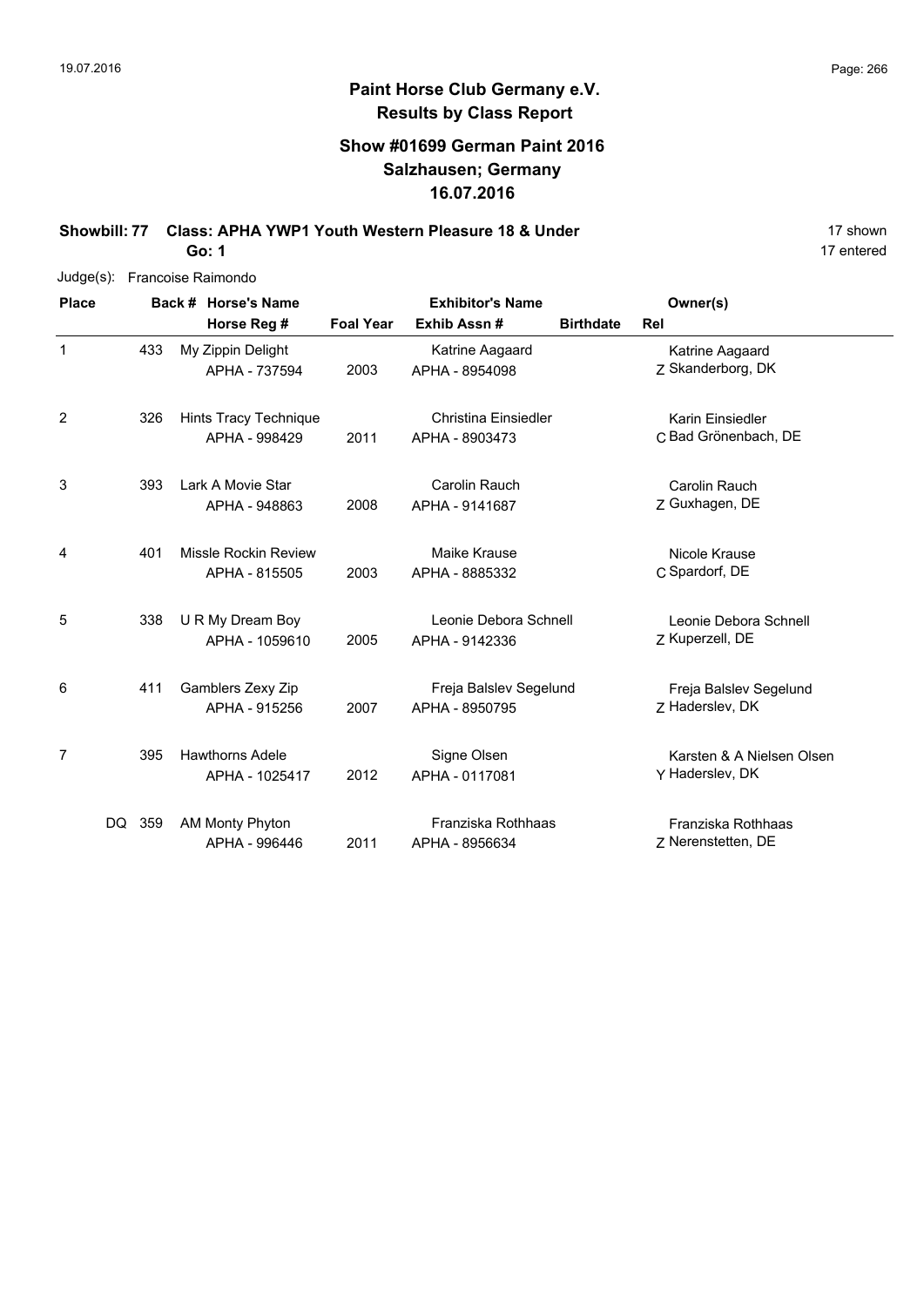### **Show #03270 German Paint 2016 Salzhausen; Germany 16.07.2016**

**Showbill: 77 Class: APHA YWP1 Youth Western Pleasure 18 & Under** 18 **8 17 Shown Go: 1**

17 entered

Judge(s): Pierre Ouellet

| <b>Place</b> |     | Back # Horse's Name                      | <b>Exhibitor's Name</b> |                                               | Owner(s)         |                                              |
|--------------|-----|------------------------------------------|-------------------------|-----------------------------------------------|------------------|----------------------------------------------|
|              |     | Horse Reg #                              | <b>Foal Year</b>        | Exhib Assn#                                   | <b>Birthdate</b> | Rel                                          |
| 1            | 433 | My Zippin Delight<br>APHA - 737594       | 2003                    | Katrine Aagaard<br>APHA - 8954098             |                  | Katrine Aagaard<br>Z Skanderborg, DK         |
| 2            | 393 | Lark A Movie Star<br>APHA - 948863       | 2008                    | Carolin Rauch<br>APHA - 9141687               |                  | Carolin Rauch<br>Z Guxhagen, DE              |
| 3            | 395 | <b>Hawthorns Adele</b><br>APHA - 1025417 | 2012                    | Signe Olsen<br>APHA - 0117081                 |                  | Karsten & A Nielsen Olsen<br>Y Haderslev, DK |
| 4            | 338 | U R My Dream Boy<br>APHA - 1059610       | 2005                    | Leonie Debora Schnell<br>APHA - 9142336       |                  | Leonie Debora Schnell<br>Z Kuperzell, DE     |
| 5            | 411 | Gamblers Zexy Zip<br>APHA - 915256       | 2007                    | Freja Balslev Segelund<br>APHA - 8950795      |                  | Freja Balslev Segelund<br>7 Haderslev, DK    |
| 6            | 326 | Hints Tracy Technique<br>APHA - 998429   | 2011                    | <b>Christina Einsiedler</b><br>APHA - 8903473 |                  | Karin Einsiedler<br>C Bad Grönenbach, DE     |
| 7            | 401 | Missle Rockin Review<br>APHA - 815505    | 2003                    | Maike Krause<br>APHA - 8885332                |                  | Nicole Krause<br>C Spardorf, DE              |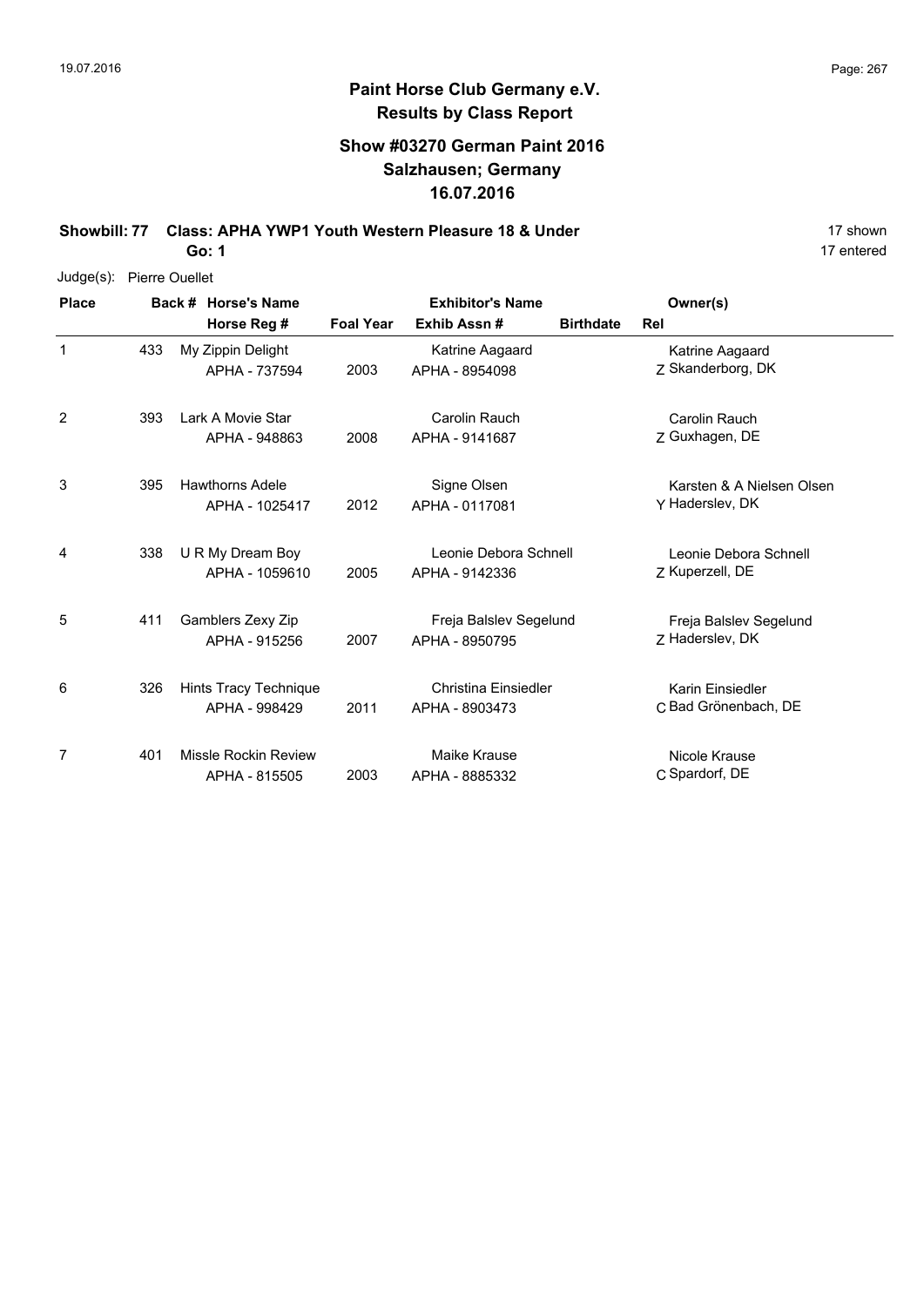### **Show #03271 German Paint 2016 Salzhausen; Germany 16.07.2016**

**Showbill: 77 Class: APHA YWP1 Youth Western Pleasure 18 & Under** 18 **8 17 Shown** 

**Go: 1**

| Judge(s): Simone Reiss |
|------------------------|
|                        |

| <b>Place</b> |     | Back # Horse's Name                      |                                                     | <b>Exhibitor's Name</b>                  | Owner(s) |                                              |
|--------------|-----|------------------------------------------|-----------------------------------------------------|------------------------------------------|----------|----------------------------------------------|
|              |     | Horse Reg #                              | Exhib Assn#<br><b>Foal Year</b><br><b>Birthdate</b> |                                          |          | Rel                                          |
| $\mathbf 1$  | 411 | Gamblers Zexy Zip<br>APHA - 915256       | 2007                                                | Freja Balslev Segelund<br>APHA - 8950795 |          | Freja Balslev Segelund<br>Z Haderslev, DK    |
| 2            | 433 | My Zippin Delight<br>APHA - 737594       | 2003                                                | Katrine Aagaard<br>APHA - 8954098        |          | Katrine Aagaard<br>Z Skanderborg, DK         |
| 3            | 393 | Lark A Movie Star<br>APHA - 948863       | 2008                                                | Carolin Rauch<br>APHA - 9141687          |          | Carolin Rauch<br>Z Guxhagen, DE              |
| 4            | 338 | U R My Dream Boy<br>APHA - 1059610       | 2005                                                | Leonie Debora Schnell<br>APHA - 9142336  |          | Leonie Debora Schnell<br>Z Kuperzell, DE     |
| 5            | 395 | <b>Hawthorns Adele</b><br>APHA - 1025417 | 2012                                                | Signe Olsen<br>APHA - 0117081            |          | Karsten & A Nielsen Olsen<br>Y Haderslev, DK |
| 6            | 408 | <b>Gamblers Senci</b><br>APHA - 743414   | 2003                                                | Siri Rasmussen<br>APHA - 8950793         |          | Siri Rasmussen<br>Z Haderslev, DK            |
| 7            | 369 | Sun Peppy Train<br>APHA - 819136         | 2003                                                | Anna Middelberg<br>APHA - 9144667        |          | Anna Middelberg<br>Z Lotte, DE               |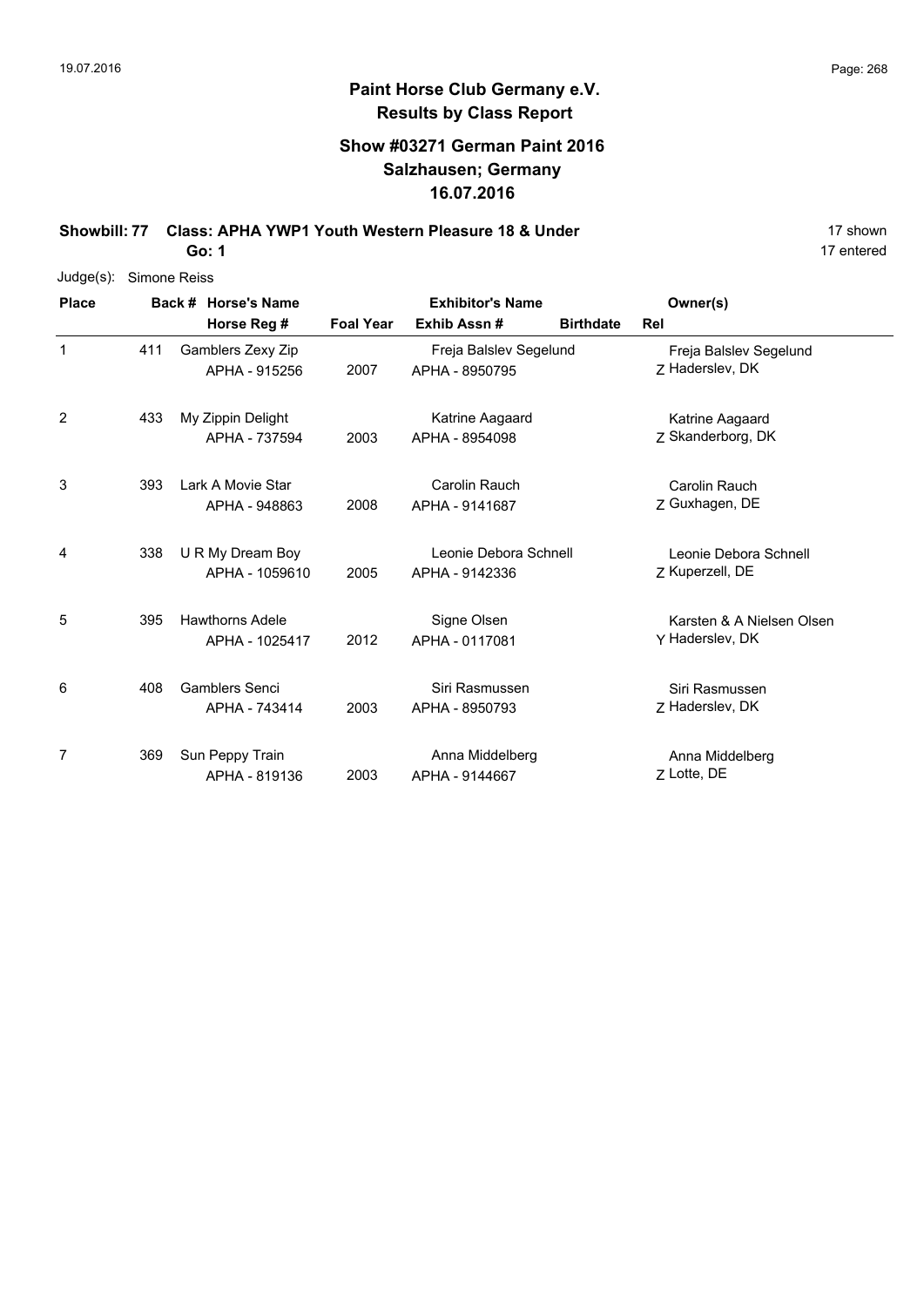### **Show #01698 German Paint 2016 Salzhausen; Germany 16.07.2016**

**Showbill: 78 Class: APHA AWP1 Amateur Western Pleasure All Ages** 11 Shown

**Go: 1**

| Judge(s):    | Sascha Ludwig |                     |                                            |                  |                                          |                                             |
|--------------|---------------|---------------------|--------------------------------------------|------------------|------------------------------------------|---------------------------------------------|
| <b>Place</b> |               | Back # Horse's Name |                                            |                  | <b>Exhibitor's Name</b>                  | Owner(s)                                    |
|              |               |                     | Horse Reg #                                | <b>Foal Year</b> | Exhib Assn#                              | Rel                                         |
| 1            | 557           |                     | Dees Mr White<br>APHA - 998596             | 2011             | Janni Fjeldbo<br>APHA - 8824766          | Janni Fjeldbo<br>Z Hovedgaard, DK           |
| 2            | 355           |                     | Hes A Lucky Delight<br>APHA - 1007309      | 2010             | Annette Mortensen<br>APHA - 8268098      | Viggo & Annette Mortensen<br>Z Tistrup, DK  |
| 3            | 352           |                     | SQ Chexy Sail N Cash<br>APHA - 1012823     | 2012             | Anna Wasiewicz<br>APHA - 8963212         | Anna Wasiewicz<br>Z Wroclaw, PL             |
| 4            | 350           |                     | HC Well Done Tejano<br>APHA - 731838       | 2003             | Meike Von Schroeder<br>APHA - 114387     | Ursula Von Schroeder<br>N Muenster, DE      |
| 5            | 343           |                     | Docs J Pretty Delta<br>APHA - 819094       | 2004             | Claudia Wuenschenmeyer<br>APHA - 8854585 | Claudia Wuenschenmeyer<br>Z Celle, DE       |
| 6            | 427           |                     | Whata Perfect Design<br>APHA - 837621      | 2005             | Anette I Martensson<br>APHA - 8669590    | Anette I Martensson<br>Z Staffanstorp, SE   |
| 7            | 418           |                     | Ditails Light<br>APHA - 983277             | 2010             | Marianne Krause-Kjaer<br>APHA - 8317842  | IB Krause-Kjaer<br>P Horsens, DK            |
|              | DQ 559        |                     | Coosa Chic<br>APHA - 971088                | 2009             | Nadine Chamier<br>APHA - 8981034         | Nadine Chamier<br>Z Leezen, DE              |
|              | DQ 566        |                     | <b>RHR Midnight Snack</b><br>APHA - 984394 | 2009             | <b>Berit Rasmussen</b><br>APHA - 8867938 | Berit & Kim Rasmussen<br>Z St. Merloese, DK |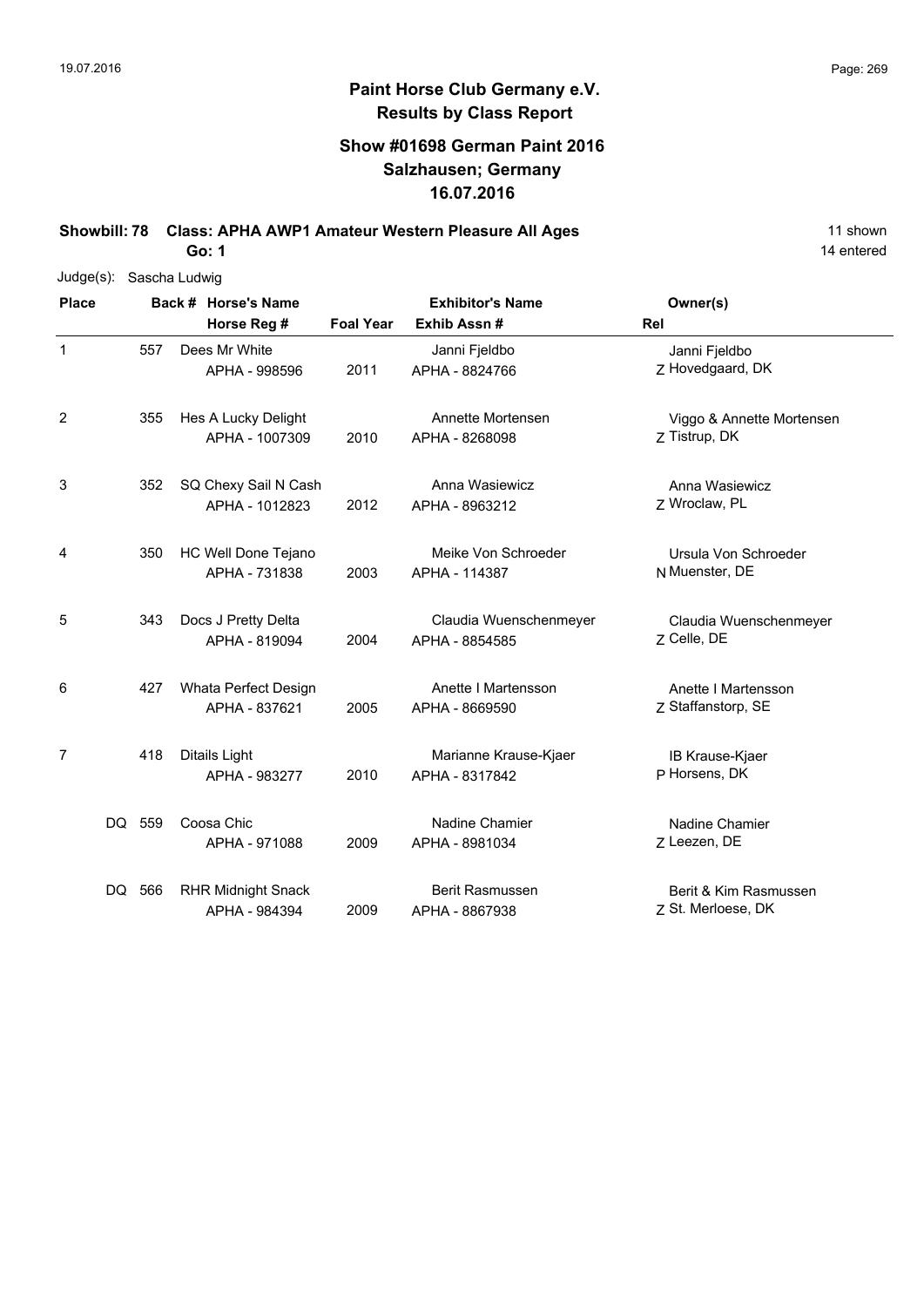### **Show #01699 German Paint 2016 Salzhausen; Germany 16.07.2016**

**Showbill: 78 Class: APHA AWP1 Amateur Western Pleasure All Ages** 11 Shown

14 entered

| $Judge(s)$ : | Francoise Raimondo |  |                                       |                  |                                     |                                            |  |
|--------------|--------------------|--|---------------------------------------|------------------|-------------------------------------|--------------------------------------------|--|
| <b>Place</b> |                    |  | Back # Horse's Name                   |                  | <b>Exhibitor's Name</b>             | Owner(s)                                   |  |
|              |                    |  | Horse Reg #                           | <b>Foal Year</b> | Exhib Assn#                         | Rel                                        |  |
| 1            | 355                |  | Hes A Lucky Delight<br>APHA - 1007309 | 2010             | Annette Mortensen<br>APHA - 8268098 | Viggo & Annette Mortensen<br>Z Tistrup, DK |  |
| 2            | 557                |  | Dees Mr White                         |                  | Janni Fjeldbo                       | Janni Fjeldbo                              |  |
|              |                    |  | APHA - 998596                         | 2011             | APHA - 8824766                      | Z Hovedgaard, DK                           |  |
| 3            | 427                |  | Whata Perfect Design                  |                  | Anette I Martensson                 | Anette I Martensson                        |  |
|              |                    |  | APHA - 837621                         | 2005             | APHA - 8669590                      | Z Staffanstorp, SE                         |  |
| 4            | 343                |  | Docs J Pretty Delta                   |                  | Claudia Wuenschenmeyer              | Claudia Wuenschenmeyer                     |  |
|              |                    |  | APHA - 819094                         | 2004             | APHA - 8854585                      | Z Celle, DE                                |  |
| 5            | 568                |  | CT Big Step Taniayaaq                 |                  | Claudia Hilger                      | Claudia Hilger                             |  |
|              |                    |  | APHA - 906133                         | 2007             | APHA - 8823290                      | Z Wilnsdorf, DE                            |  |
| 6            | 352                |  | SQ Chexy Sail N Cash                  |                  | Anna Wasiewicz                      | Anna Wasiewicz                             |  |
|              |                    |  | APHA - 1012823                        | 2012             | APHA - 8963212                      | Z Wroclaw, PL                              |  |
| 7            | 350                |  | HC Well Done Tejano                   |                  | Meike Von Schroeder                 | Ursula Von Schroeder                       |  |
|              |                    |  | APHA - 731838                         | 2003             | APHA - 114387                       | N Muenster, DE                             |  |
|              | DQ 559             |  | Coosa Chic                            |                  | Nadine Chamier                      | Nadine Chamier                             |  |
|              |                    |  | APHA - 971088                         | 2009             | APHA - 8981034                      | Z Leezen, DE                               |  |
|              | DQ 566             |  | <b>RHR Midnight Snack</b>             |                  | Berit Rasmussen                     | Berit & Kim Rasmussen                      |  |
|              |                    |  | APHA - 984394                         | 2009             | APHA - 8867938                      | Z St. Merloese, DK                         |  |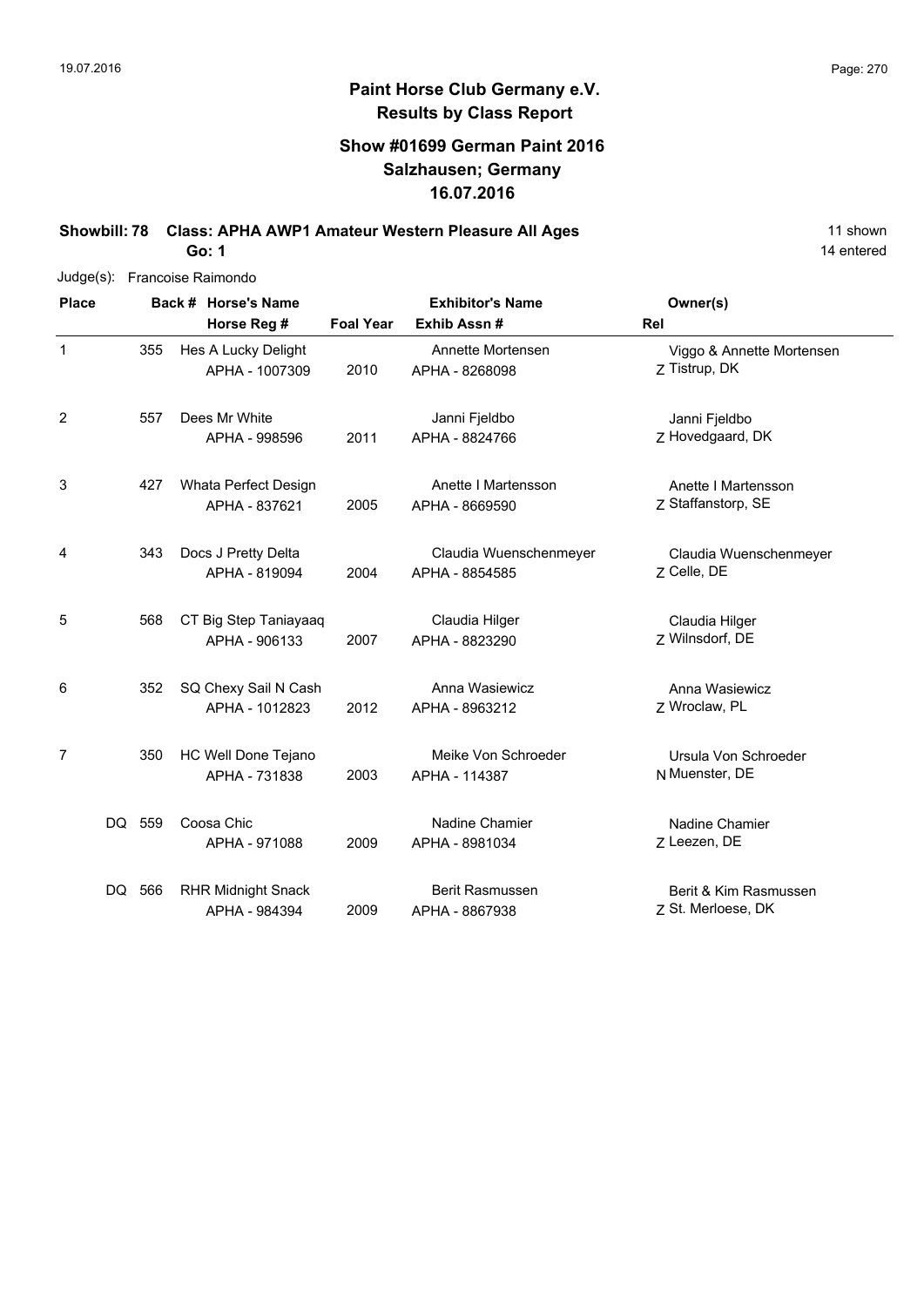### **Show #03270 German Paint 2016 Salzhausen; Germany 16.07.2016**

**Showbill: 78 Class: APHA AWP1 Amateur Western Pleasure All Ages** 11 Shown 11 shown

**Go: 1**

| Judge(s):      | Pierre Ouellet |                     |                                            |                  |                                          |                                             |  |  |
|----------------|----------------|---------------------|--------------------------------------------|------------------|------------------------------------------|---------------------------------------------|--|--|
| <b>Place</b>   |                | Back # Horse's Name |                                            |                  | <b>Exhibitor's Name</b>                  | Owner(s)                                    |  |  |
|                |                |                     | Horse Reg #                                | <b>Foal Year</b> | Exhib Assn #                             | Rel                                         |  |  |
| $\mathbf{1}$   | 557            |                     | Dees Mr White<br>APHA - 998596             | 2011             | Janni Fjeldbo<br>APHA - 8824766          | Janni Fjeldbo<br>Z Hovedgaard, DK           |  |  |
| 2              | 355            |                     | Hes A Lucky Delight<br>APHA - 1007309      | 2010             | Annette Mortensen<br>APHA - 8268098      | Viggo & Annette Mortensen<br>Z Tistrup, DK  |  |  |
| 3              | 350            |                     | HC Well Done Tejano<br>APHA - 731838       | 2003             | Meike Von Schroeder<br>APHA - 114387     | Ursula Von Schroeder<br>N Muenster, DE      |  |  |
| 4              | 343            |                     | Docs J Pretty Delta<br>APHA - 819094       | 2004             | Claudia Wuenschenmeyer<br>APHA - 8854585 | Claudia Wuenschenmeyer<br>Z Celle, DE       |  |  |
| 5              | 427            |                     | Whata Perfect Design<br>APHA - 837621      | 2005             | Anette I Martensson<br>APHA - 8669590    | Anette I Martensson<br>Z Staffanstorp, SE   |  |  |
| 6              | 352            |                     | SQ Chexy Sail N Cash<br>APHA - 1012823     | 2012             | Anna Wasiewicz<br>APHA - 8963212         | Anna Wasiewicz<br>Z Wroclaw, PL             |  |  |
| $\overline{7}$ | 374            |                     | <b>Tardys Best Review</b><br>APHA - 886053 | 2006             | Nadine Neumann<br>APHA - 8680052         | <b>Brigitte Munkert</b><br>E Spardorf, DE   |  |  |
|                | DQ 559         |                     | Coosa Chic<br>APHA - 971088                | 2009             | Nadine Chamier<br>APHA - 8981034         | Nadine Chamier<br>Z Leezen, DE              |  |  |
|                | DQ 566         |                     | <b>RHR Midnight Snack</b><br>APHA - 984394 | 2009             | Berit Rasmussen<br>APHA - 8867938        | Berit & Kim Rasmussen<br>Z St. Merloese, DK |  |  |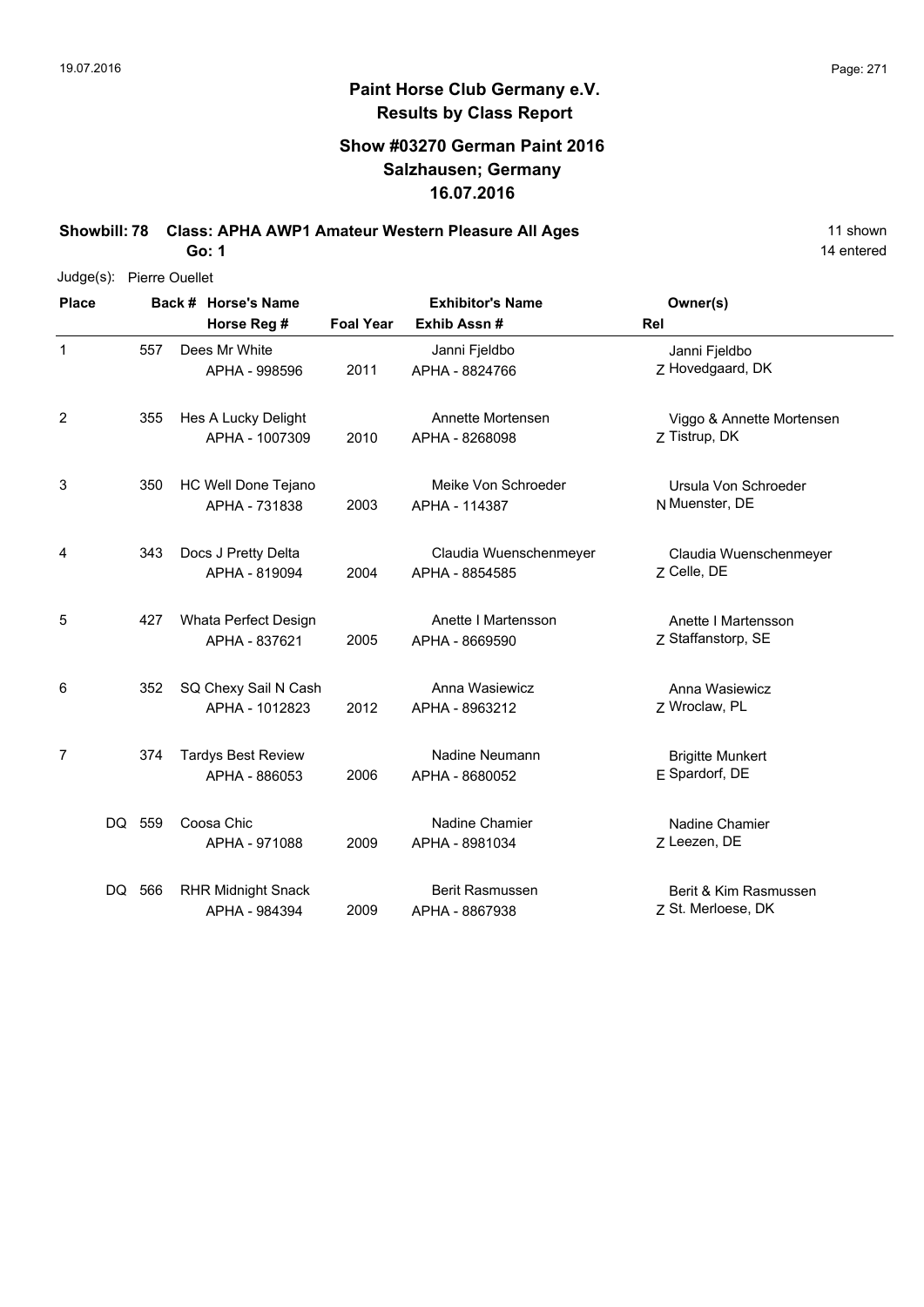### **Show #03271 German Paint 2016 Salzhausen; Germany 16.07.2016**

**Showbill: 78 Class: APHA AWP1 Amateur Western Pleasure All Ages** 11 Shown

**Go: 1**

| Judge(s):      | Simone Reiss |  |                                            |                  |                                          |                                             |  |  |
|----------------|--------------|--|--------------------------------------------|------------------|------------------------------------------|---------------------------------------------|--|--|
| <b>Place</b>   |              |  | Back # Horse's Name                        |                  | <b>Exhibitor's Name</b>                  | Owner(s)                                    |  |  |
|                |              |  | Horse Reg #                                | <b>Foal Year</b> | Exhib Assn #                             | Rel                                         |  |  |
| 1              | 557          |  | Dees Mr White<br>APHA - 998596             | 2011             | Janni Fjeldbo<br>APHA - 8824766          | Janni Fjeldbo<br>Z Hovedgaard, DK           |  |  |
| 2              | 352          |  | SQ Chexy Sail N Cash<br>APHA - 1012823     | 2012             | Anna Wasiewicz<br>APHA - 8963212         | Anna Wasiewicz<br>Z Wroclaw, PL             |  |  |
| 3              | 355          |  | Hes A Lucky Delight<br>APHA - 1007309      | 2010             | Annette Mortensen<br>APHA - 8268098      | Viggo & Annette Mortensen<br>Z Tistrup, DK  |  |  |
| 4              | 343          |  | Docs J Pretty Delta<br>APHA - 819094       | 2004             | Claudia Wuenschenmeyer<br>APHA - 8854585 | Claudia Wuenschenmeyer<br>Z Celle, DE       |  |  |
| 5              | 350          |  | HC Well Done Tejano<br>APHA - 731838       | 2003             | Meike Von Schroeder<br>APHA - 114387     | Ursula Von Schroeder<br>N Muenster, DE      |  |  |
| 6              | 427          |  | Whata Perfect Design<br>APHA - 837621      | 2005             | Anette I Martensson<br>APHA - 8669590    | Anette I Martensson<br>Z Staffanstorp, SE   |  |  |
| $\overline{7}$ | 374          |  | <b>Tardys Best Review</b><br>APHA - 886053 | 2006             | Nadine Neumann<br>APHA - 8680052         | <b>Brigitte Munkert</b><br>E Spardorf, DE   |  |  |
|                | DQ 559       |  | Coosa Chic<br>APHA - 971088                | 2009             | Nadine Chamier<br>APHA - 8981034         | Nadine Chamier<br>Z Leezen, DE              |  |  |
|                | DQ 566       |  | <b>RHR Midnight Snack</b><br>APHA - 984394 | 2009             | Berit Rasmussen<br>APHA - 8867938        | Berit & Kim Rasmussen<br>Z St. Merloese, DK |  |  |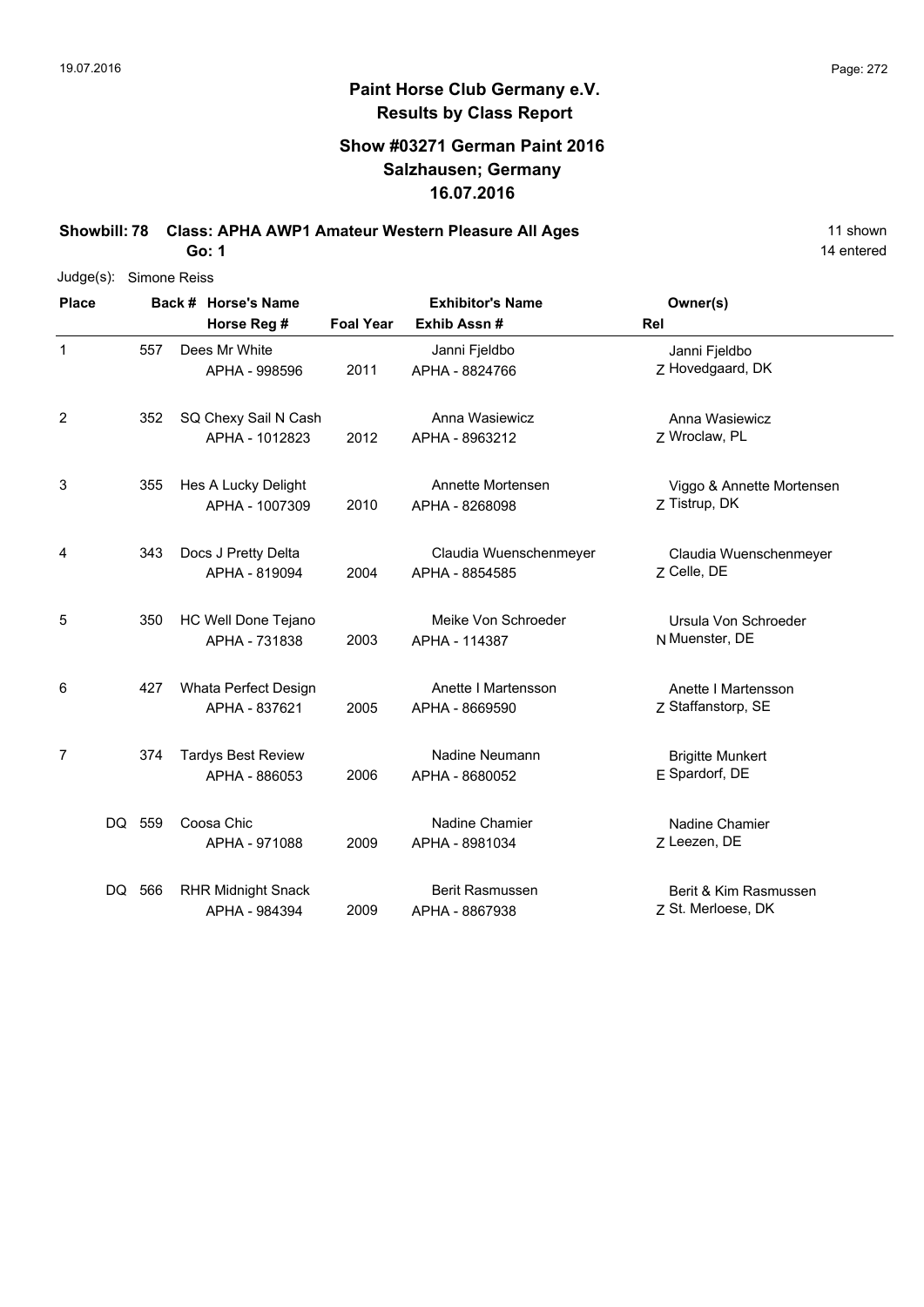### **Show #01698 German Paint 2016 Salzhausen; Germany 16.07.2016**

**Showbill: 79 Class: APHA NH1 Novice Amateur Western Horsemanship** 14 Shown

**Go: 1**

| $Judge(s)$ : | Sascha Ludwig |  |                          |                  |                         |                         |  |  |  |  |  |
|--------------|---------------|--|--------------------------|------------------|-------------------------|-------------------------|--|--|--|--|--|
| <b>Place</b> |               |  | Back # Horse's Name      |                  | <b>Exhibitor's Name</b> | Owner(s)                |  |  |  |  |  |
|              |               |  | Horse Reg #              | <b>Foal Year</b> | Exhib Assn#             | Rel                     |  |  |  |  |  |
| $\mathbf{1}$ | 387           |  | Hesa Classic Blue        |                  | <b>Felicitas Knauer</b> | <b>Felicitas Knauer</b> |  |  |  |  |  |
|              |               |  | APHA - 801981            | 2004             | APHA - 8943584          | Z Eggenthal, DE         |  |  |  |  |  |
| 2            | 557           |  | Dees Mr White            |                  | Janni Fjeldbo           | Janni Fjeldbo           |  |  |  |  |  |
|              |               |  | APHA - 998596            | 2011             | APHA - 8824766          | Z Hovedgaard, DK        |  |  |  |  |  |
| 3            | 350           |  | HC Well Done Tejano      |                  | Meike Von Schroeder     | Ursula Von Schroeder    |  |  |  |  |  |
|              |               |  | APHA - 731838            | 2003             | APHA - 114387           | N Muenster, DE          |  |  |  |  |  |
| 4            | 332           |  | Maybebugsjillaroo CC     |                  | Katharina Tamke         | Katharina Tamke         |  |  |  |  |  |
|              |               |  | APHA - 970919            | 2009             | APHA - 8782481          | 7 Neu Wulmstorf, DE     |  |  |  |  |  |
| 5            | 352           |  | SQ Chexy Sail N Cash     |                  | Anna Wasiewicz          | Anna Wasiewicz          |  |  |  |  |  |
|              |               |  | APHA - 1012823           | 2012             | APHA - 8963212          | Z Wroclaw, PL           |  |  |  |  |  |
| 6            | 426           |  | <b>FSF The Zipmotist</b> |                  | Silke Hann              | Silke Hann              |  |  |  |  |  |
|              |               |  | APHA - 981344            | 2010             | APHA - 132419           | Z Elchingen, DE         |  |  |  |  |  |
| 7            | 427           |  | Whata Perfect Design     |                  | Anette I Martensson     | Anette I Martensson     |  |  |  |  |  |
|              |               |  | APHA - 837621            | 2005             | APHA - 8669590          | Z Staffanstorp, SE      |  |  |  |  |  |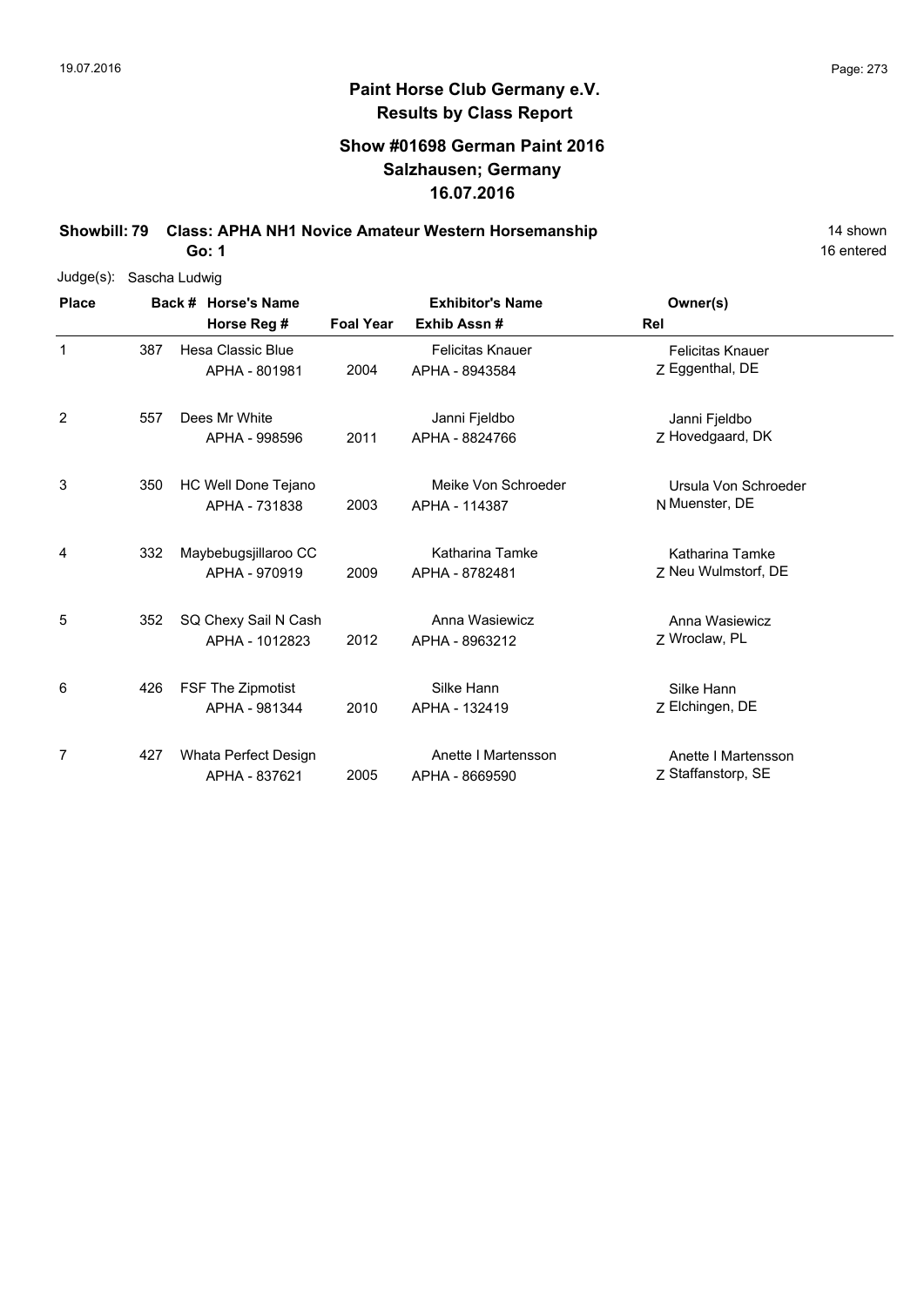### **Show #01699 German Paint 2016 Salzhausen; Germany 16.07.2016**

**Showbill: 79 Class: APHA NH1 Novice Amateur Western Horsemanship** 14 Shown 14 shown

**Go: 1**

| Judge(s):      | Francoise Raimondo |                                        |                  |                                           |                                            |  |  |  |
|----------------|--------------------|----------------------------------------|------------------|-------------------------------------------|--------------------------------------------|--|--|--|
| <b>Place</b>   |                    | Back # Horse's Name                    |                  | <b>Exhibitor's Name</b>                   | Owner(s)                                   |  |  |  |
|                |                    | Horse Reg #                            | <b>Foal Year</b> | Exhib Assn#                               | Rel                                        |  |  |  |
| 1              | 387                | Hesa Classic Blue<br>APHA - 801981     | 2004             | <b>Felicitas Knauer</b><br>APHA - 8943584 | <b>Felicitas Knauer</b><br>Z Eggenthal, DE |  |  |  |
| $\overline{2}$ | 332                | Maybebugsjillaroo CC<br>APHA - 970919  | 2009             | Katharina Tamke<br>APHA - 8782481         | Katharina Tamke<br>Z Neu Wulmstorf, DE     |  |  |  |
| 3              | 557                | Dees Mr White<br>APHA - 998596         | 2011             | Janni Fjeldbo<br>APHA - 8824766           | Janni Fjeldbo<br>Z Hovedgaard, DK          |  |  |  |
| 4              | 352                | SQ Chexy Sail N Cash<br>APHA - 1012823 | 2012             | Anna Wasiewicz<br>APHA - 8963212          | Anna Wasiewicz<br>Z Wroclaw, PL            |  |  |  |
| 5              | 553                | Sleepwalker Nasty<br>APHA - 956059     | 2008             | Leon Letzner<br>APHA - 8920196            | Leon Letzner<br>Z Burscheid, DE            |  |  |  |
| 6              | 342                | HH Docs Creamy Lena<br>APHA - 963831   | 2006             | <b>Judith Korthauer</b><br>APHA - 8903404 | <b>Judith Korthauer</b><br>Z Emsdetten, DE |  |  |  |
| 7              | 350                | HC Well Done Tejano<br>APHA - 731838   | 2003             | Meike Von Schroeder<br>APHA - 114387      | Ursula Von Schroeder<br>N Muenster, DE     |  |  |  |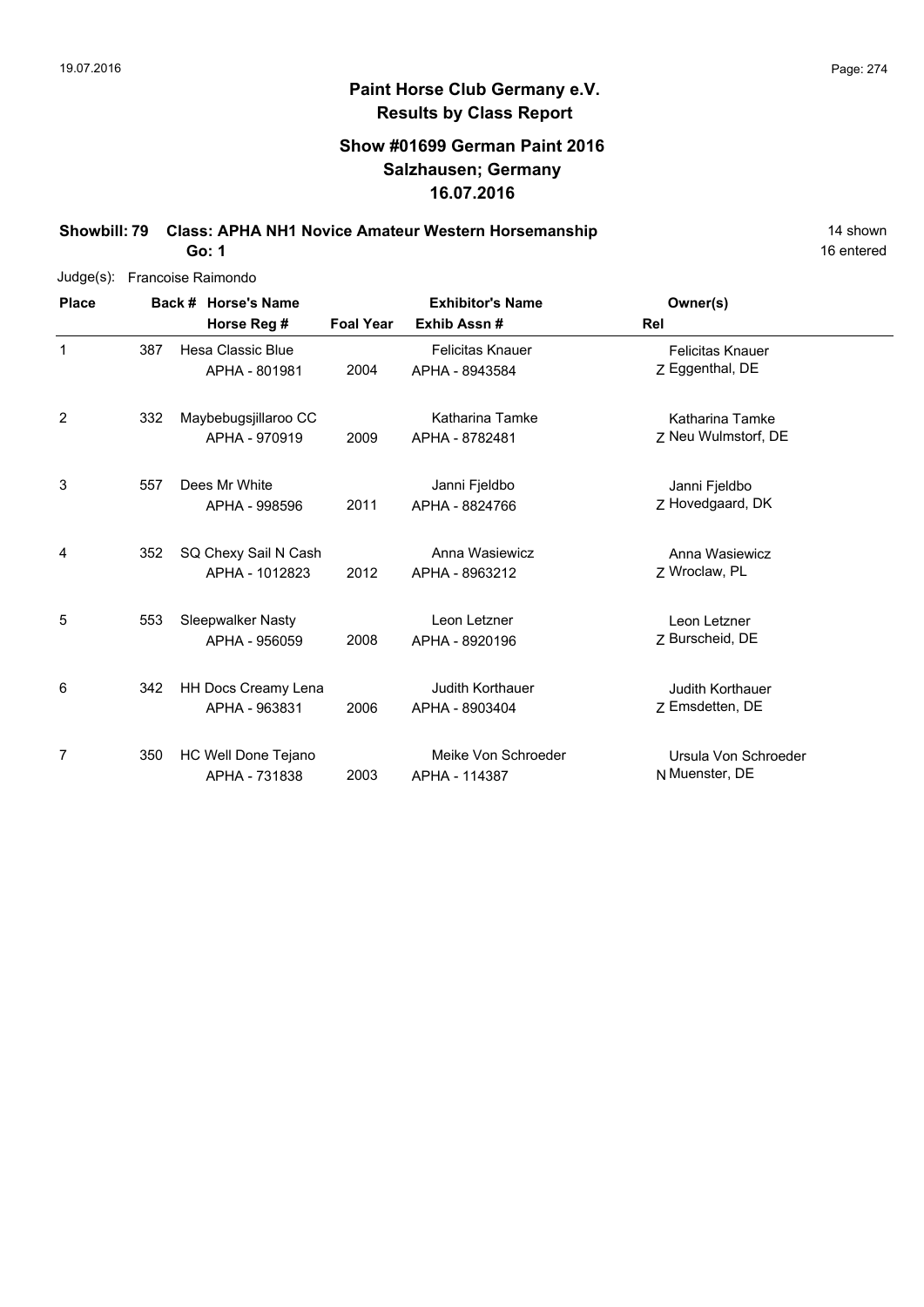### **Show #03270 German Paint 2016 Salzhausen; Germany 16.07.2016**

**Showbill: 79 Class: APHA NH1 Novice Amateur Western Horsemanship** 14 Shown

**Go: 1**

| $Judge(s)$ : | Pierre Ouellet |                          |                  |                         |                         |  |  |  |  |  |  |
|--------------|----------------|--------------------------|------------------|-------------------------|-------------------------|--|--|--|--|--|--|
| <b>Place</b> |                | Back # Horse's Name      |                  | <b>Exhibitor's Name</b> | Owner(s)                |  |  |  |  |  |  |
|              |                | Horse Reg #              | <b>Foal Year</b> | Exhib Assn#             | Rel                     |  |  |  |  |  |  |
| 1            | 387            | Hesa Classic Blue        |                  | <b>Felicitas Knauer</b> | <b>Felicitas Knauer</b> |  |  |  |  |  |  |
|              |                | APHA - 801981            | 2004             | APHA - 8943584          | Z Eggenthal, DE         |  |  |  |  |  |  |
| 2            | 332            | Maybebugsjillaroo CC     |                  | <b>Katharina Tamke</b>  | Katharina Tamke         |  |  |  |  |  |  |
|              |                | APHA - 970919            | 2009             | APHA - 8782481          | Z Neu Wulmstorf, DE     |  |  |  |  |  |  |
| 3            | 350            | HC Well Done Tejano      |                  | Meike Von Schroeder     | Ursula Von Schroeder    |  |  |  |  |  |  |
|              |                | APHA - 731838            | 2003             | APHA - 114387           | N Muenster, DE          |  |  |  |  |  |  |
| 4            | 426            | FSF The Zipmotist        |                  | Silke Hann              | Silke Hann              |  |  |  |  |  |  |
|              |                | APHA - 981344            | 2010             | APHA - 132419           | Z Elchingen, DE         |  |  |  |  |  |  |
| 5            | 427            | Whata Perfect Design     |                  | Anette I Martensson     | Anette I Martensson     |  |  |  |  |  |  |
|              |                | APHA - 837621            | 2005             | APHA - 8669590          | Z Staffanstorp, SE      |  |  |  |  |  |  |
| 6            | 557            | Dees Mr White            |                  | Janni Fjeldbo           | Janni Fjeldbo           |  |  |  |  |  |  |
|              |                | APHA - 998596            | 2011             | APHA - 8824766          | Z Hovedgaard, DK        |  |  |  |  |  |  |
| 7            | 340            | <b>Cashin The Assets</b> |                  | Evelyn Petrasch         | Evelyn Petrasch         |  |  |  |  |  |  |
|              |                | APHA - 624351            | 2001             | APHA - 8938200          | 7 Schermbeck, DE        |  |  |  |  |  |  |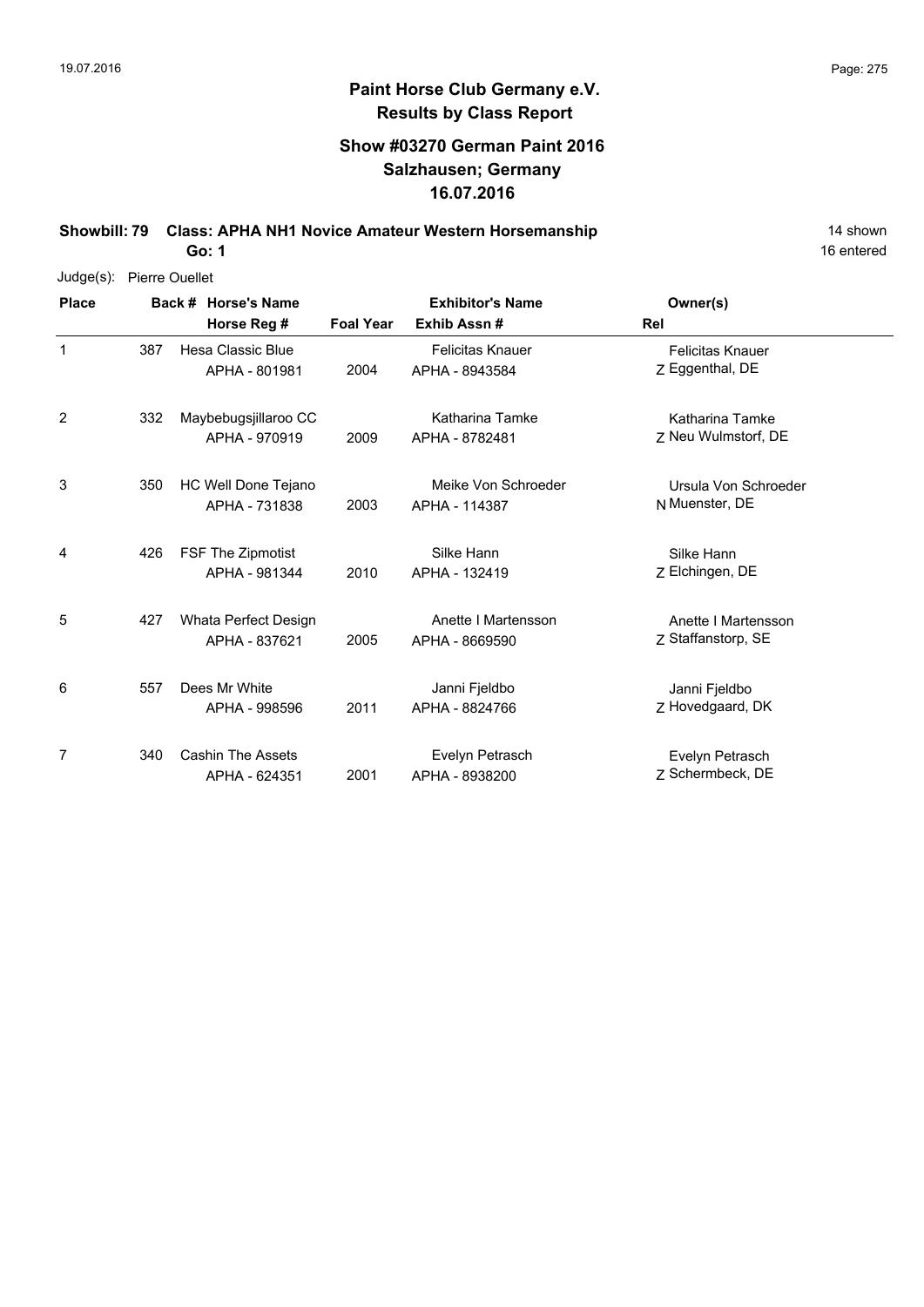### **Show #03271 German Paint 2016 Salzhausen; Germany 16.07.2016**

**Showbill: 79 Class: APHA NH1 Novice Amateur Western Horsemanship** 14 Shown

**Go: 1**

| Judge(s):    | Simone Reiss |  |                      |                  |                         |                         |  |  |  |  |  |
|--------------|--------------|--|----------------------|------------------|-------------------------|-------------------------|--|--|--|--|--|
| <b>Place</b> |              |  | Back # Horse's Name  |                  | <b>Exhibitor's Name</b> | Owner(s)                |  |  |  |  |  |
|              |              |  | Horse Reg #          | <b>Foal Year</b> | Exhib Assn#             | Rel                     |  |  |  |  |  |
| $\mathbf{1}$ | 352          |  | SQ Chexy Sail N Cash |                  | Anna Wasiewicz          | Anna Wasiewicz          |  |  |  |  |  |
|              |              |  | APHA - 1012823       | 2012             | APHA - 8963212          | 7 Wroclaw, PL           |  |  |  |  |  |
| 2            | 350          |  | HC Well Done Tejano  |                  | Meike Von Schroeder     | Ursula Von Schroeder    |  |  |  |  |  |
|              |              |  | APHA - 731838        | 2003             | APHA - 114387           | N Muenster, DE          |  |  |  |  |  |
| 3            | 387          |  | Hesa Classic Blue    |                  | <b>Felicitas Knauer</b> | <b>Felicitas Knauer</b> |  |  |  |  |  |
|              |              |  | APHA - 801981        | 2004             | APHA - 8943584          | Z Eggenthal, DE         |  |  |  |  |  |
| 4            | 557          |  | Dees Mr White        |                  | Janni Fjeldbo           | Janni Fjeldbo           |  |  |  |  |  |
|              |              |  | APHA - 998596        | 2011             | APHA - 8824766          | Z Hovedgaard, DK        |  |  |  |  |  |
| 5            | 332          |  | Maybebugsjillaroo CC |                  | Katharina Tamke         | Katharina Tamke         |  |  |  |  |  |
|              |              |  | APHA - 970919        | 2009             | APHA - 8782481          | Z Neu Wulmstorf, DE     |  |  |  |  |  |
| 6            | 427          |  | Whata Perfect Design |                  | Anette I Martensson     | Anette I Martensson     |  |  |  |  |  |
|              |              |  | APHA - 837621        | 2005             | APHA - 8669590          | Z Staffanstorp, SE      |  |  |  |  |  |
| 7            | 426          |  | FSF The Zipmotist    |                  | Silke Hann              | Silke Hann              |  |  |  |  |  |
|              |              |  | APHA - 981344        | 2010             | APHA - 132419           | Z Elchingen, DE         |  |  |  |  |  |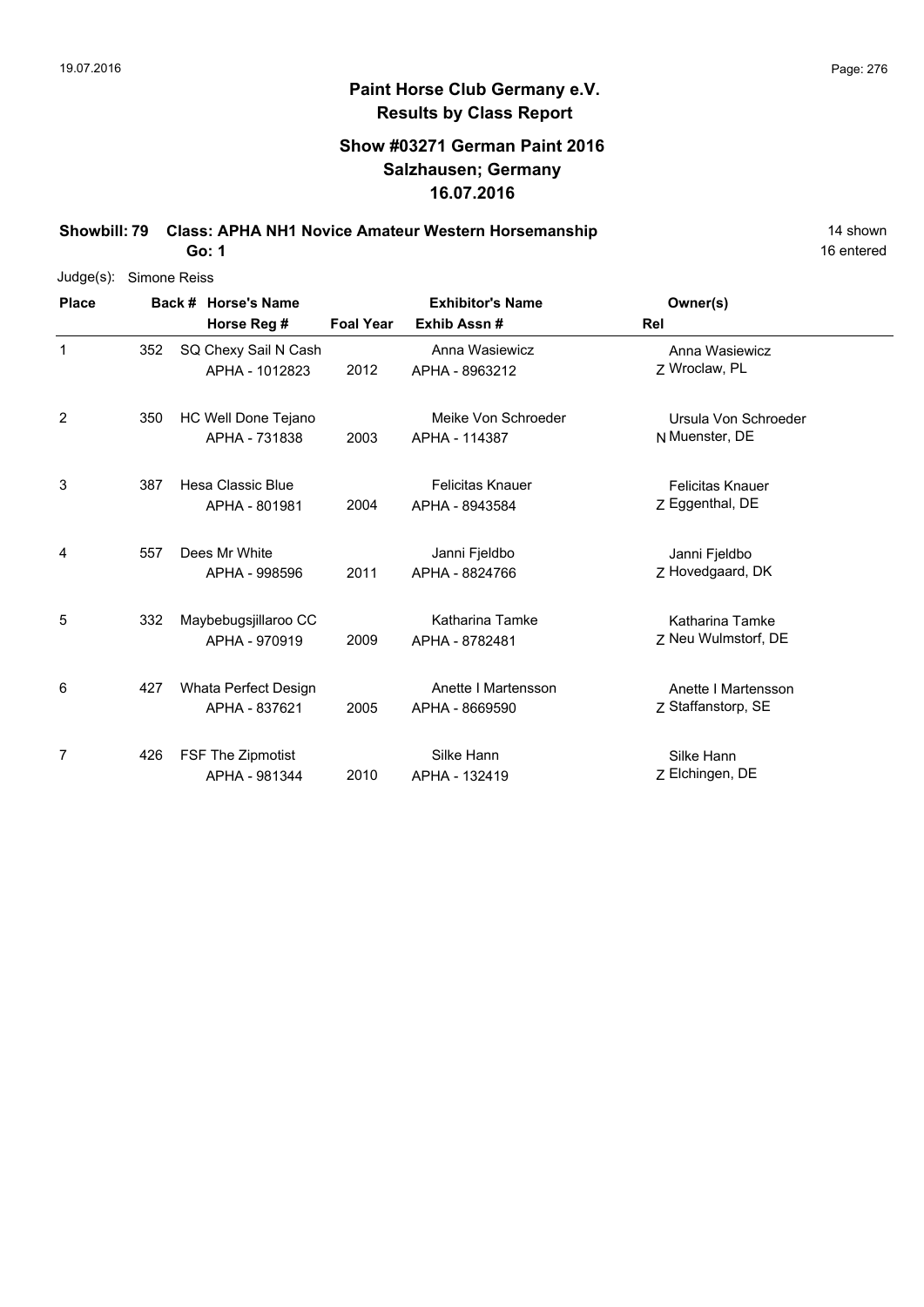### **Show #01698 German Paint 2016 Salzhausen; Germany 16.07.2016**

**Showbill: 80 Class: APHA YH1 Youth Western Horsemanship 18 & Under** 13 Shown

18 entered

| $Judge(s)$ : | Sascha Ludwig |  |                         |                  |                         |                  |                        |  |  |  |  |
|--------------|---------------|--|-------------------------|------------------|-------------------------|------------------|------------------------|--|--|--|--|
| <b>Place</b> |               |  | Back # Horse's Name     |                  | <b>Exhibitor's Name</b> |                  | Owner(s)               |  |  |  |  |
|              |               |  | Horse Reg #             | <b>Foal Year</b> | Exhib Assn#             | <b>Birthdate</b> | Rel                    |  |  |  |  |
| $\mathbf{1}$ | 433           |  | My Zippin Delight       |                  | Katrine Aagaard         |                  | Katrine Aagaard        |  |  |  |  |
|              |               |  | APHA - 737594           | 2003             | APHA - 8954098          |                  | Z Skanderborg, DK      |  |  |  |  |
| 2            | 326           |  | Hints Tracy Technique   |                  | Christina Einsiedler    |                  | Karin Einsiedler       |  |  |  |  |
|              |               |  | APHA - 998429           | 2011             | APHA - 8903473          |                  | C Bad Grönenbach, DE   |  |  |  |  |
| 3            | 327           |  | Pro Secco               |                  | Sarah Baake             |                  | Anja Ernst             |  |  |  |  |
|              |               |  | APHA - 584443           | 2000             | APHA - 134674           |                  | Luenen, DE             |  |  |  |  |
| 4            | 411           |  | Gamblers Zexy Zip       |                  | Freja Balslev Segelund  |                  | Freja Balslev Segelund |  |  |  |  |
|              |               |  | APHA - 915256           | 2007             | APHA - 8950795          |                  | 7 Haderslev, DK        |  |  |  |  |
| 5            | 331           |  | <b>Titans Rain Girl</b> |                  | Anna-Sophie Stein       |                  | <b>Michael Stein</b>   |  |  |  |  |
|              |               |  | APHA - 756161           | 2003             | APHA - 129571           |                  | C Silbitz, DE          |  |  |  |  |
| 6            | 369           |  | Sun Peppy Train         |                  | Anna Middelberg         |                  | Anna Middelberg        |  |  |  |  |
|              |               |  | APHA - 819136           | 2003             | APHA - 9144667          |                  | Z Lotte, DE            |  |  |  |  |
| 7            | 338           |  | U R My Dream Boy        |                  | Leonie Debora Schnell   |                  | Leonie Debora Schnell  |  |  |  |  |
|              |               |  | APHA - 1059610          | 2005             | APHA - 9142336          |                  | Z Kuperzell, DE        |  |  |  |  |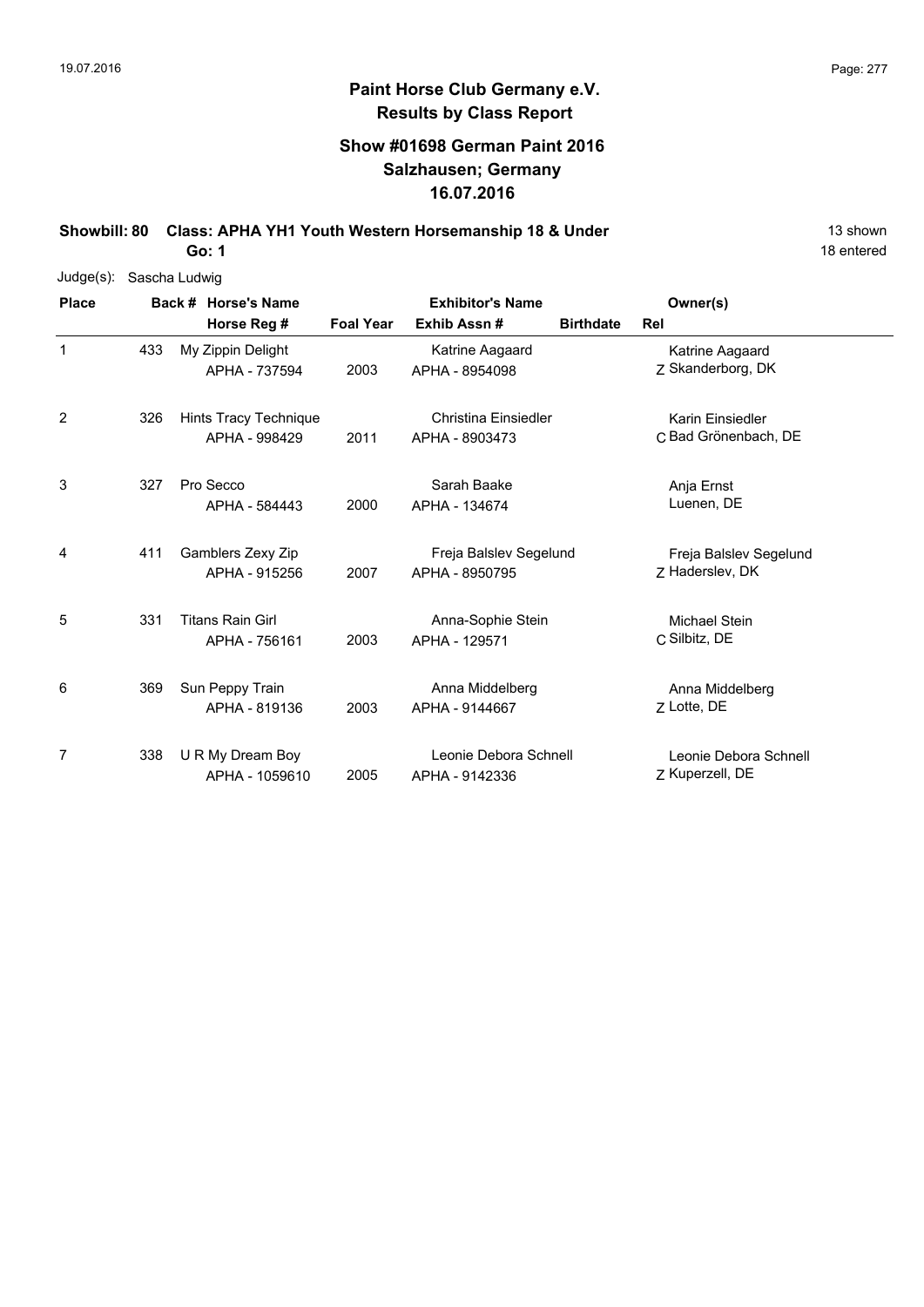### **Show #01699 German Paint 2016 Salzhausen; Germany 16.07.2016**

**Showbill: 80 Class: APHA YH1 Youth Western Horsemanship 18 & Under** 13 Shown

18 entered

| Judge(s):    | Francoise Raimondo |  |                                          |                  |                                          |                  |                                           |  |  |  |  |
|--------------|--------------------|--|------------------------------------------|------------------|------------------------------------------|------------------|-------------------------------------------|--|--|--|--|
| <b>Place</b> |                    |  | Back # Horse's Name                      |                  | <b>Exhibitor's Name</b>                  |                  | Owner(s)                                  |  |  |  |  |
|              |                    |  | Horse Reg #                              | <b>Foal Year</b> | Exhib Assn#                              | <b>Birthdate</b> | Rel                                       |  |  |  |  |
| 1            | 326                |  | Hints Tracy Technique<br>APHA - 998429   | 2011             | Christina Einsiedler<br>APHA - 8903473   |                  | Karin Einsiedler<br>C Bad Grönenbach, DE  |  |  |  |  |
| 2            | 331                |  | <b>Titans Rain Girl</b><br>APHA - 756161 | 2003             | Anna-Sophie Stein<br>APHA - 129571       |                  | Michael Stein<br>C Silbitz, DE            |  |  |  |  |
| 3            | 433                |  | My Zippin Delight<br>APHA - 737594       | 2003             | Katrine Aagaard<br>APHA - 8954098        |                  | Katrine Aagaard<br>Z Skanderborg, DK      |  |  |  |  |
| 4            | 411                |  | Gamblers Zexy Zip<br>APHA - 915256       | 2007             | Freja Balslev Segelund<br>APHA - 8950795 |                  | Freja Balslev Segelund<br>Z Haderslev, DK |  |  |  |  |
| 5            | 338                |  | U R My Dream Boy<br>APHA - 1059610       | 2005             | Leonie Debora Schnell<br>APHA - 9142336  |                  | Leonie Debora Schnell<br>Z Kuperzell, DE  |  |  |  |  |
| 6            | 401                |  | Missle Rockin Review<br>APHA - 815505    | 2003             | Maike Krause<br>APHA - 8885332           |                  | Nicole Krause<br>C Spardorf, DE           |  |  |  |  |
| 7            | 327                |  | Pro Secco<br>APHA - 584443               | 2000             | Sarah Baake<br>APHA - 134674             |                  | Anja Ernst<br>Luenen, DE                  |  |  |  |  |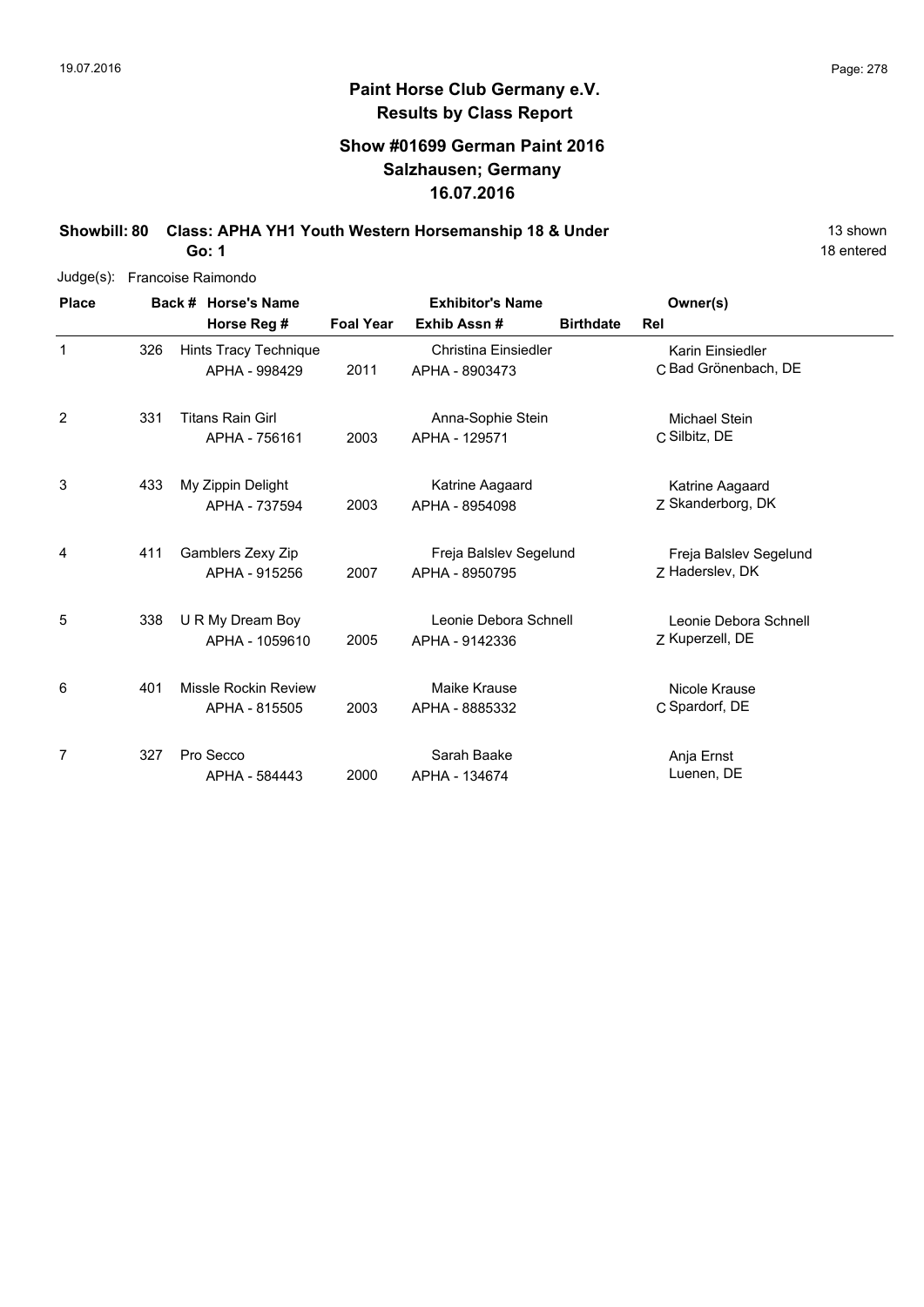### **Show #03270 German Paint 2016 Salzhausen; Germany 16.07.2016**

**Showbill: 80 Class: APHA YH1 Youth Western Horsemanship 18 & Under** 13 Shown

18 entered

| Judge(s):    | <b>Pierre Ouellet</b> |                                    |                                          |                         |                                               |                  |                                           |  |  |  |  |
|--------------|-----------------------|------------------------------------|------------------------------------------|-------------------------|-----------------------------------------------|------------------|-------------------------------------------|--|--|--|--|
| <b>Place</b> |                       |                                    | Back # Horse's Name                      | <b>Exhibitor's Name</b> |                                               |                  | Owner(s)                                  |  |  |  |  |
|              |                       |                                    | Horse Reg #                              | <b>Foal Year</b>        | Exhib Assn#                                   | <b>Birthdate</b> | <b>Rel</b>                                |  |  |  |  |
| 1            | 411                   | Gamblers Zexy Zip<br>APHA - 915256 |                                          | 2007                    | Freja Balslev Segelund<br>APHA - 8950795      |                  | Freja Balslev Segelund<br>Z Haderslev, DK |  |  |  |  |
| 2            | 327                   |                                    | Pro Secco<br>APHA - 584443               | 2000                    | Sarah Baake<br>APHA - 134674                  |                  | Anja Ernst<br>Luenen, DE                  |  |  |  |  |
| 3            | 326                   |                                    | Hints Tracy Technique<br>APHA - 998429   | 2011                    | <b>Christina Einsiedler</b><br>APHA - 8903473 |                  | Karin Einsiedler<br>C Bad Grönenbach, DE  |  |  |  |  |
| 4            | 433                   |                                    | My Zippin Delight<br>APHA - 737594       | 2003                    | Katrine Aagaard<br>APHA - 8954098             |                  | Katrine Aagaard<br>Z Skanderborg, DK      |  |  |  |  |
| 5            | 331                   |                                    | <b>Titans Rain Girl</b><br>APHA - 756161 | 2003                    | Anna-Sophie Stein<br>APHA - 129571            |                  | Michael Stein<br>C Silbitz, DE            |  |  |  |  |
| 6            | 338                   |                                    | U R My Dream Boy<br>APHA - 1059610       | 2005                    | Leonie Debora Schnell<br>APHA - 9142336       |                  | Leonie Debora Schnell<br>Z Kuperzell, DE  |  |  |  |  |
| 7            | 369                   |                                    | Sun Peppy Train<br>APHA - 819136         | 2003                    | Anna Middelberg<br>APHA - 9144667             |                  | Anna Middelberg<br>Z Lotte, DE            |  |  |  |  |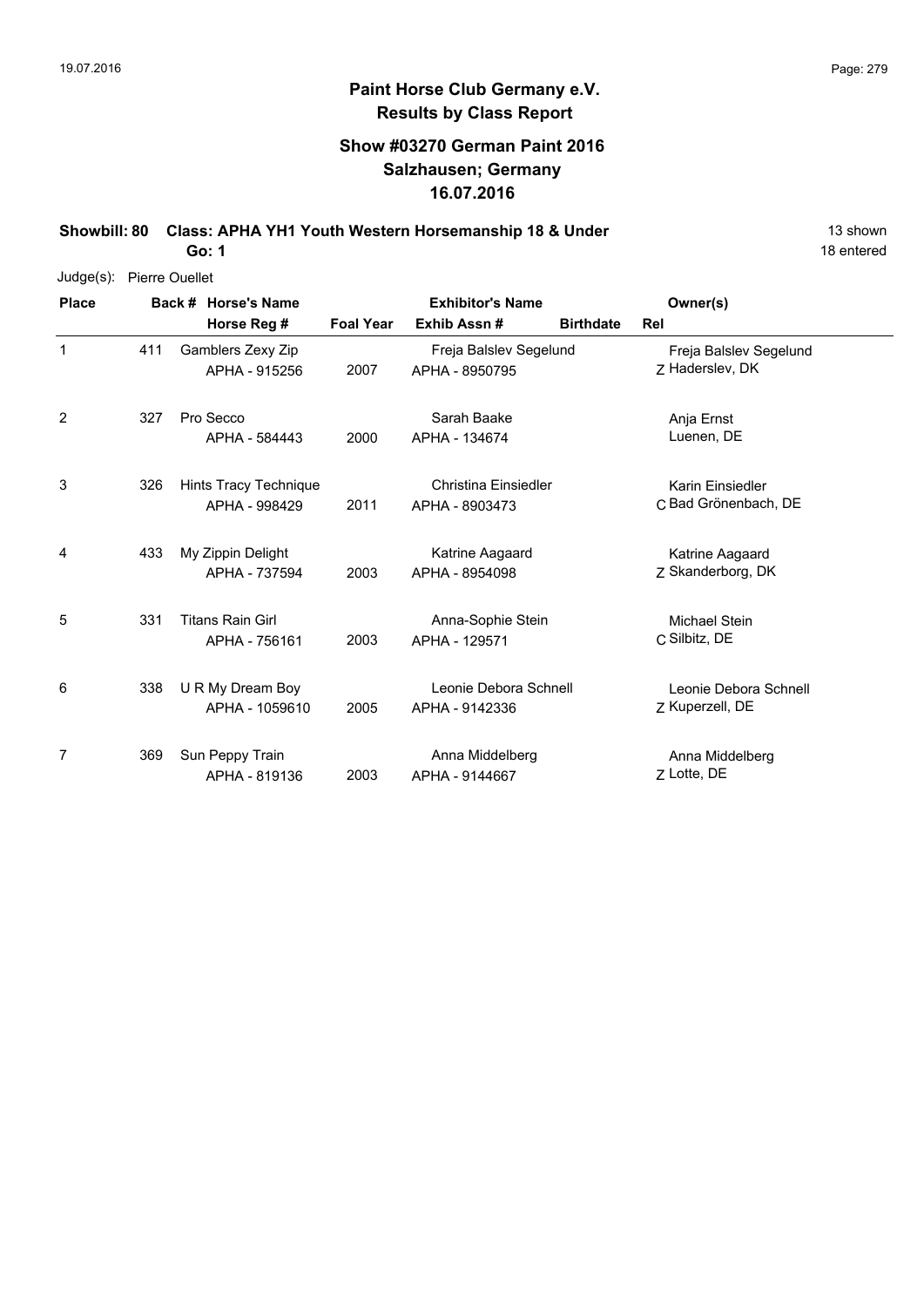### **Show #03271 German Paint 2016 Salzhausen; Germany 16.07.2016**

**Showbill: 80 Class: APHA YH1 Youth Western Horsemanship 18 & Under** 13 Shown

18 entered

| Judge(s):    | Simone Reiss |  |                       |                  |                         |                  |                        |  |  |  |  |
|--------------|--------------|--|-----------------------|------------------|-------------------------|------------------|------------------------|--|--|--|--|
| <b>Place</b> |              |  | Back # Horse's Name   |                  | <b>Exhibitor's Name</b> |                  | Owner(s)               |  |  |  |  |
|              |              |  | Horse Reg #           | <b>Foal Year</b> | Exhib Assn#             | <b>Birthdate</b> | Rel                    |  |  |  |  |
| $\mathbf{1}$ | 326          |  | Hints Tracy Technique |                  | Christina Einsiedler    |                  | Karin Einsiedler       |  |  |  |  |
|              |              |  | APHA - 998429         | 2011             | APHA - 8903473          |                  | C Bad Grönenbach, DE   |  |  |  |  |
| 2            | 411          |  | Gamblers Zexy Zip     |                  | Freja Balslev Segelund  |                  | Freja Balslev Segelund |  |  |  |  |
|              |              |  | APHA - 915256         | 2007             | APHA - 8950795          |                  | Z Haderslev, DK        |  |  |  |  |
| 3            | 369          |  | Sun Peppy Train       |                  | Anna Middelberg         |                  | Anna Middelberg        |  |  |  |  |
|              |              |  | APHA - 819136         | 2003             | APHA - 9144667          |                  | Z Lotte, DE            |  |  |  |  |
| 4            | 338          |  | U R My Dream Boy      |                  | Leonie Debora Schnell   |                  | Leonie Debora Schnell  |  |  |  |  |
|              |              |  | APHA - 1059610        | 2005             | APHA - 9142336          |                  | Z Kuperzell, DE        |  |  |  |  |
| 5            | 327          |  | Pro Secco             |                  | Sarah Baake             |                  | Anja Ernst             |  |  |  |  |
|              |              |  | APHA - 584443         | 2000             | APHA - 134674           |                  | Luenen, DE             |  |  |  |  |
| 6            | 433          |  | My Zippin Delight     |                  | Katrine Aagaard         |                  | Katrine Aagaard        |  |  |  |  |
|              |              |  | APHA - 737594         | 2003             | APHA - 8954098          |                  | Z Skanderborg, DK      |  |  |  |  |
| 7            | 401          |  | Missle Rockin Review  |                  | Maike Krause            |                  | Nicole Krause          |  |  |  |  |
|              |              |  | APHA - 815505         | 2003             | APHA - 8885332          |                  | C Spardorf, DE         |  |  |  |  |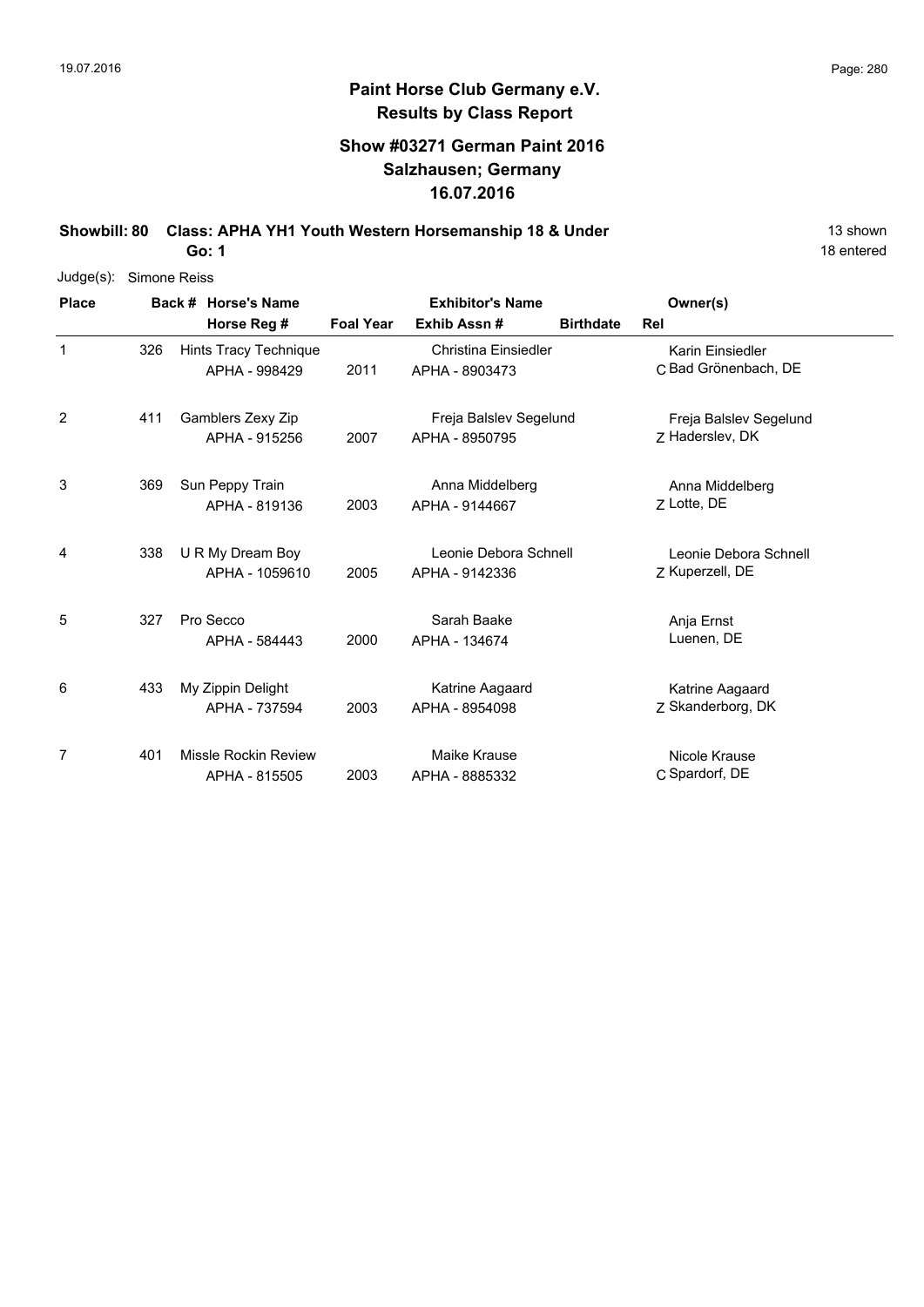### **Show #01698 German Paint 2016 Salzhausen; Germany 16.07.2016**

**Showbill: 81 Class: APHA AH1 Amateur Western Horsemanship All Ages** 12 shown

14 entered

| $Judge(s)$ : | Sascha Ludwig |                       |                  |                         |                      |  |  |  |  |  |
|--------------|---------------|-----------------------|------------------|-------------------------|----------------------|--|--|--|--|--|
| <b>Place</b> |               | Back # Horse's Name   |                  | <b>Exhibitor's Name</b> | Owner(s)             |  |  |  |  |  |
|              |               | Horse Reg #           | <b>Foal Year</b> | Exhib Assn#             | Rel                  |  |  |  |  |  |
| 1            | 348           | TL Cherokees Beauty   |                  | Lena Hagen              | Monika Hagen         |  |  |  |  |  |
|              |               | APHA - 714702         | 2002             | APHA - 8818312          | C Haldenwang, DE     |  |  |  |  |  |
| 2            | 365           | Shot Girl             |                  | Anna-Alisa Samse        | Anna-Alisa Samse     |  |  |  |  |  |
|              |               | APHA - 994625         | 2008             | APHA - 8982739          | 7 Hannover, DE       |  |  |  |  |  |
| 3            | 350           | HC Well Done Tejano   |                  | Meike Von Schroeder     | Ursula Von Schroeder |  |  |  |  |  |
|              |               | APHA - 731838         | 2003             | APHA - 114387           | N Muenster, DE       |  |  |  |  |  |
| 4            | 557           | Dees Mr White         |                  | Janni Fjeldbo           | Janni Fjeldbo        |  |  |  |  |  |
|              |               | APHA - 998596         | 2011             | APHA - 8824766          | Z Hovedgaard, DK     |  |  |  |  |  |
| 5            | 568           | CT Big Step Taniayaaq |                  | Claudia Hilger          | Claudia Hilger       |  |  |  |  |  |
|              |               | APHA - 906133         | 2007             | APHA - 8823290          | 7 Wilnsdorf, DE      |  |  |  |  |  |
| 6            | 335           | Zips Spirit Of LLChip |                  | <b>Ilka Dirks</b>       | <b>Ilka Dirks</b>    |  |  |  |  |  |
|              |               | APHA - 933468         | 2008             | APHA - 8659610          | Z Hage, DE           |  |  |  |  |  |
| 7            | 352           | SQ Chexy Sail N Cash  |                  | Anna Wasiewicz          | Anna Wasiewicz       |  |  |  |  |  |
|              |               | APHA - 1012823        | 2012             | APHA - 8963212          | Z Wroclaw, PL        |  |  |  |  |  |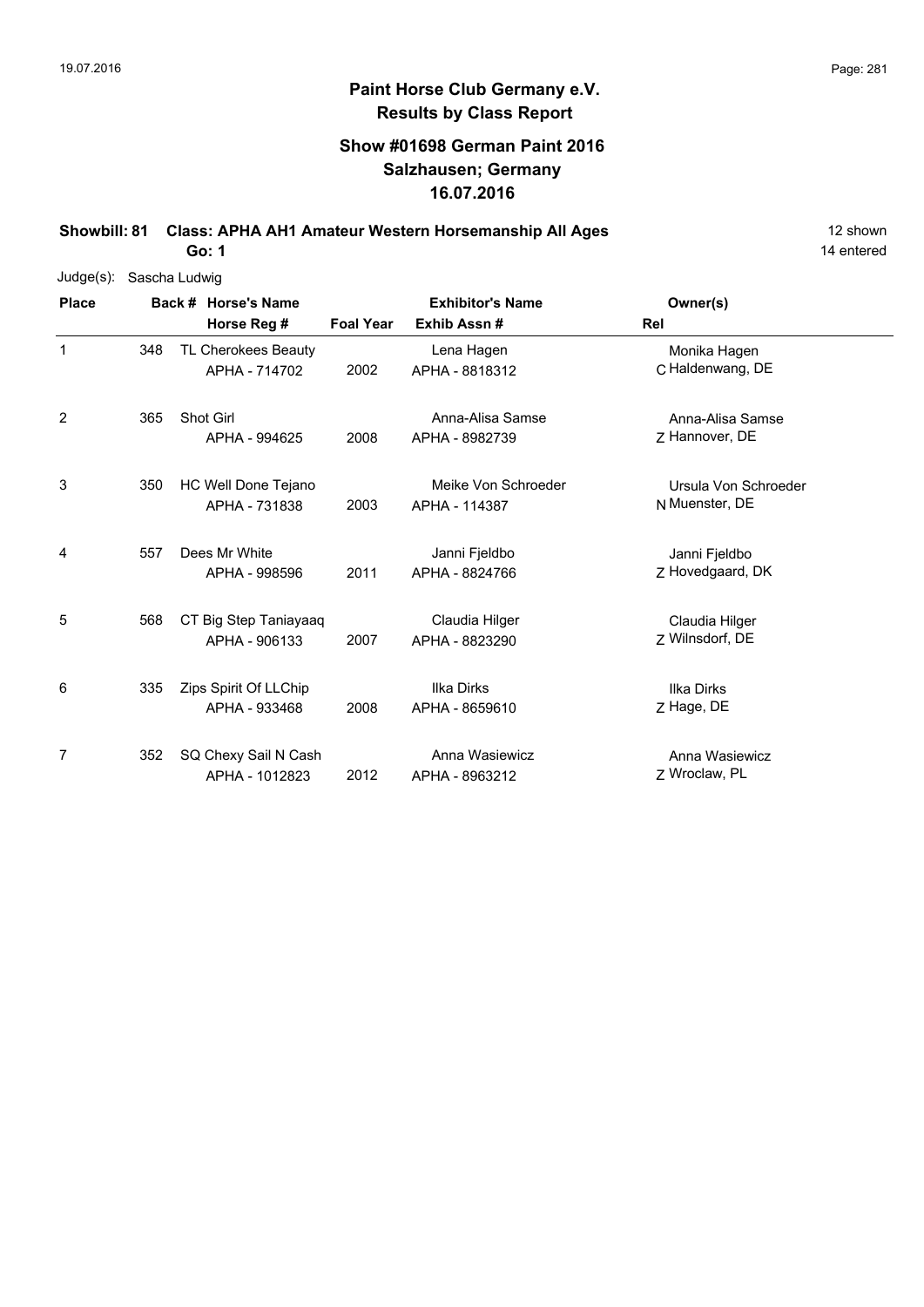### **Show #01699 German Paint 2016 Salzhausen; Germany 16.07.2016**

**Showbill: 81 Class: APHA AH1 Amateur Western Horsemanship All Ages** 12 shown

14 entered

| $Judge(s)$ : |            | Francoise Raimondo |                                            |                         |                                      |                                           |  |  |  |  |  |  |
|--------------|------------|--------------------|--------------------------------------------|-------------------------|--------------------------------------|-------------------------------------------|--|--|--|--|--|--|
| <b>Place</b> |            |                    | Back # Horse's Name                        | <b>Exhibitor's Name</b> |                                      | Owner(s)                                  |  |  |  |  |  |  |
|              |            |                    | Horse Reg #                                | <b>Foal Year</b>        | Exhib Assn#                          | Rel                                       |  |  |  |  |  |  |
| 1            | 348        |                    | TL Cherokees Beauty<br>APHA - 714702       | 2002                    | Lena Hagen<br>APHA - 8818312         | Monika Hagen<br>C Haldenwang, DE          |  |  |  |  |  |  |
| 2            | 365        |                    | Shot Girl<br>APHA - 994625                 | 2008                    | Anna-Alisa Samse<br>APHA - 8982739   | Anna-Alisa Samse<br>Z Hannover, DE        |  |  |  |  |  |  |
| 3            | 568        |                    | CT Big Step Taniayaaq<br>APHA - 906133     | 2007                    | Claudia Hilger<br>APHA - 8823290     | Claudia Hilger<br>Z Wilnsdorf, DE         |  |  |  |  |  |  |
| 4            | 335        |                    | Zips Spirit Of LLChip<br>APHA - 933468     | 2008                    | Ilka Dirks<br>APHA - 8659610         | Ilka Dirks<br>Z Hage, DE                  |  |  |  |  |  |  |
| 5            | 557        |                    | Dees Mr White<br>APHA - 998596             | 2011                    | Janni Fjeldbo<br>APHA - 8824766      | Janni Fjeldbo<br>Z Hovedgaard, DK         |  |  |  |  |  |  |
| 6            | 350        |                    | HC Well Done Tejano<br>APHA - 731838       | 2003                    | Meike Von Schroeder<br>APHA - 114387 | Ursula Von Schroeder<br>N Muenster, DE    |  |  |  |  |  |  |
| 7            | 374        |                    | <b>Tardys Best Review</b><br>APHA - 886053 | 2006                    | Nadine Neumann<br>APHA - 8680052     | <b>Brigitte Munkert</b><br>E Spardorf, DE |  |  |  |  |  |  |
|              | 423<br>DQ. |                    | <b>Brave Forever</b><br>APHA - 987793      | 2010                    | Mia Brave<br>APHA - 8463688          | Mia Brave<br>Z Billesholm, SE             |  |  |  |  |  |  |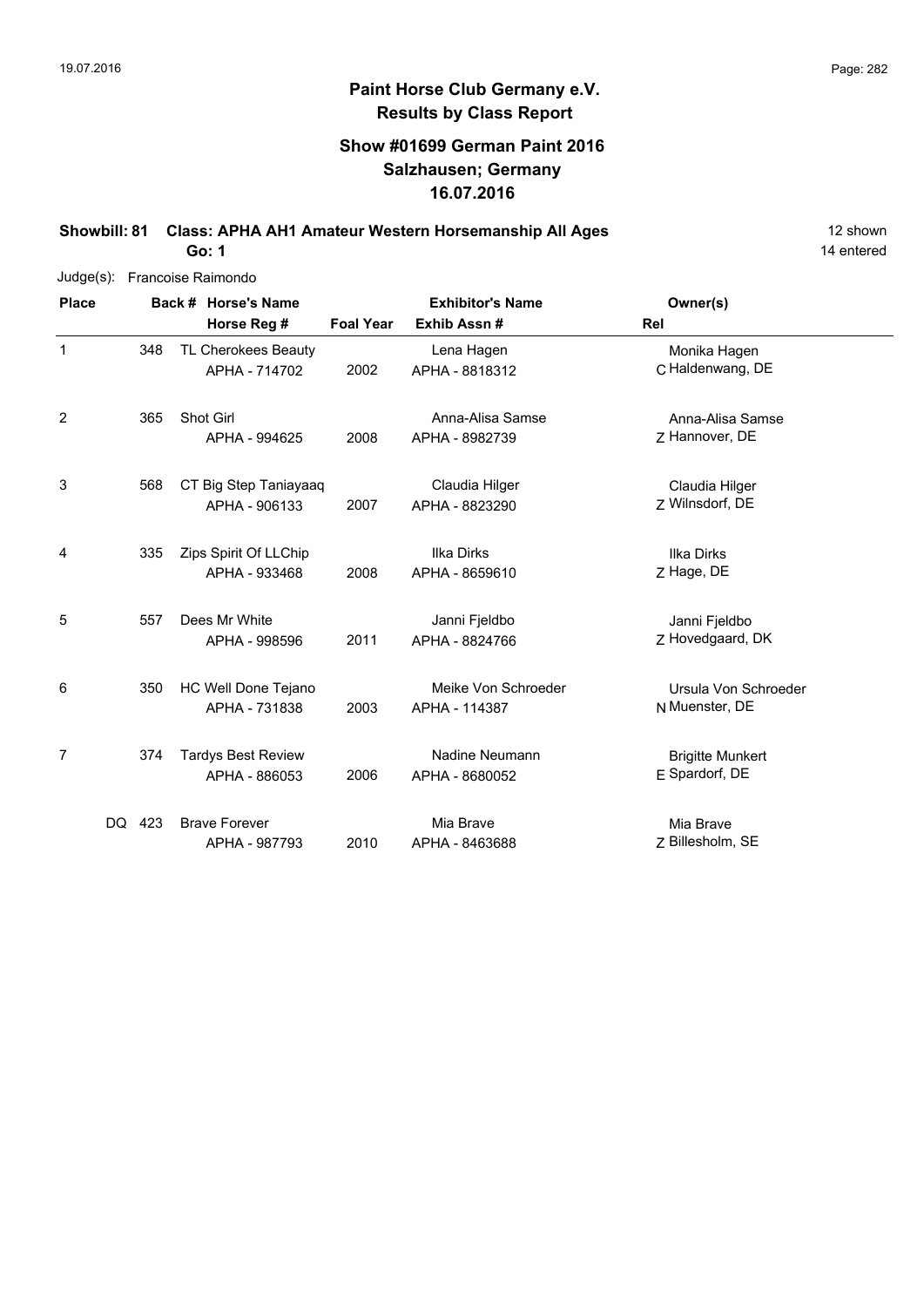### **Show #03270 German Paint 2016 Salzhausen; Germany 16.07.2016**

**Showbill: 81 Class: APHA AH1 Amateur Western Horsemanship All Ages** 12 shown **Go: 1**

14 entered

Judge(s): Pierre Ouellet

| <b>Place</b>   |        |     | Back # Horse's Name                    |                  | <b>Exhibitor's Name</b>              | Owner(s)                               |
|----------------|--------|-----|----------------------------------------|------------------|--------------------------------------|----------------------------------------|
|                |        |     | Horse Reg #                            | <b>Foal Year</b> | Exhib Assn #                         | Rel                                    |
| $\mathbf 1$    | 365    |     | Shot Girl<br>APHA - 994625             | 2008             | Anna-Alisa Samse<br>APHA - 8982739   | Anna-Alisa Samse<br>Z Hannover, DE     |
| $\overline{2}$ |        | 348 | TL Cherokees Beauty<br>APHA - 714702   | 2002             | Lena Hagen<br>APHA - 8818312         | Monika Hagen<br>C Haldenwang, DE       |
| 3              |        | 335 | Zips Spirit Of LLChip<br>APHA - 933468 | 2008             | Ilka Dirks<br>APHA - 8659610         | <b>Ilka Dirks</b><br>Z Hage, DE        |
| 4              |        | 568 | CT Big Step Taniayaaq<br>APHA - 906133 | 2007             | Claudia Hilger<br>APHA - 8823290     | Claudia Hilger<br>7 Wilnsdorf, DE      |
| 5              |        | 350 | HC Well Done Tejano<br>APHA - 731838   | 2003             | Meike Von Schroeder<br>APHA - 114387 | Ursula Von Schroeder<br>N Muenster, DE |
| 6              |        | 557 | Dees Mr White<br>APHA - 998596         | 2011             | Janni Fjeldbo<br>APHA - 8824766      | Janni Fjeldbo<br>Z Hovedgaard, DK      |
| 7              |        | 352 | SQ Chexy Sail N Cash<br>APHA - 1012823 | 2012             | Anna Wasiewicz<br>APHA - 8963212     | Anna Wasiewicz<br>Z Wroclaw, PL        |
|                | DQ 423 |     | <b>Brave Forever</b><br>APHA - 987793  | 2010             | Mia Brave<br>APHA - 8463688          | Mia Brave<br>Z Billesholm, SE          |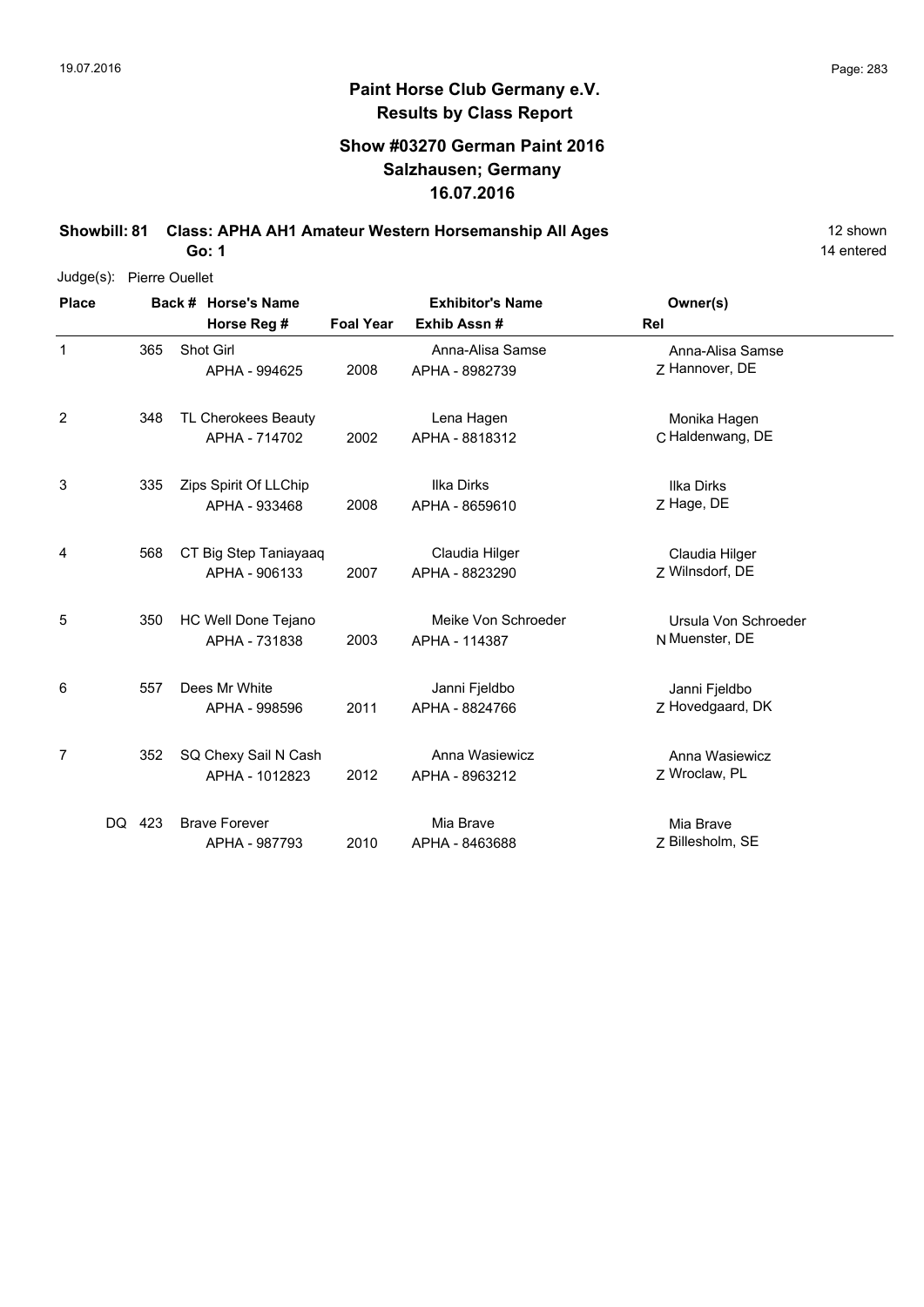### **Show #03271 German Paint 2016 Salzhausen; Germany 16.07.2016**

**Showbill: 81 Class: APHA AH1 Amateur Western Horsemanship All Ages** 12 shown

14 entered

| $Judge(s)$ : | Simone Reiss |                       |                       |      |                         |                      |  |  |  |  |  |
|--------------|--------------|-----------------------|-----------------------|------|-------------------------|----------------------|--|--|--|--|--|
| <b>Place</b> |              | Back # Horse's Name   |                       |      | <b>Exhibitor's Name</b> | Owner(s)             |  |  |  |  |  |
|              |              |                       | Horse Reg #           |      | Exhib Assn#             | <b>Rel</b>           |  |  |  |  |  |
| 1            | 348          |                       | TL Cherokees Beauty   |      | Lena Hagen              | Monika Hagen         |  |  |  |  |  |
|              |              |                       | APHA - 714702         | 2002 | APHA - 8818312          | C Haldenwang, DE     |  |  |  |  |  |
| 2            | 365          | <b>Shot Girl</b>      |                       |      | Anna-Alisa Samse        | Anna-Alisa Samse     |  |  |  |  |  |
|              |              |                       | APHA - 994625         | 2008 | APHA - 8982739          | Z Hannover, DE       |  |  |  |  |  |
| 3            | 350          |                       | HC Well Done Tejano   |      | Meike Von Schroeder     | Ursula Von Schroeder |  |  |  |  |  |
|              |              |                       | APHA - 731838         | 2003 | APHA - 114387           | N Muenster, DE       |  |  |  |  |  |
| 4            | 557          | Dees Mr White         |                       |      | Janni Fjeldbo           | Janni Fjeldbo        |  |  |  |  |  |
|              |              |                       | APHA - 998596         | 2011 | APHA - 8824766          | Z Hovedgaard, DK     |  |  |  |  |  |
| 5            | 352          |                       | SQ Chexy Sail N Cash  |      | Anna Wasiewicz          | Anna Wasiewicz       |  |  |  |  |  |
|              |              |                       | APHA - 1012823        | 2012 | APHA - 8963212          | Z Wroclaw, PL        |  |  |  |  |  |
| 6            | 568          |                       | CT Big Step Taniayaaq |      | Claudia Hilger          | Claudia Hilger       |  |  |  |  |  |
|              |              |                       | APHA - 906133         | 2007 | APHA - 8823290          | Z Wilnsdorf, DE      |  |  |  |  |  |
| 7            | 335          | Zips Spirit Of LLChip |                       |      | Ilka Dirks              | <b>Ilka Dirks</b>    |  |  |  |  |  |
|              |              |                       | APHA - 933468         | 2008 | APHA - 8659610          | Z Hage, DE           |  |  |  |  |  |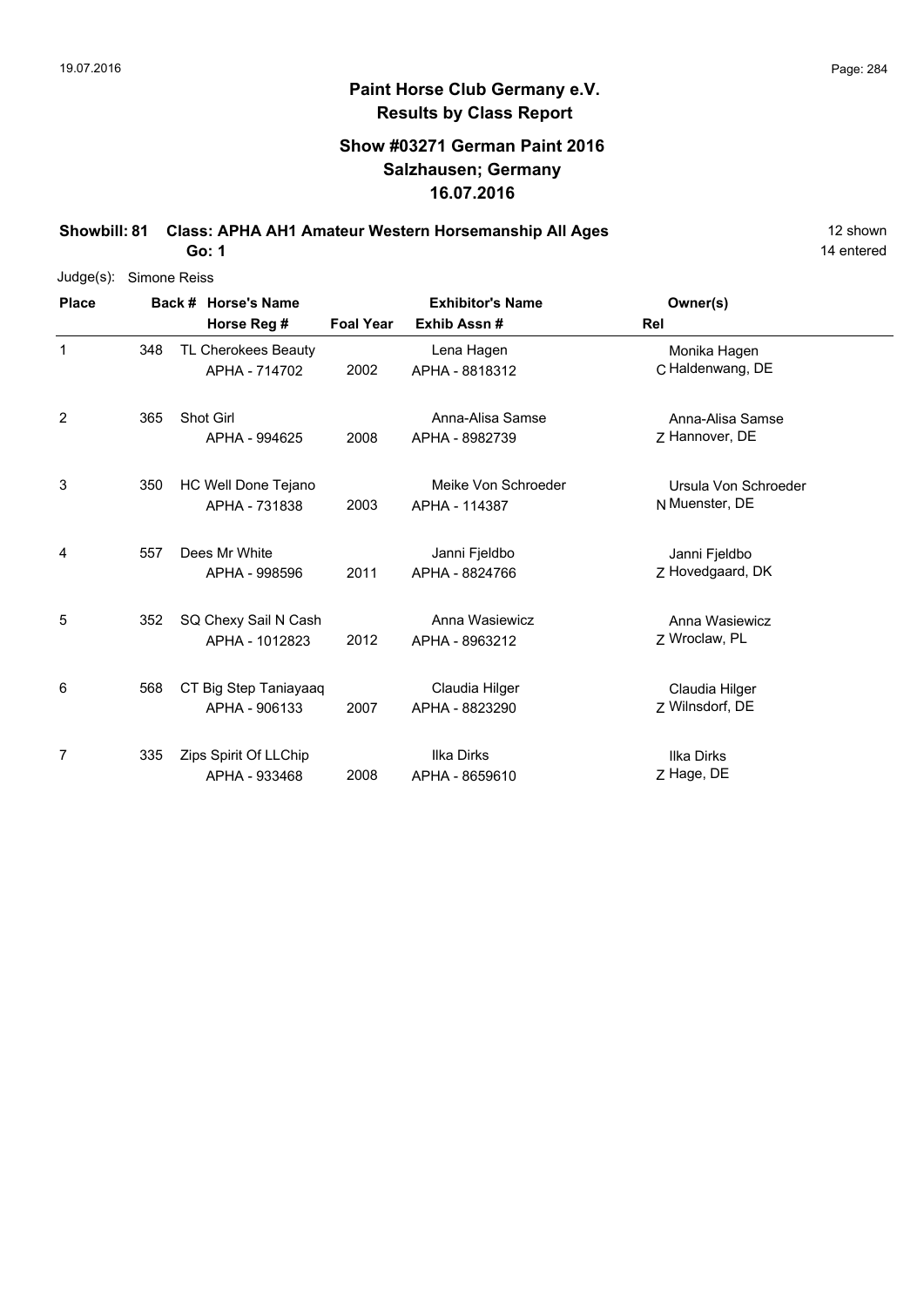### **Show #01698 German Paint 2016 Salzhausen; Germany 16.07.2016**

#### **Showbill: 82 Class: APHA WP2 Jr Western Pleasure** 8 **Shown** 8 shown

**Go: 1**

| $Judge(s)$ : | Sascha Ludwig |  |                                    |                                                            |                     |                    |  |  |  |
|--------------|---------------|--|------------------------------------|------------------------------------------------------------|---------------------|--------------------|--|--|--|
| <b>Place</b> |               |  | Back # Horse's Name<br>Horse Reg # | <b>Exhibitor's Name</b><br><b>Foal Year</b><br>Exhib Assn# |                     | Owner(s)           |  |  |  |
|              |               |  |                                    |                                                            |                     | Rel                |  |  |  |
| 1            | 557           |  | Dees Mr White                      |                                                            | Janni Fjeldbo       | Janni Fjeldbo      |  |  |  |
|              |               |  | APHA - 998596                      | 2011                                                       | APHA - 8824766      | Z Hovedgaard, DK   |  |  |  |
| 2            | 349           |  | SQ Starlet Cash                    |                                                            | Verena Hagen        | Alexandra Rauh     |  |  |  |
|              |               |  | APHA - 1025327                     | 2013                                                       | APHA - 8648424      | Haldenwang, DE     |  |  |  |
| 3            | 403           |  | <b>JP Halifax</b>                  |                                                            | Philipp Lehmann     | Susi Habermann     |  |  |  |
|              |               |  | APHA - 1000684                     | 2011                                                       | APHA - 132613       | Ribbesbuettel, DE  |  |  |  |
| 4            | 554           |  | JH Supreme Hot Sugar               |                                                            | Phillipp Dammann    | Mintje Bohnee      |  |  |  |
|              |               |  | APHA - 1015227                     | 2012                                                       | APHA - 8905554      | Hamburg, DE        |  |  |  |
| 5            | 419           |  | Noble Asset DH                     |                                                            | Denise Henss        | Denise Henss       |  |  |  |
|              |               |  | APHA - 1028549                     | 2013                                                       | APHA - 8664415      | Z Walsrode, DE     |  |  |  |
| 6            | 372           |  | DD More Than A Memory              |                                                            | <b>Isabel Roth</b>  | <b>Isabel Roth</b> |  |  |  |
|              |               |  | APHA - 1005033                     | 2011                                                       | APHA - 8956539      | Z Lottengrün, DE   |  |  |  |
| 7            | 432           |  | CBS Deery Lou                      |                                                            | Pernilla Berndtsson | Anders Berndtsson  |  |  |  |
|              |               |  | APHA - 1036988                     | 2012                                                       | APHA - 8615992      | P Atvidaberg, SE   |  |  |  |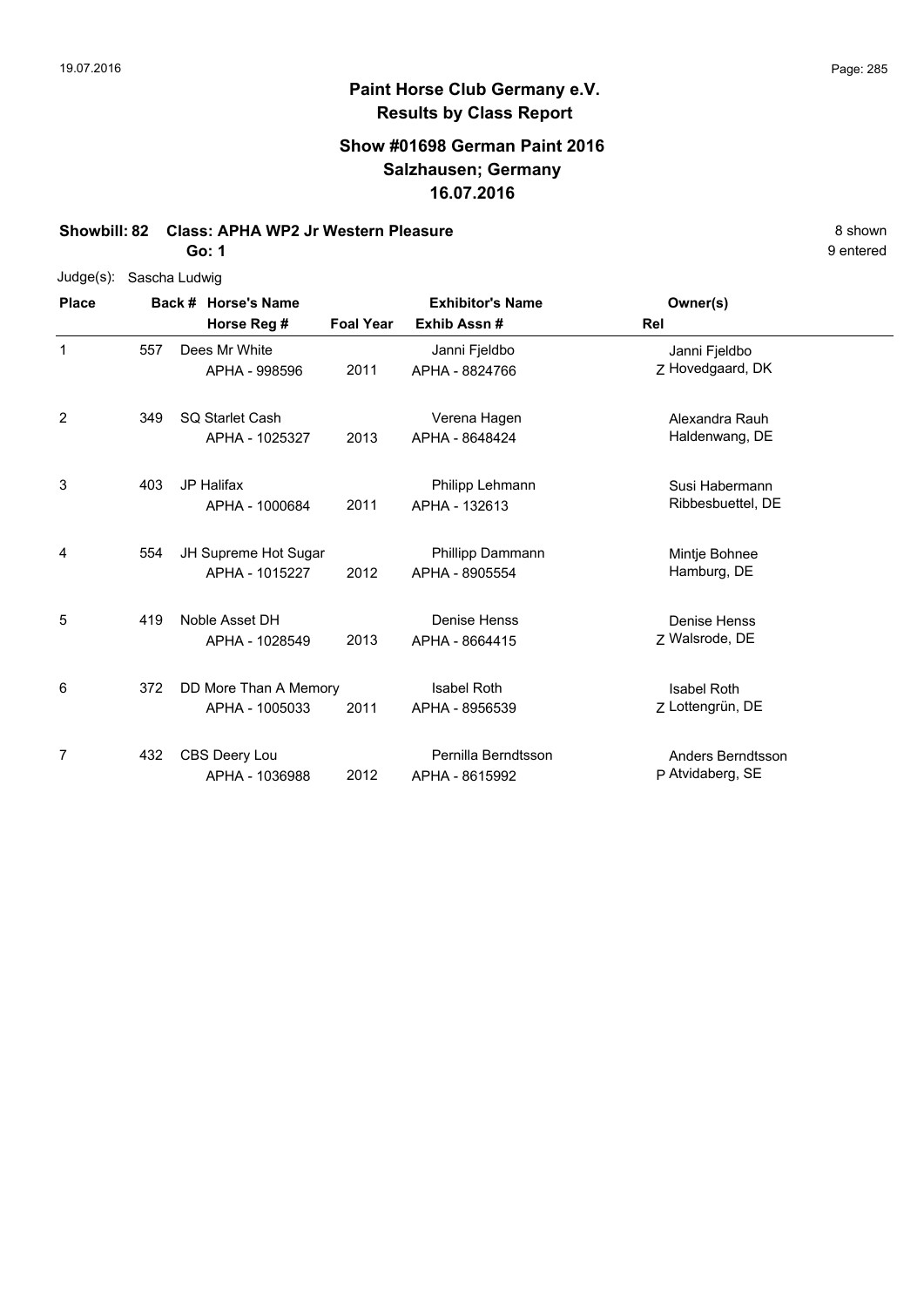### **Show #01699 German Paint 2016 Salzhausen; Germany 16.07.2016**

### **Showbill: 82 Class: APHA WP2 Jr Western Pleasure** 8 **Shown** 8 shown

**Go: 1**

| Judge(s):      |        | Francoise Raimondo |                       |                  |                         |                    |  |  |  |  |
|----------------|--------|--------------------|-----------------------|------------------|-------------------------|--------------------|--|--|--|--|
| <b>Place</b>   |        |                    | Back # Horse's Name   |                  | <b>Exhibitor's Name</b> | Owner(s)           |  |  |  |  |
|                |        |                    | Horse Reg #           | <b>Foal Year</b> | Exhib Assn#             | Rel                |  |  |  |  |
| 1              |        | 557                | Dees Mr White         |                  | Janni Fjeldbo           | Janni Fjeldbo      |  |  |  |  |
|                |        |                    | APHA - 998596         | 2011             | APHA - 8824766          | Z Hovedgaard, DK   |  |  |  |  |
| $\overline{2}$ |        | 403                | <b>JP Halifax</b>     |                  | Philipp Lehmann         | Susi Habermann     |  |  |  |  |
|                |        |                    | APHA - 1000684        | 2011             | APHA - 132613           | Ribbesbuettel, DE  |  |  |  |  |
| 3              |        | 349                | SQ Starlet Cash       |                  | Verena Hagen            | Alexandra Rauh     |  |  |  |  |
|                |        |                    | APHA - 1025327        | 2013             | APHA - 8648424          | Haldenwang, DE     |  |  |  |  |
| 4              |        | 554                | JH Supreme Hot Sugar  |                  | Phillipp Dammann        | Mintje Bohnee      |  |  |  |  |
|                |        |                    | APHA - 1015227        | 2012             | APHA - 8905554          | Hamburg, DE        |  |  |  |  |
| 5              |        | 419                | Noble Asset DH        |                  | Denise Henss            | Denise Henss       |  |  |  |  |
|                |        |                    | APHA - 1028549        | 2013             | APHA - 8664415          | Z Walsrode, DE     |  |  |  |  |
| 6              |        | 372                | DD More Than A Memory |                  | <b>Isabel Roth</b>      | <b>Isabel Roth</b> |  |  |  |  |
|                |        |                    | APHA - 1005033        | 2011             | APHA - 8956539          | Z Lottengrün, DE   |  |  |  |  |
| 7              |        | 432                | CBS Deery Lou         |                  | Pernilla Berndtsson     | Anders Berndtsson  |  |  |  |  |
|                |        |                    | APHA - 1036988        | 2012             | APHA - 8615992          | P Atvidaberg, SE   |  |  |  |  |
|                | DQ 414 |                    | JP Color Me In        |                  | Lia-Danee Leiffer       | Joerg Strutz       |  |  |  |  |
|                |        |                    | APHA - 1015915        | 2012             | <b>APHA - PEDLL</b>     | C Winsen/Aller, DE |  |  |  |  |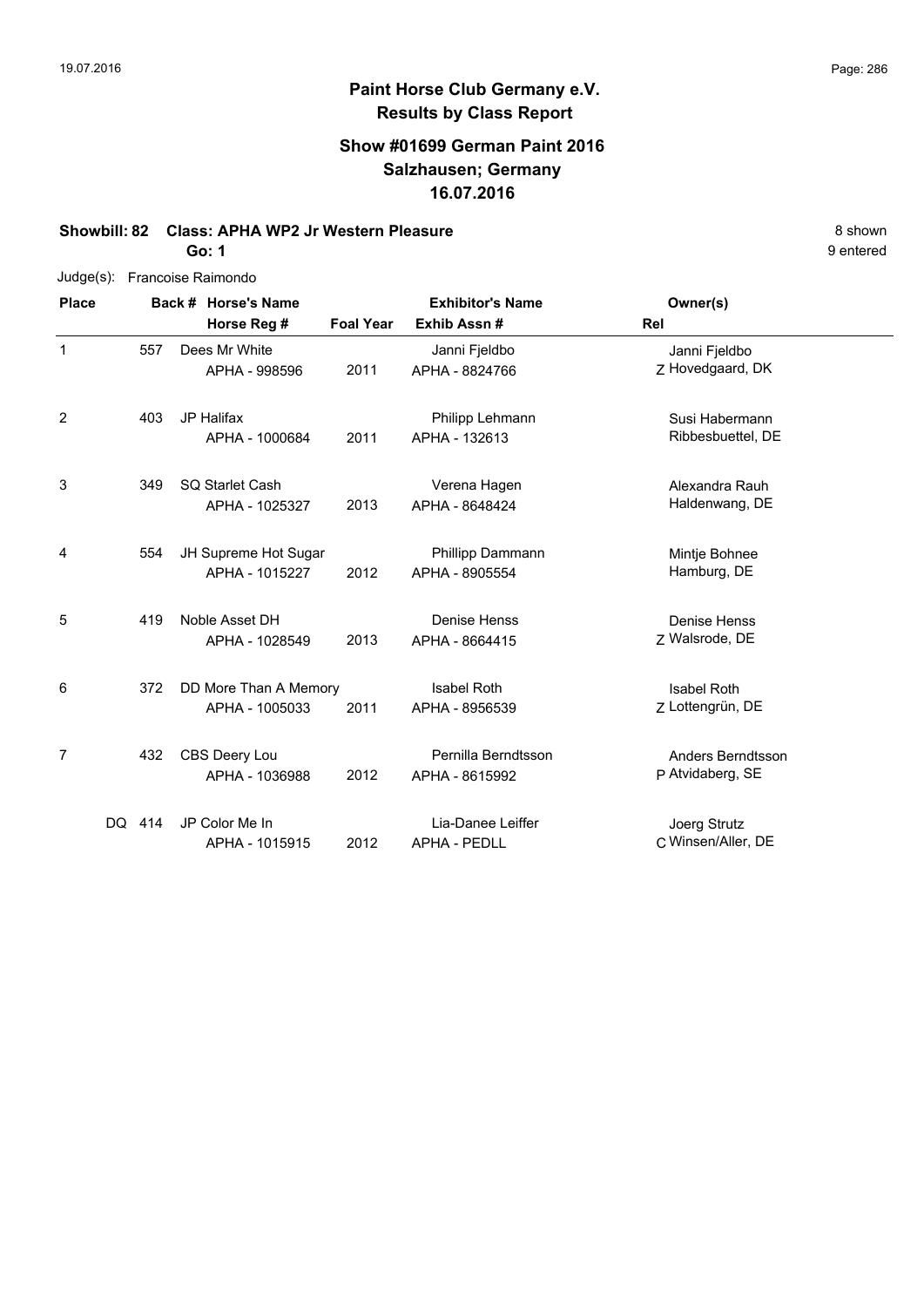#### **Show #03270 German Paint 2016 Salzhausen; Germany 16.07.2016**

#### **Showbill: 82 Class: APHA WP2 Jr Western Pleasure** 8 **Shown** 8 shown

**Go: 1**

#### Judge(s): Pierre Ouellet

**Back # Horse's Name Place Owner(s) Horse Reg # Exhib Assn # Foal Year Rel Exhibitor's Name** 1 Z Hovedgaard, DK Janni Fjeldbo 2011 APHA - 8824766 Z Hovedgaard, DK Dees Mr White APHA - 998596 Janni Fjeldbo 557 2 403 JP Halifax **Abu and American Control Philipp Lehmann** Susi Habermann 2011 Ribbesbuettel, DE APHA - 132613 APHA - 1000684 Philipp Lehmann 3 554 JH Supreme Hot Sugar **18 Phillipp Dammann** 1985 Mintje Bohnee 2012 Hamburg, DE APHA - 8905554 APHA - 1015227 Phillipp Dammann 554 4 Alexandra Rauh (349 SQ Starlet Cash Sand Corea Verena Hagen New Alexandra Rauh 2013 Haldenwang, DE APHA - 8648424 APHA - 1025327 Verena Hagen 5 7 Walsrode, DE Denise Henss 2013 Walsrode, DE APHA - 8664415 419 Noble Asset DH APHA - 1028549 Denise Henss 6 2012 APHA - PEDLL CWinsen/Aller, DE Joerg Strutz 414 JP Color Me In APHA - 1015915 Lia-Danee Leiffer APHA - PEDLL 7 Z Lottengrün, DE Isabel Roth 2011 APHA - 8956539 Z Lottengrün, DE 372 DD More Than A Memory APHA - 1005033 Isabel Roth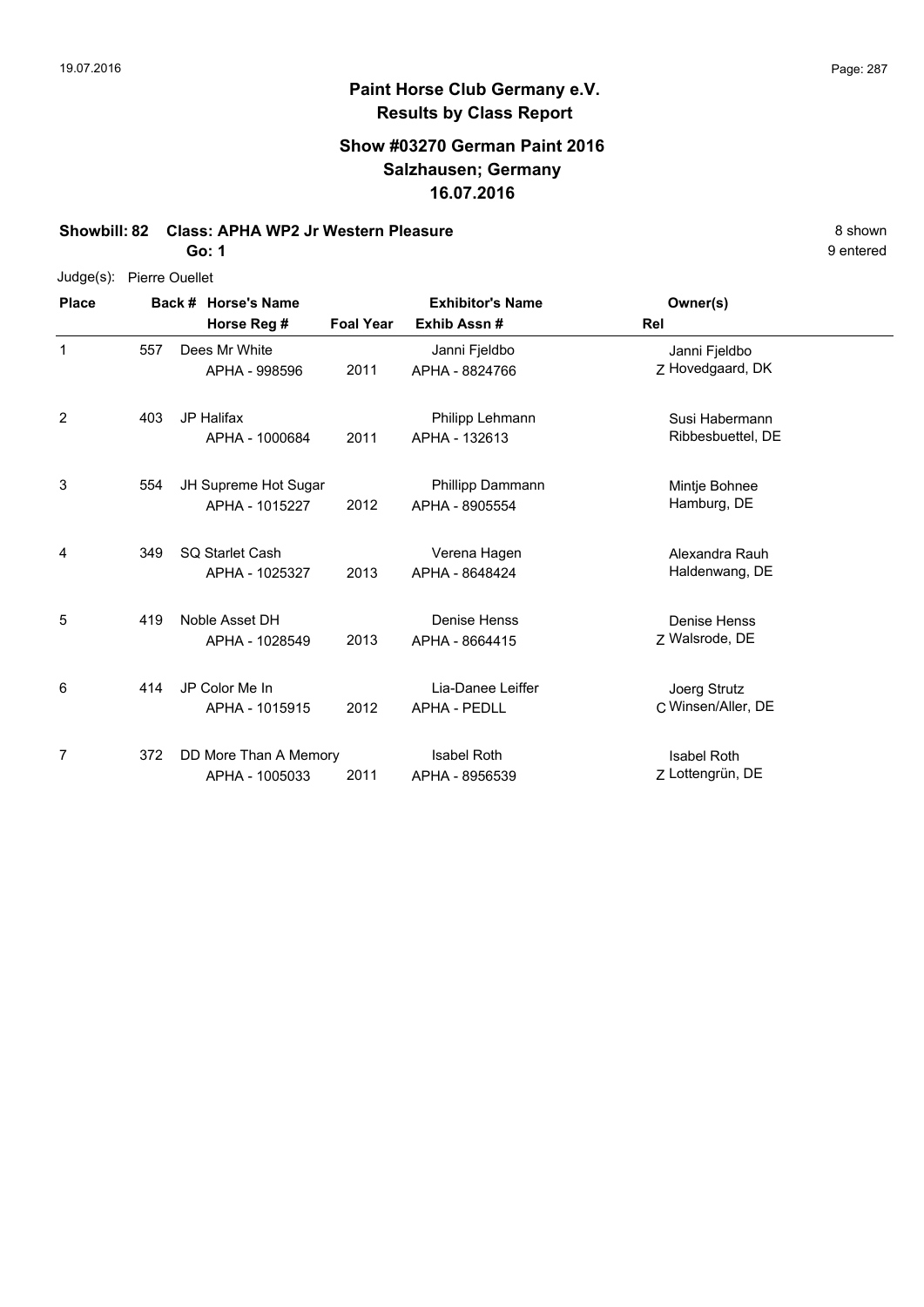### **Show #03271 German Paint 2016 Salzhausen; Germany 16.07.2016**

#### **Showbill: 82 Class: APHA WP2 Jr Western Pleasure** 8 **Shown** 8 shown

**Go: 1**

| Judge(s):    | Simone Reiss |  |                       |                  |                         |                   |  |  |  |
|--------------|--------------|--|-----------------------|------------------|-------------------------|-------------------|--|--|--|
| <b>Place</b> |              |  | Back # Horse's Name   |                  | <b>Exhibitor's Name</b> | Owner(s)          |  |  |  |
|              |              |  | Horse Reg #           | <b>Foal Year</b> | Exhib Assn#             | Rel               |  |  |  |
| $\mathbf{1}$ | 557          |  | Dees Mr White         |                  | Janni Fjeldbo           | Janni Fjeldbo     |  |  |  |
|              |              |  | APHA - 998596         | 2011             | APHA - 8824766          | Z Hovedgaard, DK  |  |  |  |
| 2            | 349          |  | SQ Starlet Cash       |                  | Verena Hagen            | Alexandra Rauh    |  |  |  |
|              |              |  | APHA - 1025327        | 2013             | APHA - 8648424          | Haldenwang, DE    |  |  |  |
| 3            | 403          |  | <b>JP Halifax</b>     |                  | Philipp Lehmann         | Susi Habermann    |  |  |  |
|              |              |  | APHA - 1000684        | 2011             | APHA - 132613           | Ribbesbuettel, DE |  |  |  |
| 4            | 554          |  | JH Supreme Hot Sugar  |                  | Phillipp Dammann        | Mintje Bohnee     |  |  |  |
|              |              |  | APHA - 1015227        | 2012             | APHA - 8905554          | Hamburg, DE       |  |  |  |
| 5            | 419          |  | Noble Asset DH        |                  | Denise Henss            | Denise Henss      |  |  |  |
|              |              |  | APHA - 1028549        | 2013             | APHA - 8664415          | Z Walsrode, DE    |  |  |  |
| 6            | 372          |  | DD More Than A Memory |                  | <b>Isabel Roth</b>      | Isabel Roth       |  |  |  |
|              |              |  | APHA - 1005033        | 2011             | APHA - 8956539          | Z Lottengrün, DE  |  |  |  |
| 7            | 432          |  | CBS Deery Lou         |                  | Pernilla Berndtsson     | Anders Berndtsson |  |  |  |
|              |              |  | APHA - 1036988        | 2012             | APHA - 8615992          | P Atvidaberg, SE  |  |  |  |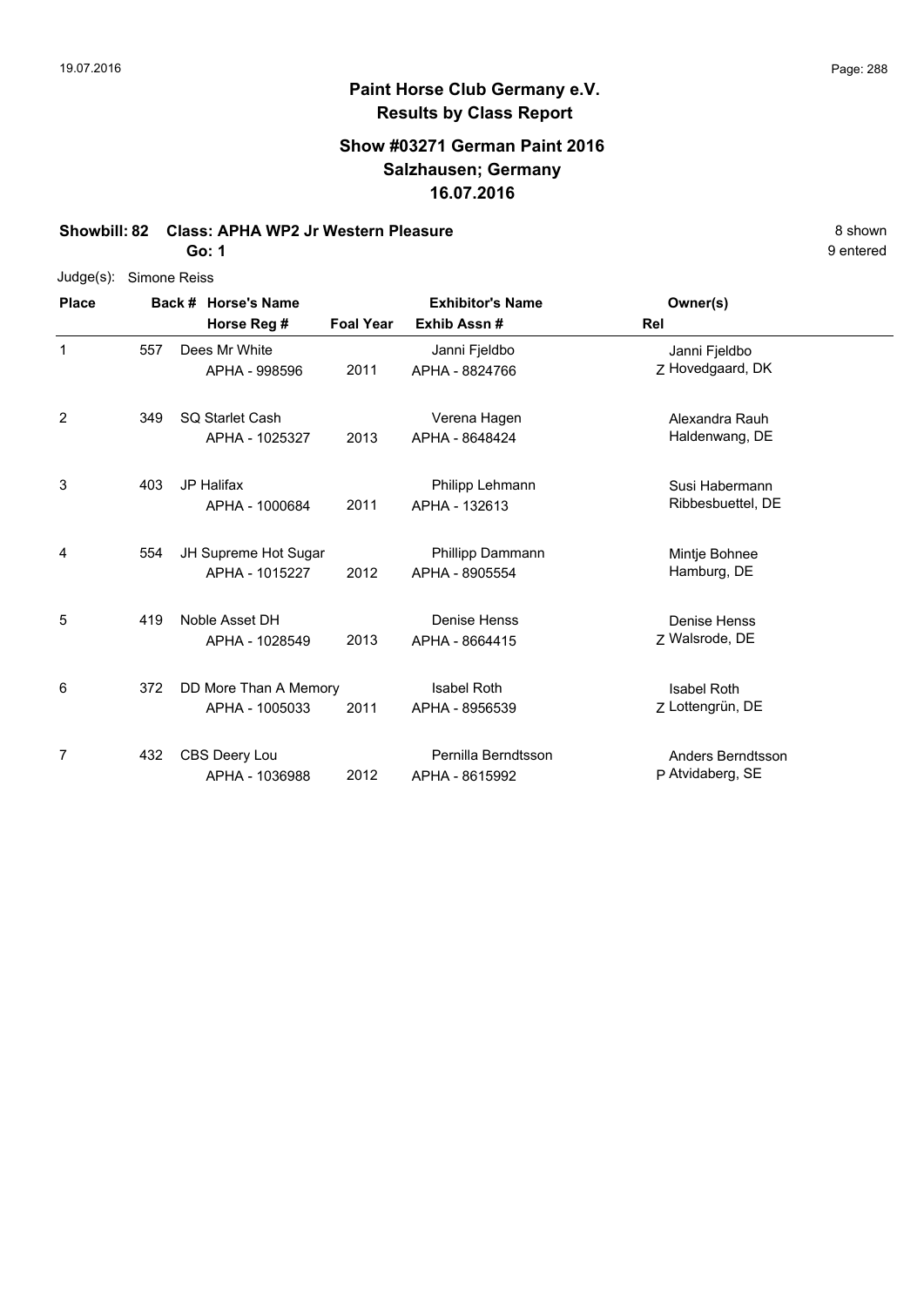## **Show #01698 German Paint 2016 Salzhausen; Germany 16.07.2016**

| <b>Showbill: 83</b> |                         | <b>Class: APHA YLL Youth Lead Line 8 &amp; Under</b> |                  |                         |          |           |  |  |  |
|---------------------|-------------------------|------------------------------------------------------|------------------|-------------------------|----------|-----------|--|--|--|
|                     |                         | Go: 1                                                |                  |                         |          | 4 entered |  |  |  |
|                     | Judge(s): Sascha Ludwig |                                                      |                  |                         |          |           |  |  |  |
| <b>Place</b>        |                         | Back # Horse's Name                                  |                  | <b>Exhibitor's Name</b> | Owner(s) |           |  |  |  |
|                     |                         | Horse Reg #                                          | <b>Foal Year</b> | Exhib Assn #            | Rel      |           |  |  |  |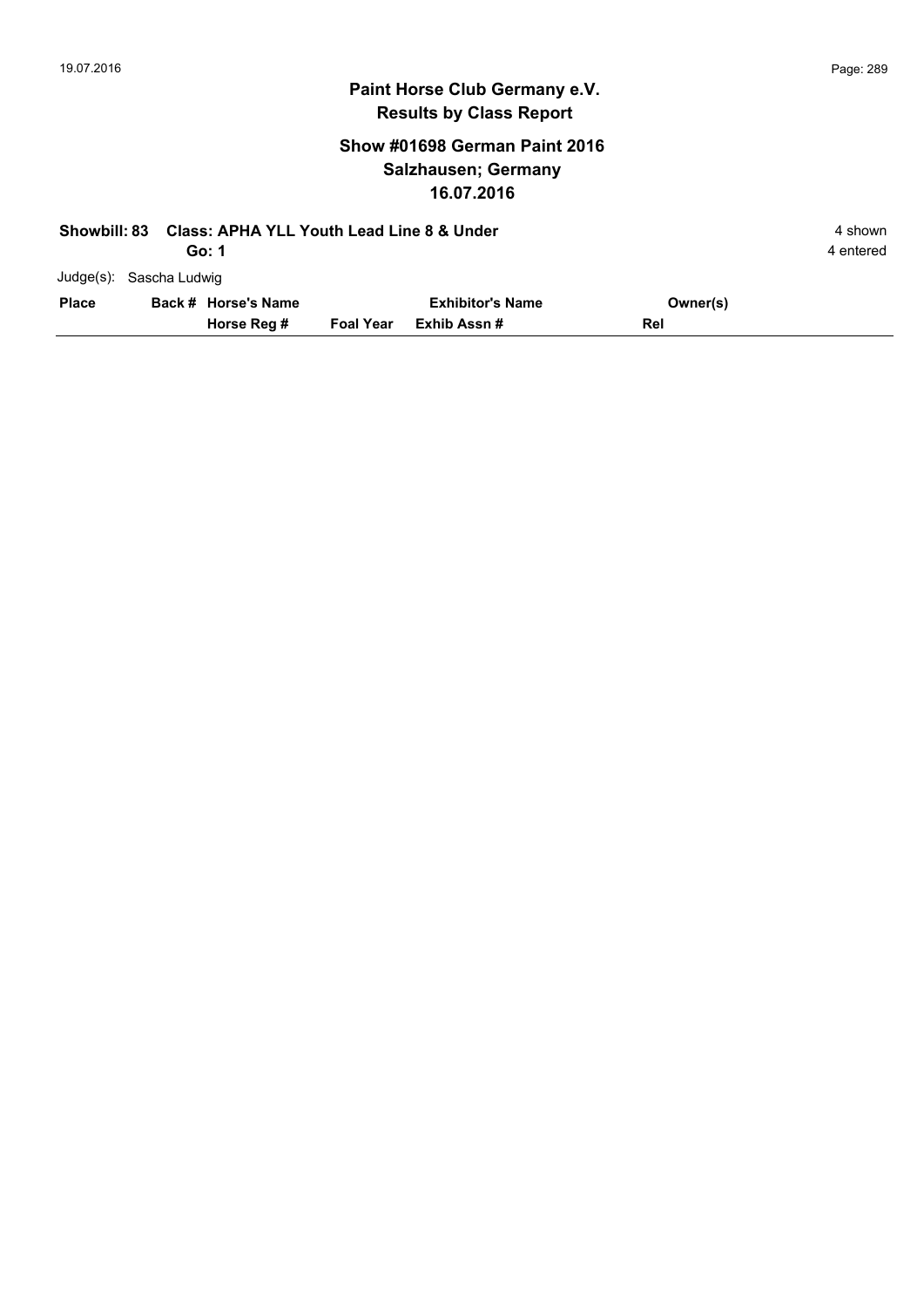### **Show #01699 German Paint 2016 Salzhausen; Germany 16.07.2016**

| <b>Showbill: 83</b> |                              | <b>Class: APHA YLL Youth Lead Line 8 &amp; Under</b> | 4 shown          |                         |          |           |
|---------------------|------------------------------|------------------------------------------------------|------------------|-------------------------|----------|-----------|
|                     |                              | Go: 1                                                |                  |                         |          | 4 entered |
|                     | Judge(s): Francoise Raimondo |                                                      |                  |                         |          |           |
| <b>Place</b>        |                              | Back # Horse's Name                                  |                  | <b>Exhibitor's Name</b> | Owner(s) |           |
|                     |                              | Horse Reg #                                          | <b>Foal Year</b> | Exhib Assn#             | Rel      |           |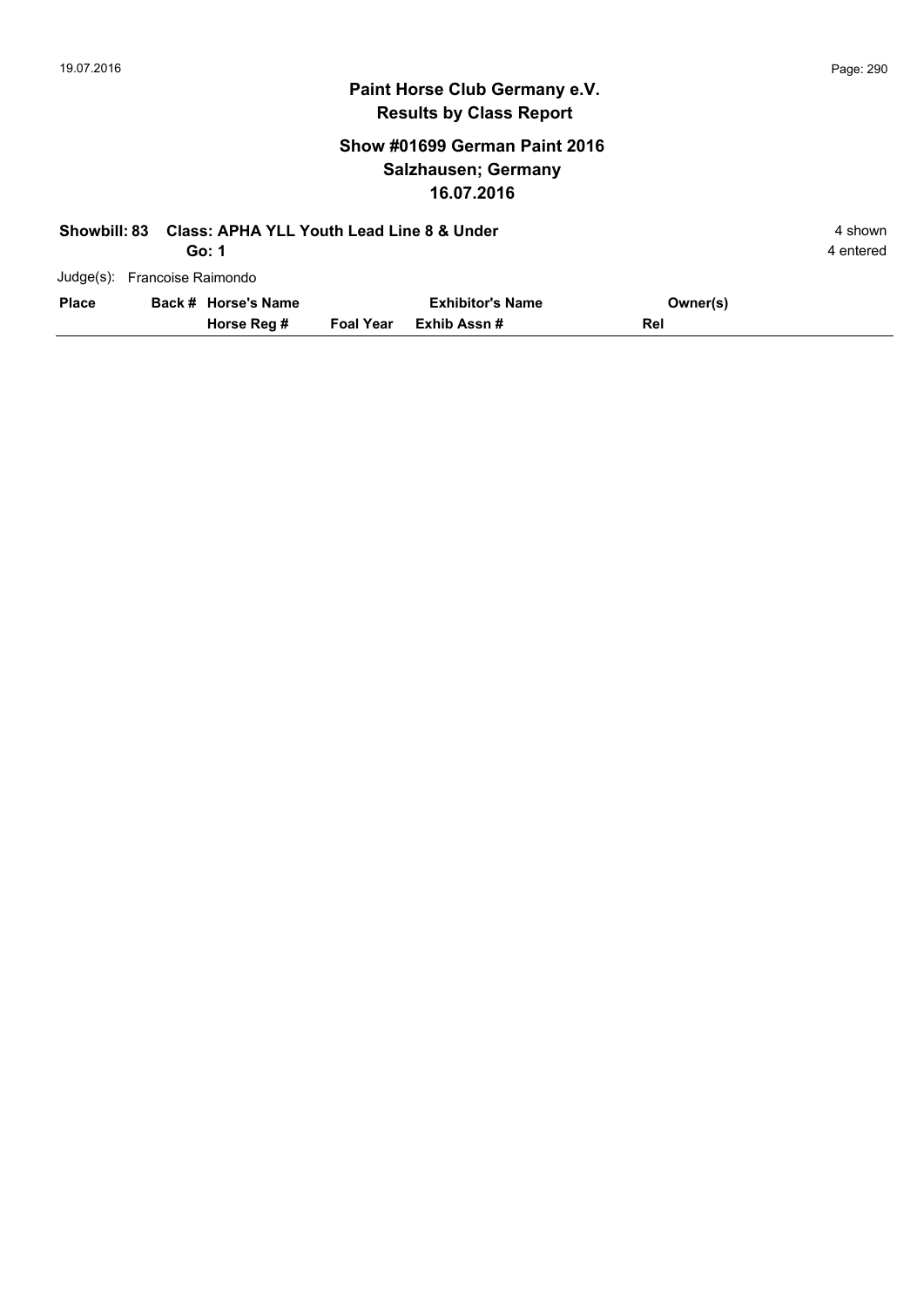## **Show #03270 German Paint 2016 Salzhausen; Germany 16.07.2016**

| <b>Showbill: 83</b> |                          | <b>Class: APHA YLL Youth Lead Line 8 &amp; Under</b> |                  |                         |          | 4 shown   |
|---------------------|--------------------------|------------------------------------------------------|------------------|-------------------------|----------|-----------|
|                     |                          | Go: 1                                                |                  |                         |          | 4 entered |
|                     | Judge(s): Pierre Ouellet |                                                      |                  |                         |          |           |
| <b>Place</b>        |                          | Back # Horse's Name                                  |                  | <b>Exhibitor's Name</b> | Owner(s) |           |
|                     |                          | Horse Reg #                                          | <b>Foal Year</b> | Exhib Assn #            | Rel      |           |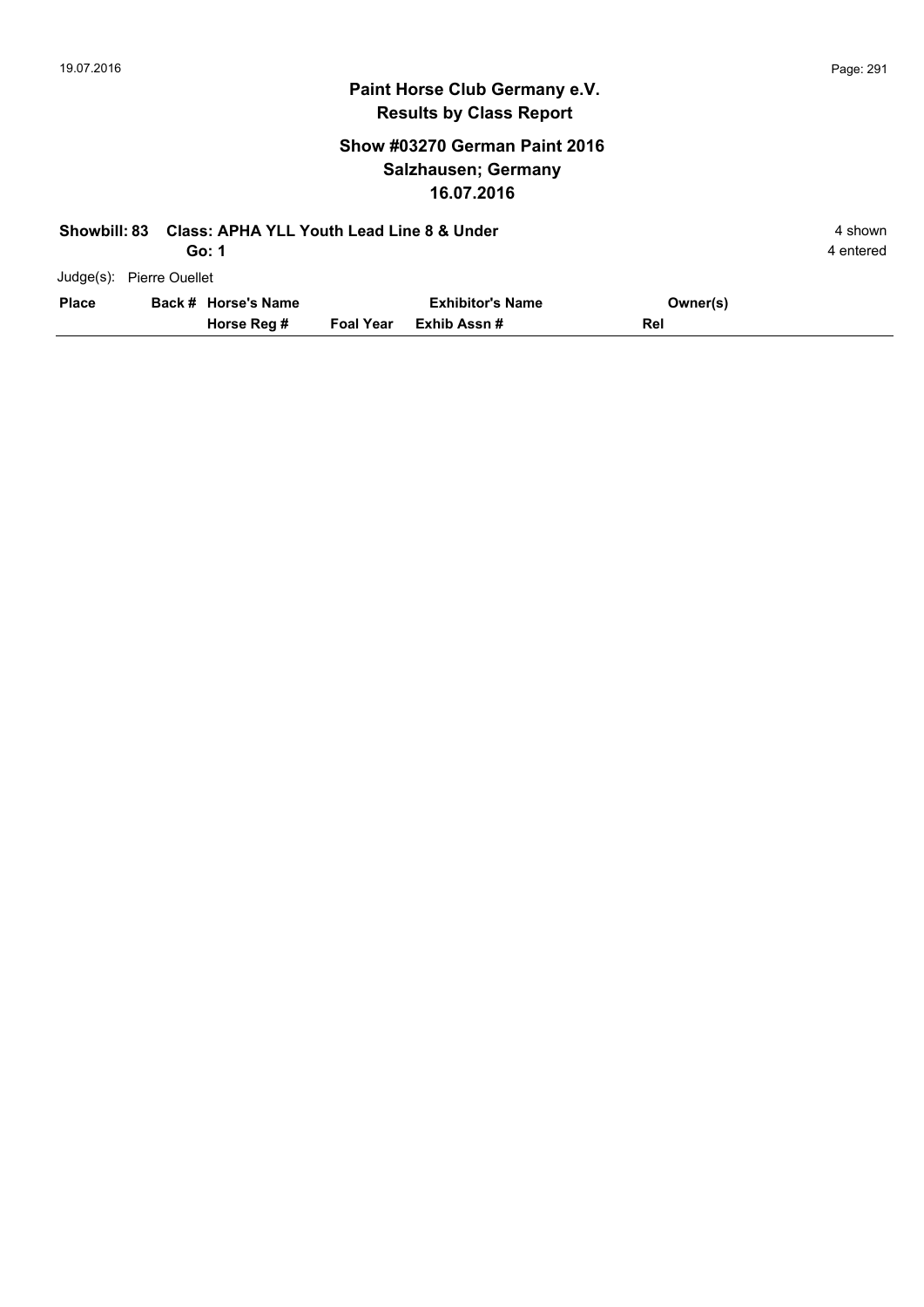## **Show #03271 German Paint 2016 Salzhausen; Germany 16.07.2016**

| Showbill: 83 |                        | <b>Class: APHA YLL Youth Lead Line 8 &amp; Under</b> |                  |                         |          | 4 shown   |
|--------------|------------------------|------------------------------------------------------|------------------|-------------------------|----------|-----------|
|              |                        | Go: 1                                                |                  |                         |          | 4 entered |
|              | Judge(s): Simone Reiss |                                                      |                  |                         |          |           |
| <b>Place</b> |                        | Back # Horse's Name                                  |                  | <b>Exhibitor's Name</b> | Owner(s) |           |
|              |                        | Horse Reg #                                          | <b>Foal Year</b> | Exhib Assn#             | Rel      |           |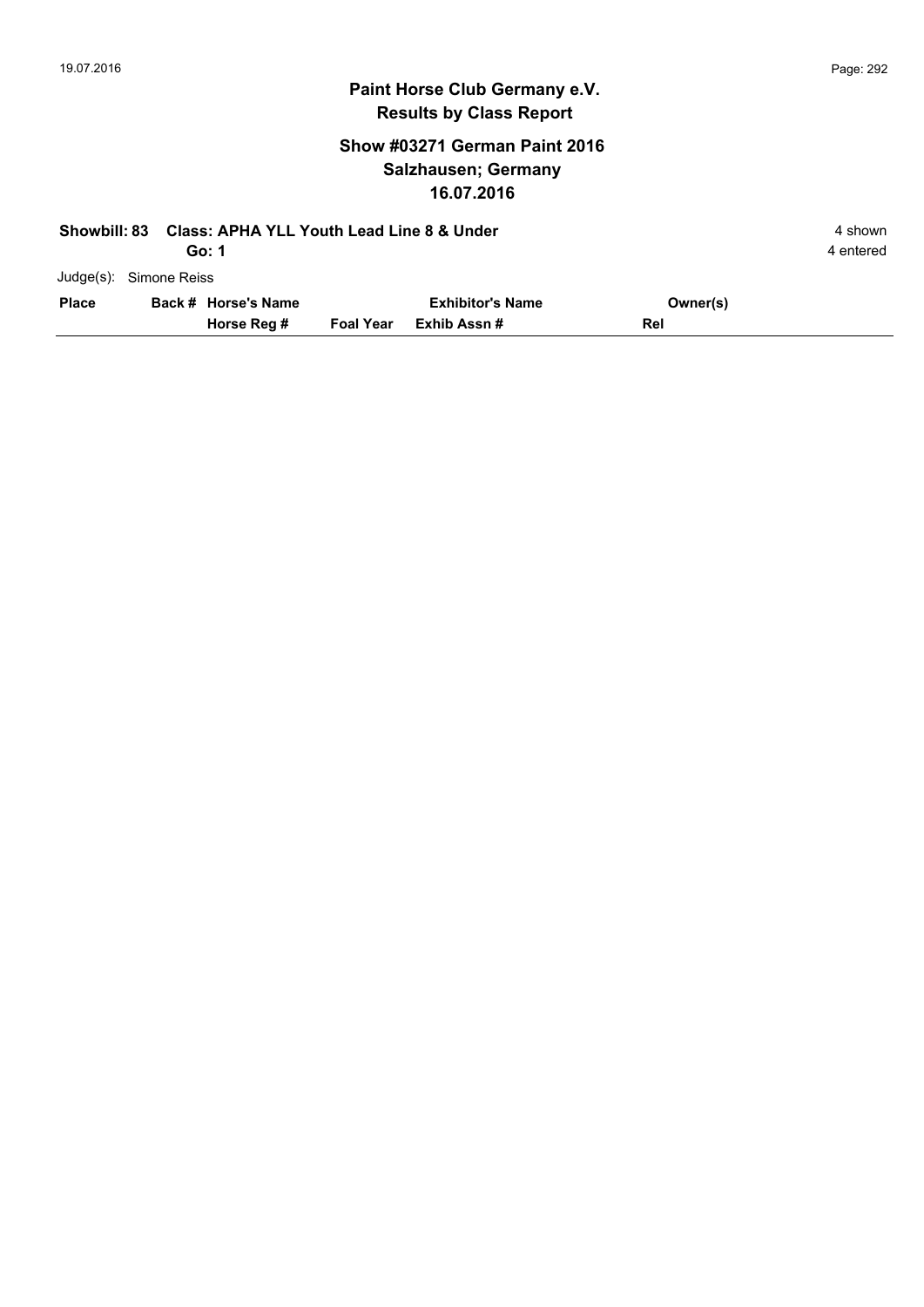### **Show #01698 German Paint 2016 Salzhausen; Germany 16.07.2016**

## **Showbill: 84 Class: APHA YT1 Youth Trail 18 & Under** 11 Shown 11 shown

**Go: 1**

| Judge(s):               | Sascha Ludwig |                                        |                  |                                          |                  |                                           |
|-------------------------|---------------|----------------------------------------|------------------|------------------------------------------|------------------|-------------------------------------------|
| <b>Place</b>            |               | Back # Horse's Name                    |                  | <b>Exhibitor's Name</b>                  |                  | Owner(s)                                  |
|                         |               | Horse Reg #                            | <b>Foal Year</b> | Exhib Assn#                              | <b>Birthdate</b> | Rel                                       |
| $\mathbf 1$             | 433           | My Zippin Delight<br>APHA - 737594     | 2003             | Katrine Aagaard<br>APHA - 8954098        |                  | Katrine Aagaard<br>Z Skanderborg, DK      |
| $\overline{\mathbf{c}}$ | 327           | Pro Secco<br>APHA - 584443             | 2000             | Sarah Baake<br>APHA - 134674             |                  | Anja Ernst<br>Luenen, DE                  |
| 3                       | 369           | Sun Peppy Train<br>APHA - 819136       | 2003             | Anna Middelberg<br>APHA - 9144667        |                  | Anna Middelberg<br>Z Lotte, DE            |
| 4                       | 365           | Shot Girl<br>APHA - 994625             | 2008             | Merrit Neben<br>APHA - PEDM              |                  | Anna-Alisa Samse<br>Hannover, DE          |
| 5                       | 326           | Hints Tracy Technique<br>APHA - 998429 | 2011             | Christina Einsiedler<br>APHA - 8903473   |                  | Karin Einsiedler<br>C Bad Grönenbach, DE  |
| 6                       | 338           | U R My Dream Boy<br>APHA - 1059610     | 2005             | Leonie Debora Schnell<br>APHA - 9142336  |                  | Leonie Debora Schnell<br>Z Kuperzell, DE  |
| 7                       | 393           | Lark A Movie Star<br>APHA - 948863     | 2008             | Carolin Rauch<br>APHA - 9141687          |                  | Carolin Rauch<br>Z Guxhagen, DE           |
|                         | DQ 401        | Missle Rockin Review<br>APHA - 815505  | 2003             | Maike Krause<br>APHA - 8885332           |                  | Nicole Krause<br>C Spardorf, DE           |
|                         | DQ 406        | Coups Kiowa<br>APHA - 1027911          | 2012             | Laura Olsen<br>APHA - 8983177            |                  | Laura Olsen<br>Z Haderslev, DK            |
|                         | DQ 408        | <b>Gamblers Senci</b><br>APHA - 743414 | 2003             | Siri Rasmussen<br>APHA - 8950793         |                  | Siri Rasmussen<br>Z Haderslev, DK         |
|                         | DQ 411        | Gamblers Zexy Zip<br>APHA - 915256     | 2007             | Freja Balslev Segelund<br>APHA - 8950795 |                  | Freja Balslev Segelund<br>Z Haderslev, DK |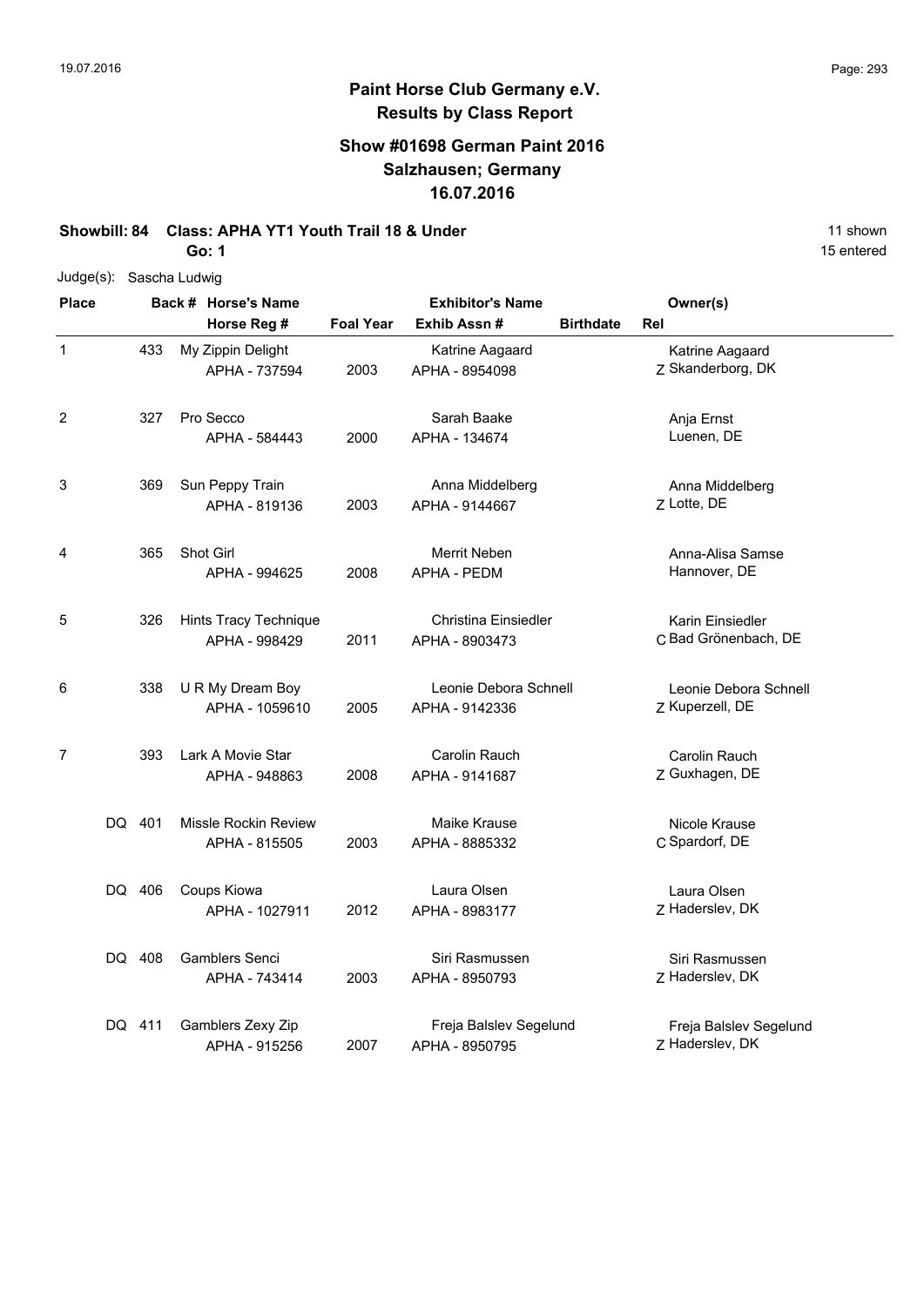1

## **Paint Horse Club Germany e.V. Results by Class Report**

### **Show #01699 German Paint 2016 Salzhausen; Germany 16.07.2016**

**Exhibitor's Name**

Katrine Aagaard APHA - 8954098

Sarah Baake

## **Showbill: 84 Class: APHA YT1 Youth Trail 18 & Under** 11 Shown 11 shown

**Horse Reg #**

APHA - 737594

**Go: 1**

433 My Zippin Delight

Judge(s): Francoise Raimondo

15 entered **Back # Horse's Name Place Owner(s) Exhib Assn # Foal Year Birthdate Rel** 2003 APHA - 8954098 Z Skanderborg, DK Katrine Aagaard 2 327 Pro Secco Sarah Baake Nanja Ernst

|   |        | APHA - 584443                                | 2000 | APHA - 134674                                 | Luenen, DE                                |
|---|--------|----------------------------------------------|------|-----------------------------------------------|-------------------------------------------|
| 3 | 369    | Sun Peppy Train<br>APHA - 819136             | 2003 | Anna Middelberg<br>APHA - 9144667             | Anna Middelberg<br>Z Lotte, DE            |
| 4 | 393    | Lark A Movie Star<br>APHA - 948863           | 2008 | Carolin Rauch<br>APHA - 9141687               | Carolin Rauch<br>Z Guxhagen, DE           |
| 5 | 326    | Hints Tracy Technique<br>APHA - 998429       | 2011 | <b>Christina Einsiedler</b><br>APHA - 8903473 | Karin Einsiedler<br>C Bad Grönenbach, DE  |
| 6 | 365    | Shot Girl<br>APHA - 994625                   | 2008 | Merrit Neben<br><b>APHA - PEDM</b>            | Anna-Alisa Samse<br>Hannover, DE          |
| 7 | 338    | U R My Dream Boy<br>APHA - 1059610           | 2005 | Leonie Debora Schnell<br>APHA - 9142336       | Leonie Debora Schnell<br>Z Kuperzell, DE  |
|   | DQ 401 | <b>Missle Rockin Review</b><br>APHA - 815505 | 2003 | Maike Krause<br>APHA - 8885332                | Nicole Krause<br>C Spardorf, DE           |
|   | DQ 406 | Coups Kiowa<br>APHA - 1027911                | 2012 | Laura Olsen<br>APHA - 8983177                 | Laura Olsen<br>Z Haderslev, DK            |
|   | DQ 408 | <b>Gamblers Senci</b><br>APHA - 743414       | 2003 | Siri Rasmussen<br>APHA - 8950793              | Siri Rasmussen<br>Z Haderslev, DK         |
|   | DQ 411 | Gamblers Zexy Zip<br>APHA - 915256           | 2007 | Freja Balslev Segelund<br>APHA - 8950795      | Freja Balslev Segelund<br>Z Haderslev, DK |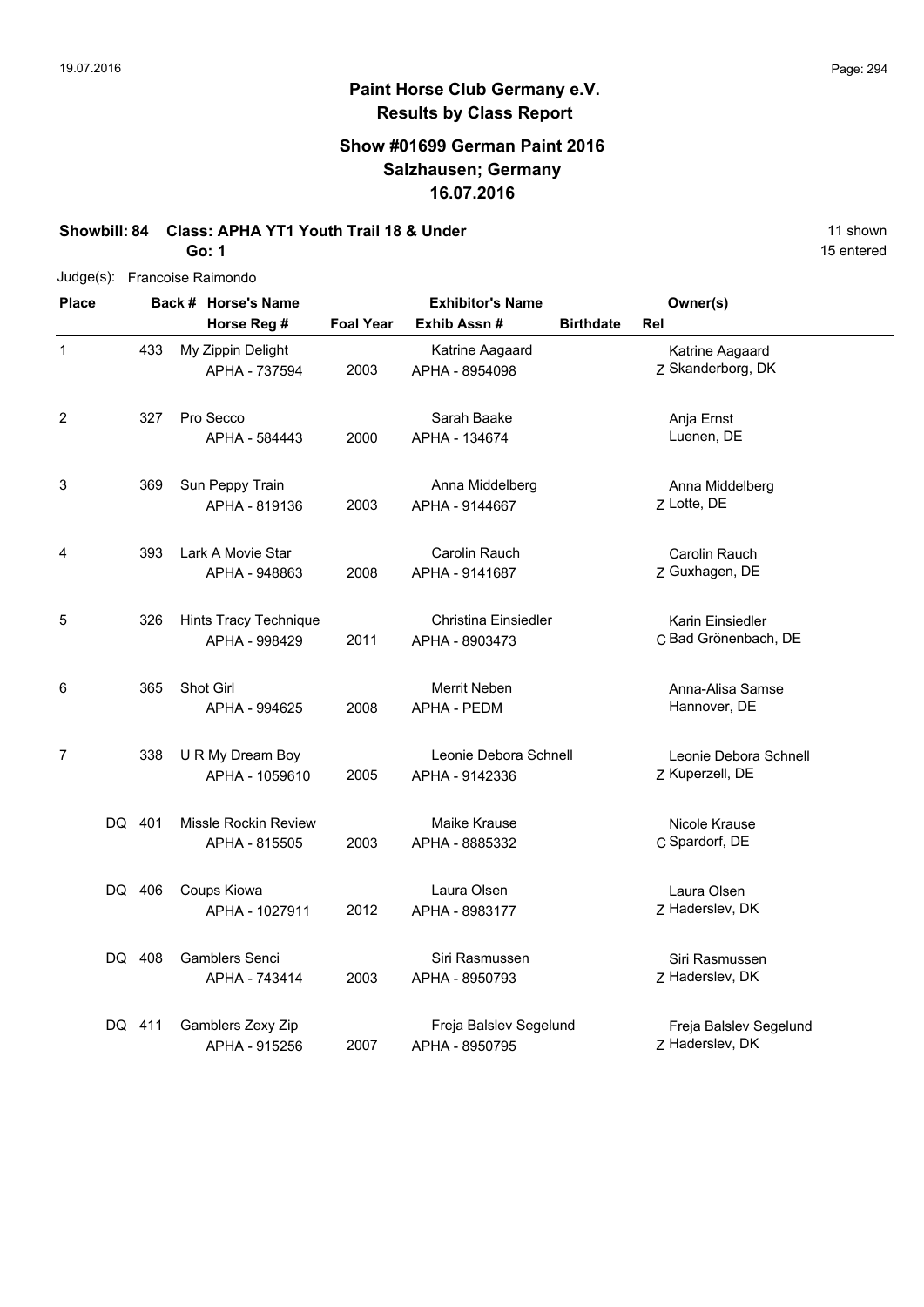### **Show #03270 German Paint 2016 Salzhausen; Germany 16.07.2016**

**Showbill: 84 Class: APHA YT1 Youth Trail 18 & Under** 11 Shown 11 shown

**Go: 1**

| Judge(s):               | Pierre Ouellet |                                        |                  |                                          |                  |                                           |
|-------------------------|----------------|----------------------------------------|------------------|------------------------------------------|------------------|-------------------------------------------|
| <b>Place</b>            |                | Back # Horse's Name                    |                  | <b>Exhibitor's Name</b>                  |                  | Owner(s)                                  |
|                         |                | Horse Reg #                            | <b>Foal Year</b> | Exhib Assn#                              | <b>Birthdate</b> | Rel                                       |
| $\mathbf{1}$            | 433            | My Zippin Delight<br>APHA - 737594     | 2003             | Katrine Aagaard<br>APHA - 8954098        |                  | Katrine Aagaard<br>Z Skanderborg, DK      |
| $\overline{\mathbf{c}}$ | 369            | Sun Peppy Train<br>APHA - 819136       | 2003             | Anna Middelberg<br>APHA - 9144667        |                  | Anna Middelberg<br>Z Lotte, DE            |
| 3                       | 327            | Pro Secco<br>APHA - 584443             | 2000             | Sarah Baake<br>APHA - 134674             |                  | Anja Ernst<br>Luenen, DE                  |
| 4                       | 365            | Shot Girl<br>APHA - 994625             | 2008             | Merrit Neben<br>APHA - PEDM              |                  | Anna-Alisa Samse<br>Hannover, DE          |
| 5                       | 326            | Hints Tracy Technique<br>APHA - 998429 | 2011             | Christina Einsiedler<br>APHA - 8903473   |                  | Karin Einsiedler<br>C Bad Grönenbach, DE  |
| 6                       | 393            | Lark A Movie Star<br>APHA - 948863     | 2008             | Carolin Rauch<br>APHA - 9141687          |                  | Carolin Rauch<br>Z Guxhagen, DE           |
| 7                       | 338            | U R My Dream Boy<br>APHA - 1059610     | 2005             | Leonie Debora Schnell<br>APHA - 9142336  |                  | Leonie Debora Schnell<br>Z Kuperzell, DE  |
|                         | DQ 401         | Missle Rockin Review<br>APHA - 815505  | 2003             | Maike Krause<br>APHA - 8885332           |                  | Nicole Krause<br>C Spardorf, DE           |
|                         | DQ 406         | Coups Kiowa<br>APHA - 1027911          | 2012             | Laura Olsen<br>APHA - 8983177            |                  | Laura Olsen<br>Z Haderslev, DK            |
|                         | DQ 408         | <b>Gamblers Senci</b><br>APHA - 743414 | 2003             | Siri Rasmussen<br>APHA - 8950793         |                  | Siri Rasmussen<br>Z Haderslev, DK         |
|                         | DQ 411         | Gamblers Zexy Zip<br>APHA - 915256     | 2007             | Freja Balslev Segelund<br>APHA - 8950795 |                  | Freja Balslev Segelund<br>Z Haderslev, DK |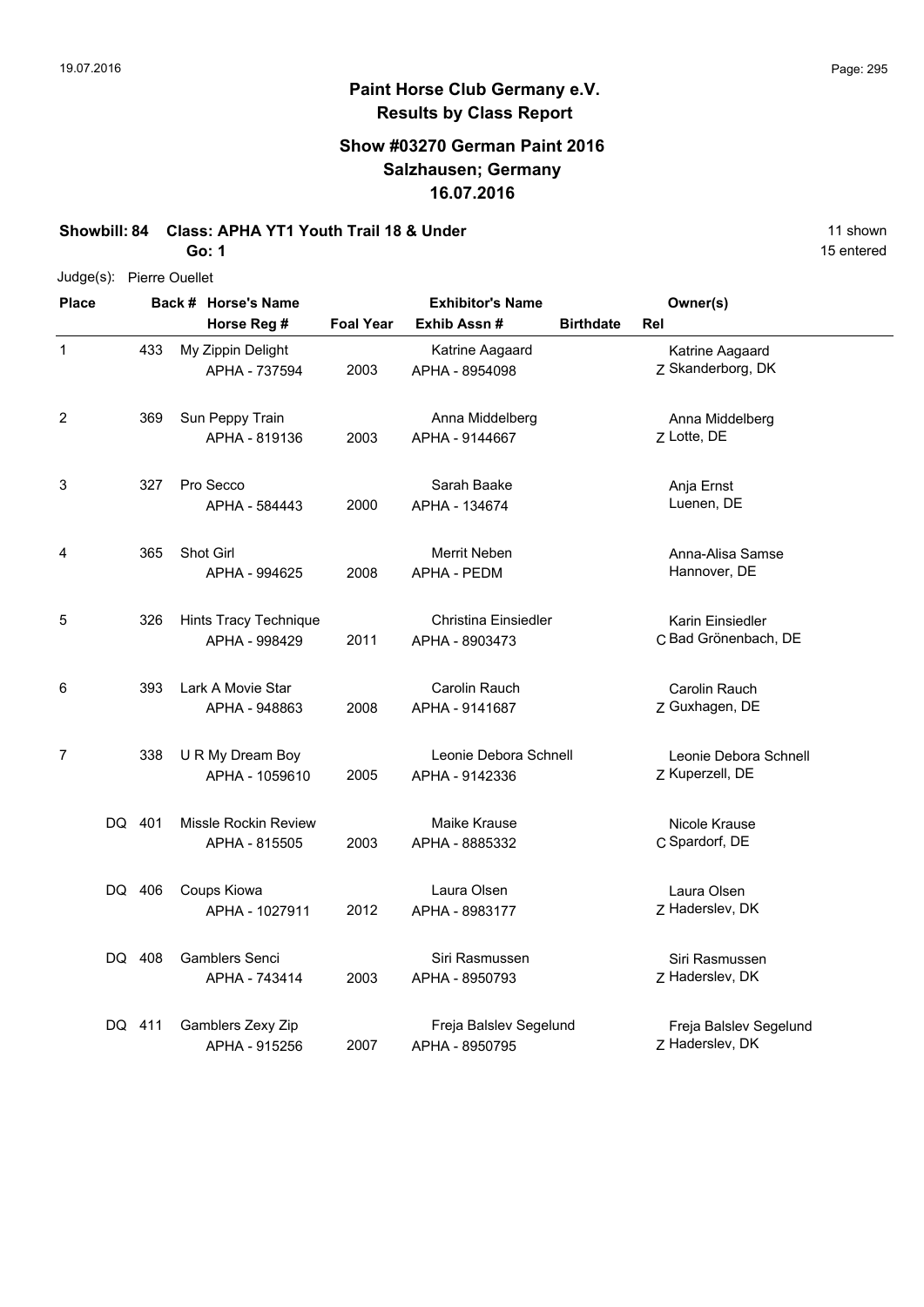### **Show #03271 German Paint 2016 Salzhausen; Germany 16.07.2016**

### **Showbill: 84 Class: APHA YT1 Youth Trail 18 & Under** 11 Shown 11 shown

**Go: 1**

|                |        | Judge(s): Simone Reiss |                                        |                  |                                          |                  |                                           |  |  |  |
|----------------|--------|------------------------|----------------------------------------|------------------|------------------------------------------|------------------|-------------------------------------------|--|--|--|
| <b>Place</b>   |        |                        | Back # Horse's Name                    |                  | <b>Exhibitor's Name</b>                  |                  | Owner(s)                                  |  |  |  |
|                |        |                        | Horse Reg #                            | <b>Foal Year</b> | Exhib Assn#                              | <b>Birthdate</b> | Rel                                       |  |  |  |
| $\mathbf 1$    | 369    |                        | Sun Peppy Train<br>APHA - 819136       | 2003             | Anna Middelberg<br>APHA - 9144667        |                  | Anna Middelberg<br>Z Lotte, DE            |  |  |  |
| 2              | 433    |                        | My Zippin Delight<br>APHA - 737594     | 2003             | Katrine Aagaard<br>APHA - 8954098        |                  | Katrine Aagaard<br>Z Skanderborg, DK      |  |  |  |
| 3              | 327    |                        | Pro Secco<br>APHA - 584443             | 2000             | Sarah Baake<br>APHA - 134674             |                  | Anja Ernst<br>Luenen, DE                  |  |  |  |
| 4              | 365    |                        | Shot Girl<br>APHA - 994625             | 2008             | Merrit Neben<br>APHA - PEDM              |                  | Anna-Alisa Samse<br>Hannover, DE          |  |  |  |
| 5              | 326    |                        | Hints Tracy Technique<br>APHA - 998429 | 2011             | Christina Einsiedler<br>APHA - 8903473   |                  | Karin Einsiedler<br>C Bad Grönenbach, DE  |  |  |  |
| 6              | 338    |                        | U R My Dream Boy<br>APHA - 1059610     | 2005             | Leonie Debora Schnell<br>APHA - 9142336  |                  | Leonie Debora Schnell<br>Z Kuperzell, DE  |  |  |  |
| $\overline{7}$ | 393    |                        | Lark A Movie Star<br>APHA - 948863     | 2008             | Carolin Rauch<br>APHA - 9141687          |                  | Carolin Rauch<br>Z Guxhagen, DE           |  |  |  |
|                | DQ 401 |                        | Missle Rockin Review<br>APHA - 815505  | 2003             | Maike Krause<br>APHA - 8885332           |                  | Nicole Krause<br>C Spardorf, DE           |  |  |  |
|                | DQ 406 |                        | Coups Kiowa<br>APHA - 1027911          | 2012             | Laura Olsen<br>APHA - 8983177            |                  | Laura Olsen<br>Z Haderslev, DK            |  |  |  |
|                | DQ 408 |                        | <b>Gamblers Senci</b><br>APHA - 743414 | 2003             | Siri Rasmussen<br>APHA - 8950793         |                  | Siri Rasmussen<br>Z Haderslev, DK         |  |  |  |
|                | DQ 411 |                        | Gamblers Zexy Zip<br>APHA - 915256     | 2007             | Freja Balslev Segelund<br>APHA - 8950795 |                  | Freja Balslev Segelund<br>Z Haderslev, DK |  |  |  |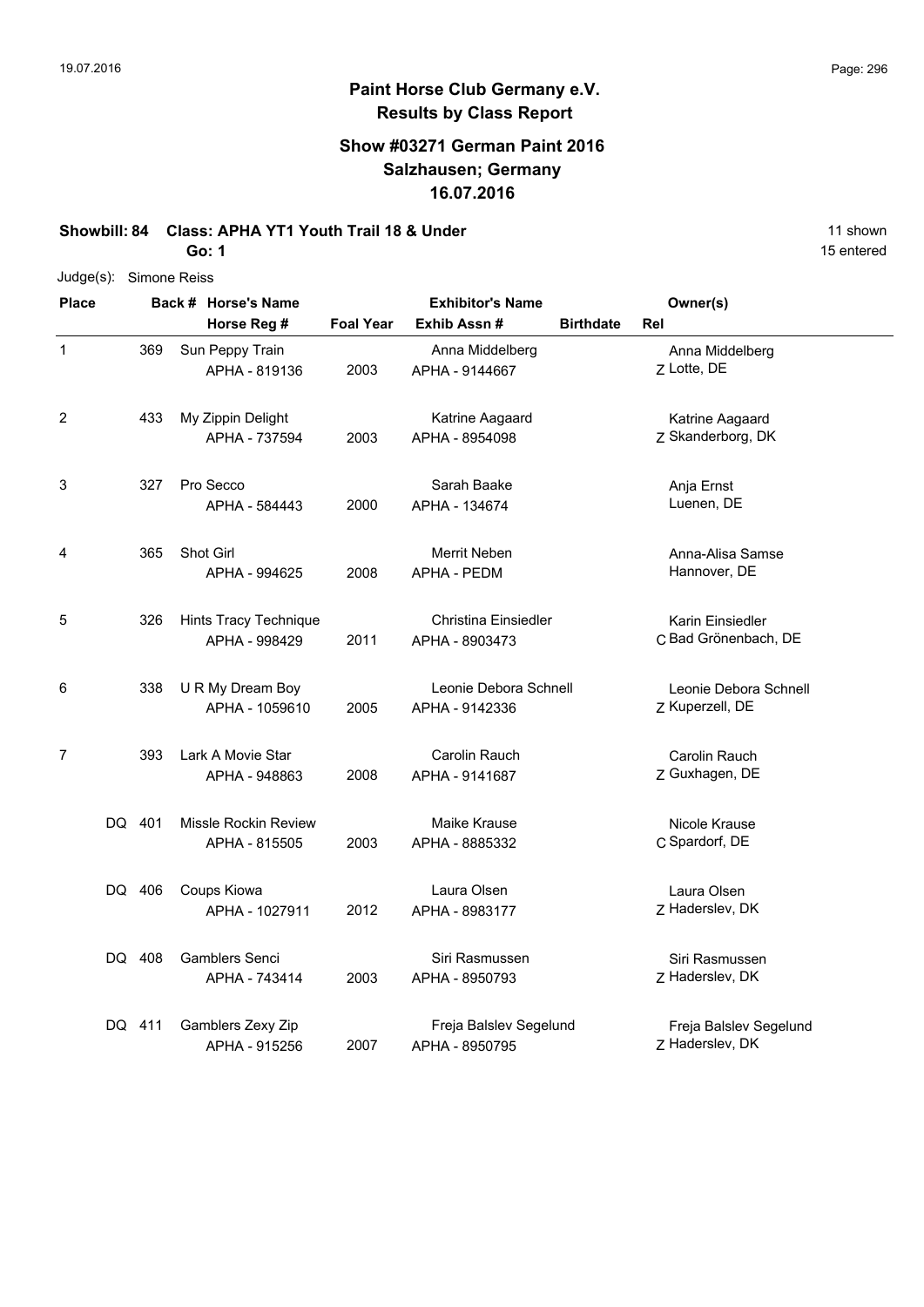### **Show #01698 German Paint 2016 Salzhausen; Germany 16.07.2016**

### **Showbill: 85 Class: APHA NT1 Novice Amateur Trail 13 Shown 13 shown**

**Go: 1**

| $Judge(s)$ : | Sascha Ludwig |                                           |                  |                                        |                                        |
|--------------|---------------|-------------------------------------------|------------------|----------------------------------------|----------------------------------------|
| <b>Place</b> |               | Back # Horse's Name                       |                  | <b>Exhibitor's Name</b>                | Owner(s)                               |
|              |               | Horse Reg #                               | <b>Foal Year</b> | Exhib Assn#                            | Rel                                    |
| 1            | 350           | HC Well Done Tejano<br>APHA - 731838      | 2003             | Meike Von Schroeder<br>APHA - 114387   | Ursula Von Schroeder<br>N Muenster, DE |
| 2            | 557           | Dees Mr White<br>APHA - 998596            | 2011             | Janni Fjeldbo<br>APHA - 8824766        | Janni Fjeldbo<br>Z Hovedgaard, DK      |
| 3            | 340           | <b>Cashin The Assets</b><br>APHA - 624351 | 2001             | Evelyn Petrasch<br>APHA - 8938200      | Evelyn Petrasch<br>7 Schermbeck, DE    |
| 4            | 341           | IF Full Moon Rising<br>APHA - 869812      | 2006             | Kendra Koehnen<br>APHA - 8952593       | Kendra Koehnen<br>Z Walsrode, DE       |
| 5            | 352           | SQ Chexy Sail N Cash<br>APHA - 1012823    | 2012             | Anna Wasiewicz<br>APHA - 8963212       | Anna Wasiewicz<br>Z Wroclaw, PL        |
| 6            | 339           | LDR Docs Moon Lena<br>APHA - 831490       | 2005             | Dr. Kerstin Gilsbach<br>APHA - 8590844 | Peter Gilsbach<br>P Börde Hakel, DE    |
| 7            | 335           | Zips Spirit Of LLChip<br>APHA - 933468    | 2008             | Ilka Dirks<br>APHA - 8659610           | <b>Ilka Dirks</b><br>Z Hage, DE        |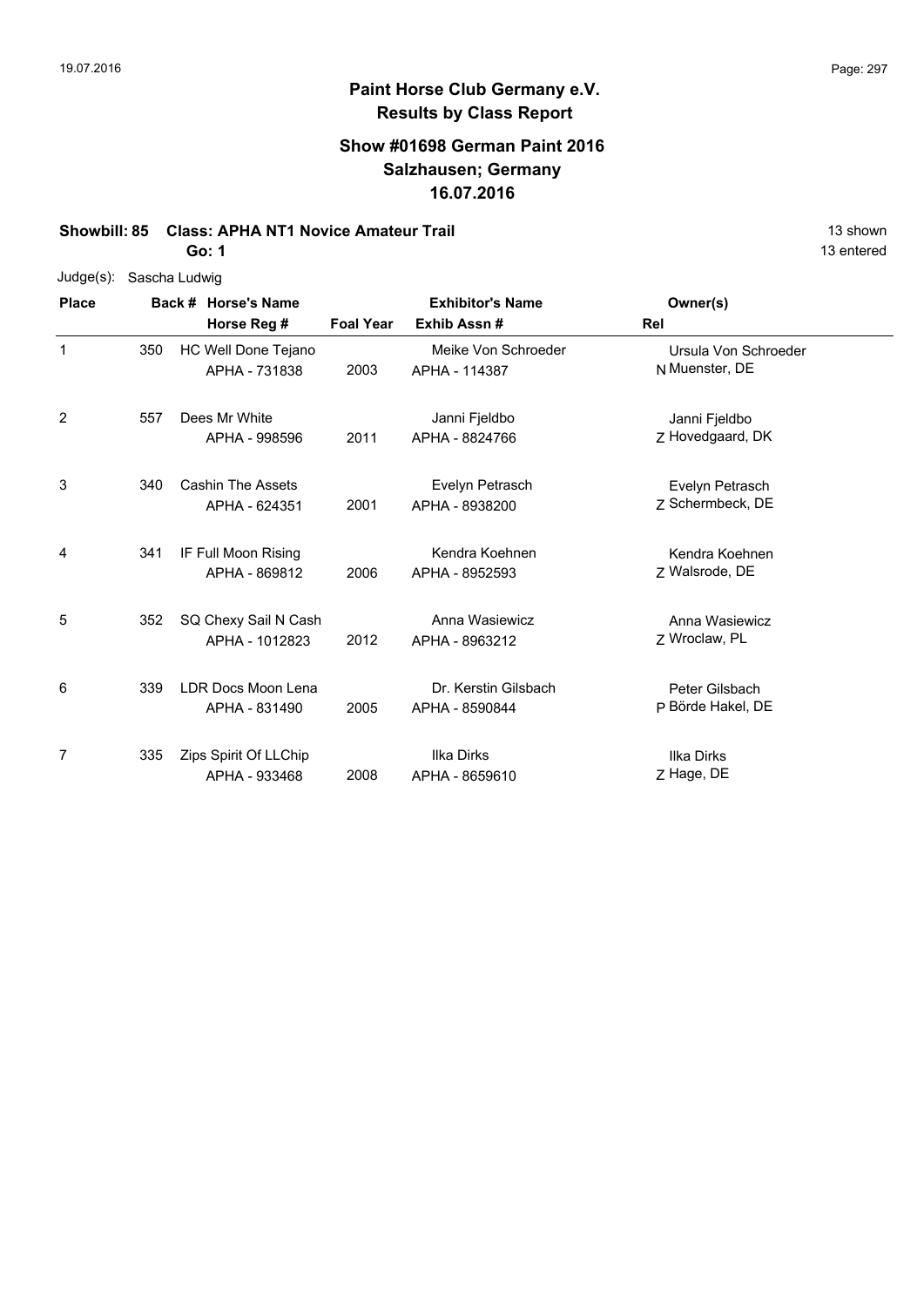### **Show #01699 German Paint 2016 Salzhausen; Germany 16.07.2016**

## **Showbill: 85 Class: APHA NT1 Novice Amateur Trail 13 Shown 13 shown**

**Go: 1**

| Judge(s):    |     | Francoise Raimondo       |                  |                         |                      |
|--------------|-----|--------------------------|------------------|-------------------------|----------------------|
| <b>Place</b> |     | Back # Horse's Name      |                  | <b>Exhibitor's Name</b> | Owner(s)             |
|              |     | Horse Reg #              | <b>Foal Year</b> | Exhib Assn#             | Rel                  |
| 1            | 350 | HC Well Done Tejano      |                  | Meike Von Schroeder     | Ursula Von Schroeder |
|              |     | APHA - 731838            | 2003             | APHA - 114387           | N Muenster, DE       |
| 2            | 557 | Dees Mr White            |                  | Janni Fjeldbo           | Janni Fjeldbo        |
|              |     | APHA - 998596            | 2011             | APHA - 8824766          | Z Hovedgaard, DK     |
| 3            | 340 | <b>Cashin The Assets</b> |                  | Evelyn Petrasch         | Evelyn Petrasch      |
|              |     | APHA - 624351            | 2001             | APHA - 8938200          | Z Schermbeck, DE     |
| 4            | 335 | Zips Spirit Of LLChip    |                  | <b>Ilka Dirks</b>       | <b>Ilka Dirks</b>    |
|              |     | APHA - 933468            | 2008             | APHA - 8659610          | Z Hage, DE           |
| 5            | 342 | HH Docs Creamy Lena      |                  | Judith Korthauer        | Judith Korthauer     |
|              |     | APHA - 963831            | 2006             | APHA - 8903404          | Z Emsdetten, DE      |
| 6            | 339 | LDR Docs Moon Lena       |                  | Dr. Kerstin Gilsbach    | Peter Gilsbach       |
|              |     | APHA - 831490            | 2005             | APHA - 8590844          | P Börde Hakel, DE    |
| 7            | 341 | IF Full Moon Rising      |                  | Kendra Koehnen          | Kendra Koehnen       |
|              |     | APHA - 869812            | 2006             | APHA - 8952593          | Z Walsrode, DE       |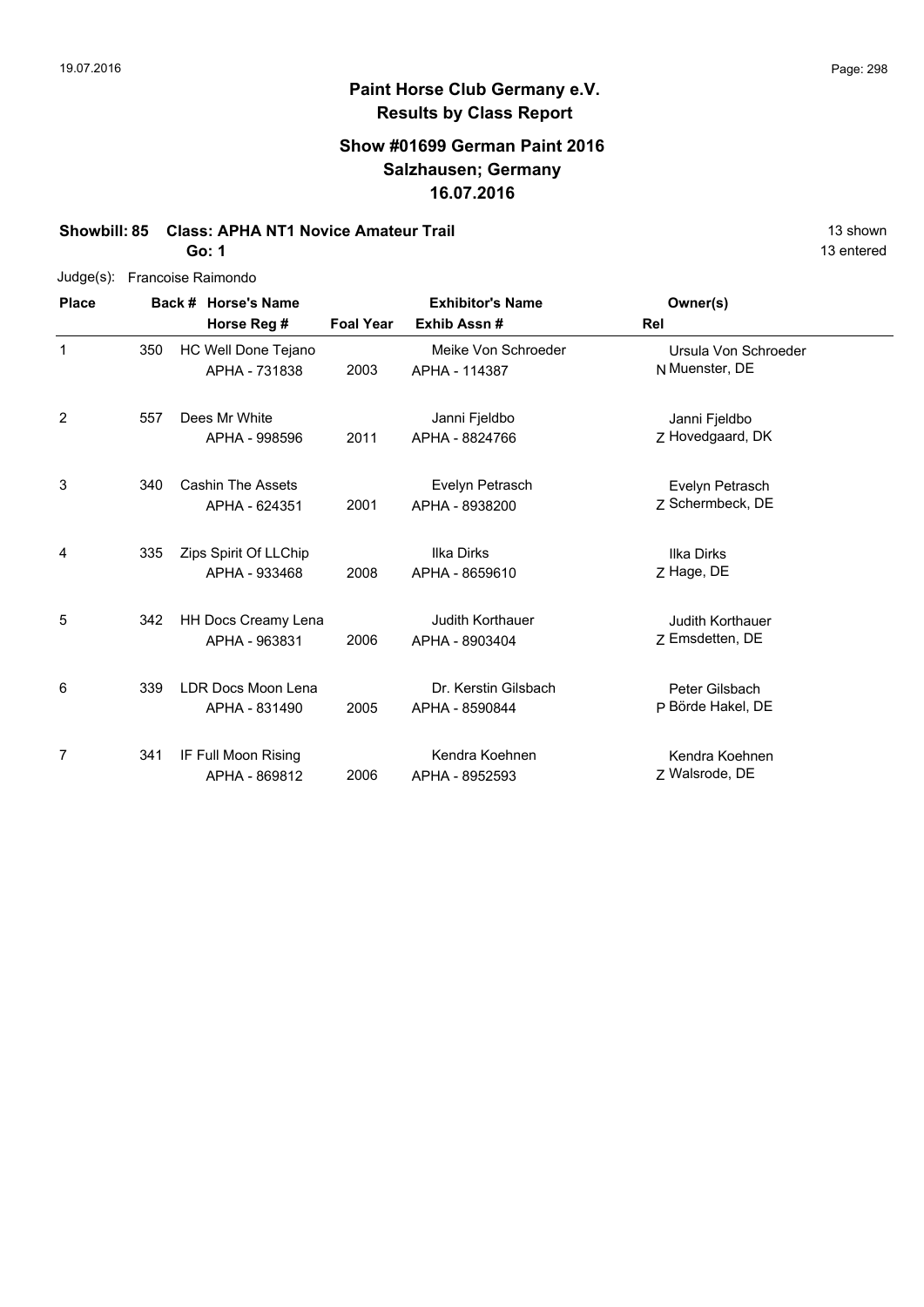13 entered

## **Paint Horse Club Germany e.V. Results by Class Report**

### **Show #03270 German Paint 2016 Salzhausen; Germany 16.07.2016**

### **Showbill: 85 Class: APHA NT1 Novice Amateur Trail 13 Shown 13 shown**

**Go: 1**

| Judge(s): | <b>Pierre Ouellet</b> |
|-----------|-----------------------|
|           |                       |

| <b>Place</b> |     | Back # Horse's Name                       | <b>Exhibitor's Name</b> |                                        | Owner(s)                               |  |
|--------------|-----|-------------------------------------------|-------------------------|----------------------------------------|----------------------------------------|--|
|              |     | Horse Reg #                               | <b>Foal Year</b>        | Exhib Assn#                            | Rel                                    |  |
| 1            | 350 | HC Well Done Tejano<br>APHA - 731838      | 2003                    | Meike Von Schroeder<br>APHA - 114387   | Ursula Von Schroeder<br>N Muenster, DE |  |
| 2            | 557 | Dees Mr White<br>APHA - 998596            | 2011                    | Janni Fjeldbo<br>APHA - 8824766        | Janni Fjeldbo<br>Z Hovedgaard, DK      |  |
| 3            | 352 | SQ Chexy Sail N Cash<br>APHA - 1012823    | 2012                    | Anna Wasiewicz<br>APHA - 8963212       | Anna Wasiewicz<br>Z Wroclaw, PL        |  |
| 4            | 340 | <b>Cashin The Assets</b><br>APHA - 624351 | 2001                    | Evelyn Petrasch<br>APHA - 8938200      | Evelyn Petrasch<br>Z Schermbeck, DE    |  |
| 5            | 339 | LDR Docs Moon Lena<br>APHA - 831490       | 2005                    | Dr. Kerstin Gilsbach<br>APHA - 8590844 | Peter Gilsbach<br>P Börde Hakel, DE    |  |
| 6            | 341 | IF Full Moon Rising<br>APHA - 869812      | 2006                    | Kendra Koehnen<br>APHA - 8952593       | Kendra Koehnen<br>Z Walsrode, DE       |  |
| 7            | 335 | Zips Spirit Of LLChip<br>APHA - 933468    | 2008                    | Ilka Dirks<br>APHA - 8659610           | <b>Ilka Dirks</b><br>Z Hage, DE        |  |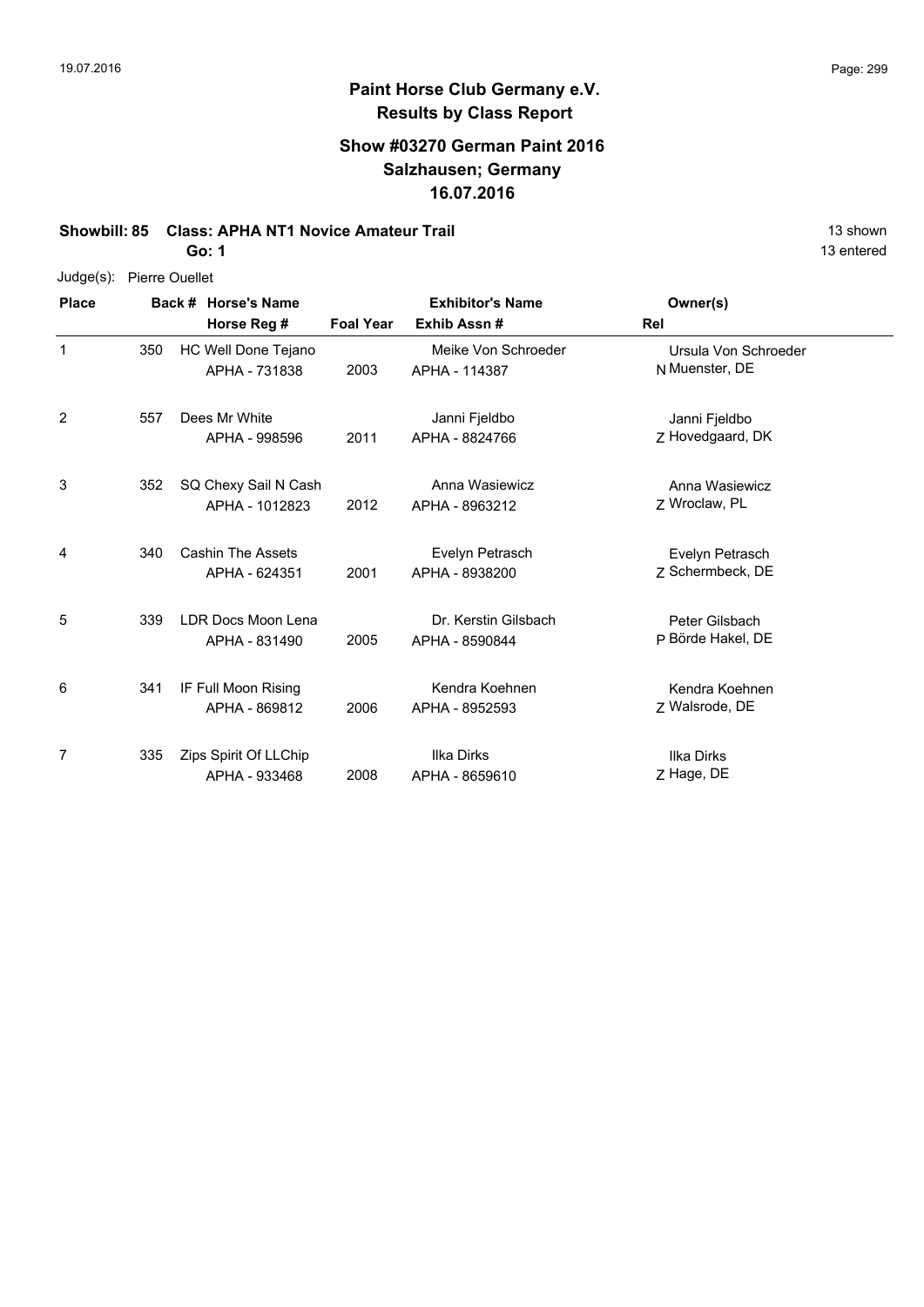### **Show #03271 German Paint 2016 Salzhausen; Germany 16.07.2016**

### **Showbill: 85 Class: APHA NT1 Novice Amateur Trail 13 Shown 13 shown**

**Go: 1**

| $Judge(s)$ : | Simone Reiss |                          |                  |                         |                      |
|--------------|--------------|--------------------------|------------------|-------------------------|----------------------|
| <b>Place</b> |              | Back # Horse's Name      |                  | <b>Exhibitor's Name</b> | Owner(s)             |
|              |              | Horse Reg #              | <b>Foal Year</b> | Exhib Assn#             | Rel                  |
| $\mathbf{1}$ | 350          | HC Well Done Tejano      |                  | Meike Von Schroeder     | Ursula Von Schroeder |
|              |              | APHA - 731838            | 2003             | APHA - 114387           | N Muenster, DE       |
| 2            | 557          | Dees Mr White            |                  | Janni Fjeldbo           | Janni Fjeldbo        |
|              |              | APHA - 998596            | 2011             | APHA - 8824766          | Z Hovedgaard, DK     |
| 3            | 342          | HH Docs Creamy Lena      |                  | <b>Judith Korthauer</b> | Judith Korthauer     |
|              |              | APHA - 963831            | 2006             | APHA - 8903404          | Z Emsdetten, DE      |
| 4            | 339          | LDR Docs Moon Lena       |                  | Dr. Kerstin Gilsbach    | Peter Gilsbach       |
|              |              | APHA - 831490            | 2005             | APHA - 8590844          | P Börde Hakel, DE    |
| 5            | 335          | Zips Spirit Of LLChip    |                  | Ilka Dirks              | <b>Ilka Dirks</b>    |
|              |              | APHA - 933468            | 2008             | APHA - 8659610          | Z Hage, DE           |
| 6            | 340          | <b>Cashin The Assets</b> |                  | Evelyn Petrasch         | Evelyn Petrasch      |
|              |              | APHA - 624351            | 2001             | APHA - 8938200          | Z Schermbeck, DE     |
| 7            | 341          | IF Full Moon Rising      |                  | Kendra Koehnen          | Kendra Koehnen       |
|              |              | APHA - 869812            | 2006             | APHA - 8952593          | Z Walsrode, DE       |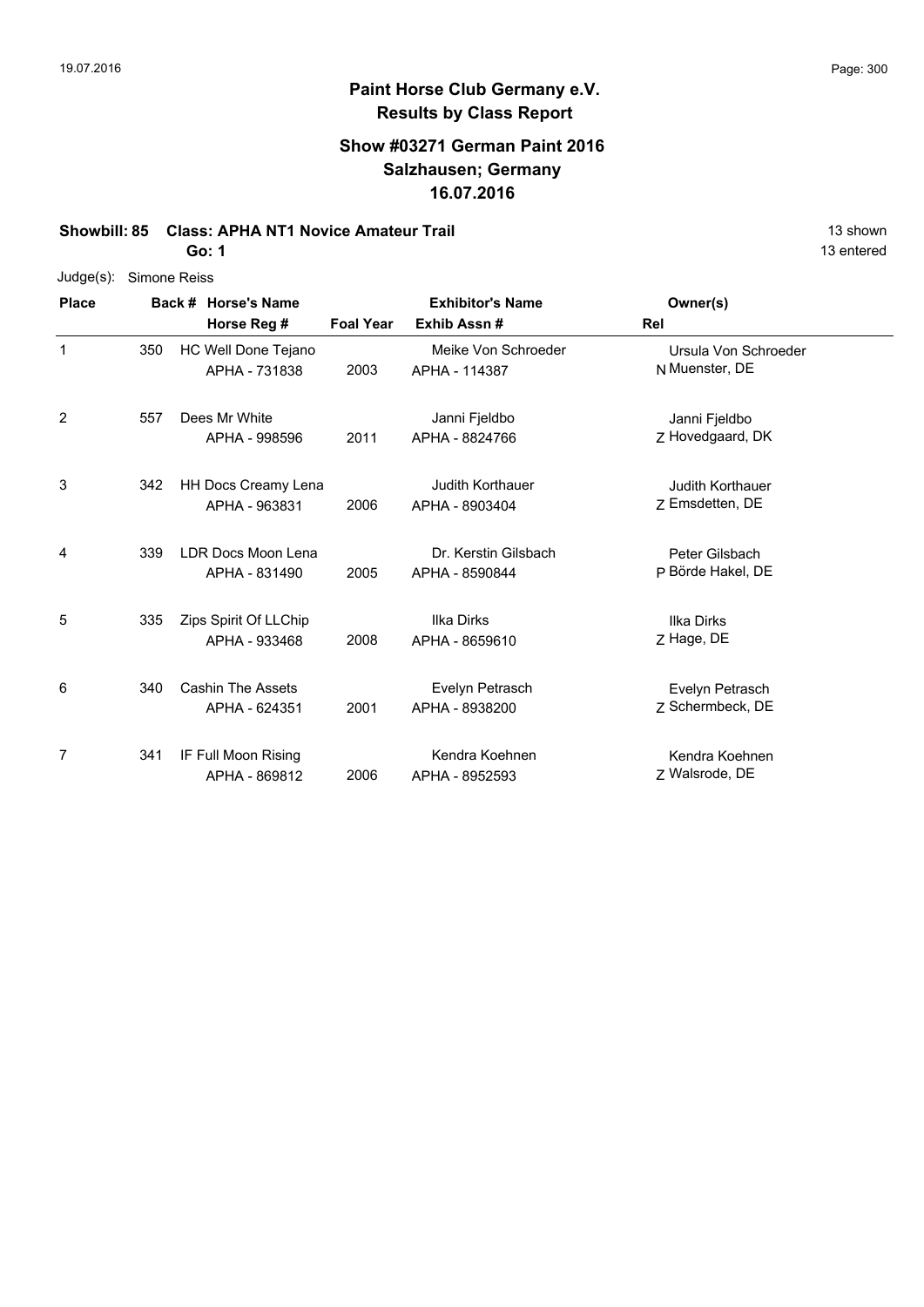### **Show #01698 German Paint 2016 Salzhausen; Germany 16.07.2016**

### **Showbill: 86 Class: APHA XT1 Youth SPB Trail 18 & Under** 1 **Shown** 1 shown

**Go: 1**

| Judge(s): Sascha Ludwig |  |
|-------------------------|--|
|                         |  |

| <b>Place</b> | Back # Horse's Name |                                        | <b>Exhibitor's Name</b> |                                 | Owner(s)         |                                |
|--------------|---------------------|----------------------------------------|-------------------------|---------------------------------|------------------|--------------------------------|
|              |                     | Horse Reg #                            | <b>Foal Year</b>        | Exhib Assn #                    | <b>Birthdate</b> | Rel                            |
|              | 394                 | Colonels Shining Star<br>APHA - 947323 | 2008                    | Carolin Rauch<br>APHA - 9141687 |                  | Gunther Heldmann<br>Neuhof, DE |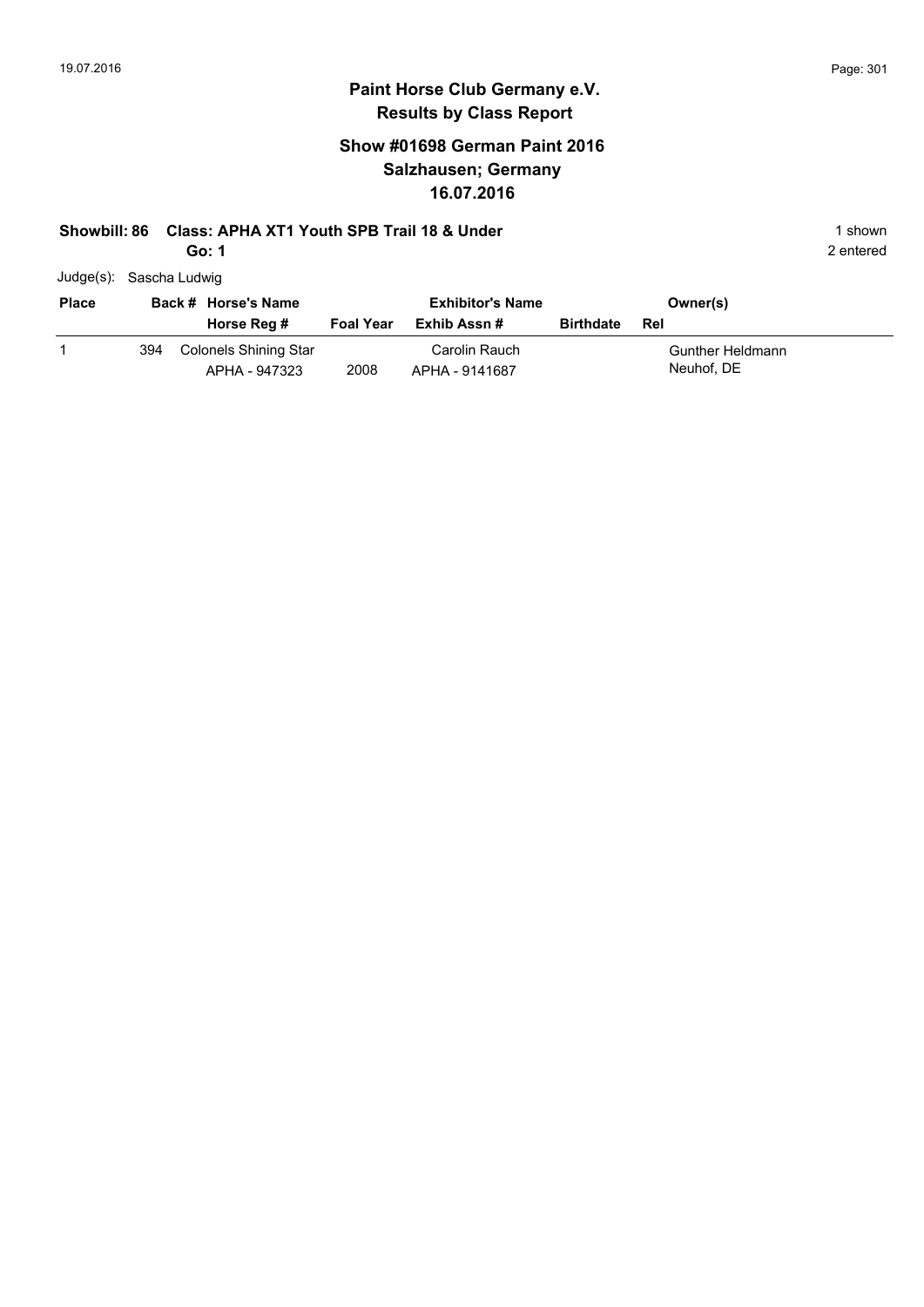2 entered

## **Paint Horse Club Germany e.V. Results by Class Report**

### **Show #01699 German Paint 2016 Salzhausen; Germany 16.07.2016**

### **Showbill: 86 Class: APHA XT1 Youth SPB Trail 18 & Under** 1 **Shown** 1 shown

**Go: 1**

| Judge(s): Francoise Raimondo |
|------------------------------|

| <b>Place</b> |     | Back # Horse's Name                    |                  | <b>Exhibitor's Name</b>         |                  | Owner(s)                       |
|--------------|-----|----------------------------------------|------------------|---------------------------------|------------------|--------------------------------|
|              |     | Horse Reg #                            | <b>Foal Year</b> | Exhib Assn #                    | <b>Birthdate</b> | Rel                            |
|              | 394 | Colonels Shining Star<br>APHA - 947323 | 2008             | Carolin Rauch<br>APHA - 9141687 |                  | Gunther Heldmann<br>Neuhof, DE |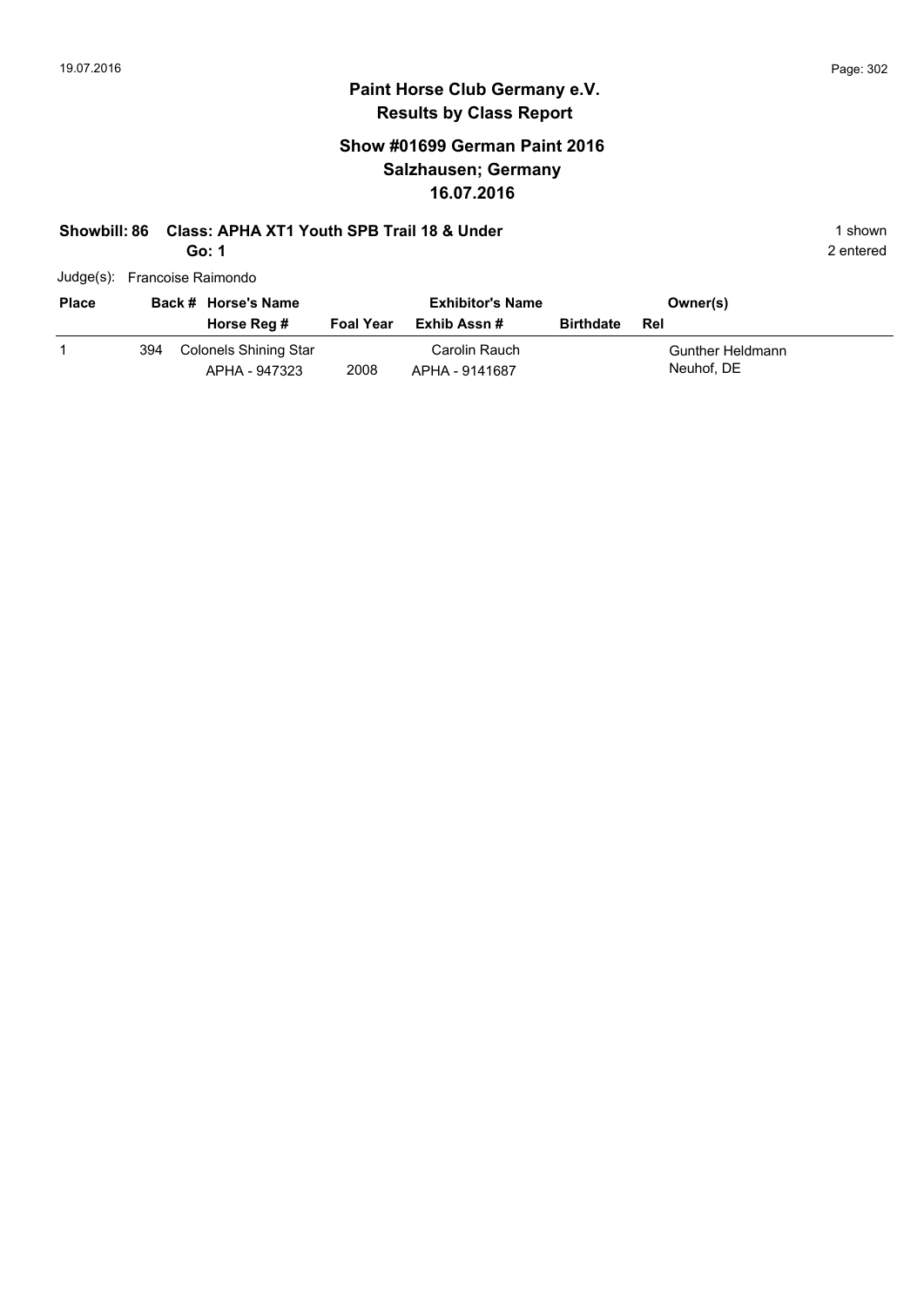2 entered

## **Paint Horse Club Germany e.V. Results by Class Report**

### **Show #03270 German Paint 2016 Salzhausen; Germany 16.07.2016**

### **Showbill: 86 Class: APHA XT1 Youth SPB Trail 18 & Under** 1 **Shown** 1 shown

**Go: 1**

Judge(s): Pierre Ouellet

| <b>Place</b> |     | Back # Horse's Name<br>Horse Reg #     | <b>Foal Year</b> | <b>Exhibitor's Name</b><br>Exhib Assn # | <b>Birthdate</b> | Owner(s)<br>- Rel              |
|--------------|-----|----------------------------------------|------------------|-----------------------------------------|------------------|--------------------------------|
|              | 394 | Colonels Shining Star<br>APHA - 947323 | 2008             | Carolin Rauch<br>APHA - 9141687         |                  | Gunther Heldmann<br>Neuhof, DE |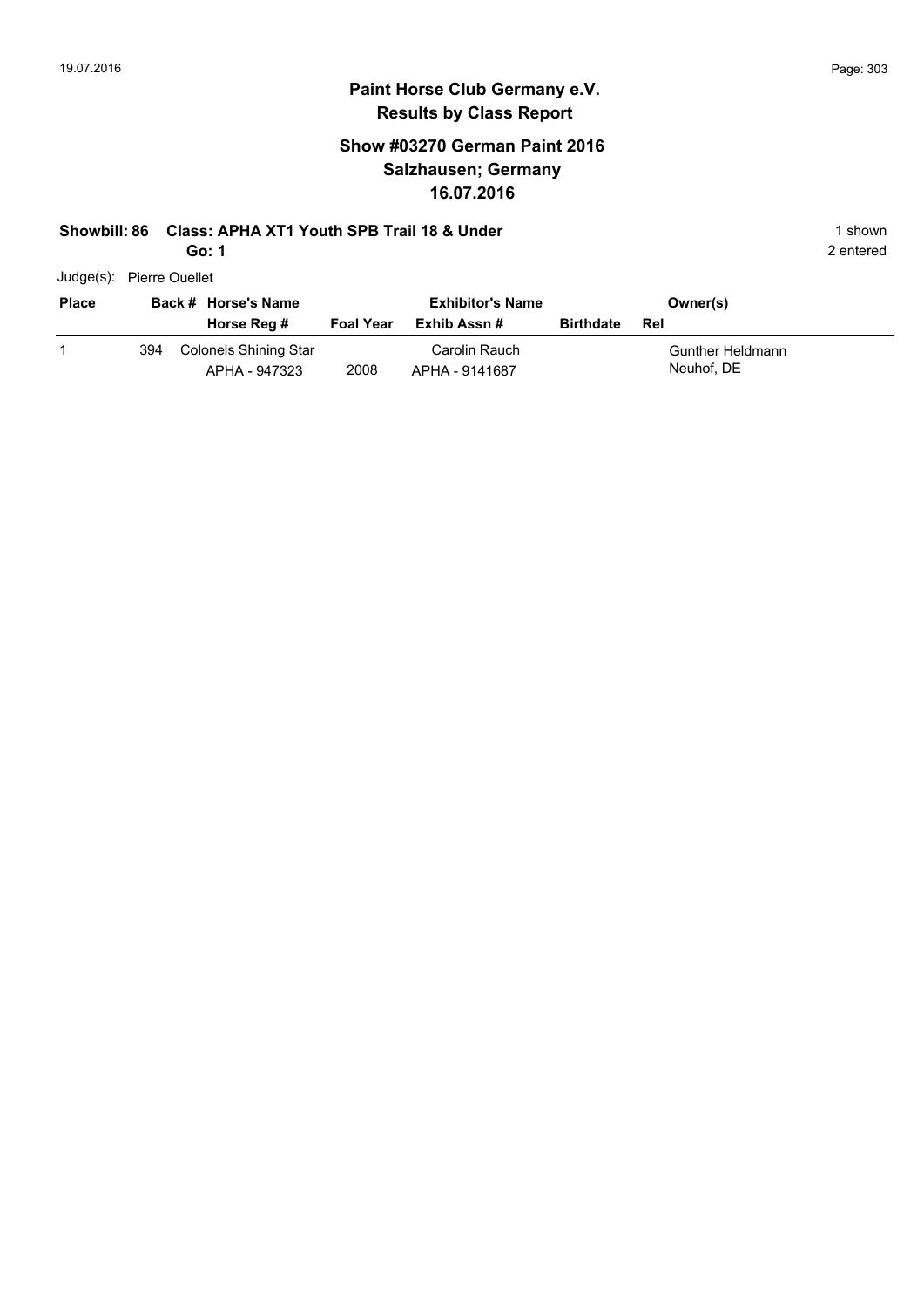### **Show #03271 German Paint 2016 Salzhausen; Germany 16.07.2016**

### **Showbill: 86 Class: APHA XT1 Youth SPB Trail 18 & Under** 1 **Shown** 1 shown

**Go: 1**

| Judge(s): Simone Reiss |
|------------------------|
|                        |

| <b>Place</b> | Back # Horse's Name |                                        |                  | <b>Exhibitor's Name</b>         |                  | Owner(s)                       |
|--------------|---------------------|----------------------------------------|------------------|---------------------------------|------------------|--------------------------------|
|              |                     | Horse Reg #                            | <b>Foal Year</b> | Exhib Assn #                    | <b>Birthdate</b> | Rel                            |
|              | 394                 | Colonels Shining Star<br>APHA - 947323 | 2008             | Carolin Rauch<br>APHA - 9141687 |                  | Gunther Heldmann<br>Neuhof, DE |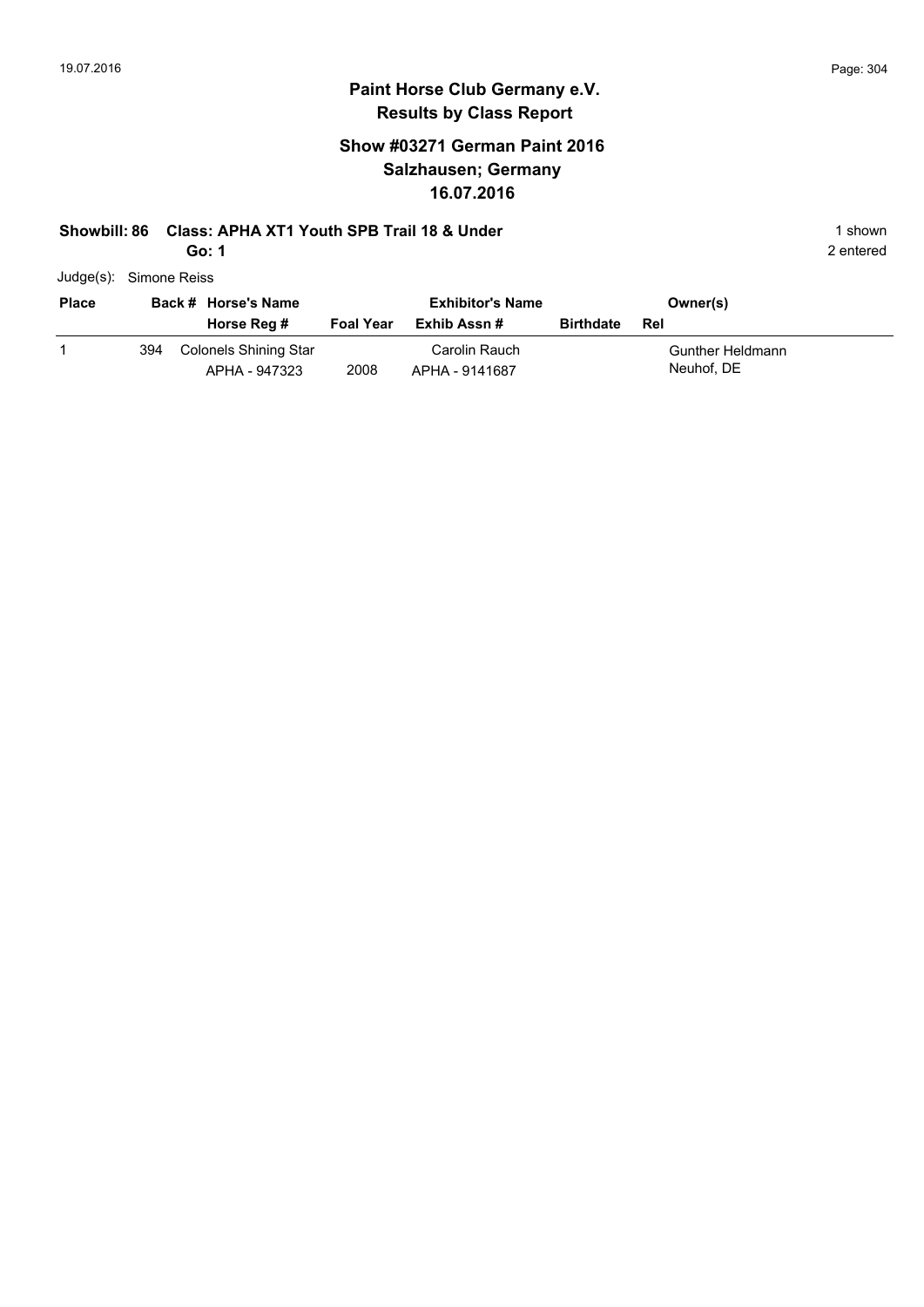### **Show #01698 German Paint 2016 Salzhausen; Germany 16.07.2016**

## **Showbill: 87 Class: APHA ABT Amt SPB Trail All Ages** 4 shown

**Go: 1**

|  | Judge(s): Sascha Ludwig |
|--|-------------------------|
|--|-------------------------|

| <b>Place</b> |       | Back # Horse's Name<br>Horse Reg #    | <b>Foal Year</b> | <b>Exhibitor's Name</b><br>Exhib Assn# | Owner(s)<br>Rel                       |
|--------------|-------|---------------------------------------|------------------|----------------------------------------|---------------------------------------|
| 1            | 389   | Kay Jay Black Chief<br>APHA - 926717  | 2004             | Yvette Ekiz-Koegel<br>APHA - 8992285   | Yvette Ekiz-Koegel<br>7 Lauf, DE      |
| 2            | 353   | Rods Chocolate Chip<br>APHA - 999101  | 2011             | Dorina Berger<br>APHA - 8660875        | Dorina Berger<br>Z Ellwangen, DE      |
| 3            | 558   | Docs Connected Dream<br>APHA - 416885 | 1997             | Emma Lucie Harbort<br>APHA - PEDHE     | Emma Lucie Harbort<br>7 Barnstedt, DE |
| DQ.          | - 379 | Ratatouille<br>APHA - 1029317         | 2013             | Katrin Ebert<br>APHA - 8932122         | Katrin Ebert<br>7 Gebsattel, DE       |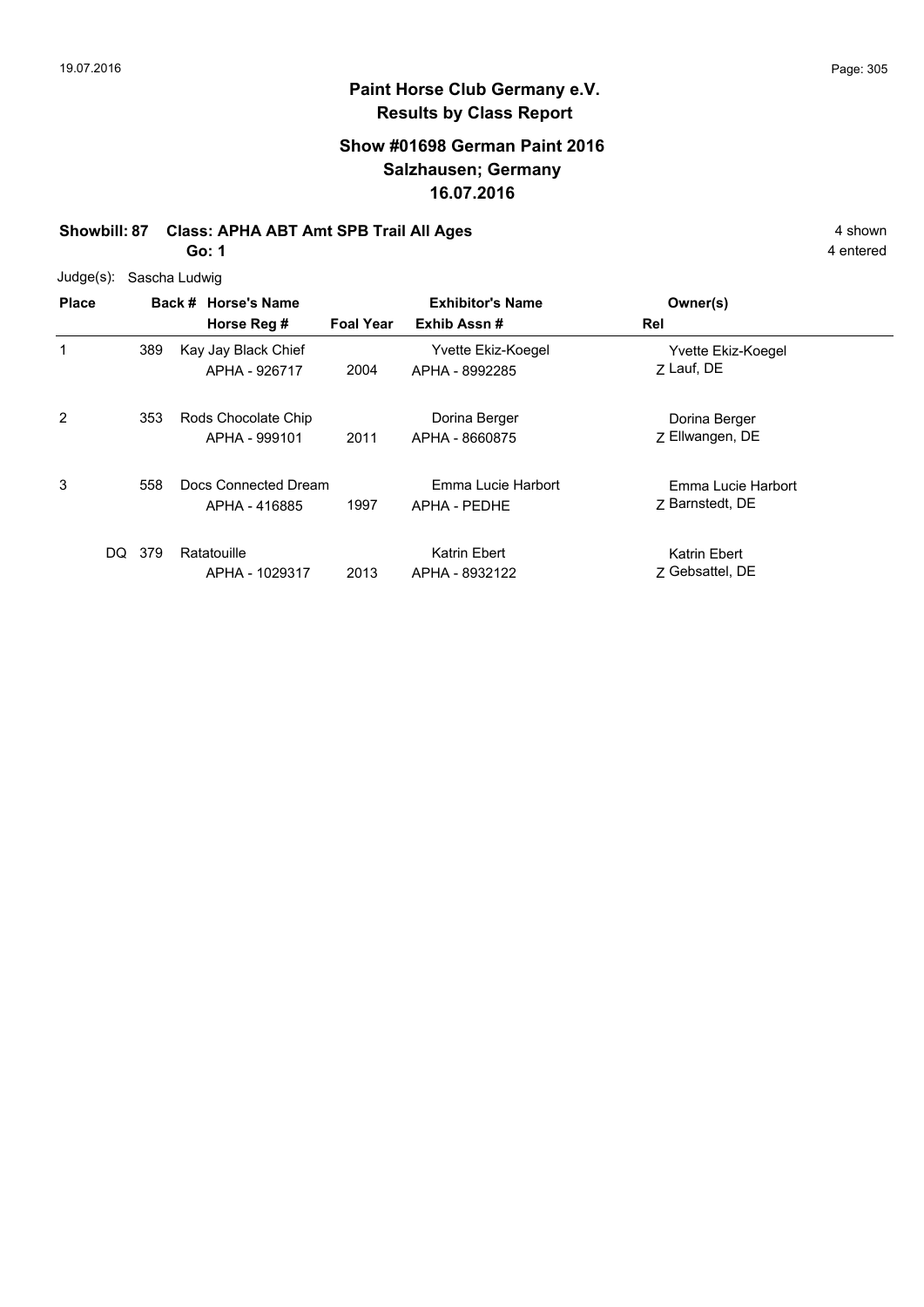### **Show #01699 German Paint 2016 Salzhausen; Germany 16.07.2016**

# **Showbill: 87 Class: APHA ABT Amt SPB Trail All Ages** 4 shown

**Go: 1**

| $Judge(s)$ : |            | Francoise Raimondo                    |                  |                                      |                                       |
|--------------|------------|---------------------------------------|------------------|--------------------------------------|---------------------------------------|
| <b>Place</b> |            | Back # Horse's Name                   |                  | <b>Exhibitor's Name</b>              | Owner(s)                              |
|              |            | Horse Reg #                           | <b>Foal Year</b> | Exhib Assn#                          | Rel                                   |
|              | 389        | Kay Jay Black Chief<br>APHA - 926717  | 2004             | Yvette Ekiz-Koegel<br>APHA - 8992285 | Yvette Ekiz-Koegel<br>7 Lauf, DE      |
| 2            | 353        | Rods Chocolate Chip<br>APHA - 999101  | 2011             | Dorina Berger<br>APHA - 8660875      | Dorina Berger<br>Z Ellwangen, DE      |
| 3            | 558        | Docs Connected Dream<br>APHA - 416885 | 1997             | Emma Lucie Harbort<br>APHA - PEDHE   | Emma Lucie Harbort<br>7 Barnstedt, DE |
|              | 379<br>DQ. | Ratatouille<br>APHA - 1029317         | 2013             | Katrin Ebert<br>APHA - 8932122       | Katrin Ebert<br>7 Gebsattel, DE       |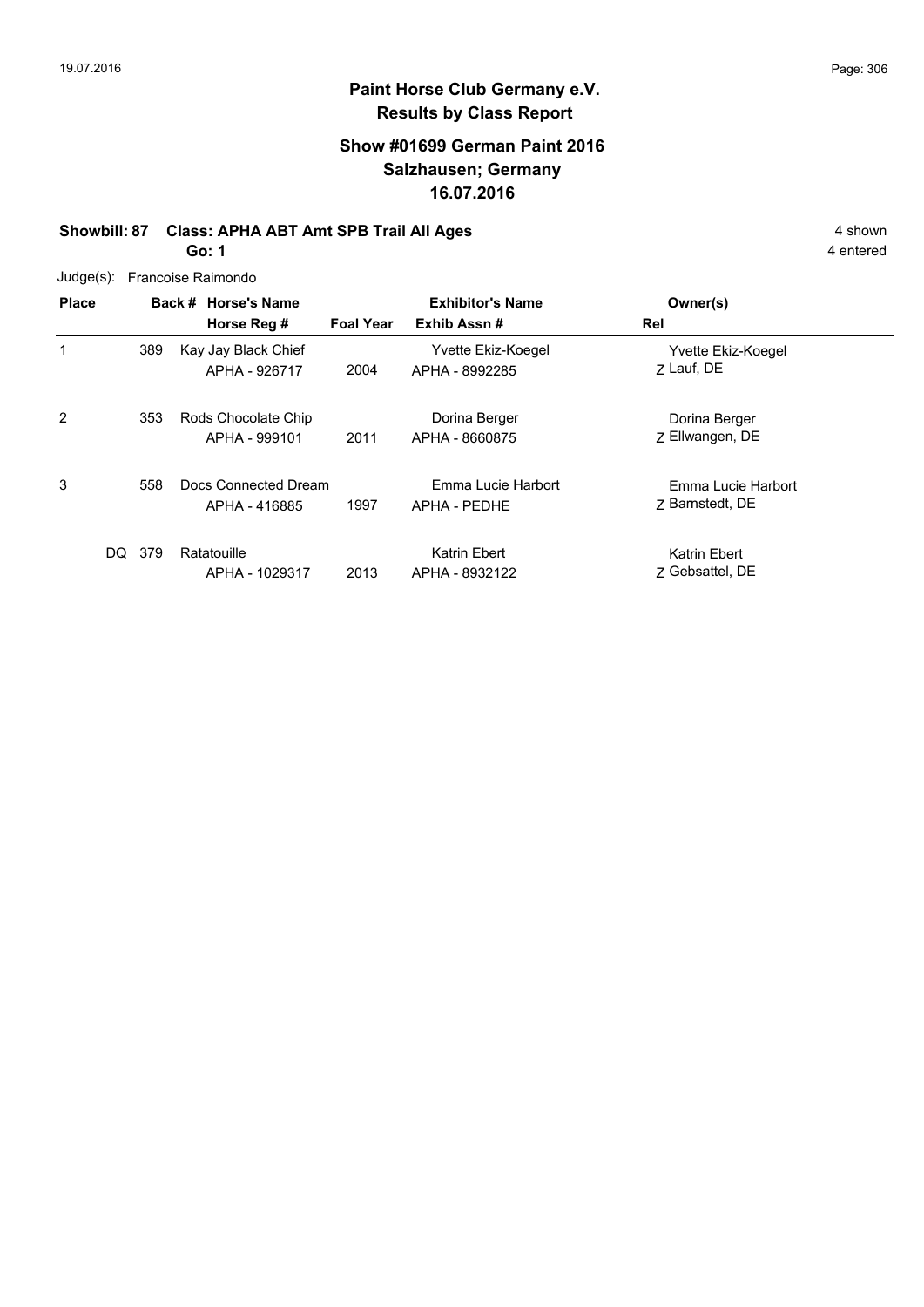4 entered

## **Paint Horse Club Germany e.V. Results by Class Report**

### **Show #03270 German Paint 2016 Salzhausen; Germany 16.07.2016**

## **Showbill: 87 Class: APHA ABT Amt SPB Trail All Ages** 4 shown

**Go: 1**

Judge(s): Pierre Ouellet

| <b>Place</b> |            | Back # Horse's Name<br>Horse Reg #    | <b>Foal Year</b> | <b>Exhibitor's Name</b><br>Exhib Assn# | Owner(s)<br>Rel                       |
|--------------|------------|---------------------------------------|------------------|----------------------------------------|---------------------------------------|
| 1            | 389        | Kay Jay Black Chief<br>APHA - 926717  | 2004             | Yvette Ekiz-Koegel<br>APHA - 8992285   | Yvette Ekiz-Koegel<br>7 Lauf, DE      |
| 2            | 353        | Rods Chocolate Chip<br>APHA - 999101  | 2011             | Dorina Berger<br>APHA - 8660875        | Dorina Berger<br>Z Ellwangen, DE      |
| 3            | 558        | Docs Connected Dream<br>APHA - 416885 | 1997             | Emma Lucie Harbort<br>APHA - PEDHE     | Emma Lucie Harbort<br>7 Barnstedt, DE |
|              | DQ.<br>379 | Ratatouille<br>APHA - 1029317         | 2013             | Katrin Ebert<br>APHA - 8932122         | Katrin Ebert<br>7 Gebsattel, DE       |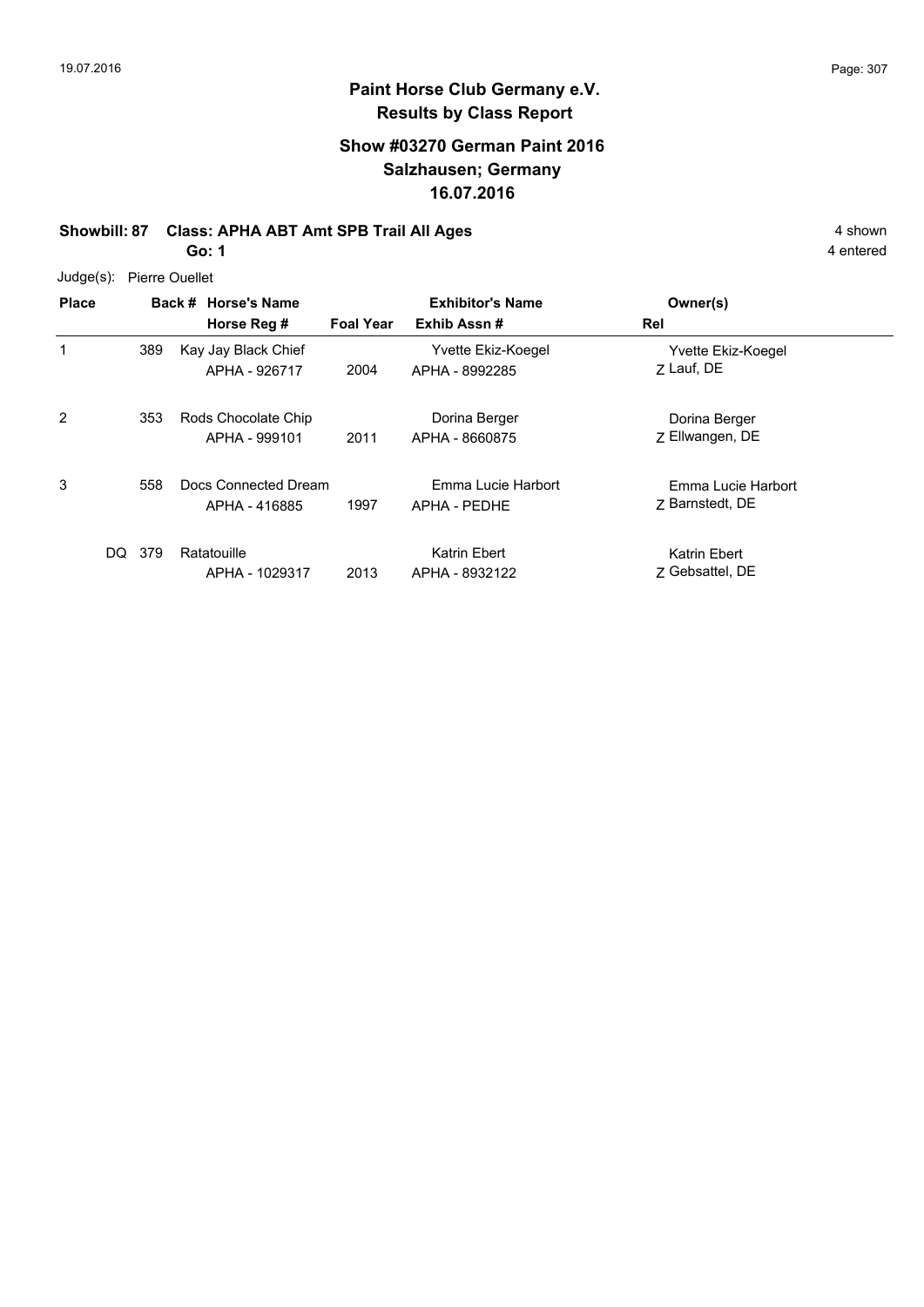### **Show #03271 German Paint 2016 Salzhausen; Germany 16.07.2016**

# **Showbill: 87 Class: APHA ABT Amt SPB Trail All Ages** 4 shown

**Go: 1**

| Judge(s): | Simone Reiss |  |
|-----------|--------------|--|
|           |              |  |

| <b>Place</b> |       | Back # Horse's Name<br>Horse Reg #    | <b>Foal Year</b> | <b>Exhibitor's Name</b><br>Exhib Assn# | Owner(s)<br>Rel                       |
|--------------|-------|---------------------------------------|------------------|----------------------------------------|---------------------------------------|
| 1            | 389   | Kay Jay Black Chief<br>APHA - 926717  | 2004             | Yvette Ekiz-Koegel<br>APHA - 8992285   | Yvette Ekiz-Koegel<br>7 Lauf, DE      |
| 2            | 353   | Rods Chocolate Chip<br>APHA - 999101  | 2011             | Dorina Berger<br>APHA - 8660875        | Dorina Berger<br>Z Ellwangen, DE      |
| 3            | 558   | Docs Connected Dream<br>APHA - 416885 | 1997             | Emma Lucie Harbort<br>APHA - PEDHE     | Emma Lucie Harbort<br>7 Barnstedt, DE |
| DQ.          | - 379 | Ratatouille<br>APHA - 1029317         | 2013             | Katrin Ebert<br>APHA - 8932122         | Katrin Ebert<br>7 Gebsattel, DE       |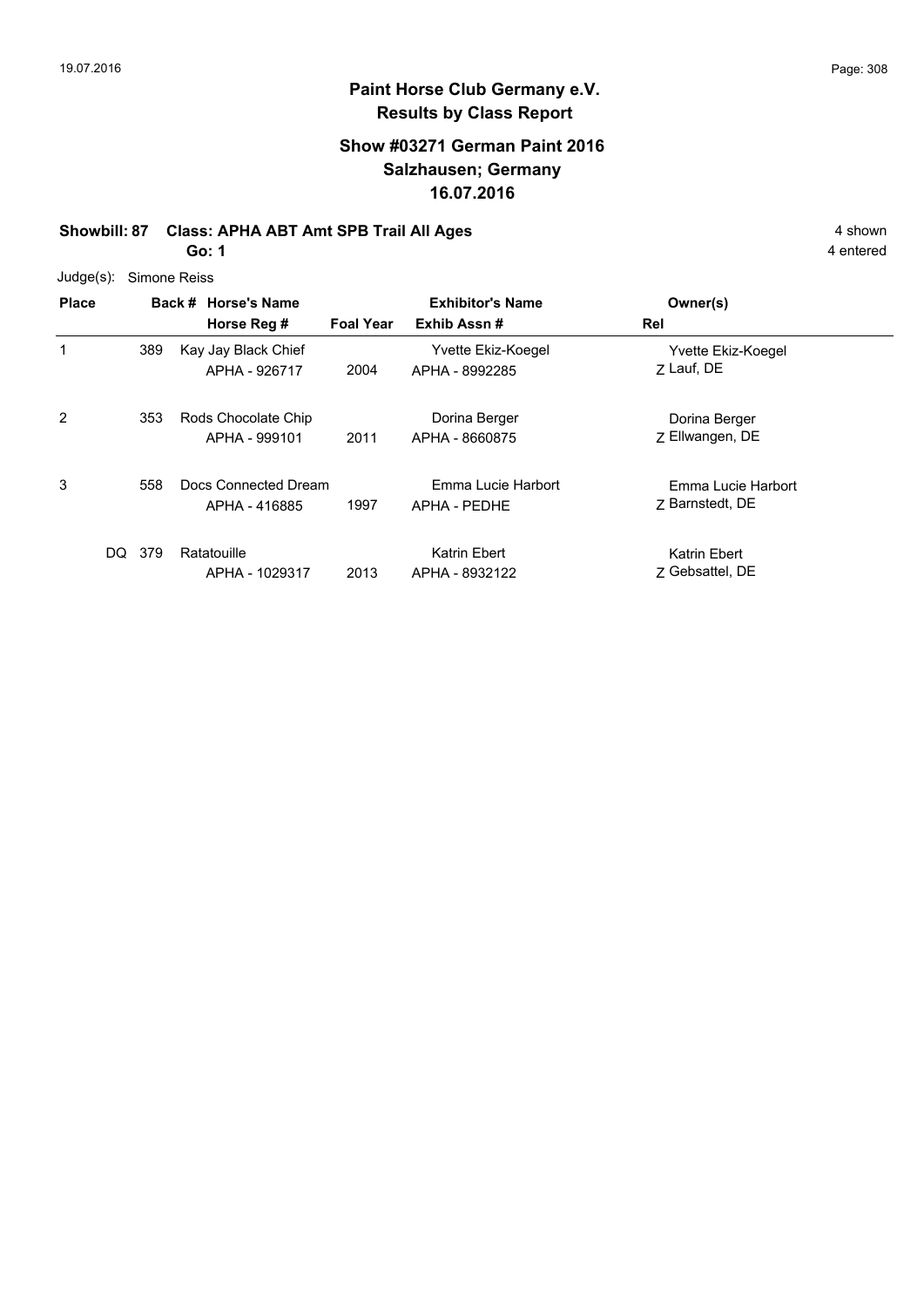### **Show #01698 German Paint 2016 Salzhausen; Germany 16.07.2016**

**Showbill: 88 Class: APHA BT1 SPB Trail 3 Shown 3 shown 3 shown 3 shown** 

**Go: 1**

Judge(s): Sascha Ludwig

| ouuyu(ə).    |     | Odovila Luuwiy                          |                  |                                      |                                          |
|--------------|-----|-----------------------------------------|------------------|--------------------------------------|------------------------------------------|
| <b>Place</b> |     | Back # Horse's Name                     |                  | <b>Exhibitor's Name</b>              | Owner(s)                                 |
|              |     | Horse Reg #                             | <b>Foal Year</b> | Exhib Assn#                          | Rel                                      |
| 1            | 336 | Unzippin The Assets<br>APHA - 984654    | 2010             | Jasmin Schuster<br>APHA - 8341024    | Jasmin Schuster<br>Z Schrozberg, DE      |
| 2            | 422 | JH Supreme Invitation<br>APHA - 1000521 | 2011             | Saskia Moeskops<br>APHA - 8620313    | Ivana Pallister<br>MBerg En Terblijt, NL |
| 3            | 389 | Kay Jay Black Chief<br>APHA - 926717    | 2004             | Yvette Ekiz-Koegel<br>APHA - 8992285 | Yvette Ekiz-Koegel<br>Z Lauf, DE         |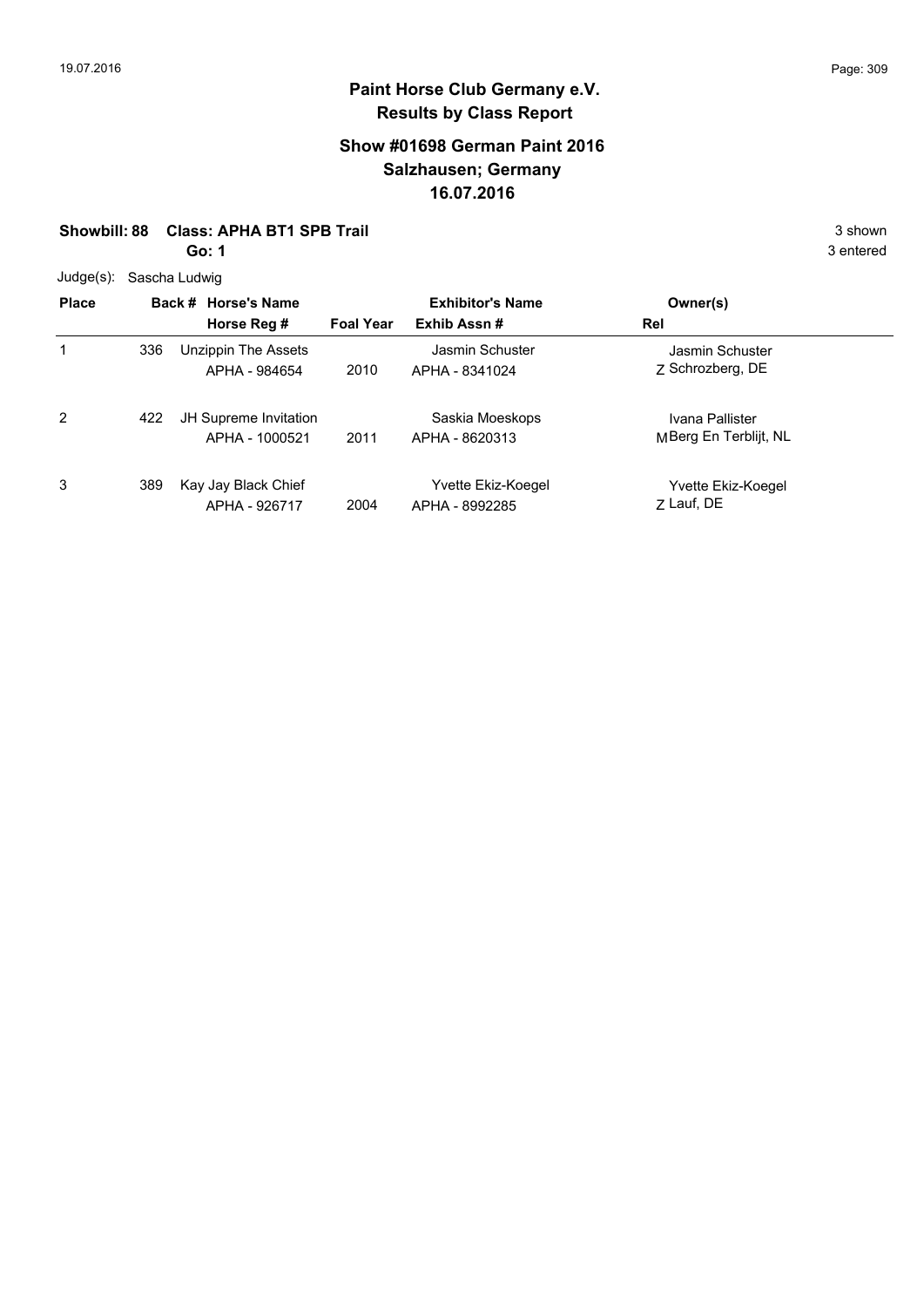### **Show #01699 German Paint 2016 Salzhausen; Germany 16.07.2016**

### **Showbill: 88 Class: APHA BT1 SPB Trail 3 Shown 3 shown 3 shown 3 shown**

**Go: 1**

|  | Judge(s): Francoise Raimondo |  |
|--|------------------------------|--|
|--|------------------------------|--|

| <b>Place</b> |     | Back # Horse's Name<br>Horse Reg #      | <b>Foal Year</b> | <b>Exhibitor's Name</b><br>Exhib Assn# | Owner(s)<br>Rel                          |
|--------------|-----|-----------------------------------------|------------------|----------------------------------------|------------------------------------------|
| 1            | 422 | JH Supreme Invitation<br>APHA - 1000521 | 2011             | Saskia Moeskops<br>APHA - 8620313      | Ivana Pallister<br>MBerg En Terblijt, NL |
| 2            | 336 | Unzippin The Assets<br>APHA - 984654    | 2010             | Jasmin Schuster<br>APHA - 8341024      | Jasmin Schuster<br>Z Schrozberg, DE      |
| 3            | 389 | Kay Jay Black Chief<br>APHA - 926717    | 2004             | Yvette Ekiz-Koegel<br>APHA - 8992285   | Yvette Ekiz-Koegel<br>7 Lauf, DE         |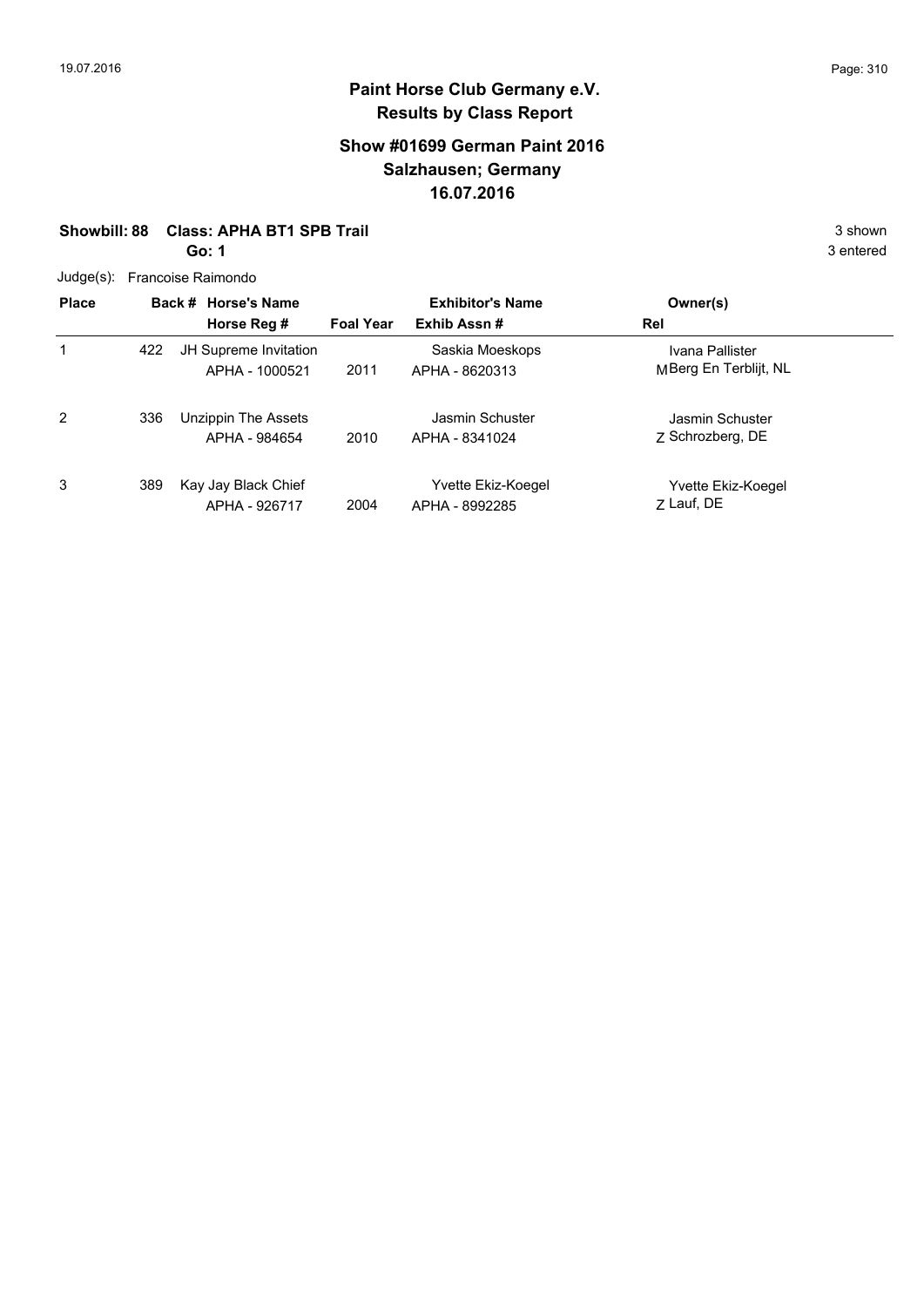### **Show #03270 German Paint 2016 Salzhausen; Germany 16.07.2016**

**Showbill: 88 Class: APHA BT1 SPB Trail 3 Shown 3 shown 3 shown 3 shown** 

**Go: 1**

Judge(s): Pierre Ouellet

|              | 5.55 |                                         |                  |                                      |                                          |  |  |  |
|--------------|------|-----------------------------------------|------------------|--------------------------------------|------------------------------------------|--|--|--|
| <b>Place</b> |      | Back # Horse's Name                     |                  | <b>Exhibitor's Name</b>              | Owner(s)                                 |  |  |  |
|              |      | Horse Reg #                             | <b>Foal Year</b> | Exhib Assn#                          | Rel                                      |  |  |  |
| 1            | 336  | Unzippin The Assets<br>APHA - 984654    | 2010             | Jasmin Schuster<br>APHA - 8341024    | Jasmin Schuster<br>Z Schrozberg, DE      |  |  |  |
| 2            | 422  | JH Supreme Invitation<br>APHA - 1000521 | 2011             | Saskia Moeskops<br>APHA - 8620313    | Ivana Pallister<br>MBerg En Terblijt, NL |  |  |  |
| 3            | 389  | Kay Jay Black Chief<br>APHA - 926717    | 2004             | Yvette Ekiz-Koegel<br>APHA - 8992285 | Yvette Ekiz-Koegel<br>Z Lauf, DE         |  |  |  |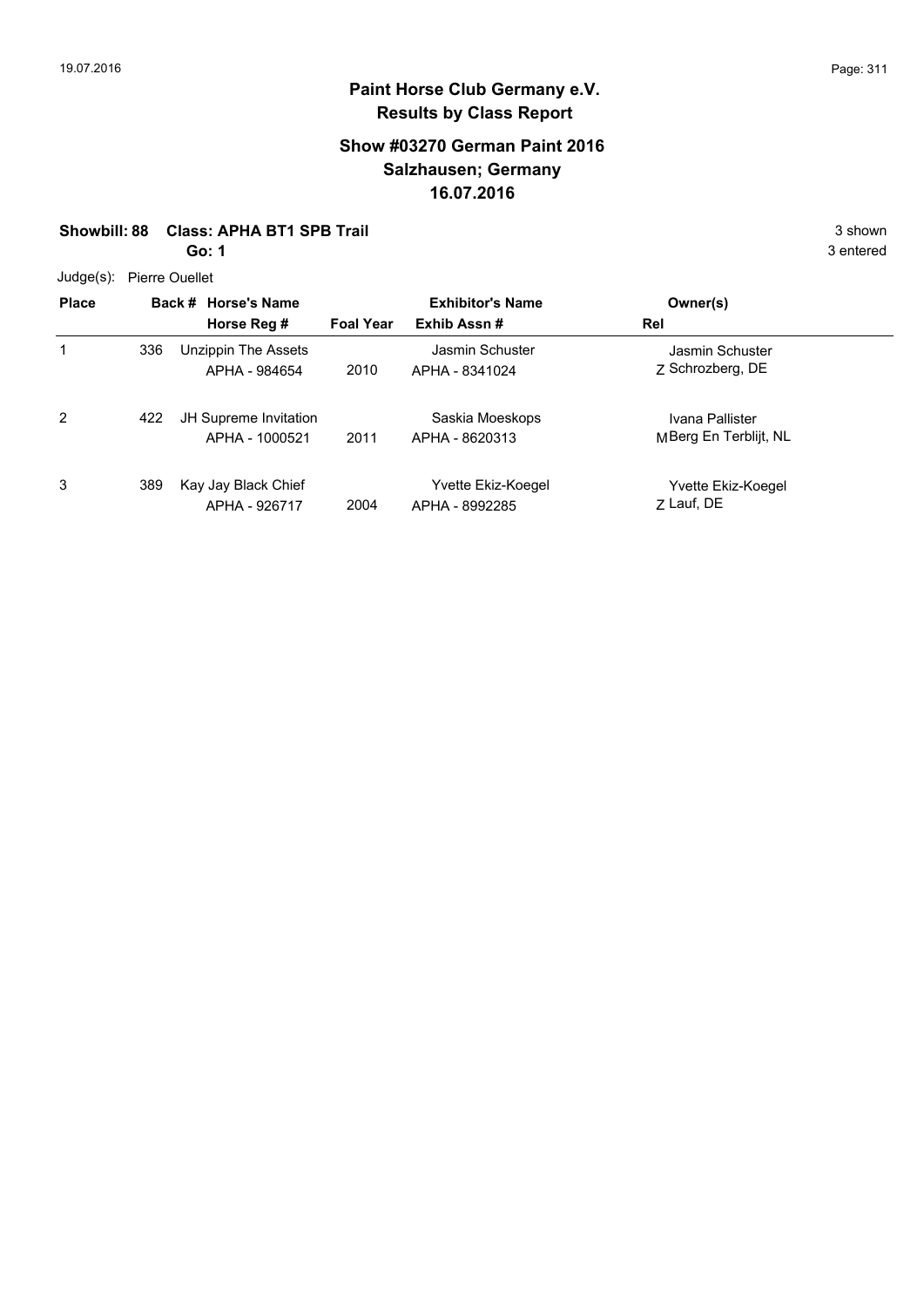### **Show #03271 German Paint 2016 Salzhausen; Germany 16.07.2016**

**Showbill: 88 Class: APHA BT1 SPB Trail 3 Shown 3 shown 3 shown 3 shown** 

**Go: 1**

Judge(s): Simone Reiss

| Juuyt(3).    | פפוסרו סווטוווט |                                         |                  |                                      |                                          |  |
|--------------|-----------------|-----------------------------------------|------------------|--------------------------------------|------------------------------------------|--|
| <b>Place</b> |                 | Back # Horse's Name                     |                  | <b>Exhibitor's Name</b>              | Owner(s)                                 |  |
|              |                 | Horse Reg #                             | <b>Foal Year</b> | Exhib Assn#                          | Rel                                      |  |
| 1            | 422             | JH Supreme Invitation<br>APHA - 1000521 | 2011             | Saskia Moeskops<br>APHA - 8620313    | Ivana Pallister<br>MBerg En Terblijt, NL |  |
| 2            | 389             | Kay Jay Black Chief<br>APHA - 926717    | 2004             | Yvette Ekiz-Koegel<br>APHA - 8992285 | Yvette Ekiz-Koegel<br>7 Lauf, DE         |  |
| 3            | 336             | Unzippin The Assets<br>APHA - 984654    | 2010             | Jasmin Schuster<br>APHA - 8341024    | Jasmin Schuster<br>Z Schrozberg, DE      |  |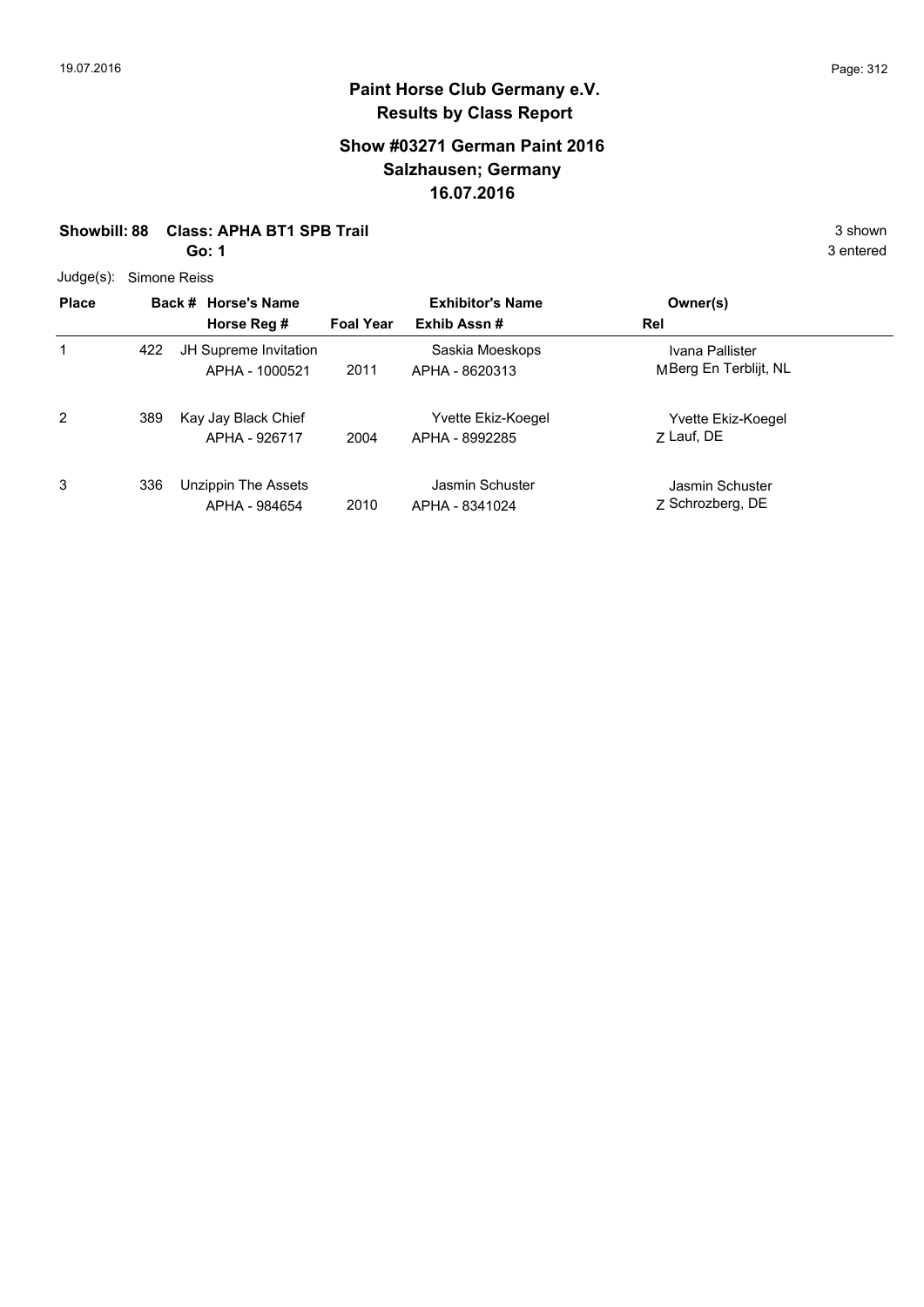### **Show #01698 German Paint 2016 Salzhausen; Germany 16.07.2016**

**Showbill: 89 Class: APHA AT1 Amateur Trail All Ages** 10 Shown 10 shown

**Go: 1**

| Judge(s):    |     | Sascha Ludwig        |                  |                         |                         |
|--------------|-----|----------------------|------------------|-------------------------|-------------------------|
| <b>Place</b> |     | Back # Horse's Name  |                  | <b>Exhibitor's Name</b> | Owner(s)                |
|              |     | Horse Reg #          | <b>Foal Year</b> | Exhib Assn#             | Rel                     |
| 1            | 348 | TL Cherokees Beauty  |                  | Lena Hagen              | Monika Hagen            |
|              |     | APHA - 714702        | 2002             | APHA - 8818312          | C Haldenwang, DE        |
| 2            | 365 | Shot Girl            |                  | Anna-Alisa Samse        | Anna-Alisa Samse        |
|              |     | APHA - 994625        | 2008             | APHA - 8982739          | Z Hannover, DE          |
| 3            | 327 | Pro Secco            |                  | Anja Ernst              | Anja Ernst              |
|              |     | APHA - 584443        | 2000             | APHA - 8900934          | Z Luenen, DE            |
| 4            | 350 | HC Well Done Tejano  |                  | Meike Von Schroeder     | Ursula Von Schroeder    |
|              |     | APHA - 731838        | 2003             | APHA - 114387           | N Muenster, DE          |
| 5            | 387 | Hesa Classic Blue    |                  | <b>Felicitas Knauer</b> | <b>Felicitas Knauer</b> |
|              |     | APHA - 801981        | 2004             | APHA - 8943584          | Z Eggenthal, DE         |
| 6            | 423 | <b>Brave Forever</b> |                  | Mia Brave               | Mia Brave               |
|              |     | APHA - 987793        | 2010             | APHA - 8463688          | Z Billesholm, SE        |
| 7            | 367 | Tchetan Pepp Olena   |                  | Heike Rudolph-Lasner    | Heike Rudolph-Lasner    |
|              |     | APHA - 682534        | 2002             | APHA - 8301191          | Z Norderstedt, DE       |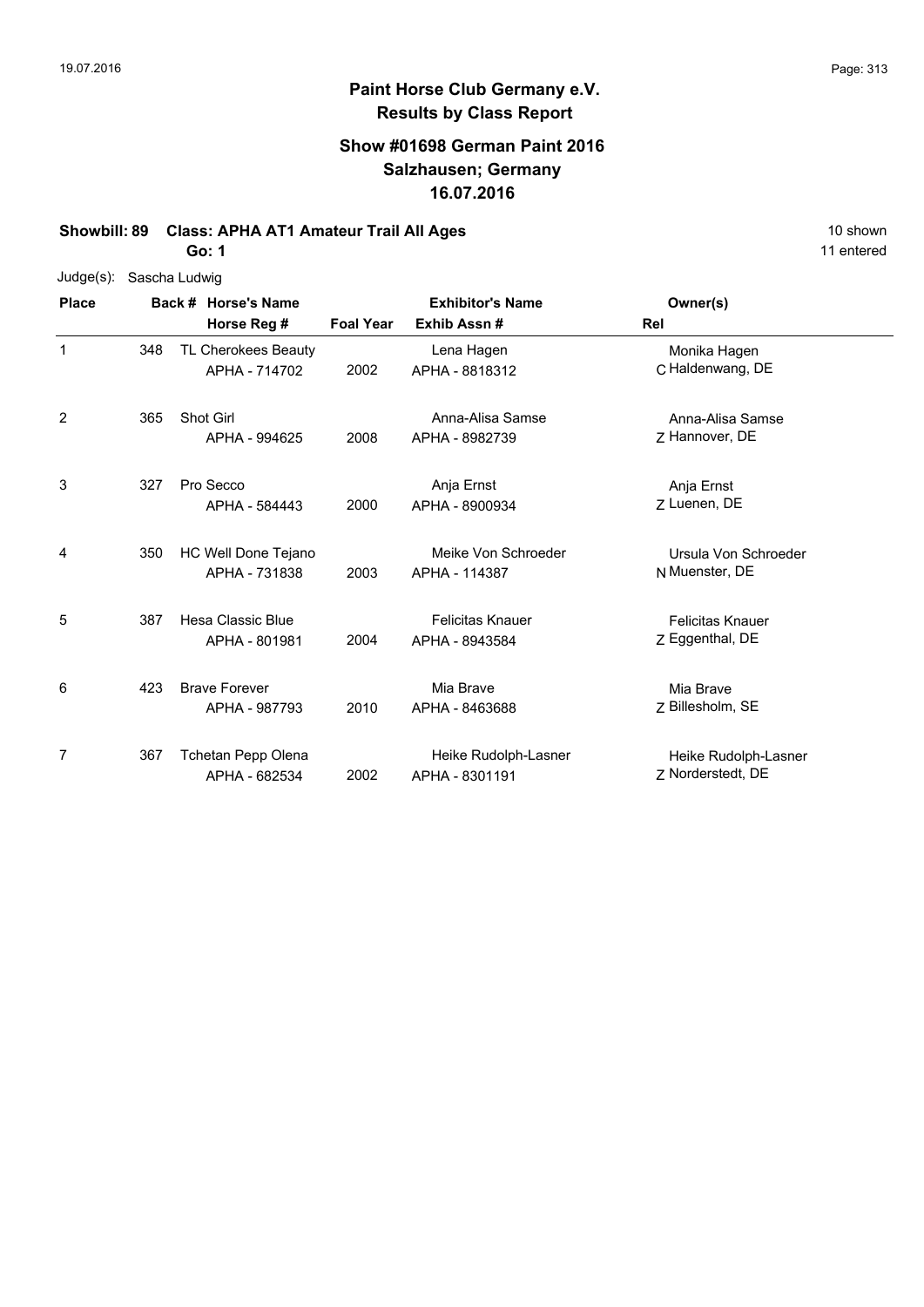11 entered

# **Paint Horse Club Germany e.V. Results by Class Report**

### **Show #01699 German Paint 2016 Salzhausen; Germany 16.07.2016**

**Showbill: 89 Class: APHA AT1 Amateur Trail All Ages** 10 Shown 10 shown **Go: 1**

| $Judge(s)$ : |     | Francoise Raimondo                    |                  |                                           |                                            |  |
|--------------|-----|---------------------------------------|------------------|-------------------------------------------|--------------------------------------------|--|
| <b>Place</b> |     | Back # Horse's Name                   |                  | <b>Exhibitor's Name</b>                   | Owner(s)                                   |  |
|              |     | Horse Reg #                           | <b>Foal Year</b> | Exhib Assn#                               | Rel                                        |  |
| 1            | 348 | TL Cherokees Beauty<br>APHA - 714702  | 2002             | Lena Hagen<br>APHA - 8818312              | Monika Hagen<br>C Haldenwang, DE           |  |
| 2            | 365 | <b>Shot Girl</b><br>APHA - 994625     | 2008             | Anna-Alisa Samse<br>APHA - 8982739        | Anna-Alisa Samse<br>Z Hannover, DE         |  |
| 3            | 327 | Pro Secco<br>APHA - 584443            | 2000             | Anja Ernst<br>APHA - 8900934              | Anja Ernst<br>7 Luenen, DE                 |  |
| 4            | 423 | <b>Brave Forever</b><br>APHA - 987793 | 2010             | Mia Brave<br>APHA - 8463688               | Mia Brave<br>Z Billesholm, SE              |  |
| 5            | 350 | HC Well Done Tejano<br>APHA - 731838  | 2003             | Meike Von Schroeder<br>APHA - 114387      | Ursula Von Schroeder<br>N Muenster, DE     |  |
| 6            | 387 | Hesa Classic Blue<br>APHA - 801981    | 2004             | <b>Felicitas Knauer</b><br>APHA - 8943584 | <b>Felicitas Knauer</b><br>Z Eggenthal, DE |  |
| 7            | 367 | Tchetan Pepp Olena<br>APHA - 682534   | 2002             | Heike Rudolph-Lasner<br>APHA - 8301191    | Heike Rudolph-Lasner<br>Z Norderstedt, DE  |  |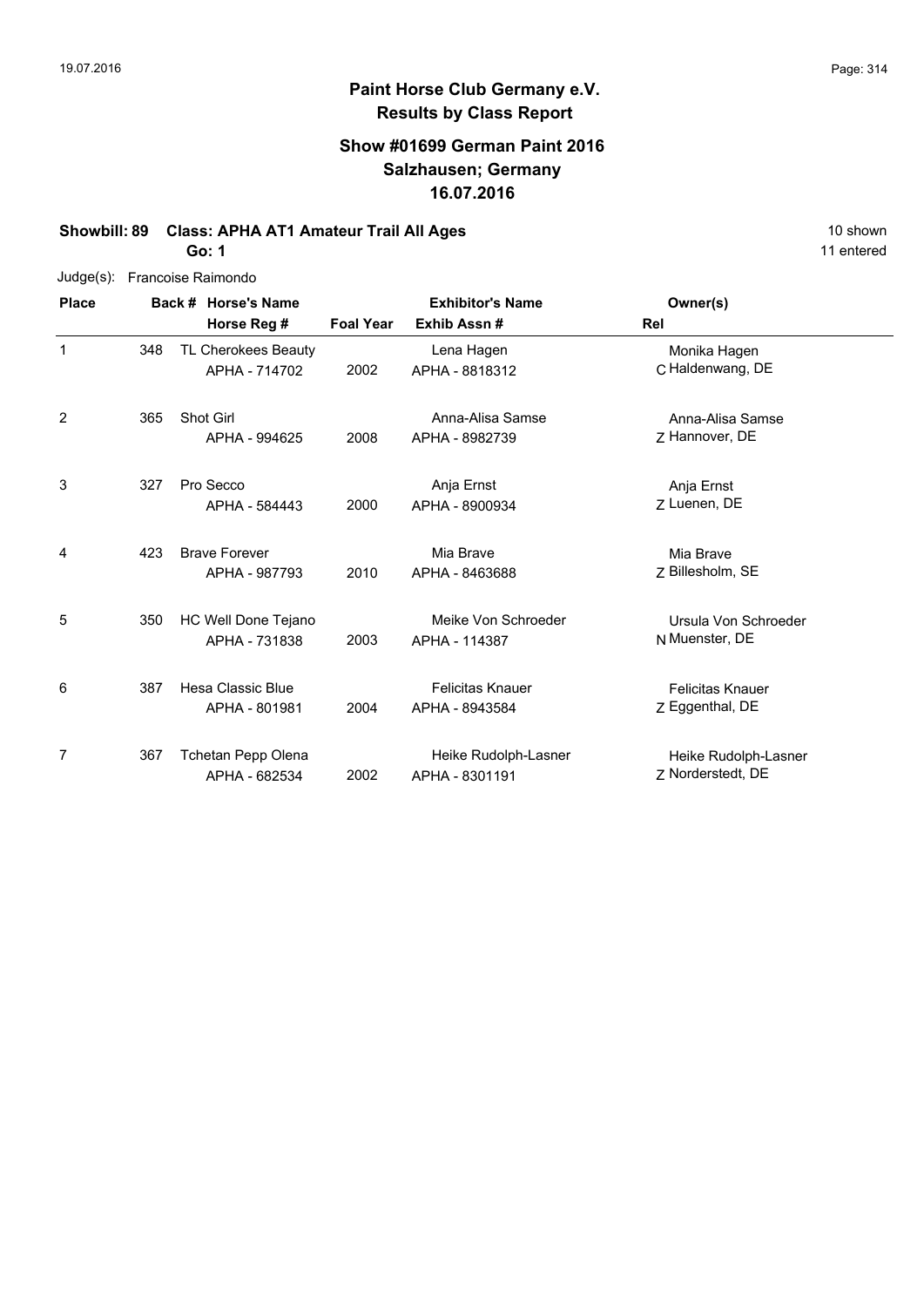11 entered

÷,

## **Paint Horse Club Germany e.V. Results by Class Report**

### **Show #03270 German Paint 2016 Salzhausen; Germany 16.07.2016**

**Showbill: 89 Class: APHA AT1 Amateur Trail All Ages** 10 Shown 10 shown

**Go: 1**

| Judge(s):    | <b>Pierre Ouellet</b> |                                        |                  |                                           |                                            |
|--------------|-----------------------|----------------------------------------|------------------|-------------------------------------------|--------------------------------------------|
| <b>Place</b> |                       | Back # Horse's Name<br>Horse Reg #     | <b>Foal Year</b> | <b>Exhibitor's Name</b><br>Exhib Assn#    | Owner(s)<br>Rel                            |
| 1            | 348                   | TL Cherokees Beauty<br>APHA - 714702   | 2002             | Lena Hagen<br>APHA - 8818312              | Monika Hagen<br>C Haldenwang, DE           |
| 2            | 365                   | Shot Girl<br>APHA - 994625             | 2008             | Anna-Alisa Samse<br>APHA - 8982739        | Anna-Alisa Samse<br>7 Hannover, DE         |
| 3            | 327                   | Pro Secco<br>APHA - 584443             | 2000             | Anja Ernst<br>APHA - 8900934              | Anja Ernst<br>Z Luenen, DE                 |
| 4            | 350                   | HC Well Done Tejano<br>APHA - 731838   | 2003             | Meike Von Schroeder<br>APHA - 114387      | Ursula Von Schroeder<br>N Muenster, DE     |
| 5            | 387                   | Hesa Classic Blue<br>APHA - 801981     | 2004             | <b>Felicitas Knauer</b><br>APHA - 8943584 | <b>Felicitas Knauer</b><br>Z Eggenthal, DE |
| 6            | 423                   | <b>Brave Forever</b><br>APHA - 987793  | 2010             | Mia Brave<br>APHA - 8463688               | Mia Brave<br>Z Billesholm, SE              |
| 7            | 352                   | SQ Chexy Sail N Cash<br>APHA - 1012823 | 2012             | Anna Wasiewicz<br>APHA - 8963212          | Anna Wasiewicz<br>Z Wroclaw, PL            |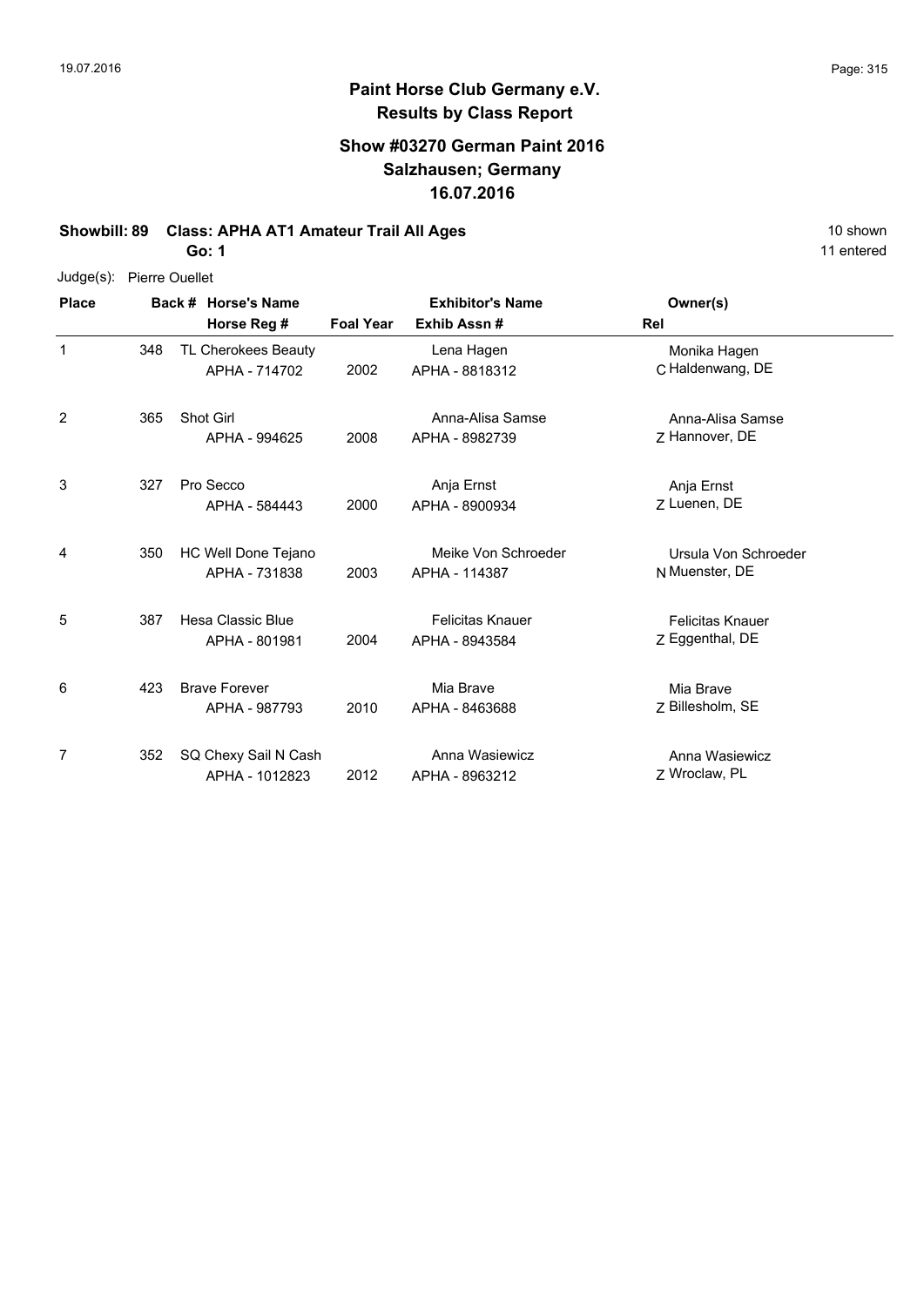### **Show #03271 German Paint 2016 Salzhausen; Germany 16.07.2016**

**Showbill: 89 Class: APHA AT1 Amateur Trail All Ages** 10 shown 10 shown

| $Judge(s)$ : |     | Simone Reiss         |                  |                         |                         |
|--------------|-----|----------------------|------------------|-------------------------|-------------------------|
| <b>Place</b> |     | Back # Horse's Name  |                  | <b>Exhibitor's Name</b> | Owner(s)                |
|              |     | Horse Reg #          | <b>Foal Year</b> | Exhib Assn#             | Rel                     |
| 1            | 348 | TL Cherokees Beauty  |                  | Lena Hagen              | Monika Hagen            |
|              |     | APHA - 714702        | 2002             | APHA - 8818312          | C Haldenwang, DE        |
| 2            | 365 | Shot Girl            |                  | Anna-Alisa Samse        | Anna-Alisa Samse        |
|              |     | APHA - 994625        | 2008             | APHA - 8982739          | Z Hannover, DE          |
| 3            | 327 | Pro Secco            |                  | Anja Ernst              | Anja Ernst              |
|              |     | APHA - 584443        | 2000             | APHA - 8900934          | Z Luenen, DE            |
| 4            | 423 | <b>Brave Forever</b> |                  | Mia Brave               | Mia Brave               |
|              |     | APHA - 987793        | 2010             | APHA - 8463688          | Z Billesholm, SE        |
| 5            | 350 | HC Well Done Tejano  |                  | Meike Von Schroeder     | Ursula Von Schroeder    |
|              |     | APHA - 731838        | 2003             | APHA - 114387           | N Muenster, DE          |
| 6            | 387 | Hesa Classic Blue    |                  | <b>Felicitas Knauer</b> | <b>Felicitas Knauer</b> |
|              |     | APHA - 801981        | 2004             | APHA - 8943584          | Z Eggenthal, DE         |
| 7            | 352 | SQ Chexy Sail N Cash |                  | Anna Wasiewicz          | Anna Wasiewicz          |
|              |     | APHA - 1012823       | 2012             | APHA - 8963212          | Z Wroclaw, PL           |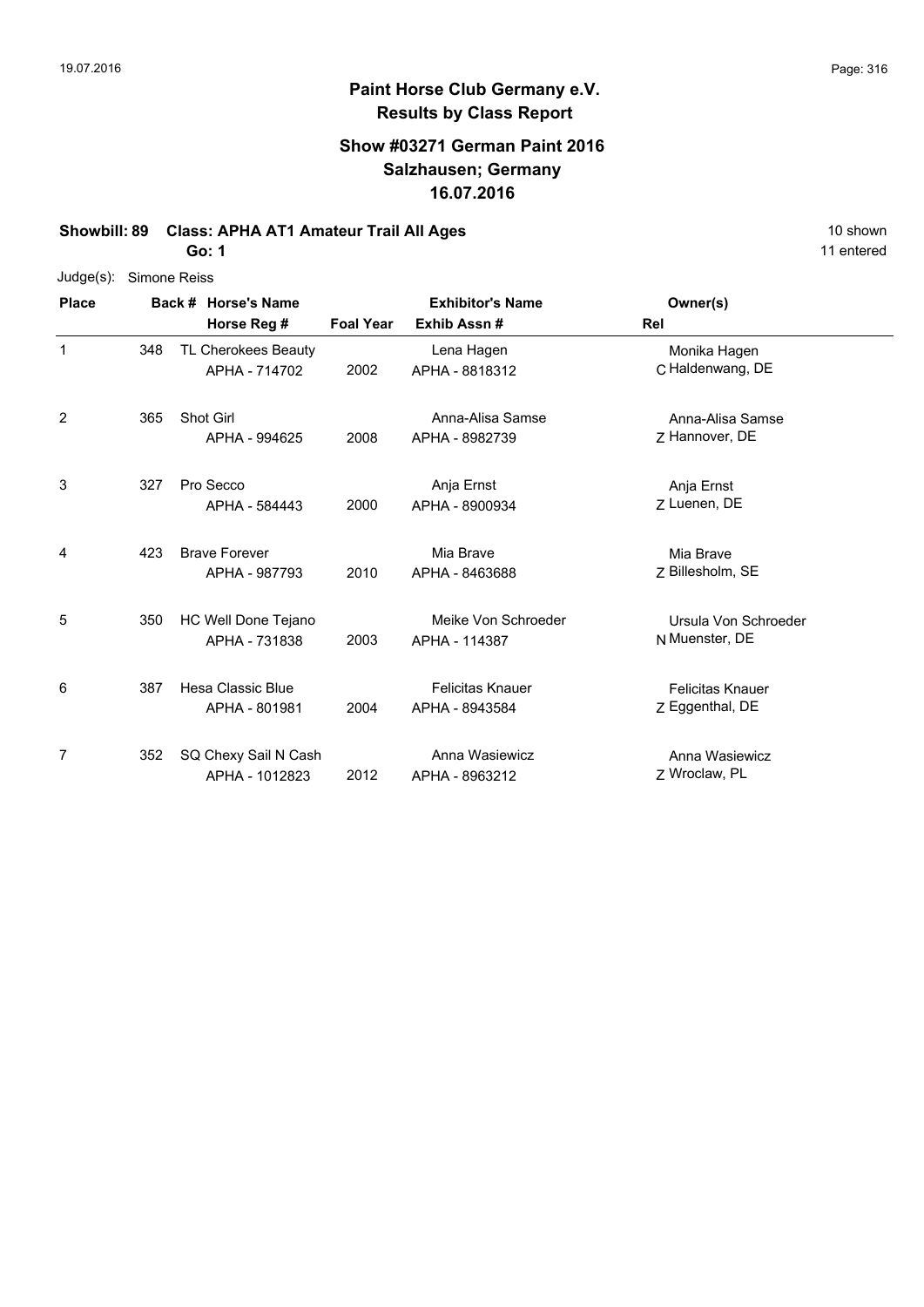### **Show #01698 German Paint 2016 Salzhausen; Germany 16.07.2016**

**Showbill: 90 Class: APHA TRL2 Jr Trail** 4 shown

**Go: 1**

6 entered

Judge(s): Sascha Ludwig

| <b>Place</b> |     | Back # Horse's Name<br>Horse Reg #      | <b>Foal Year</b> | <b>Exhibitor's Name</b><br>Exhib Assn# | Owner(s)<br>Rel                          |  |
|--------------|-----|-----------------------------------------|------------------|----------------------------------------|------------------------------------------|--|
| 1            | 372 | DD More Than A Memory<br>APHA - 1005033 | 2011             | Isabel Roth<br>APHA - 8956539          | Isabel Roth<br>Z Lottengrün, DE          |  |
| 2            | 414 | JP Color Me In<br>APHA - 1015915        | 2012             | Lia-Danee Leiffer<br>APHA - PFDLL      | Joerg Strutz<br>C Winsen/Aller, DE       |  |
| 3            | 326 | Hints Tracy Technique<br>APHA - 998429  | 2011             | Christina Einsiedler<br>APHA - 8903473 | Karin Einsiedler<br>C Bad Grönenbach, DE |  |
| 4            | 432 | CBS Deery Lou<br>APHA - 1036988         | 2012             | Pernilla Berndtsson<br>APHA - 8615992  | Anders Berndtsson<br>P Atvidaberg, SE    |  |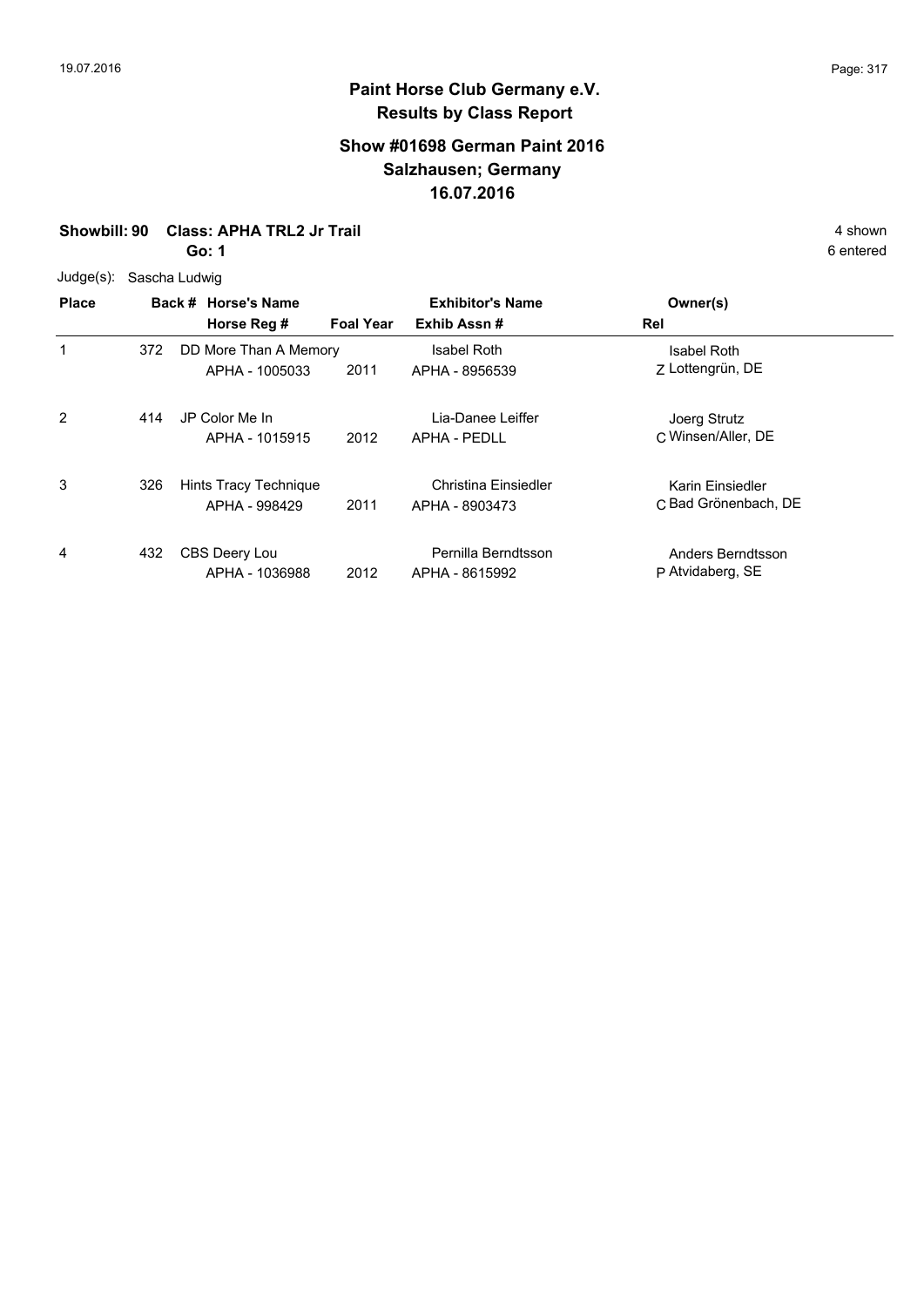### **Show #01699 German Paint 2016 Salzhausen; Germany 16.07.2016**

### **Showbill: 90 Class: APHA TRL2 Jr Trail** 4 shown

**Go: 1**

| $Judge(s)$ :   | Francoise Raimondo |                                         |                  |                                          |                                          |  |  |  |  |
|----------------|--------------------|-----------------------------------------|------------------|------------------------------------------|------------------------------------------|--|--|--|--|
| <b>Place</b>   |                    | Back # Horse's Name<br>Horse Reg #      | <b>Foal Year</b> | <b>Exhibitor's Name</b><br>Exhib Assn#   | Owner(s)<br>Rel                          |  |  |  |  |
| 1              | 372                | DD More Than A Memory<br>APHA - 1005033 | 2011             | Isabel Roth<br>APHA - 8956539            | Isabel Roth<br>Z Lottengrün, DE          |  |  |  |  |
| $\overline{2}$ | 414                | JP Color Me In<br>APHA - 1015915        | 2012             | Lia-Danee Leiffer<br><b>APHA - PEDLL</b> | Joerg Strutz<br>C Winsen/Aller, DE       |  |  |  |  |
| 3              | 326                | Hints Tracy Technique<br>APHA - 998429  | 2011             | Christina Einsiedler<br>APHA - 8903473   | Karin Einsiedler<br>C Bad Grönenbach, DE |  |  |  |  |
| 4              | 432                | CBS Deery Lou<br>APHA - 1036988         | 2012             | Pernilla Berndtsson<br>APHA - 8615992    | Anders Berndtsson<br>P Atvidaberg, SE    |  |  |  |  |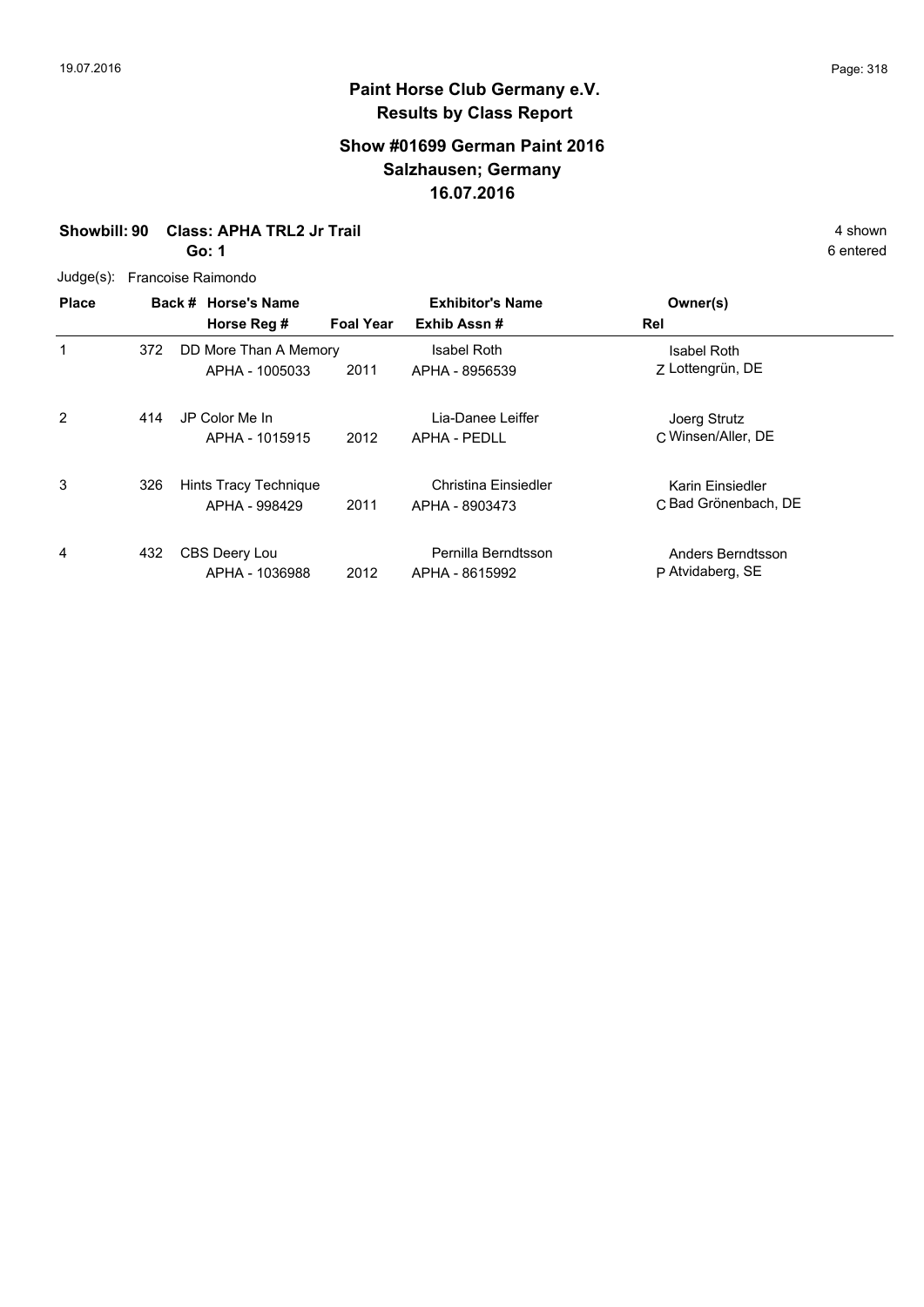### **Show #03270 German Paint 2016 Salzhausen; Germany 16.07.2016**

**Showbill: 90 Class: APHA TRL2 Jr Trail** 4 shown

**Go: 1**

Judge(s): Pierre Ouellet

| <b>Place</b> |     | Back # Horse's Name<br>Horse Reg #      | <b>Foal Year</b> | <b>Exhibitor's Name</b><br>Exhib Assn# | <b>Birthdate</b> | Owner(s)<br>Rel                          |
|--------------|-----|-----------------------------------------|------------------|----------------------------------------|------------------|------------------------------------------|
|              | 414 | JP Color Me In<br>APHA - 1015915        | 2012             | Lia-Danee Leiffer<br>APHA - PEDLL      |                  | Joerg Strutz<br>C Winsen/Aller, DE       |
| 2            | 372 | DD More Than A Memory<br>APHA - 1005033 | 2011             | <b>Isabel Roth</b><br>APHA - 8956539   |                  | <b>Isabel Roth</b><br>Z Lottengrün, DE   |
| 3            | 326 | Hints Tracy Technique<br>APHA - 998429  | 2011             | Christina Einsiedler<br>APHA - 8903473 |                  | Karin Einsiedler<br>C Bad Grönenbach, DE |
| 4            | 432 | CBS Deery Lou<br>APHA - 1036988         | 2012             | Pernilla Berndtsson<br>APHA - 8615992  |                  | Anders Berndtsson<br>P Atvidaberg, SE    |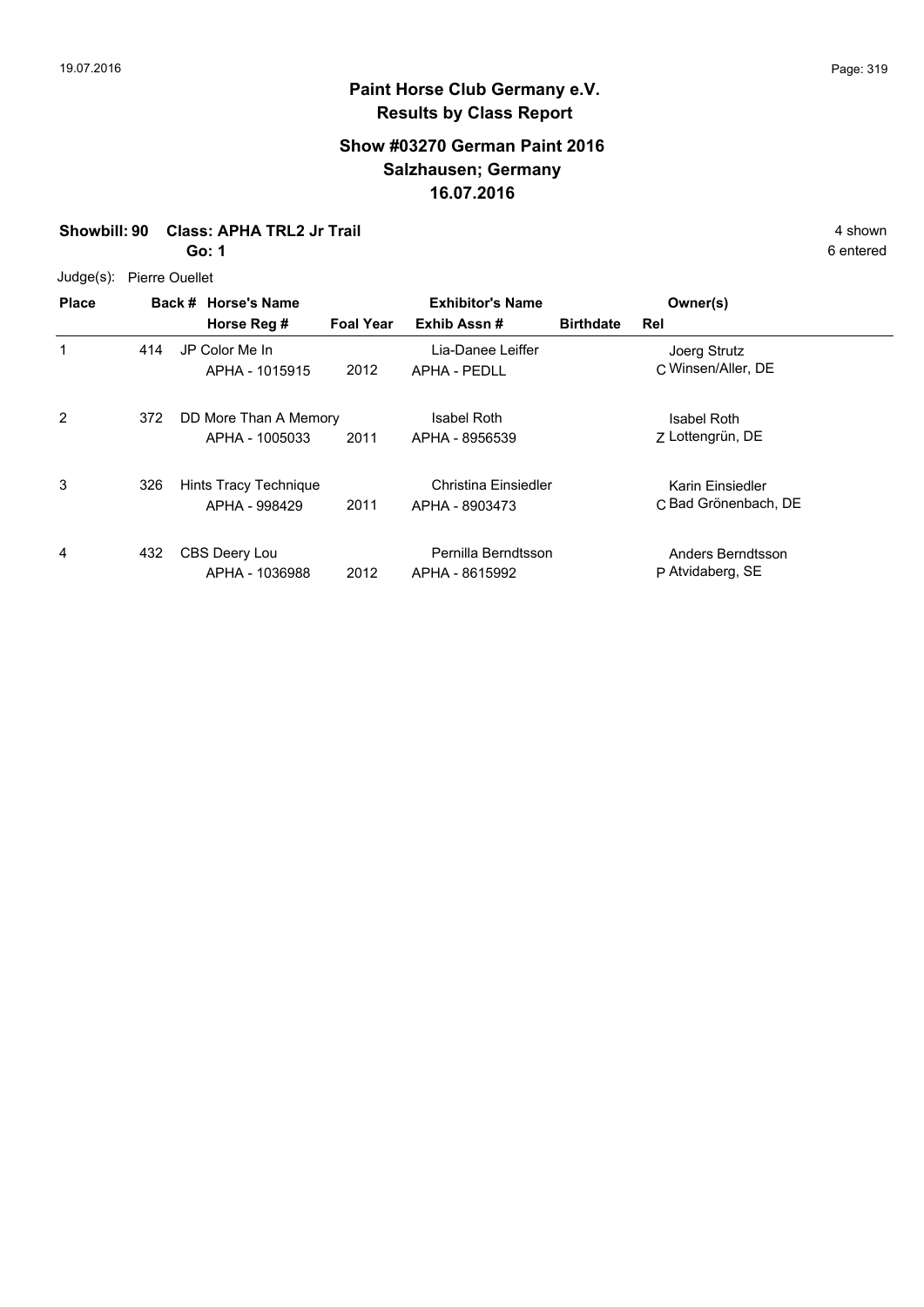### **Show #03271 German Paint 2016 Salzhausen; Germany 16.07.2016**

**Showbill: 90 Class: APHA TRL2 Jr Trail** 4 shown

**Go: 1**

Judge(s): Simone Reiss

| <b>Place</b> |     | Back # Horse's Name<br>Horse Reg #      | <b>Foal Year</b> | <b>Exhibitor's Name</b><br>Exhib Assn# | Owner(s)<br>Rel                          |  |  |  |
|--------------|-----|-----------------------------------------|------------------|----------------------------------------|------------------------------------------|--|--|--|
|              | 372 | DD More Than A Memory<br>APHA - 1005033 | 2011             | <b>Isabel Roth</b><br>APHA - 8956539   | <b>Isabel Roth</b><br>Z Lottengrün, DE   |  |  |  |
| 2            | 414 | JP Color Me In<br>APHA - 1015915        | 2012             | Lia-Danee Leiffer<br>APHA - PEDLL      | Joerg Strutz<br>C Winsen/Aller, DE       |  |  |  |
| 3            | 326 | Hints Tracy Technique<br>APHA - 998429  | 2011             | Christina Einsiedler<br>APHA - 8903473 | Karin Einsiedler<br>C Bad Grönenbach, DE |  |  |  |
| 4            | 432 | CBS Deery Lou<br>APHA - 1036988         | 2012             | Pernilla Berndtsson<br>APHA - 8615992  | Anders Berndtsson<br>P Atvidaberg, SE    |  |  |  |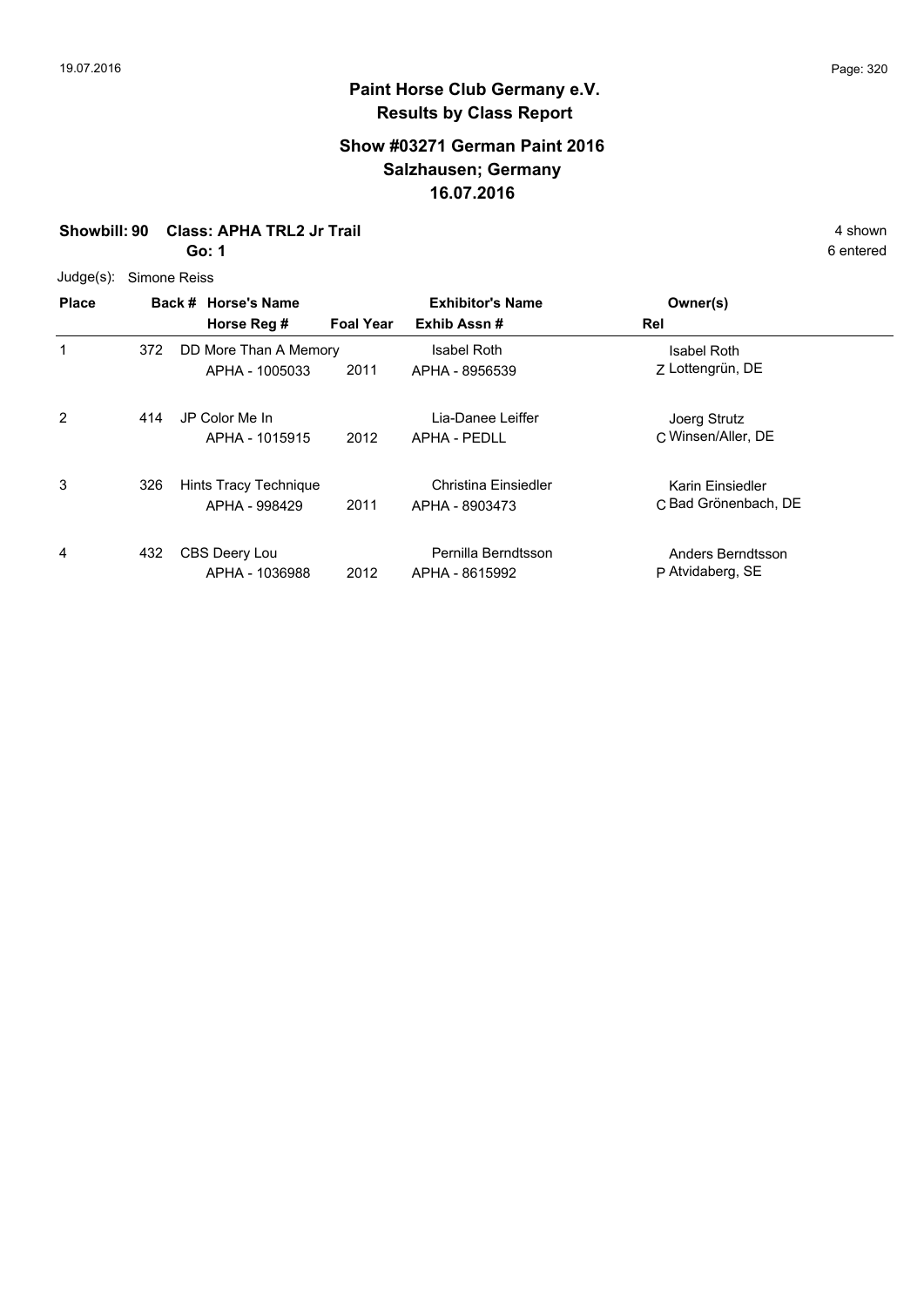### **Show #01698 German Paint 2016 Salzhausen; Germany 16.07.2016**

**Showbill: 91 Class: APHA TRL3 Sr Trail** 13 shown

**Go: 1**

Judge(s): Sascha Ludwig

| <b>Place</b> |     | Back # Horse's Name<br>Horse Reg #        | <b>Foal Year</b> | <b>Exhibitor's Name</b><br>Exhib Assn#    | Owner(s)<br>Rel                            |
|--------------|-----|-------------------------------------------|------------------|-------------------------------------------|--------------------------------------------|
| 1            | 365 | Shot Girl<br>APHA - 994625                | 2008             | Anna-Alisa Samse<br>APHA - 8982739        | Anna-Alisa Samse<br>Z Hannover, DE         |
| 2            | 387 | <b>Hesa Classic Blue</b><br>APHA - 801981 | 2004             | <b>Felicitas Knauer</b><br>APHA - 8943584 | <b>Felicitas Knauer</b><br>Z Eggenthal, DE |
| 3            | 346 | Zips BlazNHot To Trot<br>APHA - 953453    | 2008             | Verena Hagen<br>APHA - 8648424            | Monika Hagen<br>C Haldenwang, DE           |
| 4            | 327 | Pro Secco<br>APHA - 584443                | 2000             | Anja Ernst<br>APHA - 8900934              | Anja Ernst<br>Z Luenen, DE                 |
| 5            | 376 | What A Brilliant Son<br>APHA - 992990     | 2010             | Dora Gocze<br>APHA - 8969179              | Jorgen Sandholm<br>Brande, DK              |
| 6            | 340 | <b>Cashin The Assets</b><br>APHA - 624351 | 2001             | Enja Libor<br>APHA - 8693878              | Evelyn Petrasch<br>Schermbeck, DE          |
| 7            | 423 | <b>Brave Forever</b><br>APHA - 987793     | 2010             | Mia Brave<br>APHA - 8463688               | Mia Brave<br>Z Billesholm, SE              |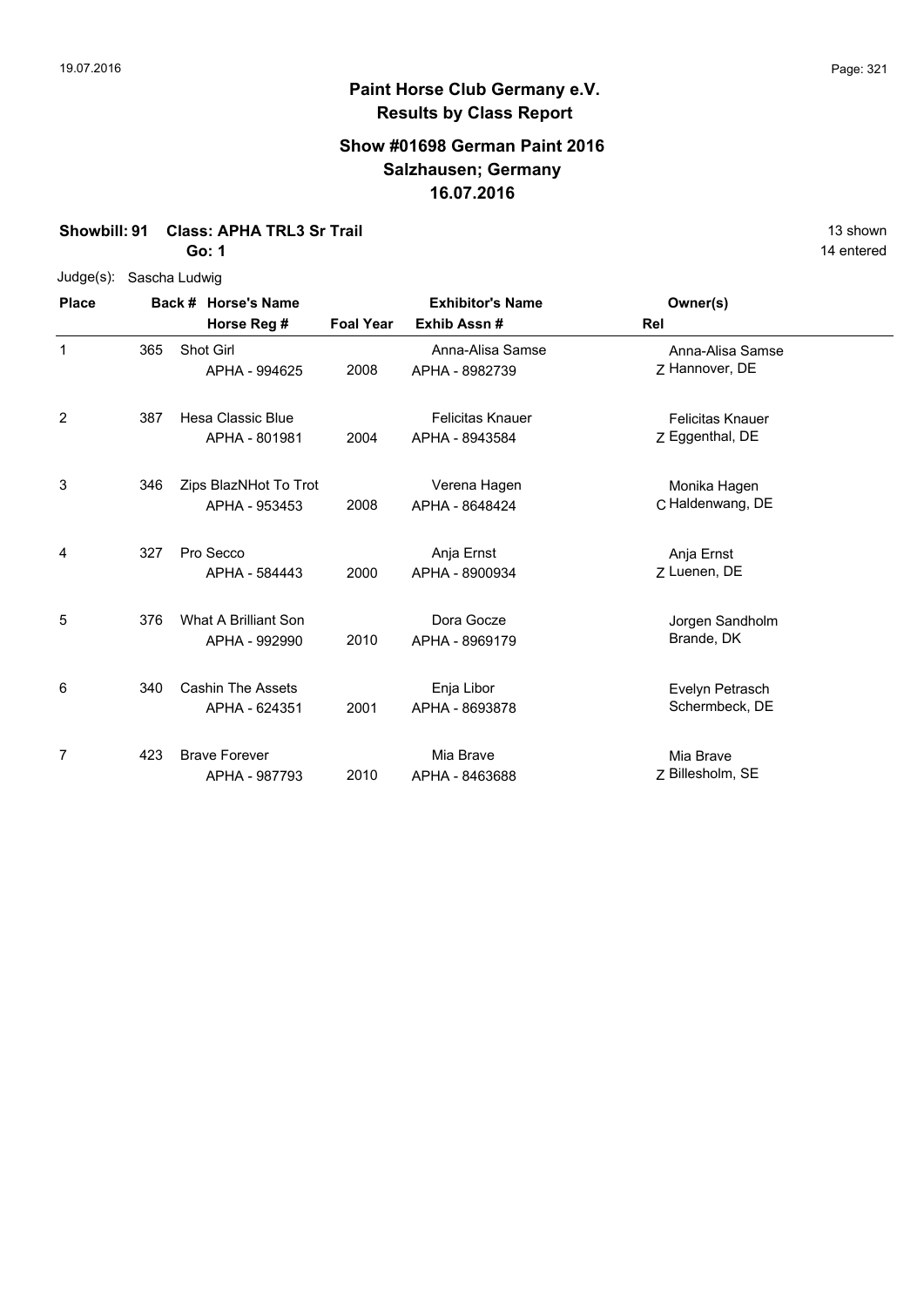### **Show #01699 German Paint 2016 Salzhausen; Germany 16.07.2016**

**Showbill: 91 Class: APHA TRL3 Sr Trail** 13 shown

Judge(s): Francoise Raimondo

**Go: 1**

| <b>Place</b>   |        | Back # Horse's Name |                           |                  | <b>Exhibitor's Name</b><br>Exhib Assn# | Owner(s)                |
|----------------|--------|---------------------|---------------------------|------------------|----------------------------------------|-------------------------|
|                |        |                     | Horse Reg #               | <b>Foal Year</b> |                                        | Rel                     |
| 1              |        | 365                 | Shot Girl                 |                  | Anna-Alisa Samse                       | Anna-Alisa Samse        |
|                |        |                     | APHA - 994625             | 2008             | APHA - 8982739                         | Z Hannover, DE          |
| $\overline{2}$ |        | 346                 | Zips BlazNHot To Trot     |                  | Verena Hagen                           | Monika Hagen            |
|                |        |                     | APHA - 953453             | 2008             | APHA - 8648424                         | C Haldenwang, DE        |
| 3              |        | 423                 | <b>Brave Forever</b>      |                  | Mia Brave                              | Mia Brave               |
|                |        |                     | APHA - 987793             | 2010             | APHA - 8463688                         | Z Billesholm, SE        |
| 4              |        | 327                 | Pro Secco                 |                  | Anja Ernst                             | Anja Ernst              |
|                |        |                     | APHA - 584443             | 2000             | APHA - 8900934                         | Z Luenen, DE            |
| 5              |        | 376                 | What A Brilliant Son      |                  | Dora Gocze                             | Jorgen Sandholm         |
|                |        |                     | APHA - 992990             | 2010             | APHA - 8969179                         | Brande, DK              |
| 6              |        | 384                 | PP Prozakprescription     |                  | Lenka Snablova                         | Hynek Lepka             |
|                |        |                     | APHA - 986611             | 2010             | APHA - 8622599                         | E Bakov Nad Jizerou, CZ |
| 7              |        | 340                 | <b>Cashin The Assets</b>  |                  | Enja Libor                             | Evelyn Petrasch         |
|                |        |                     | APHA - 624351             | 2001             | APHA - 8693878                         | Schermbeck, DE          |
|                | DQ 374 |                     | <b>Tardys Best Review</b> |                  | Nadine Neumann                         | <b>Brigitte Munkert</b> |
|                |        |                     | APHA - 886053             | 2006             | APHA - 8680052                         | E Spardorf, DE          |
|                | DQ 433 |                     | My Zippin Delight         |                  | Katrine Aagaard                        | Katrine Aagaard         |
|                |        |                     | APHA - 737594             | 2003             | APHA - 8954098                         | Z Skanderborg, DK       |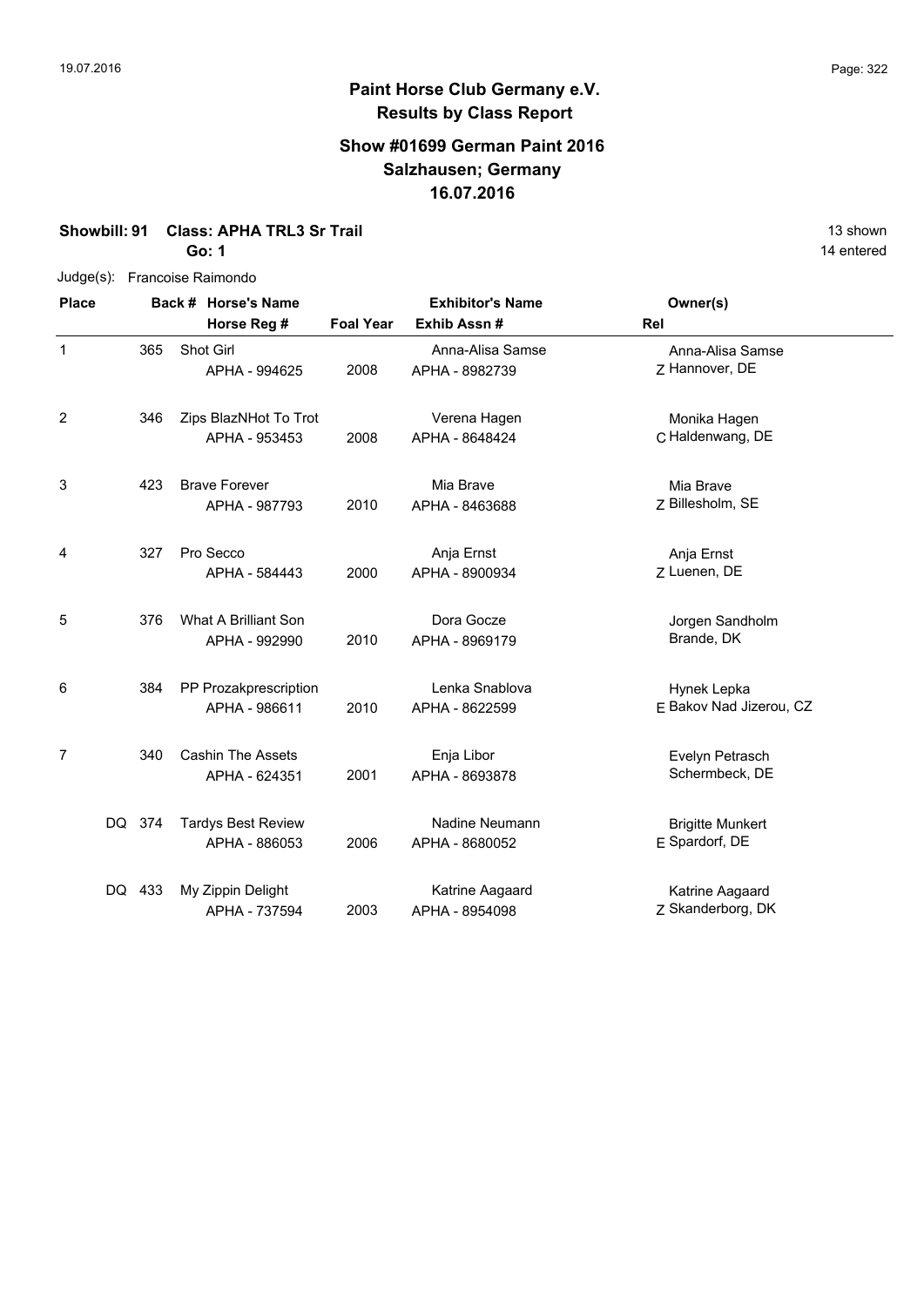### **Show #03270 German Paint 2016 Salzhausen; Germany 16.07.2016**

**Showbill: 91 Class: APHA TRL3 Sr Trail** 13 shown

**Go: 1**

Judge(s): Pierre Ouellet

| <b>Place</b> |        |     | Back # Horse's Name<br>Horse Reg #         | <b>Foal Year</b> | <b>Exhibitor's Name</b><br>Exhib Assn#    | Owner(s)<br>Rel                            |  |
|--------------|--------|-----|--------------------------------------------|------------------|-------------------------------------------|--------------------------------------------|--|
| 1            |        | 346 | Zips BlazNHot To Trot<br>APHA - 953453     | 2008             | Verena Hagen<br>APHA - 8648424            | Monika Hagen<br>C Haldenwang, DE           |  |
| 2            |        | 365 | Shot Girl<br>APHA - 994625                 | 2008             | Anna-Alisa Samse<br>APHA - 8982739        | Anna-Alisa Samse<br>Z Hannover, DE         |  |
| 3            |        | 423 | <b>Brave Forever</b><br>APHA - 987793      | 2010             | Mia Brave<br>APHA - 8463688               | Mia Brave<br>Z Billesholm, SE              |  |
| 4            |        | 387 | <b>Hesa Classic Blue</b><br>APHA - 801981  | 2004             | <b>Felicitas Knauer</b><br>APHA - 8943584 | <b>Felicitas Knauer</b><br>Z Eggenthal, DE |  |
| 5            |        | 327 | Pro Secco<br>APHA - 584443                 | 2000             | Anja Ernst<br>APHA - 8900934              | Anja Ernst<br>Z Luenen, DE                 |  |
| 6            |        | 376 | What A Brilliant Son<br>APHA - 992990      | 2010             | Dora Gocze<br>APHA - 8969179              | Jorgen Sandholm<br>Brande, DK              |  |
| 7            |        | 384 | PP Prozakprescription<br>APHA - 986611     | 2010             | Lenka Snablova<br>APHA - 8622599          | Hynek Lepka<br>E Bakov Nad Jizerou, CZ     |  |
|              | DQ 374 |     | <b>Tardys Best Review</b><br>APHA - 886053 | 2006             | Nadine Neumann<br>APHA - 8680052          | <b>Brigitte Munkert</b><br>E Spardorf, DE  |  |
|              | DQ.    | 433 | My Zippin Delight<br>APHA - 737594         | 2003             | Katrine Aagaard<br>APHA - 8954098         | Katrine Aagaard<br>Z Skanderborg, DK       |  |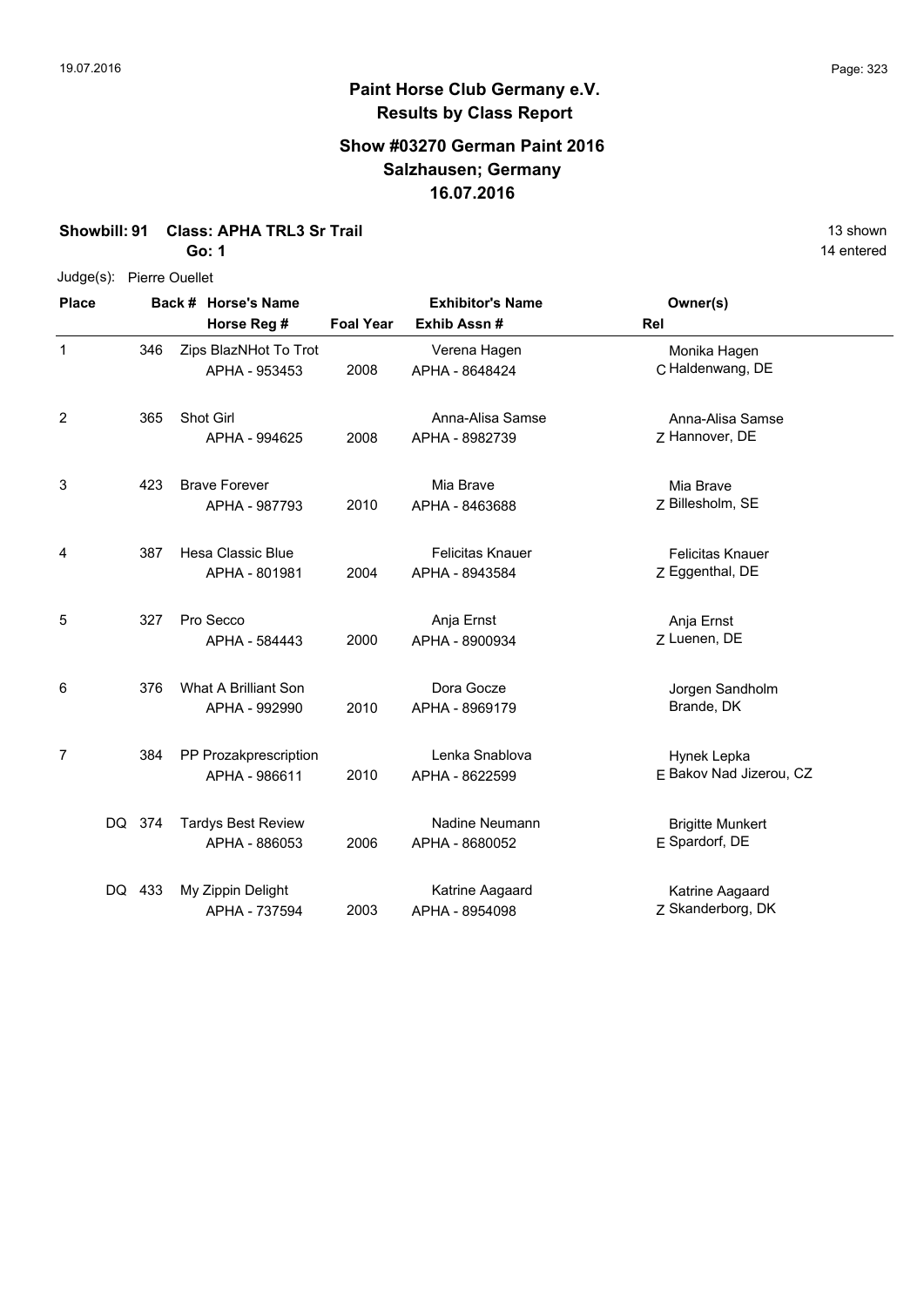### **Show #03271 German Paint 2016 Salzhausen; Germany 16.07.2016**

**Showbill: 91 Class: APHA TRL3 Sr Trail** 13 shown

**Go: 1**

Judge(s): Simone Reiss

| <b>Place</b> |     | Back # Horse's Name                    |                  | <b>Exhibitor's Name</b>                   | Owner(s)                                   |
|--------------|-----|----------------------------------------|------------------|-------------------------------------------|--------------------------------------------|
|              |     | Horse Reg #                            | <b>Foal Year</b> | Exhib Assn#                               | Rel                                        |
| 1            | 346 | Zips BlazNHot To Trot<br>APHA - 953453 | 2008             | Verena Hagen<br>APHA - 8648424            | Monika Hagen<br>C Haldenwang, DE           |
| 2            | 376 | What A Brilliant Son<br>APHA - 992990  | 2010             | Dora Gocze<br>APHA - 8969179              | Jorgen Sandholm<br>Brande, DK              |
| 3            | 327 | Pro Secco<br>APHA - 584443             | 2000             | Anja Ernst<br>APHA - 8900934              | Anja Ernst<br>Z Luenen, DE                 |
| 4            | 365 | Shot Girl<br>APHA - 994625             | 2008             | Anna-Alisa Samse<br>APHA - 8982739        | Anna-Alisa Samse<br>7 Hannover, DE         |
| 5            | 384 | PP Prozakprescription<br>APHA - 986611 | 2010             | Lenka Snablova<br>APHA - 8622599          | Hynek Lepka<br>F Bakov Nad Jizerou, CZ     |
| 6            | 423 | <b>Brave Forever</b><br>APHA - 987793  | 2010             | Mia Brave<br>APHA - 8463688               | Mia Brave<br>Z Billesholm, SE              |
| 7            | 387 | Hesa Classic Blue<br>APHA - 801981     | 2004             | <b>Felicitas Knauer</b><br>APHA - 8943584 | <b>Felicitas Knauer</b><br>Z Eggenthal, DE |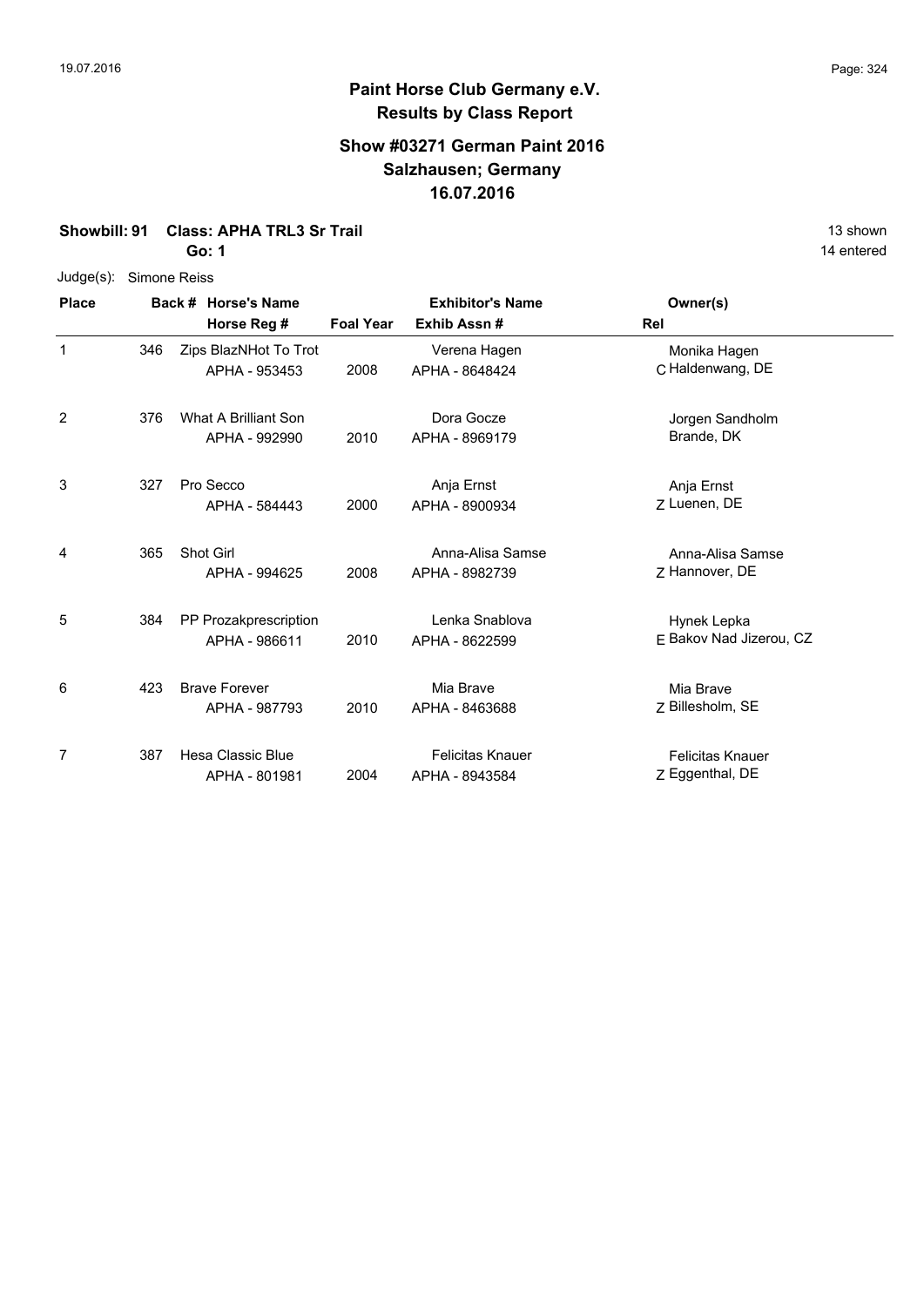# **Show #01698 German Paint 2016 Salzhausen; Germany 16.07.2016**

**Showbill: 92 Class: APHA XWP1 Youth SPB Western Pleasure 18 & Under** 3 Shown 3 shown **Go: 1**

3 entered

Judge(s): Sascha Ludwig

| <b>Place</b> |     | Back # Horse's Name                           |                  | <b>Exhibitor's Name</b>           |                  | Owner(s)                                  |
|--------------|-----|-----------------------------------------------|------------------|-----------------------------------|------------------|-------------------------------------------|
|              |     | Horse Reg #                                   | <b>Foal Year</b> | Exhib Assn#                       | <b>Birthdate</b> | Rel                                       |
| 1            | 422 | JH Supreme Invitation<br>APHA - 1000521       | 2011             | Ivana Pallister<br>APHA - 8956841 |                  | Ivana Pallister<br>Z Berg En Terblijt, NL |
| 2            | 394 | <b>Colonels Shining Star</b><br>APHA - 947323 | 2008             | Carolin Rauch<br>APHA - 9141687   |                  | Gunther Heldmann<br>Neuhof, DE            |
| 3            | 396 | Hofmanns Sinclair One<br>APHA - 913551        | 2006             | Emma T Thomsen<br>APHA - 8991204  |                  | Emma T Thomsen<br>Z Vojens, DK            |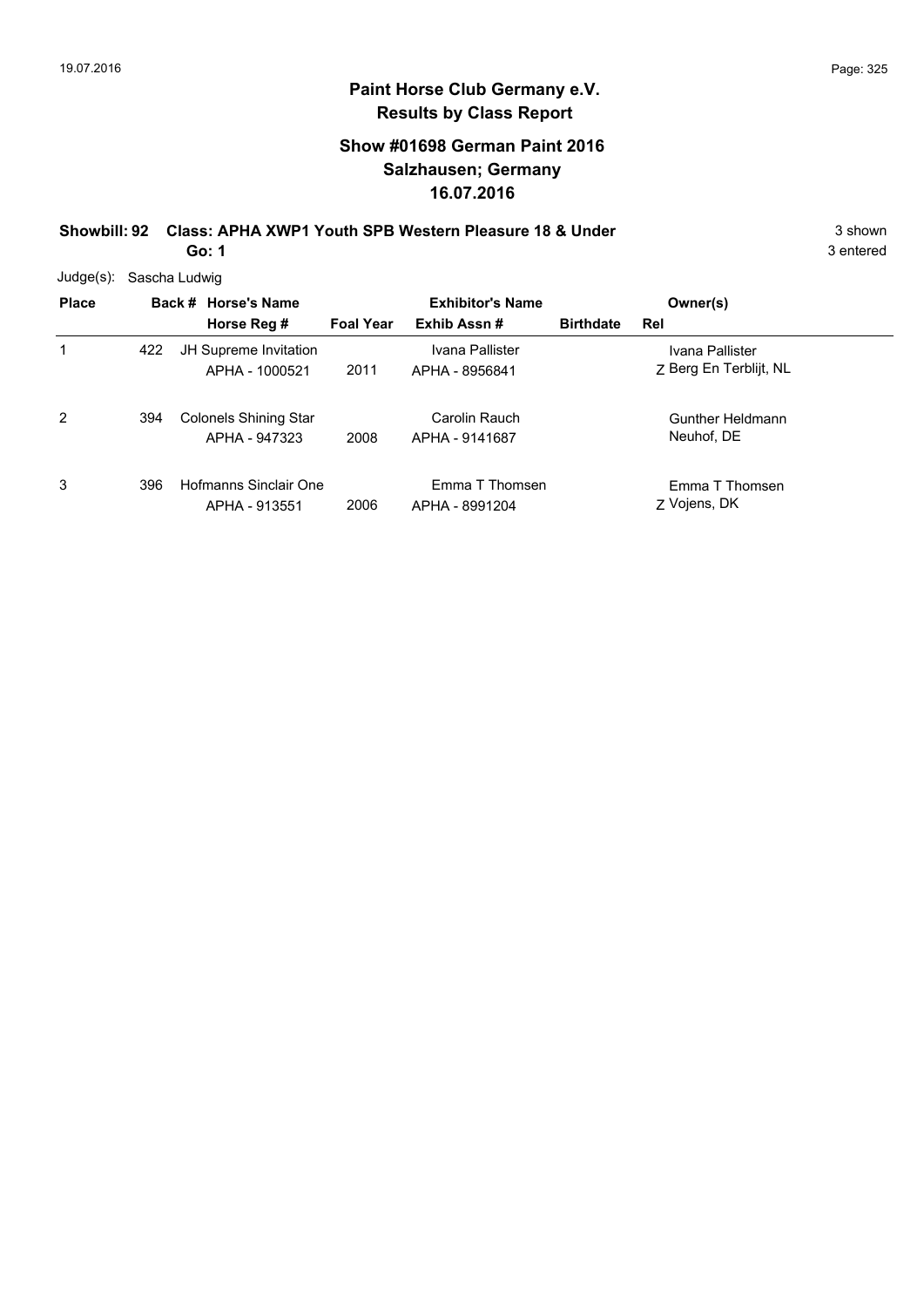# **Show #01699 German Paint 2016 Salzhausen; Germany 16.07.2016**

**Showbill: 92 Class: APHA XWP1 Youth SPB Western Pleasure 18 & Under** 3 Shown 3 shown **Go: 1**

3 entered

Judge(s): Francoise Raimondo

| <b>Place</b> |     | Back # Horse's Name<br>Horse Reg #            | <b>Foal Year</b> | <b>Exhibitor's Name</b><br>Exhib Assn# | <b>Birthdate</b> | Owner(s)<br>Rel                           |  |
|--------------|-----|-----------------------------------------------|------------------|----------------------------------------|------------------|-------------------------------------------|--|
| 1            | 422 | JH Supreme Invitation<br>APHA - 1000521       | 2011             | Ivana Pallister<br>APHA - 8956841      |                  | Ivana Pallister<br>Z Berg En Terblijt, NL |  |
| 2            | 396 | Hofmanns Sinclair One<br>APHA - 913551        | 2006             | Emma T Thomsen<br>APHA - 8991204       |                  | Emma T Thomsen<br>Z Vojens, DK            |  |
| 3            | 394 | <b>Colonels Shining Star</b><br>APHA - 947323 | 2008             | Carolin Rauch<br>APHA - 9141687        |                  | Gunther Heldmann<br>Neuhof, DE            |  |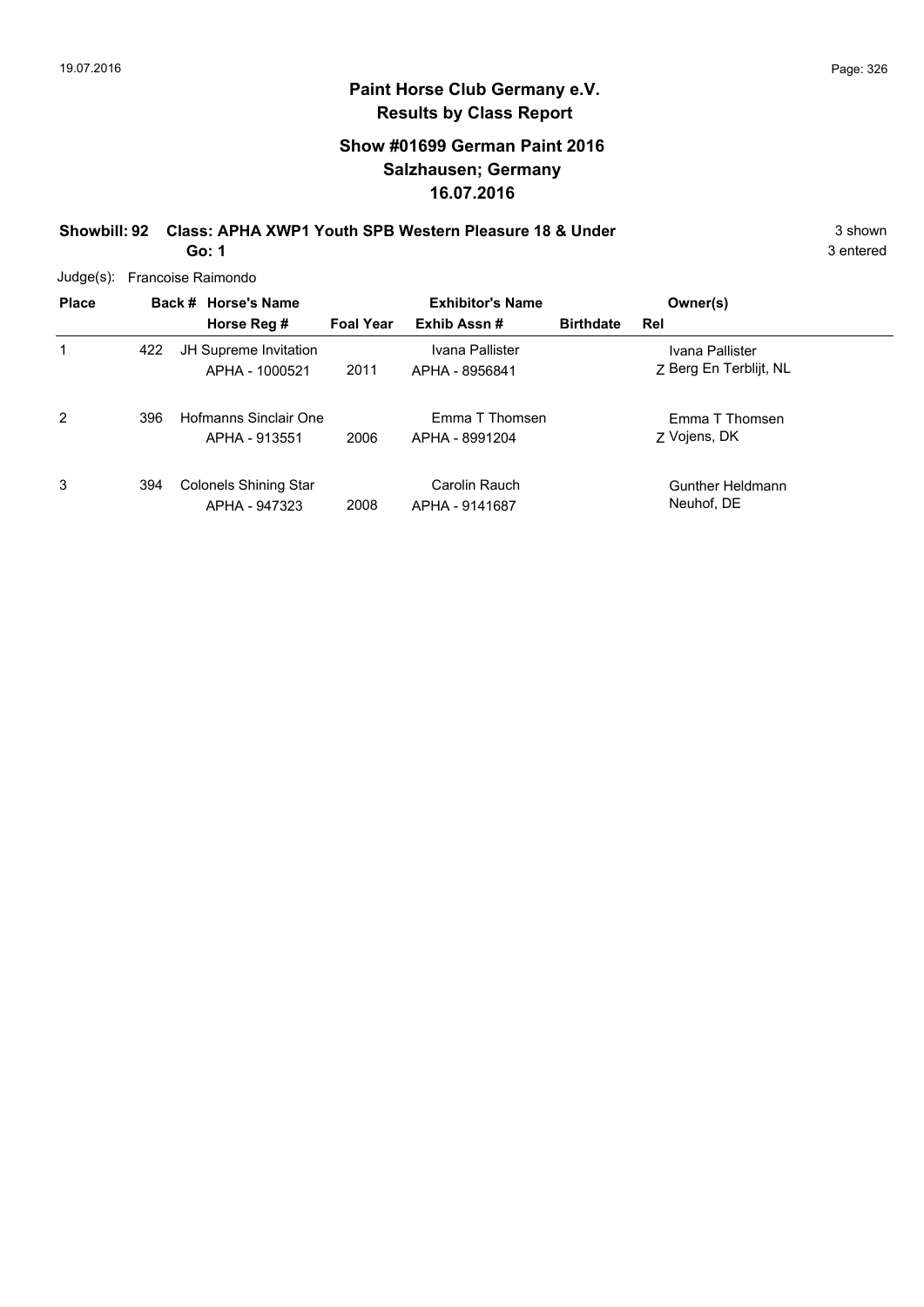3 entered

# **Paint Horse Club Germany e.V. Results by Class Report**

# **Show #03270 German Paint 2016 Salzhausen; Germany 16.07.2016**

**Showbill: 92 Class: APHA XWP1 Youth SPB Western Pleasure 18 & Under** 3 Shown 3 shown

**Go: 1**

Judge(s): Pierre Ouellet

| <b>Place</b> |     | Back # Horse's Name<br>Horse Reg #            | <b>Foal Year</b> | <b>Exhibitor's Name</b><br>Exhib Assn# | <b>Birthdate</b> | Owner(s)<br>Rel                           |  |
|--------------|-----|-----------------------------------------------|------------------|----------------------------------------|------------------|-------------------------------------------|--|
|              | 422 | JH Supreme Invitation<br>APHA - 1000521       | 2011             | Ivana Pallister<br>APHA - 8956841      |                  | Ivana Pallister<br>Z Berg En Terblijt, NL |  |
| 2            | 394 | <b>Colonels Shining Star</b><br>APHA - 947323 | 2008             | Carolin Rauch<br>APHA - 9141687        |                  | Gunther Heldmann<br>Neuhof, DE            |  |
| 3            | 396 | Hofmanns Sinclair One<br>APHA - 913551        | 2006             | Emma T Thomsen<br>APHA - 8991204       |                  | Emma T Thomsen<br>Z Vojens, DK            |  |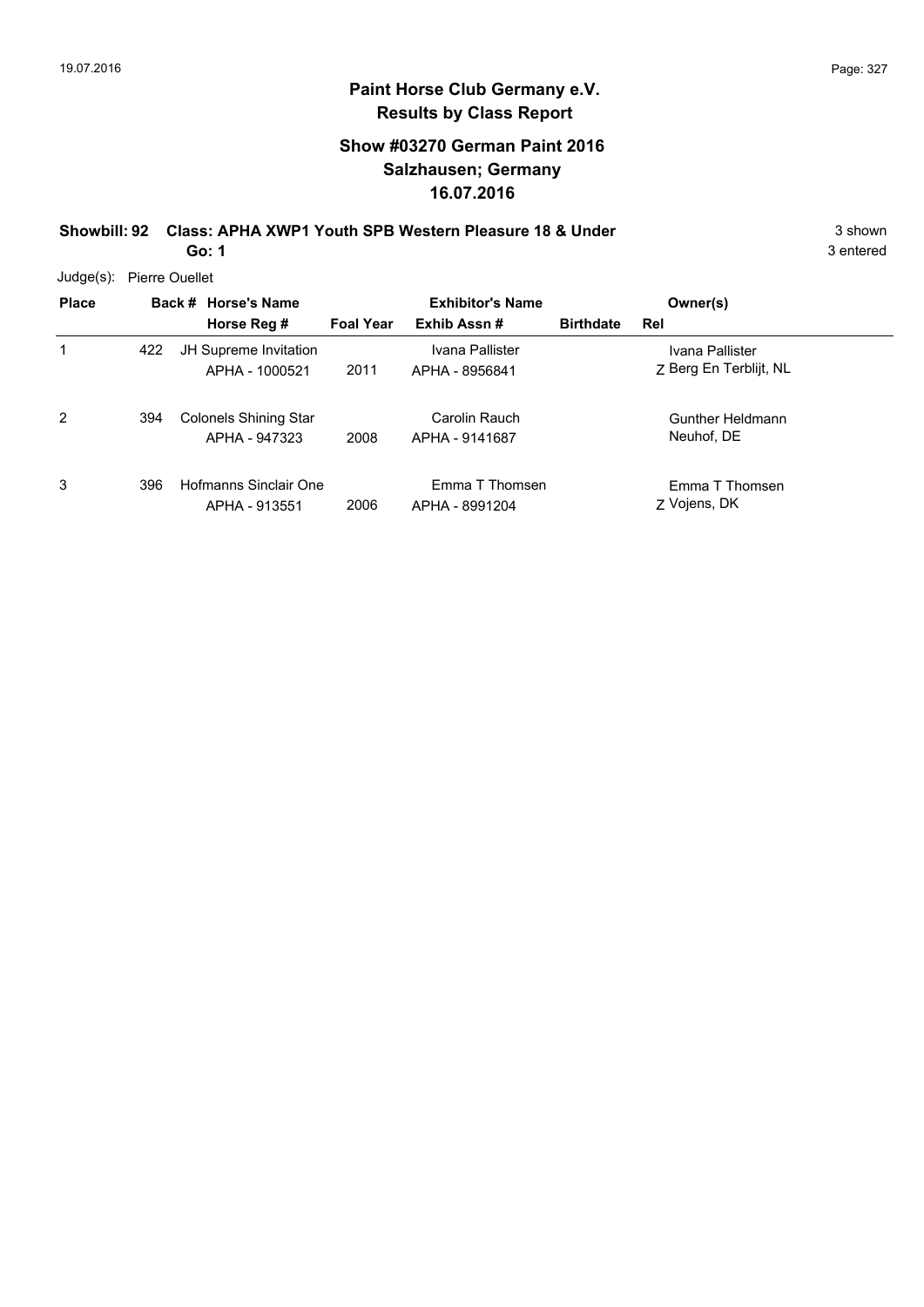# **Show #03271 German Paint 2016 Salzhausen; Germany 16.07.2016**

**Showbill: 92 Class: APHA XWP1 Youth SPB Western Pleasure 18 & Under** 3 Shown 3 shown **Go: 1**

3 entered

Judge(s): Simone Reiss

| <b>Place</b> |     | Back # Horse's Name<br>Horse Reg #            | <b>Foal Year</b> | <b>Exhibitor's Name</b><br>Exhib Assn# | <b>Birthdate</b> | Owner(s)<br>Rel                           |
|--------------|-----|-----------------------------------------------|------------------|----------------------------------------|------------------|-------------------------------------------|
| 1            | 422 | JH Supreme Invitation<br>APHA - 1000521       | 2011             | Ivana Pallister<br>APHA - 8956841      |                  | Ivana Pallister<br>Z Berg En Terblijt, NL |
| 2            | 394 | <b>Colonels Shining Star</b><br>APHA - 947323 | 2008             | Carolin Rauch<br>APHA - 9141687        |                  | Gunther Heldmann<br>Neuhof, DE            |
| 3            | 396 | Hofmanns Sinclair One<br>APHA - 913551        | 2006             | Emma T Thomsen<br>APHA - 8991204       |                  | Emma T Thomsen<br>Z Vojens, DK            |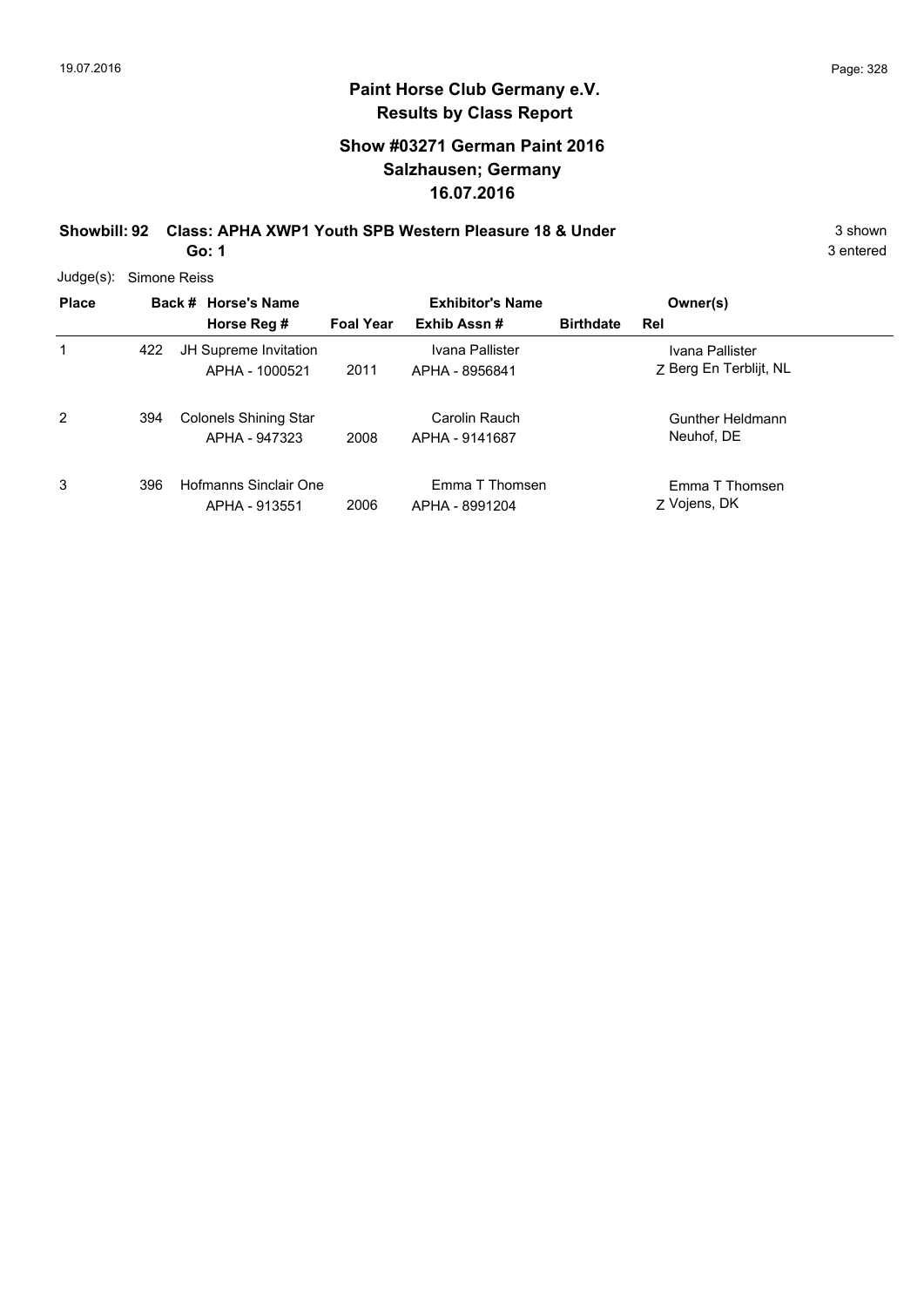# **Show #01698 German Paint 2016 Salzhausen; Germany 16.07.2016**

**Showbill: 93 Class: APHA ABWP Amt SPB Western Pleasure All Ages** 3 shown

**Go: 1**

| Judge(s): Sascha Ludwig |  |  |
|-------------------------|--|--|
|-------------------------|--|--|

| <b>Place</b>   |     | Back # Horse's Name<br>Horse Reg #     | <b>Foal Year</b> | <b>Exhibitor's Name</b><br>Exhib Assn# | Owner(s)<br>Rel                  |  |
|----------------|-----|----------------------------------------|------------------|----------------------------------------|----------------------------------|--|
| 1              | 329 | Hot Intent<br>APHA - 1029606           | 2013             | Alena Helmcke<br>APHA - 8635014        | Alena Helmcke<br>Z Appel, DE     |  |
| $\overline{2}$ | 328 | Zipsinvitationtogold<br>APHA - 1020429 | 2012             | <b>Astrid Gunley</b><br>APHA - 8982997 | Laila Gunlev<br>MGislev, DE      |  |
| 3              | 353 | Rods Chocolate Chip<br>APHA - 999101   | 2011             | Dorina Berger<br>APHA - 8660875        | Dorina Berger<br>Z Ellwangen, DE |  |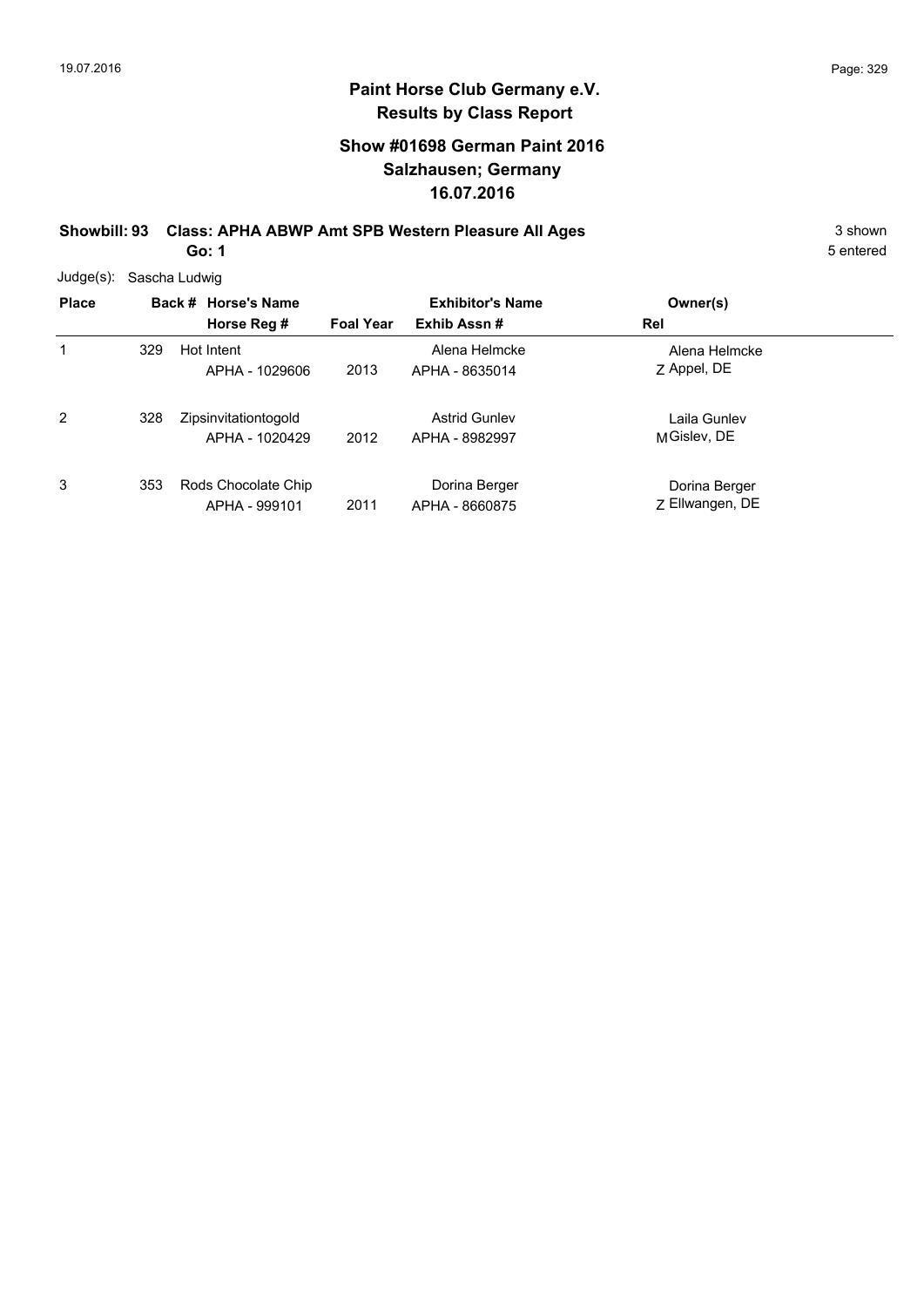# **Show #01699 German Paint 2016 Salzhausen; Germany 16.07.2016**

**Showbill: 93 Class: APHA ABWP Amt SPB Western Pleasure All Ages** 3 shown

**Go: 1**

| $Judge(s)$ : | Francoise Raimondo |  |                                        |                  |                                        |                                  |  |  |  |  |
|--------------|--------------------|--|----------------------------------------|------------------|----------------------------------------|----------------------------------|--|--|--|--|
| <b>Place</b> |                    |  | Back # Horse's Name                    |                  | <b>Exhibitor's Name</b>                | Owner(s)                         |  |  |  |  |
|              |                    |  | Horse Reg #                            | <b>Foal Year</b> | Exhib Assn#                            | Rel                              |  |  |  |  |
| 1            | 329                |  | Hot Intent<br>APHA - 1029606           | 2013             | Alena Helmcke<br>APHA - 8635014        | Alena Helmcke<br>Z Appel, DE     |  |  |  |  |
| 2            | 328                |  | Zipsinvitationtogold<br>APHA - 1020429 | 2012             | <b>Astrid Gunley</b><br>APHA - 8982997 | Laila Gunlev<br>MGislev, DE      |  |  |  |  |
| 3            | 353                |  | Rods Chocolate Chip<br>APHA - 999101   | 2011             | Dorina Berger<br>APHA - 8660875        | Dorina Berger<br>Z Ellwangen, DE |  |  |  |  |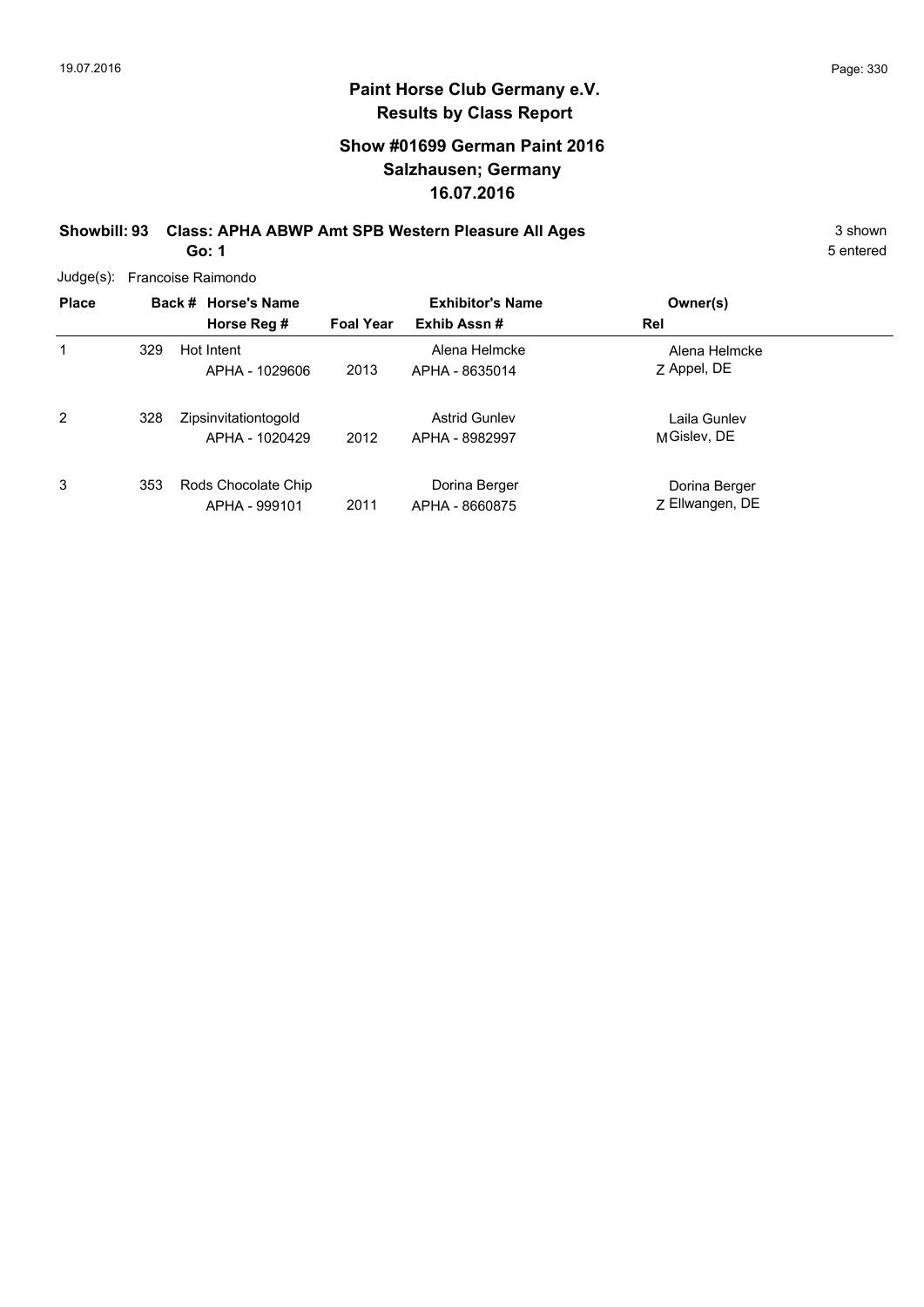# **Show #03270 German Paint 2016 Salzhausen; Germany 16.07.2016**

**Showbill: 93 Class: APHA ABWP Amt SPB Western Pleasure All Ages** 3 shown

**Go: 1**

5 entered

Judge(s): Pierre Ouellet

| <b>Place</b> |     | Back # Horse's Name<br>Horse Reg #     | <b>Foal Year</b> | <b>Exhibitor's Name</b><br>Exhib Assn# | Owner(s)<br>Rel                  |  |
|--------------|-----|----------------------------------------|------------------|----------------------------------------|----------------------------------|--|
| 1            | 328 | Zipsinvitationtogold<br>APHA - 1020429 | 2012             | <b>Astrid Gunley</b><br>APHA - 8982997 | Laila Gunlev<br>MGislev, DE      |  |
| 2            | 329 | Hot Intent<br>APHA - 1029606           | 2013             | Alena Helmcke<br>APHA - 8635014        | Alena Helmcke<br>Z Appel, DE     |  |
| 3            | 353 | Rods Chocolate Chip<br>APHA - 999101   | 2011             | Dorina Berger<br>APHA - 8660875        | Dorina Berger<br>Z Ellwangen, DE |  |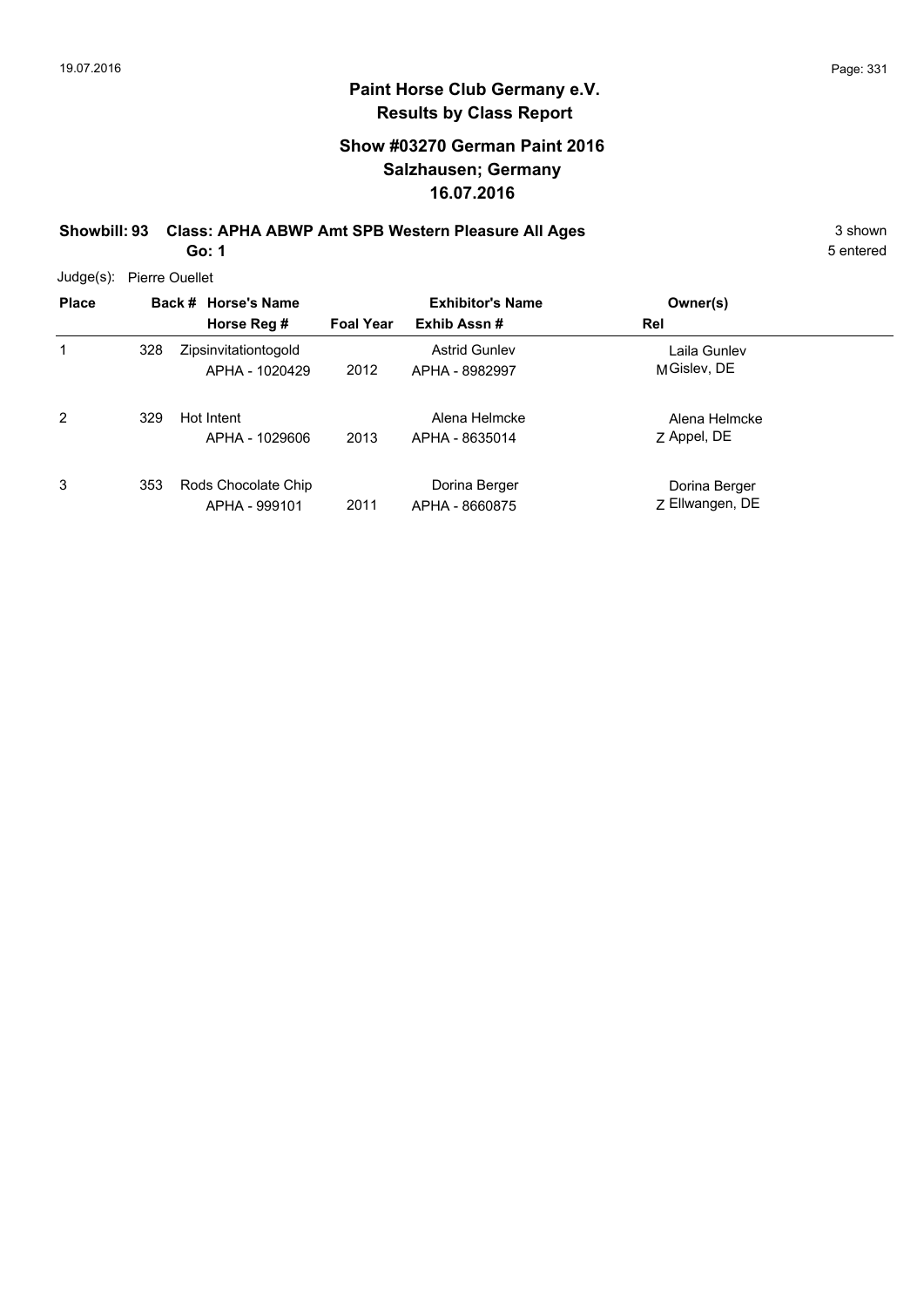# **Show #03271 German Paint 2016 Salzhausen; Germany 16.07.2016**

**Showbill: 93 Class: APHA ABWP Amt SPB Western Pleasure All Ages** 3 shown 3 shown

**Go: 1**

| $Judge(s)$ : | Simone Reiss |                                        |                  |                                        |                                  |  |  |  |  |
|--------------|--------------|----------------------------------------|------------------|----------------------------------------|----------------------------------|--|--|--|--|
| <b>Place</b> |              | Back # Horse's Name                    |                  | <b>Exhibitor's Name</b>                | Owner(s)                         |  |  |  |  |
|              |              | Horse Reg #                            | <b>Foal Year</b> | Exhib Assn#                            | Rel                              |  |  |  |  |
| 1            | 328          | Zipsinvitationtogold<br>APHA - 1020429 | 2012             | <b>Astrid Gunley</b><br>APHA - 8982997 | Laila Gunlev<br>MGislev, DE      |  |  |  |  |
| 2            | 329          | Hot Intent<br>APHA - 1029606           | 2013             | Alena Helmcke<br>APHA - 8635014        | Alena Helmcke<br>Z Appel, DE     |  |  |  |  |
| 3            | 353          | Rods Chocolate Chip<br>APHA - 999101   | 2011             | Dorina Berger<br>APHA - 8660875        | Dorina Berger<br>Z Ellwangen, DE |  |  |  |  |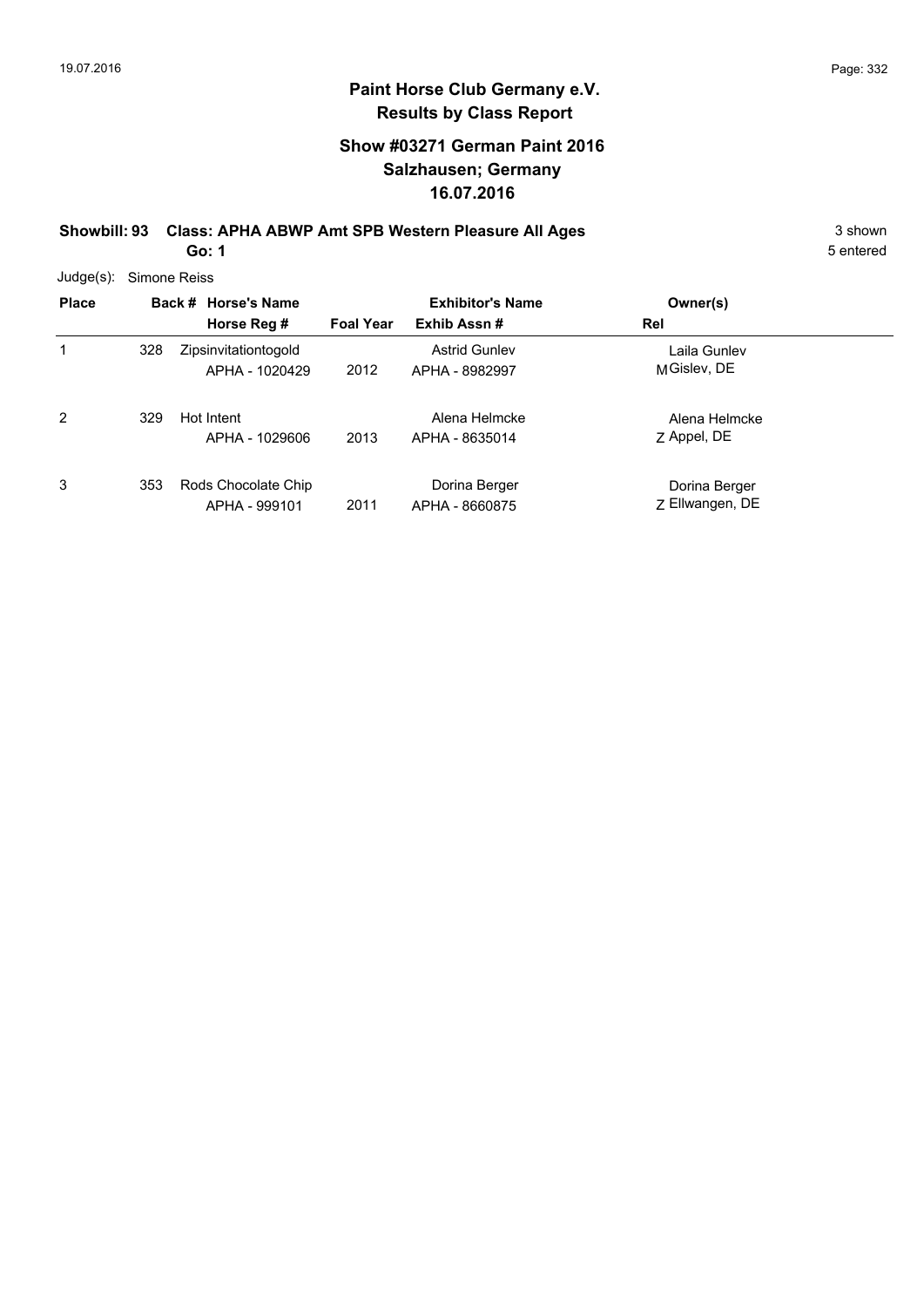# **Show #01698 German Paint 2016 Salzhausen; Germany 16.07.2016**

**Showbill: 94 Class: APHA XH1 Youth SPB Western Horsemanship 18 & Under** 4 shown **Go: 1**

4 entered

Judge(s): Sascha Ludwig

| <b>Place</b> |     | Back # Horse's Name<br>Horse Reg #            | <b>Foal Year</b> | <b>Exhibitor's Name</b><br>Exhib Assn# | <b>Birthdate</b> | Owner(s)<br>Rel                           |
|--------------|-----|-----------------------------------------------|------------------|----------------------------------------|------------------|-------------------------------------------|
| 1            | 422 | JH Supreme Invitation<br>APHA - 1000521       | 2011             | Ivana Pallister<br>APHA - 8956841      |                  | Ivana Pallister<br>Z Berg En Terblijt, NL |
| 2            | 394 | <b>Colonels Shining Star</b><br>APHA - 947323 | 2008             | Carolin Rauch<br>APHA - 9141687        |                  | Gunther Heldmann<br>Neuhof, DE            |
| 3            | 396 | Hofmanns Sinclair One<br>APHA - 913551        | 2006             | Emma T Thomsen<br>APHA - 8991204       |                  | Emma T Thomsen<br>Z Vojens, DK            |
| 4            | 402 | Cute Magic Jack<br>APHA - 1037920             | 2013             | Maike Krause<br>APHA - 8885332         |                  | Maike Krause<br>Z Spardorf, DE            |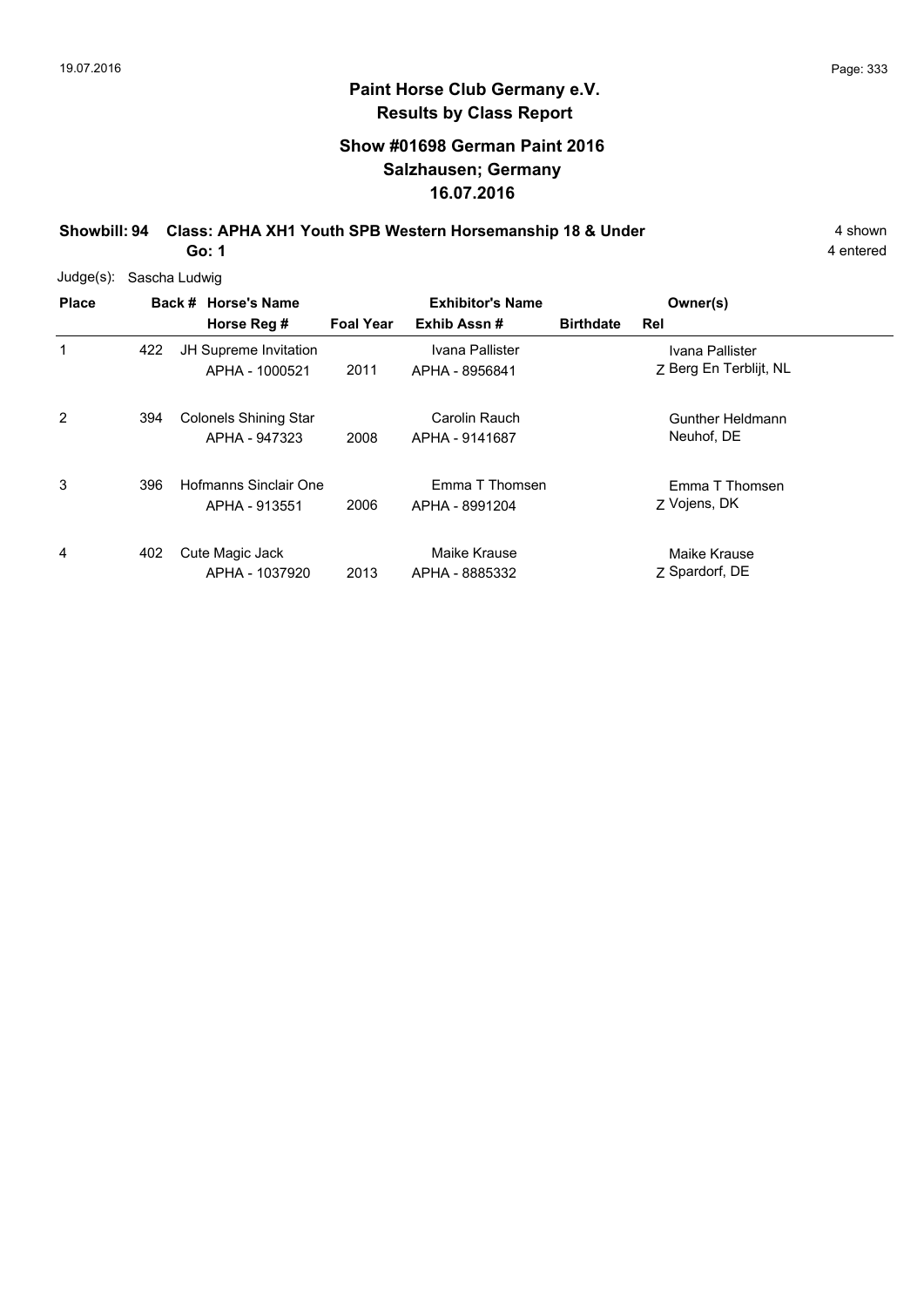# **Show #01699 German Paint 2016 Salzhausen; Germany 16.07.2016**

**Showbill: 94 Class: APHA XH1 Youth SPB Western Horsemanship 18 & Under** 4 shown **Go: 1**

4 entered

Judge(s): Francoise Raimondo

| <b>Place</b> |     | Back # Horse's Name          |                  | <b>Exhibitor's Name</b> |                  | Owner(s)               |
|--------------|-----|------------------------------|------------------|-------------------------|------------------|------------------------|
|              |     | Horse Reg #                  | <b>Foal Year</b> | Exhib Assn#             | <b>Birthdate</b> | Rel                    |
| 1            | 422 | JH Supreme Invitation        |                  | Ivana Pallister         |                  | Ivana Pallister        |
|              |     | APHA - 1000521               | 2011             | APHA - 8956841          |                  | Z Berg En Terblijt, NL |
| 2            | 394 | <b>Colonels Shining Star</b> |                  | Carolin Rauch           |                  | Gunther Heldmann       |
|              |     | APHA - 947323                | 2008             | APHA - 9141687          |                  | Neuhof, DE             |
| 3            | 396 | Hofmanns Sinclair One        |                  | Emma T Thomsen          |                  | Emma T Thomsen         |
|              |     | APHA - 913551                | 2006             | APHA - 8991204          |                  | Z Vojens, DK           |
| DQ.          | 402 | Cute Magic Jack              |                  | Maike Krause            |                  | Maike Krause           |
|              |     | APHA - 1037920               | 2013             | APHA - 8885332          |                  | Z Spardorf, DE         |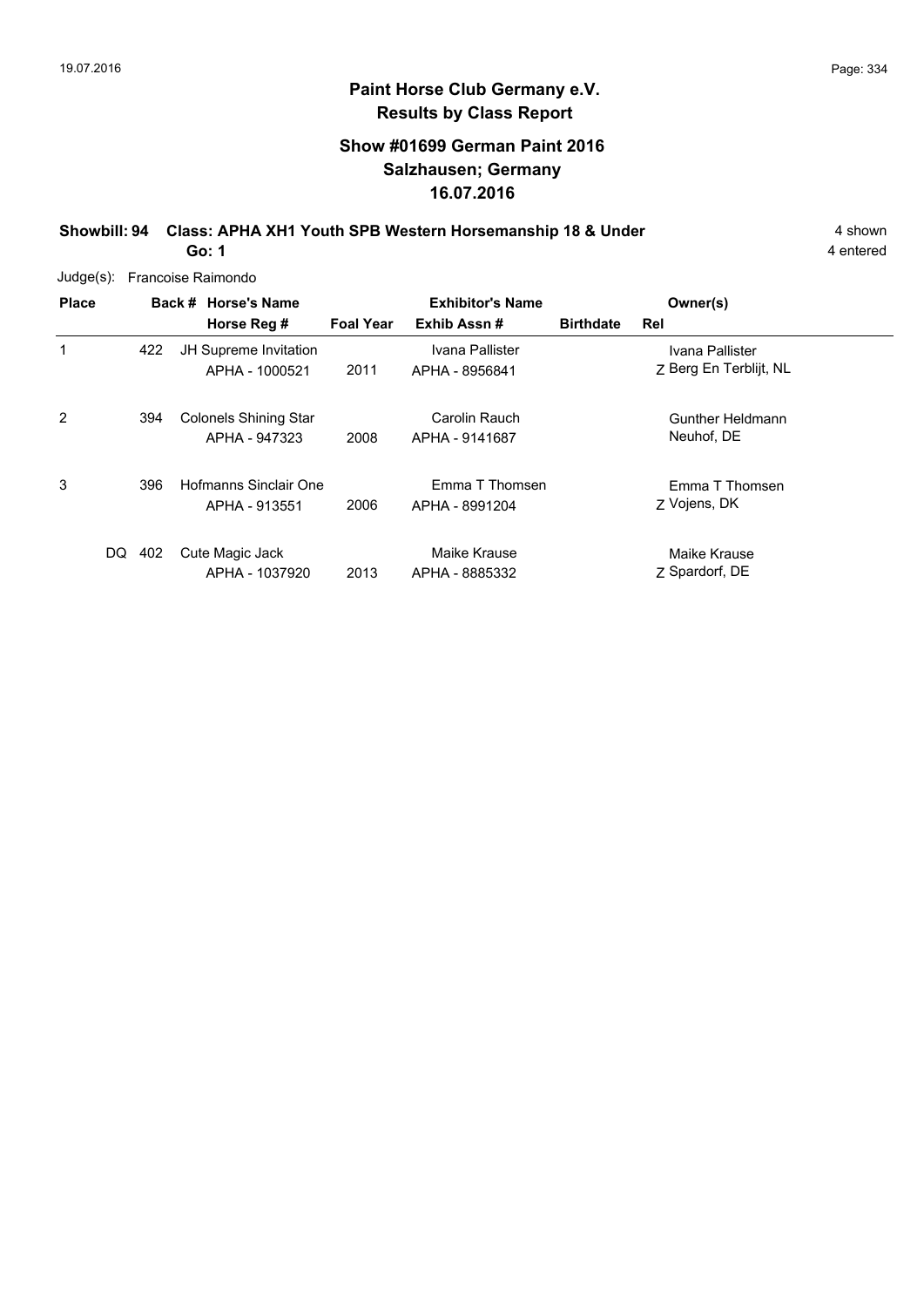4 entered

# **Paint Horse Club Germany e.V. Results by Class Report**

# **Show #03270 German Paint 2016 Salzhausen; Germany 16.07.2016**

**Showbill: 94 Class: APHA XH1 Youth SPB Western Horsemanship 18 & Under** 4 shown **Go: 1**

Judge(s): Pierre Ouellet

| <b>Place</b> |     | Back # Horse's Name<br>Horse Reg #            | <b>Foal Year</b> | <b>Exhibitor's Name</b><br>Exhib Assn# | <b>Birthdate</b> | Owner(s)<br>Rel                           |
|--------------|-----|-----------------------------------------------|------------------|----------------------------------------|------------------|-------------------------------------------|
| 1            | 422 | JH Supreme Invitation<br>APHA - 1000521       | 2011             | Ivana Pallister<br>APHA - 8956841      |                  | Ivana Pallister<br>Z Berg En Terblijt, NL |
| 2            | 394 | <b>Colonels Shining Star</b><br>APHA - 947323 | 2008             | Carolin Rauch<br>APHA - 9141687        |                  | Gunther Heldmann<br>Neuhof, DE            |
| 3            | 396 | Hofmanns Sinclair One<br>APHA - 913551        | 2006             | Emma T Thomsen<br>APHA - 8991204       |                  | Emma T Thomsen<br>Z Vojens, DK            |
| 4            | 402 | Cute Magic Jack<br>APHA - 1037920             | 2013             | Maike Krause<br>APHA - 8885332         |                  | Maike Krause<br>Z Spardorf, DE            |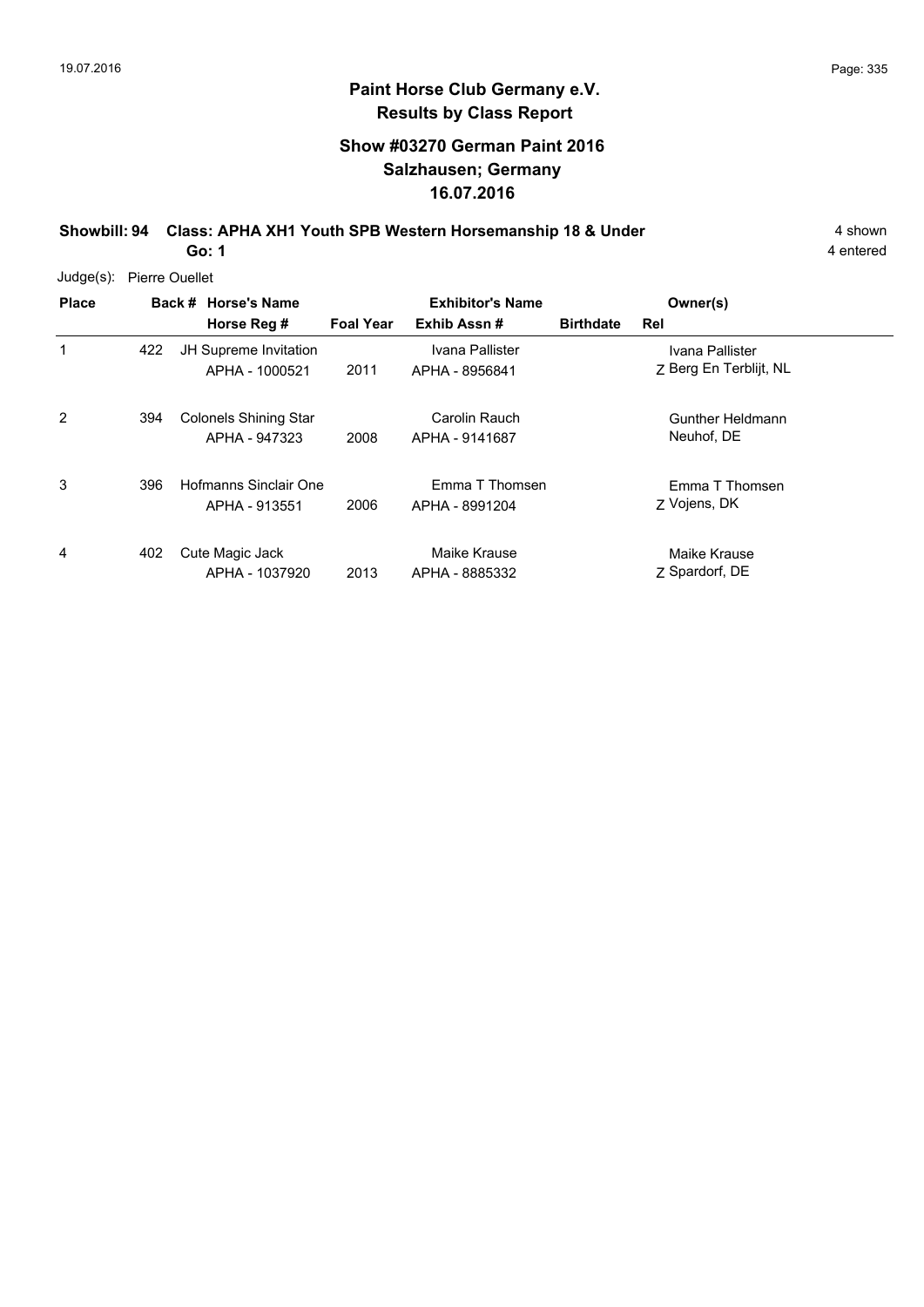# **Show #03271 German Paint 2016 Salzhausen; Germany 16.07.2016**

**Showbill: 94 Class: APHA XH1 Youth SPB Western Horsemanship 18 & Under** 4 shown **Go: 1**

4 entered

Judge(s): Simone Reiss

| <b>Place</b> |     | Back # Horse's Name<br>Horse Reg #            | <b>Foal Year</b> | <b>Exhibitor's Name</b><br>Exhib Assn# | <b>Birthdate</b> | Owner(s)<br>Rel                           |
|--------------|-----|-----------------------------------------------|------------------|----------------------------------------|------------------|-------------------------------------------|
| 1            | 394 | <b>Colonels Shining Star</b><br>APHA - 947323 | 2008             | Carolin Rauch<br>APHA - 9141687        |                  | Gunther Heldmann<br>Neuhof, DE            |
| 2            | 422 | JH Supreme Invitation<br>APHA - 1000521       | 2011             | Ivana Pallister<br>APHA - 8956841      |                  | Ivana Pallister<br>Z Berg En Terblijt, NL |
| 3            | 396 | Hofmanns Sinclair One<br>APHA - 913551        | 2006             | Emma T Thomsen<br>APHA - 8991204       |                  | Emma T Thomsen<br>Z Vojens, DK            |
| DQ.          | 402 | Cute Magic Jack<br>APHA - 1037920             | 2013             | Maike Krause<br>APHA - 8885332         |                  | Maike Krause<br>Z Spardorf, DE            |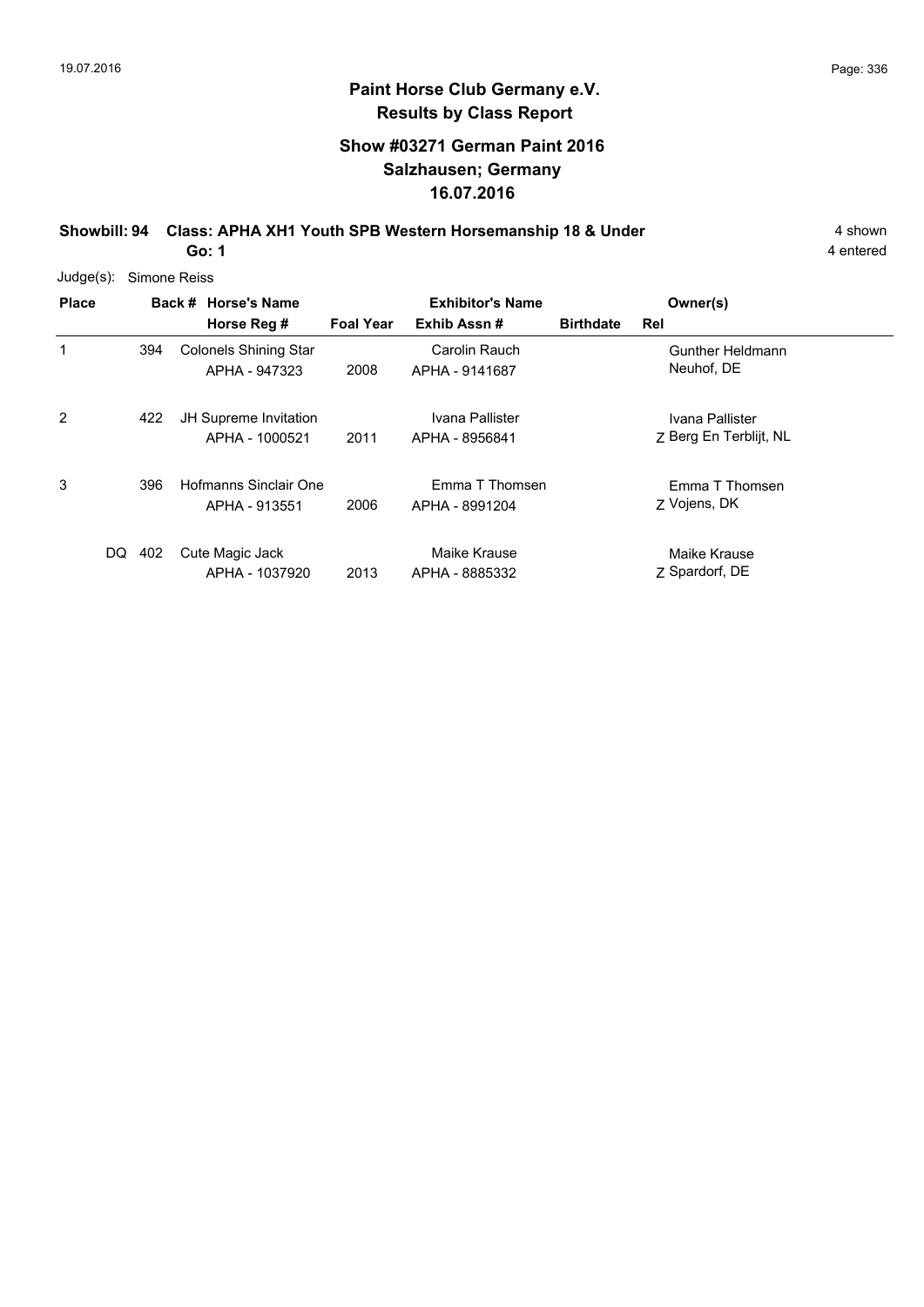# **Show #01698 German Paint 2016 Salzhausen; Germany 16.07.2016**

**Showbill: 95 Class: APHA ABHM Amt SPB Western Horsemanship All Ages** 6 Shown

6 entered

**Go: 1**

| Judge(s):    |            | Sascha Ludwig                         |                  |                                        |                                       |
|--------------|------------|---------------------------------------|------------------|----------------------------------------|---------------------------------------|
| <b>Place</b> |            | Back # Horse's Name                   |                  | <b>Exhibitor's Name</b>                | Owner(s)                              |
|              |            | Horse Reg #                           | <b>Foal Year</b> | Exhib Assn#                            | Rel                                   |
| 1            | 353        | Rods Chocolate Chip<br>APHA - 999101  | 2011             | Dorina Berger<br>APHA - 8660875        | Dorina Berger<br>Z Ellwangen, DE      |
| 2            | 389        | Kay Jay Black Chief<br>APHA - 926717  | 2004             | Yvette Ekiz-Koegel<br>APHA - 8992285   | Yvette Ekiz-Koegel<br>Z Lauf, DE      |
| 3            | 430        | <b>Smart Redneck</b><br>APHA - 943137 | 2006             | <b>Miriam Pleiss</b><br>APHA - 8899349 | Miriam Pleiss<br>Z Gelsenkirchen, DE  |
| 4            | 336        | Unzippin The Assets<br>APHA - 984654  | 2010             | Dominik Schuster<br>APHA - 8883342     | Jasmin Schuster<br>P Schrozberg, DE   |
| 5            | 558        | Docs Connected Dream<br>APHA - 416885 | 1997             | Emma Lucie Harbort<br>APHA - PEDHE     | Emma Lucie Harbort<br>Z Barnstedt, DE |
|              | DQ.<br>379 | Ratatouille<br>APHA - 1029317         | 2013             | Katrin Ebert<br>APHA - 8932122         | Katrin Ebert<br>Z Gebsattel, DE       |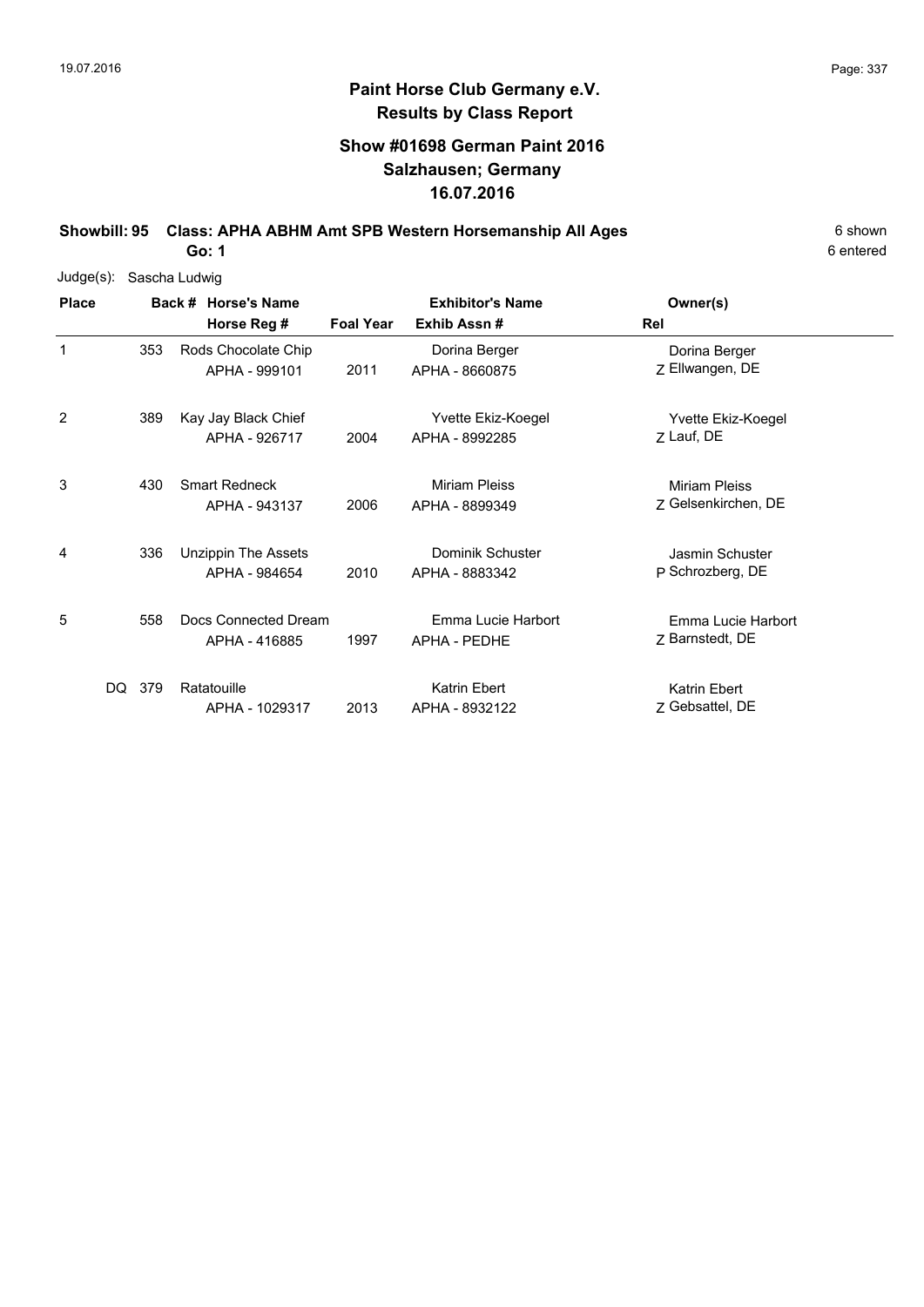# **Show #01699 German Paint 2016 Salzhausen; Germany 16.07.2016**

**Showbill: 95 Class: APHA ABHM Amt SPB Western Horsemanship All Ages** 6 Shown

6 entered

**Go: 1**

| Judge(s):    |            | Francoise Raimondo                          |                  |                                        |                                             |
|--------------|------------|---------------------------------------------|------------------|----------------------------------------|---------------------------------------------|
| <b>Place</b> |            | Back # Horse's Name                         |                  | <b>Exhibitor's Name</b>                | Owner(s)                                    |
|              |            | Horse Reg #                                 | <b>Foal Year</b> | Exhib Assn#                            | Rel                                         |
| 1            | 353        | Rods Chocolate Chip<br>APHA - 999101        | 2011             | Dorina Berger<br>APHA - 8660875        | Dorina Berger<br>Z Ellwangen, DE            |
| 2            | 389        | Kay Jay Black Chief<br>APHA - 926717        | 2004             | Yvette Ekiz-Koegel<br>APHA - 8992285   | Yvette Ekiz-Koegel<br>Z Lauf, DE            |
| 3            | 430        | <b>Smart Redneck</b><br>APHA - 943137       | 2006             | <b>Miriam Pleiss</b><br>APHA - 8899349 | <b>Miriam Pleiss</b><br>Z Gelsenkirchen, DE |
| 4            | 336        | <b>Unzippin The Assets</b><br>APHA - 984654 | 2010             | Dominik Schuster<br>APHA - 8883342     | Jasmin Schuster<br>P Schrozberg, DE         |
| 5            | 558        | Docs Connected Dream<br>APHA - 416885       | 1997             | Emma Lucie Harbort<br>APHA - PEDHE     | Emma Lucie Harbort<br>Z Barnstedt, DE       |
|              | DQ.<br>379 | Ratatouille<br>APHA - 1029317               | 2013             | Katrin Ebert<br>APHA - 8932122         | Katrin Ebert<br>Z Gebsattel, DE             |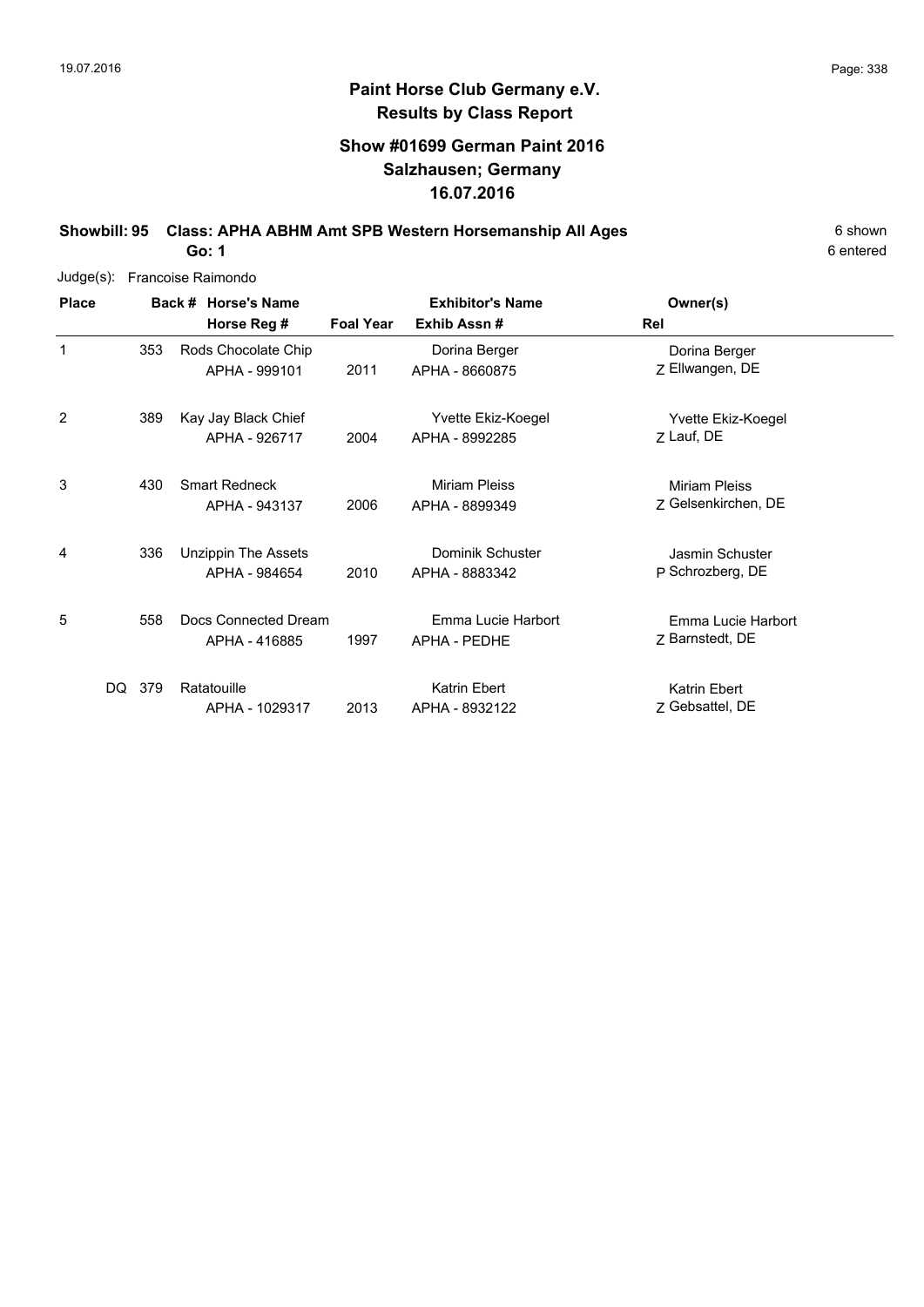# **Show #03270 German Paint 2016 Salzhausen; Germany 16.07.2016**

**Showbill: 95 Class: APHA ABHM Amt SPB Western Horsemanship All Ages** 6 Shown **Go: 1**

6 entered

Judge(s): Pierre Ouellet

| <b>Place</b> |        | Back # Horse's Name                   |                  | <b>Exhibitor's Name</b>              | Owner(s)                                    |  |
|--------------|--------|---------------------------------------|------------------|--------------------------------------|---------------------------------------------|--|
|              |        | Horse Reg #                           | <b>Foal Year</b> | Exhib Assn#                          | Rel                                         |  |
| 1            | 353    | Rods Chocolate Chip<br>APHA - 999101  | 2011             | Dorina Berger<br>APHA - 8660875      | Dorina Berger<br>Z Ellwangen, DE            |  |
| 2            | 430    | <b>Smart Redneck</b><br>APHA - 943137 | 2006             | Miriam Pleiss<br>APHA - 8899349      | <b>Miriam Pleiss</b><br>Z Gelsenkirchen, DE |  |
| 3            | 389    | Kay Jay Black Chief<br>APHA - 926717  | 2004             | Yvette Ekiz-Koegel<br>APHA - 8992285 | Yvette Ekiz-Koegel<br>Z Lauf, DE            |  |
| 4            | 336    | Unzippin The Assets<br>APHA - 984654  | 2010             | Dominik Schuster<br>APHA - 8883342   | Jasmin Schuster<br>P Schrozberg, DE         |  |
| 5            | 558    | Docs Connected Dream<br>APHA - 416885 | 1997             | Emma Lucie Harbort<br>APHA - PEDHE   | Emma Lucie Harbort<br>Z Barnstedt, DE       |  |
|              | DQ 379 | Ratatouille<br>APHA - 1029317         | 2013             | Katrin Ebert<br>APHA - 8932122       | Katrin Ebert<br>Z Gebsattel, DE             |  |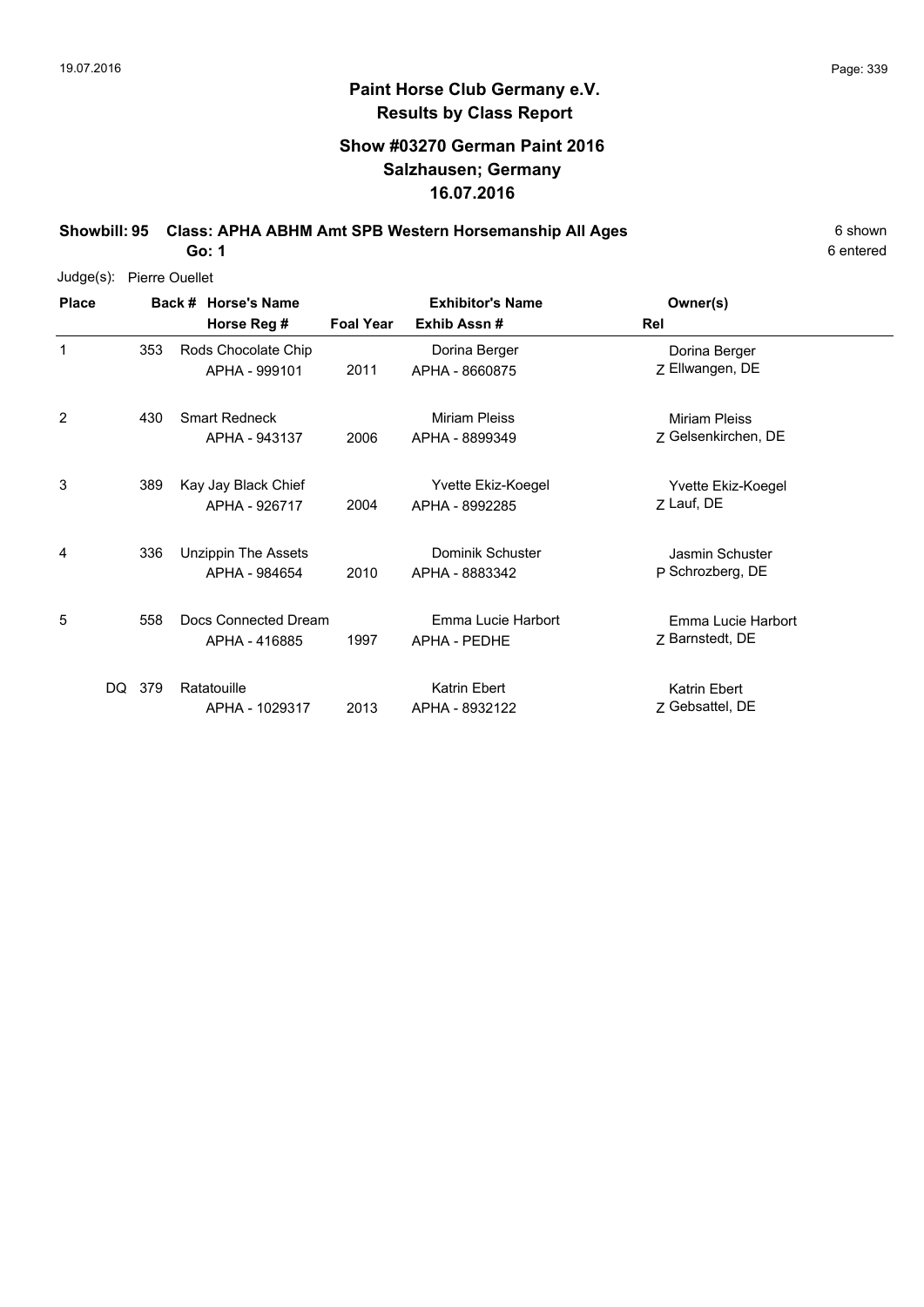# **Show #03271 German Paint 2016 Salzhausen; Germany 16.07.2016**

**Showbill: 95 Class: APHA ABHM Amt SPB Western Horsemanship All Ages** 6 Shown

6 entered

**Go: 1**

| Judge(s):      | Simone Reiss |                                             |                  |                                        |                                             |
|----------------|--------------|---------------------------------------------|------------------|----------------------------------------|---------------------------------------------|
| <b>Place</b>   |              | Back # Horse's Name                         |                  | <b>Exhibitor's Name</b>                | Owner(s)                                    |
|                |              | Horse Reg #                                 | <b>Foal Year</b> | Exhib Assn#                            | Rel                                         |
| 1              | 353          | Rods Chocolate Chip<br>APHA - 999101        | 2011             | Dorina Berger<br>APHA - 8660875        | Dorina Berger<br>Z Ellwangen, DE            |
| $\overline{2}$ | 430          | <b>Smart Redneck</b><br>APHA - 943137       | 2006             | <b>Miriam Pleiss</b><br>APHA - 8899349 | <b>Miriam Pleiss</b><br>Z Gelsenkirchen, DE |
| 3              | 389          | Kay Jay Black Chief<br>APHA - 926717        | 2004             | Yvette Ekiz-Koegel<br>APHA - 8992285   | Yvette Ekiz-Koegel<br>Z Lauf, DE            |
| 4              | 336          | <b>Unzippin The Assets</b><br>APHA - 984654 | 2010             | Dominik Schuster<br>APHA - 8883342     | Jasmin Schuster<br>P Schrozberg, DE         |
| 5              | 558          | Docs Connected Dream<br>APHA - 416885       | 1997             | Emma Lucie Harbort<br>APHA - PEDHE     | Emma Lucie Harbort<br>Z Barnstedt, DE       |
|                | DQ<br>379    | Ratatouille<br>APHA - 1029317               | 2013             | Katrin Ebert<br>APHA - 8932122         | Katrin Ebert<br>Z Gebsattel, DE             |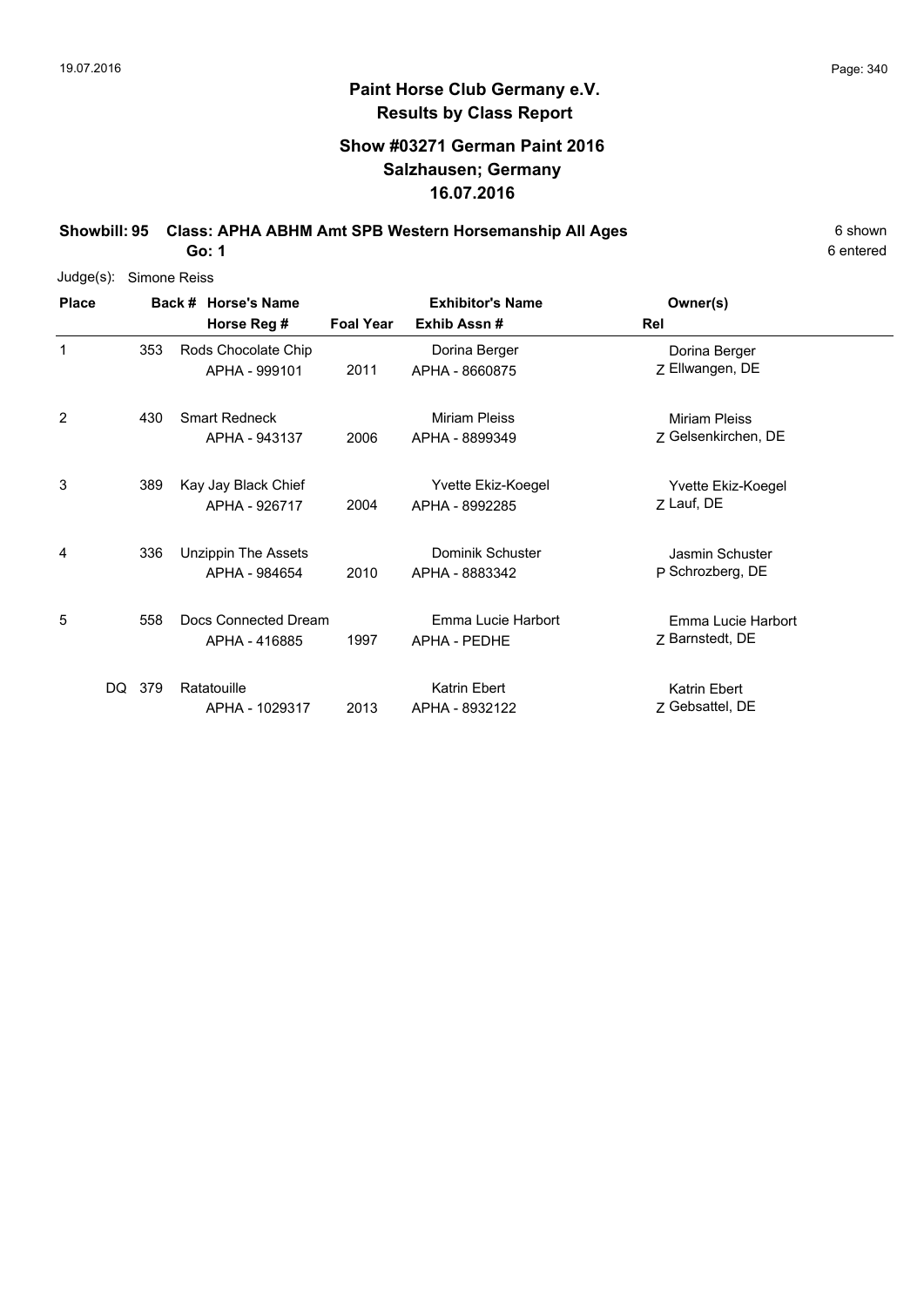# **Show #01698 German Paint 2016 Salzhausen; Germany 16.07.2016**

### **Showbill: 96 Class: APHA BWP1 SPB Western Pleasure** 3 shown

**Go: 1**

5 entered

Judge(s): Sascha Ludwig

| <b>Place</b> |     | Back # Horse's Name<br>Horse Reg #      | <b>Foal Year</b> | <b>Exhibitor's Name</b><br>Exhib Assn# | Owner(s)<br>Rel                           |
|--------------|-----|-----------------------------------------|------------------|----------------------------------------|-------------------------------------------|
| 1            | 328 | Zipsinvitationtogold<br>APHA - 1020429  | 2012             | Keith Long<br><b>APHA - PENDKL</b>     | Laila Gunlev<br>Gislev, DE                |
| 2            | 422 | JH Supreme Invitation<br>APHA - 1000521 | 2011             | Ivana Pallister<br>APHA - 8956841      | Ivana Pallister<br>Z Berg En Terblijt, NL |
| 3            | 336 | Unzippin The Assets<br>APHA - 984654    | 2010             | Jasmin Schuster<br>APHA - 8341024      | Jasmin Schuster<br>Z Schrozberg, DE       |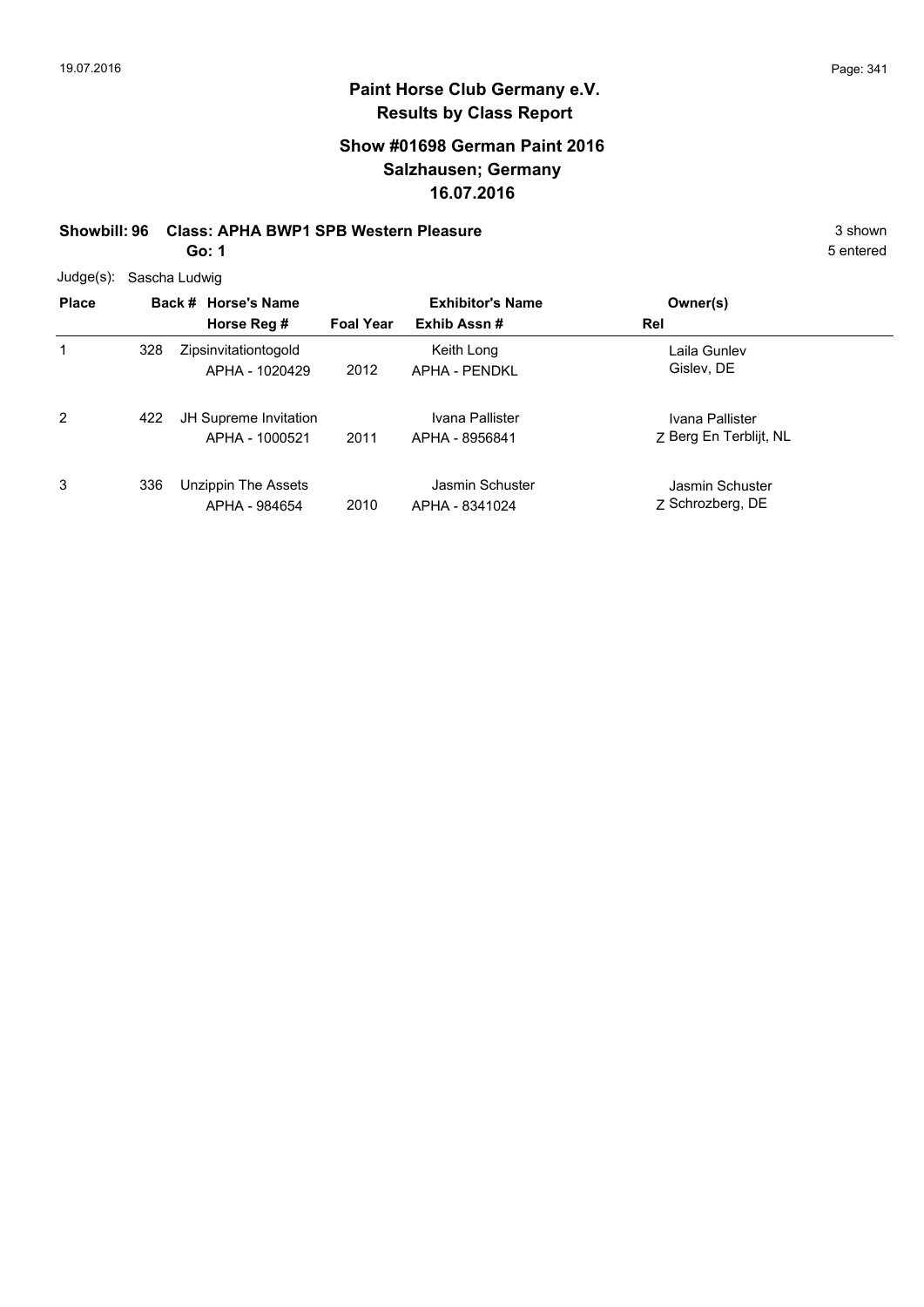# **Show #01699 German Paint 2016 Salzhausen; Germany 16.07.2016**

# **Showbill: 96 Class: APHA BWP1 SPB Western Pleasure** 3 Shown 3 shown

**Go: 1**

5 entered

Judge(s): Francoise Raimondo

| <b>Place</b> |     | Back # Horse's Name                     |                  | <b>Exhibitor's Name</b>            |                  | Owner(s)                                  |
|--------------|-----|-----------------------------------------|------------------|------------------------------------|------------------|-------------------------------------------|
|              |     | Horse Reg #                             | <b>Foal Year</b> | Exhib Assn#                        | <b>Birthdate</b> | Rel                                       |
| 1            | 422 | JH Supreme Invitation<br>APHA - 1000521 | 2011             | Ivana Pallister<br>APHA - 8956841  |                  | Ivana Pallister<br>Z Berg En Terblijt, NL |
| 2            | 328 | Zipsinvitationtogold<br>APHA - 1020429  | 2012             | Keith Long<br><b>APHA - PENDKL</b> |                  | Laila Gunlev<br>Gislev. DE                |
| 3            | 336 | Unzippin The Assets<br>APHA - 984654    | 2010             | Jasmin Schuster<br>APHA - 8341024  |                  | Jasmin Schuster<br>Z Schrozberg, DE       |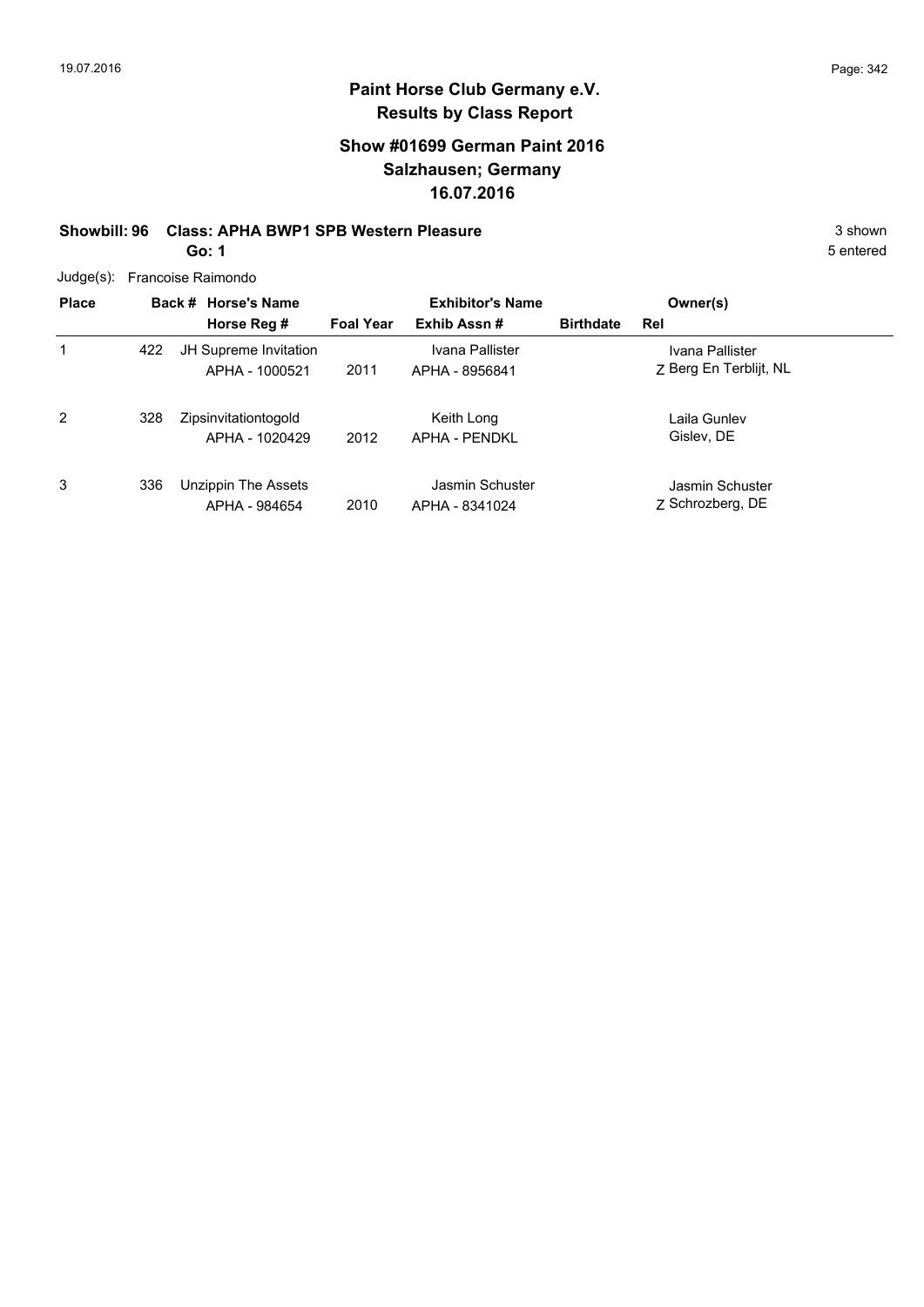# **Show #03270 German Paint 2016 Salzhausen; Germany 16.07.2016**

### **Showbill: 96 Class: APHA BWP1 SPB Western Pleasure** 3 shown

**Go: 1**

Judge(s): Pierre Ouellet

|   |          | 5 entered |
|---|----------|-----------|
| ì | Owner(s) |           |
|   | Rel      |           |

| <b>Place</b> |     | Back # Horse's Name                     | <b>Exhibitor's Name</b> |                                   | Owner(s)                                  |  |
|--------------|-----|-----------------------------------------|-------------------------|-----------------------------------|-------------------------------------------|--|
|              |     | Horse Reg #                             | <b>Foal Year</b>        | Exhib Assn#                       | Rel                                       |  |
| 1            | 328 | Zipsinvitationtogold<br>APHA - 1020429  | 2012                    | Keith Long<br>APHA - PENDKL       | Laila Gunlev<br>Gislev, DE                |  |
| 2            | 422 | JH Supreme Invitation<br>APHA - 1000521 | 2011                    | Ivana Pallister<br>APHA - 8956841 | Ivana Pallister<br>Z Berg En Terblijt, NL |  |
| 3            | 336 | Unzippin The Assets<br>APHA - 984654    | 2010                    | Jasmin Schuster<br>APHA - 8341024 | Jasmin Schuster<br>7 Schrozberg, DE       |  |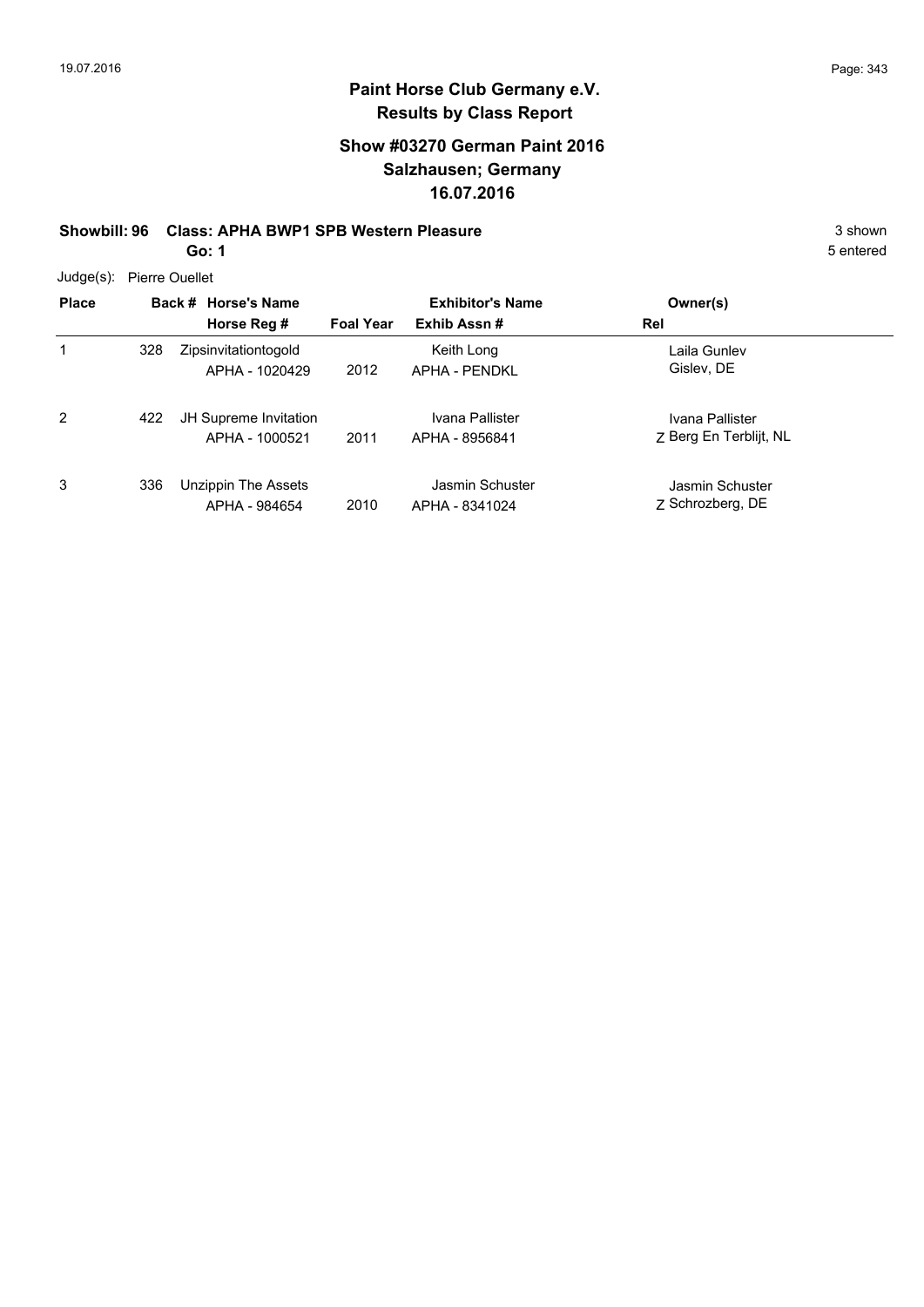# **Show #03271 German Paint 2016 Salzhausen; Germany 16.07.2016**

### **Showbill: 96 Class: APHA BWP1 SPB Western Pleasure** 3 Shown 3 shown

**Go: 1**

5 entered

Judge(s): Simone Reiss

| <b>Place</b> |     | Back # Horse's Name<br>Horse Reg #      | <b>Foal Year</b> | <b>Exhibitor's Name</b><br>Exhib Assn# | Owner(s)<br>Rel                           |
|--------------|-----|-----------------------------------------|------------------|----------------------------------------|-------------------------------------------|
|              | 328 | Zipsinvitationtogold<br>APHA - 1020429  | 2012             | Keith Long<br>APHA - PFNDKI            | Laila Gunlev<br>Gislev, DE                |
| 2            | 422 | JH Supreme Invitation<br>APHA - 1000521 | 2011             | Ivana Pallister<br>APHA - 8956841      | Ivana Pallister<br>Z Berg En Terblijt, NL |
| 3            | 336 | Unzippin The Assets<br>APHA - 984654    | 2010             | Jasmin Schuster<br>APHA - 8341024      | Jasmin Schuster<br>Z Schrozberg, DE       |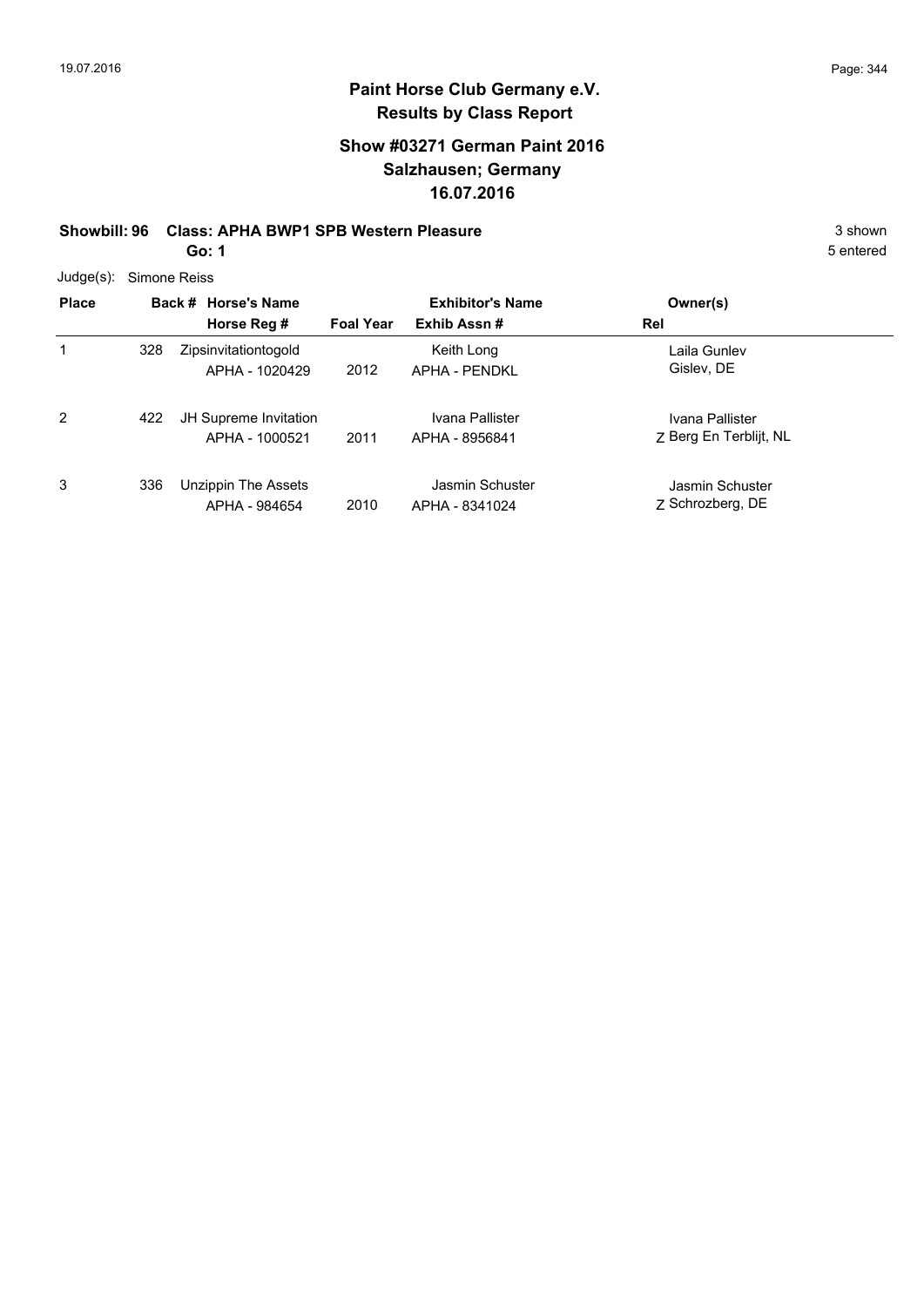13 entered

# **Paint Horse Club Germany e.V. Results by Class Report**

# **Show #01698 German Paint 2016 Salzhausen; Germany 16.07.2016**

#### **Showbill: 97 Class: APHA WP3 Sr Western Pleasure** 10 Shown 10 shown

**Go: 1**

| Judge(s): | Sascha Ludwig |  |
|-----------|---------------|--|
|-----------|---------------|--|

| <b>Place</b>   |     | Back # Horse's Name                        |                  | <b>Exhibitor's Name</b>               | Owner(s)                                    |
|----------------|-----|--------------------------------------------|------------------|---------------------------------------|---------------------------------------------|
|                |     | Horse Reg #                                | <b>Foal Year</b> | Exhib Assn#                           | Rel                                         |
| 1              | 566 | <b>RHR Midnight Snack</b><br>APHA - 984394 | 2009             | Berit Rasmussen<br>APHA - 8867938     | Berit & Kim Rasmussen<br>Z St. Merloese, DK |
| $\overline{2}$ | 559 | Coosa Chic<br>APHA - 971088                | 2009             | Phillipp Dammann<br>APHA - 8905554    | Nadine Chamier<br>Leezen, DE                |
| 3              | 355 | Hes A Lucky Delight<br>APHA - 1007309      | 2010             | Annette Mortensen<br>APHA - 8268098   | Viggo & Annette Mortensen<br>Z Tistrup, DK  |
| 4              | 433 | My Zippin Delight<br>APHA - 737594         | 2003             | Katrine Aagaard<br>APHA - 8954098     | Katrine Aagaard<br>Z Skanderborg, DK        |
| 5              | 340 | <b>Cashin The Assets</b><br>APHA - 624351  | 2001             | Enja Libor<br>APHA - 8693878          | Evelyn Petrasch<br>Schermbeck, DE           |
| 6              | 427 | Whata Perfect Design<br>APHA - 837621      | 2005             | Anette I Martensson<br>APHA - 8669590 | Anette I Martensson<br>Z Staffanstorp, SE   |
| 7              | 384 | PP Prozakprescription<br>APHA - 986611     | 2010             | Lenka Snablova<br>APHA - 8622599      | Hynek Lepka<br>E Bakov Nad Jizerou, CZ      |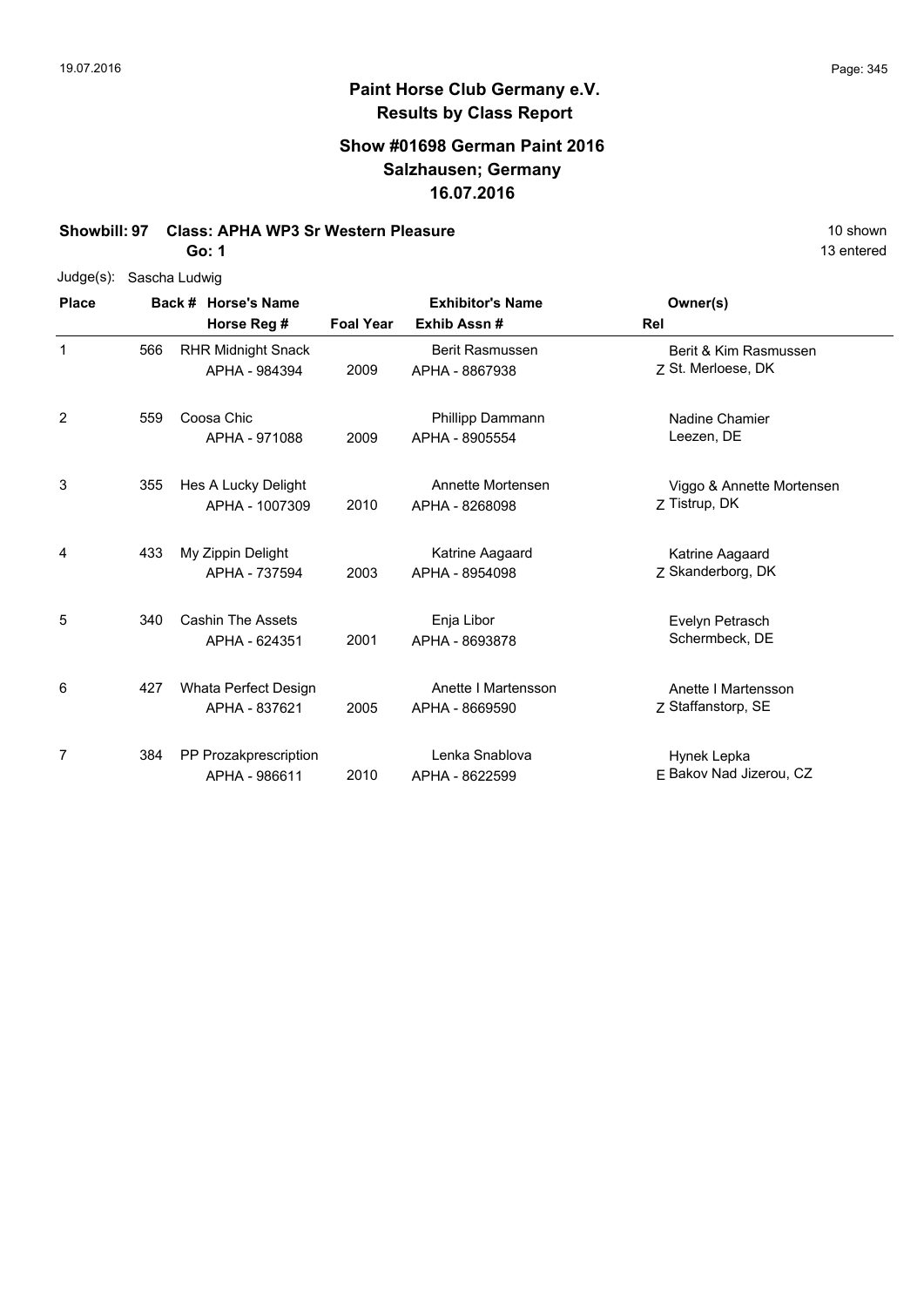# **Show #01699 German Paint 2016 Salzhausen; Germany 16.07.2016**

# **Showbill: 97 Class: APHA WP3 Sr Western Pleasure** 10 Shown 10 shown

**Go: 1**

| $Judge(s)$ : |     | Francoise Raimondo                     |                  |                                        |                                            |
|--------------|-----|----------------------------------------|------------------|----------------------------------------|--------------------------------------------|
| <b>Place</b> |     | Back # Horse's Name<br>Horse Reg #     | <b>Foal Year</b> | <b>Exhibitor's Name</b><br>Exhib Assn# | Owner(s)<br>Rel                            |
| 1            | 355 | Hes A Lucky Delight<br>APHA - 1007309  | 2010             | Annette Mortensen<br>APHA - 8268098    | Viggo & Annette Mortensen<br>Z Tistrup, DK |
| 2            | 340 | Cashin The Assets<br>APHA - 624351     | 2001             | Enja Libor<br>APHA - 8693878           | Evelyn Petrasch<br>Schermbeck, DE          |
| 3            | 421 | Midnight Asset DH<br>APHA - 988668     | 2010             | Keith Long<br><b>APHA - PENDKL</b>     | Denise Henss<br>Walsrode, DE               |
| 4            | 384 | PP Prozakprescription<br>APHA - 986611 | 2010             | Lenka Snablova<br>APHA - 8622599       | Hynek Lepka<br>E Bakov Nad Jizerou, CZ     |
| 5            | 559 | Coosa Chic<br>APHA - 971088            | 2009             | Phillipp Dammann<br>APHA - 8905554     | Nadine Chamier<br>Leezen, DE               |
| 6            | 433 | My Zippin Delight<br>APHA - 737594     | 2003             | Katrine Aagaard<br>APHA - 8954098      | Katrine Aagaard<br>7 Skanderborg, DK       |
| 7            | 427 | Whata Perfect Design<br>APHA - 837621  | 2005             | Anette I Martensson<br>APHA - 8669590  | Anette I Martensson<br>Z Staffanstorp, SE  |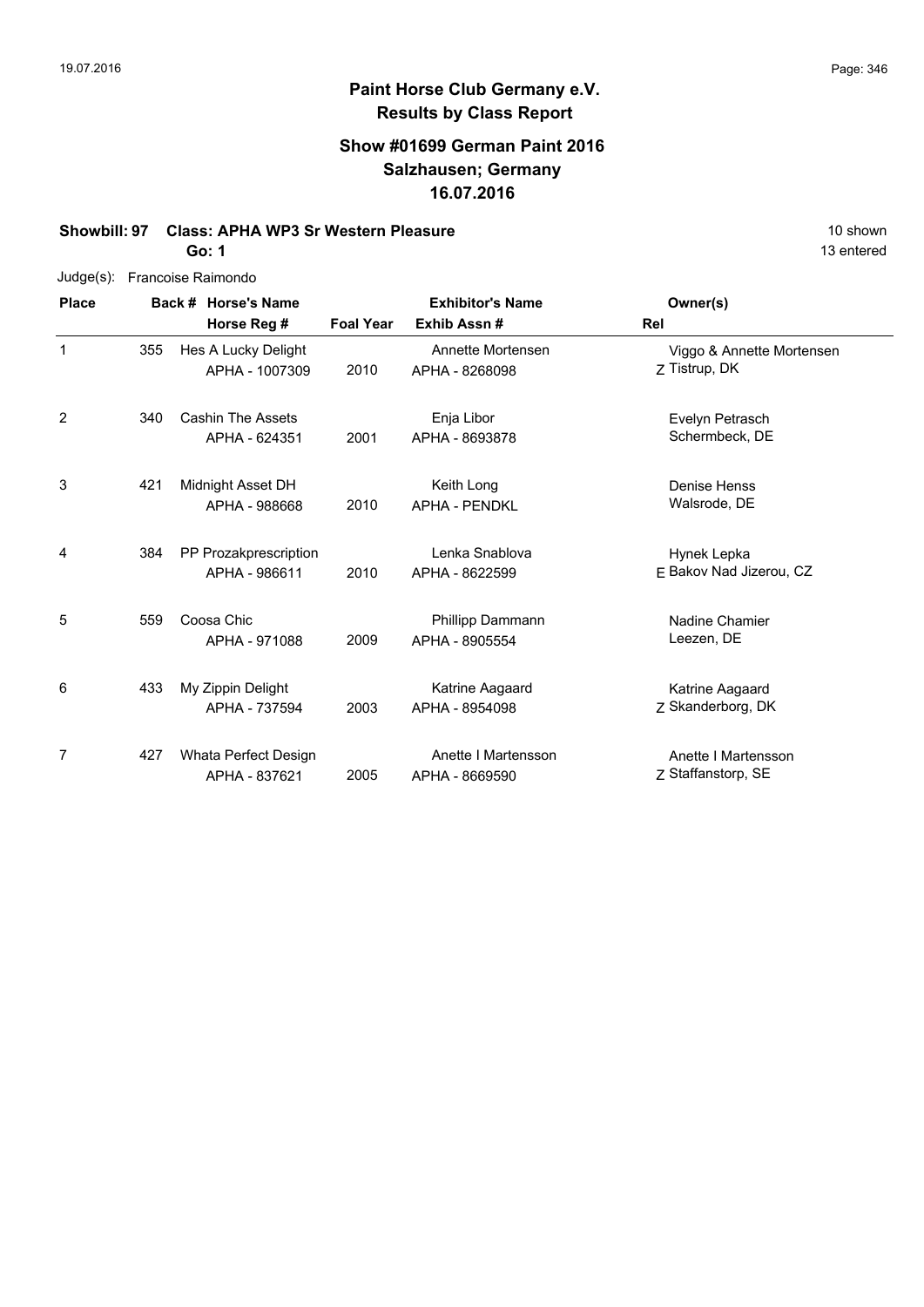### **Show #03270 German Paint 2016 Salzhausen; Germany 16.07.2016**

#### **Showbill: 97 Class: APHA WP3 Sr Western Pleasure** 10 shown 10 shown

**Go: 1**

#### Judge(s): Pierre Ouellet

**Back # Horse's Name Place Owner(s) Horse Reg # Exhib Assn # Foal Year Rel Exhibitor's Name** 1 1 and Samman States and Several Cashin The Assets Controller Control Cashin The Assets Control Control Control Control Control Control Control Control Control Control Control Control Control Control Control Control Contr 2001 Schermbeck, DE APHA - 8693878 APHA - 624351 Enja Libor 340 2 559 Coosa Chic **National Coosa Chic Engles** Phillipp Dammann **Chamier** Nadine Chamier 2009 Leezen, DE APHA - 8905554 APHA - 971088 Phillipp Dammann 3 2009 APHA - 8867938 Z St. Merloese, DK Berit & Kim Rasmussen 566 RHR Midnight Snack APHA - 984394 Berit Rasmussen APHA - 8867938 4 Z Tistrup, DK Viggo & Annette Mortensen 2010 APHA - 8268098 Z Tistrup, DK Hes A Lucky Delight APHA - 1007309 Annette Mortensen 355 5 2003 APHA - 8954098 Z Skanderborg, DK Katrine Aagaard 433 My Zippin Delight APHA - 737594 Katrine Aagaard APHA - 8954098 6 2010 APHA - 8622599 E Bakov Nad Jizerou, CZ Hynek Lepka PP Prozakprescription APHA - 986611 Lenka Snablova APHA - 8622599 384 7 2005 APHA - 8669590 Z Staffanstorp, SE Anette I Martensson Whata Perfect Design 427APHA - 837621 Anette I Martensson APHA - 8669590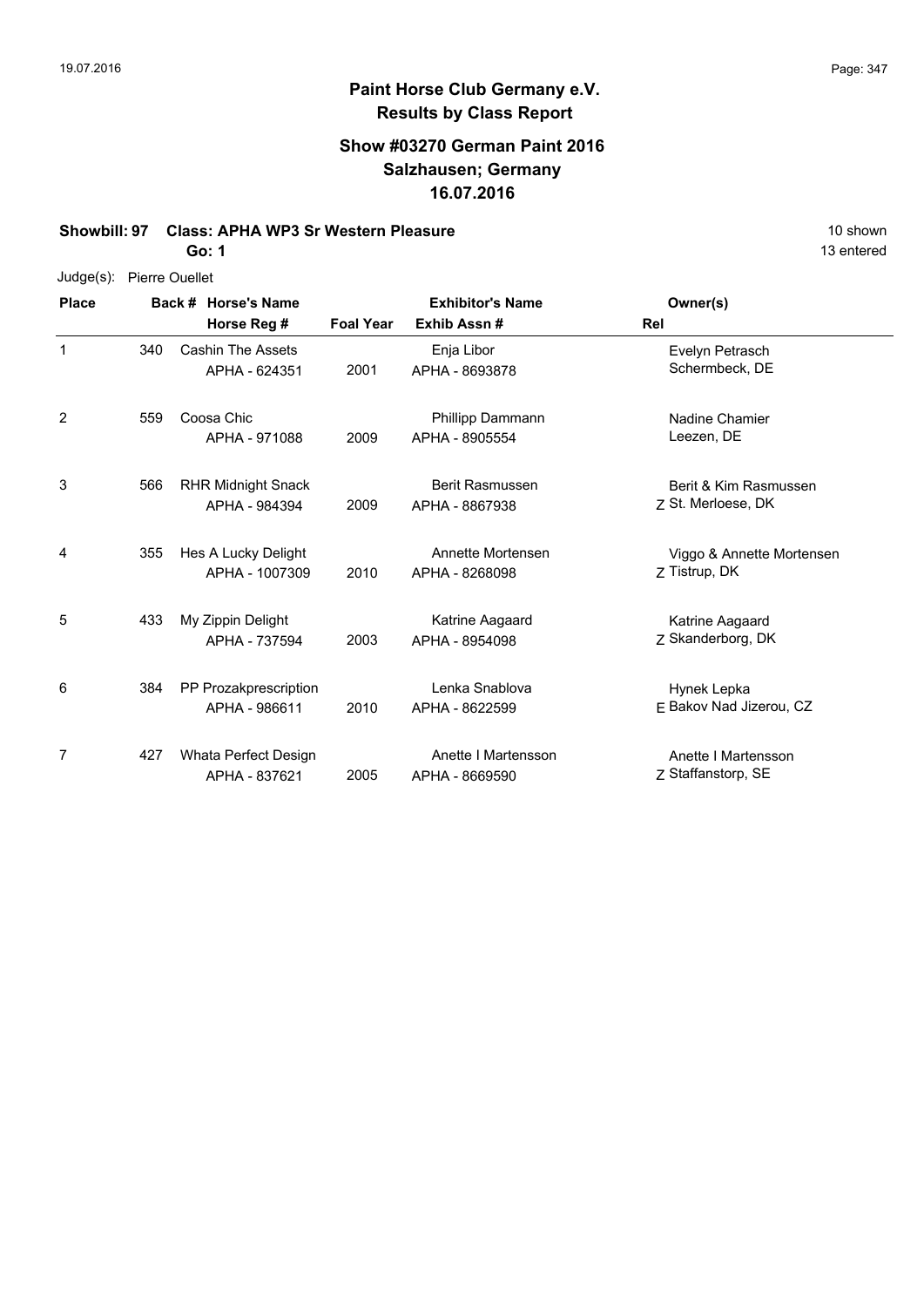13 entered

# **Paint Horse Club Germany e.V. Results by Class Report**

# **Show #03271 German Paint 2016 Salzhausen; Germany 16.07.2016**

#### **Showbill: 97 Class: APHA WP3 Sr Western Pleasure** 10 Shown 10 shown

**Go: 1**

| Judge(s): | Simone Reiss |
|-----------|--------------|
|-----------|--------------|

| <b>Place</b> |     | Back # Horse's Name                        |                  | <b>Exhibitor's Name</b>                  | Owner(s)                                    |
|--------------|-----|--------------------------------------------|------------------|------------------------------------------|---------------------------------------------|
|              |     | Horse Reg #                                | <b>Foal Year</b> | Exhib Assn#                              | Rel                                         |
| 1            | 566 | <b>RHR Midnight Snack</b><br>APHA - 984394 | 2009             | <b>Berit Rasmussen</b><br>APHA - 8867938 | Berit & Kim Rasmussen<br>Z St. Merloese, DK |
| 2            | 355 | Hes A Lucky Delight<br>APHA - 1007309      | 2010             | Annette Mortensen<br>APHA - 8268098      | Viggo & Annette Mortensen<br>Z Tistrup, DK  |
| 3            | 340 | <b>Cashin The Assets</b><br>APHA - 624351  | 2001             | Enja Libor<br>APHA - 8693878             | Evelyn Petrasch<br>Schermbeck, DE           |
| 4            | 433 | My Zippin Delight<br>APHA - 737594         | 2003             | Katrine Aagaard<br>APHA - 8954098        | Katrine Aagaard<br>Z Skanderborg, DK        |
| 5            | 559 | Coosa Chic<br>APHA - 971088                | 2009             | Phillipp Dammann<br>APHA - 8905554       | Nadine Chamier<br>Leezen, DE                |
| 6            | 427 | Whata Perfect Design<br>APHA - 837621      | 2005             | Anette I Martensson<br>APHA - 8669590    | Anette I Martensson<br>Z Staffanstorp, SE   |
| 7            | 384 | PP Prozakprescription<br>APHA - 986611     | 2010             | Lenka Snablova<br>APHA - 8622599         | Hynek Lepka<br>E Bakov Nad Jizerou, CZ      |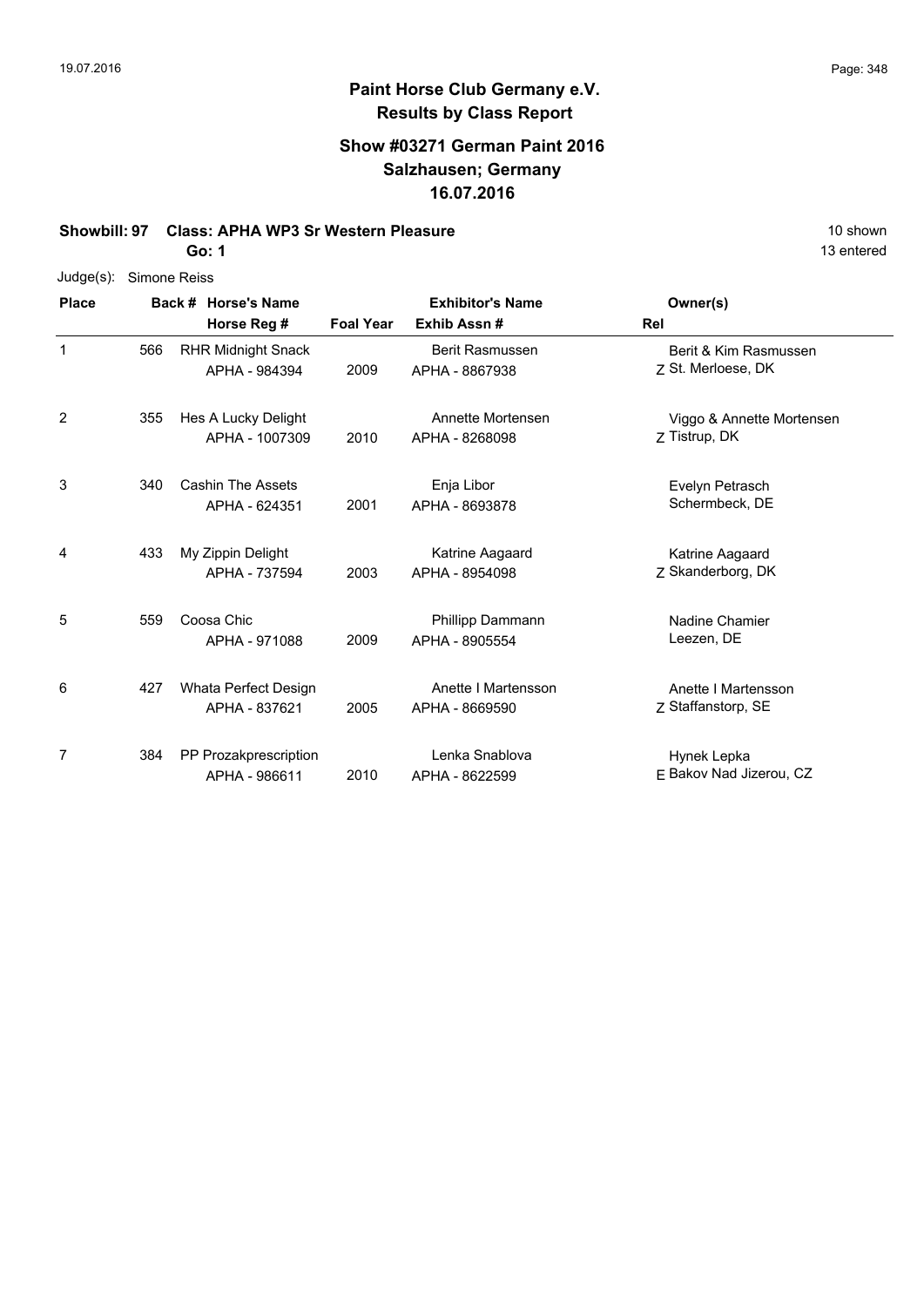# **Show #01698 German Paint 2016 Salzhausen; Germany 16.07.2016**

#### **Showbill: 98 Class: APHA BRG1 SPB Reining 2 shown** 2 shown

**Go: 1**

Judge(s): Sascha Ludwig

| <b>Place</b> |     | Back # Horse's Name                   | <b>Exhibitor's Name</b> |                                        | Owner(s)                             |
|--------------|-----|---------------------------------------|-------------------------|----------------------------------------|--------------------------------------|
|              |     | Horse Reg #                           | <b>Foal Year</b>        | Exhib Assn#                            | Rel                                  |
| 1            | 436 | Chicolena Gotta Gun<br>APHA - 1024814 | 2012                    | Verena Klein<br>APHA - PENDVK          | Markus And Meike Kuhl<br>Selm, DE    |
| 2            | 430 | <b>Smart Redneck</b><br>APHA - 943137 | 2006                    | <b>Miriam Pleiss</b><br>APHA - 8899349 | Miriam Pleiss<br>7 Gelsenkirchen, DE |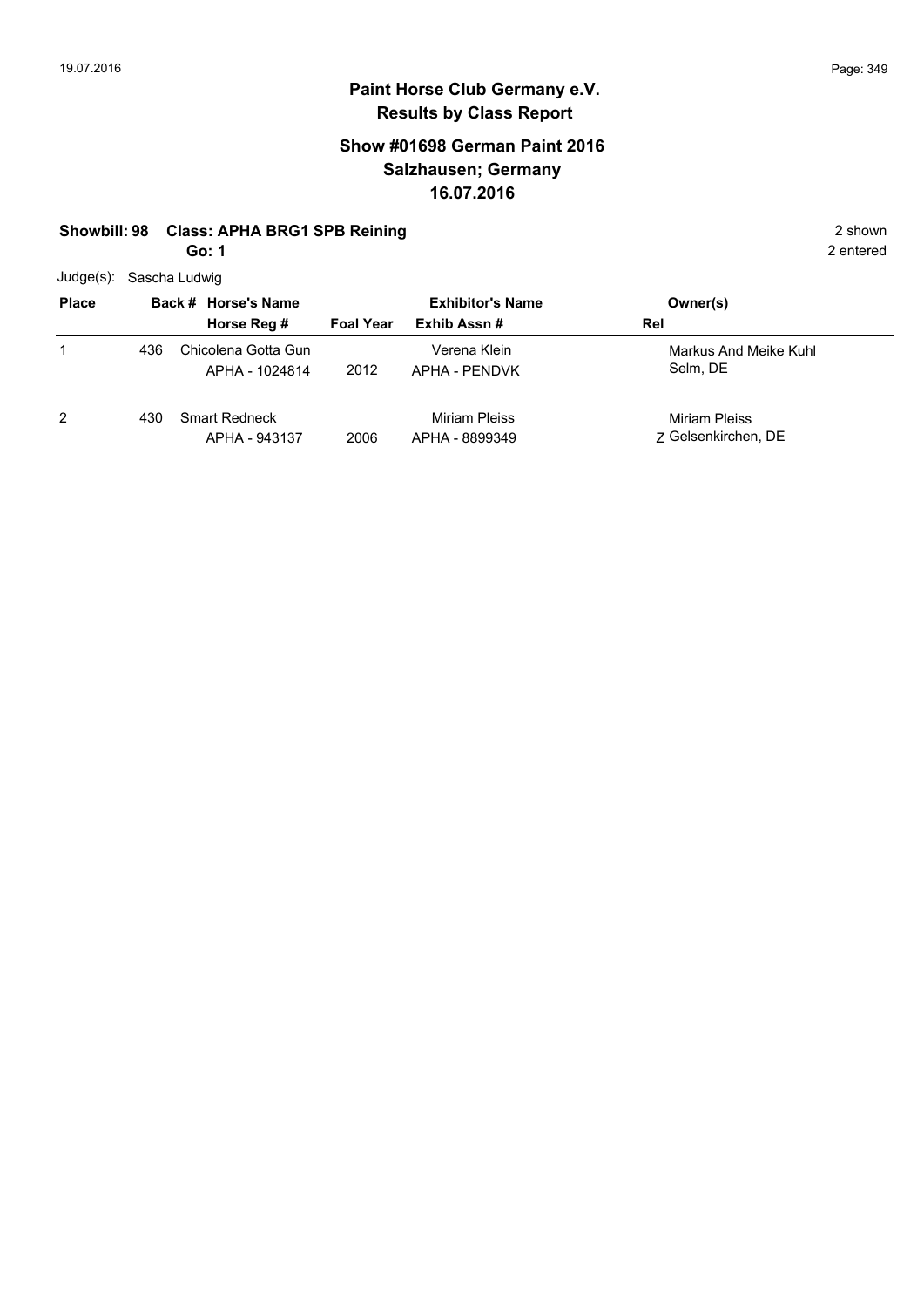# **Show #01699 German Paint 2016 Salzhausen; Germany 16.07.2016**

### **Showbill: 98 Class: APHA BRG1 SPB Reining 2 shown** 2 shown

**Go: 1**

Judge(s): Francoise Raimondo

| Juuyts).     |     | <b>FIGHTOISE RAILIUITUU</b>           |                  |                                 |                                      |  |
|--------------|-----|---------------------------------------|------------------|---------------------------------|--------------------------------------|--|
| <b>Place</b> |     | Back # Horse's Name                   |                  | <b>Exhibitor's Name</b>         | Owner(s)                             |  |
|              |     | Horse Reg #                           | <b>Foal Year</b> | Exhib Assn #                    | Rel                                  |  |
|              | 436 | Chicolena Gotta Gun<br>APHA - 1024814 | 2012             | Verena Klein<br>APHA - PENDVK   | Markus And Meike Kuhl<br>Selm, DE    |  |
| 2            | 430 | <b>Smart Redneck</b><br>APHA - 943137 | 2006             | Miriam Pleiss<br>APHA - 8899349 | Miriam Pleiss<br>7 Gelsenkirchen, DE |  |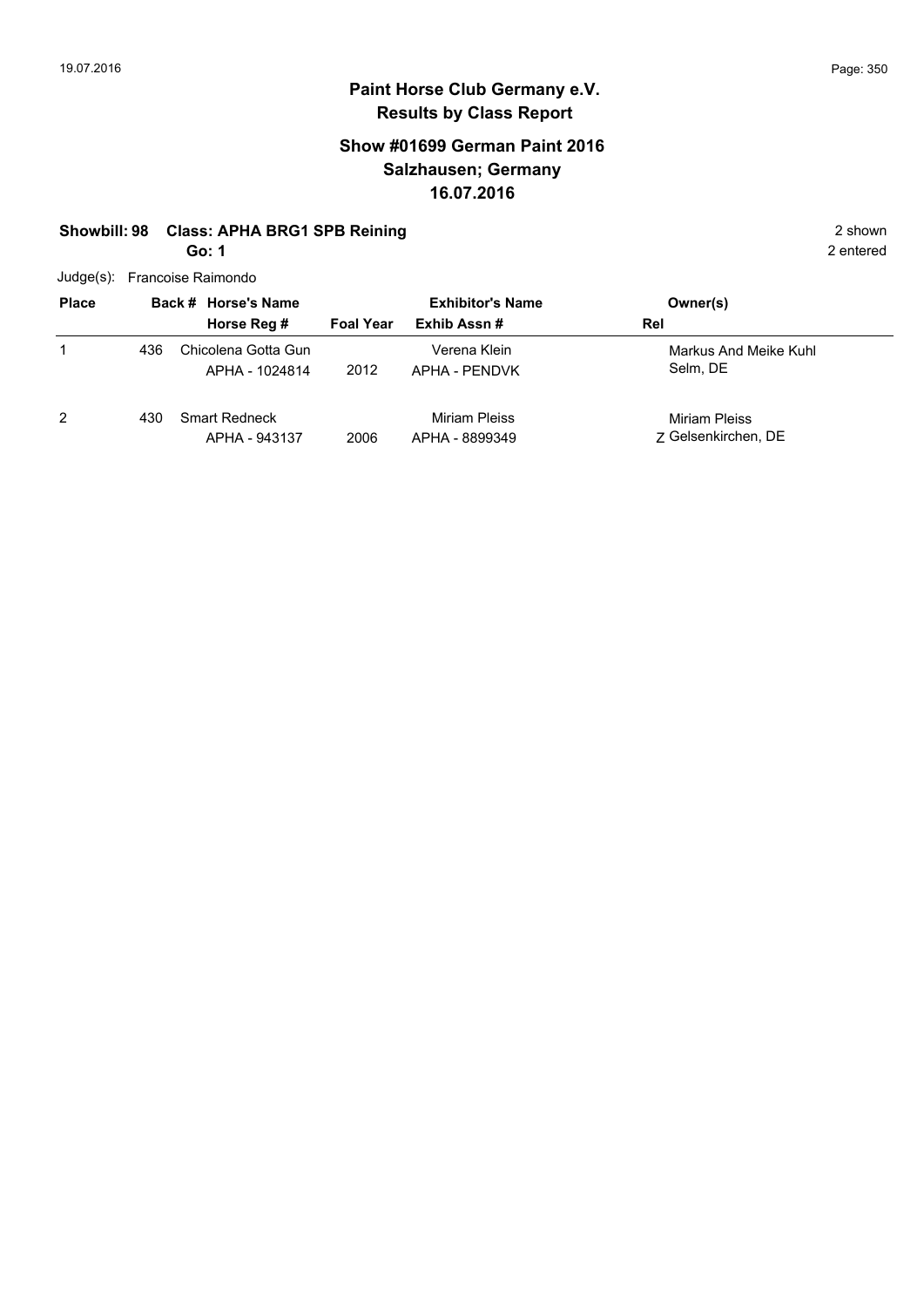# **Show #03270 German Paint 2016 Salzhausen; Germany 16.07.2016**

#### **Showbill: 98 Class: APHA BRG1 SPB Reining 2 shown** 2 shown

**Go: 1**

Judge(s): Pierre Ouellet

| <b>Place</b> |     | Back # Horse's Name                   | <b>Exhibitor's Name</b> | Owner(s)                        |                                      |
|--------------|-----|---------------------------------------|-------------------------|---------------------------------|--------------------------------------|
|              |     | Horse Reg #                           | <b>Foal Year</b>        | Exhib Assn#                     | Rel                                  |
|              | 436 | Chicolena Gotta Gun<br>APHA - 1024814 | 2012                    | Verena Klein<br>APHA - PENDVK   | Markus And Meike Kuhl<br>Selm, DE    |
| 2            | 430 | <b>Smart Redneck</b><br>APHA - 943137 | 2006                    | Miriam Pleiss<br>APHA - 8899349 | Miriam Pleiss<br>7 Gelsenkirchen, DE |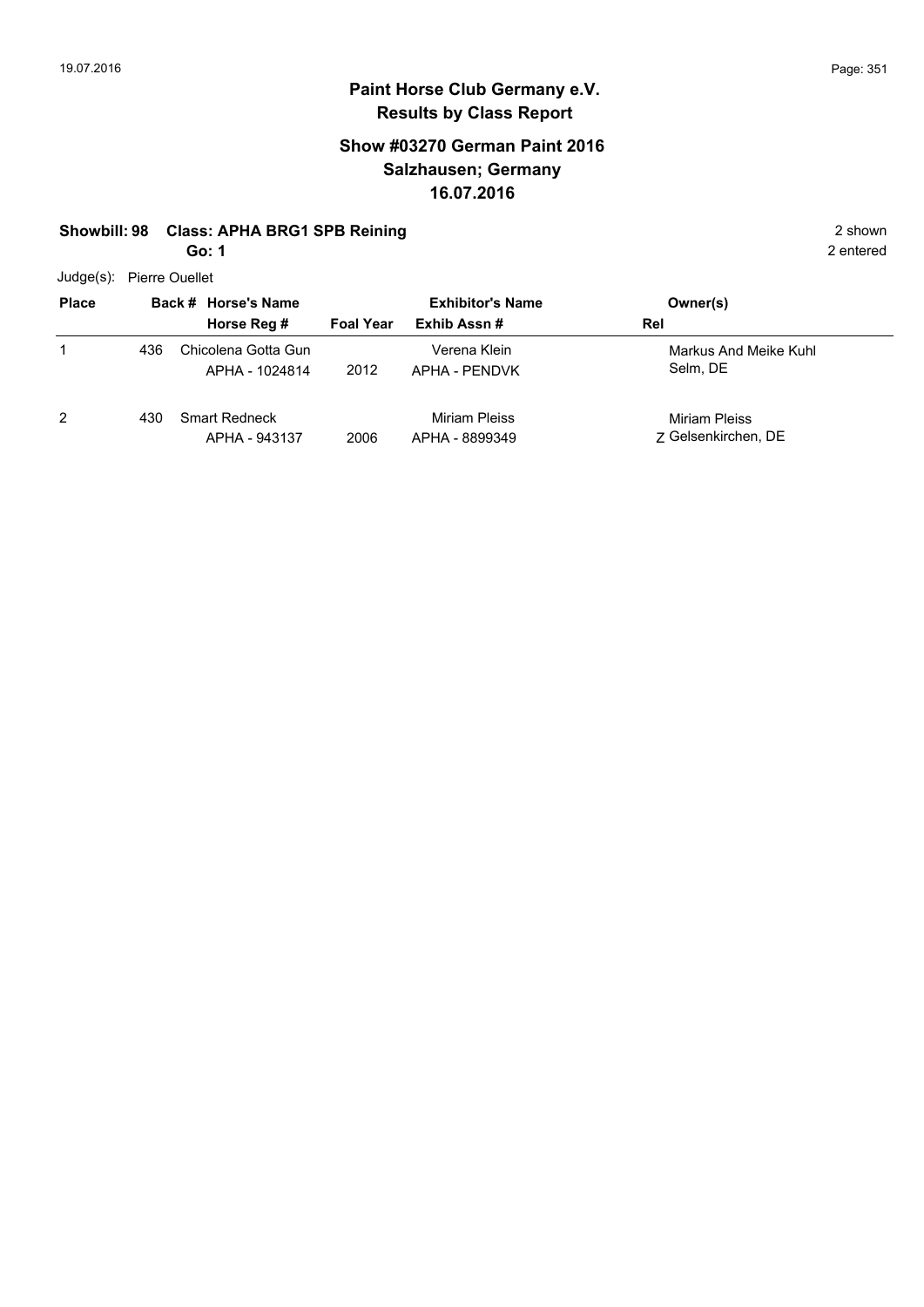# **Show #03271 German Paint 2016 Salzhausen; Germany 16.07.2016**

#### **Showbill: 98 Class: APHA BRG1 SPB Reining 2 shown** 2 shown

**Go: 1**

Judge(s): Simone Reiss

|              | 55.00 |                                       |                         |                                 |                                      |  |  |  |  |
|--------------|-------|---------------------------------------|-------------------------|---------------------------------|--------------------------------------|--|--|--|--|
| <b>Place</b> |       | Back # Horse's Name                   | <b>Exhibitor's Name</b> | Owner(s)                        |                                      |  |  |  |  |
|              |       | Horse Reg #                           | <b>Foal Year</b>        | Exhib Assn#                     | Rel                                  |  |  |  |  |
|              | 436   | Chicolena Gotta Gun<br>APHA - 1024814 | 2012                    | Verena Klein<br>APHA - PENDVK   | Markus And Meike Kuhl<br>Selm, DE    |  |  |  |  |
| 2            | 430   | <b>Smart Redneck</b><br>APHA - 943137 | 2006                    | Miriam Pleiss<br>APHA - 8899349 | Miriam Pleiss<br>7 Gelsenkirchen, DE |  |  |  |  |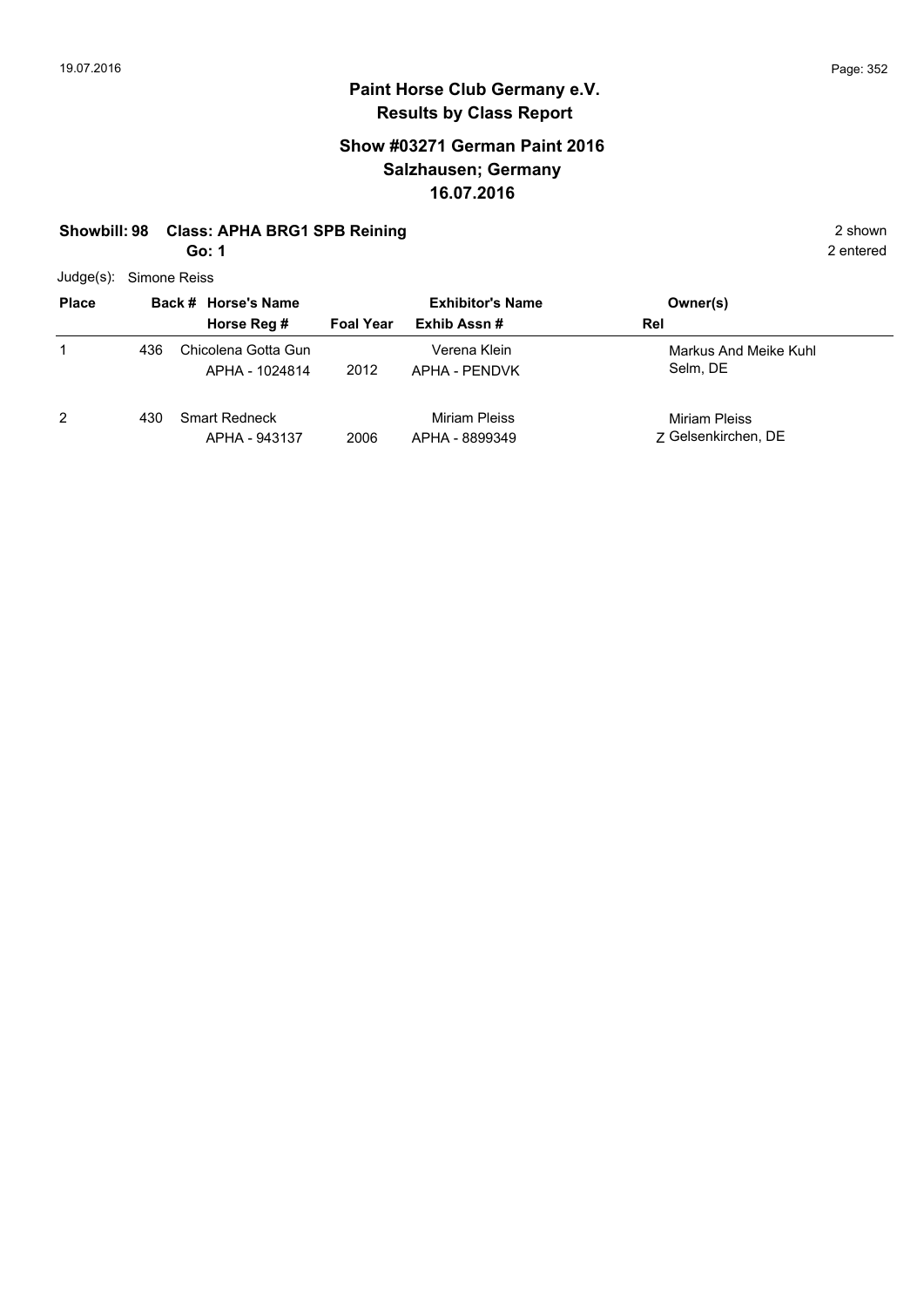# **Show #01698 German Paint 2016 Salzhausen; Germany 16.07.2016**

# **Showbill: 99 Class: APHA RNG2 Jr Reining 3 shown** 3 shown

**Go: 1**

Judge(s): Sascha Ludwig

|              | $5 - 9 - 1$ |                             |                  |                         |                      |  |  |  |
|--------------|-------------|-----------------------------|------------------|-------------------------|----------------------|--|--|--|
| <b>Place</b> |             | Back # Horse's Name         |                  | <b>Exhibitor's Name</b> | Owner(s)             |  |  |  |
|              |             | Horse Reg #                 | <b>Foal Year</b> | Exhib Assn#             | Rel                  |  |  |  |
| 1            | 562         | LDR Twenty One Guns         |                  | Elias Ernst             | Dr. Kerstin Gilsbach |  |  |  |
|              |             | APHA - 1013629              | 2012             | APHA - PENDEE           | Börde Hakel, DE      |  |  |  |
| 2            | 564         | Be Aech Versa Jack          |                  | Arne Pirk               | Lena Ander           |  |  |  |
|              |             | APHA - 1020082              | 2012             | APHA - PENDAP           | Glueckstadt, DE      |  |  |  |
| 3            | 429         | <b>Straits Painted Tyke</b> |                  | Luca Harborth           | Luca Harborth        |  |  |  |
|              |             | APHA - 1015667              | 2012             | APHA - 8983347          | Z Bockenem, DE       |  |  |  |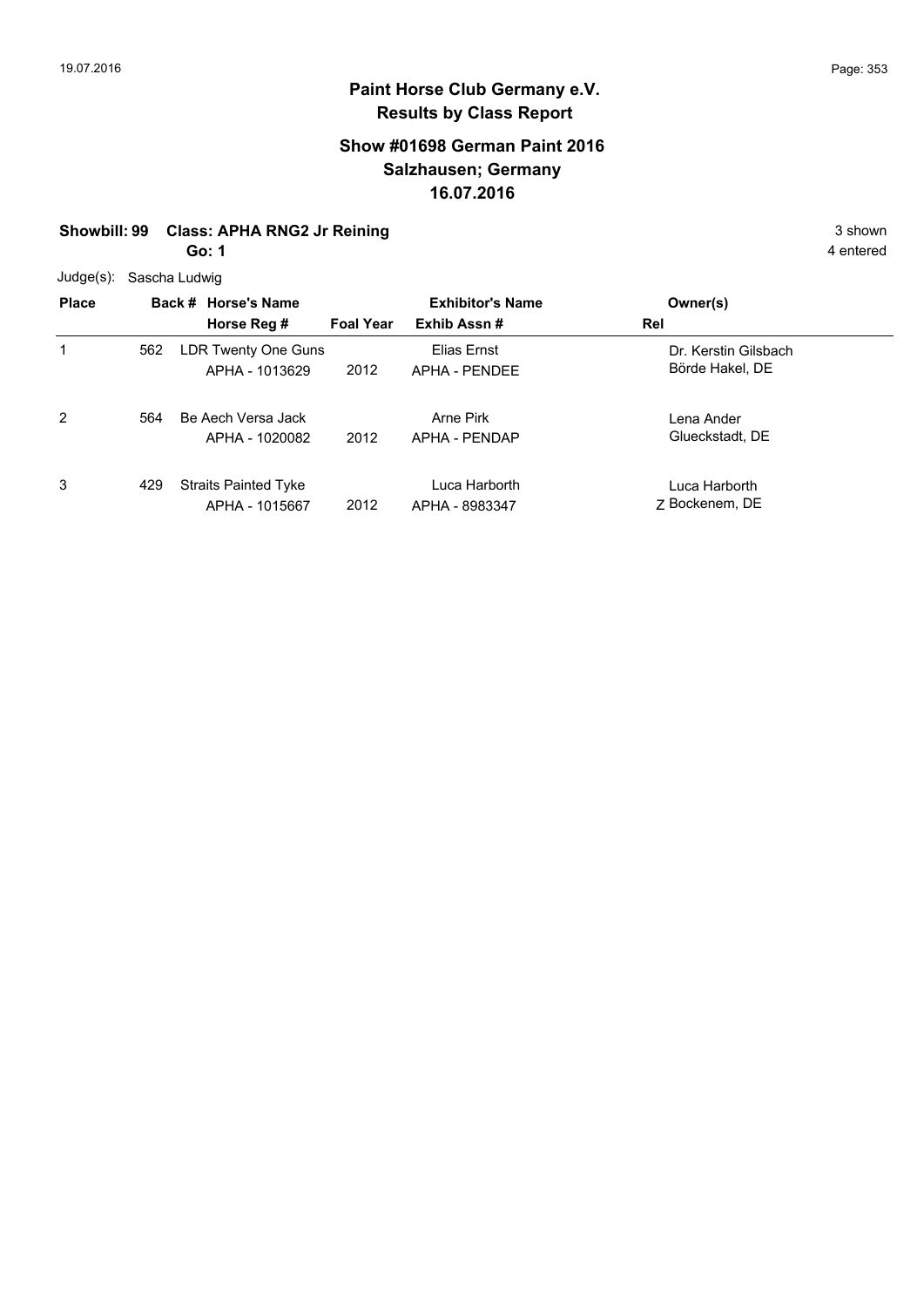# **Show #01699 German Paint 2016 Salzhausen; Germany 16.07.2016**

# **Showbill: 99 Class: APHA RNG2 Jr Reining 3 shown** 3 shown

**Go: 1**

| $Judge(s)$ : |     | Francoise Raimondo                            |                  |                                 |                                         |
|--------------|-----|-----------------------------------------------|------------------|---------------------------------|-----------------------------------------|
| <b>Place</b> |     | Back # Horse's Name                           |                  | <b>Exhibitor's Name</b>         | Owner(s)                                |
|              |     | Horse Reg #                                   | <b>Foal Year</b> | Exhib Assn#                     | Rel                                     |
|              | 562 | LDR Twenty One Guns<br>APHA - 1013629         | 2012             | Elias Ernst<br>APHA - PENDEE    | Dr. Kerstin Gilsbach<br>Börde Hakel, DE |
| 2            | 564 | Be Aech Versa Jack<br>APHA - 1020082          | 2012             | Arne Pirk<br>APHA - PENDAP      | Lena Ander<br>Glueckstadt, DE           |
| 3            | 429 | <b>Straits Painted Tyke</b><br>APHA - 1015667 | 2012             | Luca Harborth<br>APHA - 8983347 | Luca Harborth<br>7 Bockenem, DE         |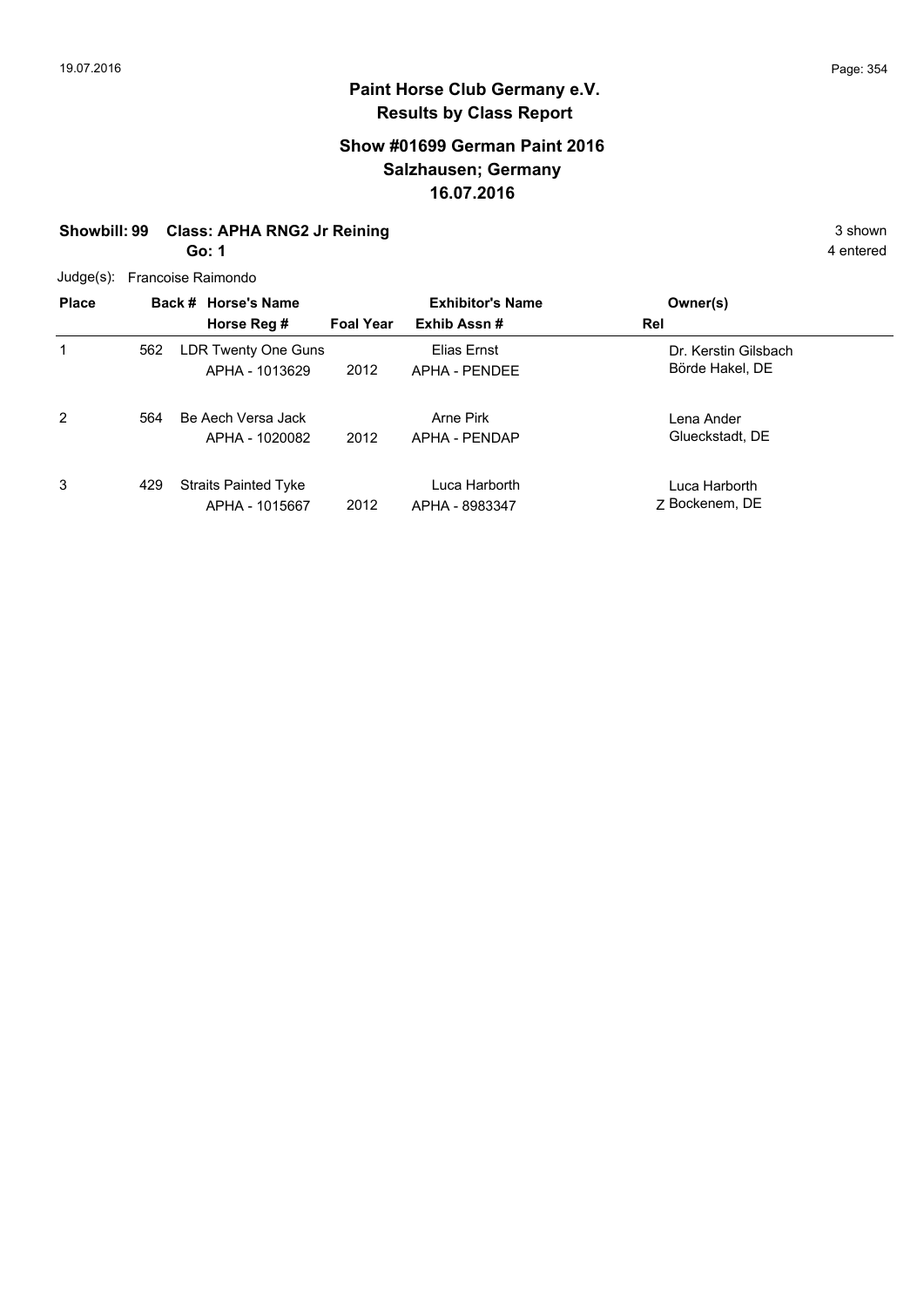# **Show #03270 German Paint 2016 Salzhausen; Germany 16.07.2016**

# **Showbill: 99 Class: APHA RNG2 Jr Reining 3 shown** 3 shown

**Go: 1**

Judge(s): Pierre Ouellet

| <b>Place</b> |     | Back # Horse's Name                           | <b>Exhibitor's Name</b> |                                 | Owner(s)                                |  |  |  |  |
|--------------|-----|-----------------------------------------------|-------------------------|---------------------------------|-----------------------------------------|--|--|--|--|
|              |     | Horse Reg #                                   | <b>Foal Year</b>        | Exhib Assn#                     | Rel                                     |  |  |  |  |
| 1            | 562 | LDR Twenty One Guns<br>APHA - 1013629         | 2012                    | Elias Ernst<br>APHA - PENDEE    | Dr. Kerstin Gilsbach<br>Börde Hakel, DE |  |  |  |  |
| 2            | 564 | Be Aech Versa Jack<br>APHA - 1020082          | 2012                    | Arne Pirk<br>APHA - PENDAP      | Lena Ander<br>Glueckstadt, DE           |  |  |  |  |
| 3            | 429 | <b>Straits Painted Tyke</b><br>APHA - 1015667 | 2012                    | Luca Harborth<br>APHA - 8983347 | Luca Harborth<br>Z Bockenem, DE         |  |  |  |  |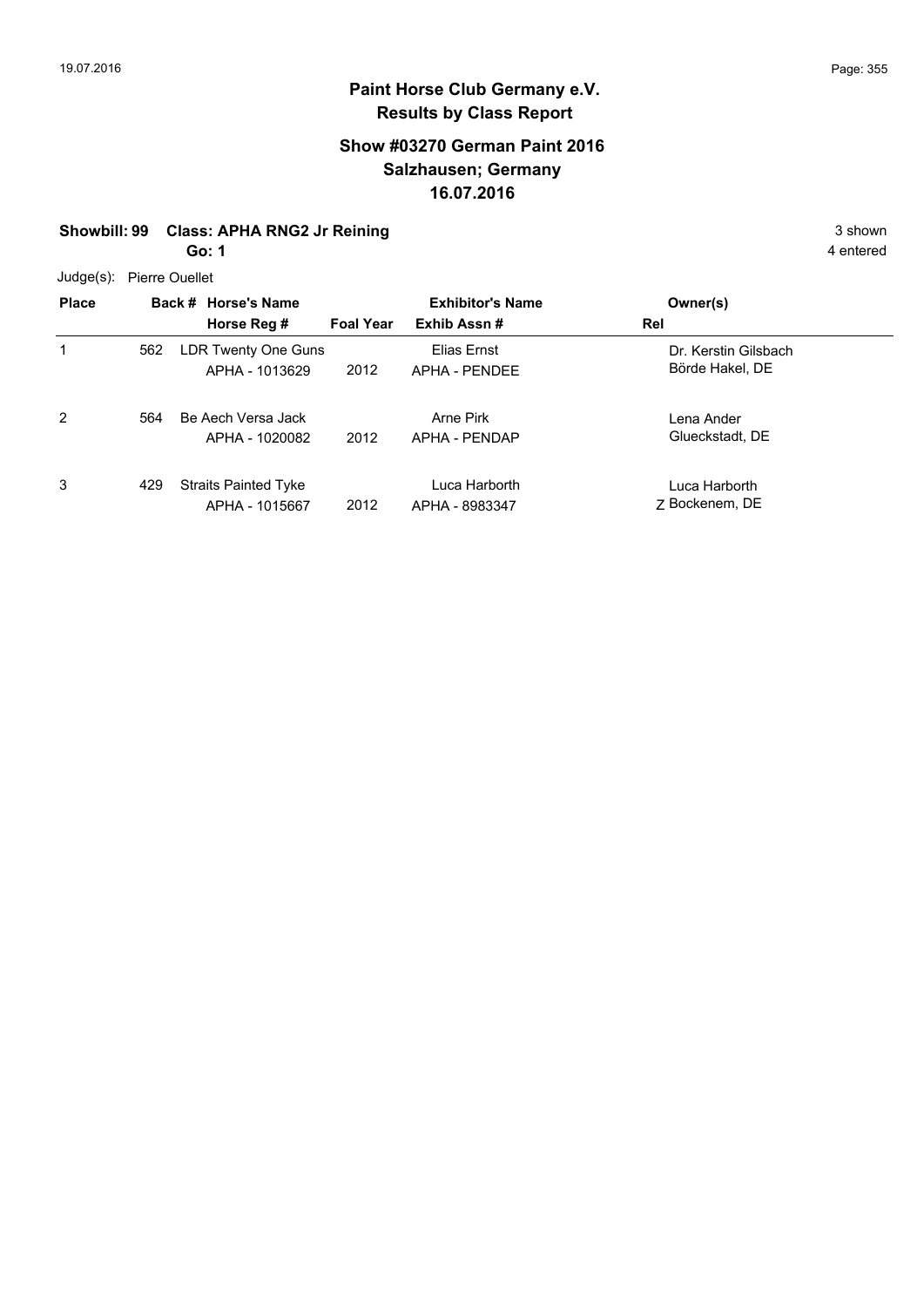# **Show #03271 German Paint 2016 Salzhausen; Germany 16.07.2016**

# **Showbill: 99 Class: APHA RNG2 Jr Reining 3 shown** 3 shown

**Go: 1**

Judge(s): Simone Reiss

|              | 0.000000 |                             |                  |                         |                      |  |  |  |
|--------------|----------|-----------------------------|------------------|-------------------------|----------------------|--|--|--|
| <b>Place</b> |          | Back # Horse's Name         |                  | <b>Exhibitor's Name</b> | Owner(s)             |  |  |  |
|              |          | Horse Reg #                 | <b>Foal Year</b> | Exhib Assn#             | Rel                  |  |  |  |
| 1            | 562      | LDR Twenty One Guns         |                  | Elias Ernst             | Dr. Kerstin Gilsbach |  |  |  |
|              |          | APHA - 1013629              | 2012             | APHA - PENDEE           | Börde Hakel, DE      |  |  |  |
| 2            | 564      | Be Aech Versa Jack          |                  | Arne Pirk               | Lena Ander           |  |  |  |
|              |          | APHA - 1020082              | 2012             | APHA - PENDAP           | Glueckstadt, DE      |  |  |  |
| 3            | 429      | <b>Straits Painted Tyke</b> |                  | Luca Harborth           | Luca Harborth        |  |  |  |
|              |          | APHA - 1015667              | 2012             | APHA - 8983347          | Z Bockenem, DE       |  |  |  |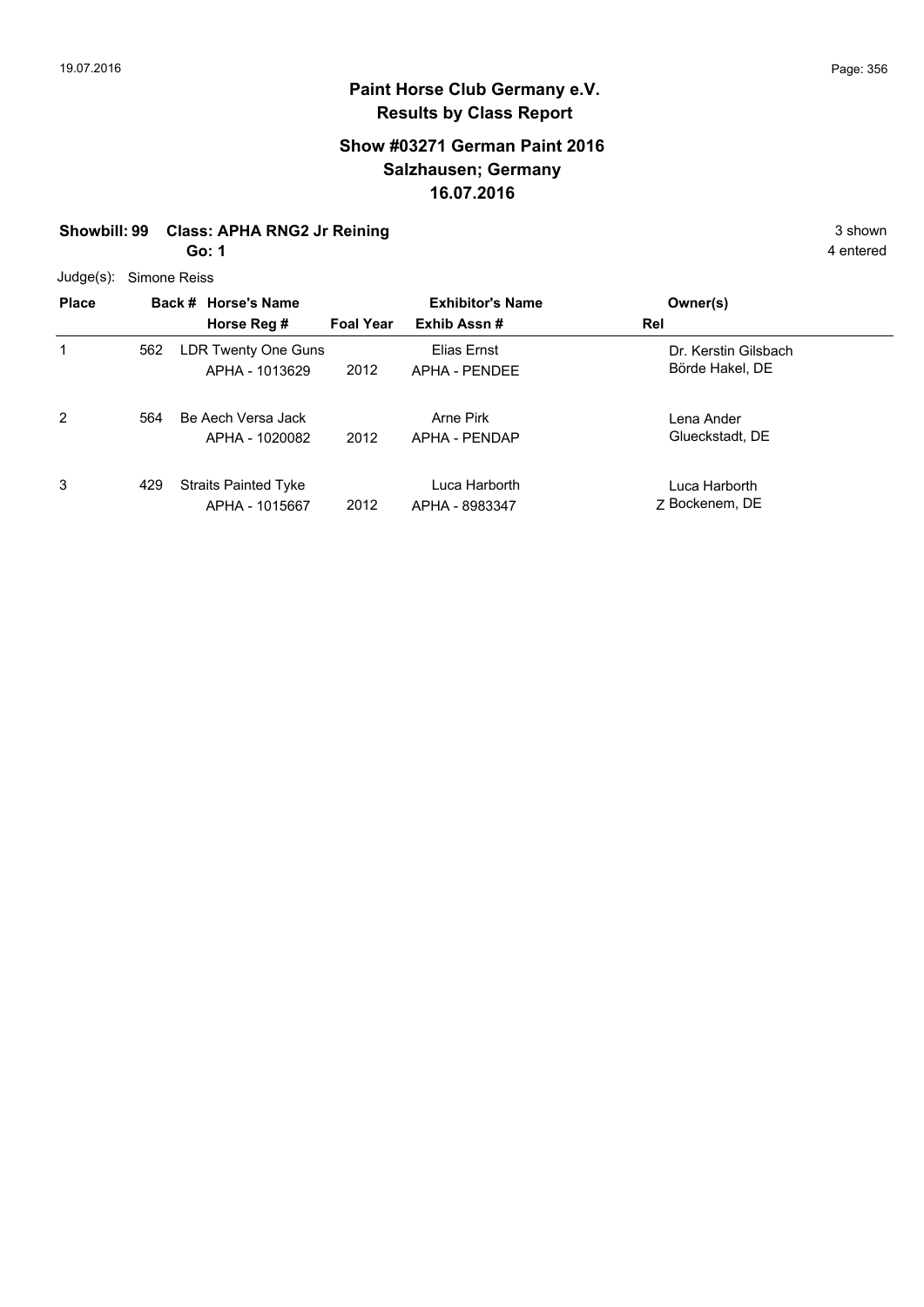### **Show #01698 German Paint 2016 Salzhausen; Germany 16.07.2016**

# **Showbill: 100 Class: APHA RNG3 Sr Reining** 6 Shown

**Go: 1**

| Judge(s):    |        | Sascha Ludwig                        |                  |                                            |                                               |
|--------------|--------|--------------------------------------|------------------|--------------------------------------------|-----------------------------------------------|
| <b>Place</b> |        | Back # Horse's Name<br>Horse Reg #   | <b>Foal Year</b> | <b>Exhibitor's Name</b><br>Exhib Assn#     | Owner(s)<br>Rel                               |
| 1            | 437    | ND Gun Sawyer<br>APHA - 1056511      | 2010             | Verena Klein<br>APHA - PENDVK              | Dragan Milenkovic<br>Ratingen, DE             |
| 2            | 371    | Shine N Fiona<br>APHA - 1047928      | 2004             | Daniel Klein<br>APHA - 8412921             | Isabelle Lange<br>Essen, DE                   |
| 3            | 413    | Cash N Colored San<br>APHA - 981154  | 2010             | Uli Kofler<br>APHA - 8905576               | Manfred Herb<br>Breitenbrunn, DE              |
| 4            | 561    | Sun White Jac Flash<br>APHA - 972126 | 2009             | Christine Ursula Wilinski<br>APHA - PENDCW | <b>Painted Star Partners</b><br>Z Windeck, DE |
| 5            | 552    | Doolins Micmac<br>APHA - 978524      | 2009             | Kai Nehring<br>APHA - 8900516              | Ute Hoppe<br>Diepholz, DE                     |
|              | DQ 553 | Sleepwalker Nasty<br>APHA - 956059   | 2008             | Leon Letzner<br>APHA - 8920196             | Leon Letzner<br>Z Burscheid, DE               |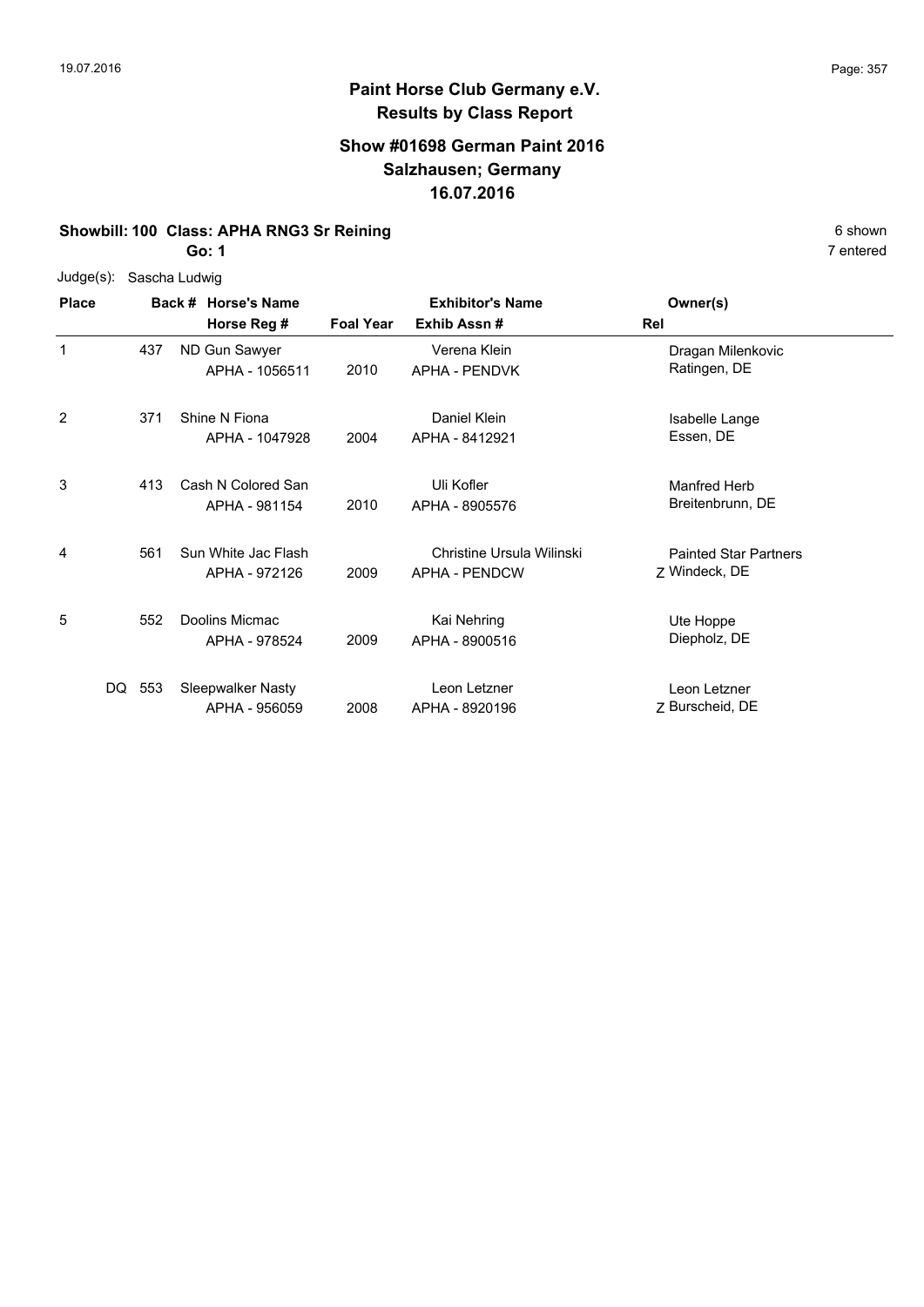### **Show #01699 German Paint 2016 Salzhausen; Germany 16.07.2016**

# **Showbill: 100 Class: APHA RNG3 Sr Reining** 6 Shown

**Go: 1**

|                | Judge(s): Francoise Raimondo |                     |                         |                           |                              |  |  |  |
|----------------|------------------------------|---------------------|-------------------------|---------------------------|------------------------------|--|--|--|
| <b>Place</b>   |                              | Back # Horse's Name | <b>Exhibitor's Name</b> | Owner(s)                  |                              |  |  |  |
|                |                              | Horse Reg #         | <b>Foal Year</b>        | Exhib Assn#               | Rel                          |  |  |  |
| 1              | 437                          | ND Gun Sawyer       |                         | Verena Klein              | Dragan Milenkovic            |  |  |  |
|                |                              | APHA - 1056511      | 2010                    | <b>APHA - PENDVK</b>      | Ratingen, DE                 |  |  |  |
| $\overline{2}$ | 371                          | Shine N Fiona       |                         | Daniel Klein              | Isabelle Lange               |  |  |  |
|                |                              | APHA - 1047928      | 2004                    | APHA - 8412921            | Essen, DE                    |  |  |  |
| 3              | 561                          | Sun White Jac Flash |                         | Christine Ursula Wilinski | <b>Painted Star Partners</b> |  |  |  |
|                |                              | APHA - 972126       | 2009                    | <b>APHA - PENDCW</b>      | Z Windeck, DE                |  |  |  |
| 4              | 413                          | Cash N Colored San  |                         | Uli Kofler                | Manfred Herb                 |  |  |  |
|                |                              | APHA - 981154       | 2010                    | APHA - 8905576            | Breitenbrunn, DE             |  |  |  |
| 5              | 552                          | Doolins Micmac      |                         | Kai Nehring               | Ute Hoppe                    |  |  |  |
|                |                              | APHA - 978524       | 2009                    | APHA - 8900516            | Diepholz, DE                 |  |  |  |
| DQ             | 553                          | Sleepwalker Nasty   |                         | Leon Letzner              | Leon Letzner                 |  |  |  |
|                |                              | APHA - 956059       | 2008                    | APHA - 8920196            | Z Burscheid, DE              |  |  |  |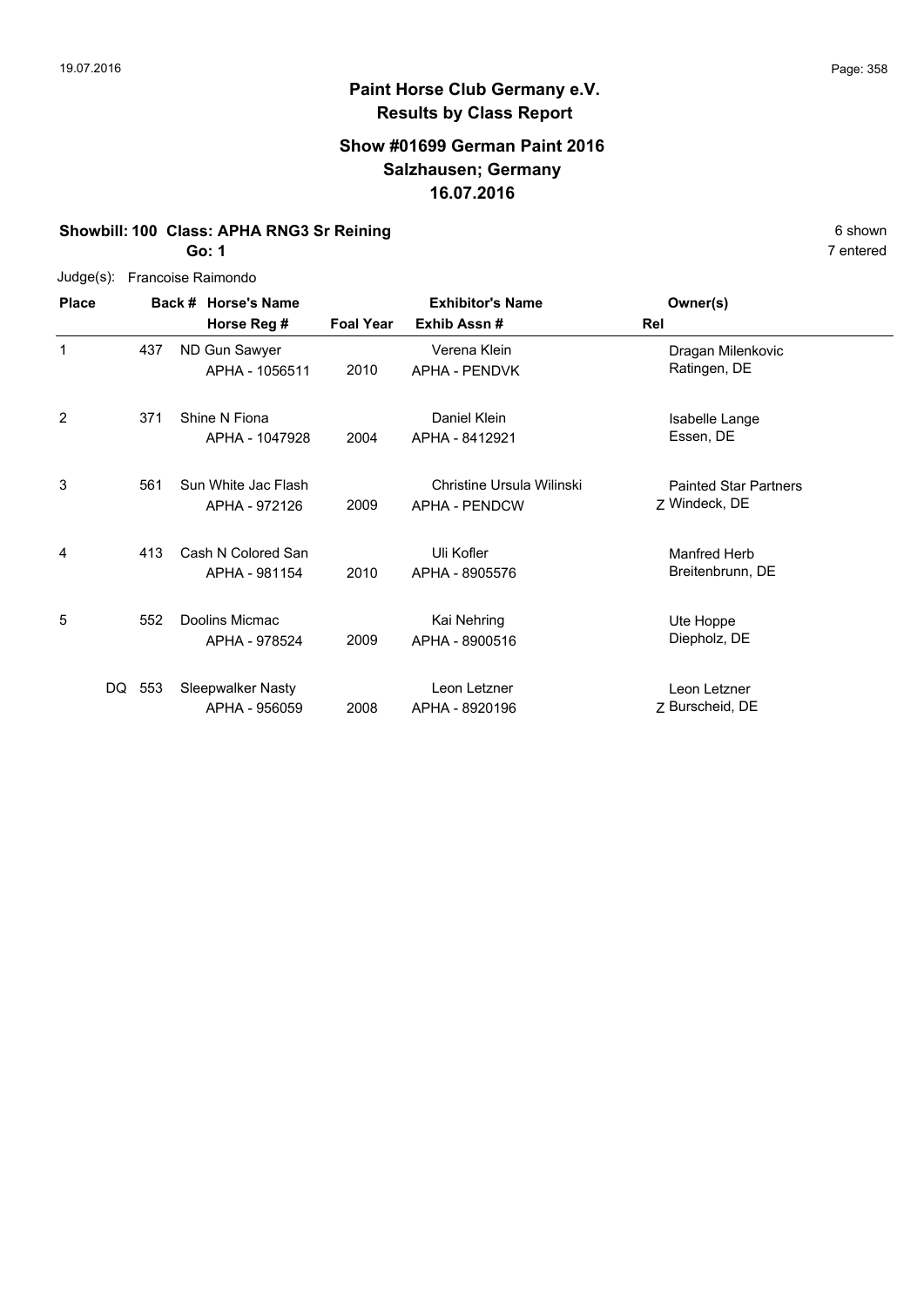# **Show #03270 German Paint 2016 Salzhausen; Germany 16.07.2016**

# **Showbill: 100 Class: APHA RNG3 Sr Reining** 6 Shown

**Go: 1**

Judge(s): Pierre Ouellet

| <b>Place</b> |        | Back # Horse's Name<br>Horse Reg #   | <b>Foal Year</b> | <b>Exhibitor's Name</b><br>Exhib Assn#     | Owner(s)<br>Rel                               |
|--------------|--------|--------------------------------------|------------------|--------------------------------------------|-----------------------------------------------|
| 1            | 413    | Cash N Colored San<br>APHA - 981154  | 2010             | Uli Kofler<br>APHA - 8905576               | Manfred Herb<br>Breitenbrunn, DE              |
| 2            | 437    | ND Gun Sawyer<br>APHA - 1056511      | 2010             | Verena Klein<br><b>APHA - PENDVK</b>       | Dragan Milenkovic<br>Ratingen, DE             |
| 3            | 371    | Shine N Fiona<br>APHA - 1047928      | 2004             | Daniel Klein<br>APHA - 8412921             | Isabelle Lange<br>Essen, DE                   |
| 4            | 561    | Sun White Jac Flash<br>APHA - 972126 | 2009             | Christine Ursula Wilinski<br>APHA - PENDCW | <b>Painted Star Partners</b><br>Z Windeck, DE |
| 5            | 552    | Doolins Micmac<br>APHA - 978524      | 2009             | Kai Nehring<br>APHA - 8900516              | Ute Hoppe<br>Diepholz, DE                     |
|              | DQ 553 | Sleepwalker Nasty<br>APHA - 956059   | 2008             | Leon Letzner<br>APHA - 8920196             | Leon Letzner<br>7 Burscheid, DE               |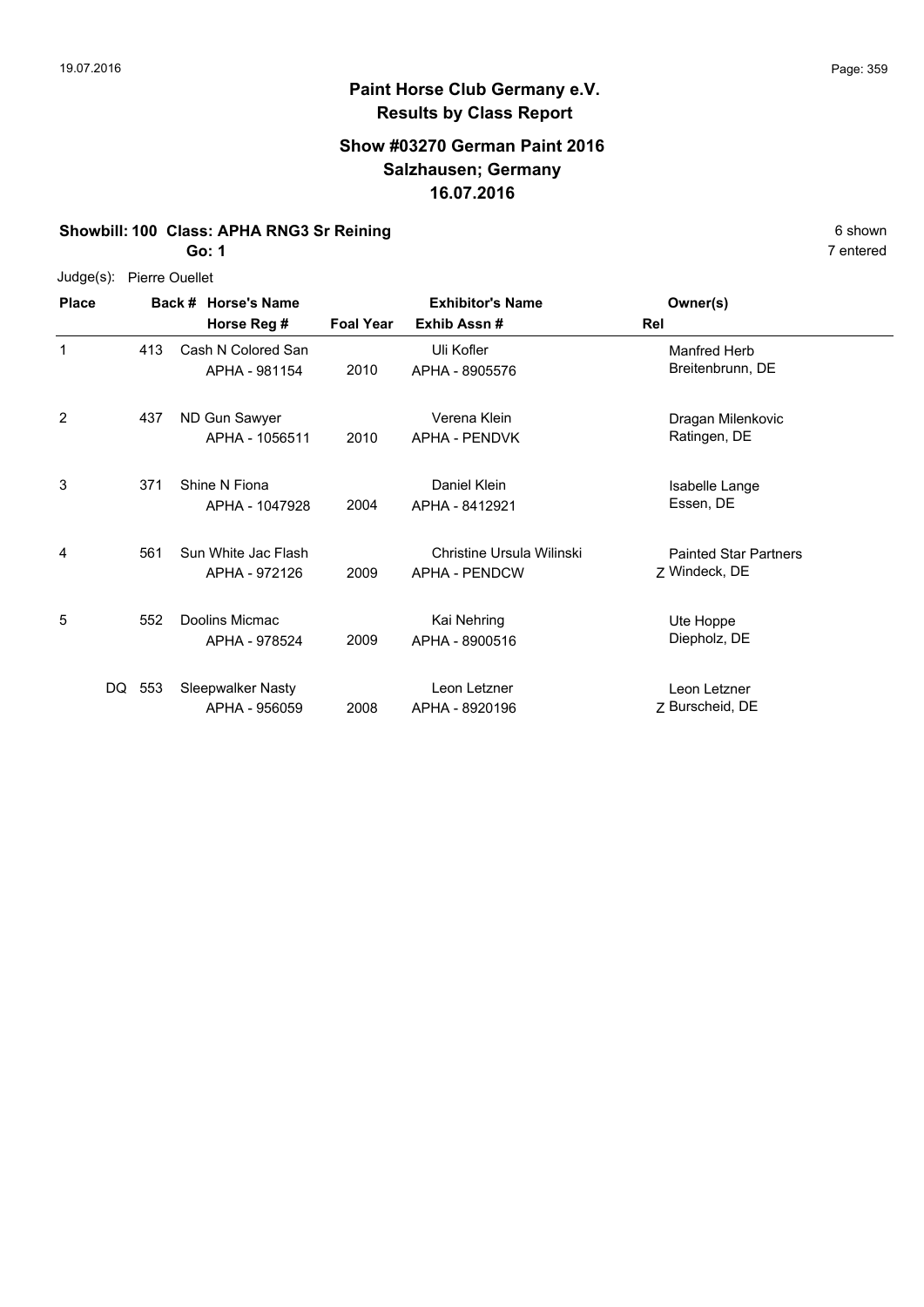# **Show #03271 German Paint 2016 Salzhausen; Germany 16.07.2016**

# **Showbill: 100 Class: APHA RNG3 Sr Reining** 6 Shown

**Go: 1**

|              | Judge(s): Simone Reiss |  |  |
|--------------|------------------------|--|--|
| <b>Diaco</b> | $Box H$ $H$            |  |  |

| <b>Place</b> |            | Back # Horse's Name<br>Horse Reg #   | <b>Foal Year</b> | <b>Exhibitor's Name</b><br>Exhib Assn#            | Owner(s)<br>Rel                               |
|--------------|------------|--------------------------------------|------------------|---------------------------------------------------|-----------------------------------------------|
| 1            | 437        | ND Gun Sawyer<br>APHA - 1056511      | 2010             | Verena Klein<br><b>APHA - PENDVK</b>              | Dragan Milenkovic<br>Ratingen, DE             |
| 2            | 561        | Sun White Jac Flash<br>APHA - 972126 | 2009             | Christine Ursula Wilinski<br><b>APHA - PENDCW</b> | <b>Painted Star Partners</b><br>Z Windeck, DE |
| 3            | 413        | Cash N Colored San<br>APHA - 981154  | 2010             | Uli Kofler<br>APHA - 8905576                      | Manfred Herb<br>Breitenbrunn, DE              |
| 4            | 371        | Shine N Fiona<br>APHA - 1047928      | 2004             | Daniel Klein<br>APHA - 8412921                    | Isabelle Lange<br>Essen, DE                   |
| 5            | 552        | Doolins Micmac<br>APHA - 978524      | 2009             | Kai Nehring<br>APHA - 8900516                     | Ute Hoppe<br>Diepholz, DE                     |
|              | 553<br>DQ. | Sleepwalker Nasty<br>APHA - 956059   | 2008             | Leon Letzner<br>APHA - 8920196                    | Leon Letzner<br>Z Burscheid, DE               |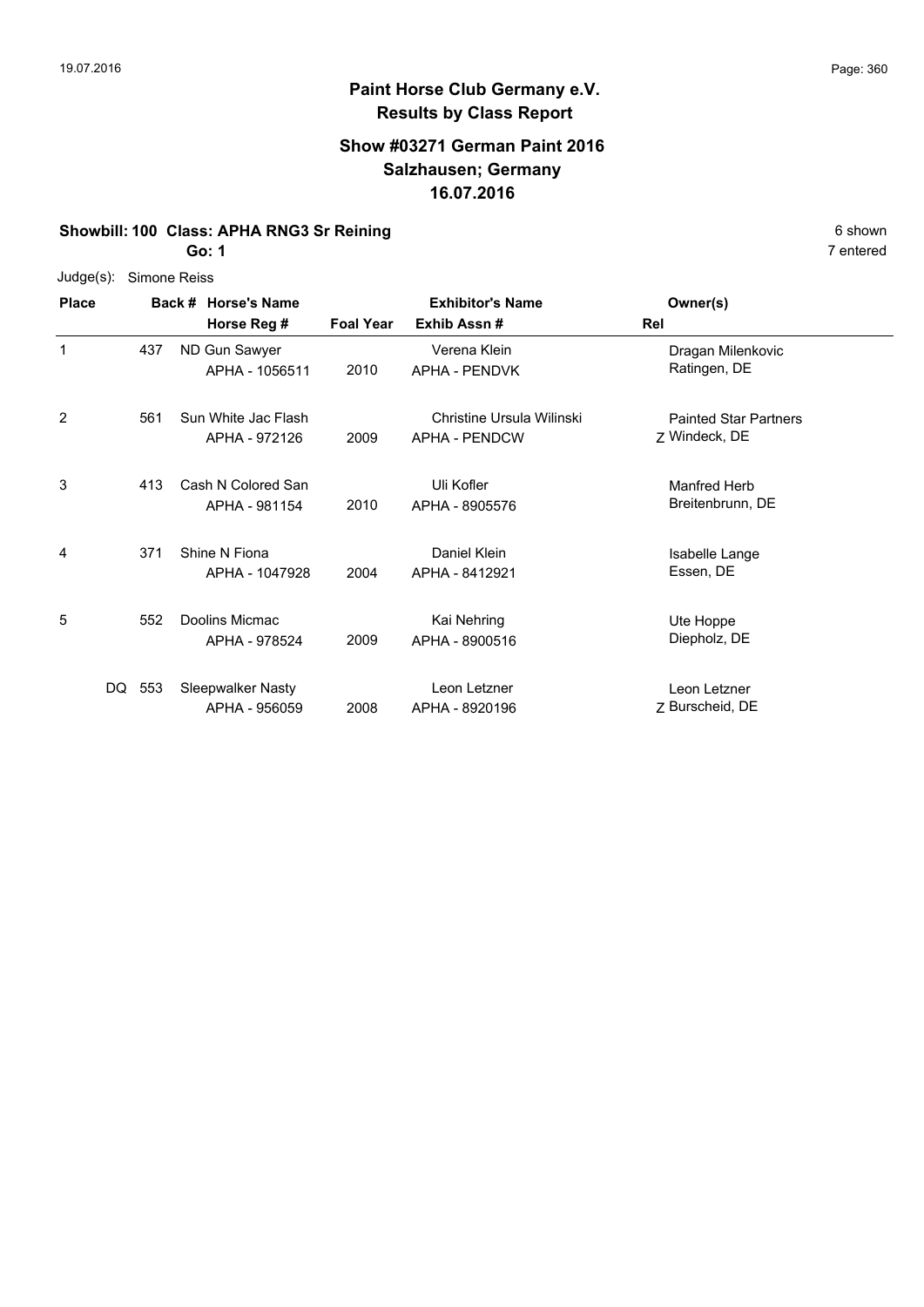11 entered

## **Paint Horse Club Germany e.V. Results by Class Report**

## **Show #01698 German Paint 2016 Salzhausen; Germany 16.07.2016**

**Showbill: 101 Class: APHA RHP1 Ranch Riding All Ages** 9 shown

**Go: 1**

| $Judge(s)$ : |     | Sascha Ludwig                               |                  |                                            |                                         |
|--------------|-----|---------------------------------------------|------------------|--------------------------------------------|-----------------------------------------|
| <b>Place</b> |     | Back # Horse's Name                         |                  | <b>Exhibitor's Name</b>                    | Owner(s)                                |
|              |     | Horse Reg #                                 | <b>Foal Year</b> | Exhib Assn#                                | Rel                                     |
| 1            | 365 | Shot Girl<br>APHA - 994625                  | 2008             | Anna-Alisa Samse<br>APHA - 8982739         | Anna-Alisa Samse<br>Z Hannover, DE      |
| 2            | 348 | <b>TL Cherokees Beauty</b><br>APHA - 714702 | 2002             | Lena Hagen<br>APHA - 8818312               | Monika Hagen<br>C Haldenwang, DE        |
| 3            | 553 | <b>Sleepwalker Nasty</b><br>APHA - 956059   | 2008             | Leon Letzner<br>APHA - 8920196             | Leon Letzner<br>7 Burscheid, DE         |
| 4            | 346 | Zips BlazNHot To Trot<br>APHA - 953453      | 2008             | Verena Hagen<br>APHA - 8648424             | Monika Hagen<br>C Haldenwang, DE        |
| 5            | 562 | LDR Twenty One Guns<br>APHA - 1013629       | 2012             | <b>Elias Ernst</b><br><b>APHA - PENDEE</b> | Dr. Kerstin Gilsbach<br>Börde Hakel, DE |
| 6            | 399 | A Painted Gay Color<br>APHA - 934718        | 2008             | Heiko Keuchel<br>APHA - 7145686            | Heiko Keuchel<br>Z Soltau, DE           |
| 7            | 552 | Doolins Micmac<br>APHA - 978524             | 2009             | Kai Nehring<br>APHA - 8900516              | Ute Hoppe<br>Diepholz, DE               |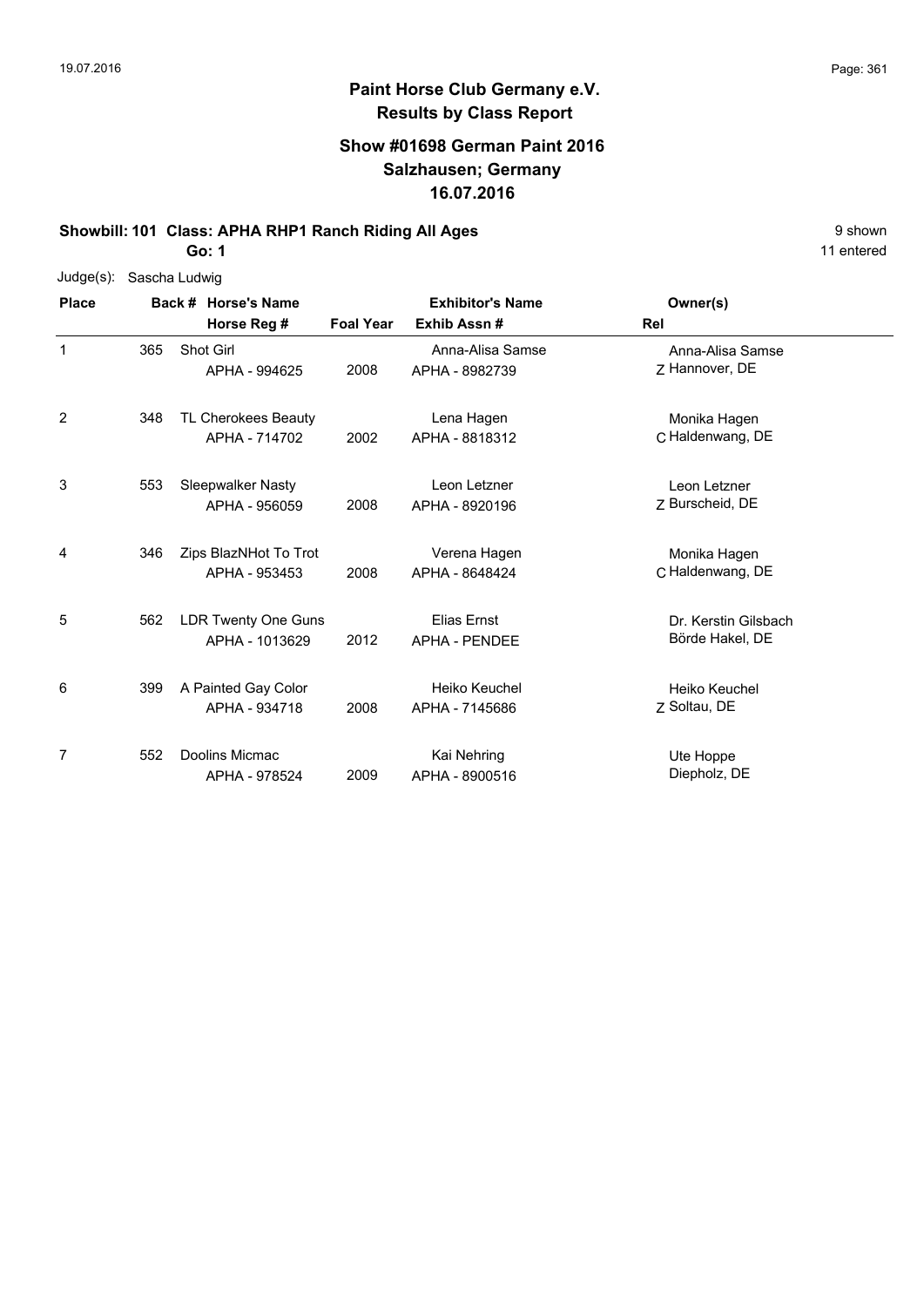## **Show #01699 German Paint 2016 Salzhausen; Germany 16.07.2016**

## **Showbill: 101 Class: APHA RHP1 Ranch Riding All Ages** 9 shown

**Go: 1**

Judge(s): Francoise Raimondo

| <b>Place</b> |     | Back # Horse's Name<br>Horse Reg #           | <b>Foal Year</b> | <b>Exhibitor's Name</b><br>Exhib Assn#     | Owner(s)<br>Rel                         |
|--------------|-----|----------------------------------------------|------------------|--------------------------------------------|-----------------------------------------|
| 1            | 365 | Shot Girl<br>APHA - 994625                   | 2008             | Anna-Alisa Samse<br>APHA - 8982739         | Anna-Alisa Samse<br>Z Hannover, DE      |
| 2            | 346 | Zips BlazNHot To Trot<br>APHA - 953453       | 2008             | Verena Hagen<br>APHA - 8648424             | Monika Hagen<br>C Haldenwang, DE        |
| 3            | 399 | A Painted Gay Color<br>APHA - 934718         | 2008             | Heiko Keuchel<br>APHA - 7145686            | Heiko Keuchel<br>7 Soltau, DE           |
| 4            | 553 | Sleepwalker Nasty<br>APHA - 956059           | 2008             | Leon Letzner<br>APHA - 8920196             | Leon Letzner<br>7 Burscheid, DE         |
| 5            | 348 | TL Cherokees Beauty<br>APHA - 714702         | 2002             | Lena Hagen<br>APHA - 8818312               | Monika Hagen<br>C Haldenwang, DE        |
| 6            | 562 | <b>LDR Twenty One Guns</b><br>APHA - 1013629 | 2012             | <b>Elias Ernst</b><br><b>APHA - PENDEE</b> | Dr. Kerstin Gilsbach<br>Börde Hakel, DE |
| 7            | 552 | Doolins Micmac<br>APHA - 978524              | 2009             | Kai Nehring<br>APHA - 8900516              | Ute Hoppe<br>Diepholz, DE               |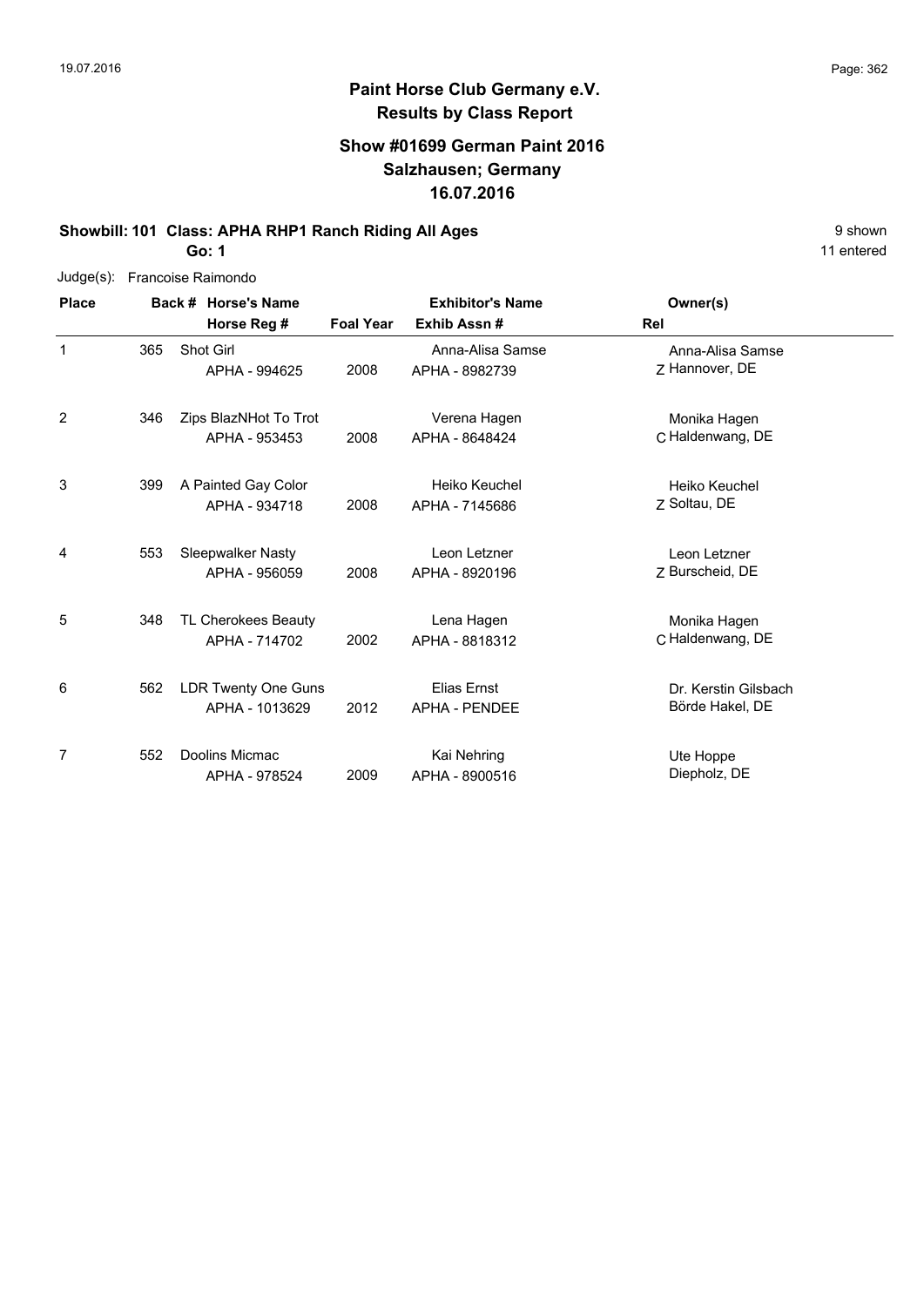11 entered

## **Paint Horse Club Germany e.V. Results by Class Report**

## **Show #03270 German Paint 2016 Salzhausen; Germany 16.07.2016**

**Showbill: 101 Class: APHA RHP1 Ranch Riding All Ages 19 Shown** 9 shown

**Go: 1**

Judge(s): Pierre Ouellet

| <b>Place</b> |     | Back # Horse's Name                    |                  | <b>Exhibitor's Name</b>             | Owner(s)                                |  |
|--------------|-----|----------------------------------------|------------------|-------------------------------------|-----------------------------------------|--|
|              |     | Horse Reg #                            | <b>Foal Year</b> | Exhib Assn#                         | Rel                                     |  |
| 1            | 365 | Shot Girl<br>APHA - 994625             | 2008             | Anna-Alisa Samse<br>APHA - 8982739  | Anna-Alisa Samse<br>Z Hannover, DE      |  |
| 2            | 399 | A Painted Gay Color<br>APHA - 934718   | 2008             | Heiko Keuchel<br>APHA - 7145686     | Heiko Keuchel<br>Z Soltau, DE           |  |
| 3            | 553 | Sleepwalker Nasty<br>APHA - 956059     | 2008             | Leon Letzner<br>APHA - 8920196      | Leon Letzner<br>Z Burscheid, DE         |  |
| 4            | 562 | LDR Twenty One Guns<br>APHA - 1013629  | 2012             | Elias Ernst<br><b>APHA - PENDEE</b> | Dr. Kerstin Gilsbach<br>Börde Hakel, DE |  |
| 5            | 346 | Zips BlazNHot To Trot<br>APHA - 953453 | 2008             | Verena Hagen<br>APHA - 8648424      | Monika Hagen<br>C Haldenwang, DE        |  |
| 6            | 348 | TL Cherokees Beauty<br>APHA - 714702   | 2002             | Lena Hagen<br>APHA - 8818312        | Monika Hagen<br>C Haldenwang, DE        |  |
| 7            | 552 | Doolins Micmac<br>APHA - 978524        | 2009             | Kai Nehring<br>APHA - 8900516       | Ute Hoppe<br>Diepholz, DE               |  |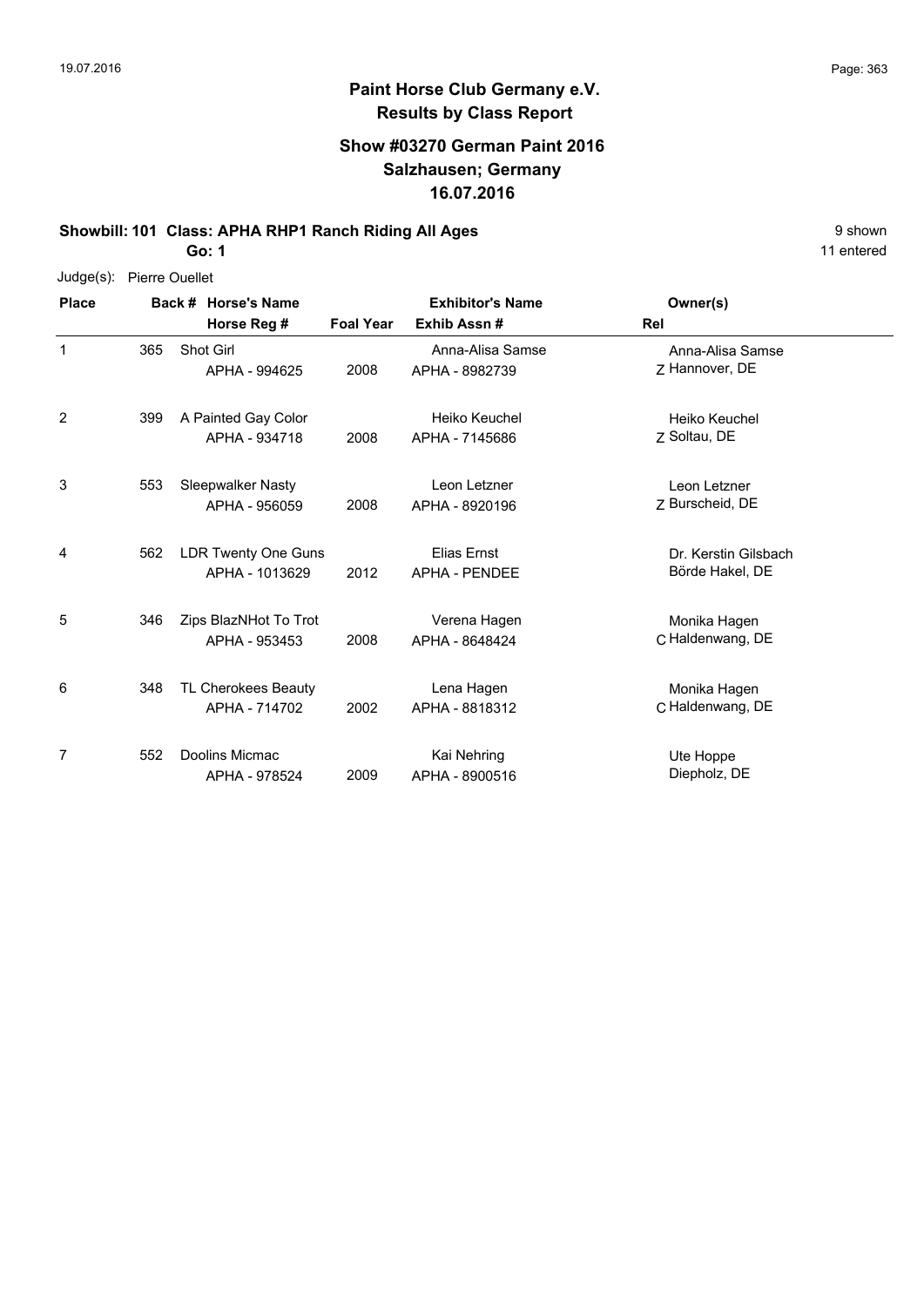11 entered

## **Paint Horse Club Germany e.V. Results by Class Report**

## **Show #03271 German Paint 2016 Salzhausen; Germany 16.07.2016**

**Showbill: 101 Class: APHA RHP1 Ranch Riding All Ages** 9 shown

**Go: 1**

| $Judge(s)$ : |     | Simone Reiss          |                  |                         |                      |
|--------------|-----|-----------------------|------------------|-------------------------|----------------------|
| <b>Place</b> |     | Back # Horse's Name   |                  | <b>Exhibitor's Name</b> | Owner(s)             |
|              |     | Horse Reg #           | <b>Foal Year</b> | Exhib Assn#             | Rel                  |
| 1            | 365 | Shot Girl             |                  | Anna-Alisa Samse        | Anna-Alisa Samse     |
|              |     | APHA - 994625         | 2008             | APHA - 8982739          | 7 Hannover, DE       |
| 2            | 553 | Sleepwalker Nasty     |                  | Leon Letzner            | Leon Letzner         |
|              |     | APHA - 956059         | 2008             | APHA - 8920196          | Z Burscheid, DE      |
| 3            | 562 | LDR Twenty One Guns   |                  | Elias Ernst             | Dr. Kerstin Gilsbach |
|              |     | APHA - 1013629        | 2012             | <b>APHA - PENDEE</b>    | Börde Hakel, DE      |
| 4            | 399 | A Painted Gay Color   |                  | Heiko Keuchel           | Heiko Keuchel        |
|              |     | APHA - 934718         | 2008             | APHA - 7145686          | Z Soltau, DE         |
| 5            | 346 | Zips BlazNHot To Trot |                  | Verena Hagen            | Monika Hagen         |
|              |     | APHA - 953453         | 2008             | APHA - 8648424          | C Haldenwang, DE     |
| 6            | 348 | TL Cherokees Beauty   |                  | Lena Hagen              | Monika Hagen         |
|              |     | APHA - 714702         | 2002             | APHA - 8818312          | C Haldenwang, DE     |
| 7            | 552 | Doolins Micmac        |                  | Kai Nehring             | Ute Hoppe            |
|              |     | APHA - 978524         | 2009             | APHA - 8900516          | Diepholz, DE         |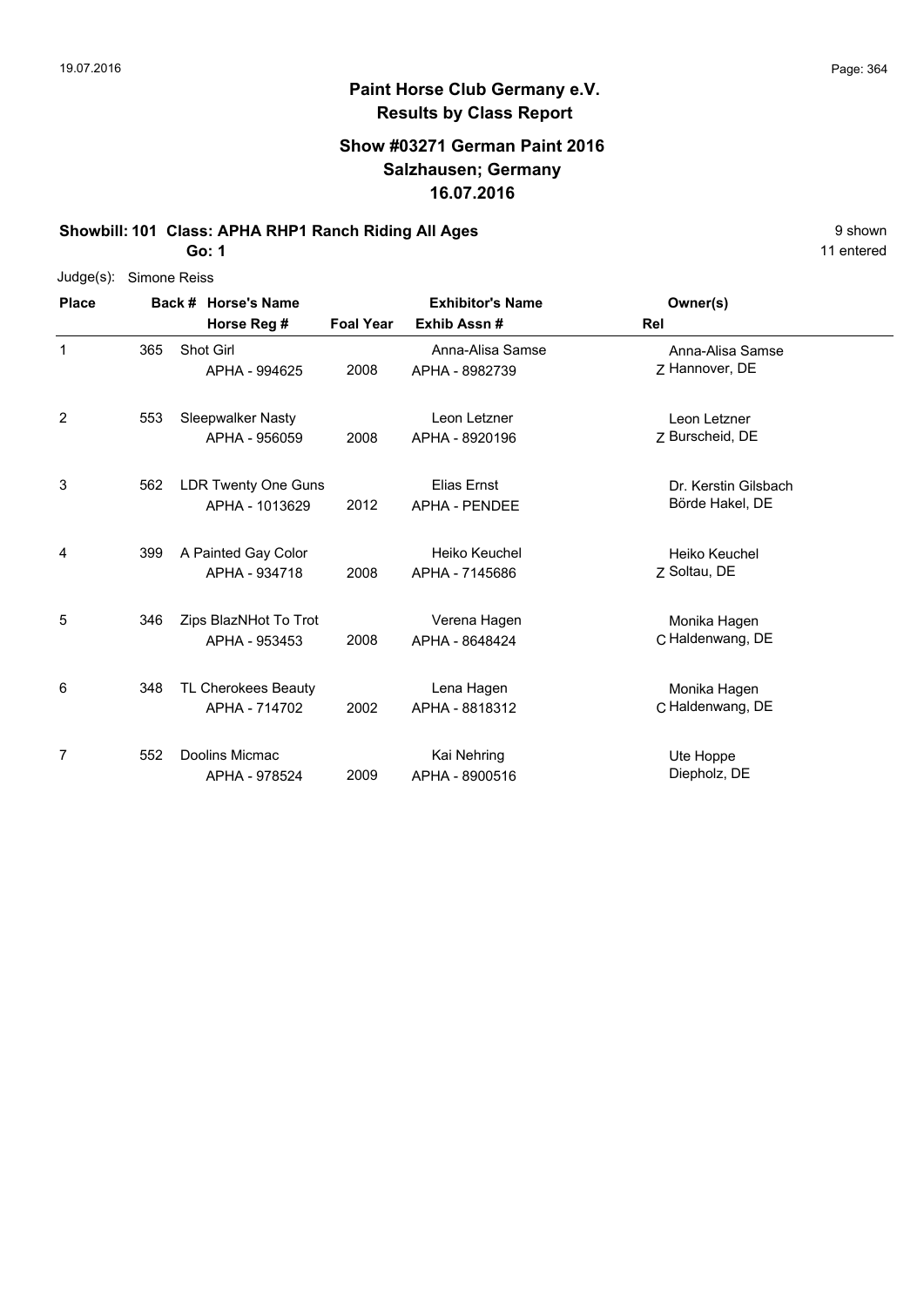## **Show #01698 German Paint 2016 Salzhausen; Germany 16.07.2016**

**Showbill: 102 Class: APHA BRP1 SPB Ranch Riding All Ages** 3 shown

**Go: 1**

| $Judge(s)$ : | Sascha Ludwig |                                       |                  |                                      |                                      |  |  |  |
|--------------|---------------|---------------------------------------|------------------|--------------------------------------|--------------------------------------|--|--|--|
| <b>Place</b> |               | Back # Horse's Name                   |                  | <b>Exhibitor's Name</b>              | Owner(s)                             |  |  |  |
|              |               | Horse Reg #                           | <b>Foal Year</b> | Exhib Assn#                          | Rel                                  |  |  |  |
| 1            | 389           | Kay Jay Black Chief<br>APHA - 926717  | 2004             | Yvette Ekiz-Koegel<br>APHA - 8992285 | Yvette Ekiz-Koegel<br>7 Lauf, DE     |  |  |  |
| 2            | 430           | <b>Smart Redneck</b><br>APHA - 943137 | 2006             | Miriam Pleiss<br>APHA - 8899349      | Miriam Pleiss<br>7 Gelsenkirchen, DE |  |  |  |
| 3            | 402           | Cute Magic Jack<br>APHA - 1037920     | 2013             | Maike Krause<br>APHA - 8885332       | Maike Krause<br>Z Spardorf, DE       |  |  |  |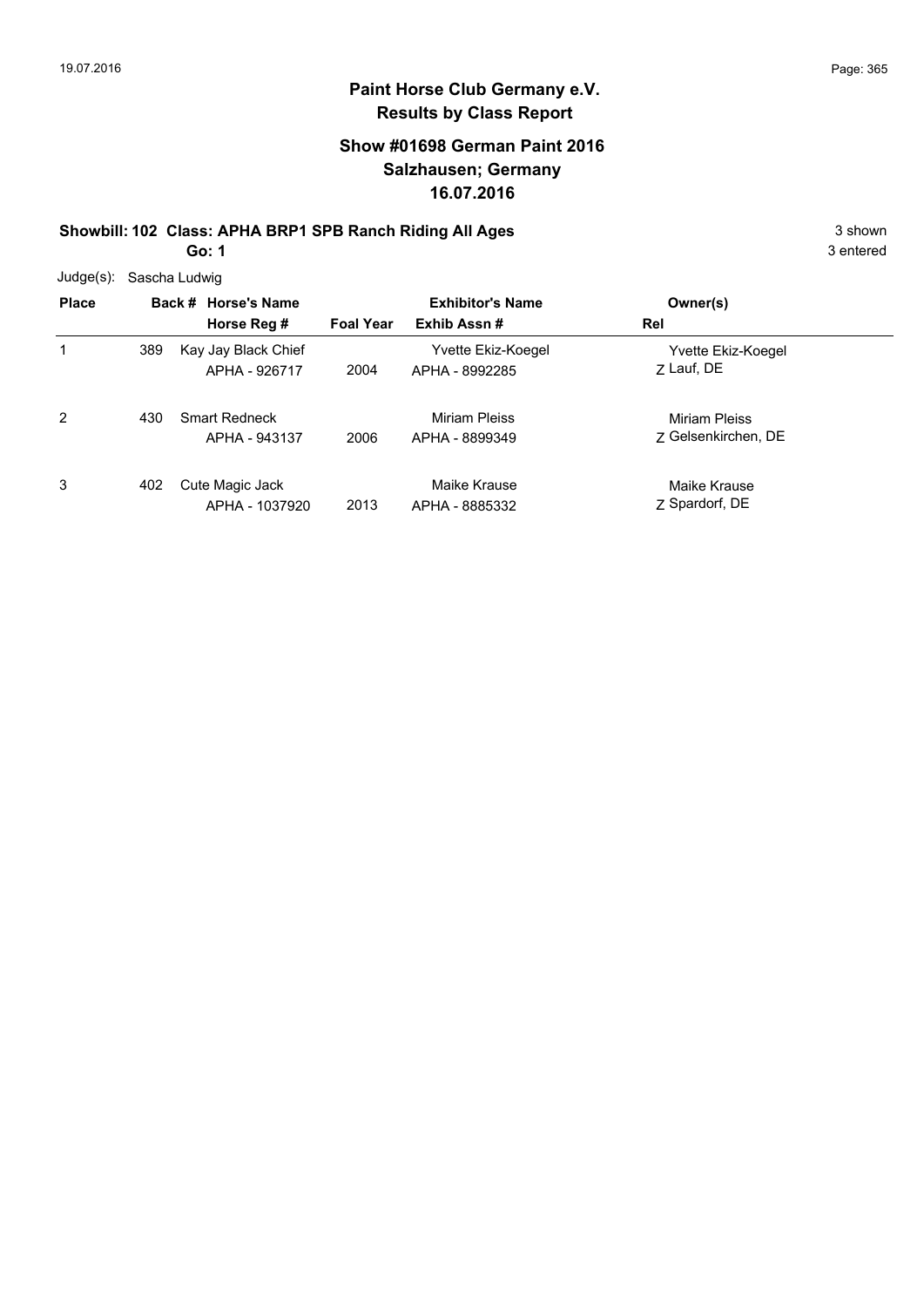## **Show #01699 German Paint 2016 Salzhausen; Germany 16.07.2016**

#### **Showbill: 102 Class: APHA BRP1 SPB Ranch Riding All Ages** 3 shown 3 shown **Go: 1**

| $Judge(s)$ : |     | Francoise Raimondo                    |                  |                                      |                                      |
|--------------|-----|---------------------------------------|------------------|--------------------------------------|--------------------------------------|
| <b>Place</b> |     | Back # Horse's Name                   |                  | <b>Exhibitor's Name</b>              | Owner(s)                             |
|              |     | Horse Reg #                           | <b>Foal Year</b> | Exhib Assn#                          | Rel                                  |
|              | 389 | Kay Jay Black Chief<br>APHA - 926717  | 2004             | Yvette Ekiz-Koegel<br>APHA - 8992285 | Yvette Ekiz-Koegel<br>Z Lauf, DE     |
| 2            | 430 | <b>Smart Redneck</b><br>APHA - 943137 | 2006             | Miriam Pleiss<br>APHA - 8899349      | Miriam Pleiss<br>7 Gelsenkirchen. DE |
| 3            | 402 | Cute Magic Jack<br>APHA - 1037920     | 2013             | Maike Krause<br>APHA - 8885332       | Maike Krause<br>Z Spardorf, DE       |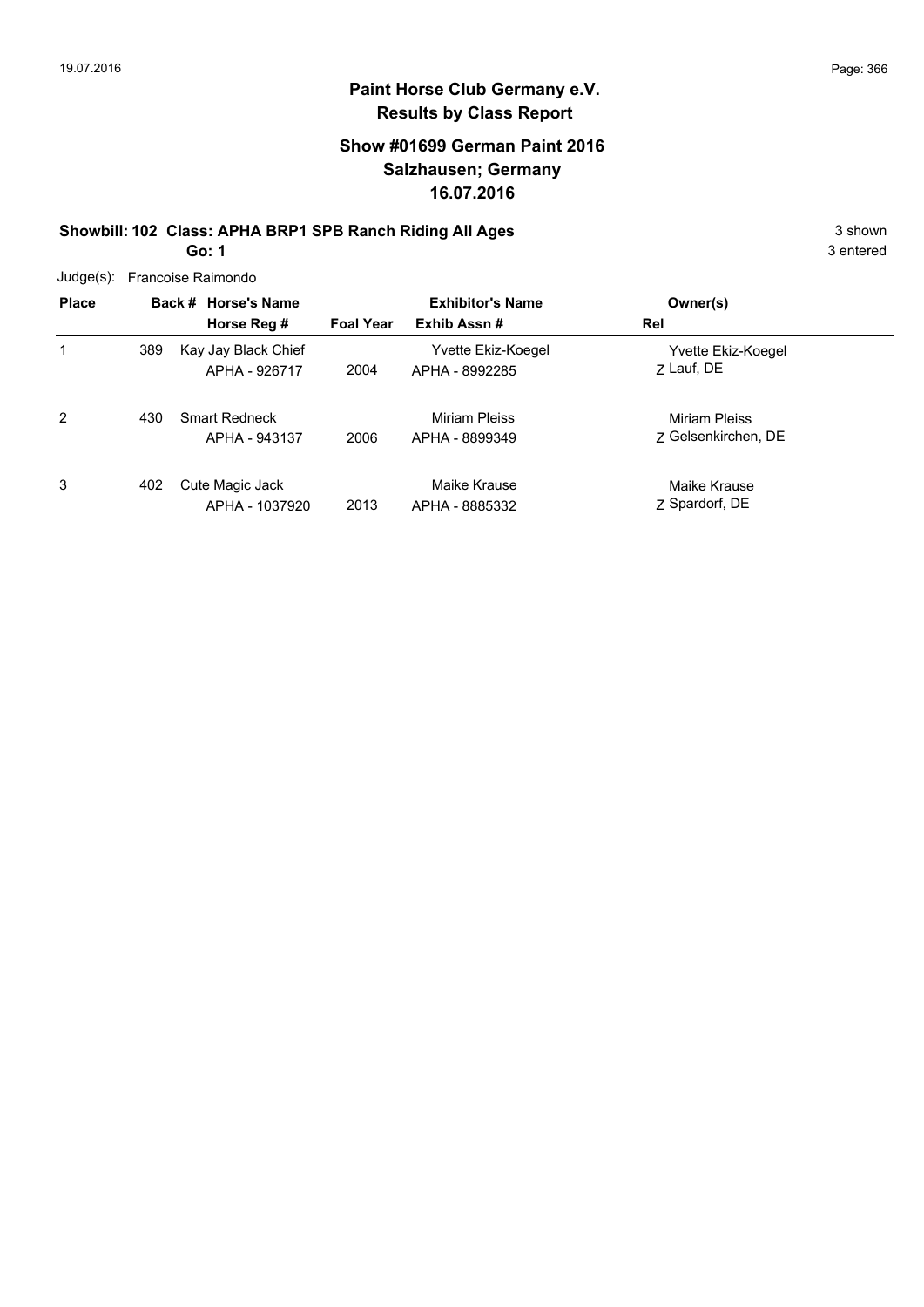## **Show #03270 German Paint 2016 Salzhausen; Germany 16.07.2016**

**Showbill: 102 Class: APHA BRP1 SPB Ranch Riding All Ages** 3 shown

**Go: 1**

Judge(s): Pierre Ouellet

| JUUYE(3). FIEITE UUEIIEL |     |                                       |                  |                                      |                                      |  |
|--------------------------|-----|---------------------------------------|------------------|--------------------------------------|--------------------------------------|--|
| <b>Place</b>             |     | Back # Horse's Name                   |                  | <b>Exhibitor's Name</b>              | Owner(s)                             |  |
|                          |     | Horse Reg #                           | <b>Foal Year</b> | Exhib Assn#                          | Rel                                  |  |
| 1                        | 389 | Kay Jay Black Chief<br>APHA - 926717  | 2004             | Yvette Ekiz-Koegel<br>APHA - 8992285 | Yvette Ekiz-Koegel<br>Z Lauf, DE     |  |
| 2                        | 430 | <b>Smart Redneck</b><br>APHA - 943137 | 2006             | Miriam Pleiss<br>APHA - 8899349      | Miriam Pleiss<br>7 Gelsenkirchen, DE |  |
| 3                        | 402 | Cute Magic Jack<br>APHA - 1037920     | 2013             | Maike Krause<br>APHA - 8885332       | Maike Krause<br>Z Spardorf, DE       |  |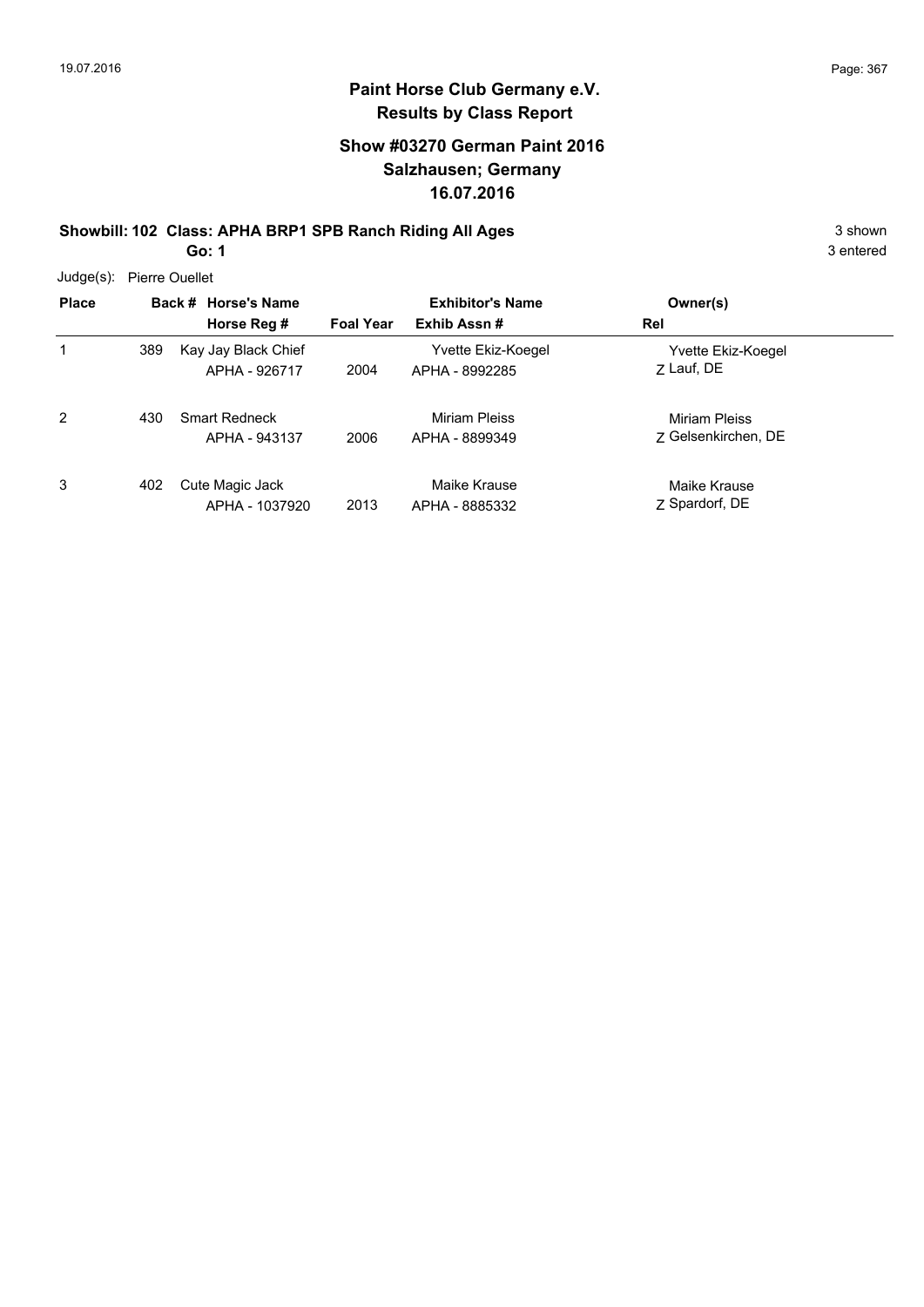## **Show #03271 German Paint 2016 Salzhausen; Germany 16.07.2016**

# **Showbill: 102 Class: APHA BRP1 SPB Ranch Riding All Ages** 3 shown

**Go: 1**

| $Judge(s)$ : | Simone Reiss |                                       |                  |                                      |                                             |
|--------------|--------------|---------------------------------------|------------------|--------------------------------------|---------------------------------------------|
| <b>Place</b> |              | Back # Horse's Name                   |                  | <b>Exhibitor's Name</b>              | Owner(s)                                    |
|              |              | Horse Reg #                           | <b>Foal Year</b> | Exhib Assn#                          | Rel                                         |
| 1            | 389          | Kay Jay Black Chief<br>APHA - 926717  | 2004             | Yvette Ekiz-Koegel<br>APHA - 8992285 | Yvette Ekiz-Koegel<br>Z Lauf, DE            |
| 2            | 430          | <b>Smart Redneck</b><br>APHA - 943137 | 2006             | Miriam Pleiss<br>APHA - 8899349      | <b>Miriam Pleiss</b><br>7 Gelsenkirchen, DE |
| 3            | 402          | Cute Magic Jack<br>APHA - 1037920     | 2013             | Maike Krause<br>APHA - 8885332       | Maike Krause<br>Z Spardorf, DE              |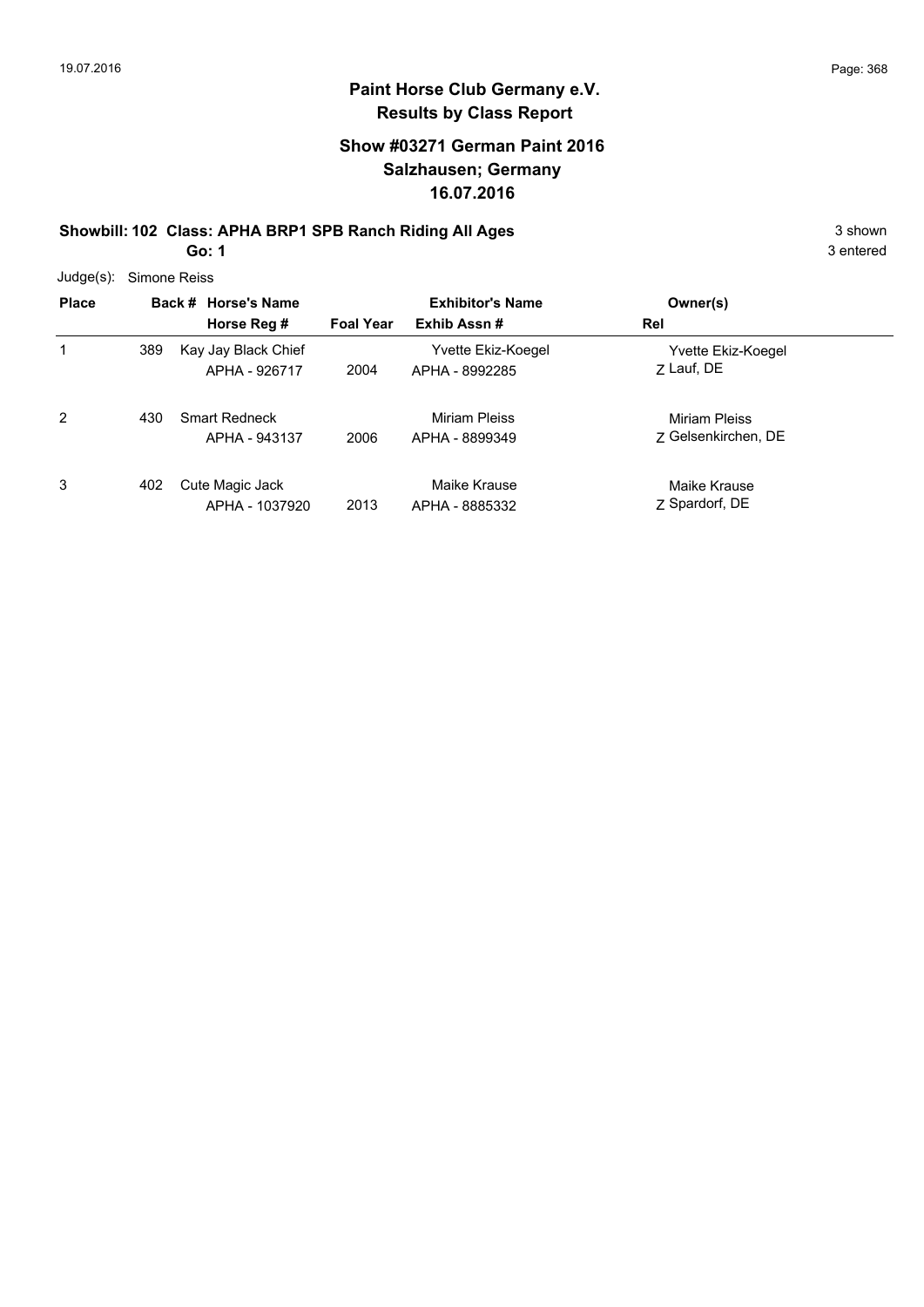## **Show #01698 German Paint 2016 Salzhausen; Germany 16.07.2016**

#### **Showbill: 103 Class: APHA ACU1 Amateur Cutting All Ages** 1 shown

**Go: 1**

| Judge(s): Sascha Ludwig |     |                                          |                  |                               |                                         |
|-------------------------|-----|------------------------------------------|------------------|-------------------------------|-----------------------------------------|
| <b>Place</b>            |     | Back # Horse's Name                      |                  | <b>Exhibitor's Name</b>       | Owner(s)                                |
|                         |     | Horse Reg #                              | <b>Foal Year</b> | Exhib Assn #                  | Rel                                     |
|                         | 373 | <b>Dmac Termintior</b><br>APHA - 1016463 | 2002             | Karl Becker<br>APHA - 8776692 | Karl Becker<br>7 Bruchhausen Vilsen, DE |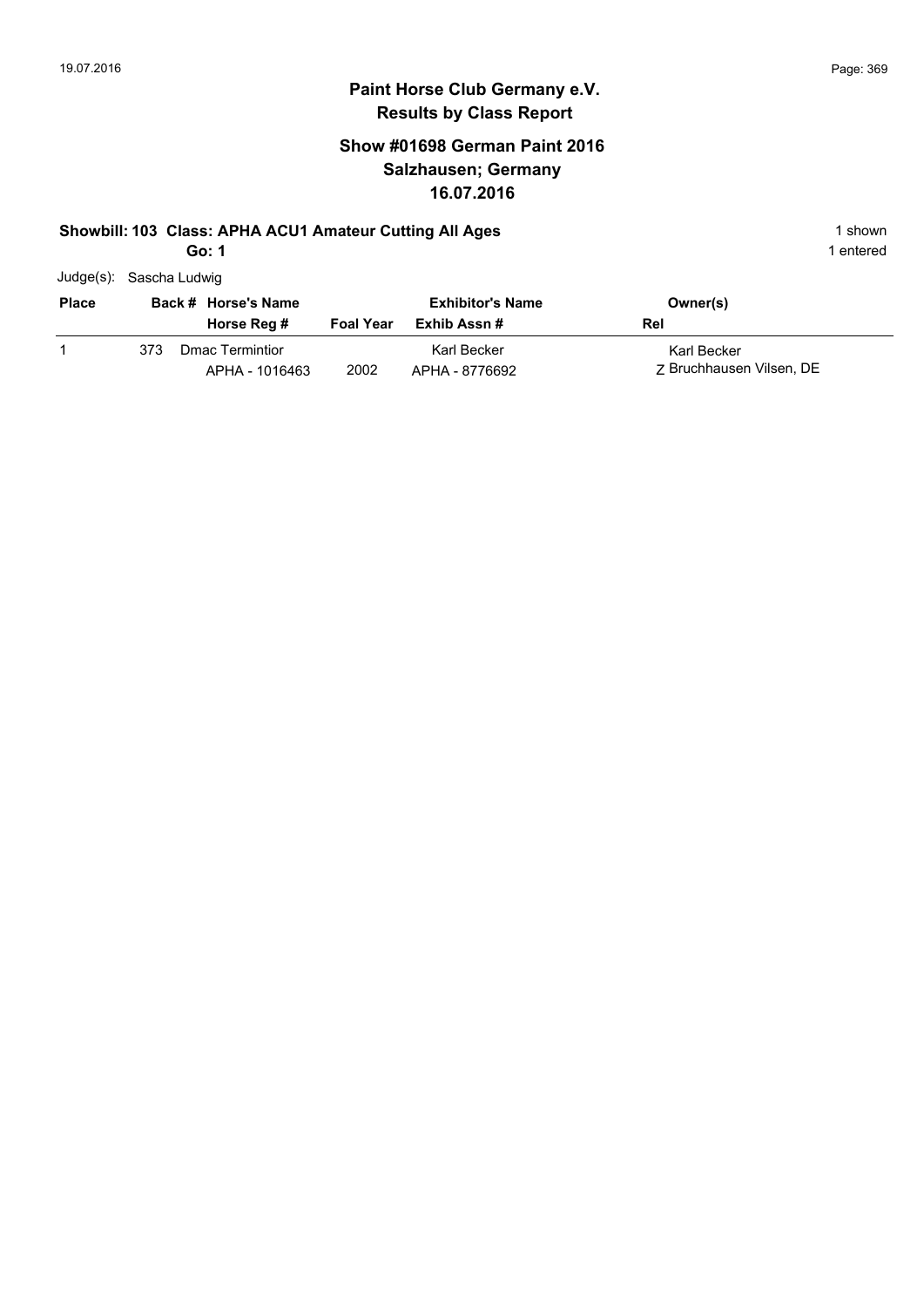## **Show #01699 German Paint 2016 Salzhausen; Germany 16.07.2016**

#### **Showbill: 103 Class: APHA ACU1 Amateur Cutting All Ages** 1 shown

**Go: 1**

| Judge(s): Francoise Raimondo |  |
|------------------------------|--|
|                              |  |

| <b>Place</b> |     | Back # Horse's Name               |                  | <b>Exhibitor's Name</b>       | Owner(s)                                |
|--------------|-----|-----------------------------------|------------------|-------------------------------|-----------------------------------------|
|              |     | Horse Reg #                       | <b>Foal Year</b> | Exhib Assn #                  | Rel                                     |
|              | 373 | Dmac Termintior<br>APHA - 1016463 | 2002             | Karl Becker<br>APHA - 8776692 | Karl Becker<br>Z Bruchhausen Vilsen, DE |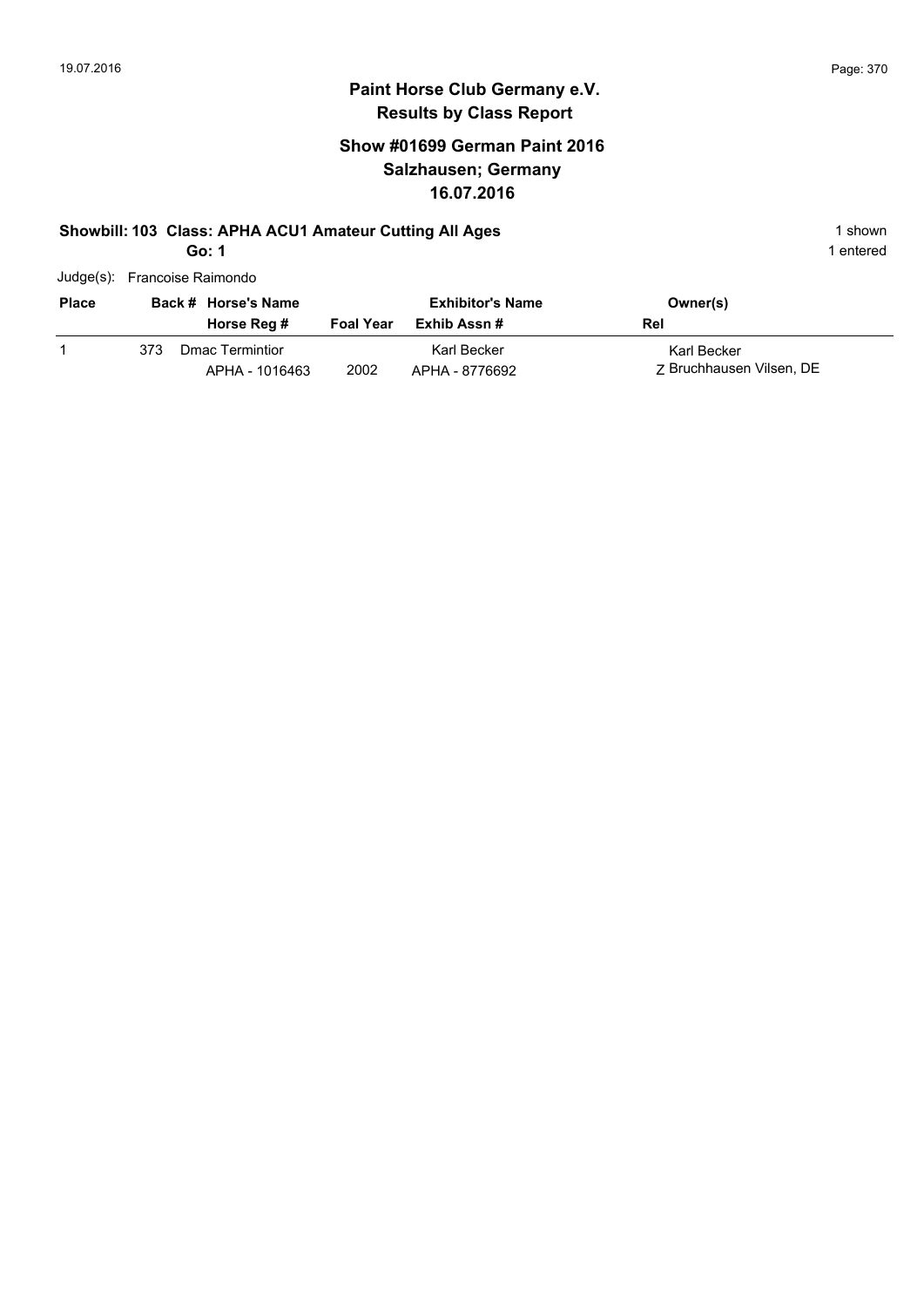## **Show #03270 German Paint 2016 Salzhausen; Germany 16.07.2016**

#### **Showbill: 103 Class: APHA ACU1 Amateur Cutting All Ages** 1 shown

**Go: 1**

| Judge(s): Pierre Ouellet |
|--------------------------|
|                          |

| <b>Place</b> |     | Back # Horse's Name<br>Horse Reg # | <b>Foal Year</b> | <b>Exhibitor's Name</b><br>Exhib Assn # | Owner(s)<br>Rel                         |
|--------------|-----|------------------------------------|------------------|-----------------------------------------|-----------------------------------------|
|              | 373 | Dmac Termintior<br>APHA - 1016463  | 2002             | Karl Becker<br>APHA - 8776692           | Karl Becker<br>7 Bruchhausen Vilsen, DE |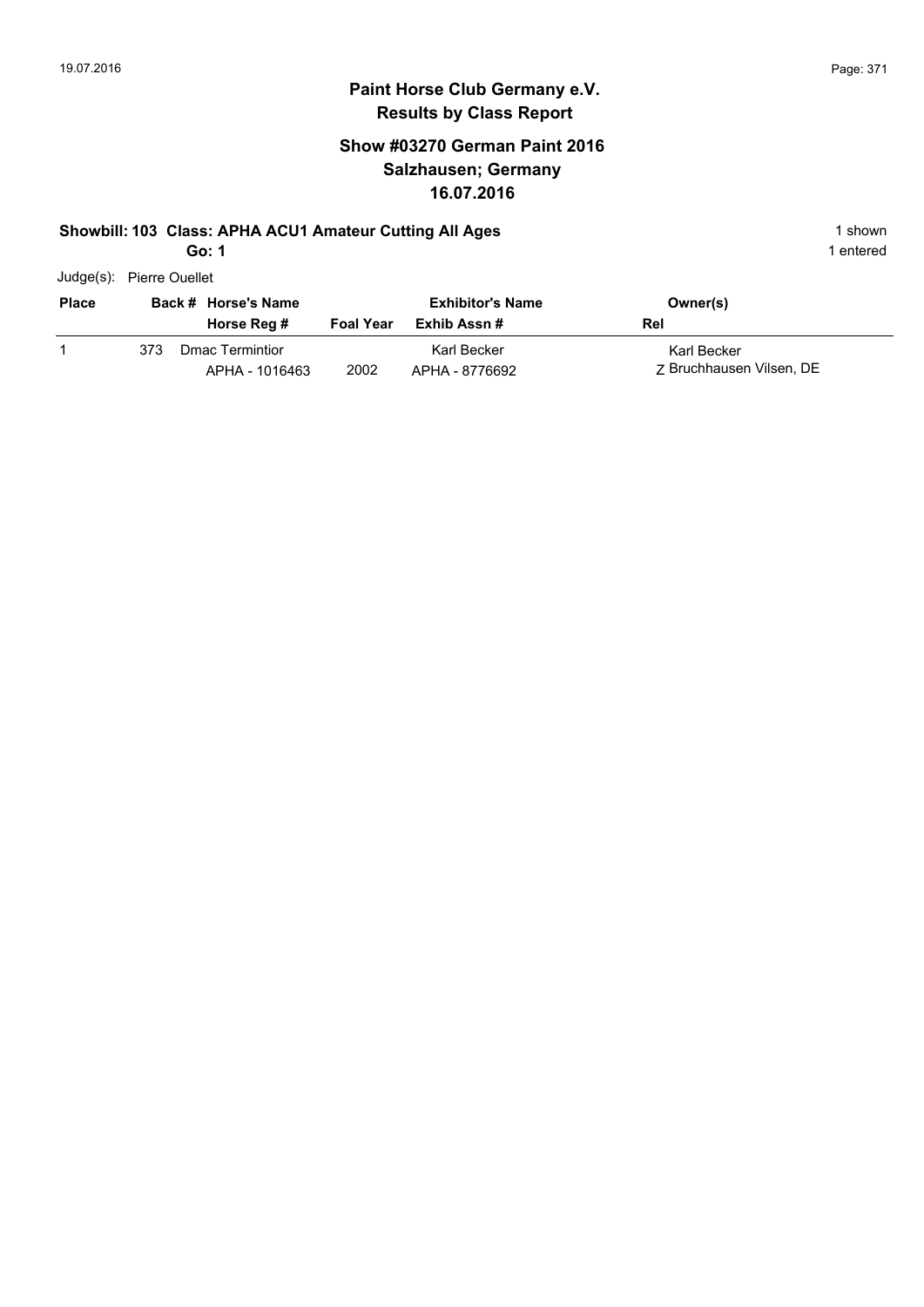## **Show #03271 German Paint 2016 Salzhausen; Germany 16.07.2016**

APHA - 1016463 2002 APHA - 8776692 Z Bruchhausen Vilsen, DE

#### **Showbill: 103 Class: APHA ACU1 Amateur Cutting All Ages** 1 shown

**Go: 1**

1 entered

Z Bruchhausen Vilsen, DE

|              | Judge(s): Simone Reiss |                  |                         |             |
|--------------|------------------------|------------------|-------------------------|-------------|
| <b>Place</b> | Back # Horse's Name    |                  | <b>Exhibitor's Name</b> | Owner(s)    |
|              | Horse Reg #            | <b>Foal Year</b> | Exhib Assn #            | Rel         |
|              | Dmac Termintior<br>373 |                  | Karl Becker             | Karl Becker |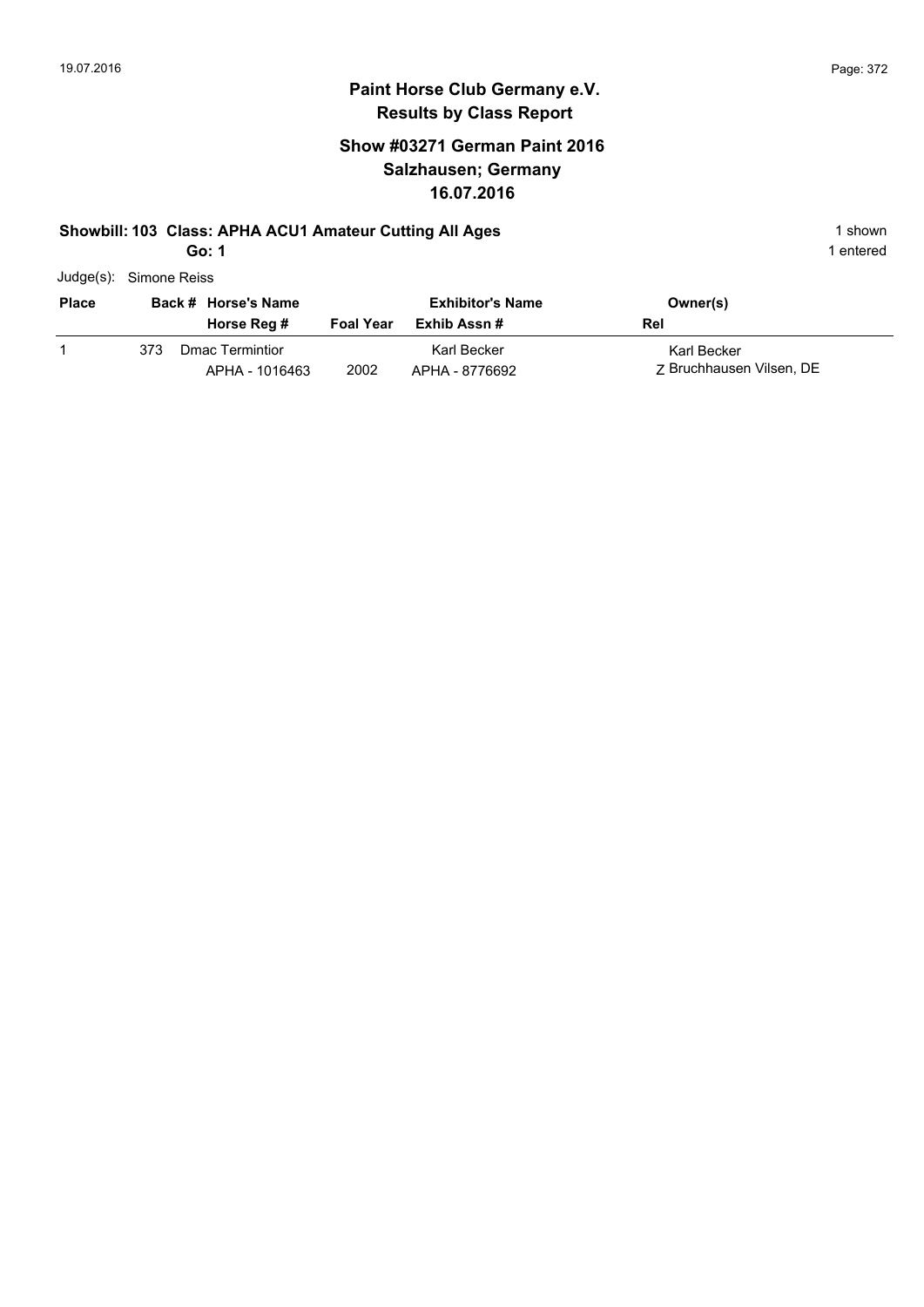## **Show #01698 German Paint 2016 Salzhausen; Germany 16.07.2016**

#### **Showbill: 105 Class: APHA CUT3 Sr Cutting** 5 Shown

**Go: 1**

Judge(s): Sascha Ludwig

| <b>Place</b> |     | Back # Horse's Name    | <b>Exhibitor's Name</b> |                      | Owner(s)                 |
|--------------|-----|------------------------|-------------------------|----------------------|--------------------------|
|              |     | Horse Reg #            | <b>Foal Year</b>        | Exhib Assn#          | Rel                      |
|              | 373 | <b>Dmac Termintior</b> |                         | Karl Becker          | Karl Becker              |
|              |     | APHA - 1016463         | 2002                    | APHA - 8776692       | Z Bruchhausen Vilsen, DE |
| 2            | 416 | <b>Tacos Showboots</b> |                         | <b>Klaus Neuhaus</b> | Klaus Und Gudrun Neuhaus |
|              |     | APHA - 877608          | 2006                    | APHA - 8406492       | 7 Stolzenau, DE          |
| 3            | 399 | A Painted Gay Color    |                         | Heiko Keuchel        | Heiko Keuchel            |
|              |     | APHA - 934718          | 2008                    | APHA - 7145686       | 7 Soltau, DE             |
| 4            | 417 | Scottys Breakdancer    |                         | Jonathan Bartsch     | Klaus Und Gudrun Neuhaus |
|              |     | APHA - 703400          | 2002                    | APHA - 8926326       | Stolzenau, DE            |
| 5            | 415 | Sonnys Taco Bar        |                         | Stefan Schaefer      | Klaus Und Gudrun Neuhaus |
|              |     | APHA - 473789          | 1998                    | APHA - 135680        | Stolzenau, DE            |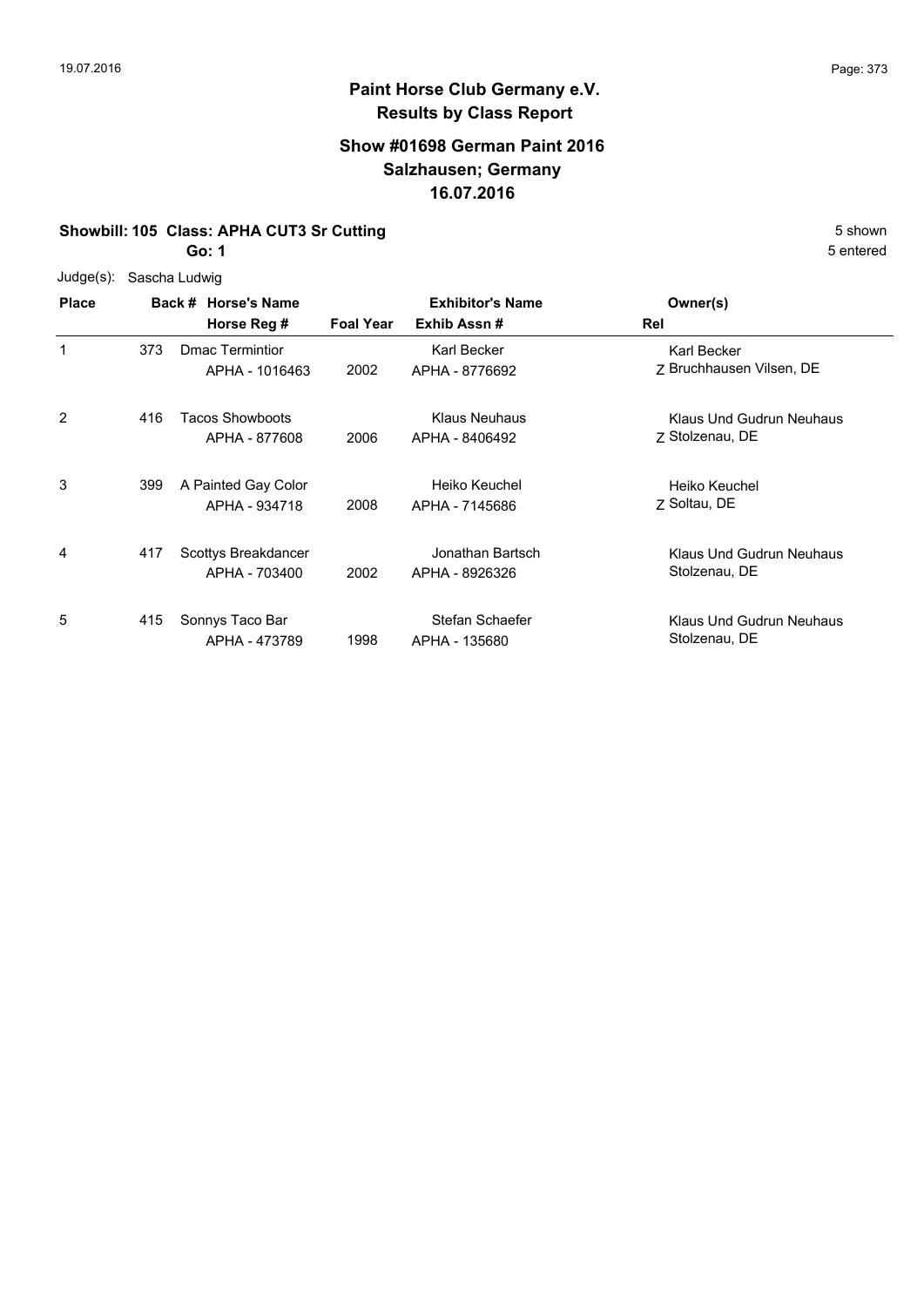## **Show #01699 German Paint 2016 Salzhausen; Germany 16.07.2016**

## **Showbill: 105 Class: APHA CUT3 Sr Cutting** 5 Shown

**Go: 1**

| Judge(s):    |     | Francoise Raimondo                       |                  |                                        |                                                |
|--------------|-----|------------------------------------------|------------------|----------------------------------------|------------------------------------------------|
| <b>Place</b> |     | Back # Horse's Name<br>Horse Reg #       | <b>Foal Year</b> | <b>Exhibitor's Name</b><br>Exhib Assn# | Owner(s)<br>Rel                                |
| 1            | 373 | <b>Dmac Termintior</b><br>APHA - 1016463 | 2002             | Karl Becker<br>APHA - 8776692          | <b>Karl Becker</b><br>7 Bruchhausen Vilsen, DE |
| 2            | 416 | Tacos Showboots<br>APHA - 877608         | 2006             | Klaus Neuhaus<br>APHA - 8406492        | Klaus Und Gudrun Neuhaus<br>Z Stolzenau, DE    |
| 3            | 399 | A Painted Gay Color<br>APHA - 934718     | 2008             | Heiko Keuchel<br>APHA - 7145686        | Heiko Keuchel<br>Z Soltau, DE                  |
| 4            | 417 | Scottys Breakdancer<br>APHA - 703400     | 2002             | Jonathan Bartsch<br>APHA - 8926326     | Klaus Und Gudrun Neuhaus<br>Stolzenau, DE      |
| 5            | 415 | Sonnys Taco Bar<br>APHA - 473789         | 1998             | Stefan Schaefer<br>APHA - 135680       | Klaus Und Gudrun Neuhaus<br>Stolzenau, DE      |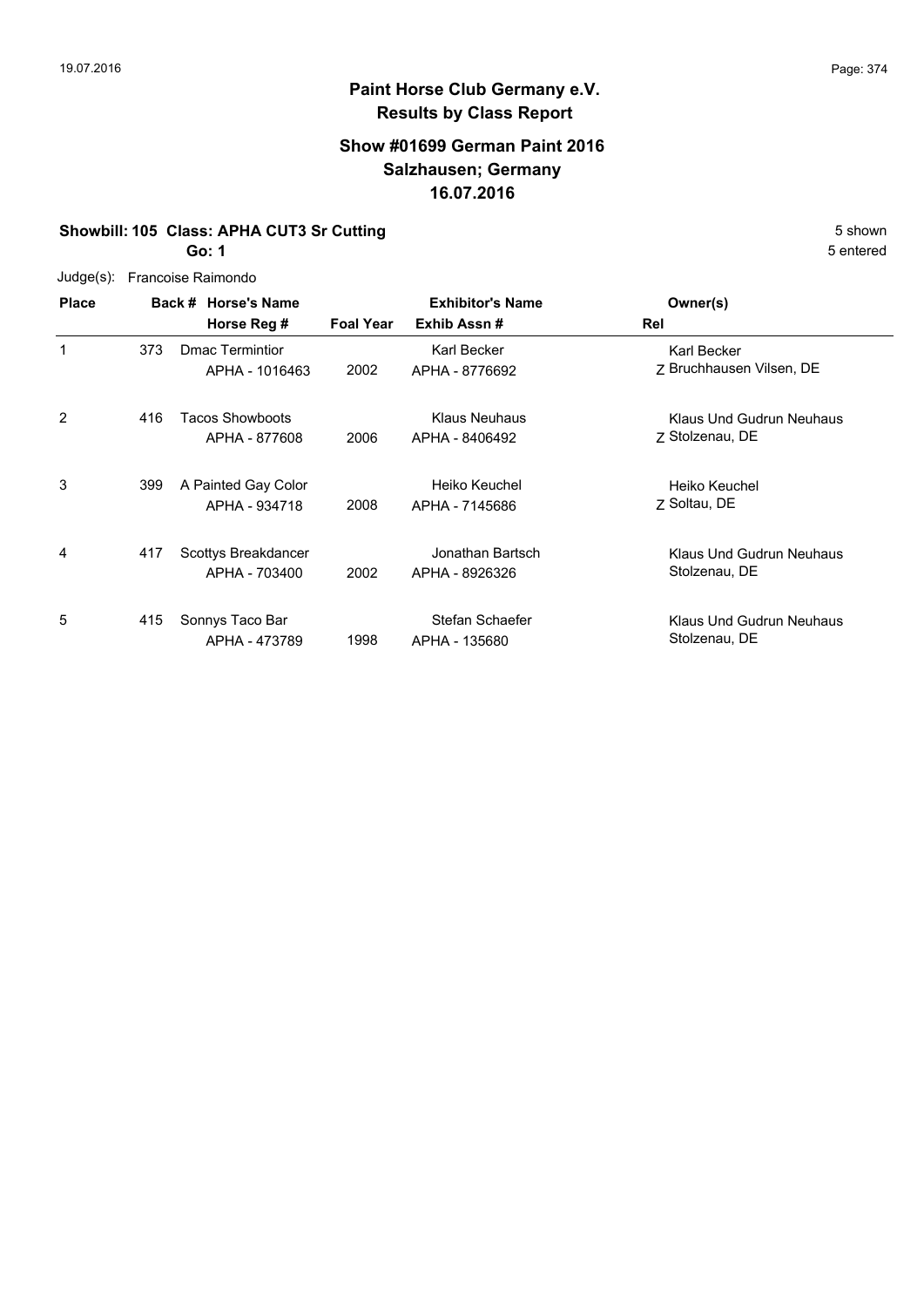## **Show #03270 German Paint 2016 Salzhausen; Germany 16.07.2016**

#### **Showbill: 105 Class: APHA CUT3 Sr Cutting** 5 Shown

**Go: 1**

Judge(s): Pierre Ouellet

| <b>Place</b> |     | Back # Horse's Name<br>Horse Reg #       | <b>Foal Year</b> | <b>Exhibitor's Name</b><br>Exhib Assn# | Owner(s)<br>Rel                             |
|--------------|-----|------------------------------------------|------------------|----------------------------------------|---------------------------------------------|
| $\mathbf{1}$ | 373 | <b>Dmac Termintior</b><br>APHA - 1016463 | 2002             | Karl Becker<br>APHA - 8776692          | Karl Becker<br>Z Bruchhausen Vilsen, DE     |
| 2            | 399 | A Painted Gay Color<br>APHA - 934718     | 2008             | Heiko Keuchel<br>APHA - 7145686        | Heiko Keuchel<br>Z Soltau, DE               |
| 3            | 416 | Tacos Showboots<br>APHA - 877608         | 2006             | <b>Klaus Neuhaus</b><br>APHA - 8406492 | Klaus Und Gudrun Neuhaus<br>7 Stolzenau, DE |
| 4            | 417 | Scottys Breakdancer<br>APHA - 703400     | 2002             | Jonathan Bartsch<br>APHA - 8926326     | Klaus Und Gudrun Neuhaus<br>Stolzenau, DE   |
| 5            | 415 | Sonnys Taco Bar<br>APHA - 473789         | 1998             | Stefan Schaefer<br>APHA - 135680       | Klaus Und Gudrun Neuhaus<br>Stolzenau, DE   |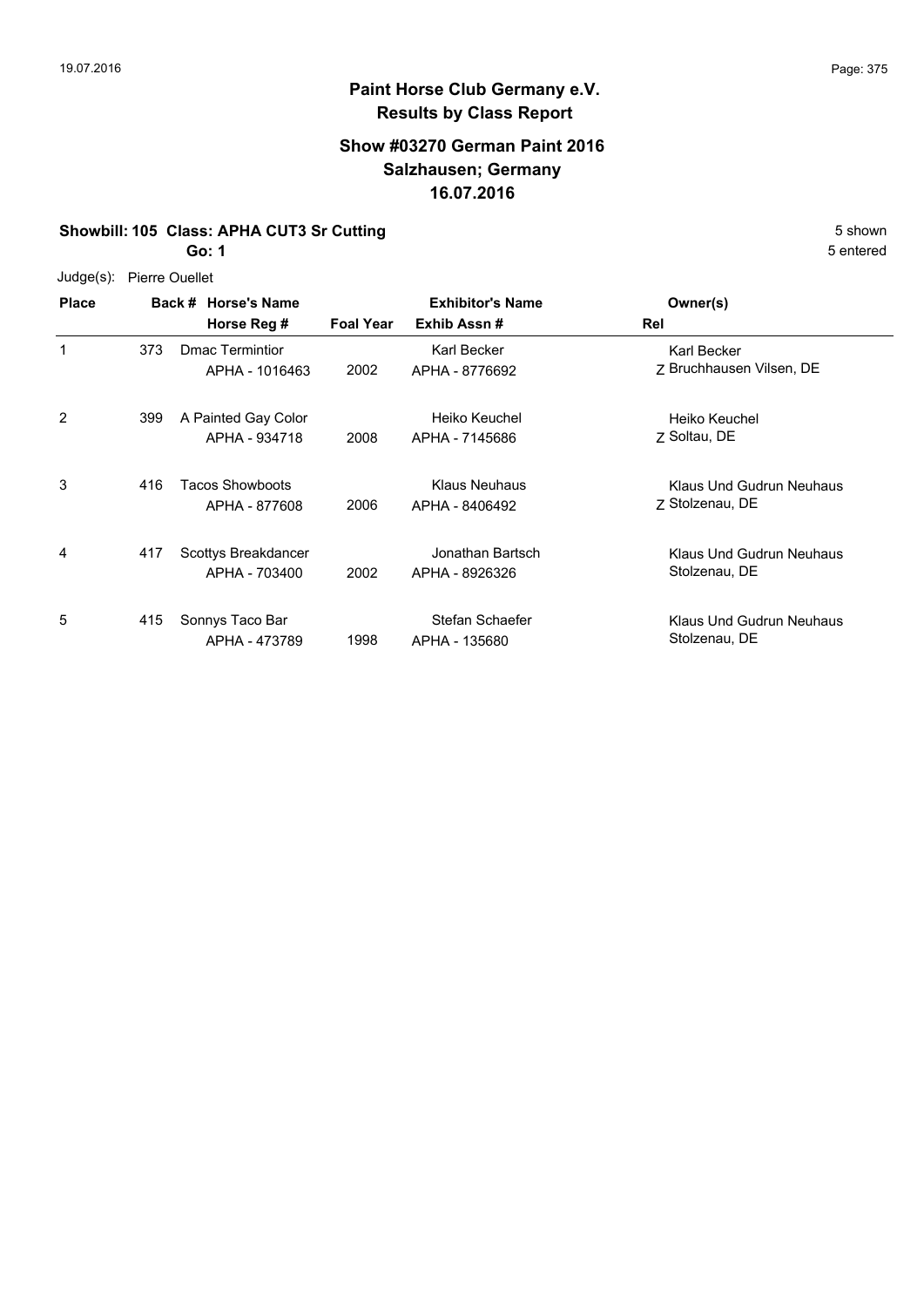## **Show #03271 German Paint 2016 Salzhausen; Germany 16.07.2016**

#### **Showbill: 105 Class: APHA CUT3 Sr Cutting** 5 Shown

**Go: 1**

Judge(s): Simone Reiss

| <b>Place</b> |     | Back # Horse's Name    |                  | <b>Exhibitor's Name</b> | Owner(s)                 |
|--------------|-----|------------------------|------------------|-------------------------|--------------------------|
|              |     | Horse Reg #            | <b>Foal Year</b> | Exhib Assn#             | Rel                      |
| 1            | 373 | Dmac Termintior        |                  | Karl Becker             | Karl Becker              |
|              |     | APHA - 1016463         | 2002             | APHA - 8776692          | Z Bruchhausen Vilsen, DE |
| 2            | 416 | <b>Tacos Showboots</b> |                  | <b>Klaus Neuhaus</b>    | Klaus Und Gudrun Neuhaus |
|              |     | APHA - 877608          | 2006             | APHA - 8406492          | Z Stolzenau, DE          |
| 3            | 399 | A Painted Gay Color    |                  | Heiko Keuchel           | Heiko Keuchel            |
|              |     | APHA - 934718          | 2008             | APHA - 7145686          | 7 Soltau, DE             |
| 4            | 417 | Scottys Breakdancer    |                  | Jonathan Bartsch        | Klaus Und Gudrun Neuhaus |
|              |     | APHA - 703400          | 2002             | APHA - 8926326          | Stolzenau, DE            |
| 5            | 415 | Sonnys Taco Bar        |                  | Stefan Schaefer         | Klaus Und Gudrun Neuhaus |
|              |     | APHA - 473789          | 1998             | APHA - 135680           | Stolzenau, DE            |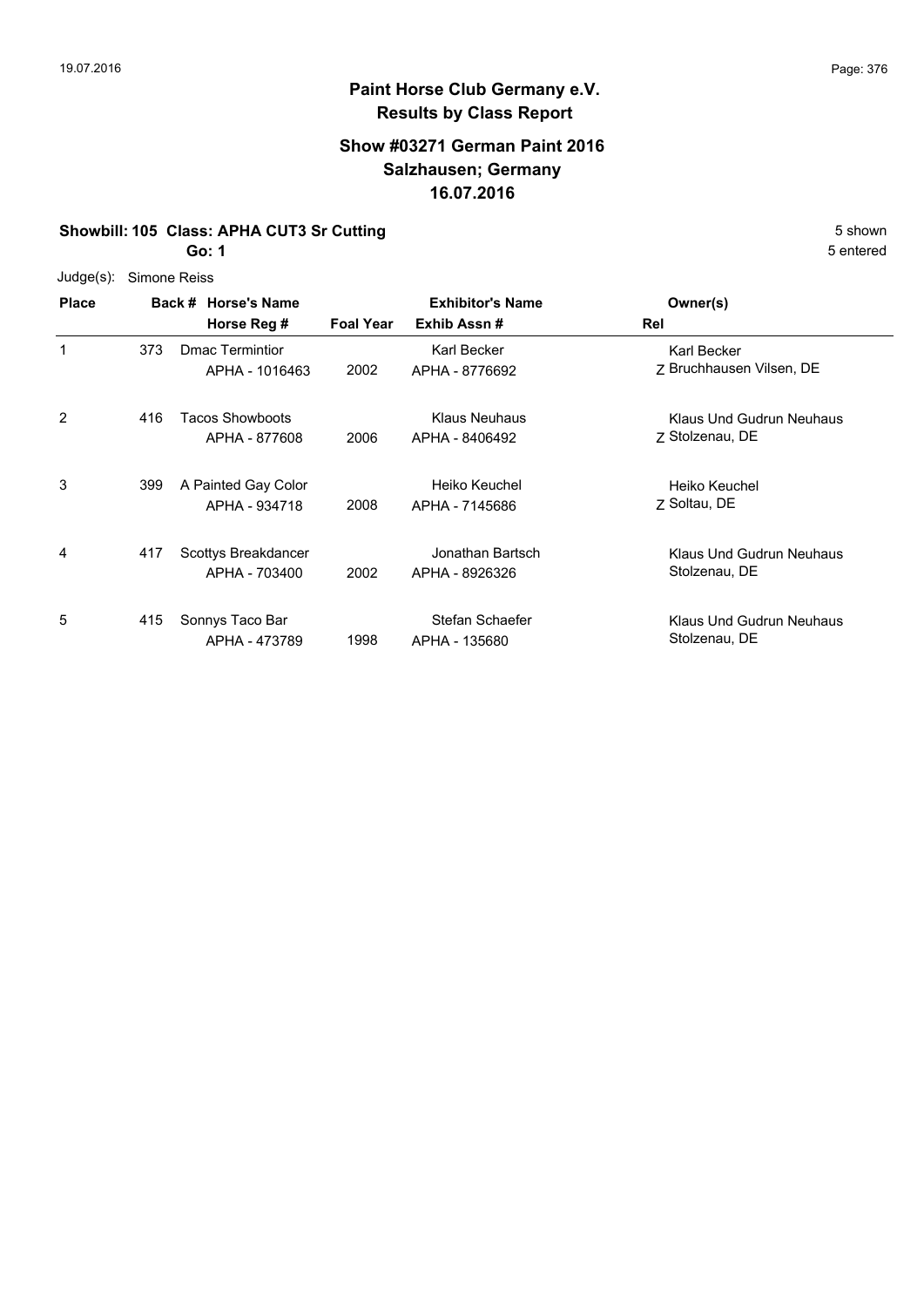## **Show #01698 German Paint 2016 Salzhausen; Germany 17.07.2016**

**Showbill: 108 Class: APHA YBH1 Youth Hunter Under Saddle 18 & Under** 17 Shown 17 shown

**Go: 1**

| $Judge(s)$ : |     | Sascha Ludwig          |                  |                         |                  |                           |
|--------------|-----|------------------------|------------------|-------------------------|------------------|---------------------------|
| <b>Place</b> |     | Back # Horse's Name    |                  | <b>Exhibitor's Name</b> |                  | Owner(s)                  |
|              |     | Horse Reg #            | <b>Foal Year</b> | Exhib Assn#             | <b>Birthdate</b> | Rel                       |
| 1            | 349 | SQ Starlet Cash        |                  | Sabrina Rauh            |                  | Alexandra Rauh            |
|              |     | APHA - 1025327         | 2013             | APHA - 8984443          |                  | S Haldenwang, DE          |
| 2            | 326 | Hints Tracy Technique  |                  | Christina Einsiedler    |                  | Karin Einsiedler          |
|              |     | APHA - 998429          | 2011             | APHA - 8903473          |                  | C Bad Grönenbach, DE      |
| 3            | 385 | Mato Paha              |                  | Signe Aagaard           |                  | Signe Aagaard             |
|              |     | APHA - 722286          | 2001             | APHA - 8953459          |                  | Z Skanderborg, DK         |
| 4            | 393 | Lark A Movie Star      |                  | Carolin Rauch           |                  | Carolin Rauch             |
|              |     | APHA - 948863          | 2008             | APHA - 9141687          |                  | Z Guxhagen, DE            |
| 5            | 395 | <b>Hawthorns Adele</b> |                  | Signe Olsen             |                  | Karsten & A Nielsen Olsen |
|              |     | APHA - 1025417         | 2012             | APHA - 0117081          |                  | Y Haderslev, DK           |
| 6            | 398 | Hawthorns Pleasantzip  |                  | Michele Schoenwald      |                  | Karsten & A Nielsen Olsen |
|              |     | APHA - 958250          | 2008             | APHA - 8978268          |                  | Haderslev, DK             |
| 7            | 338 | U R My Dream Boy       |                  | Leonie Debora Schnell   |                  | Leonie Debora Schnell     |
|              |     | APHA - 1059610         | 2005             | APHA - 9142336          |                  | Z Kuperzell, DE           |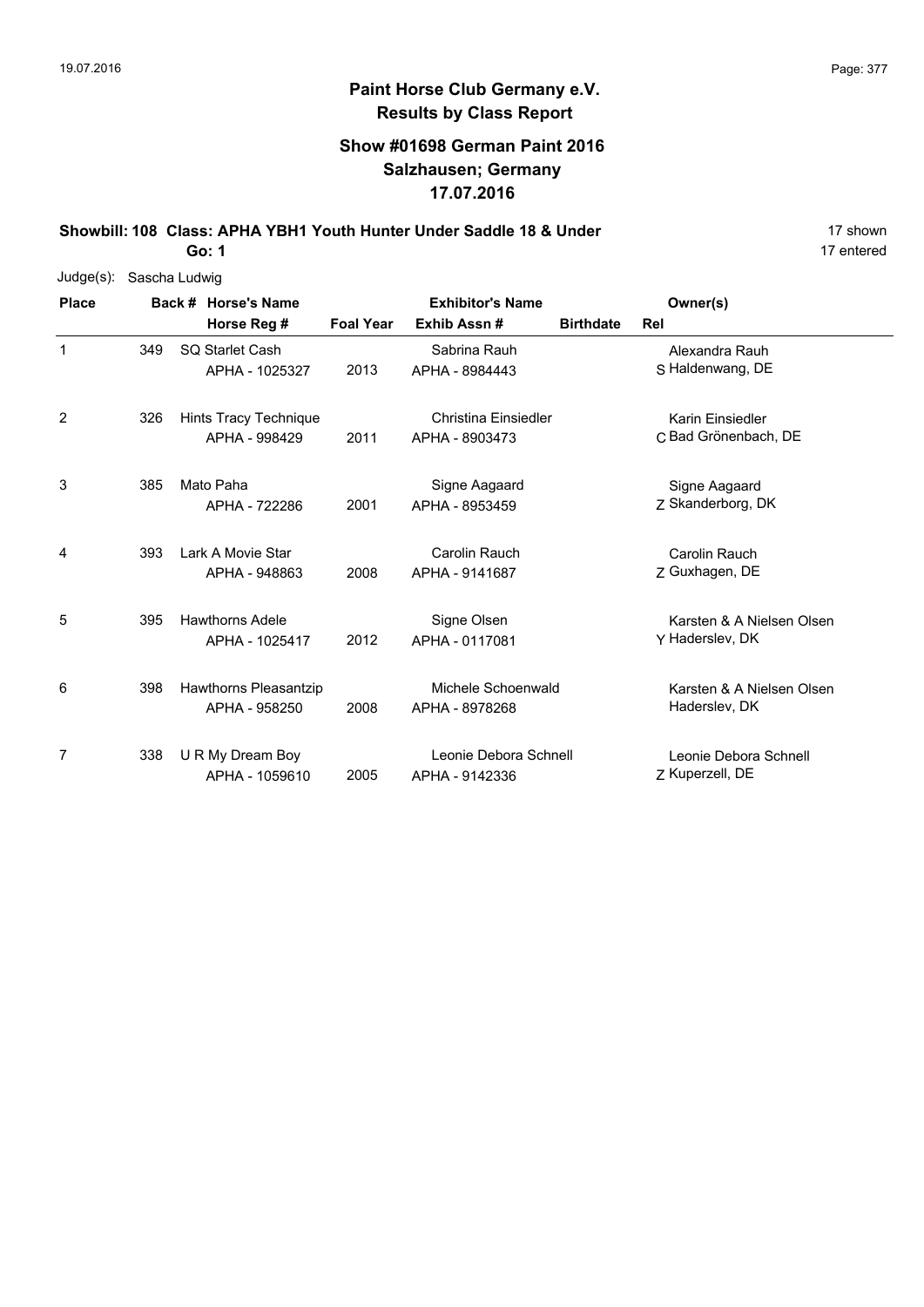17 entered

## **Paint Horse Club Germany e.V. Results by Class Report**

## **Show #01699 German Paint 2016 Salzhausen; Germany 17.07.2016**

**Showbill: 108 Class: APHA YBH1 Youth Hunter Under Saddle 18 & Under** 19 **17 shown** 

**Go: 1**

| $Judge(s)$ : |     | Francoise Raimondo      |                  |                         |                  |                        |
|--------------|-----|-------------------------|------------------|-------------------------|------------------|------------------------|
| <b>Place</b> |     | Back # Horse's Name     |                  | <b>Exhibitor's Name</b> |                  | Owner(s)               |
|              |     | Horse Reg #             | <b>Foal Year</b> | Exhib Assn #            | <b>Birthdate</b> | Rel                    |
| 1            | 349 | SQ Starlet Cash         |                  | Sabrina Rauh            |                  | Alexandra Rauh         |
|              |     | APHA - 1025327          | 2013             | APHA - 8984443          |                  | S Haldenwang, DE       |
| 2            | 326 | Hints Tracy Technique   |                  | Christina Einsiedler    |                  | Karin Einsiedler       |
|              |     | APHA - 998429           | 2011             | APHA - 8903473          |                  | C Bad Grönenbach, DE   |
| 3            | 393 | Lark A Movie Star       |                  | Carolin Rauch           |                  | Carolin Rauch          |
|              |     | APHA - 948863           | 2008             | APHA - 9141687          |                  | Z Guxhagen, DE         |
| 4            | 411 | Gamblers Zexy Zip       |                  | Freja Balslev Segelund  |                  | Freja Balslev Segelund |
|              |     | APHA - 915256           | 2007             | APHA - 8950795          |                  | Z Haderslev, DK        |
| 5            | 331 | <b>Titans Rain Girl</b> |                  | Anna-Sophie Stein       |                  | Michael Stein          |
|              |     | APHA - 756161           | 2003             | APHA - 129571           |                  | C Silbitz, DE          |
| 6            | 385 | Mato Paha               |                  | Signe Aagaard           |                  | Signe Aagaard          |
|              |     | APHA - 722286           | 2001             | APHA - 8953459          |                  | Z Skanderborg, DK      |
| 7            | 434 | <b>Hawthorns Amber</b>  |                  | Anne Sjoenov Bork       |                  | Lone Sjoenov           |
|              |     | APHA - 968310           | 2008             | APHA - 8949200          |                  | C Haderslev, DK        |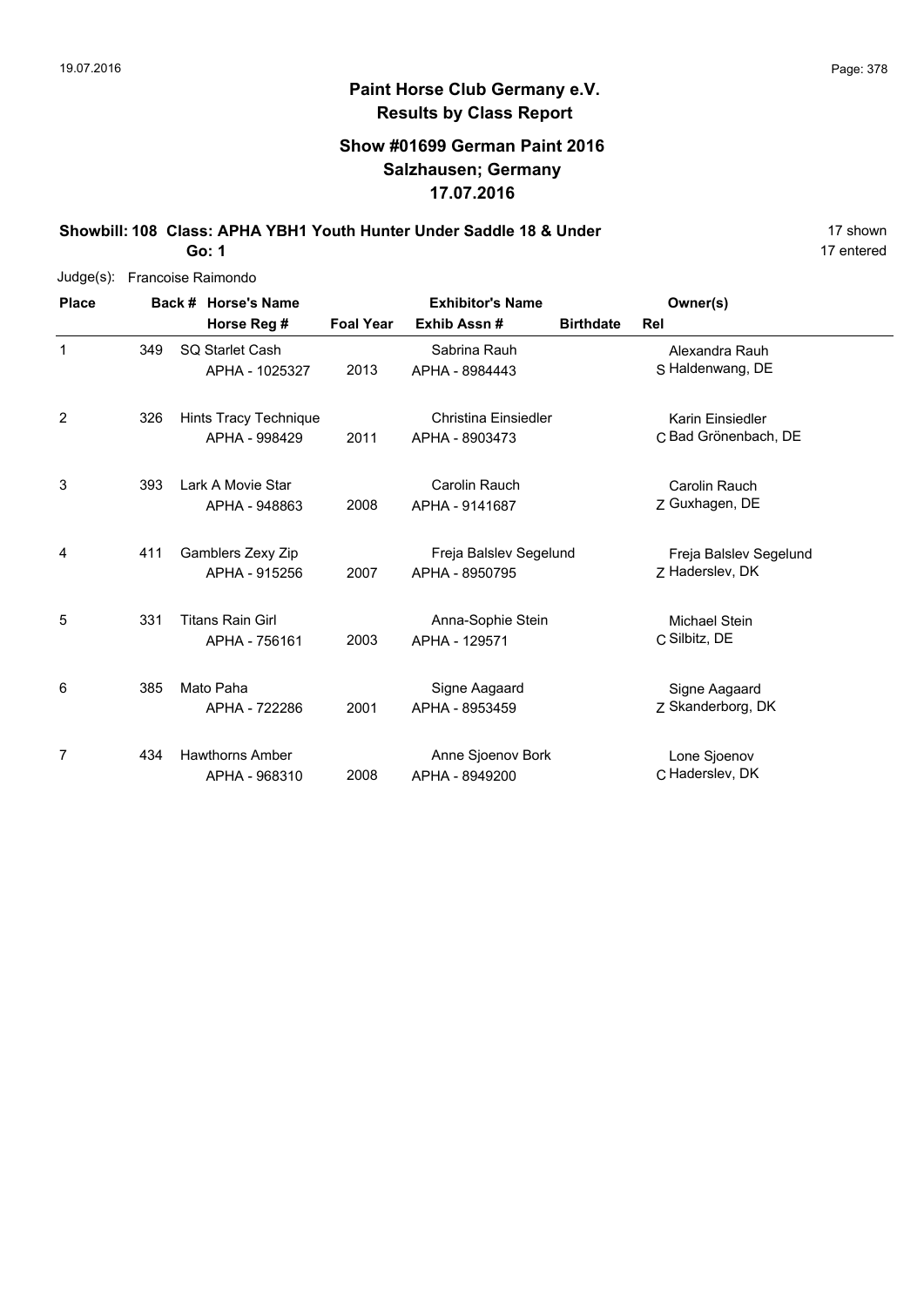## **Show #03270 German Paint 2016 Salzhausen; Germany 17.07.2016**

**Showbill: 108 Class: APHA YBH1 Youth Hunter Under Saddle 18 & Under** 18 **Manual 17 shown** 

**Go: 1**

| Judge(s):    | Pierre Ouellet |                                        |                  |                                        |                  |                                          |  |
|--------------|----------------|----------------------------------------|------------------|----------------------------------------|------------------|------------------------------------------|--|
| <b>Place</b> |                | Back # Horse's Name                    |                  | <b>Exhibitor's Name</b>                |                  | Owner(s)                                 |  |
|              |                | Horse Reg #                            | <b>Foal Year</b> | Exhib Assn#                            | <b>Birthdate</b> | Rel                                      |  |
| $\mathbf{1}$ | 326            | Hints Tracy Technique<br>APHA - 998429 | 2011             | Christina Einsiedler<br>APHA - 8903473 |                  | Karin Einsiedler<br>C Bad Grönenbach, DE |  |
| 2            | 338            | U R My Dream Boy                       |                  | Leonie Debora Schnell                  |                  | Leonie Debora Schnell                    |  |
|              |                | APHA - 1059610                         | 2005             | APHA - 9142336                         |                  | Z Kuperzell, DE                          |  |
| 3            | 349            | SQ Starlet Cash                        |                  | Sabrina Rauh                           |                  | Alexandra Rauh                           |  |
|              |                | APHA - 1025327                         | 2013             | APHA - 8984443                         |                  | S Haldenwang, DE                         |  |
| 4            | 401            | Missle Rockin Review                   |                  | Maike Krause                           |                  | Nicole Krause                            |  |
|              |                | APHA - 815505                          | 2003             | APHA - 8885332                         |                  | C Spardorf, DE                           |  |
| 5            | 385            | Mato Paha                              |                  | Signe Aagaard                          |                  | Signe Aagaard                            |  |
|              |                | APHA - 722286                          | 2001             | APHA - 8953459                         |                  | Z Skanderborg, DK                        |  |
| 6            | 411            | Gamblers Zexy Zip                      |                  | Freja Balslev Segelund                 |                  | Freja Balslev Segelund                   |  |
|              |                | APHA - 915256                          | 2007             | APHA - 8950795                         |                  | Z Haderslev, DK                          |  |
| 7            | 393            | Lark A Movie Star                      |                  | <b>Carolin Rauch</b>                   |                  | Carolin Rauch                            |  |
|              |                | APHA - 948863                          | 2008             | APHA - 9141687                         |                  | Z Guxhagen, DE                           |  |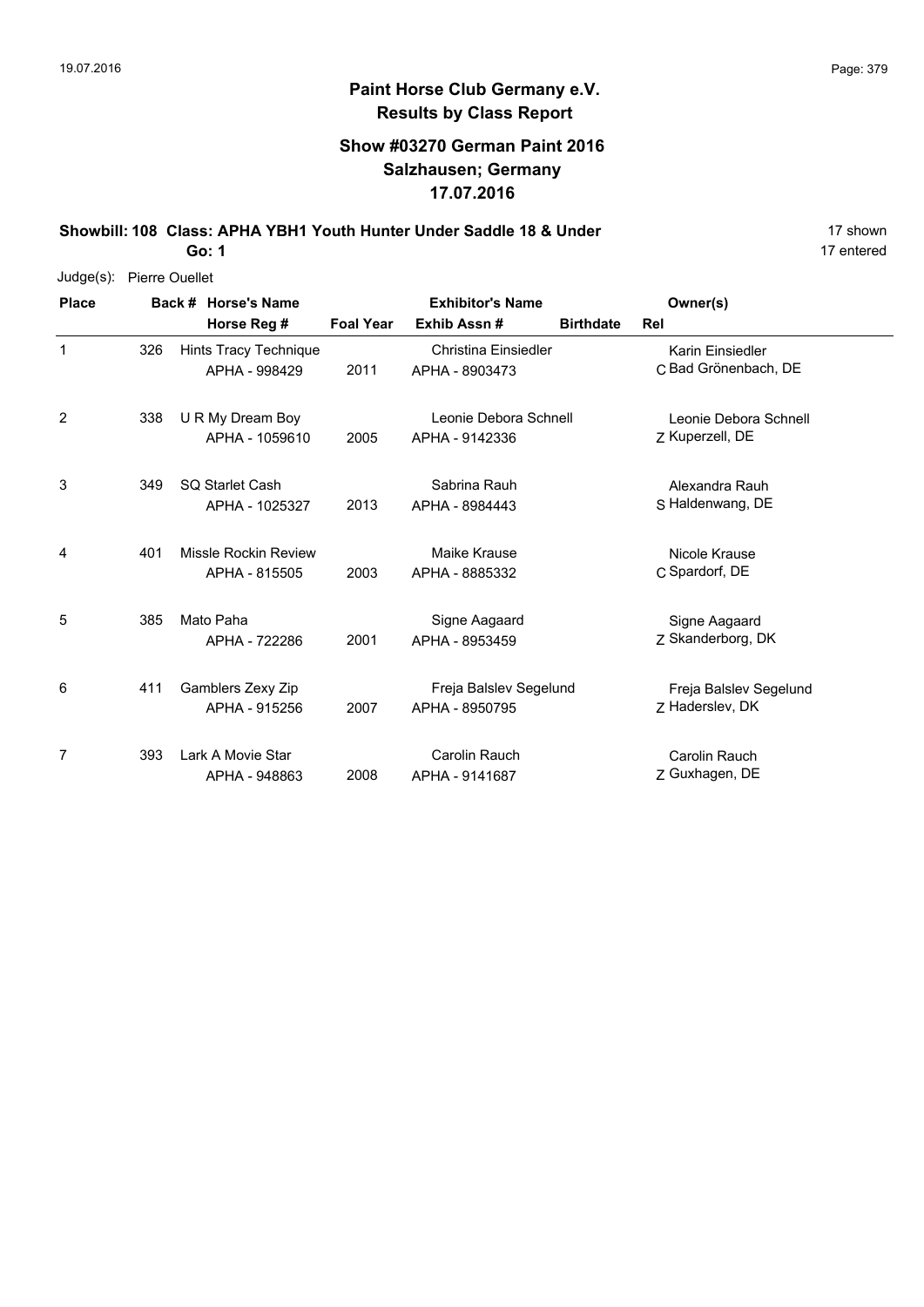## **Show #03271 German Paint 2016 Salzhausen; Germany 17.07.2016**

**Showbill: 108 Class: APHA YBH1 Youth Hunter Under Saddle 18 & Under** 18 **Manual 17 shown** 

**Go: 1**

| Judge(s):      | Simone Reiss |                        |                  |                         |                  |                           |
|----------------|--------------|------------------------|------------------|-------------------------|------------------|---------------------------|
| <b>Place</b>   |              | Back # Horse's Name    |                  | <b>Exhibitor's Name</b> |                  | Owner(s)                  |
|                |              | Horse Reg #            | <b>Foal Year</b> | Exhib Assn#             | <b>Birthdate</b> | Rel                       |
| $\mathbf{1}$   | 326          | Hints Tracy Technique  |                  | Christina Einsiedler    |                  | Karin Einsiedler          |
|                |              | APHA - 998429          | 2011             | APHA - 8903473          |                  | C Bad Grönenbach, DE      |
| $\overline{2}$ | 349          | <b>SQ Starlet Cash</b> |                  | Sabrina Rauh            |                  | Alexandra Rauh            |
|                |              | APHA - 1025327         | 2013             | APHA - 8984443          |                  | S Haldenwang, DE          |
| 3              | 393          | Lark A Movie Star      |                  | Carolin Rauch           |                  | Carolin Rauch             |
|                |              | APHA - 948863          | 2008             | APHA - 9141687          |                  | Z Guxhagen, DE            |
| 4              | 398          | Hawthorns Pleasantzip  |                  | Michele Schoenwald      |                  | Karsten & A Nielsen Olsen |
|                |              | APHA - 958250          | 2008             | APHA - 8978268          |                  | Haderslev, DK             |
| 5              | 385          | Mato Paha              |                  | Signe Aagaard           |                  | Signe Aagaard             |
|                |              | APHA - 722286          | 2001             | APHA - 8953459          |                  | Z Skanderborg, DK         |
| 6              | 401          | Missle Rockin Review   |                  | Maike Krause            |                  | Nicole Krause             |
|                |              | APHA - 815505          | 2003             | APHA - 8885332          |                  | C Spardorf, DE            |
| 7              | 411          | Gamblers Zexy Zip      |                  | Freja Balslev Segelund  |                  | Freja Balslev Segelund    |
|                |              | APHA - 915256          | 2007             | APHA - 8950795          |                  | Z Haderslev, DK           |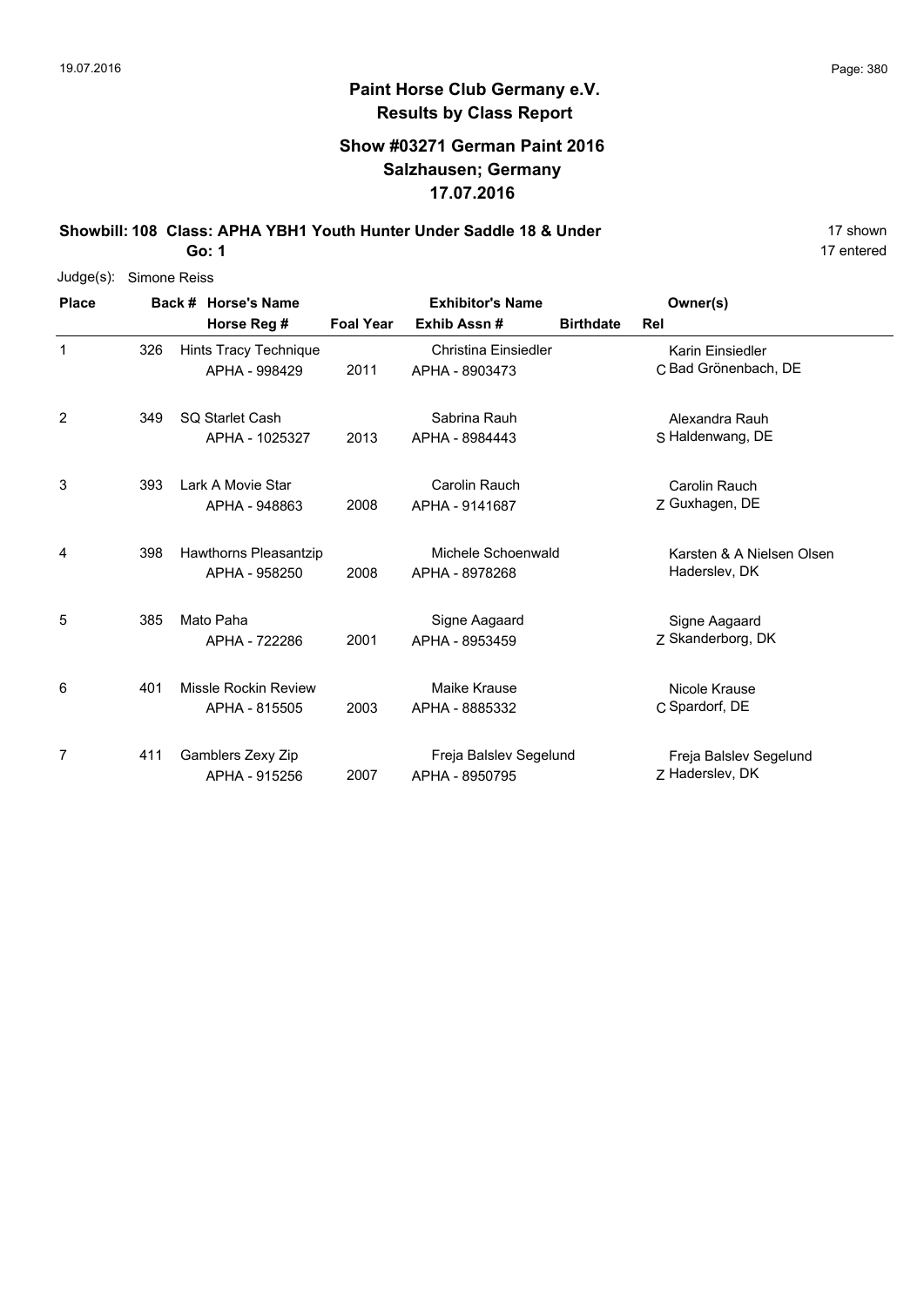## **Show #01698 German Paint 2016 Salzhausen; Germany 17.07.2016**

**Showbill: 109 Class: APHA ABBH Amt SPB Hunter Under Saddle** 4 shown

**Go: 1**

| Judge(s):    |     | Sascha Ludwig                         |                  |                                        |                                       |  |
|--------------|-----|---------------------------------------|------------------|----------------------------------------|---------------------------------------|--|
| <b>Place</b> |     | Back # Horse's Name<br>Horse Reg #    | <b>Foal Year</b> | <b>Exhibitor's Name</b><br>Exhib Assn# | Owner(s)<br>Rel                       |  |
| 1            | 353 | Rods Chocolate Chip<br>APHA - 999101  | 2011             | Dorina Berger<br>APHA - 8660875        | Dorina Berger<br>Z Ellwangen, DE      |  |
| 2            | 336 | Unzippin The Assets<br>APHA - 984654  | 2010             | Dominik Schuster<br>APHA - 8883342     | Jasmin Schuster<br>P Schrozberg, DE   |  |
| 3            | 558 | Docs Connected Dream<br>APHA - 416885 | 1997             | Emma Lucie Harbort<br>APHA - PEDHE     | Emma Lucie Harbort<br>7 Barnstedt, DE |  |
| 4            | 389 | Kay Jay Black Chief<br>APHA - 926717  | 2004             | Yvette Ekiz-Koegel<br>APHA - 8992285   | Yvette Ekiz-Koegel<br>7 Lauf, DE      |  |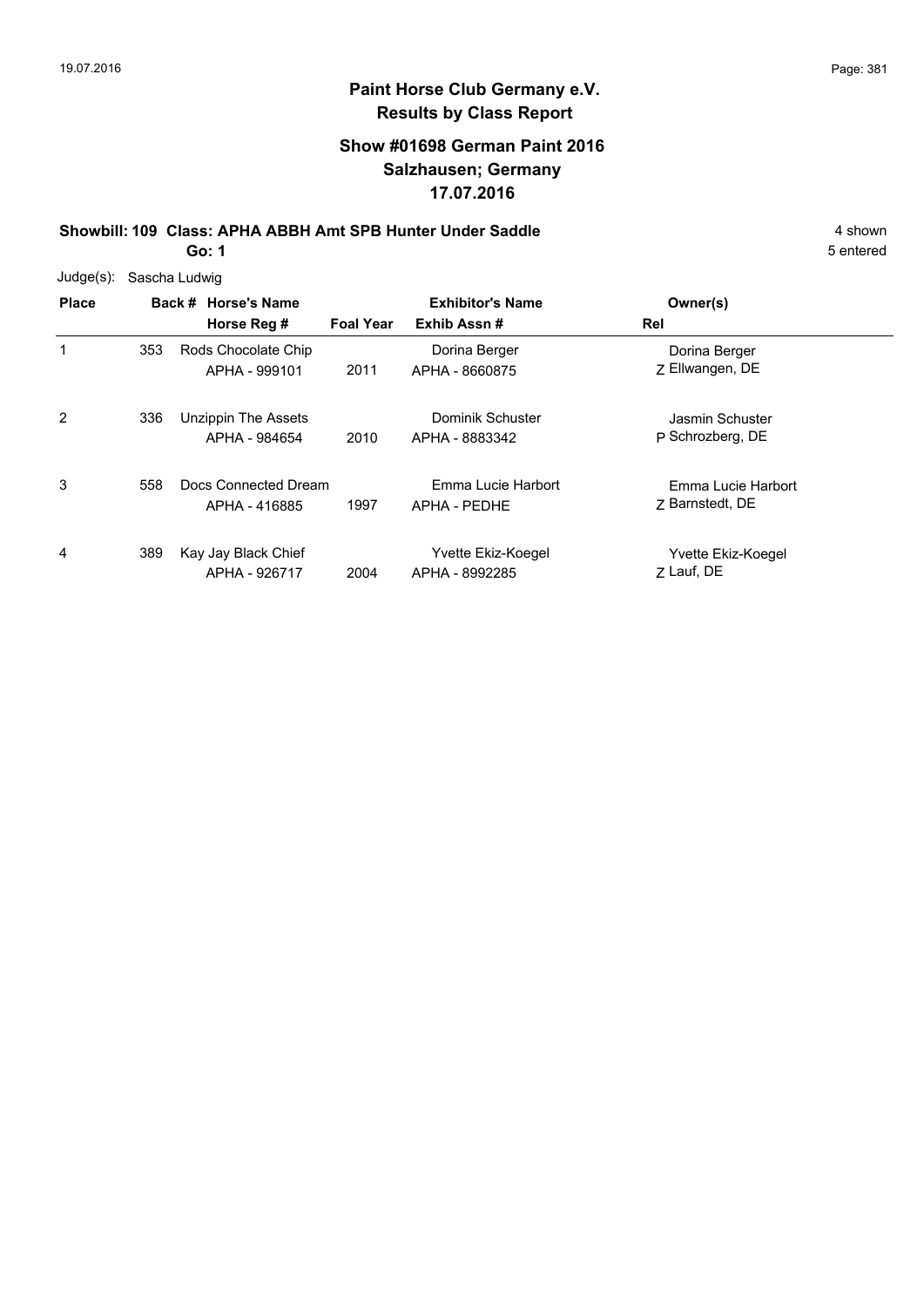## **Show #01699 German Paint 2016 Salzhausen; Germany 17.07.2016**

**Showbill: 109 Class: APHA ABBH Amt SPB Hunter Under Saddle** 4 shown

**Go: 1**

|              | Judge(s): Francoise Raimondo |                                       |                  |                                        |                                       |  |  |  |  |
|--------------|------------------------------|---------------------------------------|------------------|----------------------------------------|---------------------------------------|--|--|--|--|
| <b>Place</b> |                              | Back # Horse's Name<br>Horse Reg #    | <b>Foal Year</b> | <b>Exhibitor's Name</b><br>Exhib Assn# | Owner(s)<br>Rel                       |  |  |  |  |
| 1            | 353                          | Rods Chocolate Chip<br>APHA - 999101  | 2011             | Dorina Berger<br>APHA - 8660875        | Dorina Berger<br>Z Ellwangen, DE      |  |  |  |  |
| 2            | 336                          | Unzippin The Assets<br>APHA - 984654  | 2010             | Dominik Schuster<br>APHA - 8883342     | Jasmin Schuster<br>P Schrozberg, DE   |  |  |  |  |
| 3            | 558                          | Docs Connected Dream<br>APHA - 416885 | 1997             | Emma Lucie Harbort<br>APHA - PEDHE     | Emma Lucie Harbort<br>7 Barnstedt, DE |  |  |  |  |
| 4            | 389                          | Kay Jay Black Chief<br>APHA - 926717  | 2004             | Yvette Ekiz-Koegel<br>APHA - 8992285   | Yvette Ekiz-Koegel<br>7 Lauf, DE      |  |  |  |  |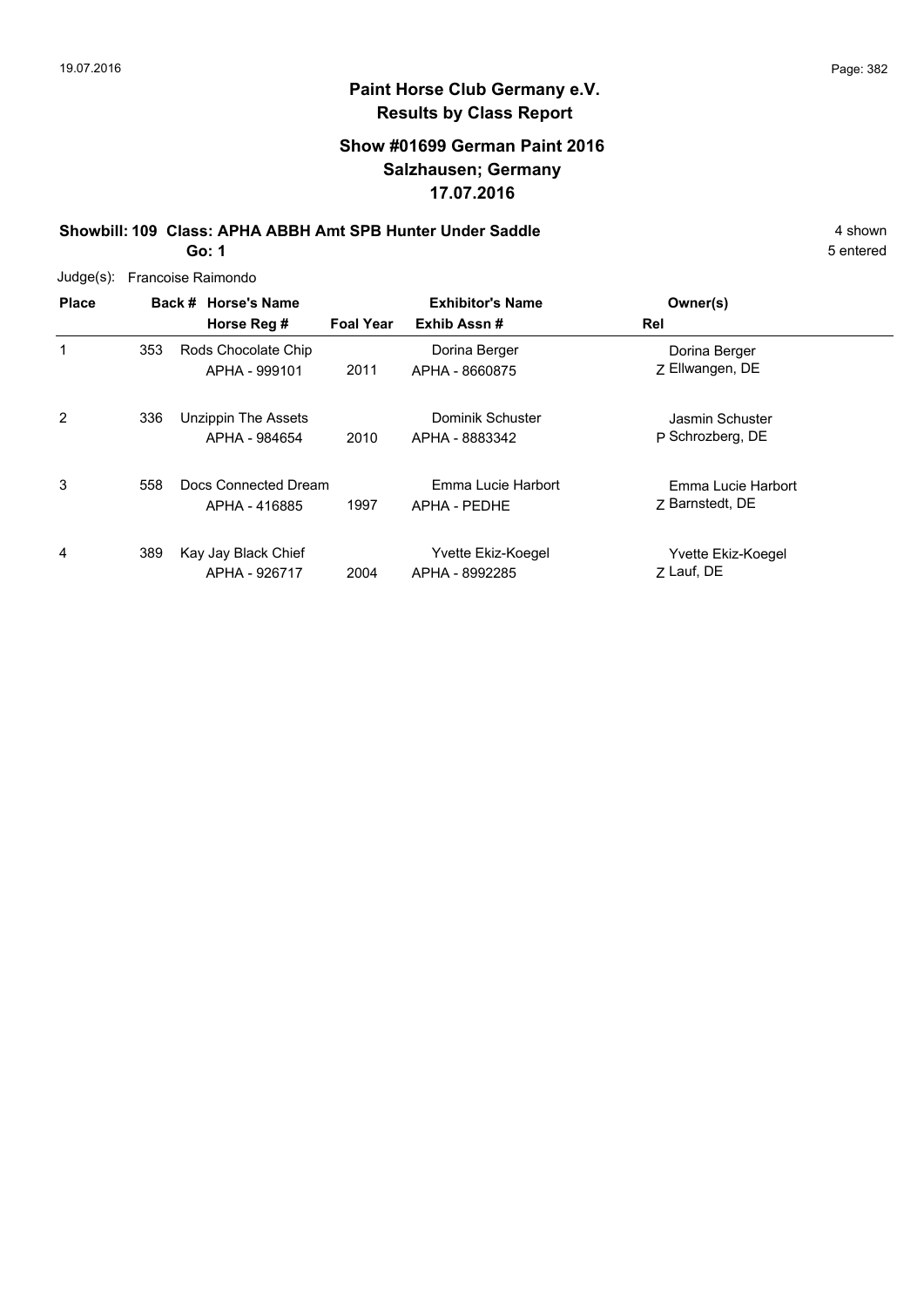## **Show #03270 German Paint 2016 Salzhausen; Germany 17.07.2016**

**Showbill: 109 Class: APHA ABBH Amt SPB Hunter Under Saddle** 4 shown

**Go: 1**

| Judge(s): | <b>Pierre Ouellet</b> |
|-----------|-----------------------|
|-----------|-----------------------|

| <b>Place</b> |     | Back # Horse's Name<br>Horse Reg #    | <b>Foal Year</b> | <b>Exhibitor's Name</b><br>Exhib Assn# | Owner(s)<br>Rel                       |
|--------------|-----|---------------------------------------|------------------|----------------------------------------|---------------------------------------|
| 1            | 353 | Rods Chocolate Chip<br>APHA - 999101  | 2011             | Dorina Berger<br>APHA - 8660875        | Dorina Berger<br>Z Ellwangen, DE      |
| 2            | 558 | Docs Connected Dream<br>APHA - 416885 | 1997             | Emma Lucie Harbort<br>APHA - PEDHE     | Emma Lucie Harbort<br>7 Barnstedt, DE |
| 3            | 336 | Unzippin The Assets<br>APHA - 984654  | 2010             | Dominik Schuster<br>APHA - 8883342     | Jasmin Schuster<br>P Schrozberg, DE   |
| 4            | 389 | Kay Jay Black Chief<br>APHA - 926717  | 2004             | Yvette Ekiz-Koegel<br>APHA - 8992285   | Yvette Ekiz-Koegel<br>Z Lauf, DE      |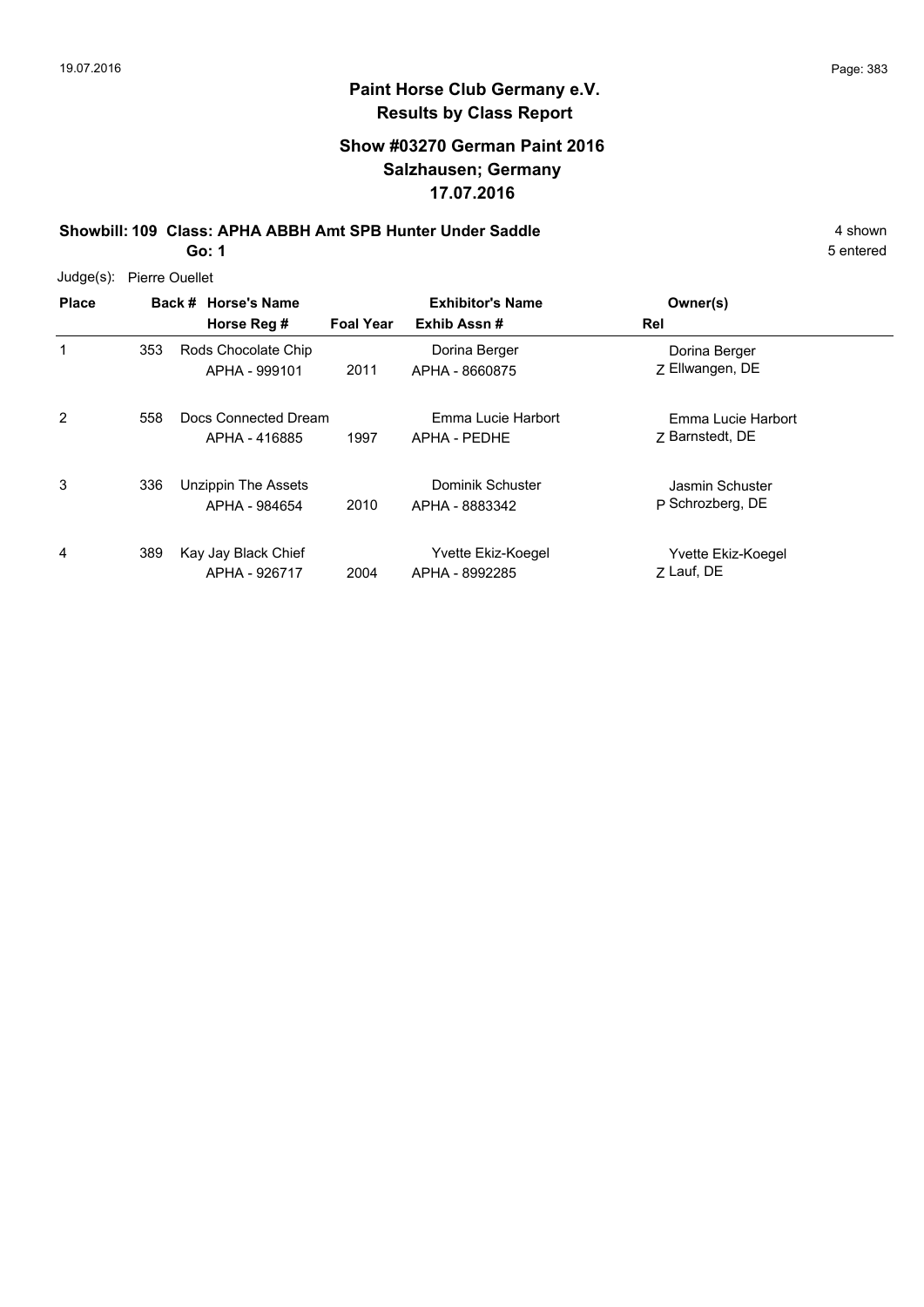## **Show #03271 German Paint 2016 Salzhausen; Germany 17.07.2016**

**Showbill: 109 Class: APHA ABBH Amt SPB Hunter Under Saddle** 4 shown

**Go: 1**

| $Judge(s)$ : |     | Simone Reiss                          |                  |                                      |                                       |
|--------------|-----|---------------------------------------|------------------|--------------------------------------|---------------------------------------|
| <b>Place</b> |     | Back # Horse's Name                   |                  | <b>Exhibitor's Name</b>              | Owner(s)                              |
|              |     | Horse Reg #                           | <b>Foal Year</b> | Exhib Assn#                          | Rel                                   |
| 1            | 353 | Rods Chocolate Chip<br>APHA - 999101  | 2011             | Dorina Berger<br>APHA - 8660875      | Dorina Berger<br>Z Ellwangen, DE      |
| 2            | 336 | Unzippin The Assets<br>APHA - 984654  | 2010             | Dominik Schuster<br>APHA - 8883342   | Jasmin Schuster<br>P Schrozberg, DE   |
| 3            | 389 | Kay Jay Black Chief<br>APHA - 926717  | 2004             | Yvette Ekiz-Koegel<br>APHA - 8992285 | Yvette Ekiz-Koegel<br>7 Lauf, DE      |
| 4            | 558 | Docs Connected Dream<br>APHA - 416885 | 1997             | Emma Lucie Harbort<br>APHA - PEDHE   | Emma Lucie Harbort<br>7 Barnstedt, DE |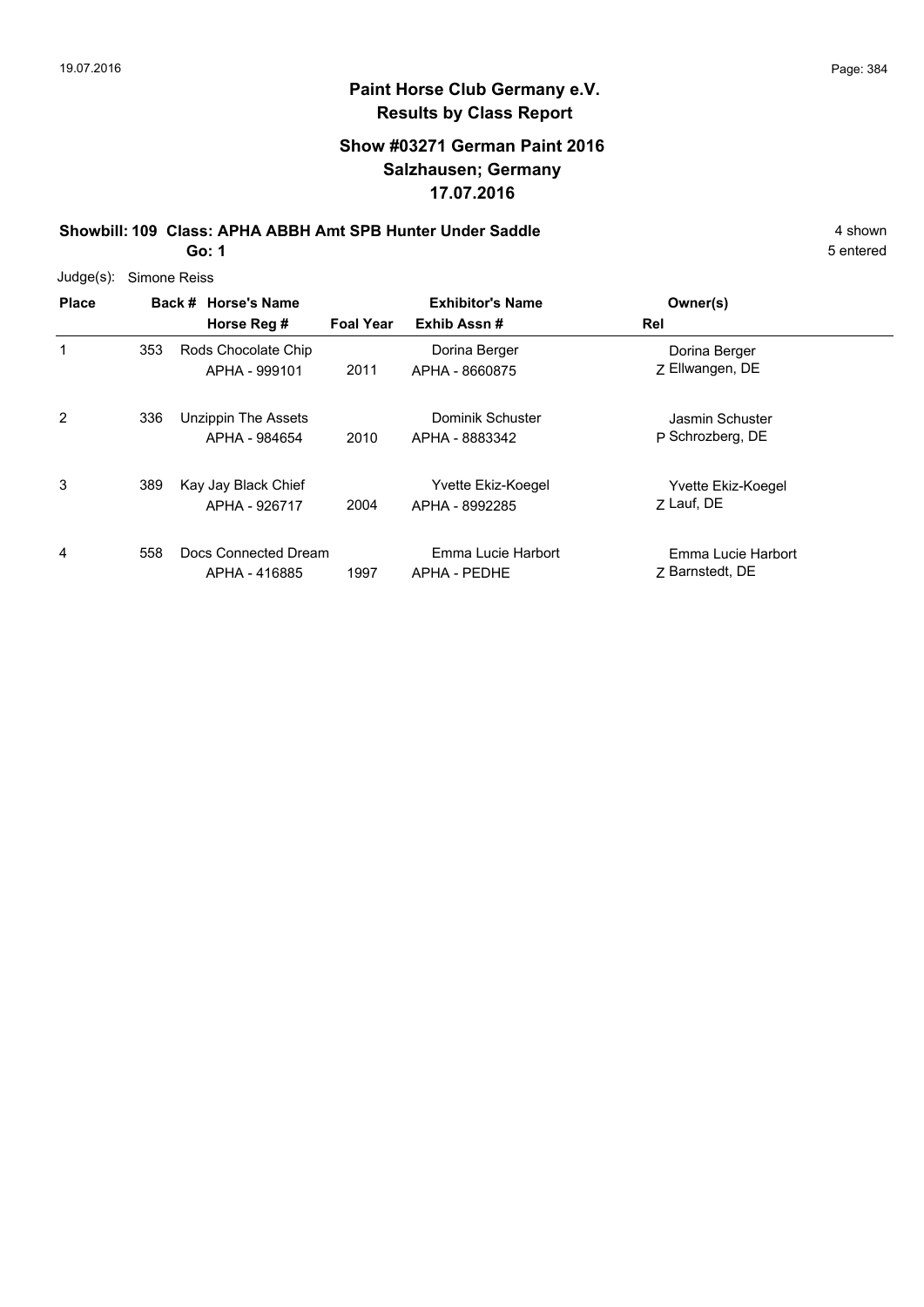## **Show #01698 German Paint 2016 Salzhausen; Germany 17.07.2016**

**Showbill: 110 Class: APHA YEE1 Youth Hunt Seat Equitation 18 & Under** 16 Shown 16 shown

**Go: 1**

| $Judge(s)$ : |     | Sascha Ludwig                            |                  |                                          |                  |                                              |
|--------------|-----|------------------------------------------|------------------|------------------------------------------|------------------|----------------------------------------------|
| <b>Place</b> |     | Back # Horse's Name                      |                  | <b>Exhibitor's Name</b>                  |                  | Owner(s)                                     |
|              |     | Horse Reg #                              | <b>Foal Year</b> | Exhib Assn#                              | <b>Birthdate</b> | Rel                                          |
| 1            | 326 | Hints Tracy Technique<br>APHA - 998429   | 2011             | Christina Einsiedler<br>APHA - 8903473   |                  | Karin Einsiedler<br>C Bad Grönenbach, DE     |
| 2            | 411 | Gamblers Zexy Zip<br>APHA - 915256       | 2007             | Freja Balslev Segelund<br>APHA - 8950795 |                  | Freja Balslev Segelund<br>Z Haderslev, DK    |
| 3            | 327 | Pro Secco<br>APHA - 584443               | 2000             | Sarah Baake<br>APHA - 134674             |                  | Anja Ernst<br>Luenen, DE                     |
| 4            | 401 | Missle Rockin Review<br>APHA - 815505    | 2003             | Maike Krause<br>APHA - 8885332           |                  | Nicole Krause<br>C Spardorf, DE              |
| 5            | 385 | Mato Paha<br>APHA - 722286               | 2001             | Signe Aagaard<br>APHA - 8953459          |                  | Signe Aagaard<br>Z Skanderborg, DK           |
| 6            | 395 | <b>Hawthorns Adele</b><br>APHA - 1025417 | 2012             | Signe Olsen<br>APHA - 0117081            |                  | Karsten & A Nielsen Olsen<br>Y Haderslev, DK |
| 7            | 331 | <b>Titans Rain Girl</b><br>APHA - 756161 | 2003             | Anna-Sophie Stein<br>APHA - 129571       |                  | Michael Stein<br>C Silbitz, DE               |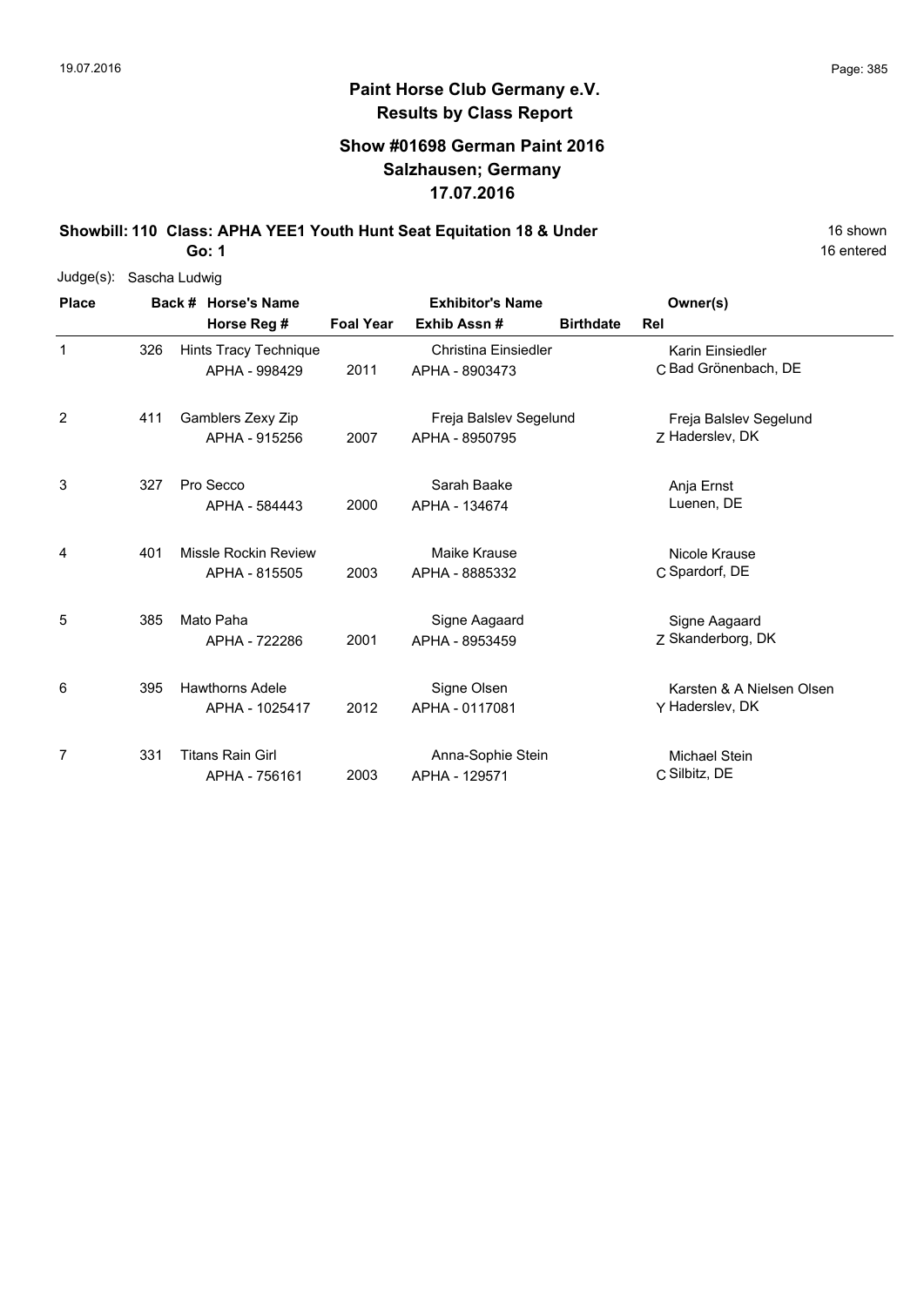16 entered

## **Paint Horse Club Germany e.V. Results by Class Report**

## **Show #01699 German Paint 2016 Salzhausen; Germany 17.07.2016**

**Showbill: 110 Class: APHA YEE1 Youth Hunt Seat Equitation 18 & Under** 16 Shown 16 shown

**Go: 1**

| $Judge(s)$ :   | Francoise Raimondo |  |                                              |                  |                                               |                  |                                            |
|----------------|--------------------|--|----------------------------------------------|------------------|-----------------------------------------------|------------------|--------------------------------------------|
| <b>Place</b>   |                    |  | Back # Horse's Name                          |                  | <b>Exhibitor's Name</b>                       |                  | Owner(s)                                   |
|                |                    |  | Horse Reg #                                  | <b>Foal Year</b> | Exhib Assn #                                  | <b>Birthdate</b> | Rel                                        |
| 1              | 326                |  | Hints Tracy Technique<br>APHA - 998429       | 2011             | <b>Christina Einsiedler</b><br>APHA - 8903473 |                  | Karin Einsiedler<br>C Bad Grönenbach, DE   |
| $\overline{2}$ | 401                |  | <b>Missle Rockin Review</b><br>APHA - 815505 | 2003             | Maike Krause<br>APHA - 8885332                |                  | Nicole Krause<br>C Spardorf, DE            |
| 3              | 408                |  | <b>Gamblers Senci</b><br>APHA - 743414       | 2003             | Siri Rasmussen<br>APHA - 8950793              |                  | Siri Rasmussen<br>Z Haderslev, DK          |
| 4              | 359                |  | AM Monty Phyton<br>APHA - 996446             | 2011             | Franziska Rothhaas<br>APHA - 8956634          |                  | Franziska Rothhaas<br>Z Nerenstetten, DE   |
| 5              | 327                |  | Pro Secco<br>APHA - 584443                   | 2000             | Sarah Baake<br>APHA - 134674                  |                  | Anja Ernst<br>Luenen, DE                   |
| 6              | 393                |  | Lark A Movie Star<br>APHA - 948863           | 2008             | Carolin Rauch<br>APHA - 9141687               |                  | Carolin Rauch<br>Z Guxhagen, DE            |
| 7              | 331                |  | <b>Titans Rain Girl</b><br>APHA - 756161     | 2003             | Anna-Sophie Stein<br>APHA - 129571            |                  | Michael Stein<br>C Silbitz, DE             |
|                | DQ 409             |  | Coups Cassiopeia<br>APHA - 1035032           | 2013             | Marie Fogh Nielsen<br>APHA - 8981487          |                  | Karsten & A Nielsen Olsen<br>Haderslev, DK |
|                | DQ 410             |  | <b>TR Smartie Gotaghost</b><br>APHA - 947270 | 2008             | Ida Berg<br>APHA - 132501                     |                  | Sofie Arnfeldt<br>Haderslev, DE            |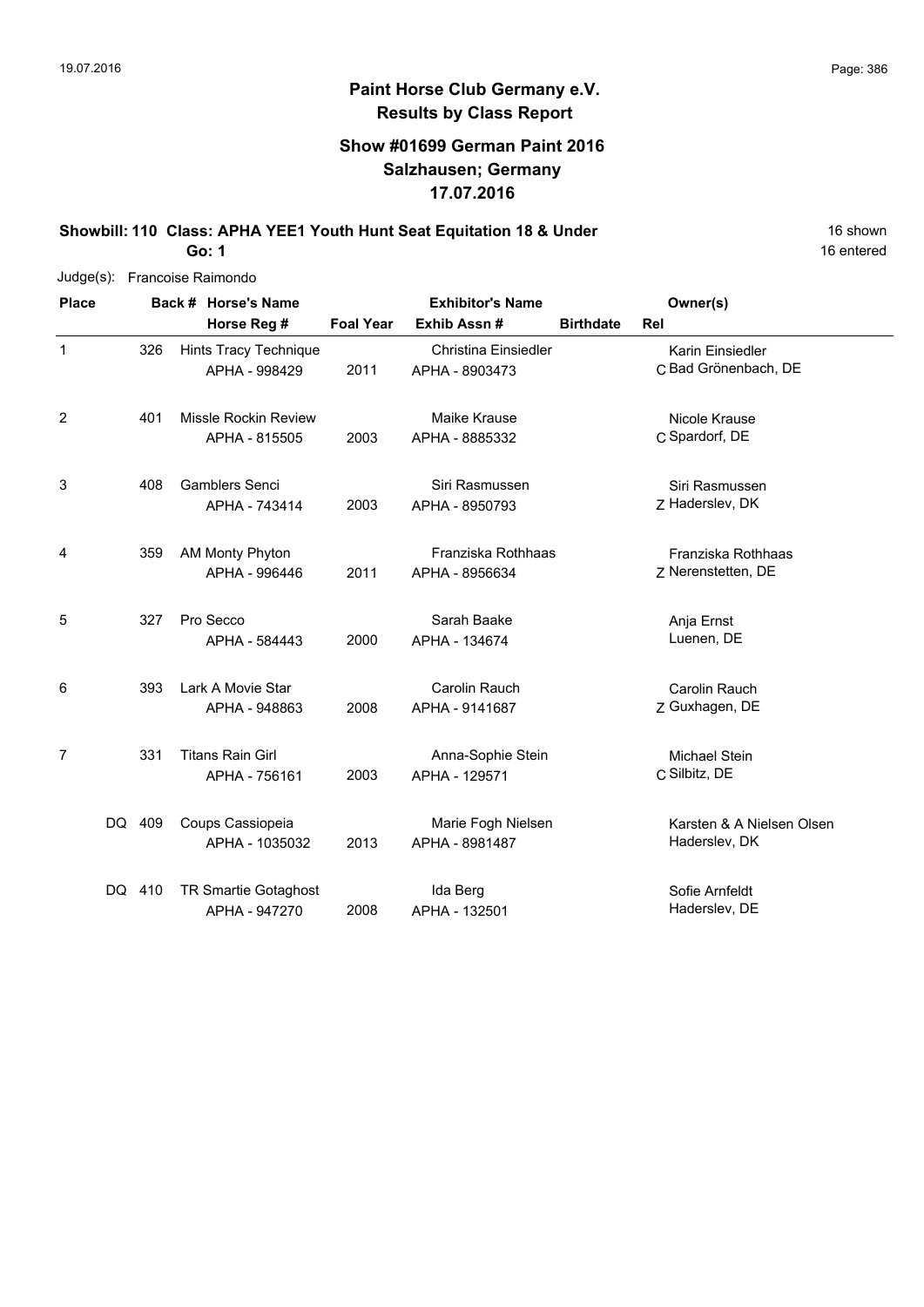1

2

3

4

6

7

16 entered

#### **Paint Horse Club Germany e.V. Results by Class Report**

#### **Show #03270 German Paint 2016 Salzhausen; Germany 17.07.2016**

**Showbill: 110 Class: APHA YEE1 Youth Hunt Seat Equitation 18 & Under** 16 Shown

**Go: 1**

Judge(s): Pierre Ouellet **Back # Horse's Name Place Owner(s) Horse Reg # Exhib Assn # Foal Year Birthdate Rel Exhibitor's Name** 2011 APHA - 8903473 C Bad Grönenbach, DE Karin Einsiedler Hints Tracy Technique APHA - 998429 Christina Einsiedler APHA - 8903473 326 7 Haderslev, DK Freja Balslev Segelund 2007 APHA - 8950795 Z Haderslev, DK 411 Gamblers Zexy Zip APHA - 915256 Freja Balslev Segelund C Spardorf, DE Nicole Krause 2003 APHA - 8885332 C Spardorf, DE 401 Missle Rockin Review APHA - 815505 Maike Krause C Silbitz, DE Michael Stein 2003 APHA - 129571 C Silbitz, DE Titans Rain Girl APHA - 756161 Anna-Sophie Stein 331 5 327 Pro Secco Sarah Baake Nanja Ernst 2000 Luenen, DE APHA - 134674 APHA - 584443 Sarah Baake Y Haderslev, DK Karsten & A Nielsen Olsen 2012 Haderslev, DK APHA - 0117081 Hawthorns Adele APHA - 1025417 Signe Olsen 395 2001 APHA - 8953459 Z Skanderborg, DK Signe Aagaard 385 Mato Paha APHA - 722286 Signe Aagaard APHA - 8953459 Karsten & A Nielsen Olsen 2013 Haderslev, DK APHA - 8981487 Coups Cassiopeia APHA - 1035032 Marie Fogh Nielsen DQ 409 Sofie Arnfeldt 2008 Haderslev, DE APHA - 132501 DQ 410 TR Smartie Gotaghost APHA - 947270 Ida Berg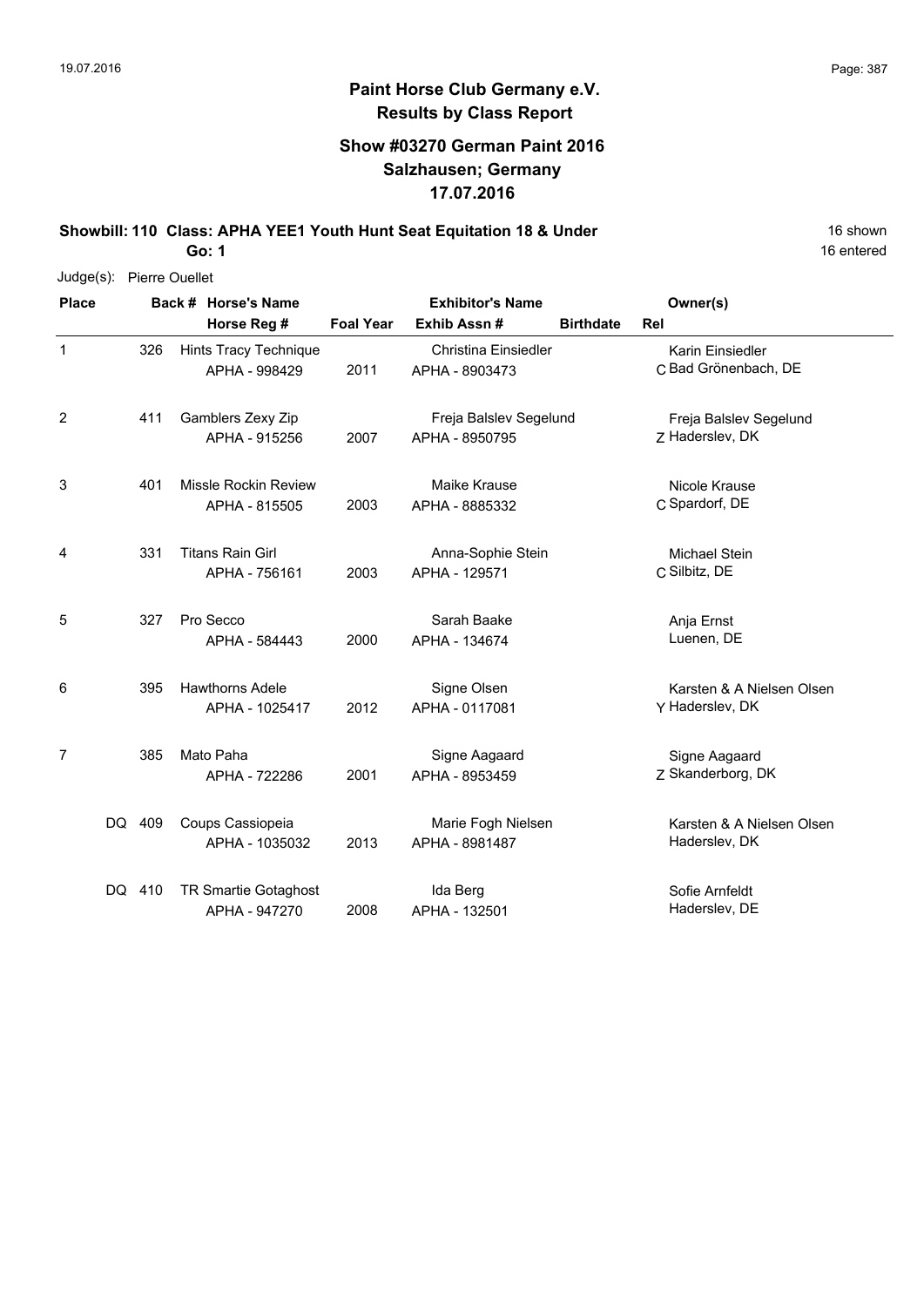## **Show #03271 German Paint 2016 Salzhausen; Germany 17.07.2016**

**Showbill: 110 Class: APHA YEE1 Youth Hunt Seat Equitation 18 & Under** 16 Shown

**Go: 1**

| Judge(s):    | Simone Reiss |                        |                  |                         |                  |                           |
|--------------|--------------|------------------------|------------------|-------------------------|------------------|---------------------------|
| <b>Place</b> |              | Back # Horse's Name    |                  | <b>Exhibitor's Name</b> |                  | Owner(s)                  |
|              |              | Horse Reg #            | <b>Foal Year</b> | Exhib Assn#             | <b>Birthdate</b> | <b>Rel</b>                |
| 1            | 327          | Pro Secco              |                  | Sarah Baake             |                  | Anja Ernst                |
|              |              | APHA - 584443          | 2000             | APHA - 134674           |                  | Luenen, DE                |
| 2            | 401          | Missle Rockin Review   |                  | Maike Krause            |                  | Nicole Krause             |
|              |              | APHA - 815505          | 2003             | APHA - 8885332          |                  | C Spardorf, DE            |
| 3            | 395          | <b>Hawthorns Adele</b> |                  | Signe Olsen             |                  | Karsten & A Nielsen Olsen |
|              |              | APHA - 1025417         | 2012             | APHA - 0117081          |                  | Y Haderslev, DK           |
| 4            | 359          | <b>AM Monty Phyton</b> |                  | Franziska Rothhaas      |                  | Franziska Rothhaas        |
|              |              | APHA - 996446          | 2011             | APHA - 8956634          |                  | Z Nerenstetten, DE        |
| 5            | 411          | Gamblers Zexy Zip      |                  | Freja Balslev Segelund  |                  | Freja Balslev Segelund    |
|              |              | APHA - 915256          | 2007             | APHA - 8950795          |                  | 7 Haderslev, DK           |
| 6            | 326          | Hints Tracy Technique  |                  | Christina Einsiedler    |                  | Karin Einsiedler          |
|              |              | APHA - 998429          | 2011             | APHA - 8903473          |                  | C Bad Grönenbach, DE      |
| 7            | 408          | <b>Gamblers Senci</b>  |                  | Siri Rasmussen          |                  | Siri Rasmussen            |
|              |              | APHA - 743414          | 2003             | APHA - 8950793          |                  | Z Haderslev, DK           |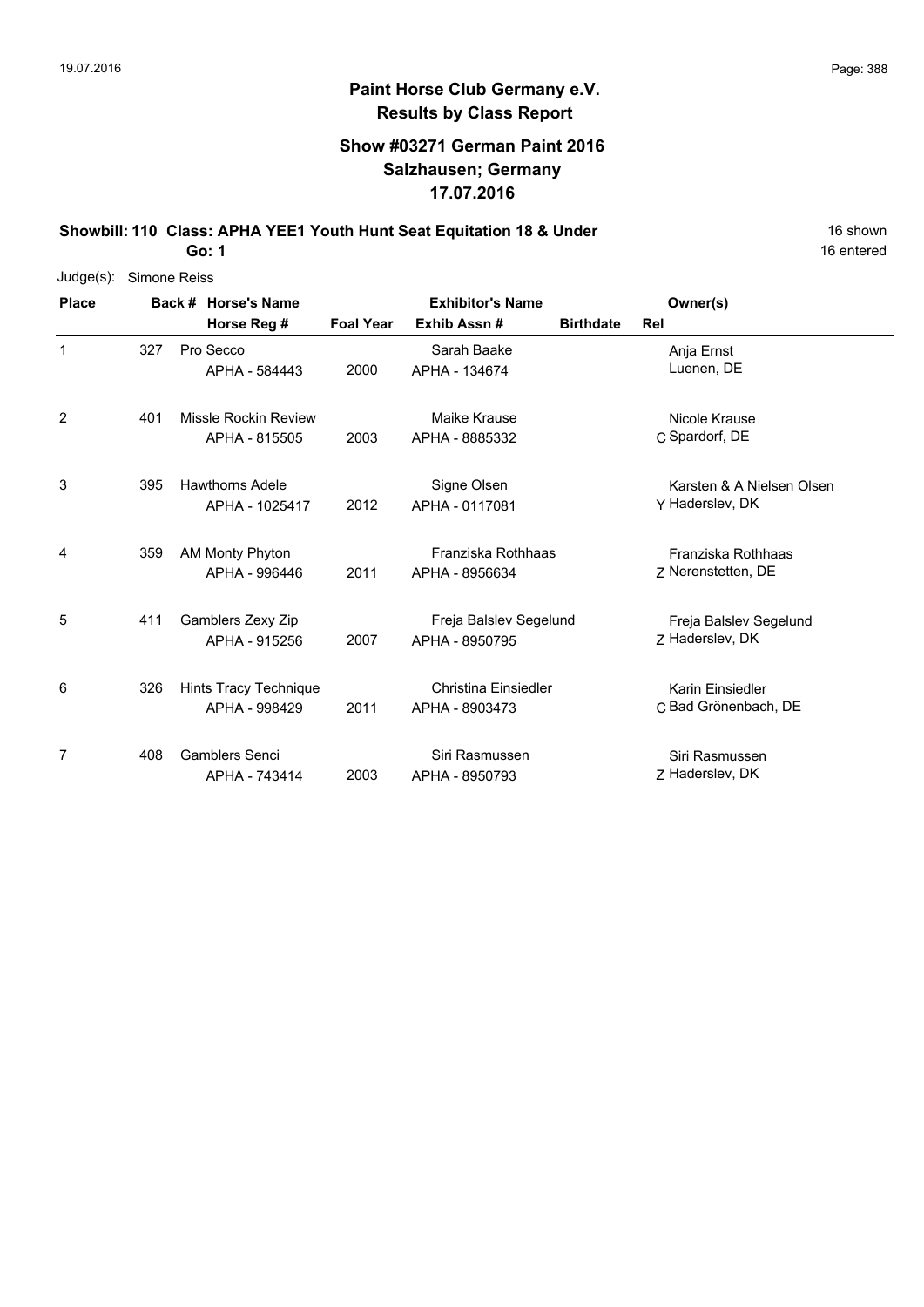## **Show #01698 German Paint 2016 Salzhausen; Germany 16.07.2016**

# **Showbill: 111 Class: APHA ABHS Amt SPB Hunt Seat Equitation All Ages** 2 shown

**Go: 1**

3 entered

Judge(s): Sascha Ludwig

| <b>Place</b>   |     | Back # Horse's Name                   | <b>Exhibitor's Name</b> |                                    | Owner(s)                              |
|----------------|-----|---------------------------------------|-------------------------|------------------------------------|---------------------------------------|
|                |     | Horse Reg #                           | <b>Foal Year</b>        | Exhib Assn#                        | Rel                                   |
|                | 558 | Docs Connected Dream<br>APHA - 416885 | 1997                    | Emma Lucie Harbort<br>APHA - PEDHE | Emma Lucie Harbort<br>7 Barnstedt, DE |
| $\overline{2}$ | 336 | Unzippin The Assets<br>APHA - 984654  | 2010                    | Dominik Schuster<br>APHA - 8883342 | Jasmin Schuster<br>P Schrozberg, DE   |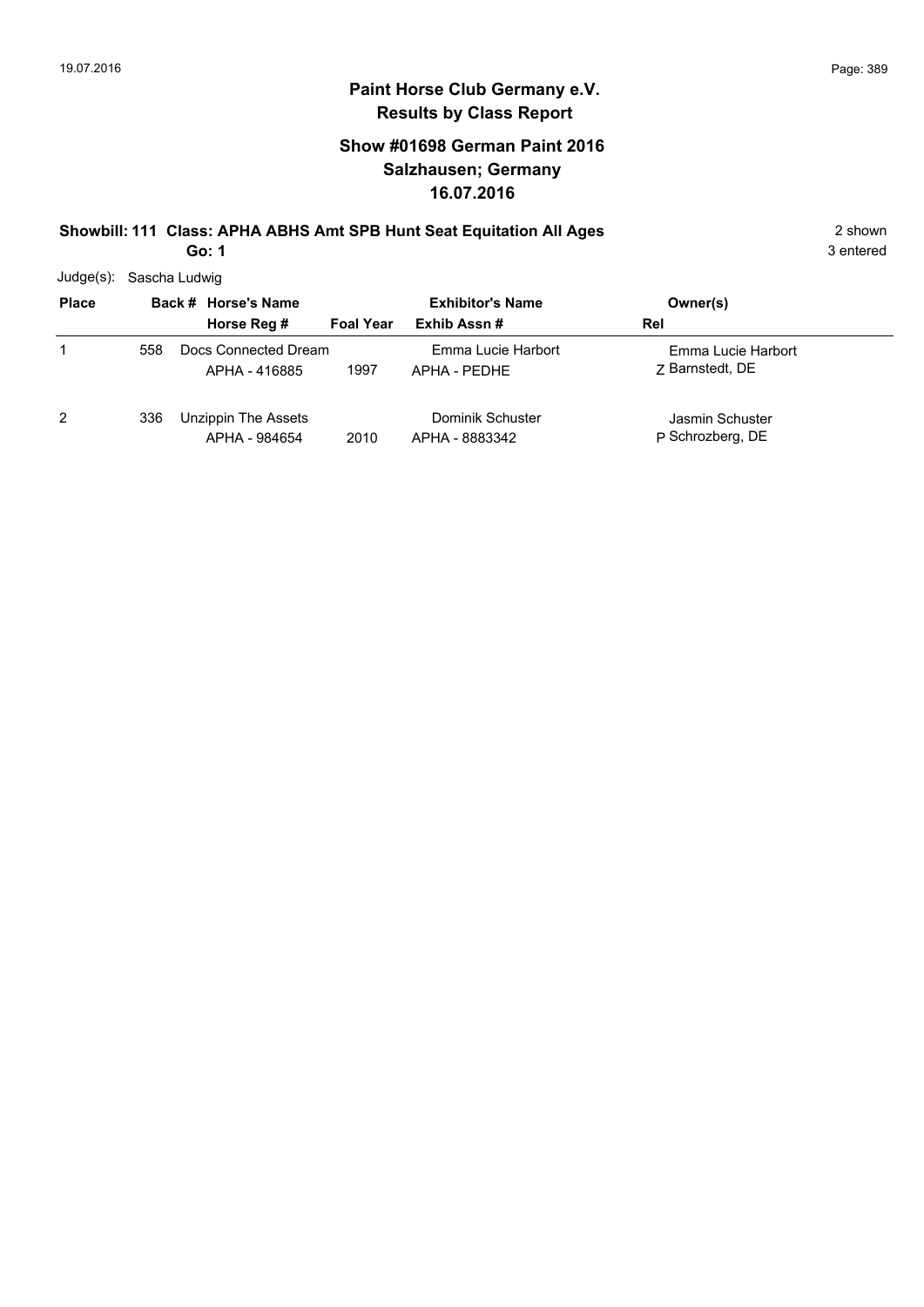## **Show #01699 German Paint 2016 Salzhausen; Germany 16.07.2016**

#### **Showbill: 111 Class: APHA ABHS Amt SPB Hunt Seat Equitation All Ages** 2 shown **Go: 1**

3 entered

Judge(s): Francoise Raimondo

| <b>Place</b> |     | Back # Horse's Name                   | <b>Exhibitor's Name</b> |                                    | Owner(s)                              |
|--------------|-----|---------------------------------------|-------------------------|------------------------------------|---------------------------------------|
|              |     | Horse Reg #                           | <b>Foal Year</b>        | Exhib Assn#                        | Rel                                   |
| 1            | 558 | Docs Connected Dream<br>APHA - 416885 | 1997                    | Emma Lucie Harbort<br>APHA - PEDHE | Emma Lucie Harbort<br>7 Barnstedt, DE |
| 2            | 336 | Unzippin The Assets<br>APHA - 984654  | 2010                    | Dominik Schuster<br>APHA - 8883342 | Jasmin Schuster<br>P Schrozberg, DE   |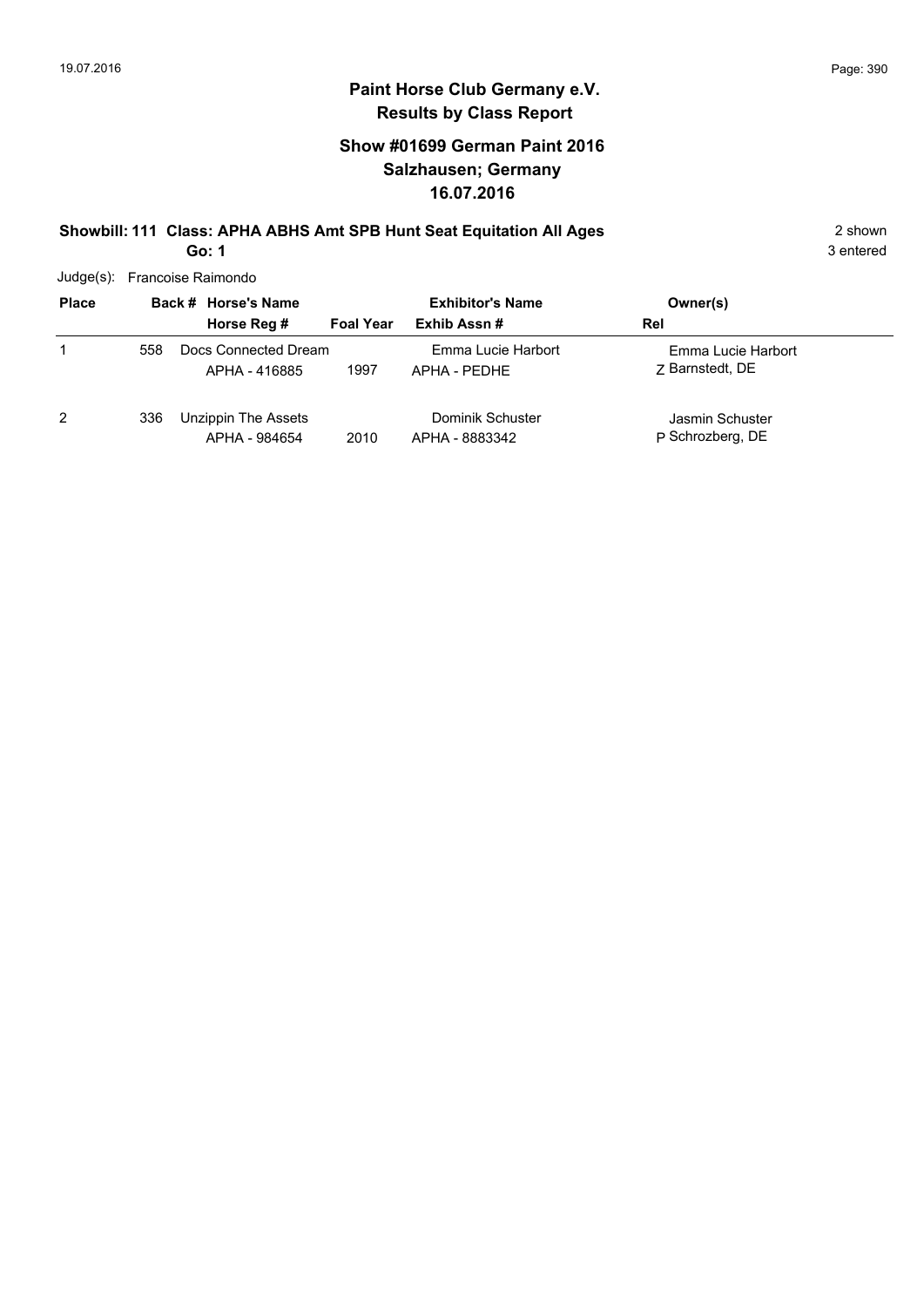## **Show #03270 German Paint 2016 Salzhausen; Germany 16.07.2016**

#### **Showbill: 111 Class: APHA ABHS Amt SPB Hunt Seat Equitation All Ages** 2 shown **Go: 1**

3 entered

Judge(s): Pierre Ouellet

| <b>Place</b> |     | Back # Horse's Name<br>Horse Reg #    | <b>Foal Year</b> | <b>Exhibitor's Name</b><br>Exhib Assn# | Owner(s)<br>Rel                       |  |
|--------------|-----|---------------------------------------|------------------|----------------------------------------|---------------------------------------|--|
| 1            | 558 | Docs Connected Dream<br>APHA - 416885 | 1997             | Emma Lucie Harbort<br>APHA - PFDHF     | Emma Lucie Harbort<br>7 Barnstedt, DE |  |
| 2            | 336 | Unzippin The Assets<br>APHA - 984654  | 2010             | Dominik Schuster<br>APHA - 8883342     | Jasmin Schuster<br>P Schrozberg, DE   |  |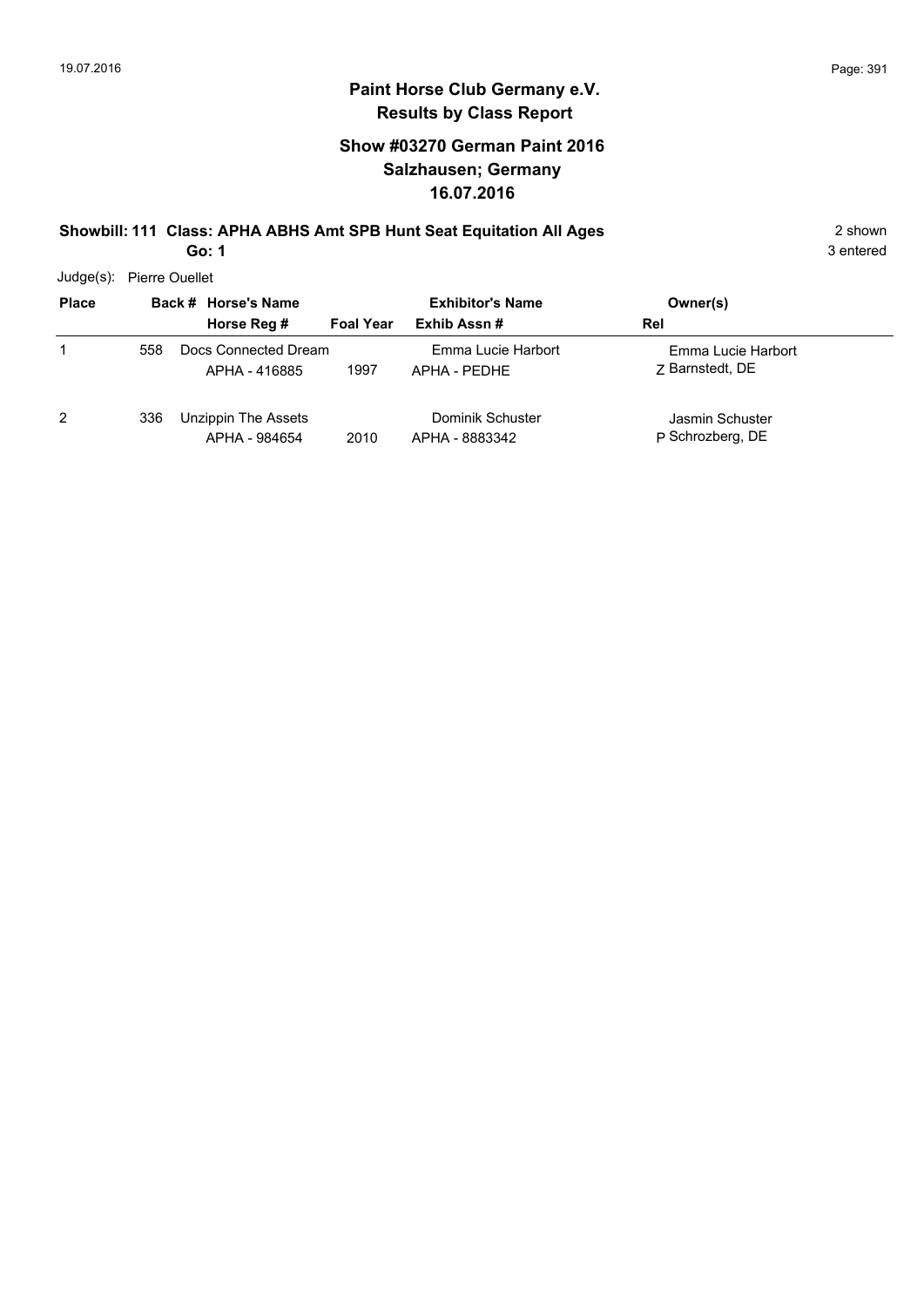## **Show #03271 German Paint 2016 Salzhausen; Germany 16.07.2016**

#### **Showbill: 111 Class: APHA ABHS Amt SPB Hunt Seat Equitation All Ages** 2 shown **Go: 1**

3 entered

Judge(s): Simone Reiss

| <b>Place</b>   |     | Back # Horse's Name                   |                  | <b>Exhibitor's Name</b>            | Owner(s)                              |
|----------------|-----|---------------------------------------|------------------|------------------------------------|---------------------------------------|
|                |     | Horse Reg #                           | <b>Foal Year</b> | Exhib Assn#                        | Rel                                   |
| 1              | 336 | Unzippin The Assets<br>APHA - 984654  | 2010             | Dominik Schuster<br>APHA - 8883342 | Jasmin Schuster<br>P Schrozberg, DE   |
| $\overline{2}$ | 558 | Docs Connected Dream<br>APHA - 416885 | 1997             | Emma Lucie Harbort<br>APHA - PEDHE | Emma Lucie Harbort<br>7 Barnstedt, DE |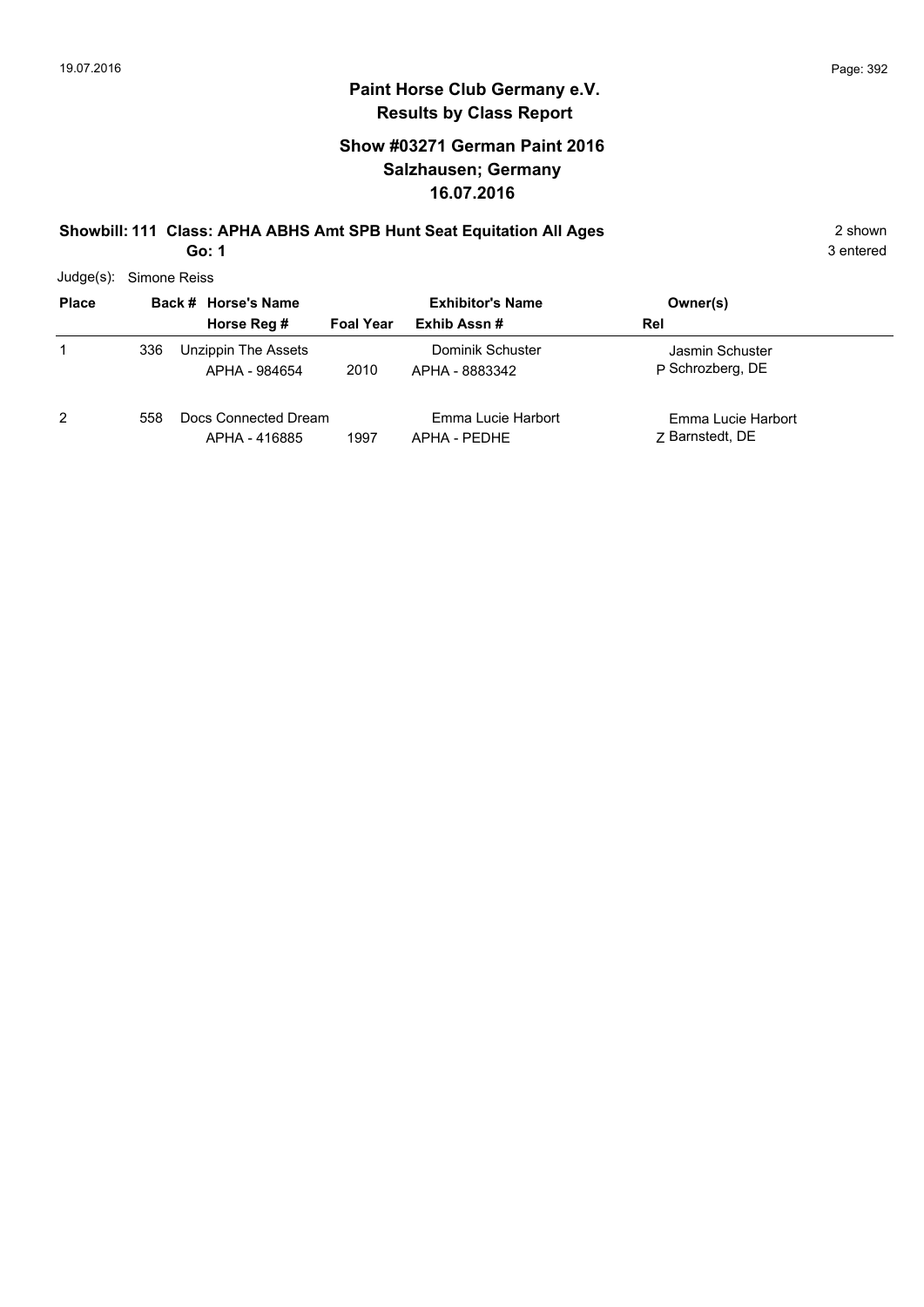## **Show #01698 German Paint 2016 Salzhausen; Germany 16.07.2016**

**Showbill: 112 Class: APHA GHU Green Hunter Under Saddle All Ages** 10 Shown

**Go: 1**

| $Judge(s)$ : | Sascha Ludwig |                     |                             |                         |                     |                           |
|--------------|---------------|---------------------|-----------------------------|-------------------------|---------------------|---------------------------|
| <b>Place</b> |               | Back # Horse's Name |                             | <b>Exhibitor's Name</b> | Owner(s)            |                           |
|              |               |                     | Horse Reg #                 | <b>Foal Year</b>        | Exhib Assn#         | <b>Rel</b>                |
| $\mathbf{1}$ | 349           |                     | SQ Starlet Cash             |                         | Alexandra Rauh      | Alexandra Rauh            |
|              |               |                     | APHA - 1025327              | 2013                    | APHA - 8989815      | Z Haldenwang, DE          |
| 2            | 338           |                     | U R My Dream Boy            |                         | Jasmin Schuster     | Leonie Debora Schnell     |
|              |               |                     | APHA - 1059610              | 2005                    | APHA - 8341024      | Kuperzell, DE             |
| 3            | 414           |                     | JP Color Me In              |                         | Lia-Danee Leiffer   | Joerg Strutz              |
|              |               |                     | APHA - 1015915              | 2012                    | <b>APHA - PEDLL</b> | C Winsen/Aller, DE        |
| 4            | 412           |                     | <b>Coups Wishes Granded</b> |                         | Dora Gocze          | Kirstine And Niels Jensen |
|              |               |                     | APHA - 974955               | 2008                    | APHA - 8969179      | Grindsted, DK             |
| 5            | 384           |                     | PP Prozakprescription       |                         | Lenka Snablova      | Hynek Lepka               |
|              |               |                     | APHA - 986611               | 2010                    | APHA - 8622599      | F Bakov Nad Jizerou, CZ   |
| 6            | 401           |                     | Missle Rockin Review        |                         | Maike Krause        | Nicole Krause             |
|              |               |                     | APHA - 815505               | 2003                    | APHA - 8885332      | C Spardorf, DE            |
| 7            | 432           |                     | CBS Deery Lou               |                         | Pernilla Berndtsson | Anders Berndtsson         |
|              |               |                     | APHA - 1036988              | 2012                    | APHA - 8615992      | P Atvidaberg, SE          |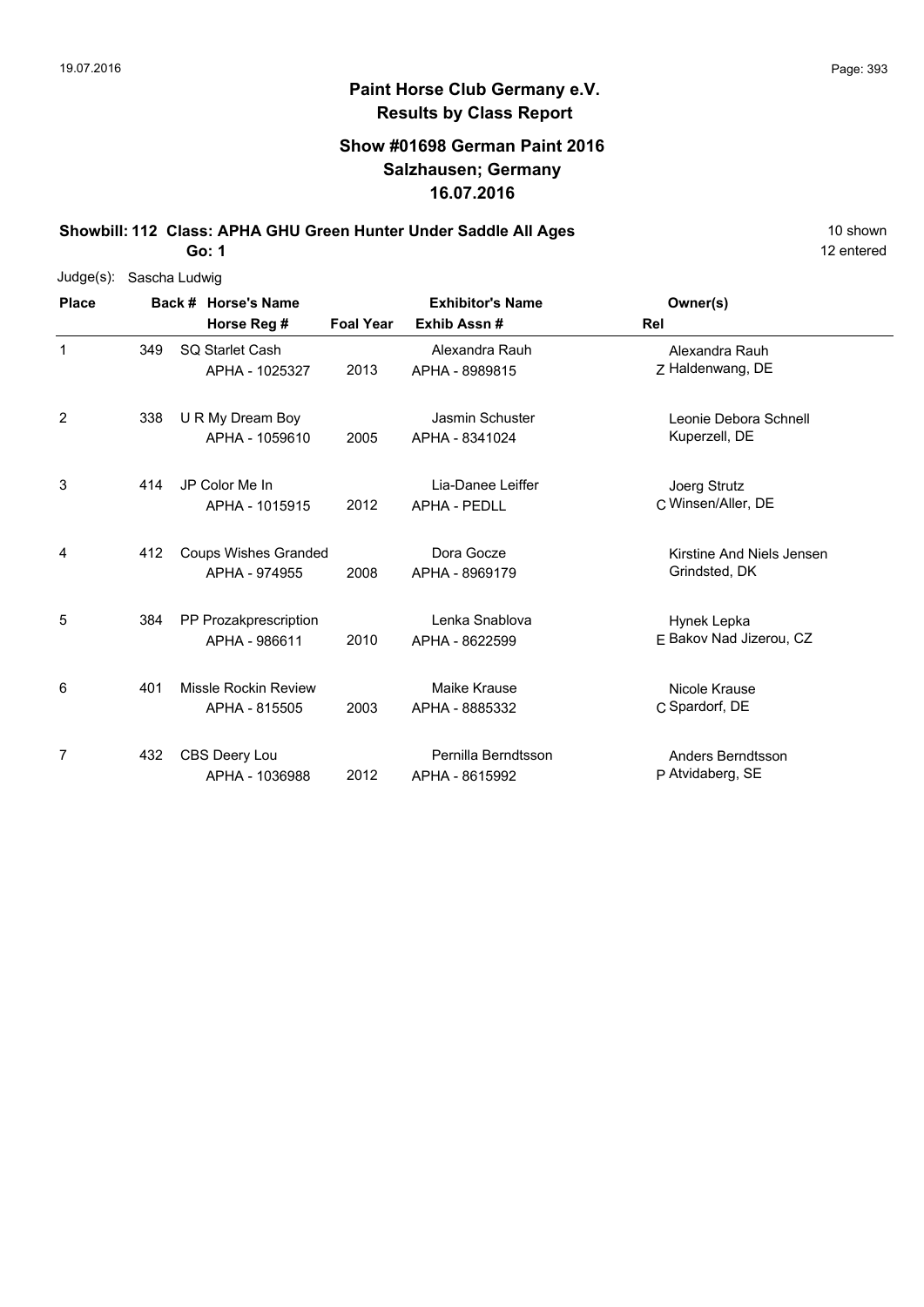#### **Show #01699 German Paint 2016 Salzhausen; Germany 16.07.2016**

**Showbill: 112 Class: APHA GHU Green Hunter Under Saddle All Ages** 10 Shown **Go: 1**

12 entered

Judge(s): Francoise Raimondo **Back # Horse's Name Place Owner(s) Horse Reg # Exhib Assn # Foal Year Rel Exhibitor's Name** 1 2013 APHA - 8989815 Z Haldenwang, DE Alexandra Rauh SQ Starlet Cash APHA - 1025327 Alexandra Rauh APHA - 8989815 349 2 2010 APHA - 8622599 E Bakov Nad Jizerou, CZ Hynek Lepka PP Prozakprescription APHA - 986611 Lenka Snablova APHA - 8622599 384 3 C Spardorf, DE Nicole Krause 2003 APHA - 8885332 C Spardorf, DE Missle Rockin Review APHA - 815505 Maike Krause 401 4 7 Appel, DE Alena Helmcke 2013 Appel, DE APHA - 8635014 Large And In Charge APHA - 1034764 Alena Helmcke 330 5 P Atvidaberg, SE Anders Berndtsson 2012 APHA - 8615992 P Atvidaberg, SE 432 CBS Deery Lou APHA - 1036988 Pernilla Berndtsson

6 and 338 U R My Dream Boy **State Schnell** Jasmin Schuster **Connect Schnell** Leonie Debora Schnell 2005 Kuperzell, DE APHA - 8341024 U R My Dream Boy APHA - 1059610 Jasmin Schuster 338 7 2010 APHA - 8933012 Z Herzogenaurach, DE Katja Eisfelder Hankas Magic Bay APHA - 1029370 Katja Eisfelder APHA - 8933012 567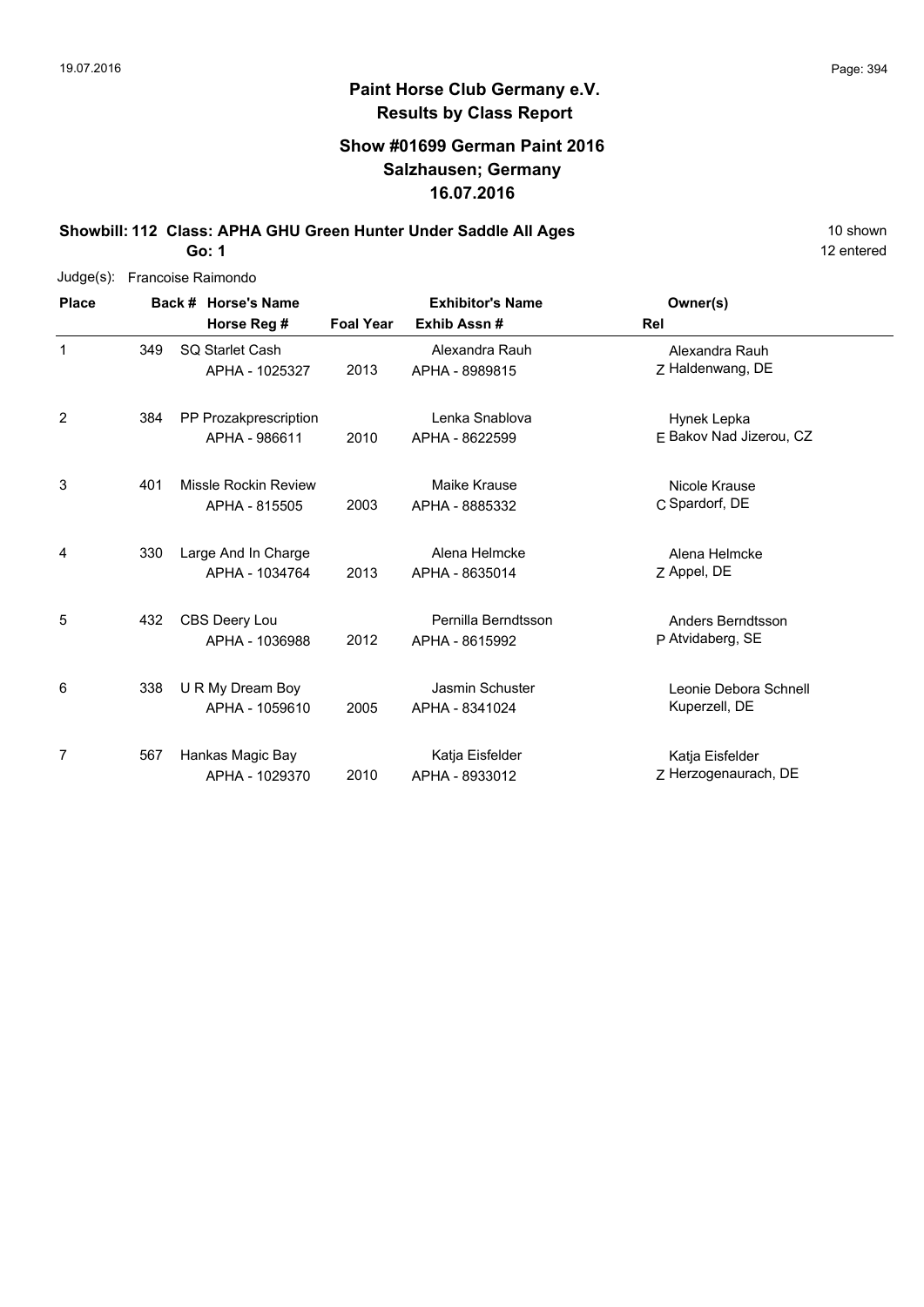## **Show #03270 German Paint 2016 Salzhausen; Germany 16.07.2016**

**Showbill: 112 Class: APHA GHU Green Hunter Under Saddle All Ages** 10 Shown

**Go: 1**

|                | Judge(s): Pierre Ouellet |                     |                             |                  |                         |                           |  |  |  |  |
|----------------|--------------------------|---------------------|-----------------------------|------------------|-------------------------|---------------------------|--|--|--|--|
| <b>Place</b>   |                          | Back # Horse's Name |                             |                  | <b>Exhibitor's Name</b> | Owner(s)                  |  |  |  |  |
|                |                          |                     | Horse Reg #                 | <b>Foal Year</b> | Exhib Assn#             | Rel                       |  |  |  |  |
| 1              | 349                      |                     | SQ Starlet Cash             |                  | Alexandra Rauh          | Alexandra Rauh            |  |  |  |  |
|                |                          |                     | APHA - 1025327              | 2013             | APHA - 8989815          | Z Haldenwang, DE          |  |  |  |  |
| $\overline{2}$ | 330                      |                     | Large And In Charge         |                  | Alena Helmcke           | Alena Helmcke             |  |  |  |  |
|                |                          |                     | APHA - 1034764              | 2013             | APHA - 8635014          | Z Appel, DE               |  |  |  |  |
| 3              | 384                      |                     | PP Prozakprescription       |                  | Lenka Snablova          | Hynek Lepka               |  |  |  |  |
|                |                          |                     | APHA - 986611               | 2010             | APHA - 8622599          | E Bakov Nad Jizerou, CZ   |  |  |  |  |
| 4              | 338                      |                     | U R My Dream Boy            |                  | Jasmin Schuster         | Leonie Debora Schnell     |  |  |  |  |
|                |                          |                     | APHA - 1059610              | 2005             | APHA - 8341024          | Kuperzell, DE             |  |  |  |  |
| 5              | 567                      |                     | Hankas Magic Bay            |                  | Katja Eisfelder         | Katja Eisfelder           |  |  |  |  |
|                |                          |                     | APHA - 1029370              | 2010             | APHA - 8933012          | Z Herzogenaurach, DE      |  |  |  |  |
| 6              | 372                      |                     | DD More Than A Memory       |                  | <b>Isabel Roth</b>      | <b>Isabel Roth</b>        |  |  |  |  |
|                |                          |                     | APHA - 1005033              | 2011             | APHA - 8956539          | Z Lottengrün, DE          |  |  |  |  |
| 7              | 412                      |                     | <b>Coups Wishes Granded</b> |                  | Dora Gocze              | Kirstine And Niels Jensen |  |  |  |  |
|                |                          |                     | APHA - 974955               | 2008             | APHA - 8969179          | Grindsted, DK             |  |  |  |  |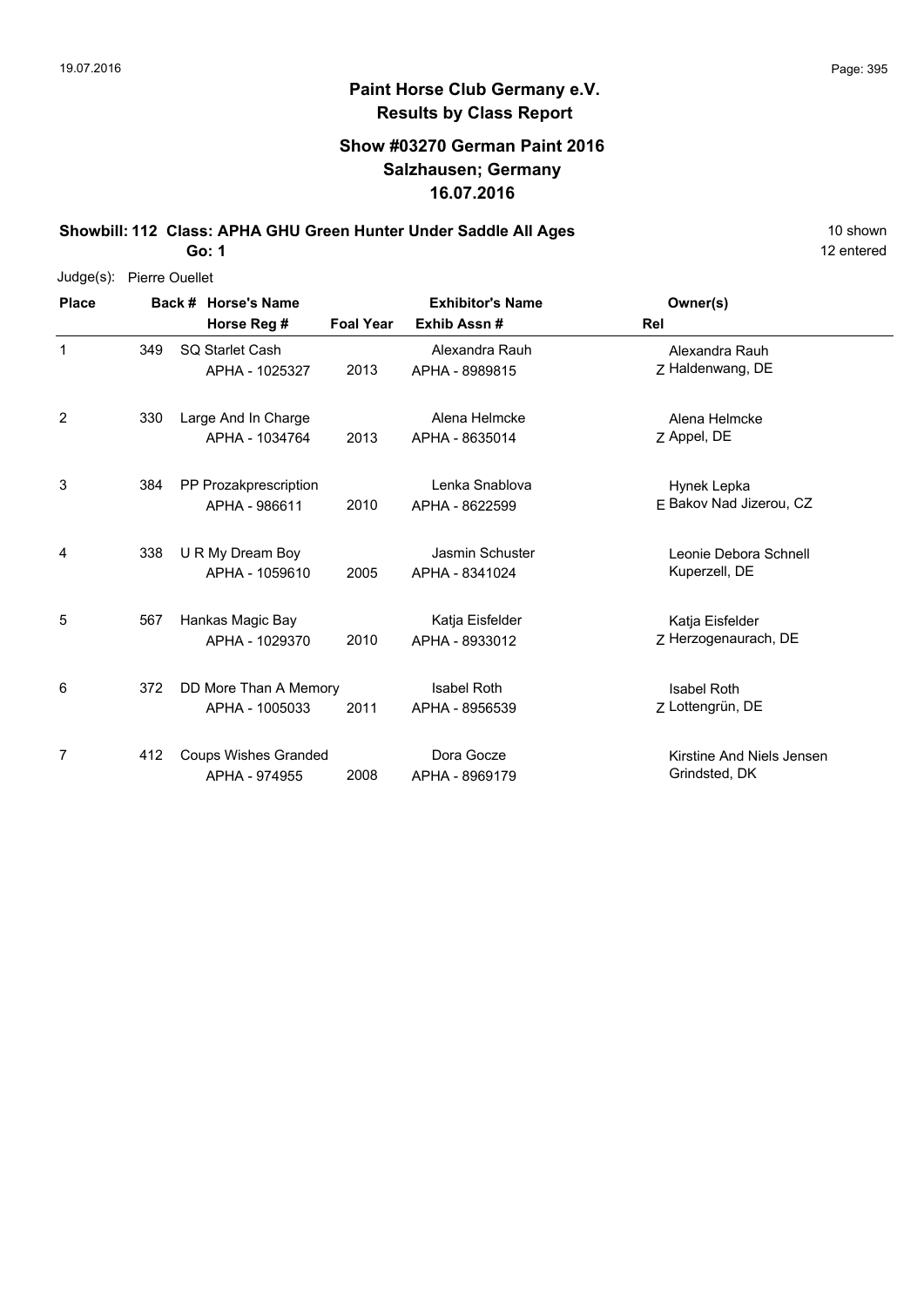## **Show #03271 German Paint 2016 Salzhausen; Germany 16.07.2016**

**Showbill: 112 Class: APHA GHU Green Hunter Under Saddle All Ages** 10 Shown

**Go: 1**

| $Judge(s)$ : | Simone Reiss |  |                       |                  |                         |                         |  |
|--------------|--------------|--|-----------------------|------------------|-------------------------|-------------------------|--|
| <b>Place</b> |              |  | Back # Horse's Name   |                  | <b>Exhibitor's Name</b> | Owner(s)                |  |
|              |              |  | Horse Reg #           | <b>Foal Year</b> | Exhib Assn#             | <b>Rel</b>              |  |
| $\mathbf{1}$ | 330          |  | Large And In Charge   |                  | Alena Helmcke           | Alena Helmcke           |  |
|              |              |  | APHA - 1034764        | 2013             | APHA - 8635014          | Z Appel, DE             |  |
| 2            | 349          |  | SQ Starlet Cash       |                  | Alexandra Rauh          | Alexandra Rauh          |  |
|              |              |  | APHA - 1025327        | 2013             | APHA - 8989815          | Z Haldenwang, DE        |  |
| 3            | 432          |  | CBS Deery Lou         |                  | Pernilla Berndtsson     | Anders Berndtsson       |  |
|              |              |  | APHA - 1036988        | 2012             | APHA - 8615992          | P Atvidaberg, SE        |  |
| 4            | 401          |  | Missle Rockin Review  |                  | Maike Krause            | Nicole Krause           |  |
|              |              |  | APHA - 815505         | 2003             | APHA - 8885332          | C Spardorf, DE          |  |
| 5            | 414          |  | JP Color Me In        |                  | Lia-Danee Leiffer       | Joerg Strutz            |  |
|              |              |  | APHA - 1015915        | 2012             | <b>APHA - PEDLL</b>     | C Winsen/Aller, DE      |  |
| 6            | 338          |  | U R My Dream Boy      |                  | Jasmin Schuster         | Leonie Debora Schnell   |  |
|              |              |  | APHA - 1059610        | 2005             | APHA - 8341024          | Kuperzell, DE           |  |
| 7            | 384          |  | PP Prozakprescription |                  | Lenka Snablova          | Hynek Lepka             |  |
|              |              |  | APHA - 986611         | 2010             | APHA - 8622599          | E Bakov Nad Jizerou, CZ |  |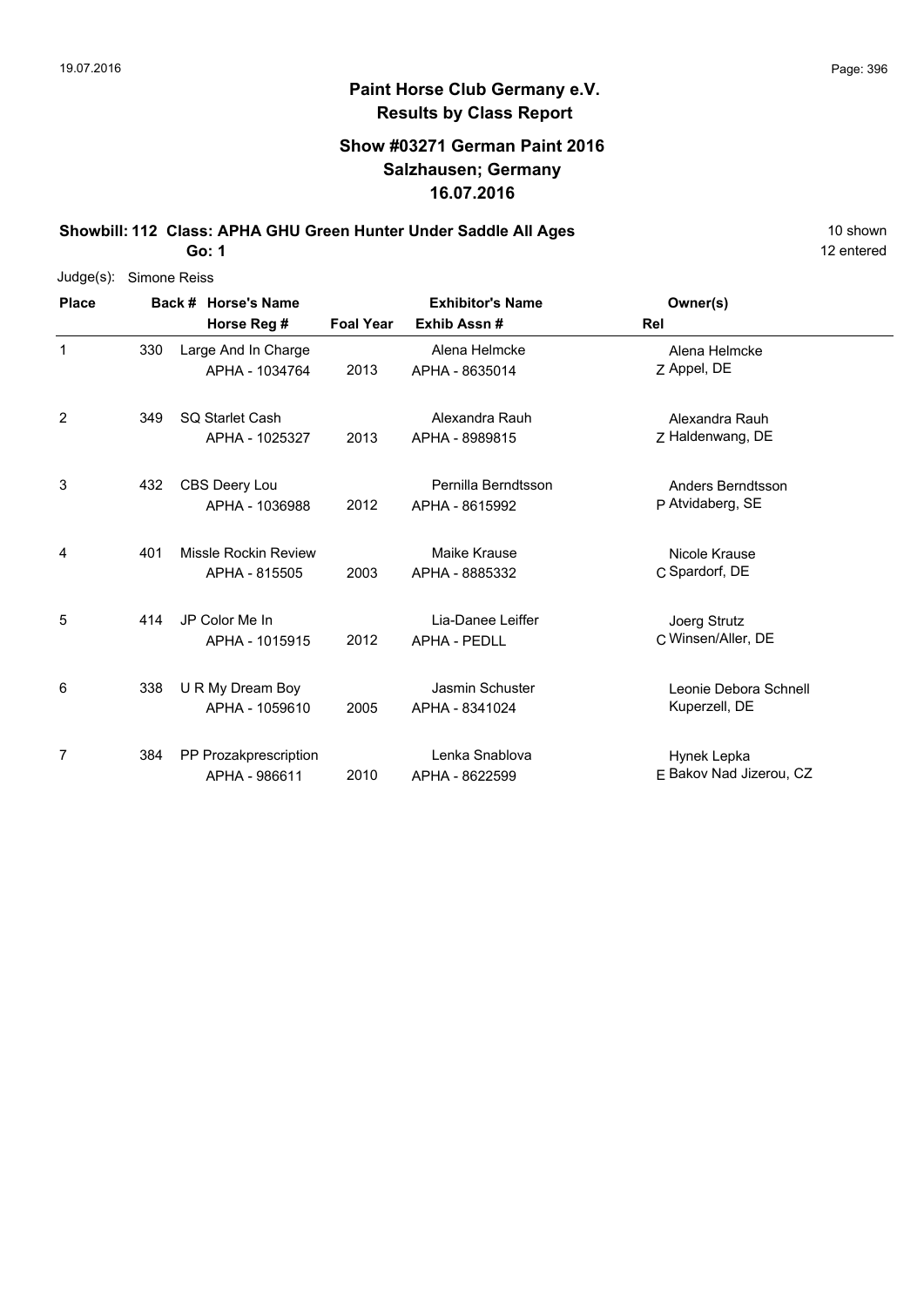#### **Show #01698 German Paint 2016 Salzhausen; Germany 17.07.2016**

**Showbill: 113 Class: APHA NBH1 Novice Amateur Hunter Under Saddle** 11 Shown

**Go: 1**

| $Judge(s)$ : | Sascha Ludwig |                     |                          |                  |                         |                      |
|--------------|---------------|---------------------|--------------------------|------------------|-------------------------|----------------------|
| <b>Place</b> |               | Back # Horse's Name |                          |                  | <b>Exhibitor's Name</b> | Owner(s)             |
|              |               |                     | Horse Reg #              | <b>Foal Year</b> | Exhib Assn#             | Rel                  |
| $\mathbf{1}$ | 559           |                     | Coosa Chic               |                  | Nadine Chamier          | Nadine Chamier       |
|              |               |                     | APHA - 971088            | 2009             | APHA - 8981034          | 7 Leezen, DE         |
| 2            | 350           |                     | HC Well Done Tejano      |                  | Meike Von Schroeder     | Ursula Von Schroeder |
|              |               |                     | APHA - 731838            | 2003             | APHA - 114387           | N Muenster, DE       |
| 3            | 557           |                     | Dees Mr White            |                  | Janni Fjeldbo           | Janni Fjeldbo        |
|              |               |                     | APHA - 998596            | 2011             | APHA - 8824766          | Z Hovedgaard, DK     |
| 4            | 352           |                     | SQ Chexy Sail N Cash     |                  | Anna Wasiewicz          | Anna Wasiewicz       |
|              |               |                     | APHA - 1012823           | 2012             | APHA - 8963212          | Z Wroclaw, PL        |
| 5            | 341           |                     | IF Full Moon Rising      |                  | Kendra Koehnen          | Kendra Koehnen       |
|              |               |                     | APHA - 869812            | 2006             | APHA - 8952593          | Z Walsrode, DE       |
| 6            | 340           |                     | <b>Cashin The Assets</b> |                  | Evelyn Petrasch         | Evelyn Petrasch      |
|              |               |                     | APHA - 624351            | 2001             | APHA - 8938200          | Z Schermbeck, DE     |
| 7            | 426           |                     | <b>FSF The Zipmotist</b> |                  | Silke Hann              | Silke Hann           |
|              |               |                     | APHA - 981344            | 2010             | APHA - 132419           | Z Elchingen, DE      |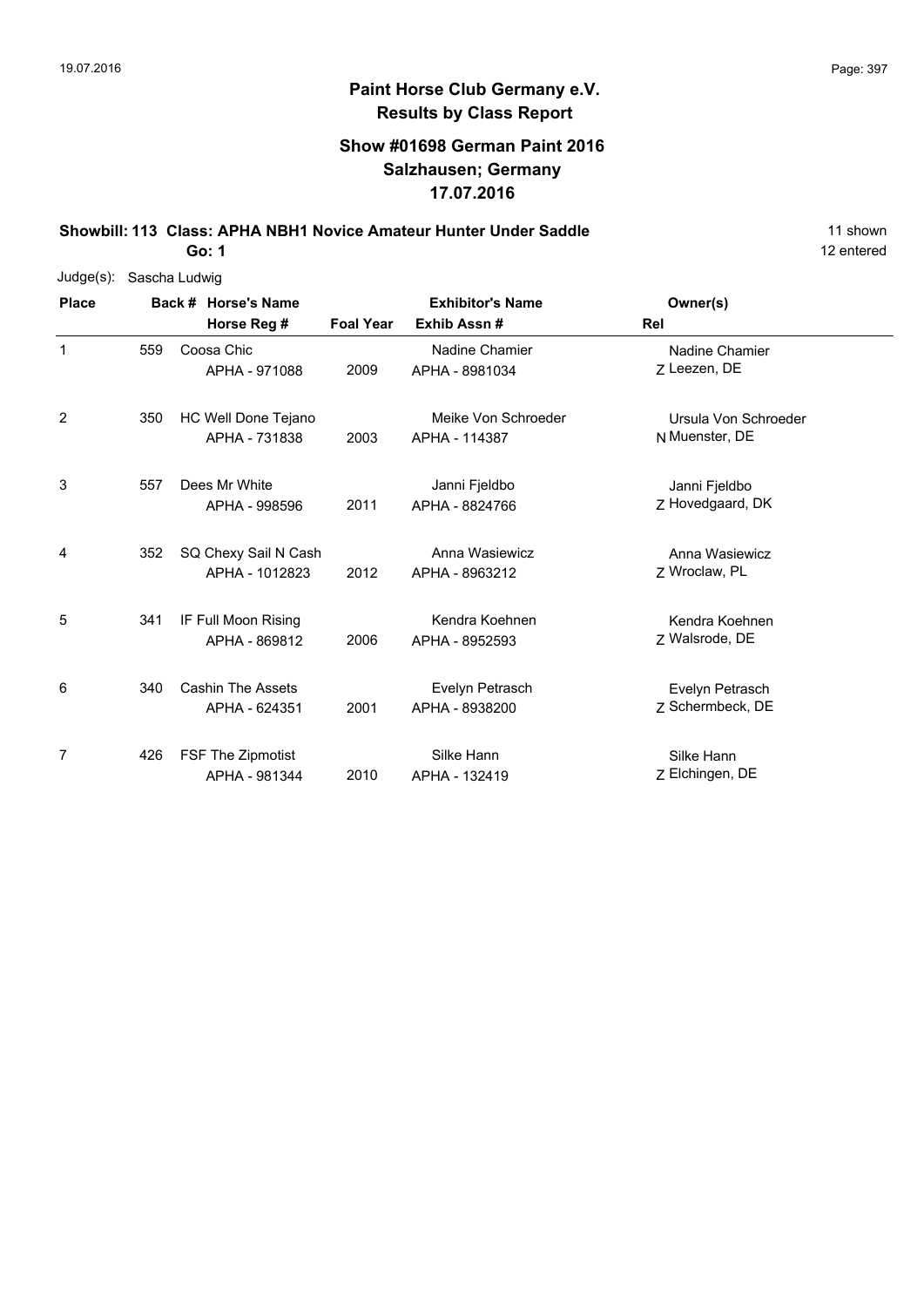12 entered

# **Paint Horse Club Germany e.V. Results by Class Report**

#### **Show #01699 German Paint 2016 Salzhausen; Germany 17.07.2016**

**Showbill: 113 Class: APHA NBH1 Novice Amateur Hunter Under Saddle** 11 Shown 11 shown

**Go: 1**

| $Judge(s)$ : |     |                     | Francoise Raimondo   |                  |                         |                      |
|--------------|-----|---------------------|----------------------|------------------|-------------------------|----------------------|
| <b>Place</b> |     | Back # Horse's Name |                      |                  | <b>Exhibitor's Name</b> | Owner(s)             |
|              |     |                     | Horse Reg #          | <b>Foal Year</b> | Exhib Assn#             | Rel                  |
| $\mathbf{1}$ | 559 |                     | Coosa Chic           |                  | Nadine Chamier          | Nadine Chamier       |
|              |     |                     | APHA - 971088        | 2009             | APHA - 8981034          | Z Leezen, DE         |
| 2            | 352 |                     | SQ Chexy Sail N Cash |                  | Anna Wasiewicz          | Anna Wasiewicz       |
|              |     |                     | APHA - 1012823       | 2012             | APHA - 8963212          | Z Wroclaw, PL        |
| 3            | 557 |                     | Dees Mr White        |                  | Janni Fjeldbo           | Janni Fjeldbo        |
|              |     |                     | APHA - 998596        | 2011             | APHA - 8824766          | Z Hovedgaard, DK     |
| 4            | 332 |                     | Maybebugsjillaroo CC |                  | Katharina Tamke         | Katharina Tamke      |
|              |     |                     | APHA - 970919        | 2009             | APHA - 8782481          | Z Neu Wulmstorf, DE  |
| 5            | 350 |                     | HC Well Done Tejano  |                  | Meike Von Schroeder     | Ursula Von Schroeder |
|              |     |                     | APHA - 731838        | 2003             | APHA - 114387           | N Muenster, DE       |
| 6            | 340 |                     | Cashin The Assets    |                  | Evelyn Petrasch         | Evelyn Petrasch      |
|              |     |                     | APHA - 624351        | 2001             | APHA - 8938200          | Z Schermbeck, DE     |
| 7            | 426 |                     | FSF The Zipmotist    |                  | Silke Hann              | Silke Hann           |
|              |     |                     | APHA - 981344        | 2010             | APHA - 132419           | Z Elchingen, DE      |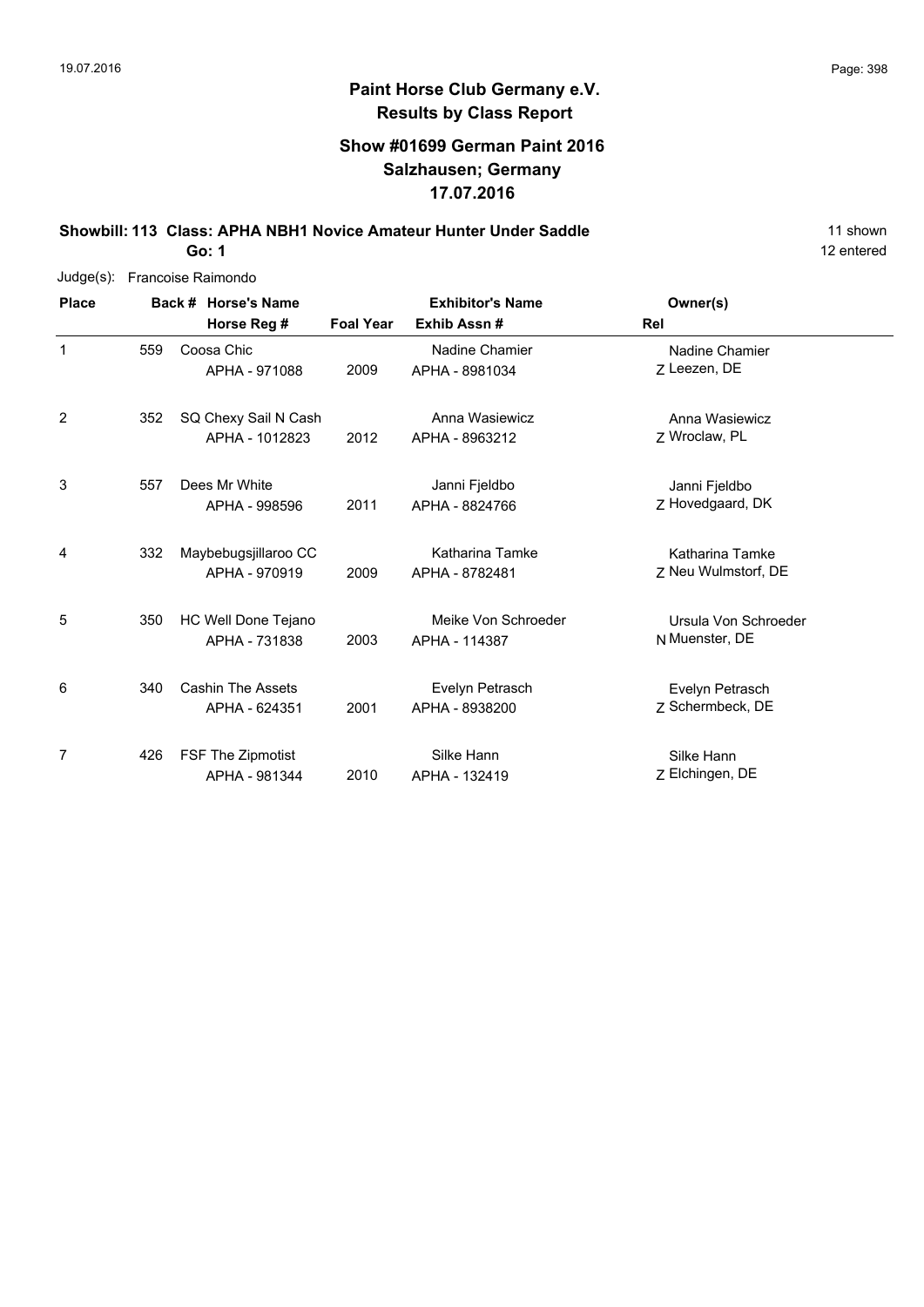#### **Show #03270 German Paint 2016 Salzhausen; Germany 17.07.2016**

**Showbill: 113 Class: APHA NBH1 Novice Amateur Hunter Under Saddle** 11 Shown

**Go: 1**

| Judge(s):    | <b>Pierre Ouellet</b> |                     |                          |                  |                         |                      |
|--------------|-----------------------|---------------------|--------------------------|------------------|-------------------------|----------------------|
| <b>Place</b> |                       | Back # Horse's Name |                          |                  | <b>Exhibitor's Name</b> | Owner(s)             |
|              |                       |                     | Horse Reg #              | <b>Foal Year</b> | Exhib Assn#             | Rel                  |
| $\mathbf{1}$ | 559                   |                     | Coosa Chic               |                  | Nadine Chamier          | Nadine Chamier       |
|              |                       |                     | APHA - 971088            | 2009             | APHA - 8981034          | 7 Leezen, DE         |
| 2            | 352                   |                     | SQ Chexy Sail N Cash     |                  | Anna Wasiewicz          | Anna Wasiewicz       |
|              |                       |                     | APHA - 1012823           | 2012             | APHA - 8963212          | Z Wroclaw, PL        |
| 3            | 350                   |                     | HC Well Done Tejano      |                  | Meike Von Schroeder     | Ursula Von Schroeder |
|              |                       |                     | APHA - 731838            | 2003             | APHA - 114387           | N Muenster, DE       |
| 4            | 557                   |                     | Dees Mr White            |                  | Janni Fjeldbo           | Janni Fjeldbo        |
|              |                       |                     | APHA - 998596            | 2011             | APHA - 8824766          | Z Hovedgaard, DK     |
| 5            | 341                   |                     | IF Full Moon Rising      |                  | Kendra Koehnen          | Kendra Koehnen       |
|              |                       |                     | APHA - 869812            | 2006             | APHA - 8952593          | Z Walsrode, DE       |
| 6            | 435                   |                     | Meckie The Knife         |                  | Katharina Beuster       | Katharina Beuster    |
|              |                       |                     | APHA - 845839            | 2004             | APHA - 8845554          | Z Bargteheide, DE    |
| 7            | 340                   |                     | <b>Cashin The Assets</b> |                  | Evelyn Petrasch         | Evelyn Petrasch      |
|              |                       |                     | APHA - 624351            | 2001             | APHA - 8938200          | Z Schermbeck, DE     |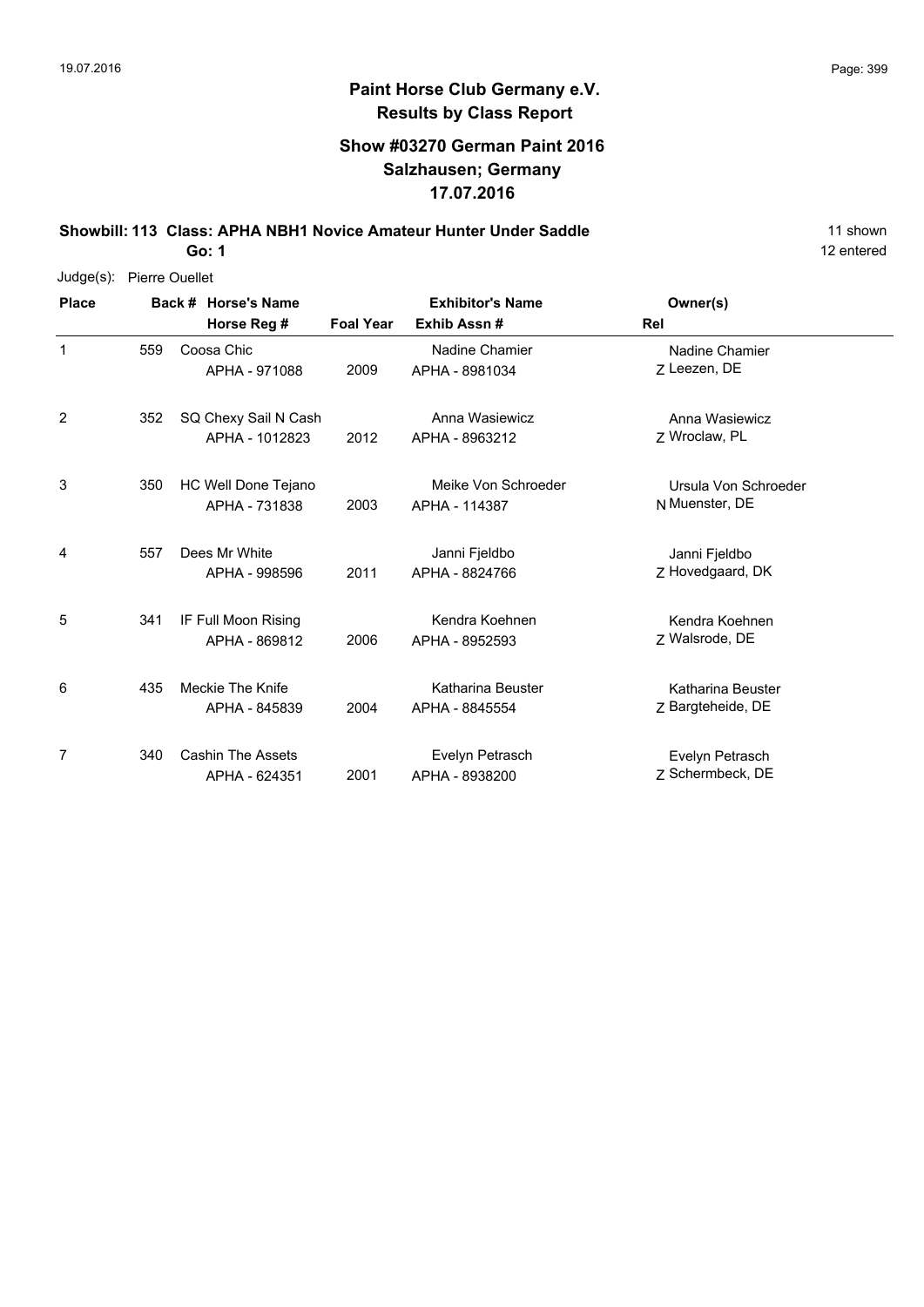#### **Show #03271 German Paint 2016 Salzhausen; Germany 17.07.2016**

**Showbill: 113 Class: APHA NBH1 Novice Amateur Hunter Under Saddle** 11 Shown 11 shown

**Go: 1**

| $Judge(s)$ : | Simone Reiss |                          |                  |                         |                      |
|--------------|--------------|--------------------------|------------------|-------------------------|----------------------|
| <b>Place</b> |              | Back # Horse's Name      |                  | <b>Exhibitor's Name</b> | Owner(s)             |
|              |              | Horse Reg #              | <b>Foal Year</b> | Exhib Assn#             | Rel                  |
| 1            | 559          | Coosa Chic               |                  | Nadine Chamier          | Nadine Chamier       |
|              |              | APHA - 971088            | 2009             | APHA - 8981034          | Z Leezen, DE         |
| 2            | 557          | Dees Mr White            |                  | Janni Fjeldbo           | Janni Fjeldbo        |
|              |              | APHA - 998596            | 2011             | APHA - 8824766          | Z Hovedgaard, DK     |
| 3            | 352          | SQ Chexy Sail N Cash     |                  | Anna Wasiewicz          | Anna Wasiewicz       |
|              |              | APHA - 1012823           | 2012             | APHA - 8963212          | Z Wroclaw, PL        |
| 4            | 332          | Maybebugsjillaroo CC     |                  | Katharina Tamke         | Katharina Tamke      |
|              |              | APHA - 970919            | 2009             | APHA - 8782481          | Z Neu Wulmstorf, DE  |
| 5            | 426          | <b>FSF The Zipmotist</b> |                  | Silke Hann              | Silke Hann           |
|              |              | APHA - 981344            | 2010             | APHA - 132419           | Z Elchingen, DE      |
| 6            | 350          | HC Well Done Tejano      |                  | Meike Von Schroeder     | Ursula Von Schroeder |
|              |              | APHA - 731838            | 2003             | APHA - 114387           | N Muenster, DE       |
| 7            | 424          | <b>CBS Mr Snowflake</b>  |                  | Jessica Hallonquist     | Jessica Hallonquist  |
|              |              | APHA - 982548            | 2008             | APHA - 8998558          | Z Linghem, SE        |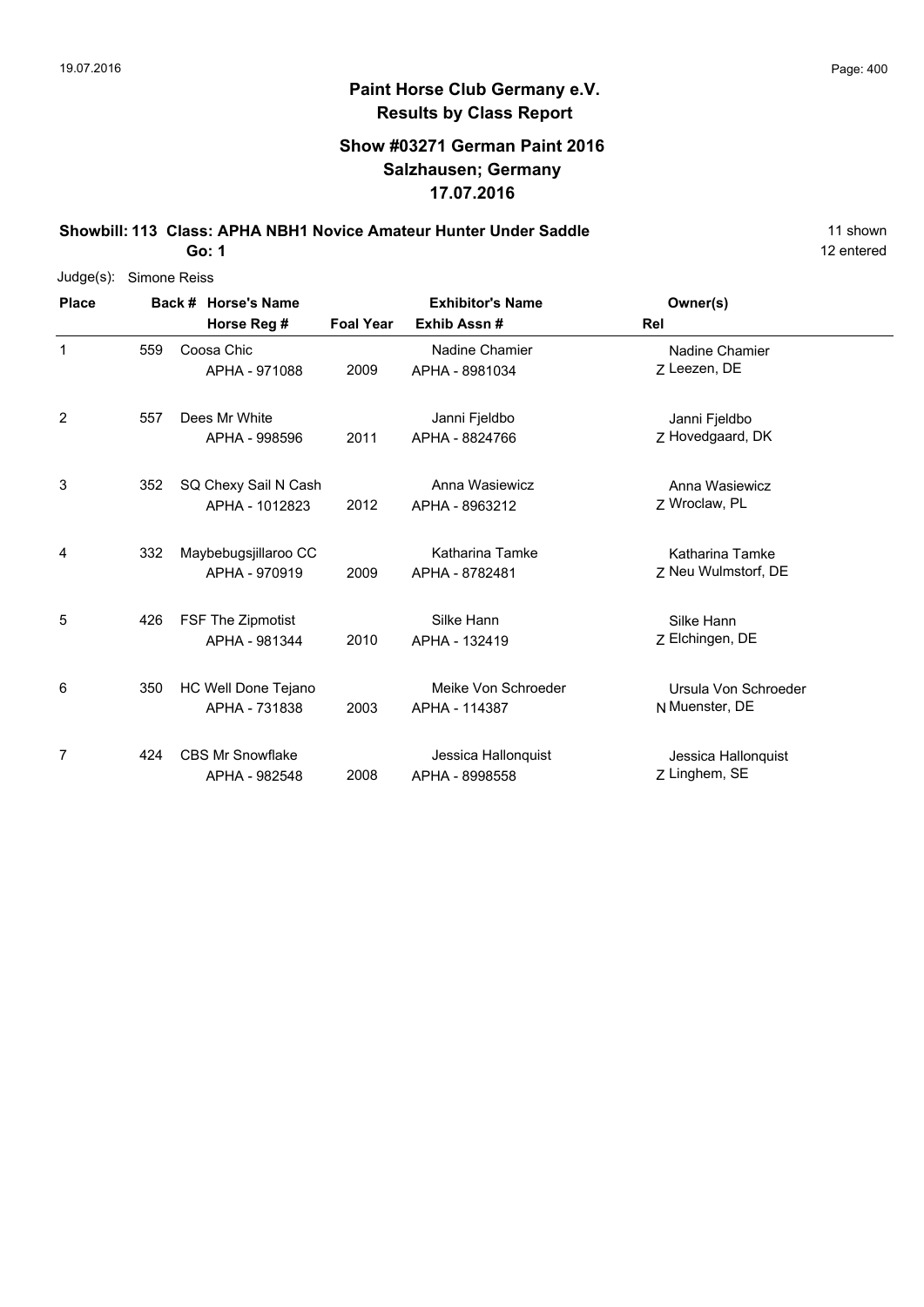### **Show #01698 German Paint 2016 Salzhausen; Germany 17.07.2016**

# **Showbill: 114 Class: APHA BGHU SPB Green Hunter Under Saddle** 2 shown

**Go: 1**

|  | Judge(s): Sascha Ludwig |
|--|-------------------------|
|--|-------------------------|

| <b>Place</b> |     | Back # Horse's Name                     | <b>Exhibitor's Name</b> |                                   |                  | Owner(s)                                  |  |
|--------------|-----|-----------------------------------------|-------------------------|-----------------------------------|------------------|-------------------------------------------|--|
|              |     | Horse Reg #                             | <b>Foal Year</b>        | Exhib Assn#                       | <b>Birthdate</b> | Rel                                       |  |
|              | 422 | JH Supreme Invitation<br>APHA - 1000521 | 2011                    | Ivana Pallister<br>APHA - 8956841 |                  | Ivana Pallister<br>7 Berg En Terblijt, NL |  |
| 2            | 336 | Unzippin The Assets<br>APHA - 984654    | 2010                    | Jasmin Schuster<br>APHA - 8341024 |                  | Jasmin Schuster<br>7 Schrozberg, DE       |  |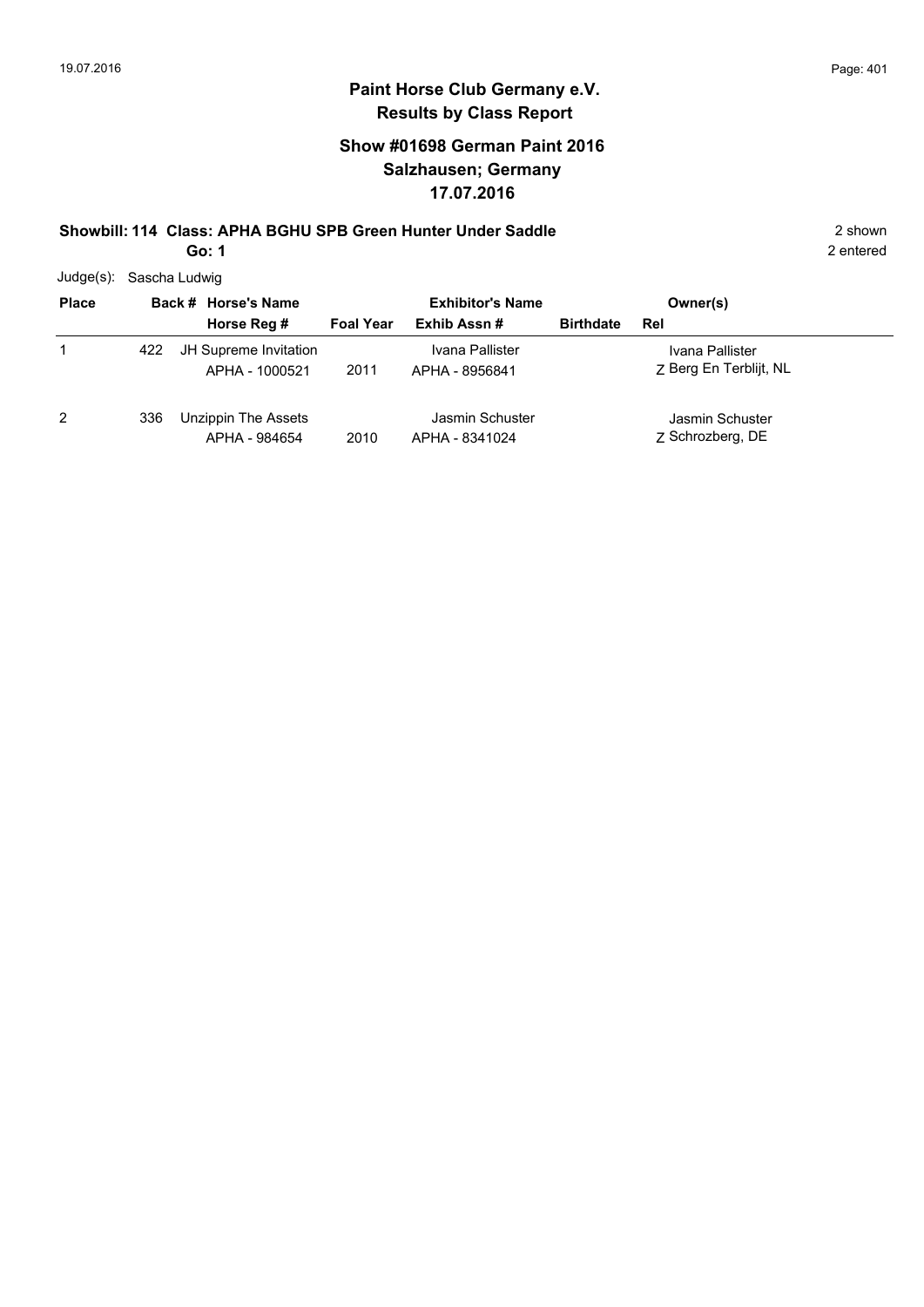### **Show #01699 German Paint 2016 Salzhausen; Germany 17.07.2016**

#### **Showbill: 114 Class: APHA BGHU SPB Green Hunter Under Saddle** 2 shown **Go: 1**

| Judge(s): Francoise Raimondo |  |
|------------------------------|--|
|                              |  |

| <b>Place</b> |     | Back # Horse's Name                     |                  | <b>Exhibitor's Name</b>           | Owner(s)                                  |
|--------------|-----|-----------------------------------------|------------------|-----------------------------------|-------------------------------------------|
|              |     | Horse Reg #                             | <b>Foal Year</b> | Exhib Assn#                       | Rel                                       |
| 1            | 336 | Unzippin The Assets<br>APHA - 984654    | 2010             | Jasmin Schuster<br>APHA - 8341024 | Jasmin Schuster<br>7 Schrozberg, DE       |
| 2            | 422 | JH Supreme Invitation<br>APHA - 1000521 | 2011             | Ivana Pallister<br>APHA - 8956841 | Ivana Pallister<br>Z Berg En Terblijt, NL |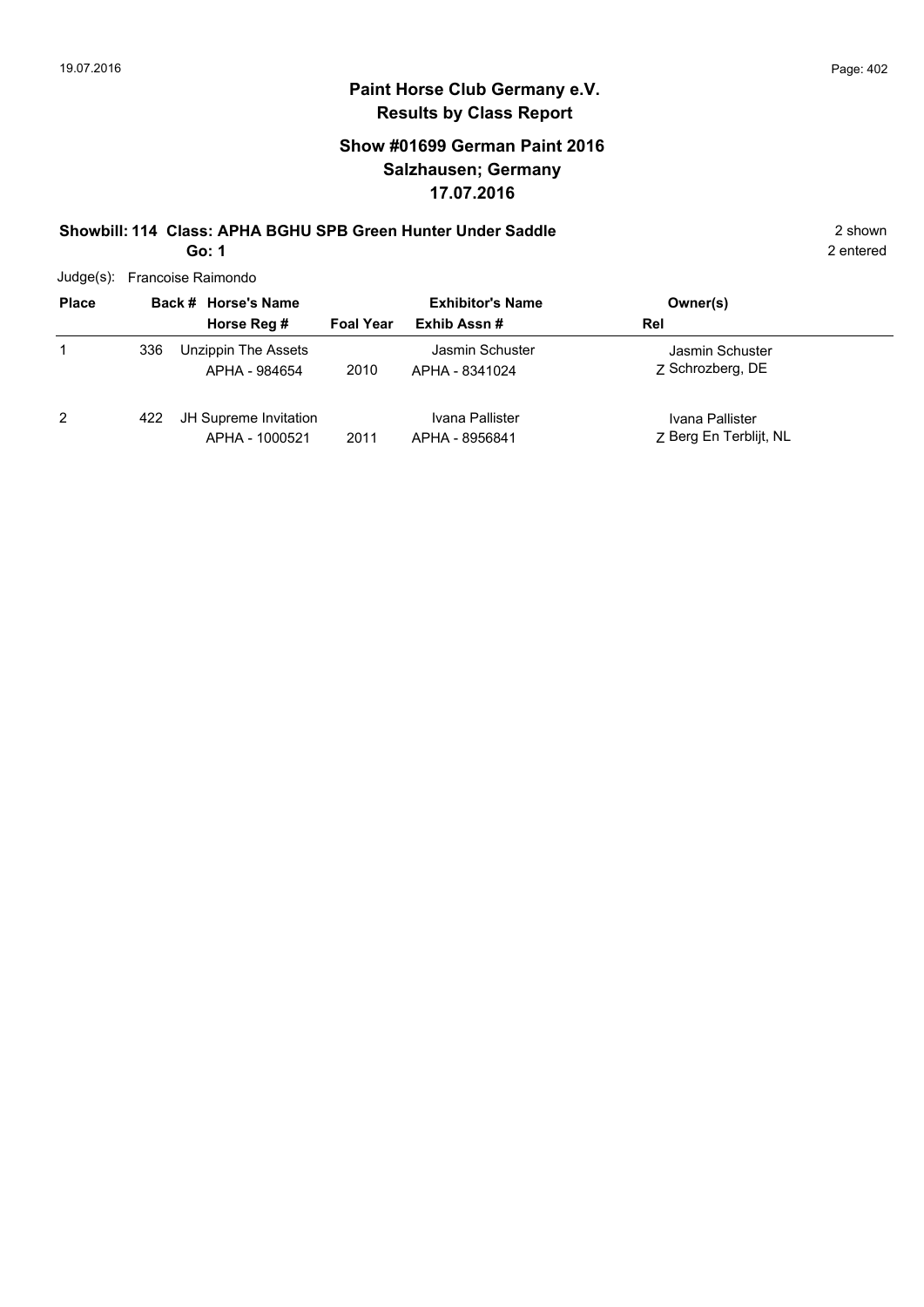2 entered

## **Paint Horse Club Germany e.V. Results by Class Report**

### **Show #03270 German Paint 2016 Salzhausen; Germany 17.07.2016**

# **Showbill: 114 Class: APHA BGHU SPB Green Hunter Under Saddle** 2 shown

**Go: 1**

Judge(s): Pierre Ouellet

| <b>Place</b> |     | Back # Horse's Name                     | <b>Exhibitor's Name</b> |                                   |                  | Owner(s)                                  |
|--------------|-----|-----------------------------------------|-------------------------|-----------------------------------|------------------|-------------------------------------------|
|              |     | Horse Reg #                             | <b>Foal Year</b>        | Exhib Assn#                       | <b>Birthdate</b> | Rel                                       |
|              | 422 | JH Supreme Invitation<br>APHA - 1000521 | 2011                    | Ivana Pallister<br>APHA - 8956841 |                  | Ivana Pallister<br>7 Berg En Terblijt, NL |
| 2            | 336 | Unzippin The Assets<br>APHA - 984654    | 2010                    | Jasmin Schuster<br>APHA - 8341024 |                  | Jasmin Schuster<br>7 Schrozberg, DE       |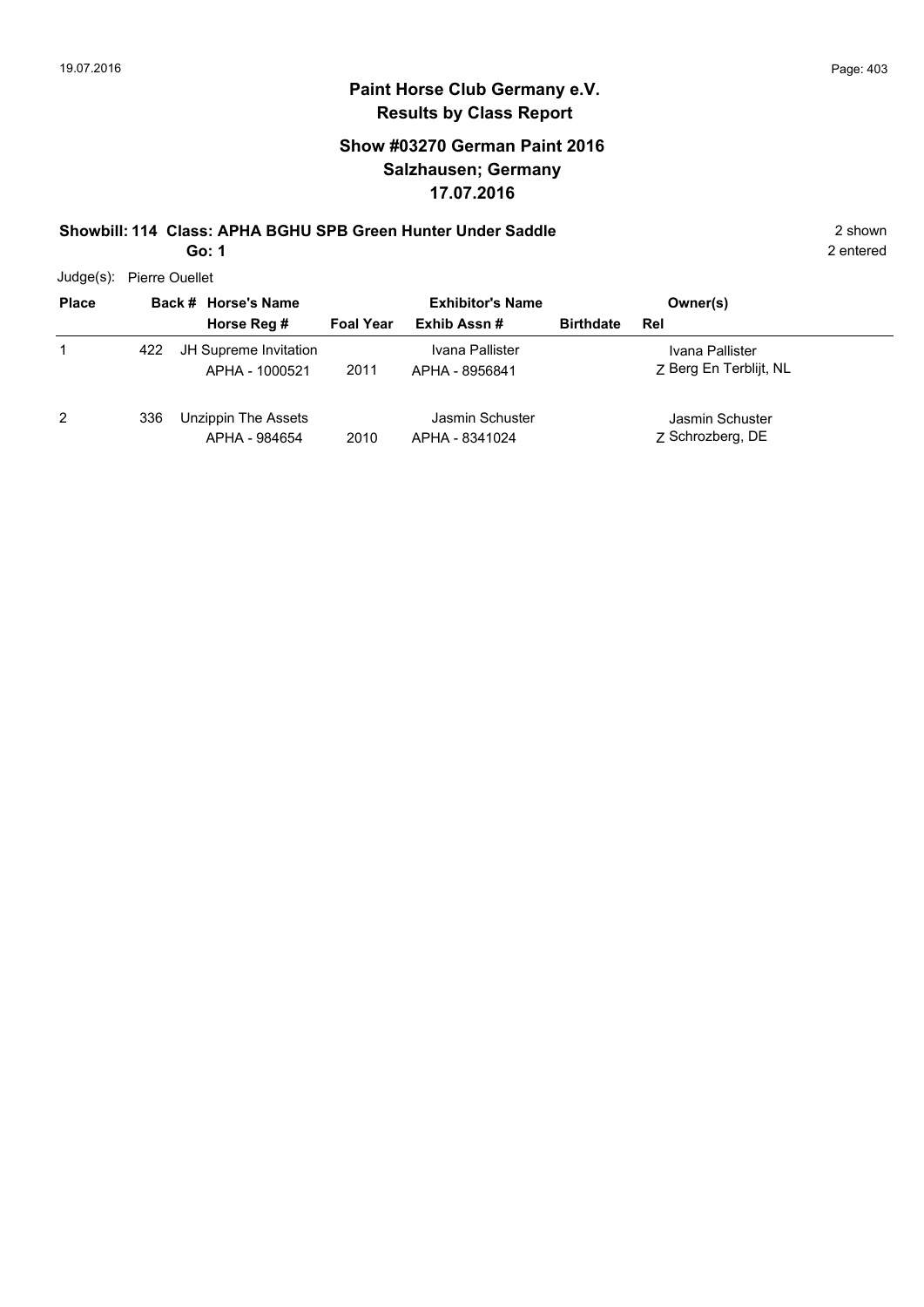### **Show #03271 German Paint 2016 Salzhausen; Germany 17.07.2016**

# **Showbill: 114 Class: APHA BGHU SPB Green Hunter Under Saddle** 2 shown

**Go: 1**

2 entered

Judge(s): Simone Reiss

| <b>Place</b> |     | Back # Horse's Name                     |                  | <b>Exhibitor's Name</b>           |                  | Owner(s)                                  |
|--------------|-----|-----------------------------------------|------------------|-----------------------------------|------------------|-------------------------------------------|
|              |     | Horse Reg #                             | <b>Foal Year</b> | Exhib Assn#                       | <b>Birthdate</b> | Rel                                       |
|              | 422 | JH Supreme Invitation<br>APHA - 1000521 | 2011             | Ivana Pallister<br>APHA - 8956841 |                  | Ivana Pallister<br>7 Berg En Terblijt, NL |
| 2            | 336 | Unzippin The Assets<br>APHA - 984654    | 2010             | Jasmin Schuster<br>APHA - 8341024 |                  | Jasmin Schuster<br>Z Schrozberg, DE       |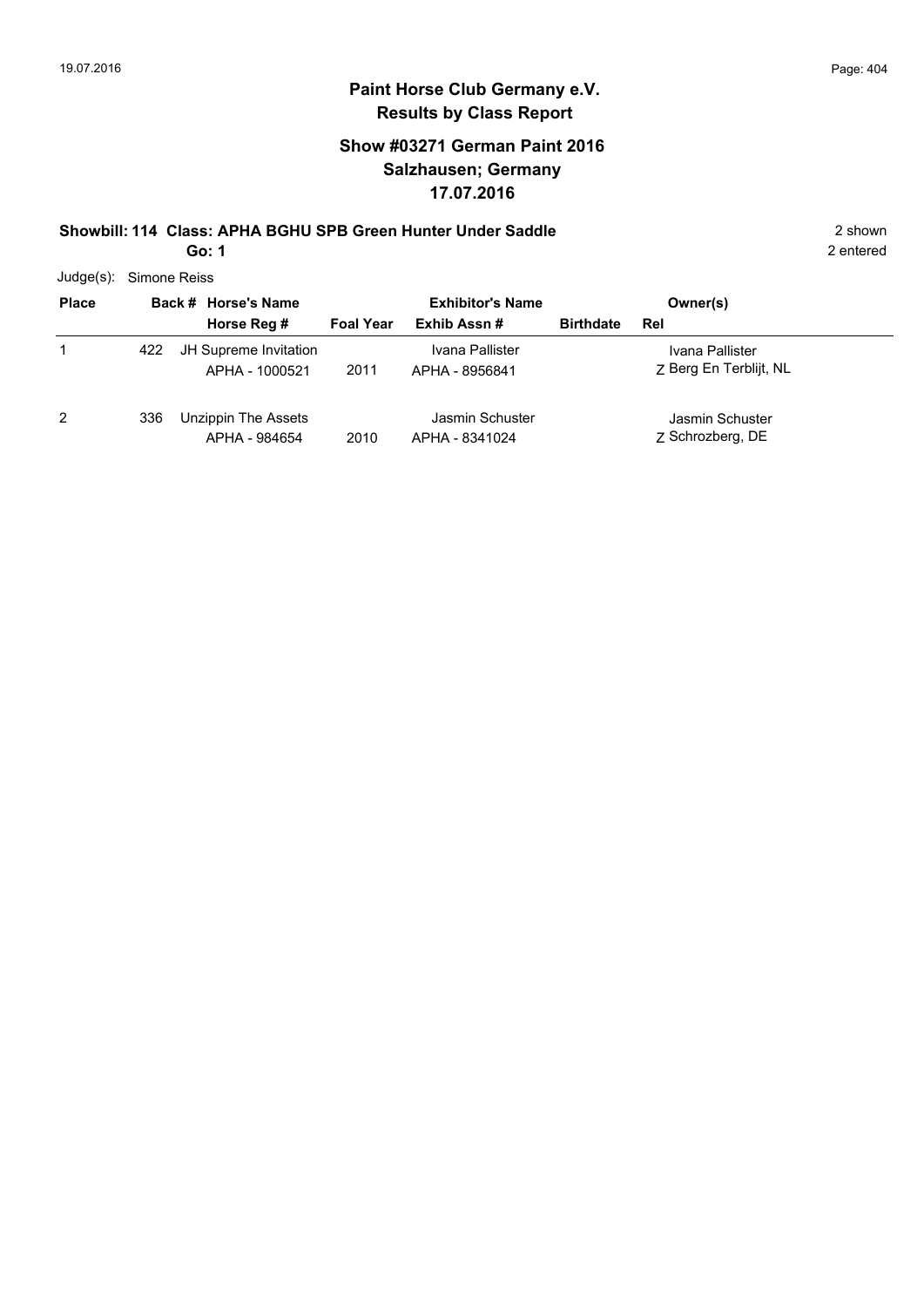#### **Show #01698 German Paint 2016 Salzhausen; Germany 17.07.2016**

**Showbill: 115 Class: APHA NHS1 Novice Amateur Hunt Seat Equitation** 10 Shown 10 shown

**Go: 1**

| $Judge(s)$ : | Sascha Ludwig |                     |                            |                  |                         |                         |  |  |  |  |  |
|--------------|---------------|---------------------|----------------------------|------------------|-------------------------|-------------------------|--|--|--|--|--|
| <b>Place</b> |               | Back # Horse's Name |                            |                  | <b>Exhibitor's Name</b> | Owner(s)                |  |  |  |  |  |
|              |               |                     | Horse Reg #                | <b>Foal Year</b> | Exhib Assn#             | Rel                     |  |  |  |  |  |
| 1            | 350           |                     | HC Well Done Tejano        |                  | Meike Von Schroeder     | Ursula Von Schroeder    |  |  |  |  |  |
|              |               |                     | APHA - 731838              | 2003             | APHA - 114387           | N Muenster, DE          |  |  |  |  |  |
| 2            | 557           |                     | Dees Mr White              |                  | Janni Fjeldbo           | Janni Fjeldbo           |  |  |  |  |  |
|              |               |                     | APHA - 998596              | 2011             | APHA - 8824766          | Z Hovedgaard, DK        |  |  |  |  |  |
| 3            | 352           |                     | SQ Chexy Sail N Cash       |                  | Anna Wasiewicz          | Anna Wasiewicz          |  |  |  |  |  |
|              |               |                     | APHA - 1012823             | 2012             | APHA - 8963212          | Z Wroclaw, PL           |  |  |  |  |  |
| 4            | 387           |                     | Hesa Classic Blue          |                  | <b>Felicitas Knauer</b> | <b>Felicitas Knauer</b> |  |  |  |  |  |
|              |               |                     | APHA - 801981              | 2004             | APHA - 8943584          | Z Eggenthal, DE         |  |  |  |  |  |
| 5            | 332           |                     | Maybebugsjillaroo CC       |                  | Katharina Tamke         | Katharina Tamke         |  |  |  |  |  |
|              |               |                     | APHA - 970919              | 2009             | APHA - 8782481          | Z Neu Wulmstorf, DE     |  |  |  |  |  |
| 6            | 342           |                     | <b>HH Docs Creamy Lena</b> |                  | Judith Korthauer        | <b>Judith Korthauer</b> |  |  |  |  |  |
|              |               |                     | APHA - 963831              | 2006             | APHA - 8903404          | Z Emsdetten, DE         |  |  |  |  |  |
| 7            | 435           |                     | Meckie The Knife           |                  | Katharina Beuster       | Katharina Beuster       |  |  |  |  |  |
|              |               |                     | APHA - 845839              | 2004             | APHA - 8845554          | Z Bargteheide, DE       |  |  |  |  |  |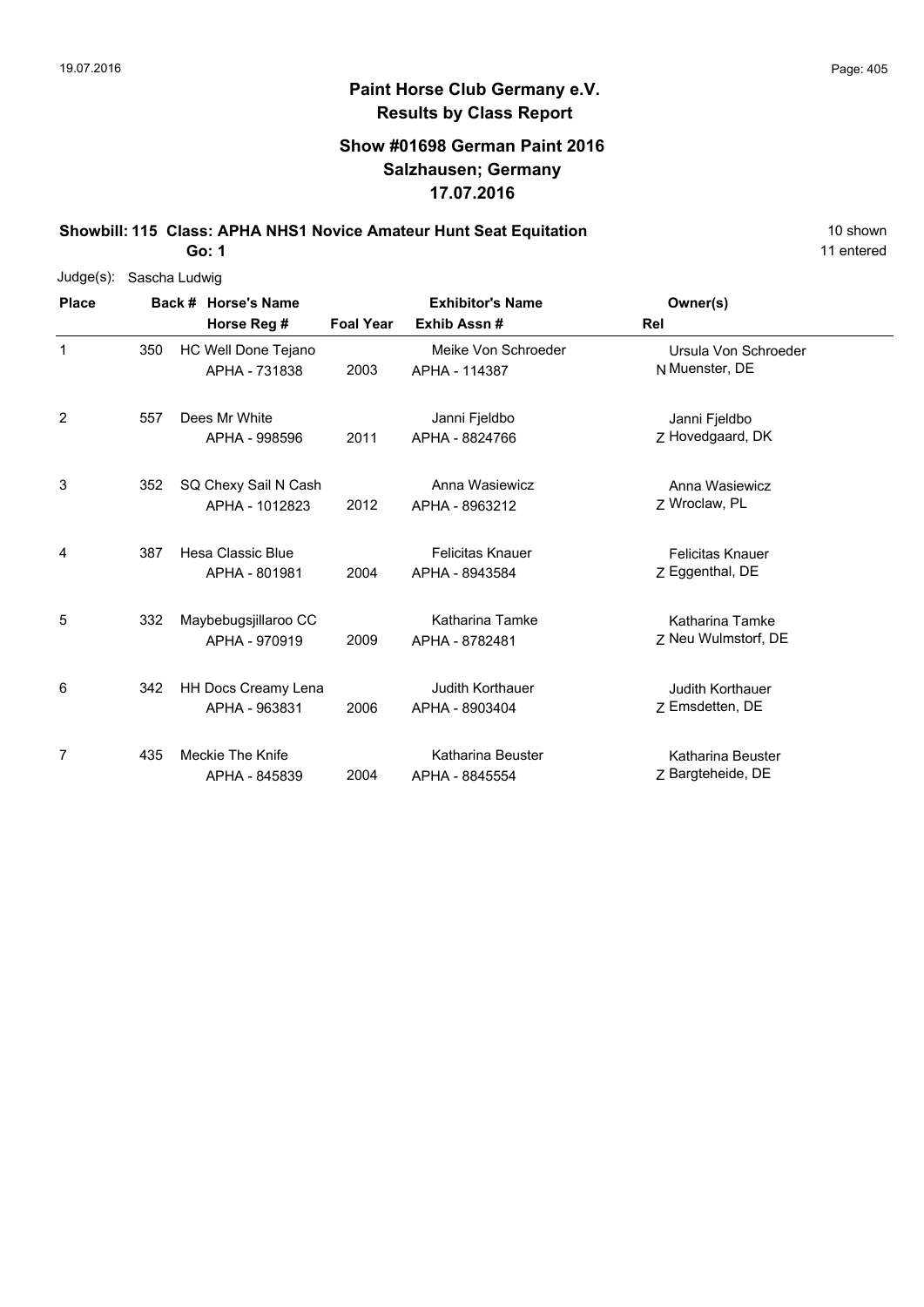11 entered

# **Paint Horse Club Germany e.V. Results by Class Report**

#### **Show #01699 German Paint 2016 Salzhausen; Germany 17.07.2016**

**Showbill: 115 Class: APHA NHS1 Novice Amateur Hunt Seat Equitation** 10 Shown 10 shown

**Go: 1**

| Judge(s):    | Francoise Raimondo |                                        |                  |                                           |                                            |  |  |  |  |  |  |
|--------------|--------------------|----------------------------------------|------------------|-------------------------------------------|--------------------------------------------|--|--|--|--|--|--|
| <b>Place</b> |                    | Back # Horse's Name<br>Horse Reg #     | <b>Foal Year</b> | <b>Exhibitor's Name</b><br>Exhib Assn#    | Owner(s)<br>Rel                            |  |  |  |  |  |  |
| 1            | 350                | HC Well Done Tejano<br>APHA - 731838   | 2003             | Meike Von Schroeder<br>APHA - 114387      | Ursula Von Schroeder<br>N Muenster, DE     |  |  |  |  |  |  |
| 2            | 387                | Hesa Classic Blue<br>APHA - 801981     | 2004             | <b>Felicitas Knauer</b><br>APHA - 8943584 | <b>Felicitas Knauer</b><br>Z Eggenthal, DE |  |  |  |  |  |  |
| 3            | 342                | HH Docs Creamy Lena<br>APHA - 963831   | 2006             | <b>Judith Korthauer</b><br>APHA - 8903404 | <b>Judith Korthauer</b><br>Z Emsdetten, DE |  |  |  |  |  |  |
| 4            | 557                | Dees Mr White<br>APHA - 998596         | 2011             | Janni Fjeldbo<br>APHA - 8824766           | Janni Fjeldbo<br>Z Hovedgaard, DK          |  |  |  |  |  |  |
| 5            | 435                | Meckie The Knife<br>APHA - 845839      | 2004             | Katharina Beuster<br>APHA - 8845554       | Katharina Beuster<br>Z Bargteheide, DE     |  |  |  |  |  |  |
| 6            | 332                | Maybebugsjillaroo CC<br>APHA - 970919  | 2009             | Katharina Tamke<br>APHA - 8782481         | Katharina Tamke<br>Z Neu Wulmstorf, DE     |  |  |  |  |  |  |
| 7            | 352                | SQ Chexy Sail N Cash<br>APHA - 1012823 | 2012             | Anna Wasiewicz<br>APHA - 8963212          | Anna Wasiewicz<br>Z Wroclaw, PL            |  |  |  |  |  |  |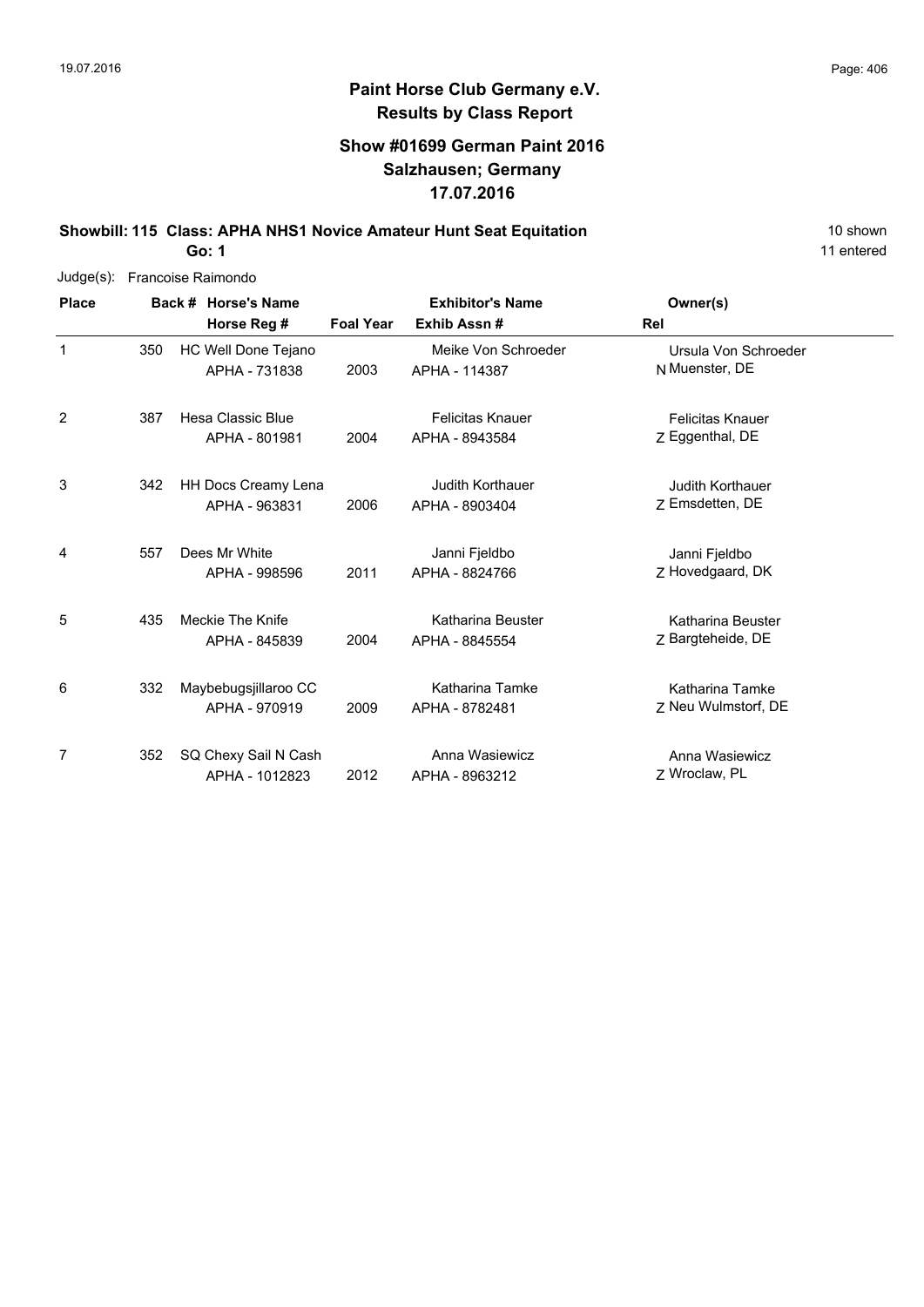#### **Show #03270 German Paint 2016 Salzhausen; Germany 17.07.2016**

**Showbill: 115 Class: APHA NHS1 Novice Amateur Hunt Seat Equitation** 10 Shown 10 shown

**Go: 1**

| Judge(s):    | Pierre Ouellet |  |                      |                  |                          |                         |  |  |  |  |  |
|--------------|----------------|--|----------------------|------------------|--------------------------|-------------------------|--|--|--|--|--|
| <b>Place</b> |                |  | Back # Horse's Name  |                  | <b>Exhibitor's Name</b>  | Owner(s)                |  |  |  |  |  |
|              |                |  | Horse Reg #          | <b>Foal Year</b> | Exhib Assn#              | <b>Rel</b>              |  |  |  |  |  |
| 1            | 387            |  | Hesa Classic Blue    |                  | <b>Felicitas Knauer</b>  | <b>Felicitas Knauer</b> |  |  |  |  |  |
|              |                |  | APHA - 801981        | 2004             | APHA - 8943584           | Z Eggenthal, DE         |  |  |  |  |  |
| 2            | 350            |  | HC Well Done Tejano  |                  | Meike Von Schroeder      | Ursula Von Schroeder    |  |  |  |  |  |
|              |                |  | APHA - 731838        | 2003             | APHA - 114387            | N Muenster, DE          |  |  |  |  |  |
| 3            | 557            |  | Dees Mr White        |                  | Janni Fjeldbo            | Janni Fjeldbo           |  |  |  |  |  |
|              |                |  | APHA - 998596        | 2011             | APHA - 8824766           | Z Hovedgaard, DK        |  |  |  |  |  |
| 4            | 342            |  | HH Docs Creamy Lena  |                  | <b>Judith Korthauer</b>  | <b>Judith Korthauer</b> |  |  |  |  |  |
|              |                |  | APHA - 963831        | 2006             | APHA - 8903404           | Z Emsdetten, DE         |  |  |  |  |  |
| 5            | 352            |  | SQ Chexy Sail N Cash |                  | Anna Wasiewicz           | Anna Wasiewicz          |  |  |  |  |  |
|              |                |  | APHA - 1012823       | 2012             | APHA - 8963212           | Z Wroclaw, PL           |  |  |  |  |  |
| 6            | 332            |  | Maybebugsjillaroo CC |                  | Katharina Tamke          | Katharina Tamke         |  |  |  |  |  |
|              |                |  | APHA - 970919        | 2009             | APHA - 8782481           | Z Neu Wulmstorf, DE     |  |  |  |  |  |
| 7            | 435            |  | Meckie The Knife     |                  | <b>Katharina Beuster</b> | Katharina Beuster       |  |  |  |  |  |
|              |                |  | APHA - 845839        | 2004             | APHA - 8845554           | Z Bargteheide, DE       |  |  |  |  |  |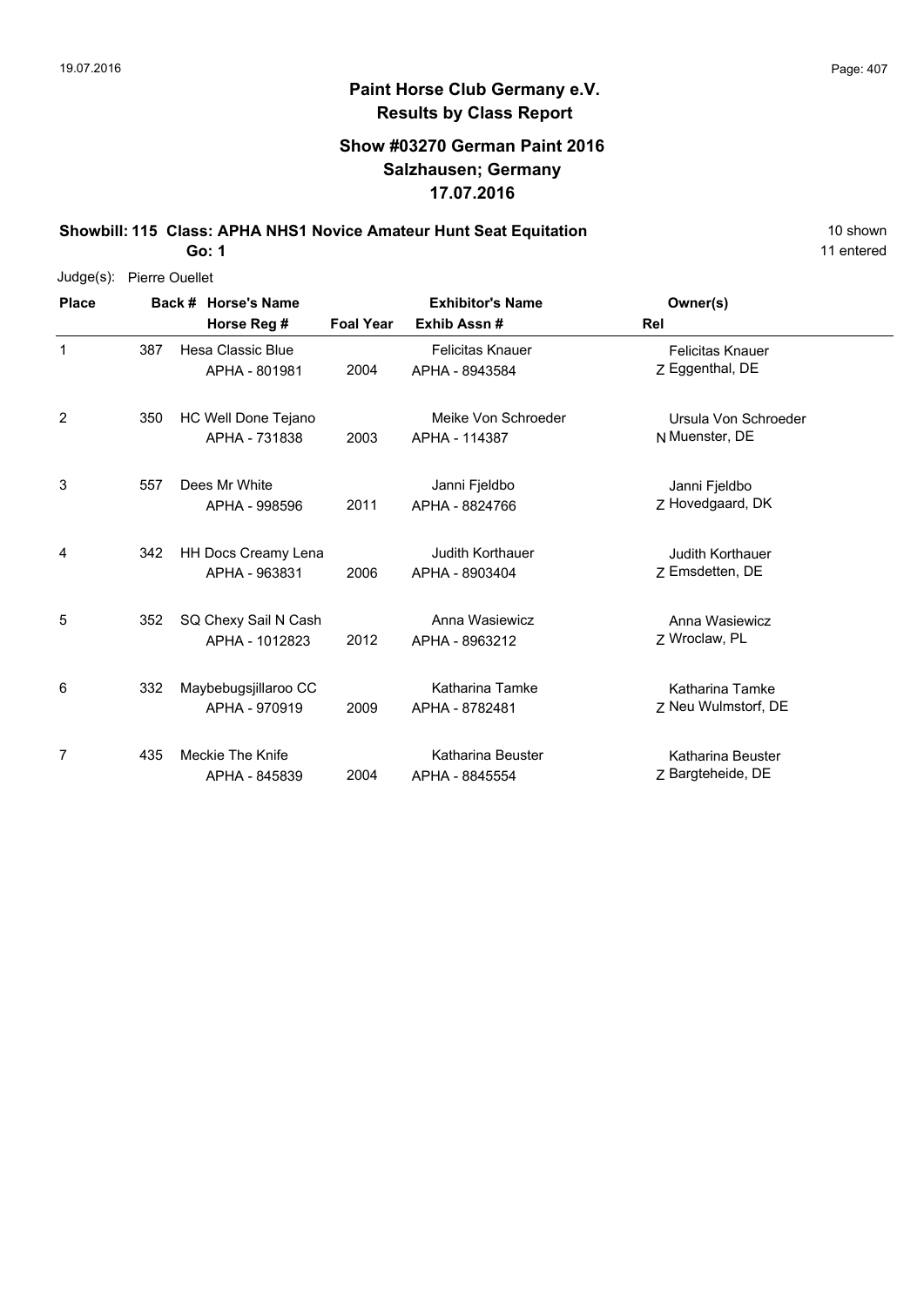#### **Show #03271 German Paint 2016 Salzhausen; Germany 17.07.2016**

**Showbill: 115 Class: APHA NHS1 Novice Amateur Hunt Seat Equitation** 10 Shown 10 shown

**Go: 1**

| Judge(s):    | Simone Reiss |                     |                          |                         |                         |                         |  |  |  |  |
|--------------|--------------|---------------------|--------------------------|-------------------------|-------------------------|-------------------------|--|--|--|--|
| <b>Place</b> |              | Back # Horse's Name |                          | <b>Exhibitor's Name</b> | Owner(s)                |                         |  |  |  |  |
|              |              |                     | Horse Reg #              | <b>Foal Year</b>        | Exhib Assn#             | <b>Rel</b>              |  |  |  |  |
| 1            | 387          |                     | <b>Hesa Classic Blue</b> |                         | <b>Felicitas Knauer</b> | <b>Felicitas Knauer</b> |  |  |  |  |
|              |              |                     | APHA - 801981            | 2004                    | APHA - 8943584          | Z Eggenthal, DE         |  |  |  |  |
| 2            | 557          |                     | Dees Mr White            |                         | Janni Fjeldbo           | Janni Fjeldbo           |  |  |  |  |
|              |              |                     | APHA - 998596            | 2011                    | APHA - 8824766          | Z Hovedgaard, DK        |  |  |  |  |
| 3            | 350          |                     | HC Well Done Tejano      |                         | Meike Von Schroeder     | Ursula Von Schroeder    |  |  |  |  |
|              |              |                     | APHA - 731838            | 2003                    | APHA - 114387           | N Muenster, DE          |  |  |  |  |
| 4            | 342          |                     | HH Docs Creamy Lena      |                         | <b>Judith Korthauer</b> | Judith Korthauer        |  |  |  |  |
|              |              |                     | APHA - 963831            | 2006                    | APHA - 8903404          | Z Emsdetten, DE         |  |  |  |  |
| 5            | 352          |                     | SQ Chexy Sail N Cash     |                         | Anna Wasiewicz          | Anna Wasiewicz          |  |  |  |  |
|              |              |                     | APHA - 1012823           | 2012                    | APHA - 8963212          | 7 Wroclaw, PL           |  |  |  |  |
| 6            | 435          |                     | Meckie The Knife         |                         | Katharina Beuster       | Katharina Beuster       |  |  |  |  |
|              |              |                     | APHA - 845839            | 2004                    | APHA - 8845554          | Z Bargteheide, DE       |  |  |  |  |
| 7            | 332          |                     | Maybebugsjillaroo CC     |                         | Katharina Tamke         | Katharina Tamke         |  |  |  |  |
|              |              |                     | APHA - 970919            | 2009                    | APHA - 8782481          | Z Neu Wulmstorf, DE     |  |  |  |  |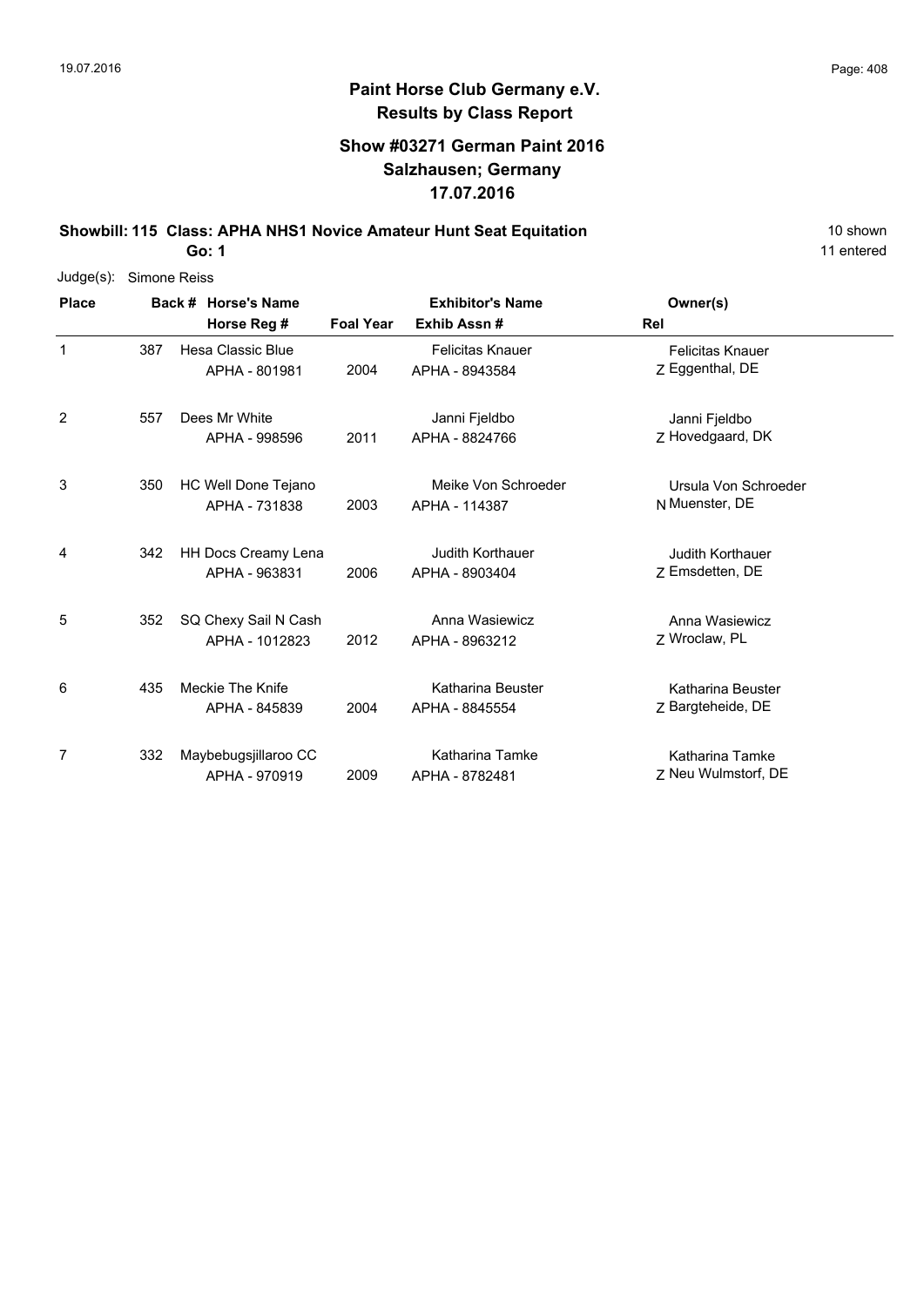#### **Show #01698 German Paint 2016 Salzhausen; Germany 17.07.2016**

**Showbill: 116 Class: APHA XBH1 Youth SPB Hunter Under Saddle 18 & Under** 3 Shown

**Go: 1**

| Judge(s):    | Sascha Ludwig |                                         |                  |                                   |                  |                                           |  |  |  |  |
|--------------|---------------|-----------------------------------------|------------------|-----------------------------------|------------------|-------------------------------------------|--|--|--|--|
| <b>Place</b> |               | Back # Horse's Name                     |                  | <b>Exhibitor's Name</b>           |                  | Owner(s)                                  |  |  |  |  |
|              |               | Horse Reg #                             | <b>Foal Year</b> | Exhib Assn#                       | <b>Birthdate</b> | Rel                                       |  |  |  |  |
| 1            | 422           | JH Supreme Invitation<br>APHA - 1000521 | 2011             | Ivana Pallister<br>APHA - 8956841 |                  | Ivana Pallister<br>Z Berg En Terblijt, NL |  |  |  |  |
| 2            | 402           | Cute Magic Jack<br>APHA - 1037920       | 2013             | Maike Krause<br>APHA - 8885332    |                  | Maike Krause<br>Z Spardorf, DE            |  |  |  |  |
| 3            | 396           | Hofmanns Sinclair One<br>APHA - 913551  | 2006             | Emma T Thomsen<br>APHA - 8991204  |                  | Emma T Thomsen<br>Z Vojens, DK            |  |  |  |  |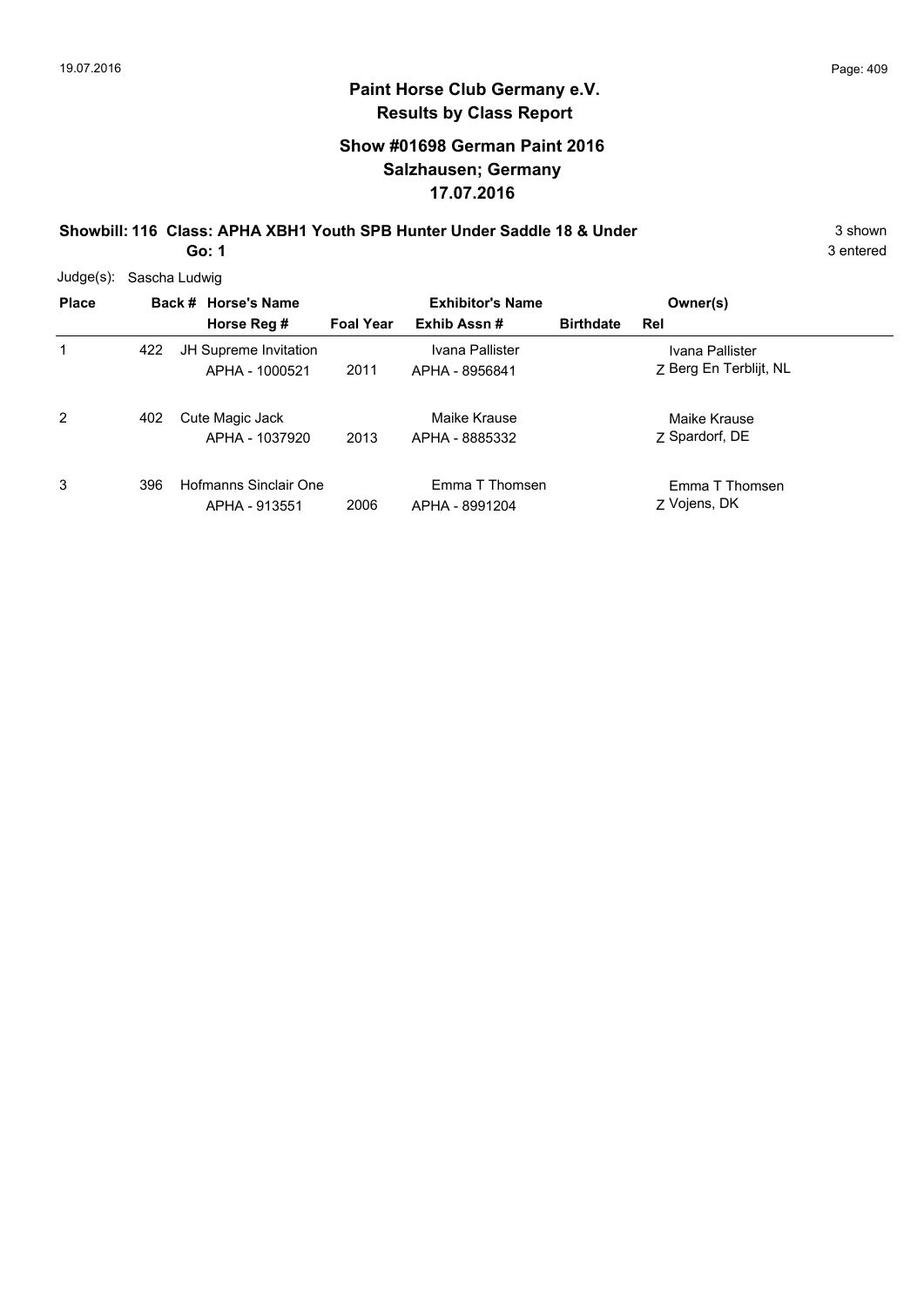3 entered

# **Paint Horse Club Germany e.V. Results by Class Report**

#### **Show #01699 German Paint 2016 Salzhausen; Germany 17.07.2016**

**Showbill: 116 Class: APHA XBH1 Youth SPB Hunter Under Saddle 18 & Under** 3 Shown

**Go: 1**

| Judge(s):    | Francoise Raimondo |                                                |                         |                                   |                  |                                           |  |  |  |  |
|--------------|--------------------|------------------------------------------------|-------------------------|-----------------------------------|------------------|-------------------------------------------|--|--|--|--|
| <b>Place</b> |                    | Back # Horse's Name                            | <b>Exhibitor's Name</b> |                                   | Owner(s)         |                                           |  |  |  |  |
|              |                    | Horse Reg #                                    | <b>Foal Year</b>        | Exhib Assn#                       | <b>Birthdate</b> | Rel                                       |  |  |  |  |
| 1            | 422                | <b>JH Supreme Invitation</b><br>APHA - 1000521 | 2011                    | Ivana Pallister<br>APHA - 8956841 |                  | Ivana Pallister<br>7 Berg En Terblijt, NL |  |  |  |  |
| 2            | 396                | Hofmanns Sinclair One<br>APHA - 913551         | 2006                    | Emma T Thomsen<br>APHA - 8991204  |                  | Emma T Thomsen<br>Z Vojens, DK            |  |  |  |  |
| 3            | 402                | Cute Magic Jack<br>APHA - 1037920              | 2013                    | Maike Krause<br>APHA - 8885332    |                  | Maike Krause<br>7 Spardorf, DE            |  |  |  |  |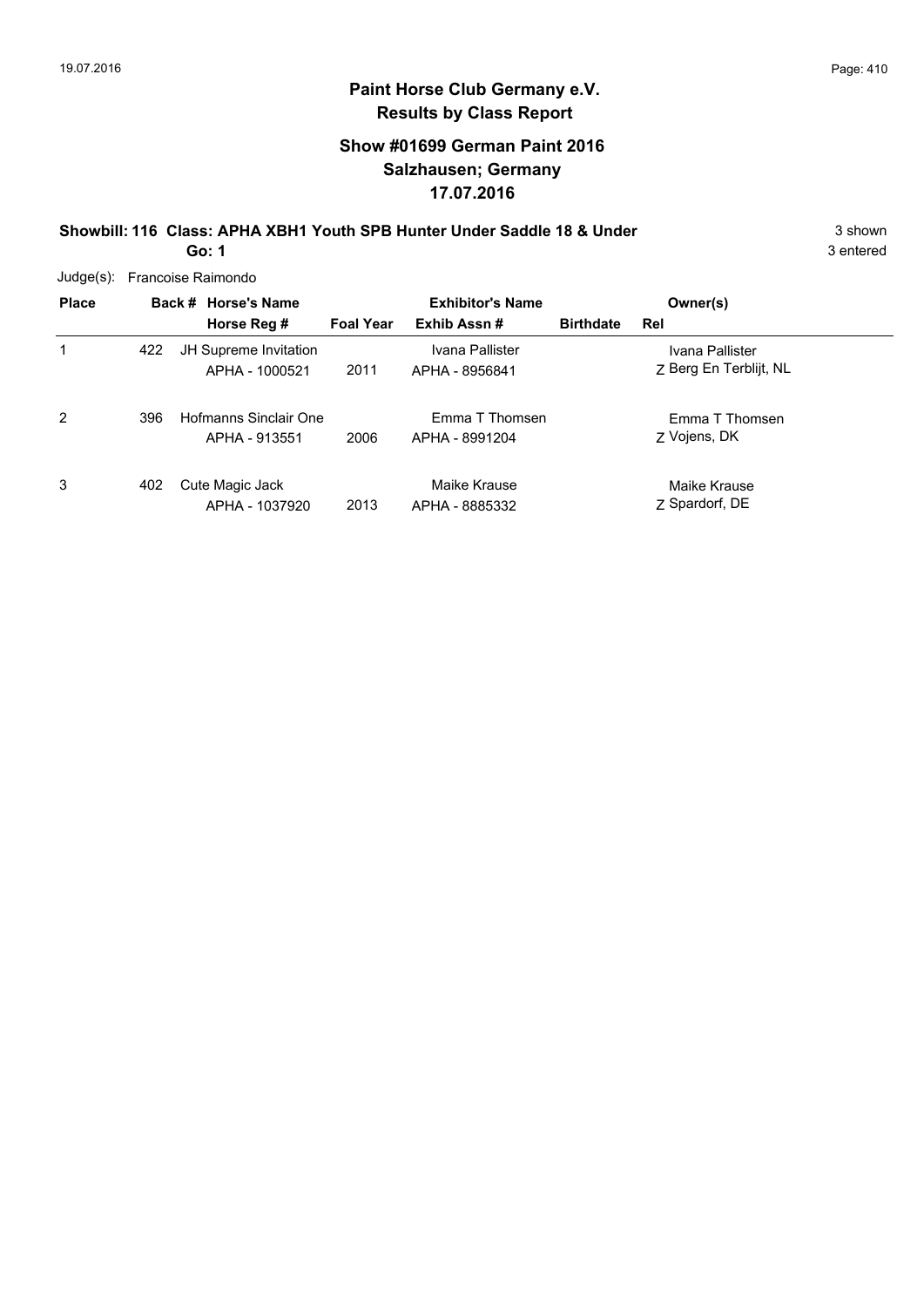#### **Show #03270 German Paint 2016 Salzhausen; Germany 17.07.2016**

#### **Showbill: 116 Class: APHA XBH1 Youth SPB Hunter Under Saddle 18 & Under** 3 Shown **Go: 1**

3 entered

Judge(s): Pierre Ouellet

| <b>Place</b>   |     | Back # Horse's Name                     | <b>Exhibitor's Name</b> |                                   |                  | Owner(s)                                  |  |
|----------------|-----|-----------------------------------------|-------------------------|-----------------------------------|------------------|-------------------------------------------|--|
|                |     | Horse Reg #                             | <b>Foal Year</b>        | Exhib Assn#                       | <b>Birthdate</b> | Rel                                       |  |
| 1              | 422 | JH Supreme Invitation<br>APHA - 1000521 | 2011                    | Ivana Pallister<br>APHA - 8956841 |                  | Ivana Pallister<br>Z Berg En Terblijt, NL |  |
| $\overline{2}$ | 396 | Hofmanns Sinclair One<br>APHA - 913551  | 2006                    | Emma T Thomsen<br>APHA - 8991204  |                  | Emma T Thomsen<br>Z Vojens, DK            |  |
| 3              | 402 | Cute Magic Jack<br>APHA - 1037920       | 2013                    | Maike Krause<br>APHA - 8885332    |                  | Maike Krause<br>Z Spardorf, DE            |  |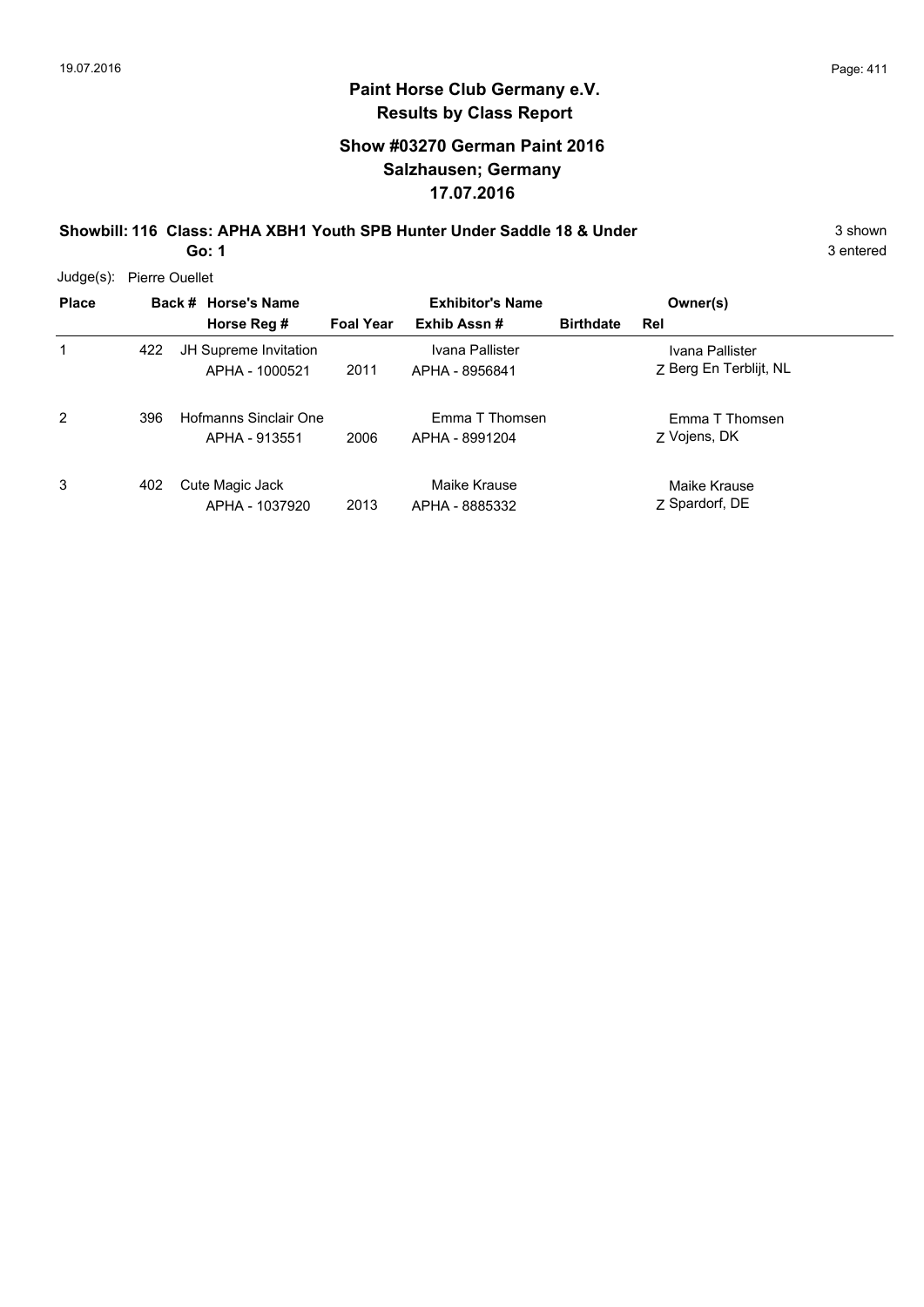#### **Show #03271 German Paint 2016 Salzhausen; Germany 17.07.2016**

**Showbill: 116 Class: APHA XBH1 Youth SPB Hunter Under Saddle 18 & Under** 3 Shown

**Go: 1**

| $Judge(s)$ :   | Simone Reiss |  |                                         |                         |                                   |                  |                                           |  |  |  |
|----------------|--------------|--|-----------------------------------------|-------------------------|-----------------------------------|------------------|-------------------------------------------|--|--|--|
| <b>Place</b>   |              |  | Back # Horse's Name                     | <b>Exhibitor's Name</b> |                                   |                  | Owner(s)                                  |  |  |  |
|                |              |  | Horse Reg #                             | <b>Foal Year</b>        | Exhib Assn#                       | <b>Birthdate</b> | Rel                                       |  |  |  |
| 1              | 422          |  | JH Supreme Invitation<br>APHA - 1000521 | 2011                    | Ivana Pallister<br>APHA - 8956841 |                  | Ivana Pallister<br>Z Berg En Terblijt, NL |  |  |  |
| $\overline{2}$ | 396          |  | Hofmanns Sinclair One<br>APHA - 913551  | 2006                    | Emma T Thomsen<br>APHA - 8991204  |                  | Emma T Thomsen<br>Z Vojens, DK            |  |  |  |
| 3              | 402          |  | Cute Magic Jack<br>APHA - 1037920       | 2013                    | Maike Krause<br>APHA - 8885332    |                  | Maike Krause<br>Z Spardorf, DE            |  |  |  |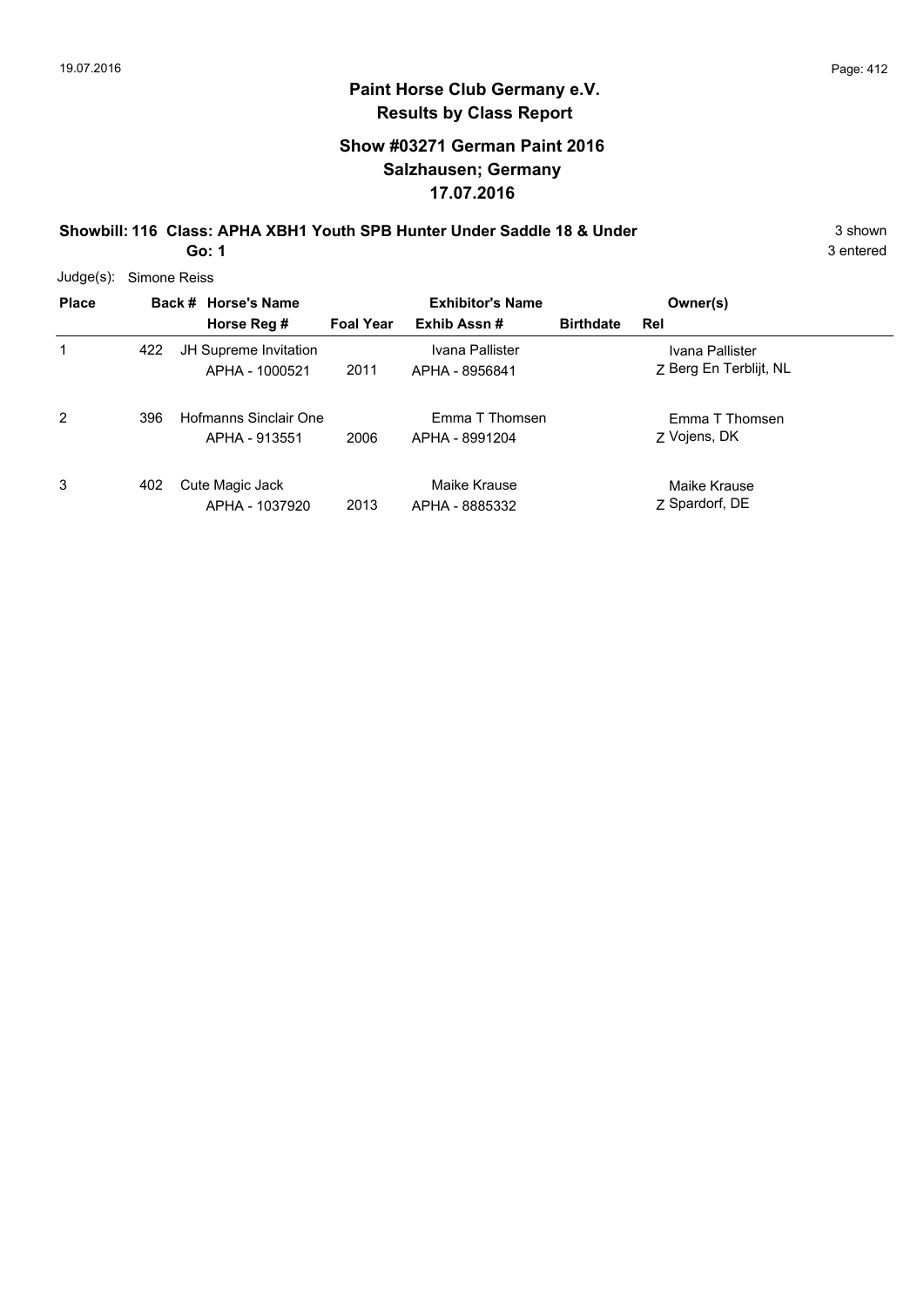### **Show #01698 German Paint 2016 Salzhausen; Germany 17.07.2016**

# **Showbill: 117 Class: APHA BBH1 SPB Hunter Under Saddle** 2 shown

**Go: 1**

2 entered

Judge(s): Sascha Ludwig

| <b>Place</b> |     | Back # Horse's Name                     | <b>Exhibitor's Name</b> |                                   | Owner(s)         |                                           |  |
|--------------|-----|-----------------------------------------|-------------------------|-----------------------------------|------------------|-------------------------------------------|--|
|              |     | Horse Reg #                             | <b>Foal Year</b>        | Exhib Assn#                       | <b>Birthdate</b> | Rel                                       |  |
| 1            | 422 | JH Supreme Invitation<br>APHA - 1000521 | 2011                    | Ivana Pallister<br>APHA - 8956841 |                  | Ivana Pallister<br>7 Berg En Terblijt, NL |  |
| 2            | 336 | Unzippin The Assets<br>APHA - 984654    | 2010                    | Jasmin Schuster<br>APHA - 8341024 |                  | Jasmin Schuster<br>7 Schrozberg, DE       |  |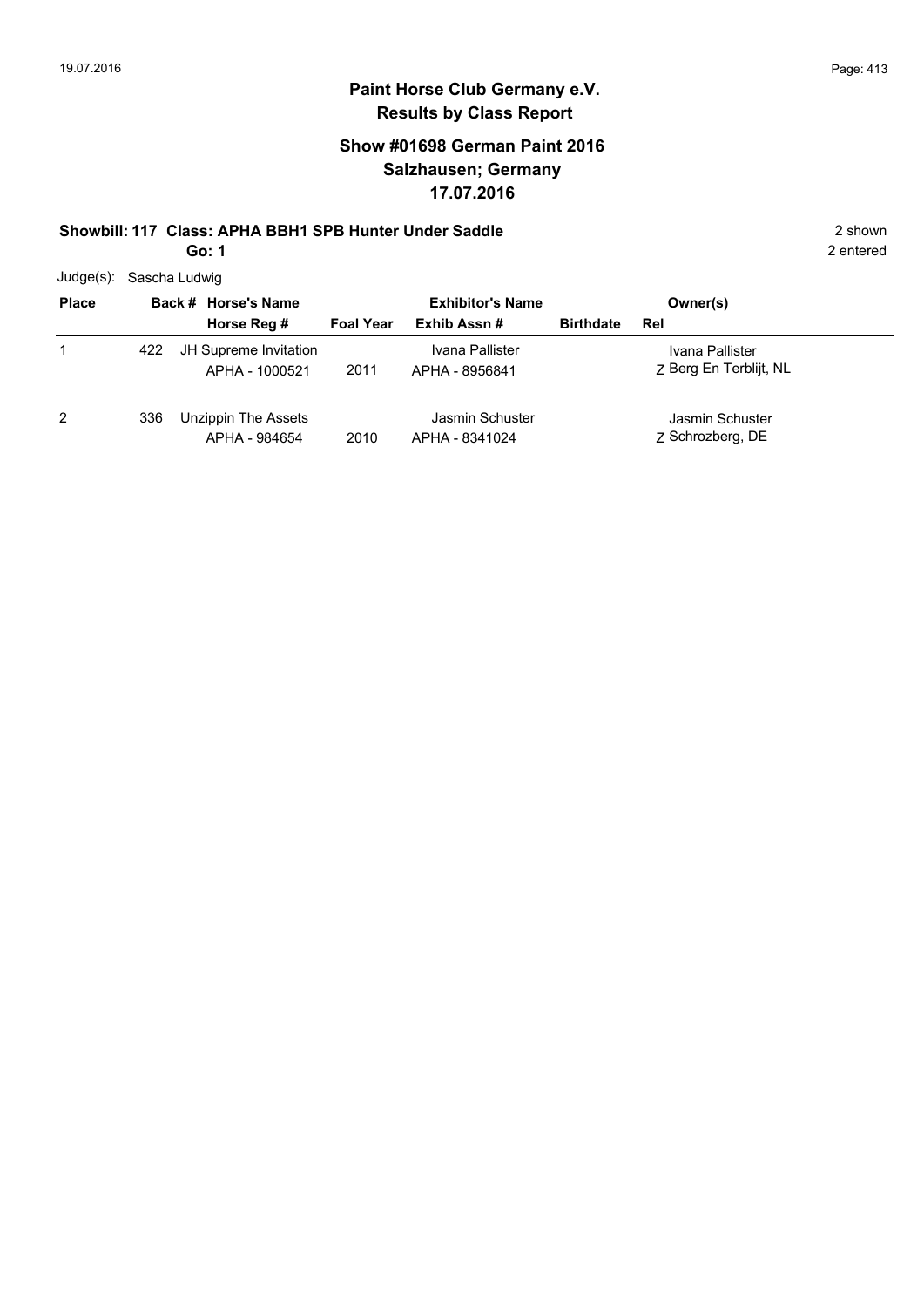### **Show #01699 German Paint 2016 Salzhausen; Germany 17.07.2016**

#### **Showbill: 117 Class: APHA BBH1 SPB Hunter Under Saddle** 2 shown **Go: 1**

|  | Judge(s): Francoise Raimondo |  |
|--|------------------------------|--|
|--|------------------------------|--|

| <b>Place</b> |     | Back # Horse's Name                     |                  | <b>Exhibitor's Name</b>           |                  | Owner(s)                                  |  |
|--------------|-----|-----------------------------------------|------------------|-----------------------------------|------------------|-------------------------------------------|--|
|              |     | Horse Reg #                             | <b>Foal Year</b> | Exhib Assn#                       | <b>Birthdate</b> | Rel                                       |  |
|              | 422 | JH Supreme Invitation<br>APHA - 1000521 | 2011             | Ivana Pallister<br>APHA - 8956841 |                  | Ivana Pallister<br>7 Berg En Terblijt, NL |  |
| 2            | 336 | Unzippin The Assets<br>APHA - 984654    | 2010             | Jasmin Schuster<br>APHA - 8341024 |                  | Jasmin Schuster<br>Z Schrozberg, DE       |  |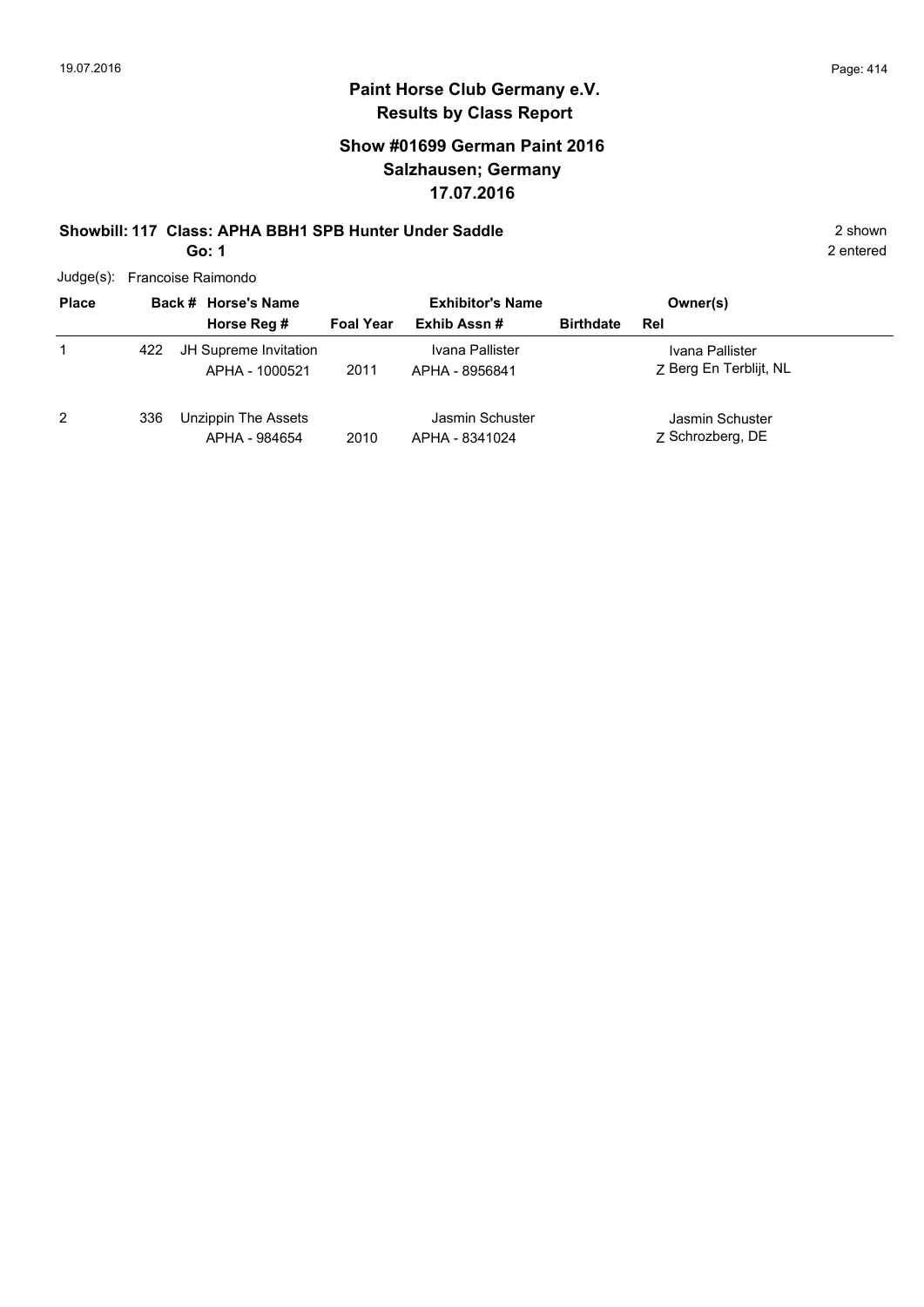2 entered

# **Paint Horse Club Germany e.V. Results by Class Report**

### **Show #03270 German Paint 2016 Salzhausen; Germany 17.07.2016**

# **Showbill: 117 Class: APHA BBH1 SPB Hunter Under Saddle** 2 shown

**Go: 1**

Judge(s): Pierre Ouellet

| <b>Place</b> |     | Back # Horse's Name                     | <b>Exhibitor's Name</b> |                                   | Owner(s)         |                                           |
|--------------|-----|-----------------------------------------|-------------------------|-----------------------------------|------------------|-------------------------------------------|
|              |     | Horse Reg #                             | <b>Foal Year</b>        | Exhib Assn#                       | <b>Birthdate</b> | Rel                                       |
|              | 422 | JH Supreme Invitation<br>APHA - 1000521 | 2011                    | Ivana Pallister<br>APHA - 8956841 |                  | Ivana Pallister<br>7 Berg En Terblijt, NL |
| 2            | 336 | Unzippin The Assets<br>APHA - 984654    | 2010                    | Jasmin Schuster<br>APHA - 8341024 |                  | Jasmin Schuster<br>7 Schrozberg, DE       |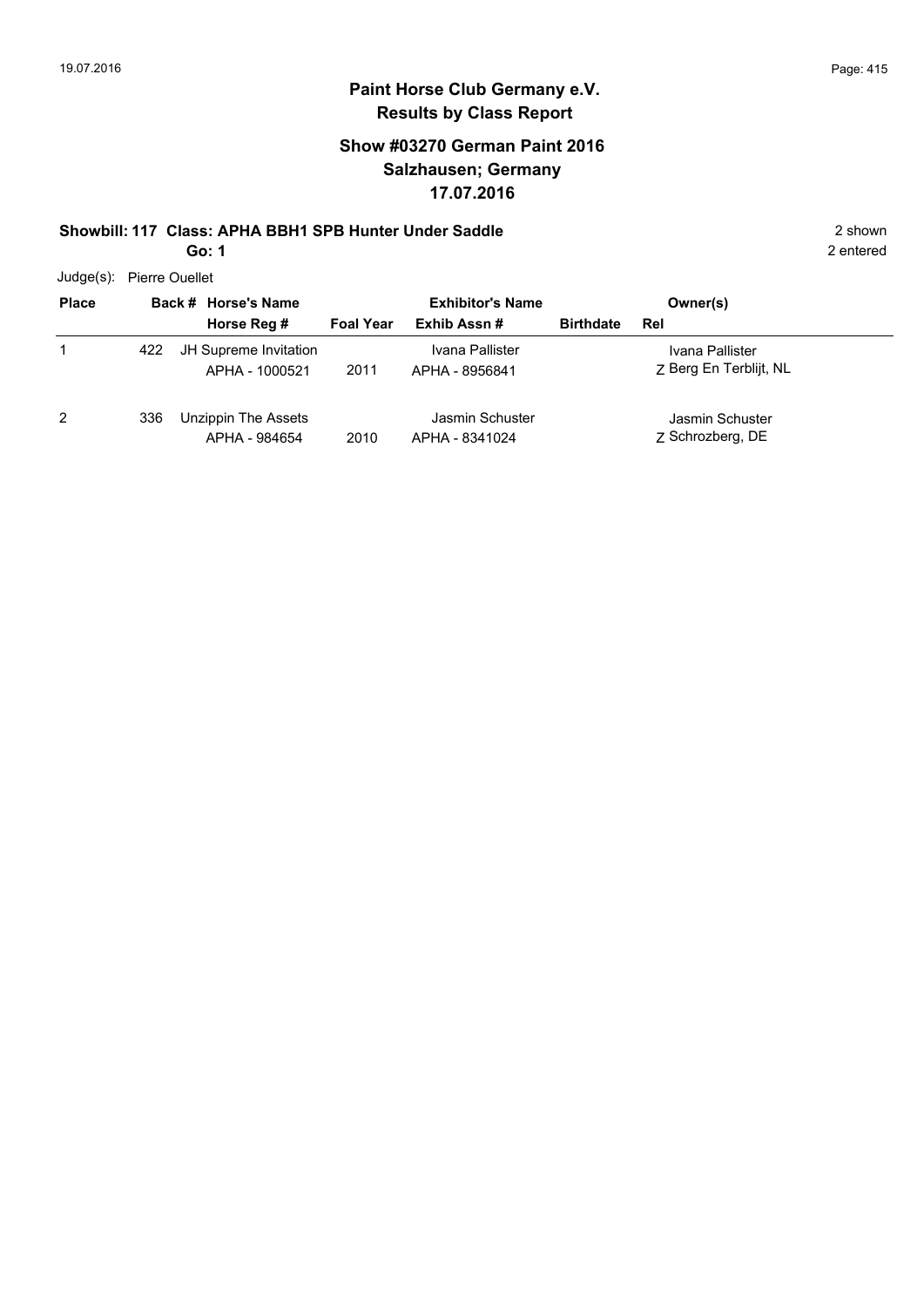2 entered

## **Paint Horse Club Germany e.V. Results by Class Report**

### **Show #03271 German Paint 2016 Salzhausen; Germany 17.07.2016**

# **Showbill: 117 Class: APHA BBH1 SPB Hunter Under Saddle** 2 shown

**Go: 1**

Judge(s): Simone Reiss

| <b>Place</b> | Back # Horse's Name |                                         | <b>Exhibitor's Name</b> |                                   |                  | Owner(s)                                  |
|--------------|---------------------|-----------------------------------------|-------------------------|-----------------------------------|------------------|-------------------------------------------|
|              |                     | Horse Reg #                             | <b>Foal Year</b>        | Exhib Assn#                       | <b>Birthdate</b> | Rel                                       |
|              | 422                 | JH Supreme Invitation<br>APHA - 1000521 | 2011                    | Ivana Pallister<br>APHA - 8956841 |                  | Ivana Pallister<br>7 Berg En Terblijt, NL |
| 2            | 336                 | Unzippin The Assets<br>APHA - 984654    | 2010                    | Jasmin Schuster<br>APHA - 8341024 |                  | Jasmin Schuster<br>7 Schrozberg, DE       |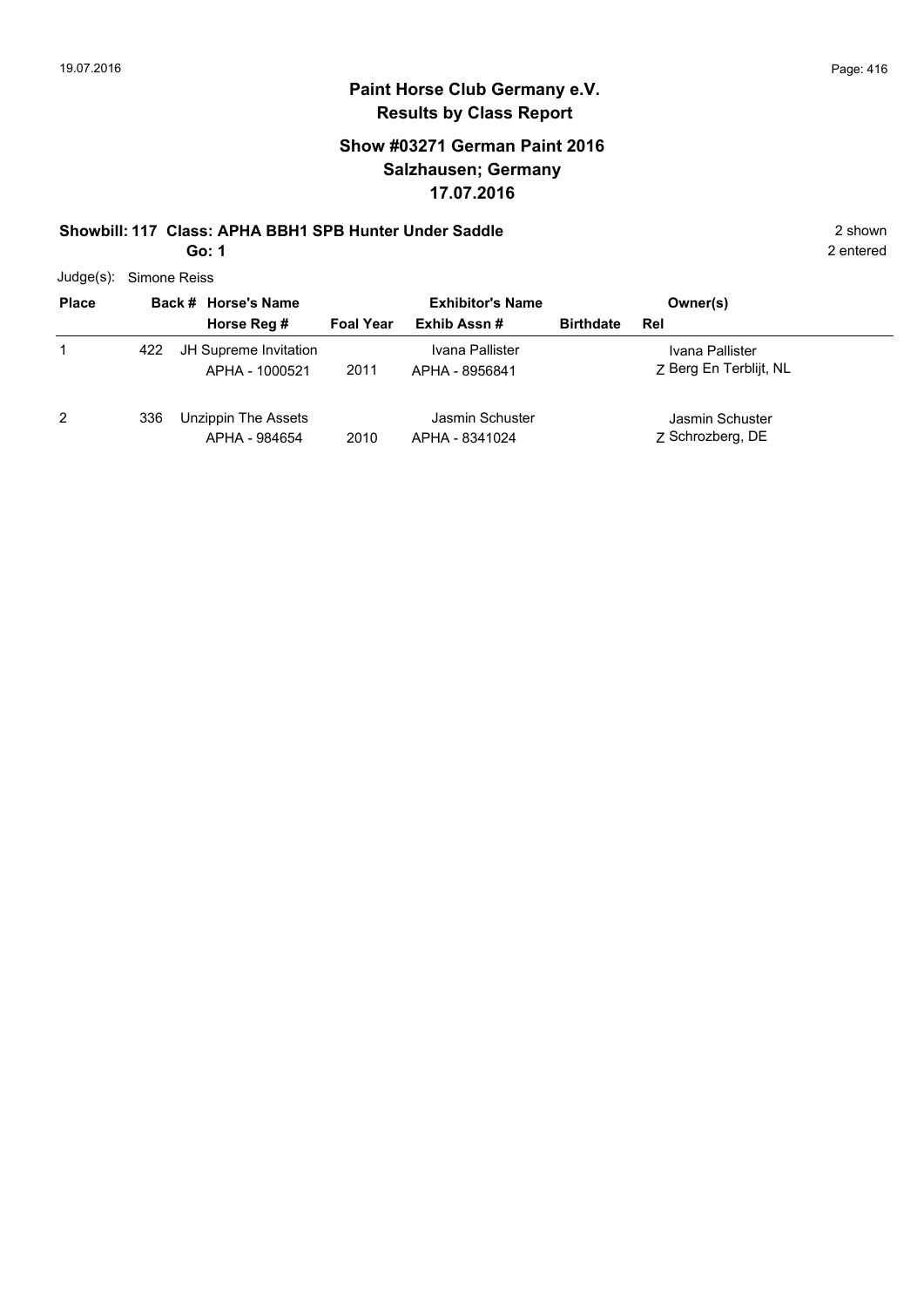### **Show #01698 German Paint 2016 Salzhausen; Germany 17.07.2016**

**Showbill: 118 Class: APHA XEE1 Youth SPB Hunt Seat Equitation 18 & Under** 3 Shown 3 shown

**Go: 1**

| $Judge(s)$ : | Sascha Ludwig |  |                                         |                  |                                   |                  |                                           |  |  |  |
|--------------|---------------|--|-----------------------------------------|------------------|-----------------------------------|------------------|-------------------------------------------|--|--|--|
| <b>Place</b> |               |  | Back # Horse's Name                     |                  | <b>Exhibitor's Name</b>           |                  | Owner(s)                                  |  |  |  |
|              |               |  | Horse Reg #                             | <b>Foal Year</b> | Exhib Assn#                       | <b>Birthdate</b> | Rel                                       |  |  |  |
| 1            | 422           |  | JH Supreme Invitation<br>APHA - 1000521 | 2011             | Ivana Pallister<br>APHA - 8956841 |                  | Ivana Pallister<br>Z Berg En Terblijt, NL |  |  |  |
| 2            | 396           |  | Hofmanns Sinclair One<br>APHA - 913551  | 2006             | Emma T Thomsen<br>APHA - 8991204  |                  | Emma T Thomsen<br>Z Vojens, DK            |  |  |  |
| 3            | 402           |  | Cute Magic Jack<br>APHA - 1037920       | 2013             | Maike Krause<br>APHA - 8885332    |                  | Maike Krause<br>Z Spardorf, DE            |  |  |  |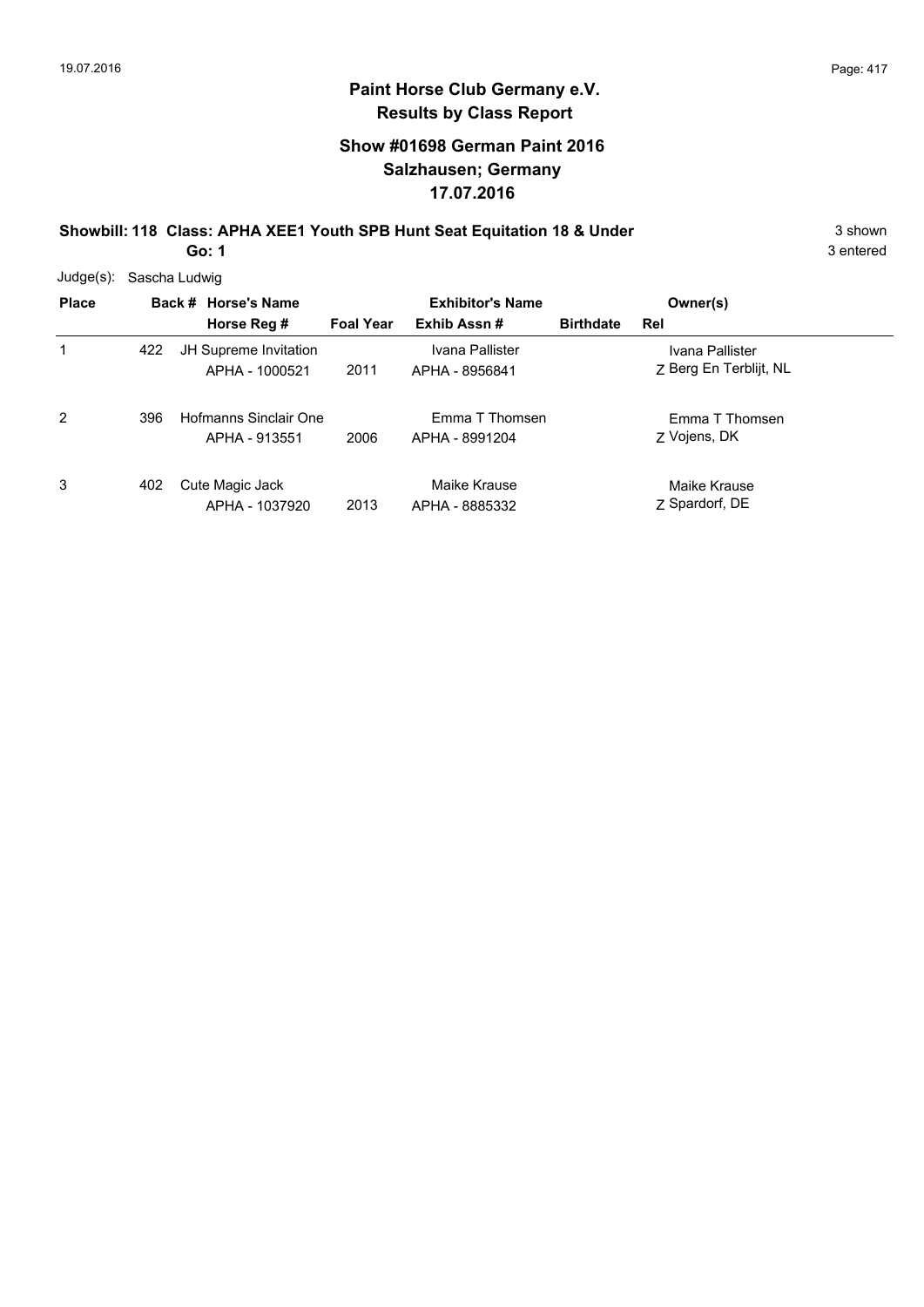#### **Show #01699 German Paint 2016 Salzhausen; Germany 17.07.2016**

**Showbill: 118 Class: APHA XEE1 Youth SPB Hunt Seat Equitation 18 & Under** 3 Shown 3 shown

**Go: 1**

| $Judge(s)$ : |     | Francoise Raimondo                      |                         |                                   |                  |                                           |  |  |  |  |  |
|--------------|-----|-----------------------------------------|-------------------------|-----------------------------------|------------------|-------------------------------------------|--|--|--|--|--|
| <b>Place</b> |     | Back # Horse's Name                     | <b>Exhibitor's Name</b> |                                   |                  | Owner(s)                                  |  |  |  |  |  |
|              |     | Horse Reg #                             | <b>Foal Year</b>        | Exhib Assn#                       | <b>Birthdate</b> | Rel                                       |  |  |  |  |  |
| 1            | 422 | JH Supreme Invitation<br>APHA - 1000521 | 2011                    | Ivana Pallister<br>APHA - 8956841 |                  | Ivana Pallister<br>Z Berg En Terblijt, NL |  |  |  |  |  |
| 2            | 396 | Hofmanns Sinclair One<br>APHA - 913551  | 2006                    | Emma T Thomsen<br>APHA - 8991204  |                  | Emma T Thomsen<br>Z Vojens, DK            |  |  |  |  |  |
| 3            | 402 | Cute Magic Jack<br>APHA - 1037920       | 2013                    | Maike Krause<br>APHA - 8885332    |                  | Maike Krause<br>7 Spardorf, DE            |  |  |  |  |  |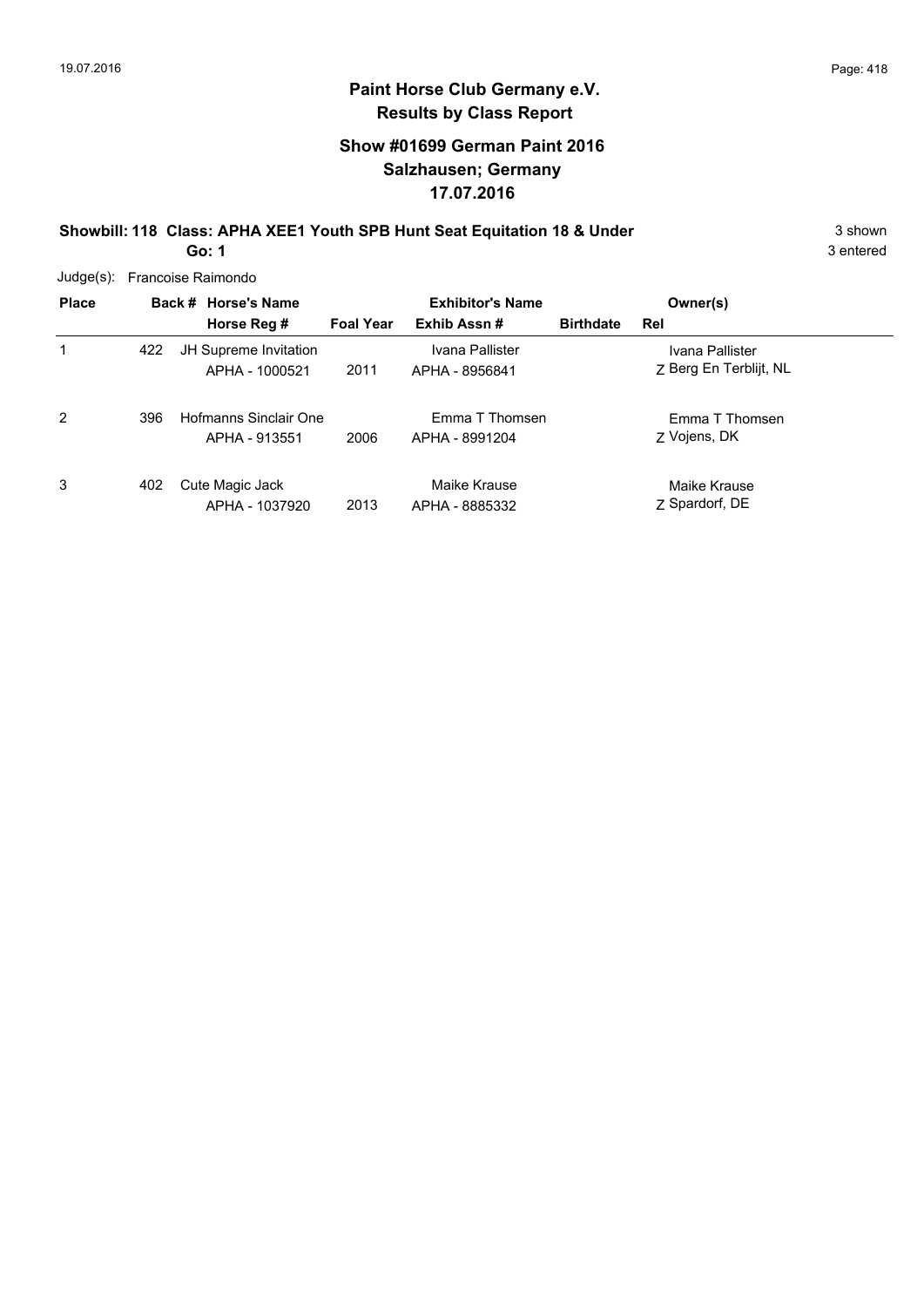#### **Show #03270 German Paint 2016 Salzhausen; Germany 17.07.2016**

**Showbill: 118 Class: APHA XEE1 Youth SPB Hunt Seat Equitation 18 & Under** 3 Shown

**Go: 1**

3 entered

Judge(s): Pierre Ouellet

| <b>Place</b> |     | Back # Horse's Name   |                  | <b>Exhibitor's Name</b><br>Exhib Assn# | <b>Birthdate</b> | Owner(s)               |
|--------------|-----|-----------------------|------------------|----------------------------------------|------------------|------------------------|
|              |     | Horse Reg #           | <b>Foal Year</b> |                                        |                  | Rel                    |
| 1            | 422 | JH Supreme Invitation |                  | Ivana Pallister                        |                  | Ivana Pallister        |
|              |     | APHA - 1000521        | 2011             | APHA - 8956841                         |                  | Z Berg En Terblijt, NL |
| 2            | 396 | Hofmanns Sinclair One |                  | Emma T Thomsen                         |                  | Emma T Thomsen         |
|              |     | APHA - 913551         | 2006             | APHA - 8991204                         |                  | Z Vojens, DK           |
| 3            | 402 | Cute Magic Jack       |                  | Maike Krause                           |                  | Maike Krause           |
|              |     | APHA - 1037920        | 2013             | APHA - 8885332                         |                  | Z Spardorf, DE         |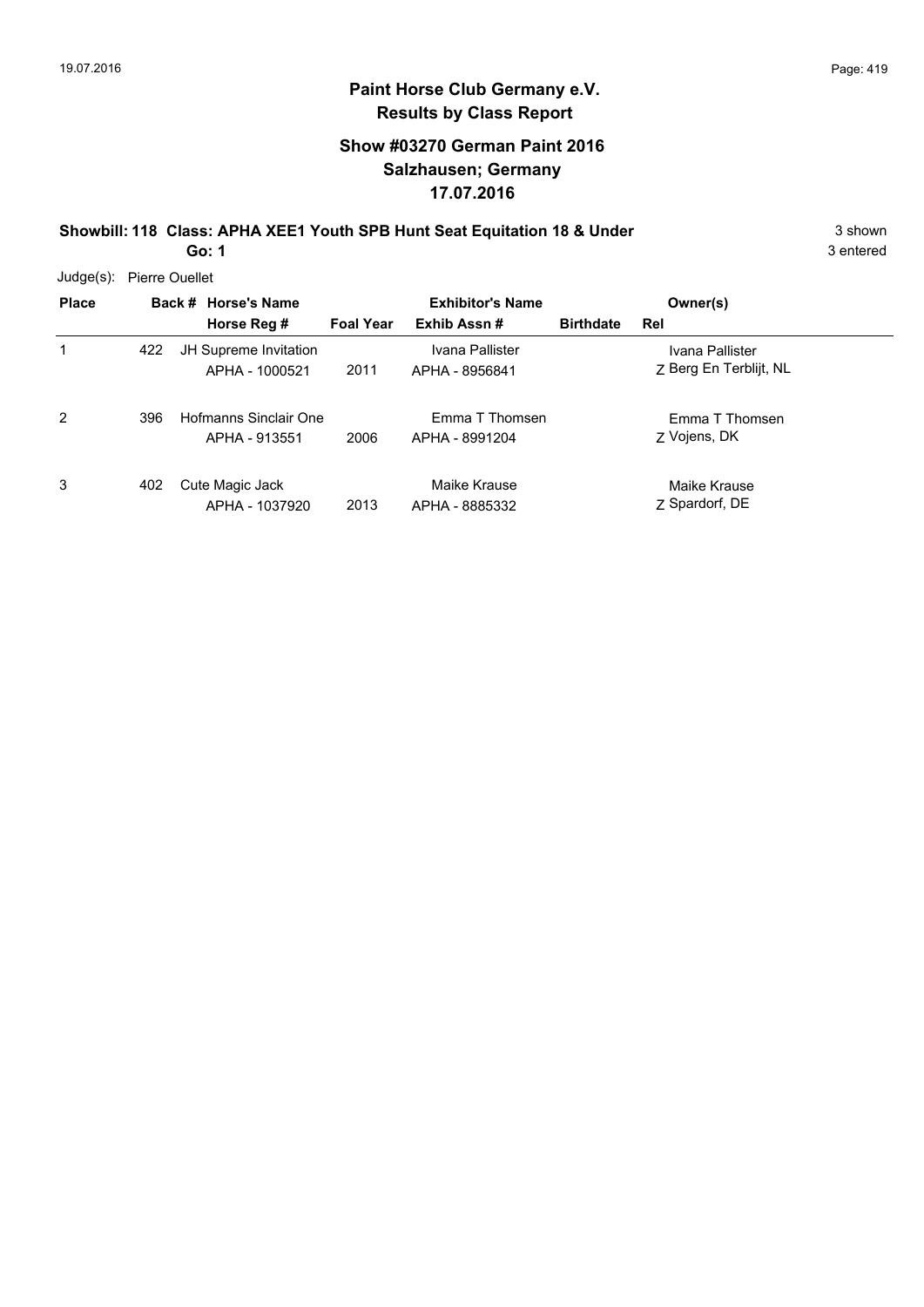### **Show #03271 German Paint 2016 Salzhausen; Germany 17.07.2016**

**Showbill: 118 Class: APHA XEE1 Youth SPB Hunt Seat Equitation 18 & Under** 3 Shown 3 shown

**Go: 1**

| $Judge(s)$ : | Simone Reiss |  |                                         |                  |                                   |                  |                                           |  |  |  |
|--------------|--------------|--|-----------------------------------------|------------------|-----------------------------------|------------------|-------------------------------------------|--|--|--|
| <b>Place</b> |              |  | Back # Horse's Name                     |                  | <b>Exhibitor's Name</b>           |                  | Owner(s)                                  |  |  |  |
|              |              |  | Horse Reg #                             | <b>Foal Year</b> | Exhib Assn#                       | <b>Birthdate</b> | Rel                                       |  |  |  |
| 1            | 422          |  | JH Supreme Invitation<br>APHA - 1000521 | 2011             | Ivana Pallister<br>APHA - 8956841 |                  | Ivana Pallister<br>Z Berg En Terblijt, NL |  |  |  |
| 2            | 396          |  | Hofmanns Sinclair One<br>APHA - 913551  | 2006             | Emma T Thomsen<br>APHA - 8991204  |                  | Emma T Thomsen<br>Z Vojens, DK            |  |  |  |
| 3            | 402          |  | Cute Magic Jack<br>APHA - 1037920       | 2013             | Maike Krause<br>APHA - 8885332    |                  | Maike Krause<br>Z Spardorf, DE            |  |  |  |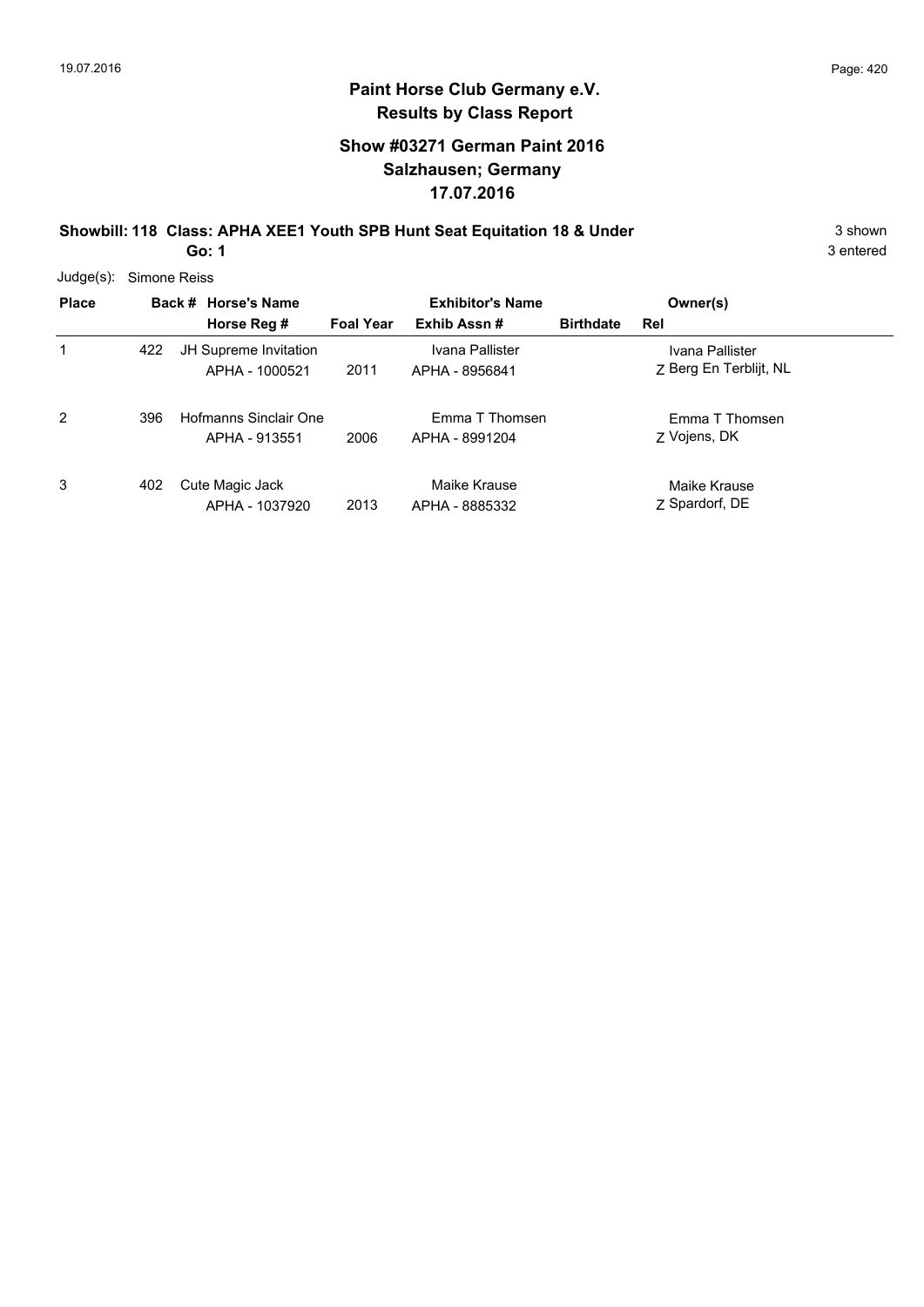### **Show #01698 German Paint 2016 Salzhausen; Germany 17.07.2016**

**Showbill: 119 Class: APHA ABH1 Amateur Hunter Under Saddle** 9 shown

**Go: 1**

| Judge(s):    | Sascha Ludwig |  |                           |                  |                         |                           |  |  |  |  |
|--------------|---------------|--|---------------------------|------------------|-------------------------|---------------------------|--|--|--|--|
| <b>Place</b> |               |  | Back # Horse's Name       |                  | <b>Exhibitor's Name</b> | Owner(s)                  |  |  |  |  |
|              |               |  | Horse Reg #               | <b>Foal Year</b> | Exhib Assn#             | Rel                       |  |  |  |  |
| $\mathbf{1}$ | 559           |  | Coosa Chic                |                  | Nadine Chamier          | Nadine Chamier            |  |  |  |  |
|              |               |  | APHA - 971088             | 2009             | APHA - 8981034          | 7 Leezen, DE              |  |  |  |  |
| 2            | 355           |  | Hes A Lucky Delight       |                  | Annette Mortensen       | Viggo & Annette Mortensen |  |  |  |  |
|              |               |  | APHA - 1007309            | 2010             | APHA - 8268098          | Z Tistrup, DK             |  |  |  |  |
| 3            | 330           |  | Large And In Charge       |                  | Alena Helmcke           | Alena Helmcke             |  |  |  |  |
|              |               |  | APHA - 1034764            | 2013             | APHA - 8635014          | Z Appel, DE               |  |  |  |  |
| 4            | 566           |  | <b>RHR Midnight Snack</b> |                  | Berit Rasmussen         | Berit & Kim Rasmussen     |  |  |  |  |
|              |               |  | APHA - 984394             | 2009             | APHA - 8867938          | Z St. Merloese, DK        |  |  |  |  |
| 5            | 352           |  | SQ Chexy Sail N Cash      |                  | Anna Wasiewicz          | Anna Wasiewicz            |  |  |  |  |
|              |               |  | APHA - 1012823            | 2012             | APHA - 8963212          | Z Wroclaw, PL             |  |  |  |  |
| 6            | 374           |  | <b>Tardys Best Review</b> |                  | Nadine Neumann          | <b>Brigitte Munkert</b>   |  |  |  |  |
|              |               |  | APHA - 886053             | 2006             | APHA - 8680052          | E Spardorf, DE            |  |  |  |  |
| 7            | 427           |  | Whata Perfect Design      |                  | Anette I Martensson     | Anette I Martensson       |  |  |  |  |
|              |               |  | APHA - 837621             | 2005             | APHA - 8669590          | Z Staffanstorp, SE        |  |  |  |  |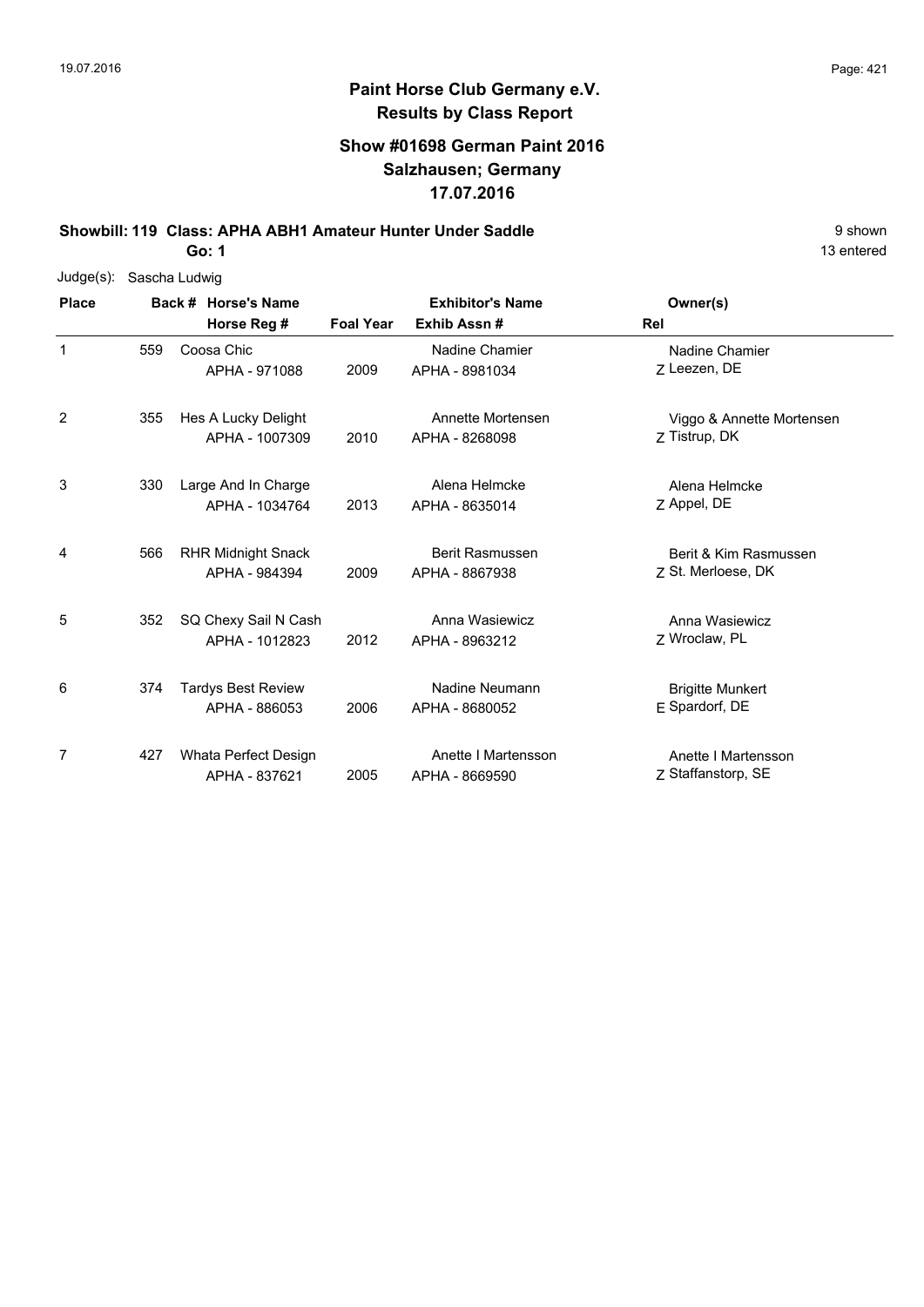### **Show #01699 German Paint 2016 Salzhausen; Germany 17.07.2016**

**Showbill: 119 Class: APHA ABH1 Amateur Hunter Under Saddle** 9 shown

**Go: 1**

| $Judge(s)$ : |     | Francoise Raimondo        |                  |                         |                           |
|--------------|-----|---------------------------|------------------|-------------------------|---------------------------|
| <b>Place</b> |     | Back # Horse's Name       |                  | <b>Exhibitor's Name</b> | Owner(s)                  |
|              |     | Horse Reg #               | <b>Foal Year</b> | Exhib Assn#             | Rel                       |
| 1            | 355 | Hes A Lucky Delight       |                  | Annette Mortensen       | Viggo & Annette Mortensen |
|              |     | APHA - 1007309            | 2010             | APHA - 8268098          | Z Tistrup, DK             |
| 2            | 427 | Whata Perfect Design      |                  | Anette I Martensson     | Anette I Martensson       |
|              |     | APHA - 837621             | 2005             | APHA - 8669590          | Z Staffanstorp, SE        |
| 3            | 566 | <b>RHR Midnight Snack</b> |                  | <b>Berit Rasmussen</b>  | Berit & Kim Rasmussen     |
|              |     | APHA - 984394             | 2009             | APHA - 8867938          | Z St. Merloese, DK        |
| 4            | 330 | Large And In Charge       |                  | Alena Helmcke           | Alena Helmcke             |
|              |     | APHA - 1034764            | 2013             | APHA - 8635014          | Z Appel, DE               |
| 5            | 374 | <b>Tardys Best Review</b> |                  | Nadine Neumann          | <b>Brigitte Munkert</b>   |
|              |     | APHA - 886053             | 2006             | APHA - 8680052          | E Spardorf, DE            |
| 6            | 559 | Coosa Chic                |                  | Nadine Chamier          | Nadine Chamier            |
|              |     | APHA - 971088             | 2009             | APHA - 8981034          | Z Leezen, DE              |
| 7            | 557 | Dees Mr White             |                  | Janni Fjeldbo           | Janni Fjeldbo             |
|              |     | APHA - 998596             | 2011             | APHA - 8824766          | Z Hovedgaard, DK          |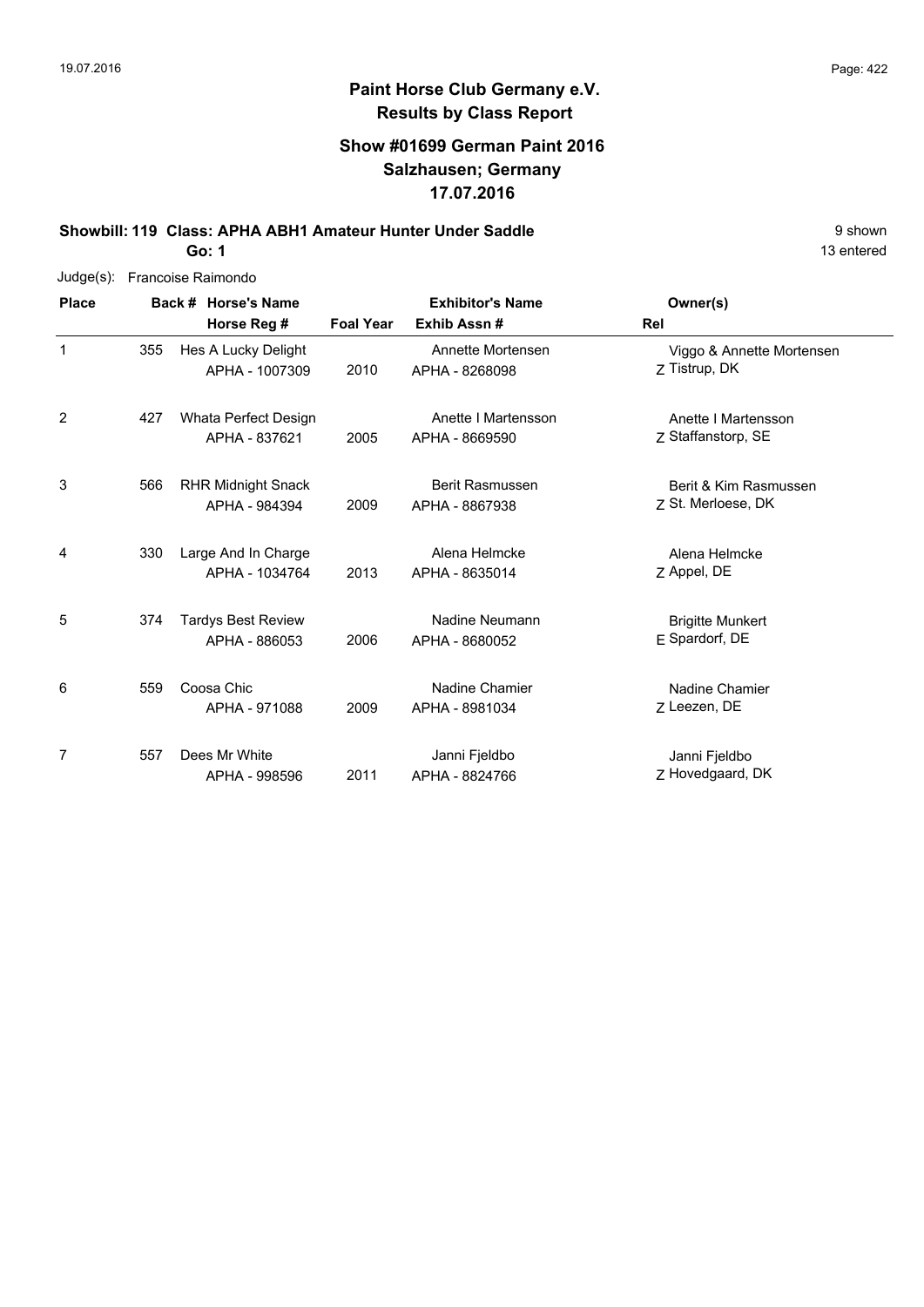### **Show #03270 German Paint 2016 Salzhausen; Germany 17.07.2016**

**Showbill: 119 Class: APHA ABH1 Amateur Hunter Under Saddle** 9 shown

**Go: 1**

| $Judge(s)$ : | <b>Pierre Ouellet</b> |  |                           |                         |                        |                           |
|--------------|-----------------------|--|---------------------------|-------------------------|------------------------|---------------------------|
| <b>Place</b> |                       |  | Back # Horse's Name       | <b>Exhibitor's Name</b> |                        | Owner(s)                  |
|              |                       |  | Horse Reg #               | <b>Foal Year</b>        | Exhib Assn#            | Rel                       |
| $\mathbf{1}$ | 566                   |  | <b>RHR Midnight Snack</b> |                         | <b>Berit Rasmussen</b> | Berit & Kim Rasmussen     |
|              |                       |  | APHA - 984394             | 2009                    | APHA - 8867938         | 7 St. Merloese, DK        |
| 2            | 374                   |  | <b>Tardys Best Review</b> |                         | Nadine Neumann         | <b>Brigitte Munkert</b>   |
|              |                       |  | APHA - 886053             | 2006                    | APHA - 8680052         | E Spardorf, DE            |
| 3            | 355                   |  | Hes A Lucky Delight       |                         | Annette Mortensen      | Viggo & Annette Mortensen |
|              |                       |  | APHA - 1007309            | 2010                    | APHA - 8268098         | Z Tistrup, DK             |
| 4            | 557                   |  | Dees Mr White             |                         | Janni Fjeldbo          | Janni Fjeldbo             |
|              |                       |  | APHA - 998596             | 2011                    | APHA - 8824766         | Z Hovedgaard, DK          |
| 5            | 559                   |  | Coosa Chic                |                         | Nadine Chamier         | Nadine Chamier            |
|              |                       |  | APHA - 971088             | 2009                    | APHA - 8981034         | Z Leezen, DE              |
| 6            | 330                   |  | Large And In Charge       |                         | Alena Helmcke          | Alena Helmcke             |
|              |                       |  | APHA - 1034764            | 2013                    | APHA - 8635014         | Z Appel, DE               |
| 7            | 427                   |  | Whata Perfect Design      |                         | Anette I Martensson    | Anette I Martensson       |
|              |                       |  | APHA - 837621             | 2005                    | APHA - 8669590         | Z Staffanstorp, SE        |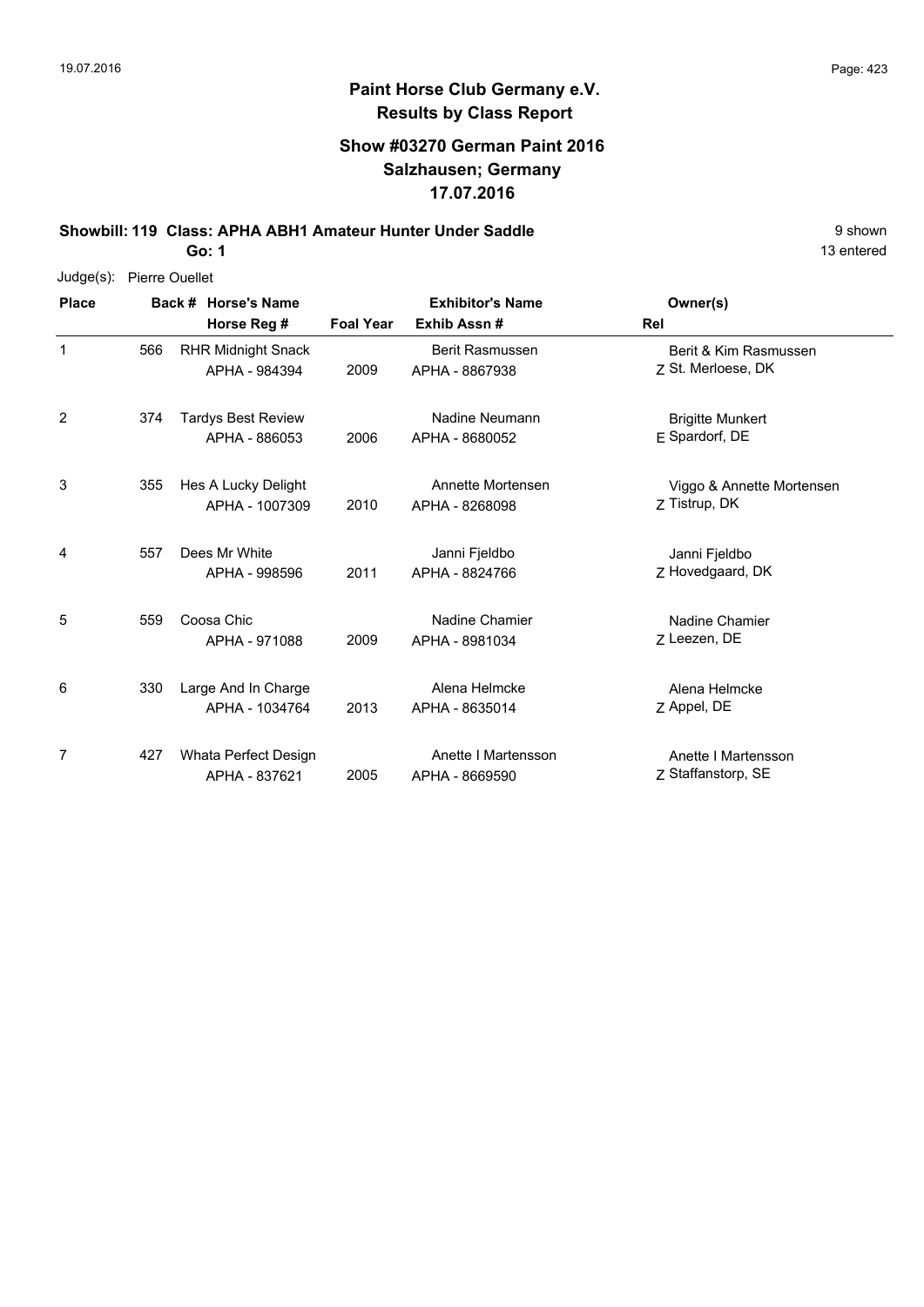#### **Show #03271 German Paint 2016 Salzhausen; Germany 17.07.2016**

**Showbill: 119 Class: APHA ABH1 Amateur Hunter Under Saddle** 9 shown

**Go: 1**

| $Judge(s)$ : | Simone Reiss |                           |                  |                         |                           |
|--------------|--------------|---------------------------|------------------|-------------------------|---------------------------|
| <b>Place</b> |              | Back # Horse's Name       |                  | <b>Exhibitor's Name</b> | Owner(s)                  |
|              |              | Horse Reg #               | <b>Foal Year</b> | Exhib Assn#             | Rel                       |
| 1            | 330          | Large And In Charge       |                  | Alena Helmcke           | Alena Helmcke             |
|              |              | APHA - 1034764            | 2013             | APHA - 8635014          | Z Appel, DE               |
| 2            | 559          | Coosa Chic                |                  | Nadine Chamier          | Nadine Chamier            |
|              |              | APHA - 971088             | 2009             | APHA - 8981034          | Z Leezen, DE              |
| 3            | 566          | <b>RHR Midnight Snack</b> |                  | Berit Rasmussen         | Berit & Kim Rasmussen     |
|              |              | APHA - 984394             | 2009             | APHA - 8867938          | Z St. Merloese, DK        |
| 4            | 427          | Whata Perfect Design      |                  | Anette I Martensson     | Anette I Martensson       |
|              |              | APHA - 837621             | 2005             | APHA - 8669590          | Z Staffanstorp, SE        |
| 5            | 557          | Dees Mr White             |                  | Janni Fjeldbo           | Janni Fjeldbo             |
|              |              | APHA - 998596             | 2011             | APHA - 8824766          | Z Hovedgaard, DK          |
| 6            | 374          | <b>Tardys Best Review</b> |                  | Nadine Neumann          | <b>Brigitte Munkert</b>   |
|              |              | APHA - 886053             | 2006             | APHA - 8680052          | E Spardorf, DE            |
| 7            | 355          | Hes A Lucky Delight       |                  | Annette Mortensen       | Viggo & Annette Mortensen |
|              |              | APHA - 1007309            | 2010             | APHA - 8268098          | Z Tistrup, DK             |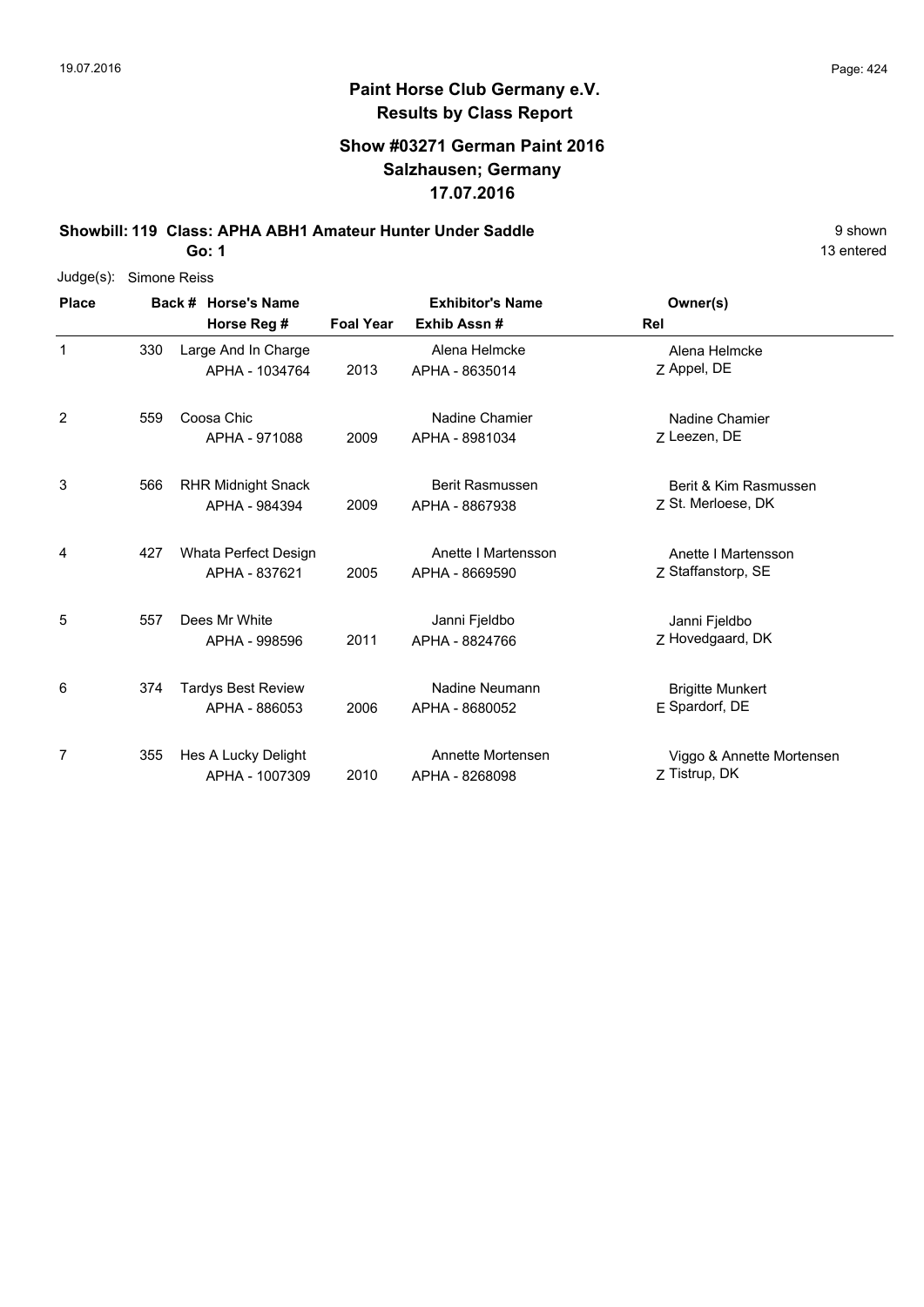#### **Show #01698 German Paint 2016 Salzhausen; Germany 17.07.2016**

**Showbill: 120 Class: APHA BPH2 Jr Hunter Under Saddle** 7 shown

**Go: 1**

| $Judge(s)$ : |     | Sascha Ludwig |                       |                  |                         |                      |  |  |  |  |  |
|--------------|-----|---------------|-----------------------|------------------|-------------------------|----------------------|--|--|--|--|--|
| <b>Place</b> |     |               | Back # Horse's Name   |                  | <b>Exhibitor's Name</b> | Owner(s)             |  |  |  |  |  |
|              |     |               | Horse Reg #           | <b>Foal Year</b> | Exhib Assn#             | Rel                  |  |  |  |  |  |
| $\mathbf{1}$ | 330 |               | Large And In Charge   |                  | Alena Helmcke           | Alena Helmcke        |  |  |  |  |  |
|              |     |               | APHA - 1034764        | 2013             | APHA - 8635014          | Z Appel, DE          |  |  |  |  |  |
| 2            | 326 |               | Hints Tracy Technique |                  | Christina Einsiedler    | Karin Einsiedler     |  |  |  |  |  |
|              |     |               | APHA - 998429         | 2011             | APHA - 8903473          | C Bad Grönenbach, DE |  |  |  |  |  |
| 3            | 557 |               | Dees Mr White         |                  | Janni Fjeldbo           | Janni Fjeldbo        |  |  |  |  |  |
|              |     |               | APHA - 998596         | 2011             | APHA - 8824766          | Z Hovedgaard, DK     |  |  |  |  |  |
| 4            | 349 |               | SQ Starlet Cash       |                  | Alexandra Rauh          | Alexandra Rauh       |  |  |  |  |  |
|              |     |               | APHA - 1025327        | 2013             | APHA - 8989815          | Z Haldenwang, DE     |  |  |  |  |  |
| 5            | 432 |               | CBS Deery Lou         |                  | Pernilla Berndtsson     | Anders Berndtsson    |  |  |  |  |  |
|              |     |               | APHA - 1036988        | 2012             | APHA - 8615992          | P Atvidaberg, SE     |  |  |  |  |  |
| 6            | 414 |               | JP Color Me In        |                  | Lia-Danee Leiffer       | Joerg Strutz         |  |  |  |  |  |
|              |     |               | APHA - 1015915        | 2012             | <b>APHA - PEDLL</b>     | C Winsen/Aller, DE   |  |  |  |  |  |
| 7            | 372 |               | DD More Than A Memory |                  | <b>Isabel Roth</b>      | <b>Isabel Roth</b>   |  |  |  |  |  |
|              |     |               | APHA - 1005033        | 2011             | APHA - 8956539          | Z Lottengrün, DE     |  |  |  |  |  |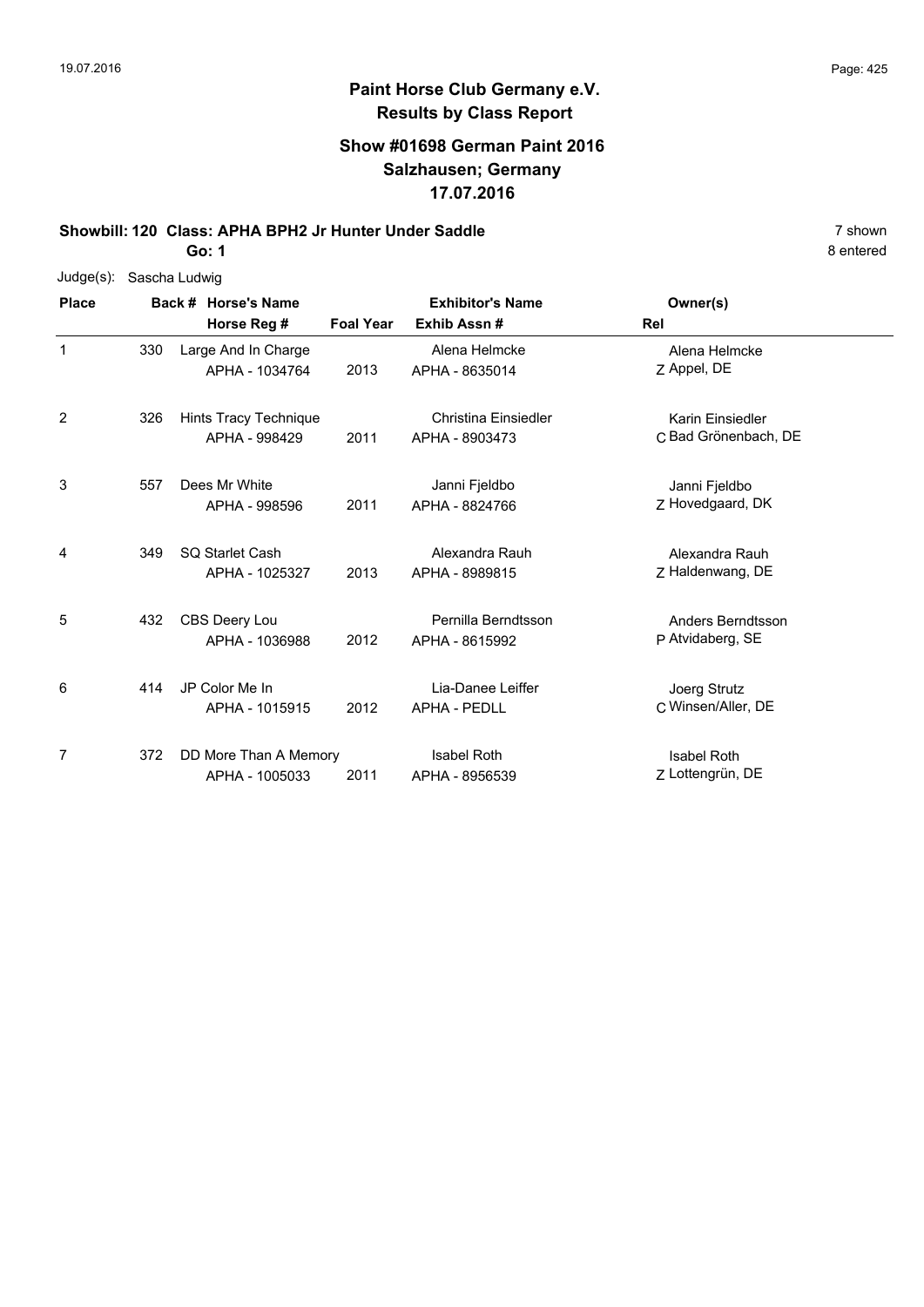#### **Show #01699 German Paint 2016 Salzhausen; Germany 17.07.2016**

**Showbill: 120 Class: APHA BPH2 Jr Hunter Under Saddle** 7 shown

**Go: 1**

| $Judge(s)$ : |     | Francoise Raimondo    |                  |                             |                      |
|--------------|-----|-----------------------|------------------|-----------------------------|----------------------|
| <b>Place</b> |     | Back # Horse's Name   |                  | <b>Exhibitor's Name</b>     | Owner(s)             |
|              |     | Horse Reg #           | <b>Foal Year</b> | Exhib Assn#                 | Rel                  |
| $\mathbf{1}$ | 432 | CBS Deery Lou         |                  | Pernilla Berndtsson         | Anders Berndtsson    |
|              |     | APHA - 1036988        | 2012             | APHA - 8615992              | P Atvidaberg, SE     |
| 2            | 330 | Large And In Charge   |                  | Alena Helmcke               | Alena Helmcke        |
|              |     | APHA - 1034764        | 2013             | APHA - 8635014              | Z Appel, DE          |
| 3            | 326 | Hints Tracy Technique |                  | <b>Christina Einsiedler</b> | Karin Einsiedler     |
|              |     | APHA - 998429         | 2011             | APHA - 8903473              | C Bad Grönenbach, DE |
| 4            | 349 | SQ Starlet Cash       |                  | Alexandra Rauh              | Alexandra Rauh       |
|              |     | APHA - 1025327        | 2013             | APHA - 8989815              | Z Haldenwang, DE     |
| 5            | 557 | Dees Mr White         |                  | Janni Fjeldbo               | Janni Fjeldbo        |
|              |     | APHA - 998596         | 2011             | APHA - 8824766              | Z Hovedgaard, DK     |
| 6            | 372 | DD More Than A Memory |                  | <b>Isabel Roth</b>          | <b>Isabel Roth</b>   |
|              |     | APHA - 1005033        | 2011             | APHA - 8956539              | Z Lottengrün, DE     |
| 7            | 414 | JP Color Me In        |                  | Lia-Danee Leiffer           | Joerg Strutz         |
|              |     | APHA - 1015915        | 2012             | <b>APHA - PEDLL</b>         | C Winsen/Aller, DE   |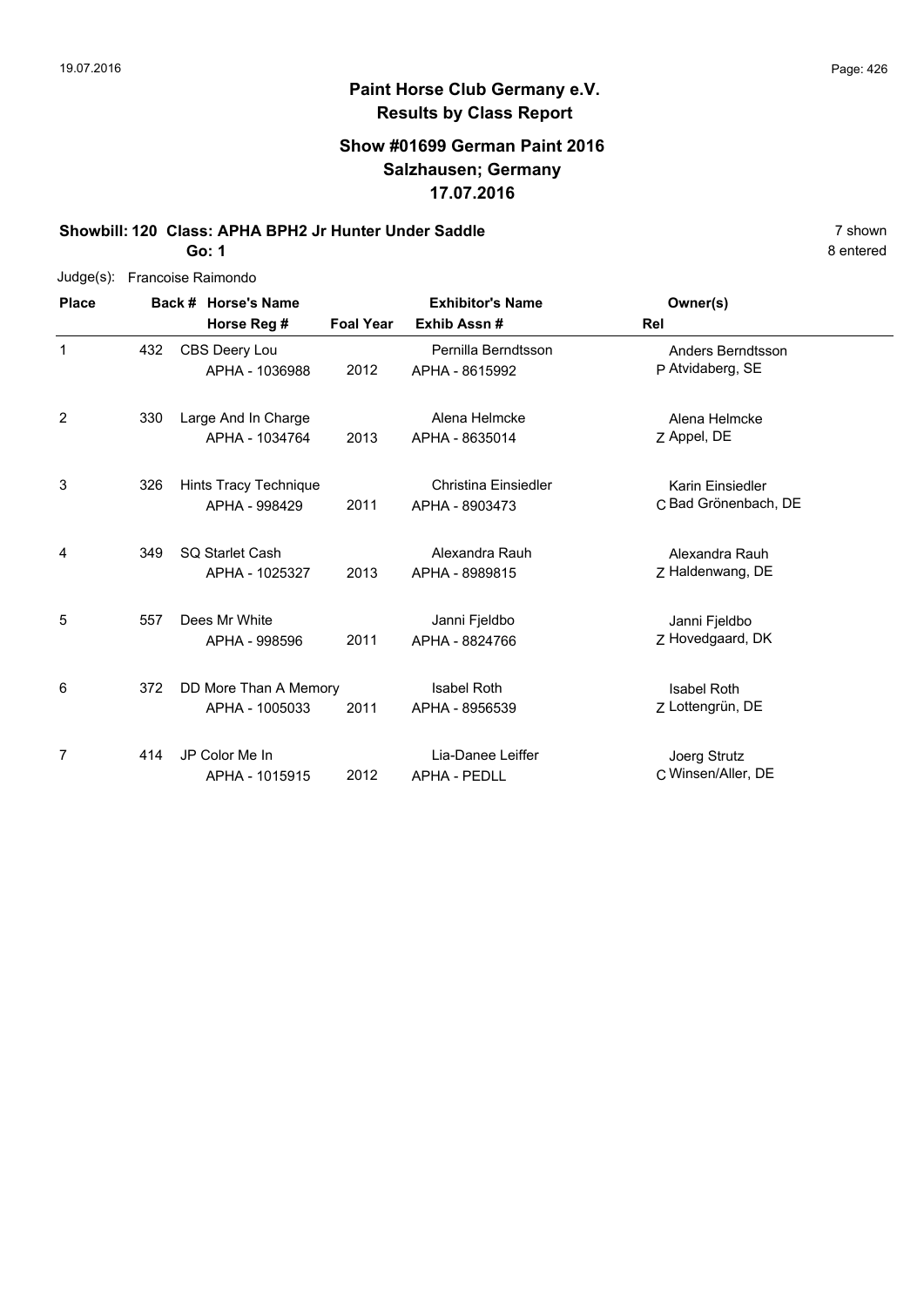8 entered

# **Paint Horse Club Germany e.V. Results by Class Report**

### **Show #03270 German Paint 2016 Salzhausen; Germany 17.07.2016**

**Showbill: 120 Class: APHA BPH2 Jr Hunter Under Saddle** 7 shown

**Go: 1**

Judge(s): Pierre Ouellet

| <b>Place</b> |     | Back # Horse's Name                     |                  | <b>Exhibitor's Name</b>                  |                  | Owner(s)                                 |  |
|--------------|-----|-----------------------------------------|------------------|------------------------------------------|------------------|------------------------------------------|--|
|              |     | Horse Reg #                             | <b>Foal Year</b> | Exhib Assn#                              | <b>Birthdate</b> | Rel                                      |  |
| 1            | 326 | Hints Tracy Technique<br>APHA - 998429  | 2011             | Christina Einsiedler<br>APHA - 8903473   |                  | Karin Einsiedler<br>C Bad Grönenbach, DE |  |
| 2            | 330 | Large And In Charge<br>APHA - 1034764   | 2013             | Alena Helmcke<br>APHA - 8635014          |                  | Alena Helmcke<br>Z Appel, DE             |  |
| 3            | 349 | SQ Starlet Cash<br>APHA - 1025327       | 2013             | Alexandra Rauh<br>APHA - 8989815         |                  | Alexandra Rauh<br>Z Haldenwang, DE       |  |
| 4            | 432 | CBS Deery Lou<br>APHA - 1036988         | 2012             | Pernilla Berndtsson<br>APHA - 8615992    |                  | Anders Berndtsson<br>P Atvidaberg, SE    |  |
| 5            | 557 | Dees Mr White<br>APHA - 998596          | 2011             | Janni Fjeldbo<br>APHA - 8824766          |                  | Janni Fjeldbo<br>Z Hovedgaard, DK        |  |
| 6            | 372 | DD More Than A Memory<br>APHA - 1005033 | 2011             | <b>Isabel Roth</b><br>APHA - 8956539     |                  | <b>Isabel Roth</b><br>Z Lottengrün, DE   |  |
| 7            | 414 | JP Color Me In<br>APHA - 1015915        | 2012             | Lia-Danee Leiffer<br><b>APHA - PEDLL</b> |                  | Joerg Strutz<br>C Winsen/Aller, DE       |  |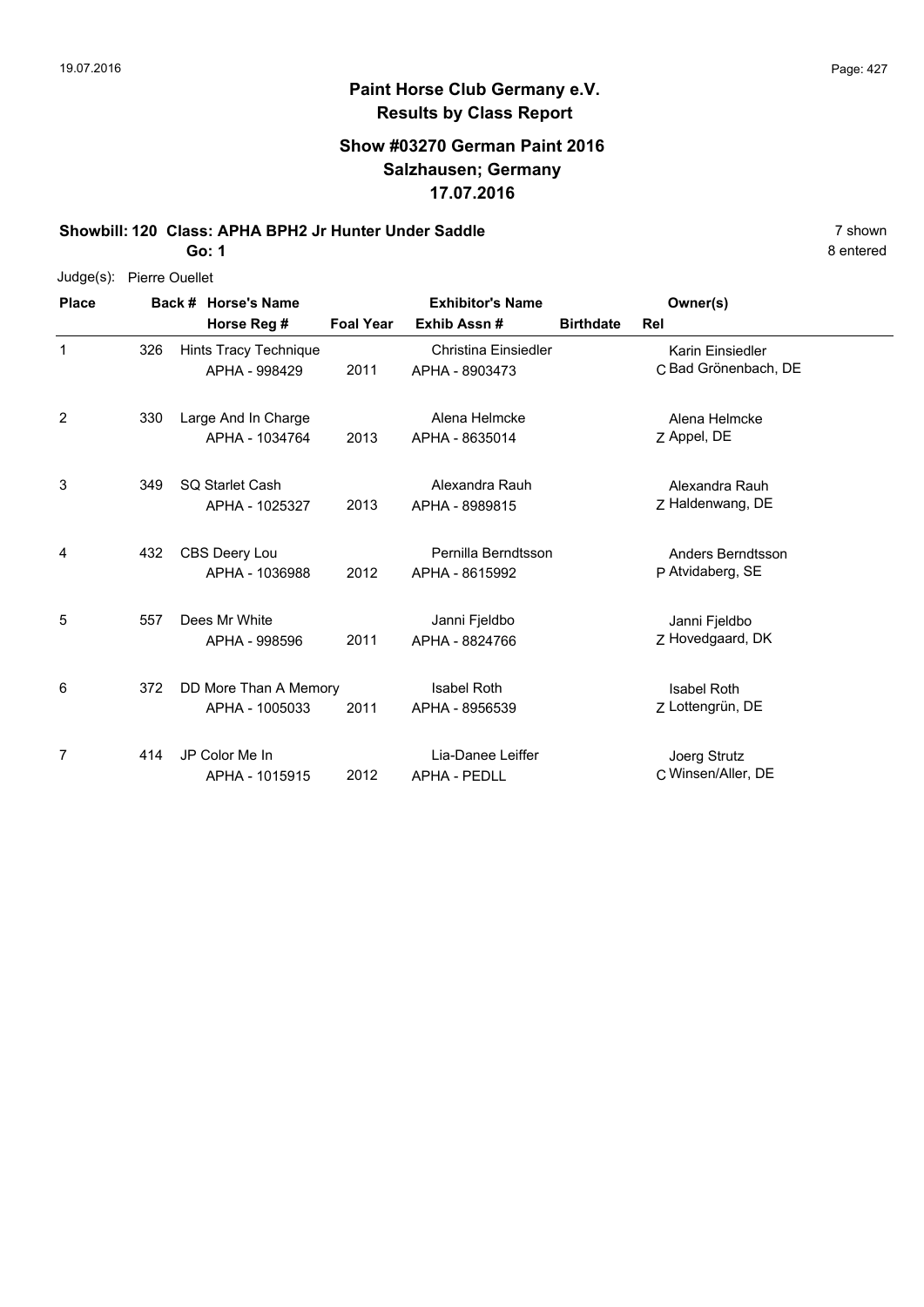#### **Show #03271 German Paint 2016 Salzhausen; Germany 17.07.2016**

**Showbill: 120 Class: APHA BPH2 Jr Hunter Under Saddle** 7 shown

**Go: 1**

| Judge(s):    |     | Simone Reiss                            |                  |                                          |                                          |
|--------------|-----|-----------------------------------------|------------------|------------------------------------------|------------------------------------------|
| <b>Place</b> |     | Back # Horse's Name<br>Horse Reg #      | <b>Foal Year</b> | <b>Exhibitor's Name</b><br>Exhib Assn#   | Owner(s)<br>Rel                          |
| 1            | 432 | CBS Deery Lou<br>APHA - 1036988         | 2012             | Pernilla Berndtsson<br>APHA - 8615992    | Anders Berndtsson<br>P Atvidaberg, SE    |
| 2            | 330 | Large And In Charge<br>APHA - 1034764   | 2013             | Alena Helmcke<br>APHA - 8635014          | Alena Helmcke<br>Z Appel, DE             |
| 3            | 349 | SQ Starlet Cash<br>APHA - 1025327       | 2013             | Alexandra Rauh<br>APHA - 8989815         | Alexandra Rauh<br>Z Haldenwang, DE       |
| 4            | 326 | Hints Tracy Technique<br>APHA - 998429  | 2011             | Christina Einsiedler<br>APHA - 8903473   | Karin Einsiedler<br>C Bad Grönenbach, DE |
| 5            | 557 | Dees Mr White<br>APHA - 998596          | 2011             | Janni Fjeldbo<br>APHA - 8824766          | Janni Fjeldbo<br>Z Hovedgaard, DK        |
| 6            | 414 | JP Color Me In<br>APHA - 1015915        | 2012             | Lia-Danee Leiffer<br><b>APHA - PEDLL</b> | Joerg Strutz<br>C Winsen/Aller, DE       |
| 7            | 372 | DD More Than A Memory<br>APHA - 1005033 | 2011             | <b>Isabel Roth</b><br>APHA - 8956539     | <b>Isabel Roth</b><br>Z Lottengrün, DE   |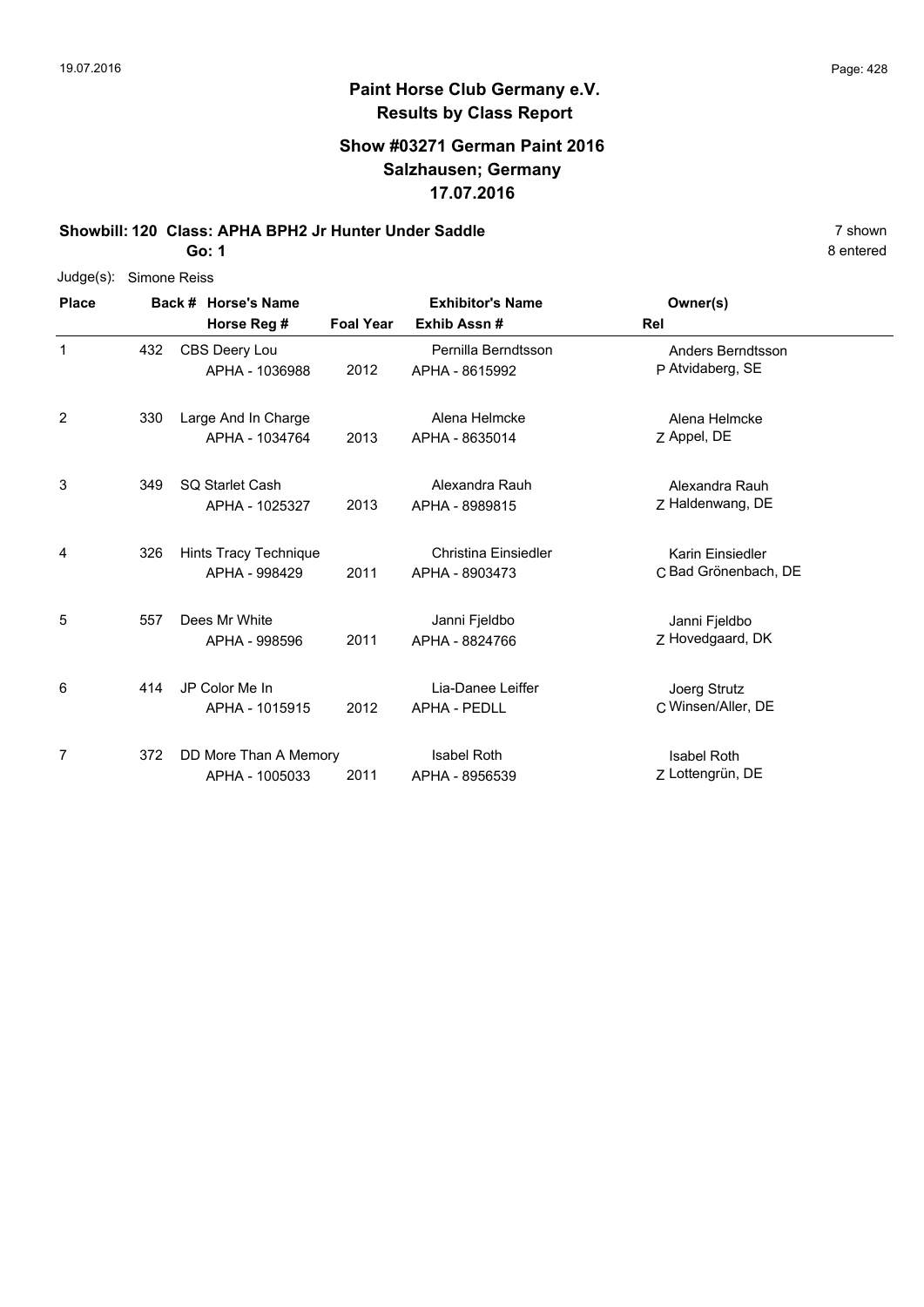### **Show #01698 German Paint 2016 Salzhausen; Germany 17.07.2016**

**Showbill: 121 Class: APHA AHS1 Amateur Hunt Seat Equitation All Ages** 5 Shown

**Go: 1**

| Judge(s):    |        | Sascha Ludwig                        |                  |                              |                                  |
|--------------|--------|--------------------------------------|------------------|------------------------------|----------------------------------|
| <b>Place</b> |        | Back # Horse's Name                  |                  | <b>Exhibitor's Name</b>      | Owner(s)                         |
|              |        | Horse Reg #                          | <b>Foal Year</b> | Exhib Assn#                  | Rel                              |
| 1            | 348    | TL Cherokees Beauty<br>APHA - 714702 | 2002             | Lena Hagen<br>APHA - 8818312 | Monika Hagen<br>C Haldenwang, DE |
|              |        |                                      |                  |                              |                                  |
| 2            | 335    | Zips Spirit Of LLChip                |                  | Ilka Dirks                   | Ilka Dirks                       |
|              |        | APHA - 933468                        | 2008             | APHA - 8659610               | Z Hage, DE                       |
| 3            | 427    | Whata Perfect Design                 |                  | Anette I Martensson          | Anette I Martensson              |
|              |        | APHA - 837621                        | 2005             | APHA - 8669590               | Z Staffanstorp, SE               |
|              | DQ 352 | SQ Chexy Sail N Cash                 |                  | Anna Wasiewicz               | Anna Wasiewicz                   |
|              |        | APHA - 1012823                       | 2012             | APHA - 8963212               | 7 Wroclaw, PL                    |
| DQ.          | 374    | Tardys Best Review                   |                  | Nadine Neumann               | <b>Brigitte Munkert</b>          |
|              |        | APHA - 886053                        | 2006             | APHA - 8680052               | E Spardorf, DE                   |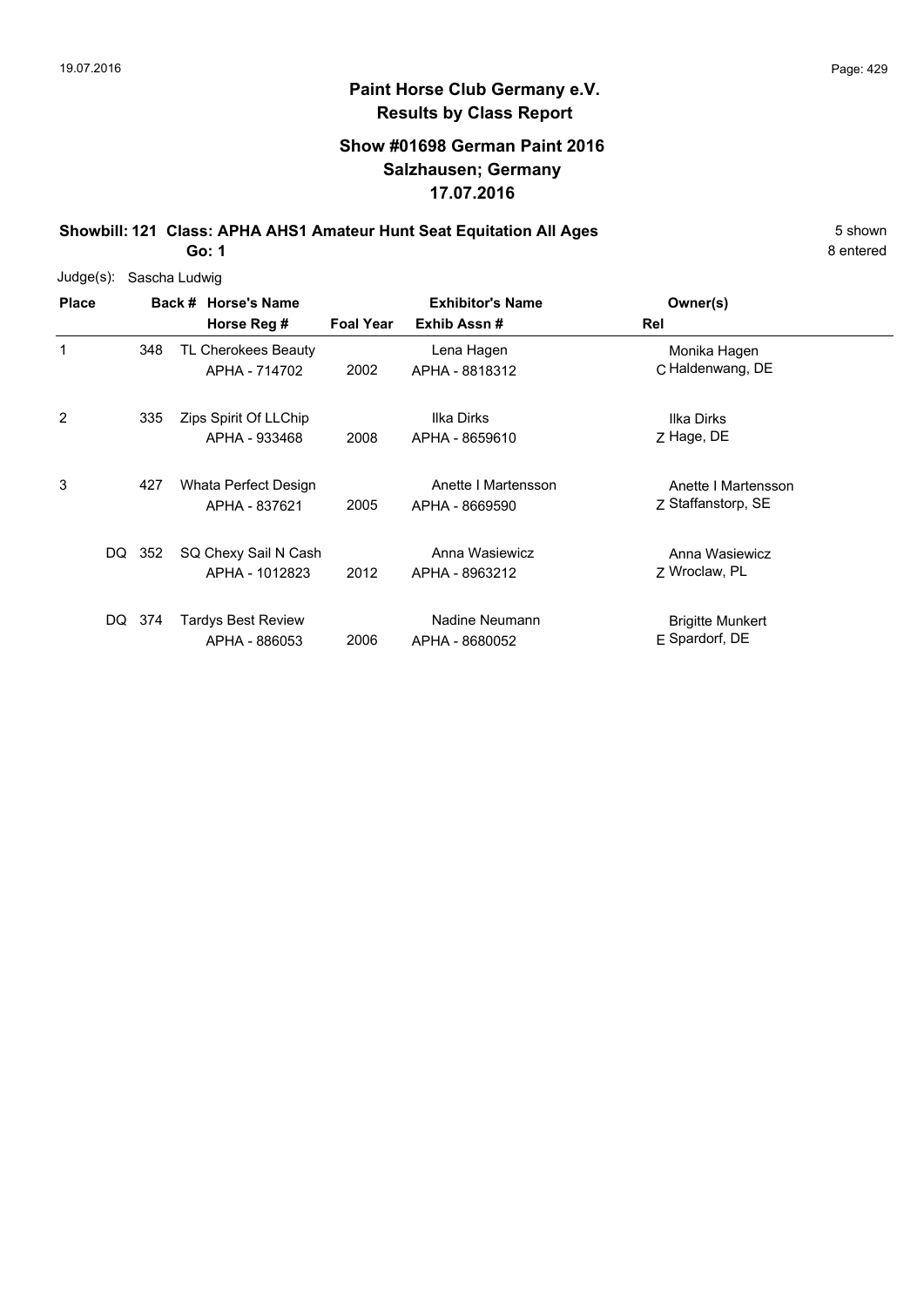### **Show #01699 German Paint 2016 Salzhausen; Germany 17.07.2016**

**Showbill: 121 Class: APHA AHS1 Amateur Hunt Seat Equitation All Ages** 5 Shown **Go: 1**

8 entered

Judge(s): Francoise Raimondo

| <b>Place</b>   |             | Back # Horse's Name       |                  | <b>Exhibitor's Name</b> | Owner(s)                |
|----------------|-------------|---------------------------|------------------|-------------------------|-------------------------|
|                |             | Horse Reg #               | <b>Foal Year</b> | Exhib Assn#             | Rel                     |
|                | 348         | TL Cherokees Beauty       |                  | Lena Hagen              | Monika Hagen            |
|                |             | APHA - 714702             | 2002             | APHA - 8818312          | C Haldenwang, DE        |
| $\overline{2}$ | 335         | Zips Spirit Of LLChip     |                  | Ilka Dirks              | Ilka Dirks              |
|                |             | APHA - 933468             | 2008             | APHA - 8659610          | Z Hage, DE              |
| 3              | 427         | Whata Perfect Design      |                  | Anette I Martensson     | Anette I Martensson     |
|                |             | APHA - 837621             | 2005             | APHA - 8669590          | Z Staffanstorp, SE      |
|                | DQ 352      | SQ Chexy Sail N Cash      |                  | Anna Wasiewicz          | Anna Wasiewicz          |
|                |             | APHA - 1012823            | 2012             | APHA - 8963212          | 7 Wroclaw, PL           |
|                | -374<br>DQ. | <b>Tardys Best Review</b> |                  | Nadine Neumann          | <b>Brigitte Munkert</b> |
|                |             | APHA - 886053             | 2006             | APHA - 8680052          | E Spardorf, DE          |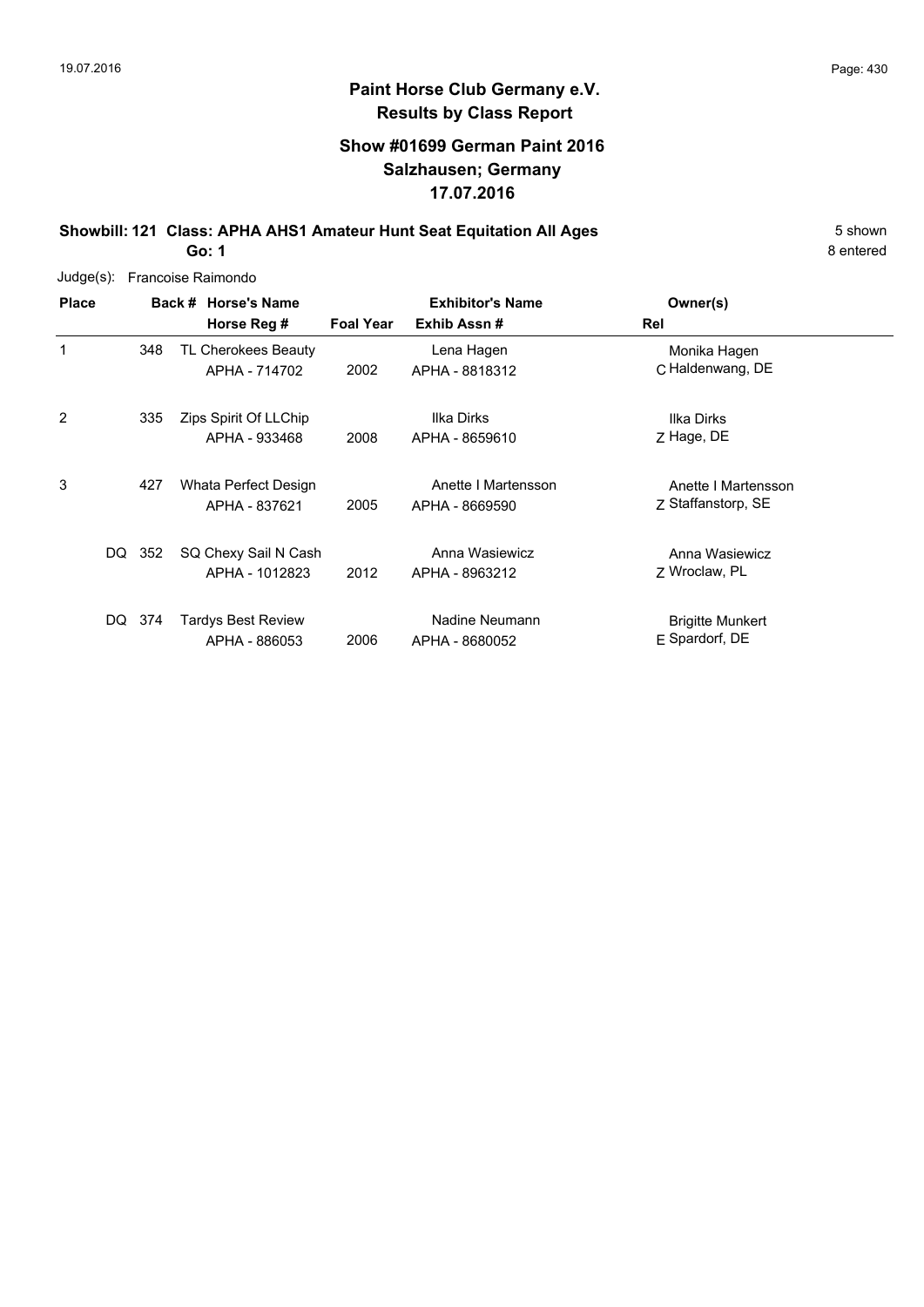#### **Show #03270 German Paint 2016 Salzhausen; Germany 17.07.2016**

**Showbill: 121 Class: APHA AHS1 Amateur Hunt Seat Equitation All Ages** 5 Shown

**Go: 1**

| Judge(s):    | <b>Pierre Ouellet</b> |                                        |                  |                                       |                                             |  |  |  |  |
|--------------|-----------------------|----------------------------------------|------------------|---------------------------------------|---------------------------------------------|--|--|--|--|
| <b>Place</b> |                       | Back # Horse's Name                    |                  | <b>Exhibitor's Name</b>               | Owner(s)                                    |  |  |  |  |
|              |                       | Horse Reg #                            | <b>Foal Year</b> | Exhib Assn#                           | Rel                                         |  |  |  |  |
| 1            | 348                   | TL Cherokees Beauty<br>APHA - 714702   | 2002             | Lena Hagen<br>APHA - 8818312          | Monika Hagen<br>C Haldenwang, DE            |  |  |  |  |
| 2            | 335                   | Zips Spirit Of LLChip<br>APHA - 933468 | 2008             | Ilka Dirks<br>APHA - 8659610          | Ilka Dirks<br>Z Hage, DE                    |  |  |  |  |
| 3            | 427                   | Whata Perfect Design<br>APHA - 837621  | 2005             | Anette I Martensson<br>APHA - 8669590 | Anette I Martensson<br>Z Staffanstorp, SE   |  |  |  |  |
| DQ           | -352                  | SQ Chexy Sail N Cash<br>APHA - 1012823 | 2012             | Anna Wasiewicz<br>APHA - 8963212      | Anna Wasiewicz<br>7 Wroclaw, PL             |  |  |  |  |
| DQ.          | 374                   | Tardys Best Review<br>APHA - 886053    | 2006             | Nadine Neumann<br>APHA - 8680052      | <b>Brigitte Munkert</b><br>$E$ Spardorf, DE |  |  |  |  |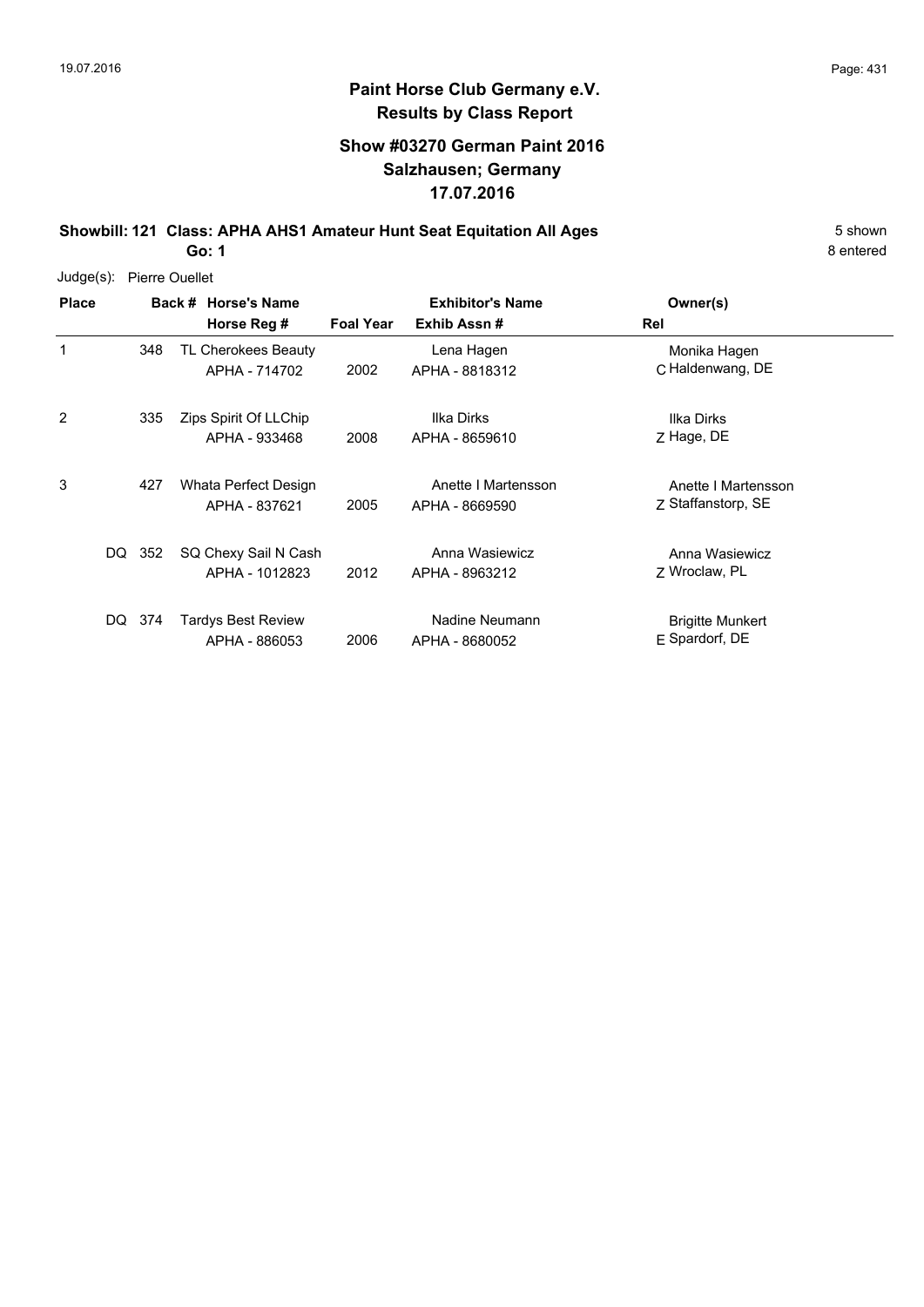#### **Show #03271 German Paint 2016 Salzhausen; Germany 17.07.2016**

**Showbill: 121 Class: APHA AHS1 Amateur Hunt Seat Equitation All Ages** 5 Shown

**Go: 1**

| Judge(s):    | Simone Reiss |                                        |                  |                                       |                                             |  |  |  |  |
|--------------|--------------|----------------------------------------|------------------|---------------------------------------|---------------------------------------------|--|--|--|--|
| <b>Place</b> |              | Back # Horse's Name                    |                  | <b>Exhibitor's Name</b>               | Owner(s)                                    |  |  |  |  |
|              |              | Horse Reg #                            | <b>Foal Year</b> | Exhib Assn#                           | Rel                                         |  |  |  |  |
| 1            | 348          | TL Cherokees Beauty<br>APHA - 714702   | 2002             | Lena Hagen<br>APHA - 8818312          | Monika Hagen<br>C Haldenwang, DE            |  |  |  |  |
| 2            | 335          | Zips Spirit Of LLChip<br>APHA - 933468 | 2008             | Ilka Dirks<br>APHA - 8659610          | Ilka Dirks<br>Z Hage, DE                    |  |  |  |  |
| 3            | 427          | Whata Perfect Design<br>APHA - 837621  | 2005             | Anette I Martensson<br>APHA - 8669590 | Anette I Martensson<br>Z Staffanstorp, SE   |  |  |  |  |
| DQ           | 352          | SQ Chexy Sail N Cash<br>APHA - 1012823 | 2012             | Anna Wasiewicz<br>APHA - 8963212      | Anna Wasiewicz<br>7 Wroclaw, PL             |  |  |  |  |
| DQ.          | 374          | Tardys Best Review<br>APHA - 886053    | 2006             | Nadine Neumann<br>APHA - 8680052      | <b>Brigitte Munkert</b><br>$E$ Spardorf, DE |  |  |  |  |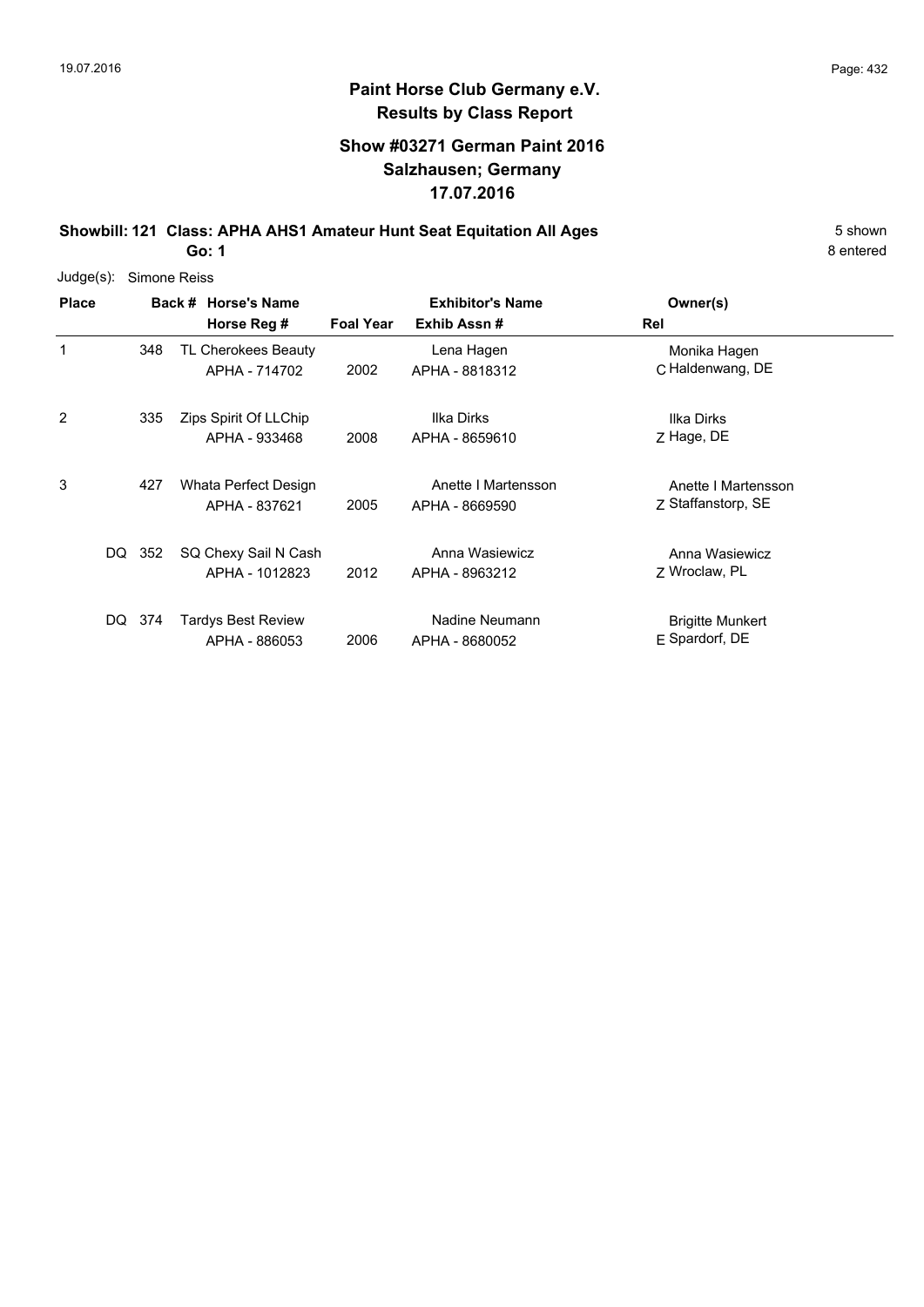## **Show #01698 German Paint 2016 Salzhausen; Germany 17.07.2016**

**Showbill: 122 Class: APHA BPH3 Sr Hunter Under Saddle** 12 Shown 12 shown

**Go: 1**

| Judge(s):      |     | Sascha Ludwig             |                  |                         |                           |
|----------------|-----|---------------------------|------------------|-------------------------|---------------------------|
| <b>Place</b>   |     | Back # Horse's Name       |                  | <b>Exhibitor's Name</b> | Owner(s)                  |
|                |     | Horse Reg #               | <b>Foal Year</b> | Exhib Assn#             | Rel                       |
| $\mathbf{1}$   | 355 | Hes A Lucky Delight       |                  | Annette Mortensen       | Viggo & Annette Mortensen |
|                |     | APHA - 1007309            | 2010             | APHA - 8268098          | Z Tistrup, DK             |
| $\overline{2}$ | 385 | Mato Paha                 |                  | Signe Aagaard           | Signe Aagaard             |
|                |     | APHA - 722286             | 2001             | APHA - 8953459          | Z Skanderborg, DK         |
| 3              | 566 | <b>RHR Midnight Snack</b> |                  | <b>Berit Rasmussen</b>  | Berit & Kim Rasmussen     |
|                |     | APHA - 984394             | 2009             | APHA - 8867938          | Z St. Merloese, DK        |
| 4              | 559 | Coosa Chic                |                  | Phillipp Dammann        | Nadine Chamier            |
|                |     | APHA - 971088             | 2009             | APHA - 8905554          | Leezen, DE                |
| 5              | 374 | <b>Tardys Best Review</b> |                  | Nadine Neumann          | <b>Brigitte Munkert</b>   |
|                |     | APHA - 886053             | 2006             | APHA - 8680052          | E Spardorf, DE            |
| 6              | 346 | Zips BlazNHot To Trot     |                  | Verena Hagen            | Monika Hagen              |
|                |     | APHA - 953453             | 2008             | APHA - 8648424          | C Haldenwang, DE          |
| 7              | 340 | <b>Cashin The Assets</b>  |                  | Enja Libor              | Evelyn Petrasch           |
|                |     | APHA - 624351             | 2001             | APHA - 8693878          | Schermbeck, DE            |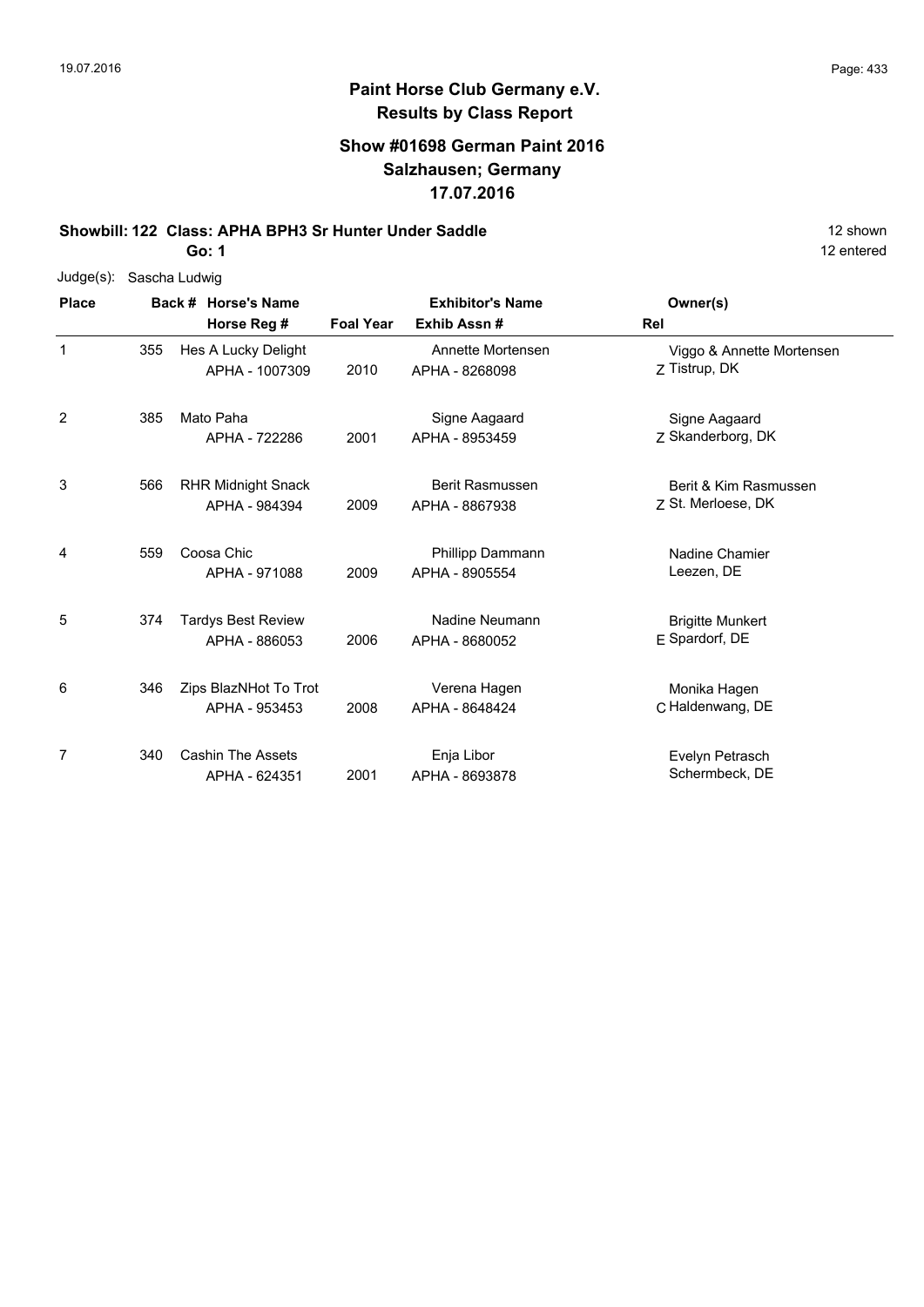## **Show #01699 German Paint 2016 Salzhausen; Germany 17.07.2016**

**Showbill: 122 Class: APHA BPH3 Sr Hunter Under Saddle** 12 Shown 12 shown

**Go: 1**

| $Judge(s)$ : |     | Francoise Raimondo        |                  |                         |                           |
|--------------|-----|---------------------------|------------------|-------------------------|---------------------------|
| <b>Place</b> |     | Back # Horse's Name       |                  | <b>Exhibitor's Name</b> | Owner(s)                  |
|              |     | Horse Reg #               | <b>Foal Year</b> | Exhib Assn#             | Rel                       |
| $\mathbf{1}$ | 355 | Hes A Lucky Delight       |                  | Annette Mortensen       | Viggo & Annette Mortensen |
|              |     | APHA - 1007309            | 2010             | APHA - 8268098          | Z Tistrup, DK             |
| 2            | 346 | Zips BlazNHot To Trot     |                  | Verena Hagen            | Monika Hagen              |
|              |     | APHA - 953453             | 2008             | APHA - 8648424          | C Haldenwang, DE          |
| 3            | 566 | <b>RHR Midnight Snack</b> |                  | Berit Rasmussen         | Berit & Kim Rasmussen     |
|              |     | APHA - 984394             | 2009             | APHA - 8867938          | Z St. Merloese, DK        |
| 4            | 427 | Whata Perfect Design      |                  | Anette I Martensson     | Anette I Martensson       |
|              |     | APHA - 837621             | 2005             | APHA - 8669590          | Z Staffanstorp, SE        |
| 5            | 384 | PP Prozakprescription     |                  | Lenka Snablova          | Hynek Lepka               |
|              |     | APHA - 986611             | 2010             | APHA - 8622599          | F Bakov Nad Jizerou, CZ   |
| 6            | 401 | Missle Rockin Review      |                  | Maike Krause            | Nicole Krause             |
|              |     | APHA - 815505             | 2003             | APHA - 8885332          | C Spardorf, DE            |
| 7            | 559 | Coosa Chic                |                  | Phillipp Dammann        | Nadine Chamier            |
|              |     | APHA - 971088             | 2009             | APHA - 8905554          | Leezen, DE                |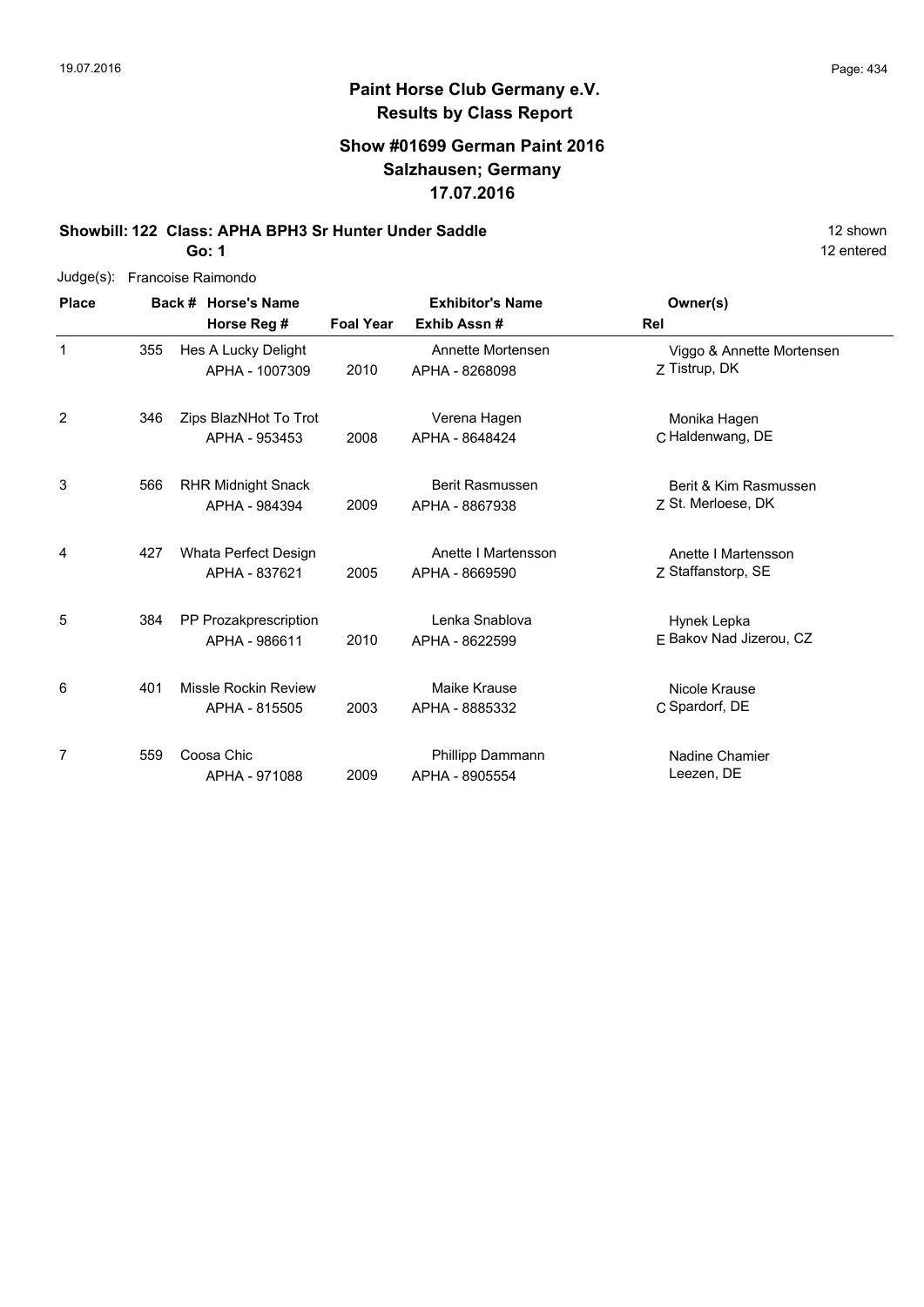# **Paint Horse Club Germany e.V. Results by Class Report**

## **Show #03270 German Paint 2016 Salzhausen; Germany 17.07.2016**

**Showbill: 122 Class: APHA BPH3 Sr Hunter Under Saddle** 12 Shown 12 shown

**Go: 1**

Judge(s): Pierre Ouellet

| <b>Place</b> |     | Back # Horse's Name                        | <b>Exhibitor's Name</b> |                                          | Owner(s)                                    |
|--------------|-----|--------------------------------------------|-------------------------|------------------------------------------|---------------------------------------------|
|              |     | Horse Reg #                                | <b>Foal Year</b>        | Exhib Assn#                              | Rel                                         |
| 1            | 559 | Coosa Chic<br>APHA - 971088                | 2009                    | Phillipp Dammann<br>APHA - 8905554       | Nadine Chamier<br>Leezen, DE                |
| 2            | 384 | PP Prozakprescription<br>APHA - 986611     | 2010                    | Lenka Snablova<br>APHA - 8622599         | Hynek Lepka<br>E Bakov Nad Jizerou, CZ      |
| 3            | 566 | <b>RHR Midnight Snack</b><br>APHA - 984394 | 2009                    | <b>Berit Rasmussen</b><br>APHA - 8867938 | Berit & Kim Rasmussen<br>Z St. Merloese, DK |
| 4            | 355 | Hes A Lucky Delight<br>APHA - 1007309      | 2010                    | Annette Mortensen<br>APHA - 8268098      | Viggo & Annette Mortensen<br>Z Tistrup, DK  |
| 5            | 427 | Whata Perfect Design<br>APHA - 837621      | 2005                    | Anette I Martensson<br>APHA - 8669590    | Anette I Martensson<br>Z Staffanstorp, SE   |
| 6            | 374 | <b>Tardys Best Review</b><br>APHA - 886053 | 2006                    | Nadine Neumann<br>APHA - 8680052         | <b>Brigitte Munkert</b><br>E Spardorf, DE   |
| 7            | 385 | Mato Paha<br>APHA - 722286                 | 2001                    | Signe Aagaard<br>APHA - 8953459          | Signe Aagaard<br>Z Skanderborg, DK          |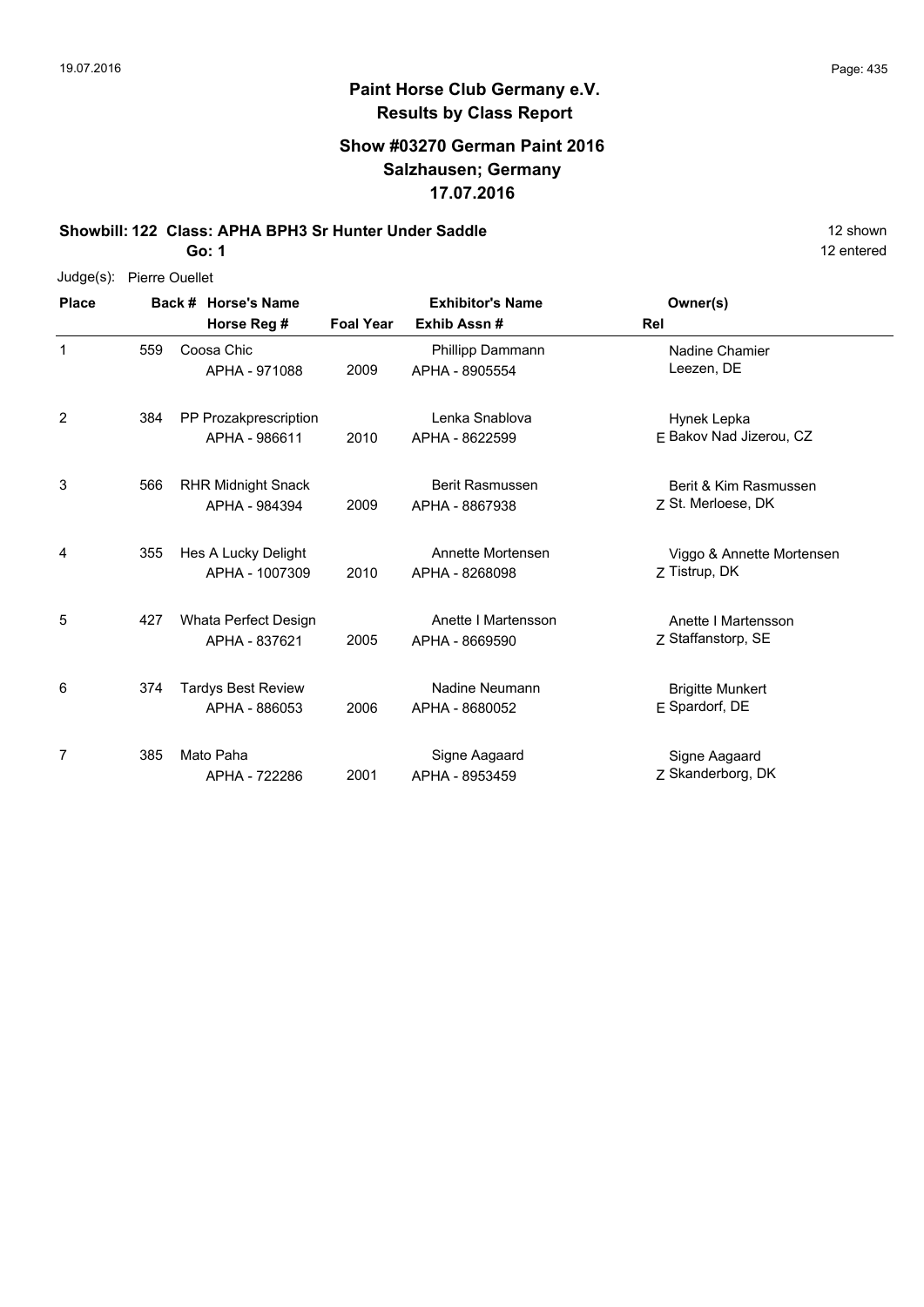# **Paint Horse Club Germany e.V. Results by Class Report**

## **Show #03271 German Paint 2016 Salzhausen; Germany 17.07.2016**

**Showbill: 122 Class: APHA BPH3 Sr Hunter Under Saddle** 12 Shown 12 shown

**Go: 1**

| Judge(s):    | Simone Reiss |                           |                  |                         |                           |
|--------------|--------------|---------------------------|------------------|-------------------------|---------------------------|
| <b>Place</b> |              | Back # Horse's Name       |                  | <b>Exhibitor's Name</b> | Owner(s)                  |
|              |              | Horse Reg #               | <b>Foal Year</b> | Exhib Assn#             | Rel                       |
| 1            | 559          | Coosa Chic                |                  | Phillipp Dammann        | Nadine Chamier            |
|              |              | APHA - 971088             | 2009             | APHA - 8905554          | Leezen, DE                |
| 2            | 346          | Zips BlazNHot To Trot     |                  | Verena Hagen            | Monika Hagen              |
|              |              | APHA - 953453             | 2008             | APHA - 8648424          | C Haldenwang, DE          |
| 3            | 566          | <b>RHR Midnight Snack</b> |                  | <b>Berit Rasmussen</b>  | Berit & Kim Rasmussen     |
|              |              | APHA - 984394             | 2009             | APHA - 8867938          | Z St. Merloese, DK        |
| 4            | 427          | Whata Perfect Design      |                  | Anette I Martensson     | Anette I Martensson       |
|              |              | APHA - 837621             | 2005             | APHA - 8669590          | Z Staffanstorp, SE        |
| 5            | 355          | Hes A Lucky Delight       |                  | Annette Mortensen       | Viggo & Annette Mortensen |
|              |              | APHA - 1007309            | 2010             | APHA - 8268098          | Z Tistrup, DK             |
| 6            | 384          | PP Prozakprescription     |                  | Lenka Snablova          | Hynek Lepka               |
|              |              | APHA - 986611             | 2010             | APHA - 8622599          | E Bakov Nad Jizerou, CZ   |
| 7            | 385          | Mato Paha                 |                  | Signe Aagaard           | Signe Aagaard             |
|              |              | APHA - 722286             | 2001             | APHA - 8953459          | Z Skanderborg, DK         |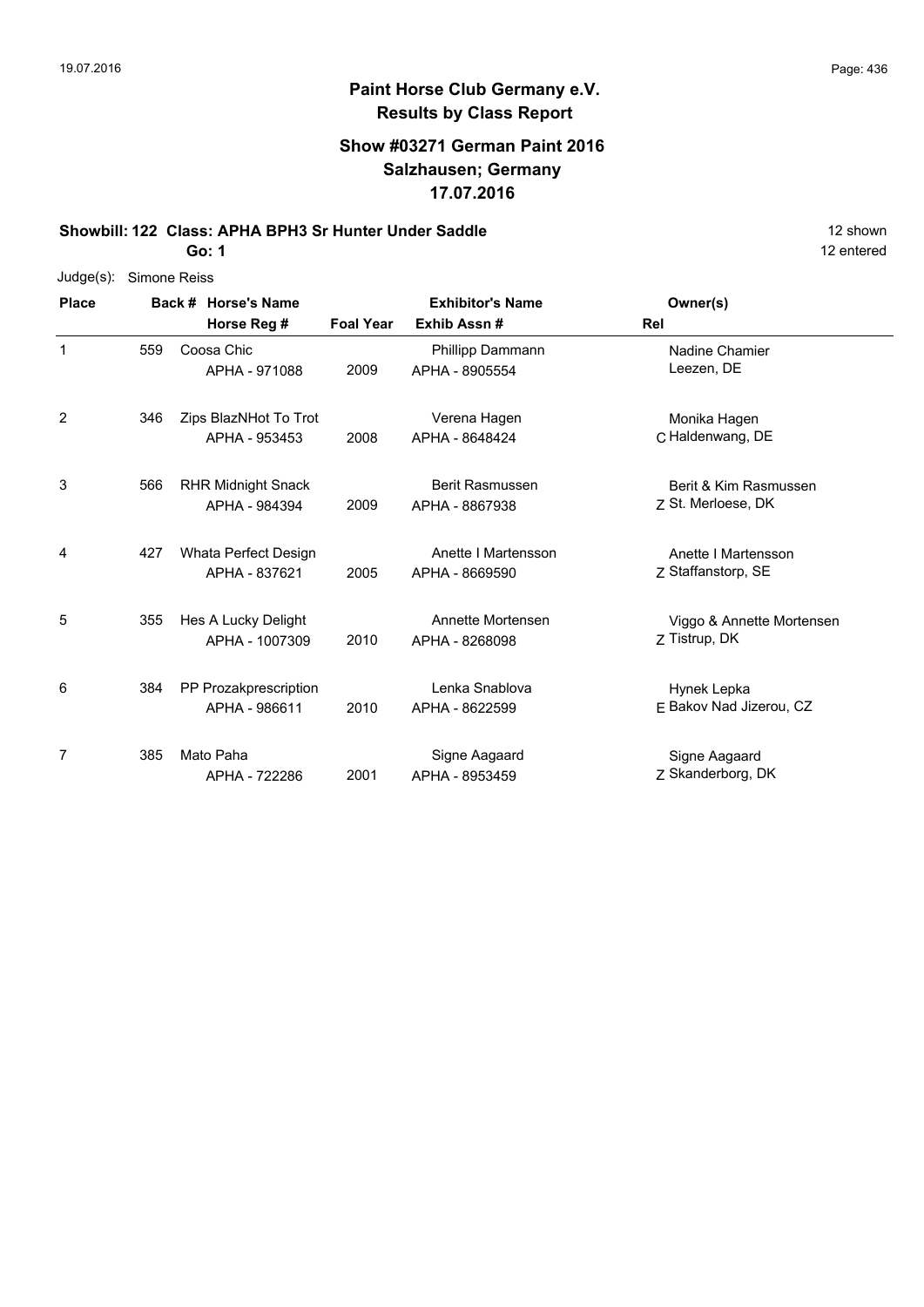# **Show #01698 German Paint 2016 Salzhausen; Germany 17.07.2016**

**Showbill: 123 Class: APHA YHH1 Youth Hunter Hack 18 & Under** 3 shown 3 shown **Go: 1**

6 entered

Judge(s): Sascha Ludwig

| <b>Place</b> |     | Back # Horse's Name                    | <b>Exhibitor's Name</b> |                                          | Owner(s)         |                                            |
|--------------|-----|----------------------------------------|-------------------------|------------------------------------------|------------------|--------------------------------------------|
|              |     | Horse Reg #                            | <b>Foal Year</b>        | Exhib Assn#                              | <b>Birthdate</b> | Rel                                        |
| 1            | 411 | Gamblers Zexy Zip<br>APHA - 915256     | 2007                    | Freja Balslev Segelund<br>APHA - 8950795 |                  | Freja Balslev Segelund<br>7 Haderslev, DK  |
| 2            | 398 | Hawthorns Pleasantzip<br>APHA - 958250 | 2008                    | Michele Schoenwald<br>APHA - 8978268     |                  | Karsten & A Nielsen Olsen<br>Haderslev, DK |
| 3            | 393 | Lark A Movie Star<br>APHA - 948863     | 2008                    | Carolin Rauch<br>APHA - 9141687          |                  | Carolin Rauch<br>Z Guxhagen, DE            |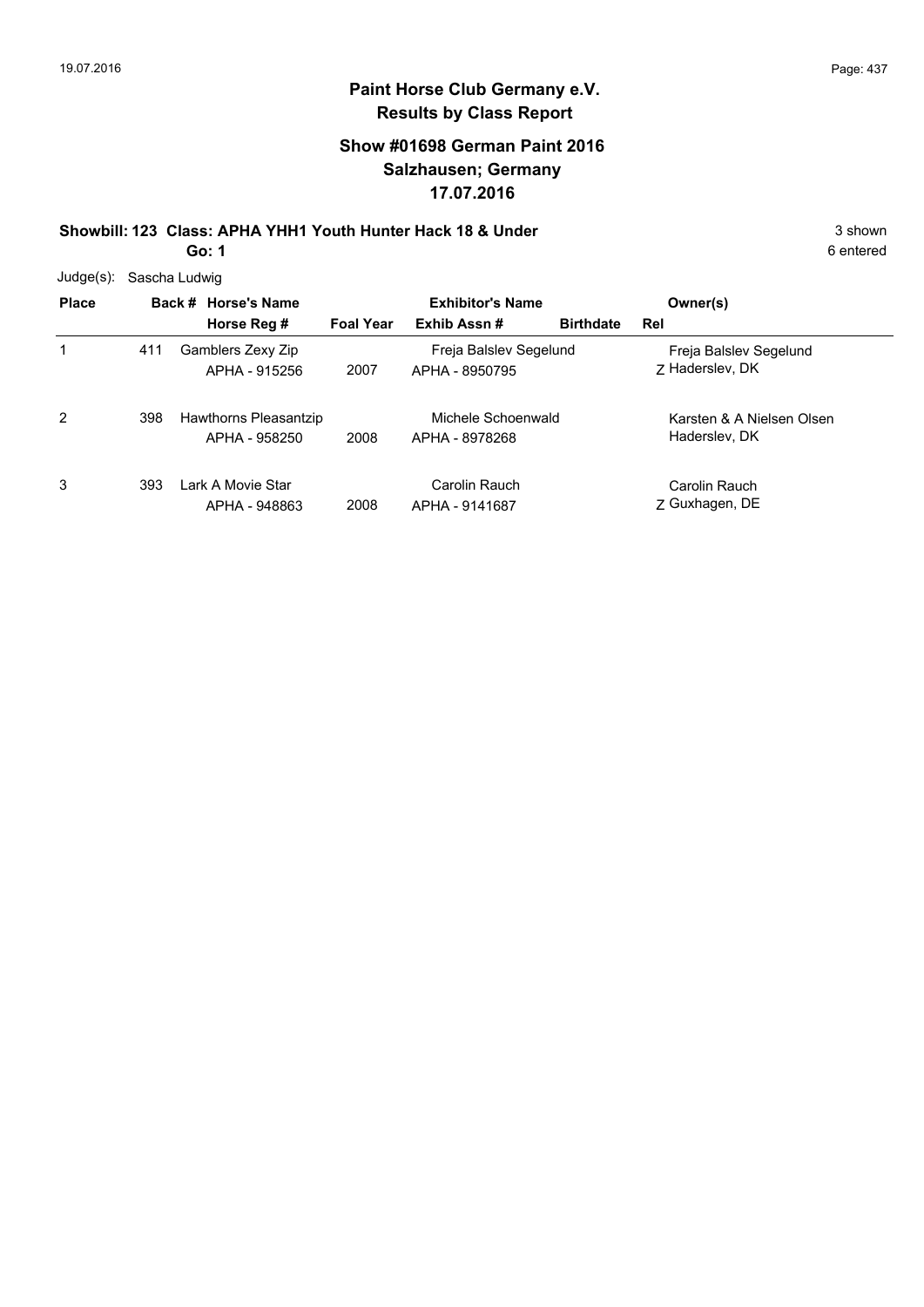## **Show #01699 German Paint 2016 Salzhausen; Germany 17.07.2016**

**Showbill: 123 Class: APHA YHH1 Youth Hunter Hack 18 & Under** 3 shown 3 shown **Go: 1**

| $Judge(s)$ : |     | Francoise Raimondo                     |                  |                                          |                  |                                            |
|--------------|-----|----------------------------------------|------------------|------------------------------------------|------------------|--------------------------------------------|
| <b>Place</b> |     | Back # Horse's Name                    |                  | <b>Exhibitor's Name</b>                  |                  | Owner(s)                                   |
|              |     | Horse Reg #                            | <b>Foal Year</b> | Exhib Assn#                              | <b>Birthdate</b> | Rel                                        |
| 1            | 411 | Gamblers Zexy Zip<br>APHA - 915256     | 2007             | Freja Balslev Segelund<br>APHA - 8950795 |                  | Freja Balslev Segelund<br>7 Hadersley, DK  |
| 2            | 393 | Lark A Movie Star<br>APHA - 948863     | 2008             | Carolin Rauch<br>APHA - 9141687          |                  | Carolin Rauch<br>Z Guxhagen, DE            |
| 3            | 398 | Hawthorns Pleasantzip<br>APHA - 958250 | 2008             | Michele Schoenwald<br>APHA - 8978268     |                  | Karsten & A Nielsen Olsen<br>Haderslev, DK |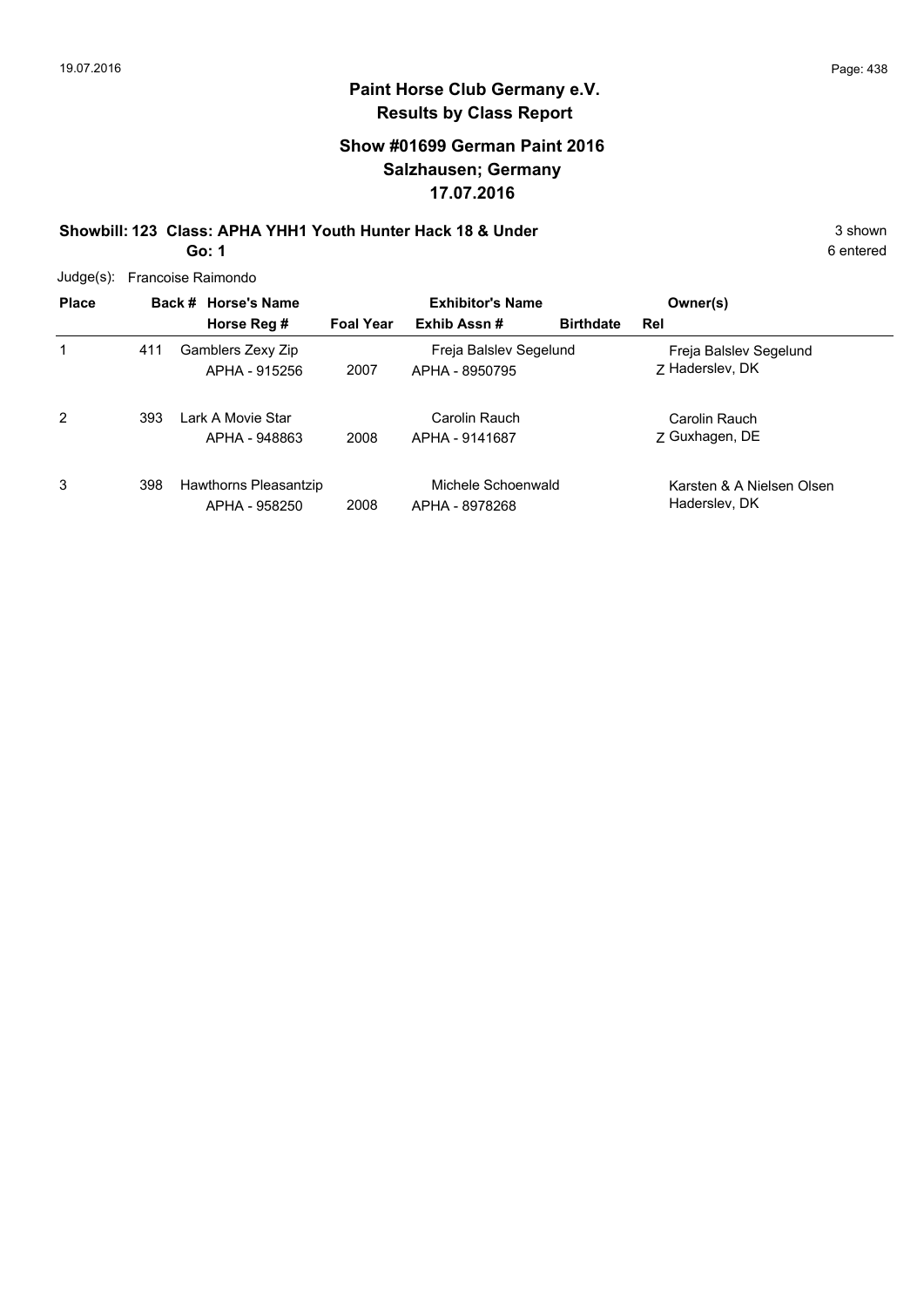## **Show #03270 German Paint 2016 Salzhausen; Germany 17.07.2016**

**Showbill: 123 Class: APHA YHH1 Youth Hunter Hack 18 & Under** 3 shown 3 shown **Go: 1**

Judge(s): Pierre Ouellet

| <b>budge(3).</b> There Oucling |     |                                        |                         |                                          |                  |                                            |
|--------------------------------|-----|----------------------------------------|-------------------------|------------------------------------------|------------------|--------------------------------------------|
| <b>Place</b>                   |     | Back # Horse's Name                    | <b>Exhibitor's Name</b> |                                          | Owner(s)         |                                            |
|                                |     | Horse Reg #                            | <b>Foal Year</b>        | Exhib Assn#                              | <b>Birthdate</b> | Rel                                        |
| 1                              | 398 | Hawthorns Pleasantzip<br>APHA - 958250 | 2008                    | Michele Schoenwald<br>APHA - 8978268     |                  | Karsten & A Nielsen Olsen<br>Haderslev, DK |
| 2                              | 411 | Gamblers Zexy Zip<br>APHA - 915256     | 2007                    | Freja Balslev Segelund<br>APHA - 8950795 |                  | Freja Balslev Segelund<br>7 Haderslev, DK  |
| 3                              | 393 | Lark A Movie Star<br>APHA - 948863     | 2008                    | Carolin Rauch<br>APHA - 9141687          |                  | Carolin Rauch<br>Z Guxhagen, DE            |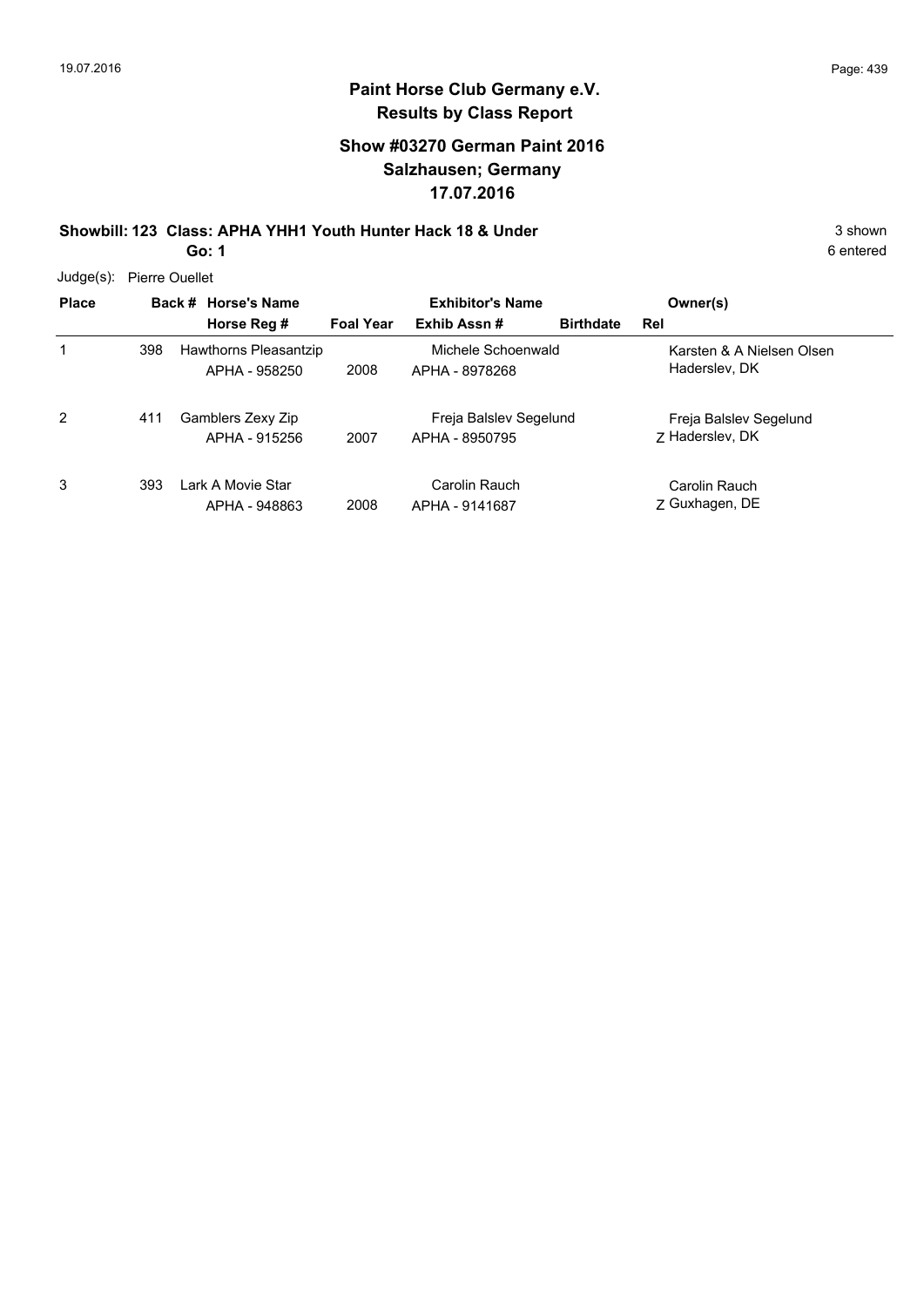## **Show #03271 German Paint 2016 Salzhausen; Germany 17.07.2016**

**Showbill: 123 Class: APHA YHH1 Youth Hunter Hack 18 & Under** 3 shown 3 shown **Go: 1**

6 entered

Judge(s): Simone Reiss

| <b>Place</b> |     | Back # Horse's Name<br>Horse Reg #     | <b>Foal Year</b> | <b>Exhibitor's Name</b><br>Exhib Assn#   | <b>Birthdate</b> | Owner(s)<br>Rel                            |
|--------------|-----|----------------------------------------|------------------|------------------------------------------|------------------|--------------------------------------------|
| 1            | 411 | Gamblers Zexy Zip<br>APHA - 915256     | 2007             | Freja Balslev Segelund<br>APHA - 8950795 |                  | Freja Balslev Segelund<br>7 Haderslev, DK  |
| 2            | 398 | Hawthorns Pleasantzip<br>APHA - 958250 | 2008             | Michele Schoenwald<br>APHA - 8978268     |                  | Karsten & A Nielsen Olsen<br>Hadersley, DK |
| 3            | 393 | Lark A Movie Star<br>APHA - 948863     | 2008             | Carolin Rauch<br>APHA - 9141687          |                  | Carolin Rauch<br>Z Guxhagen, DE            |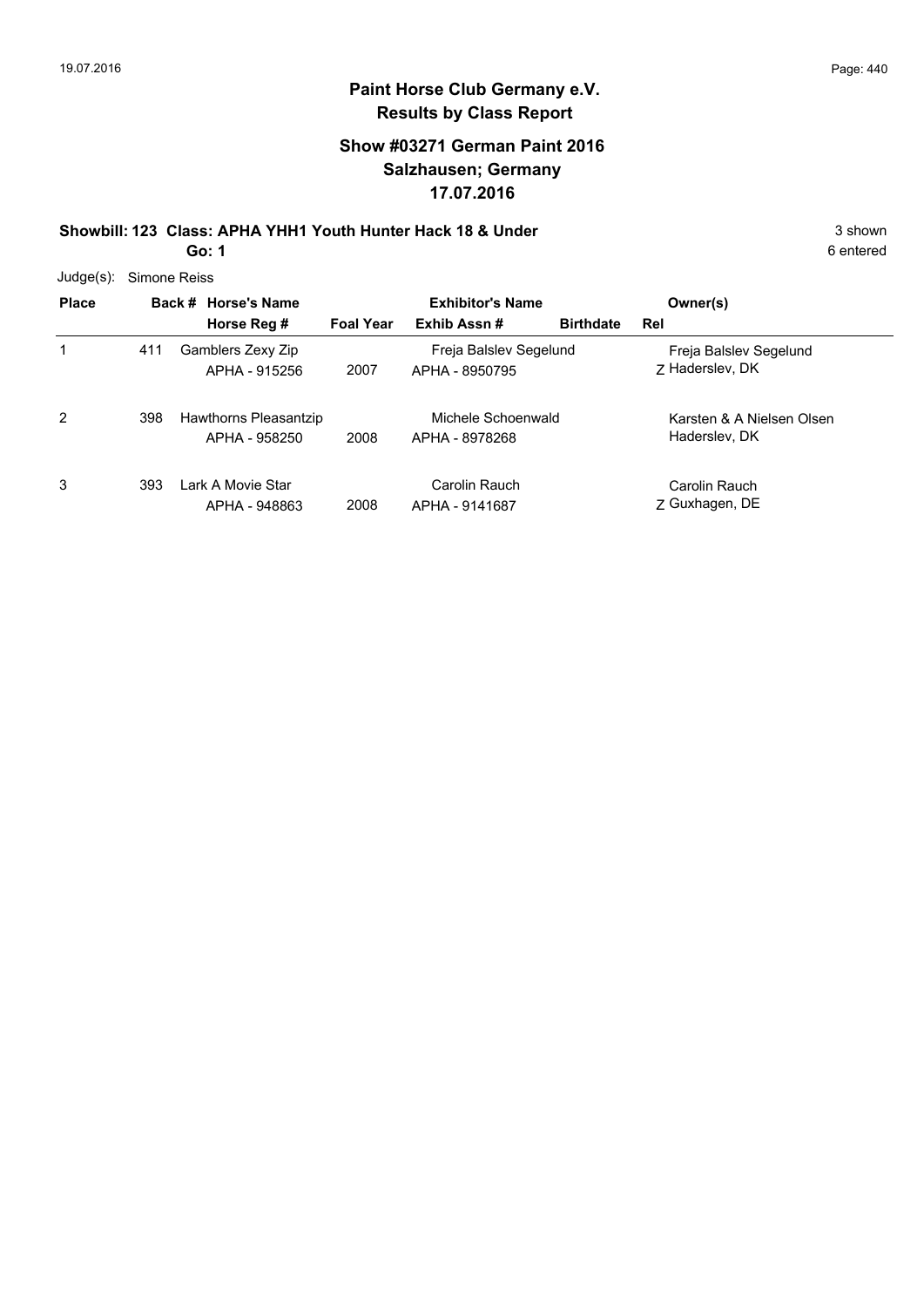# **Paint Horse Club Germany e.V. Results by Class Report**

## **Show #01698 German Paint 2016 Salzhausen; Germany 17.07.2016**

#### **Showbill: 127 Class: APHA HH1 Hunter Hack All Ages** 1 shown

**Go: 1**

|  | Judge(s): Sascha Ludwig |  |
|--|-------------------------|--|
|--|-------------------------|--|

| <b>Place</b> |     | Back # Horse's Name                    |                  | <b>Exhibitor's Name</b>        | Owner(s)                         |
|--------------|-----|----------------------------------------|------------------|--------------------------------|----------------------------------|
|              |     | Horse Reg #                            | <b>Foal Year</b> | Exhib Assn #                   | Rel                              |
|              | 346 | Zips BlazNHot To Trot<br>APHA - 953453 | 2008             | Verena Hagen<br>APHA - 8648424 | Monika Hagen<br>C Haldenwang, DE |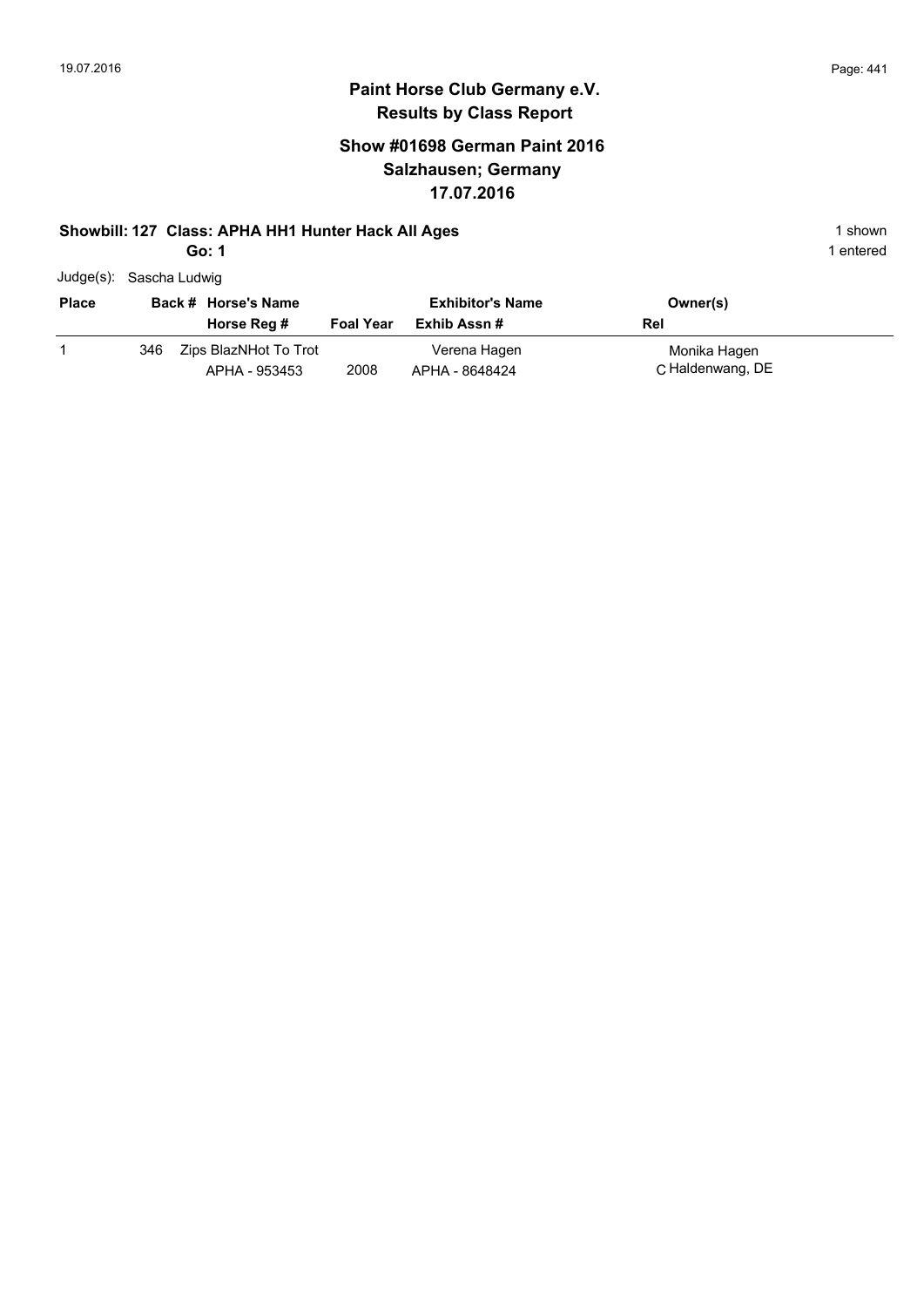# **Paint Horse Club Germany e.V. Results by Class Report**

## **Show #01699 German Paint 2016 Salzhausen; Germany 17.07.2016**

#### **Showbill: 127 Class: APHA HH1 Hunter Hack All Ages** 1 shown

**Go: 1**

| Judge(s): Francoise Raimondo |  |
|------------------------------|--|
|                              |  |

| <b>Place</b> |      | Back # Horse's Name<br>Horse Reg #     | <b>Foal Year</b> | <b>Exhibitor's Name</b><br>Exhib Assn # | Owner(s)<br>Rel                  |
|--------------|------|----------------------------------------|------------------|-----------------------------------------|----------------------------------|
|              | 346. | Zips BlazNHot To Trot<br>APHA - 953453 | 2008             | Verena Hagen<br>APHA - 8648424          | Monika Hagen<br>C Haldenwang, DE |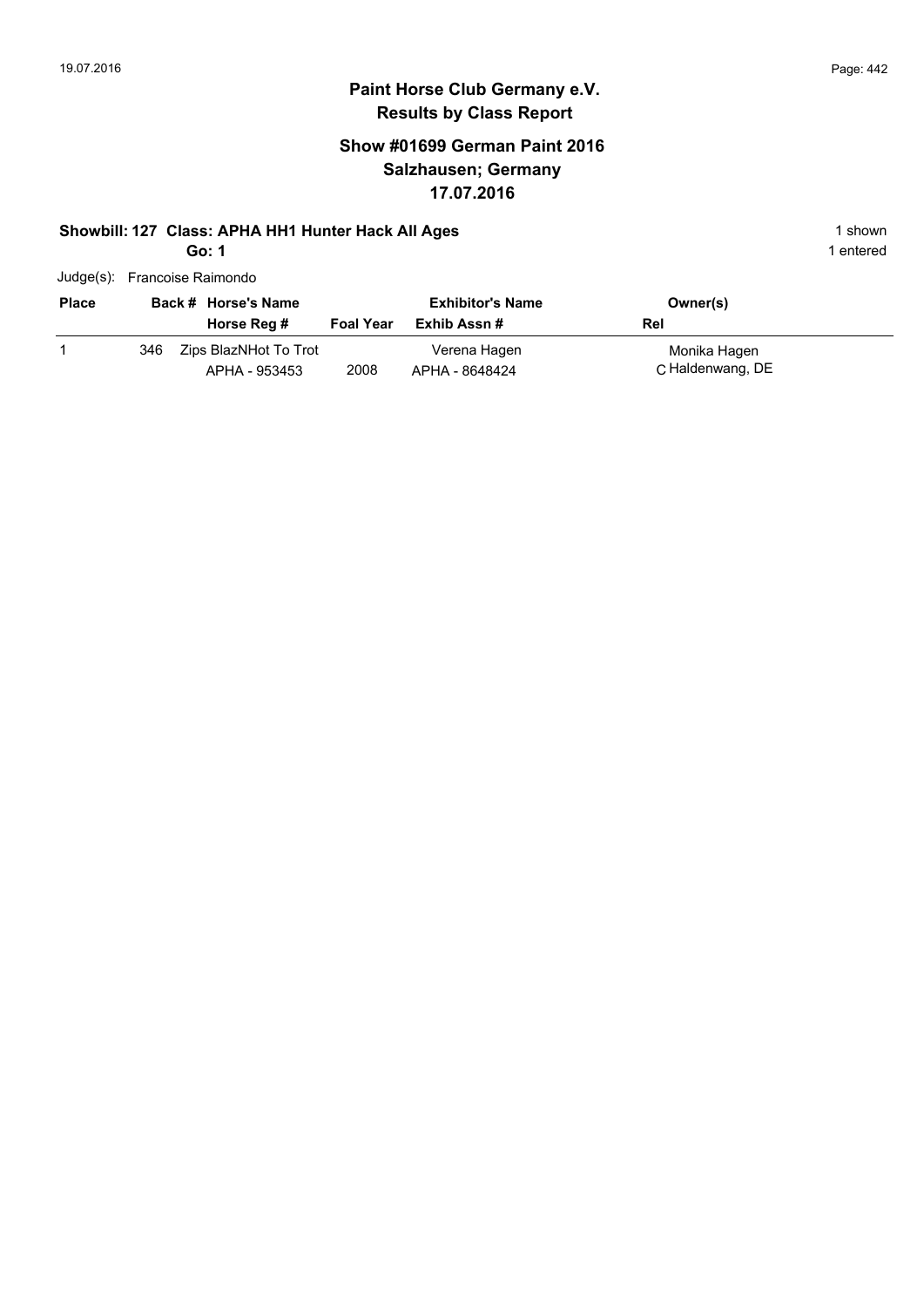# **Paint Horse Club Germany e.V. Results by Class Report**

## **Show #03270 German Paint 2016 Salzhausen; Germany 17.07.2016**

#### **Showbill: 127 Class: APHA HH1 Hunter Hack All Ages** 1 shown

**Go: 1**

Judge(s): Pierre Ouellet

| <b>Place</b> |     | Back # Horse's Name<br>Horse Reg #     | <b>Foal Year</b> | <b>Exhibitor's Name</b><br>Exhib Assn # | Owner(s)<br>Rel                  |
|--------------|-----|----------------------------------------|------------------|-----------------------------------------|----------------------------------|
|              | 346 | Zips BlazNHot To Trot<br>APHA - 953453 | 2008             | Verena Hagen<br>APHA - 8648424          | Monika Hagen<br>C Haldenwang, DE |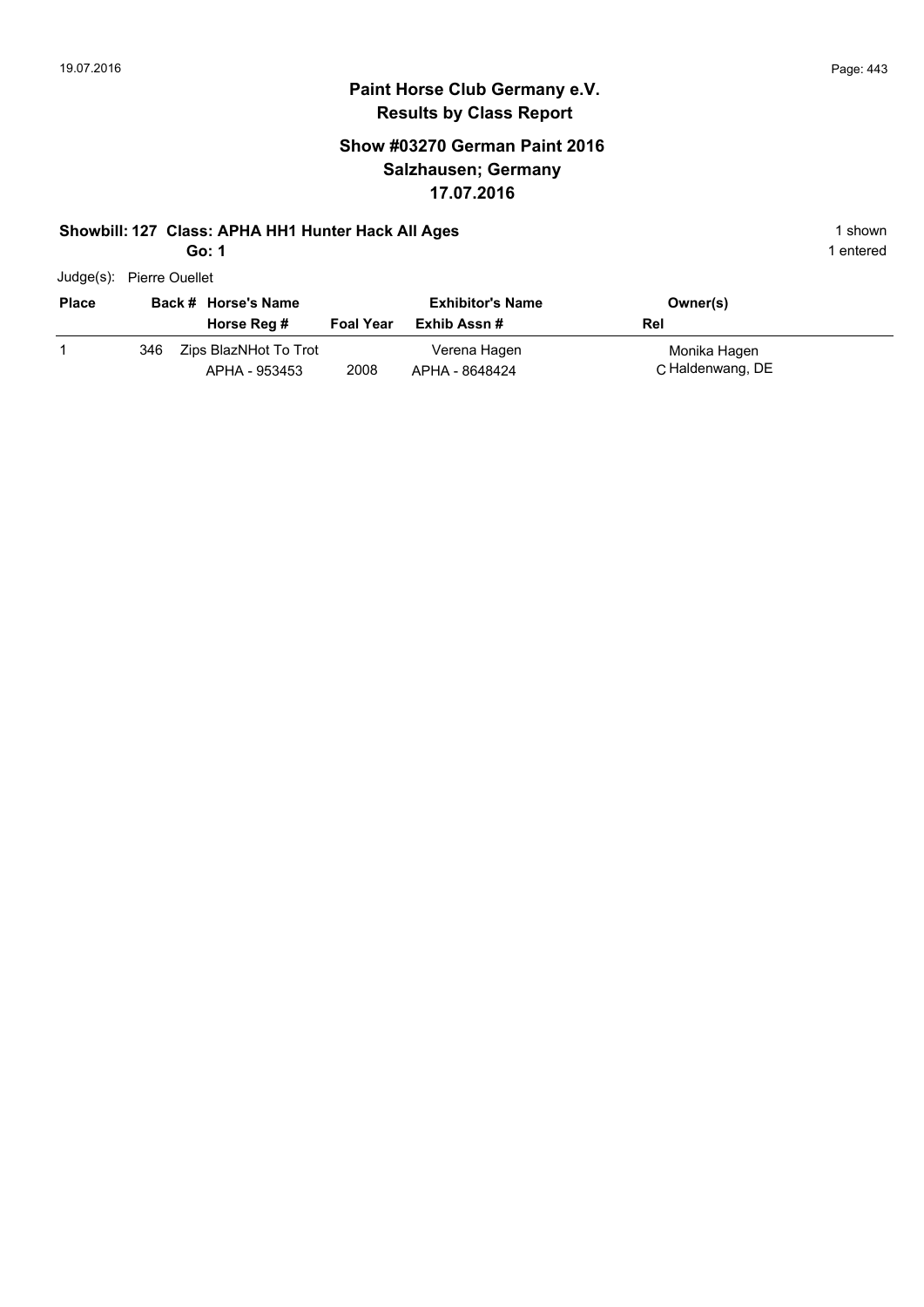# **Paint Horse Club Germany e.V. Results by Class Report**

## **Show #03271 German Paint 2016 Salzhausen; Germany 17.07.2016**

#### **Showbill: 127 Class: APHA HH1 Hunter Hack All Ages** 1 shown

**Go: 1**

|  | Judge(s): Simone Reiss |  |
|--|------------------------|--|
|--|------------------------|--|

| <b>Place</b> |     | Back # Horse's Name<br>Horse Reg #     | <b>Foal Year</b> | <b>Exhibitor's Name</b><br>Exhib Assn # | Owner(s)<br>Rel                  |
|--------------|-----|----------------------------------------|------------------|-----------------------------------------|----------------------------------|
|              | 346 | Zips BlazNHot To Trot<br>APHA - 953453 | 2008             | Verena Hagen<br>APHA - 8648424          | Monika Hagen<br>C Haldenwang, DE |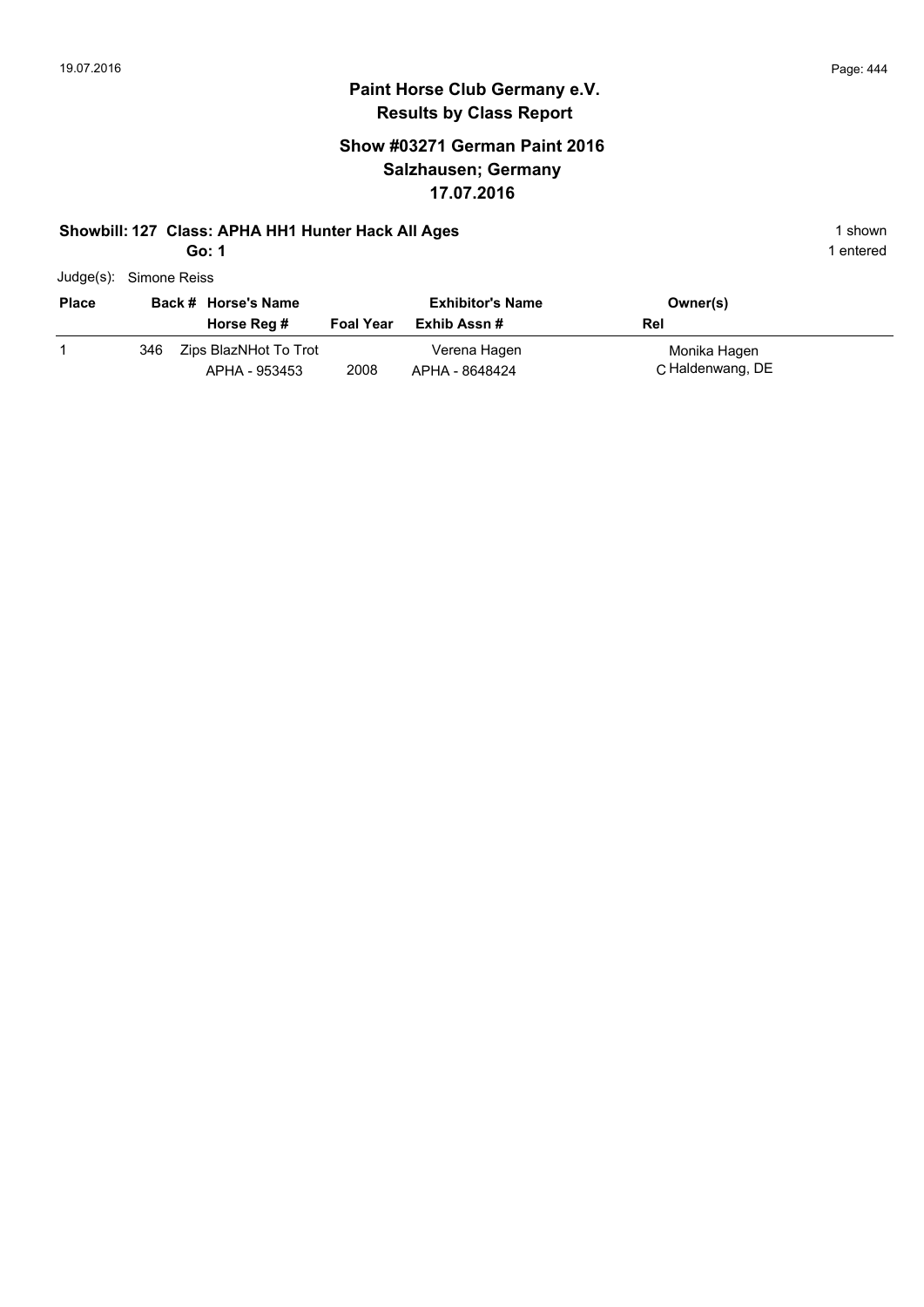## **Show #01698 German Paint 2016 Salzhausen; Germany 17.07.2016**

#### **Showbill: 130 Class: APHA GWR Green Western Riding All Ages** 1 shown

**Go: 1**

|  | Judge(s): Sascha Ludwig |
|--|-------------------------|
|--|-------------------------|

| <b>Place</b> | Back # Horse's Name |                                        | <b>Exhibitor's Name</b> |                                  | Owner(s)                          |
|--------------|---------------------|----------------------------------------|-------------------------|----------------------------------|-----------------------------------|
|              |                     | Horse Reg #                            | <b>Foal Year</b>        | Exhib Assn #                     | Rel                               |
|              | 568                 | CT Big Step Taniayaag<br>APHA - 906133 | 2007                    | Claudia Hilger<br>APHA - 8823290 | Claudia Hilger<br>7 Wilnsdorf, DE |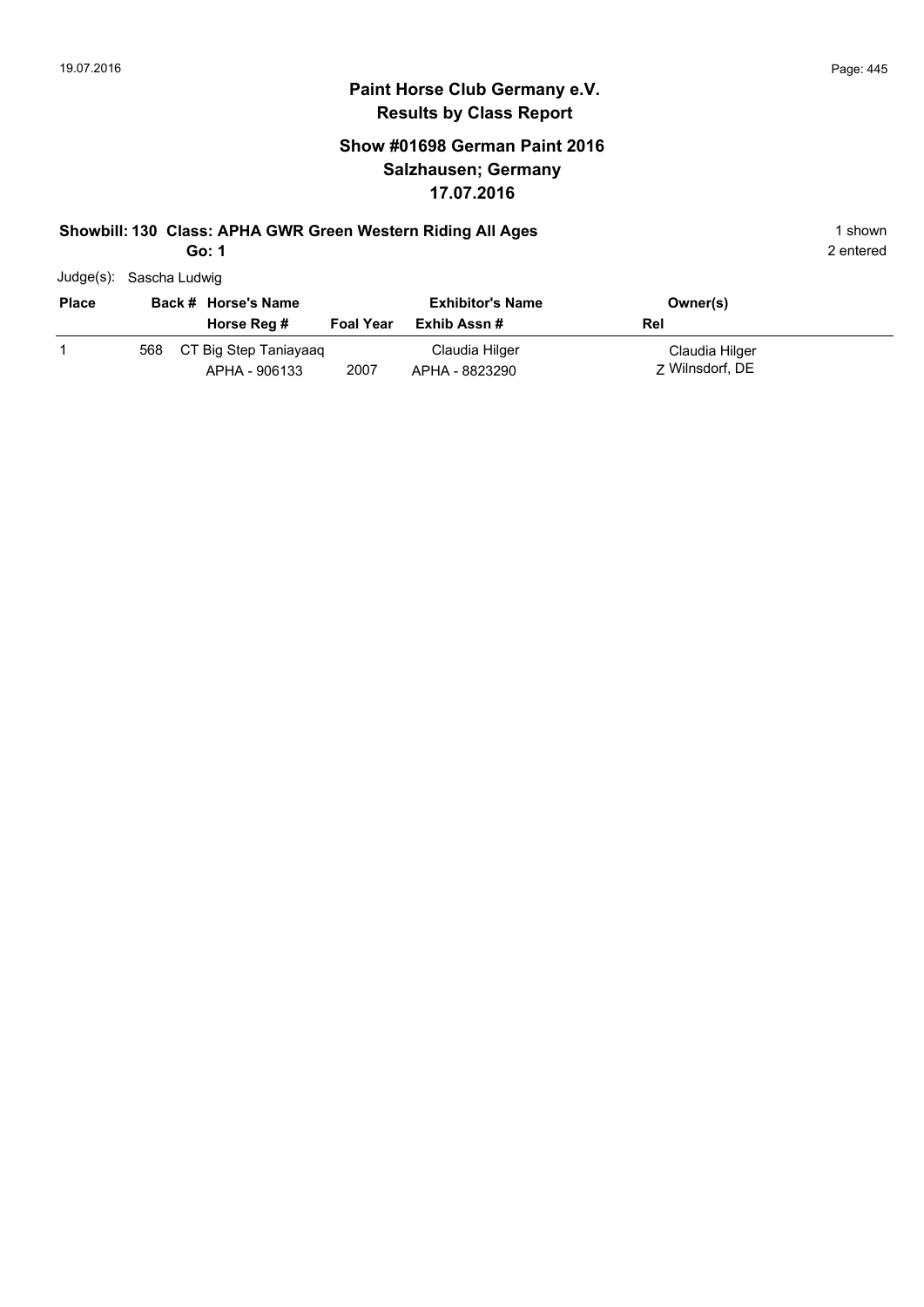## **Show #01699 German Paint 2016 Salzhausen; Germany 17.07.2016**

# **Showbill: 130 Class: APHA GWR Green Western Riding All Ages** 1 shown

**Go: 1**

| Judge(s): Francoise Raimondo |  |
|------------------------------|--|

| <b>Place</b> | Back # Horse's Name |                                        | <b>Exhibitor's Name</b> |                                  | Owner(s)                          |
|--------------|---------------------|----------------------------------------|-------------------------|----------------------------------|-----------------------------------|
|              |                     | Horse Reg #                            | <b>Foal Year</b>        | Exhib Assn #                     | Rel                               |
|              | 568                 | CT Big Step Taniayaag<br>APHA - 906133 | 2007                    | Claudia Hilger<br>APHA - 8823290 | Claudia Hilger<br>7 Wilnsdorf, DE |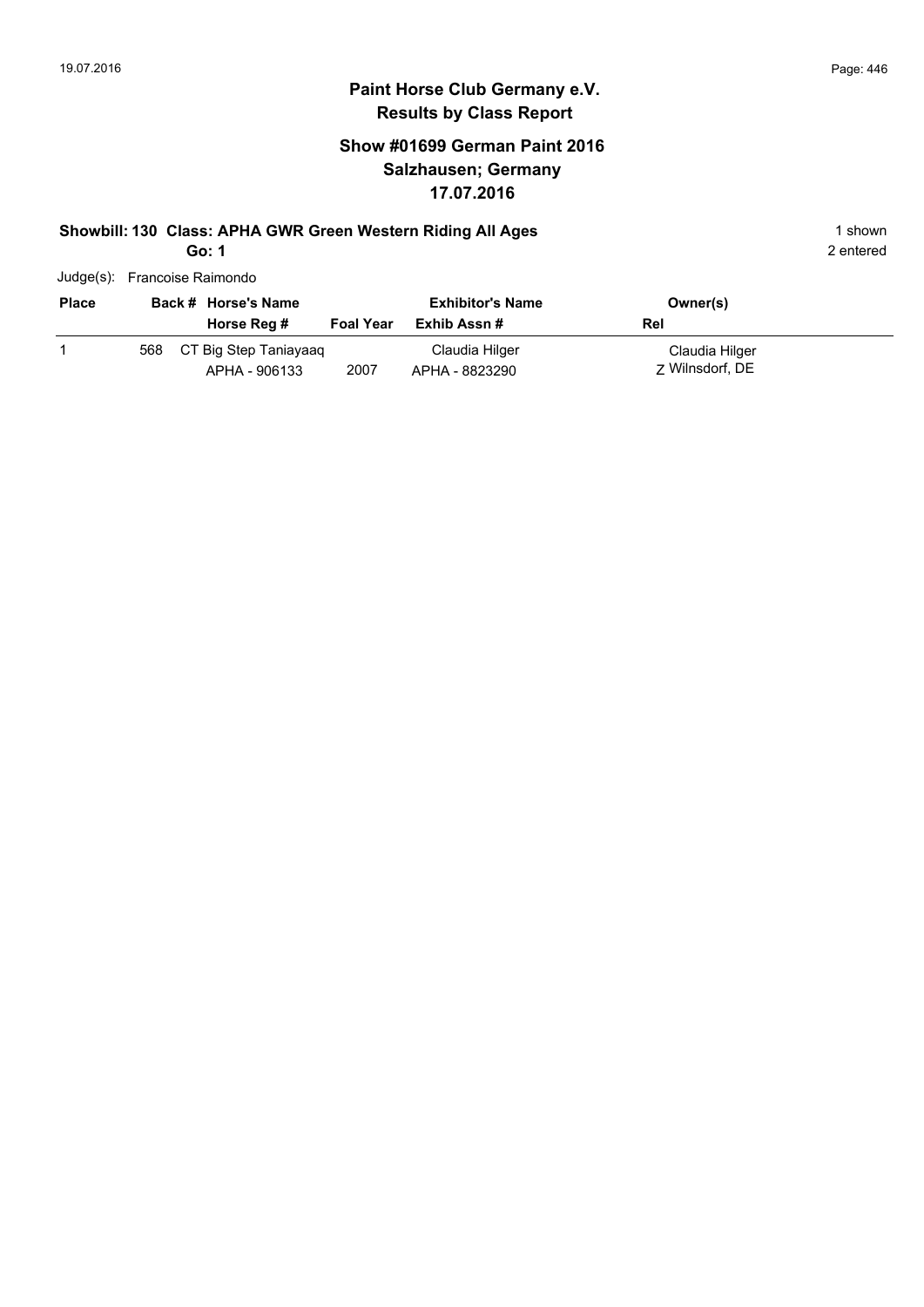#### **Paint Horse Club Germany e.V. Results by Class Report**

## **Show #03270 German Paint 2016 Salzhausen; Germany 17.07.2016**

#### **Showbill: 130 Class: APHA GWR Green Western Riding All Ages** 1 shown

**Go: 1**

Judge(s): Pierre Ouellet

| <b>Place</b> |     | Back # Horse's Name<br>Horse Reg #     | <b>Foal Year</b> | <b>Exhibitor's Name</b><br>Exhib Assn # | Owner(s)<br>Rel                   |
|--------------|-----|----------------------------------------|------------------|-----------------------------------------|-----------------------------------|
|              | 568 | CT Big Step Taniayaag<br>APHA - 906133 | 2007             | Claudia Hilger<br>APHA - 8823290        | Claudia Hilger<br>7 Wilnsdorf, DE |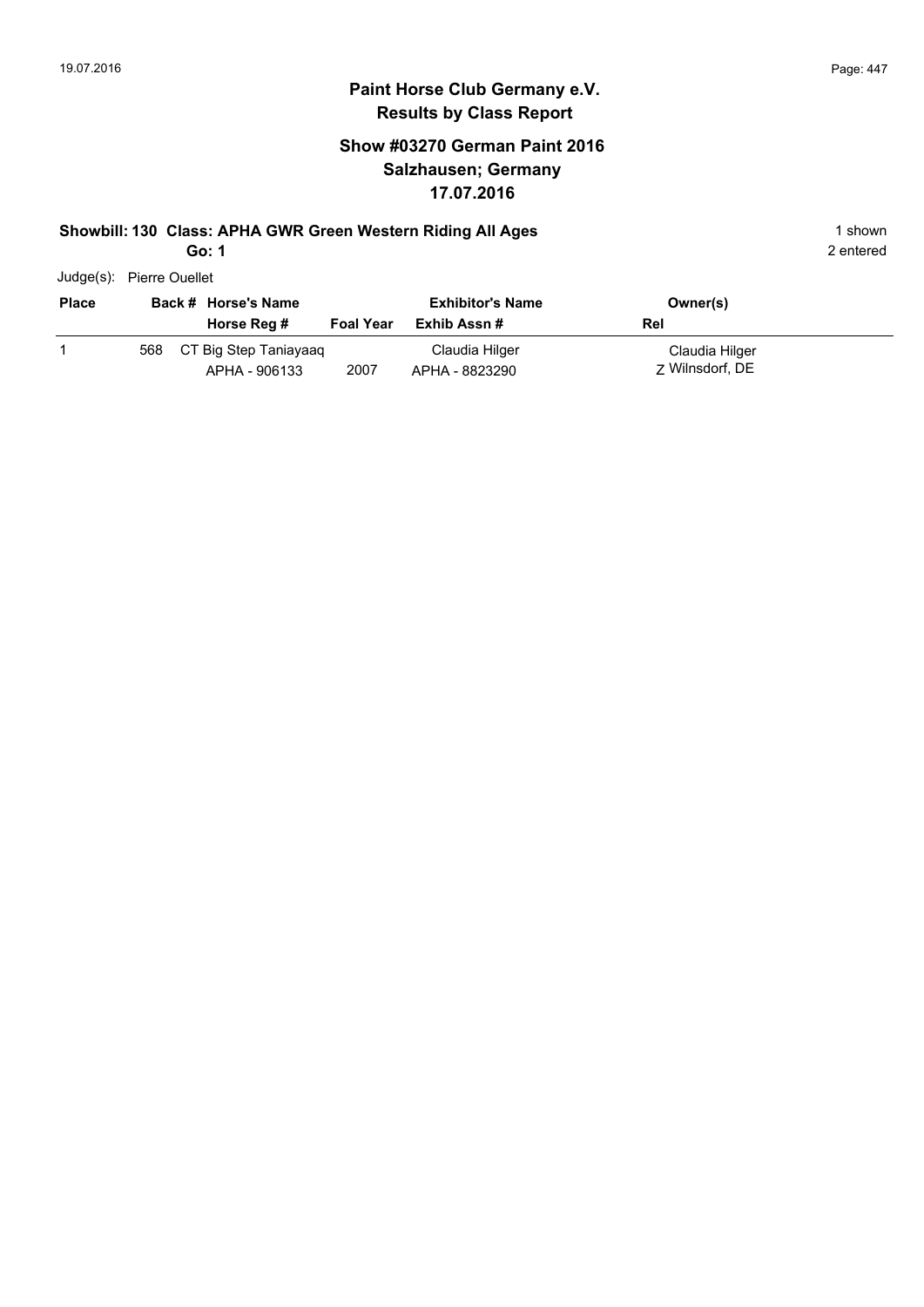## **Show #03271 German Paint 2016 Salzhausen; Germany 17.07.2016**

#### **Showbill: 130 Class: APHA GWR Green Western Riding All Ages** 1 shown

**Go: 1**

|              | Judge(s): Simone Reiss       |                  |                         |                |
|--------------|------------------------------|------------------|-------------------------|----------------|
| <b>Place</b> | Back # Horse's Name          |                  | <b>Exhibitor's Name</b> | Owner(s)       |
|              | Horse Reg #                  | <b>Foal Year</b> | Exhib Assn #            | Rel            |
|              | CT Big Step Taniayaaq<br>568 |                  | Claudia Hilger          | Claudia Hilger |

|  | 568 CT Big Step Taniayaaq |      | Claudia Hilger | Claudia Hilger  |
|--|---------------------------|------|----------------|-----------------|
|  | APHA - 906133             | 2007 | APHA - 8823290 | 7 Wilnsdorf, DE |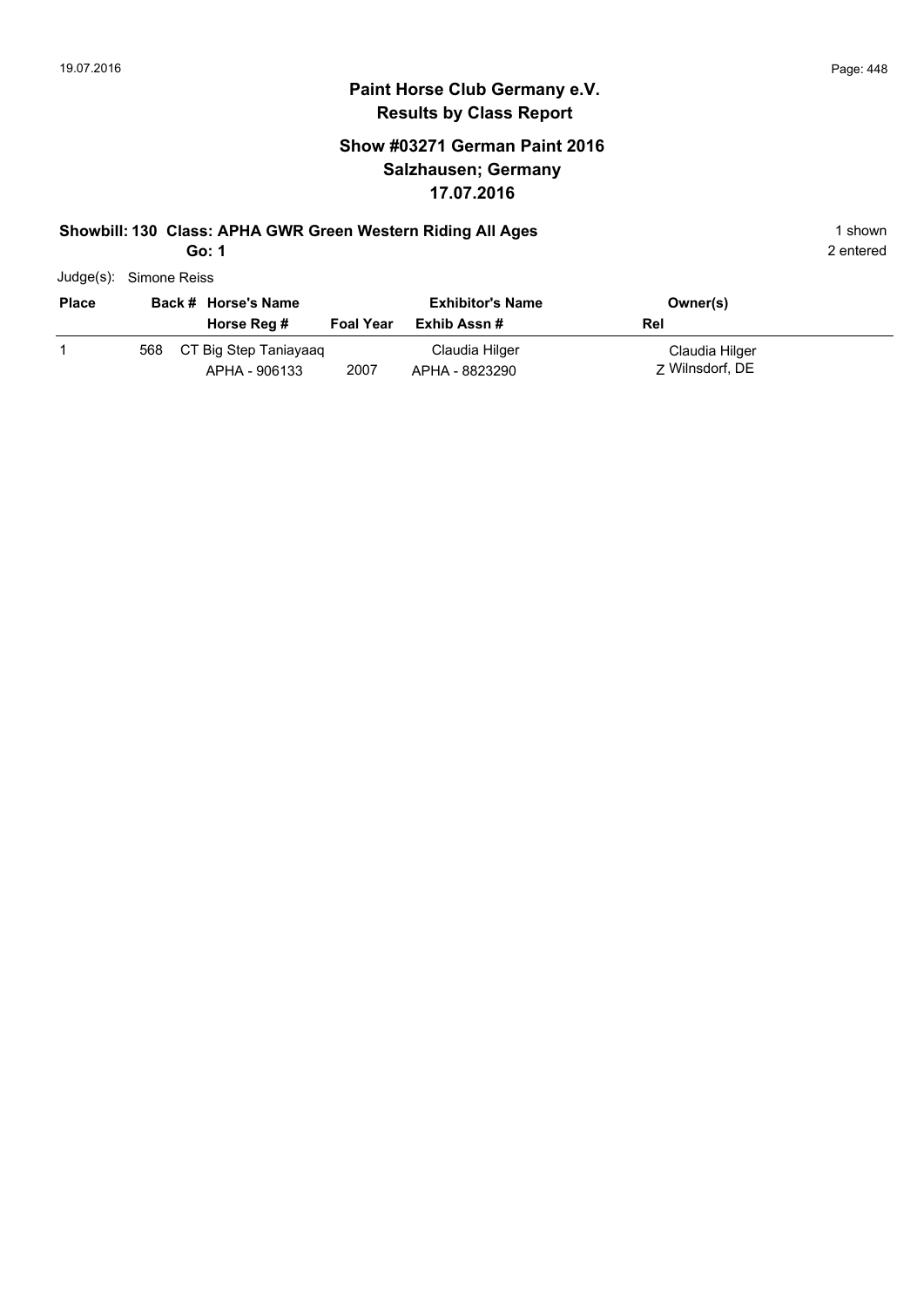## **Show #01698 German Paint 2016 Salzhausen; Germany 17.07.2016**

**Showbill: 131 Class: APHA AWR1 Amateur Western Riding All Ages** 4 shown **Go: 1**

| $Judge(s)$ : | Sascha Ludwig |                                        |                  |                                    |                                    |
|--------------|---------------|----------------------------------------|------------------|------------------------------------|------------------------------------|
| <b>Place</b> |               | Back # Horse's Name                    |                  | <b>Exhibitor's Name</b>            | Owner(s)                           |
|              |               | Horse Reg #                            | <b>Foal Year</b> | Exhib Assn#                        | Rel                                |
| 1            | 327           | Pro Secco<br>APHA - 584443             | 2000             | Anja Ernst<br>APHA - 8900934       | Anja Ernst<br>7 Luenen, DE         |
| 2            | 348           | TL Cherokees Beauty<br>APHA - 714702   | 2002             | Lena Hagen<br>APHA - 8818312       | Monika Hagen<br>C Haldenwang, DE   |
| 3            | 568           | CT Big Step Taniayaaq<br>APHA - 906133 | 2007             | Claudia Hilger<br>APHA - 8823290   | Claudia Hilger<br>7 Wilnsdorf, DE  |
| DQ.          | 365           | <b>Shot Girl</b><br>APHA - 994625      | 2008             | Anna-Alisa Samse<br>APHA - 8982739 | Anna-Alisa Samse<br>7 Hannover, DE |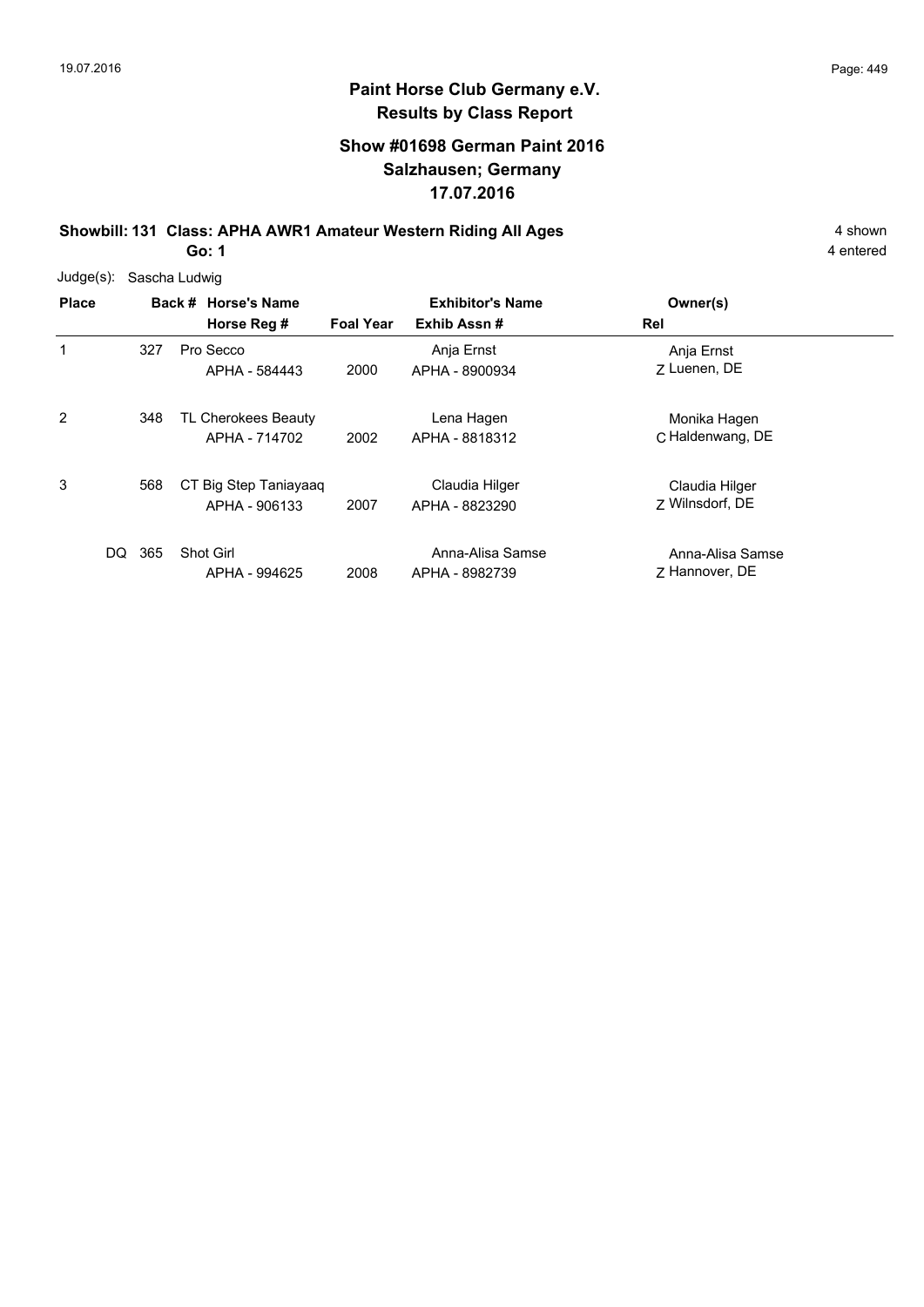## **Show #01699 German Paint 2016 Salzhausen; Germany 17.07.2016**

**Showbill: 131 Class: APHA AWR1 Amateur Western Riding All Ages** 4 shown **Go: 1**

4 entered

Judge(s): Francoise Raimondo

| <b>Place</b>   |     | Back # Horse's Name<br>Horse Reg #     | <b>Foal Year</b> | <b>Exhibitor's Name</b><br>Exhib Assn# | Owner(s)<br>Rel                    |
|----------------|-----|----------------------------------------|------------------|----------------------------------------|------------------------------------|
| 1              | 327 | Pro Secco<br>APHA - 584443             | 2000             | Anja Ernst<br>APHA - 8900934           | Anja Ernst<br>7 Luenen, DE         |
| $\overline{2}$ | 348 | TL Cherokees Beauty<br>APHA - 714702   | 2002             | Lena Hagen<br>APHA - 8818312           | Monika Hagen<br>C Haldenwang, DE   |
| 3              | 568 | CT Big Step Taniayaaq<br>APHA - 906133 | 2007             | Claudia Hilger<br>APHA - 8823290       | Claudia Hilger<br>7 Wilnsdorf, DE  |
| DQ             | 365 | Shot Girl<br>APHA - 994625             | 2008             | Anna-Alisa Samse<br>APHA - 8982739     | Anna-Alisa Samse<br>7 Hannover, DE |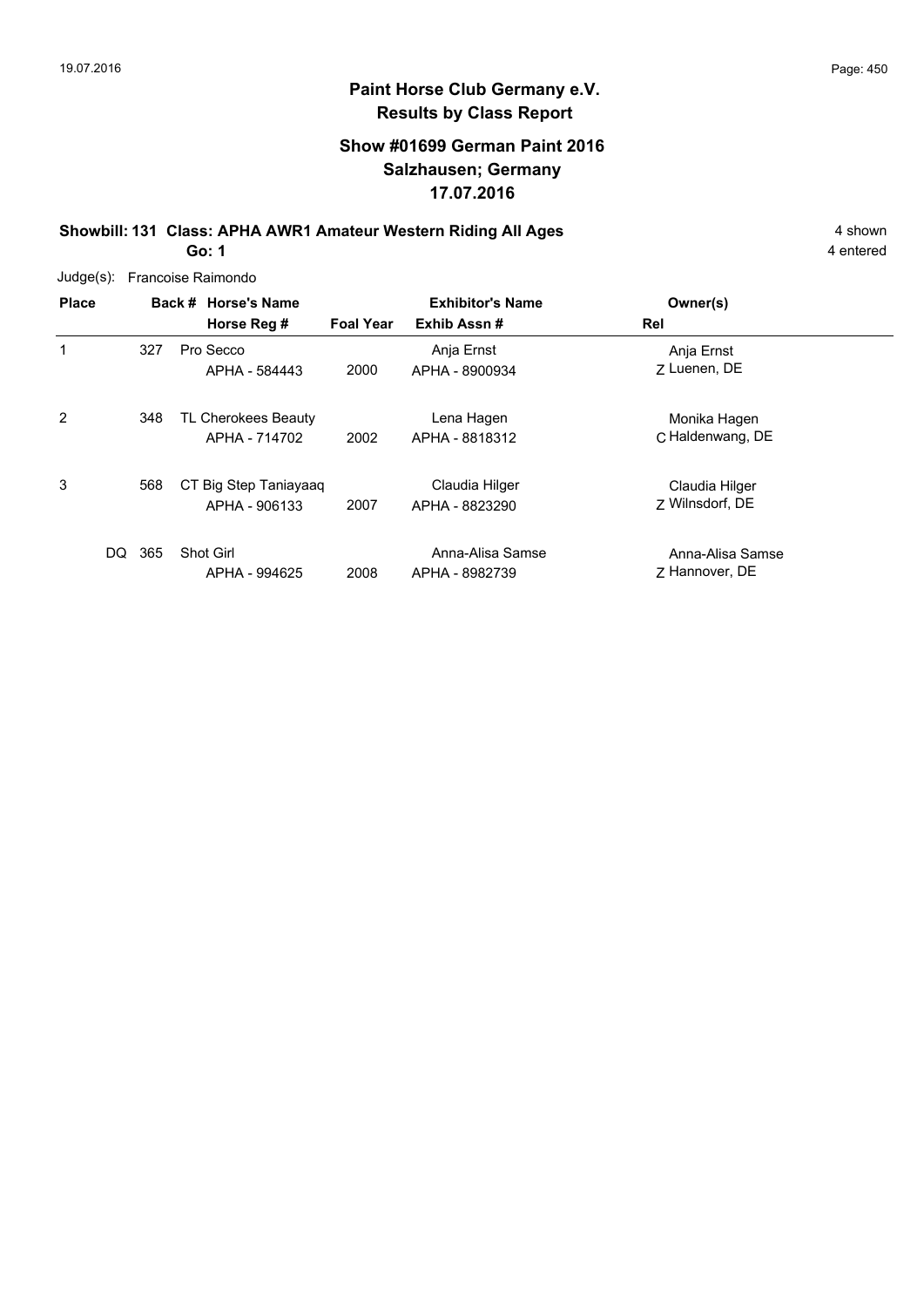## **Show #03270 German Paint 2016 Salzhausen; Germany 17.07.2016**

**Showbill: 131 Class: APHA AWR1 Amateur Western Riding All Ages** 4 shown **Go: 1**

| $Judge(s)$ : | <b>Pierre Ouellet</b> |                                        |                  |                                        |                                    |  |
|--------------|-----------------------|----------------------------------------|------------------|----------------------------------------|------------------------------------|--|
| <b>Place</b> |                       | Back # Horse's Name<br>Horse Reg #     | <b>Foal Year</b> | <b>Exhibitor's Name</b><br>Exhib Assn# | Owner(s)<br>Rel                    |  |
| 1            | 327                   | Pro Secco<br>APHA - 584443             | 2000             | Anja Ernst<br>APHA - 8900934           | Anja Ernst<br>7 Luenen, DE         |  |
| 2            | 348                   | TL Cherokees Beauty<br>APHA - 714702   | 2002             | Lena Hagen<br>APHA - 8818312           | Monika Hagen<br>C Haldenwang, DE   |  |
| 3            | 568                   | CT Big Step Taniayaag<br>APHA - 906133 | 2007             | Claudia Hilger<br>APHA - 8823290       | Claudia Hilger<br>7 Wilnsdorf, DE  |  |
| DQ           | 365                   | Shot Girl<br>APHA - 994625             | 2008             | Anna-Alisa Samse<br>APHA - 8982739     | Anna-Alisa Samse<br>7 Hannover, DE |  |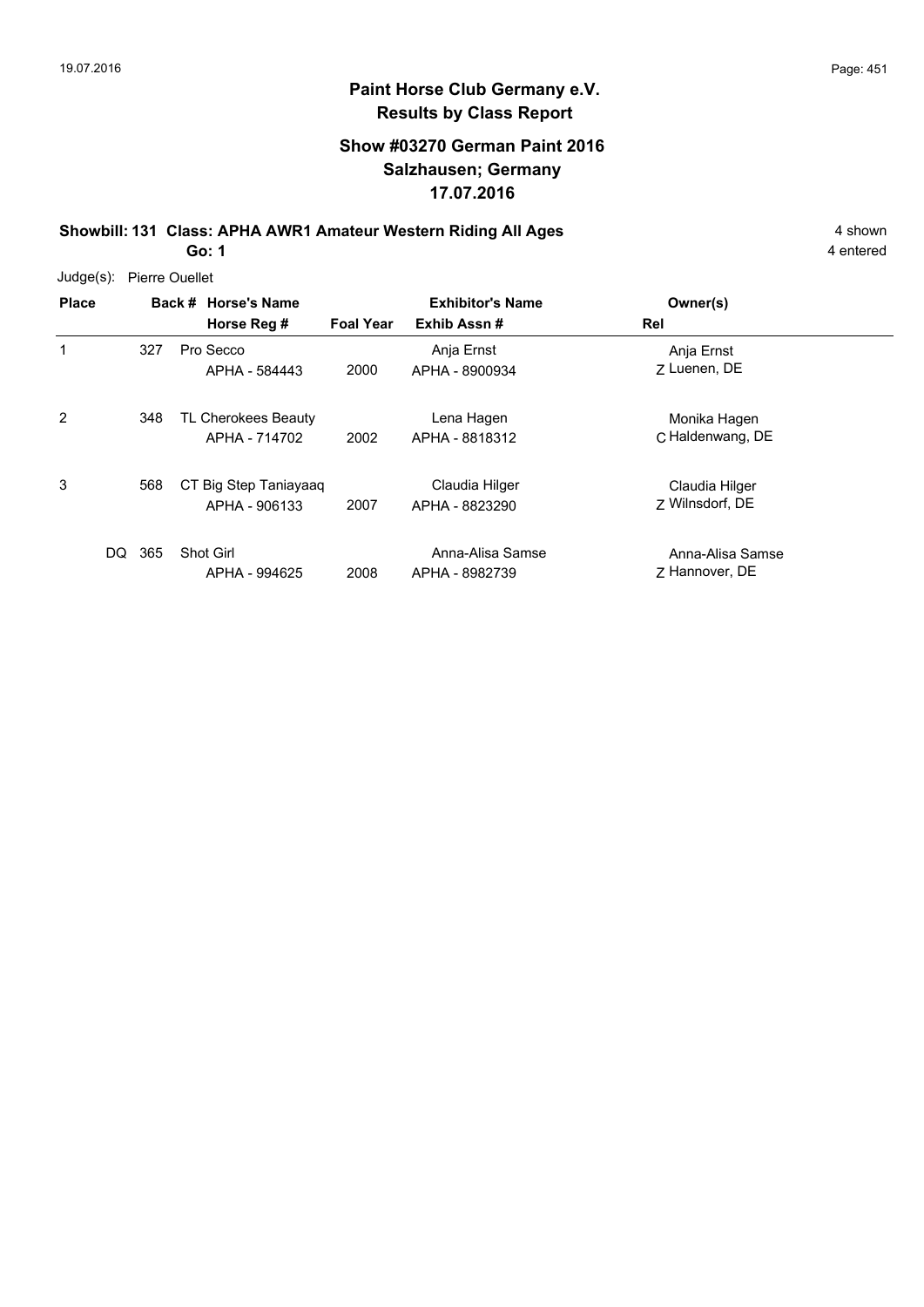## **Show #03271 German Paint 2016 Salzhausen; Germany 17.07.2016**

**Showbill: 131 Class: APHA AWR1 Amateur Western Riding All Ages** 4 shown **Go: 1**

| $Judge(s)$ : | Simone Reiss |                                        |                  |                                    |                                    |  |  |  |
|--------------|--------------|----------------------------------------|------------------|------------------------------------|------------------------------------|--|--|--|
| <b>Place</b> |              | Back # Horse's Name                    |                  | <b>Exhibitor's Name</b>            | Owner(s)                           |  |  |  |
|              |              | Horse Reg #                            | <b>Foal Year</b> | Exhib Assn#                        | Rel                                |  |  |  |
| 1            | 327          | Pro Secco<br>APHA - 584443             | 2000             | Anja Ernst<br>APHA - 8900934       | Anja Ernst<br>7 Luenen, DE         |  |  |  |
| 2            | 348          | TL Cherokees Beauty<br>APHA - 714702   | 2002             | Lena Hagen<br>APHA - 8818312       | Monika Hagen<br>C Haldenwang, DE   |  |  |  |
| 3            | 568          | CT Big Step Taniayaaq<br>APHA - 906133 | 2007             | Claudia Hilger<br>APHA - 8823290   | Claudia Hilger<br>7 Wilnsdorf, DE  |  |  |  |
| DQ           | 365          | <b>Shot Girl</b><br>APHA - 994625      | 2008             | Anna-Alisa Samse<br>APHA - 8982739 | Anna-Alisa Samse<br>7 Hannover, DE |  |  |  |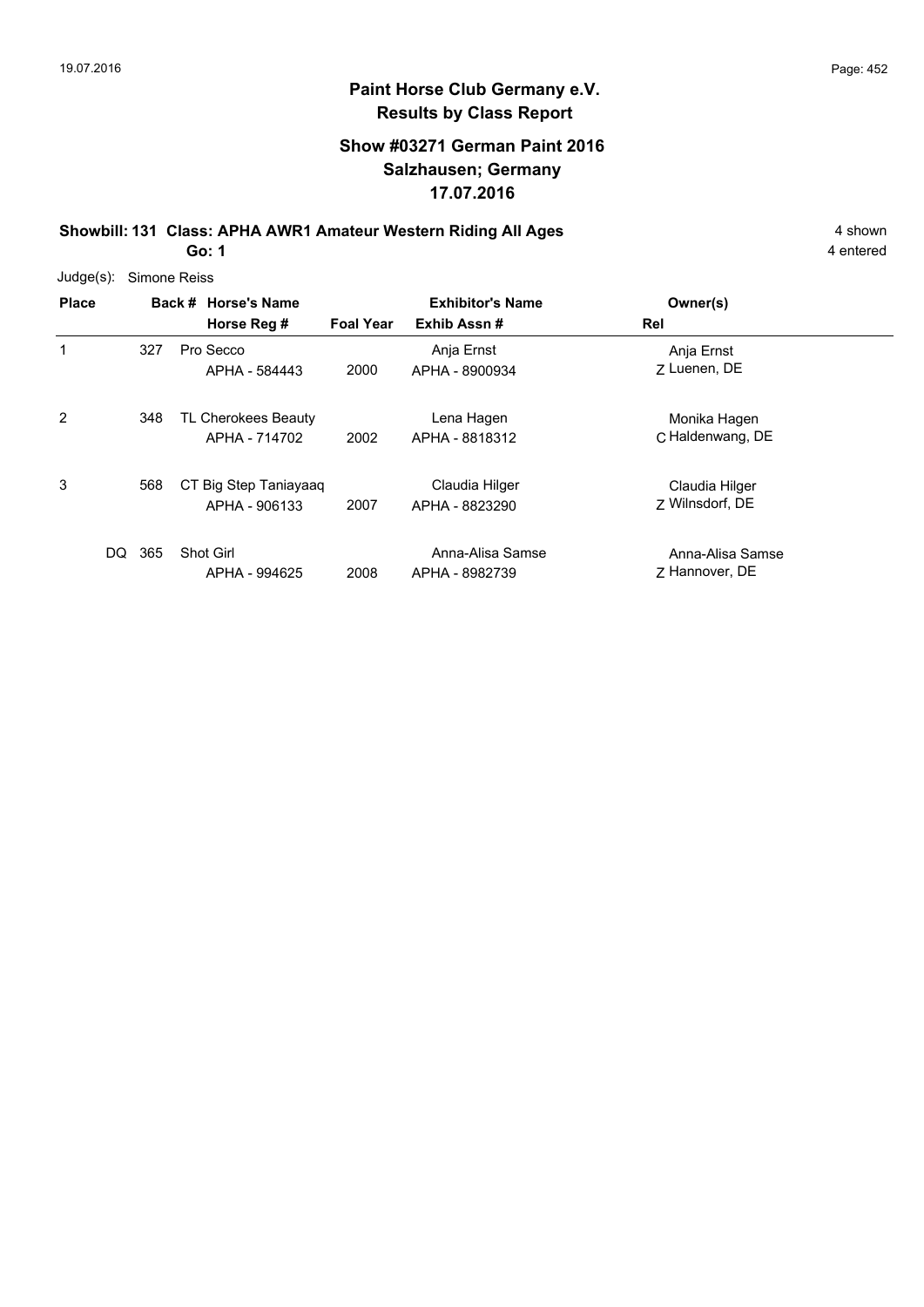## **Show #01698 German Paint 2016 Salzhausen; Germany 17.07.2016**

## **Showbill: 134 Class: APHA YWR1 Youth Western Riding 18 & Under** 1 Shown 1 shown

**Go: 1**

| Judge(s):    | Sascha Ludwig |                                    |                  |                                   |                  |                                      |
|--------------|---------------|------------------------------------|------------------|-----------------------------------|------------------|--------------------------------------|
| <b>Place</b> |               | Back # Horse's Name                |                  | <b>Exhibitor's Name</b>           |                  | Owner(s)                             |
|              |               | Horse Reg #                        | <b>Foal Year</b> | Exhib Assn#                       | <b>Birthdate</b> | Rel                                  |
|              | 433           | My Zippin Delight<br>APHA - 737594 | 2003             | Katrine Aagaard<br>APHA - 8954098 |                  | Katrine Aagaard<br>Z Skanderborg, DK |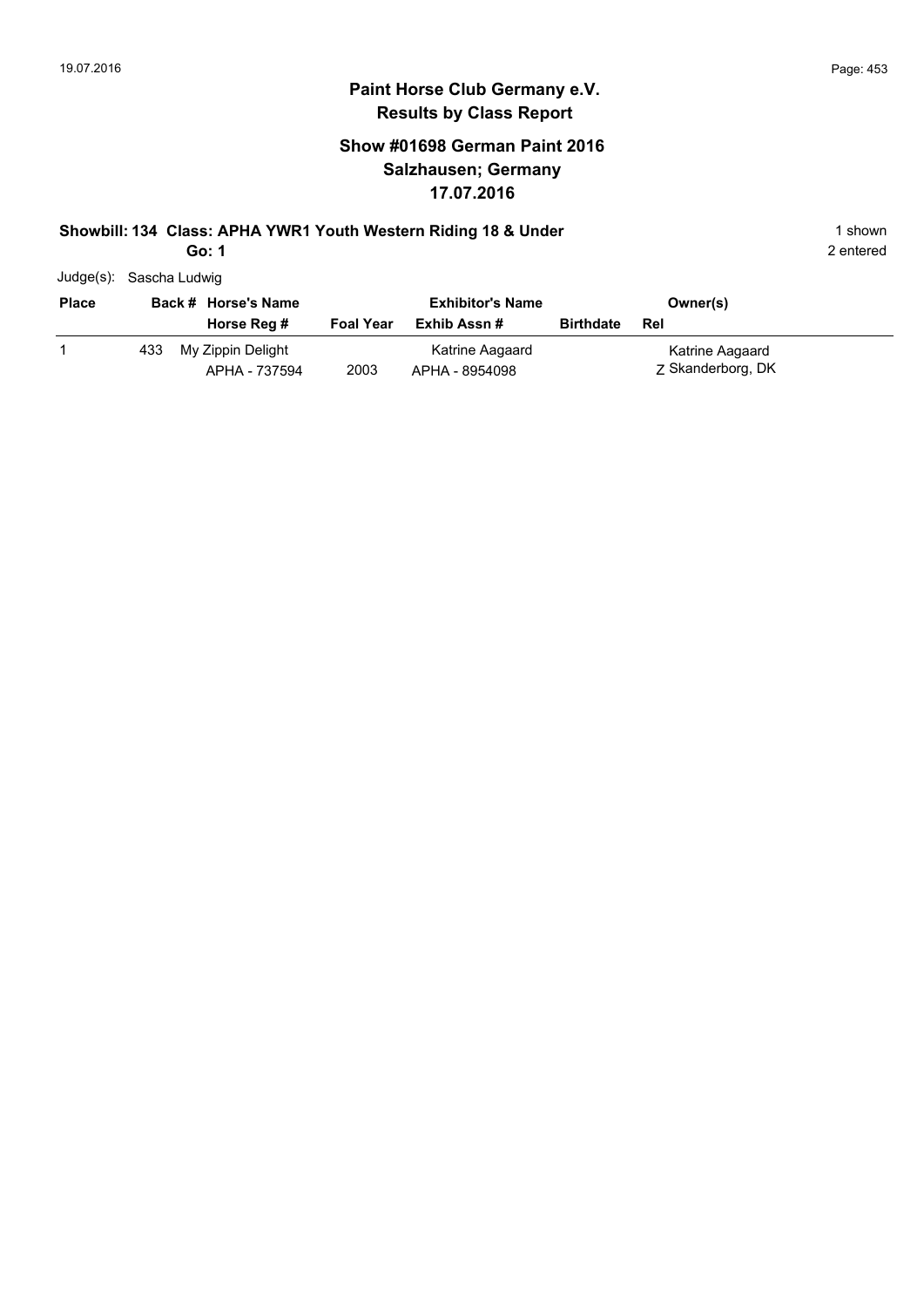## **Show #01699 German Paint 2016 Salzhausen; Germany 17.07.2016**

# **Showbill: 134 Class: APHA YWR1 Youth Western Riding 18 & Under** 1 Shown 1 shown

**Go: 1**

|              | Judge(s): Francoise Raimondo |                                    |                  |                                         |                  |                                      |  |  |  |
|--------------|------------------------------|------------------------------------|------------------|-----------------------------------------|------------------|--------------------------------------|--|--|--|
| <b>Place</b> |                              | Back # Horse's Name<br>Horse Reg # | <b>Foal Year</b> | <b>Exhibitor's Name</b><br>Exhib Assn # | <b>Birthdate</b> | Owner(s)<br>Rel                      |  |  |  |
|              | 433                          | My Zippin Delight<br>APHA - 737594 | 2003             | Katrine Aagaard<br>APHA - 8954098       |                  | Katrine Aagaard<br>Z Skanderborg, DK |  |  |  |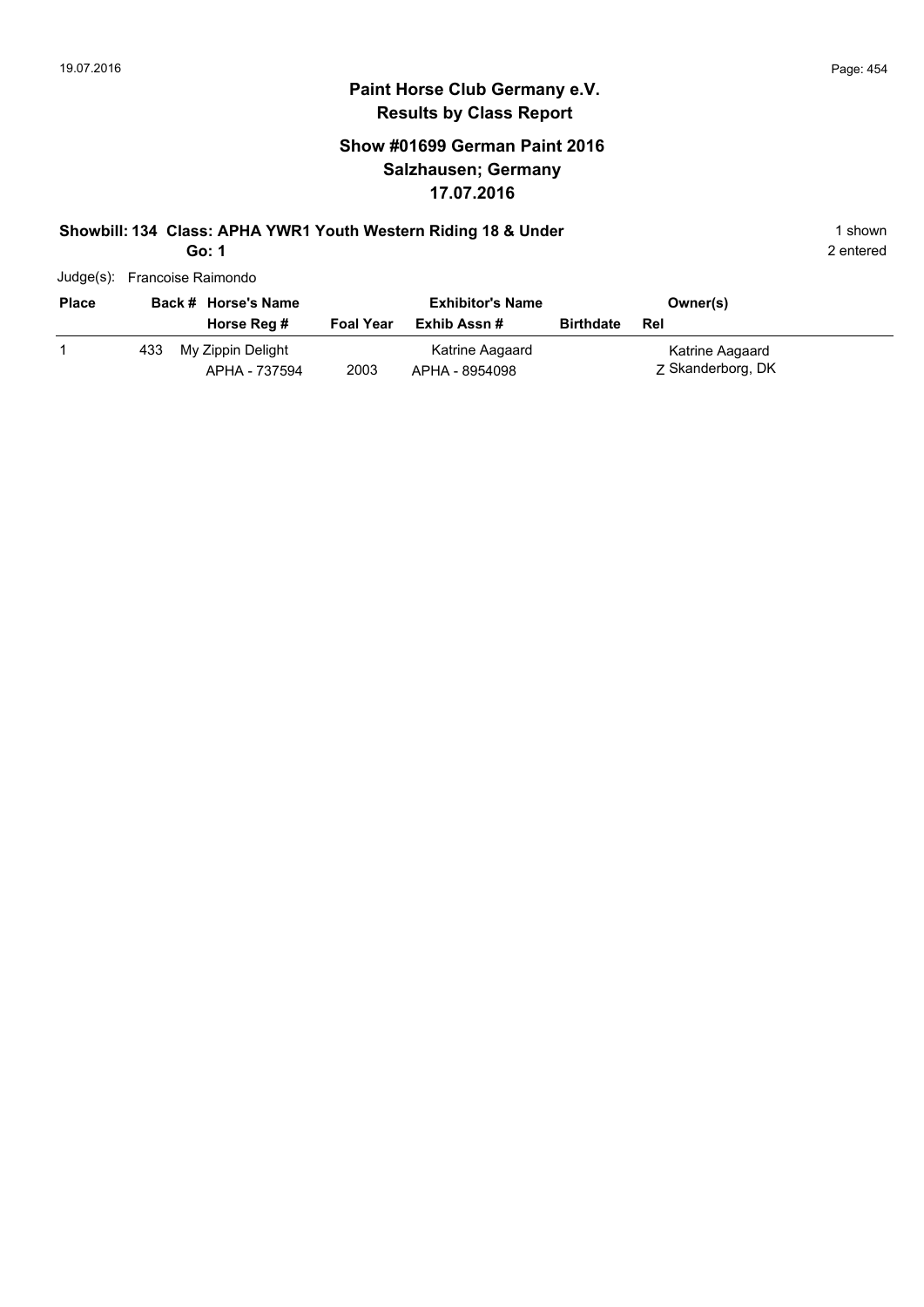## **Show #03270 German Paint 2016 Salzhausen; Germany 17.07.2016**

# **Showbill: 134 Class: APHA YWR1 Youth Western Riding 18 & Under** 1 Shown 1 shown

**Go: 1**

| <b>Place</b> |     | Back # Horse's Name                |                  | <b>Exhibitor's Name</b>           |                  | Owner(s)                             |
|--------------|-----|------------------------------------|------------------|-----------------------------------|------------------|--------------------------------------|
|              |     | Horse Reg #                        | <b>Foal Year</b> | Exhib Assn #                      | <b>Birthdate</b> | Rel                                  |
|              | 433 | My Zippin Delight<br>APHA - 737594 | 2003             | Katrine Aagaard<br>APHA - 8954098 |                  | Katrine Aagaard<br>Z Skanderborg, DK |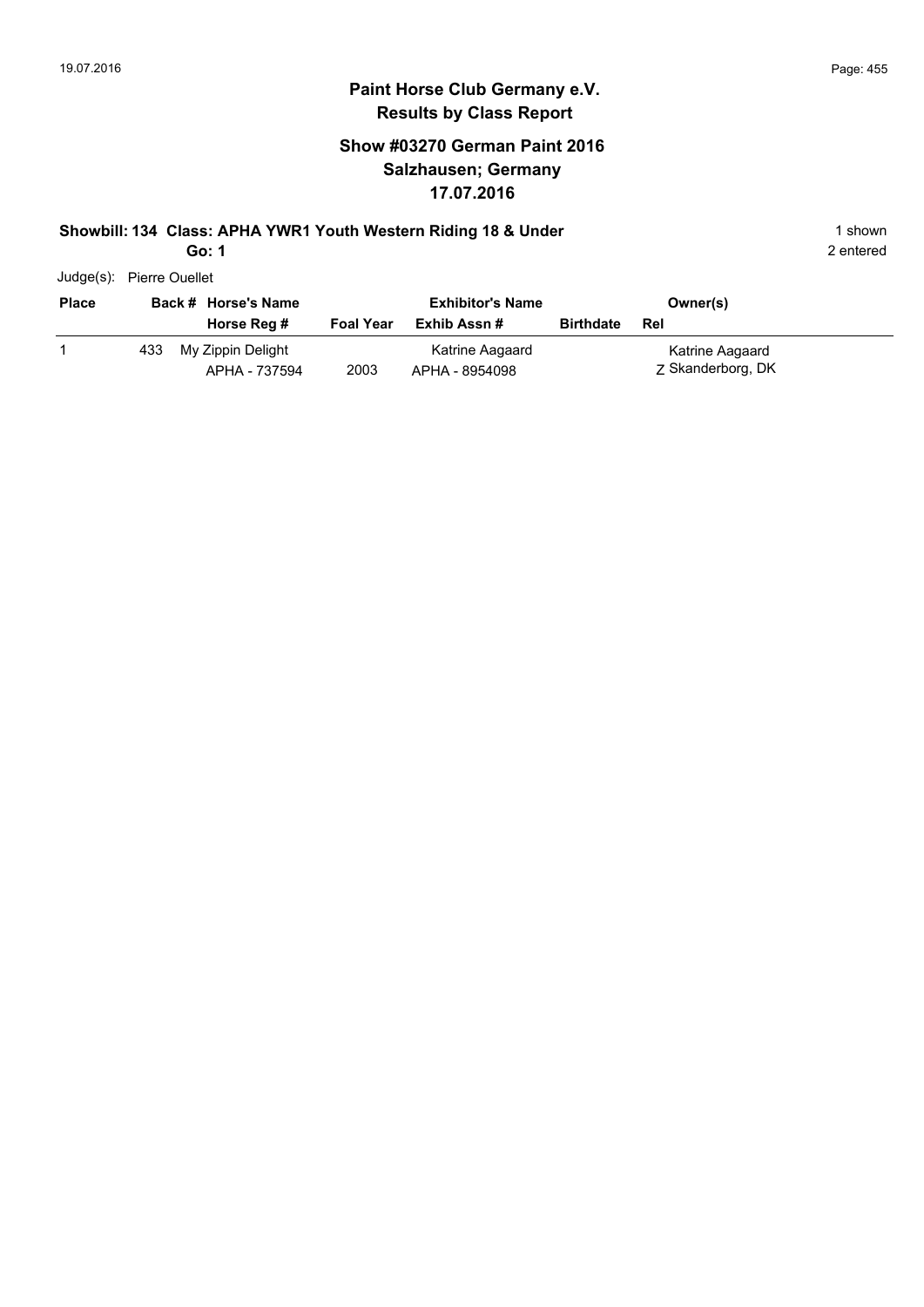## **Show #03271 German Paint 2016 Salzhausen; Germany 17.07.2016**

# **Showbill: 134 Class: APHA YWR1 Youth Western Riding 18 & Under** 1 Shown 1 shown

**Go: 1**

| Judge(s): Simone Reiss |     |                                    |                  |                                   |                  |                                      |  |
|------------------------|-----|------------------------------------|------------------|-----------------------------------|------------------|--------------------------------------|--|
| <b>Place</b>           |     | Back # Horse's Name                |                  | <b>Exhibitor's Name</b>           |                  | Owner(s)                             |  |
|                        |     | Horse Reg #                        | <b>Foal Year</b> | Exhib Assn #                      | <b>Birthdate</b> | Rel                                  |  |
|                        | 433 | My Zippin Delight<br>APHA - 737594 | 2003             | Katrine Aagaard<br>APHA - 8954098 |                  | Katrine Aagaard<br>Z Skanderborg, DK |  |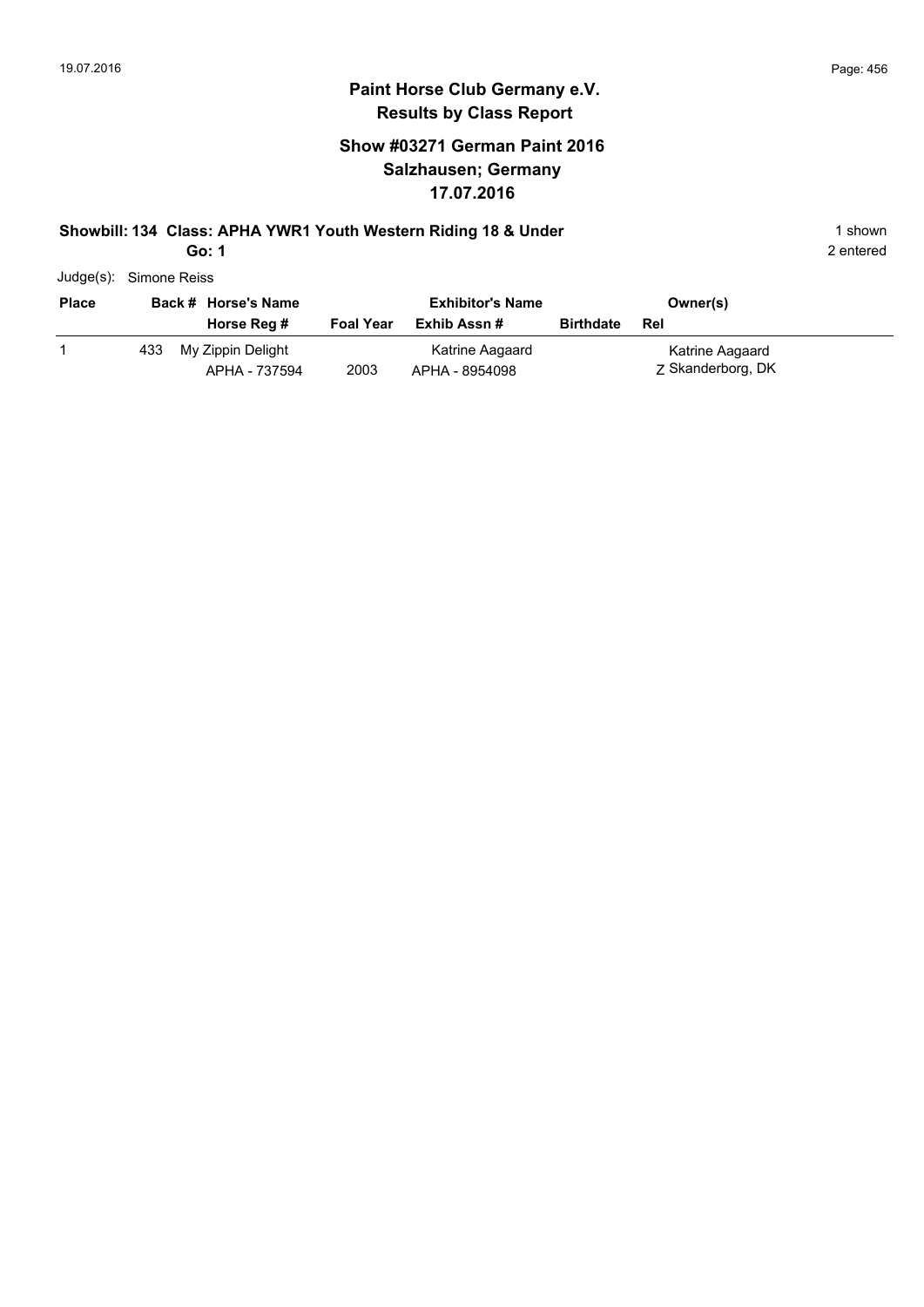## **Show #01698 German Paint 2016 Salzhausen; Germany 17.07.2016**

#### **Showbill: 135 Class: APHA WR1 Western Riding All Ages** 2 shown

**Go: 1**

| Judge(s): Sascha Ludwig |
|-------------------------|
|                         |

| <b>Place</b> |     | Back # Horse's Name                    | <b>Exhibitor's Name</b> |                                    | Owner(s)                           |
|--------------|-----|----------------------------------------|-------------------------|------------------------------------|------------------------------------|
|              |     | Horse Reg #                            | <b>Foal Year</b>        | Exhib Assn#                        | Rel                                |
| 1            | 346 | Zips BlazNHot To Trot<br>APHA - 953453 | 2008                    | Verena Hagen<br>APHA - 8648424     | Monika Hagen<br>C Haldenwang, DE   |
| 2            | 365 | Shot Girl<br>APHA - 994625             | 2008                    | Anna-Alisa Samse<br>APHA - 8982739 | Anna-Alisa Samse<br>7 Hannover, DE |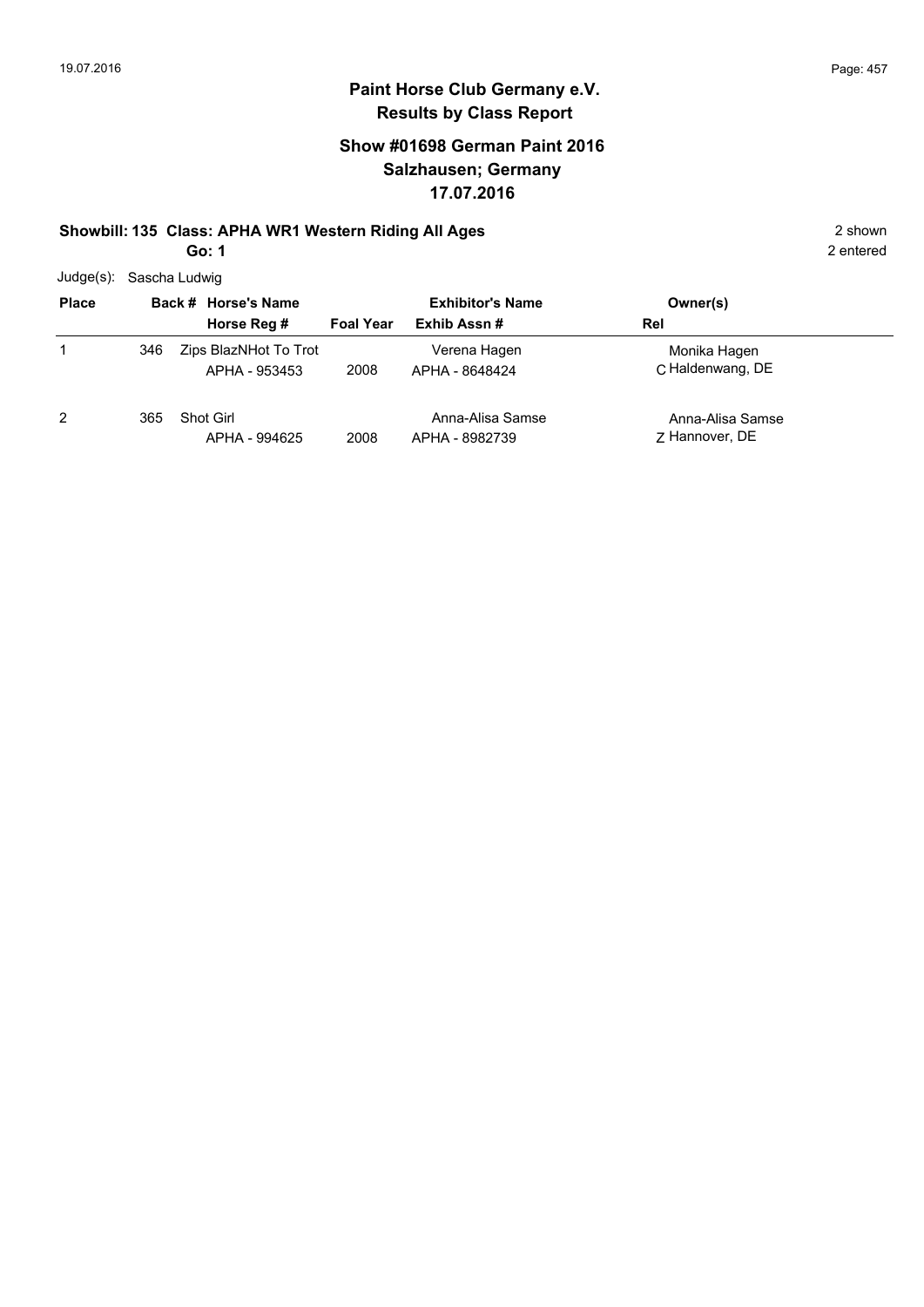## **Show #01699 German Paint 2016 Salzhausen; Germany 17.07.2016**

# **Showbill: 135 Class: APHA WR1 Western Riding All Ages** 2 shown

**Go: 1**

| Judge(s): Francoise Raimondo |  |
|------------------------------|--|
|                              |  |

| <b>Place</b> |     | Back # Horse's Name                    | <b>Exhibitor's Name</b> |                                    | Owner(s)                           |
|--------------|-----|----------------------------------------|-------------------------|------------------------------------|------------------------------------|
|              |     | Horse Reg #                            | <b>Foal Year</b>        | Exhib Assn#                        | Rel                                |
|              | 346 | Zips BlazNHot To Trot<br>APHA - 953453 | 2008                    | Verena Hagen<br>APHA - 8648424     | Monika Hagen<br>C Haldenwang, DE   |
| 2            | 365 | Shot Girl<br>APHA - 994625             | 2008                    | Anna-Alisa Samse<br>APHA - 8982739 | Anna-Alisa Samse<br>7 Hannover, DE |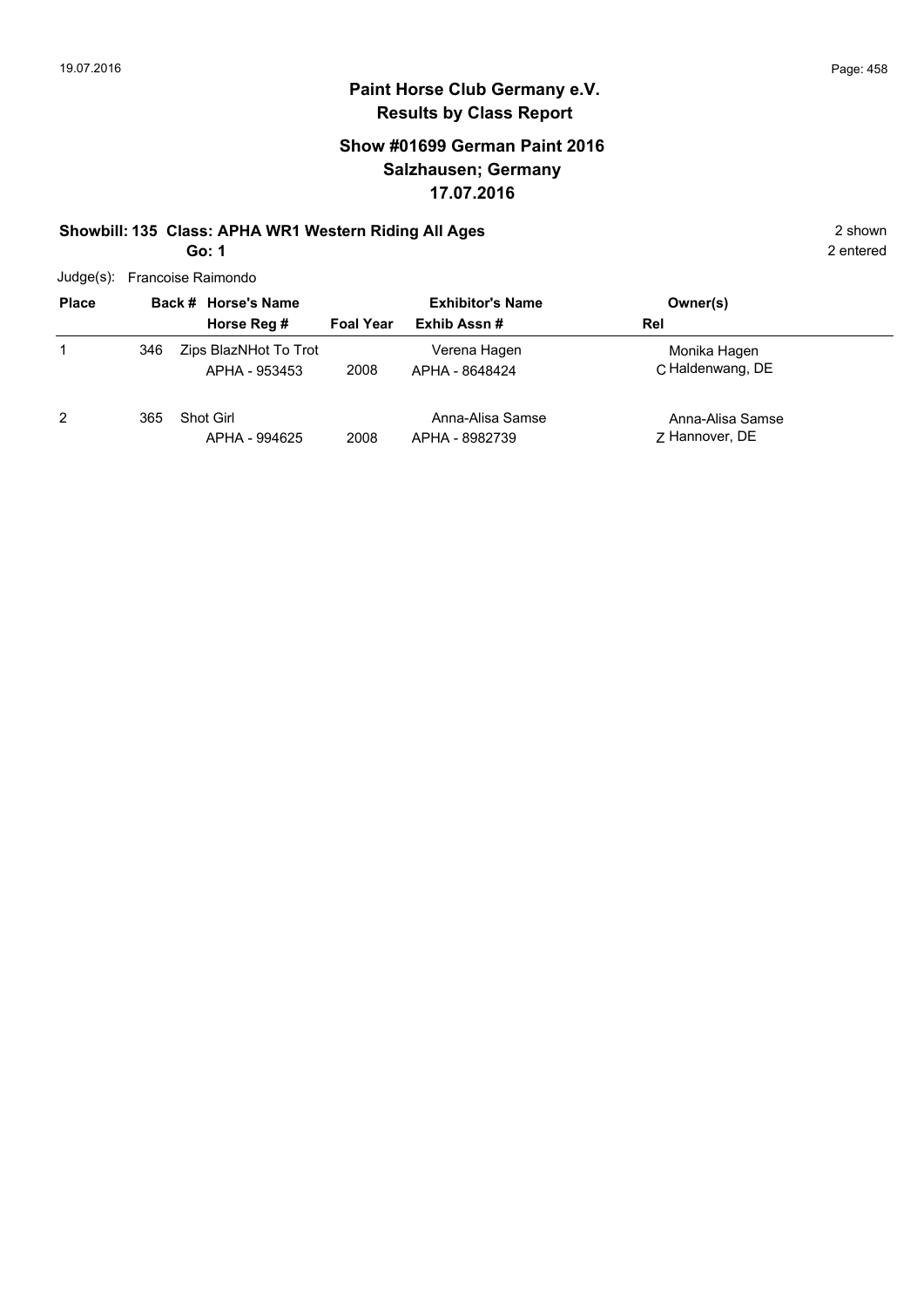# **Paint Horse Club Germany e.V. Results by Class Report**

## **Show #03270 German Paint 2016 Salzhausen; Germany 17.07.2016**

## **Showbill: 135 Class: APHA WR1 Western Riding All Ages** 2 shown

**Go: 1**

Judge(s): Pierre Ouellet

| 0.000        |     |                                        |                         |                                    |                                    |  |  |
|--------------|-----|----------------------------------------|-------------------------|------------------------------------|------------------------------------|--|--|
| <b>Place</b> |     | Back # Horse's Name                    | <b>Exhibitor's Name</b> |                                    | Owner(s)                           |  |  |
|              |     | Horse Reg #                            | <b>Foal Year</b>        | Exhib Assn#                        | Rel                                |  |  |
|              | 346 | Zips BlazNHot To Trot<br>APHA - 953453 | 2008                    | Verena Hagen<br>APHA - 8648424     | Monika Hagen<br>C. Haldenwang, DE  |  |  |
| 2            | 365 | <b>Shot Girl</b><br>APHA - 994625      | 2008                    | Anna-Alisa Samse<br>APHA - 8982739 | Anna-Alisa Samse<br>7 Hannover, DE |  |  |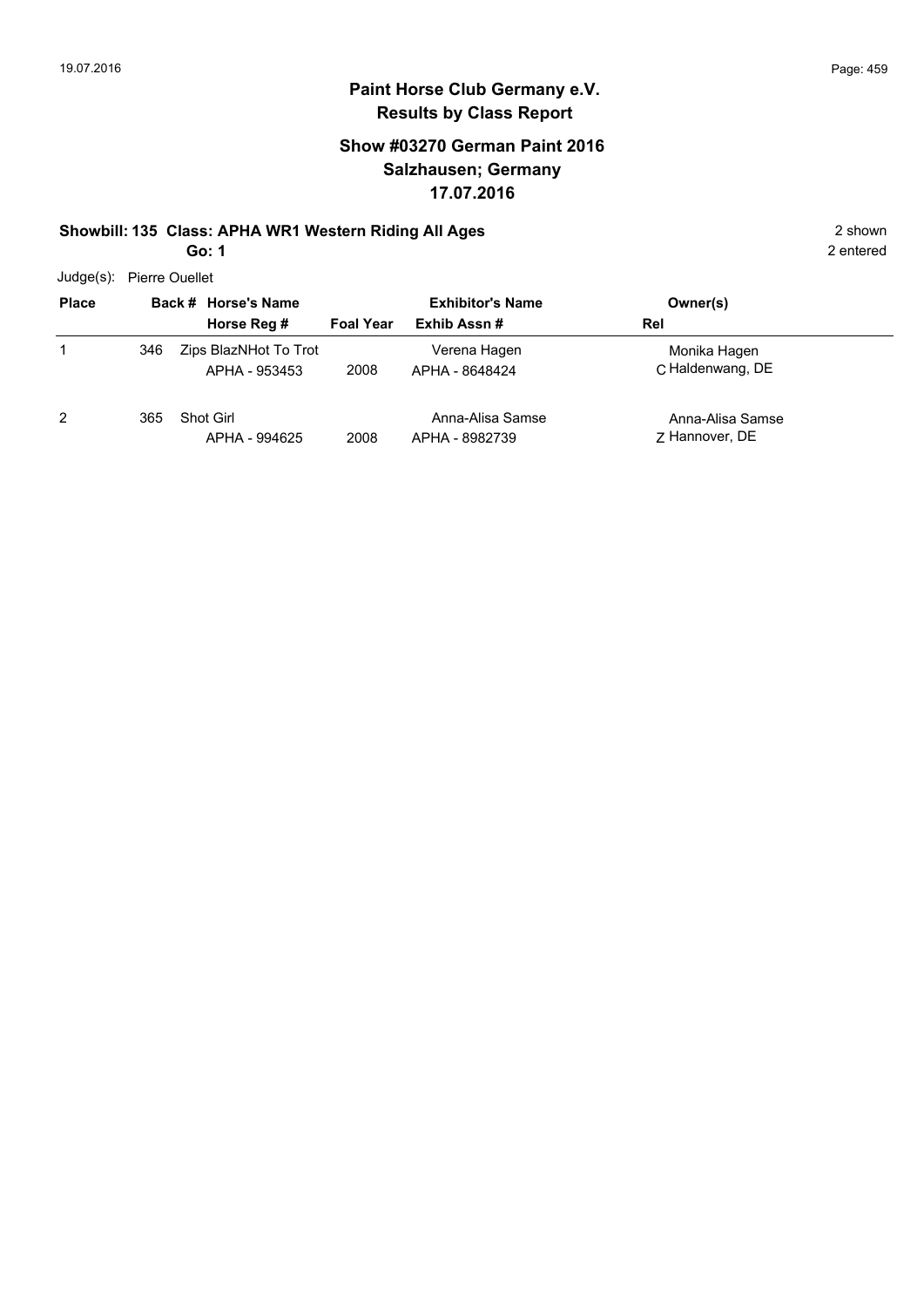## **Show #03271 German Paint 2016 Salzhausen; Germany 17.07.2016**

#### **Showbill: 135 Class: APHA WR1 Western Riding All Ages** 2 shown

**Go: 1**

| Judge(s): Simone Reiss |  |
|------------------------|--|
|                        |  |

| <b>Place</b>   |     | Back # Horse's Name                    | <b>Exhibitor's Name</b> |                                    | Owner(s)                           |
|----------------|-----|----------------------------------------|-------------------------|------------------------------------|------------------------------------|
|                |     | Horse Reg #                            | <b>Foal Year</b>        | Exhib Assn#                        | Rel                                |
| 1              | 346 | Zips BlazNHot To Trot<br>APHA - 953453 | 2008                    | Verena Hagen<br>APHA - 8648424     | Monika Hagen<br>C. Haldenwang, DE  |
| $\overline{2}$ | 365 | Shot Girl<br>APHA - 994625             | 2008                    | Anna-Alisa Samse<br>APHA - 8982739 | Anna-Alisa Samse<br>7 Hannover, DE |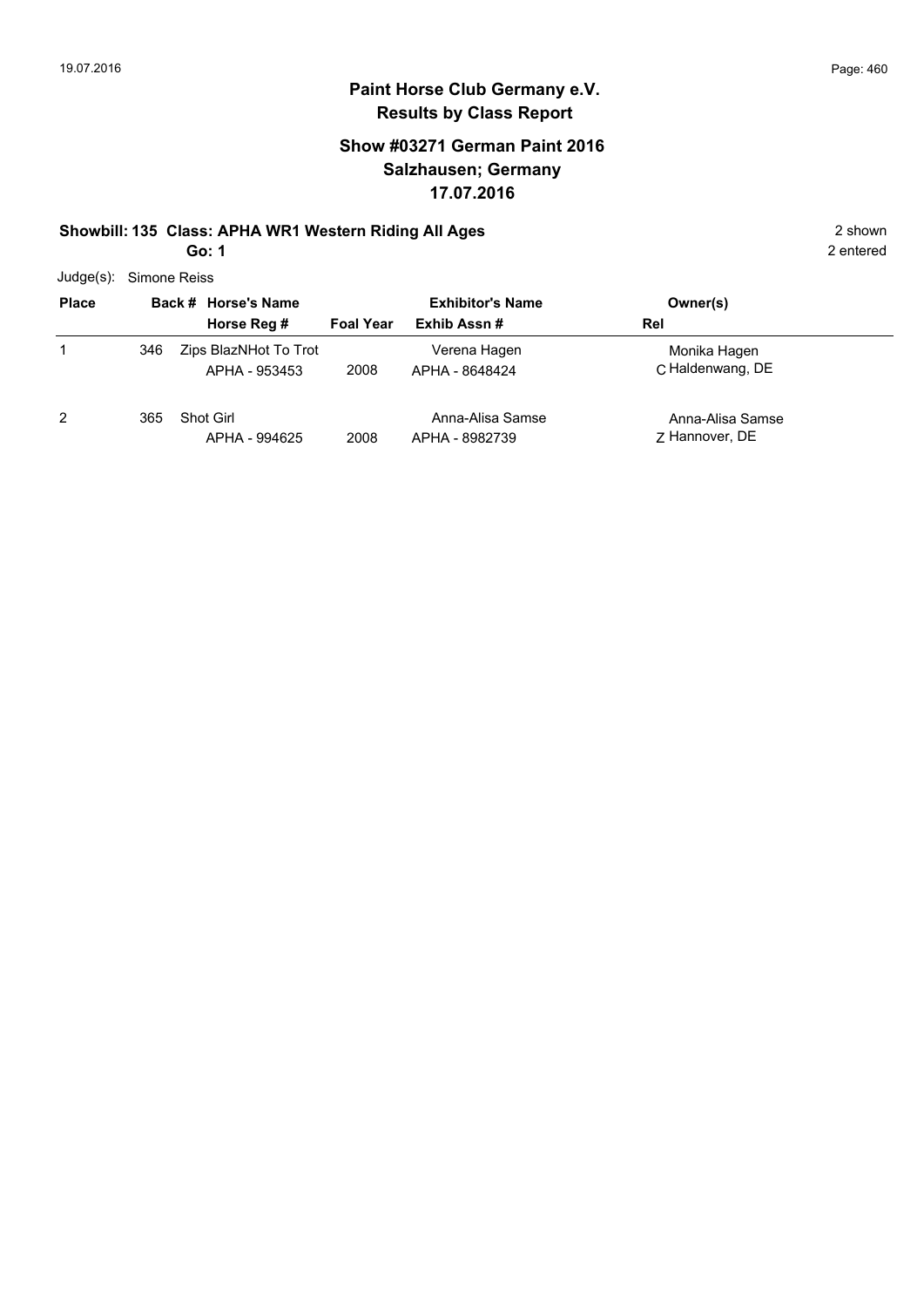## **Show #01698 German Paint 2016 Salzhausen; Germany 17.07.2016**

#### **Showbill: 140 Class: APHA YBR1 Youth Barrel Racing 18 & Under** 1 **Shown** 1 shown

**Go: 1**

|  | Judge(s): Sascha Ludwig |  |
|--|-------------------------|--|
|--|-------------------------|--|

| <b>Place</b> |     | Back # Horse's Name                   |                  | <b>Exhibitor's Name</b>        |                  | Owner(s)                        |
|--------------|-----|---------------------------------------|------------------|--------------------------------|------------------|---------------------------------|
|              |     | Horse Reg #                           | <b>Foal Year</b> | Exhib Assn #                   | <b>Birthdate</b> | Rel                             |
|              | 401 | Missle Rockin Review<br>APHA - 815505 | 2003             | Maike Krause<br>APHA - 8885332 |                  | Nicole Krause<br>C Spardorf, DE |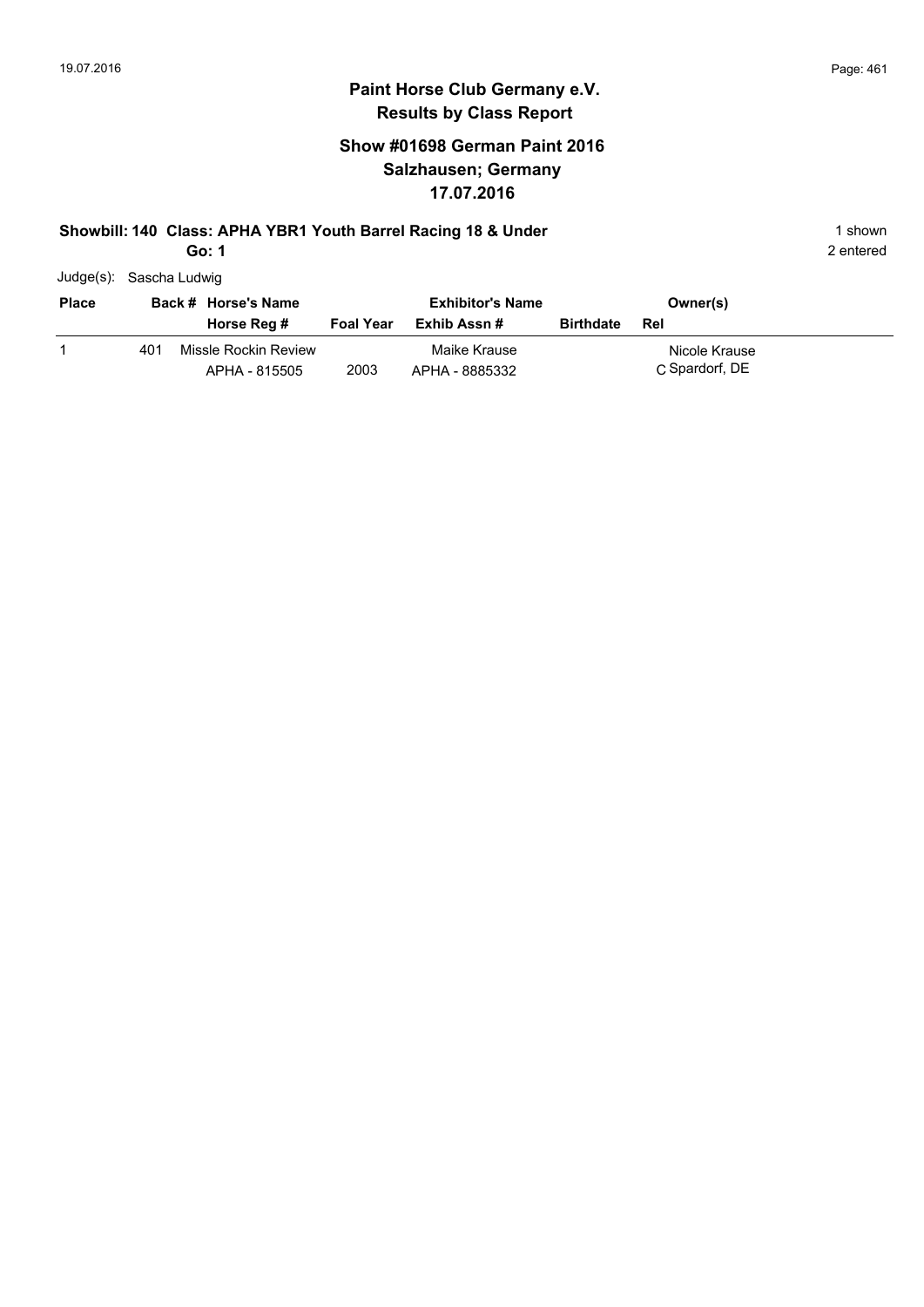#### **Paint Horse Club Germany e.V. Results by Class Report**

## **Show #01699 German Paint 2016 Salzhausen; Germany 17.07.2016**

#### **Showbill: 140 Class: APHA YBR1 Youth Barrel Racing 18 & Under** 1 **Shown** 1 shown

**Go: 1**

| 99. I                        |  |
|------------------------------|--|
| Judge(s): Francoise Raimondo |  |

| <b>Place</b> |     | Back # Horse's Name                   |                  | <b>Exhibitor's Name</b>        |                  | Owner(s)                        |
|--------------|-----|---------------------------------------|------------------|--------------------------------|------------------|---------------------------------|
|              |     | Horse Reg #                           | <b>Foal Year</b> | Exhib Assn #                   | <b>Birthdate</b> | Rel                             |
|              | 401 | Missle Rockin Review<br>APHA - 815505 | 2003             | Maike Krause<br>APHA - 8885332 |                  | Nicole Krause<br>C Spardorf, DE |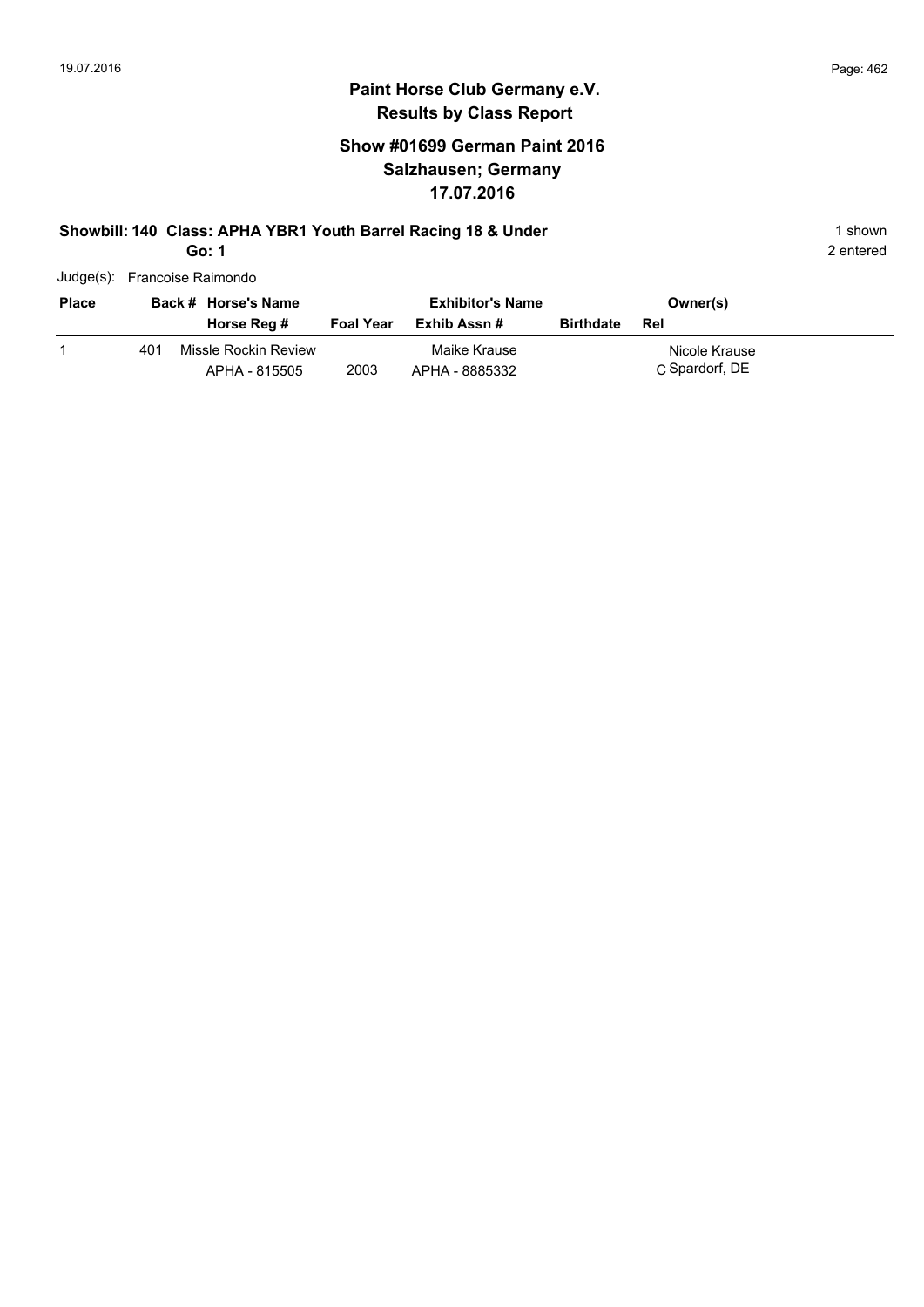## **Show #03270 German Paint 2016 Salzhausen; Germany 17.07.2016**

#### **Showbill: 140 Class: APHA YBR1 Youth Barrel Racing 18 & Under** 1 **Shown** 1 shown

**Go: 1**

| Judge(s): | <b>Pierre Ouellet</b> |
|-----------|-----------------------|
|           |                       |

| <b>Place</b> |     | Back # Horse's Name                   |                  | <b>Exhibitor's Name</b>        |                  | Owner(s)                        |
|--------------|-----|---------------------------------------|------------------|--------------------------------|------------------|---------------------------------|
|              |     | Horse Reg #                           | <b>Foal Year</b> | Exhib Assn #                   | <b>Birthdate</b> | Rel                             |
|              | 401 | Missle Rockin Review<br>APHA - 815505 | 2003             | Maike Krause<br>APHA - 8885332 |                  | Nicole Krause<br>C Spardorf, DE |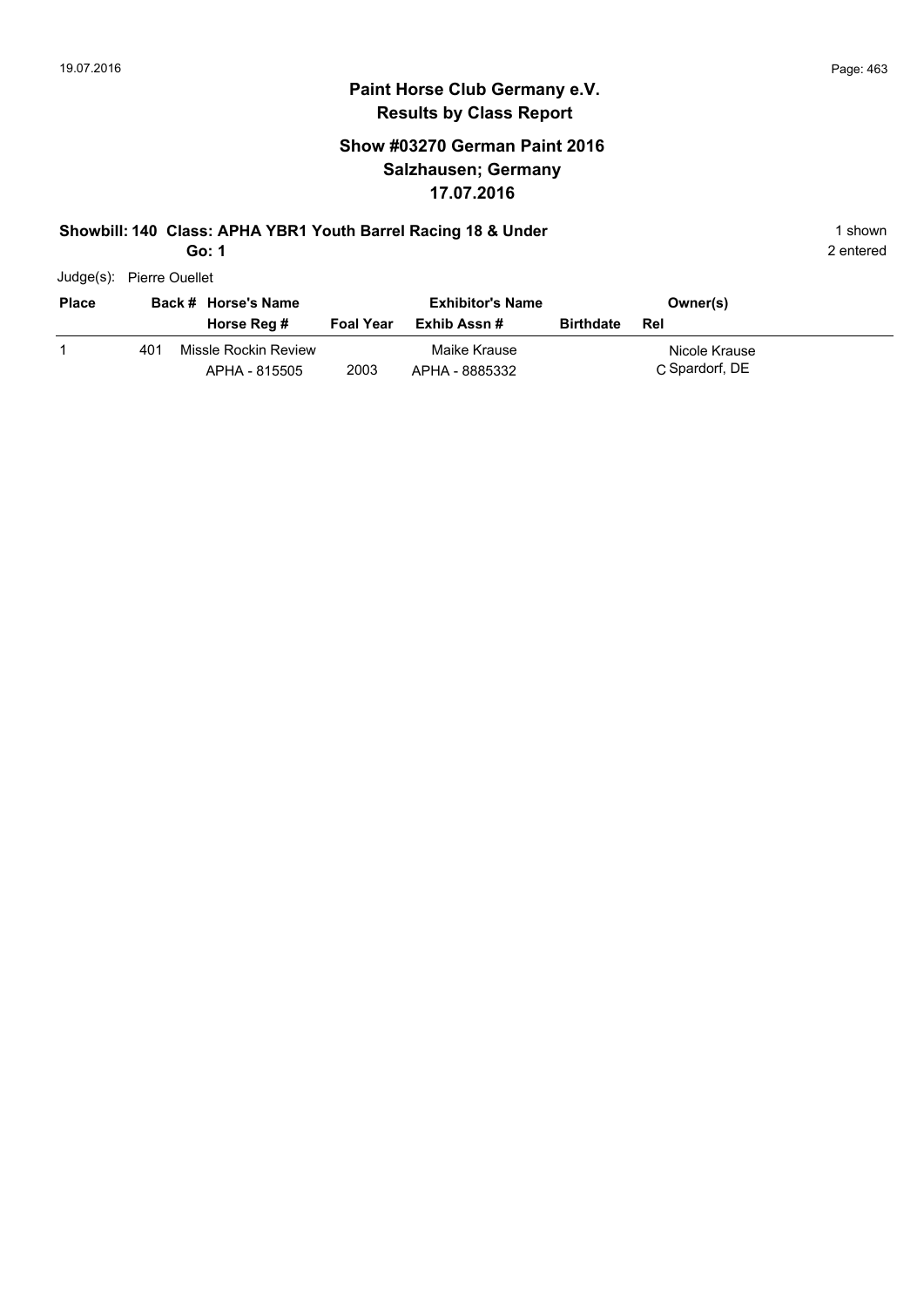## **Show #03271 German Paint 2016 Salzhausen; Germany 17.07.2016**

#### **Showbill: 140 Class: APHA YBR1 Youth Barrel Racing 18 & Under** 1 **Shown** 1 shown

**Go: 1**

| <b>Place</b> |     | Back # Horse's Name                   |                  | <b>Exhibitor's Name</b>        |                  | Owner(s)                        |
|--------------|-----|---------------------------------------|------------------|--------------------------------|------------------|---------------------------------|
|              |     | Horse Reg #                           | <b>Foal Year</b> | Exhib Assn #                   | <b>Birthdate</b> | Rel                             |
|              | 401 | Missle Rockin Review<br>APHA - 815505 | 2003             | Maike Krause<br>APHA - 8885332 |                  | Nicole Krause<br>C Spardorf, DE |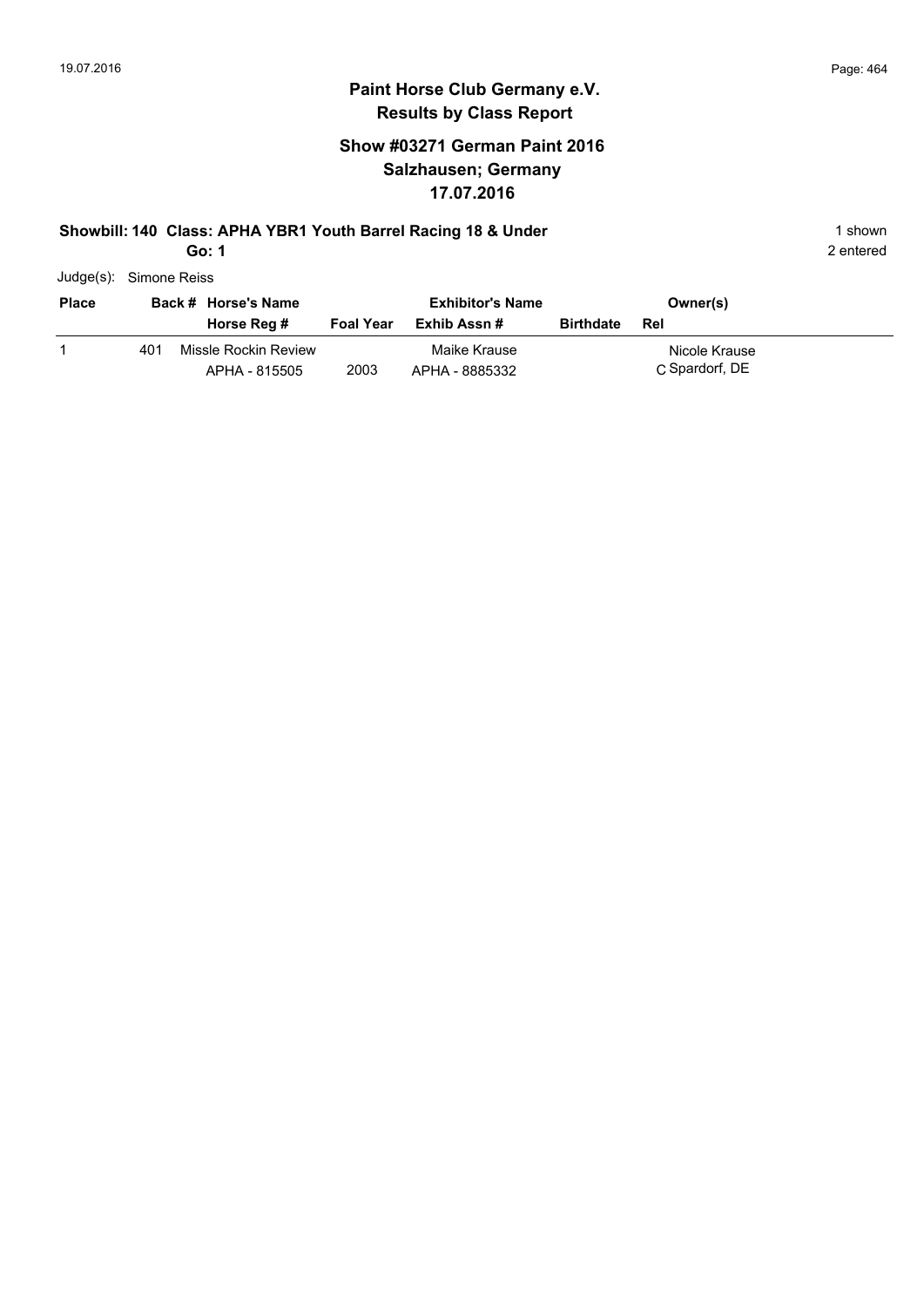## **Show #01698 German Paint 2016 Salzhausen; Germany 17.07.2016**

**Showbill: 141 Class: APHA ABR1 Amateur Barrel Racing All Ages** 4 shown **Go: 1**

| Judge(s): Sascha Ludwig | <b>Place</b> | Back # Horse's Name |
|-------------------------|--------------|---------------------|
|                         |              |                     |

| <b>Place</b> |     | Back # Horse's Name                           | <b>Exhibitor's Name</b> |                                    | Owner(s)                             |  |
|--------------|-----|-----------------------------------------------|-------------------------|------------------------------------|--------------------------------------|--|
|              |     | Horse Reg #                                   | <b>Foal Year</b>        | Exhib Assn#                        | Rel                                  |  |
| 1            | 391 | <b>Straits Painted Smoke</b><br>APHA - 969892 | 2009                    | Kira Kim Roediger<br>APHA - 134395 | Kai S. Roediger<br>C Oranienburg, DE |  |
| 2            | 371 | Shine N Fiona<br>APHA - 1047928               | 2004                    | Isabelle Lange<br>APHA - 8916338   | Isabelle Lange<br>7 Essen, DE        |  |
| 3            | 570 | Playboys Lil Freckle<br>APHA - 915307         | 2007                    | Kai S. Roediger<br>APHA - 8530048  | Kai S. Roediger<br>Z Oranienburg, DE |  |
| 4            | 399 | A Painted Gay Color<br>APHA - 934718          | 2008                    | Elke Wedler<br>APHA - 8715045      | Heiko Keuchel<br>P Soltau, DE        |  |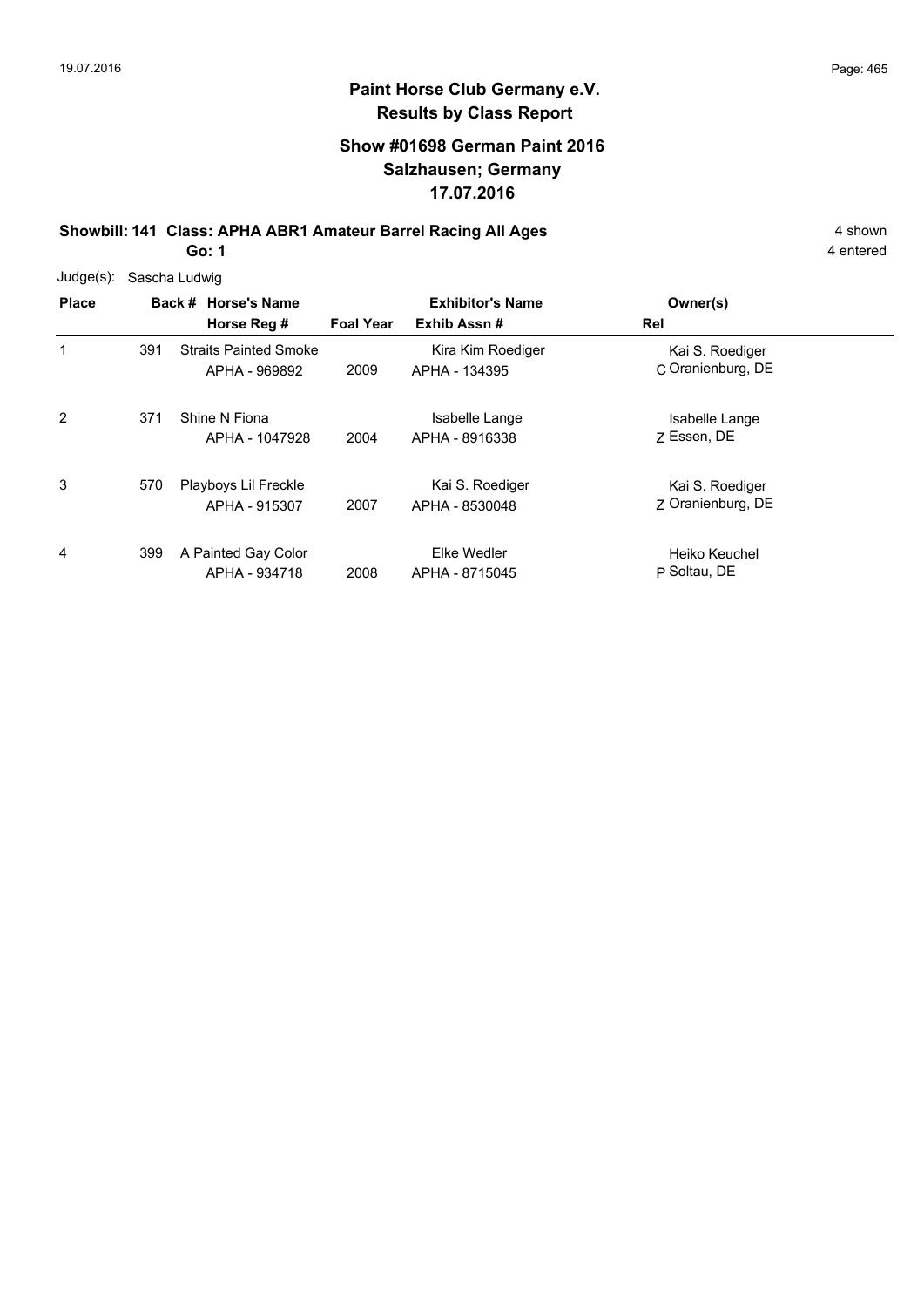## **Show #01699 German Paint 2016 Salzhausen; Germany 17.07.2016**

**Showbill: 141 Class: APHA ABR1 Amateur Barrel Racing All Ages** 4 shown **Go: 1**

|              | Judge(s): Francoise Raimondo |                                               |                  |                                        |                                      |  |  |  |
|--------------|------------------------------|-----------------------------------------------|------------------|----------------------------------------|--------------------------------------|--|--|--|
| <b>Place</b> |                              | Back # Horse's Name<br>Horse Reg #            | <b>Foal Year</b> | <b>Exhibitor's Name</b><br>Exhib Assn# | Owner(s)<br>Rel                      |  |  |  |
| 1            | 391                          | <b>Straits Painted Smoke</b><br>APHA - 969892 | 2009             | Kira Kim Roediger<br>APHA - 134395     | Kai S. Roediger<br>C Oranienburg, DE |  |  |  |
| 2            | 371                          | Shine N Fiona<br>APHA - 1047928               | 2004             | Isabelle Lange<br>APHA - 8916338       | Isabelle Lange<br>Z Essen, DE        |  |  |  |
| 3            | 570                          | Playboys Lil Freckle<br>APHA - 915307         | 2007             | Kai S. Roediger<br>APHA - 8530048      | Kai S. Roediger<br>7 Oranienburg, DE |  |  |  |
| 4            | 399                          | A Painted Gay Color<br>APHA - 934718          | 2008             | Elke Wedler<br>APHA - 8715045          | Heiko Keuchel<br>P Soltau, DE        |  |  |  |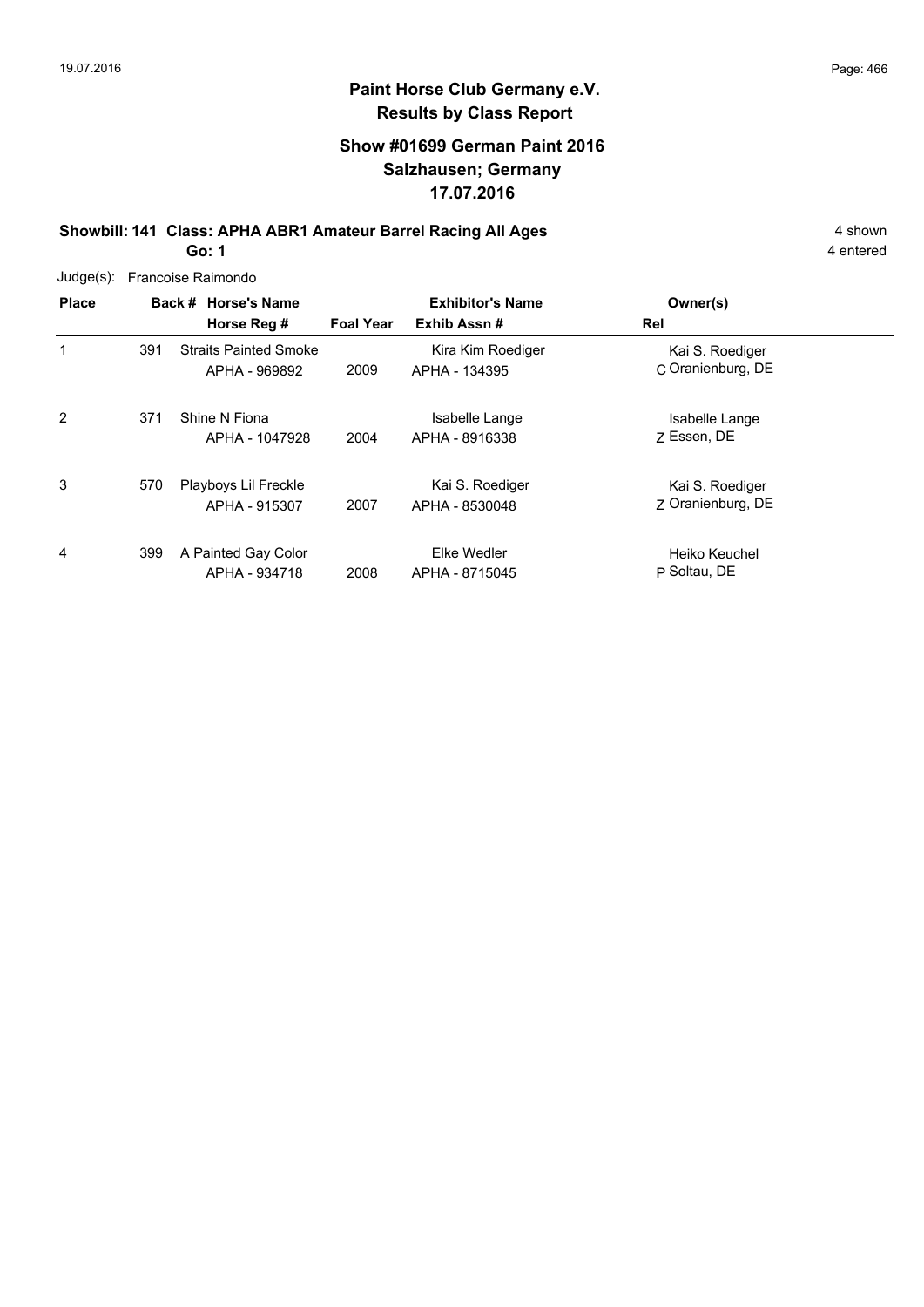## **Show #03270 German Paint 2016 Salzhausen; Germany 17.07.2016**

**Showbill: 141 Class: APHA ABR1 Amateur Barrel Racing All Ages** 4 shown **Go: 1**

| $Judge(s)$ : | <b>Pierre Ouellet</b> |
|--------------|-----------------------|
|              |                       |

| <b>Place</b> |     | Back # Horse's Name<br>Horse Reg #            | <b>Foal Year</b> | <b>Exhibitor's Name</b><br>Exhib Assn# | Owner(s)<br>Rel                      |
|--------------|-----|-----------------------------------------------|------------------|----------------------------------------|--------------------------------------|
| 1            | 391 | <b>Straits Painted Smoke</b><br>APHA - 969892 | 2009             | Kira Kim Roediger<br>APHA - 134395     | Kai S. Roediger<br>C Oranienburg, DE |
| 2            | 371 | Shine N Fiona<br>APHA - 1047928               | 2004             | Isabelle Lange<br>APHA - 8916338       | Isabelle Lange<br>7 Essen, DE        |
| 3            | 570 | Playboys Lil Freckle<br>APHA - 915307         | 2007             | Kai S. Roediger<br>APHA - 8530048      | Kai S. Roediger<br>Z Oranienburg, DE |
| 4            | 399 | A Painted Gay Color<br>APHA - 934718          | 2008             | Elke Wedler<br>APHA - 8715045          | Heiko Keuchel<br>P Soltau, DE        |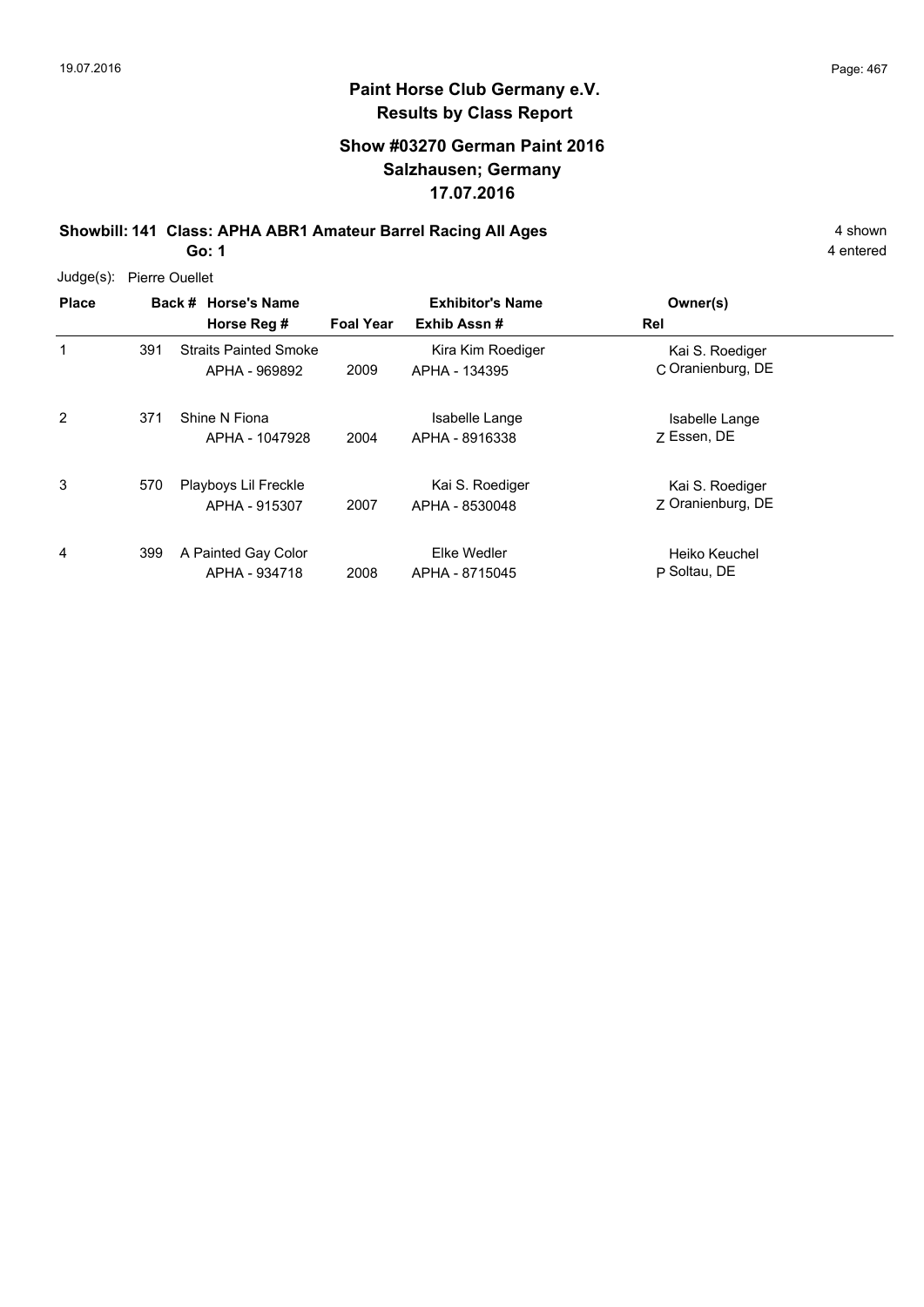## **Show #03271 German Paint 2016 Salzhausen; Germany 17.07.2016**

**Showbill: 141 Class: APHA ABR1 Amateur Barrel Racing All Ages** 4 shown **Go: 1**

|              | Judge(s): Simone Reiss              |                  |                         |           |
|--------------|-------------------------------------|------------------|-------------------------|-----------|
| <b>Place</b> | Back # Horse's Name                 |                  | <b>Exhibitor's Name</b> | Owner(s)  |
|              | Horse Reg #                         | <b>Foal Year</b> | Exhib Assn #            | Rel       |
|              | <b>Straits Painted Smoke</b><br>391 |                  | Kira Kim Roediger       | Kai S. Ro |

| 1 | 391 | <b>Straits Painted Smoke</b><br>APHA - 969892 | 2009 | Kira Kim Roediger<br>APHA - 134395 | Kai S. Roediger<br>C Oranienburg, DE |
|---|-----|-----------------------------------------------|------|------------------------------------|--------------------------------------|
| 2 | 371 | Shine N Fiona<br>APHA - 1047928               | 2004 | Isabelle Lange<br>APHA - 8916338   | Isabelle Lange<br>7 Essen, DE        |
| 3 | 570 | Playboys Lil Freckle<br>APHA - 915307         | 2007 | Kai S. Roediger<br>APHA - 8530048  | Kai S. Roediger<br>Z Oranienburg, DE |
| 4 | 399 | A Painted Gay Color<br>APHA - 934718          | 2008 | Elke Wedler<br>APHA - 8715045      | Heiko Keuchel<br>P Soltau, DE        |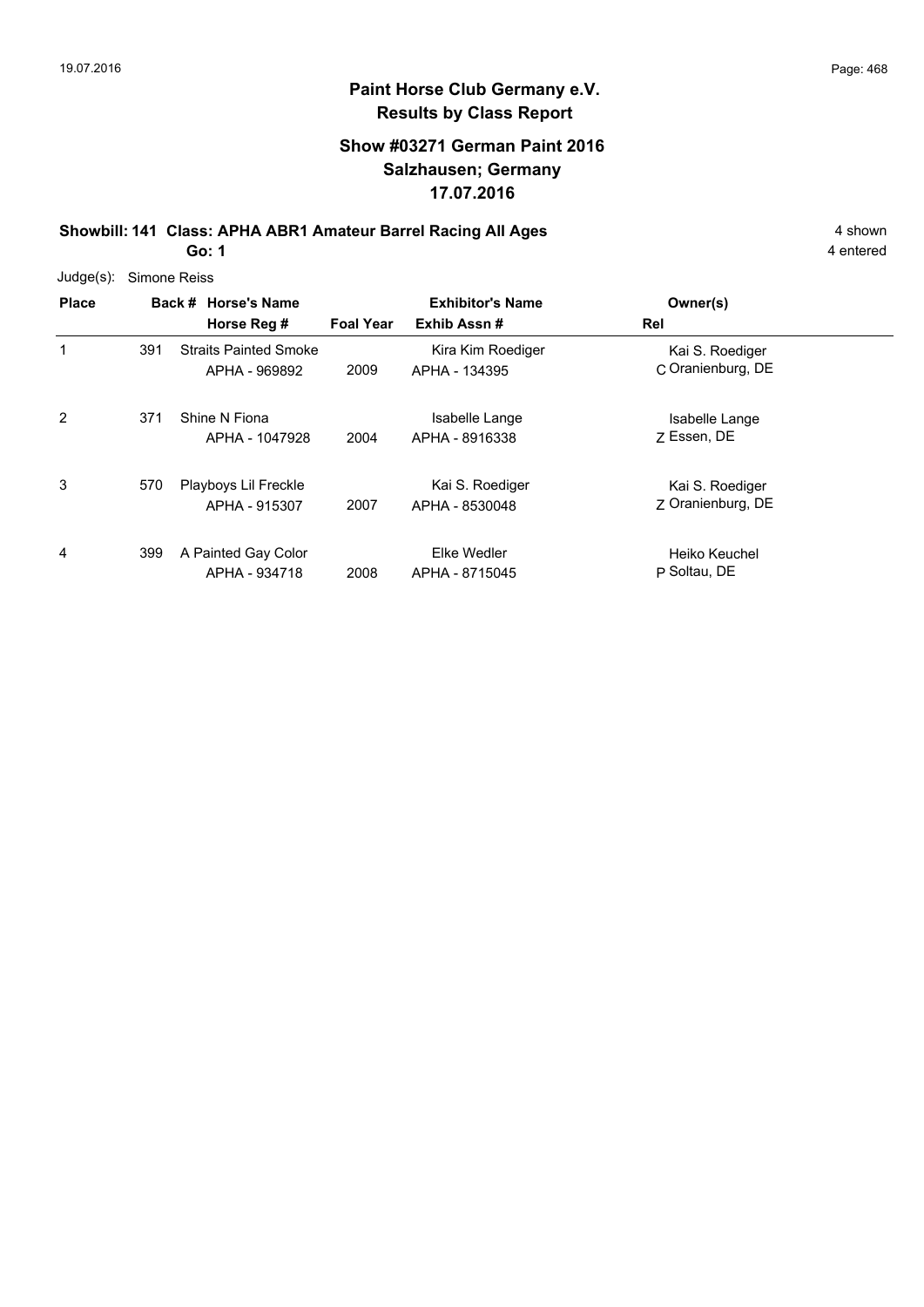# **Paint Horse Club Germany e.V. Results by Class Report**

### **Show #01698 German Paint 2016 Salzhausen; Germany 17.07.2016**

## **Showbill: 142 Class: APHA BR1 Barrel Racing All Ages** 6 Shown

**Go: 1**

6 entered

| Judge(s):    | Sascha Ludwig |                                               |                  |                                        |                                         |  |  |  |
|--------------|---------------|-----------------------------------------------|------------------|----------------------------------------|-----------------------------------------|--|--|--|
| <b>Place</b> |               | Back # Horse's Name<br>Horse Reg #            | <b>Foal Year</b> | <b>Exhibitor's Name</b><br>Exhib Assn# | Owner(s)<br>Rel                         |  |  |  |
| 1            | 399           | A Painted Gay Color<br>APHA - 934718          | 2008             | Heiko Keuchel<br>APHA - 7145686        | Heiko Keuchel<br>Z Soltau, DE           |  |  |  |
| 2            | 391           | <b>Straits Painted Smoke</b><br>APHA - 969892 | 2009             | Kira Kim Roediger<br>APHA - 134395     | Kai S. Roediger<br>C Oranienburg, DE    |  |  |  |
| 3            | 371           | Shine N Fiona<br>APHA - 1047928               | 2004             | Isabelle Lange<br>APHA - 8916338       | Isabelle Lange<br>Z Essen, DE           |  |  |  |
| 4            | 401           | Missle Rockin Review<br>APHA - 815505         | 2003             | Maike Krause<br>APHA - 8885332         | Nicole Krause<br>C Spardorf, DE         |  |  |  |
| 5            | 346           | Zips BlazNHot To Trot<br>APHA - 953453        | 2008             | Verena Hagen<br>APHA - 8648424         | Monika Hagen<br>C Haldenwang, DE        |  |  |  |
| 6            | 567           | Hankas Magic Bay<br>APHA - 1029370            | 2010             | Katja Eisfelder<br>APHA - 8933012      | Katja Eisfelder<br>Z Herzogenaurach, DE |  |  |  |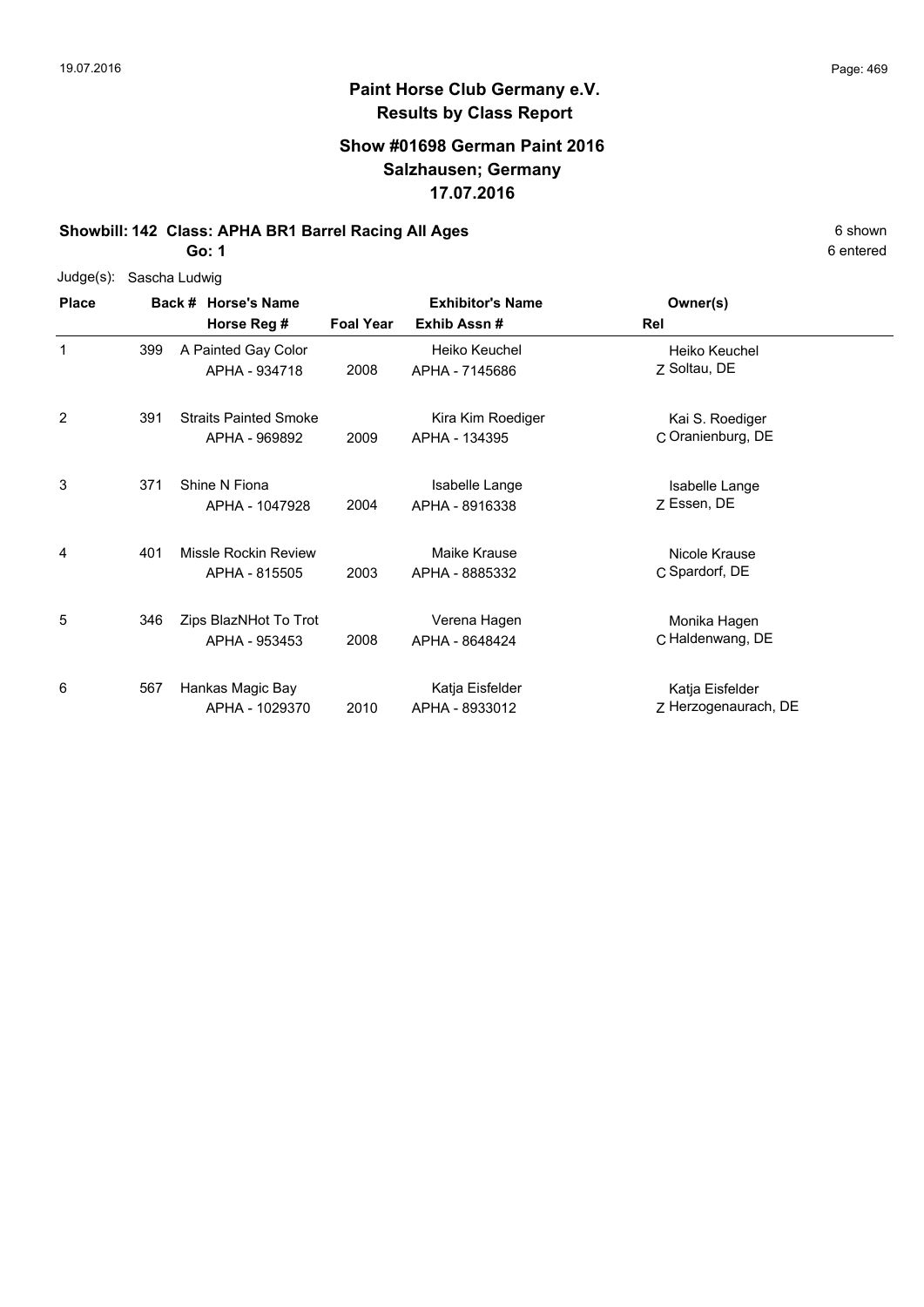# **Paint Horse Club Germany e.V. Results by Class Report**

### **Show #01699 German Paint 2016 Salzhausen; Germany 17.07.2016**

## **Showbill: 142 Class: APHA BR1 Barrel Racing All Ages** 6 Shown

**Go: 1**

6 entered

| $Judge(s)$ :   | Francoise Raimondo |                                               |                  |                                        |                                         |  |  |  |
|----------------|--------------------|-----------------------------------------------|------------------|----------------------------------------|-----------------------------------------|--|--|--|
| <b>Place</b>   |                    | Back # Horse's Name<br>Horse Reg #            | <b>Foal Year</b> | <b>Exhibitor's Name</b><br>Exhib Assn# | Owner(s)<br><b>Rel</b>                  |  |  |  |
| 1              | 399                | A Painted Gay Color<br>APHA - 934718          | 2008             | Heiko Keuchel<br>APHA - 7145686        | Heiko Keuchel<br>Z Soltau, DE           |  |  |  |
| $\overline{2}$ | 391                | <b>Straits Painted Smoke</b><br>APHA - 969892 | 2009             | Kira Kim Roediger<br>APHA - 134395     | Kai S. Roediger<br>C Oranienburg, DE    |  |  |  |
| 3              | 371                | Shine N Fiona<br>APHA - 1047928               | 2004             | Isabelle Lange<br>APHA - 8916338       | Isabelle Lange<br>Z Essen, DE           |  |  |  |
| 4              | 401                | Missle Rockin Review<br>APHA - 815505         | 2003             | Maike Krause<br>APHA - 8885332         | Nicole Krause<br>C Spardorf, DE         |  |  |  |
| 5              | 346                | Zips BlazNHot To Trot<br>APHA - 953453        | 2008             | Verena Hagen<br>APHA - 8648424         | Monika Hagen<br>C Haldenwang, DE        |  |  |  |
| 6              | 567                | Hankas Magic Bay<br>APHA - 1029370            | 2010             | Katja Eisfelder<br>APHA - 8933012      | Katja Eisfelder<br>Z Herzogenaurach, DE |  |  |  |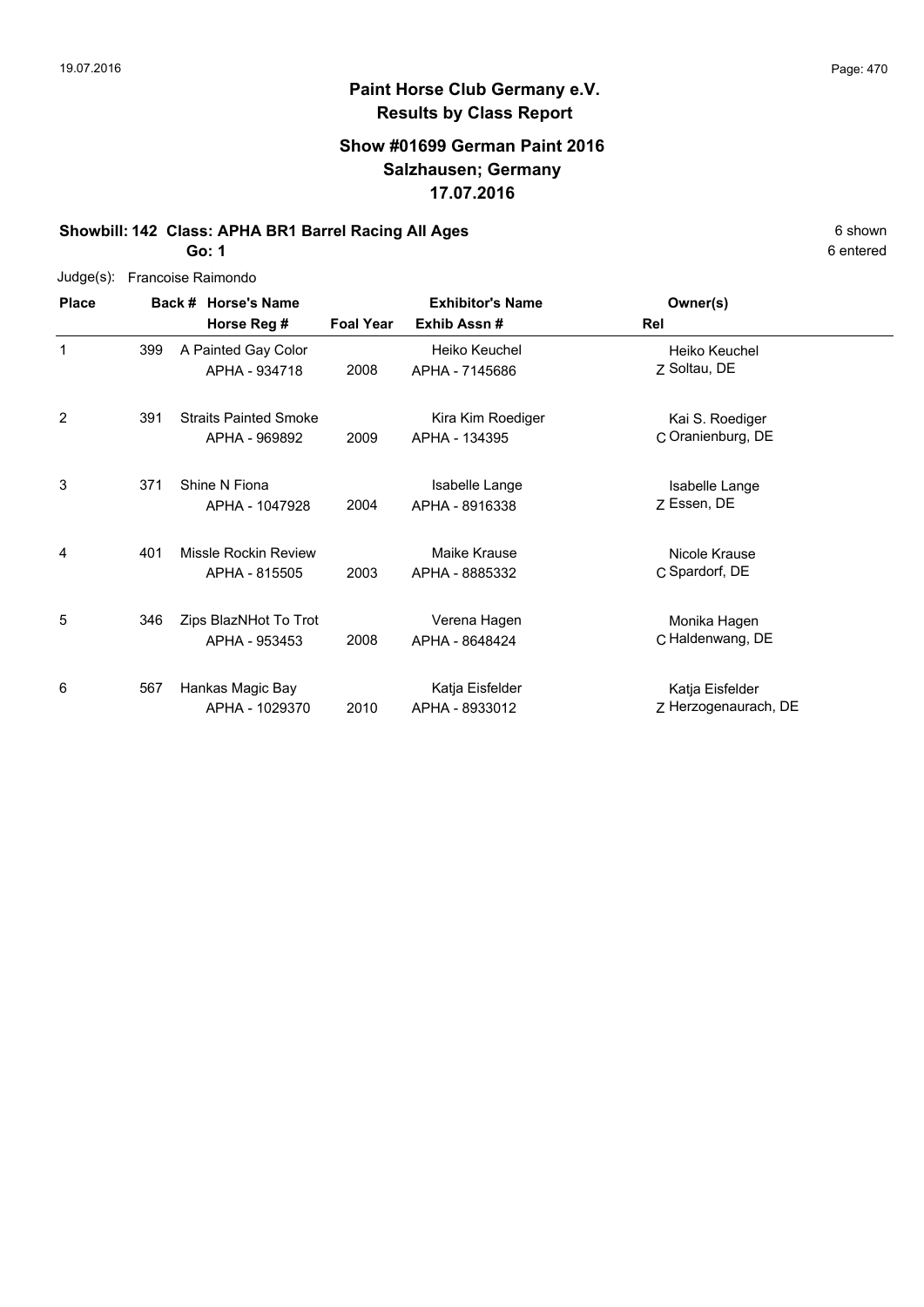6 entered

### **Paint Horse Club Germany e.V. Results by Class Report**

#### **Show #03270 German Paint 2016 Salzhausen; Germany 17.07.2016**

#### **Showbill: 142 Class: APHA BR1 Barrel Racing All Ages** 6 Shown

**Go: 1**

| $Judge(s)$ : | Pierre Ouellet |
|--------------|----------------|
|--------------|----------------|

**Back # Horse's Name Place Owner(s) Horse Reg # Exhib Assn # Foal Year Rel Exhibitor's Name** 1 Z Soltau, DE Heiko Keuchel 2008 APHA - 7145686 Z Soltau, DE A Painted Gay Color APHA - 934718 Heiko Keuchel 399 2 2009 APHA - 134395 C Oranienburg, DE Kai S. Roediger Straits Painted Smoke APHA - 969892 Kira Kim Roediger APHA - 134395 391 3 Z Essen, DE Isabelle Lange 2004 Essen, DE APHA - 8916338 371 Shine N Fiona APHA - 1047928 Isabelle Lange 4 C Spardorf, DE Nicole Krause 2003 APHA - 8885332 C Spardorf, DE Missle Rockin Review APHA - 815505 Maike Krause 401 5 C Haldenwang, DE Monika Hagen 2008 APHA - 8648424 C Haldenwang, DE 346 Zips BlazNHot To Trot APHA - 953453 Verena Hagen 6 2010 APHA - 8933012 Z Herzogenaurach, DE Katja Eisfelder Hankas Magic Bay APHA - 1029370 Katja Eisfelder APHA - 8933012 567